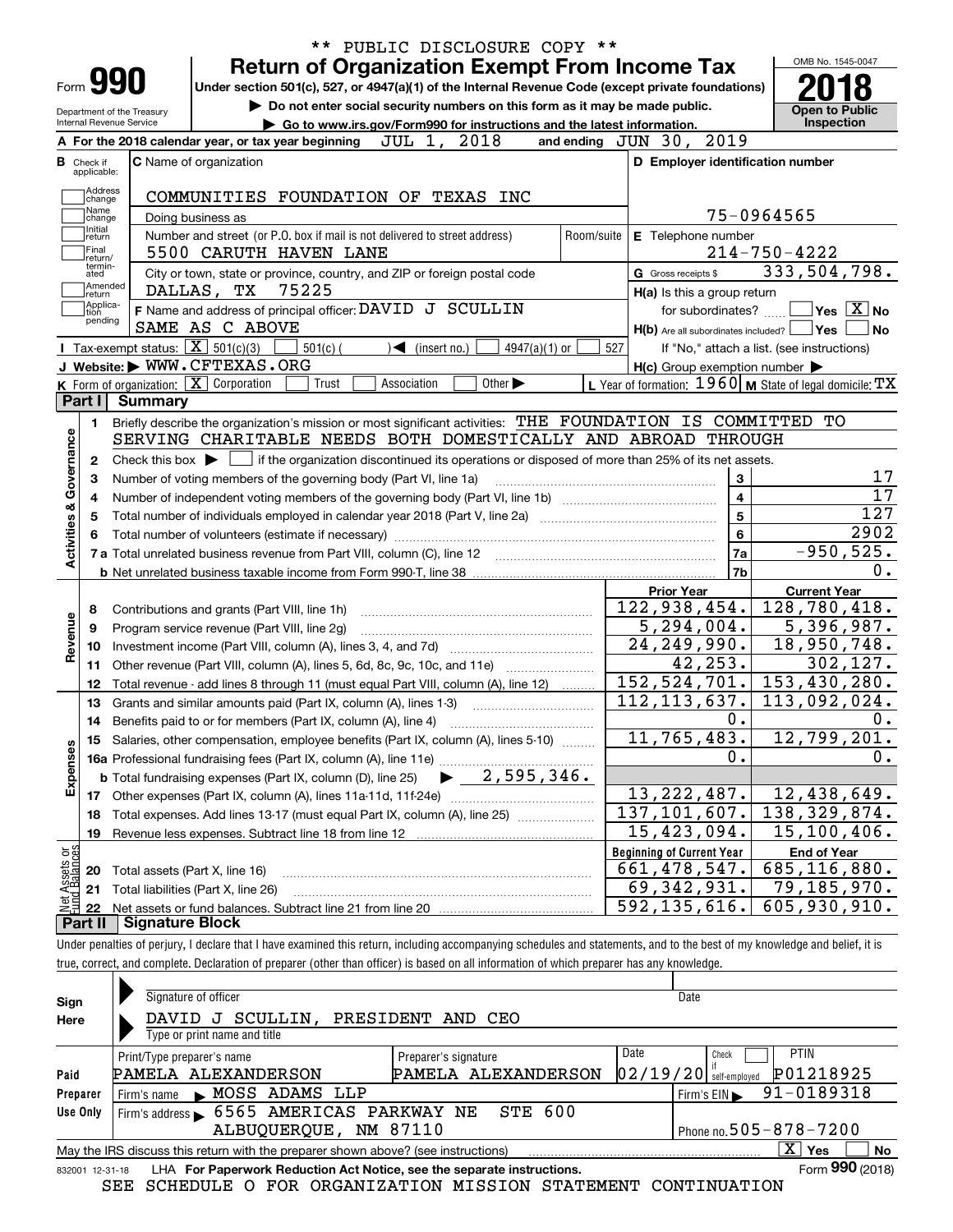|              | 75-0964565<br>COMMUNITIES FOUNDATION OF TEXAS INC<br>Page 2<br>Form 990 (2018)<br><b>Statement of Program Service Accomplishments</b><br>Part III                  |
|--------------|--------------------------------------------------------------------------------------------------------------------------------------------------------------------|
|              |                                                                                                                                                                    |
|              |                                                                                                                                                                    |
| $\mathbf{1}$ | Briefly describe the organization's mission:                                                                                                                       |
|              | THE FOUNDATION IS COMMITTED TO SERVING CHARITABLE NEEDS BOTH                                                                                                       |
|              | DOMESTICALLY AND ABROAD THROUGH CHARITABLE GRANTS AND SERVICES AT THE                                                                                              |
|              | DISCRETION OF THE BOARD OF TRUSTEES.                                                                                                                               |
|              |                                                                                                                                                                    |
| $\mathbf{2}$ | Did the organization undertake any significant program services during the year which were not listed on the                                                       |
|              | $\sqrt{}$ Yes $\sqrt{}$ X $\sqrt{}$ No<br>prior Form 990 or 990-EZ?                                                                                                |
|              | If "Yes," describe these new services on Schedule O.                                                                                                               |
|              |                                                                                                                                                                    |
| 3            | $\overline{\mathsf{Yes} \mathrel{\overline{X}}$ No<br>Did the organization cease conducting, or make significant changes in how it conducts, any program services? |
|              | If "Yes," describe these changes on Schedule O.                                                                                                                    |
| 4            | Describe the organization's program service accomplishments for each of its three largest program services, as measured by expenses.                               |
|              | Section 501(c)(3) and 501(c)(4) organizations are required to report the amount of grants and allocations to others, the total expenses, and                       |
|              | revenue, if any, for each program service reported.                                                                                                                |
|              | including grants of $$81,395,745.$ (Revenue \$)<br>2,414,386.<br>85,309,448.<br>4a (Code:<br>CExpenses \$                                                          |
|              | THE FOUNDATION ACHIEVED ITS PRIMARY PURPOSE THROUGH NUMEROUS CHARITABLE                                                                                            |
|              | GRANTS AND THE PROVISION OF CHARITABLE SERVICES TO SUPPORT CHARITABLE                                                                                              |
|              | NEEDS BOTH DOMESTICALLY AND ABROAD. SEE THE ATTACHED SCHEDULE F AND                                                                                                |
|              |                                                                                                                                                                    |
|              | SCHEDULE I.                                                                                                                                                        |
|              |                                                                                                                                                                    |
|              |                                                                                                                                                                    |
|              |                                                                                                                                                                    |
|              |                                                                                                                                                                    |
|              |                                                                                                                                                                    |
|              |                                                                                                                                                                    |
|              |                                                                                                                                                                    |
|              |                                                                                                                                                                    |
|              | 10,036,011.<br>3,390,421.                                                                                                                                          |
| 4b           | $\overline{603}$ , 703. ) (Revenue \$<br>(Expenses \$<br>including grants of \$<br>(Code:                                                                          |
|              | EDUCATE TEXAS, A PUBLIC-PRIVATE<br>OF COMMUNITIES FOUNDATION OF<br>INITIATIVE                                                                                      |
|              | IS AN INNOVATIVE ALLIANCE OF PUBLIC AND PRIVATE GROUPS THAT<br>TEXAS.                                                                                              |
|              | SHARE A COMMON GOAL IMPROVING THE PUBLIC EDUCATION SYSTEM SO THAT EVERY                                                                                            |
|              | TEXAS STUDENT IS PREPARED FOR SUCCESS IN SCHOOL,<br>IN THE WORKFORCE,<br>AND                                                                                       |
|              | IN LIFE.                                                                                                                                                           |
|              |                                                                                                                                                                    |
|              |                                                                                                                                                                    |
|              |                                                                                                                                                                    |
|              |                                                                                                                                                                    |
|              |                                                                                                                                                                    |
|              |                                                                                                                                                                    |
|              |                                                                                                                                                                    |
|              |                                                                                                                                                                    |
| 4с           | 33,720,741. including grants of \$<br>31,092,576. ) (Revenue \$<br>233, 427.<br>(Expenses \$<br>(Code:                                                             |
|              | NORTH TEXAS GIVING DAY, LAUNCHED IN 2009 BY CFT, IS THE LARGEST GIVING                                                                                             |
|              | IT<br>IS AN ONLINE EVENT DEDICATED TO RAISING MONEY<br>THE NATION.<br>DAY<br>IN                                                                                    |
|              | FOR NORTH TEXAS NONPROFITS.<br>BONUS FUNDS AND PRIZES ARE PROVIDED BY CFT                                                                                          |
|              | CORPORATIONS AND INDIVIDUALS.<br>AND OTHER LOCAL FOUNDATIONS,                                                                                                      |
|              |                                                                                                                                                                    |
|              |                                                                                                                                                                    |
|              |                                                                                                                                                                    |
|              |                                                                                                                                                                    |
|              |                                                                                                                                                                    |
|              |                                                                                                                                                                    |
|              |                                                                                                                                                                    |
|              |                                                                                                                                                                    |
|              |                                                                                                                                                                    |
| 4d           | Other program services (Describe in Schedule O.)                                                                                                                   |
|              | (Expenses \$<br>including grants of \$<br>(Revenue \$                                                                                                              |
|              | 129,066,200.                                                                                                                                                       |
| 4e           | Total program service expenses<br>Form 990 (2018)                                                                                                                  |
|              |                                                                                                                                                                    |
|              | 832002 12-31-18                                                                                                                                                    |
|              | 4                                                                                                                                                                  |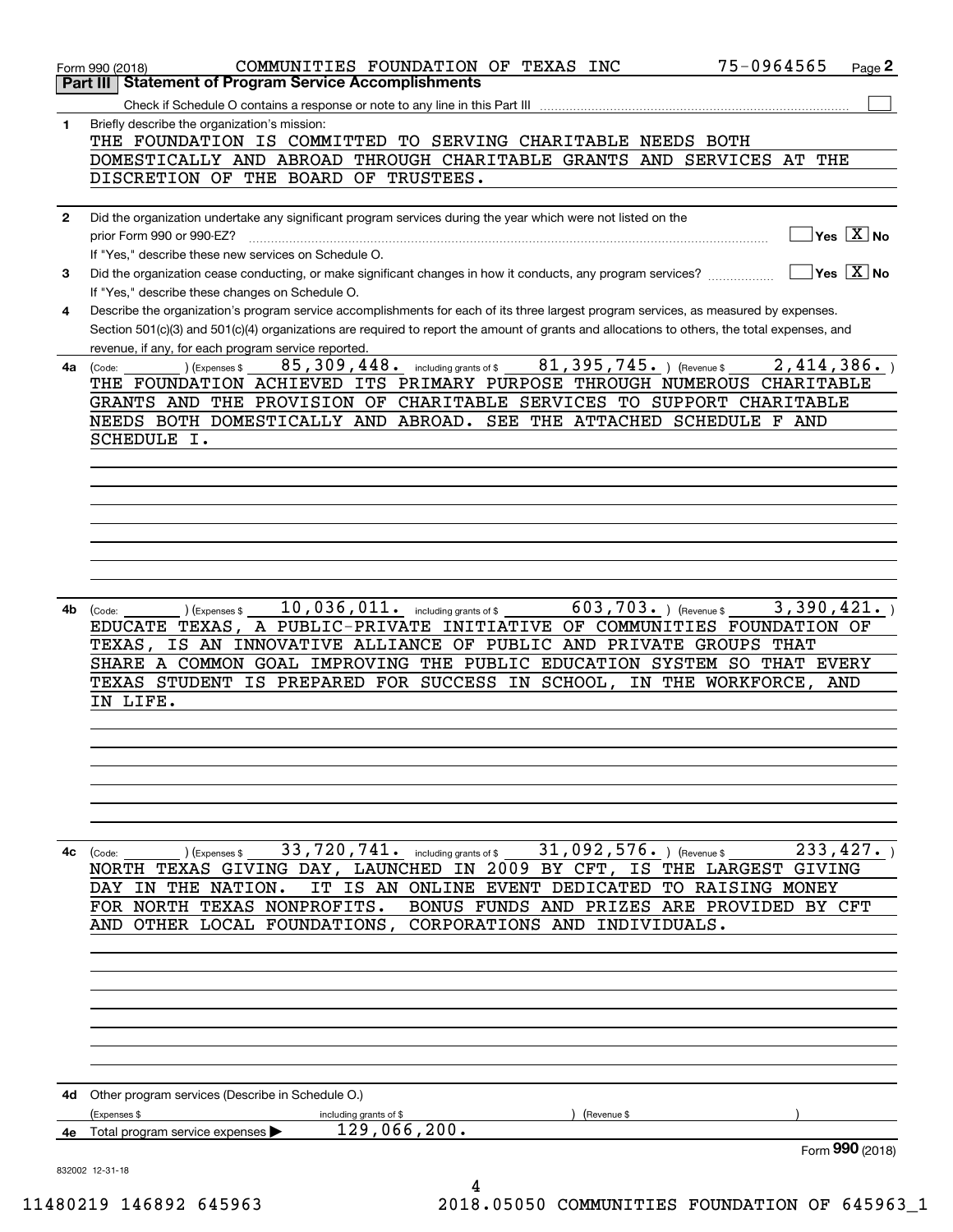|  | Form 990 (2018) |  |
|--|-----------------|--|

|     |                                                                                                                                                     |                 | Yes                     | No              |
|-----|-----------------------------------------------------------------------------------------------------------------------------------------------------|-----------------|-------------------------|-----------------|
| 1.  | Is the organization described in section $501(c)(3)$ or $4947(a)(1)$ (other than a private foundation)?                                             |                 |                         |                 |
|     |                                                                                                                                                     | 1.              | X                       |                 |
| 2   |                                                                                                                                                     | $\overline{2}$  | $\overline{\mathbf{x}}$ |                 |
| 3   | Did the organization engage in direct or indirect political campaign activities on behalf of or in opposition to candidates for                     |                 |                         |                 |
|     |                                                                                                                                                     | 3               |                         | x               |
| 4   | Section 501(c)(3) organizations. Did the organization engage in lobbying activities, or have a section 501(h) election in effect                    |                 |                         |                 |
|     |                                                                                                                                                     | 4               | X                       |                 |
| 5   | Is the organization a section 501(c)(4), 501(c)(5), or 501(c)(6) organization that receives membership dues, assessments, or                        |                 |                         |                 |
|     |                                                                                                                                                     | 5               |                         | x               |
| 6   | Did the organization maintain any donor advised funds or any similar funds or accounts for which donors have the right to                           |                 |                         |                 |
|     | provide advice on the distribution or investment of amounts in such funds or accounts? If "Yes," complete Schedule D, Part I                        | 6               | X                       |                 |
| 7   | Did the organization receive or hold a conservation easement, including easements to preserve open space,                                           |                 |                         |                 |
|     |                                                                                                                                                     | $\overline{7}$  |                         | x               |
| 8   | Did the organization maintain collections of works of art, historical treasures, or other similar assets? If "Yes," complete                        |                 | X                       |                 |
|     |                                                                                                                                                     | 8               |                         |                 |
| 9   | Did the organization report an amount in Part X, line 21, for escrow or custodial account liability, serve as a custodian for                       |                 |                         |                 |
|     | amounts not listed in Part X; or provide credit counseling, debt management, credit repair, or debt negotiation services?                           |                 |                         | х               |
|     | If "Yes," complete Schedule D, Part IV                                                                                                              | 9               |                         |                 |
| 10  | Did the organization, directly or through a related organization, hold assets in temporarily restricted endowments, permanent                       | 10              | X                       |                 |
| 11  |                                                                                                                                                     |                 |                         |                 |
|     | If the organization's answer to any of the following questions is "Yes," then complete Schedule D, Parts VI, VIII, VIII, IX, or X<br>as applicable. |                 |                         |                 |
| a   | Did the organization report an amount for land, buildings, and equipment in Part X, line 10? If "Yes," complete Schedule D,                         |                 |                         |                 |
|     |                                                                                                                                                     | 11a             | X                       |                 |
| b   | Did the organization report an amount for investments - other securities in Part X, line 12 that is 5% or more of its total                         |                 |                         |                 |
|     |                                                                                                                                                     | 11 <sub>b</sub> |                         | x               |
| c   | Did the organization report an amount for investments - program related in Part X, line 13 that is 5% or more of its total                          |                 |                         |                 |
|     |                                                                                                                                                     | 11c             |                         | x               |
| d   | Did the organization report an amount for other assets in Part X, line 15 that is 5% or more of its total assets reported in                        |                 |                         |                 |
|     |                                                                                                                                                     | 11d             |                         | x               |
|     | Did the organization report an amount for other liabilities in Part X, line 25? If "Yes," complete Schedule D, Part X                               | 11e             | $\mathbf X$             |                 |
|     | Did the organization's separate or consolidated financial statements for the tax year include a footnote that addresses                             |                 |                         |                 |
|     | the organization's liability for uncertain tax positions under FIN 48 (ASC 740)? If "Yes," complete Schedule D, Part X                              | 11f             | X                       |                 |
|     | 12a Did the organization obtain separate, independent audited financial statements for the tax year? If "Yes," complete                             |                 |                         |                 |
|     | Schedule D, Parts XI and XII                                                                                                                        | 12a             |                         | x               |
|     | <b>b</b> Was the organization included in consolidated, independent audited financial statements for the tax year?                                  |                 |                         |                 |
|     | If "Yes," and if the organization answered "No" to line 12a, then completing Schedule D, Parts XI and XII is optional metallion                     | 12b             | X                       |                 |
| 13  |                                                                                                                                                     | 13              |                         | X               |
| 14a | Did the organization maintain an office, employees, or agents outside of the United States?                                                         | 14a             |                         | X               |
| b   | Did the organization have aggregate revenues or expenses of more than \$10,000 from grantmaking, fundraising, business,                             |                 |                         |                 |
|     | investment, and program service activities outside the United States, or aggregate foreign investments valued at \$100,000                          |                 |                         |                 |
|     |                                                                                                                                                     | 14b             | х                       |                 |
| 15  | Did the organization report on Part IX, column (A), line 3, more than \$5,000 of grants or other assistance to or for any                           |                 |                         |                 |
|     |                                                                                                                                                     | 15              | х                       |                 |
| 16  | Did the organization report on Part IX, column (A), line 3, more than \$5,000 of aggregate grants or other assistance to                            |                 |                         |                 |
|     |                                                                                                                                                     | 16              |                         | x               |
| 17  | Did the organization report a total of more than \$15,000 of expenses for professional fundraising services on Part IX,                             |                 |                         |                 |
|     |                                                                                                                                                     | 17              |                         | x               |
| 18  | Did the organization report more than \$15,000 total of fundraising event gross income and contributions on Part VIII, lines                        |                 |                         |                 |
|     |                                                                                                                                                     | 18              |                         | x               |
| 19  | Did the organization report more than \$15,000 of gross income from gaming activities on Part VIII, line 9a? If "Yes."                              |                 |                         |                 |
|     |                                                                                                                                                     | 19              |                         | X               |
| 20a |                                                                                                                                                     | 20a             |                         | х               |
| b   | If "Yes" to line 20a, did the organization attach a copy of its audited financial statements to this return?                                        | 20 <sub>b</sub> |                         |                 |
| 21  | Did the organization report more than \$5,000 of grants or other assistance to any domestic organization or                                         |                 |                         |                 |
|     |                                                                                                                                                     | 21              | х                       |                 |
|     | 832003 12-31-18                                                                                                                                     |                 |                         | Form 990 (2018) |

5

832003 12-31-18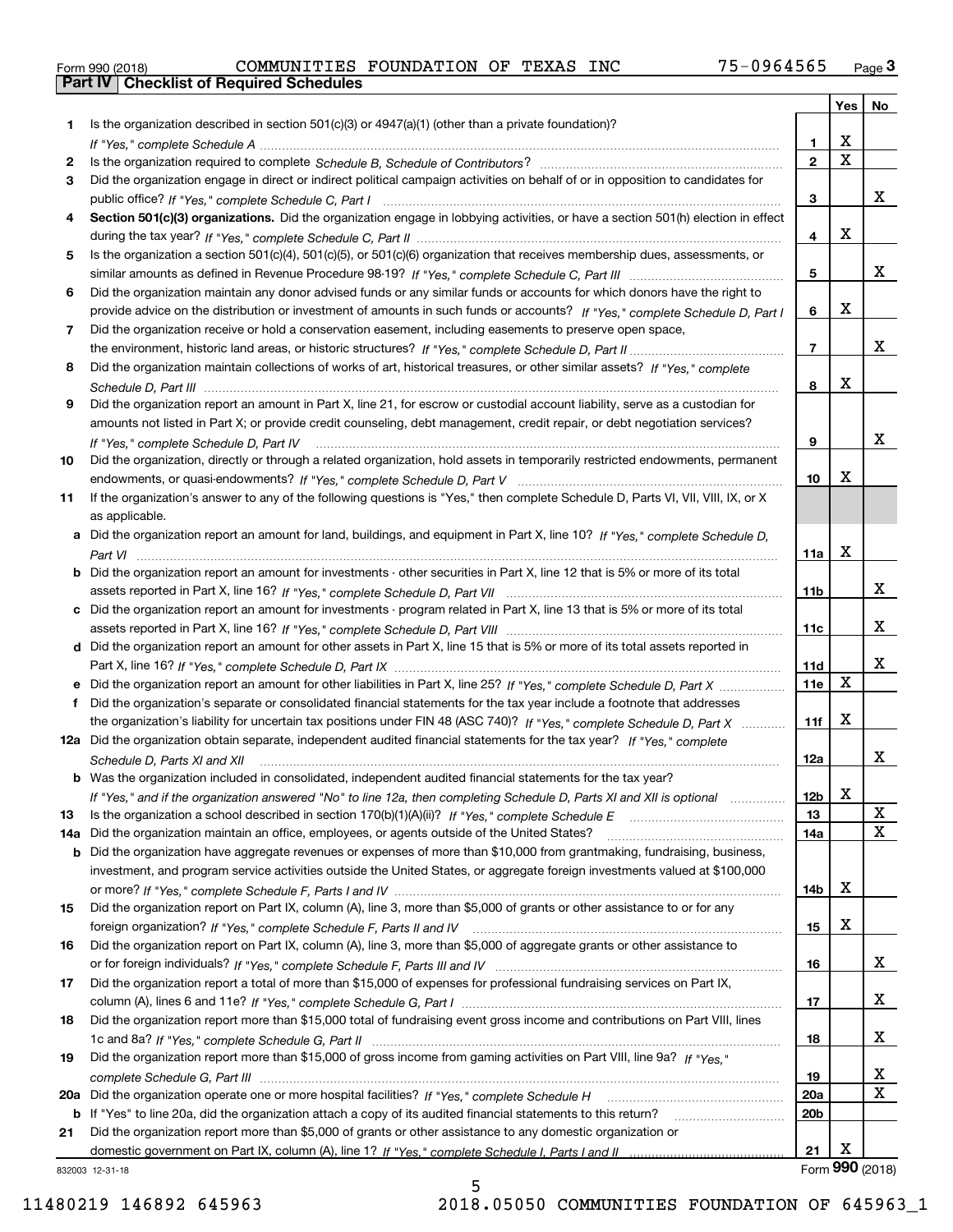|  | Form 990 (2018) |  |
|--|-----------------|--|
|  |                 |  |

*(continued)*

|               |                                                                                                                                    |                 | Yes | No              |
|---------------|------------------------------------------------------------------------------------------------------------------------------------|-----------------|-----|-----------------|
| 22            | Did the organization report more than \$5,000 of grants or other assistance to or for domestic individuals on                      |                 |     |                 |
|               |                                                                                                                                    | 22              | х   |                 |
| 23            | Did the organization answer "Yes" to Part VII, Section A, line 3, 4, or 5 about compensation of the organization's current         |                 |     |                 |
|               | and former officers, directors, trustees, key employees, and highest compensated employees? If "Yes," complete                     |                 |     |                 |
|               |                                                                                                                                    | 23              | х   |                 |
|               | 24a Did the organization have a tax-exempt bond issue with an outstanding principal amount of more than \$100,000 as of the        |                 |     |                 |
|               | last day of the year, that was issued after December 31, 2002? If "Yes," answer lines 24b through 24d and complete                 |                 |     |                 |
|               |                                                                                                                                    | 24a             |     | х               |
|               |                                                                                                                                    | 24b             |     |                 |
|               | c Did the organization maintain an escrow account other than a refunding escrow at any time during the year to defease             |                 |     |                 |
|               |                                                                                                                                    | 24c             |     |                 |
|               |                                                                                                                                    | 24d             |     |                 |
|               | 25a Section 501(c)(3), 501(c)(4), and 501(c)(29) organizations. Did the organization engage in an excess benefit                   |                 |     |                 |
|               |                                                                                                                                    | 25a             |     | х               |
|               |                                                                                                                                    |                 |     |                 |
|               | b Is the organization aware that it engaged in an excess benefit transaction with a disqualified person in a prior year, and       |                 |     |                 |
|               | that the transaction has not been reported on any of the organization's prior Forms 990 or 990-EZ? If "Yes," complete              |                 |     |                 |
|               | Schedule L, Part I                                                                                                                 | 25 <sub>b</sub> |     | х               |
| 26            | Did the organization report any amount on Part X, line 5, 6, or 22 for receivables from or payables to any current or              |                 |     |                 |
|               | former officers, directors, trustees, key employees, highest compensated employees, or disqualified persons? If "Yes."             |                 |     |                 |
|               |                                                                                                                                    | 26              |     | х               |
| 27            | Did the organization provide a grant or other assistance to an officer, director, trustee, key employee, substantial               |                 |     |                 |
|               | contributor or employee thereof, a grant selection committee member, or to a 35% controlled entity or family member                |                 |     |                 |
|               |                                                                                                                                    | 27              |     | х               |
| 28            | Was the organization a party to a business transaction with one of the following parties (see Schedule L, Part IV                  |                 |     |                 |
|               | instructions for applicable filing thresholds, conditions, and exceptions):                                                        |                 |     |                 |
|               |                                                                                                                                    | <b>28a</b>      |     | х               |
|               | b A family member of a current or former officer, director, trustee, or key employee? If "Yes," complete Schedule L, Part IV       | 28b             |     | $\mathbf X$     |
|               | c An entity of which a current or former officer, director, trustee, or key employee (or a family member thereof) was an officer,  |                 |     |                 |
|               |                                                                                                                                    | 28c             |     | х               |
| 29            |                                                                                                                                    | 29              | X   |                 |
| 30            | Did the organization receive contributions of art, historical treasures, or other similar assets, or qualified conservation        |                 |     |                 |
|               |                                                                                                                                    | 30              | х   |                 |
| 31            | Did the organization liquidate, terminate, or dissolve and cease operations?                                                       |                 |     |                 |
|               |                                                                                                                                    | 31              |     | х               |
| 32            | Did the organization sell, exchange, dispose of, or transfer more than 25% of its net assets? If "Yes," complete                   |                 |     |                 |
|               |                                                                                                                                    | 32              |     | х               |
| 33            | Did the organization own 100% of an entity disregarded as separate from the organization under Regulations                         |                 |     |                 |
|               |                                                                                                                                    | 33              | Χ   |                 |
|               |                                                                                                                                    |                 |     |                 |
| 34            | Was the organization related to any tax-exempt or taxable entity? If "Yes," complete Schedule R, Part II, III, or IV, and          |                 | Χ   |                 |
|               |                                                                                                                                    | 34              | х   |                 |
|               | 35a Did the organization have a controlled entity within the meaning of section 512(b)(13)?                                        | 35а             |     |                 |
|               | <b>b</b> If "Yes" to line 35a, did the organization receive any payment from or engage in any transaction with a controlled entity |                 | X   |                 |
|               |                                                                                                                                    | 35b             |     |                 |
| 36            | Section 501(c)(3) organizations. Did the organization make any transfers to an exempt non-charitable related organization?         |                 |     |                 |
|               |                                                                                                                                    | 36              |     | x               |
| 37            | Did the organization conduct more than 5% of its activities through an entity that is not a related organization                   |                 |     |                 |
|               | and that is treated as a partnership for federal income tax purposes? If "Yes," complete Schedule R, Part VI                       | 37              |     | х               |
| 38            | Did the organization complete Schedule O and provide explanations in Schedule O for Part VI, lines 11b and 19?                     |                 |     |                 |
|               | Note. All Form 990 filers are required to complete Schedule O                                                                      | 38              | х   |                 |
| <b>Part V</b> | <b>Statements Regarding Other IRS Filings and Tax Compliance</b>                                                                   |                 |     |                 |
|               | Check if Schedule O contains a response or note to any line in this Part V                                                         |                 |     |                 |
|               |                                                                                                                                    |                 | Yes | No              |
|               | 154<br>1a                                                                                                                          |                 |     |                 |
|               | 0<br>1b                                                                                                                            |                 |     |                 |
|               | c Did the organization comply with backup withholding rules for reportable payments to vendors and reportable gaming               |                 |     |                 |
|               | (gambling) winnings to prize winners?                                                                                              | 1c              | х   |                 |
|               | 832004 12-31-18                                                                                                                    |                 |     | Form 990 (2018) |
|               | 6                                                                                                                                  |                 |     |                 |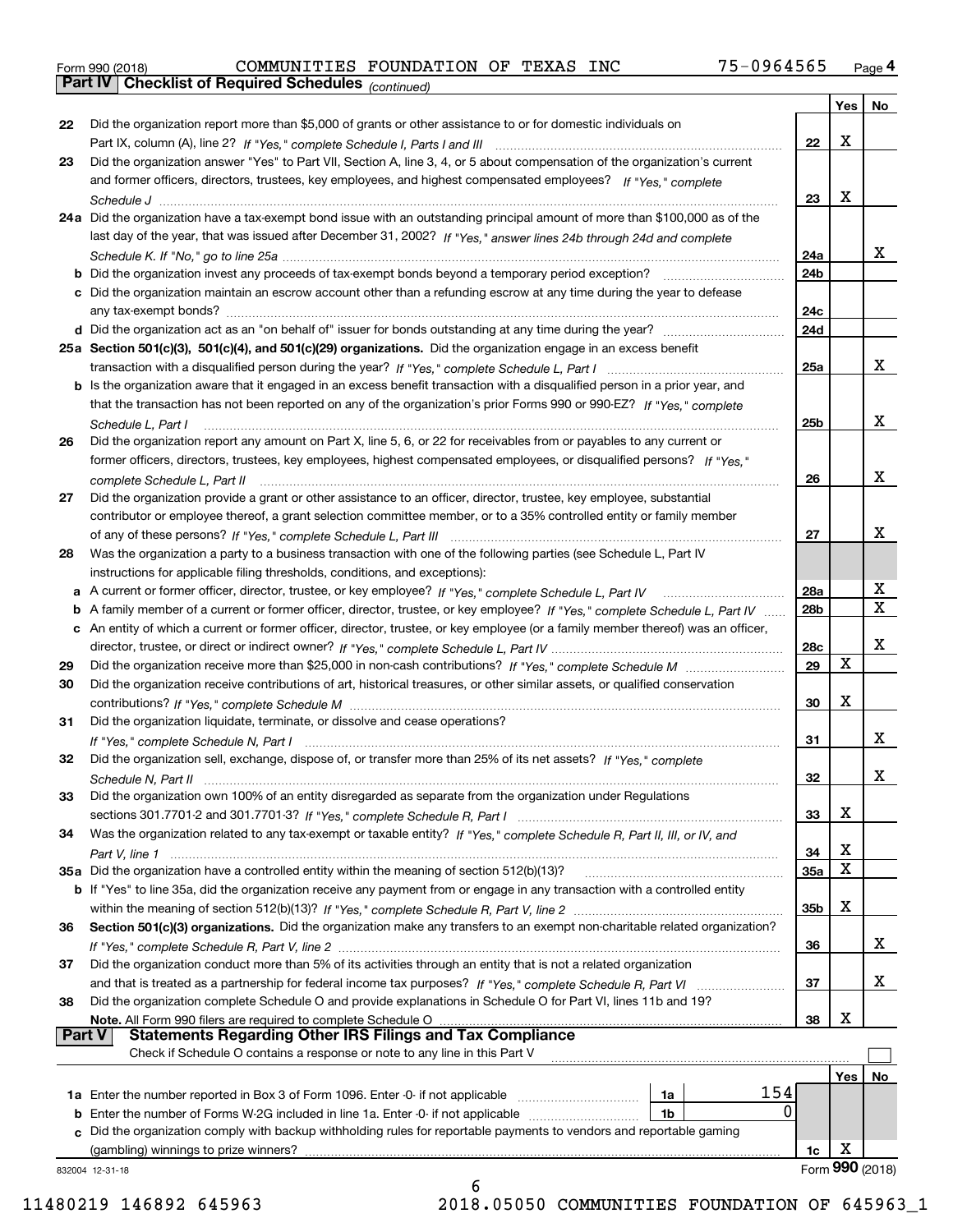| Form 990 (2018) |                                                                                                | COMMUNITIES FOUNDATION OF TEXAS INC |  | 75-0964565 | Page 5 |
|-----------------|------------------------------------------------------------------------------------------------|-------------------------------------|--|------------|--------|
|                 | <b>Part V</b> Statements Regarding Other IRS Filings and Tax Compliance <sub>(continued)</sub> |                                     |  |            |        |

|     |                                                                                                                                                                                                                                 |     |                | Yes | No          |  |  |  |  |
|-----|---------------------------------------------------------------------------------------------------------------------------------------------------------------------------------------------------------------------------------|-----|----------------|-----|-------------|--|--|--|--|
|     | <b>2a</b> Enter the number of employees reported on Form W-3, Transmittal of Wage and Tax Statements,                                                                                                                           |     |                |     |             |  |  |  |  |
|     | filed for the calendar year ending with or within the year covered by this return<br>2a                                                                                                                                         | 127 |                |     |             |  |  |  |  |
|     | <b>b</b> If at least one is reported on line 2a, did the organization file all required federal employment tax returns?                                                                                                         |     | 2b             | X   |             |  |  |  |  |
|     | <b>Note.</b> If the sum of lines 1a and 2a is greater than 250, you may be required to $e$ -file (see instructions) <i>marrouum</i> manu-                                                                                       |     |                |     |             |  |  |  |  |
|     | 3a Did the organization have unrelated business gross income of \$1,000 or more during the year?                                                                                                                                |     | 3a             | X   |             |  |  |  |  |
|     |                                                                                                                                                                                                                                 |     |                |     |             |  |  |  |  |
|     | 4a At any time during the calendar year, did the organization have an interest in, or a signature or other authority over, a                                                                                                    |     |                |     |             |  |  |  |  |
|     |                                                                                                                                                                                                                                 |     | 4a             |     | х           |  |  |  |  |
|     | <b>b</b> If "Yes," enter the name of the foreign country: $\blacktriangleright$                                                                                                                                                 |     |                |     |             |  |  |  |  |
|     | See instructions for filing requirements for FinCEN Form 114, Report of Foreign Bank and Financial Accounts (FBAR).                                                                                                             |     |                |     |             |  |  |  |  |
|     | 5a Was the organization a party to a prohibited tax shelter transaction at any time during the tax year?                                                                                                                        |     | 5a             |     | х           |  |  |  |  |
|     | <b>b</b> Did any taxable party notify the organization that it was or is a party to a prohibited tax shelter transaction?                                                                                                       |     | 5 <sub>b</sub> |     | $\mathbf X$ |  |  |  |  |
|     |                                                                                                                                                                                                                                 |     | 5c             |     |             |  |  |  |  |
|     | 6a Does the organization have annual gross receipts that are normally greater than \$100,000, and did the organization solicit                                                                                                  |     |                |     |             |  |  |  |  |
|     | any contributions that were not tax deductible as charitable contributions?                                                                                                                                                     |     | 6a             |     | х           |  |  |  |  |
|     | <b>b</b> If "Yes," did the organization include with every solicitation an express statement that such contributions or gifts                                                                                                   |     |                |     |             |  |  |  |  |
|     | were not tax deductible?                                                                                                                                                                                                        |     | 6b             |     |             |  |  |  |  |
| 7   | Organizations that may receive deductible contributions under section 170(c).                                                                                                                                                   |     |                |     |             |  |  |  |  |
| а   | Did the organization receive a payment in excess of \$75 made partly as a contribution and partly for goods and services provided to the payor?                                                                                 |     | 7a             | X   |             |  |  |  |  |
|     | <b>b</b> If "Yes," did the organization notify the donor of the value of the goods or services provided?                                                                                                                        |     | 7b             | X   |             |  |  |  |  |
|     | c Did the organization sell, exchange, or otherwise dispose of tangible personal property for which it was required                                                                                                             |     |                | X   |             |  |  |  |  |
|     | to file Form 8282?<br>7d                                                                                                                                                                                                        | 3   | 7c             |     |             |  |  |  |  |
|     | d If "Yes," indicate the number of Forms 8282 filed during the year                                                                                                                                                             |     | 7e             |     | х           |  |  |  |  |
| е   | Did the organization receive any funds, directly or indirectly, to pay premiums on a personal benefit contract?<br>Did the organization, during the year, pay premiums, directly or indirectly, on a personal benefit contract? |     | 7f             |     | $\mathbf X$ |  |  |  |  |
| Ť   | If the organization received a contribution of qualified intellectual property, did the organization file Form 8899 as required?                                                                                                |     | 7g             |     |             |  |  |  |  |
|     | g<br>h If the organization received a contribution of cars, boats, airplanes, or other vehicles, did the organization file a Form 1098-C?                                                                                       |     |                |     |             |  |  |  |  |
| 8   | Sponsoring organizations maintaining donor advised funds. Did a donor advised fund maintained by the                                                                                                                            |     |                |     |             |  |  |  |  |
|     | sponsoring organization have excess business holdings at any time during the year?                                                                                                                                              |     | 8              |     | х           |  |  |  |  |
| 9   | Sponsoring organizations maintaining donor advised funds.                                                                                                                                                                       |     |                |     |             |  |  |  |  |
| а   | Did the sponsoring organization make any taxable distributions under section 4966?                                                                                                                                              |     | 9а             |     | х           |  |  |  |  |
| b   | Did the sponsoring organization make a distribution to a donor, donor advisor, or related person?                                                                                                                               |     | 9b             |     | $\mathbf x$ |  |  |  |  |
| 10  | Section 501(c)(7) organizations. Enter:                                                                                                                                                                                         |     |                |     |             |  |  |  |  |
| а   | Initiation fees and capital contributions included on Part VIII, line 12 [100] [100] [100] [100] [100] [100] [<br>10a                                                                                                           |     |                |     |             |  |  |  |  |
| b   | 10 <sub>b</sub><br>Gross receipts, included on Form 990, Part VIII, line 12, for public use of club facilities                                                                                                                  |     |                |     |             |  |  |  |  |
| 11  | Section 501(c)(12) organizations. Enter:                                                                                                                                                                                        |     |                |     |             |  |  |  |  |
|     | 11a                                                                                                                                                                                                                             |     |                |     |             |  |  |  |  |
|     | <b>b</b> Gross income from other sources (Do not net amounts due or paid to other sources against                                                                                                                               |     |                |     |             |  |  |  |  |
|     | 11b                                                                                                                                                                                                                             |     |                |     |             |  |  |  |  |
|     | 12a Section 4947(a)(1) non-exempt charitable trusts. Is the organization filing Form 990 in lieu of Form 1041?                                                                                                                  |     | 12a            |     |             |  |  |  |  |
|     | <b>b</b> If "Yes," enter the amount of tax-exempt interest received or accrued during the year<br>12b                                                                                                                           |     |                |     |             |  |  |  |  |
| 13  | Section 501(c)(29) qualified nonprofit health insurance issuers.                                                                                                                                                                |     |                |     |             |  |  |  |  |
|     | a Is the organization licensed to issue qualified health plans in more than one state?                                                                                                                                          |     | 13а            |     |             |  |  |  |  |
|     | <b>Note.</b> See the instructions for additional information the organization must report on Schedule O.                                                                                                                        |     |                |     |             |  |  |  |  |
|     | <b>b</b> Enter the amount of reserves the organization is required to maintain by the states in which the                                                                                                                       |     |                |     |             |  |  |  |  |
|     | 13b                                                                                                                                                                                                                             |     |                |     |             |  |  |  |  |
|     | 13с                                                                                                                                                                                                                             |     |                |     | X           |  |  |  |  |
| 14a | Did the organization receive any payments for indoor tanning services during the tax year?                                                                                                                                      |     | 14a            |     |             |  |  |  |  |
|     |                                                                                                                                                                                                                                 |     | 14b            |     |             |  |  |  |  |
| 15  | Is the organization subject to the section 4960 tax on payment(s) of more than \$1,000,000 in remuneration or                                                                                                                   |     | 15             |     | х           |  |  |  |  |
|     | If "Yes," see instructions and file Form 4720, Schedule N.                                                                                                                                                                      |     |                |     |             |  |  |  |  |
| 16  | Is the organization an educational institution subject to the section 4968 excise tax on net investment income?                                                                                                                 | .   | 16             |     | х           |  |  |  |  |
|     | If "Yes," complete Form 4720, Schedule O.                                                                                                                                                                                       |     |                |     |             |  |  |  |  |

Form (2018) **990**

832005 12-31-18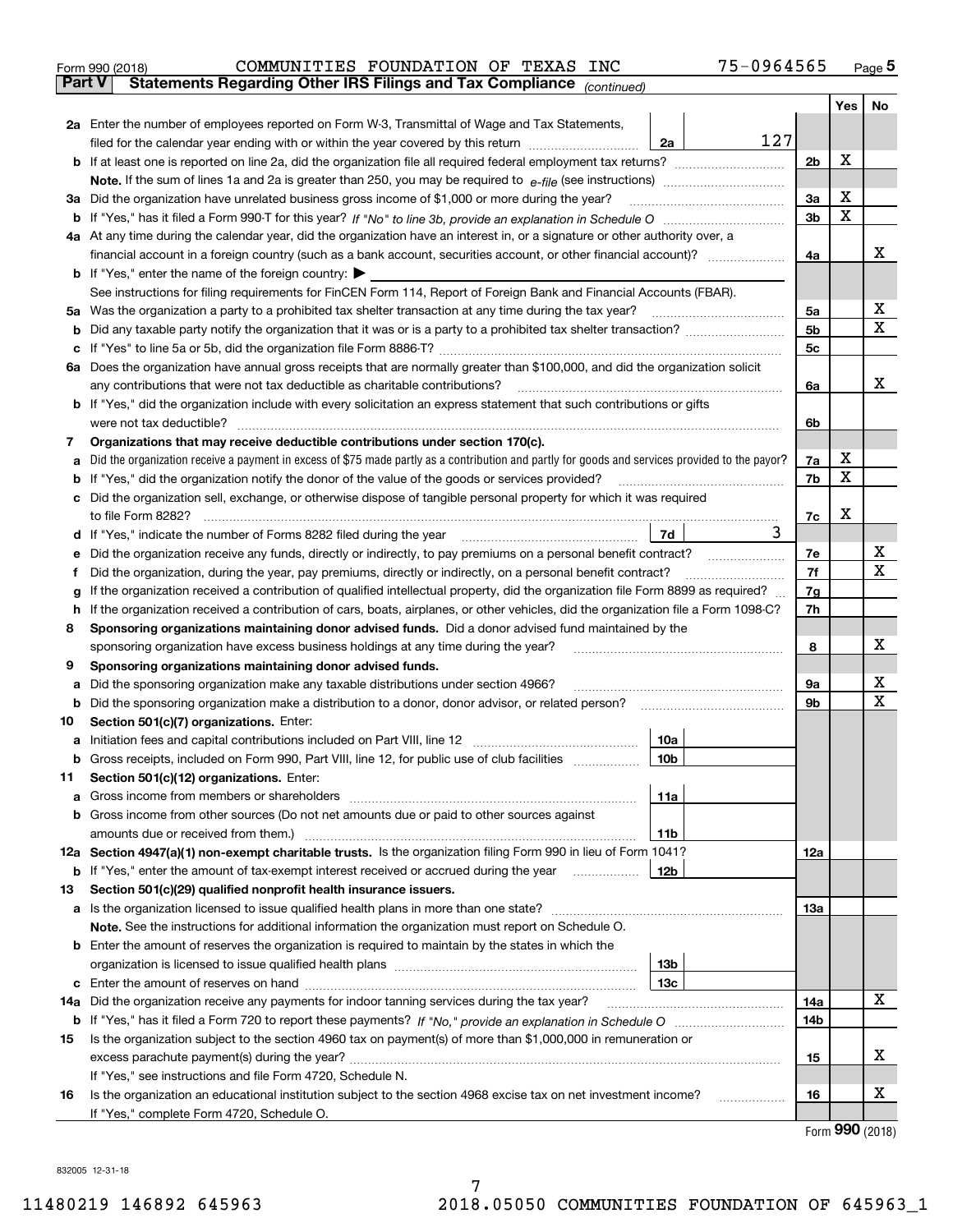| Form 990 (2018) |  |  |
|-----------------|--|--|
|                 |  |  |

### COMMUNITIES FOUNDATION OF TEXAS INC 75-0964565

*For each "Yes" response to lines 2 through 7b below, and for a "No" response to line 8a, 8b, or 10b below, describe the circumstances, processes, or changes in Schedule O. See instructions.* Form 990 (2018) **COMMUNITIES FOUNDATION OF TEXAS INC** 75-0964565 Page 6<br>**Part VI Governance, Management, and Disclosure** For each "Yes" response to lines 2 through 7b below, and for a "No" response

|     | Check if Schedule O contains a response or note to any line in this Part VI                                                                                                                                                   |    |    |                     |                  | $\overline{\mathbf{x}}$ |  |  |  |  |  |
|-----|-------------------------------------------------------------------------------------------------------------------------------------------------------------------------------------------------------------------------------|----|----|---------------------|------------------|-------------------------|--|--|--|--|--|
|     | <b>Section A. Governing Body and Management</b>                                                                                                                                                                               |    |    |                     |                  |                         |  |  |  |  |  |
|     |                                                                                                                                                                                                                               |    |    |                     | Yes              | No                      |  |  |  |  |  |
|     | <b>1a</b> Enter the number of voting members of the governing body at the end of the tax year                                                                                                                                 | 1a | 17 |                     |                  |                         |  |  |  |  |  |
|     | If there are material differences in voting rights among members of the governing body, or if the governing                                                                                                                   |    |    |                     |                  |                         |  |  |  |  |  |
|     | body delegated broad authority to an executive committee or similar committee, explain in Schedule O.                                                                                                                         |    |    |                     |                  |                         |  |  |  |  |  |
| b   | Enter the number of voting members included in line 1a, above, who are independent                                                                                                                                            | 1b | 17 |                     |                  |                         |  |  |  |  |  |
| 2   | Did any officer, director, trustee, or key employee have a family relationship or a business relationship with any other                                                                                                      |    |    |                     |                  |                         |  |  |  |  |  |
|     | officer, director, trustee, or key employee?                                                                                                                                                                                  |    |    | $\mathbf{2}$        |                  | X                       |  |  |  |  |  |
| 3   | Did the organization delegate control over management duties customarily performed by or under the direct supervision                                                                                                         |    |    |                     |                  |                         |  |  |  |  |  |
|     |                                                                                                                                                                                                                               |    |    |                     |                  |                         |  |  |  |  |  |
| 4   | Did the organization make any significant changes to its governing documents since the prior Form 990 was filed?                                                                                                              |    |    |                     |                  |                         |  |  |  |  |  |
| 5   |                                                                                                                                                                                                                               |    |    | $\overline{4}$<br>5 |                  | X<br>$\mathbf X$        |  |  |  |  |  |
| 6   |                                                                                                                                                                                                                               |    |    | 6                   |                  | $\mathbf X$             |  |  |  |  |  |
| 7a  | Did the organization have members or stockholders?<br>Did the organization have members, stockholders, or other persons who had the power to elect or appoint one or                                                          |    |    |                     |                  |                         |  |  |  |  |  |
|     | more members of the governing body?                                                                                                                                                                                           |    |    |                     |                  | х                       |  |  |  |  |  |
|     |                                                                                                                                                                                                                               |    |    | 7a                  |                  |                         |  |  |  |  |  |
| b   | Are any governance decisions of the organization reserved to (or subject to approval by) members, stockholders, or                                                                                                            |    |    |                     |                  | x                       |  |  |  |  |  |
|     | persons other than the governing body?                                                                                                                                                                                        |    |    | 7b                  |                  |                         |  |  |  |  |  |
| 8   | Did the organization contemporaneously document the meetings held or written actions undertaken during the year by the following:                                                                                             |    |    |                     |                  |                         |  |  |  |  |  |
| а   |                                                                                                                                                                                                                               |    |    | 8a                  | X<br>$\mathbf X$ |                         |  |  |  |  |  |
| b   |                                                                                                                                                                                                                               |    |    | 8b                  |                  |                         |  |  |  |  |  |
| 9   | Is there any officer, director, trustee, or key employee listed in Part VII, Section A, who cannot be reached at the                                                                                                          |    |    |                     |                  |                         |  |  |  |  |  |
|     |                                                                                                                                                                                                                               |    |    | 9                   |                  | х                       |  |  |  |  |  |
|     | Section B. Policies <sub>(This Section B requests information about policies not required by the Internal Revenue Code.)</sub>                                                                                                |    |    |                     |                  |                         |  |  |  |  |  |
|     |                                                                                                                                                                                                                               |    |    |                     | Yes              | No                      |  |  |  |  |  |
|     |                                                                                                                                                                                                                               |    |    | 10a                 |                  | х                       |  |  |  |  |  |
|     | <b>b</b> If "Yes," did the organization have written policies and procedures governing the activities of such chapters, affiliates,                                                                                           |    |    |                     |                  |                         |  |  |  |  |  |
|     | and branches to ensure their operations are consistent with the organization's exempt purposes?                                                                                                                               |    |    | 10b                 |                  |                         |  |  |  |  |  |
| 11a | Has the organization provided a complete copy of this Form 990 to all members of its governing body before filing the form?                                                                                                   |    |    | 11a                 | $\mathbf X$      |                         |  |  |  |  |  |
| b   | Describe in Schedule O the process, if any, used by the organization to review this Form 990.                                                                                                                                 |    |    |                     |                  |                         |  |  |  |  |  |
| 12a | Did the organization have a written conflict of interest policy? If "No," go to line 13                                                                                                                                       |    |    | 12a                 | X                |                         |  |  |  |  |  |
| b   |                                                                                                                                                                                                                               |    |    | 12 <sub>b</sub>     | X                |                         |  |  |  |  |  |
| с   | Did the organization regularly and consistently monitor and enforce compliance with the policy? If "Yes." describe                                                                                                            |    |    |                     |                  |                         |  |  |  |  |  |
|     |                                                                                                                                                                                                                               |    |    | 12c                 | X                |                         |  |  |  |  |  |
| 13  | Did the organization have a written whistleblower policy?                                                                                                                                                                     |    |    | 13                  | $\mathbf X$      |                         |  |  |  |  |  |
| 14  | Did the organization have a written document retention and destruction policy?                                                                                                                                                |    |    | 14                  | X                |                         |  |  |  |  |  |
| 15  | Did the process for determining compensation of the following persons include a review and approval by independent                                                                                                            |    |    |                     |                  |                         |  |  |  |  |  |
|     | persons, comparability data, and contemporaneous substantiation of the deliberation and decision?                                                                                                                             |    |    |                     |                  |                         |  |  |  |  |  |
| а   | The organization's CEO, Executive Director, or top management official manufactured contains and contained a support of the Director, or top management official manufactured and contain a support of the state of the state |    |    | 15a                 | х                |                         |  |  |  |  |  |
| b   | Other officers or key employees of the organization                                                                                                                                                                           |    |    | 15b                 | X                |                         |  |  |  |  |  |
|     | If "Yes" to line 15a or 15b, describe the process in Schedule O (see instructions).                                                                                                                                           |    |    |                     |                  |                         |  |  |  |  |  |
|     | 16a Did the organization invest in, contribute assets to, or participate in a joint venture or similar arrangement with a                                                                                                     |    |    |                     |                  |                         |  |  |  |  |  |
|     | taxable entity during the year?                                                                                                                                                                                               |    |    | 16a                 |                  | х                       |  |  |  |  |  |
|     | b If "Yes," did the organization follow a written policy or procedure requiring the organization to evaluate its participation                                                                                                |    |    |                     |                  |                         |  |  |  |  |  |
|     | in joint venture arrangements under applicable federal tax law, and take steps to safequard the organization's                                                                                                                |    |    |                     |                  |                         |  |  |  |  |  |
|     | exempt status with respect to such arrangements?                                                                                                                                                                              |    |    | 16b                 |                  |                         |  |  |  |  |  |
|     | <b>Section C. Disclosure</b>                                                                                                                                                                                                  |    |    |                     |                  |                         |  |  |  |  |  |
| 17  | <b>NONE</b><br>List the states with which a copy of this Form 990 is required to be filed $\blacktriangleright$                                                                                                               |    |    |                     |                  |                         |  |  |  |  |  |
| 18  | Section 6104 requires an organization to make its Forms 1023 (1024 or 1024-A if applicable), 990, and 990-T (Section 501(c)(3)s only) available                                                                               |    |    |                     |                  |                         |  |  |  |  |  |
|     | for public inspection. Indicate how you made these available. Check all that apply.                                                                                                                                           |    |    |                     |                  |                         |  |  |  |  |  |
|     | $X$ Upon request<br>Own website<br>Another's website<br>Other (explain in Schedule O)                                                                                                                                         |    |    |                     |                  |                         |  |  |  |  |  |
| 19  | Describe in Schedule O whether (and if so, how) the organization made its governing documents, conflict of interest policy, and financial                                                                                     |    |    |                     |                  |                         |  |  |  |  |  |
|     | statements available to the public during the tax year.                                                                                                                                                                       |    |    |                     |                  |                         |  |  |  |  |  |
| 20  | State the name, address, and telephone number of the person who possesses the organization's books and records                                                                                                                |    |    |                     |                  |                         |  |  |  |  |  |
|     | LEIGH SCHAEFERS - 214-750-4222                                                                                                                                                                                                |    |    |                     |                  |                         |  |  |  |  |  |
|     | 75225<br>TХ<br>5500 CARUTH HAVEN LANE, DALLAS,                                                                                                                                                                                |    |    |                     |                  |                         |  |  |  |  |  |
|     | 832006 12-31-18                                                                                                                                                                                                               |    |    |                     |                  | Form 990 (2018)         |  |  |  |  |  |
|     | 8                                                                                                                                                                                                                             |    |    |                     |                  |                         |  |  |  |  |  |
|     |                                                                                                                                                                                                                               |    |    |                     |                  |                         |  |  |  |  |  |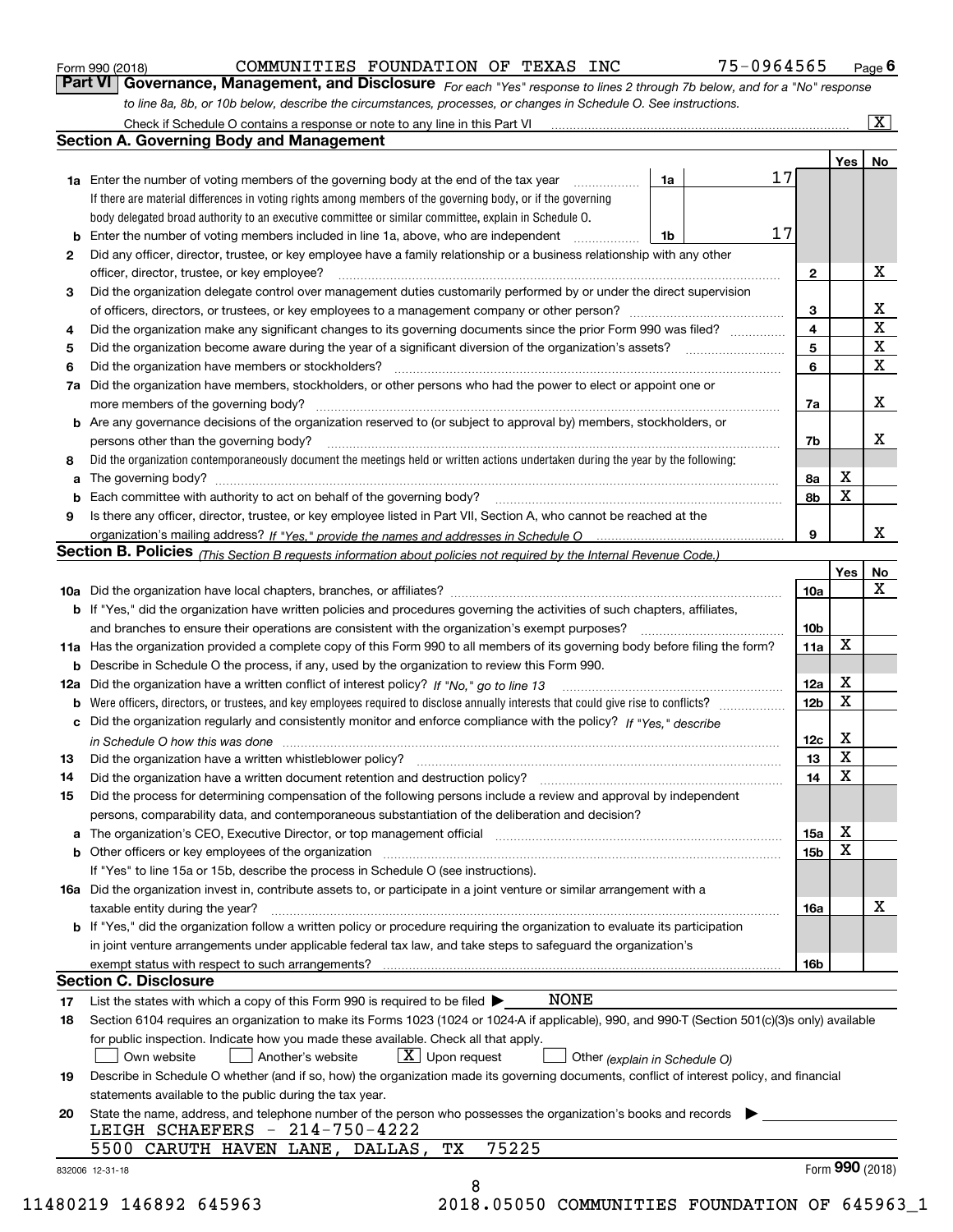**(A)**

 $\mathcal{L}^{\text{max}}$ 

**7Part VII Compensation of Officers, Directors, Trustees, Key Employees, Highest Compensated Employees, and Independent Contractors**

Check if Schedule O contains a response or note to any line in this Part VII

**Section A. Officers, Directors, Trustees, Key Employees, and Highest Compensated Employees**

**1a**  Complete this table for all persons required to be listed. Report compensation for the calendar year ending with or within the organization's tax year.

**•** List all of the organization's current officers, directors, trustees (whether individuals or organizations), regardless of amount of compensation. Enter -0- in columns  $(D)$ ,  $(E)$ , and  $(F)$  if no compensation was paid.

● List all of the organization's **current** key employees, if any. See instructions for definition of "key employee."

**•** List the organization's five current highest compensated employees (other than an officer, director, trustee, or key employee) who received reportable compensation (Box 5 of Form W-2 and/or Box 7 of Form 1099-MISC) of more than \$100,000 from the organization and any related organizations.

 $\bullet$  List all of the organization's **former** officers, key employees, and highest compensated employees who received more than \$100,000 of reportable compensation from the organization and any related organizations.

**•** List all of the organization's former directors or trustees that received, in the capacity as a former director or trustee of the organization, more than \$10,000 of reportable compensation from the organization and any related organizations.

List persons in the following order: individual trustees or directors; institutional trustees; officers; key employees; highest compensated employees; and former such persons.

Check this box if neither the organization nor any related organization compensated any current officer, director, or trustee.  $\mathcal{L}^{\text{max}}$ 

| (A)                            | (B)                    |                                         |                                                                  | (C)     |              |                                   |        | (D)                 | (E)                              | (F)                      |
|--------------------------------|------------------------|-----------------------------------------|------------------------------------------------------------------|---------|--------------|-----------------------------------|--------|---------------------|----------------------------------|--------------------------|
| Name and Title                 | Average                | Position<br>(do not check more than one |                                                                  |         |              |                                   |        | Reportable          | Reportable                       | Estimated                |
|                                | hours per              |                                         | box, unless person is both an<br>officer and a director/trustee) |         |              |                                   |        | compensation        | compensation                     | amount of                |
|                                | week                   |                                         |                                                                  |         |              |                                   |        | from                | from related                     | other                    |
|                                | (list any<br>hours for |                                         |                                                                  |         |              |                                   |        | the<br>organization | organizations<br>(W-2/1099-MISC) | compensation<br>from the |
|                                | related                |                                         |                                                                  |         |              |                                   |        | (W-2/1099-MISC)     |                                  | organization             |
|                                | organizations          |                                         |                                                                  |         |              |                                   |        |                     |                                  | and related              |
|                                | below                  | Individual trustee or director          | Institutional trustee                                            |         |              |                                   |        |                     |                                  | organizations            |
|                                | line)                  |                                         |                                                                  | Officer | Key employee | Highest compensated<br>  employee | Former |                     |                                  |                          |
| <b>JIM BASS</b><br>(1)         | 3.00                   |                                         |                                                                  |         |              |                                   |        |                     |                                  |                          |
| CHAIRMAN OF THE BOARD          |                        | $\overline{\mathbf{X}}$                 |                                                                  |         |              |                                   |        | 0.                  | $\mathbf 0$ .                    | $0$ .                    |
| BOBBY B. LYLE<br>(2)           | 1.00                   |                                         |                                                                  |         |              |                                   |        |                     |                                  |                          |
| VICE CHAIR OF THE BOARD        |                        | X                                       |                                                                  |         |              |                                   |        | 0.                  | $\mathbf 0$ .                    | $0_{.}$                  |
| ALFREDA NORMAN<br>(3)          | 1.00                   |                                         |                                                                  |         |              |                                   |        |                     |                                  |                          |
| <b>TRUSTEE</b>                 |                        | X                                       |                                                                  |         |              |                                   |        | 0.                  | 0.                               | $\mathbf 0$ .            |
| <b>FLORENCE SHAPIRO</b><br>(4) | 1.00                   |                                         |                                                                  |         |              |                                   |        |                     |                                  |                          |
| <b>TRUSTEE</b>                 |                        | X                                       |                                                                  |         |              |                                   |        | 0.                  | 0.                               | $\mathbf 0$ .            |
| (5)<br>KENNETH A. HERSH        | 1.00                   |                                         |                                                                  |         |              |                                   |        |                     |                                  |                          |
| TRUSTEE                        |                        | $\mathbf x$                             |                                                                  |         |              |                                   |        | $\mathbf 0$ .       | $\mathbf 0$ .                    | $\mathbf 0$ .            |
| NICOLE SMALL<br>(6)            | 1.00                   |                                         |                                                                  |         |              |                                   |        |                     |                                  |                          |
| TRUSTEE                        |                        | $\mathbf x$                             |                                                                  |         |              |                                   |        | 0.                  | $\mathbf 0$ .                    | 0.                       |
| CHRIS KLEINERT<br>(7)          | 1.00                   |                                         |                                                                  |         |              |                                   |        |                     |                                  |                          |
| TRUSTEE                        |                        | $\mathbf X$                             |                                                                  |         |              |                                   |        | 0.                  | $\mathbf 0$ .                    | $0_{.}$                  |
| (8)<br>SARAH LOSINGER          | 1.00                   |                                         |                                                                  |         |              |                                   |        |                     |                                  |                          |
| TRUSTEE                        |                        | X                                       |                                                                  |         |              |                                   |        | 0.                  | 0.                               | $\mathbf 0$ .            |
| RICHIE BUTLER<br>(9)           | 1.00                   |                                         |                                                                  |         |              |                                   |        |                     |                                  |                          |
| TRUSTEE                        |                        | $\mathbf X$                             |                                                                  |         |              |                                   |        | $\mathbf 0$ .       | $\mathbf 0$ .                    | 0.                       |
| (10) G. STACY SMITH            | 1.00                   |                                         |                                                                  |         |              |                                   |        |                     |                                  |                          |
| TRUSTEE                        |                        | X                                       |                                                                  |         |              |                                   |        | 0.                  | 0.                               | $\mathbf 0$ .            |
| (11) MICHAEL DARDICK           | 1.00                   |                                         |                                                                  |         |              |                                   |        |                     |                                  |                          |
| TRUSTEE                        |                        | $\mathbf X$                             |                                                                  |         |              |                                   |        | $\mathbf 0$ .       | $\mathbf 0$ .                    | $\mathbf 0$ .            |
| (12) JOSE GUEVARA              | 1.00                   |                                         |                                                                  |         |              |                                   |        |                     |                                  |                          |
| <b>TRUSTEE</b>                 |                        | X                                       |                                                                  |         |              |                                   |        | 0.                  | $\mathbf 0$ .                    | 0.                       |
| (13) TOM MONTGOMERY            | 1.00                   |                                         |                                                                  |         |              |                                   |        |                     |                                  |                          |
| <b>TRUSTEE</b>                 |                        | X                                       |                                                                  |         |              |                                   |        | 0.                  | $\mathbf 0$ .                    | 0.                       |
| (14) CONNIE O'NEILL            | 1.00                   |                                         |                                                                  |         |              |                                   |        |                     |                                  |                          |
| TRUSTEE                        |                        | $\overline{\text{X}}$                   |                                                                  |         |              |                                   |        | 0.                  | $\mathbf 0$ .                    | $0_{.}$                  |
| (15) GUNJAN JAIN               | 1.00                   |                                         |                                                                  |         |              |                                   |        |                     |                                  |                          |
| TRUSTEE                        |                        | X                                       |                                                                  |         |              |                                   |        | $\mathbf 0$ .       | 0.                               | $\mathbf 0$ .            |
| (16) MATRICE ELLIS-KIRK        | 1.00                   |                                         |                                                                  |         |              |                                   |        |                     |                                  |                          |
| TRUSTEE                        |                        | X                                       |                                                                  |         |              |                                   |        | 0.                  | $\mathbf 0$ .                    | 0.                       |
| (17) DEBRA BRENNAN TAGG        | 1.00                   |                                         |                                                                  |         |              |                                   |        |                     |                                  |                          |
| TRUSTEE                        |                        | X                                       |                                                                  |         |              |                                   |        | 0.                  | О.                               | $\mathbf 0$ .            |
| 832007 12-31-18                |                        |                                         |                                                                  |         |              |                                   |        |                     |                                  | Form 990 (2018)          |

9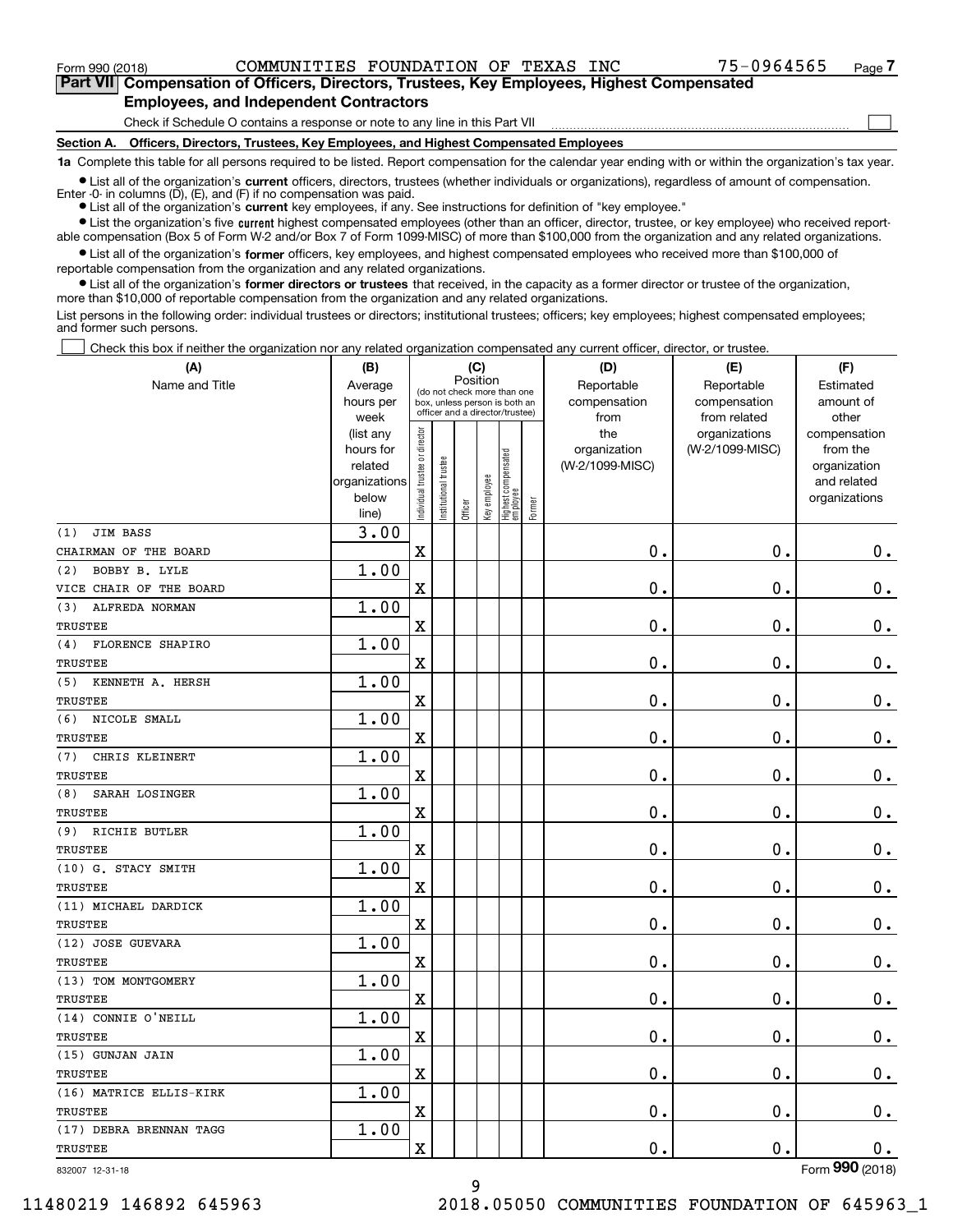| COMMUNITIES FOUNDATION OF TEXAS INC<br>Form 990 (2018)                                                                                       |               |                                |                       |             |          |                                                              |        |                         | 75-0964565      |                  |              | Page 8        |
|----------------------------------------------------------------------------------------------------------------------------------------------|---------------|--------------------------------|-----------------------|-------------|----------|--------------------------------------------------------------|--------|-------------------------|-----------------|------------------|--------------|---------------|
| <b>Part VII</b><br>Section A. Officers, Directors, Trustees, Key Employees, and Highest Compensated Employees (continued)                    |               |                                |                       |             |          |                                                              |        |                         |                 |                  |              |               |
| (A)                                                                                                                                          | (B)           |                                |                       |             | (C)      |                                                              |        | (D)                     | (E)             |                  | (F)          |               |
| Name and title                                                                                                                               | Average       |                                |                       |             | Position |                                                              |        | Reportable              | Reportable      |                  | Estimated    |               |
|                                                                                                                                              | hours per     |                                |                       |             |          | (do not check more than one<br>box, unless person is both an |        | compensation            | compensation    |                  | amount of    |               |
|                                                                                                                                              | week          |                                |                       |             |          | officer and a director/trustee)                              |        | from                    | from related    |                  | other        |               |
|                                                                                                                                              | (list any     |                                |                       |             |          |                                                              |        | the                     | organizations   |                  |              | compensation  |
|                                                                                                                                              | hours for     |                                |                       |             |          |                                                              |        | organization            | (W-2/1099-MISC) |                  | from the     |               |
|                                                                                                                                              | related       |                                |                       |             |          |                                                              |        | (W-2/1099-MISC)         |                 |                  | organization |               |
|                                                                                                                                              | organizations |                                |                       |             |          |                                                              |        |                         |                 |                  | and related  |               |
|                                                                                                                                              | below         | Individual trustee or director | Institutional trustee |             |          |                                                              | Former |                         |                 |                  |              | organizations |
|                                                                                                                                              | line)         |                                |                       |             |          | Officer<br>Key employee<br>Highest compensated<br>employee   |        |                         |                 |                  |              |               |
| (18) CARLOS PENA                                                                                                                             | 1.00          |                                |                       |             |          |                                                              |        |                         |                 |                  |              |               |
| TRUSTEE THRU 12/31/18                                                                                                                        |               | X                              |                       |             |          |                                                              |        | 0.                      |                 | 0.               |              | $0$ .         |
| (19) DAVID J. SCULLIN                                                                                                                        | 40.00         |                                |                       |             |          |                                                              |        |                         |                 |                  |              |               |
| PRESIDENT AND CEO                                                                                                                            |               |                                |                       | X           |          |                                                              |        | 485,138.                |                 | 0.               |              | 37, 226.      |
| (20) ELIZABETH W. BULL                                                                                                                       | 40.00         |                                |                       |             |          |                                                              |        |                         |                 |                  |              |               |
| SR. VP & CHIEF FINANCIAL AND ADMINIS                                                                                                         |               |                                |                       | X           |          |                                                              |        | 329,085.                |                 | $0\cdot$         |              | 24,999.       |
| (21) SUSAN SWAN SMITH                                                                                                                        | 40.00         |                                |                       |             |          |                                                              |        |                         |                 |                  |              |               |
| CHIEF GIVING DAY OFFICER                                                                                                                     |               |                                |                       | X           |          |                                                              |        | 247,980.                |                 | $0\cdot$         |              | 32,523.       |
| (22) SARAH C NELSON                                                                                                                          | 40.00         |                                |                       |             |          |                                                              |        |                         |                 |                  |              |               |
| CHIEF PHILANTHROPY OFFICER                                                                                                                   |               |                                |                       | X           |          |                                                              |        | 221,339.                |                 | $0$ .            |              | 27,884.       |
| (23) BRIAN E DOYLE                                                                                                                           | 40.00         |                                |                       |             |          |                                                              |        |                         |                 |                  |              |               |
| CHIEF INVESTMENT OFFICER                                                                                                                     |               |                                |                       | X           |          |                                                              |        | 226,084.                |                 | $0$ .            |              | 39, 194.      |
| (24) MONICA EGERT SMITH                                                                                                                      | 40.00         |                                |                       |             |          |                                                              |        |                         |                 |                  |              |               |
| CHIEF RELATIONSHIP OFFICER                                                                                                                   |               |                                |                       | X           |          |                                                              |        | 214,045.                |                 | $0$ .            |              | 25,417.       |
| (25) KRISTINE M THOMAS                                                                                                                       | 40.00         |                                |                       |             |          |                                                              |        |                         |                 |                  |              |               |
| VP OF FINANCE                                                                                                                                |               |                                |                       | X           |          |                                                              |        | 172,298.                |                 | $0$ .            |              | 28,547.       |
| (26) D'ETTA HUGHES                                                                                                                           | 24.00         |                                |                       |             |          |                                                              |        |                         |                 |                  |              |               |
| <b>SECRETARY</b>                                                                                                                             |               |                                |                       | $\mathbf X$ |          |                                                              |        | 79, 295.                |                 | $0$ .            |              | 6,184.        |
|                                                                                                                                              |               |                                |                       |             |          |                                                              |        | 1,975,264.              |                 | $\overline{0}$ . |              | 221,974.      |
| c Total from continuation sheets to Part VII, Section A                                                                                      |               |                                |                       |             |          |                                                              |        | 1,448,474.              |                 | $0$ .            |              | 221,796.      |
|                                                                                                                                              |               |                                |                       |             |          |                                                              |        | 3,423,738.              |                 | $0$ .            |              | 443,770.      |
| Total number of individuals (including but not limited to those listed above) who received more than \$100,000 of reportable<br>$\mathbf{2}$ |               |                                |                       |             |          |                                                              |        |                         |                 |                  |              |               |
| compensation from the organization $\blacktriangleright$                                                                                     |               |                                |                       |             |          |                                                              |        |                         |                 |                  |              | 33            |
|                                                                                                                                              |               |                                |                       |             |          |                                                              |        |                         |                 |                  | <b>Yes</b>   | No            |
| 3<br>Did the organization list any former officer, director, or trustee, key employee, or highest compensated employee on                    |               |                                |                       |             |          |                                                              |        |                         |                 |                  |              |               |
| line 1a? If "Yes," complete Schedule J for such individual manufactured contained and the Ves," complete Schedule J for such individual      |               |                                |                       |             |          |                                                              |        |                         |                 |                  | 3            | X             |
| For any individual listed on line 1a, is the sum of reportable compensation and other compensation from the organization                     |               |                                |                       |             |          |                                                              |        |                         |                 |                  |              |               |
|                                                                                                                                              |               |                                |                       |             |          |                                                              |        |                         |                 |                  | Χ<br>4       |               |
| Did any person listed on line 1a receive or accrue compensation from any unrelated organization or individual for services<br>5              |               |                                |                       |             |          |                                                              |        |                         |                 |                  |              |               |
|                                                                                                                                              |               |                                |                       |             |          |                                                              |        |                         |                 |                  | 5            | X             |
| <b>Section B. Independent Contractors</b>                                                                                                    |               |                                |                       |             |          |                                                              |        |                         |                 |                  |              |               |
| Complete this table for your five highest compensated independent contractors that received more than \$100,000 of compensation from<br>1.   |               |                                |                       |             |          |                                                              |        |                         |                 |                  |              |               |
| the organization. Report compensation for the calendar year ending with or within the organization's tax year.                               |               |                                |                       |             |          |                                                              |        |                         |                 |                  |              |               |
| (A)                                                                                                                                          |               |                                |                       |             |          |                                                              |        | (B)                     |                 |                  | (C)          |               |
| Name and business address                                                                                                                    |               |                                |                       |             |          |                                                              |        | Description of services |                 |                  | Compensation |               |
| CIVICORE, LLC                                                                                                                                |               |                                |                       |             |          |                                                              |        |                         |                 |                  |              |               |
| PO BOX 123978, DALLAS, TX 75312                                                                                                              |               |                                |                       |             |          |                                                              |        | TECHNOLOGY PROVIDER     |                 |                  |              | 381,835.      |
| MEASURING SUCCESS LLC, 1629 K STREET NW,                                                                                                     |               |                                |                       |             |          |                                                              |        |                         |                 |                  |              |               |
| SUITE 604, WASHINGTON, DC 20006<br>CONSULTING                                                                                                |               |                                |                       |             |          |                                                              |        |                         |                 |                  |              | 180,000.      |
| CAMBRIDGE ASSOCIATES LLC                                                                                                                     |               |                                |                       |             |          |                                                              |        |                         |                 |                  |              |               |
| PO BOX 412015, BOSTON, TX 02241                                                                                                              |               |                                |                       |             |          |                                                              |        | CONSULTING              |                 |                  |              |               |
| OWENS AND HOPPER BRAND DESIGN, LLC DBA O&H                                                                                                   |               |                                |                       |             |          |                                                              |        |                         |                 |                  |              | 175,000.      |
| 8070 PARK LANE, SUITE 280, DALLAS, TX 75231                                                                                                  |               |                                |                       |             |          |                                                              |        | CONSULTING              |                 |                  |              | 129,035.      |
| SALUMRESTAURANT LTD TOTAL                                                                                                                    |               |                                |                       |             |          |                                                              |        |                         |                 |                  |              |               |
| 4152 COLE AVE, SUITE 103, DALLAS, TX 75204                                                                                                   |               |                                |                       |             |          |                                                              |        | CATERING                |                 |                  |              | 111,934.      |
| 2 Total number of independent contractors (including but not limited to those listed above) who received more than                           |               |                                |                       |             |          |                                                              |        |                         |                 |                  |              |               |

\$100,000 of compensation from the organization | 6

832008 12-31-18 Form (2018) **990** SEE PART VII, SECTION A CONTINUATION SHEETS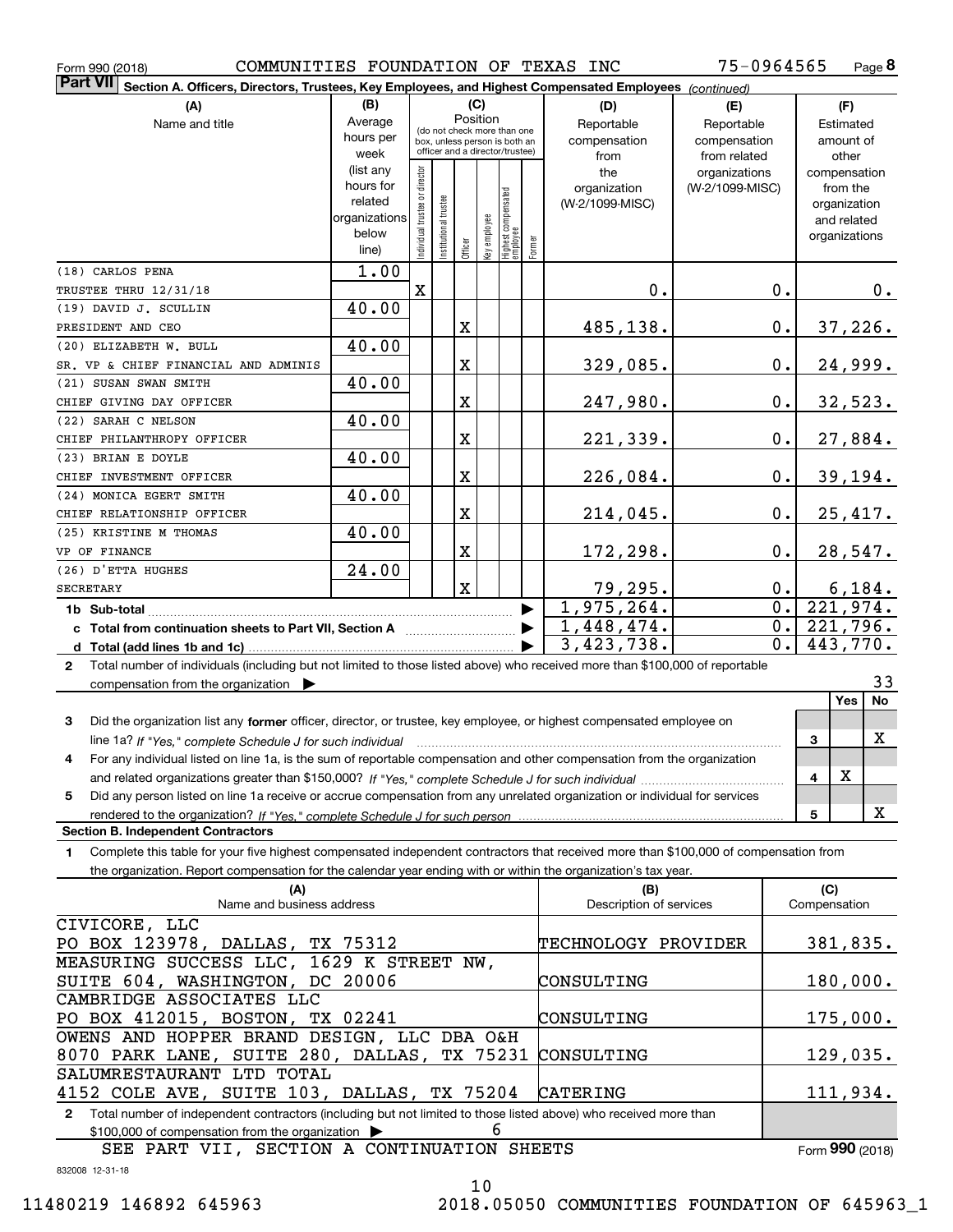| COMMUNITIES FOUNDATION OF TEXAS INC<br>Form 990                                                                              | 75-0964565     |                                |                       |             |                        |                              |        |                 |                               |                       |  |  |  |
|------------------------------------------------------------------------------------------------------------------------------|----------------|--------------------------------|-----------------------|-------------|------------------------|------------------------------|--------|-----------------|-------------------------------|-----------------------|--|--|--|
| <b>Part VII</b><br>Officers, Directors, Trustees, Key Employees, and Highest Compensated Employees (continued)<br>Section A. |                |                                |                       |             |                        |                              |        |                 |                               |                       |  |  |  |
| (A)                                                                                                                          | (B)            | (C)                            |                       |             |                        |                              |        | (D)             | (E)                           | (F)                   |  |  |  |
| Name and title                                                                                                               | Average        |                                |                       |             | Position               |                              |        | Reportable      | Reportable                    | Estimated             |  |  |  |
|                                                                                                                              | hours          |                                |                       |             | (check all that apply) |                              |        | compensation    | compensation                  | amount of             |  |  |  |
|                                                                                                                              | per<br>week    |                                |                       |             |                        |                              |        | from<br>the     | from related<br>organizations | other<br>compensation |  |  |  |
|                                                                                                                              | (list any      |                                |                       |             |                        |                              |        | organization    | (W-2/1099-MISC)               | from the              |  |  |  |
|                                                                                                                              | hours for      |                                |                       |             |                        |                              |        | (W-2/1099-MISC) |                               | organization          |  |  |  |
|                                                                                                                              | related        |                                |                       |             |                        |                              |        |                 |                               | and related           |  |  |  |
|                                                                                                                              | organizations  |                                |                       |             |                        |                              |        |                 |                               | organizations         |  |  |  |
|                                                                                                                              | below<br>line) | Individual trustee or director | Institutional trustee | Officer     | Key employee           | Highest compensated employee | Former |                 |                               |                       |  |  |  |
| (27) STEPHENIE BARR-HUGHES                                                                                                   | 40.00          |                                |                       |             |                        |                              |        |                 |                               |                       |  |  |  |
| DEPUTY SECRETARY                                                                                                             |                |                                |                       | $\mathbf X$ |                        |                              |        | 83,303.         | $\mathbf 0$ .                 | <u>18,976.</u>        |  |  |  |
| (28) JOHN J FITZPATRICK                                                                                                      | 40.00          |                                |                       |             |                        |                              |        |                 |                               |                       |  |  |  |
| EXECUTIVE DIRECTOR - EDUCATE TEXAS                                                                                           |                |                                |                       |             | X                      |                              |        | 282,099.        | $0$ .                         | 36,456.               |  |  |  |
| (29) GEORGE TANG                                                                                                             | 40.00          |                                |                       |             |                        |                              |        |                 |                               |                       |  |  |  |
| MANAGING DIRECTOR, EDUCATE TEXAS                                                                                             |                |                                |                       |             | $\mathbf X$            |                              |        | 249,825.        | 0.                            | 38, 358.              |  |  |  |
| (30) JOHN C COXON                                                                                                            | 40.00          |                                |                       |             |                        |                              |        |                 |                               |                       |  |  |  |
| MANAGING DIRECTOR OF PROGRAMS, EDUCA                                                                                         |                |                                |                       |             |                        | $\mathbf X$                  |        | 198,147.        | 0.                            | 37, 173.              |  |  |  |
| (31) AMY GROFF                                                                                                               | 40.00          |                                |                       |             |                        |                              |        |                 |                               |                       |  |  |  |
| MANAGING DIRECTOR OF FINANCE AND ADM                                                                                         |                |                                |                       |             |                        | $\mathbf X$                  |        | 180,379.        | 0.                            | 31,586.               |  |  |  |
| (32) REO D PRUIETT                                                                                                           | 40.00          |                                |                       |             |                        |                              |        |                 |                               |                       |  |  |  |
| DIRECTOR OF PROGRAMS, EDUCATE TEXAS                                                                                          |                |                                |                       |             |                        | $\mathbf X$                  |        | 154,613.        | 0.                            | 13,554.               |  |  |  |
| (33) CAROL GOGLIA                                                                                                            | 40.00          |                                |                       |             |                        |                              |        |                 |                               |                       |  |  |  |
| SR. DIRECTOR OF MARKETING & COMMUNIC                                                                                         |                |                                |                       |             |                        | $\mathbf X$                  |        | 152,965.        | 0.                            | 33,514.               |  |  |  |
| (34) EARL BRADLEY FURRY                                                                                                      | 40.00          |                                |                       |             |                        |                              |        |                 |                               |                       |  |  |  |
| CHIEF INFORMATION OFFICER                                                                                                    |                |                                |                       |             |                        | $\mathbf X$                  |        | 147,143.        | $\mathbf 0$ .                 | 12, 179.              |  |  |  |
|                                                                                                                              |                |                                |                       |             |                        |                              |        |                 |                               |                       |  |  |  |
|                                                                                                                              |                |                                |                       |             |                        |                              |        |                 |                               |                       |  |  |  |
|                                                                                                                              |                |                                |                       |             |                        |                              |        |                 |                               |                       |  |  |  |
|                                                                                                                              |                |                                |                       |             |                        |                              |        |                 |                               |                       |  |  |  |
|                                                                                                                              |                |                                |                       |             |                        |                              |        |                 |                               |                       |  |  |  |
|                                                                                                                              |                |                                |                       |             |                        |                              |        |                 |                               |                       |  |  |  |
|                                                                                                                              |                |                                |                       |             |                        |                              |        |                 |                               |                       |  |  |  |
|                                                                                                                              |                |                                |                       |             |                        |                              |        |                 |                               |                       |  |  |  |
|                                                                                                                              |                |                                |                       |             |                        |                              |        |                 |                               |                       |  |  |  |
|                                                                                                                              |                |                                |                       |             |                        |                              |        |                 |                               |                       |  |  |  |
|                                                                                                                              |                |                                |                       |             |                        |                              |        |                 |                               |                       |  |  |  |
|                                                                                                                              |                |                                |                       |             |                        |                              |        |                 |                               |                       |  |  |  |
|                                                                                                                              |                |                                |                       |             |                        |                              |        |                 |                               |                       |  |  |  |
|                                                                                                                              |                |                                |                       |             |                        |                              |        |                 |                               |                       |  |  |  |
|                                                                                                                              |                |                                |                       |             |                        |                              |        |                 |                               |                       |  |  |  |
|                                                                                                                              |                |                                |                       |             |                        |                              |        |                 |                               |                       |  |  |  |
|                                                                                                                              |                |                                |                       |             |                        |                              |        |                 |                               |                       |  |  |  |
|                                                                                                                              |                |                                |                       |             |                        |                              |        |                 |                               |                       |  |  |  |
|                                                                                                                              |                |                                |                       |             |                        |                              |        |                 |                               |                       |  |  |  |
|                                                                                                                              |                |                                |                       |             |                        |                              |        |                 |                               |                       |  |  |  |
|                                                                                                                              |                |                                |                       |             |                        |                              |        |                 |                               |                       |  |  |  |
|                                                                                                                              |                |                                |                       |             |                        |                              |        |                 |                               |                       |  |  |  |
|                                                                                                                              |                |                                |                       |             |                        |                              |        |                 |                               |                       |  |  |  |
| Total to Part VII, Section A, line 1c                                                                                        |                |                                |                       |             |                        |                              |        | 1,448,474.      |                               | 221,796.              |  |  |  |

832201 04-01-18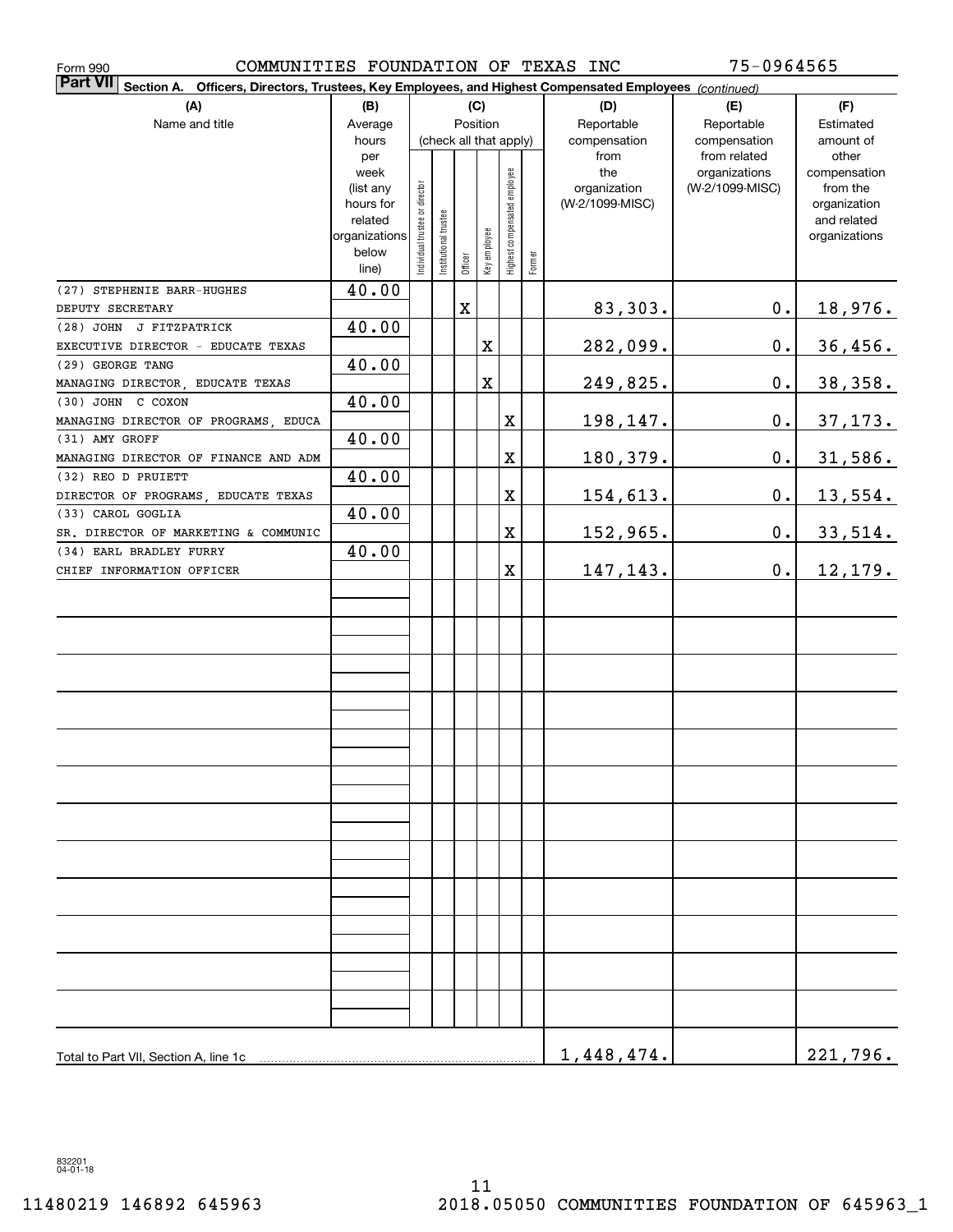|                                                           |    |    | Form 990 (2018)                                                                           |                |                | COMMUNITIES FOUNDATION OF TEXAS INC |                      |                                                 | 75-0964565                              | Page 9                                                             |
|-----------------------------------------------------------|----|----|-------------------------------------------------------------------------------------------|----------------|----------------|-------------------------------------|----------------------|-------------------------------------------------|-----------------------------------------|--------------------------------------------------------------------|
| <b>Part VIII</b>                                          |    |    | <b>Statement of Revenue</b>                                                               |                |                |                                     |                      |                                                 |                                         |                                                                    |
|                                                           |    |    | Check if Schedule O contains a response or note to any line in this Part VIII             |                |                |                                     |                      |                                                 |                                         |                                                                    |
|                                                           |    |    |                                                                                           |                |                |                                     | (A)<br>Total revenue | (B)<br>Related or<br>exempt function<br>revenue | (C)<br>Unrelated<br>business<br>revenue | (D)<br>Revenuè excluded<br>from tax under<br>sections<br>512 - 514 |
|                                                           |    |    | 1 a Federated campaigns                                                                   |                | 1a             |                                     |                      |                                                 |                                         |                                                                    |
| Contributions, Gifts, Grants<br>and Other Similar Amounts |    |    |                                                                                           |                | 1 <sub>b</sub> |                                     |                      |                                                 |                                         |                                                                    |
|                                                           |    |    | c Fundraising events                                                                      |                | 1c             |                                     |                      |                                                 |                                         |                                                                    |
|                                                           |    |    | d Related organizations                                                                   |                | 1d             | 10,405,666.                         |                      |                                                 |                                         |                                                                    |
|                                                           |    |    |                                                                                           |                | 1e             |                                     |                      |                                                 |                                         |                                                                    |
|                                                           |    |    | e Government grants (contributions)<br>f All other contributions, gifts, grants, and      |                |                |                                     |                      |                                                 |                                         |                                                                    |
|                                                           |    |    |                                                                                           |                |                | 118, 374, 752.                      |                      |                                                 |                                         |                                                                    |
|                                                           |    |    | similar amounts not included above                                                        |                | 1f             | 22,019,432.                         |                      |                                                 |                                         |                                                                    |
|                                                           |    |    | <b>g</b> Noncash contributions included in lines 1a-1f: \$                                |                |                |                                     |                      |                                                 |                                         |                                                                    |
|                                                           |    |    |                                                                                           |                |                |                                     | 128,780,418.         |                                                 |                                         |                                                                    |
|                                                           |    |    |                                                                                           |                |                | <b>Business Code</b><br>900099      |                      |                                                 |                                         |                                                                    |
|                                                           |    | 2a | EDUCATE TEXAS<br>SUPPORT FOUNDATION FEE                                                   |                |                | 900099                              | 3,390,422.           | 3,390,422.                                      |                                         |                                                                    |
|                                                           |    | b  |                                                                                           |                |                |                                     | 1,851,838.           | 1,851,838.                                      |                                         |                                                                    |
|                                                           |    | c. | RENTAL INCOME                                                                             |                |                | 532000                              | 154,727.             | 154,727.                                        |                                         |                                                                    |
| Program Service<br>Revenue                                |    | d  | the control of the control of the control of the control of the control of the control of |                |                |                                     |                      |                                                 |                                         |                                                                    |
|                                                           |    | е  |                                                                                           |                |                |                                     |                      |                                                 |                                         |                                                                    |
|                                                           |    |    | f All other program service revenue                                                       |                |                |                                     |                      |                                                 |                                         |                                                                    |
|                                                           |    |    |                                                                                           |                |                |                                     | 5,396,987.           |                                                 |                                         |                                                                    |
|                                                           | 3  |    | Investment income (including dividends, interest, and                                     |                |                |                                     |                      |                                                 |                                         |                                                                    |
|                                                           |    |    |                                                                                           |                |                |                                     | 7, 272, 757.         |                                                 |                                         | 7, 272, 757.                                                       |
|                                                           | 4  |    | Income from investment of tax-exempt bond proceeds                                        |                |                |                                     |                      |                                                 |                                         |                                                                    |
|                                                           | 5  |    |                                                                                           |                |                |                                     | 302,592.             |                                                 |                                         | 302,592.                                                           |
|                                                           |    |    |                                                                                           | (i) Real       |                | (ii) Personal                       |                      |                                                 |                                         |                                                                    |
|                                                           |    |    | 6 a Gross rents                                                                           |                |                |                                     |                      |                                                 |                                         |                                                                    |
|                                                           |    |    | <b>b</b> Less: rental expenses                                                            |                |                |                                     |                      |                                                 |                                         |                                                                    |
|                                                           |    |    | c Rental income or (loss)                                                                 |                |                |                                     |                      |                                                 |                                         |                                                                    |
|                                                           |    |    |                                                                                           |                |                |                                     |                      |                                                 |                                         |                                                                    |
|                                                           |    |    | 7 a Gross amount from sales of                                                            | (i) Securities |                | (ii) Other                          |                      |                                                 |                                         |                                                                    |
|                                                           |    |    | assets other than inventory                                                               | 191,590,509.   |                | 162,000.                            |                      |                                                 |                                         |                                                                    |
|                                                           |    |    | <b>b</b> Less: cost or other basis                                                        |                |                |                                     |                      |                                                 |                                         |                                                                    |
|                                                           |    |    | and sales expenses $\frac{179}{79}$ , 742, 846.                                           |                |                | 331,672.                            |                      |                                                 |                                         |                                                                    |
|                                                           |    |    | c Gain or (loss)                                                                          | 11,847,663.    |                | $-169,672.$                         |                      |                                                 |                                         |                                                                    |
|                                                           |    |    |                                                                                           |                |                |                                     | 11,677,991.          |                                                 |                                         | 11,677,991.                                                        |
| <b>Other Revenue</b>                                      |    |    | 8 a Gross income from fundraising events (not<br>including \$                             |                |                |                                     |                      |                                                 |                                         |                                                                    |
|                                                           |    |    | contributions reported on line 1c). See                                                   |                |                |                                     |                      |                                                 |                                         |                                                                    |
|                                                           |    |    |                                                                                           |                |                |                                     |                      |                                                 |                                         |                                                                    |
|                                                           |    |    |                                                                                           |                | b              |                                     |                      |                                                 |                                         |                                                                    |
|                                                           |    |    | c Net income or (loss) from fundraising events                                            |                |                |                                     |                      |                                                 |                                         |                                                                    |
|                                                           |    |    | 9 a Gross income from gaming activities. See                                              |                |                |                                     |                      |                                                 |                                         |                                                                    |
|                                                           |    |    |                                                                                           |                |                |                                     |                      |                                                 |                                         |                                                                    |
|                                                           |    |    |                                                                                           |                | b              |                                     |                      |                                                 |                                         |                                                                    |
|                                                           |    |    |                                                                                           |                |                |                                     |                      |                                                 |                                         |                                                                    |
|                                                           |    |    | 10 a Gross sales of inventory, less returns                                               |                |                |                                     |                      |                                                 |                                         |                                                                    |
|                                                           |    |    |                                                                                           |                |                |                                     |                      |                                                 |                                         |                                                                    |
|                                                           |    |    |                                                                                           |                | $\mathbf b$    |                                     |                      |                                                 |                                         |                                                                    |
|                                                           |    |    |                                                                                           |                |                |                                     |                      |                                                 |                                         |                                                                    |
|                                                           |    |    | c Net income or (loss) from sales of inventory                                            |                |                |                                     |                      |                                                 |                                         |                                                                    |
|                                                           |    |    | Miscellaneous Revenue<br>11 a SECURITIES LENDING INCOME                                   |                |                | <b>Business Code</b><br>900099      |                      |                                                 |                                         |                                                                    |
|                                                           |    |    |                                                                                           |                |                |                                     | 133,482.             | 133,482.                                        |                                         |                                                                    |
|                                                           |    |    | <b>b</b> CONFERENCE FEES                                                                  |                |                | 900099                              | 63,615.              |                                                 |                                         | 63,615.                                                            |
|                                                           |    | c. | PASSTHRU FROM PARTNERSHIP INCOME                                                          |                |                | 900099                              | $-931,086$ .         | 19,439.                                         | $-950, 525.$                            |                                                                    |
|                                                           |    |    |                                                                                           |                |                | 900099                              | 733,524.             | 733,524.                                        |                                         |                                                                    |
|                                                           |    |    |                                                                                           |                |                |                                     | $-465.$              |                                                 |                                         |                                                                    |
|                                                           | 12 |    |                                                                                           |                |                |                                     | 153,430,280.         | 6, 283, 432.                                    | $-950, 525.$                            | 19, 316, 955.                                                      |
| 832009 12-31-18                                           |    |    |                                                                                           |                |                |                                     |                      |                                                 |                                         | Form 990 (2018)                                                    |

832009 12-31-18

12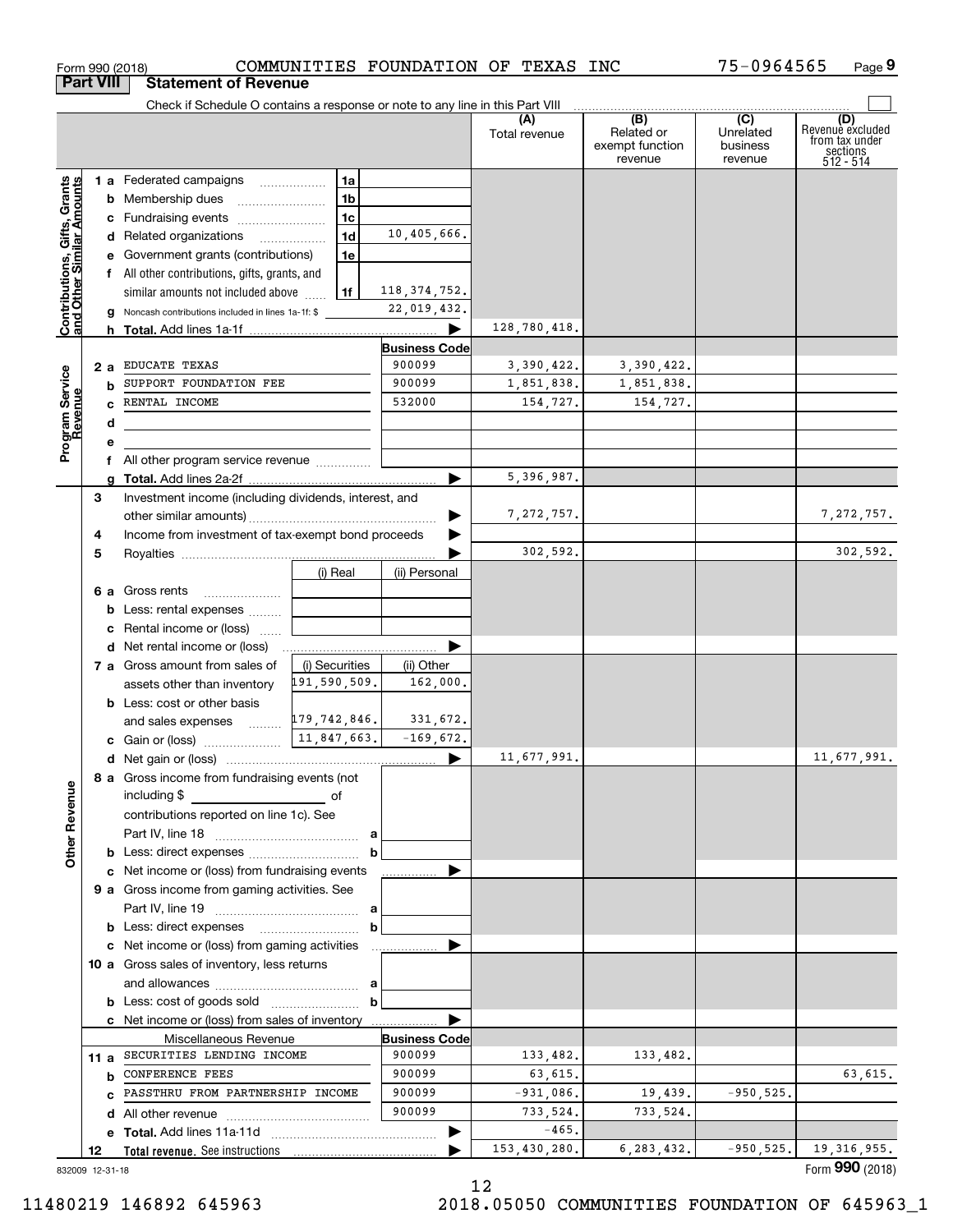**Part IX Statement of Functional Expenses**

<code>Form</code> 990 (2018) COMMUNITIES <code>FOUNDATION OF TEXAS INC</code> 75-0964565  $_{\sf Page}$ **10**

*Section 501(c)(3) and 501(c)(4) organizations must complete all columns. All other organizations must complete column (A).*

|                 | Check if Schedule O contains a response or note to any line in this Part IX                                    |                               |                                    |                                    |                         |  |  |  |
|-----------------|----------------------------------------------------------------------------------------------------------------|-------------------------------|------------------------------------|------------------------------------|-------------------------|--|--|--|
|                 | Do not include amounts reported on lines 6b,<br>7b, 8b, 9b, and 10b of Part VIII.                              | Total expenses                | (B)<br>Program service<br>expenses | Management and<br>general expenses | Fundraising<br>expenses |  |  |  |
| $\mathbf 1$     | Grants and other assistance to domestic organizations                                                          |                               |                                    |                                    |                         |  |  |  |
|                 | and domestic governments. See Part IV, line 21                                                                 | 110, 927, 404. 110, 927, 404. |                                    |                                    |                         |  |  |  |
| $\mathbf{2}$    | Grants and other assistance to domestic                                                                        |                               |                                    |                                    |                         |  |  |  |
|                 | individuals. See Part IV, line 22                                                                              | 1,402,427.                    | 1,402,427.                         |                                    |                         |  |  |  |
| 3               | Grants and other assistance to foreign                                                                         |                               |                                    |                                    |                         |  |  |  |
|                 | organizations, foreign governments, and foreign                                                                |                               |                                    |                                    |                         |  |  |  |
|                 | individuals. See Part IV, lines 15 and 16                                                                      | 762,193.                      | 762,193.                           |                                    |                         |  |  |  |
| 4               | Benefits paid to or for members                                                                                |                               |                                    |                                    |                         |  |  |  |
| 5               | Compensation of current officers, directors,                                                                   |                               |                                    |                                    |                         |  |  |  |
|                 | trustees, and key employees                                                                                    | 2,376,411.                    | 1,389,534.                         | 642,592.                           | 344,285.                |  |  |  |
| 6               | Compensation not included above, to disqualified                                                               |                               |                                    |                                    |                         |  |  |  |
|                 | persons (as defined under section 4958(f)(1)) and                                                              |                               |                                    |                                    |                         |  |  |  |
|                 | persons described in section 4958(c)(3)(B)                                                                     |                               |                                    |                                    |                         |  |  |  |
| 7               |                                                                                                                | 7,940,675.                    | 4,643,069.                         | 2, 147, 194.                       | 1,150,412.              |  |  |  |
| 8               | Pension plan accruals and contributions (include                                                               |                               |                                    |                                    |                         |  |  |  |
|                 | section 401(k) and 403(b) employer contributions)                                                              | 688,912.                      | 402,820.                           | 186,285.                           | 99,807.                 |  |  |  |
| 9               |                                                                                                                | 1,109,254.                    | 648,603.                           | 299,947.                           | 160, 704.               |  |  |  |
| 10              |                                                                                                                | 683,949.                      | 399,918.                           | 184,943.                           | 99,088.                 |  |  |  |
| 11              | Fees for services (non-employees):                                                                             |                               |                                    |                                    |                         |  |  |  |
|                 |                                                                                                                |                               |                                    |                                    |                         |  |  |  |
| b               |                                                                                                                | 110,002.                      |                                    | 110,002.                           |                         |  |  |  |
|                 |                                                                                                                | 83, 250.                      |                                    | 83, 250.                           |                         |  |  |  |
| d               |                                                                                                                | 19,500.                       |                                    | 19,500.                            |                         |  |  |  |
|                 | e Professional fundraising services. See Part IV, line 17                                                      |                               |                                    |                                    |                         |  |  |  |
|                 |                                                                                                                | 163,718.                      |                                    | 163,718.                           |                         |  |  |  |
|                 | g Other. (If line 11g amount exceeds 10% of line 25,                                                           |                               |                                    |                                    |                         |  |  |  |
|                 | column (A) amount, list line 11g expenses on Sch O.)                                                           | 5, 106, 911.                  | 4,362,901.                         | 688,592.                           | 55,418.                 |  |  |  |
| 12 <sup>°</sup> |                                                                                                                | 509,595.                      | $\overline{206,551}$ .             | 196,503.                           | 106, 541.               |  |  |  |
| 13              |                                                                                                                | 540,076.                      | 399,129.                           | 89,383.                            | 51,564.                 |  |  |  |
| 14              |                                                                                                                | $\overline{562,939}$ .        | 374,588.                           | 115,045.                           | 73,306.                 |  |  |  |
| 15              |                                                                                                                |                               |                                    |                                    |                         |  |  |  |
| 16              |                                                                                                                | 822,391.                      | 639,327.                           | 131,930.                           | 51, 134.                |  |  |  |
| 17              | Travel                                                                                                         | 584,831.                      | 483, 275.                          | 57,309.                            | 44,247.                 |  |  |  |
| 18              | Payments of travel or entertainment expenses                                                                   |                               |                                    |                                    |                         |  |  |  |
|                 | for any federal, state, or local public officials                                                              |                               |                                    |                                    |                         |  |  |  |
| 19              | Conferences, conventions, and meetings                                                                         | 1,023,037.                    | 579, 250.                          | 249,984.                           | 193,803.                |  |  |  |
| 20              | Interest                                                                                                       |                               |                                    |                                    |                         |  |  |  |
| 21              |                                                                                                                |                               |                                    |                                    |                         |  |  |  |
| 22              | Depreciation, depletion, and amortization                                                                      | 1,393,641.                    | 1,028,315.                         | 263,612.                           | 101, 714.               |  |  |  |
| 23              | Insurance                                                                                                      | 138,503.                      | 85,796.                            | 37,448.                            | 15, 259.                |  |  |  |
| 24              | Other expenses. Itemize expenses not covered<br>above. (List miscellaneous expenses in line 24e. If line       |                               |                                    |                                    |                         |  |  |  |
|                 | 24e amount exceeds 10% of line 25, column (A)                                                                  |                               |                                    |                                    |                         |  |  |  |
|                 | amount, list line 24e expenses on Schedule O.)<br>CREDIT CARD PROCESSING                                       | 729,676.                      | 78,368.                            | 651,308.                           | $0$ .                   |  |  |  |
| a               | COMMUNICATIONS EXPENSE                                                                                         |                               |                                    | 170, 317.                          | 24,790.                 |  |  |  |
| b               | DUES AND SUBSCRIPTIONS                                                                                         | 287,239.<br>155,767.          | 92,132.<br>56,284.                 | 88,456.                            | 11,027.                 |  |  |  |
| c               | PHOTOGRAPHY                                                                                                    | 56,566.                       | 45,152.                            | 6,776.                             | 4,638.                  |  |  |  |
| d               |                                                                                                                | 151,007.                      | 59,164.                            | 84,234.                            | 7,609.                  |  |  |  |
|                 | e All other expenses                                                                                           | 138,329,874.129,066,200.      |                                    | 6,668,328.                         | 2,595,346.              |  |  |  |
| 25              | Total functional expenses. Add lines 1 through 24e                                                             |                               |                                    |                                    |                         |  |  |  |
| 26              | Joint costs. Complete this line only if the organization<br>reported in column (B) joint costs from a combined |                               |                                    |                                    |                         |  |  |  |
|                 | educational campaign and fundraising solicitation.                                                             |                               |                                    |                                    |                         |  |  |  |
|                 | Check here $\blacktriangleright$<br>if following SOP 98-2 (ASC 958-720)                                        |                               |                                    |                                    |                         |  |  |  |
|                 |                                                                                                                |                               |                                    |                                    |                         |  |  |  |

13

832010 12-31-18

Form (2018) **990**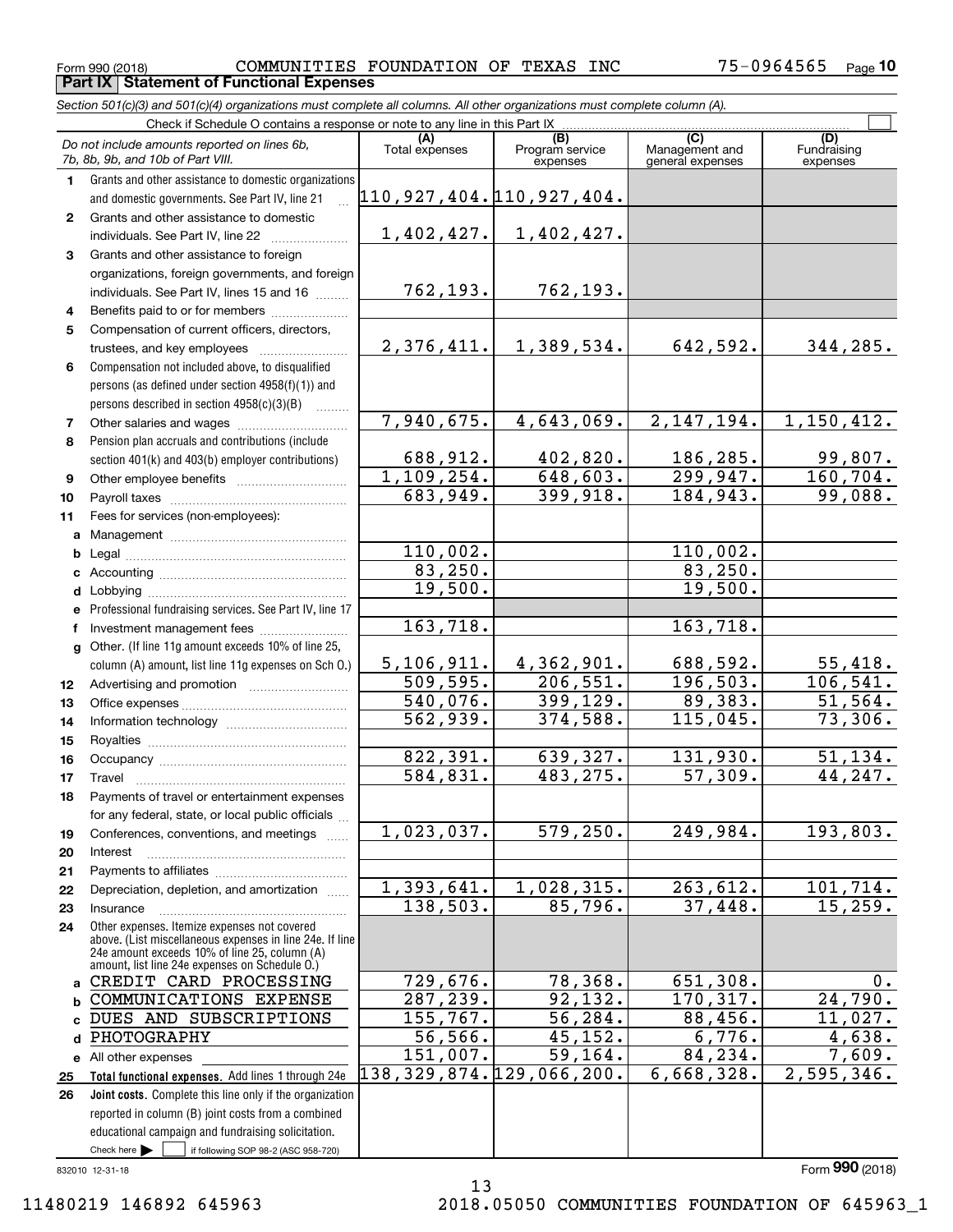| Part X          | <b>Balance Sheet</b> |             |            |    |       |            |                                      |      |
|-----------------|----------------------|-------------|------------|----|-------|------------|--------------------------------------|------|
| Form 990 (2018) |                      | COMMUNITIES | FOUNDATION | OF | TEXAS | <b>INC</b> | $\mathbf{A} - \mathbf{B}$<br>1964565 | Page |

 $\overline{\phantom{0}}$ 

|                             |    | Check if Schedule O contains a response or note to any line in this Part X                                                                                                                                                           |                             |                                               |                              |                |                              |
|-----------------------------|----|--------------------------------------------------------------------------------------------------------------------------------------------------------------------------------------------------------------------------------------|-----------------------------|-----------------------------------------------|------------------------------|----------------|------------------------------|
|                             |    |                                                                                                                                                                                                                                      |                             |                                               | (A)<br>Beginning of year     |                | (B)<br>End of year           |
|                             | 1  |                                                                                                                                                                                                                                      |                             |                                               | 5,982,266.                   | $\mathbf{1}$   | $\overline{3}$ , 559, 562.   |
|                             | 2  |                                                                                                                                                                                                                                      |                             |                                               | 13, 114, 954.                | $\mathbf{2}$   | 10,647,473.                  |
|                             | з  |                                                                                                                                                                                                                                      |                             |                                               | 18,067,867.                  | $\mathbf{3}$   | 16,921,182.                  |
|                             | 4  |                                                                                                                                                                                                                                      |                             |                                               | $\overline{1}$ , 374, 736.   | $\overline{4}$ | 1,933,867.                   |
|                             | 5  | Loans and other receivables from current and former officers, directors,                                                                                                                                                             |                             |                                               |                              |                |                              |
|                             |    | trustees, key employees, and highest compensated employees. Complete                                                                                                                                                                 |                             |                                               |                              |                |                              |
|                             |    | Part II of Schedule L                                                                                                                                                                                                                |                             |                                               |                              | 5              |                              |
|                             | 6  | Loans and other receivables from other disqualified persons (as defined under                                                                                                                                                        |                             |                                               |                              |                |                              |
|                             |    | section 4958(f)(1)), persons described in section 4958(c)(3)(B), and contributing                                                                                                                                                    |                             |                                               |                              |                |                              |
|                             |    | employers and sponsoring organizations of section 501(c)(9) voluntary                                                                                                                                                                |                             |                                               |                              |                |                              |
|                             |    | employees' beneficiary organizations (see instr). Complete Part II of Sch L                                                                                                                                                          |                             | 6                                             |                              |                |                              |
| Assets                      | 7  |                                                                                                                                                                                                                                      |                             |                                               | $\overline{7}$               |                |                              |
|                             | 8  |                                                                                                                                                                                                                                      |                             |                                               |                              | 8              |                              |
|                             | 9  |                                                                                                                                                                                                                                      |                             |                                               |                              | 9              |                              |
|                             |    | <b>10a</b> Land, buildings, and equipment: cost or other                                                                                                                                                                             |                             |                                               |                              |                |                              |
|                             |    | basis. Complete Part VI of Schedule D    10a   37,641,422.                                                                                                                                                                           |                             |                                               |                              |                |                              |
|                             |    |                                                                                                                                                                                                                                      |                             | 14, 553, 882.                                 | 24,469,979.                  | 10c            | 23,087,540.                  |
|                             | 11 |                                                                                                                                                                                                                                      | $\overline{588, 167, 482.}$ | 11                                            | 618, 176, 812.               |                |                              |
|                             | 12 |                                                                                                                                                                                                                                      | $\overline{2,449,197}$ .    | 12 <sup>12</sup>                              | 2, 236, 365.                 |                |                              |
|                             | 13 |                                                                                                                                                                                                                                      |                             | 13                                            |                              |                |                              |
|                             | 14 |                                                                                                                                                                                                                                      |                             | 14                                            |                              |                |                              |
|                             | 15 |                                                                                                                                                                                                                                      |                             |                                               | 7,852,066.                   | 15             | 8,554,079.                   |
|                             | 16 |                                                                                                                                                                                                                                      |                             |                                               | $\overline{661, 478, 547}$ . | 16             | $\overline{685}$ , 116, 880. |
|                             | 17 |                                                                                                                                                                                                                                      | $\overline{1}$ , 018, 496.  | 17 <sub>1</sub>                               | 1,654,380.                   |                |                              |
|                             | 18 |                                                                                                                                                                                                                                      | 26,950,243.                 | 18                                            | 22, 228, 249.                |                |                              |
|                             | 19 | Deferred revenue <b>contract and the contract of the contract of the contract of the contract of the contract of the contract of the contract of the contract of the contract of the contract of the contract of the contract of</b> |                             |                                               | 281,158.                     | 19             | 255,531.                     |
|                             | 20 |                                                                                                                                                                                                                                      |                             |                                               |                              | 20             |                              |
|                             | 21 | Escrow or custodial account liability. Complete Part IV of Schedule D                                                                                                                                                                |                             | $\mathcal{L}$ . The contract of $\mathcal{L}$ |                              | 21             |                              |
|                             | 22 | Loans and other payables to current and former officers, directors, trustees,<br>key employees, highest compensated employees, and disqualified persons.                                                                             |                             |                                               |                              |                |                              |
| Liabilities                 |    |                                                                                                                                                                                                                                      |                             |                                               |                              | 22             |                              |
|                             | 23 | Secured mortgages and notes payable to unrelated third parties                                                                                                                                                                       |                             |                                               |                              | 23             |                              |
|                             | 24 |                                                                                                                                                                                                                                      |                             |                                               |                              | 24             |                              |
|                             | 25 | Other liabilities (including federal income tax, payables to related third                                                                                                                                                           |                             |                                               |                              |                |                              |
|                             |    | parties, and other liabilities not included on lines 17-24). Complete Part X of                                                                                                                                                      |                             |                                               |                              |                |                              |
|                             |    | Schedule D                                                                                                                                                                                                                           |                             |                                               | 41,093,034.                  | 25             | 55,047,810.                  |
|                             | 26 | Total liabilities. Add lines 17 through 25                                                                                                                                                                                           |                             |                                               | $\overline{69}$ , 342, 931.  | 26             | 79,185,970.                  |
|                             |    | Organizations that follow SFAS 117 (ASC 958), check here $\blacktriangleright \begin{array}{c} \boxed{X} \end{array}$ and                                                                                                            |                             |                                               |                              |                |                              |
|                             |    | complete lines 27 through 29, and lines 33 and 34.                                                                                                                                                                                   |                             |                                               |                              |                |                              |
|                             | 27 |                                                                                                                                                                                                                                      |                             |                                               | 393,082,282.                 | 27             | 388, 314, 581.               |
|                             | 28 | Temporarily restricted net assets                                                                                                                                                                                                    |                             |                                               | 194,671,185.                 | 28             | 213, 234, 180.               |
|                             | 29 | Permanently restricted net assets                                                                                                                                                                                                    |                             |                                               | $\overline{4}$ , 382, 149.   | 29             | 4,382,149.                   |
| Net Assets or Fund Balances |    | Organizations that do not follow SFAS 117 (ASC 958), check here ▶ │                                                                                                                                                                  |                             |                                               |                              |                |                              |
|                             |    | and complete lines 30 through 34.                                                                                                                                                                                                    |                             |                                               |                              |                |                              |
|                             | 30 |                                                                                                                                                                                                                                      |                             |                                               |                              | 30             |                              |
|                             | 31 |                                                                                                                                                                                                                                      |                             |                                               |                              | 31             |                              |
|                             | 32 | Retained earnings, endowment, accumulated income, or other funds                                                                                                                                                                     |                             | 1.1.1.1.1.1.1.1.1                             |                              | 32             |                              |
|                             | 33 |                                                                                                                                                                                                                                      |                             |                                               | 592, 135, 616.               | 33             | 605,930,910.                 |
|                             | 34 |                                                                                                                                                                                                                                      |                             |                                               | 661, 478, 547.               | 34             | 685,116,880.                 |

Form (2018) **990**

| Form 990 (2018) |                               | <b>COMM</b> |
|-----------------|-------------------------------|-------------|
|                 | <b>Part X   Balance Sheet</b> |             |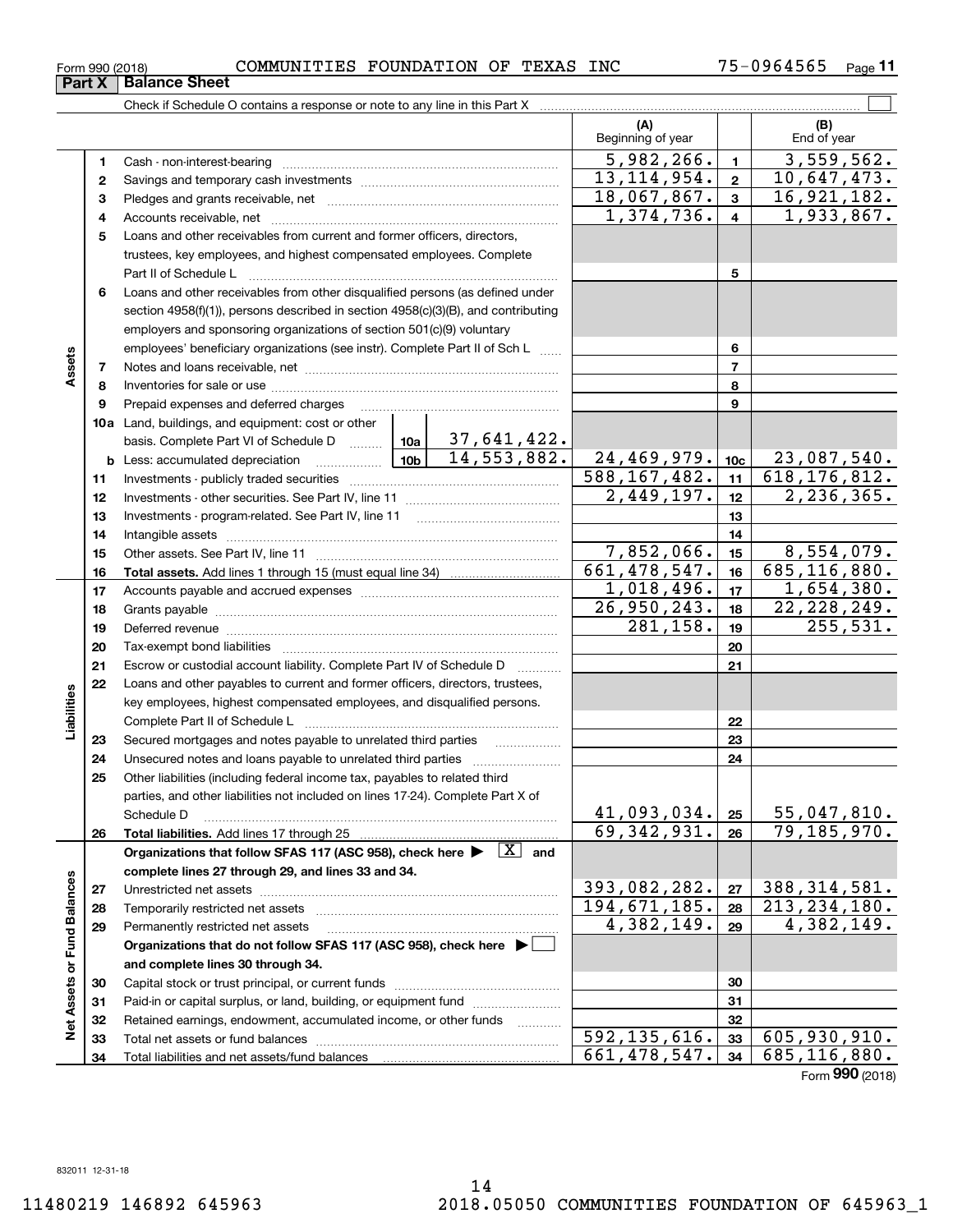|         | COMMUNITIES FOUNDATION OF TEXAS INC<br>Form 990 (2018)                                                                          |                 | 75-0964565     |                |     | Page $12$               |  |  |  |
|---------|---------------------------------------------------------------------------------------------------------------------------------|-----------------|----------------|----------------|-----|-------------------------|--|--|--|
| Part XI | <b>Reconciliation of Net Assets</b>                                                                                             |                 |                |                |     |                         |  |  |  |
|         | Check if Schedule O contains a response or note to any line in this Part XI                                                     |                 |                |                |     | $\overline{\mathbf{x}}$ |  |  |  |
|         |                                                                                                                                 |                 |                |                |     |                         |  |  |  |
| 1       |                                                                                                                                 | 1               | 153, 430, 280. |                |     |                         |  |  |  |
| 2       | Total expenses (must equal Part IX, column (A), line 25)                                                                        | $\mathbf{2}$    | 138,329,874.   |                |     |                         |  |  |  |
| 3       | Revenue less expenses. Subtract line 2 from line 1                                                                              | $\overline{3}$  |                | 15, 100, 406.  |     |                         |  |  |  |
| 4       | 592, 135, 616.<br>$\overline{\mathbf{A}}$                                                                                       |                 |                |                |     |                         |  |  |  |
| 5       | Net unrealized gains (losses) on investments                                                                                    | 5               |                | 12,296,385.    |     |                         |  |  |  |
| 6       | Donated services and use of facilities                                                                                          | 6               |                |                |     |                         |  |  |  |
| 7       | Investment expenses                                                                                                             | $\overline{7}$  |                |                |     |                         |  |  |  |
| 8       | Prior period adjustments                                                                                                        | 8               |                |                |     |                         |  |  |  |
| 9       | Other changes in net assets or fund balances (explain in Schedule O)                                                            | 9               | $-13,601,497.$ |                |     |                         |  |  |  |
| 10      | Net assets or fund balances at end of year. Combine lines 3 through 9 (must equal Part X, line 33,                              |                 |                |                |     |                         |  |  |  |
|         | column (B))                                                                                                                     | 10 <sup>1</sup> | 605,930,910.   |                |     |                         |  |  |  |
|         | Part XII Financial Statements and Reporting                                                                                     |                 |                |                |     |                         |  |  |  |
|         |                                                                                                                                 |                 |                |                |     |                         |  |  |  |
|         |                                                                                                                                 |                 |                |                | Yes | No                      |  |  |  |
| 1       | $\boxed{\text{X}}$ Accrual<br>Accounting method used to prepare the Form 990: <u>June</u> Cash<br>Other                         |                 |                |                |     |                         |  |  |  |
|         | If the organization changed its method of accounting from a prior year or checked "Other," explain in Schedule O.               |                 |                |                |     |                         |  |  |  |
|         | 2a Were the organization's financial statements compiled or reviewed by an independent accountant?                              |                 |                | 2a             |     | x                       |  |  |  |
|         | If "Yes," check a box below to indicate whether the financial statements for the year were compiled or reviewed on a            |                 |                |                |     |                         |  |  |  |
|         | separate basis, consolidated basis, or both:                                                                                    |                 |                |                |     |                         |  |  |  |
|         | Separate basis<br><b>Consolidated basis</b><br>Both consolidated and separate basis                                             |                 |                |                |     |                         |  |  |  |
|         | <b>b</b> Were the organization's financial statements audited by an independent accountant?                                     |                 |                | 2 <sub>b</sub> | X   |                         |  |  |  |
|         | If "Yes," check a box below to indicate whether the financial statements for the year were audited on a separate basis,         |                 |                |                |     |                         |  |  |  |
|         | consolidated basis, or both:                                                                                                    |                 |                |                |     |                         |  |  |  |
|         | $\boxed{\text{X}}$ Consolidated basis<br>Separate basis<br>Both consolidated and separate basis                                 |                 |                |                |     |                         |  |  |  |
|         | c If "Yes" to line 2a or 2b, does the organization have a committee that assumes responsibility for oversight of the audit,     |                 |                |                |     |                         |  |  |  |
|         |                                                                                                                                 |                 |                | 2c             | х   |                         |  |  |  |
|         | If the organization changed either its oversight process or selection process during the tax year, explain in Schedule O.       |                 |                |                |     |                         |  |  |  |
|         | 3a As a result of a federal award, was the organization required to undergo an audit or audits as set forth in the Single Audit |                 |                |                |     |                         |  |  |  |
|         |                                                                                                                                 |                 |                | За             |     | x                       |  |  |  |
|         | b If "Yes," did the organization undergo the required audit or audits? If the organization did not undergo the required audit   |                 |                |                |     |                         |  |  |  |
|         | or audits, explain why in Schedule O and describe any steps taken to undergo such audits [11] connection-connection-            |                 |                | 3b             | 000 |                         |  |  |  |

Form (2018) **990**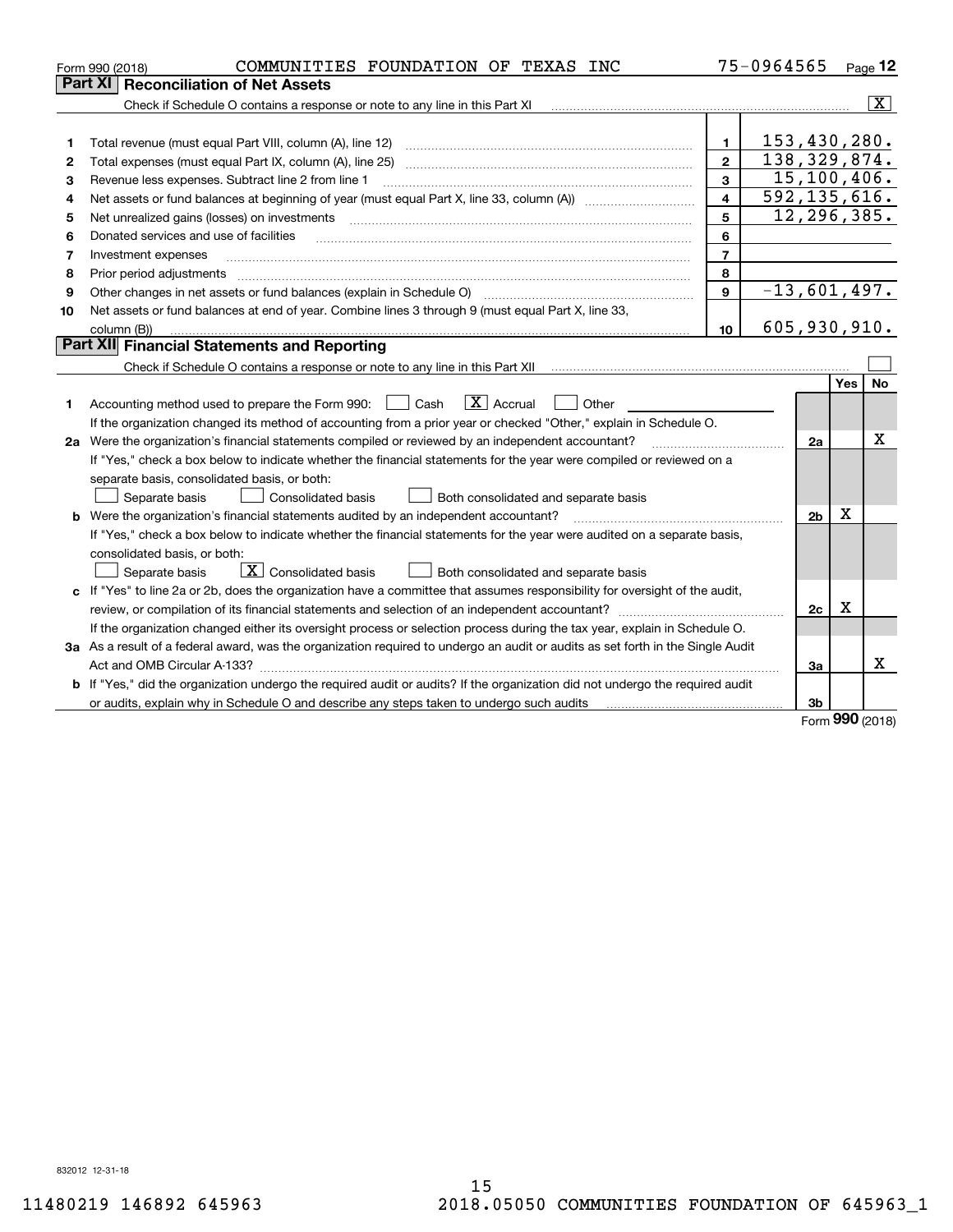| <b>SCHEDULE A</b> |
|-------------------|
|-------------------|

**(Form 990 or 990-EZ)**

# **Public Charity Status and Public Support**

**Complete if the organization is a section 501(c)(3) organization or a section 4947(a)(1) nonexempt charitable trust. | Attach to Form 990 or Form 990-EZ.** 

| OMB No 1545-0047                    |
|-------------------------------------|
| 2018                                |
| <b>Open to Public</b><br>Inspection |

|        |            | Department of the Treasury<br>Internal Revenue Service                                                                                    |                                                      | Attach to Form 990 or Form 990-EZ.<br>Go to www.irs.gov/Form990 for instructions and the latest information. |                                                                                                                                               | <b>Open to Public</b><br>Inspection |                                 |                            |  |                                       |  |  |  |
|--------|------------|-------------------------------------------------------------------------------------------------------------------------------------------|------------------------------------------------------|--------------------------------------------------------------------------------------------------------------|-----------------------------------------------------------------------------------------------------------------------------------------------|-------------------------------------|---------------------------------|----------------------------|--|---------------------------------------|--|--|--|
|        |            | Name of the organization                                                                                                                  |                                                      |                                                                                                              |                                                                                                                                               |                                     |                                 |                            |  | <b>Employer identification number</b> |  |  |  |
|        |            |                                                                                                                                           |                                                      |                                                                                                              | COMMUNITIES FOUNDATION OF TEXAS INC                                                                                                           |                                     |                                 |                            |  | 75-0964565                            |  |  |  |
| Part I |            |                                                                                                                                           |                                                      |                                                                                                              | Reason for Public Charity Status (All organizations must complete this part.) See instructions.                                               |                                     |                                 |                            |  |                                       |  |  |  |
|        |            |                                                                                                                                           |                                                      |                                                                                                              | The organization is not a private foundation because it is: (For lines 1 through 12, check only one box.)                                     |                                     |                                 |                            |  |                                       |  |  |  |
|        |            |                                                                                                                                           |                                                      |                                                                                                              |                                                                                                                                               |                                     |                                 |                            |  |                                       |  |  |  |
| 1      |            |                                                                                                                                           |                                                      |                                                                                                              | A church, convention of churches, or association of churches described in section 170(b)(1)(A)(i).                                            |                                     |                                 |                            |  |                                       |  |  |  |
| 2      |            |                                                                                                                                           |                                                      |                                                                                                              | A school described in section 170(b)(1)(A)(ii). (Attach Schedule E (Form 990 or 990-EZ).)                                                     |                                     |                                 |                            |  |                                       |  |  |  |
| з      |            |                                                                                                                                           |                                                      |                                                                                                              | A hospital or a cooperative hospital service organization described in section 170(b)(1)(A)(iii).                                             |                                     |                                 |                            |  |                                       |  |  |  |
| 4      |            |                                                                                                                                           |                                                      |                                                                                                              | A medical research organization operated in conjunction with a hospital described in section 170(b)(1)(A)(iii). Enter the hospital's name,    |                                     |                                 |                            |  |                                       |  |  |  |
|        |            | city, and state:                                                                                                                          |                                                      |                                                                                                              |                                                                                                                                               |                                     |                                 |                            |  |                                       |  |  |  |
| 5      |            |                                                                                                                                           |                                                      |                                                                                                              | An organization operated for the benefit of a college or university owned or operated by a governmental unit described in                     |                                     |                                 |                            |  |                                       |  |  |  |
|        |            |                                                                                                                                           |                                                      | section 170(b)(1)(A)(iv). (Complete Part II.)                                                                |                                                                                                                                               |                                     |                                 |                            |  |                                       |  |  |  |
| 6      |            |                                                                                                                                           |                                                      |                                                                                                              | A federal, state, or local government or governmental unit described in section 170(b)(1)(A)(v).                                              |                                     |                                 |                            |  |                                       |  |  |  |
|        | $7 \times$ | An organization that normally receives a substantial part of its support from a governmental unit or from the general public described in |                                                      |                                                                                                              |                                                                                                                                               |                                     |                                 |                            |  |                                       |  |  |  |
|        |            | section 170(b)(1)(A)(vi). (Complete Part II.)                                                                                             |                                                      |                                                                                                              |                                                                                                                                               |                                     |                                 |                            |  |                                       |  |  |  |
| 8      |            |                                                                                                                                           |                                                      |                                                                                                              | A community trust described in section 170(b)(1)(A)(vi). (Complete Part II.)                                                                  |                                     |                                 |                            |  |                                       |  |  |  |
| 9      |            |                                                                                                                                           |                                                      |                                                                                                              | An agricultural research organization described in section 170(b)(1)(A)(ix) operated in conjunction with a land-grant college                 |                                     |                                 |                            |  |                                       |  |  |  |
|        |            |                                                                                                                                           |                                                      |                                                                                                              | or university or a non-land-grant college of agriculture (see instructions). Enter the name, city, and state of the college or                |                                     |                                 |                            |  |                                       |  |  |  |
|        |            | university:                                                                                                                               |                                                      |                                                                                                              |                                                                                                                                               |                                     |                                 |                            |  |                                       |  |  |  |
| 10     |            |                                                                                                                                           |                                                      |                                                                                                              | An organization that normally receives: (1) more than 33 1/3% of its support from contributions, membership fees, and gross receipts from     |                                     |                                 |                            |  |                                       |  |  |  |
|        |            |                                                                                                                                           |                                                      |                                                                                                              | activities related to its exempt functions - subject to certain exceptions, and (2) no more than 33 1/3% of its support from gross investment |                                     |                                 |                            |  |                                       |  |  |  |
|        |            |                                                                                                                                           |                                                      |                                                                                                              | income and unrelated business taxable income (less section 511 tax) from businesses acquired by the organization after June 30, 1975.         |                                     |                                 |                            |  |                                       |  |  |  |
|        |            | See section 509(a)(2). (Complete Part III.)                                                                                               |                                                      |                                                                                                              |                                                                                                                                               |                                     |                                 |                            |  |                                       |  |  |  |
| 11     |            |                                                                                                                                           |                                                      |                                                                                                              | An organization organized and operated exclusively to test for public safety. See section 509(a)(4).                                          |                                     |                                 |                            |  |                                       |  |  |  |
| 12     |            |                                                                                                                                           |                                                      |                                                                                                              | An organization organized and operated exclusively for the benefit of, to perform the functions of, or to carry out the purposes of one or    |                                     |                                 |                            |  |                                       |  |  |  |
|        |            |                                                                                                                                           |                                                      |                                                                                                              | more publicly supported organizations described in section 509(a)(1) or section 509(a)(2). See section 509(a)(3). Check the box in            |                                     |                                 |                            |  |                                       |  |  |  |
|        |            |                                                                                                                                           |                                                      |                                                                                                              | lines 12a through 12d that describes the type of supporting organization and complete lines 12e, 12f, and 12g.                                |                                     |                                 |                            |  |                                       |  |  |  |
| а      |            |                                                                                                                                           |                                                      |                                                                                                              | Type I. A supporting organization operated, supervised, or controlled by its supported organization(s), typically by giving                   |                                     |                                 |                            |  |                                       |  |  |  |
|        |            |                                                                                                                                           |                                                      |                                                                                                              | the supported organization(s) the power to regularly appoint or elect a majority of the directors or trustees of the supporting               |                                     |                                 |                            |  |                                       |  |  |  |
|        |            |                                                                                                                                           |                                                      | organization. You must complete Part IV, Sections A and B.                                                   |                                                                                                                                               |                                     |                                 |                            |  |                                       |  |  |  |
| b      |            |                                                                                                                                           |                                                      |                                                                                                              | Type II. A supporting organization supervised or controlled in connection with its supported organization(s), by having                       |                                     |                                 |                            |  |                                       |  |  |  |
|        |            |                                                                                                                                           |                                                      |                                                                                                              | control or management of the supporting organization vested in the same persons that control or manage the supported                          |                                     |                                 |                            |  |                                       |  |  |  |
|        |            |                                                                                                                                           |                                                      |                                                                                                              | organization(s). You must complete Part IV, Sections A and C.                                                                                 |                                     |                                 |                            |  |                                       |  |  |  |
| с      |            |                                                                                                                                           |                                                      |                                                                                                              | Type III functionally integrated. A supporting organization operated in connection with, and functionally integrated with,                    |                                     |                                 |                            |  |                                       |  |  |  |
|        |            |                                                                                                                                           |                                                      |                                                                                                              | its supported organization(s) (see instructions). You must complete Part IV, Sections A, D, and E.                                            |                                     |                                 |                            |  |                                       |  |  |  |
| d      |            |                                                                                                                                           |                                                      |                                                                                                              | Type III non-functionally integrated. A supporting organization operated in connection with its supported organization(s)                     |                                     |                                 |                            |  |                                       |  |  |  |
|        |            |                                                                                                                                           |                                                      |                                                                                                              | that is not functionally integrated. The organization generally must satisfy a distribution requirement and an attentiveness                  |                                     |                                 |                            |  |                                       |  |  |  |
|        |            |                                                                                                                                           |                                                      |                                                                                                              | requirement (see instructions). You must complete Part IV, Sections A and D, and Part V.                                                      |                                     |                                 |                            |  |                                       |  |  |  |
| е      |            |                                                                                                                                           |                                                      |                                                                                                              | Check this box if the organization received a written determination from the IRS that it is a Type I, Type II, Type III                       |                                     |                                 |                            |  |                                       |  |  |  |
|        |            |                                                                                                                                           |                                                      |                                                                                                              | functionally integrated, or Type III non-functionally integrated supporting organization.                                                     |                                     |                                 |                            |  |                                       |  |  |  |
|        |            |                                                                                                                                           | <b>f</b> Enter the number of supported organizations |                                                                                                              |                                                                                                                                               |                                     |                                 |                            |  |                                       |  |  |  |
|        |            | (i) Name of supported                                                                                                                     |                                                      | (ii) EIN                                                                                                     | Provide the following information about the supported organization(s).<br>(iii) Type of organization                                          |                                     | (iv) Is the organization listed | (v) Amount of monetary     |  | (vi) Amount of other                  |  |  |  |
|        |            | organization                                                                                                                              |                                                      |                                                                                                              | (described on lines 1-10                                                                                                                      |                                     | in your governing document?     | support (see instructions) |  | support (see instructions)            |  |  |  |
|        |            |                                                                                                                                           |                                                      |                                                                                                              | above (see instructions))                                                                                                                     | Yes                                 | No                              |                            |  |                                       |  |  |  |
|        |            |                                                                                                                                           |                                                      |                                                                                                              |                                                                                                                                               |                                     |                                 |                            |  |                                       |  |  |  |
|        |            |                                                                                                                                           |                                                      |                                                                                                              |                                                                                                                                               |                                     |                                 |                            |  |                                       |  |  |  |
|        |            |                                                                                                                                           |                                                      |                                                                                                              |                                                                                                                                               |                                     |                                 |                            |  |                                       |  |  |  |
|        |            |                                                                                                                                           |                                                      |                                                                                                              |                                                                                                                                               |                                     |                                 |                            |  |                                       |  |  |  |
|        |            |                                                                                                                                           |                                                      |                                                                                                              |                                                                                                                                               |                                     |                                 |                            |  |                                       |  |  |  |
|        |            |                                                                                                                                           |                                                      |                                                                                                              |                                                                                                                                               |                                     |                                 |                            |  |                                       |  |  |  |
|        |            |                                                                                                                                           |                                                      |                                                                                                              |                                                                                                                                               |                                     |                                 |                            |  |                                       |  |  |  |
|        |            |                                                                                                                                           |                                                      |                                                                                                              |                                                                                                                                               |                                     |                                 |                            |  |                                       |  |  |  |
|        |            |                                                                                                                                           |                                                      |                                                                                                              |                                                                                                                                               |                                     |                                 |                            |  |                                       |  |  |  |
|        |            |                                                                                                                                           |                                                      |                                                                                                              |                                                                                                                                               |                                     |                                 |                            |  |                                       |  |  |  |

**Total**

LHA For Paperwork Reduction Act Notice, see the Instructions for Form 990 or 990-EZ. 832021 10-11-18 Schedule A (Form 990 or 990-EZ) 2018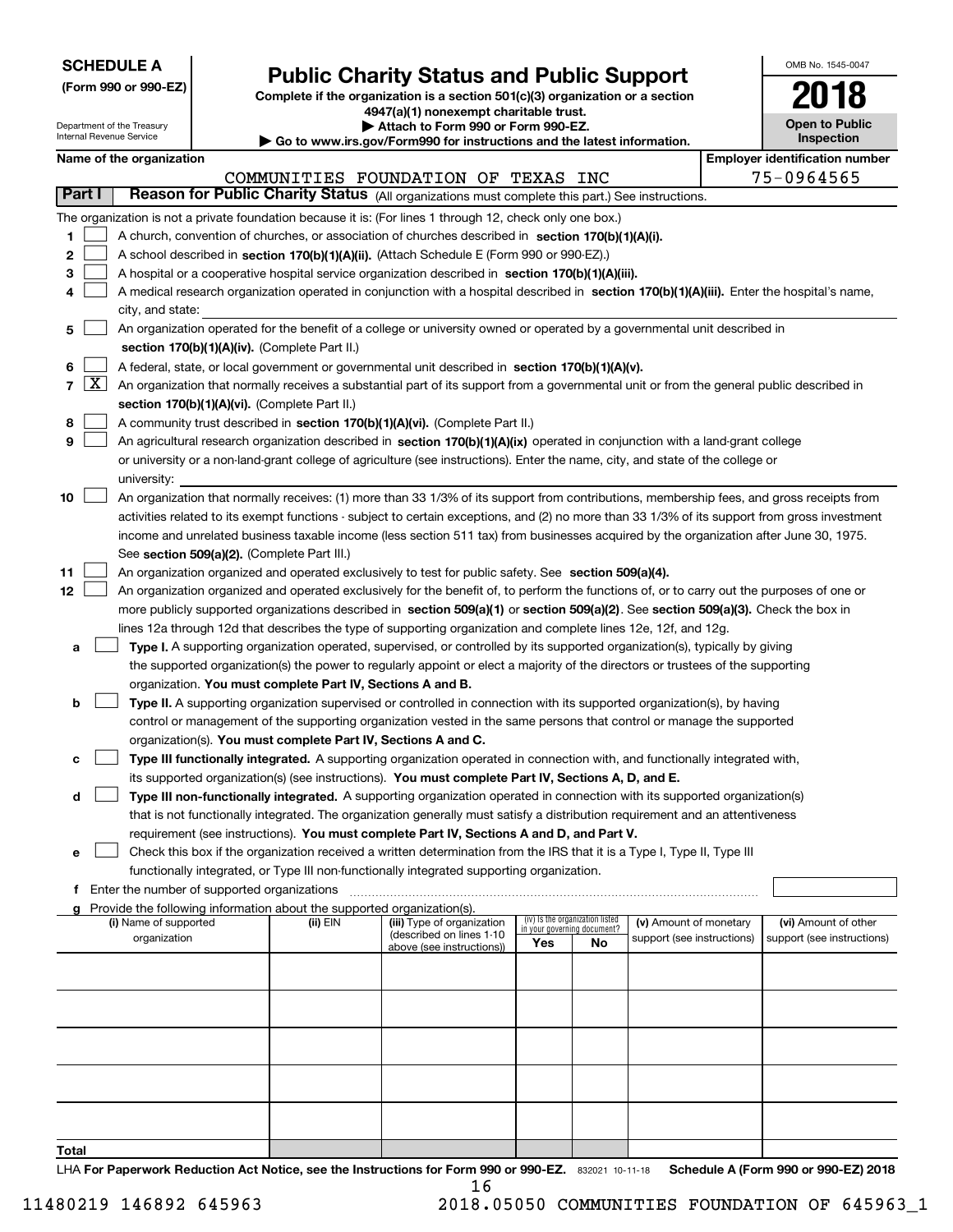#### Schedule A (Form 990 or 990-EZ) 2018 Page COMMUNITIES FOUNDATION OF TEXAS INC 75-0964565 **Part II Support Schedule for Organizations Described in Sections 170(b)(1)(A)(iv) and 170(b)(1)(A)(vi)**

75-0964565 <sub>Page 2</sub>

(Complete only if you checked the box on line 5, 7, or 8 of Part I or if the organization failed to qualify under Part III. If the organization fails to qualify under the tests listed below, please complete Part III.)

| <b>Section A. Public Support</b>                                                                                                                                                                                                                                                                                                   |                                                        |            |                                                                      |            |                                      |                                                        |
|------------------------------------------------------------------------------------------------------------------------------------------------------------------------------------------------------------------------------------------------------------------------------------------------------------------------------------|--------------------------------------------------------|------------|----------------------------------------------------------------------|------------|--------------------------------------|--------------------------------------------------------|
| Calendar year (or fiscal year beginning in)                                                                                                                                                                                                                                                                                        | (a) 2014                                               | $(b)$ 2015 | $(c)$ 2016                                                           | $(d)$ 2017 | (e) 2018                             | (f) Total                                              |
| 1 Gifts, grants, contributions, and<br>membership fees received. (Do not                                                                                                                                                                                                                                                           |                                                        |            |                                                                      |            |                                      |                                                        |
| include any "unusual grants.")                                                                                                                                                                                                                                                                                                     | 105788784105992483106394234122938454128780418569894373 |            |                                                                      |            |                                      |                                                        |
| 2 Tax revenues levied for the organ-<br>ization's benefit and either paid to<br>or expended on its behalf                                                                                                                                                                                                                          |                                                        |            |                                                                      |            |                                      |                                                        |
| 3 The value of services or facilities<br>furnished by a governmental unit to<br>the organization without charge                                                                                                                                                                                                                    |                                                        |            |                                                                      |            |                                      |                                                        |
| 4 Total. Add lines 1 through 3                                                                                                                                                                                                                                                                                                     |                                                        |            |                                                                      |            |                                      | 105788784105992483106394234122938454128780418569894373 |
| 5 The portion of total contributions                                                                                                                                                                                                                                                                                               |                                                        |            |                                                                      |            |                                      |                                                        |
| by each person (other than a                                                                                                                                                                                                                                                                                                       |                                                        |            |                                                                      |            |                                      |                                                        |
| governmental unit or publicly                                                                                                                                                                                                                                                                                                      |                                                        |            |                                                                      |            |                                      |                                                        |
| supported organization) included                                                                                                                                                                                                                                                                                                   |                                                        |            |                                                                      |            |                                      |                                                        |
| on line 1 that exceeds 2% of the                                                                                                                                                                                                                                                                                                   |                                                        |            |                                                                      |            |                                      |                                                        |
| amount shown on line 11,                                                                                                                                                                                                                                                                                                           |                                                        |            |                                                                      |            |                                      |                                                        |
| column (f)                                                                                                                                                                                                                                                                                                                         |                                                        |            |                                                                      |            |                                      | 47065342.                                              |
|                                                                                                                                                                                                                                                                                                                                    |                                                        |            |                                                                      |            |                                      | 522829031                                              |
| 6 Public support. Subtract line 5 from line 4.<br><b>Section B. Total Support</b>                                                                                                                                                                                                                                                  |                                                        |            |                                                                      |            |                                      |                                                        |
|                                                                                                                                                                                                                                                                                                                                    | (a) 2014                                               |            |                                                                      |            |                                      |                                                        |
| Calendar year (or fiscal year beginning in)<br><b>7</b> Amounts from line 4                                                                                                                                                                                                                                                        |                                                        | $(b)$ 2015 | $(c)$ 2016<br>105788784105992483106394234122938454128780418569894373 | $(d)$ 2017 | (e) 2018                             | (f) Total                                              |
| 8 Gross income from interest,                                                                                                                                                                                                                                                                                                      |                                                        |            |                                                                      |            |                                      |                                                        |
|                                                                                                                                                                                                                                                                                                                                    |                                                        |            |                                                                      |            |                                      |                                                        |
| dividends, payments received on                                                                                                                                                                                                                                                                                                    |                                                        |            |                                                                      |            |                                      |                                                        |
| securities loans, rents, royalties,                                                                                                                                                                                                                                                                                                | 6718698.                                               | 6100027.   | 6857125.                                                             | 7241700.   |                                      | 7575349. 34492899.                                     |
| and income from similar sources                                                                                                                                                                                                                                                                                                    |                                                        |            |                                                                      |            |                                      |                                                        |
| <b>9</b> Net income from unrelated business                                                                                                                                                                                                                                                                                        |                                                        |            |                                                                      |            |                                      |                                                        |
| activities, whether or not the                                                                                                                                                                                                                                                                                                     |                                                        |            |                                                                      |            |                                      |                                                        |
| business is regularly carried on                                                                                                                                                                                                                                                                                                   |                                                        |            |                                                                      |            |                                      |                                                        |
| <b>10</b> Other income. Do not include gain                                                                                                                                                                                                                                                                                        |                                                        |            |                                                                      |            |                                      |                                                        |
| or loss from the sale of capital                                                                                                                                                                                                                                                                                                   |                                                        | 68,680.    | 46,300.                                                              | 62,416.    |                                      |                                                        |
| assets (Explain in Part VI.)                                                                                                                                                                                                                                                                                                       | 34,050.                                                |            |                                                                      |            |                                      | $63, 615.$ 275,061.<br>604662333                       |
| <b>11 Total support.</b> Add lines 7 through 10                                                                                                                                                                                                                                                                                    |                                                        |            |                                                                      |            |                                      | 27,910,360.                                            |
| 12 Gross receipts from related activities, etc. (see instructions)                                                                                                                                                                                                                                                                 |                                                        |            |                                                                      |            | 12                                   |                                                        |
| 13 First five years. If the Form 990 is for the organization's first, second, third, fourth, or fifth tax year as a section 501(c)(3)                                                                                                                                                                                              |                                                        |            |                                                                      |            |                                      |                                                        |
| organization, check this box and stop here<br>Section C. Computation of Public Support Percentage                                                                                                                                                                                                                                  |                                                        |            |                                                                      |            |                                      |                                                        |
|                                                                                                                                                                                                                                                                                                                                    |                                                        |            |                                                                      |            | 14                                   | 86.47<br>%                                             |
| 14 Public support percentage for 2018 (line 6, column (f) divided by line 11, column (f) <i></i><br>15 Public support percentage from 2017 Schedule A, Part II, line 14 [11] [11] manument continuum manument of Public support percentage from 2017 Schedule A, Part II, line 14 [11] manument continuum manument of Public suppo |                                                        |            |                                                                      |            | 15                                   | 85.74<br>$\%$                                          |
| 16a 33 1/3% support test - 2018. If the organization did not check the box on line 13, and line 14 is 33 1/3% or more, check this box and                                                                                                                                                                                          |                                                        |            |                                                                      |            |                                      |                                                        |
| stop here. The organization qualifies as a publicly supported organization                                                                                                                                                                                                                                                         |                                                        |            |                                                                      |            |                                      | $\blacktriangleright$ $\boxed{\text{X}}$               |
| b 33 1/3% support test - 2017. If the organization did not check a box on line 13 or 16a, and line 15 is 33 1/3% or more, check this box                                                                                                                                                                                           |                                                        |            |                                                                      |            |                                      |                                                        |
| and stop here. The organization qualifies as a publicly supported organization manufaction manufacture manufacture manufacture manufacture manufacture manufacture manufacture manufacture manufacture manufacture manufacture                                                                                                     |                                                        |            |                                                                      |            |                                      |                                                        |
| 17a 10% -facts-and-circumstances test - 2018. If the organization did not check a box on line 13, 16a, or 16b, and line 14 is 10% or more,                                                                                                                                                                                         |                                                        |            |                                                                      |            |                                      |                                                        |
| and if the organization meets the "facts-and-circumstances" test, check this box and stop here. Explain in Part VI how the organization                                                                                                                                                                                            |                                                        |            |                                                                      |            |                                      |                                                        |
|                                                                                                                                                                                                                                                                                                                                    |                                                        |            |                                                                      |            |                                      |                                                        |
|                                                                                                                                                                                                                                                                                                                                    |                                                        |            |                                                                      |            |                                      |                                                        |
| <b>b 10% -facts-and-circumstances test - 2017.</b> If the organization did not check a box on line 13, 16a, 16b, or 17a, and line 15 is 10% or                                                                                                                                                                                     |                                                        |            |                                                                      |            |                                      |                                                        |
| more, and if the organization meets the "facts-and-circumstances" test, check this box and stop here. Explain in Part VI how the<br>organization meets the "facts-and-circumstances" test. The organization qualifies as a publicly supported organization                                                                         |                                                        |            |                                                                      |            |                                      |                                                        |
| 18 Private foundation. If the organization did not check a box on line 13, 16a, 16b, 17a, or 17b, check this box and see instructions                                                                                                                                                                                              |                                                        |            |                                                                      |            |                                      |                                                        |
|                                                                                                                                                                                                                                                                                                                                    |                                                        |            |                                                                      |            | Schedule A (Form 990 or 990-EZ) 2018 |                                                        |

832022 10-11-18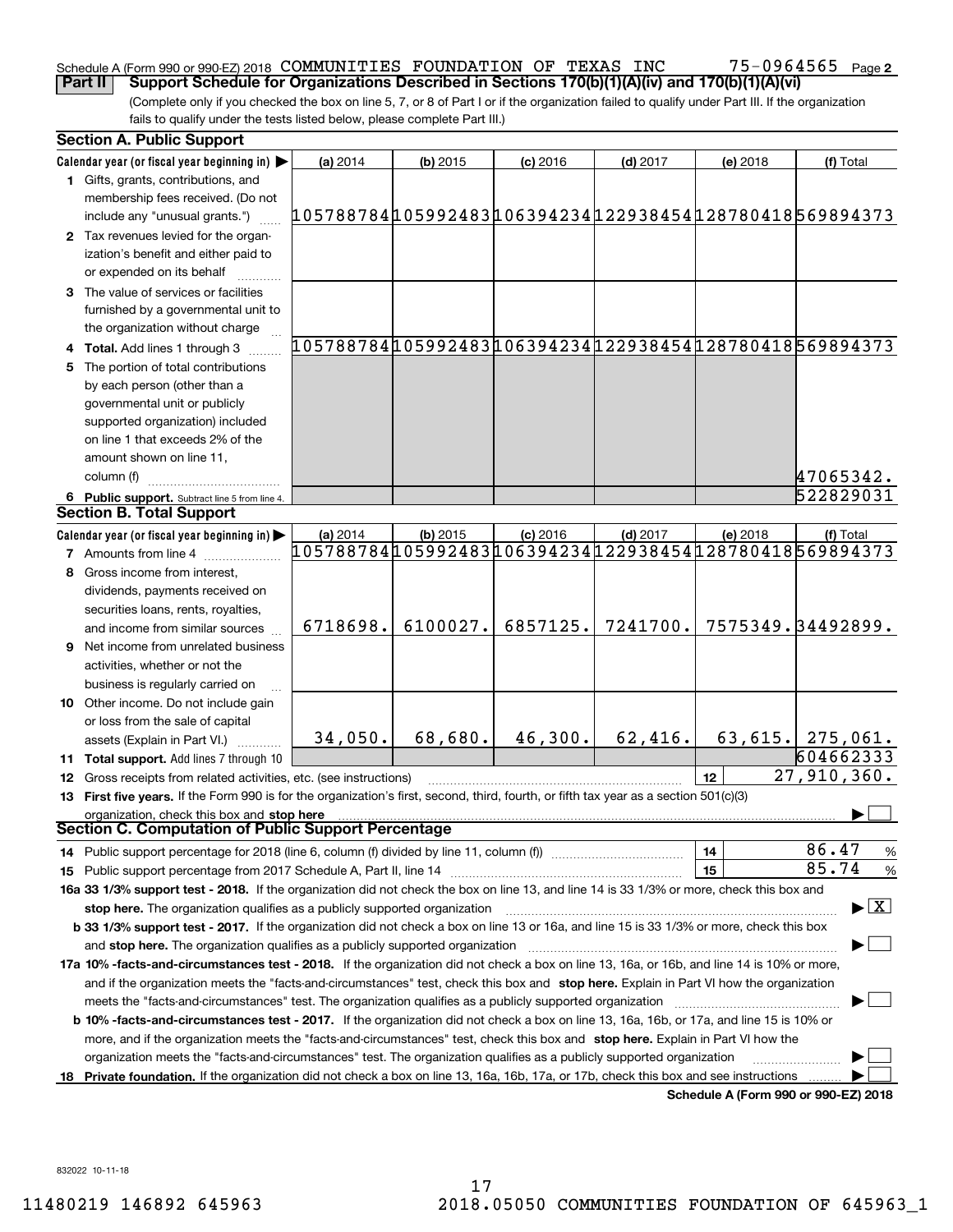#### Schedule A (Form 990 or 990-EZ) 2018 Page COMMUNITIES FOUNDATION OF TEXAS INC 75-0964565 **Part III Support Schedule for Organizations Described in Section 509(a)(2)**

(Complete only if you checked the box on line 10 of Part I or if the organization failed to qualify under Part II. If the organization fails to qualify under the tests listed below, please complete Part II.)

|    | <b>Section A. Public Support</b>                                                                                                                                                                                               |          |          |            |            |          |                                      |
|----|--------------------------------------------------------------------------------------------------------------------------------------------------------------------------------------------------------------------------------|----------|----------|------------|------------|----------|--------------------------------------|
|    | Calendar year (or fiscal year beginning in) $\blacktriangleright$                                                                                                                                                              | (a) 2014 | (b) 2015 | $(c)$ 2016 | $(d)$ 2017 | (e) 2018 | (f) Total                            |
|    | 1 Gifts, grants, contributions, and                                                                                                                                                                                            |          |          |            |            |          |                                      |
|    | membership fees received. (Do not                                                                                                                                                                                              |          |          |            |            |          |                                      |
|    | include any "unusual grants.")                                                                                                                                                                                                 |          |          |            |            |          |                                      |
|    | <b>2</b> Gross receipts from admissions,<br>merchandise sold or services per-<br>formed, or facilities furnished in<br>any activity that is related to the<br>organization's tax-exempt purpose                                |          |          |            |            |          |                                      |
|    | 3 Gross receipts from activities that<br>are not an unrelated trade or bus-                                                                                                                                                    |          |          |            |            |          |                                      |
|    | iness under section 513                                                                                                                                                                                                        |          |          |            |            |          |                                      |
|    | 4 Tax revenues levied for the organ-<br>ization's benefit and either paid to                                                                                                                                                   |          |          |            |            |          |                                      |
|    | or expended on its behalf                                                                                                                                                                                                      |          |          |            |            |          |                                      |
|    | 5 The value of services or facilities<br>furnished by a governmental unit to                                                                                                                                                   |          |          |            |            |          |                                      |
|    | the organization without charge                                                                                                                                                                                                |          |          |            |            |          |                                      |
|    | <b>6 Total.</b> Add lines 1 through 5                                                                                                                                                                                          |          |          |            |            |          |                                      |
|    | 7a Amounts included on lines 1, 2, and<br>3 received from disqualified persons                                                                                                                                                 |          |          |            |            |          |                                      |
|    | <b>b</b> Amounts included on lines 2 and 3 received<br>from other than disqualified persons that<br>exceed the greater of \$5,000 or 1% of the<br>amount on line 13 for the year                                               |          |          |            |            |          |                                      |
|    | c Add lines 7a and 7b                                                                                                                                                                                                          |          |          |            |            |          |                                      |
|    | 8 Public support. (Subtract line 7c from line 6.)<br><b>Section B. Total Support</b>                                                                                                                                           |          |          |            |            |          |                                      |
|    | Calendar year (or fiscal year beginning in)                                                                                                                                                                                    | (a) 2014 | (b) 2015 | $(c)$ 2016 | $(d)$ 2017 | (e) 2018 | (f) Total                            |
|    | 9 Amounts from line 6                                                                                                                                                                                                          |          |          |            |            |          |                                      |
|    | <b>10a</b> Gross income from interest,<br>dividends, payments received on<br>securities loans, rents, royalties,<br>and income from similar sources                                                                            |          |          |            |            |          |                                      |
|    | <b>b</b> Unrelated business taxable income<br>(less section 511 taxes) from businesses                                                                                                                                         |          |          |            |            |          |                                      |
|    | acquired after June 30, 1975                                                                                                                                                                                                   |          |          |            |            |          |                                      |
|    | c Add lines 10a and 10b                                                                                                                                                                                                        |          |          |            |            |          |                                      |
|    | 11 Net income from unrelated business<br>activities not included in line 10b,<br>whether or not the business is<br>regularly carried on                                                                                        |          |          |            |            |          |                                      |
|    | <b>12</b> Other income. Do not include gain<br>or loss from the sale of capital<br>assets (Explain in Part VI.)                                                                                                                |          |          |            |            |          |                                      |
|    | 13 Total support. (Add lines 9, 10c, 11, and 12.)                                                                                                                                                                              |          |          |            |            |          |                                      |
|    | 14 First five years. If the Form 990 is for the organization's first, second, third, fourth, or fifth tax year as a section 501(c)(3) organization,                                                                            |          |          |            |            |          |                                      |
|    | check this box and stop here measurements and contact the contract of the contract of the contract of the contract of the contract of the contract of the contract of the contract of the contract of the contract of the cont |          |          |            |            |          |                                      |
|    | <b>Section C. Computation of Public Support Percentage</b>                                                                                                                                                                     |          |          |            |            |          |                                      |
|    |                                                                                                                                                                                                                                |          |          |            |            | 15       | %                                    |
| 16 | Public support percentage from 2017 Schedule A, Part III, line 15                                                                                                                                                              |          |          |            |            | 16       | %                                    |
|    | <b>Section D. Computation of Investment Income Percentage</b>                                                                                                                                                                  |          |          |            |            |          |                                      |
|    | 17 Investment income percentage for 2018 (line 10c, column (f), divided by line 13, column (f))                                                                                                                                |          |          |            |            | 17<br>18 | %<br>%                               |
|    | 18 Investment income percentage from 2017 Schedule A, Part III, line 17<br>19a 33 1/3% support tests - 2018. If the organization did not check the box on line 14, and line 15 is more than 33 1/3%, and line 17 is not        |          |          |            |            |          |                                      |
|    | more than 33 1/3%, check this box and stop here. The organization qualifies as a publicly supported organization                                                                                                               |          |          |            |            |          |                                      |
|    | b 33 1/3% support tests - 2017. If the organization did not check a box on line 14 or line 19a, and line 16 is more than 33 1/3%, and                                                                                          |          |          |            |            |          |                                      |
|    | line 18 is not more than 33 1/3%, check this box and stop here. The organization qualifies as a publicly supported organization                                                                                                |          |          |            |            |          |                                      |
| 20 | <b>Private foundation.</b> If the organization did not check a box on line 14, 19a, or 19b, check this box and see instructions                                                                                                |          |          |            |            |          | .                                    |
|    | 832023 10-11-18                                                                                                                                                                                                                |          |          |            |            |          | Schedule A (Form 990 or 990-EZ) 2018 |
|    |                                                                                                                                                                                                                                |          | 18       |            |            |          |                                      |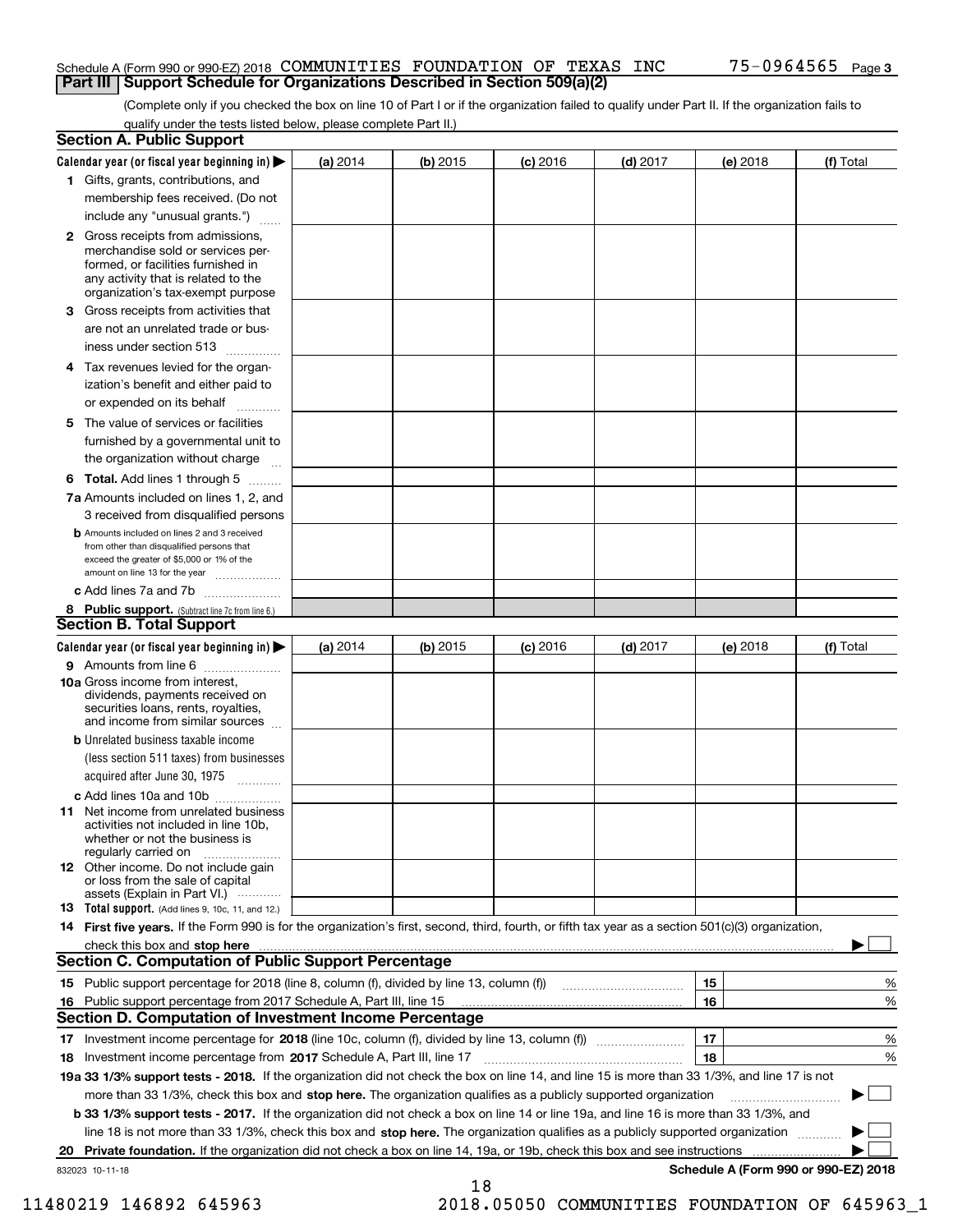**1**

**YesNo**

# **Part IV Supporting Organizations**

(Complete only if you checked a box in line 12 on Part I. If you checked 12a of Part I, complete Sections A and B. If you checked 12b of Part I, complete Sections A and C. If you checked 12c of Part I, complete Sections A, D, and E. If you checked 12d of Part I, complete Sections A and D, and complete Part V.)

#### **Section A. All Supporting Organizations**

- **1** Are all of the organization's supported organizations listed by name in the organization's governing documents? If "No," describe in **Part VI** how the supported organizations are designated. If designated by *class or purpose, describe the designation. If historic and continuing relationship, explain.*
- **2** Did the organization have any supported organization that does not have an IRS determination of status under section 509(a)(1) or (2)? If "Yes," explain in Part VI how the organization determined that the supported *organization was described in section 509(a)(1) or (2).*
- **3a** Did the organization have a supported organization described in section 501(c)(4), (5), or (6)? If "Yes," answer *(b) and (c) below.*
- **b** Did the organization confirm that each supported organization qualified under section 501(c)(4), (5), or (6) and satisfied the public support tests under section 509(a)(2)? If "Yes," describe in **Part VI** when and how the *organization made the determination.*
- **c**Did the organization ensure that all support to such organizations was used exclusively for section 170(c)(2)(B) purposes? If "Yes," explain in **Part VI** what controls the organization put in place to ensure such use.
- **4a***If* Was any supported organization not organized in the United States ("foreign supported organization")? *"Yes," and if you checked 12a or 12b in Part I, answer (b) and (c) below.*
- **b** Did the organization have ultimate control and discretion in deciding whether to make grants to the foreign supported organization? If "Yes," describe in **Part VI** how the organization had such control and discretion *despite being controlled or supervised by or in connection with its supported organizations.*
- **c** Did the organization support any foreign supported organization that does not have an IRS determination under sections 501(c)(3) and 509(a)(1) or (2)? If "Yes," explain in **Part VI** what controls the organization used *to ensure that all support to the foreign supported organization was used exclusively for section 170(c)(2)(B) purposes.*
- **5a** Did the organization add, substitute, or remove any supported organizations during the tax year? If "Yes," answer (b) and (c) below (if applicable). Also, provide detail in **Part VI,** including (i) the names and EIN *numbers of the supported organizations added, substituted, or removed; (ii) the reasons for each such action; (iii) the authority under the organization's organizing document authorizing such action; and (iv) how the action was accomplished (such as by amendment to the organizing document).*
- **b** Type I or Type II only. Was any added or substituted supported organization part of a class already designated in the organization's organizing document?
- **cSubstitutions only.**  Was the substitution the result of an event beyond the organization's control?
- **6** Did the organization provide support (whether in the form of grants or the provision of services or facilities) to **Part VI.** *If "Yes," provide detail in* support or benefit one or more of the filing organization's supported organizations? anyone other than (i) its supported organizations, (ii) individuals that are part of the charitable class benefited by one or more of its supported organizations, or (iii) other supporting organizations that also
- **7**Did the organization provide a grant, loan, compensation, or other similar payment to a substantial contributor *If "Yes," complete Part I of Schedule L (Form 990 or 990-EZ).* regard to a substantial contributor? (as defined in section 4958(c)(3)(C)), a family member of a substantial contributor, or a 35% controlled entity with
- **8** Did the organization make a loan to a disqualified person (as defined in section 4958) not described in line 7? *If "Yes," complete Part I of Schedule L (Form 990 or 990-EZ).*
- **9a** Was the organization controlled directly or indirectly at any time during the tax year by one or more in section 509(a)(1) or (2))? If "Yes," *provide detail in* <code>Part VI.</code> disqualified persons as defined in section 4946 (other than foundation managers and organizations described
- **b** Did one or more disqualified persons (as defined in line 9a) hold a controlling interest in any entity in which the supporting organization had an interest? If "Yes," provide detail in P**art VI**.
- **c**Did a disqualified person (as defined in line 9a) have an ownership interest in, or derive any personal benefit from, assets in which the supporting organization also had an interest? If "Yes," provide detail in P**art VI.**
- **10a** Was the organization subject to the excess business holdings rules of section 4943 because of section supporting organizations)? If "Yes," answer 10b below. 4943(f) (regarding certain Type II supporting organizations, and all Type III non-functionally integrated
- **b** Did the organization have any excess business holdings in the tax year? (Use Schedule C, Form 4720, to *determine whether the organization had excess business holdings.)*

832024 10-11-18



**Schedule A (Form 990 or 990-EZ) 2018**

19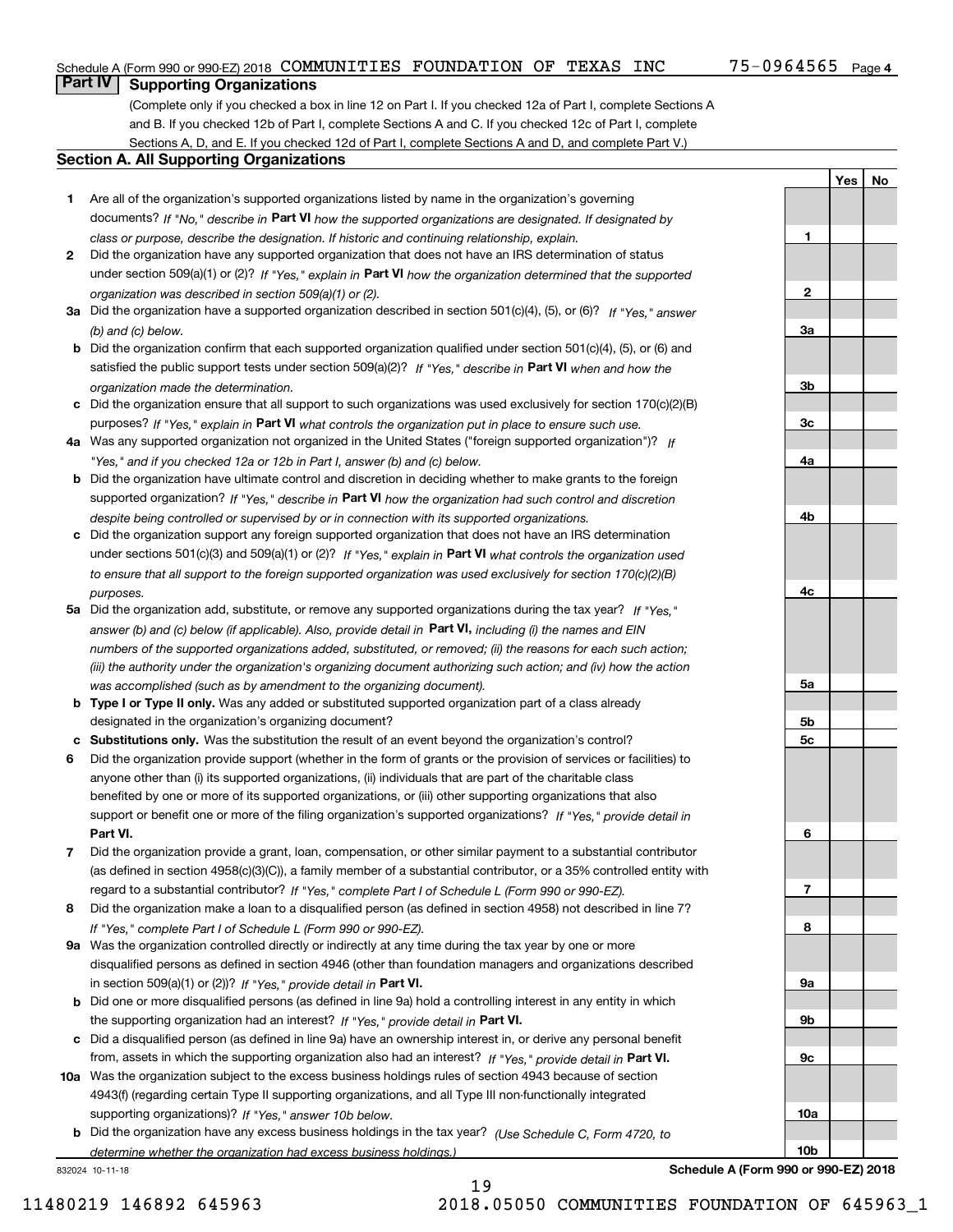## Schedule A (Form 990 or 990-EZ) 2018 Page COMMUNITIES FOUNDATION OF TEXAS INC 75-0964565 **Part IV Supporting Organizations** *(continued)*

|    |                                                                                                                                   |                 | Yes | No |
|----|-----------------------------------------------------------------------------------------------------------------------------------|-----------------|-----|----|
| 11 | Has the organization accepted a gift or contribution from any of the following persons?                                           |                 |     |    |
|    | a A person who directly or indirectly controls, either alone or together with persons described in (b) and (c)                    |                 |     |    |
|    | below, the governing body of a supported organization?                                                                            | 11a             |     |    |
|    | <b>b</b> A family member of a person described in (a) above?                                                                      | 11 <sub>b</sub> |     |    |
|    | c A 35% controlled entity of a person described in (a) or (b) above? If "Yes" to a, b, or c, provide detail in Part VI.           | 11c             |     |    |
|    | <b>Section B. Type I Supporting Organizations</b>                                                                                 |                 |     |    |
|    |                                                                                                                                   |                 | Yes | No |
| 1  | Did the directors, trustees, or membership of one or more supported organizations have the power to                               |                 |     |    |
|    | regularly appoint or elect at least a majority of the organization's directors or trustees at all times during the                |                 |     |    |
|    | tax year? If "No," describe in Part VI how the supported organization(s) effectively operated, supervised, or                     |                 |     |    |
|    | controlled the organization's activities. If the organization had more than one supported organization,                           |                 |     |    |
|    | describe how the powers to appoint and/or remove directors or trustees were allocated among the supported                         |                 |     |    |
|    | organizations and what conditions or restrictions, if any, applied to such powers during the tax year.                            | 1               |     |    |
| 2  | Did the organization operate for the benefit of any supported organization other than the supported                               |                 |     |    |
|    | organization(s) that operated, supervised, or controlled the supporting organization? If "Yes," explain in                        |                 |     |    |
|    | Part VI how providing such benefit carried out the purposes of the supported organization(s) that operated,                       |                 |     |    |
|    | supervised, or controlled the supporting organization.                                                                            | $\mathbf{2}$    |     |    |
|    | <b>Section C. Type II Supporting Organizations</b>                                                                                |                 |     |    |
|    |                                                                                                                                   |                 | Yes | No |
| 1. | Were a majority of the organization's directors or trustees during the tax year also a majority of the directors                  |                 |     |    |
|    | or trustees of each of the organization's supported organization(s)? If "No," describe in Part VI how control                     |                 |     |    |
|    | or management of the supporting organization was vested in the same persons that controlled or managed                            |                 |     |    |
|    | the supported organization(s).                                                                                                    | 1               |     |    |
|    | <b>Section D. All Type III Supporting Organizations</b>                                                                           |                 |     |    |
|    |                                                                                                                                   |                 | Yes | No |
| 1  | Did the organization provide to each of its supported organizations, by the last day of the fifth month of the                    |                 |     |    |
|    | organization's tax year, (i) a written notice describing the type and amount of support provided during the prior tax             |                 |     |    |
|    | year, (ii) a copy of the Form 990 that was most recently filed as of the date of notification, and (iii) copies of the            |                 |     |    |
|    | organization's governing documents in effect on the date of notification, to the extent not previously provided?                  | 1               |     |    |
| 2  | Were any of the organization's officers, directors, or trustees either (i) appointed or elected by the supported                  |                 |     |    |
|    | organization(s) or (ii) serving on the governing body of a supported organization? If "No," explain in Part VI how                |                 |     |    |
|    | the organization maintained a close and continuous working relationship with the supported organization(s).                       | $\mathbf{2}$    |     |    |
| 3  | By reason of the relationship described in (2), did the organization's supported organizations have a                             |                 |     |    |
|    | significant voice in the organization's investment policies and in directing the use of the organization's                        |                 |     |    |
|    | income or assets at all times during the tax year? If "Yes," describe in Part VI the role the organization's                      |                 |     |    |
|    | supported organizations played in this regard.                                                                                    | 3               |     |    |
|    | Section E. Type III Functionally Integrated Supporting Organizations                                                              |                 |     |    |
| 1  | Check the box next to the method that the organization used to satisfy the Integral Part Test during the year (see instructions). |                 |     |    |
| a  | The organization satisfied the Activities Test. Complete line 2 below.                                                            |                 |     |    |
| b  | The organization is the parent of each of its supported organizations. Complete line 3 below.                                     |                 |     |    |
| c  | The organization supported a governmental entity. Describe in Part VI how you supported a government entity (see instructions),   |                 |     |    |
| 2  | Activities Test. Answer (a) and (b) below.                                                                                        |                 | Yes | No |
| a  | Did substantially all of the organization's activities during the tax year directly further the exempt purposes of                |                 |     |    |
|    | the supported organization(s) to which the organization was responsive? If "Yes," then in Part VI identify                        |                 |     |    |
|    | those supported organizations and explain how these activities directly furthered their exempt purposes,                          |                 |     |    |
|    | how the organization was responsive to those supported organizations, and how the organization determined                         |                 |     |    |
|    | that these activities constituted substantially all of its activities.                                                            | 2a              |     |    |
| b  | Did the activities described in (a) constitute activities that, but for the organization's involvement, one or more               |                 |     |    |
|    | of the organization's supported organization(s) would have been engaged in? If "Yes," explain in Part VI the                      |                 |     |    |
|    | reasons for the organization's position that its supported organization(s) would have engaged in these                            |                 |     |    |
|    | activities but for the organization's involvement.                                                                                | 2b              |     |    |
| 3  | Parent of Supported Organizations. Answer (a) and (b) below.                                                                      |                 |     |    |
| а  | Did the organization have the power to regularly appoint or elect a majority of the officers, directors, or                       |                 |     |    |
|    | trustees of each of the supported organizations? Provide details in Part VI.                                                      | За              |     |    |
| b  | Did the organization exercise a substantial degree of direction over the policies, programs, and activities of each               |                 |     |    |
|    | of its supported organizations? If "Yes," describe in Part VI the role played by the organization in this regard.                 | 3b              |     |    |

20

832025 10-11-18

**Schedule A (Form 990 or 990-EZ) 2018**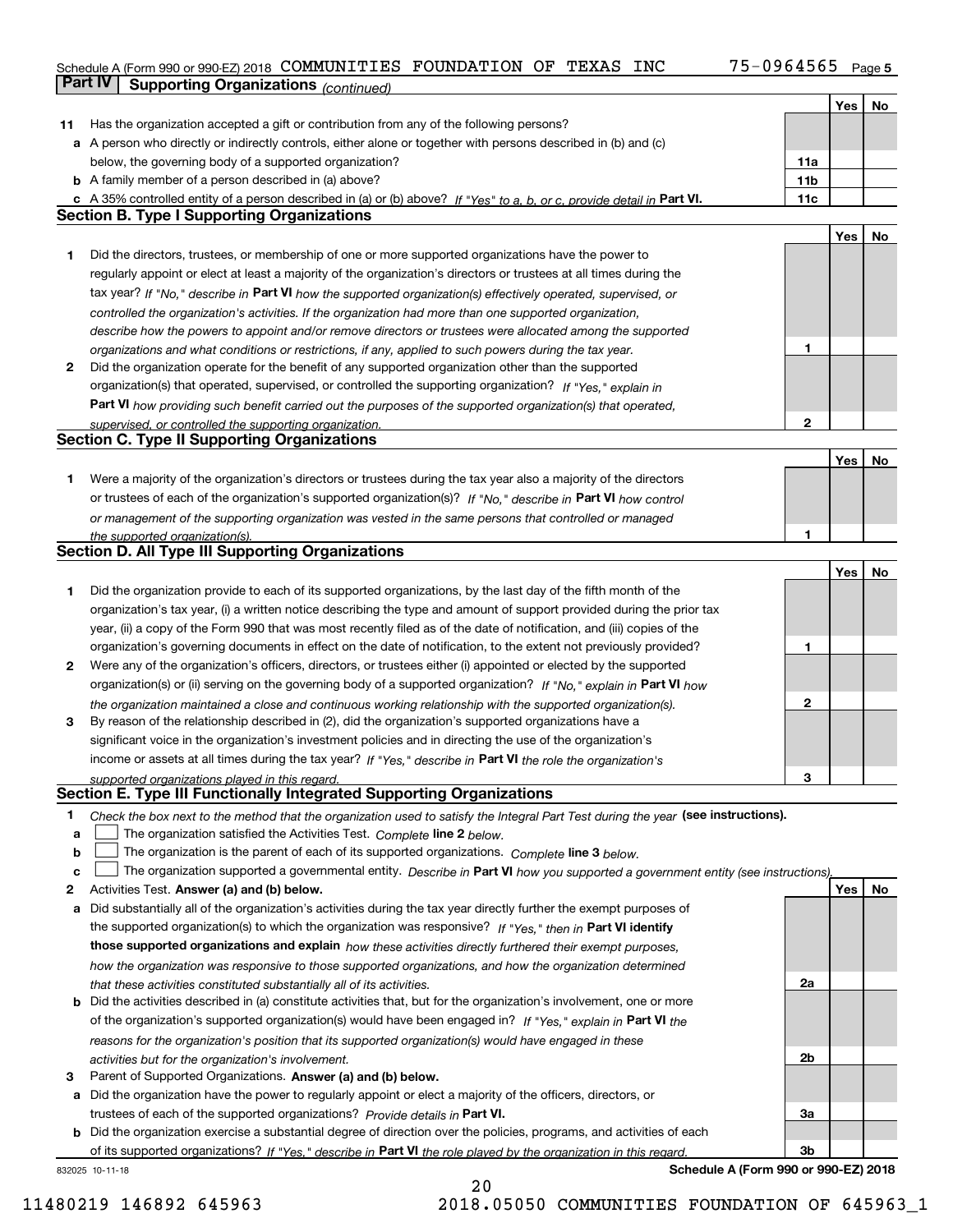| <b>Part V</b> | Schedule A (Form 990 or 990-EZ) 2018 COMMUNITIES FOUNDATION OF TEXAS INC<br>Type III Non-Functionally Integrated 509(a)(3) Supporting Organizations |                |                | 75-0964565 Page 6              |
|---------------|-----------------------------------------------------------------------------------------------------------------------------------------------------|----------------|----------------|--------------------------------|
| 1             | Check here if the organization satisfied the Integral Part Test as a qualifying trust on Nov. 20, 1970 (explain in Part VI.) See instructions. All  |                |                |                                |
|               | other Type III non-functionally integrated supporting organizations must complete Sections A through E.                                             |                |                |                                |
|               | <b>Section A - Adjusted Net Income</b>                                                                                                              |                | (A) Prior Year | (B) Current Year<br>(optional) |
|               | Net short-term capital gain                                                                                                                         | 1.             |                |                                |
| 2             | Recoveries of prior-year distributions                                                                                                              | $\mathbf{2}$   |                |                                |
| З             | Other gross income (see instructions)                                                                                                               | 3              |                |                                |
| 4             | Add lines 1 through 3                                                                                                                               | 4              |                |                                |
| 5             | Depreciation and depletion                                                                                                                          | 5              |                |                                |
| 6             | Portion of operating expenses paid or incurred for production or                                                                                    |                |                |                                |
|               | collection of gross income or for management, conservation, or                                                                                      |                |                |                                |
|               | maintenance of property held for production of income (see instructions)                                                                            | 6              |                |                                |
| 7             | Other expenses (see instructions)                                                                                                                   | $\overline{7}$ |                |                                |
| 8             | Adjusted Net Income (subtract lines 5, 6, and 7 from line 4)                                                                                        | 8              |                |                                |
|               | <b>Section B - Minimum Asset Amount</b>                                                                                                             |                | (A) Prior Year | (B) Current Year<br>(optional) |
| 1             | Aggregate fair market value of all non-exempt-use assets (see                                                                                       |                |                |                                |
|               | instructions for short tax year or assets held for part of year):                                                                                   |                |                |                                |
|               | <b>a</b> Average monthly value of securities                                                                                                        | 1a             |                |                                |
|               | <b>b</b> Average monthly cash balances                                                                                                              | 1b             |                |                                |
|               | c Fair market value of other non-exempt-use assets                                                                                                  | 1c             |                |                                |
|               | d Total (add lines 1a, 1b, and 1c)                                                                                                                  | 1d             |                |                                |
|               | <b>e</b> Discount claimed for blockage or other                                                                                                     |                |                |                                |
|               | factors (explain in detail in Part VI):                                                                                                             |                |                |                                |
| 2             | Acquisition indebtedness applicable to non-exempt-use assets                                                                                        | $\mathbf{2}$   |                |                                |
| З             | Subtract line 2 from line 1d                                                                                                                        | 3              |                |                                |
| 4             | Cash deemed held for exempt use. Enter 1-1/2% of line 3 (for greater amount,                                                                        |                |                |                                |
|               | see instructions)                                                                                                                                   | 4              |                |                                |
| 5             | Net value of non-exempt-use assets (subtract line 4 from line 3)                                                                                    | 5              |                |                                |
| 6             | Multiply line 5 by .035                                                                                                                             | 6              |                |                                |
| 7             | Recoveries of prior-year distributions                                                                                                              | $\overline{7}$ |                |                                |
| 8             | Minimum Asset Amount (add line 7 to line 6)                                                                                                         | 8              |                |                                |
|               | <b>Section C - Distributable Amount</b>                                                                                                             |                |                | <b>Current Year</b>            |
|               | Adjusted net income for prior year (from Section A, line 8, Column A)                                                                               | 1              |                |                                |
|               | Enter 85% of line 1                                                                                                                                 | 2              |                |                                |
| 3             | Minimum asset amount for prior year (from Section B, line 8, Column A)                                                                              | 3              |                |                                |
| 4             | Enter greater of line 2 or line 3                                                                                                                   | 4              |                |                                |
| 5             | Income tax imposed in prior year                                                                                                                    | 5              |                |                                |
| 6             | <b>Distributable Amount.</b> Subtract line 5 from line 4, unless subject to                                                                         |                |                |                                |
|               | emergency temporary reduction (see instructions)                                                                                                    | 6              |                |                                |
| $\mathbf{7}$  | Check here if the current year is the organization's first as a non-functionally integrated Type III supporting organization (see                   |                |                |                                |

instructions).

**Schedule A (Form 990 or 990-EZ) 2018**

832026 10-11-18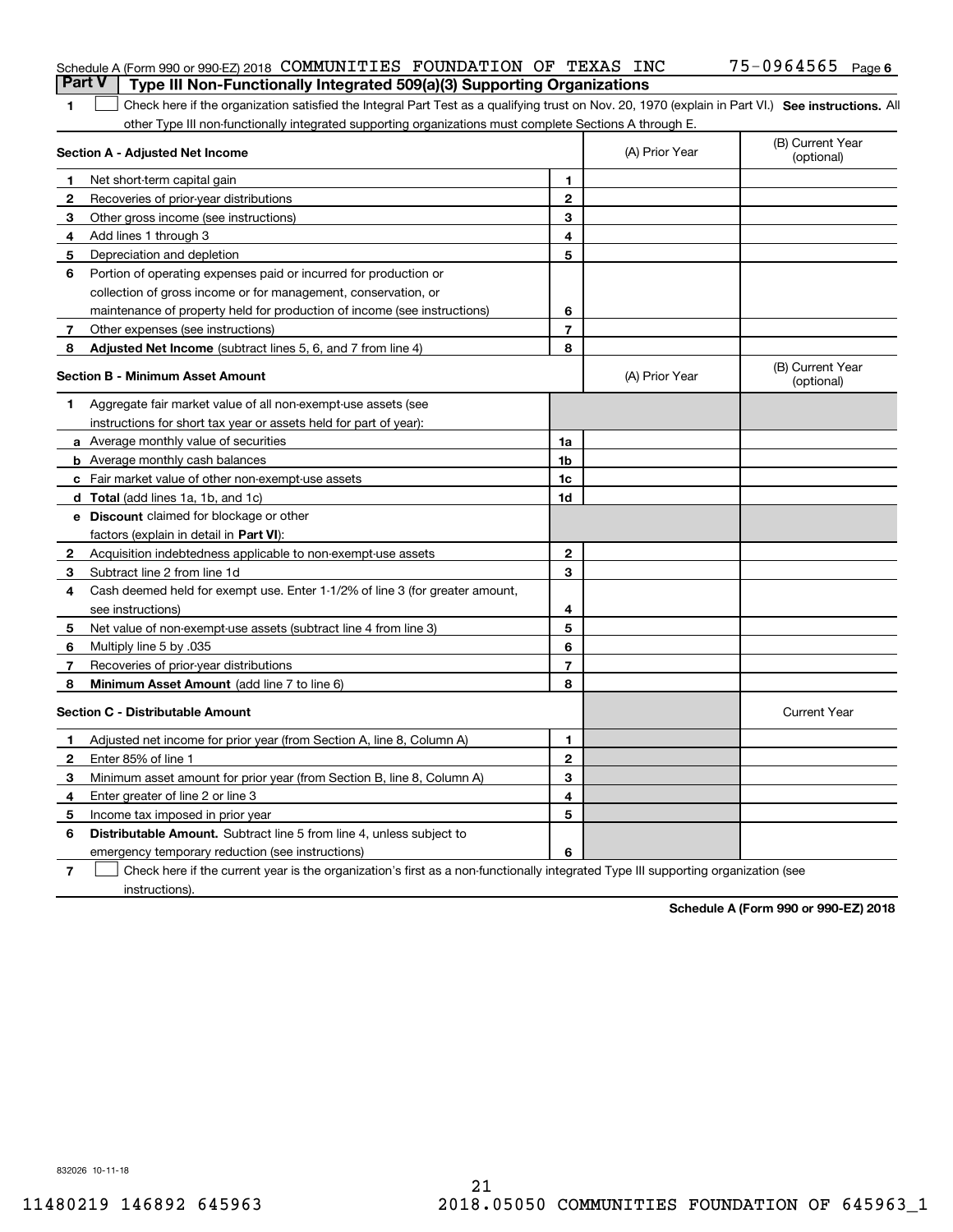#### Schedule A (Form 990 or 990-EZ) 2018 COMMUNITILES FOUNDATION OF TEXAS INC 75─U964565 Page COMMUNITIES FOUNDATION OF TEXAS INC 75-0964565

| <b>Part V</b> | Type III Non-Functionally Integrated 509(a)(3) Supporting Organizations                    |                                    | (continued)                                    |                                                  |  |  |  |  |
|---------------|--------------------------------------------------------------------------------------------|------------------------------------|------------------------------------------------|--------------------------------------------------|--|--|--|--|
|               | <b>Section D - Distributions</b>                                                           |                                    |                                                | <b>Current Year</b>                              |  |  |  |  |
| 1             | Amounts paid to supported organizations to accomplish exempt purposes                      |                                    |                                                |                                                  |  |  |  |  |
| 2             | Amounts paid to perform activity that directly furthers exempt purposes of supported       |                                    |                                                |                                                  |  |  |  |  |
|               | organizations, in excess of income from activity                                           |                                    |                                                |                                                  |  |  |  |  |
| 3             | Administrative expenses paid to accomplish exempt purposes of supported organizations      |                                    |                                                |                                                  |  |  |  |  |
| 4             | Amounts paid to acquire exempt-use assets                                                  |                                    |                                                |                                                  |  |  |  |  |
| 5             | Qualified set-aside amounts (prior IRS approval required)                                  |                                    |                                                |                                                  |  |  |  |  |
| 6             | Other distributions (describe in Part VI). See instructions.                               |                                    |                                                |                                                  |  |  |  |  |
| 7             | Total annual distributions. Add lines 1 through 6.                                         |                                    |                                                |                                                  |  |  |  |  |
| 8             | Distributions to attentive supported organizations to which the organization is responsive |                                    |                                                |                                                  |  |  |  |  |
|               | (provide details in Part VI). See instructions.                                            |                                    |                                                |                                                  |  |  |  |  |
| 9             | Distributable amount for 2018 from Section C, line 6                                       |                                    |                                                |                                                  |  |  |  |  |
| 10            | Line 8 amount divided by line 9 amount                                                     |                                    |                                                |                                                  |  |  |  |  |
|               | <b>Section E - Distribution Allocations</b> (see instructions)                             | (i)<br><b>Excess Distributions</b> | (iii)<br><b>Underdistributions</b><br>Pre-2018 | (iii)<br><b>Distributable</b><br>Amount for 2018 |  |  |  |  |
| 1.            | Distributable amount for 2018 from Section C, line 6                                       |                                    |                                                |                                                  |  |  |  |  |
| 2             | Underdistributions, if any, for years prior to 2018 (reason-                               |                                    |                                                |                                                  |  |  |  |  |
|               | able cause required-explain in Part VI). See instructions.                                 |                                    |                                                |                                                  |  |  |  |  |
| З             | Excess distributions carryover, if any, to 2018                                            |                                    |                                                |                                                  |  |  |  |  |
|               | <b>a</b> From 2013                                                                         |                                    |                                                |                                                  |  |  |  |  |
|               | <b>b</b> From $2014$                                                                       |                                    |                                                |                                                  |  |  |  |  |
|               | $c$ From 2015                                                                              |                                    |                                                |                                                  |  |  |  |  |
|               | $d$ From 2016                                                                              |                                    |                                                |                                                  |  |  |  |  |
|               | e From 2017                                                                                |                                    |                                                |                                                  |  |  |  |  |
|               | <b>Total</b> of lines 3a through e                                                         |                                    |                                                |                                                  |  |  |  |  |
|               | <b>g</b> Applied to underdistributions of prior years                                      |                                    |                                                |                                                  |  |  |  |  |
|               | <b>h</b> Applied to 2018 distributable amount                                              |                                    |                                                |                                                  |  |  |  |  |
|               | Carryover from 2013 not applied (see instructions)                                         |                                    |                                                |                                                  |  |  |  |  |
|               | Remainder. Subtract lines 3g, 3h, and 3i from 3f.                                          |                                    |                                                |                                                  |  |  |  |  |
| 4             | Distributions for 2018 from Section D,                                                     |                                    |                                                |                                                  |  |  |  |  |
|               | line $7:$                                                                                  |                                    |                                                |                                                  |  |  |  |  |
|               | <b>a</b> Applied to underdistributions of prior years                                      |                                    |                                                |                                                  |  |  |  |  |
|               | <b>b</b> Applied to 2018 distributable amount                                              |                                    |                                                |                                                  |  |  |  |  |
|               | c Remainder. Subtract lines 4a and 4b from 4.                                              |                                    |                                                |                                                  |  |  |  |  |
| 5             | Remaining underdistributions for years prior to 2018, if                                   |                                    |                                                |                                                  |  |  |  |  |
|               | any. Subtract lines 3g and 4a from line 2. For result greater                              |                                    |                                                |                                                  |  |  |  |  |
|               | than zero, explain in Part VI. See instructions.                                           |                                    |                                                |                                                  |  |  |  |  |
| 6             | Remaining underdistributions for 2018. Subtract lines 3h                                   |                                    |                                                |                                                  |  |  |  |  |
|               | and 4b from line 1. For result greater than zero, explain in                               |                                    |                                                |                                                  |  |  |  |  |
|               | Part VI. See instructions.                                                                 |                                    |                                                |                                                  |  |  |  |  |
| 7             | Excess distributions carryover to 2019. Add lines 3j                                       |                                    |                                                |                                                  |  |  |  |  |
| 8             | and 4c.<br>Breakdown of line 7:                                                            |                                    |                                                |                                                  |  |  |  |  |
|               | a Excess from 2014                                                                         |                                    |                                                |                                                  |  |  |  |  |
|               | <b>b</b> Excess from 2015                                                                  |                                    |                                                |                                                  |  |  |  |  |
|               | c Excess from 2016                                                                         |                                    |                                                |                                                  |  |  |  |  |
|               | d Excess from 2017                                                                         |                                    |                                                |                                                  |  |  |  |  |
|               | e Excess from 2018                                                                         |                                    |                                                |                                                  |  |  |  |  |
|               |                                                                                            |                                    |                                                |                                                  |  |  |  |  |

**Schedule A (Form 990 or 990-EZ) 2018**

832027 10-11-18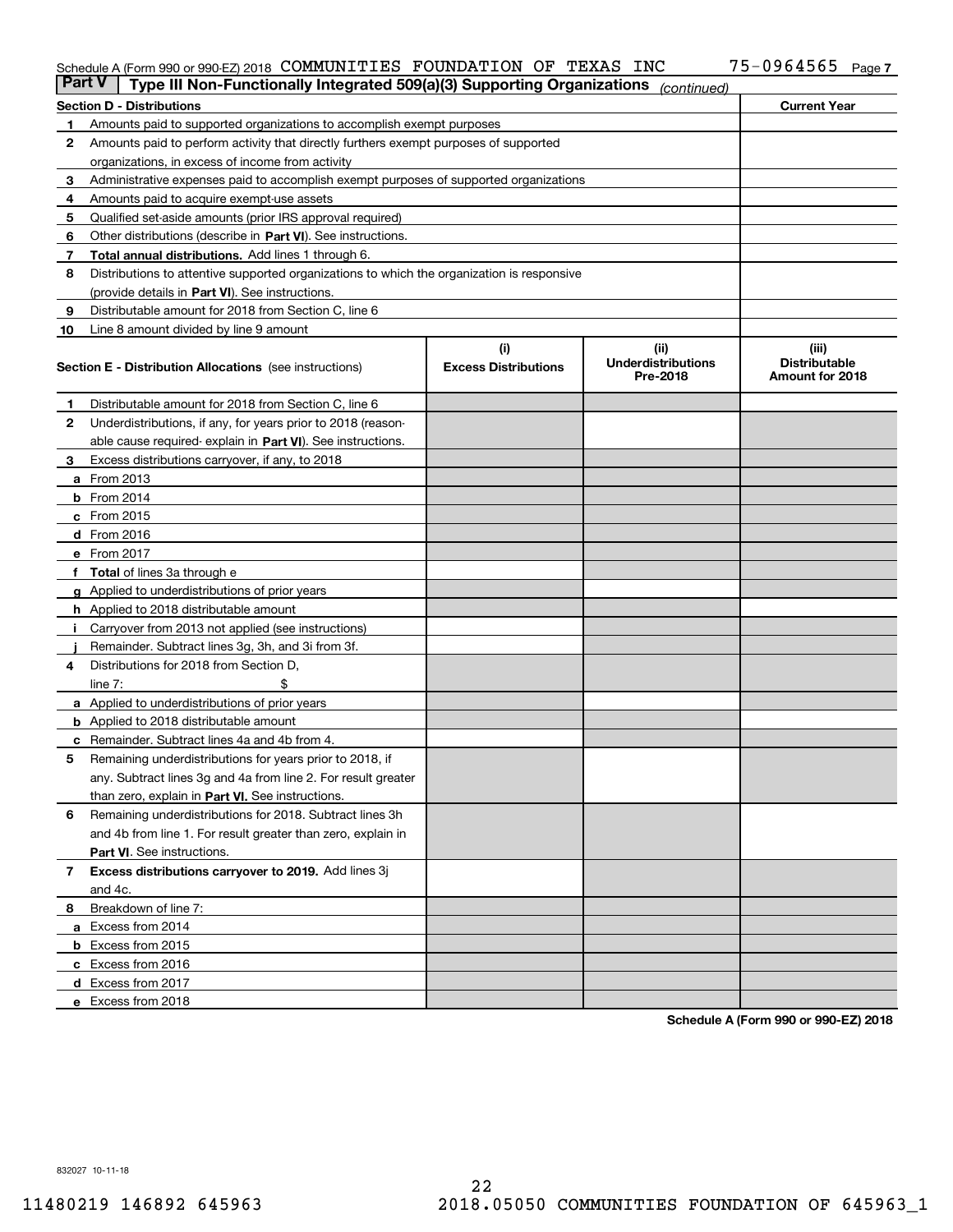| Schedule A (Form 990 or 990-EZ) 2018 | COMMUNITIES | FOUNDATION | OF | TEXAS | INC | -0964565 | $P$ age $8$ |
|--------------------------------------|-------------|------------|----|-------|-----|----------|-------------|
|                                      |             |            |    |       |     |          |             |

Part VI | Supplemental Information. Provide the explanations required by Part II, line 10; Part II, line 17a or 17b; Part III, line 12; Part IV, Section A, lines 1, 2, 3b, 3c, 4b, 4c, 5a, 6, 9a, 9b, 9c, 11a, 11b, and 11c; Part IV, Section B, lines 1 and 2; Part IV, Section C, line 1; Part IV, Section D, lines 2 and 3; Part IV, Section E, lines 1c, 2a, 2b, 3a, and 3b; Part V, line 1; Part V, Section B, line 1e; Part V, Section D, lines 5, 6, and 8; and Part V, Section E, lines 2, 5, and 6. Also complete this part for any additional information. (See instructions.)

### SCHEDULE A, PART II, LINE 10, EXPLANATION FOR OTHER INCOME:

|                 | MISCELLANEOUS INCOME |         |  |    |                                                                                                                        |                                      |  |
|-----------------|----------------------|---------|--|----|------------------------------------------------------------------------------------------------------------------------|--------------------------------------|--|
|                 | 2014 AMOUNT: \$      | 34,050. |  |    | <u> 1989 - Johann Stoff, deutscher Stoffen und der Stoffen und der Stoffen und der Stoffen und der Stoffen und der</u> |                                      |  |
|                 | 2015 AMOUNT: \$      | 68,680. |  |    |                                                                                                                        |                                      |  |
|                 | 2016 AMOUNT: \$      | 46,300. |  |    | <u> 1989 - Johann Barn, mars ann an t-Amhain Aonaich an t-Aonaich an t-Aonaich ann an t-Aonaich ann an t-Aonaich</u>   |                                      |  |
|                 | 2017 AMOUNT: \$      | 62,416. |  |    | <u> 1989 - Johann Stein, fransk politik (d. 1989)</u>                                                                  |                                      |  |
|                 | 2018 AMOUNT: \$      | 63,615. |  |    | <u> 1989 - Johann Barbara, martxa alemaniar arg</u>                                                                    |                                      |  |
|                 |                      |         |  |    |                                                                                                                        |                                      |  |
|                 |                      |         |  |    |                                                                                                                        |                                      |  |
|                 |                      |         |  |    |                                                                                                                        |                                      |  |
|                 |                      |         |  |    |                                                                                                                        |                                      |  |
|                 |                      |         |  |    |                                                                                                                        |                                      |  |
|                 |                      |         |  |    |                                                                                                                        |                                      |  |
|                 |                      |         |  |    |                                                                                                                        |                                      |  |
|                 |                      |         |  |    |                                                                                                                        |                                      |  |
|                 |                      |         |  |    |                                                                                                                        |                                      |  |
|                 |                      |         |  |    |                                                                                                                        |                                      |  |
|                 |                      |         |  |    |                                                                                                                        |                                      |  |
|                 |                      |         |  |    |                                                                                                                        |                                      |  |
|                 |                      |         |  |    |                                                                                                                        |                                      |  |
|                 |                      |         |  |    |                                                                                                                        |                                      |  |
|                 |                      |         |  |    |                                                                                                                        |                                      |  |
|                 |                      |         |  |    |                                                                                                                        |                                      |  |
|                 |                      |         |  |    |                                                                                                                        |                                      |  |
|                 |                      |         |  |    |                                                                                                                        |                                      |  |
|                 |                      |         |  |    |                                                                                                                        |                                      |  |
| 832028 10-11-18 |                      |         |  | 23 |                                                                                                                        | Schedule A (Form 990 or 990-EZ) 2018 |  |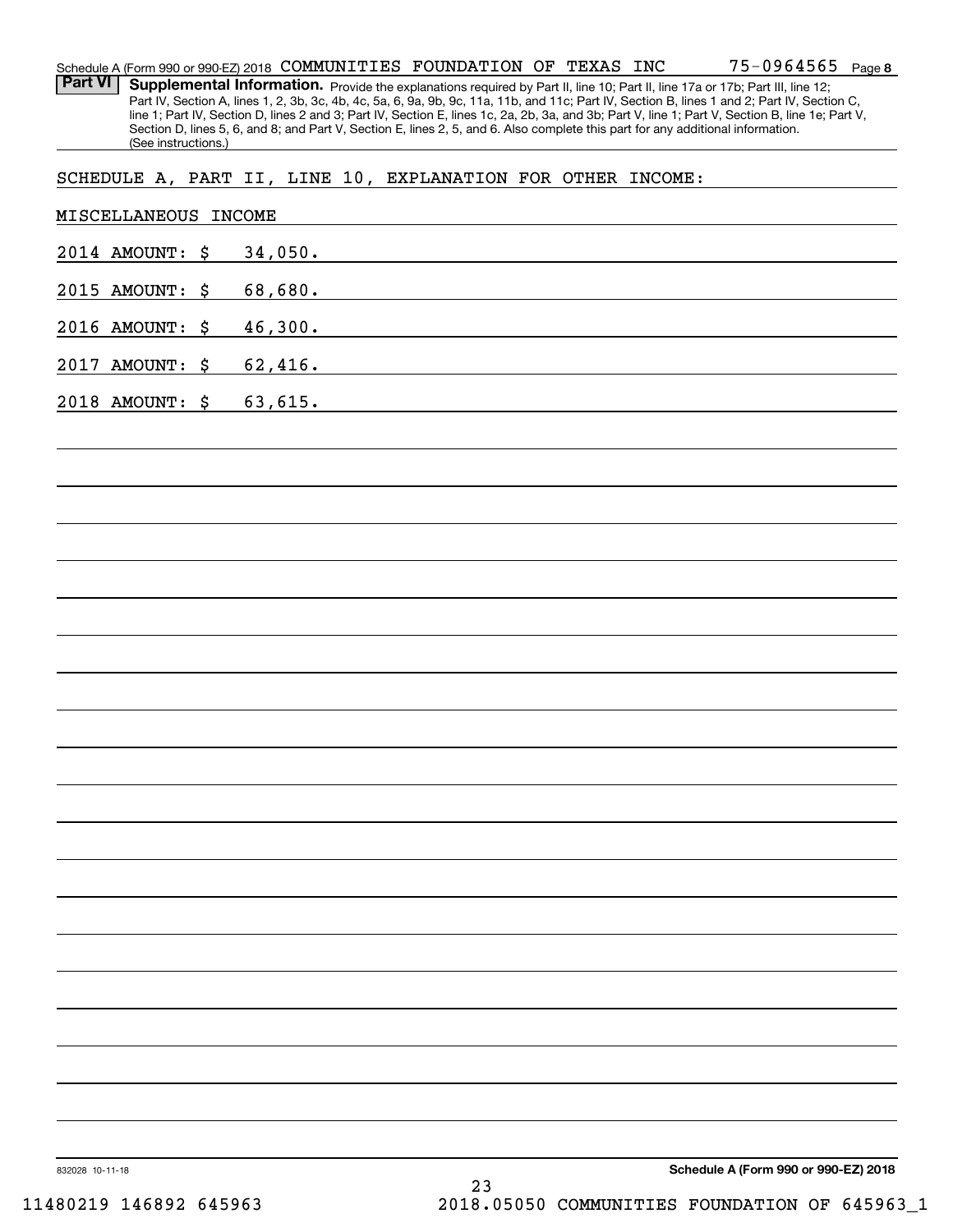Department of the Treasury Internal Revenue Service **(Form 990, 990-EZ, or 990-PF)**

Name of the organization

**Organization type** (check one):

### \*\* PUBLIC DISCLOSURE COPY \*\*

# **Schedule B Schedule of Contributors**

**| Attach to Form 990, Form 990-EZ, or Form 990-PF. | Go to www.irs.gov/Form990 for the latest information.** OMB No. 1545-0047

**2018**

**Employer identification number**

| COMMUNITIES FOUNDATION OF TEXAS |  |  |
|---------------------------------|--|--|
|                                 |  |  |

INC 75-0964565

| Filers of:         | Section:                                                                  |
|--------------------|---------------------------------------------------------------------------|
| Form 990 or 990-FZ | $\lfloor x \rfloor$ 501(c)( 3) (enter number) organization                |
|                    | 4947(a)(1) nonexempt charitable trust not treated as a private foundation |
|                    | 527 political organization                                                |
| Form 990-PF        | 501(c)(3) exempt private foundation                                       |
|                    | 4947(a)(1) nonexempt charitable trust treated as a private foundation     |
|                    | 501(c)(3) taxable private foundation                                      |

Check if your organization is covered by the **General Rule** or a **Special Rule. Note:**  Only a section 501(c)(7), (8), or (10) organization can check boxes for both the General Rule and a Special Rule. See instructions.

#### **General Rule**

 $\mathcal{L}^{\text{max}}$ 

For an organization filing Form 990, 990-EZ, or 990-PF that received, during the year, contributions totaling \$5,000 or more (in money or property) from any one contributor. Complete Parts I and II. See instructions for determining a contributor's total contributions.

#### **Special Rules**

any one contributor, during the year, total contributions of the greater of  $\,$  (1) \$5,000; or **(2)** 2% of the amount on (i) Form 990, Part VIII, line 1h;  $\boxed{\textbf{X}}$  For an organization described in section 501(c)(3) filing Form 990 or 990-EZ that met the 33 1/3% support test of the regulations under sections 509(a)(1) and 170(b)(1)(A)(vi), that checked Schedule A (Form 990 or 990-EZ), Part II, line 13, 16a, or 16b, and that received from or (ii) Form 990-EZ, line 1. Complete Parts I and II.

year, total contributions of more than \$1,000 *exclusively* for religious, charitable, scientific, literary, or educational purposes, or for the For an organization described in section 501(c)(7), (8), or (10) filing Form 990 or 990-EZ that received from any one contributor, during the prevention of cruelty to children or animals. Complete Parts I (entering "N/A" in column (b) instead of the contributor name and address), II, and III.  $\mathcal{L}^{\text{max}}$ 

purpose. Don't complete any of the parts unless the **General Rule** applies to this organization because it received *nonexclusively* year, contributions <sub>exclusively</sub> for religious, charitable, etc., purposes, but no such contributions totaled more than \$1,000. If this box is checked, enter here the total contributions that were received during the year for an  $\;$ exclusively religious, charitable, etc., For an organization described in section 501(c)(7), (8), or (10) filing Form 990 or 990-EZ that received from any one contributor, during the religious, charitable, etc., contributions totaling \$5,000 or more during the year  $\Box$ — $\Box$   $\Box$  $\mathcal{L}^{\text{max}}$ 

**Caution:**  An organization that isn't covered by the General Rule and/or the Special Rules doesn't file Schedule B (Form 990, 990-EZ, or 990-PF),  **must** but it answer "No" on Part IV, line 2, of its Form 990; or check the box on line H of its Form 990-EZ or on its Form 990-PF, Part I, line 2, to certify that it doesn't meet the filing requirements of Schedule B (Form 990, 990-EZ, or 990-PF).

**For Paperwork Reduction Act Notice, see the instructions for Form 990, 990-EZ, or 990-PF. Schedule B (Form 990, 990-EZ, or 990-PF) (2018)** LHA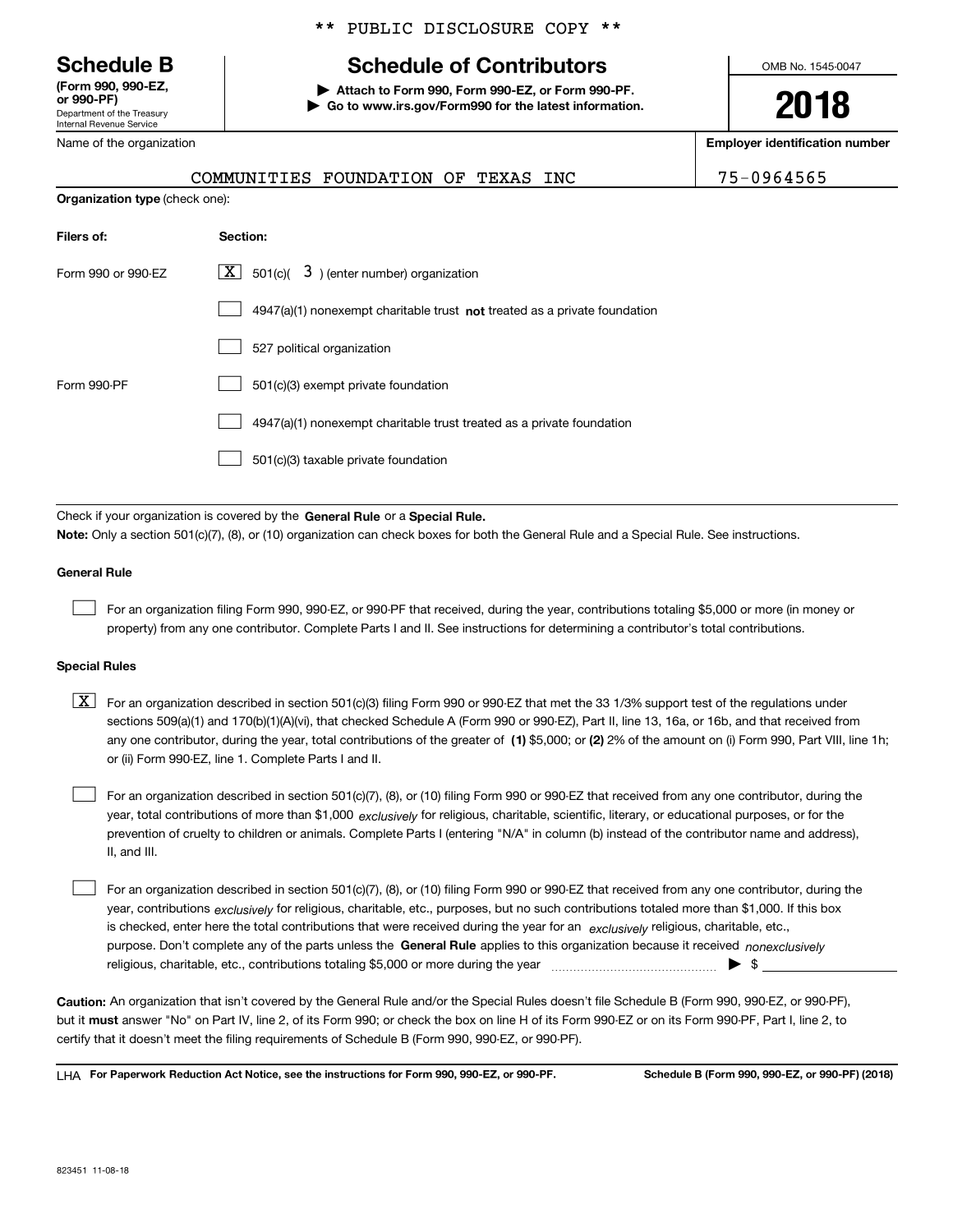**Employer identification number**

### COMMUNITIES FOUNDATION OF TEXAS INC<br>
75-0964565

Chedule B (Form 990, 990-EZ, or 990-PF) (2018)<br>
lame of organization<br> **20 COMMUNITIES FOUNDATION OF TEXAS INC**<br> **2Part I Contributors** (see instructions). Use duplicate copies of Part I if additional space is needed.

| (a)<br>No. | (b)<br>Name, address, and ZIP + 4 | (c)<br><b>Total contributions</b> | (d)<br>Type of contribution                                                                                                            |
|------------|-----------------------------------|-----------------------------------|----------------------------------------------------------------------------------------------------------------------------------------|
| 1          |                                   | 10,405,666.<br>$$\mathbb{S}$$     | $\overline{\textbf{x}}$<br>Person<br>Payroll<br>Noncash<br>(Complete Part II for<br>noncash contributions.)                            |
| (a)<br>No. | (b)<br>Name, address, and ZIP + 4 | (c)<br><b>Total contributions</b> | (d)<br>Type of contribution                                                                                                            |
| 2          |                                   | 4,411,806.<br>$$\mathbb{S}$$      | х<br>Person<br>Payroll<br>Noncash<br>(Complete Part II for<br>noncash contributions.)                                                  |
| (a)<br>No. | (b)<br>Name, address, and ZIP + 4 | (c)<br><b>Total contributions</b> | (d)<br>Type of contribution                                                                                                            |
| 3          |                                   | 4,200,000.<br>$\$$                | х<br>Person<br>Payroll<br><b>Noncash</b><br>(Complete Part II for<br>noncash contributions.)                                           |
| (a)<br>No. | (b)<br>Name, address, and ZIP + 4 | (c)<br><b>Total contributions</b> | (d)<br>Type of contribution                                                                                                            |
| 4          |                                   | 4,927,491.<br>$$\mathbb{S}$$      | Person<br>Payroll<br>Noncash<br>(Complete Part II for<br>noncash contributions.)                                                       |
| (a)<br>No. | (b)<br>Name, address, and ZIP + 4 | (c)<br><b>Total contributions</b> | (d)<br>Type of contribution                                                                                                            |
| 5          |                                   | 3, 149, 376.<br>\$                | $\overline{\texttt{x}}$<br>Person<br>Payroll<br>$\overline{\texttt{x}}$<br>Noncash<br>(Complete Part II for<br>noncash contributions.) |
| (a)<br>No. | (b)<br>Name, address, and ZIP + 4 | (c)<br><b>Total contributions</b> | (d)<br>Type of contribution                                                                                                            |
| 6          |                                   | 2,931,279.<br>\$                  | $\overline{\text{X}}$<br>Person<br>Payroll<br>$\overline{\texttt{x}}$<br>Noncash<br>(Complete Part II for<br>noncash contributions.)   |

823452 11-08-18 **Schedule B (Form 990, 990-EZ, or 990-PF) (2018)**

25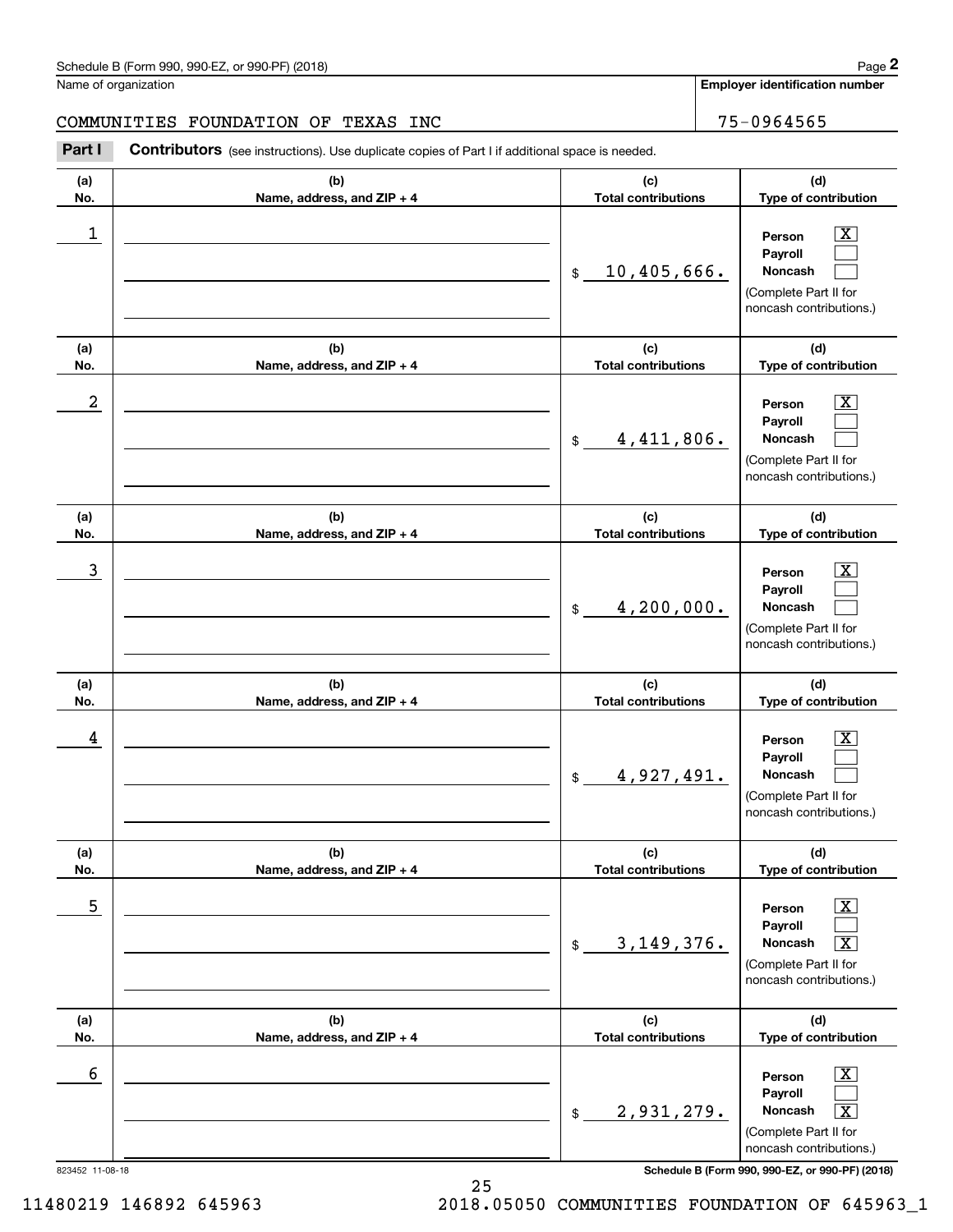| Schedule B (Form 990, 990-EZ, or 990-PF) (2018) | Page |
|-------------------------------------------------|------|
|-------------------------------------------------|------|

**Employer identification number**

Chedule B (Form 990, 990-EZ, or 990-PF) (2018)<br>
Iame of organization<br> **3Part II is Noncash Property** (see instructions). Use duplicate copies of Part II if additional space is needed.<br> **3Part II is Noncash Property** (see i COMMUNITIES FOUNDATION OF TEXAS INC<br>
75-0964565

| , art 11                     | <b>NUTIONAL PROPERTY</b> (See instructions). Ose duplicate copies or Fare in additional space is needed. |                                                 |                      |
|------------------------------|----------------------------------------------------------------------------------------------------------|-------------------------------------------------|----------------------|
| (a)<br>No.<br>from<br>Part I | (b)<br>Description of noncash property given                                                             | (c)<br>FMV (or estimate)<br>(See instructions.) | (d)<br>Date received |
| 5                            | <b>STOCK</b>                                                                                             |                                                 |                      |
|                              |                                                                                                          |                                                 |                      |
|                              |                                                                                                          | 3, 149, 376.<br>$$\mathbb{S}$$                  | 06/21/19             |
| (a)                          |                                                                                                          | (c)                                             |                      |
| No.<br>from                  | (b)<br>Description of noncash property given                                                             | FMV (or estimate)<br>(See instructions.)        | (d)<br>Date received |
| Part I                       | <b>STOCK</b>                                                                                             |                                                 |                      |
| 6                            |                                                                                                          |                                                 |                      |
|                              |                                                                                                          | 2,931,279.<br>$$\mathbb{S}$$                    | 11/20/18             |
|                              |                                                                                                          |                                                 |                      |
| (a)<br>No.<br>from           | (b)<br>Description of noncash property given                                                             | (c)<br>FMV (or estimate)<br>(See instructions.) | (d)<br>Date received |
| Part I                       |                                                                                                          |                                                 |                      |
|                              |                                                                                                          |                                                 |                      |
|                              |                                                                                                          | \$                                              |                      |
| (a)                          |                                                                                                          |                                                 |                      |
| No.                          | (b)                                                                                                      | (c)<br>FMV (or estimate)                        | (d)                  |
| from<br>Part I               | Description of noncash property given                                                                    | (See instructions.)                             | Date received        |
|                              |                                                                                                          |                                                 |                      |
|                              |                                                                                                          |                                                 |                      |
|                              |                                                                                                          | \$                                              |                      |
| (a)<br>No.                   |                                                                                                          | (c)                                             |                      |
| from                         | (b)<br>Description of noncash property given                                                             | FMV (or estimate)<br>(See instructions.)        | (d)<br>Date received |
| Part I                       |                                                                                                          |                                                 |                      |
|                              |                                                                                                          |                                                 |                      |
|                              |                                                                                                          | \$                                              |                      |
|                              |                                                                                                          |                                                 |                      |
| (a)<br>No.                   | (b)                                                                                                      | (c)<br>FMV (or estimate)                        | (d)                  |
| from<br>Part I               | Description of noncash property given                                                                    | (See instructions.)                             | Date received        |
|                              |                                                                                                          |                                                 |                      |
|                              |                                                                                                          |                                                 |                      |
|                              |                                                                                                          | \$                                              |                      |

823453 11-08-18 **Schedule B (Form 990, 990-EZ, or 990-PF) (2018)**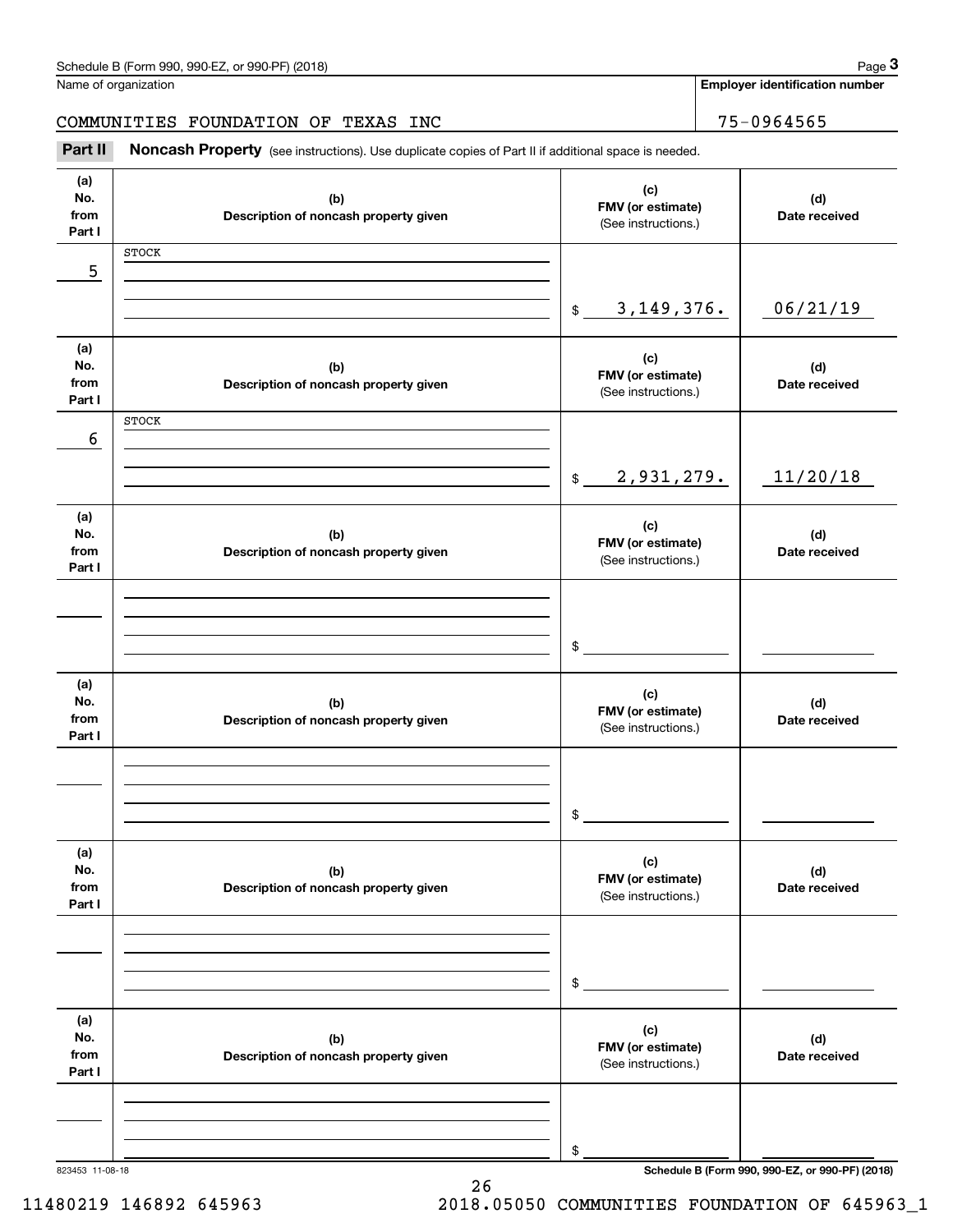|                           | Schedule B (Form 990, 990-EZ, or 990-PF) (2018)                                                                                                                                                                                                                              |                      |                                          | Page 4                                          |  |  |  |
|---------------------------|------------------------------------------------------------------------------------------------------------------------------------------------------------------------------------------------------------------------------------------------------------------------------|----------------------|------------------------------------------|-------------------------------------------------|--|--|--|
|                           | Name of organization                                                                                                                                                                                                                                                         |                      |                                          | <b>Employer identification number</b>           |  |  |  |
|                           | COMMUNITIES FOUNDATION OF TEXAS INC                                                                                                                                                                                                                                          |                      |                                          | 75-0964565                                      |  |  |  |
| Part III                  | Exclusively religious, charitable, etc., contributions to organizations described in section 501(c)(7), (8), or (10) that total more than \$1,000 for the year<br>from any one contributor. Complete columns (a) through (e) and the following line entry. For organizations |                      |                                          |                                                 |  |  |  |
|                           | completing Part III, enter the total of exclusively religious, charitable, etc., contributions of \$1,000 or less for the year. (Enter this info. once.) $\blacktriangleright$ \$<br>Use duplicate copies of Part III if additional space is needed.                         |                      |                                          |                                                 |  |  |  |
| (a) No.<br>from<br>Part I | (b) Purpose of gift                                                                                                                                                                                                                                                          | (c) Use of gift      |                                          | (d) Description of how gift is held             |  |  |  |
|                           |                                                                                                                                                                                                                                                                              |                      |                                          |                                                 |  |  |  |
|                           |                                                                                                                                                                                                                                                                              | (e) Transfer of gift |                                          |                                                 |  |  |  |
|                           | Transferee's name, address, and ZIP + 4                                                                                                                                                                                                                                      |                      |                                          | Relationship of transferor to transferee        |  |  |  |
|                           |                                                                                                                                                                                                                                                                              |                      |                                          |                                                 |  |  |  |
|                           |                                                                                                                                                                                                                                                                              |                      |                                          |                                                 |  |  |  |
| (a) No.<br>from<br>Part I | (b) Purpose of gift                                                                                                                                                                                                                                                          | (c) Use of gift      |                                          | (d) Description of how gift is held             |  |  |  |
|                           |                                                                                                                                                                                                                                                                              |                      |                                          |                                                 |  |  |  |
|                           |                                                                                                                                                                                                                                                                              |                      |                                          |                                                 |  |  |  |
|                           |                                                                                                                                                                                                                                                                              | (e) Transfer of gift |                                          |                                                 |  |  |  |
|                           |                                                                                                                                                                                                                                                                              |                      |                                          |                                                 |  |  |  |
|                           | Transferee's name, address, and ZIP + 4                                                                                                                                                                                                                                      |                      |                                          | Relationship of transferor to transferee        |  |  |  |
|                           |                                                                                                                                                                                                                                                                              |                      |                                          |                                                 |  |  |  |
|                           |                                                                                                                                                                                                                                                                              |                      |                                          |                                                 |  |  |  |
| (a) No.<br>from<br>Part I | (b) Purpose of gift                                                                                                                                                                                                                                                          | (c) Use of gift      |                                          | (d) Description of how gift is held             |  |  |  |
|                           |                                                                                                                                                                                                                                                                              |                      |                                          |                                                 |  |  |  |
|                           |                                                                                                                                                                                                                                                                              |                      |                                          |                                                 |  |  |  |
|                           |                                                                                                                                                                                                                                                                              | (e) Transfer of gift |                                          |                                                 |  |  |  |
|                           |                                                                                                                                                                                                                                                                              |                      |                                          |                                                 |  |  |  |
|                           | Transferee's name, address, and $ZIP + 4$                                                                                                                                                                                                                                    |                      |                                          | Relationship of transferor to transferee        |  |  |  |
|                           |                                                                                                                                                                                                                                                                              |                      |                                          |                                                 |  |  |  |
|                           |                                                                                                                                                                                                                                                                              |                      |                                          |                                                 |  |  |  |
| (a) No.<br>from<br>Part I | (b) Purpose of gift                                                                                                                                                                                                                                                          | (c) Use of gift      |                                          | (d) Description of how gift is held             |  |  |  |
|                           |                                                                                                                                                                                                                                                                              |                      |                                          |                                                 |  |  |  |
|                           |                                                                                                                                                                                                                                                                              |                      |                                          |                                                 |  |  |  |
|                           | (e) Transfer of gift                                                                                                                                                                                                                                                         |                      |                                          |                                                 |  |  |  |
|                           | Transferee's name, address, and $ZIP + 4$                                                                                                                                                                                                                                    |                      | Relationship of transferor to transferee |                                                 |  |  |  |
|                           |                                                                                                                                                                                                                                                                              |                      |                                          |                                                 |  |  |  |
|                           |                                                                                                                                                                                                                                                                              |                      |                                          |                                                 |  |  |  |
| 823454 11-08-18           |                                                                                                                                                                                                                                                                              |                      |                                          | Schedule B (Form 990, 990-EZ, or 990-PF) (2018) |  |  |  |
|                           |                                                                                                                                                                                                                                                                              | 27                   |                                          |                                                 |  |  |  |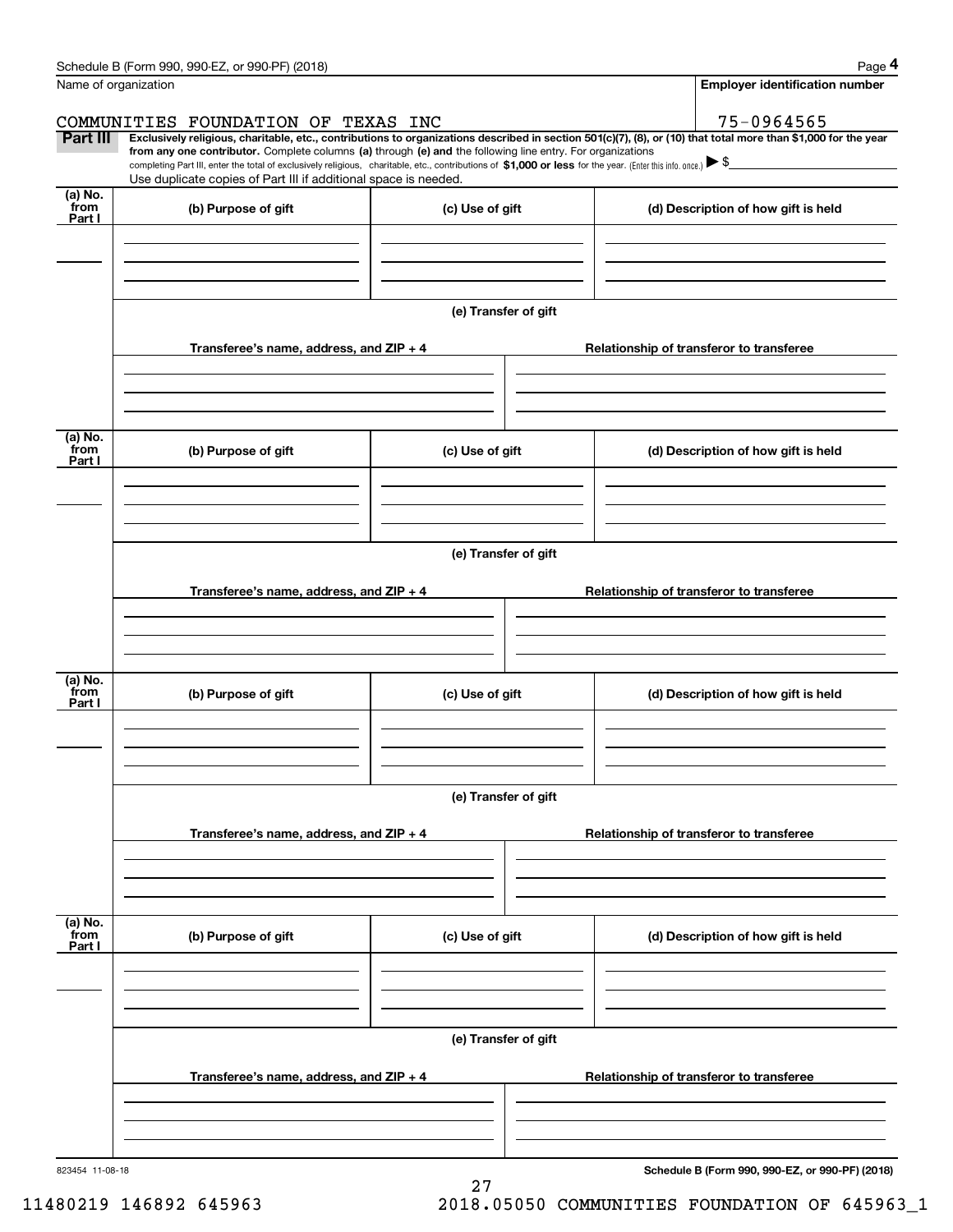| <b>SCHEDULE C</b>                                      | <b>Political Campaign and Lobbying Activities</b>                                                                                                                                                                                                                                                   |           |                                                     | OMB No. 1545-0047                                   |
|--------------------------------------------------------|-----------------------------------------------------------------------------------------------------------------------------------------------------------------------------------------------------------------------------------------------------------------------------------------------------|-----------|-----------------------------------------------------|-----------------------------------------------------|
| (Form 990 or 990-EZ)                                   |                                                                                                                                                                                                                                                                                                     |           |                                                     |                                                     |
|                                                        | For Organizations Exempt From Income Tax Under section 501(c) and section 527<br>► Complete if the organization is described below. ► Attach to Form 990 or Form 990-EZ.                                                                                                                            |           |                                                     |                                                     |
| Department of the Treasury<br>Internal Revenue Service | Go to www.irs.gov/Form990 for instructions and the latest information.                                                                                                                                                                                                                              |           |                                                     | <b>Open to Public</b><br>Inspection                 |
|                                                        | If the organization answered "Yes," on Form 990, Part IV, line 3, or Form 990-EZ, Part V, line 46 (Political Campaign Activities), then                                                                                                                                                             |           |                                                     |                                                     |
|                                                        | • Section 501(c)(3) organizations: Complete Parts I-A and B. Do not complete Part I-C.                                                                                                                                                                                                              |           |                                                     |                                                     |
|                                                        | • Section 501(c) (other than section 501(c)(3)) organizations: Complete Parts I-A and C below. Do not complete Part I-B.                                                                                                                                                                            |           |                                                     |                                                     |
| • Section 527 organizations: Complete Part I-A only.   |                                                                                                                                                                                                                                                                                                     |           |                                                     |                                                     |
|                                                        | If the organization answered "Yes," on Form 990, Part IV, line 4, or Form 990-EZ, Part VI, line 47 (Lobbying Activities), then                                                                                                                                                                      |           |                                                     |                                                     |
|                                                        | • Section 501(c)(3) organizations that have filed Form 5768 (election under section 501(h)): Complete Part II-A. Do not complete Part II-B.                                                                                                                                                         |           |                                                     |                                                     |
|                                                        | • Section 501(c)(3) organizations that have NOT filed Form 5768 (election under section 501(h)): Complete Part II-B. Do not complete Part II-A.<br>If the organization answered "Yes," on Form 990, Part IV, line 5 (Proxy Tax) (see separate instructions) or Form 990-EZ, Part V, line 35c (Proxy |           |                                                     |                                                     |
| Tax) (see separate instructions), then                 |                                                                                                                                                                                                                                                                                                     |           |                                                     |                                                     |
|                                                        | • Section 501(c)(4), (5), or (6) organizations: Complete Part III.                                                                                                                                                                                                                                  |           |                                                     |                                                     |
| Name of organization                                   |                                                                                                                                                                                                                                                                                                     |           |                                                     | <b>Employer identification number</b>               |
|                                                        | COMMUNITIES FOUNDATION OF TEXAS INC<br>Complete if the organization is exempt under section 501(c) or is a section 527 organization.                                                                                                                                                                |           |                                                     | 75-0964565                                          |
| Part I-A                                               |                                                                                                                                                                                                                                                                                                     |           |                                                     |                                                     |
|                                                        | 1 Provide a description of the organization's direct and indirect political campaign activities in Part IV.                                                                                                                                                                                         |           |                                                     |                                                     |
| <b>2</b> Political campaign activity expenditures      |                                                                                                                                                                                                                                                                                                     |           |                                                     | $\blacktriangleright$ \$                            |
| 3 Volunteer hours for political campaign activities    |                                                                                                                                                                                                                                                                                                     |           |                                                     |                                                     |
|                                                        |                                                                                                                                                                                                                                                                                                     |           |                                                     |                                                     |
| Part I-B                                               | Complete if the organization is exempt under section 501(c)(3).                                                                                                                                                                                                                                     |           |                                                     |                                                     |
|                                                        | 1 Enter the amount of any excise tax incurred by the organization under section 4955                                                                                                                                                                                                                |           |                                                     |                                                     |
|                                                        | 2 Enter the amount of any excise tax incurred by organization managers under section 4955                                                                                                                                                                                                           |           | $\ldots$ $\bullet$ $\bullet$ $\ldots$               |                                                     |
| З                                                      |                                                                                                                                                                                                                                                                                                     |           |                                                     | Yes<br>No                                           |
| <b>b</b> If "Yes," describe in Part IV.                |                                                                                                                                                                                                                                                                                                     |           |                                                     | Yes<br>No                                           |
|                                                        | Part I-C   Complete if the organization is exempt under section 501(c), except section 501(c)(3).                                                                                                                                                                                                   |           |                                                     |                                                     |
|                                                        | 1 Enter the amount directly expended by the filing organization for section 527 exempt function activities                                                                                                                                                                                          |           |                                                     | $\blacktriangleright$ \$                            |
|                                                        | 2 Enter the amount of the filing organization's funds contributed to other organizations for section 527                                                                                                                                                                                            |           |                                                     |                                                     |
| exempt function activities                             |                                                                                                                                                                                                                                                                                                     |           |                                                     | $\blacktriangleright$ \$                            |
|                                                        | 3 Total exempt function expenditures. Add lines 1 and 2. Enter here and on Form 1120-POL,                                                                                                                                                                                                           |           |                                                     |                                                     |
|                                                        |                                                                                                                                                                                                                                                                                                     |           |                                                     | $\triangleright$ \$<br><b>No</b>                    |
| 5                                                      | Enter the names, addresses and employer identification number (EIN) of all section 527 political organizations to which the filing organization                                                                                                                                                     |           |                                                     | Yes                                                 |
|                                                        | made payments. For each organization listed, enter the amount paid from the filing organization's funds. Also enter the amount of political                                                                                                                                                         |           |                                                     |                                                     |
|                                                        | contributions received that were promptly and directly delivered to a separate political organization, such as a separate segregated fund or a                                                                                                                                                      |           |                                                     |                                                     |
|                                                        | political action committee (PAC). If additional space is needed, provide information in Part IV.                                                                                                                                                                                                    |           |                                                     |                                                     |
| (a) Name                                               | (b) Address                                                                                                                                                                                                                                                                                         | $(c)$ EIN | (d) Amount paid from                                | (e) Amount of political                             |
|                                                        |                                                                                                                                                                                                                                                                                                     |           | filing organization's<br>funds. If none, enter -0-. | contributions received and<br>promptly and directly |
|                                                        |                                                                                                                                                                                                                                                                                                     |           |                                                     | delivered to a separate                             |
|                                                        |                                                                                                                                                                                                                                                                                                     |           |                                                     | political organization.<br>If none, enter -0-.      |
|                                                        |                                                                                                                                                                                                                                                                                                     |           |                                                     |                                                     |
|                                                        |                                                                                                                                                                                                                                                                                                     |           |                                                     |                                                     |
|                                                        |                                                                                                                                                                                                                                                                                                     |           |                                                     |                                                     |
|                                                        |                                                                                                                                                                                                                                                                                                     |           |                                                     |                                                     |
|                                                        |                                                                                                                                                                                                                                                                                                     |           |                                                     |                                                     |
|                                                        |                                                                                                                                                                                                                                                                                                     |           |                                                     |                                                     |
|                                                        |                                                                                                                                                                                                                                                                                                     |           |                                                     |                                                     |

**For Paperwork Reduction Act Notice, see the Instructions for Form 990 or 990-EZ. Schedule C (Form 990 or 990-EZ) 2018** LHA

832041 11-08-18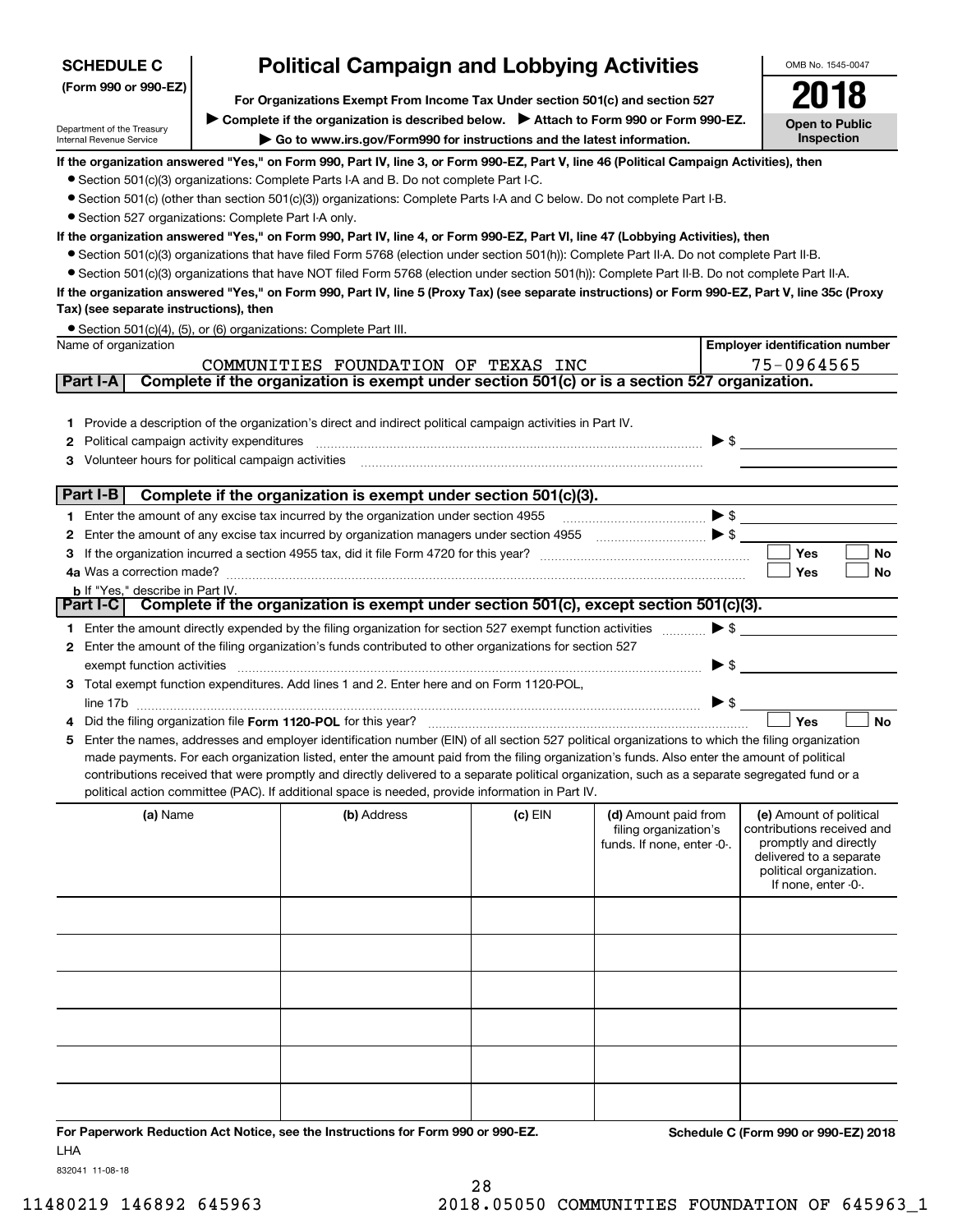| Schedule C (Form 990 or 990-EZ) 2018 COMMUNITIES FOUNDATION OF TEXAS INC                                                            |                                        |              |                                                                                  |                                                                                                                                   |                              | $75 - 0964565$ Page 2          |
|-------------------------------------------------------------------------------------------------------------------------------------|----------------------------------------|--------------|----------------------------------------------------------------------------------|-----------------------------------------------------------------------------------------------------------------------------------|------------------------------|--------------------------------|
| Complete if the organization is exempt under section 501(c)(3) and filed Form 5768 (election under<br>Part II-A<br>section 501(h)). |                                        |              |                                                                                  |                                                                                                                                   |                              |                                |
|                                                                                                                                     |                                        |              |                                                                                  |                                                                                                                                   |                              |                                |
| A Check $\blacktriangleright$                                                                                                       |                                        |              |                                                                                  | if the filing organization belongs to an affiliated group (and list in Part IV each affiliated group member's name, address, EIN, |                              |                                |
| expenses, and share of excess lobbying expenditures).                                                                               |                                        |              |                                                                                  |                                                                                                                                   |                              |                                |
| B Check D                                                                                                                           | <b>Limits on Lobbying Expenditures</b> |              | if the filing organization checked box A and "limited control" provisions apply. |                                                                                                                                   | (a) Filing<br>organization's | (b) Affiliated group<br>totals |
|                                                                                                                                     |                                        |              | (The term "expenditures" means amounts paid or incurred.)                        |                                                                                                                                   | totals                       |                                |
| 1a Total lobbying expenditures to influence public opinion (grass roots lobbying)                                                   |                                        |              |                                                                                  |                                                                                                                                   |                              |                                |
| <b>b</b> Total lobbying expenditures to influence a legislative body (direct lobbying) <i>manumumumum</i>                           |                                        |              |                                                                                  |                                                                                                                                   |                              |                                |
| c                                                                                                                                   |                                        |              |                                                                                  |                                                                                                                                   |                              |                                |
| <b>d</b> Other exempt purpose expenditures                                                                                          |                                        |              |                                                                                  |                                                                                                                                   |                              |                                |
|                                                                                                                                     |                                        |              |                                                                                  |                                                                                                                                   |                              |                                |
| f Lobbying nontaxable amount. Enter the amount from the following table in both columns.                                            |                                        |              |                                                                                  |                                                                                                                                   |                              |                                |
| If the amount on line 1e, column $(a)$ or $(b)$ is:                                                                                 |                                        |              | The lobbying nontaxable amount is:                                               |                                                                                                                                   |                              |                                |
| Not over \$500,000                                                                                                                  |                                        |              | 20% of the amount on line 1e.                                                    |                                                                                                                                   |                              |                                |
| Over \$500,000 but not over \$1,000,000                                                                                             |                                        |              | \$100,000 plus 15% of the excess over \$500,000.                                 |                                                                                                                                   |                              |                                |
| Over \$1,000,000 but not over \$1,500,000                                                                                           |                                        |              | \$175,000 plus 10% of the excess over \$1,000,000.                               |                                                                                                                                   |                              |                                |
| Over \$1,500,000 but not over \$17,000,000                                                                                          |                                        |              | \$225,000 plus 5% of the excess over \$1,500,000.                                |                                                                                                                                   |                              |                                |
| Over \$17,000,000                                                                                                                   |                                        | \$1,000,000. |                                                                                  |                                                                                                                                   |                              |                                |
|                                                                                                                                     |                                        |              |                                                                                  |                                                                                                                                   |                              |                                |
| g Grassroots nontaxable amount (enter 25% of line 1f)                                                                               |                                        |              |                                                                                  |                                                                                                                                   |                              |                                |
| <b>h</b> Subtract line 1g from line 1a. If zero or less, enter -0-                                                                  |                                        |              |                                                                                  |                                                                                                                                   |                              |                                |
| i Subtract line 1f from line 1c. If zero or less, enter -0-                                                                         |                                        |              |                                                                                  |                                                                                                                                   |                              |                                |
| If there is an amount other than zero on either line 1h or line 1i, did the organization file Form 4720                             |                                        |              |                                                                                  |                                                                                                                                   |                              |                                |
| reporting section 4911 tax for this year?                                                                                           |                                        |              |                                                                                  |                                                                                                                                   |                              | Yes<br>No                      |
|                                                                                                                                     |                                        |              | 4-Year Averaging Period Under Section 501(h)                                     |                                                                                                                                   |                              |                                |
| (Some organizations that made a section 501(h) election do not have to complete all of the five columns below.                      |                                        |              | See the separate instructions for lines 2a through 2f.)                          |                                                                                                                                   |                              |                                |
|                                                                                                                                     |                                        |              | Lobbying Expenditures During 4-Year Averaging Period                             |                                                                                                                                   |                              |                                |
| Calendar year<br>(or fiscal year beginning in)                                                                                      | (a) $2015$                             |              | $(b)$ 2016                                                                       | $(c)$ 2017                                                                                                                        | $(d)$ 2018                   | (e) Total                      |
| 2a Lobbying nontaxable amount                                                                                                       |                                        |              |                                                                                  |                                                                                                                                   |                              |                                |
| <b>b</b> Lobbying ceiling amount<br>(150% of line 2a, column(e))                                                                    |                                        |              |                                                                                  |                                                                                                                                   |                              |                                |
| c Total lobbying expenditures                                                                                                       |                                        |              |                                                                                  |                                                                                                                                   |                              |                                |
| d Grassroots nontaxable amount                                                                                                      |                                        |              |                                                                                  |                                                                                                                                   |                              |                                |
| e Grassroots ceiling amount<br>(150% of line 2d, column (e))                                                                        |                                        |              |                                                                                  |                                                                                                                                   |                              |                                |
| f Grassroots lobbying expenditures                                                                                                  |                                        |              |                                                                                  |                                                                                                                                   |                              |                                |

**Schedule C (Form 990 or 990-EZ) 2018**

832042 11-08-18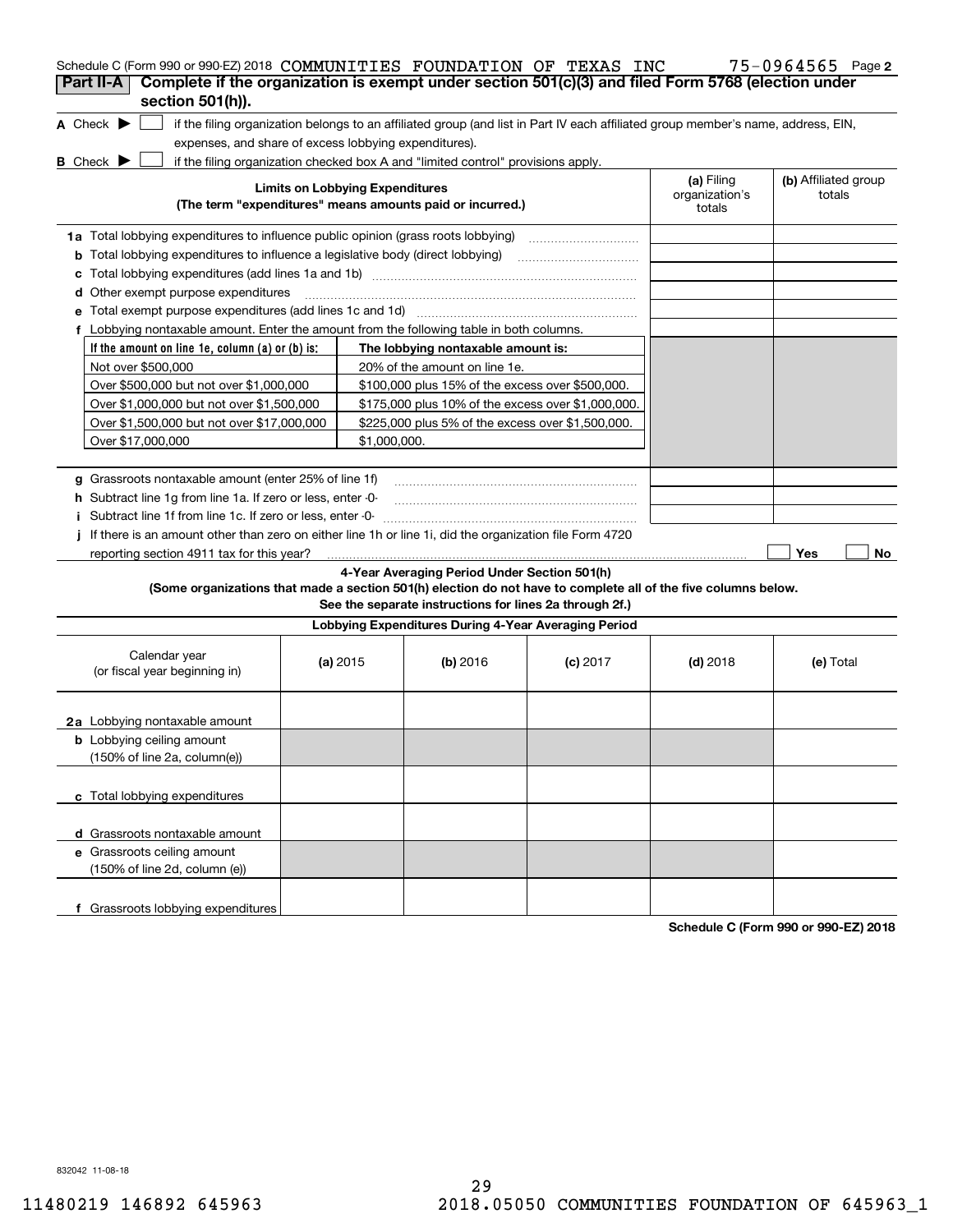#### **3** Schedule C (Form 990 or 990-EZ) 2018 **COMMUNITIES FOUNDATION OF TEXAS INC 75-0964565 Page Part II-B Complete if the organization is exempt under section 501(c)(3) and has NOT filed Form 5768 (election under section 501(h)).** COMMUNITIES FOUNDATION OF TEXAS INC 75-0964565

|                | For each "Yes," response on lines 1a through 1i below, provide in Part IV a detailed description                                                                                                                              | (a)    |              | (b)                                  |         |
|----------------|-------------------------------------------------------------------------------------------------------------------------------------------------------------------------------------------------------------------------------|--------|--------------|--------------------------------------|---------|
|                | of the lobbying activity.                                                                                                                                                                                                     | Yes    | No           | Amount                               |         |
| 1.             | During the year, did the filing organization attempt to influence foreign, national, state, or                                                                                                                                |        |              |                                      |         |
|                | local legislation, including any attempt to influence public opinion on a legislative matter                                                                                                                                  |        |              |                                      |         |
|                | or referendum, through the use of:                                                                                                                                                                                            |        |              |                                      |         |
|                |                                                                                                                                                                                                                               |        | х            |                                      |         |
|                | <b>b</b> Paid staff or management (include compensation in expenses reported on lines 1c through 1i)?                                                                                                                         |        | x            |                                      |         |
|                |                                                                                                                                                                                                                               |        | X            |                                      |         |
|                |                                                                                                                                                                                                                               |        | x            |                                      |         |
|                | e Publications, or published or broadcast statements?                                                                                                                                                                         |        | X            |                                      |         |
|                | f Grants to other organizations for lobbying purposes?                                                                                                                                                                        |        | X            |                                      |         |
|                | g Direct contact with legislators, their staffs, government officials, or a legislative body?                                                                                                                                 | x      |              |                                      | 19,500. |
|                | h Rallies, demonstrations, seminars, conventions, speeches, lectures, or any similar means?                                                                                                                                   |        | x            |                                      |         |
|                | <i>i</i> Other activities?                                                                                                                                                                                                    |        | x            |                                      |         |
|                |                                                                                                                                                                                                                               |        |              |                                      | 19,500. |
|                | 2a Did the activities in line 1 cause the organization to be not described in section 501(c)(3)?                                                                                                                              |        | X            |                                      |         |
|                |                                                                                                                                                                                                                               |        |              |                                      |         |
|                | c If "Yes," enter the amount of any tax incurred by organization managers under section 4912                                                                                                                                  |        |              |                                      |         |
|                | d If the filing organization incurred a section 4912 tax, did it file Form 4720 for this year?                                                                                                                                |        |              |                                      |         |
|                | Complete if the organization is exempt under section 501(c)(4), section 501(c)(5), or section<br> Part III-A                                                                                                                  |        |              |                                      |         |
|                | $501(c)(6)$ .                                                                                                                                                                                                                 |        |              |                                      |         |
|                |                                                                                                                                                                                                                               |        |              | Yes                                  | No      |
| 1              |                                                                                                                                                                                                                               |        | 1            |                                      |         |
| 2              |                                                                                                                                                                                                                               |        | $\mathbf{2}$ |                                      |         |
| 3              | Did the organization agree to carry over lobbying and political campaign activity expenditures from the prior year?                                                                                                           |        | 3            |                                      |         |
|                | Complete if the organization is exempt under section 501(c)(4), section 501(c)(5), or section<br>Part III-BI                                                                                                                  |        |              |                                      |         |
|                | 501(c)(6) and if either (a) BOTH Part III-A, lines 1 and 2, are answered "No," OR (b) Part III-A, line 3, is                                                                                                                  |        |              |                                      |         |
|                | answered "Yes."                                                                                                                                                                                                               |        |              |                                      |         |
| 1              | Dues, assessments and similar amounts from members [111] www.community.community.community.community.community                                                                                                                |        | 1.           |                                      |         |
| 2              | Section 162(e) nondeductible lobbying and political expenditures (do not include amounts of political                                                                                                                         |        |              |                                      |         |
|                | expenses for which the section 527(f) tax was paid).                                                                                                                                                                          |        |              |                                      |         |
|                | <b>a</b> Current year                                                                                                                                                                                                         |        | 2a           |                                      |         |
|                | b Carryover from last year manufactured and continuum contract to contact the contract of the contract of the contract of the contract of the contract of contract of the contract of the contract of contract of contract of |        | 2b           |                                      |         |
|                |                                                                                                                                                                                                                               |        | 2c           |                                      |         |
|                | Aggregate amount reported in section 6033(e)(1)(A) notices of nondeductible section 162(e) dues                                                                                                                               |        | 3            |                                      |         |
| 4              | If notices were sent and the amount on line 2c exceeds the amount on line 3, what portion of the excess                                                                                                                       |        |              |                                      |         |
|                | does the organization agree to carryover to the reasonable estimate of nondeductible lobbying and political                                                                                                                   |        |              |                                      |         |
|                | expenditure next year?                                                                                                                                                                                                        |        | 4            |                                      |         |
| 5              | Taxable amount of lobbying and political expenditures (see instructions)                                                                                                                                                      |        | 5            |                                      |         |
| <b>Part IV</b> | <b>Supplemental Information</b>                                                                                                                                                                                               |        |              |                                      |         |
|                | Provide the descriptions required for Part I-A, line 1; Part I-B, line 4; Part I-C, line 5; Part II-A (affiliated group list); Part II-A, lines 1 and 2 (see                                                                  |        |              |                                      |         |
|                | instructions); and Part II-B, line 1. Also, complete this part for any additional information.                                                                                                                                |        |              |                                      |         |
|                | PART II-B, LINE 1, LOBBYING ACTIVITIES:                                                                                                                                                                                       |        |              |                                      |         |
|                |                                                                                                                                                                                                                               |        |              |                                      |         |
|                | REPRESENTS A PRO-RATA SHARE OF EXPENSES ASSOCIATED WITH THE COMMUNITY                                                                                                                                                         |        |              |                                      |         |
|                |                                                                                                                                                                                                                               |        |              |                                      |         |
|                | FOUNDATION PUBLIC AWARENESS<br>INITIATIVE.<br>INITIATIVE REPRESENTS A<br>THIS                                                                                                                                                 |        |              |                                      |         |
|                |                                                                                                                                                                                                                               |        |              |                                      |         |
|                | COALITION OF MORE THAN 100<br>COMMUNITY FOUNDATIONS NATIONWIDE WITH THE                                                                                                                                                       |        |              |                                      |         |
|                |                                                                                                                                                                                                                               |        |              |                                      |         |
|                | HELPING MEMBERS OF CONGRESS AND<br>THEIR STAFFS<br><b>INTENT</b><br>ΟF                                                                                                                                                        | BETTER |              |                                      |         |
|                |                                                                                                                                                                                                                               |        |              |                                      |         |
|                | THE WORK OF COMMUNITY FOUNDATIONS, AND HOW THEY DIFFER FROM<br>UNDERSTAND                                                                                                                                                     |        |              |                                      |         |
|                |                                                                                                                                                                                                                               |        |              | Schedule C (Form 990 or 990-EZ) 2018 |         |
|                | 832043 11-08-18                                                                                                                                                                                                               |        |              |                                      |         |

30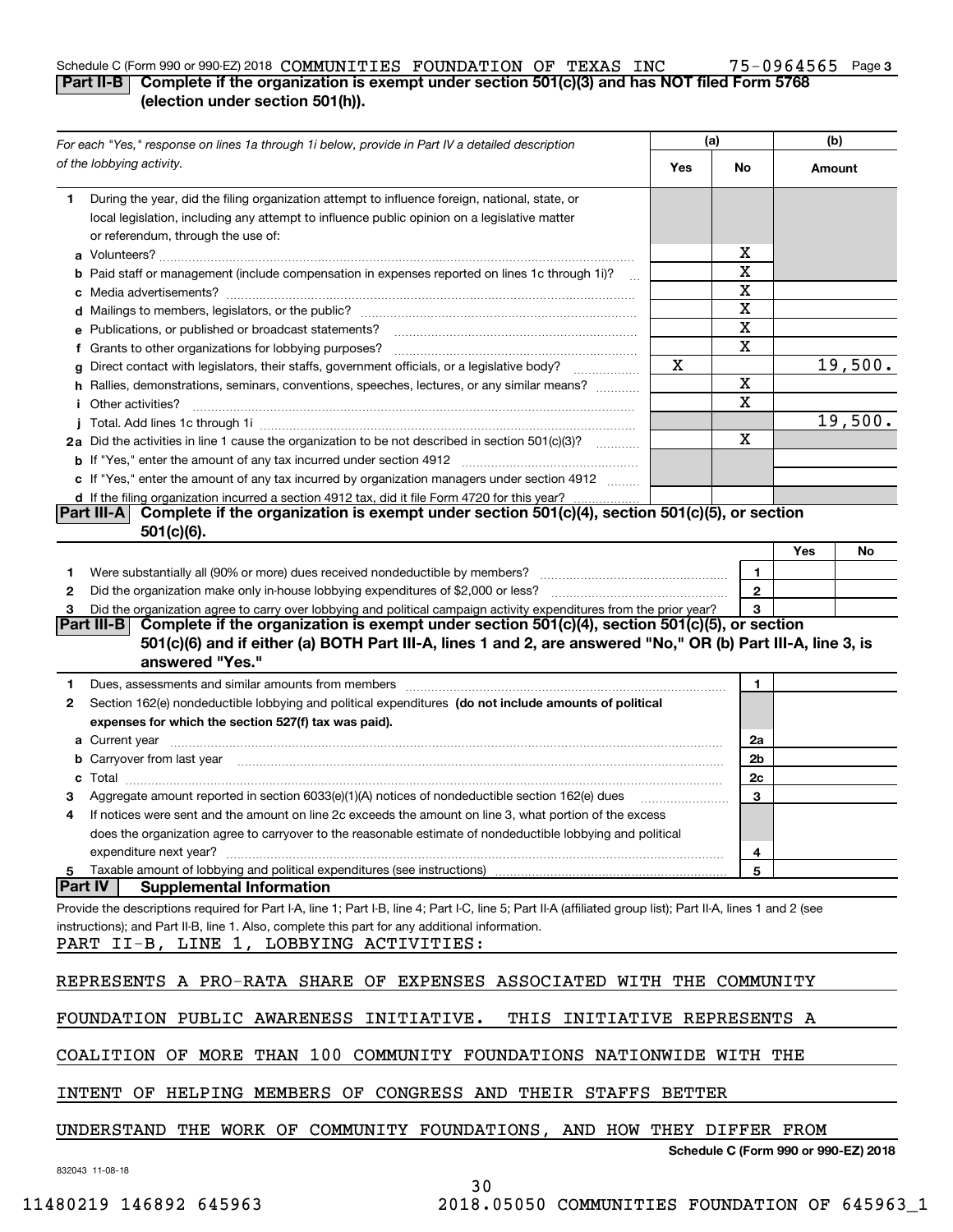| Schedule C (Form 990 or 990-EZ) 2018 COMMUNITIES FOUNDATION OF TEXAS INC<br><b>Part IV</b> Supplemental Information (continued) | 75-0964565 Page 4                      |
|---------------------------------------------------------------------------------------------------------------------------------|----------------------------------------|
|                                                                                                                                 |                                        |
| PRIVATE FOUNDATIONS.                                                                                                            |                                        |
|                                                                                                                                 |                                        |
|                                                                                                                                 |                                        |
|                                                                                                                                 |                                        |
|                                                                                                                                 |                                        |
|                                                                                                                                 |                                        |
|                                                                                                                                 |                                        |
|                                                                                                                                 |                                        |
|                                                                                                                                 |                                        |
|                                                                                                                                 |                                        |
|                                                                                                                                 |                                        |
|                                                                                                                                 |                                        |
|                                                                                                                                 |                                        |
|                                                                                                                                 |                                        |
|                                                                                                                                 |                                        |
|                                                                                                                                 |                                        |
|                                                                                                                                 |                                        |
|                                                                                                                                 |                                        |
|                                                                                                                                 |                                        |
|                                                                                                                                 |                                        |
|                                                                                                                                 |                                        |
|                                                                                                                                 |                                        |
|                                                                                                                                 |                                        |
|                                                                                                                                 |                                        |
|                                                                                                                                 |                                        |
|                                                                                                                                 |                                        |
|                                                                                                                                 |                                        |
|                                                                                                                                 |                                        |
|                                                                                                                                 |                                        |
|                                                                                                                                 |                                        |
|                                                                                                                                 |                                        |
|                                                                                                                                 |                                        |
|                                                                                                                                 |                                        |
|                                                                                                                                 |                                        |
|                                                                                                                                 |                                        |
|                                                                                                                                 |                                        |
|                                                                                                                                 |                                        |
|                                                                                                                                 |                                        |
|                                                                                                                                 |                                        |
|                                                                                                                                 |                                        |
|                                                                                                                                 |                                        |
|                                                                                                                                 |                                        |
|                                                                                                                                 |                                        |
|                                                                                                                                 |                                        |
|                                                                                                                                 | Calcadole O (Fauge 000 au 000 FZ) 0040 |

**Schedule C (Form 990 or 990-EZ) 2018**

832044 11-08-18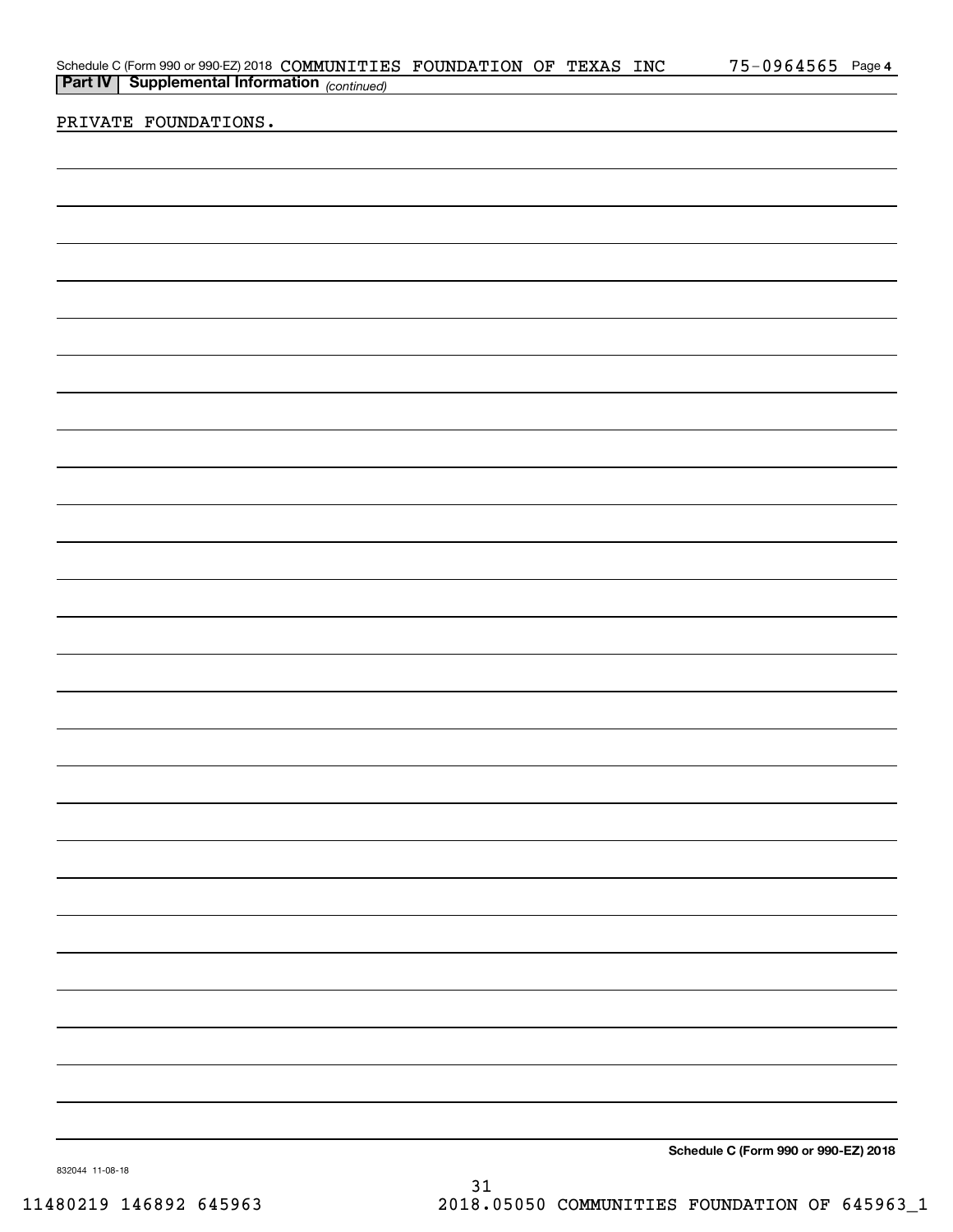Department of the Treasury

# **SCHEDULE D Supplemental Financial Statements**

(Form 990)<br>
Pepartment of the Treasury<br>
Department of the Treasury<br>
Department of the Treasury<br>
Department of the Treasury<br> **Co to www.irs.gov/Form990 for instructions and the latest information.**<br> **Co to www.irs.gov/Form9** 



Internal Revenue Service

**Name of the organization Employer identification number**

COMMUNITIES FOUNDATION OF TEXAS INC 75-0964565

| Part I  | Organizations Maintaining Donor Advised Funds or Other Similar Funds or Accounts. Complete if the                                                          |                                                    |                                                                                                                                                                                         |
|---------|------------------------------------------------------------------------------------------------------------------------------------------------------------|----------------------------------------------------|-----------------------------------------------------------------------------------------------------------------------------------------------------------------------------------------|
|         | organization answered "Yes" on Form 990, Part IV, line 6.                                                                                                  |                                                    |                                                                                                                                                                                         |
|         |                                                                                                                                                            | (a) Donor advised funds                            | (b) Funds and other accounts                                                                                                                                                            |
| 1       |                                                                                                                                                            | 750                                                | 549                                                                                                                                                                                     |
| 2       | Aggregate value of contributions to (during year)                                                                                                          | 45,612,704.                                        | 69, 223, 682.                                                                                                                                                                           |
| 3       | Aggregate value of grants from (during year)                                                                                                               | 52,057,701.                                        | 61,034,323.                                                                                                                                                                             |
| 4       |                                                                                                                                                            | 351,779,471.                                       | 333, 337, 409.                                                                                                                                                                          |
| 5       | Did the organization inform all donors and donor advisors in writing that the assets held in donor advised funds                                           |                                                    |                                                                                                                                                                                         |
|         |                                                                                                                                                            |                                                    | $\boxed{\text{X}}$ Yes<br>No                                                                                                                                                            |
| 6       | Did the organization inform all grantees, donors, and donor advisors in writing that grant funds can be used only                                          |                                                    |                                                                                                                                                                                         |
|         | for charitable purposes and not for the benefit of the donor or donor advisor, or for any other purpose conferring                                         |                                                    |                                                                                                                                                                                         |
|         |                                                                                                                                                            |                                                    | $\overline{X}$ Yes<br>No                                                                                                                                                                |
| Part II | Conservation Easements. Complete if the organization answered "Yes" on Form 990, Part IV, line 7.                                                          |                                                    |                                                                                                                                                                                         |
| 1.      | Purpose(s) of conservation easements held by the organization (check all that apply).                                                                      |                                                    |                                                                                                                                                                                         |
|         | Preservation of land for public use (e.g., recreation or education)                                                                                        | Preservation of a historically important land area |                                                                                                                                                                                         |
|         | Protection of natural habitat                                                                                                                              | Preservation of a certified historic structure     |                                                                                                                                                                                         |
|         | Preservation of open space                                                                                                                                 |                                                    |                                                                                                                                                                                         |
| 2       | Complete lines 2a through 2d if the organization held a qualified conservation contribution in the form of a conservation easement on the last             |                                                    |                                                                                                                                                                                         |
|         | day of the tax year.                                                                                                                                       |                                                    | Held at the End of the Tax Year                                                                                                                                                         |
| а       |                                                                                                                                                            |                                                    | 2a                                                                                                                                                                                      |
| b       | Total acreage restricted by conservation easements                                                                                                         |                                                    | 2 <sub>b</sub>                                                                                                                                                                          |
|         |                                                                                                                                                            |                                                    | 2c                                                                                                                                                                                      |
|         | d Number of conservation easements included in (c) acquired after 7/25/06, and not on a historic structure                                                 |                                                    |                                                                                                                                                                                         |
|         | listed in the National Register [111] March 1999 State of March 1999 State of March 1999 State of March 1999 St                                            |                                                    | 2d                                                                                                                                                                                      |
| З       | Number of conservation easements modified, transferred, released, extinguished, or terminated by the organization during the tax                           |                                                    |                                                                                                                                                                                         |
|         | year                                                                                                                                                       |                                                    |                                                                                                                                                                                         |
| 4       | Number of states where property subject to conservation easement is located >                                                                              |                                                    |                                                                                                                                                                                         |
| 5       | Does the organization have a written policy regarding the periodic monitoring, inspection, handling of                                                     |                                                    |                                                                                                                                                                                         |
|         | violations, and enforcement of the conservation easements it holds?                                                                                        |                                                    | Yes<br>No                                                                                                                                                                               |
| 6       | Staff and volunteer hours devoted to monitoring, inspecting, handling of violations, and enforcing conservation easements during the year                  |                                                    |                                                                                                                                                                                         |
|         |                                                                                                                                                            |                                                    |                                                                                                                                                                                         |
| 7       | Amount of expenses incurred in monitoring, inspecting, handling of violations, and enforcing conservation easements during the year                        |                                                    |                                                                                                                                                                                         |
|         | $\blacktriangleright$ S                                                                                                                                    |                                                    |                                                                                                                                                                                         |
| 8       | Does each conservation easement reported on line 2(d) above satisfy the requirements of section 170(h)(4)(B)(i)                                            |                                                    |                                                                                                                                                                                         |
|         |                                                                                                                                                            |                                                    | Yes<br>No                                                                                                                                                                               |
| 9       | In Part XIII, describe how the organization reports conservation easements in its revenue and expense statement, and balance sheet, and                    |                                                    |                                                                                                                                                                                         |
|         | include, if applicable, the text of the footnote to the organization's financial statements that describes the organization's accounting for               |                                                    |                                                                                                                                                                                         |
|         | conservation easements.                                                                                                                                    |                                                    |                                                                                                                                                                                         |
|         | Organizations Maintaining Collections of Art, Historical Treasures, or Other Similar Assets.<br>Part III                                                   |                                                    |                                                                                                                                                                                         |
|         | Complete if the organization answered "Yes" on Form 990, Part IV, line 8.                                                                                  |                                                    |                                                                                                                                                                                         |
|         | 1a If the organization elected, as permitted under SFAS 116 (ASC 958), not to report in its revenue statement and balance sheet works of art,              |                                                    |                                                                                                                                                                                         |
|         | historical treasures, or other similar assets held for public exhibition, education, or research in furtherance of public service, provide, in Part XIII,  |                                                    |                                                                                                                                                                                         |
|         | the text of the footnote to its financial statements that describes these items.                                                                           |                                                    |                                                                                                                                                                                         |
|         | <b>b</b> If the organization elected, as permitted under SFAS 116 (ASC 958), to report in its revenue statement and balance sheet works of art, historical |                                                    |                                                                                                                                                                                         |
|         | treasures, or other similar assets held for public exhibition, education, or research in furtherance of public service, provide the following amounts      |                                                    |                                                                                                                                                                                         |
|         | relating to these items:                                                                                                                                   |                                                    |                                                                                                                                                                                         |
|         | (i)                                                                                                                                                        |                                                    | $\begin{array}{r} \triangleright \ \ $ \text{\textsterling}$ & \quad \text{\textsterling} \ 363,043. \\ \hline \triangleright \ \$ & \quad \text{\textsterling} \ 689,006. \end{array}$ |
|         | (ii) Assets included in Form 990, Part X                                                                                                                   |                                                    |                                                                                                                                                                                         |
| 2       | If the organization received or held works of art, historical treasures, or other similar assets for financial gain, provide                               |                                                    |                                                                                                                                                                                         |
|         | the following amounts required to be reported under SFAS 116 (ASC 958) relating to these items:                                                            |                                                    |                                                                                                                                                                                         |
| а       |                                                                                                                                                            |                                                    | - \$<br>▶                                                                                                                                                                               |
|         |                                                                                                                                                            |                                                    | $\blacktriangleright$ \$                                                                                                                                                                |
|         | LHA For Paperwork Reduction Act Notice, see the Instructions for Form 990.                                                                                 |                                                    | Schedule D (Form 990) 2018                                                                                                                                                              |
|         | 832051 10-29-18                                                                                                                                            |                                                    |                                                                                                                                                                                         |

32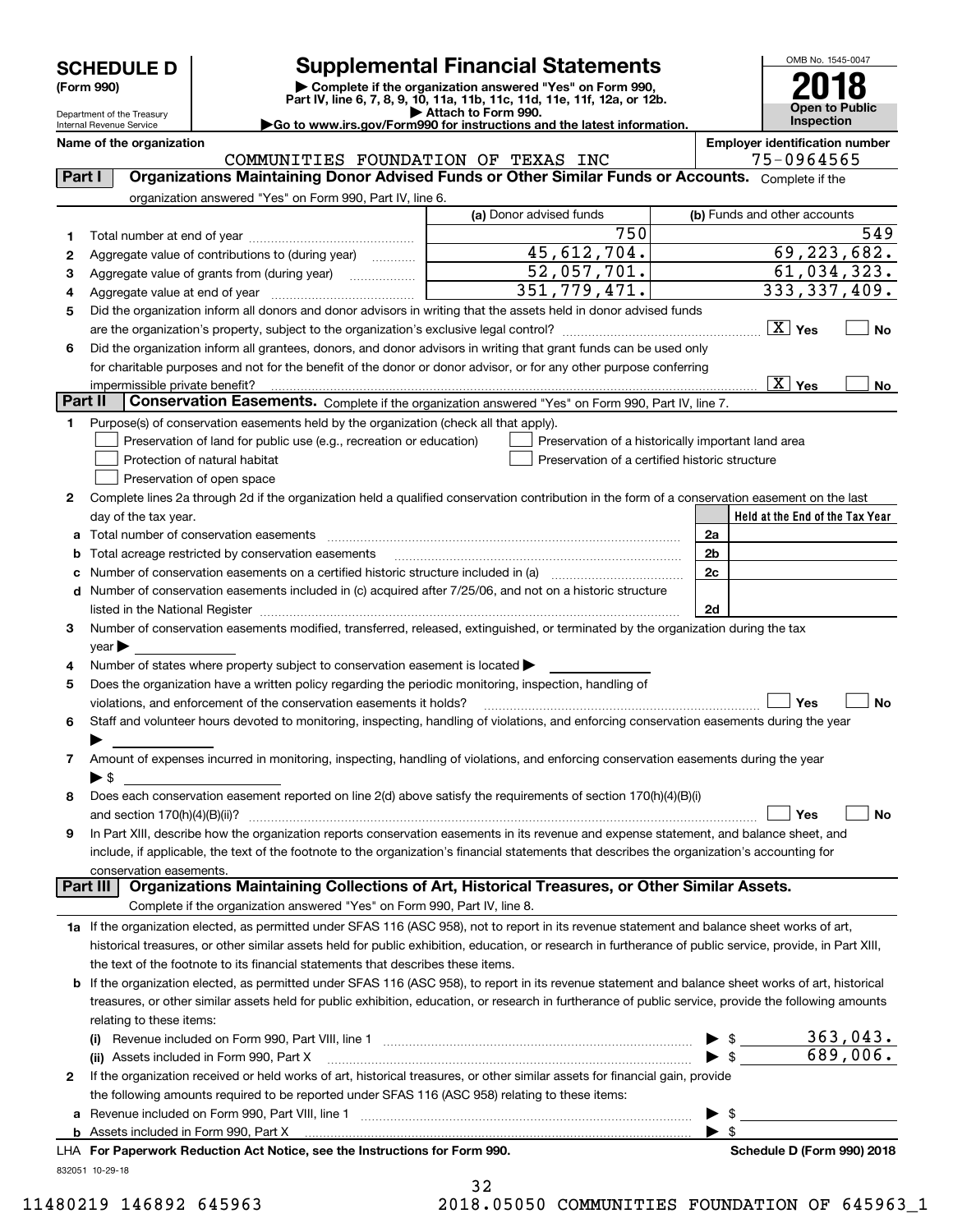|               | Schedule D (Form 990) 2018                                                                                                                                                                                                     | COMMUNITIES FOUNDATION OF TEXAS INC |        |                |                           |              |                 |                      | 75-0964565                 |     | Page 2                   |
|---------------|--------------------------------------------------------------------------------------------------------------------------------------------------------------------------------------------------------------------------------|-------------------------------------|--------|----------------|---------------------------|--------------|-----------------|----------------------|----------------------------|-----|--------------------------|
|               | Part III<br>Organizations Maintaining Collections of Art, Historical Treasures, or Other Similar Assets (continued)                                                                                                            |                                     |        |                |                           |              |                 |                      |                            |     |                          |
| 3             | Using the organization's acquisition, accession, and other records, check any of the following that are a significant use of its collection items                                                                              |                                     |        |                |                           |              |                 |                      |                            |     |                          |
|               | (check all that apply):                                                                                                                                                                                                        |                                     |        |                |                           |              |                 |                      |                            |     |                          |
| а             | Public exhibition                                                                                                                                                                                                              | d                                   |        |                | Loan or exchange programs |              |                 |                      |                            |     |                          |
| b             | Scholarly research                                                                                                                                                                                                             | е                                   |        |                |                           |              |                 |                      |                            |     |                          |
| с             | Preservation for future generations                                                                                                                                                                                            |                                     |        |                |                           |              |                 |                      |                            |     |                          |
| 4             | Provide a description of the organization's collections and explain how they further the organization's exempt purpose in Part XIII.                                                                                           |                                     |        |                |                           |              |                 |                      |                            |     |                          |
| 5             | During the year, did the organization solicit or receive donations of art, historical treasures, or other similar assets                                                                                                       |                                     |        |                |                           |              |                 |                      |                            |     |                          |
|               | to be sold to raise funds rather than to be maintained as part of the organization's collection?                                                                                                                               |                                     |        |                |                           | . <u>.</u> . |                 |                      | Yes                        |     | $\overline{\text{X}}$ No |
|               | <b>Part IV</b><br>Escrow and Custodial Arrangements. Complete if the organization answered "Yes" on Form 990, Part IV, line 9, or<br>reported an amount on Form 990, Part X, line 21.                                          |                                     |        |                |                           |              |                 |                      |                            |     |                          |
|               |                                                                                                                                                                                                                                |                                     |        |                |                           |              |                 |                      |                            |     |                          |
|               | 1a Is the organization an agent, trustee, custodian or other intermediary for contributions or other assets not included                                                                                                       |                                     |        |                |                           |              |                 |                      |                            |     |                          |
|               | <b>b</b> If "Yes," explain the arrangement in Part XIII and complete the following table:                                                                                                                                      |                                     |        |                |                           |              |                 |                      | Yes                        |     | No                       |
|               |                                                                                                                                                                                                                                |                                     |        |                |                           |              |                 |                      |                            |     |                          |
|               |                                                                                                                                                                                                                                |                                     |        |                |                           |              | 1c              |                      | Amount                     |     |                          |
|               | c Beginning balance measurements and the contract of the contract of the contract of the contract of the contract of the contract of the contract of the contract of the contract of the contract of the contract of the contr |                                     |        |                |                           |              | 1d              |                      |                            |     |                          |
|               |                                                                                                                                                                                                                                |                                     |        |                |                           |              | 1e              |                      |                            |     |                          |
|               | e Distributions during the year manufactured and an according to the year manufactured and the year manufactur                                                                                                                 |                                     |        |                |                           |              | 1f              |                      |                            |     |                          |
|               | 2a Did the organization include an amount on Form 990, Part X, line 21, for escrow or custodial account liability?                                                                                                             |                                     |        |                |                           |              |                 |                      | Yes                        |     | No                       |
|               | <b>b</b> If "Yes," explain the arrangement in Part XIII. Check here if the explanation has been provided on Part XIII                                                                                                          |                                     |        |                |                           |              |                 |                      |                            |     |                          |
| <b>Part V</b> | Endowment Funds. Complete if the organization answered "Yes" on Form 990, Part IV, line 10.                                                                                                                                    |                                     |        |                |                           |              |                 |                      |                            |     |                          |
|               |                                                                                                                                                                                                                                | (a) Current year                    |        | (b) Prior year | (c) Two years back        |              |                 | (d) Three years back |                            |     | (e) Four years back      |
|               | 1a Beginning of year balance                                                                                                                                                                                                   | 200,922,000.                        |        | 188, 141, 000. | 169,782,000.              |              |                 | 160,669,000.         |                            |     | 162,248,000.             |
|               |                                                                                                                                                                                                                                | 16,762,000.                         |        | 6,737,000.     |                           | 4,798,000.   |                 | 17,664,000.          |                            |     | 5,230,000.               |
| c             | Net investment earnings, gains, and losses                                                                                                                                                                                     | 9,084,000.                          |        | 12,779,000.    |                           | 19,343,000.  |                 | $-1,768,000.$        |                            |     | 706,000.                 |
|               |                                                                                                                                                                                                                                | $-5,422,000.$                       |        | 6,735,000.     |                           | 4,486,000.   |                 | 2,665,000.           |                            |     | 2,327,000.               |
|               | e Other expenditures for facilities                                                                                                                                                                                            |                                     |        |                |                           |              |                 |                      |                            |     |                          |
|               | and programs                                                                                                                                                                                                                   | $-156,000.$                         |        |                |                           |              |                 |                      |                            |     |                          |
|               | f Administrative expenses                                                                                                                                                                                                      |                                     |        |                |                           | 1,296,000.   |                 | 4,118,000.           |                            |     | 5,188,000.               |
| g             | End of year balance                                                                                                                                                                                                            | 232, 346, 000.                      |        | 200,922,000.   | 188, 141, 000.            |              |                 | 169,782,000.         |                            |     | 160,669,000.             |
| 2             | Provide the estimated percentage of the current year end balance (line 1g, column (a)) held as:                                                                                                                                |                                     |        |                |                           |              |                 |                      |                            |     |                          |
| а             | Board designated or quasi-endowment                                                                                                                                                                                            | 10.90                               | %      |                |                           |              |                 |                      |                            |     |                          |
|               | <b>b</b> Permanent endowment $\blacktriangleright$<br>2.20                                                                                                                                                                     | %                                   |        |                |                           |              |                 |                      |                            |     |                          |
|               | <b>c</b> Temporarily restricted endowment $\triangleright$ 86.90                                                                                                                                                               | %                                   |        |                |                           |              |                 |                      |                            |     |                          |
|               | The percentages on lines 2a, 2b, and 2c should equal 100%.                                                                                                                                                                     |                                     |        |                |                           |              |                 |                      |                            |     |                          |
|               | 3a Are there endowment funds not in the possession of the organization that are held and administered for the organization                                                                                                     |                                     |        |                |                           |              |                 |                      |                            |     |                          |
|               | by:                                                                                                                                                                                                                            |                                     |        |                |                           |              |                 |                      |                            | Yes | No                       |
|               | (i)                                                                                                                                                                                                                            |                                     |        |                |                           |              |                 |                      | 3a(i)                      |     | х                        |
|               |                                                                                                                                                                                                                                |                                     |        |                |                           |              |                 |                      | 3a(ii)                     |     | X                        |
|               |                                                                                                                                                                                                                                |                                     |        |                |                           |              |                 |                      | 3b                         |     |                          |
| 4             | Describe in Part XIII the intended uses of the organization's endowment funds.                                                                                                                                                 |                                     |        |                |                           |              |                 |                      |                            |     |                          |
|               | Land, Buildings, and Equipment.<br><b>Part VI</b>                                                                                                                                                                              |                                     |        |                |                           |              |                 |                      |                            |     |                          |
|               | Complete if the organization answered "Yes" on Form 990, Part IV, line 11a. See Form 990, Part X, line 10.                                                                                                                     |                                     |        |                |                           |              |                 |                      |                            |     |                          |
|               | Description of property                                                                                                                                                                                                        | (a) Cost or other                   |        |                | (b) Cost or other         |              | (c) Accumulated |                      | (d) Book value             |     |                          |
|               |                                                                                                                                                                                                                                | basis (investment)                  |        |                | basis (other)             |              | depreciation    |                      |                            |     |                          |
|               |                                                                                                                                                                                                                                |                                     | 2,100. |                | 6, 564, 950.              |              |                 |                      | 6, 567, 050.               |     |                          |
| b             |                                                                                                                                                                                                                                |                                     |        |                | 28,694,906.               |              | 12,298,635.     |                      | 16,396,271.                |     |                          |
|               |                                                                                                                                                                                                                                |                                     |        |                | 2,379,466.                |              | 2, 255, 247.    |                      |                            |     | 124,219.                 |
|               |                                                                                                                                                                                                                                |                                     |        |                |                           |              |                 |                      |                            |     |                          |
|               |                                                                                                                                                                                                                                |                                     |        |                |                           |              |                 |                      |                            |     |                          |
|               |                                                                                                                                                                                                                                |                                     |        |                |                           |              |                 |                      | 23,087,540.                |     |                          |
|               |                                                                                                                                                                                                                                |                                     |        |                |                           |              |                 |                      | Schedule D (Form 990) 2018 |     |                          |

832052 10-29-18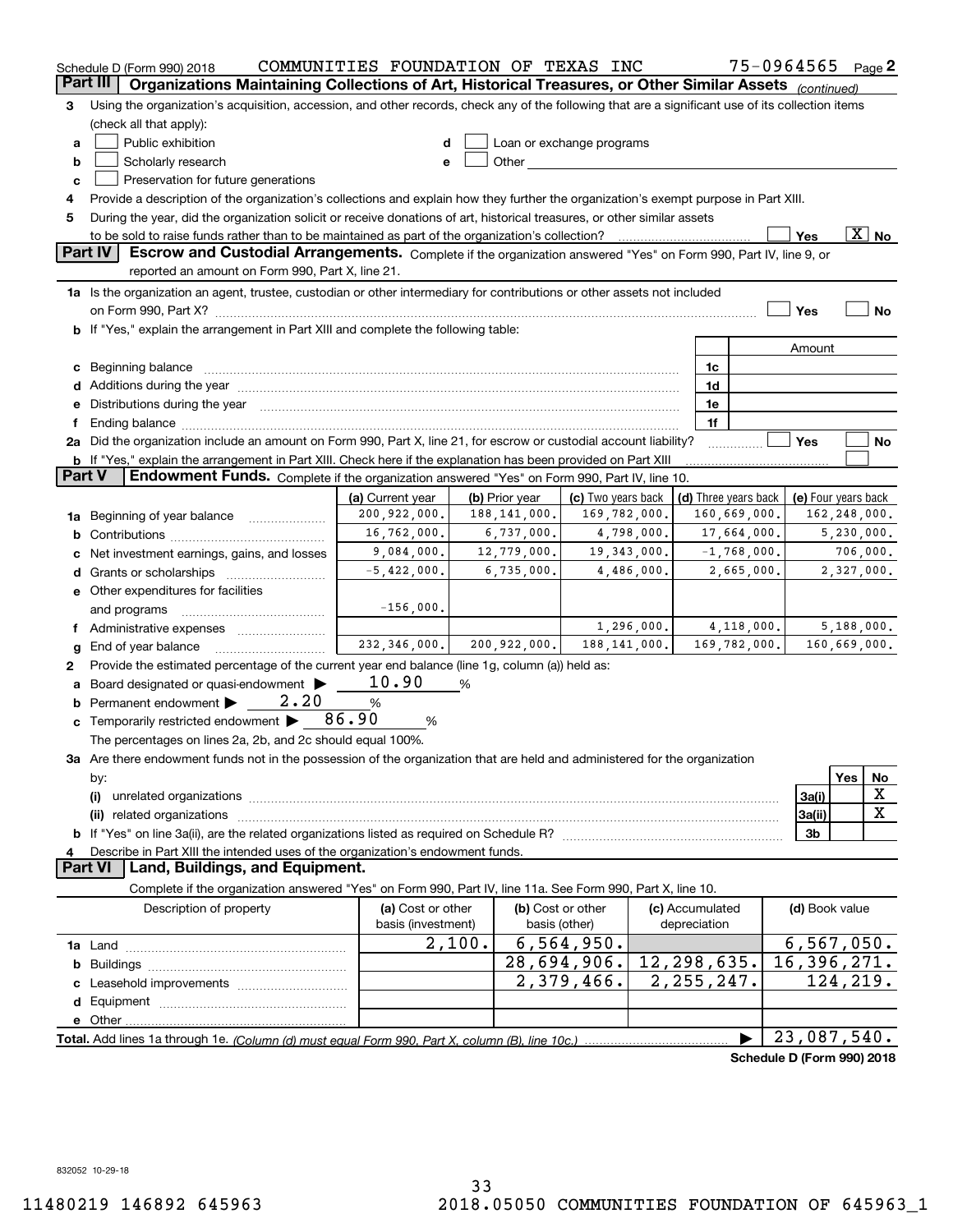| Complete if the organization answered "Yes" on Form 990, Part IV, line 11b. See Form 990, Part X, line 12.                                           |                 |                             |                                                           |
|------------------------------------------------------------------------------------------------------------------------------------------------------|-----------------|-----------------------------|-----------------------------------------------------------|
| (a) Description of security or category (including name of security)                                                                                 | (b) Book value  |                             | (c) Method of valuation: Cost or end-of-year market value |
|                                                                                                                                                      |                 |                             |                                                           |
|                                                                                                                                                      |                 |                             |                                                           |
| $(3)$ Other                                                                                                                                          |                 |                             |                                                           |
| (A)                                                                                                                                                  |                 |                             |                                                           |
| (B)                                                                                                                                                  |                 |                             |                                                           |
| (C)                                                                                                                                                  |                 |                             |                                                           |
| (D)                                                                                                                                                  |                 |                             |                                                           |
| (E)                                                                                                                                                  |                 |                             |                                                           |
| (F)                                                                                                                                                  |                 |                             |                                                           |
| (G)                                                                                                                                                  |                 |                             |                                                           |
| (H)                                                                                                                                                  |                 |                             |                                                           |
| Total. (Col. (b) must equal Form 990, Part X, col. (B) line 12.) $\blacktriangleright$                                                               |                 |                             |                                                           |
| Part VIII Investments - Program Related.                                                                                                             |                 |                             |                                                           |
| Complete if the organization answered "Yes" on Form 990, Part IV, line 11c. See Form 990, Part X, line 13.                                           |                 |                             |                                                           |
| (a) Description of investment                                                                                                                        | (b) Book value  |                             | (c) Method of valuation: Cost or end-of-year market value |
| (1)                                                                                                                                                  |                 |                             |                                                           |
| (2)                                                                                                                                                  |                 |                             |                                                           |
| (3)                                                                                                                                                  |                 |                             |                                                           |
| (4)                                                                                                                                                  |                 |                             |                                                           |
| (5)                                                                                                                                                  |                 |                             |                                                           |
| (6)                                                                                                                                                  |                 |                             |                                                           |
| (7)                                                                                                                                                  |                 |                             |                                                           |
| (8)                                                                                                                                                  |                 |                             |                                                           |
| (9)                                                                                                                                                  |                 |                             |                                                           |
| Total. (Col. (b) must equal Form 990, Part X, col. (B) line 13.)                                                                                     |                 |                             |                                                           |
| Part IX<br><b>Other Assets.</b>                                                                                                                      |                 |                             |                                                           |
| Complete if the organization answered "Yes" on Form 990, Part IV, line 11d. See Form 990, Part X, line 15.                                           | (a) Description |                             | (b) Book value                                            |
|                                                                                                                                                      |                 |                             |                                                           |
| (1)                                                                                                                                                  |                 |                             |                                                           |
| (2)                                                                                                                                                  |                 |                             |                                                           |
| (3)                                                                                                                                                  |                 |                             |                                                           |
| (4)                                                                                                                                                  |                 |                             |                                                           |
| (5)                                                                                                                                                  |                 |                             |                                                           |
| (6)                                                                                                                                                  |                 |                             |                                                           |
| (7)                                                                                                                                                  |                 |                             |                                                           |
| (8)                                                                                                                                                  |                 |                             |                                                           |
| (9)                                                                                                                                                  |                 |                             |                                                           |
| Total. (Column (b) must equal Form 990. Part X, col. (B) line 15.)<br>Part X<br><b>Other Liabilities.</b>                                            |                 |                             |                                                           |
|                                                                                                                                                      |                 |                             |                                                           |
| Complete if the organization answered "Yes" on Form 990, Part IV, line 11e or 11f. See Form 990, Part X, line 25.<br>(a) Description of liability    |                 | (b) Book value              |                                                           |
| 1.<br>(1) Federal income taxes                                                                                                                       |                 |                             |                                                           |
| LIABILITIES ASSOCIATED WITH<br>(2)                                                                                                                   |                 |                             |                                                           |
| SPLIT-INTEREST AGREEMENTS                                                                                                                            |                 | 3,594,174.                  |                                                           |
| (3)<br>FUNDS HELD FOR OTHERS<br>(4)                                                                                                                  |                 | $\overline{51}$ , 453, 636. |                                                           |
|                                                                                                                                                      |                 |                             |                                                           |
| (5)                                                                                                                                                  |                 |                             |                                                           |
| (6)<br>(7)                                                                                                                                           |                 |                             |                                                           |
|                                                                                                                                                      |                 |                             |                                                           |
| (8)                                                                                                                                                  |                 |                             |                                                           |
| (9)                                                                                                                                                  |                 | 55,047,810.                 |                                                           |
| 2. Liability for uncertain tax positions. In Part XIII, provide the text of the footnote to the organization's financial statements that reports the |                 |                             |                                                           |
|                                                                                                                                                      |                 |                             | $\overline{$                                              |

organization's liability for uncertain tax positions under FIN 48 (ASC 740). Check here if the text of the footnote has been provided in Part XIII  $~\boxed{\rm X}$ 

# Schedule D (Form 990) 2018 COMMUNITIES FOUNDATION OF TEXAS INC 75-0964565 <sub>Page</sub> 3<br>| **Part VII** | Investments - Other Securities.

| (a) Description of security or category (including name of security) | (b) Book value | (c) Method of valuation: Cost or end-of-year market value |
|----------------------------------------------------------------------|----------------|-----------------------------------------------------------|
| 1) Financial derivatives                                             |                |                                                           |
| 2) Closely-held equity interests                                     |                |                                                           |
| 3) Other                                                             |                |                                                           |
| $\Delta$                                                             |                |                                                           |
| (B)                                                                  |                |                                                           |
| (C)                                                                  |                |                                                           |
| (D)                                                                  |                |                                                           |
| (E)                                                                  |                |                                                           |
| (F)                                                                  |                |                                                           |
| (G)                                                                  |                |                                                           |
| (H)                                                                  |                |                                                           |
| Total. (Col. (b) must equal Form 990, Part X, col. (B) line $12$ .)  |                |                                                           |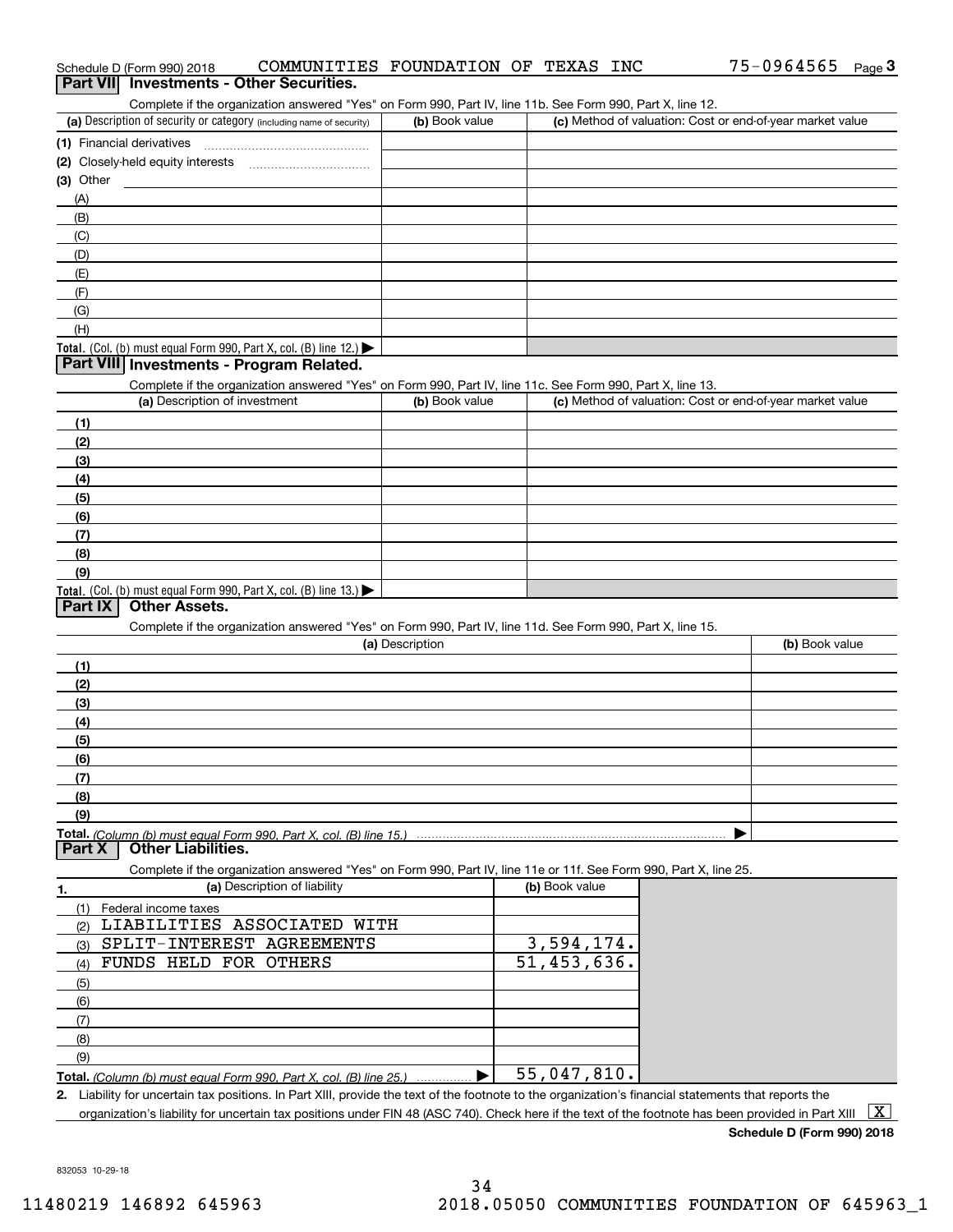|    | COMMUNITIES FOUNDATION OF TEXAS INC<br>Schedule D (Form 990) 2018                                                                                                                                                                  |                | 75-0964565<br>Page 4 |
|----|------------------------------------------------------------------------------------------------------------------------------------------------------------------------------------------------------------------------------------|----------------|----------------------|
|    | Reconciliation of Revenue per Audited Financial Statements With Revenue per Return.<br>Part XI                                                                                                                                     |                |                      |
|    | Complete if the organization answered "Yes" on Form 990, Part IV, line 12a.                                                                                                                                                        |                |                      |
| 1  | Total revenue, gains, and other support per audited financial statements                                                                                                                                                           |                | $\blacksquare$       |
| 2  | Amounts included on line 1 but not on Form 990, Part VIII, line 12:                                                                                                                                                                |                |                      |
| a  |                                                                                                                                                                                                                                    | 2a             |                      |
|    |                                                                                                                                                                                                                                    | 2 <sub>b</sub> |                      |
|    |                                                                                                                                                                                                                                    | 2c             |                      |
| d  | Other (Describe in Part XIII.) <b>Construction Contract Construction</b> Chemistry Chemistry Chemistry Chemistry Chemistry                                                                                                         | 2d             |                      |
| е  | Add lines 2a through 2d                                                                                                                                                                                                            |                | 2e                   |
| 3  |                                                                                                                                                                                                                                    |                | 3                    |
| 4  | Amounts included on Form 990, Part VIII, line 12, but not on line 1:                                                                                                                                                               |                |                      |
| а  |                                                                                                                                                                                                                                    | 4a             |                      |
| b  |                                                                                                                                                                                                                                    | 4 <sub>b</sub> |                      |
| c. | Add lines 4a and 4b                                                                                                                                                                                                                |                | 4с                   |
|    |                                                                                                                                                                                                                                    |                | 5                    |
|    | Part XII   Reconciliation of Expenses per Audited Financial Statements With Expenses per Return.                                                                                                                                   |                |                      |
|    | Complete if the organization answered "Yes" on Form 990, Part IV, line 12a.                                                                                                                                                        |                |                      |
| 1  |                                                                                                                                                                                                                                    |                | $\mathbf{1}$         |
| 2  | Amounts included on line 1 but not on Form 990, Part IX, line 25:                                                                                                                                                                  |                |                      |
| a  |                                                                                                                                                                                                                                    | 2a             |                      |
| b  |                                                                                                                                                                                                                                    | 2 <sub>b</sub> |                      |
| c  |                                                                                                                                                                                                                                    | 2с             |                      |
| d  |                                                                                                                                                                                                                                    | 2d             |                      |
| е  | Add lines 2a through 2d <b>contract and all anomalisation</b> and all anomalisation of the state of the state of the state of the state of the state of the state of the state of the state of the state of the state of the state |                | 2e                   |
| 3  |                                                                                                                                                                                                                                    |                | 3                    |
| 4  | Amounts included on Form 990, Part IX, line 25, but not on line 1:                                                                                                                                                                 |                |                      |
| а  |                                                                                                                                                                                                                                    | 4a l           |                      |
| b  |                                                                                                                                                                                                                                    | 4b             |                      |
|    |                                                                                                                                                                                                                                    |                |                      |
|    | Add lines 4a and 4b                                                                                                                                                                                                                |                | 4c                   |
|    | Part XIII Supplemental Information.                                                                                                                                                                                                |                | 5                    |

Provide the descriptions required for Part II, lines 3, 5, and 9; Part III, lines 1a and 4; Part IV, lines 1b and 2b; Part V, line 4; Part X, line 2; Part XI, lines 2d and 4b; and Part XII, lines 2d and 4b. Also complete this part to provide any additional information.

# PART X, LINE 2:

| THE COMMUNITY FOUNDATION AND THE SUPPORTING ORGANIZATIONS ARE EXEMPT FROM    |
|------------------------------------------------------------------------------|
| FEDERAL INCOME TAX UNDER SECTION 501(A) OF THE INTERNAL REVENUE CODE         |
| $(IRC)$ , AS ORGANIZATIONS DESCRIBED IN IRC SECTION 501(C)(3), AND HAVE BEEN |
| DETERMINED NOT TO BE PRIVATE FOUNDATIONS UNDER SECTION 509(A) OF THE IRC.    |
| ACCORDINGLY, NO PROVISION FOR INCOME TAXES HAS BEEN MADE RELATED<br>TO THE   |
| FOUNDATION; HOWEVER, SHOULD THE FOUNDATION ENGAGE IN ACTIVITIES UNRELATED    |
| TO THE PURPOSE FOR WHICH IT WAS CREATED, TAXABLE INCOME COULD RESULT. FOR    |
| THE YEAR ENDED JUNE 30, 2019, THE FOUNDATION HAS ACCRUED APPROXIMATELY       |
| \$250,000 IN ESTIMATED TAXES WHICH IS REFLECTED IN OTHER EXPENSES<br>IN THE  |
| CONSOLIDATED STATEMENT OF FUNCTIONAL EXPENSES. THIS TAX IS THE RESULT OF     |
| PROPERTY BY A CORPORATION THAT WAS PREVIOUSLY<br>GAINS ON THE SALE OF        |
| Schedule D (Form 990) 2018<br>832054 10-29-18<br>35                          |
| 11480219 146892 645963<br>2018.05050 COMMUNITIES FOUNDATION OF 645963 1      |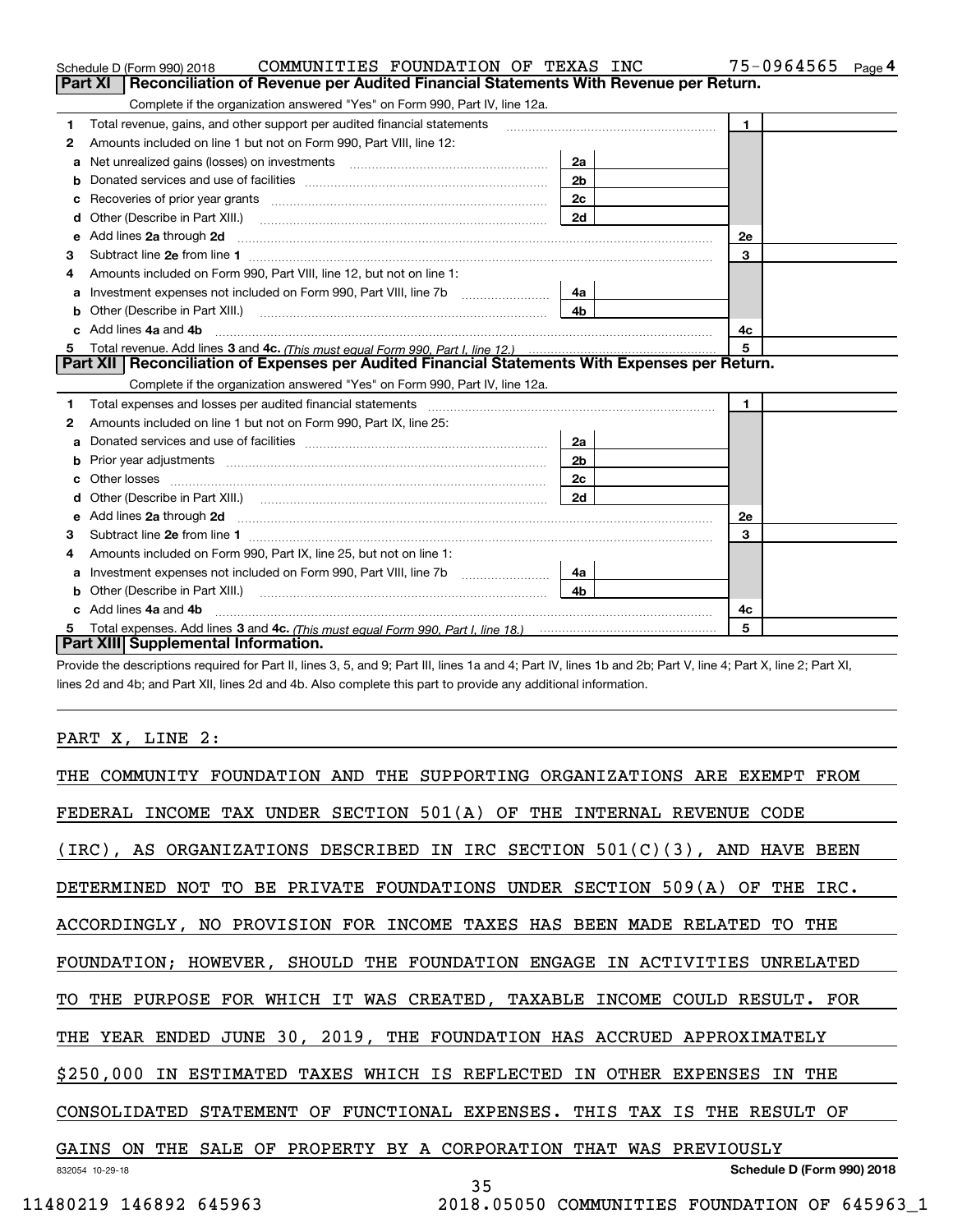75-0964565 Page 5 *(continued)* **Part XIII Supplemental Information**  Schedule D (Form 990) 2018 CO**MMUNITIES FOUNDATION OF TEXAS INC** 75-0964565 <sub>Page</sub>

DONATED. NO TAXES WERE INCURRED FOR THE YEAR ENDED JUNE 30, 2018.

THE ASC PROVIDES GUIDANCE FOR HOW UNCERTAIN TAX POSITIONS SHOULD BE RECOGNIZED, MEASURED, DISCLOSED AND PRESENTED IN THE FINANCIAL STATEMENTS. THIS REQUIRES THE EVALUATION OF TAX POSITIONS TAKEN OR EXPECTED TO BE TAKEN IN THE COURSE OF PREPARING THE FOUNDATION'S TAX RETURNS TO DETERMINE WHETHER THE TAX POSITIONS ARE MORE LIKELY THAN NOT OF BEING SUSTAINED WHEN CHALLENGED OR WHEN EXAMINED BY THE APPLICABLE TAX AUTHORITY. TAX POSITIONS NOT DEEMED TO MEET THE MORE LIKELY THAN NOT THRESHOLD WOULD BE RECORDED AS A TAX BENEFIT OR EXPENSE AND LIABILITY IN THE CURRENT YEAR. MANAGEMENT HAS DETERMINED THAT THERE ARE NO MATERIAL UNCERTAIN INCOME TAX POSITIONS.

832055 10-29-18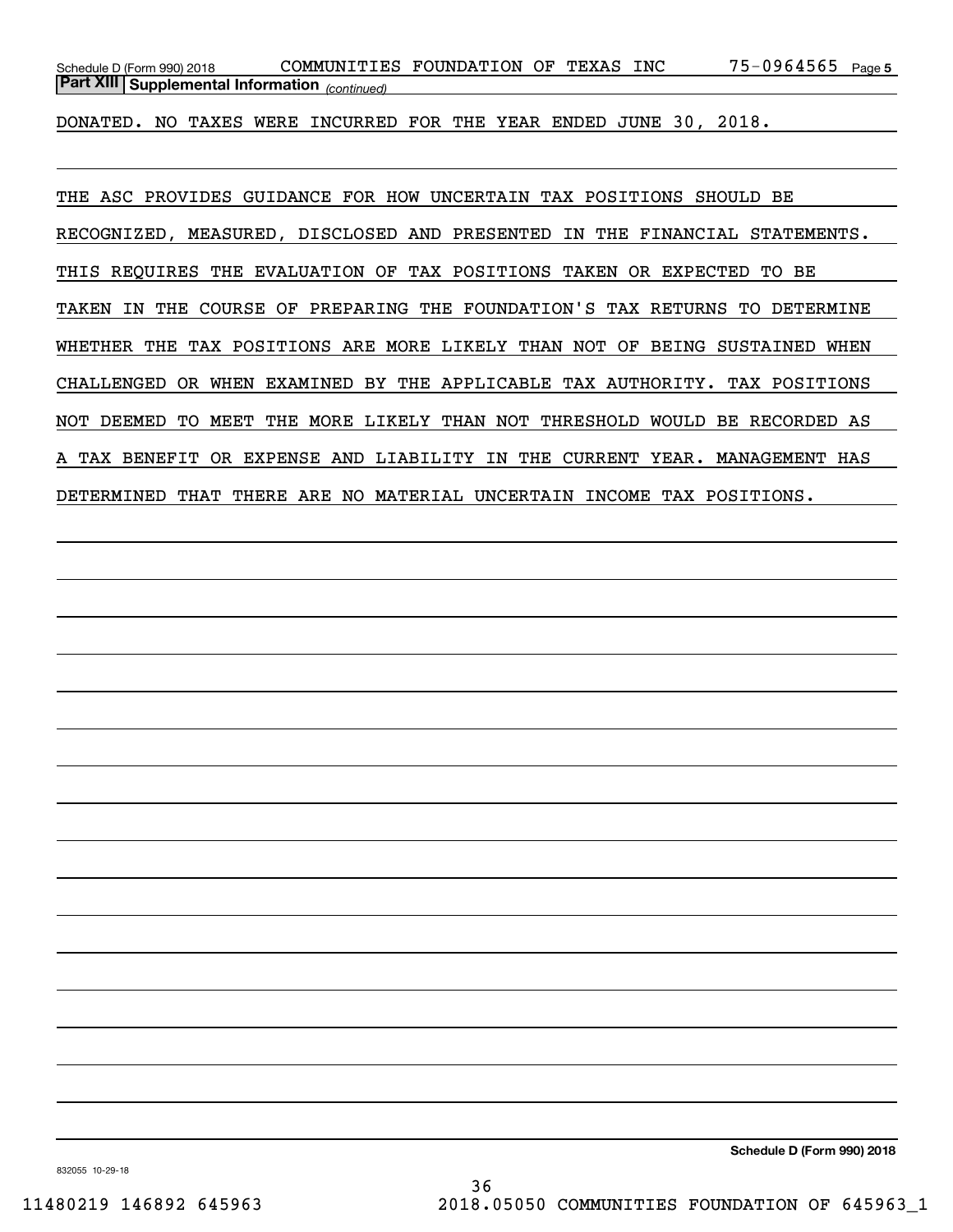$\pmb{0}$ 

0

0

0

0

0

| <b>SCHEDULE F</b><br>(Form 990)                        |                                           |                                                                                           | <b>Statement of Activities Outside the United States</b><br>Complete if the organization answered "Yes" on Form 990, Part IV, line 14b, 15, or 16.            |                                                                                                                 | OMB No. 1545-0047                                                    |
|--------------------------------------------------------|-------------------------------------------|-------------------------------------------------------------------------------------------|---------------------------------------------------------------------------------------------------------------------------------------------------------------|-----------------------------------------------------------------------------------------------------------------|----------------------------------------------------------------------|
|                                                        |                                           |                                                                                           | Attach to Form 990.                                                                                                                                           |                                                                                                                 |                                                                      |
| Department of the Treasury<br>Internal Revenue Service |                                           |                                                                                           | Go to www.irs.gov/Form990 for instructions and the latest information.                                                                                        |                                                                                                                 | <b>Open to Public</b><br><b>Inspection</b>                           |
| Name of the organization                               |                                           |                                                                                           |                                                                                                                                                               |                                                                                                                 | <b>Employer identification number</b>                                |
| COMMUNITIES FOUNDATION OF TEXAS INC                    |                                           |                                                                                           |                                                                                                                                                               | 75-0964565                                                                                                      |                                                                      |
| Part I                                                 |                                           |                                                                                           | General Information on Activities Outside the United States. Complete if the organization answered "Yes" on                                                   |                                                                                                                 |                                                                      |
| Form 990, Part IV, line 14b.                           |                                           |                                                                                           |                                                                                                                                                               |                                                                                                                 |                                                                      |
| 1                                                      |                                           |                                                                                           | For grantmakers. Does the organization maintain records to substantiate the amount of its grants and other assistance,                                        |                                                                                                                 |                                                                      |
|                                                        |                                           |                                                                                           | the grantees' eligibility for the grants or assistance, and the selection criteria used to award the grants or assistance?                                    |                                                                                                                 | $\boxed{\text{X}}$ Yes<br>No                                         |
| 2<br>United States.                                    |                                           |                                                                                           | For grantmakers. Describe in Part V the organization's procedures for monitoring the use of its grants and other assistance outside the                       |                                                                                                                 |                                                                      |
|                                                        |                                           |                                                                                           | Activities per Region. (The following Part I, line 3 table can be duplicated if additional space is needed.)                                                  |                                                                                                                 |                                                                      |
| (a) Region                                             | (b) Number of<br>offices<br>in the region | (c) Number of<br>employees,<br>agents, and<br>independent<br>contractors<br>in the region | (d) Activities conducted in the region<br>(by type) (such as, fundraising, pro-<br>gram services, investments, grants to<br>recipients located in the region) | (e) If activity listed in (d)<br>is a program service,<br>describe specific type<br>of service(s) in the region | (f) Total<br>expenditures<br>for and<br>investments<br>in the region |
| EUROPE (INCLUDING                                      |                                           |                                                                                           |                                                                                                                                                               |                                                                                                                 |                                                                      |
| ICELAND & GREENLAND)                                   |                                           |                                                                                           |                                                                                                                                                               |                                                                                                                 |                                                                      |
| - ALBANIA, ANDORRA,                                    |                                           |                                                                                           |                                                                                                                                                               |                                                                                                                 |                                                                      |
| AUSTRIA, BELGIUM                                       | 0                                         | 0                                                                                         | GRANTMAKING & INVESTING                                                                                                                                       |                                                                                                                 | 21,624,897.                                                          |
| CENTRAL AMERICA AND                                    |                                           |                                                                                           |                                                                                                                                                               |                                                                                                                 |                                                                      |
| THE CARIBBEAN -                                        |                                           |                                                                                           |                                                                                                                                                               |                                                                                                                 |                                                                      |
| ANTIGUA & BARBUDA,                                     |                                           |                                                                                           |                                                                                                                                                               |                                                                                                                 |                                                                      |
| ARUBA, BAHAMAS,                                        | 0                                         | 0                                                                                         | GRANTMAKING & INVESTING                                                                                                                                       |                                                                                                                 | 31, 393, 960.                                                        |
|                                                        |                                           |                                                                                           |                                                                                                                                                               |                                                                                                                 |                                                                      |
|                                                        |                                           |                                                                                           |                                                                                                                                                               |                                                                                                                 |                                                                      |
|                                                        |                                           |                                                                                           |                                                                                                                                                               |                                                                                                                 |                                                                      |
|                                                        |                                           |                                                                                           |                                                                                                                                                               |                                                                                                                 |                                                                      |

**For Paperwork Reduction Act Notice, see the Instructions for Form 990. Schedule F (Form 990) 2018** LHA

53,018,857.

0.

53,018,857.

**3 a** Subtotal .................. **b** Total from continuation

**c Totals**  (add lines 3a

and 3b)

sheets to Part  $1$  ........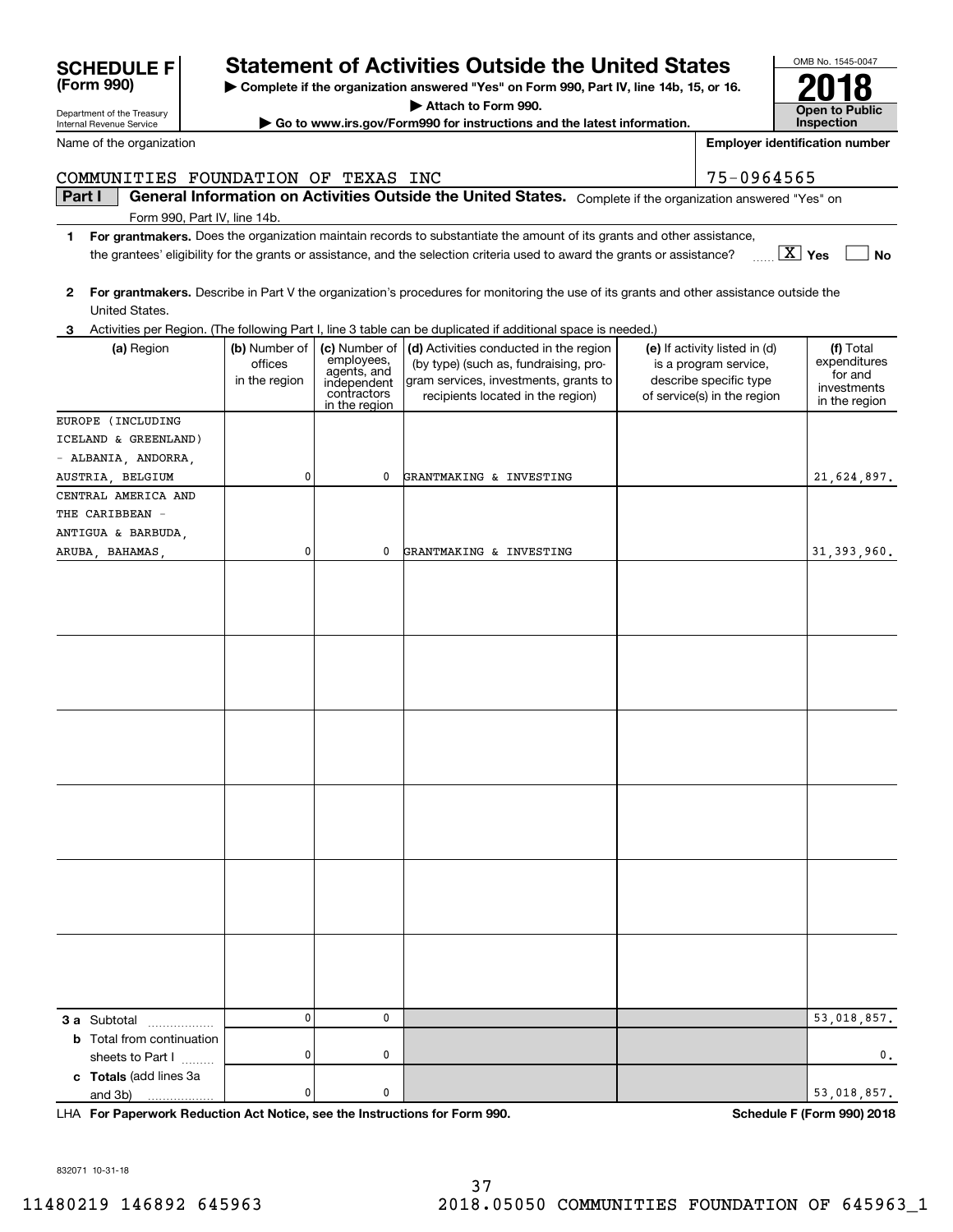#### Part II | Grants and Other Assistance to Organizations or Entities Outside the United States. Complete if the organization answered "Yes" on Form 990, Part IV, line 15, for any recipient who received more than \$5,000. Part II can be duplicated if additional space is needed.

| $\mathbf{1}$<br>(a) Name of organization                   | (b) IRS code section<br>and EIN (if applicable) | (c) Region                       | (d) Purpose of<br>grant                                                                                                                      | (e) Amount<br>of cash grant | (f) Manner of<br>cash disbursement | (g) Amount of<br>noncash<br>assistance | (h) Description<br>of noncash<br>assistance | (i) Method of<br>valuation (book, FMV,<br>appraisal, other) |
|------------------------------------------------------------|-------------------------------------------------|----------------------------------|----------------------------------------------------------------------------------------------------------------------------------------------|-----------------------------|------------------------------------|----------------------------------------|---------------------------------------------|-------------------------------------------------------------|
|                                                            |                                                 | CENTRAL AMERICA                  |                                                                                                                                              |                             |                                    |                                        |                                             |                                                             |
|                                                            |                                                 | AND THE CARIBBEAN                |                                                                                                                                              |                             |                                    |                                        |                                             |                                                             |
|                                                            |                                                 | ANTIGUA &                        | ORPHANAGE IN COSTA                                                                                                                           |                             |                                    |                                        |                                             |                                                             |
|                                                            |                                                 | BARBUDA, ARUBA,                  | RICA                                                                                                                                         | 260,000. WIRE               |                                    | $\mathbf{0}$ .                         |                                             |                                                             |
|                                                            |                                                 |                                  |                                                                                                                                              |                             |                                    |                                        |                                             |                                                             |
|                                                            |                                                 | NORTH AMERICA                    |                                                                                                                                              |                             |                                    |                                        |                                             |                                                             |
|                                                            |                                                 | (CANADA AND                      |                                                                                                                                              |                             |                                    |                                        |                                             |                                                             |
|                                                            |                                                 | MEXICO)                          | COMMUNITY DEVELOPMENT                                                                                                                        | 19,150. WIRE                |                                    | $\mathbf 0$ .                          |                                             |                                                             |
|                                                            |                                                 |                                  |                                                                                                                                              |                             |                                    |                                        |                                             |                                                             |
|                                                            |                                                 | EUROPE (INCLUDING<br>ICELAND AND | ART TRANSPORTATION                                                                                                                           |                             |                                    |                                        |                                             |                                                             |
|                                                            |                                                 | GREENLAND)                       | AND PRESERVATION                                                                                                                             | 60,000. WIRE                |                                    |                                        | 363,043. DONATION OF ART                    | APPRAISAL                                                   |
|                                                            |                                                 |                                  |                                                                                                                                              |                             |                                    |                                        |                                             |                                                             |
|                                                            |                                                 | EUROPE (INCLUDING                |                                                                                                                                              |                             |                                    |                                        |                                             |                                                             |
|                                                            |                                                 | ICELAND AND                      |                                                                                                                                              |                             |                                    |                                        |                                             |                                                             |
|                                                            |                                                 | GREENLAND)                       | MEDICAL RESEARCH                                                                                                                             | 60,000. WIRE                |                                    | $\mathfrak o$ .                        |                                             |                                                             |
|                                                            |                                                 |                                  |                                                                                                                                              |                             |                                    |                                        |                                             |                                                             |
|                                                            |                                                 |                                  |                                                                                                                                              |                             |                                    |                                        |                                             |                                                             |
|                                                            |                                                 |                                  |                                                                                                                                              |                             |                                    |                                        |                                             |                                                             |
|                                                            |                                                 |                                  |                                                                                                                                              |                             |                                    |                                        |                                             |                                                             |
|                                                            |                                                 |                                  |                                                                                                                                              |                             |                                    |                                        |                                             |                                                             |
|                                                            |                                                 |                                  |                                                                                                                                              |                             |                                    |                                        |                                             |                                                             |
|                                                            |                                                 |                                  |                                                                                                                                              |                             |                                    |                                        |                                             |                                                             |
|                                                            |                                                 |                                  |                                                                                                                                              |                             |                                    |                                        |                                             |                                                             |
|                                                            |                                                 |                                  |                                                                                                                                              |                             |                                    |                                        |                                             |                                                             |
|                                                            |                                                 |                                  |                                                                                                                                              |                             |                                    |                                        |                                             |                                                             |
|                                                            |                                                 |                                  |                                                                                                                                              |                             |                                    |                                        |                                             |                                                             |
|                                                            |                                                 |                                  |                                                                                                                                              |                             |                                    |                                        |                                             |                                                             |
|                                                            |                                                 |                                  |                                                                                                                                              |                             |                                    |                                        |                                             |                                                             |
|                                                            |                                                 |                                  |                                                                                                                                              |                             |                                    |                                        |                                             |                                                             |
|                                                            |                                                 |                                  |                                                                                                                                              |                             |                                    |                                        |                                             |                                                             |
| $\mathbf{2}$                                               |                                                 |                                  | Enter total number of recipient organizations listed above that are recognized as charities by the foreign country, recognized as tax-exempt |                             |                                    |                                        |                                             |                                                             |
|                                                            |                                                 |                                  |                                                                                                                                              |                             |                                    |                                        |                                             | 4                                                           |
| Enter total number of other organizations or entities<br>3 |                                                 |                                  |                                                                                                                                              |                             |                                    |                                        |                                             | $\overline{0}$                                              |
|                                                            |                                                 |                                  |                                                                                                                                              |                             |                                    |                                        |                                             | Schedule F (Form 990) 2018                                  |

**2**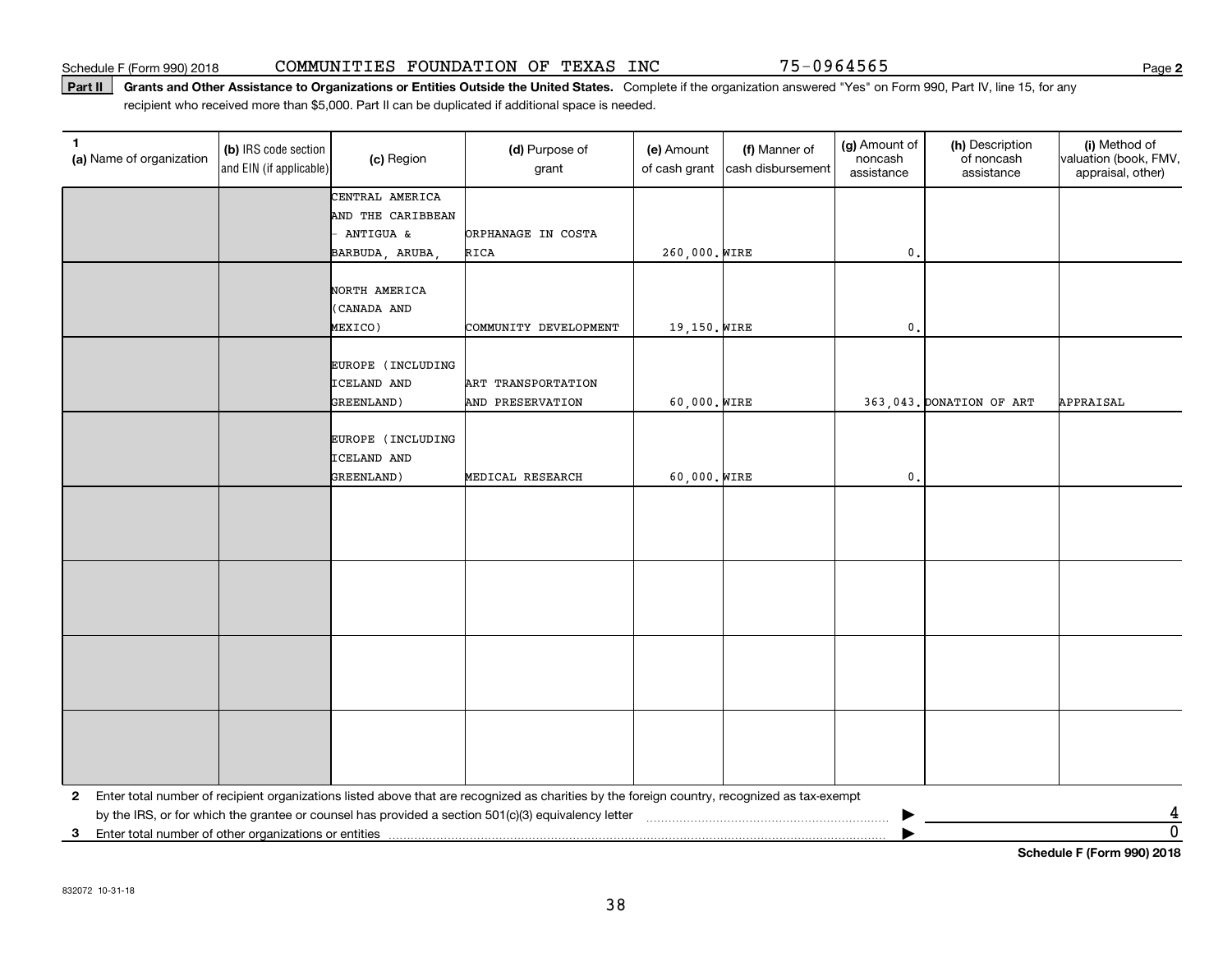# Schedule F (Form 990) 2018 CO**MMUNITIES FOUNDATION OF TEXAS INC** 75-0964565 Page

#### Part III Grants and Other Assistance to Individuals Outside the United States. Complete if the organization answered "Yes" on Form 990, Part IV, line 16. Part III can be duplicated if additional space is needed.

| (a) Type of grant or assistance | (b) Region | (c) Number of<br>recipients | (d) Amount of<br>cash grant | (e) Manner of<br>cash disbursement | (f) Amount of<br>noncash<br>assistance | (g) Description of<br>noncash assistance | (h) Method of<br>valuation<br>(book, FMV,<br>appraisal, other) |
|---------------------------------|------------|-----------------------------|-----------------------------|------------------------------------|----------------------------------------|------------------------------------------|----------------------------------------------------------------|
|                                 |            |                             |                             |                                    |                                        |                                          |                                                                |
|                                 |            |                             |                             |                                    |                                        |                                          |                                                                |
|                                 |            |                             |                             |                                    |                                        |                                          |                                                                |
|                                 |            |                             |                             |                                    |                                        |                                          |                                                                |
|                                 |            |                             |                             |                                    |                                        |                                          |                                                                |
|                                 |            |                             |                             |                                    |                                        |                                          |                                                                |
|                                 |            |                             |                             |                                    |                                        |                                          |                                                                |
|                                 |            |                             |                             |                                    |                                        |                                          |                                                                |
|                                 |            |                             |                             |                                    |                                        |                                          |                                                                |
|                                 |            |                             |                             |                                    |                                        |                                          |                                                                |
|                                 |            |                             |                             |                                    |                                        |                                          |                                                                |
|                                 |            |                             |                             |                                    |                                        |                                          |                                                                |
|                                 |            |                             |                             |                                    |                                        |                                          |                                                                |
|                                 |            |                             |                             |                                    |                                        |                                          |                                                                |
|                                 |            |                             |                             |                                    |                                        |                                          |                                                                |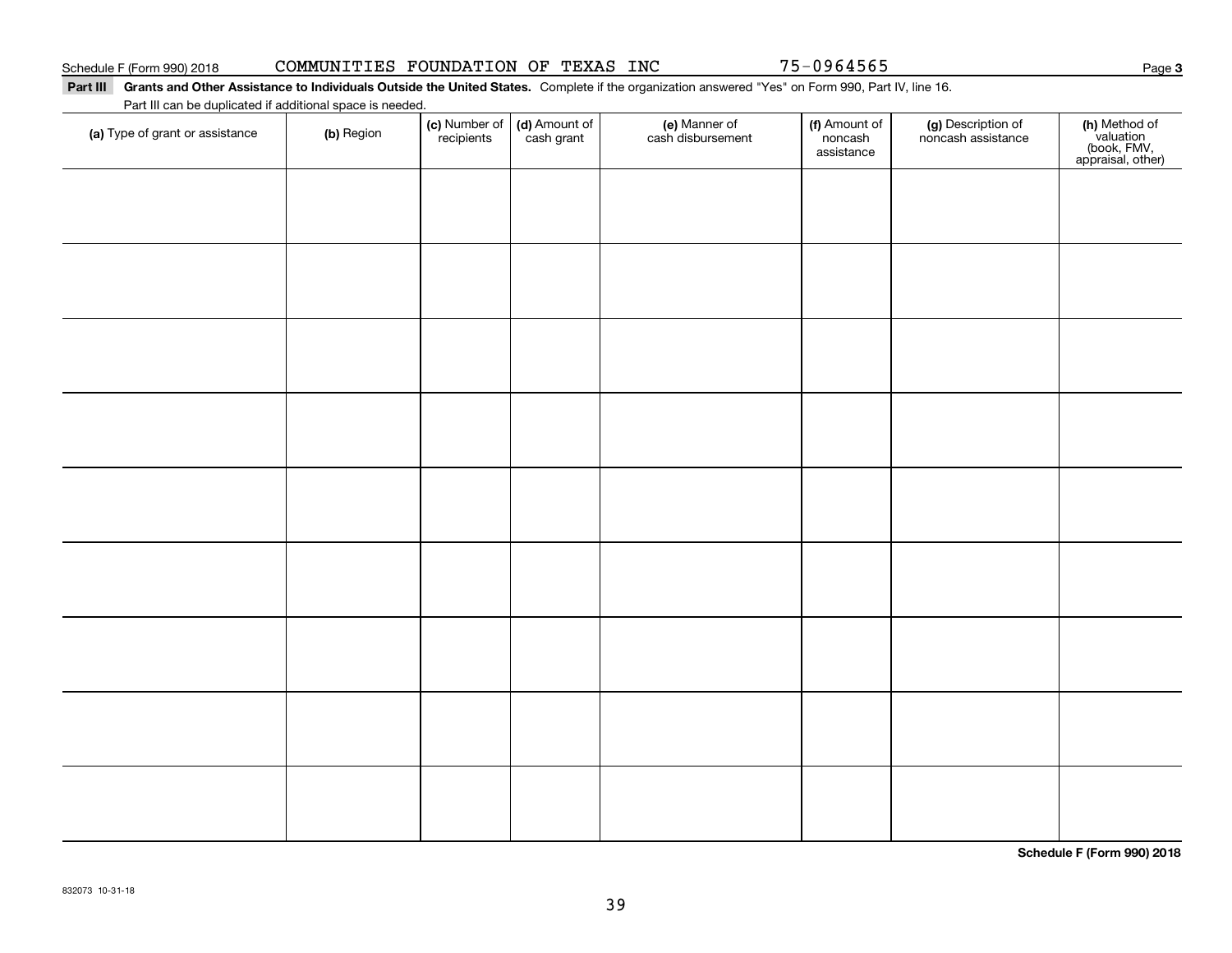| Schedule F (Form 990) 2018     | COMMUNITIES FOUNDATION OF TEXAS |  | <b>INC</b> | 75-0964565 | Page 4 |
|--------------------------------|---------------------------------|--|------------|------------|--------|
| <b>Part IV   Foreign Forms</b> |                                 |  |            |            |        |

| 1            | Was the organization a U.S. transferor of property to a foreign corporation during the tax year? If "Yes." the        |                        |       |
|--------------|-----------------------------------------------------------------------------------------------------------------------|------------------------|-------|
|              | organization may be required to file Form 926, Return by a U.S. Transferor of Property to a Foreign                   |                        |       |
|              |                                                                                                                       | $\boxed{\text{X}}$ Yes | No    |
|              |                                                                                                                       |                        |       |
| $\mathbf{2}$ | Did the organization have an interest in a foreign trust during the tax year? If "Yes," the organization              |                        |       |
|              | may be required to separately file Form 3520, Annual Return To Report Transactions With Foreign                       |                        |       |
|              | Trusts and Receipt of Certain Foreign Gifts, and/or Form 3520-A, Annual Information Return of Foreign                 |                        |       |
|              |                                                                                                                       | Yes                    | ∣X∣No |
| 3            | Did the organization have an ownership interest in a foreign corporation during the tax year? If "Yes."               |                        |       |
|              | the organization may be required to file Form 5471, Information Return of U.S. Persons With Respect To                |                        |       |
|              | Certain Foreign Corporations (see Instructions for Form 5471) <i>manual contention contention contention</i> contents | Yes                    | ∣X∣no |
| 4            | Was the organization a direct or indirect shareholder of a passive foreign investment company or a                    |                        |       |
|              | qualified electing fund during the tax year? If "Yes," the organization may be required to file Form 8621,            |                        |       |
|              | Information Return by a Shareholder of a Passive Foreign Investment Company or Qualified Electing Fund                |                        |       |
|              |                                                                                                                       |                        |       |
|              | (see Instructions for Form 8621)                                                                                      | ∣ X ∣ γes              | Nο    |
| 5            | Did the organization have an ownership interest in a foreign partnership during the tax year? If "Yes."               |                        |       |
|              | the organization may be required to file Form 8865, Return of U.S. Persons With Respect to Certain                    |                        |       |
|              |                                                                                                                       | $\boxed{\text{X}}$ Yes | Nο    |
| 6            | Did the organization have any operations in or related to any boycotting countries during the tax year? If            |                        |       |
|              | "Yes," the organization may be required to separately file Form 5713, International Boycott Report (see               |                        |       |
|              |                                                                                                                       | Yes                    | No    |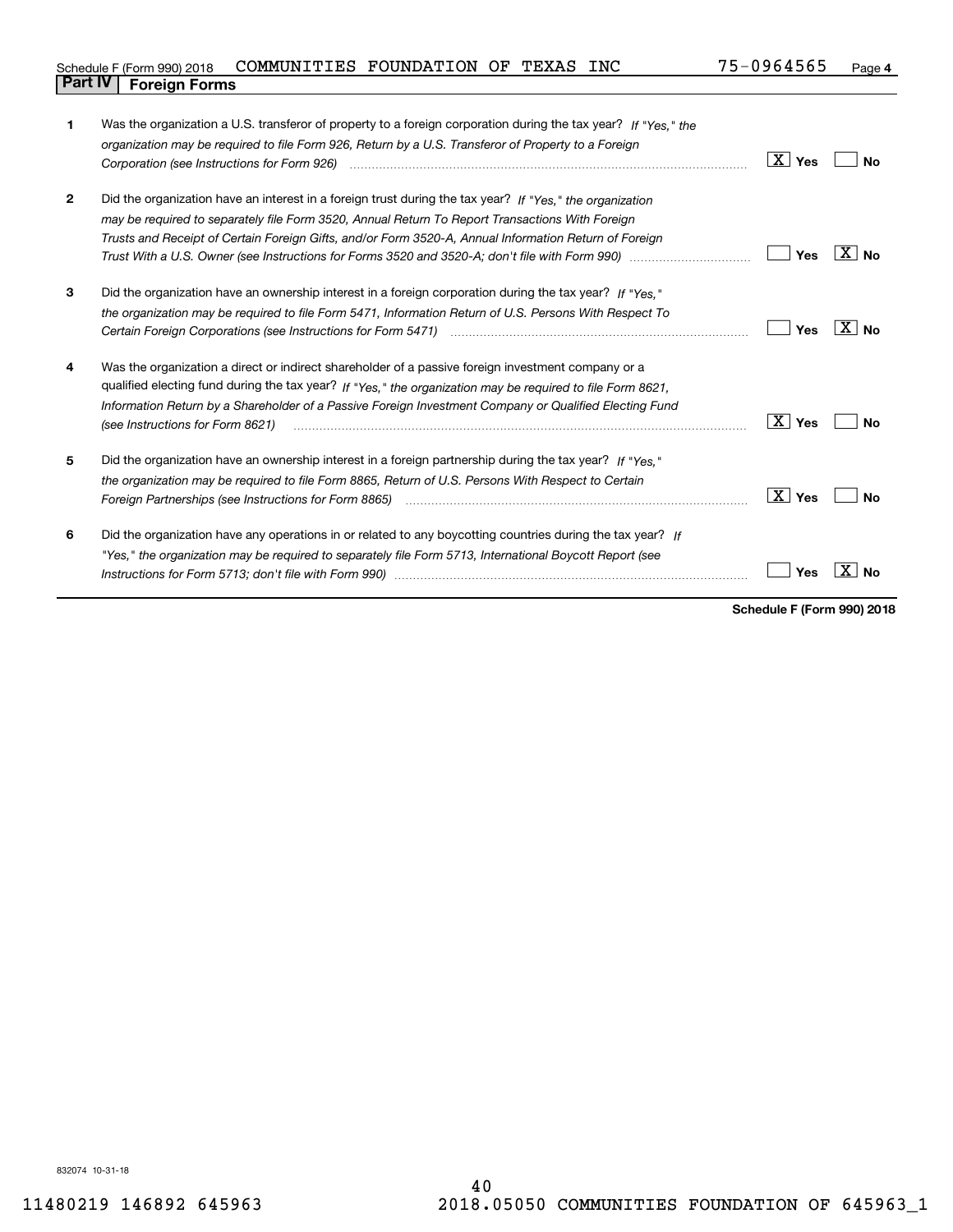| COMMUNITIES FOUNDATION OF TEXAS INC<br>Schedule F (Form 990) 2018                                                                                                                                                                                                            | 75-0964565<br>Page 5       |
|------------------------------------------------------------------------------------------------------------------------------------------------------------------------------------------------------------------------------------------------------------------------------|----------------------------|
| <b>Part V</b><br><b>Supplemental Information</b>                                                                                                                                                                                                                             |                            |
| Provide the information required by Part I, line 2 (monitoring of funds); Part I, line 3, column (f) (accounting method; amounts of<br>investments vs. expenditures per region); Part II, line 1 (accounting method); Part III (accounting method); and Part III, column (c) |                            |
| (estimated number of recipients), as applicable. Also complete this part to provide any additional information. See instructions.                                                                                                                                            |                            |
|                                                                                                                                                                                                                                                                              |                            |
| PART I, LINE 2:                                                                                                                                                                                                                                                              |                            |
| COMMUNITIES FOUNDATION OF TEXAS ENGAGES PARAGON PHILANTHROPY TO VET ALL                                                                                                                                                                                                      |                            |
| INTERNATIONAL NONPROFIT ORGANIZATIONS.<br>PARAGON REPORTS THEIR FINDINGS                                                                                                                                                                                                     |                            |
| AND RECOMMENDATIONS ON THE NONPROFIT ORGANIZATION, WHICH IS VALID FOR TEN                                                                                                                                                                                                    |                            |
| DAYS.<br>PARAGON WILL ALSO FOLLOW-UP WITH THE INTERNATIONAL NONPROFIT ON                                                                                                                                                                                                     |                            |
| ANY REPORTING REQUIREMENTS AND FORWARDS TO COMMUNITIES FOUNDATION TEXAS.                                                                                                                                                                                                     |                            |
|                                                                                                                                                                                                                                                                              |                            |
|                                                                                                                                                                                                                                                                              |                            |
| PART I, LINE 3, COLUMN F:                                                                                                                                                                                                                                                    |                            |
| METHOD OF ACCOUNTING: ACCRUAL                                                                                                                                                                                                                                                |                            |
|                                                                                                                                                                                                                                                                              |                            |
|                                                                                                                                                                                                                                                                              |                            |
|                                                                                                                                                                                                                                                                              |                            |
|                                                                                                                                                                                                                                                                              |                            |
|                                                                                                                                                                                                                                                                              |                            |
|                                                                                                                                                                                                                                                                              |                            |
|                                                                                                                                                                                                                                                                              |                            |
|                                                                                                                                                                                                                                                                              |                            |
|                                                                                                                                                                                                                                                                              |                            |
|                                                                                                                                                                                                                                                                              |                            |
|                                                                                                                                                                                                                                                                              |                            |
|                                                                                                                                                                                                                                                                              |                            |
|                                                                                                                                                                                                                                                                              |                            |
|                                                                                                                                                                                                                                                                              |                            |
|                                                                                                                                                                                                                                                                              |                            |
|                                                                                                                                                                                                                                                                              |                            |
|                                                                                                                                                                                                                                                                              |                            |
|                                                                                                                                                                                                                                                                              |                            |
|                                                                                                                                                                                                                                                                              |                            |
|                                                                                                                                                                                                                                                                              |                            |
|                                                                                                                                                                                                                                                                              |                            |
| 832075 10-31-18                                                                                                                                                                                                                                                              | Schedule F (Form 990) 2018 |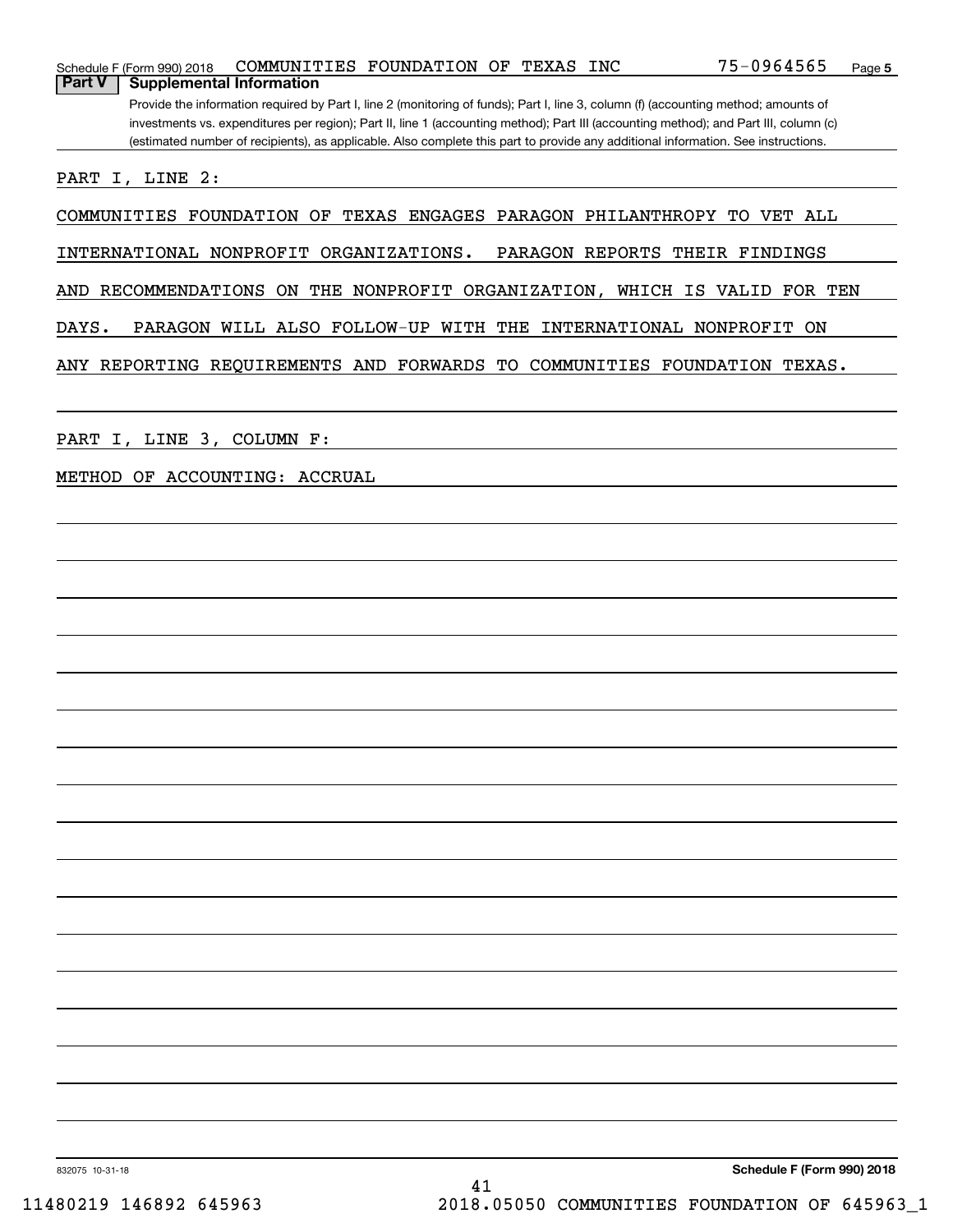| <b>SCHEDULE I</b><br>(Form 990)                                                                                                                                               |                          | <b>Grants and Other Assistance to Organizations,</b><br>Governments, and Individuals in the United States |                                                       |                                         |                                                                |                                          | OMB No. 1545-0047<br>2018                                                                          |
|-------------------------------------------------------------------------------------------------------------------------------------------------------------------------------|--------------------------|-----------------------------------------------------------------------------------------------------------|-------------------------------------------------------|-----------------------------------------|----------------------------------------------------------------|------------------------------------------|----------------------------------------------------------------------------------------------------|
|                                                                                                                                                                               |                          | Complete if the organization answered "Yes" on Form 990, Part IV, line 21 or 22.                          | Attach to Form 990.                                   |                                         |                                                                |                                          | <b>Open to Public</b>                                                                              |
| Department of the Treasury<br>Internal Revenue Service                                                                                                                        |                          |                                                                                                           | Go to www.irs.gov/Form990 for the latest information. |                                         |                                                                |                                          | <b>Inspection</b>                                                                                  |
| Name of the organization                                                                                                                                                      |                          | COMMUNITIES FOUNDATION OF TEXAS INC                                                                       |                                                       |                                         |                                                                |                                          | <b>Employer identification number</b><br>75-0964565                                                |
| Part I<br><b>General Information on Grants and Assistance</b>                                                                                                                 |                          |                                                                                                           |                                                       |                                         |                                                                |                                          |                                                                                                    |
| 1 Does the organization maintain records to substantiate the amount of the grants or assistance, the grantees' eligibility for the grants or assistance, and the selection    |                          |                                                                                                           |                                                       |                                         |                                                                |                                          | $\overline{X}$ Yes<br>  No                                                                         |
| Describe in Part IV the organization's procedures for monitoring the use of grant funds in the United States.<br>$\mathbf{2}$                                                 |                          |                                                                                                           |                                                       |                                         |                                                                |                                          |                                                                                                    |
| Part II<br>Grants and Other Assistance to Domestic Organizations and Domestic Governments. Complete if the organization answered "Yes" on Form 990, Part IV, line 21, for any |                          |                                                                                                           |                                                       |                                         |                                                                |                                          |                                                                                                    |
| recipient that received more than \$5,000. Part II can be duplicated if additional space is needed.                                                                           |                          |                                                                                                           |                                                       |                                         |                                                                |                                          |                                                                                                    |
| <b>1 (a)</b> Name and address of organization<br>or government                                                                                                                | $(b)$ EIN                | (c) IRC section<br>(if applicable)                                                                        | (d) Amount of<br>cash grant                           | (e) Amount of<br>non-cash<br>assistance | (f) Method of<br>valuation (book,<br>FMV, appraisal,<br>other) | (g) Description of<br>noncash assistance | (h) Purpose of grant<br>or assistance                                                              |
| HIGHLAND PARK PRESBYTERIAN CHURCH<br>3821 UNIVERSITY BOULEVARD                                                                                                                | $75 - 0808795$ 501(C)3   |                                                                                                           |                                                       | 0.                                      |                                                                |                                          | THIS GRANT IS DESIGNATED<br>FOR GENERAL SUPPORT. NO<br>BENEFITS TO BE RECEIVED                     |
| DALLAS TX 75205-1710                                                                                                                                                          |                          |                                                                                                           | 8,397,700,                                            |                                         |                                                                |                                          | FROM THIS GRANT.                                                                                   |
| DALLAS MUSEUM OF ART<br>1717 NORTH HARWOOD STREET                                                                                                                             |                          |                                                                                                           |                                                       |                                         |                                                                |                                          | THIS GRANT IS DESIGNATED<br>FOR GENERAL SUPPORT. NO<br>BENEFITS TO BE RECEIVED                     |
| DALLAS, TX 75201                                                                                                                                                              | $75 - 0808774$ 501(C)3   |                                                                                                           | 5, 187, 729,                                          | 0                                       |                                                                |                                          | FROM THIS GRANT.                                                                                   |
| THE UNIVERSITY OF TEXAS AT DALLAS<br>OFFICE OF DEVELOPMENT AND ALUMNI<br>RELATIONS                                                                                            |                          |                                                                                                           |                                                       |                                         |                                                                |                                          | THIS GRANT IS DESIGNATED<br>FOR GENERAL SUPPORT. NO<br>BENEFITS TO BE RECEIVED                     |
| 800 W. CAMPBELL ROAD, SPN10 - RIC                                                                                                                                             | $75 - 1305566$ $501(C)3$ |                                                                                                           | 3,576,349.                                            | 0.                                      |                                                                |                                          | FROM THIS GRANT.                                                                                   |
| THE SALVATION ARMY<br>P.O. BOX 565768<br>DENTON, TX 75356-5768                                                                                                                | $58 - 0660607$ 501(C)3   |                                                                                                           | 1,875,133.                                            | 0.                                      |                                                                |                                          | THIS GRANT IS DESIGNATED<br>FOR GENERAL SUPPORT. NO<br>BENEFITS TO BE RECEIVED<br>FROM THIS GRANT. |
| SOUTHERN METHODIST UNIVERSITY                                                                                                                                                 |                          |                                                                                                           |                                                       |                                         |                                                                |                                          | THIS GRANT IS DESIGNATED                                                                           |
| MEADOWS SCHOOL OF ARTS                                                                                                                                                        |                          |                                                                                                           |                                                       |                                         |                                                                |                                          | FOR GENERAL SUPPORT. NO                                                                            |
| P.O. BOX 750356 - DALLAS, TX                                                                                                                                                  |                          |                                                                                                           |                                                       |                                         |                                                                |                                          | BENEFITS TO BE RECEIVED                                                                            |
| 75275-0356                                                                                                                                                                    | $75 - 0800689$ 501(C)3   |                                                                                                           | 1,865,016.                                            | 0.                                      |                                                                |                                          | FROM THIS GRANT.                                                                                   |
| DALLAS HOLOCAUST MUSEUM<br>211 NORTH RECORD STREET, SUITE 100                                                                                                                 |                          |                                                                                                           |                                                       |                                         |                                                                |                                          | THIS GRANT IS DESIGNATED<br>FOR GENERAL SUPPORT. NO<br>BENEFITS TO BE RECEIVED                     |
| DALLAS TX 75202-3361                                                                                                                                                          | $75 - 2113723$ 501(C) 3  |                                                                                                           | 1,794,529.                                            | 0.                                      |                                                                |                                          | FROM THIS GRANT.                                                                                   |
| 2 Enter total number of section $501(c)(3)$ and government organizations listed in the line 1 table<br>3 Enter total number of other organizations listed in the line 1 table |                          |                                                                                                           |                                                       |                                         |                                                                |                                          | 1,778.<br>8.                                                                                       |

**For Paperwork Reduction Act Notice, see the Instructions for Form 990. Schedule I (Form 990) (2018)** LHA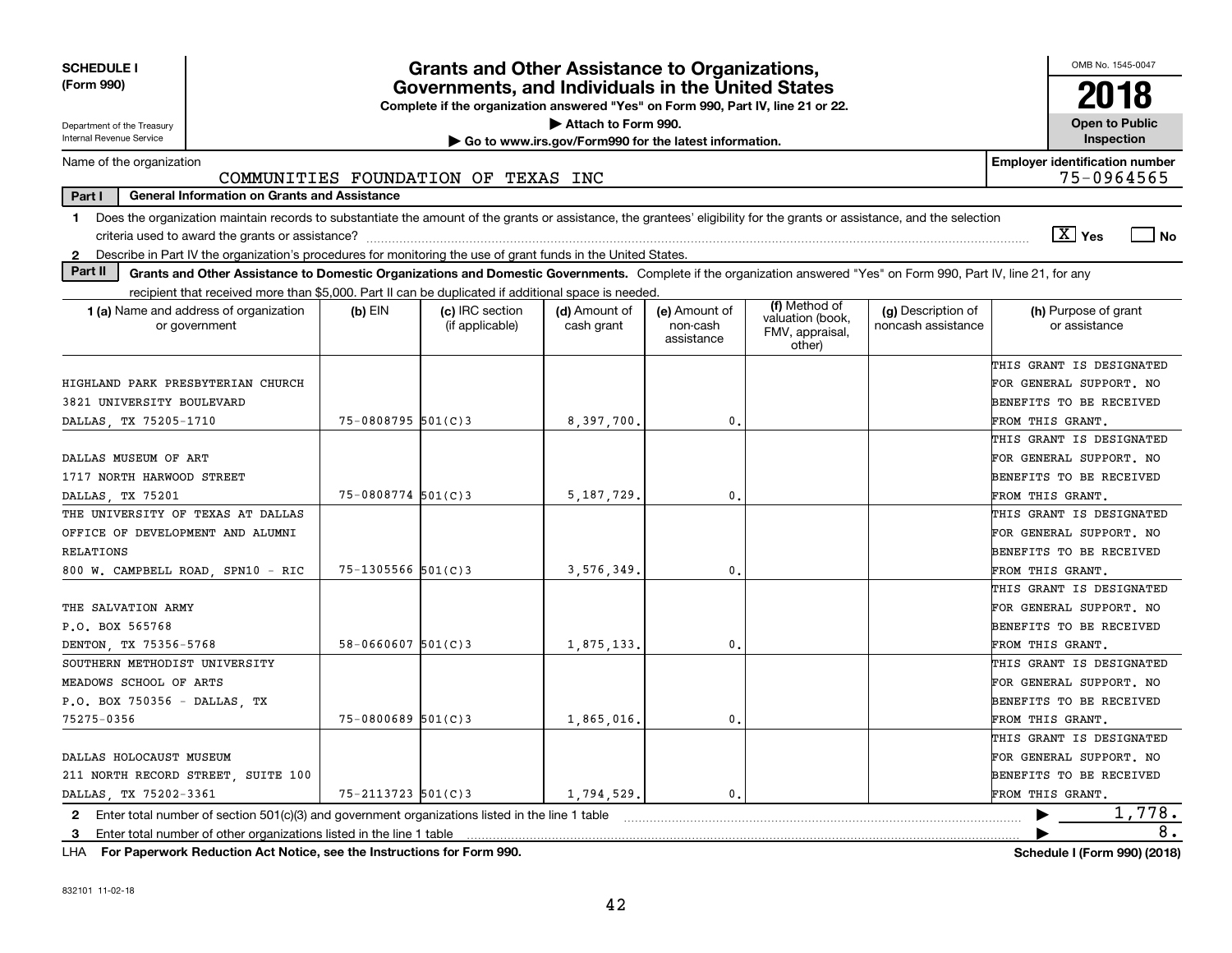| (a) Name and address of<br>organization or government | $(b)$ EIN              | (c) IRC section<br>if applicable | (d) Amount of<br>cash grant | (e) Amount of<br>non-cash<br>assistance | (f) Method of<br>valuation<br>(book, FMV,<br>appraisal, other) | (g) Description of<br>non-cash assistance | (h) Purpose of grant<br>or assistance |
|-------------------------------------------------------|------------------------|----------------------------------|-----------------------------|-----------------------------------------|----------------------------------------------------------------|-------------------------------------------|---------------------------------------|
|                                                       |                        |                                  |                             |                                         |                                                                |                                           | THIS GRANT IS DESIGNATED              |
| THE COOPER INSTITUTE                                  |                        |                                  |                             |                                         |                                                                |                                           | FOR GENERAL SUPPORT. NO               |
| 12330 PRESTON ROAD                                    |                        |                                  |                             |                                         |                                                                |                                           | <b>BENEFITS TO BE RECEIVED</b>        |
| DALLAS, TX 75230-2237                                 | $23 - 7075529$ 501(C)3 |                                  | 1,508,294.                  | 0.                                      |                                                                |                                           | FROM THIS GRANT.                      |
| THE UNIVERSITY OF TEXAS                               |                        |                                  |                             |                                         |                                                                |                                           | THIS GRANT IS DESIGNATED              |
| SOUTHWESTERN MEDICAL CENTER DALLAS                    |                        |                                  |                             |                                         |                                                                |                                           | FOR GENERAL SUPPORT. NO               |
| - P.O. BOX 910888 - DALLAS, TX                        |                        |                                  |                             |                                         |                                                                |                                           | BENEFITS TO BE RECEIVED               |
| 75391-0888                                            | $75 - 6002868$ 501(C)3 |                                  | 1,285,468,                  | 0.                                      |                                                                |                                           | FROM THIS GRANT.                      |
|                                                       |                        |                                  |                             |                                         |                                                                |                                           | THIS GRANT IS DESIGNATED              |
| NORTH TEXAS FOOD BANK                                 |                        |                                  |                             |                                         |                                                                |                                           | FOR GENERAL SUPPORT. NO               |
| 4500 SOUTH COCKRELL HILL ROAD                         |                        |                                  |                             |                                         |                                                                |                                           | BENEFITS TO BE RECEIVED               |
| DALLAS, TX 75236                                      | 75-1785357 501(C)3     |                                  | 1,024,290,                  | $^{\rm 0}$ .                            |                                                                |                                           | FROM THIS GRANT.                      |
|                                                       |                        |                                  |                             |                                         |                                                                |                                           | THIS GRANT IS DESIGNATED              |
| THIRD OPTION FOUNDATION                               |                        |                                  |                             |                                         |                                                                |                                           | FOR GENERAL SUPPORT. NO               |
| 11160-C1 SOUTH LAKES DRIVE, SUITE 1                   |                        |                                  |                             |                                         |                                                                |                                           | <b>BENEFITS TO BE RECEIVED</b>        |
| RESTON, VA 20191                                      | $46 - 4884866$ 501(C)3 |                                  | 1,000,000                   | 0.                                      |                                                                |                                           | FROM THIS GRANT.                      |
|                                                       |                        |                                  |                             |                                         |                                                                |                                           | THIS GRANT IS DESIGNATED              |
| TEXAS PRESBYTERIAN FOUNDATION                         |                        |                                  |                             |                                         |                                                                |                                           | FOR GENERAL SUPPORT. NO               |
| 6100 COLWELL BOULEVARD, SUITE 250                     |                        |                                  |                             |                                         |                                                                |                                           | <b>BENEFITS TO BE RECEIVED</b>        |
| IRVING, TX 75039                                      | 75-0871730 501(C)3     |                                  | 931,095.                    | 0.                                      |                                                                |                                           | FROM THIS GRANT.                      |
|                                                       |                        |                                  |                             |                                         |                                                                |                                           | THIS GRANT IS DESIGNATED              |
| AMERICAN NATIONAL RED CROSS                           |                        |                                  |                             |                                         |                                                                |                                           | FOR GENERAL SUPPORT. NO               |
| 4800 HARRY HINES BOULEVARD                            |                        |                                  |                             |                                         |                                                                |                                           | <b>BENEFITS TO BE RECEIVED</b>        |
| DALLAS, TX 75235-7717                                 | 53-0196605 $501(C)3$   |                                  | 727,185,                    | 0.                                      |                                                                |                                           | FROM THIS GRANT.                      |
|                                                       |                        |                                  |                             |                                         |                                                                |                                           | THIS GRANT IS DESIGNATED              |
| HIRE HEROES USA                                       |                        |                                  |                             |                                         |                                                                |                                           | FOR GENERAL SUPPORT. NO               |
| 1360 UNION HILL ROAD, BUILDING 2, S                   |                        |                                  |                             |                                         |                                                                |                                           | <b>BENEFITS TO BE RECEIVED</b>        |
| ALPHARETTA, GA 30004                                  | $43 - 1562688$ 501(C)3 |                                  | 700,000                     | $^{\rm 0}$ .                            |                                                                |                                           | FROM THIS GRANT.                      |
|                                                       |                        |                                  |                             |                                         |                                                                |                                           | THIS GRANT IS DESIGNATED              |
| JUNE SHELTON SCHOOL AND EVALUATION                    |                        |                                  |                             |                                         |                                                                |                                           | FOR GENERAL SUPPORT. NO               |
| CENTER - 15720 HILLCREST ROAD -                       |                        |                                  |                             |                                         |                                                                |                                           | BENEFITS TO BE RECEIVED               |
| DALLAS, TX 75248                                      | 75-1507280 501(C)3     |                                  | 683,750.                    | $\mathbf{0}$ .                          |                                                                |                                           | FROM THIS GRANT.                      |
|                                                       |                        |                                  |                             |                                         |                                                                |                                           | THIS GRANT IS DESIGNATED              |
| FIRST BAPTIST CHURCH                                  |                        |                                  |                             |                                         |                                                                |                                           | FOR GENERAL SUPPORT. NO               |
| 1707 SAN JACINTO STREET                               |                        |                                  |                             |                                         |                                                                |                                           | <b>BENEFITS TO BE RECEIVED</b>        |
| DALLAS, TX 75201                                      | $75 - 0926762$ 501(C)3 |                                  | 681.850.                    | $\mathbf{0}$ .                          |                                                                |                                           | FROM THIS GRANT.                      |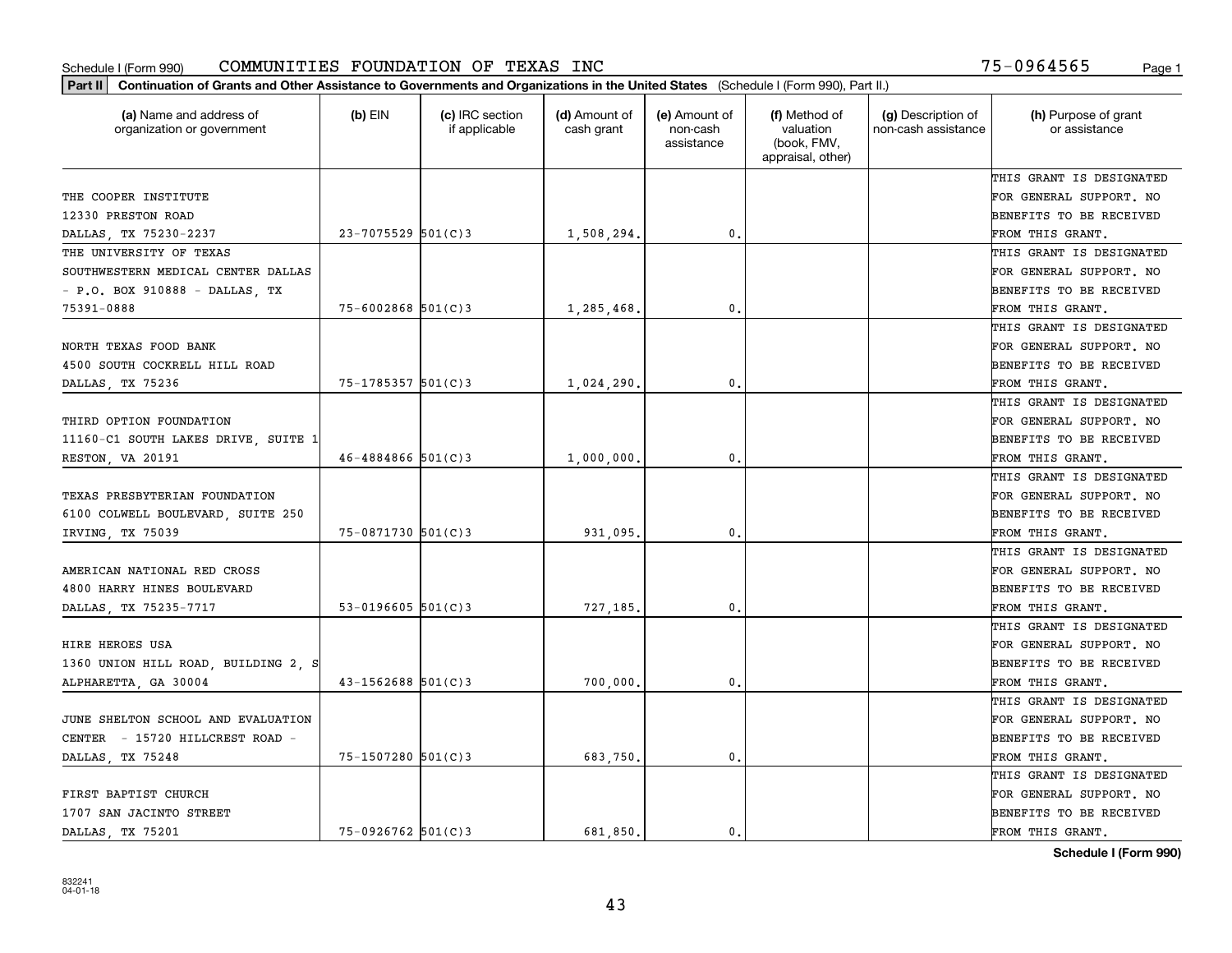| (a) Name and address of<br>organization or government | $(b)$ EIN              | (c) IRC section<br>if applicable | (d) Amount of<br>cash grant | (e) Amount of<br>non-cash<br>assistance | (f) Method of<br>valuation<br>(book, FMV,<br>appraisal, other) | (g) Description of<br>non-cash assistance | (h) Purpose of grant<br>or assistance |
|-------------------------------------------------------|------------------------|----------------------------------|-----------------------------|-----------------------------------------|----------------------------------------------------------------|-------------------------------------------|---------------------------------------|
|                                                       |                        |                                  |                             |                                         |                                                                |                                           | THIS GRANT IS DESIGNATED              |
| CROSSROADS COMMUNITY SERVICES,                        |                        |                                  |                             |                                         |                                                                |                                           | FOR GENERAL SUPPORT. NO               |
| $INC. - 1822$ YOUNG STREET -                          |                        |                                  |                             |                                         |                                                                |                                           | BENEFITS TO BE RECEIVED               |
| DALLAS, TX 75201                                      | $47 - 2676714$ 501(C)3 |                                  | 662,986.                    | 0.                                      |                                                                |                                           | FROM THIS GRANT.                      |
|                                                       |                        |                                  |                             |                                         |                                                                |                                           | THIS GRANT IS DESIGNATED              |
| THE TEACHING TRUST                                    |                        |                                  |                             |                                         |                                                                |                                           | FOR GENERAL SUPPORT. NO               |
| 1825 MARKET CENTER STREET, SUITE 26                   |                        |                                  |                             |                                         |                                                                |                                           | BENEFITS TO BE RECEIVED               |
| DALLAS, TX 75207                                      | $27 - 2485117$ 501(C)3 |                                  | 646,309                     | $\mathbf{0}$                            |                                                                |                                           | FROM THIS GRANT.                      |
|                                                       |                        |                                  |                             |                                         |                                                                |                                           | THIS GRANT IS DESIGNATED              |
| SOUTHWESTERN MEDICAL FOUNDATION                       |                        |                                  |                             |                                         |                                                                |                                           | FOR GENERAL SUPPORT. NO               |
| 3889 MAPLE AVENUE, SUITE 100                          |                        |                                  |                             |                                         |                                                                |                                           | BENEFITS TO BE RECEIVED               |
| DALLAS, TX 75219-3914                                 | 75-0945939 501(C)3     |                                  | 606,539                     | $\mathbf{0}$ .                          |                                                                |                                           | FROM THIS GRANT.                      |
|                                                       |                        |                                  |                             |                                         |                                                                |                                           | THIS GRANT IS DESIGNATED              |
| WESTLAKE ACADEMY FOUNDATION                           |                        |                                  |                             |                                         |                                                                |                                           | FOR GENERAL SUPPORT. NO               |
| 2600 JT OTTINGER ROAD                                 |                        |                                  |                             |                                         |                                                                |                                           | BENEFITS TO BE RECEIVED               |
| ROANOKE, TX 76262                                     | $20 - 0033926$ 501(C)3 |                                  | 587,232.                    | 0.                                      |                                                                |                                           | FROM THIS GRANT.                      |
|                                                       |                        |                                  |                             |                                         |                                                                |                                           | THIS GRANT IS DESIGNATED              |
| CISTERCIAN PREPARATORY SCHOOL                         |                        |                                  |                             |                                         |                                                                |                                           | FOR GENERAL SUPPORT. NO               |
| 3660 CISTERCIAN ROAD                                  |                        |                                  |                             |                                         |                                                                |                                           | BENEFITS TO BE RECEIVED               |
| IRVING, TX 75039                                      | 75-1087167 501(C)3     |                                  | 562,359                     | $\mathbf{0}$                            |                                                                |                                           | FROM THIS GRANT.                      |
|                                                       |                        |                                  |                             |                                         |                                                                |                                           | THIS GRANT IS DESIGNATED              |
| SHELTER MINISTRIES OF DALLAS                          |                        |                                  |                             |                                         |                                                                |                                           | FOR GENERAL SUPPORT. NO               |
| P.O. BOX 710729                                       |                        |                                  |                             |                                         |                                                                |                                           | BENEFITS TO BE RECEIVED               |
| DALLAS, TX 75371-0729                                 | 75-1881365 501(C)3     |                                  | 553,019                     | $\mathbf{0}$                            |                                                                |                                           | FROM THIS GRANT.                      |
|                                                       |                        |                                  |                             |                                         |                                                                |                                           | THIS GRANT IS DESIGNATED              |
| DALLAS CHILDREN'S ADVOCACY CENTER                     |                        |                                  |                             |                                         |                                                                |                                           | FOR GENERAL SUPPORT. NO               |
| 5351 SAMUELL BOULEVARD                                |                        |                                  |                             |                                         |                                                                |                                           | BENEFITS TO BE RECEIVED               |
| DALLAS, TX 75228                                      | $75 - 2303404$ 501(C)3 |                                  | 547,299                     | $\mathbf{0}$ .                          |                                                                |                                           | FROM THIS GRANT.                      |
|                                                       |                        |                                  |                             |                                         |                                                                |                                           | THIS GRANT IS DESIGNATED              |
| BEHIND EVERY DOOR MINISTRIES, INC.                    |                        |                                  |                             |                                         |                                                                |                                           | FOR GENERAL SUPPORT. NO               |
| 2824 SWISS AVENUE                                     |                        |                                  |                             |                                         |                                                                |                                           | BENEFITS TO BE RECEIVED               |
| DALLAS, TX 75204                                      | $27 - 1805416$ 501(C)3 |                                  | 540,241.                    | $\mathbf{0}$ .                          |                                                                |                                           | FROM THIS GRANT.                      |
| CHILDREN'S MEDICAL CENTER                             |                        |                                  |                             |                                         |                                                                |                                           | THIS GRANT IS DESIGNATED              |
| FOUNDATION - 2777 STEMMONS                            |                        |                                  |                             |                                         |                                                                |                                           | FOR GENERAL SUPPORT. NO               |
| FREEWAY, SUITE 700 - DALLAS, TX                       |                        |                                  |                             |                                         |                                                                |                                           | BENEFITS TO BE RECEIVED               |
| 75207                                                 | 75-2062015 501(C)3     |                                  | 533.162.                    | 0.                                      |                                                                |                                           | FROM THIS GRANT.                      |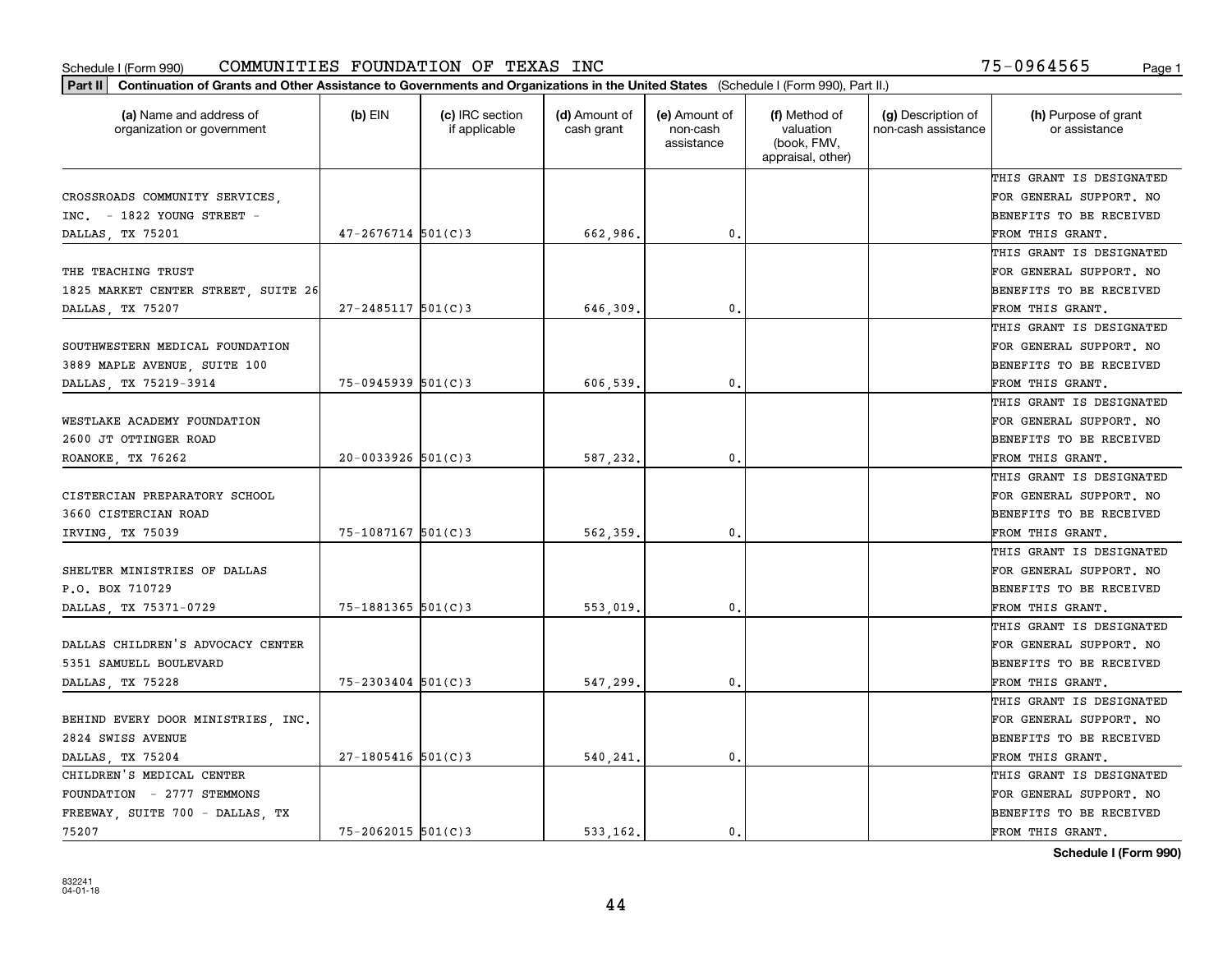| Part II   Continuation of Grants and Other Assistance to Governments and Organizations in the United States (Schedule I (Form 990), Part II.) |                          |                                  |                             |                                         |                                                                |                                           |                                       |
|-----------------------------------------------------------------------------------------------------------------------------------------------|--------------------------|----------------------------------|-----------------------------|-----------------------------------------|----------------------------------------------------------------|-------------------------------------------|---------------------------------------|
| (a) Name and address of<br>organization or government                                                                                         | $(b)$ EIN                | (c) IRC section<br>if applicable | (d) Amount of<br>cash grant | (e) Amount of<br>non-cash<br>assistance | (f) Method of<br>valuation<br>(book, FMV,<br>appraisal, other) | (g) Description of<br>non-cash assistance | (h) Purpose of grant<br>or assistance |
|                                                                                                                                               |                          |                                  |                             |                                         |                                                                |                                           | THIS GRANT IS DESIGNATED              |
| AMERICAN HEART ASSOCIATION, INC.                                                                                                              |                          |                                  |                             |                                         |                                                                |                                           | FOR GENERAL SUPPORT. NO               |
| 105 DECKER DRIVE, SUITE 200                                                                                                                   |                          |                                  |                             |                                         |                                                                |                                           | BENEFITS TO BE RECEIVED               |
| IRVING, TX 75062                                                                                                                              | $13 - 5613797$ 501(C)3   |                                  | 516,885.                    | 0.                                      |                                                                |                                           | FROM THIS GRANT.                      |
|                                                                                                                                               |                          |                                  |                             |                                         |                                                                |                                           | THIS GRANT IS DESIGNATED              |
| DALLAS FOUNDATION A TX NONPROFIT                                                                                                              |                          |                                  |                             |                                         |                                                                |                                           | FOR GENERAL SUPPORT. NO               |
| CORPORATION - 3963 MAPLE AVENUE                                                                                                               |                          |                                  |                             |                                         |                                                                |                                           | BENEFITS TO BE RECEIVED               |
| SUITE 390 - DALLAS, TX 75219-3239                                                                                                             | 75-2890371 501(C)3       |                                  | 515,860.                    | 0.                                      |                                                                |                                           | FROM THIS GRANT.                      |
|                                                                                                                                               |                          |                                  |                             |                                         |                                                                |                                           | THIS GRANT IS DESIGNATED              |
| DENISON MINISTRIES                                                                                                                            |                          |                                  |                             |                                         |                                                                |                                           | FOR GENERAL SUPPORT. NO               |
| 17304 PRESTON ROAD, SUITE 1060                                                                                                                |                          |                                  |                             |                                         |                                                                |                                           | BENEFITS TO BE RECEIVED               |
| DALLAS, TX 75252                                                                                                                              | $26 - 3191442$ 501(C)3   |                                  | 513,737.                    | $\mathfrak{o}$ .                        |                                                                |                                           | FROM THIS GRANT.                      |
|                                                                                                                                               |                          |                                  |                             |                                         |                                                                |                                           | THIS GRANT IS DESIGNATED              |
| CATCH UP & READ                                                                                                                               |                          |                                  |                             |                                         |                                                                |                                           | FOR GENERAL SUPPORT. NO               |
| 3001 KNOX STREET, SUITE 207                                                                                                                   |                          |                                  |                             |                                         |                                                                |                                           | <b>BENEFITS TO BE RECEIVED</b>        |
| DALLAS, TX 75205                                                                                                                              | $45 - 3533496$ 501(C)3   |                                  | 510,587.                    | $\mathbf{0}$ .                          |                                                                |                                           | FROM THIS GRANT.                      |
|                                                                                                                                               |                          |                                  |                             |                                         |                                                                |                                           | THIS GRANT IS DESIGNATED              |
| THE TRUST FOR PUBLIC LAND                                                                                                                     |                          |                                  |                             |                                         |                                                                |                                           | FOR GENERAL SUPPORT. NO               |
| 325 NORTH ST. PAUL STREET, SUITE 22                                                                                                           |                          |                                  |                             |                                         |                                                                |                                           | BENEFITS TO BE RECEIVED               |
| DALLAS, TX 75201                                                                                                                              | $23 - 7222333$ 501(C)3   |                                  | 510,000.                    | 0.                                      |                                                                |                                           | FROM THIS GRANT.                      |
|                                                                                                                                               |                          |                                  |                             |                                         |                                                                |                                           | THIS GRANT IS DESIGNATED              |
| STAND FOR CHILDREN LEADERSHIP                                                                                                                 |                          |                                  |                             |                                         |                                                                |                                           | FOR GENERAL SUPPORT. NO               |
| CENTER - 1800 NORTH LAMAR -                                                                                                                   |                          |                                  |                             |                                         |                                                                |                                           | BENEFITS TO BE RECEIVED               |
| DALLAS, TX 75202                                                                                                                              | $52 - 1957214$ $501(C)3$ |                                  | 506,186.                    | $\mathfrak{o}$ .                        |                                                                |                                           | FROM THIS GRANT.                      |
|                                                                                                                                               |                          |                                  |                             |                                         |                                                                |                                           | THIS GRANT IS DESIGNATED              |
| THIRD CHURCH OF CHRIST, SCIENTIST                                                                                                             |                          |                                  |                             |                                         |                                                                |                                           | FOR GENERAL SUPPORT. NO               |
| 4419 OAK LAWN AVENUE                                                                                                                          |                          |                                  |                             |                                         |                                                                |                                           | BENEFITS TO BE RECEIVED               |
| DALLAS, TX 75219                                                                                                                              | 75-0974357 OTHER         |                                  | 500,000                     | 0.                                      |                                                                |                                           | FROM THIS GRANT.                      |
|                                                                                                                                               |                          |                                  |                             |                                         |                                                                |                                           | THIS GRANT IS DESIGNATED              |
| AT LAST!                                                                                                                                      |                          |                                  |                             |                                         |                                                                |                                           | FOR GENERAL SUPPORT. NO               |
| 11700 PRESTON ROAD STE 660-116                                                                                                                |                          |                                  |                             |                                         |                                                                |                                           | BENEFITS TO BE RECEIVED               |
| DALLAS, TX 75230-6112                                                                                                                         | 61-7165722 $501(C)3$     |                                  | 500,000.                    | $\mathbf{0}$ .                          |                                                                |                                           | FROM THIS GRANT.                      |
|                                                                                                                                               |                          |                                  |                             |                                         |                                                                |                                           | THIS GRANT IS DESIGNATED              |
| NORTH TEXAS PUBLIC BROADCASTING.                                                                                                              |                          |                                  |                             |                                         |                                                                |                                           | FOR GENERAL SUPPORT. NO               |
| INC. - 3000 HARRY HINES BOULEVARD                                                                                                             |                          |                                  |                             |                                         |                                                                |                                           | <b>BENEFITS TO BE RECEIVED</b>        |
| - DALLAS, TX 75201-1012                                                                                                                       | $75 - 2084961$ 501(C)3   |                                  | 488.019.                    | 0.                                      |                                                                |                                           | FROM THIS GRANT.                      |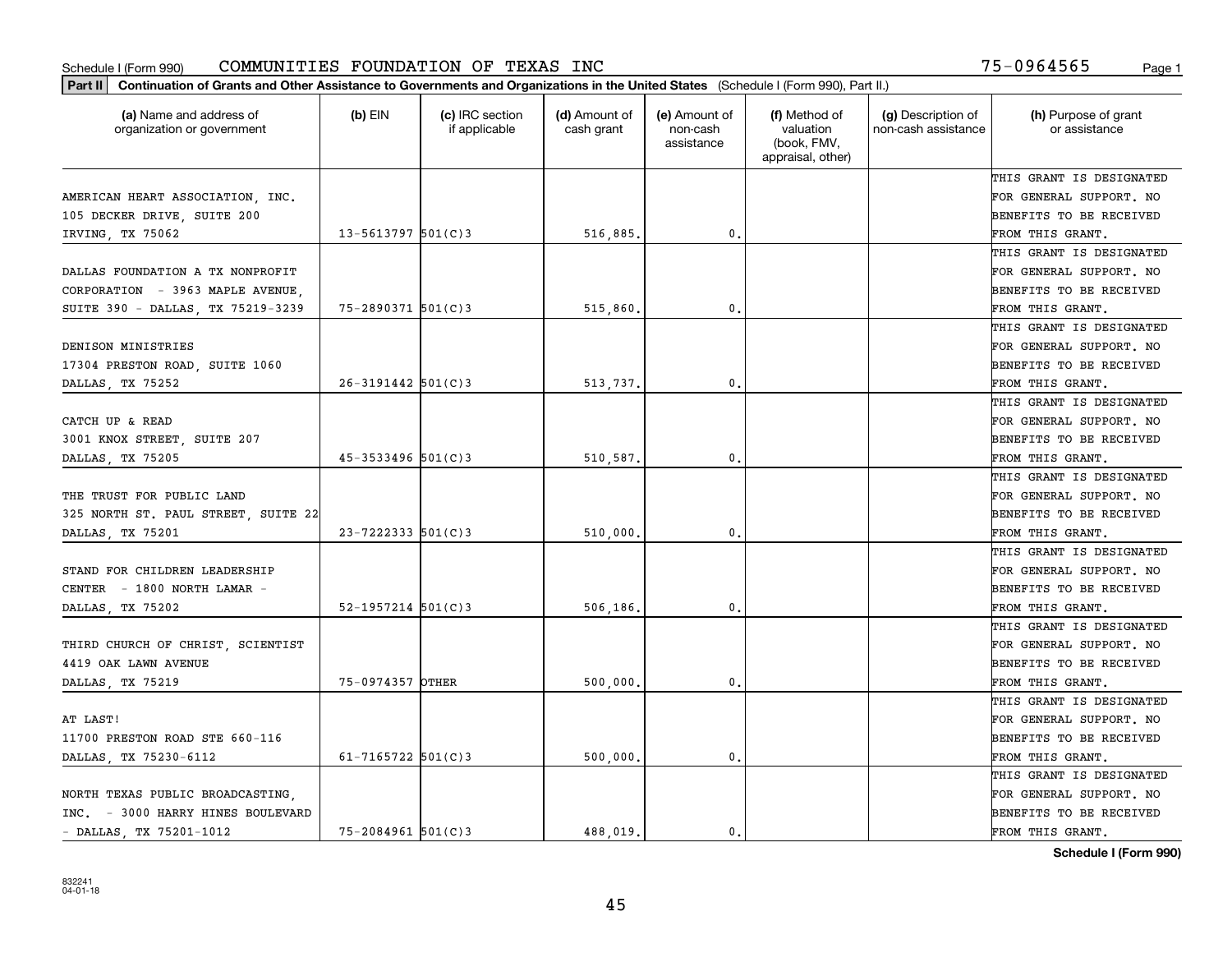| (a) Name and address of            | (b) EIN                | (c) IRC section | (d) Amount of | (e) Amount of          | (f) Method of                                 | (g) Description of  | (h) Purpose of grant     |
|------------------------------------|------------------------|-----------------|---------------|------------------------|-----------------------------------------------|---------------------|--------------------------|
| organization or government         |                        | if applicable   | cash grant    | non-cash<br>assistance | valuation<br>(book, FMV,<br>appraisal, other) | non-cash assistance | or assistance            |
|                                    |                        |                 |               |                        |                                               |                     | THIS GRANT IS DESIGNATED |
| HIGHLAND PARK UNITED METHODIST     |                        |                 |               |                        |                                               |                     | FOR GENERAL SUPPORT. NO  |
| CHURCH - 3300 MOCKINGBIRD LANE -   |                        |                 |               |                        |                                               |                     | BENEFITS TO BE RECEIVED  |
| DALLAS, TX 75205                   | 75-0808794 501(C)3     |                 | 475,500       | 0.                     |                                               |                     | FROM THIS GRANT.         |
|                                    |                        |                 |               |                        |                                               |                     | THIS GRANT IS DESIGNATED |
| SWEETHEART BALL, INC.              |                        |                 |               |                        |                                               |                     | FOR GENERAL SUPPORT. NO  |
| 6801 TURTLE CREEK BOULEVARD        |                        |                 |               |                        |                                               |                     | BENEFITS TO BE RECEIVED  |
| DALLAS, TX 75205                   | 75-1795399 501(C)3     |                 | 463,974       | $\mathbf{0}$           |                                               |                     | FROM THIS GRANT.         |
|                                    |                        |                 |               |                        |                                               |                     | THIS GRANT IS DESIGNATED |
|                                    |                        |                 |               |                        |                                               |                     | FOR GENERAL SUPPORT. NO  |
|                                    |                        |                 |               |                        |                                               |                     | BENEFITS TO BE RECEIVED  |
| THE UNIVERSITY OF TEXAS AT AUSTIN  | $74 - 6000203$ 501(C)3 |                 | 460,858       | $\mathfrak{o}$ .       |                                               |                     | FROM THIS GRANT.         |
|                                    |                        |                 |               |                        |                                               |                     | THIS GRANT IS DESIGNATED |
| OPERATION KINDNESS OF GARLAND      |                        |                 |               |                        |                                               |                     | FOR GENERAL SUPPORT. NO  |
| 3201 EARHART DRIVE                 |                        |                 |               |                        |                                               |                     | BENEFITS TO BE RECEIVED  |
| CARROLLTON, TX 75006-5025          | $75 - 1553350$ 501(C)3 |                 | 445,036       | $\mathbf{0}$           |                                               |                     | FROM THIS GRANT.         |
|                                    |                        |                 |               |                        |                                               |                     | THIS GRANT IS DESIGNATED |
| TRINITY CHRISTIAN ACADEMY          |                        |                 |               |                        |                                               |                     | FOR GENERAL SUPPORT. NO  |
| 17001 ADDISON ROAD                 |                        |                 |               |                        |                                               |                     | BENEFITS TO BE RECEIVED  |
| ADDISON, TX 75001-5096             | 75-1324332 501(C)3     |                 | 417,932.      | 0.                     |                                               |                     | FROM THIS GRANT.         |
|                                    |                        |                 |               |                        |                                               |                     | THIS GRANT IS DESIGNATED |
| SPCA OF TEXAS                      |                        |                 |               |                        |                                               |                     | FOR GENERAL SUPPORT. NO  |
| 2400 LONE STAR DRIVE               |                        |                 |               |                        |                                               |                     | BENEFITS TO BE RECEIVED  |
| DALLAS, TX 75212-6309              | $75 - 1216660$ 501(C)3 |                 | 415,782.      | $\mathbf{0}$           |                                               |                     | FROM THIS GRANT.         |
|                                    |                        |                 |               |                        |                                               |                     | THIS GRANT IS DESIGNATED |
| NORTHWEST BIBLE CHURCH             |                        |                 |               |                        |                                               |                     | FOR GENERAL SUPPORT. NO  |
| 8505 DOUGLAS AVENUE                |                        |                 |               |                        |                                               |                     | BENEFITS TO BE RECEIVED  |
| DALLAS, TX 75225                   | 75-0964577 501(C)3     |                 | 400,000       | $\mathbf{0}$ .         |                                               |                     | FROM THIS GRANT.         |
| DALLAS JEWISH COMMUNITY FOUNDATION |                        |                 |               |                        |                                               |                     | THIS GRANT IS DESIGNATED |
| ONE HILLCREST GREEN                |                        |                 |               |                        |                                               |                     | FOR GENERAL SUPPORT. NO  |
| 12700 HILLCREST DRIVE, SUITE 201 - |                        |                 |               |                        |                                               |                     | BENEFITS TO BE RECEIVED  |
| DALLAS, TX 75230                   | $75 - 2836123$ 501(C)3 |                 | 373,045       | $\mathbf{0}$           |                                               |                     | FROM THIS GRANT.         |
|                                    |                        |                 |               |                        |                                               |                     | THIS GRANT IS DESIGNATED |
| JESUIT COLLEGE PREPARATORY SCHOOL  |                        |                 |               |                        |                                               |                     | FOR GENERAL SUPPORT. NO  |
| OF DALLAS, INC. - 12345 INWOOD     |                        |                 |               |                        |                                               |                     | BENEFITS TO BE RECEIVED  |
| ROAD - DALLAS, TX 75244            | $75 - 1016663$ 501(C)3 |                 | 369.390.      | 0.                     |                                               |                     | FROM THIS GRANT.         |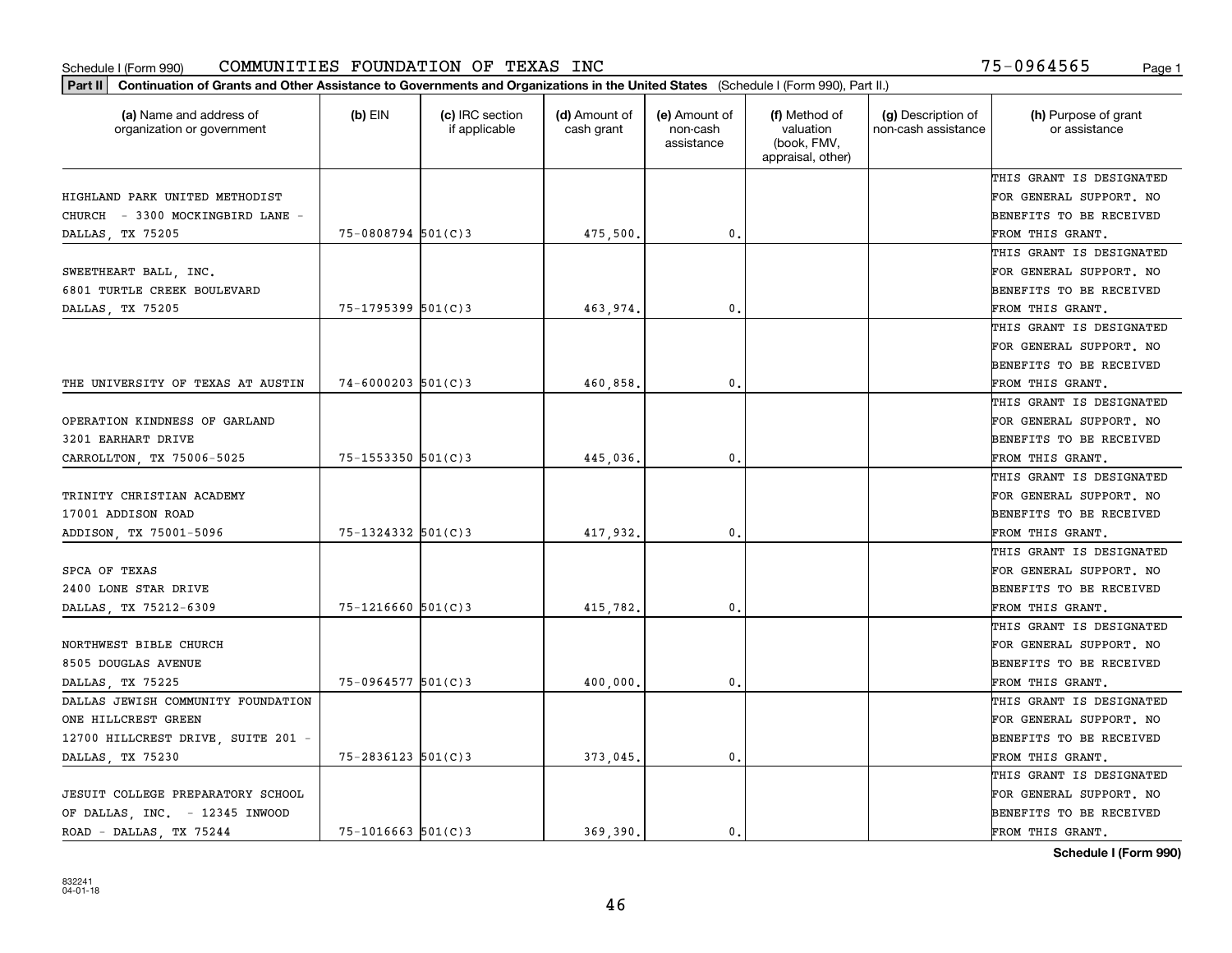|                                                       | Part II   Continuation of Grants and Other Assistance to Governments and Organizations in the United States (Schedule I (Form 990), Part II.) |                                  |                             |                                         |                                                                |                                           |                                       |  |  |  |
|-------------------------------------------------------|-----------------------------------------------------------------------------------------------------------------------------------------------|----------------------------------|-----------------------------|-----------------------------------------|----------------------------------------------------------------|-------------------------------------------|---------------------------------------|--|--|--|
| (a) Name and address of<br>organization or government | $(b)$ EIN                                                                                                                                     | (c) IRC section<br>if applicable | (d) Amount of<br>cash grant | (e) Amount of<br>non-cash<br>assistance | (f) Method of<br>valuation<br>(book, FMV,<br>appraisal, other) | (g) Description of<br>non-cash assistance | (h) Purpose of grant<br>or assistance |  |  |  |
|                                                       |                                                                                                                                               |                                  |                             |                                         |                                                                |                                           | THIS GRANT IS DESIGNATED              |  |  |  |
| UNITED WAY OF METROPOLITAN DALLAS                     |                                                                                                                                               |                                  |                             |                                         |                                                                |                                           | FOR GENERAL SUPPORT. NO               |  |  |  |
| INC. - 1800 NORTH LAMAR STREET -                      |                                                                                                                                               |                                  |                             |                                         |                                                                |                                           | <b>BENEFITS TO BE RECEIVED</b>        |  |  |  |
| DALLAS, TX 75202                                      | $75 - 6005352$ 501(C)3                                                                                                                        |                                  | 369,017.                    | 0.                                      |                                                                |                                           | FROM THIS GRANT.                      |  |  |  |
|                                                       |                                                                                                                                               |                                  |                             |                                         |                                                                |                                           | THIS GRANT IS DESIGNATED              |  |  |  |
| DALLAS POLICE DEPARTMENT                              |                                                                                                                                               |                                  |                             |                                         |                                                                |                                           | FOR GENERAL SUPPORT. NO               |  |  |  |
| 334 SOUTH HALL STREET                                 |                                                                                                                                               |                                  |                             |                                         |                                                                |                                           | <b>BENEFITS TO BE RECEIVED</b>        |  |  |  |
| DALLAS, TX 75221                                      | 75-6000508 GOVERNMENT                                                                                                                         |                                  | 367, 335.                   | 0.                                      |                                                                |                                           | FROM THIS GRANT.                      |  |  |  |
|                                                       |                                                                                                                                               |                                  |                             |                                         |                                                                |                                           | THIS GRANT IS DESIGNATED              |  |  |  |
| C.C. YOUNG MEMORIAL HOME                              |                                                                                                                                               |                                  |                             |                                         |                                                                |                                           | FOR GENERAL SUPPORT. NO               |  |  |  |
| 4847 WEST LAWTHER DRIVE, SUITE 100                    |                                                                                                                                               |                                  |                             |                                         |                                                                |                                           | BENEFITS TO BE RECEIVED               |  |  |  |
| DALLAS, TX 75214                                      | $75 - 0800694$ 501(C)3                                                                                                                        |                                  | 364,228.                    | $\mathfrak{o}$ .                        |                                                                |                                           | FROM THIS GRANT.                      |  |  |  |
|                                                       |                                                                                                                                               |                                  |                             |                                         |                                                                |                                           | THIS GRANT IS DESIGNATED              |  |  |  |
| LINCOLN COUNTY R-III SCHOOL                           |                                                                                                                                               |                                  |                             |                                         |                                                                |                                           | FOR GENERAL SUPPORT. NO               |  |  |  |
| DISTRICT - 951 WEST COLLEGE -                         |                                                                                                                                               |                                  |                             |                                         |                                                                |                                           | <b>BENEFITS TO BE RECEIVED</b>        |  |  |  |
| TROY, MO 63379                                        | 43-6004414 GOVERNMENT                                                                                                                         |                                  | 363,007.                    | 0.                                      |                                                                |                                           | FROM THIS GRANT.                      |  |  |  |
|                                                       |                                                                                                                                               |                                  |                             |                                         |                                                                |                                           | THIS GRANT IS DESIGNATED              |  |  |  |
| BRIDGES TO LIFE                                       |                                                                                                                                               |                                  |                             |                                         |                                                                |                                           | FOR GENERAL SUPPORT. NO               |  |  |  |
| P.O. BOX 201204                                       |                                                                                                                                               |                                  |                             |                                         |                                                                |                                           | <b>BENEFITS TO BE RECEIVED</b>        |  |  |  |
| ARLINGTON, TX 76006                                   | $76 - 0588279$ 501(C)3                                                                                                                        |                                  | 361,015.                    | 0.                                      |                                                                |                                           | FROM THIS GRANT.                      |  |  |  |
|                                                       |                                                                                                                                               |                                  |                             |                                         |                                                                |                                           | THIS GRANT IS DESIGNATED              |  |  |  |
| TEXAS HEALTH RESOURCES FOUNDATION                     |                                                                                                                                               |                                  |                             |                                         |                                                                |                                           | FOR GENERAL SUPPORT. NO               |  |  |  |
| 612 E. LAMAR BOULEVARD, SUITE 300                     |                                                                                                                                               |                                  |                             |                                         |                                                                |                                           | <b>BENEFITS TO BE RECEIVED</b>        |  |  |  |
| ARLINGTON, TX 76011                                   | $75 - 2022128$ 501(C)3                                                                                                                        |                                  | 355,070                     | 0.                                      |                                                                |                                           | FROM THIS GRANT.                      |  |  |  |
|                                                       |                                                                                                                                               |                                  |                             |                                         |                                                                |                                           | THIS GRANT IS DESIGNATED              |  |  |  |
| PROJECTHANDUP                                         |                                                                                                                                               |                                  |                             |                                         |                                                                |                                           | FOR GENERAL SUPPORT. NO               |  |  |  |
| P.O. BOX 398                                          |                                                                                                                                               |                                  |                             |                                         |                                                                |                                           | <b>BENEFITS TO BE RECEIVED</b>        |  |  |  |
| GRAPEVINE TX 76051                                    | $90 - 0705496$ 501(C)3                                                                                                                        |                                  | 353,499                     | $\mathbf{0}$ .                          |                                                                |                                           | FROM THIS GRANT.                      |  |  |  |
| CHILDREN'S ADVOCACY CENTER OF                         |                                                                                                                                               |                                  |                             |                                         |                                                                |                                           | THIS GRANT IS DESIGNATED              |  |  |  |
| COLLIN COUNTY, INC. - 2205 LOS                        |                                                                                                                                               |                                  |                             |                                         |                                                                |                                           | FOR GENERAL SUPPORT. NO               |  |  |  |
| RIOS BOULEVARD - PLANO, TX                            |                                                                                                                                               |                                  |                             |                                         |                                                                |                                           | BENEFITS TO BE RECEIVED               |  |  |  |
| 75074-3422                                            | $75 - 2389095$ 501(C)3                                                                                                                        |                                  | 337,712.                    | 0.                                      |                                                                |                                           | FROM THIS GRANT.                      |  |  |  |
| FIRST PRESBYTERIAN CHURCH                             |                                                                                                                                               |                                  |                             |                                         |                                                                |                                           | THIS GRANT IS DESIGNATED              |  |  |  |
| THE STEW POT                                          |                                                                                                                                               |                                  |                             |                                         |                                                                |                                           | FOR GENERAL SUPPORT. NO               |  |  |  |
| 1835 YOUNG STREET - DALLAS, TX                        |                                                                                                                                               |                                  |                             |                                         |                                                                |                                           | <b>BENEFITS TO BE RECEIVED</b>        |  |  |  |
| 75201                                                 | 75-0871727 501(C)3                                                                                                                            |                                  | 327.937.                    | 0.                                      |                                                                |                                           | FROM THIS GRANT.                      |  |  |  |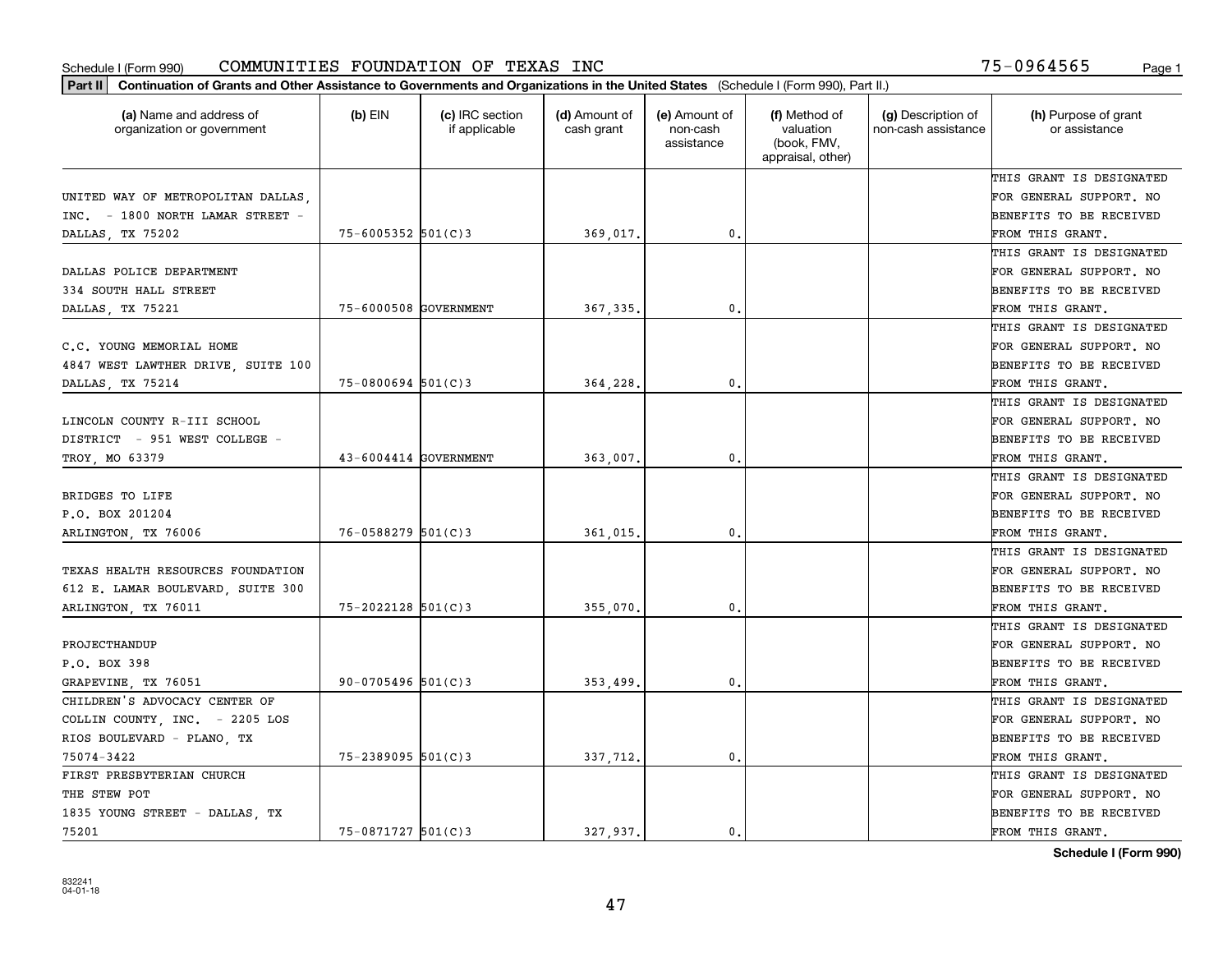| (a) Name and address of<br>organization or government | $(b)$ EIN              | (c) IRC section<br>if applicable | (d) Amount of<br>cash grant | (e) Amount of<br>non-cash<br>assistance | (f) Method of<br>valuation<br>(book, FMV,<br>appraisal, other) | (g) Description of<br>non-cash assistance | (h) Purpose of grant<br>or assistance |
|-------------------------------------------------------|------------------------|----------------------------------|-----------------------------|-----------------------------------------|----------------------------------------------------------------|-------------------------------------------|---------------------------------------|
|                                                       |                        |                                  |                             |                                         |                                                                |                                           | THIS GRANT IS DESIGNATED              |
| METHODIST HEALTH SYSTEM FOUNDATION                    |                        |                                  |                             |                                         |                                                                |                                           | FOR GENERAL SUPPORT. NO               |
| 1441 NORTH BECKLEY AVENUE                             |                        |                                  |                             |                                         |                                                                |                                           | BENEFITS TO BE RECEIVED               |
| DALLAS, TX 75203                                      | $75 - 1548343$ 501(C)3 |                                  | 327,523.                    | 0.                                      |                                                                |                                           | FROM THIS GRANT.                      |
| EAST-WEST MINISTRIES                                  |                        |                                  |                             |                                         |                                                                |                                           | THIS GRANT IS DESIGNATED              |
| INTERNATIONAL - 2001 WEST PLANO                       |                        |                                  |                             |                                         |                                                                |                                           | FOR GENERAL SUPPORT. NO               |
| PARKWAY, SUITE 3000 - PLANO, TX                       |                        |                                  |                             |                                         |                                                                |                                           | BENEFITS TO BE RECEIVED               |
| 75075-8644                                            | $75 - 2486132$ 501(C)3 |                                  | 324,695                     | $\mathbf{0}$                            |                                                                |                                           | FROM THIS GRANT.                      |
|                                                       |                        |                                  |                             |                                         |                                                                |                                           | THIS GRANT IS DESIGNATED              |
| COLLABORATIVE FOR FRESH PRODUCE                       |                        |                                  |                             |                                         |                                                                |                                           | FOR GENERAL SUPPORT. NO               |
| 101 WEST RENNER ROAD, SUITE 160                       |                        |                                  |                             |                                         |                                                                |                                           | BENEFITS TO BE RECEIVED               |
| RICHARDSON, TX 75082                                  | $82 - 4308154$ 501(C)3 |                                  | 307,477.                    | $\mathbf{0}$ .                          |                                                                |                                           | FROM THIS GRANT.                      |
|                                                       |                        |                                  |                             |                                         |                                                                |                                           | THIS GRANT IS DESIGNATED              |
| THE CRYSTAL CHARITY BALL                              |                        |                                  |                             |                                         |                                                                |                                           | FOR GENERAL SUPPORT. NO               |
| 3838 OAK LAWN AVENUE, SUITE L150                      |                        |                                  |                             |                                         |                                                                |                                           | BENEFITS TO BE RECEIVED               |
| DALLAS, TX 75219                                      | $75 - 6035893$ 501(C)3 |                                  | 305,650                     | $\mathbf{0}$                            |                                                                |                                           | FROM THIS GRANT.                      |
|                                                       |                        |                                  |                             |                                         |                                                                |                                           | THIS GRANT IS DESIGNATED              |
| ALCUIN SCHOOL                                         |                        |                                  |                             |                                         |                                                                |                                           | FOR GENERAL SUPPORT. NO               |
| 6144 CHURCHILL WAY                                    |                        |                                  |                             |                                         |                                                                |                                           | BENEFITS TO BE RECEIVED               |
| DALLAS, TX 75230                                      | 75-1175632 501(C)3     |                                  | 305,531                     | $\mathbf{0}$                            |                                                                |                                           | FROM THIS GRANT.                      |
| RICHARD J. CARON FOUNDATION                           |                        |                                  |                             |                                         |                                                                |                                           | THIS GRANT IS DESIGNATED              |
| ATTN: CARON DEVELOPMENT OFFICE                        |                        |                                  |                             |                                         |                                                                |                                           | FOR GENERAL SUPPORT. NO               |
| 243 NORTH GALEN HALL ROAD -                           |                        |                                  |                             |                                         |                                                                |                                           | BENEFITS TO BE RECEIVED               |
| WERNERSVILLE, PA                                      | $23 - 6050680$ 501(C)3 |                                  | 300,000                     | $\mathbf{0}$                            |                                                                |                                           | FROM THIS GRANT.                      |
|                                                       |                        |                                  |                             |                                         |                                                                |                                           | THIS GRANT IS DESIGNATED              |
| ST. PHILIPS SCHOOL AND COMMUNITY                      |                        |                                  |                             |                                         |                                                                |                                           | FOR GENERAL SUPPORT. NO               |
| CENTER - 1600 PENNSYLVANIA AVENUE                     |                        |                                  |                             |                                         |                                                                |                                           | BENEFITS TO BE RECEIVED               |
| - DALLAS, TX 75215-3239                               | $75 - 1097360$ 501(C)3 |                                  | 298,298                     | $\mathbf{0}$ .                          |                                                                |                                           | FROM THIS GRANT.                      |
|                                                       |                        |                                  |                             |                                         |                                                                |                                           | THIS GRANT IS DESIGNATED              |
| BAYLOR HEALTH CARE SYSTEM                             |                        |                                  |                             |                                         |                                                                |                                           | FOR GENERAL SUPPORT. NO               |
| FOUNDATION - 3600 GASTON AVENUE,                      |                        |                                  |                             |                                         |                                                                |                                           | BENEFITS TO BE RECEIVED               |
| SUITE 100 - DALLAS, TX 75246-1800                     | $75 - 1606705$ 501(C)3 |                                  | 296,370.                    | $\mathbf{0}$ .                          |                                                                |                                           | FROM THIS GRANT.                      |
|                                                       |                        |                                  |                             |                                         |                                                                |                                           | THIS GRANT IS DESIGNATED              |
| TACA, INC.                                            |                        |                                  |                             |                                         |                                                                |                                           | FOR GENERAL SUPPORT. NO               |
| 1722 ROUTH STREET STE 115                             |                        |                                  |                             |                                         |                                                                |                                           | BENEFITS TO BE RECEIVED               |
| DALLAS, TX 75201-2537                                 | $75 - 6061186$ 501(C)3 |                                  | 288.555.                    | 0.                                      |                                                                |                                           | FROM THIS GRANT.                      |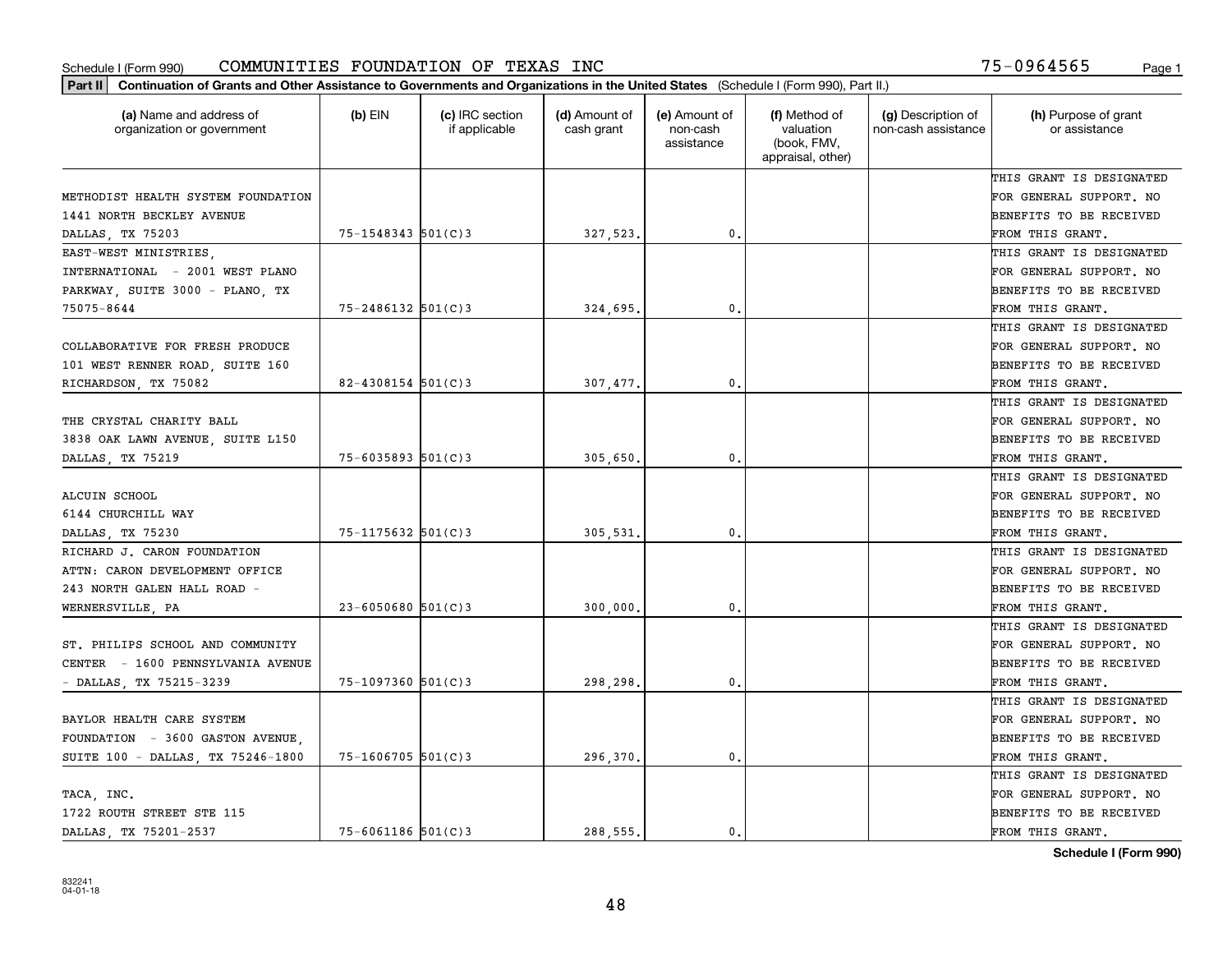| (a) Name and address of<br>organization or government | $(b)$ EIN                | (c) IRC section<br>if applicable | (d) Amount of<br>cash grant | (e) Amount of<br>non-cash<br>assistance | (f) Method of<br>valuation<br>(book, FMV,<br>appraisal, other) | (g) Description of<br>non-cash assistance | (h) Purpose of grant<br>or assistance |
|-------------------------------------------------------|--------------------------|----------------------------------|-----------------------------|-----------------------------------------|----------------------------------------------------------------|-------------------------------------------|---------------------------------------|
|                                                       |                          |                                  |                             |                                         |                                                                |                                           | THIS GRANT IS DESIGNATED              |
| AMON CARTER MUSEUM OF WESTERN ART                     |                          |                                  |                             |                                         |                                                                |                                           | FOR GENERAL SUPPORT. NO               |
| 3501 CAMP BOWIE BOULEVARD                             |                          |                                  |                             |                                         |                                                                |                                           | BENEFITS TO BE RECEIVED               |
| FORT WORTH, TX 76107                                  | 75-1077979 501(C)3       |                                  | 280,744.                    | 0.                                      |                                                                |                                           | FROM THIS GRANT.                      |
|                                                       |                          |                                  |                             |                                         |                                                                |                                           | THIS GRANT IS DESIGNATED              |
| TEXAS 2036                                            |                          |                                  |                             |                                         |                                                                |                                           | FOR GENERAL SUPPORT. NO               |
| 3953 MAPLE AVENUE                                     |                          |                                  |                             |                                         |                                                                |                                           | BENEFITS TO BE RECEIVED               |
| DALLAS, TX 75219                                      | $81 - 3063099$ $501(C)3$ |                                  | 280,000                     | $\mathbf{0}$                            |                                                                |                                           | FROM THIS GRANT.                      |
|                                                       |                          |                                  |                             |                                         |                                                                |                                           | THIS GRANT IS DESIGNATED              |
| OPERATION BLUE SHIELD                                 |                          |                                  |                             |                                         |                                                                |                                           | FOR GENERAL SUPPORT. NO               |
| 6125 LUTHER LANE, BOX 465                             |                          |                                  |                             |                                         |                                                                |                                           | BENEFITS TO BE RECEIVED               |
| DALLAS, TX 75225                                      | $47 - 4896404$ 501(C)3   |                                  | 275,000                     | $\mathbf{0}$ .                          |                                                                |                                           | FROM THIS GRANT.                      |
|                                                       |                          |                                  |                             |                                         |                                                                |                                           | THIS GRANT IS DESIGNATED              |
| THE BRIDGE                                            |                          |                                  |                             |                                         |                                                                |                                           | FOR GENERAL SUPPORT. NO               |
| P.O. BOX 710100                                       |                          |                                  |                             |                                         |                                                                |                                           | BENEFITS TO BE RECEIVED               |
| DALLAS, TX 75371-0100                                 | $45 - 3452817$ 501(C)3   |                                  | 269,372                     | $\mathbf{0}$                            |                                                                |                                           | FROM THIS GRANT.                      |
|                                                       |                          |                                  |                             |                                         |                                                                |                                           | THIS GRANT IS DESIGNATED              |
| GEORGE W. BUSH FOUNDATION                             |                          |                                  |                             |                                         |                                                                |                                           | FOR GENERAL SUPPORT. NO               |
| 2943 SMU BOULEVARD                                    |                          |                                  |                             |                                         |                                                                |                                           | BENEFITS TO BE RECEIVED               |
| DALLAS, TX 75205-2563                                 | $20 - 4119317$ 501(C)3   |                                  | 266,309                     | $\mathbf{0}$                            |                                                                |                                           | FROM THIS GRANT.                      |
|                                                       |                          |                                  |                             |                                         |                                                                |                                           | THIS GRANT IS DESIGNATED              |
| ST. MARKS SCHOOL OF TEXAS                             |                          |                                  |                             |                                         |                                                                |                                           | FOR GENERAL SUPPORT. NO               |
| 10600 PRESTON ROAD                                    |                          |                                  |                             |                                         |                                                                |                                           | BENEFITS TO BE RECEIVED               |
| DALLAS, TX 75230                                      | $75 - 0827460$ 501(C)3   |                                  | 265,640                     | $\mathbf{0}$                            |                                                                |                                           | FROM THIS GRANT.                      |
|                                                       |                          |                                  |                             |                                         |                                                                |                                           | THIS GRANT IS DESIGNATED              |
| TEXAS WOMEN'S FOUNDATION                              |                          |                                  |                             |                                         |                                                                |                                           | FOR GENERAL SUPPORT. NO               |
| 8150 NORTH CENTRAL EXPRESSWAY, SUIT                   |                          |                                  |                             |                                         |                                                                |                                           | BENEFITS TO BE RECEIVED               |
| DALLAS, TX 75206                                      | $75 - 2048261$ 501(C)3   |                                  | 255,967.                    | $\mathbf{0}$ .                          |                                                                |                                           | FROM THIS GRANT.                      |
|                                                       |                          |                                  |                             |                                         |                                                                |                                           | THIS GRANT IS DESIGNATED              |
| PLANNED PARENTHOOD OF GREATER                         |                          |                                  |                             |                                         |                                                                |                                           | FOR GENERAL SUPPORT. NO               |
| TEXAS - 7424 GREENVILLE AVENUE                        |                          |                                  |                             |                                         |                                                                |                                           | BENEFITS TO BE RECEIVED               |
| STE 206 - DALLAS, TX 75231-4534                       | 52-1243220 $501(C)3$     |                                  | 252,154.                    | $\mathbf{0}$ .                          |                                                                |                                           | FROM THIS GRANT.                      |
|                                                       |                          |                                  |                             |                                         |                                                                |                                           | THIS GRANT IS DESIGNATED              |
| BOYS & GIRLS CLUBS OF AMERICA                         |                          |                                  |                             |                                         |                                                                |                                           | FOR GENERAL SUPPORT. NO               |
| 1275 PEACHTREE STREET NE                              |                          |                                  |                             |                                         |                                                                |                                           | BENEFITS TO BE RECEIVED               |
| ATLANTA, GA 30309-3580                                | $13 - 5562976$ 501(C)3   |                                  | 250,000.                    | 0.                                      |                                                                |                                           | FROM THIS GRANT.                      |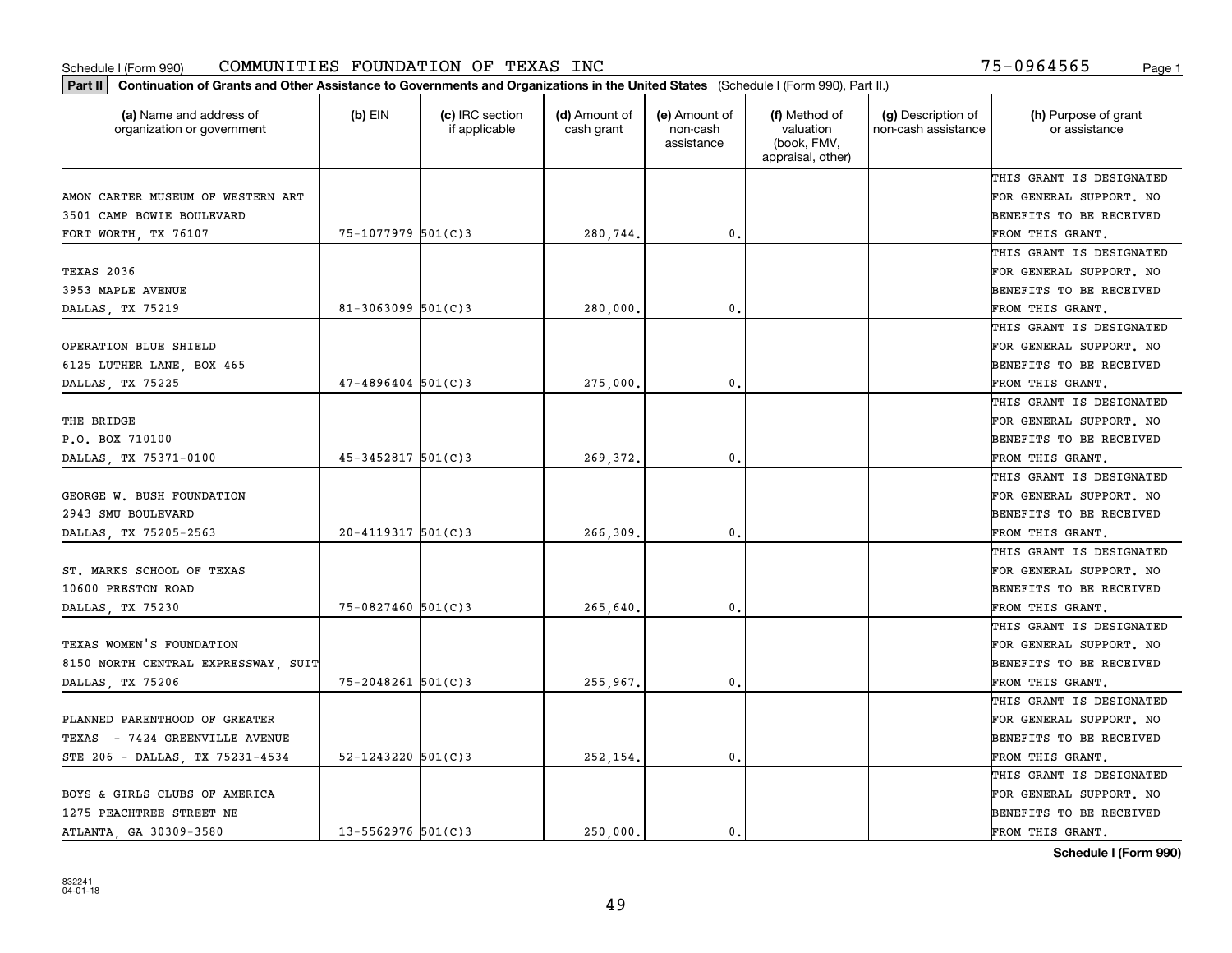| Part II   Continuation of Grants and Other Assistance to Governments and Organizations in the United States (Schedule I (Form 990), Part II.) |                        |                                  |                             |                                         |                                                                |                                           |                                       |
|-----------------------------------------------------------------------------------------------------------------------------------------------|------------------------|----------------------------------|-----------------------------|-----------------------------------------|----------------------------------------------------------------|-------------------------------------------|---------------------------------------|
| (a) Name and address of<br>organization or government                                                                                         | $(b)$ EIN              | (c) IRC section<br>if applicable | (d) Amount of<br>cash grant | (e) Amount of<br>non-cash<br>assistance | (f) Method of<br>valuation<br>(book, FMV,<br>appraisal, other) | (g) Description of<br>non-cash assistance | (h) Purpose of grant<br>or assistance |
|                                                                                                                                               |                        |                                  |                             |                                         |                                                                |                                           | THIS GRANT IS DESIGNATED              |
| LIBERTY INSTITUTE                                                                                                                             |                        |                                  |                             |                                         |                                                                |                                           | FOR GENERAL SUPPORT. NO               |
| 2001 W. PLANO PARKWAY, SUITE 1600                                                                                                             |                        |                                  |                             |                                         |                                                                |                                           | BENEFITS TO BE RECEIVED               |
| PLANO, TX 75075                                                                                                                               | $75 - 1403169$ 501(C)3 |                                  | 249,483.                    | 0.                                      |                                                                |                                           | FROM THIS GRANT.                      |
|                                                                                                                                               |                        |                                  |                             |                                         |                                                                |                                           | THIS GRANT IS DESIGNATED              |
| PRESTONWOOD CHRISTIAN ACADEMY                                                                                                                 |                        |                                  |                             |                                         |                                                                |                                           | FOR GENERAL SUPPORT. NO               |
| 6801 W PARK BOULEVARD                                                                                                                         |                        |                                  |                             |                                         |                                                                |                                           | BENEFITS TO BE RECEIVED               |
| PLANO, TX 75093-6389                                                                                                                          | $75 - 2707809$ 501(C)3 |                                  | 248,641.                    | 0.                                      |                                                                |                                           | FROM THIS GRANT.                      |
|                                                                                                                                               |                        |                                  |                             |                                         |                                                                |                                           | THIS GRANT IS DESIGNATED              |
| PARK CITIES PRESBYTERIAN CHURCH                                                                                                               |                        |                                  |                             |                                         |                                                                |                                           | FOR GENERAL SUPPORT. NO               |
| 4124 OAK LAWN AVENUE                                                                                                                          |                        |                                  |                             |                                         |                                                                |                                           | BENEFITS TO BE RECEIVED               |
| DALLAS, TX 75219                                                                                                                              | $75 - 2348585$ 501(C)3 |                                  | 242,833.                    | 0.                                      |                                                                |                                           | FROM THIS GRANT.                      |
|                                                                                                                                               |                        |                                  |                             |                                         |                                                                |                                           | THIS GRANT IS DESIGNATED              |
| INTERFAITH FAMILY SERVICES                                                                                                                    |                        |                                  |                             |                                         |                                                                |                                           | FOR GENERAL SUPPORT. NO               |
| PO BOX 720206                                                                                                                                 |                        |                                  |                             |                                         |                                                                |                                           | <b>BENEFITS TO BE RECEIVED</b>        |
| DALLAS, TX 75372-0206                                                                                                                         | $75 - 2028254$ 501(C)3 |                                  | 240,974.                    | 0.                                      |                                                                |                                           | FROM THIS GRANT.                      |
|                                                                                                                                               |                        |                                  |                             |                                         |                                                                |                                           | THIS GRANT IS DESIGNATED              |
| SOCIAL VENTURE PARTNERS DALLAS                                                                                                                |                        |                                  |                             |                                         |                                                                |                                           | FOR GENERAL SUPPORT. NO               |
| 12900 PRESTON ROAD, SUITE 1220                                                                                                                |                        |                                  |                             |                                         |                                                                |                                           | BENEFITS TO BE RECEIVED               |
| DALLAS, TX 75230                                                                                                                              | $75 - 2945359$ 501(C)3 |                                  | 237,398.                    | 0.                                      |                                                                |                                           | FROM THIS GRANT.                      |
|                                                                                                                                               |                        |                                  |                             |                                         |                                                                |                                           | THIS GRANT IS DESIGNATED              |
| SCHOLARSHOT, INC.                                                                                                                             |                        |                                  |                             |                                         |                                                                |                                           | FOR GENERAL SUPPORT. NO               |
| 2904 SWISS AVENUE                                                                                                                             |                        |                                  |                             |                                         |                                                                |                                           | <b>BENEFITS TO BE RECEIVED</b>        |
| DALLAS, TX 75204                                                                                                                              | $27 - 0232250$ 501(C)3 |                                  | 237,075.                    | 0.                                      |                                                                |                                           | FROM THIS GRANT.                      |
|                                                                                                                                               |                        |                                  |                             |                                         |                                                                |                                           | THIS GRANT IS DESIGNATED              |
| CITY OF DALLAS                                                                                                                                |                        |                                  |                             |                                         |                                                                |                                           | FOR GENERAL SUPPORT. NO               |
| 1500 MARILLA STREET, 4EN                                                                                                                      |                        |                                  |                             |                                         |                                                                |                                           | <b>BENEFITS TO BE RECEIVED</b>        |
| DALLAS, TX 75201                                                                                                                              | 75-6000508 GOVERNMENT  |                                  | 230,344.                    | 0.                                      |                                                                |                                           | FROM THIS GRANT.                      |
|                                                                                                                                               |                        |                                  |                             |                                         |                                                                |                                           | THIS GRANT IS DESIGNATED              |
| TEXAS A&M FOUNDATION                                                                                                                          |                        |                                  |                             |                                         |                                                                |                                           | FOR GENERAL SUPPORT. NO               |
| 401 GEORGE BUSH DRIVE                                                                                                                         |                        |                                  |                             |                                         |                                                                |                                           | BENEFITS TO BE RECEIVED               |
| COLLEGE STATION, TX 77840-2811                                                                                                                | 74-2245072 501(C)3     |                                  | 229,597.                    | $\mathbf{0}$ .                          |                                                                |                                           | FROM THIS GRANT.                      |
|                                                                                                                                               |                        |                                  |                             |                                         |                                                                |                                           | THIS GRANT IS DESIGNATED              |
| UGM OF DALLAS                                                                                                                                 |                        |                                  |                             |                                         |                                                                |                                           | FOR GENERAL SUPPORT. NO               |
| 3211 IRVING BOULEVARD                                                                                                                         |                        |                                  |                             |                                         |                                                                |                                           | <b>BENEFITS TO BE RECEIVED</b>        |
| DALLAS, TX 75247                                                                                                                              | $75 - 6003612$ 501(C)3 |                                  | 227.668.                    | $\mathbf{0}$ .                          |                                                                |                                           | FROM THIS GRANT.                      |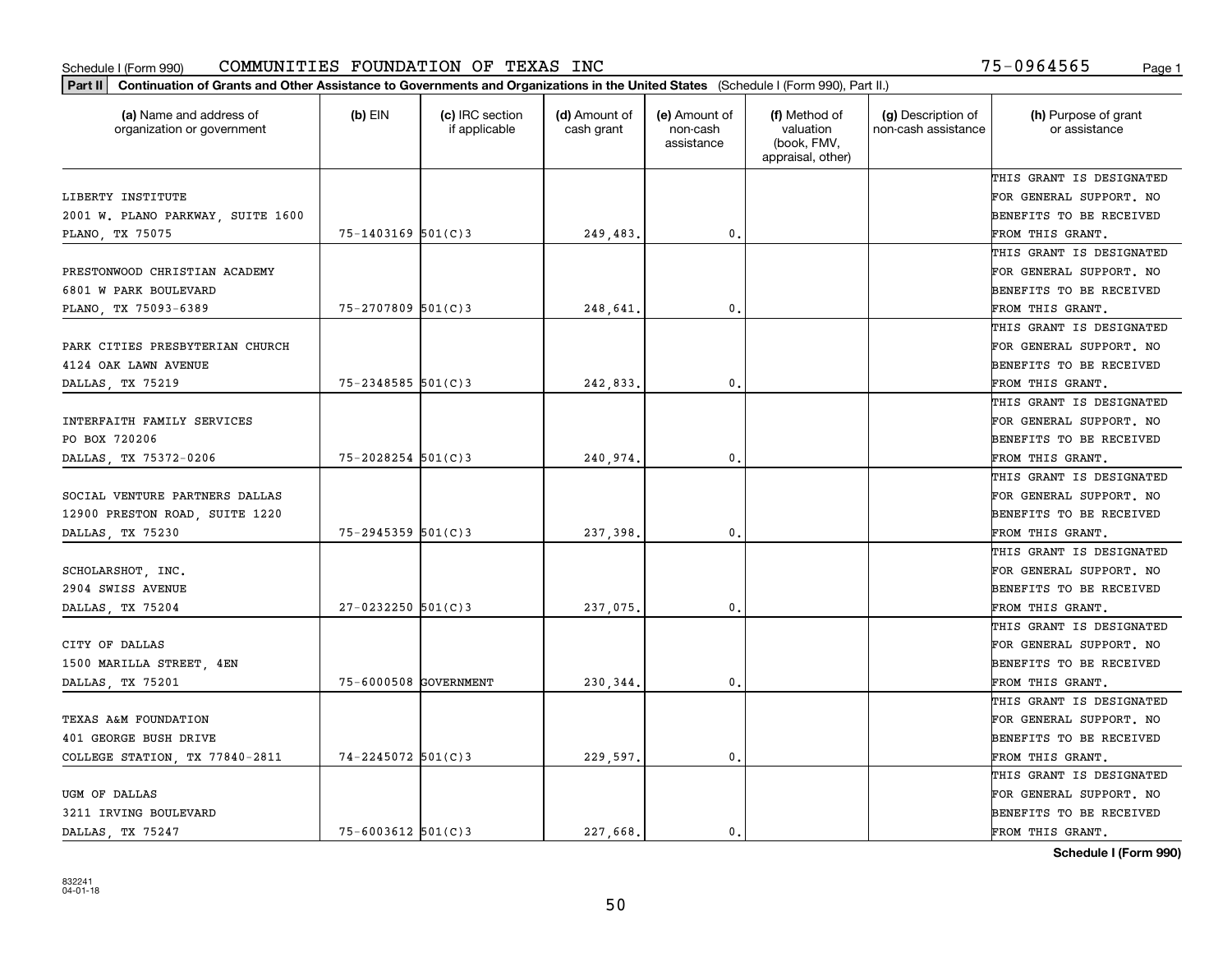| Part II   Continuation of Grants and Other Assistance to Governments and Organizations in the United States (Schedule I (Form 990), Part II.) |                        |                                  |                             |                                         |                                                                |                                           |                                       |
|-----------------------------------------------------------------------------------------------------------------------------------------------|------------------------|----------------------------------|-----------------------------|-----------------------------------------|----------------------------------------------------------------|-------------------------------------------|---------------------------------------|
| (a) Name and address of<br>organization or government                                                                                         | $(b)$ EIN              | (c) IRC section<br>if applicable | (d) Amount of<br>cash grant | (e) Amount of<br>non-cash<br>assistance | (f) Method of<br>valuation<br>(book, FMV,<br>appraisal, other) | (g) Description of<br>non-cash assistance | (h) Purpose of grant<br>or assistance |
|                                                                                                                                               |                        |                                  |                             |                                         |                                                                |                                           | THIS GRANT IS DESIGNATED              |
| TEXAS SCOTTISH RITE HOSPITAL FOR                                                                                                              |                        |                                  |                             |                                         |                                                                |                                           | FOR GENERAL SUPPORT. NO               |
| CRIPPLED CHILDREN - 2222 WELBORN                                                                                                              |                        |                                  |                             |                                         |                                                                |                                           | BENEFITS TO BE RECEIVED               |
| STREET - DALLAS, TX 75219                                                                                                                     | $75 - 0818178$ 501(C)3 |                                  | 218,454.                    | 0.                                      |                                                                |                                           | FROM THIS GRANT.                      |
| CHILDREN'S MEDICAL CENTER OF                                                                                                                  |                        |                                  |                             |                                         |                                                                |                                           | THIS GRANT IS DESIGNATED              |
| DALLAS - 2777 N. STEMMONS                                                                                                                     |                        |                                  |                             |                                         |                                                                |                                           | FOR GENERAL SUPPORT. NO               |
| FREEWAY, SUITE 700 - DALLAS, TX                                                                                                               |                        |                                  |                             |                                         |                                                                |                                           | BENEFITS TO BE RECEIVED               |
| 75207                                                                                                                                         | $75 - 0800628$ 501(C)3 |                                  | 216,885.                    | 0.                                      |                                                                |                                           | FROM THIS GRANT.                      |
| STANFORD UNIVERSITY BOARD OF                                                                                                                  |                        |                                  |                             |                                         |                                                                |                                           | THIS GRANT IS DESIGNATED              |
| TRUSTEES OF THE LELAND STANFORD                                                                                                               |                        |                                  |                             |                                         |                                                                |                                           | FOR GENERAL SUPPORT. NO               |
| 328 LOMITA DRIVE AND MUSEUM WAY -                                                                                                             |                        |                                  |                             |                                         |                                                                |                                           | BENEFITS TO BE RECEIVED               |
| STANFORD, CA 94305-5060                                                                                                                       | $94 - 1156365$ 501(C)3 |                                  | 213,500,                    | 0.                                      |                                                                |                                           | FROM THIS GRANT.                      |
|                                                                                                                                               |                        |                                  |                             |                                         |                                                                |                                           | THIS GRANT IS DESIGNATED              |
| CATHOLIC CHARITIES OF DALLAS, INC.                                                                                                            |                        |                                  |                             |                                         |                                                                |                                           | FOR GENERAL SUPPORT. NO               |
| 1421 WEST MOCKINGBIRD LANE                                                                                                                    |                        |                                  |                             |                                         |                                                                |                                           | <b>BENEFITS TO BE RECEIVED</b>        |
| DALLAS, TX 75247                                                                                                                              | $75 - 2745221$ 501(C)3 |                                  | 213,456.                    | 0.                                      |                                                                |                                           | FROM THIS GRANT.                      |
|                                                                                                                                               |                        |                                  |                             |                                         |                                                                |                                           | THIS GRANT IS DESIGNATED              |
| BISHOP LYNCH HIGH SCHOOL                                                                                                                      |                        |                                  |                             |                                         |                                                                |                                           | FOR GENERAL SUPPORT. NO               |
| 9750 FERGUSON ROAD                                                                                                                            |                        |                                  |                             |                                         |                                                                |                                           | BENEFITS TO BE RECEIVED               |
| DALLAS, TX 75228                                                                                                                              | $75 - 1450046$ 501(C)3 |                                  | 213,226.                    | 0.                                      |                                                                |                                           | FROM THIS GRANT.                      |
|                                                                                                                                               |                        |                                  |                             |                                         |                                                                |                                           | THIS GRANT IS DESIGNATED              |
| CONSERVATION EARTH, INC.                                                                                                                      |                        |                                  |                             |                                         |                                                                |                                           | FOR GENERAL SUPPORT. NO               |
| P. O. BOX 3098                                                                                                                                |                        |                                  |                             |                                         |                                                                |                                           | <b>BENEFITS TO BE RECEIVED</b>        |
| HALF MOON BAY, CA 94019                                                                                                                       | $94 - 2924999$ 501(C)3 |                                  | 210,000                     | 0.                                      |                                                                |                                           | FROM THIS GRANT.                      |
|                                                                                                                                               |                        |                                  |                             |                                         |                                                                |                                           | THIS GRANT IS DESIGNATED              |
| UNIVERSITY OF DALLAS                                                                                                                          |                        |                                  |                             |                                         |                                                                |                                           | FOR GENERAL SUPPORT. NO               |
| 1845 EAST NORTHGATE DRIVE                                                                                                                     |                        |                                  |                             |                                         |                                                                |                                           | <b>BENEFITS TO BE RECEIVED</b>        |
| IRVING, TX 75062-4736                                                                                                                         | $75 - 0926755$ 501(C)3 |                                  | 205,927.                    | 0.                                      |                                                                |                                           | FROM THIS GRANT.                      |
|                                                                                                                                               |                        |                                  |                             |                                         |                                                                |                                           | THIS GRANT IS DESIGNATED              |
| DALLAS SYMPHONY ASSOCIATION, INC.                                                                                                             |                        |                                  |                             |                                         |                                                                |                                           | FOR GENERAL SUPPORT. NO               |
| 2301 FLORA STREET                                                                                                                             |                        |                                  |                             |                                         |                                                                |                                           | BENEFITS TO BE RECEIVED               |
| DALLAS, TX 75201-2413                                                                                                                         | 75-0705442 501(C)3     |                                  | 203,545.                    | $\mathbf{0}$ .                          |                                                                |                                           | FROM THIS GRANT.                      |
|                                                                                                                                               |                        |                                  |                             |                                         |                                                                |                                           | THIS GRANT IS DESIGNATED              |
| PARISH EPISCOPAL SCHOOL                                                                                                                       |                        |                                  |                             |                                         |                                                                |                                           | FOR GENERAL SUPPORT. NO               |
| 4101 SIGMA ROAD                                                                                                                               |                        |                                  |                             |                                         |                                                                |                                           | <b>BENEFITS TO BE RECEIVED</b>        |
| DALLAS, TX 75244                                                                                                                              | $75 - 1390485$ 501(C)3 |                                  | 203.187.                    | $\mathbf{0}$ .                          |                                                                |                                           | FROM THIS GRANT.                      |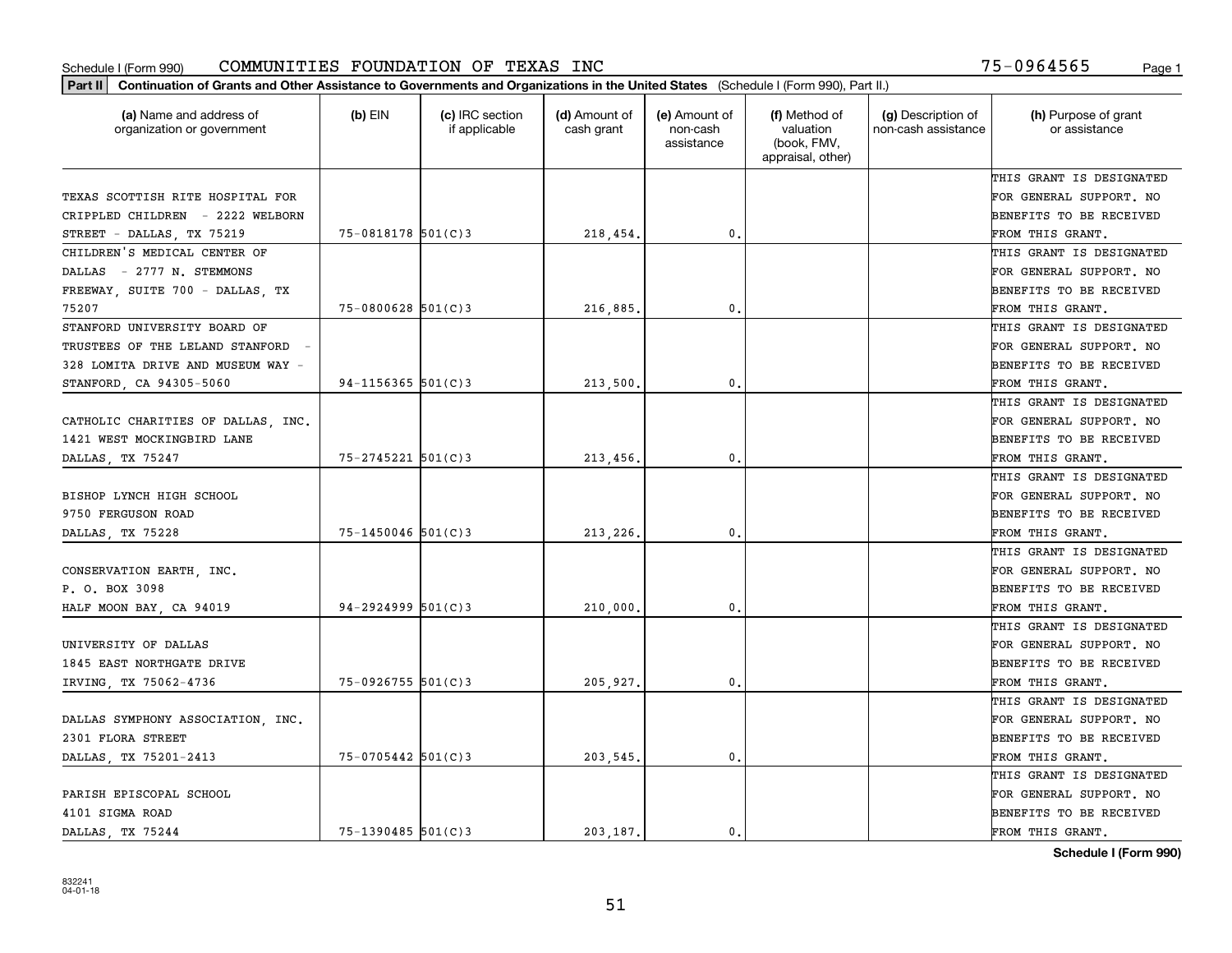| (a) Name and address of<br>organization or government | $(b)$ EIN              | (c) IRC section<br>if applicable | (d) Amount of<br>cash grant | (e) Amount of<br>non-cash<br>assistance | (f) Method of<br>valuation<br>(book, FMV,<br>appraisal, other) | (g) Description of<br>non-cash assistance | (h) Purpose of grant<br>or assistance |
|-------------------------------------------------------|------------------------|----------------------------------|-----------------------------|-----------------------------------------|----------------------------------------------------------------|-------------------------------------------|---------------------------------------|
|                                                       |                        |                                  |                             |                                         |                                                                |                                           | THIS GRANT IS DESIGNATED              |
| DOCUMENTARY ARTS, INC.                                |                        |                                  |                             |                                         |                                                                |                                           | FOR GENERAL SUPPORT. NO               |
| P.O. BOX 140244                                       |                        |                                  |                             |                                         |                                                                |                                           | BENEFITS TO BE RECEIVED               |
| DALLAS, TX 75214                                      | 75-2076780 501(C)3     |                                  | 201,197.                    | $\mathfrak{o}$ .                        |                                                                |                                           | FROM THIS GRANT.                      |
| PRESIDENT AND FELLOWS OF                              |                        |                                  |                             |                                         |                                                                |                                           | THIS GRANT IS DESIGNATED              |
| MIDDLEBURY COLLEGE - GIFT                             |                        |                                  |                             |                                         |                                                                |                                           | FOR GENERAL SUPPORT. NO               |
| ADMINISTRATION                                        |                        |                                  |                             |                                         |                                                                |                                           | BENEFITS TO BE RECEIVED               |
| 700 EXCHANGE STREET - MIDDLEBURY                      | $03 - 0179298$ 501(C)3 |                                  | 200,000                     | $\mathbf{0}$                            |                                                                |                                           | FROM THIS GRANT.                      |
|                                                       |                        |                                  |                             |                                         |                                                                |                                           | THIS GRANT IS DESIGNATED              |
| VIRGINIA STUDENT AID FOUNDATION                       |                        |                                  |                             |                                         |                                                                |                                           | FOR GENERAL SUPPORT. NO               |
| P.O. BOX 400833                                       |                        |                                  |                             |                                         |                                                                |                                           | BENEFITS TO BE RECEIVED               |
| CHARLOTTESVILLE, VA 22904                             | $54-0517188$ 501(C)3   |                                  | 200,000                     | $\mathbf{0}$ .                          |                                                                |                                           | FROM THIS GRANT.                      |
|                                                       |                        |                                  |                             |                                         |                                                                |                                           | THIS GRANT IS DESIGNATED              |
| UNDERDOG ANIMAL RESCUE AND REHAB                      |                        |                                  |                             |                                         |                                                                |                                           | FOR GENERAL SUPPORT. NO               |
| 72 SOUTH 100 E                                        |                        |                                  |                             |                                         |                                                                |                                           | BENEFITS TO BE RECEIVED               |
| MOAB, UT 84532                                        | $82 - 3156476$ 501(C)3 |                                  | 200,000                     | 0.                                      |                                                                |                                           | FROM THIS GRANT.                      |
| BUCKNER CHILDREN AND FAMILY                           |                        |                                  |                             |                                         |                                                                |                                           | THIS GRANT IS DESIGNATED              |
| SERVICES, INC. - 700 N. PEARL                         |                        |                                  |                             |                                         |                                                                |                                           | FOR GENERAL SUPPORT. NO               |
| STREET, SUITE 1200 - DALLAS, TX                       |                        |                                  |                             |                                         |                                                                |                                           | BENEFITS TO BE RECEIVED               |
| 75201                                                 | $75 - 2571395$ 501(C)3 |                                  | 196,464                     | $\mathbf{0}$                            |                                                                |                                           | FROM THIS GRANT.                      |
|                                                       |                        |                                  |                             |                                         |                                                                |                                           | THIS GRANT IS DESIGNATED              |
| FRISCO FAMILY SERVICES CENTER                         |                        |                                  |                             |                                         |                                                                |                                           | FOR GENERAL SUPPORT. NO               |
| P.O. BOX 1387                                         |                        |                                  |                             |                                         |                                                                |                                           | BENEFITS TO BE RECEIVED               |
| FRISCO, TX 75034                                      | 75-2530888 501(C)3     |                                  | 194,941                     | $\mathbf{0}$                            |                                                                |                                           | FROM THIS GRANT.                      |
|                                                       |                        |                                  |                             |                                         |                                                                |                                           | THIS GRANT IS DESIGNATED              |
| JOHN PAUL II HIGH SCHOOL                              |                        |                                  |                             |                                         |                                                                |                                           | FOR GENERAL SUPPORT. NO               |
| 900 COIT ROAD                                         |                        |                                  |                             |                                         |                                                                |                                           | BENEFITS TO BE RECEIVED               |
| PLANO, TX 75075                                       | $75 - 2679651$ 501(C)3 |                                  | 190,561                     | $\mathbf{0}$ .                          |                                                                |                                           | FROM THIS GRANT.                      |
|                                                       |                        |                                  |                             |                                         |                                                                |                                           | THIS GRANT IS DESIGNATED              |
| FRIENDS OF THE ASPEN ANIMAL                           |                        |                                  |                             |                                         |                                                                |                                           | FOR GENERAL SUPPORT. NO               |
| SHELTER - P.O. BOX 985 - ASPEN,                       |                        |                                  |                             |                                         |                                                                |                                           | BENEFITS TO BE RECEIVED               |
| CO 81612                                              | 84-1564816 501(C)3     |                                  | 190,500.                    | $\mathbf{0}$ .                          |                                                                |                                           | FROM THIS GRANT.                      |
|                                                       |                        |                                  |                             |                                         |                                                                |                                           | THIS GRANT IS DESIGNATED              |
| VOLUNTEERNOW                                          |                        |                                  |                             |                                         |                                                                |                                           | FOR GENERAL SUPPORT. NO               |
| 2800 LIVE OAK STREET                                  |                        |                                  |                             |                                         |                                                                |                                           | BENEFITS TO BE RECEIVED               |
| DALLAS TX 75204-5750                                  | $75 - 1364145$ 501(C)3 |                                  | 189.773.                    | 0.                                      |                                                                |                                           | FROM THIS GRANT.                      |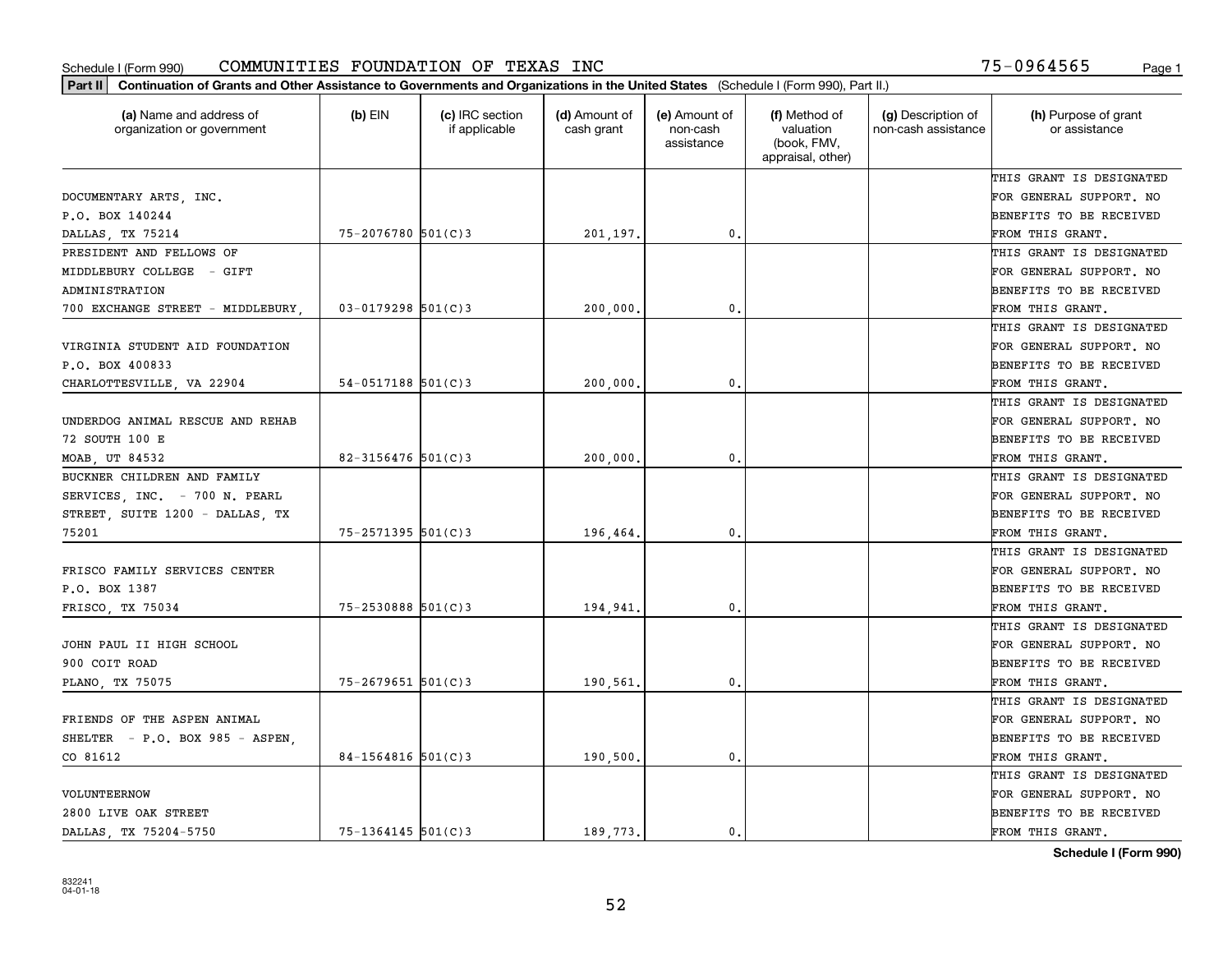| Part II   Continuation of Grants and Other Assistance to Governments and Organizations in the United States (Schedule I (Form 990), Part II.) |                        |                                  |                             |                                         |                                                                |                                           |                                       |
|-----------------------------------------------------------------------------------------------------------------------------------------------|------------------------|----------------------------------|-----------------------------|-----------------------------------------|----------------------------------------------------------------|-------------------------------------------|---------------------------------------|
| (a) Name and address of<br>organization or government                                                                                         | $(b)$ EIN              | (c) IRC section<br>if applicable | (d) Amount of<br>cash grant | (e) Amount of<br>non-cash<br>assistance | (f) Method of<br>valuation<br>(book, FMV,<br>appraisal, other) | (g) Description of<br>non-cash assistance | (h) Purpose of grant<br>or assistance |
|                                                                                                                                               |                        |                                  |                             |                                         |                                                                |                                           | THIS GRANT IS DESIGNATED              |
| LEARNING FORWARD                                                                                                                              |                        |                                  |                             |                                         |                                                                |                                           | FOR GENERAL SUPPORT. NO               |
| 17330 PRESTON ROAD, SUITE 106D                                                                                                                |                        |                                  |                             |                                         |                                                                |                                           | BENEFITS TO BE RECEIVED               |
| DALLAS, TX 75252                                                                                                                              | $31 - 0955962$ 501(C)3 |                                  | 183,971.                    | 0.                                      |                                                                |                                           | FROM THIS GRANT.                      |
|                                                                                                                                               |                        |                                  |                             |                                         |                                                                |                                           | THIS GRANT IS DESIGNATED              |
| YOUNG LIFE                                                                                                                                    |                        |                                  |                             |                                         |                                                                |                                           | FOR GENERAL SUPPORT. NO               |
| P.O. BOX 29751                                                                                                                                |                        |                                  |                             |                                         |                                                                |                                           | BENEFITS TO BE RECEIVED               |
| AUSTIN, TX 78755-6751                                                                                                                         | $84 - 0385934$ 501(C)3 |                                  | 180,486.                    | 0.                                      |                                                                |                                           | FROM THIS GRANT.                      |
|                                                                                                                                               |                        |                                  |                             |                                         |                                                                |                                           | THIS GRANT IS DESIGNATED              |
| THE VISITING NURSE ASSOCIATION OF                                                                                                             |                        |                                  |                             |                                         |                                                                |                                           | FOR GENERAL SUPPORT. NO               |
| TEXAS - 1600 VICEROY DRIVE, SUITE                                                                                                             |                        |                                  |                             |                                         |                                                                |                                           | BENEFITS TO BE RECEIVED               |
| 400 - DALLAS, TX 75235                                                                                                                        | $75 - 0800692$ 501(C)3 |                                  | 177,732.                    | $\mathfrak{o}$ .                        |                                                                |                                           | FROM THIS GRANT.                      |
|                                                                                                                                               |                        |                                  |                             |                                         |                                                                |                                           | THIS GRANT IS DESIGNATED              |
| CRISTO REY DALLAS HIGH SCHOOL                                                                                                                 |                        |                                  |                             |                                         |                                                                |                                           | FOR GENERAL SUPPORT. NO               |
| 1064 NORTH SAINT AUGUSTINE DRIVE                                                                                                              |                        |                                  |                             |                                         |                                                                |                                           | <b>BENEFITS TO BE RECEIVED</b>        |
| DALLAS, TX 75217                                                                                                                              | $46 - 3737066$ 501(C)3 |                                  | 174,879.                    | $\mathbf{0}$ .                          |                                                                |                                           | FROM THIS GRANT.                      |
|                                                                                                                                               |                        |                                  |                             |                                         |                                                                |                                           | THIS GRANT IS DESIGNATED              |
| ABILENE CHRISTIAN UNIVERSITY                                                                                                                  |                        |                                  |                             |                                         |                                                                |                                           | FOR GENERAL SUPPORT. NO               |
| <b>ACU BOX 29130</b>                                                                                                                          |                        |                                  |                             |                                         |                                                                |                                           | BENEFITS TO BE RECEIVED               |
| ABILENE, TX 79699                                                                                                                             | $75 - 0851900$ 501(C)3 |                                  | 165,291.                    | 0.                                      |                                                                |                                           | FROM THIS GRANT.                      |
|                                                                                                                                               |                        |                                  |                             |                                         |                                                                |                                           | THIS GRANT IS DESIGNATED              |
| ST. ANDREW UNITED METHODIST CHURCH                                                                                                            |                        |                                  |                             |                                         |                                                                |                                           | FOR GENERAL SUPPORT. NO               |
| 5801 W. PLANO PARKWAY                                                                                                                         |                        |                                  |                             |                                         |                                                                |                                           | BENEFITS TO BE RECEIVED               |
| PLANO, TX 75093                                                                                                                               | $75 - 2182676$ 501(C)3 |                                  | 165,250.                    | $\mathfrak{o}$ .                        |                                                                |                                           | FROM THIS GRANT.                      |
|                                                                                                                                               |                        |                                  |                             |                                         |                                                                |                                           | THIS GRANT IS DESIGNATED              |
| LEGAL AID OF NORTHWEST TEXAS                                                                                                                  |                        |                                  |                             |                                         |                                                                |                                           | FOR GENERAL SUPPORT. NO               |
| 600 EAST WEATHERFORD STREET                                                                                                                   |                        |                                  |                             |                                         |                                                                |                                           | BENEFITS TO BE RECEIVED               |
| FORT WORTH, TX 76102-3264                                                                                                                     | $75 - 0856086$ 501(C)3 |                                  | 164,565.                    | 0.                                      |                                                                |                                           | FROM THIS GRANT.                      |
|                                                                                                                                               |                        |                                  |                             |                                         |                                                                |                                           | THIS GRANT IS DESIGNATED              |
| GIRLS INCORPORATED OF METROPOLITAN                                                                                                            |                        |                                  |                             |                                         |                                                                |                                           | FOR GENERAL SUPPORT. NO               |
| - 2040 EMPIRE CENTRAL<br>DALLAS                                                                                                               |                        |                                  |                             |                                         |                                                                |                                           | BENEFITS TO BE RECEIVED               |
| DRIVE - DALLAS, TX 75235-4304                                                                                                                 | 75-1305705 501(C)3     |                                  | 163,648.                    | $\mathbf{0}$ .                          |                                                                |                                           | FROM THIS GRANT.                      |
|                                                                                                                                               |                        |                                  |                             |                                         |                                                                |                                           | THIS GRANT IS DESIGNATED              |
| OAKRIDGE SCHOOL, INC.                                                                                                                         |                        |                                  |                             |                                         |                                                                |                                           | FOR GENERAL SUPPORT. NO               |
| 5900 W. PIONEER PARKWAY                                                                                                                       |                        |                                  |                             |                                         |                                                                |                                           | <b>BENEFITS TO BE RECEIVED</b>        |
| ARLINGTON, TX 76013                                                                                                                           | $75 - 1656802$ 501(C)3 |                                  | 160.792.                    | 0.                                      |                                                                |                                           | FROM THIS GRANT.                      |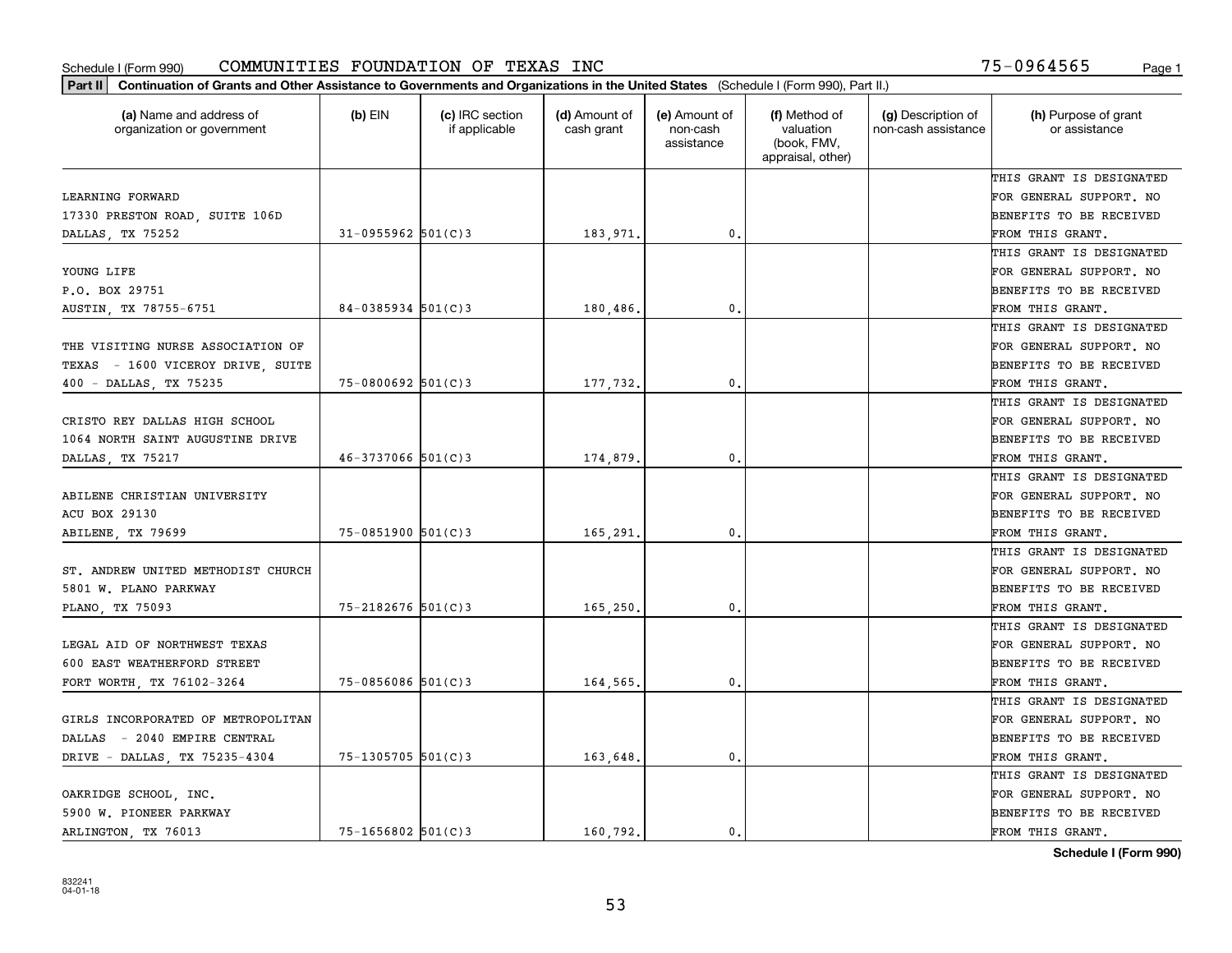| Part II   Continuation of Grants and Other Assistance to Governments and Organizations in the United States (Schedule I (Form 990), Part II.) |                          |                                  |                             |                                         |                                                                |                                           |                                       |
|-----------------------------------------------------------------------------------------------------------------------------------------------|--------------------------|----------------------------------|-----------------------------|-----------------------------------------|----------------------------------------------------------------|-------------------------------------------|---------------------------------------|
| (a) Name and address of<br>organization or government                                                                                         | $(b)$ EIN                | (c) IRC section<br>if applicable | (d) Amount of<br>cash grant | (e) Amount of<br>non-cash<br>assistance | (f) Method of<br>valuation<br>(book, FMV,<br>appraisal, other) | (g) Description of<br>non-cash assistance | (h) Purpose of grant<br>or assistance |
|                                                                                                                                               |                          |                                  |                             |                                         |                                                                |                                           | THIS GRANT IS DESIGNATED              |
| MERCY STREET, INC.                                                                                                                            |                          |                                  |                             |                                         |                                                                |                                           | FOR GENERAL SUPPORT. NO               |
| 3801 HOLYSTONE STREET                                                                                                                         |                          |                                  |                             |                                         |                                                                |                                           | BENEFITS TO BE RECEIVED               |
| DALLAS, TX 75212                                                                                                                              | $45 - 0536344$ 501(C)3   |                                  | 159,700.                    | 0.                                      |                                                                |                                           | FROM THIS GRANT.                      |
|                                                                                                                                               |                          |                                  |                             |                                         |                                                                |                                           | THIS GRANT IS DESIGNATED              |
| HAPPY HILL FARM CHILDREN'S HOME,                                                                                                              |                          |                                  |                             |                                         |                                                                |                                           | FOR GENERAL SUPPORT. NO               |
| $INC. = 3846$ NORTH HIGHWAY 144 -                                                                                                             |                          |                                  |                             |                                         |                                                                |                                           | BENEFITS TO BE RECEIVED               |
| GRANBURY, TX 76048                                                                                                                            | $51 - 0236530$ $501(C)3$ |                                  | 159,157.                    | 0.                                      |                                                                |                                           | FROM THIS GRANT.                      |
|                                                                                                                                               |                          |                                  |                             |                                         |                                                                |                                           | THIS GRANT IS DESIGNATED              |
| THE FAMILY PLACE, INC.                                                                                                                        |                          |                                  |                             |                                         |                                                                |                                           | FOR GENERAL SUPPORT. NO               |
| P.O. BOX 7999                                                                                                                                 |                          |                                  |                             |                                         |                                                                |                                           | BENEFITS TO BE RECEIVED               |
| DALLAS, TX 75209                                                                                                                              | $75 - 1590896$ 501(C)3   |                                  | 156,061.                    | 0.                                      |                                                                |                                           | FROM THIS GRANT.                      |
|                                                                                                                                               |                          |                                  |                             |                                         |                                                                |                                           | THIS GRANT IS DESIGNATED              |
| BROTHER BILL'S HELPING HAND                                                                                                                   |                          |                                  |                             |                                         |                                                                |                                           | FOR GENERAL SUPPORT. NO               |
| P.O. BOX 565846                                                                                                                               |                          |                                  |                             |                                         |                                                                |                                           | <b>BENEFITS TO BE RECEIVED</b>        |
| DALLAS, TX 75356-5846                                                                                                                         | 75-6027740 501(C)3       |                                  | 155,692.                    | 0.                                      |                                                                |                                           | FROM THIS GRANT.                      |
|                                                                                                                                               |                          |                                  |                             |                                         |                                                                |                                           | THIS GRANT IS DESIGNATED              |
| PRINCE OF PEACE CATHOLIC SCHOOL                                                                                                               |                          |                                  |                             |                                         |                                                                |                                           | FOR GENERAL SUPPORT. NO               |
| 5100 PLANO PARKWAY WEST                                                                                                                       |                          |                                  |                             |                                         |                                                                |                                           | BENEFITS TO BE RECEIVED               |
| PLANO, TX 75093                                                                                                                               | 80-0518685 $501(C)3$     |                                  | 154,227.                    | 0.                                      |                                                                |                                           | FROM THIS GRANT.                      |
|                                                                                                                                               |                          |                                  |                             |                                         |                                                                |                                           | THIS GRANT IS DESIGNATED              |
| URSULINE ACADEMY OF DALLAS                                                                                                                    |                          |                                  |                             |                                         |                                                                |                                           | FOR GENERAL SUPPORT. NO               |
| FOUNDATION, INC. - 4900 WALNUT                                                                                                                |                          |                                  |                             |                                         |                                                                |                                           | BENEFITS TO BE RECEIVED               |
| HILL LANE - DALLAS, TX 75229                                                                                                                  | $75 - 2789158$ 501(C)3   |                                  | 153,099                     | 0.                                      |                                                                |                                           | FROM THIS GRANT.                      |
|                                                                                                                                               |                          |                                  |                             |                                         |                                                                |                                           | THIS GRANT IS DESIGNATED              |
| TARRANT AREA FOOD BANK                                                                                                                        |                          |                                  |                             |                                         |                                                                |                                           | FOR GENERAL SUPPORT. NO               |
| 2600 CULLEN STREET                                                                                                                            |                          |                                  |                             |                                         |                                                                |                                           | BENEFITS TO BE RECEIVED               |
| FORT WORTH, TX 76107-1302                                                                                                                     | $75 - 1822473$ 501(C)3   |                                  | 152,100,                    | 0.                                      |                                                                |                                           | FROM THIS GRANT.                      |
|                                                                                                                                               |                          |                                  |                             |                                         |                                                                |                                           | THIS GRANT IS DESIGNATED              |
| UPLIFT EDUCATION                                                                                                                              |                          |                                  |                             |                                         |                                                                |                                           | FOR GENERAL SUPPORT. NO               |
| 1825 MARKET CENTER BOULEVARD, SUITE                                                                                                           |                          |                                  |                             |                                         |                                                                |                                           | BENEFITS TO BE RECEIVED               |
| DALLAS, TX 75207                                                                                                                              | $75 - 2659683$ 501(C)3   |                                  | 151,670.                    | $\mathbf{0}$ .                          |                                                                |                                           | FROM THIS GRANT.                      |
|                                                                                                                                               |                          |                                  |                             |                                         |                                                                |                                           | THIS GRANT IS DESIGNATED              |
| COVENANT KNIGHTS SCHOOL                                                                                                                       |                          |                                  |                             |                                         |                                                                |                                           | FOR GENERAL SUPPORT. NO               |
| 7300 VALLEY VIEW LANE                                                                                                                         |                          |                                  |                             |                                         |                                                                |                                           | <b>BENEFITS TO BE RECEIVED</b>        |
| DALLAS, TX 75240                                                                                                                              | $75 - 2642656$ 501(C)3   |                                  | 151 562.                    | $\mathbf{0}$ .                          |                                                                |                                           | FROM THIS GRANT.                      |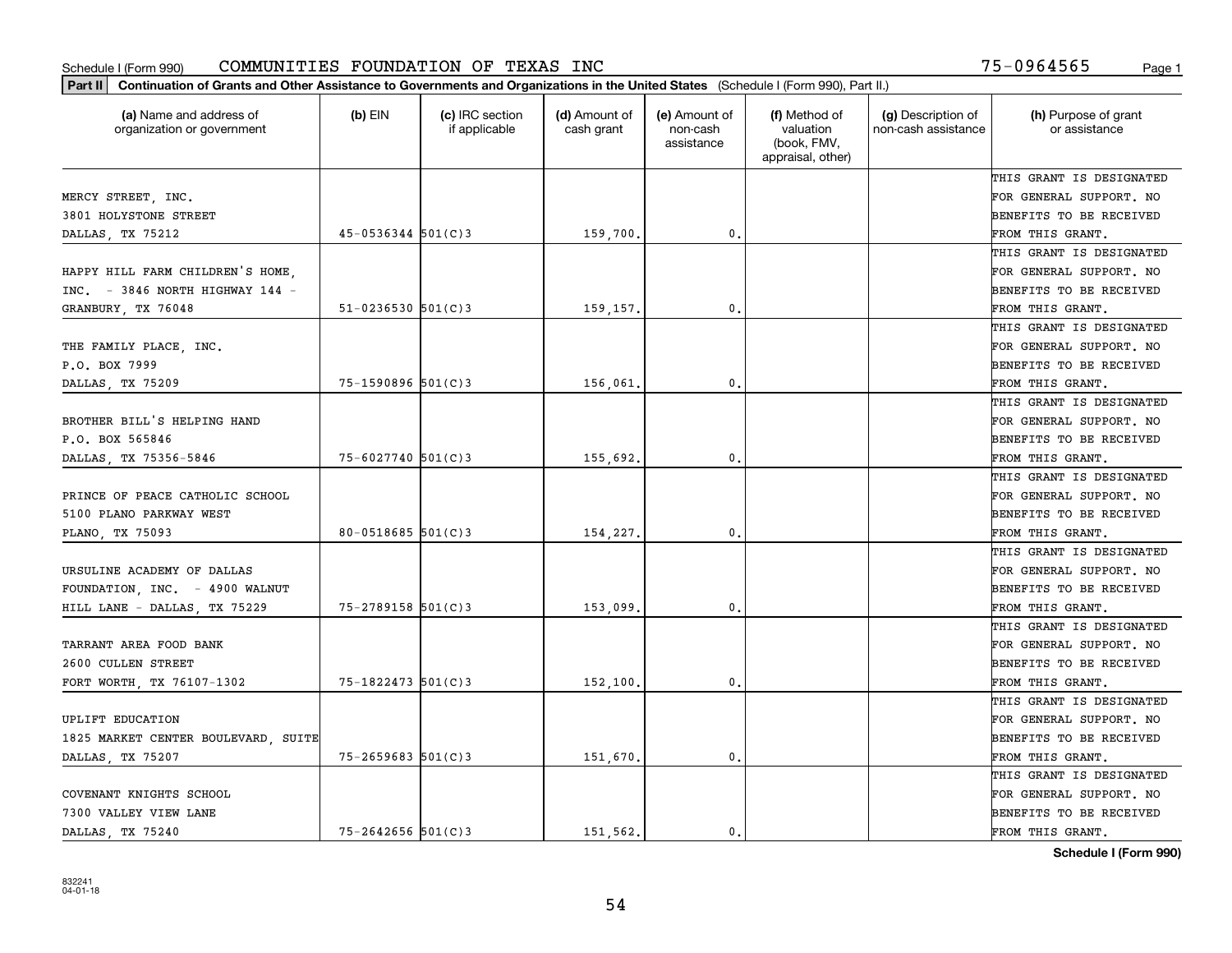| (a) Name and address of<br>organization or government | $(b)$ EIN              | (c) IRC section<br>if applicable | (d) Amount of<br>cash grant | (e) Amount of<br>non-cash<br>assistance | (f) Method of<br>valuation<br>(book, FMV,<br>appraisal, other) | (g) Description of<br>non-cash assistance | (h) Purpose of grant<br>or assistance |
|-------------------------------------------------------|------------------------|----------------------------------|-----------------------------|-----------------------------------------|----------------------------------------------------------------|-------------------------------------------|---------------------------------------|
|                                                       |                        |                                  |                             |                                         |                                                                |                                           | THIS GRANT IS DESIGNATED              |
| WIPE OUT KIDS CANCER, INC.                            |                        |                                  |                             |                                         |                                                                |                                           | FOR GENERAL SUPPORT. NO               |
| 1349 EMPIRE CENTRAL, SUITE 240, LB1                   |                        |                                  |                             |                                         |                                                                |                                           | BENEFITS TO BE RECEIVED               |
| DALLAS, TX 75247                                      | 75-1892051 501(C)3     |                                  | 151,000                     | $\mathbf{0}$ .                          |                                                                |                                           | FROM THIS GRANT.                      |
|                                                       |                        |                                  |                             |                                         |                                                                |                                           | THIS GRANT IS DESIGNATED              |
| ADVISORY BOARD OF BOOKER T.                           |                        |                                  |                             |                                         |                                                                |                                           | FOR GENERAL SUPPORT. NO               |
| WASHINGTON HIGH SCHOOL - P.O. BOX                     |                        |                                  |                             |                                         |                                                                |                                           | BENEFITS TO BE RECEIVED               |
| 192648 - DALLAS, TX 75219                             | $74-3068174$ 501(C)3   |                                  | 150,087                     | 0.                                      |                                                                |                                           | FROM THIS GRANT.                      |
|                                                       |                        |                                  |                             |                                         |                                                                |                                           | THIS GRANT IS DESIGNATED              |
| CURE RTD FOUNDATION                                   |                        |                                  |                             |                                         |                                                                |                                           | FOR GENERAL SUPPORT. NO               |
| 5500 CARUTH HAVEN LANE                                |                        |                                  |                             |                                         |                                                                |                                           | BENEFITS TO BE RECEIVED               |
| DALLAS, TX 75225                                      | 82-0864340 $501(C)3$   |                                  | 150,000.                    | $\mathfrak{o}$ .                        |                                                                |                                           | FROM THIS GRANT.                      |
|                                                       |                        |                                  |                             |                                         |                                                                |                                           | THIS GRANT IS DESIGNATED              |
| <b>WFAA-TV</b>                                        |                        |                                  |                             |                                         |                                                                |                                           | FOR GENERAL SUPPORT. NO               |
| 606 YOUNG STREET                                      |                        |                                  |                             |                                         |                                                                |                                           | BENEFITS TO BE RECEIVED               |
| DALLAS, TX 75202-4810                                 | $26 - 0358472$ 0       |                                  | 147,089                     | $\mathbf{0}$                            |                                                                |                                           | FROM THIS GRANT.                      |
|                                                       |                        |                                  |                             |                                         |                                                                |                                           | THIS GRANT IS DESIGNATED              |
| PROVIDENCE CHRISTIAN SCHOOL OF                        |                        |                                  |                             |                                         |                                                                |                                           | FOR GENERAL SUPPORT. NO               |
| $-$ 5002 W. LOVERS LANE $-$<br>TEXAS                  |                        |                                  |                             |                                         |                                                                |                                           | BENEFITS TO BE RECEIVED               |
| DALLAS, TX 75209                                      | 75-2247092 501(C)3     |                                  | 143,777.                    | $\mathfrak{o}$ .                        |                                                                |                                           | FROM THIS GRANT.                      |
|                                                       |                        |                                  |                             |                                         |                                                                |                                           | THIS GRANT IS DESIGNATED              |
| ST. JOHN'S EPISCOPAL SCHOOL                           |                        |                                  |                             |                                         |                                                                |                                           | FOR GENERAL SUPPORT. NO               |
| 848 HARTER ROAD                                       |                        |                                  |                             |                                         |                                                                |                                           | BENEFITS TO BE RECEIVED               |
| DALLAS, TX 75218                                      | $75 - 2147746$ 501(C)3 |                                  | 143,663                     | 0.                                      |                                                                |                                           | FROM THIS GRANT.                      |
|                                                       |                        |                                  |                             |                                         |                                                                |                                           | THIS GRANT IS DESIGNATED              |
| SHARING LIFE COMMUNITY OUTREACH,                      |                        |                                  |                             |                                         |                                                                |                                           | FOR GENERAL SUPPORT. NO               |
| INC. - 3544 EAST EMPORIUM CIRCLE                      |                        |                                  |                             |                                         |                                                                |                                           | BENEFITS TO BE RECEIVED               |
| - $MESQUITE$ , TX 75150                               | 75-2831756 501(C)3     |                                  | 141,152.                    | $\mathbf{0}$ .                          |                                                                |                                           | FROM THIS GRANT.                      |
|                                                       |                        |                                  |                             |                                         |                                                                |                                           | THIS GRANT IS DESIGNATED              |
| AMERICA'S CHARITIES                                   |                        |                                  |                             |                                         |                                                                |                                           | FOR GENERAL SUPPORT. NO               |
| 14150 NEWBROOK DRIVE, SUITE 110                       |                        |                                  |                             |                                         |                                                                |                                           | BENEFITS TO BE RECEIVED               |
| CHANTILLY, VA 20151                                   | $54-1517707$ 501(C)3   |                                  | 140,000                     | 0.                                      |                                                                |                                           | FROM THIS GRANT.                      |
|                                                       |                        |                                  |                             |                                         |                                                                |                                           | THIS GRANT IS DESIGNATED              |
| GPA MINISTRIES, INC.                                  |                        |                                  |                             |                                         |                                                                |                                           | FOR GENERAL SUPPORT. NO               |
| 3300 W. INTERSTATE 20                                 |                        |                                  |                             |                                         |                                                                |                                           | BENEFITS TO BE RECEIVED               |
| ARLINGTON, TX 76017                                   | $75 - 2484732$ 501(C)3 |                                  | 138,327.                    | $\mathbf{0}$ .                          |                                                                |                                           | FROM THIS GRANT.                      |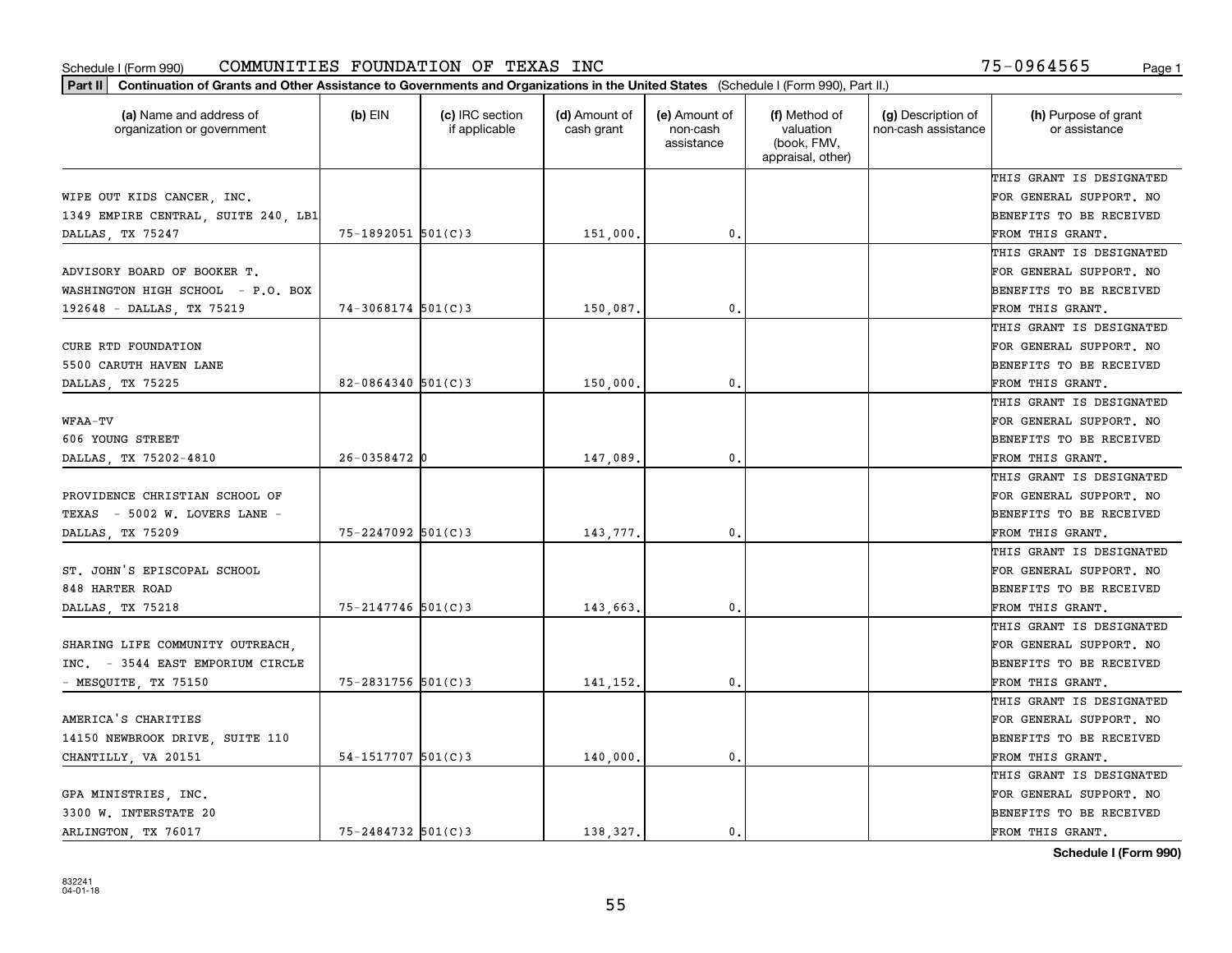| Part II   Continuation of Grants and Other Assistance to Governments and Organizations in the United States (Schedule I (Form 990), Part II.) |                        |                                  |                             |                                         |                                                                |                                           |                                       |
|-----------------------------------------------------------------------------------------------------------------------------------------------|------------------------|----------------------------------|-----------------------------|-----------------------------------------|----------------------------------------------------------------|-------------------------------------------|---------------------------------------|
| (a) Name and address of<br>organization or government                                                                                         | $(b)$ EIN              | (c) IRC section<br>if applicable | (d) Amount of<br>cash grant | (e) Amount of<br>non-cash<br>assistance | (f) Method of<br>valuation<br>(book, FMV,<br>appraisal, other) | (g) Description of<br>non-cash assistance | (h) Purpose of grant<br>or assistance |
|                                                                                                                                               |                        |                                  |                             |                                         |                                                                |                                           | THIS GRANT IS DESIGNATED              |
| DOMESTIC AND FOREIGN MISSIONARY                                                                                                               |                        |                                  |                             |                                         |                                                                |                                           | FOR GENERAL SUPPORT. NO               |
| SOCIETY EPISCOPAL CHURCH - 5100                                                                                                               |                        |                                  |                             |                                         |                                                                |                                           | BENEFITS TO BE RECEIVED               |
| ROSS AVENUE - DALLAS, TX 75206                                                                                                                | $13 - 5562208$ 501(C)3 |                                  | 137,634.                    | 0.                                      |                                                                |                                           | FROM THIS GRANT.                      |
|                                                                                                                                               |                        |                                  |                             |                                         |                                                                |                                           | THIS GRANT IS DESIGNATED              |
| JEWISH FAMILY SERVICE OF DALLAS,                                                                                                              |                        |                                  |                             |                                         |                                                                |                                           | FOR GENERAL SUPPORT. NO               |
| $INC. = 5402$ ARAPAHO ROAD -                                                                                                                  |                        |                                  |                             |                                         |                                                                |                                           | BENEFITS TO BE RECEIVED               |
| DALLAS, TX 75248-3420                                                                                                                         | 75-1992728 501(C)3     |                                  | 136,156.                    | 0.                                      |                                                                |                                           | FROM THIS GRANT.                      |
|                                                                                                                                               |                        |                                  |                             |                                         |                                                                |                                           | THIS GRANT IS DESIGNATED              |
| TEXAS BALLET THEATER, INC.                                                                                                                    |                        |                                  |                             |                                         |                                                                |                                           | FOR GENERAL SUPPORT. NO               |
| 1540 MALL CIRCLE                                                                                                                              |                        |                                  |                             |                                         |                                                                |                                           | BENEFITS TO BE RECEIVED               |
| FORT WORTH, TX 76116                                                                                                                          | $84-1622654$ 501(C)3   |                                  | 135,318.                    | 0.                                      |                                                                |                                           | FROM THIS GRANT.                      |
|                                                                                                                                               |                        |                                  |                             |                                         |                                                                |                                           | THIS GRANT IS DESIGNATED              |
| CAFE MOMENTUM                                                                                                                                 |                        |                                  |                             |                                         |                                                                |                                           | FOR GENERAL SUPPORT. NO               |
| 1510 PACIFIC AVENUE                                                                                                                           |                        |                                  |                             |                                         |                                                                |                                           | <b>BENEFITS TO BE RECEIVED</b>        |
| DALLAS, TX 75201                                                                                                                              | $32 - 0384561$ 501(C)3 |                                  | 134,488.                    | 0.                                      |                                                                |                                           | FROM THIS GRANT.                      |
|                                                                                                                                               |                        |                                  |                             |                                         |                                                                |                                           | THIS GRANT IS DESIGNATED              |
| DALLAS INDEPENDENT SCHOOL DISTRICT                                                                                                            |                        |                                  |                             |                                         |                                                                |                                           | FOR GENERAL SUPPORT. NO               |
| 9400 NORTH CENTRAL EXPRESSWAY                                                                                                                 |                        |                                  |                             |                                         |                                                                |                                           | BENEFITS TO BE RECEIVED               |
| DALLAS, TX 75231                                                                                                                              | 75-6001278 GOVERNMENT  |                                  | 131,994.                    | 0.                                      |                                                                |                                           | FROM THIS GRANT.                      |
|                                                                                                                                               |                        |                                  |                             |                                         |                                                                |                                           | THIS GRANT IS DESIGNATED              |
| DALLAS CASA                                                                                                                                   |                        |                                  |                             |                                         |                                                                |                                           | FOR GENERAL SUPPORT. NO               |
| 2757 SWISS AVENUE                                                                                                                             |                        |                                  |                             |                                         |                                                                |                                           | BENEFITS TO BE RECEIVED               |
| DALLAS, TX 75204                                                                                                                              | $75 - 1866204$ 501(C)3 |                                  | 131,619                     | 0.                                      |                                                                |                                           | FROM THIS GRANT.                      |
|                                                                                                                                               |                        |                                  |                             |                                         |                                                                |                                           | THIS GRANT IS DESIGNATED              |
| <b>TOLSON GROUP</b>                                                                                                                           |                        |                                  |                             |                                         |                                                                |                                           | FOR GENERAL SUPPORT. NO               |
| 4514 COLE AVENUE, #400                                                                                                                        |                        |                                  |                             |                                         |                                                                |                                           | BENEFITS TO BE RECEIVED               |
| DALLAS, TX 75205                                                                                                                              | $35 - 2244262$ 501(C)3 |                                  | 131,156.                    | 0.                                      |                                                                |                                           | FROM THIS GRANT.                      |
|                                                                                                                                               |                        |                                  |                             |                                         |                                                                |                                           | THIS GRANT IS DESIGNATED              |
| ADVOCATES FOR COMMUNITY                                                                                                                       |                        |                                  |                             |                                         |                                                                |                                           | FOR GENERAL SUPPORT. NO               |
| TRANSFORMATION - P.O. BOX 225225                                                                                                              |                        |                                  |                             |                                         |                                                                |                                           | BENEFITS TO BE RECEIVED               |
| - DALLAS, TX 75222                                                                                                                            | 27-0178272 501(C)3     |                                  | 129,800.                    | 0.                                      |                                                                |                                           | FROM THIS GRANT.                      |
|                                                                                                                                               |                        |                                  |                             |                                         |                                                                |                                           | THIS GRANT IS DESIGNATED              |
| ALLEN COMMUNITY OUTREACH                                                                                                                      |                        |                                  |                             |                                         |                                                                |                                           | FOR GENERAL SUPPORT. NO               |
| 801 EAST MAIN STREET                                                                                                                          |                        |                                  |                             |                                         |                                                                |                                           | BENEFITS TO BE RECEIVED               |
| ALLEN, TX 75002                                                                                                                               | $75 - 1986190$ 501(C)3 |                                  | 129,796.                    | 0.                                      |                                                                |                                           | FROM THIS GRANT.                      |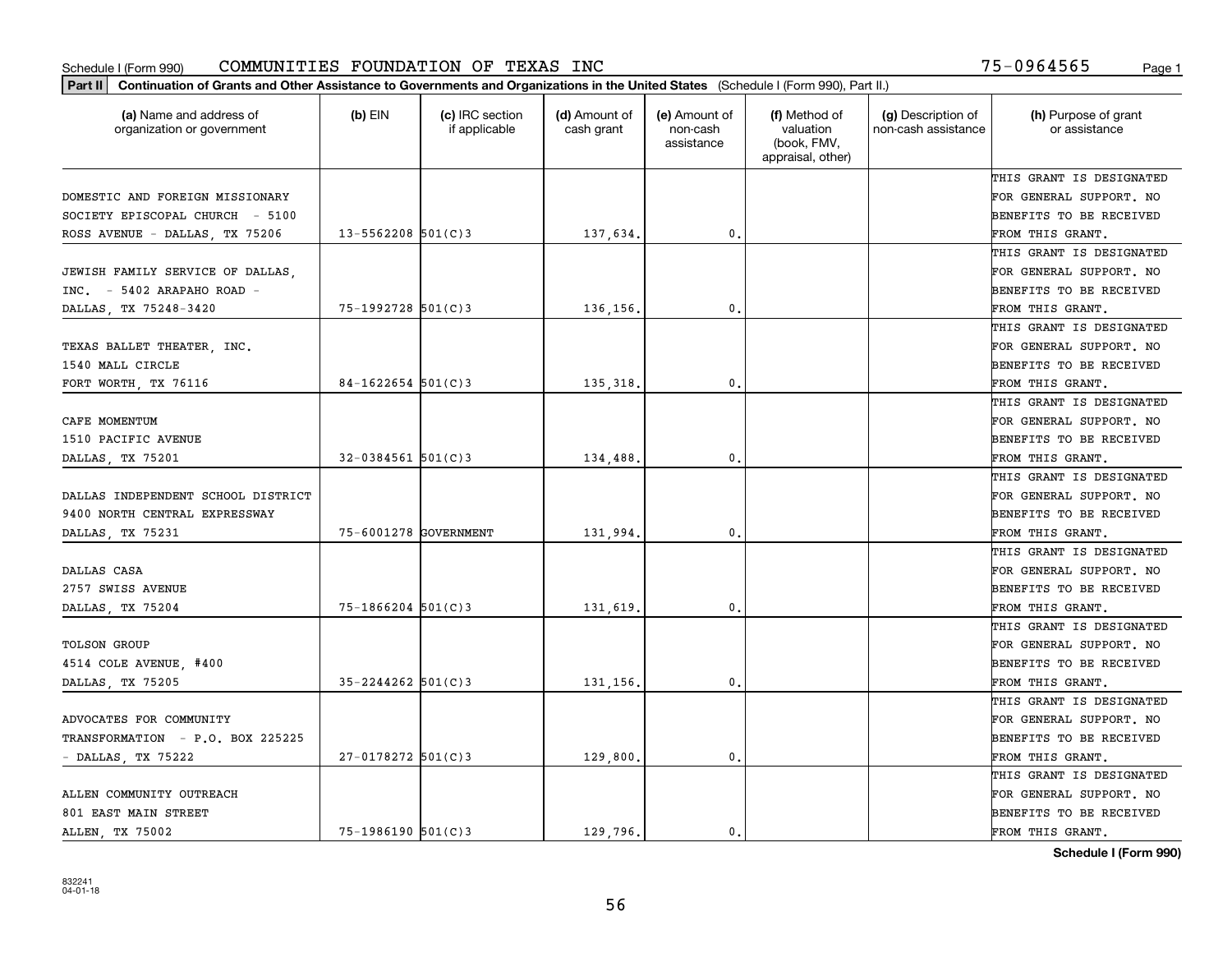| (a) Name and address of<br>organization or government | $(b)$ EIN              | (c) IRC section<br>if applicable | (d) Amount of<br>cash grant | (e) Amount of<br>non-cash<br>assistance | (f) Method of<br>valuation<br>(book, FMV,<br>appraisal, other) | (g) Description of<br>non-cash assistance | (h) Purpose of grant<br>or assistance |
|-------------------------------------------------------|------------------------|----------------------------------|-----------------------------|-----------------------------------------|----------------------------------------------------------------|-------------------------------------------|---------------------------------------|
|                                                       |                        |                                  |                             |                                         |                                                                |                                           | THIS GRANT IS DESIGNATED              |
| OUR CALLING, INC.                                     |                        |                                  |                             |                                         |                                                                |                                           | FOR GENERAL SUPPORT. NO               |
| 1702 SOUTH CESAR CHAVEZ BOULEVARD                     |                        |                                  |                             |                                         |                                                                |                                           | BENEFITS TO BE RECEIVED               |
| DALLAS, TX 75215                                      | $26 - 4430860$ 501(C)3 |                                  | 129,027.                    | 0.                                      |                                                                |                                           | FROM THIS GRANT.                      |
|                                                       |                        |                                  |                             |                                         |                                                                |                                           | THIS GRANT IS DESIGNATED              |
| WEST DALLAS COMMUNITY SCHOOL                          |                        |                                  |                             |                                         |                                                                |                                           | FOR GENERAL SUPPORT. NO               |
| 2300 CANADA DRIVE                                     |                        |                                  |                             |                                         |                                                                |                                           | BENEFITS TO BE RECEIVED               |
| DALLAS, TX 75212                                      | $75 - 2576975$ 501(C)3 |                                  | 127,236.                    | 0.                                      |                                                                |                                           | FROM THIS GRANT.                      |
|                                                       |                        |                                  |                             |                                         |                                                                |                                           | THIS GRANT IS DESIGNATED              |
| DALLAS THEOLOGICAL SEMINARY                           |                        |                                  |                             |                                         |                                                                |                                           | FOR GENERAL SUPPORT. NO               |
| 3909 SWISS AVENUE                                     |                        |                                  |                             |                                         |                                                                |                                           | BENEFITS TO BE RECEIVED               |
| DALLAS, TX 75204                                      | 75-0827421 501(C)3     |                                  | 127,076.                    | $\mathbf{0}$ .                          |                                                                |                                           | FROM THIS GRANT.                      |
|                                                       |                        |                                  |                             |                                         |                                                                |                                           | THIS GRANT IS DESIGNATED              |
| WILKINSON CENTER                                      |                        |                                  |                             |                                         |                                                                |                                           | FOR GENERAL SUPPORT. NO               |
| PO BOX 720248                                         |                        |                                  |                             |                                         |                                                                |                                           | BENEFITS TO BE RECEIVED               |
| DALLAS, TX 75372-0248                                 | $75 - 2712117$ 501(C)3 |                                  | 126,284                     | 0.                                      |                                                                |                                           | FROM THIS GRANT.                      |
|                                                       |                        |                                  |                             |                                         |                                                                |                                           | THIS GRANT IS DESIGNATED              |
| SENIOR CITIZENS OF GREATER DALLAS,                    |                        |                                  |                             |                                         |                                                                |                                           | FOR GENERAL SUPPORT. NO               |
| INC. - 3910 HARRY HINES BOULEVARD                     |                        |                                  |                             |                                         |                                                                |                                           | BENEFITS TO BE RECEIVED               |
| - DALLAS, TX 75219-3204                               | $75 - 1085555$ 501(C)3 |                                  | 125,245.                    | 0.                                      |                                                                |                                           | FROM THIS GRANT.                      |
|                                                       |                        |                                  |                             |                                         |                                                                |                                           | THIS GRANT IS DESIGNATED              |
| RICHARDSON INDEPENDENT SCHOOL                         |                        |                                  |                             |                                         |                                                                |                                           | FOR GENERAL SUPPORT. NO               |
| DISTRICT - 400 SOUTH GREENVILLE                       |                        |                                  |                             |                                         |                                                                |                                           | BENEFITS TO BE RECEIVED               |
| AVENUE - RICHARDSON, TX 75081                         | 75-6002311 GOVERNMENT  |                                  | 125,000                     | 0.                                      |                                                                |                                           | FROM THIS GRANT.                      |
|                                                       |                        |                                  |                             |                                         |                                                                |                                           | THIS GRANT IS DESIGNATED              |
| COMPUTERS FOR THE BLIND                               |                        |                                  |                             |                                         |                                                                |                                           | FOR GENERAL SUPPORT. NO               |
| 1201 S. SHERMAN STREET, SUITE 204                     |                        |                                  |                             |                                         |                                                                |                                           | BENEFITS TO BE RECEIVED               |
| RICHARDSON, TX 75081                                  | 75-2241227 501(C)3     |                                  | 125,000                     | $\mathbf{0}$ .                          |                                                                |                                           | FROM THIS GRANT.                      |
|                                                       |                        |                                  |                             |                                         |                                                                |                                           | THIS GRANT IS DESIGNATED              |
| GARLAND ISD EDUCATION FOUNDATION                      |                        |                                  |                             |                                         |                                                                |                                           | FOR GENERAL SUPPORT. NO               |
| 501 SOUTH JUPITER ROAD                                |                        |                                  |                             |                                         |                                                                |                                           | BENEFITS TO BE RECEIVED               |
| GARLAND, TX 75042                                     | $75 - 2400361$ 501(C)3 |                                  | 125,000                     | 0.                                      |                                                                |                                           | FROM THIS GRANT.                      |
|                                                       |                        |                                  |                             |                                         |                                                                |                                           | THIS GRANT IS DESIGNATED              |
| BIG BROTHERS BIG SISTERS LONE STAR                    |                        |                                  |                             |                                         |                                                                |                                           | FOR GENERAL SUPPORT. NO               |
| 450 E. JOHN CARPENTER FREEWAY, SUIT                   |                        |                                  |                             |                                         |                                                                |                                           | BENEFITS TO BE RECEIVED               |
| IRVING, TX 75062                                      | 75-0800632 501(C)3     |                                  | 124,231.                    | 0.                                      |                                                                |                                           | FROM THIS GRANT.                      |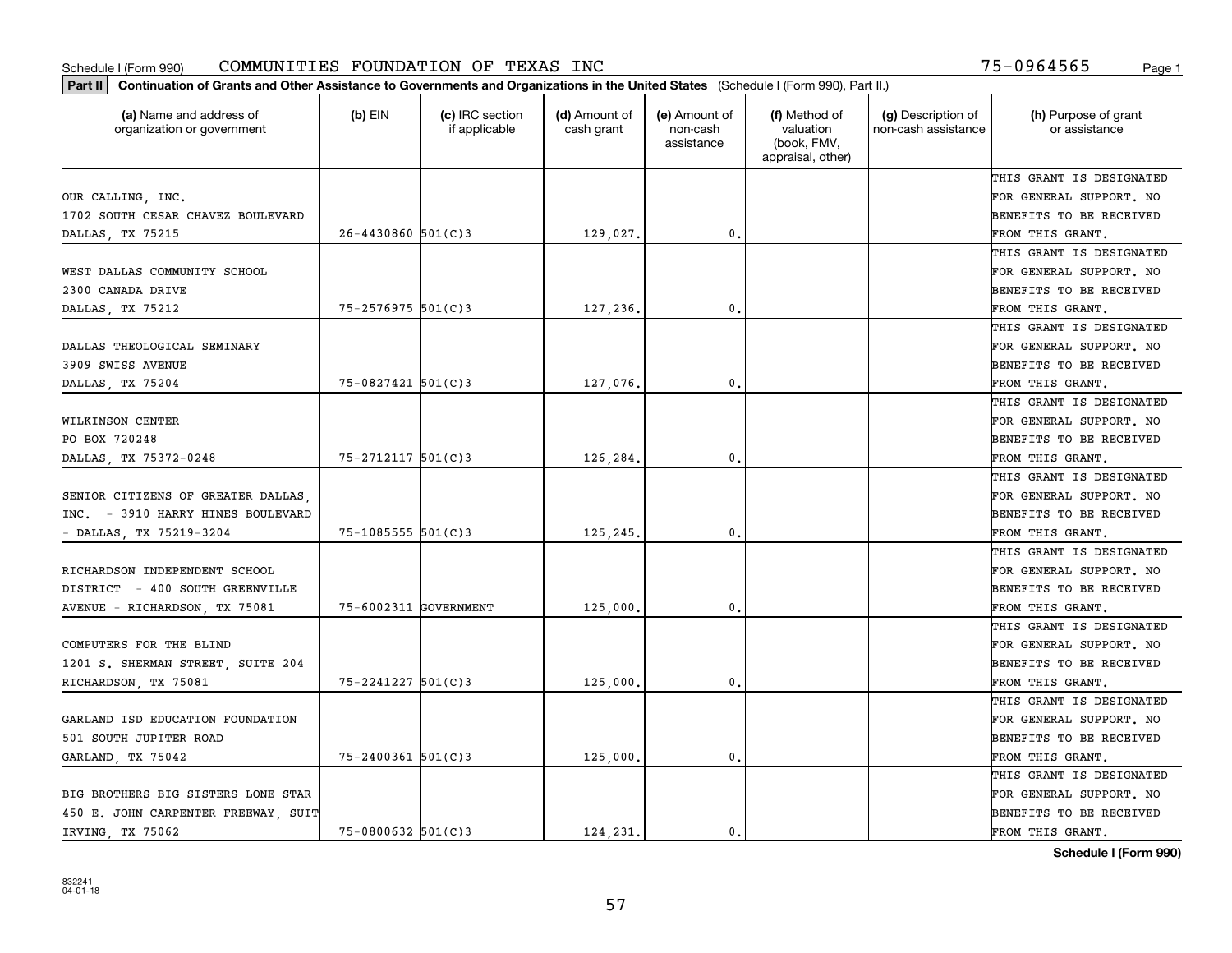| Part II   Continuation of Grants and Other Assistance to Governments and Organizations in the United States (Schedule I (Form 990), Part II.) |                        |                                  |                             |                                         |                                                                |                                           |                                       |
|-----------------------------------------------------------------------------------------------------------------------------------------------|------------------------|----------------------------------|-----------------------------|-----------------------------------------|----------------------------------------------------------------|-------------------------------------------|---------------------------------------|
| (a) Name and address of<br>organization or government                                                                                         | $(b)$ EIN              | (c) IRC section<br>if applicable | (d) Amount of<br>cash grant | (e) Amount of<br>non-cash<br>assistance | (f) Method of<br>valuation<br>(book, FMV,<br>appraisal, other) | (g) Description of<br>non-cash assistance | (h) Purpose of grant<br>or assistance |
|                                                                                                                                               |                        |                                  |                             |                                         |                                                                |                                           | THIS GRANT IS DESIGNATED              |
| SAINT MICHAEL AND ALL ANGELS                                                                                                                  |                        |                                  |                             |                                         |                                                                |                                           | FOR GENERAL SUPPORT. NO               |
| CHURCH - 8011 DOUGLAS AVENUE -                                                                                                                |                        |                                  |                             |                                         |                                                                |                                           | BENEFITS TO BE RECEIVED               |
| DALLAS, TX 75225                                                                                                                              | $75 - 0800676$ 501(C)3 |                                  | 123,959.                    | 0.                                      |                                                                |                                           | FROM THIS GRANT.                      |
|                                                                                                                                               |                        |                                  |                             |                                         |                                                                |                                           | THIS GRANT IS DESIGNATED              |
| NETWORK OF COMMUNITY MINISTRIES,                                                                                                              |                        |                                  |                             |                                         |                                                                |                                           | FOR GENERAL SUPPORT. NO               |
| INC. - 741 S SHERMAN STREET -                                                                                                                 |                        |                                  |                             |                                         |                                                                |                                           | BENEFITS TO BE RECEIVED               |
| RICHARDSON, TX 75081-4029                                                                                                                     | $75 - 2060900$ 501(C)3 |                                  | 123,652.                    | 0.                                      |                                                                |                                           | FROM THIS GRANT.                      |
|                                                                                                                                               |                        |                                  |                             |                                         |                                                                |                                           | THIS GRANT IS DESIGNATED              |
| ALL STARS PROJECT, INC.                                                                                                                       |                        |                                  |                             |                                         |                                                                |                                           | FOR GENERAL SUPPORT. NO               |
| 1835 YOUNG STREET                                                                                                                             |                        |                                  |                             |                                         |                                                                |                                           | BENEFITS TO BE RECEIVED               |
| DALLAS, TX 75201                                                                                                                              | $13 - 3148295$ 501(C)3 |                                  | 123,592.                    | 0.                                      |                                                                |                                           | FROM THIS GRANT.                      |
|                                                                                                                                               |                        |                                  |                             |                                         |                                                                |                                           | THIS GRANT IS DESIGNATED              |
| NEW FRIENDS NEW LIFE                                                                                                                          |                        |                                  |                             |                                         |                                                                |                                           | FOR GENERAL SUPPORT. NO               |
| P.O. BOX 192378                                                                                                                               |                        |                                  |                             |                                         |                                                                |                                           | <b>BENEFITS TO BE RECEIVED</b>        |
| DALLAS, TX 75219                                                                                                                              | $75 - 2820473$ 501(C)3 |                                  | 121,265.                    | 0.                                      |                                                                |                                           | FROM THIS GRANT.                      |
|                                                                                                                                               |                        |                                  |                             |                                         |                                                                |                                           | THIS GRANT IS DESIGNATED              |
| DALLAS AREA HABITAT FOR HUMANITY,                                                                                                             |                        |                                  |                             |                                         |                                                                |                                           | FOR GENERAL SUPPORT. NO               |
| INC. - 2800 N HAMPTON ROAD -                                                                                                                  |                        |                                  |                             |                                         |                                                                |                                           | BENEFITS TO BE RECEIVED               |
| DALLAS, TX 75212-5029                                                                                                                         | 75-2097161 501(C)3     |                                  | 121,215.                    | 0.                                      |                                                                |                                           | FROM THIS GRANT.                      |
|                                                                                                                                               |                        |                                  |                             |                                         |                                                                |                                           | THIS GRANT IS DESIGNATED              |
| PRESTONWOOD BAPTIST CHURCH                                                                                                                    |                        |                                  |                             |                                         |                                                                |                                           | FOR GENERAL SUPPORT. NO               |
| 6801 W. PARK BOULEVARD                                                                                                                        |                        |                                  |                             |                                         |                                                                |                                           | BENEFITS TO BE RECEIVED               |
| PLANO, TX 75093                                                                                                                               | $75 - 1543546$ 501(C)3 |                                  | 121,000                     | 0.                                      |                                                                |                                           | FROM THIS GRANT.                      |
|                                                                                                                                               |                        |                                  |                             |                                         |                                                                |                                           | THIS GRANT IS DESIGNATED              |
| DALLAS MISSION FOR LIFE, INC.                                                                                                                 |                        |                                  |                             |                                         |                                                                |                                           | FOR GENERAL SUPPORT. NO               |
| 1100 CADIZ STREET                                                                                                                             |                        |                                  |                             |                                         |                                                                |                                           | BENEFITS TO BE RECEIVED               |
| DALLAS, TX 75215-1012                                                                                                                         | $75 - 2336522$ 501(C)3 |                                  | 120,899                     | 0.                                      |                                                                |                                           | FROM THIS GRANT.                      |
|                                                                                                                                               |                        |                                  |                             |                                         |                                                                |                                           | THIS GRANT IS DESIGNATED              |
| OPEN ARMS, INC.                                                                                                                               |                        |                                  |                             |                                         |                                                                |                                           | FOR GENERAL SUPPORT. NO               |
| PO BOX 35868                                                                                                                                  |                        |                                  |                             |                                         |                                                                |                                           | BENEFITS TO BE RECEIVED               |
| DALLAS, TX 75235-0868                                                                                                                         | 75-2217559 501(C)3     |                                  | 120,760.                    | $\mathbf{0}$ .                          |                                                                |                                           | FROM THIS GRANT.                      |
|                                                                                                                                               |                        |                                  |                             |                                         |                                                                |                                           | THIS GRANT IS DESIGNATED              |
| SIGHT SAVERS AMERICA                                                                                                                          |                        |                                  |                             |                                         |                                                                |                                           | FOR GENERAL SUPPORT. NO               |
| 337 BUSINESS CIRCLE                                                                                                                           |                        |                                  |                             |                                         |                                                                |                                           | <b>BENEFITS TO BE RECEIVED</b>        |
| PELHAM AL 35124-1772                                                                                                                          | $30 - 0188234$ 501(C)3 |                                  | 120,000.                    | $\mathbf{0}$ .                          |                                                                |                                           | FROM THIS GRANT.                      |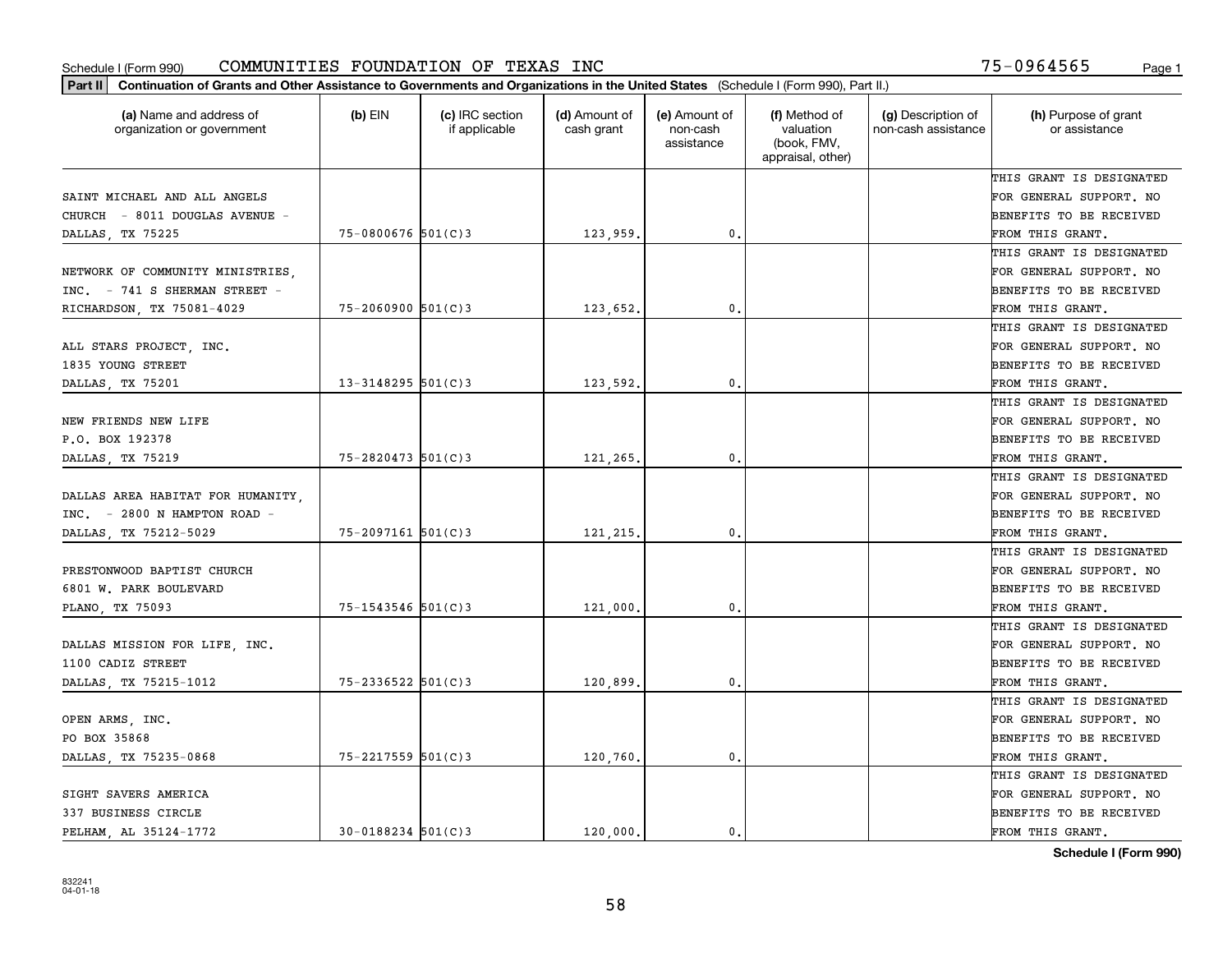| Part II   Continuation of Grants and Other Assistance to Governments and Organizations in the United States (Schedule I (Form 990), Part II.) |                          |                                  |                             |                                         |                                                                |                                           |                                       |
|-----------------------------------------------------------------------------------------------------------------------------------------------|--------------------------|----------------------------------|-----------------------------|-----------------------------------------|----------------------------------------------------------------|-------------------------------------------|---------------------------------------|
| (a) Name and address of<br>organization or government                                                                                         | $(b)$ EIN                | (c) IRC section<br>if applicable | (d) Amount of<br>cash grant | (e) Amount of<br>non-cash<br>assistance | (f) Method of<br>valuation<br>(book, FMV,<br>appraisal, other) | (g) Description of<br>non-cash assistance | (h) Purpose of grant<br>or assistance |
|                                                                                                                                               |                          |                                  |                             |                                         |                                                                |                                           | THIS GRANT IS DESIGNATED              |
| FIRST BAPTIST CHURCH OF FRISCO                                                                                                                |                          |                                  |                             |                                         |                                                                |                                           | FOR GENERAL SUPPORT. NO               |
| 7901 MAIN STREET                                                                                                                              |                          |                                  |                             |                                         |                                                                |                                           | BENEFITS TO BE RECEIVED               |
| FRISCO, TX 75034                                                                                                                              | $75 - 1047362$ 501(C)3   |                                  | 120,000,                    | 0.                                      |                                                                |                                           | FROM THIS GRANT.                      |
|                                                                                                                                               |                          |                                  |                             |                                         |                                                                |                                           | THIS GRANT IS DESIGNATED              |
| CITYSQUARE                                                                                                                                    |                          |                                  |                             |                                         |                                                                |                                           | FOR GENERAL SUPPORT. NO               |
| 4000 EAST SIDE AVENUE                                                                                                                         |                          |                                  |                             |                                         |                                                                |                                           | BENEFITS TO BE RECEIVED               |
| DALLAS, TX 75226                                                                                                                              | $75 - 2332948$ 501(C)3   |                                  | 119,321.                    | 0.                                      |                                                                |                                           | FROM THIS GRANT.                      |
|                                                                                                                                               |                          |                                  |                             |                                         |                                                                |                                           | THIS GRANT IS DESIGNATED              |
| MY POSSIBILITIES                                                                                                                              |                          |                                  |                             |                                         |                                                                |                                           | FOR GENERAL SUPPORT. NO               |
| 3601 MAPLESHADE LANE                                                                                                                          |                          |                                  |                             |                                         |                                                                |                                           | BENEFITS TO BE RECEIVED               |
| PLANO, TX 75075                                                                                                                               | $26 - 1509133$ $501(C)3$ |                                  | 117,786.                    | 0.                                      |                                                                |                                           | FROM THIS GRANT.                      |
|                                                                                                                                               |                          |                                  |                             |                                         |                                                                |                                           | THIS GRANT IS DESIGNATED              |
| HIGH-TECH HIGH HEELS                                                                                                                          |                          |                                  |                             |                                         |                                                                |                                           | FOR GENERAL SUPPORT. NO               |
| P.O. BOX 671222                                                                                                                               |                          |                                  |                             |                                         |                                                                |                                           | <b>BENEFITS TO BE RECEIVED</b>        |
| DALLAS, TX 75367                                                                                                                              | $47 - 2666271$ 501(C)3   |                                  | 116,277.                    | 0.                                      |                                                                |                                           | FROM THIS GRANT.                      |
|                                                                                                                                               |                          |                                  |                             |                                         |                                                                |                                           | THIS GRANT IS DESIGNATED              |
| THE CAMBRIDGE SCHOOL OF DALLAS                                                                                                                |                          |                                  |                             |                                         |                                                                |                                           | FOR GENERAL SUPPORT. NO               |
| 3877 WALNUT HILL LANE                                                                                                                         |                          |                                  |                             |                                         |                                                                |                                           | BENEFITS TO BE RECEIVED               |
| DALLAS, TX 75229                                                                                                                              | $30 - 0007306$ 501(C)3   |                                  | 114,481.                    | 0.                                      |                                                                |                                           | FROM THIS GRANT.                      |
|                                                                                                                                               |                          |                                  |                             |                                         |                                                                |                                           | THIS GRANT IS DESIGNATED              |
| DALLAS SCI RECOVERY                                                                                                                           |                          |                                  |                             |                                         |                                                                |                                           | FOR GENERAL SUPPORT. NO               |
| 15046 BELTWAY DRIVE                                                                                                                           |                          |                                  |                             |                                         |                                                                |                                           | BENEFITS TO BE RECEIVED               |
| ADDISON, TX 75001                                                                                                                             | $45 - 3060615$ 501(C)3   |                                  | 113, 315.                   | 0.                                      |                                                                |                                           | FROM THIS GRANT.                      |
|                                                                                                                                               |                          |                                  |                             |                                         |                                                                |                                           | THIS GRANT IS DESIGNATED              |
| MAKE-A-WISH FOUNDATION OF NORTH                                                                                                               |                          |                                  |                             |                                         |                                                                |                                           | FOR GENERAL SUPPORT. NO               |
| TEXAS - 6655 DESEO - IRVING, TX                                                                                                               |                          |                                  |                             |                                         |                                                                |                                           | BENEFITS TO BE RECEIVED               |
| 75039-3090                                                                                                                                    | $75 - 1889666$ 501(C)3   |                                  | 112,610,                    | 0.                                      |                                                                |                                           | FROM THIS GRANT.                      |
|                                                                                                                                               |                          |                                  |                             |                                         |                                                                |                                           | THIS GRANT IS DESIGNATED              |
| FOUNDATION FOR LOVEJOY SCHOOLS                                                                                                                |                          |                                  |                             |                                         |                                                                |                                           | FOR GENERAL SUPPORT. NO               |
| 259 COUNTRY CLUB ROAD                                                                                                                         |                          |                                  |                             |                                         |                                                                |                                           | BENEFITS TO BE RECEIVED               |
| ALLEN, TX 75002                                                                                                                               | 81-0625033 $501(C)3$     |                                  | 112,361.                    | $\mathbf{0}$ .                          |                                                                |                                           | FROM THIS GRANT.                      |
|                                                                                                                                               |                          |                                  |                             |                                         |                                                                |                                           | THIS GRANT IS DESIGNATED              |
| NEIGHBOR UP                                                                                                                                   |                          |                                  |                             |                                         |                                                                |                                           | FOR GENERAL SUPPORT. NO               |
| 511 NORTH AKARD STREET, SUITE 301                                                                                                             |                          |                                  |                             |                                         |                                                                |                                           | <b>BENEFITS TO BE RECEIVED</b>        |
| DALLAS, TX 75201                                                                                                                              | $47 - 3863079$ 501(C)3   |                                  | 110.877.                    | 0.                                      |                                                                |                                           | FROM THIS GRANT.                      |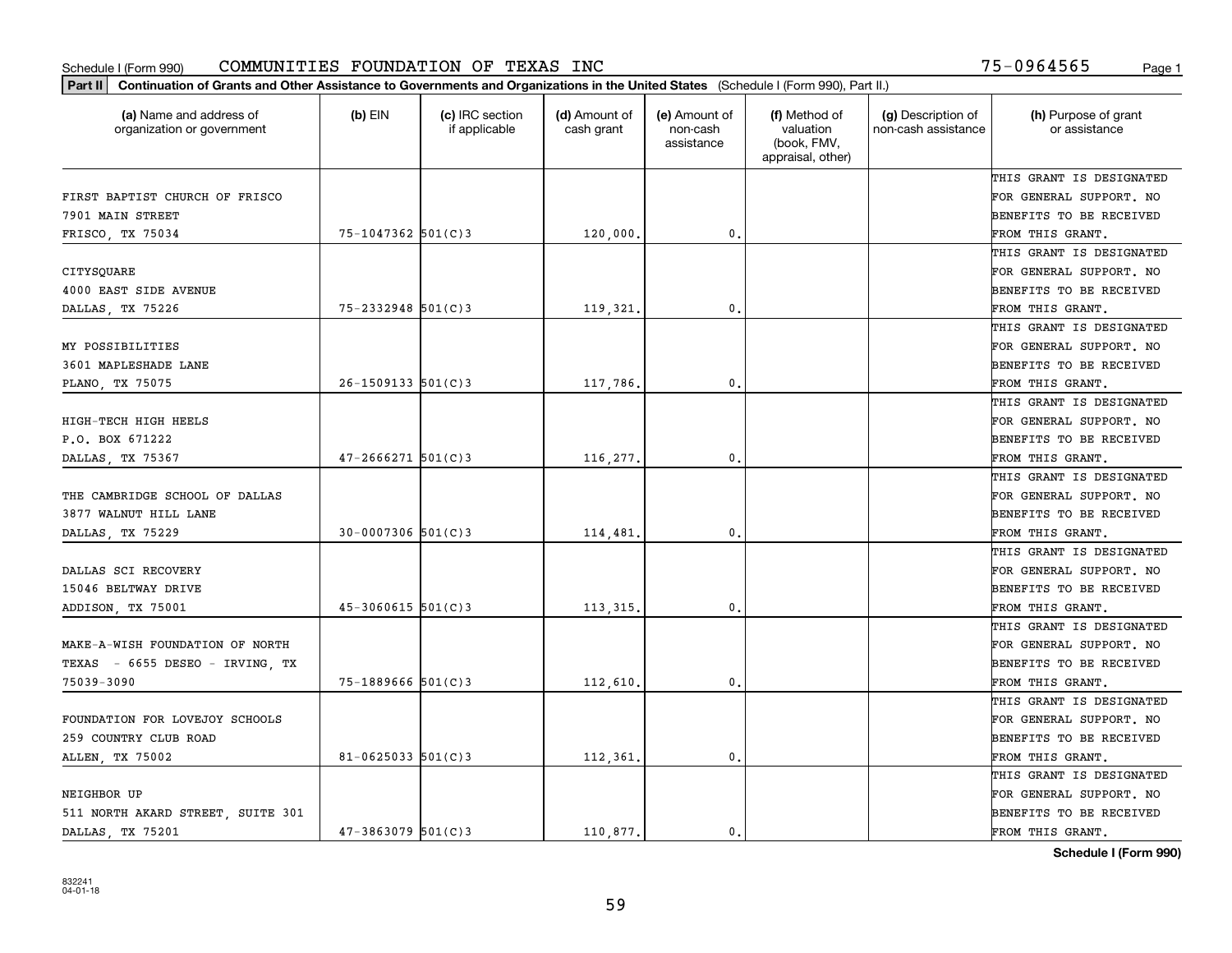| (a) Name and address of<br>organization or government | (b) EIN                | (c) IRC section<br>if applicable | (d) Amount of<br>cash grant | (e) Amount of<br>non-cash<br>assistance | (f) Method of<br>valuation<br>(book, FMV,<br>appraisal, other) | (g) Description of<br>non-cash assistance | (h) Purpose of grant<br>or assistance |
|-------------------------------------------------------|------------------------|----------------------------------|-----------------------------|-----------------------------------------|----------------------------------------------------------------|-------------------------------------------|---------------------------------------|
|                                                       |                        |                                  |                             |                                         |                                                                |                                           | THIS GRANT IS DESIGNATED              |
| GREAT HEARTS AMERICA-TEXAS                            |                        |                                  |                             |                                         |                                                                |                                           | FOR GENERAL SUPPORT. NO               |
| 3350 STORY ROAD W.                                    |                        |                                  |                             |                                         |                                                                |                                           | BENEFITS TO BE RECEIVED               |
| IRVING, TX 75038                                      | 43-1973126 501(C)3     |                                  | 110,797.                    | 0.                                      |                                                                |                                           | FROM THIS GRANT.                      |
|                                                       |                        |                                  |                             |                                         |                                                                |                                           | THIS GRANT IS DESIGNATED              |
| COMMUNITY ENRICHMENT CENTER, INC.                     |                        |                                  |                             |                                         |                                                                |                                           | FOR GENERAL SUPPORT. NO               |
| 6250 NORTHEAST LOOP 820                               |                        |                                  |                             |                                         |                                                                |                                           | BENEFITS TO BE RECEIVED               |
| NORTH RICHLAND HILLS, TX 76180                        | $75 - 2231694$ 501(C)3 |                                  | 110,608                     | $\mathbf{0}$                            |                                                                |                                           | FROM THIS GRANT.                      |
|                                                       |                        |                                  |                             |                                         |                                                                |                                           | THIS GRANT IS DESIGNATED              |
| THE ST. JOSEPH ACADEMY ENDOWMENT                      |                        |                                  |                             |                                         |                                                                |                                           | FOR GENERAL SUPPORT. NO               |
| 101 SAINT JOSEPH DRIVE                                |                        |                                  |                             |                                         |                                                                |                                           | BENEFITS TO BE RECEIVED               |
| BROWNSVILLE, TX 78520                                 | $20 - 0468149$ 501(C)3 |                                  | 110,434.                    | $\mathbf{0}$ .                          |                                                                |                                           | FROM THIS GRANT.                      |
|                                                       |                        |                                  |                             |                                         |                                                                |                                           | THIS GRANT IS DESIGNATED              |
| CENTERS FOR SPIRITUAL LIVING                          |                        |                                  |                             |                                         |                                                                |                                           | FOR GENERAL SUPPORT. NO               |
| 4801 SPRING VALLEY ROAD, SUITE 115                    |                        |                                  |                             |                                         |                                                                |                                           | BENEFITS TO BE RECEIVED               |
| DALLAS, TX 75244-3984                                 | $75 - 6029151$ 501(C)3 |                                  | 110,000                     | $\mathbf{0}$                            |                                                                |                                           | FROM THIS GRANT.                      |
|                                                       |                        |                                  |                             |                                         |                                                                |                                           | THIS GRANT IS DESIGNATED              |
| WESLEY MISSION CENTER, INC.                           |                        |                                  |                             |                                         |                                                                |                                           | FOR GENERAL SUPPORT. NO               |
| 777 NORTH WALNUT CREEK DRIVE                          |                        |                                  |                             |                                         |                                                                |                                           | BENEFITS TO BE RECEIVED               |
| MANSFIELD, TX 76063                                   | $36 - 4753862$ 501(C)3 |                                  | 109,461                     | 0.                                      |                                                                |                                           | FROM THIS GRANT.                      |
|                                                       |                        |                                  |                             |                                         |                                                                |                                           | THIS GRANT IS DESIGNATED              |
| JEWISH FEDERATION OF GREATER                          |                        |                                  |                             |                                         |                                                                |                                           | FOR GENERAL SUPPORT. NO               |
| DALLAS - 7800 NORTHAVEN ROAD,                         |                        |                                  |                             |                                         |                                                                |                                           | BENEFITS TO BE RECEIVED               |
| SUITE A - DALLAS, TX 75230-3226                       | $75 - 0800654$ 501(C)3 |                                  | 108,607                     | $\mathbf{0}$                            |                                                                |                                           | FROM THIS GRANT.                      |
|                                                       |                        |                                  |                             |                                         |                                                                |                                           | THIS GRANT IS DESIGNATED              |
| CATHOLIC CHARITIES OF FORT WORTH,                     |                        |                                  |                             |                                         |                                                                |                                           | FOR GENERAL SUPPORT. NO               |
| INC. - P.O. BOX 15610 - FORT                          |                        |                                  |                             |                                         |                                                                |                                           | BENEFITS TO BE RECEIVED               |
| WORTH, TX 76119                                       | 75-0808769 501(C)3     |                                  | 108,311                     | $\mathbf{0}$ .                          |                                                                |                                           | FROM THIS GRANT.                      |
| DALLAS SPARK!                                         |                        |                                  |                             |                                         |                                                                |                                           | THIS GRANT IS DESIGNATED              |
| ATTN: BEVERLY DAVIS                                   |                        |                                  |                             |                                         |                                                                |                                           | FOR GENERAL SUPPORT. NO               |
| 1409 SOUTH LAMAR STREET, SUITE 004                    |                        |                                  |                             |                                         |                                                                |                                           | BENEFITS TO BE RECEIVED               |
| - DALLAS, TX 75215                                    | $27 - 2797033$ 501(C)3 |                                  | 107,167.                    | $\mathbf{0}$                            |                                                                |                                           | FROM THIS GRANT.                      |
|                                                       |                        |                                  |                             |                                         |                                                                |                                           | THIS GRANT IS DESIGNATED              |
| SOCIETY OF ST. VINCENT DE PAUL                        |                        |                                  |                             |                                         |                                                                |                                           | FOR GENERAL SUPPORT. NO               |
| DIOCESAN COUNCIL OF DALLAS - 3826                     |                        |                                  |                             |                                         |                                                                |                                           | BENEFITS TO BE RECEIVED               |
| GILBERT AVENUE - DALLAS, TX 75219                     | $75 - 1630370$ 501(C)3 |                                  | 106.747.                    | 0.                                      |                                                                |                                           | FROM THIS GRANT.                      |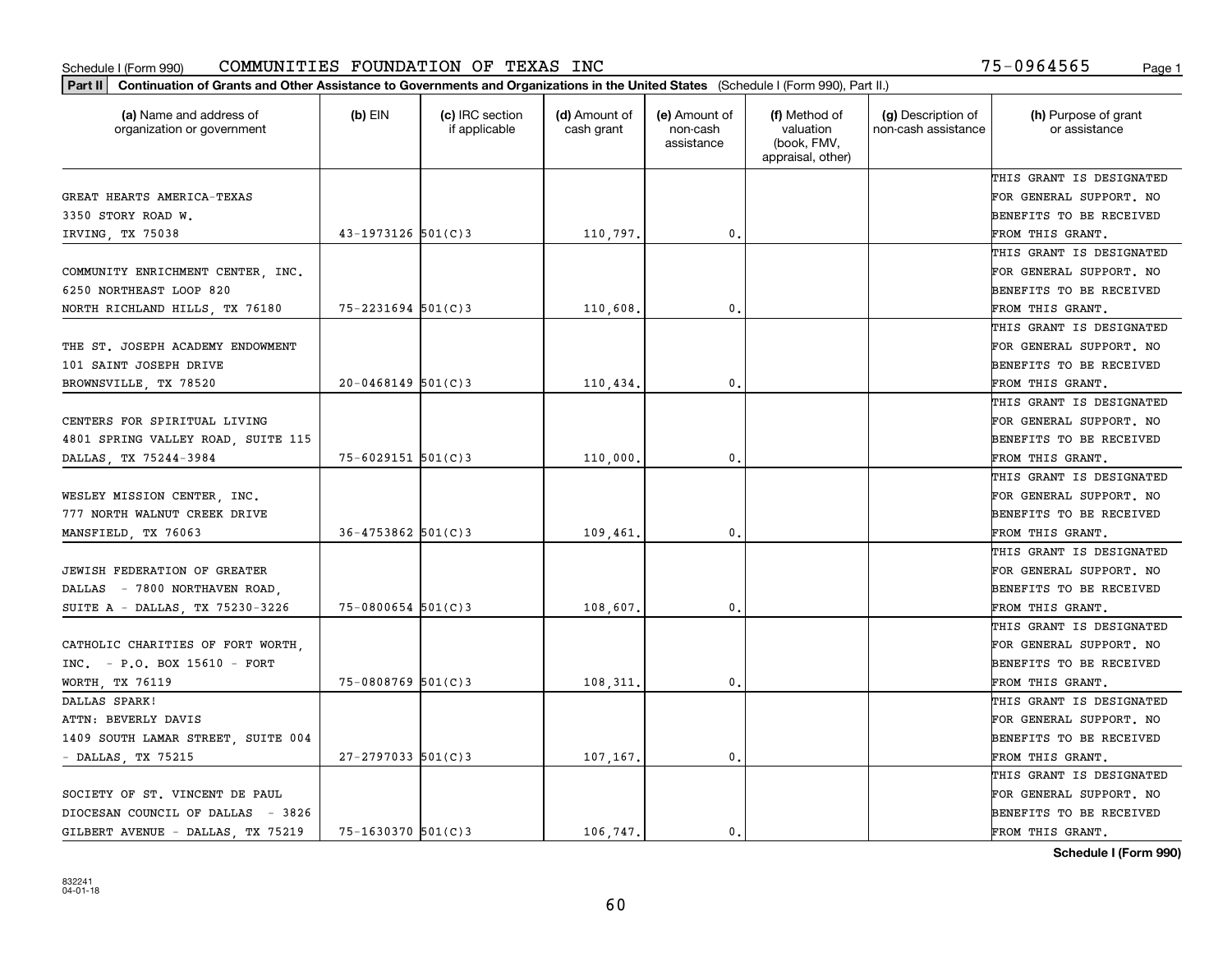| (a) Name and address of<br>organization or government | (b) EIN                  | (c) IRC section<br>if applicable | (d) Amount of<br>cash grant | (e) Amount of<br>non-cash | (f) Method of<br>valuation       | (g) Description of<br>non-cash assistance | (h) Purpose of grant<br>or assistance |
|-------------------------------------------------------|--------------------------|----------------------------------|-----------------------------|---------------------------|----------------------------------|-------------------------------------------|---------------------------------------|
|                                                       |                          |                                  |                             | assistance                | (book, FMV,<br>appraisal, other) |                                           |                                       |
|                                                       |                          |                                  |                             |                           |                                  |                                           | THIS GRANT IS DESIGNATED              |
| JOSEPH S. GROH FOUNDATION                             |                          |                                  |                             |                           |                                  |                                           | FOR GENERAL SUPPORT. NO               |
| 406 BRADDOCK DRIVE                                    |                          |                                  |                             |                           |                                  |                                           | BENEFITS TO BE RECEIVED               |
| FAIRVIEW, TX 75069                                    | $26-3726965$ $501(C)3$   |                                  | 106,000                     | 0.                        |                                  |                                           | FROM THIS GRANT.                      |
|                                                       |                          |                                  |                             |                           |                                  |                                           | THIS GRANT IS DESIGNATED              |
| DALLAS LIFE, INC.                                     |                          |                                  |                             |                           |                                  |                                           | FOR GENERAL SUPPORT. NO               |
| 6500 GREENVILLE AVENUE, SUITE 600                     |                          |                                  |                             |                           |                                  |                                           | BENEFITS TO BE RECEIVED               |
| DALLAS, TX 75206                                      | 75-1853520 501(C)3       |                                  | 105,940                     | $\mathbf{0}$              |                                  |                                           | FROM THIS GRANT.                      |
|                                                       |                          |                                  |                             |                           |                                  |                                           | THIS GRANT IS DESIGNATED              |
| GIRLS ON THE RUN OF THE DFW                           |                          |                                  |                             |                           |                                  |                                           | FOR GENERAL SUPPORT. NO               |
| METROPLEX - 17130 DALLAS PARKWAY,                     |                          |                                  |                             |                           |                                  |                                           | BENEFITS TO BE RECEIVED               |
| SUITE 170 - DALLAS, TX 75248                          | $20-3052848$ 501(C)3     |                                  | 105,865                     | $\mathbf{0}$ .            |                                  |                                           | FROM THIS GRANT.                      |
|                                                       |                          |                                  |                             |                           |                                  |                                           | THIS GRANT IS DESIGNATED              |
| WOMEN CALLED MOSES COALITION AND                      |                          |                                  |                             |                           |                                  |                                           | FOR GENERAL SUPPORT. NO               |
| OUTREACH, INC. - P.O. BOX 381923                      |                          |                                  |                             |                           |                                  |                                           | BENEFITS TO BE RECEIVED               |
| - DUNCANVILLE, TX 75138                               | $20 - 0442818$ 501(C)3   |                                  | 105,382                     | $\mathbf{0}$              |                                  |                                           | FROM THIS GRANT.                      |
|                                                       |                          |                                  |                             |                           |                                  |                                           | THIS GRANT IS DESIGNATED              |
| FOCUS ON THE FAMILY                                   |                          |                                  |                             |                           |                                  |                                           | FOR GENERAL SUPPORT. NO               |
| 8605 EXPLORER DRIVE                                   |                          |                                  |                             |                           |                                  |                                           | BENEFITS TO BE RECEIVED               |
| COLORADO SPRINGS, CO 80920                            | $95 - 3188150$ $501(C)3$ |                                  | 105,000                     | 0.                        |                                  |                                           | FROM THIS GRANT.                      |
|                                                       |                          |                                  |                             |                           |                                  |                                           | THIS GRANT IS DESIGNATED              |
| THE ARLINGTON LIFE SHELTER                            |                          |                                  |                             |                           |                                  |                                           | FOR GENERAL SUPPORT. NO               |
| 325 WEST DIVISION STREET                              |                          |                                  |                             |                           |                                  |                                           | BENEFITS TO BE RECEIVED               |
| ARLINGTON, TX 76011                                   | 75-2235099 501(C)3       |                                  | 104,998                     | $\mathbf{0}$              |                                  |                                           | FROM THIS GRANT.                      |
|                                                       |                          |                                  |                             |                           |                                  |                                           | THIS GRANT IS DESIGNATED              |
| HOCKADAY SCHOOL                                       |                          |                                  |                             |                           |                                  |                                           | FOR GENERAL SUPPORT. NO               |
| 11600 WELCH ROAD                                      |                          |                                  |                             |                           |                                  |                                           | BENEFITS TO BE RECEIVED               |
| DALLAS, TX 75229-2999                                 | $75 - 0800650$ 501(C)3   |                                  | 104,512.                    | $\mathbf{0}$ .            |                                  |                                           | FROM THIS GRANT.                      |
|                                                       |                          |                                  |                             |                           |                                  |                                           | THIS GRANT IS DESIGNATED              |
| FOUNDATION FOR THE YOUNG WOMEN'S                      |                          |                                  |                             |                           |                                  |                                           | FOR GENERAL SUPPORT. NO               |
| LEADERSHIP ACADEMY OF FW - 401 E.                     |                          |                                  |                             |                           |                                  |                                           | BENEFITS TO BE RECEIVED               |
| 8TH STREET - FORT WORTH, TX 76102                     | $46 - 4264052$ 501(C)3   |                                  | 103,725                     | $\mathbf{0}$              |                                  |                                           | FROM THIS GRANT.                      |
| HORATIO ALGER ASSOCIATION OF                          |                          |                                  |                             |                           |                                  |                                           | THIS GRANT IS DESIGNATED              |
| DISTINGUISHED AMERICANS, INC. -                       |                          |                                  |                             |                           |                                  |                                           | FOR GENERAL SUPPORT. NO               |
| 99 CANAL CENTER PLAZA, SUITE 320 -                    |                          |                                  |                             |                           |                                  |                                           | BENEFITS TO BE RECEIVED               |
| ALEXANDRIA, VA 22314                                  | $13 - 1669975$ 501(C)3   |                                  | 103.623.                    | 0.                        |                                  |                                           | FROM THIS GRANT.                      |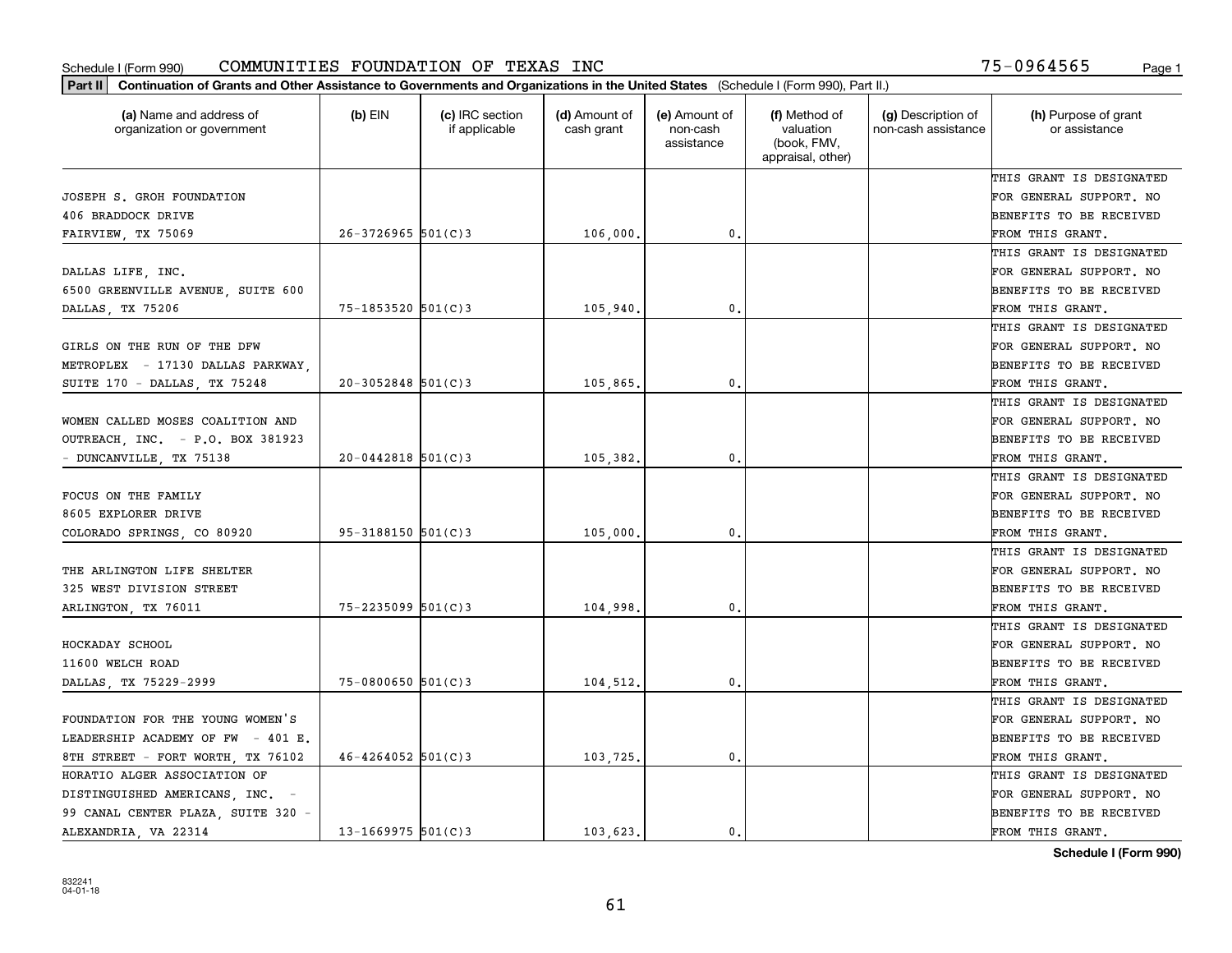| (a) Name and address of<br>organization or government | (b) EIN                  | (c) IRC section<br>if applicable | (d) Amount of<br>cash grant | (e) Amount of<br>non-cash<br>assistance | (f) Method of<br>valuation<br>(book, FMV,<br>appraisal, other) | (g) Description of<br>non-cash assistance | (h) Purpose of grant<br>or assistance |
|-------------------------------------------------------|--------------------------|----------------------------------|-----------------------------|-----------------------------------------|----------------------------------------------------------------|-------------------------------------------|---------------------------------------|
|                                                       |                          |                                  |                             |                                         |                                                                |                                           | THIS GRANT IS DESIGNATED              |
| ABILITY CONNECTION TEXAS                              |                          |                                  |                             |                                         |                                                                |                                           | FOR GENERAL SUPPORT. NO               |
| 8802 HARRY HINES BOULEVARD                            |                          |                                  |                             |                                         |                                                                |                                           | BENEFITS TO BE RECEIVED               |
| DALLAS, TX 75235                                      | 75-0875525 501(C)3       |                                  | 102,178.                    | $\mathfrak{o}$ .                        |                                                                |                                           | FROM THIS GRANT.                      |
|                                                       |                          |                                  |                             |                                         |                                                                |                                           | THIS GRANT IS DESIGNATED              |
| W.I. COOK FOUNDATION, INC.                            |                          |                                  |                             |                                         |                                                                |                                           | FOR GENERAL SUPPORT. NO               |
| 801 7TH AVENUE                                        |                          |                                  |                             |                                         |                                                                |                                           | BENEFITS TO BE RECEIVED               |
| FORT WORTH, TX 76104                                  | $75 - 2051649$ $501(C)3$ |                                  | 100,954                     | $\mathbf{0}$                            |                                                                |                                           | FROM THIS GRANT.                      |
|                                                       |                          |                                  |                             |                                         |                                                                |                                           | THIS GRANT IS DESIGNATED              |
| HELPING HANDS FOR SINGLE MOMS USA                     |                          |                                  |                             |                                         |                                                                |                                           | FOR GENERAL SUPPORT. NO               |
| 11700 PRESTON ROAD, SUITE 660, #680                   |                          |                                  |                             |                                         |                                                                |                                           | BENEFITS TO BE RECEIVED               |
| DALLAS, TX 75230                                      | $46 - 5758103$ $501(C)3$ |                                  | 100,930.                    | $\mathbf{0}$ .                          |                                                                |                                           | FROM THIS GRANT.                      |
|                                                       |                          |                                  |                             |                                         |                                                                |                                           | THIS GRANT IS DESIGNATED              |
| MOMENTOUS INSTITUTE                                   |                          |                                  |                             |                                         |                                                                |                                           | FOR GENERAL SUPPORT. NO               |
| 106 E. 10TH STREET                                    |                          |                                  |                             |                                         |                                                                |                                           | BENEFITS TO BE RECEIVED               |
| DALLAS, TX 75203-2236                                 | $75 - 1855620$ 501(C)3   |                                  | 100,405                     | $\mathbf{0}$                            |                                                                |                                           | FROM THIS GRANT.                      |
|                                                       |                          |                                  |                             |                                         |                                                                |                                           | THIS GRANT IS DESIGNATED              |
| TEXAS METHODIST FOUNDATION                            |                          |                                  |                             |                                         |                                                                |                                           | FOR GENERAL SUPPORT. NO               |
| 11709 BOULDER LANE, SUITE 100                         |                          |                                  |                             |                                         |                                                                |                                           | BENEFITS TO BE RECEIVED               |
| AUSTIN, TX 78726                                      | $74-1363741$ 501(C)3     |                                  | 100,000                     | 0.                                      |                                                                |                                           | FROM THIS GRANT.                      |
|                                                       |                          |                                  |                             |                                         |                                                                |                                           | THIS GRANT IS DESIGNATED              |
| THE SEMINAR NETWORK, INC.                             |                          |                                  |                             |                                         |                                                                |                                           | FOR GENERAL SUPPORT. NO               |
| 2300 WILSON BOULEVARD, SUITE 500                      |                          |                                  |                             |                                         |                                                                |                                           | BENEFITS TO BE RECEIVED               |
| ARLINGTON, VA 22001                                   | $46 - 3508366$ 501(C)3   |                                  | 100,000                     | $\mathbf{0}$                            |                                                                |                                           | FROM THIS GRANT.                      |
|                                                       |                          |                                  |                             |                                         |                                                                |                                           | THIS GRANT IS DESIGNATED              |
| EMERGENCY ASSISTANCE FOUNDATION,                      |                          |                                  |                             |                                         |                                                                |                                           | FOR GENERAL SUPPORT. NO               |
| $INC. = 3713$ PINE STREET -                           |                          |                                  |                             |                                         |                                                                |                                           | BENEFITS TO BE RECEIVED               |
| JACKSONVILLE, FL 32205                                | $45 - 1813056$ 501(C)3   |                                  | 100,000                     | $\mathbf{0}$ .                          |                                                                |                                           | FROM THIS GRANT.                      |
| RANDOLPH W & DR LAEL C MELVILLE                       |                          |                                  |                             |                                         |                                                                |                                           | THIS GRANT IS DESIGNATED              |
| FAMILY FOUNDATION - 3626 NORTH                        |                          |                                  |                             |                                         |                                                                |                                           | FOR GENERAL SUPPORT. NO               |
| HALL STREET, SUITE 610 - DALLAS,                      |                          |                                  |                             |                                         |                                                                |                                           | BENEFITS TO BE RECEIVED               |
| TX 75219                                              | $82 - 4269583$ 501(C)3   |                                  | 100,000                     | $\mathbf{0}$                            |                                                                |                                           | FROM THIS GRANT.                      |
|                                                       |                          |                                  |                             |                                         |                                                                |                                           | THIS GRANT IS DESIGNATED              |
| DALLAS OPERA                                          |                          |                                  |                             |                                         |                                                                |                                           | FOR GENERAL SUPPORT. NO               |
| 2403 FLORA STREET, SUITE 500                          |                          |                                  |                             |                                         |                                                                |                                           | BENEFITS TO BE RECEIVED               |
| DALLAS TX 75201-2415                                  | $75 - 6004746$ 501(C)3   |                                  | 99.870.                     | 0.                                      |                                                                |                                           | FROM THIS GRANT.                      |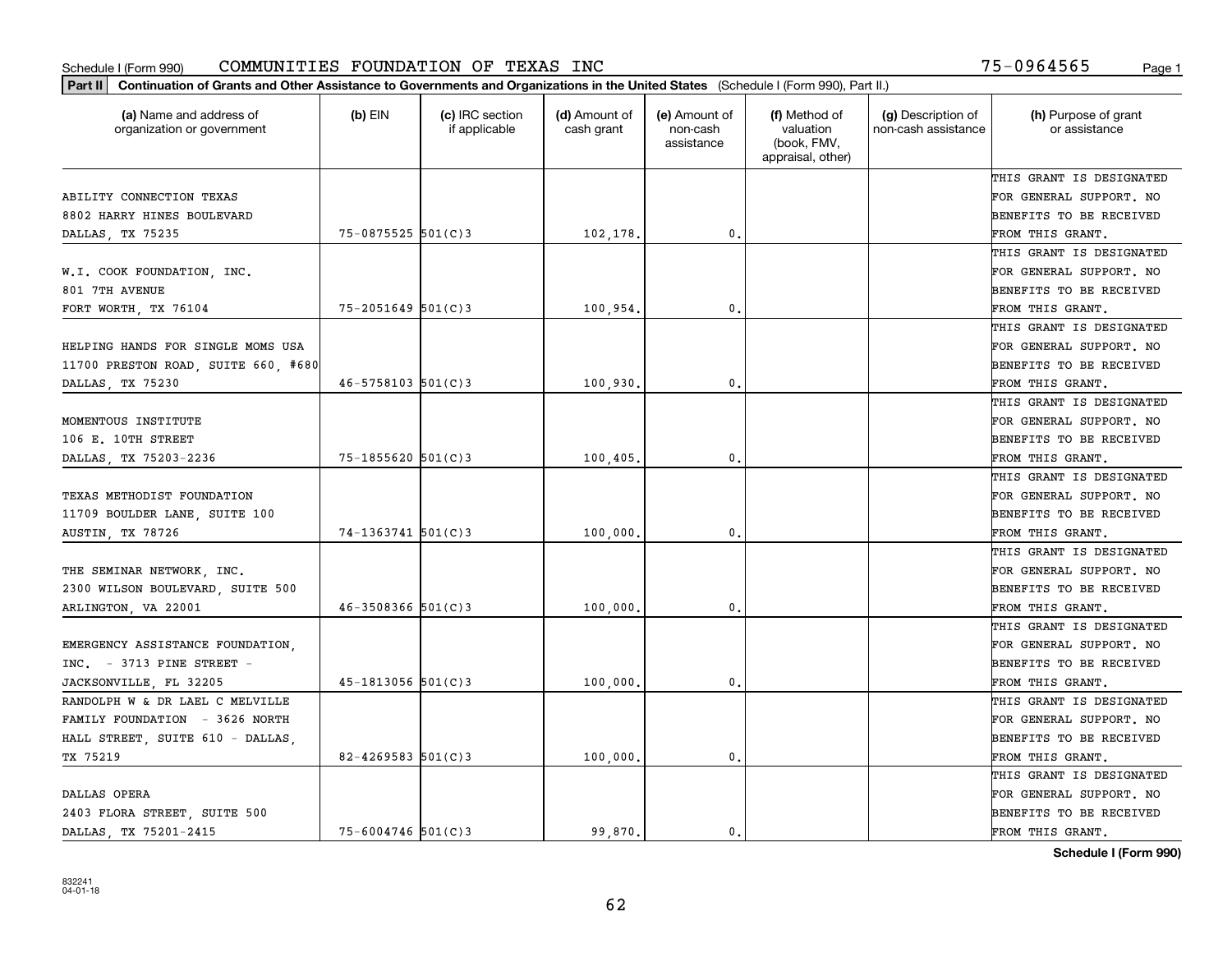| Part II   Continuation of Grants and Other Assistance to Governments and Organizations in the United States (Schedule I (Form 990), Part II.) |                          |                                  |                             |                                         |                                                                |                                           |                                       |
|-----------------------------------------------------------------------------------------------------------------------------------------------|--------------------------|----------------------------------|-----------------------------|-----------------------------------------|----------------------------------------------------------------|-------------------------------------------|---------------------------------------|
| (a) Name and address of<br>organization or government                                                                                         | (b) $EIN$                | (c) IRC section<br>if applicable | (d) Amount of<br>cash grant | (e) Amount of<br>non-cash<br>assistance | (f) Method of<br>valuation<br>(book, FMV,<br>appraisal, other) | (g) Description of<br>non-cash assistance | (h) Purpose of grant<br>or assistance |
|                                                                                                                                               |                          |                                  |                             |                                         |                                                                |                                           | THIS GRANT IS DESIGNATED              |
| HIGHLANDS SCHOOL, INC.                                                                                                                        |                          |                                  |                             |                                         |                                                                |                                           | FOR GENERAL SUPPORT. NO               |
| 1451 E. NORTHGATE DRIVE                                                                                                                       |                          |                                  |                             |                                         |                                                                |                                           | <b>BENEFITS TO BE RECEIVED</b>        |
| IRVING, TX 75062                                                                                                                              | $06 - 1482655$ 501(C)3   |                                  | 99,520                      | 0.                                      |                                                                |                                           | FROM THIS GRANT.                      |
|                                                                                                                                               |                          |                                  |                             |                                         |                                                                |                                           | THIS GRANT IS DESIGNATED              |
| METROCREST SERVICES                                                                                                                           |                          |                                  |                             |                                         |                                                                |                                           | FOR GENERAL SUPPORT. NO               |
| 13801 HUTTON DRIVE STE 150                                                                                                                    |                          |                                  |                             |                                         |                                                                |                                           | BENEFITS TO BE RECEIVED               |
| DALLAS, TX 75234-9040                                                                                                                         | $75 - 1548334$ 501(C)3   |                                  | 98,550                      | 0.                                      |                                                                |                                           | FROM THIS GRANT.                      |
|                                                                                                                                               |                          |                                  |                             |                                         |                                                                |                                           | THIS GRANT IS DESIGNATED              |
| IN-SYNC EXOTICS, INC.                                                                                                                         |                          |                                  |                             |                                         |                                                                |                                           | FOR GENERAL SUPPORT. NO               |
| 3430 SKYVIEW DRIVE                                                                                                                            |                          |                                  |                             |                                         |                                                                |                                           | BENEFITS TO BE RECEIVED               |
| WYLIE, TX 75098-5776                                                                                                                          | $31 - 1726497$ 501(C)3   |                                  | 97,888                      | 0.                                      |                                                                |                                           | FROM THIS GRANT.                      |
|                                                                                                                                               |                          |                                  |                             |                                         |                                                                |                                           | THIS GRANT IS DESIGNATED              |
| GRANT HALLIBURTON FOUNDATION, INC.                                                                                                            |                          |                                  |                             |                                         |                                                                |                                           | FOR GENERAL SUPPORT. NO               |
| 6390 LBJ FREEWAY, SUITE 100                                                                                                                   |                          |                                  |                             |                                         |                                                                |                                           | BENEFITS TO BE RECEIVED               |
| DALLAS, TX 75240                                                                                                                              | $20 - 5643050$ 501(C)3   |                                  | 97,697                      | 0.                                      |                                                                |                                           | FROM THIS GRANT.                      |
|                                                                                                                                               |                          |                                  |                             |                                         |                                                                |                                           | THIS GRANT IS DESIGNATED              |
| DALLAS SUMMER MUSICALS, INC. DTD                                                                                                              |                          |                                  |                             |                                         |                                                                |                                           | FOR GENERAL SUPPORT. NO               |
| 121862 - PO BOX 710336 - DALLAS                                                                                                               |                          |                                  |                             |                                         |                                                                |                                           | BENEFITS TO BE RECEIVED               |
| TX 75371-0336                                                                                                                                 | $75 - 1104793$ 501(C)3   |                                  | 96,980                      | 0.                                      |                                                                |                                           | FROM THIS GRANT.                      |
|                                                                                                                                               |                          |                                  |                             |                                         |                                                                |                                           | THIS GRANT IS DESIGNATED              |
| PROMISE HOUSE, INC.                                                                                                                           |                          |                                  |                             |                                         |                                                                |                                           | FOR GENERAL SUPPORT. NO               |
| 224 W. PAGE AVENUE                                                                                                                            |                          |                                  |                             |                                         |                                                                |                                           | BENEFITS TO BE RECEIVED               |
| DALLAS, TX 75208                                                                                                                              | $75 - 2180083$ 501(C)3   |                                  | 96,157                      | 0.                                      |                                                                |                                           | FROM THIS GRANT.                      |
|                                                                                                                                               |                          |                                  |                             |                                         |                                                                |                                           | THIS GRANT IS DESIGNATED              |
| FAMILY GATEWAY, INC.                                                                                                                          |                          |                                  |                             |                                         |                                                                |                                           | FOR GENERAL SUPPORT. NO               |
| 711 SOUTH STREET PAUL STREET                                                                                                                  |                          |                                  |                             |                                         |                                                                |                                           | BENEFITS TO BE RECEIVED               |
| DALLAS, TX 75201                                                                                                                              | 75-2105579 501(C)3       |                                  | 95,205                      | $\mathfrak o$ .                         |                                                                |                                           | FROM THIS GRANT.                      |
|                                                                                                                                               |                          |                                  |                             |                                         |                                                                |                                           | THIS GRANT IS DESIGNATED              |
| THE EPISCOPAL SCHOOL OF DALLAS,                                                                                                               |                          |                                  |                             |                                         |                                                                |                                           | FOR GENERAL SUPPORT. NO               |
| INC. - 4100 MERRELL ROAD -                                                                                                                    |                          |                                  |                             |                                         |                                                                |                                           | BENEFITS TO BE RECEIVED               |
| DALLAS TX 75229                                                                                                                               | $75 - 1451116$ $501(C)3$ |                                  | 94,010                      | 0.                                      |                                                                |                                           | FROM THIS GRANT.                      |
| DALLAS COUNTY COMMUNITY COLLEGE                                                                                                               |                          |                                  |                             |                                         |                                                                |                                           | THIS GRANT IS DESIGNATED              |
| DISTRICT FOUNDATION, INC. - 1601                                                                                                              |                          |                                  |                             |                                         |                                                                |                                           | FOR GENERAL SUPPORT. NO               |
| S. LAMAR STREET, SUITE 130 -                                                                                                                  |                          |                                  |                             |                                         |                                                                |                                           | BENEFITS TO BE RECEIVED               |
| DALLAS TX 75215-1816                                                                                                                          | $23 - 7326612$ 501(C)3   |                                  | 91.622.                     | 0.                                      |                                                                |                                           | FROM THIS GRANT.                      |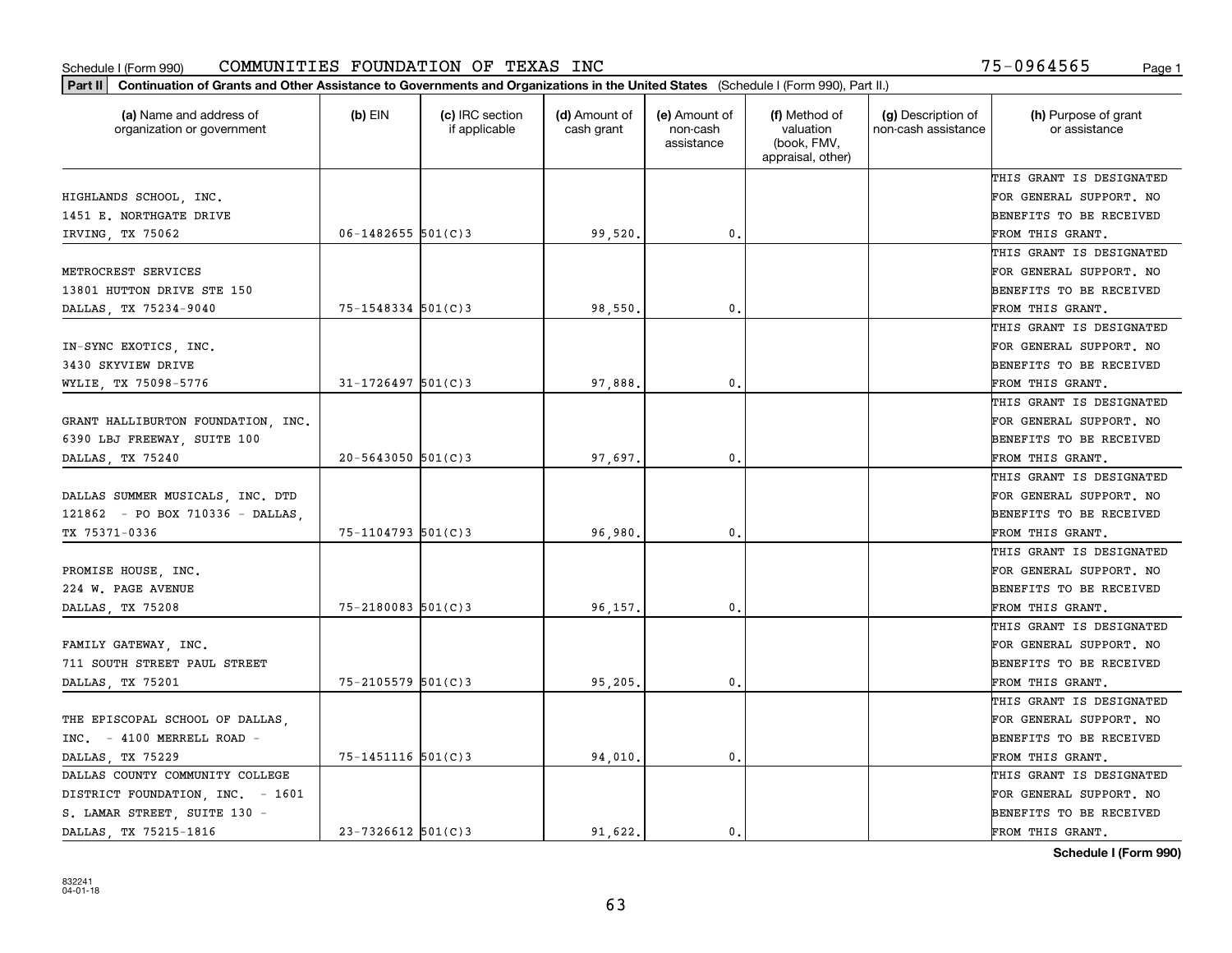| Part II   Continuation of Grants and Other Assistance to Governments and Organizations in the United States (Schedule I (Form 990), Part II.) |                          |                                  |                             |                                         |                                                                |                                           |                                       |
|-----------------------------------------------------------------------------------------------------------------------------------------------|--------------------------|----------------------------------|-----------------------------|-----------------------------------------|----------------------------------------------------------------|-------------------------------------------|---------------------------------------|
| (a) Name and address of<br>organization or government                                                                                         | $(b)$ EIN                | (c) IRC section<br>if applicable | (d) Amount of<br>cash grant | (e) Amount of<br>non-cash<br>assistance | (f) Method of<br>valuation<br>(book, FMV,<br>appraisal, other) | (g) Description of<br>non-cash assistance | (h) Purpose of grant<br>or assistance |
|                                                                                                                                               |                          |                                  |                             |                                         |                                                                |                                           | THIS GRANT IS DESIGNATED              |
| IRVING CARES, INC.                                                                                                                            |                          |                                  |                             |                                         |                                                                |                                           | FOR GENERAL SUPPORT. NO               |
| PO BOX 177425                                                                                                                                 |                          |                                  |                             |                                         |                                                                |                                           | BENEFITS TO BE RECEIVED               |
| IRVING, TX 75017-7425                                                                                                                         | 75-1436937 501(C)3       |                                  | 90,338.                     | 0.                                      |                                                                |                                           | FROM THIS GRANT.                      |
| THE UNIVERSITY OF TEXAS AT EL PASO                                                                                                            |                          |                                  |                             |                                         |                                                                |                                           | THIS GRANT IS DESIGNATED              |
| OFFICE OF CONTRACTS & GRANTS ACCT                                                                                                             |                          |                                  |                             |                                         |                                                                |                                           | FOR GENERAL SUPPORT. NO               |
| <b>SVC</b>                                                                                                                                    |                          |                                  |                             |                                         |                                                                |                                           | BENEFITS TO BE RECEIVED               |
| ADMINISTRATION BUILDING, ROOM 200                                                                                                             | $74 - 6000813$ 501(C)3   |                                  | 90,000                      | 0.                                      |                                                                |                                           | FROM THIS GRANT.                      |
|                                                                                                                                               |                          |                                  |                             |                                         |                                                                |                                           | THIS GRANT IS DESIGNATED              |
| DALLAS INTERNATIONAL SCHOOL                                                                                                                   |                          |                                  |                             |                                         |                                                                |                                           | FOR GENERAL SUPPORT. NO               |
| 6039 CHURCHILL WAY                                                                                                                            |                          |                                  |                             |                                         |                                                                |                                           | BENEFITS TO BE RECEIVED               |
| DALLAS, TX 75230                                                                                                                              | $75 - 2421413$ $501(C)3$ |                                  | 88,709.                     | $\mathfrak{o}$ .                        |                                                                |                                           | FROM THIS GRANT.                      |
|                                                                                                                                               |                          |                                  |                             |                                         |                                                                |                                           | THIS GRANT IS DESIGNATED              |
| FIRST UNITED METHODIST CHURCH OF                                                                                                              |                          |                                  |                             |                                         |                                                                |                                           | FOR GENERAL SUPPORT. NO               |
| RICHARDSON - 503 N. CENTRAL                                                                                                                   |                          |                                  |                             |                                         |                                                                |                                           | <b>BENEFITS TO BE RECEIVED</b>        |
| EXPRESSWAY - RICHARDSON, TX 75080                                                                                                             | $75 - 0891454$ 501(C)3   |                                  | 88,000.                     | $\mathbf{0}$ .                          |                                                                |                                           | FROM THIS GRANT.                      |
|                                                                                                                                               |                          |                                  |                             |                                         |                                                                |                                           | THIS GRANT IS DESIGNATED              |
| VOICE OF HOPE MINISTRIES                                                                                                                      |                          |                                  |                             |                                         |                                                                |                                           | FOR GENERAL SUPPORT. NO               |
| P.O. BOX 224845                                                                                                                               |                          |                                  |                             |                                         |                                                                |                                           | BENEFITS TO BE RECEIVED               |
| DALLAS, TX 75222-4845                                                                                                                         | $75 - 1850380$ 501(C)3   |                                  | 86,643                      | 0.                                      |                                                                |                                           | FROM THIS GRANT.                      |
|                                                                                                                                               |                          |                                  |                             |                                         |                                                                |                                           | THIS GRANT IS DESIGNATED              |
| THE PEGASUS PROJECT, INC.                                                                                                                     |                          |                                  |                             |                                         |                                                                |                                           | FOR GENERAL SUPPORT. NO               |
| 707 SOUTH FOREST LANE                                                                                                                         |                          |                                  |                             |                                         |                                                                |                                           | BENEFITS TO BE RECEIVED               |
| DUNCANVILLE, TX 75116                                                                                                                         | $27 - 2108244$ 501(C)3   |                                  | 86,005.                     | $\mathfrak{o}$ .                        |                                                                |                                           | FROM THIS GRANT.                      |
| TEXAS INTERNATIONAL THEATRICAL                                                                                                                |                          |                                  |                             |                                         |                                                                |                                           | THIS GRANT IS DESIGNATED              |
| ARTS SOCIETY - 700 NORTH PEARL                                                                                                                |                          |                                  |                             |                                         |                                                                |                                           | FOR GENERAL SUPPORT. NO               |
| STREET, SUITE 1800 - DALLAS, TX                                                                                                               |                          |                                  |                             |                                         |                                                                |                                           | BENEFITS TO BE RECEIVED               |
| 75201                                                                                                                                         | $75 - 1860146$ 501(C)3   |                                  | 85,909                      | $\mathfrak{o}$ .                        |                                                                |                                           | FROM THIS GRANT.                      |
|                                                                                                                                               |                          |                                  |                             |                                         |                                                                |                                           | THIS GRANT IS DESIGNATED              |
| UNION COFFEE HOUSE MINISTRY, INC.                                                                                                             |                          |                                  |                             |                                         |                                                                |                                           | FOR GENERAL SUPPORT. NO               |
| 3707 CEDAR SPRINGS ROAD                                                                                                                       |                          |                                  |                             |                                         |                                                                |                                           | BENEFITS TO BE RECEIVED               |
| DALLAS, TX 75219                                                                                                                              | 45-5582386 501(C)3       |                                  | 85,273.                     | 0.                                      |                                                                |                                           | FROM THIS GRANT.                      |
|                                                                                                                                               |                          |                                  |                             |                                         |                                                                |                                           | THIS GRANT IS DESIGNATED              |
| THE SAMARITAN INN                                                                                                                             |                          |                                  |                             |                                         |                                                                |                                           | FOR GENERAL SUPPORT. NO               |
| 1725 NORTH MCDONALD STREET                                                                                                                    |                          |                                  |                             |                                         |                                                                |                                           | <b>BENEFITS TO BE RECEIVED</b>        |
| MCKINNEY, TX 75071                                                                                                                            | $75 - 1984285$ 501(C)3   |                                  | 85.055.                     | 0.                                      |                                                                |                                           | FROM THIS GRANT.                      |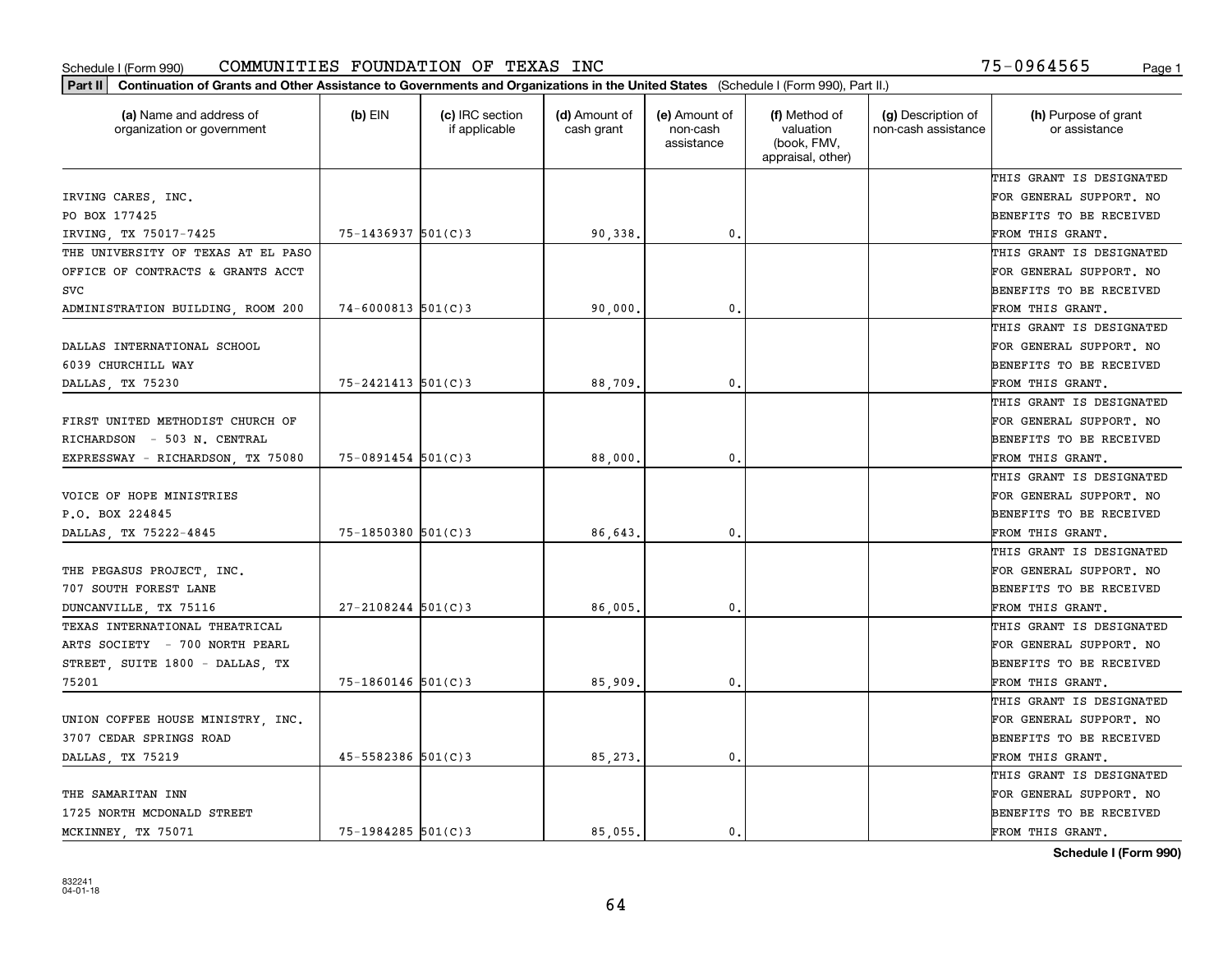| Part II   Continuation of Grants and Other Assistance to Governments and Organizations in the United States (Schedule I (Form 990), Part II.) |                        |                                  |                             |                                         |                                                                |                                           |                                       |
|-----------------------------------------------------------------------------------------------------------------------------------------------|------------------------|----------------------------------|-----------------------------|-----------------------------------------|----------------------------------------------------------------|-------------------------------------------|---------------------------------------|
| (a) Name and address of<br>organization or government                                                                                         | $(b)$ EIN              | (c) IRC section<br>if applicable | (d) Amount of<br>cash grant | (e) Amount of<br>non-cash<br>assistance | (f) Method of<br>valuation<br>(book, FMV,<br>appraisal, other) | (g) Description of<br>non-cash assistance | (h) Purpose of grant<br>or assistance |
|                                                                                                                                               |                        |                                  |                             |                                         |                                                                |                                           | THIS GRANT IS DESIGNATED              |
| APARTMENT LIFE, INC.                                                                                                                          |                        |                                  |                             |                                         |                                                                |                                           | FOR GENERAL SUPPORT. NO               |
| 610 SOUTH INDUSTRIAL BOULEVARD, SUI                                                                                                           |                        |                                  |                             |                                         |                                                                |                                           | <b>BENEFITS TO BE RECEIVED</b>        |
| EULESS, TX 76040                                                                                                                              | 75-2868621 501(C)3     |                                  | 84,846.                     | 0.                                      |                                                                |                                           | FROM THIS GRANT.                      |
|                                                                                                                                               |                        |                                  |                             |                                         |                                                                |                                           | THIS GRANT IS DESIGNATED              |
| VOGEL ALCOVE                                                                                                                                  |                        |                                  |                             |                                         |                                                                |                                           | FOR GENERAL SUPPORT. NO               |
| PO BOX 150948                                                                                                                                 |                        |                                  |                             |                                         |                                                                |                                           | <b>BENEFITS TO BE RECEIVED</b>        |
| DALLAS, TX 75315                                                                                                                              | 75-2133827 501(C)3     |                                  | 84,196.                     | 0.                                      |                                                                |                                           | FROM THIS GRANT.                      |
|                                                                                                                                               |                        |                                  |                             |                                         |                                                                |                                           | THIS GRANT IS DESIGNATED              |
| TEACH FOR AMERICA, INC                                                                                                                        |                        |                                  |                             |                                         |                                                                |                                           | FOR GENERAL SUPPORT. NO               |
| 600 NORTH PEARL STREET, SUITE 2300                                                                                                            |                        |                                  |                             |                                         |                                                                |                                           | BENEFITS TO BE RECEIVED               |
| DALLAS, TX 75201-7473                                                                                                                         | $13 - 3541913$ 501(C)3 |                                  | 83,968.                     | 0.                                      |                                                                |                                           | FROM THIS GRANT.                      |
|                                                                                                                                               |                        |                                  |                             |                                         |                                                                |                                           | THIS GRANT IS DESIGNATED              |
| WINSTON SCHOOL                                                                                                                                |                        |                                  |                             |                                         |                                                                |                                           | FOR GENERAL SUPPORT. NO               |
| 5707 ROYAL LANE                                                                                                                               |                        |                                  |                             |                                         |                                                                |                                           | <b>BENEFITS TO BE RECEIVED</b>        |
| DALLAS, TX 75229-5536                                                                                                                         | 75-1450819 501(C)3     |                                  | 83,825.                     | 0.                                      |                                                                |                                           | FROM THIS GRANT.                      |
|                                                                                                                                               |                        |                                  |                             |                                         |                                                                |                                           | THIS GRANT IS DESIGNATED              |
| HUMANE SOCIETY OF NORTH TEXAS                                                                                                                 |                        |                                  |                             |                                         |                                                                |                                           | FOR GENERAL SUPPORT. NO               |
| 1840 EAST LANCASTER AVENUE                                                                                                                    |                        |                                  |                             |                                         |                                                                |                                           | BENEFITS TO BE RECEIVED               |
| FORT WORTH, TX 76103                                                                                                                          | $75 - 1245911$ 501(C)3 |                                  | 83,806.                     | 0.                                      |                                                                |                                           | FROM THIS GRANT.                      |
| <b>AUSTIN COLLEGE</b>                                                                                                                         |                        |                                  |                             |                                         |                                                                |                                           | THIS GRANT IS DESIGNATED              |
| OFFICE OF DEVELOPMENT                                                                                                                         |                        |                                  |                             |                                         |                                                                |                                           | FOR GENERAL SUPPORT. NO               |
| 900 NORTH GRAND AVENUE, SUITE 6P -                                                                                                            |                        |                                  |                             |                                         |                                                                |                                           | BENEFITS TO BE RECEIVED               |
| SHERMAN, TX 75090-4                                                                                                                           | $75 - 0827409$ 501(C)3 |                                  | 83,620                      | 0.                                      |                                                                |                                           | FROM THIS GRANT.                      |
|                                                                                                                                               |                        |                                  |                             |                                         |                                                                |                                           | THIS GRANT IS DESIGNATED              |
| COACHES OUTREACH                                                                                                                              |                        |                                  |                             |                                         |                                                                |                                           | FOR GENERAL SUPPORT. NO               |
| 14140 MIDWAY ROAD, SUITE 102                                                                                                                  |                        |                                  |                             |                                         |                                                                |                                           | <b>BENEFITS TO BE RECEIVED</b>        |
| DALLAS, TX 75244                                                                                                                              | $74 - 2587034$ 501(C)3 |                                  | 83,300                      | $\mathbf{0}$ .                          |                                                                |                                           | FROM THIS GRANT.                      |
| CONQUER CANCER FOUNDATION OF THE                                                                                                              |                        |                                  |                             |                                         |                                                                |                                           | THIS GRANT IS DESIGNATED              |
| AMERICAN SOCIETY OF CLINCAL -                                                                                                                 |                        |                                  |                             |                                         |                                                                |                                           | FOR GENERAL SUPPORT. NO               |
| 2318 MILL ROAD, SUITE 800 -                                                                                                                   |                        |                                  |                             |                                         |                                                                |                                           | BENEFITS TO BE RECEIVED               |
| ALEXANDRIA, VA 22314                                                                                                                          | $31 - 1667995$ 501(C)3 |                                  | 82,500.                     | 0.                                      |                                                                |                                           | FROM THIS GRANT.                      |
|                                                                                                                                               |                        |                                  |                             |                                         |                                                                |                                           | THIS GRANT IS DESIGNATED              |
| GREENWOOD WILDLIFE REHABILITATION                                                                                                             |                        |                                  |                             |                                         |                                                                |                                           | FOR GENERAL SUPPORT. NO               |
| SANCTUARY - P.O. BOX 18987 -                                                                                                                  |                        |                                  |                             |                                         |                                                                |                                           | <b>BENEFITS TO BE RECEIVED</b>        |
| BOULDER CO 80308                                                                                                                              | $84 - 1228158$ 501(C)3 |                                  | 81,867.                     | 0.                                      |                                                                |                                           | FROM THIS GRANT.                      |
|                                                                                                                                               |                        |                                  |                             |                                         |                                                                |                                           |                                       |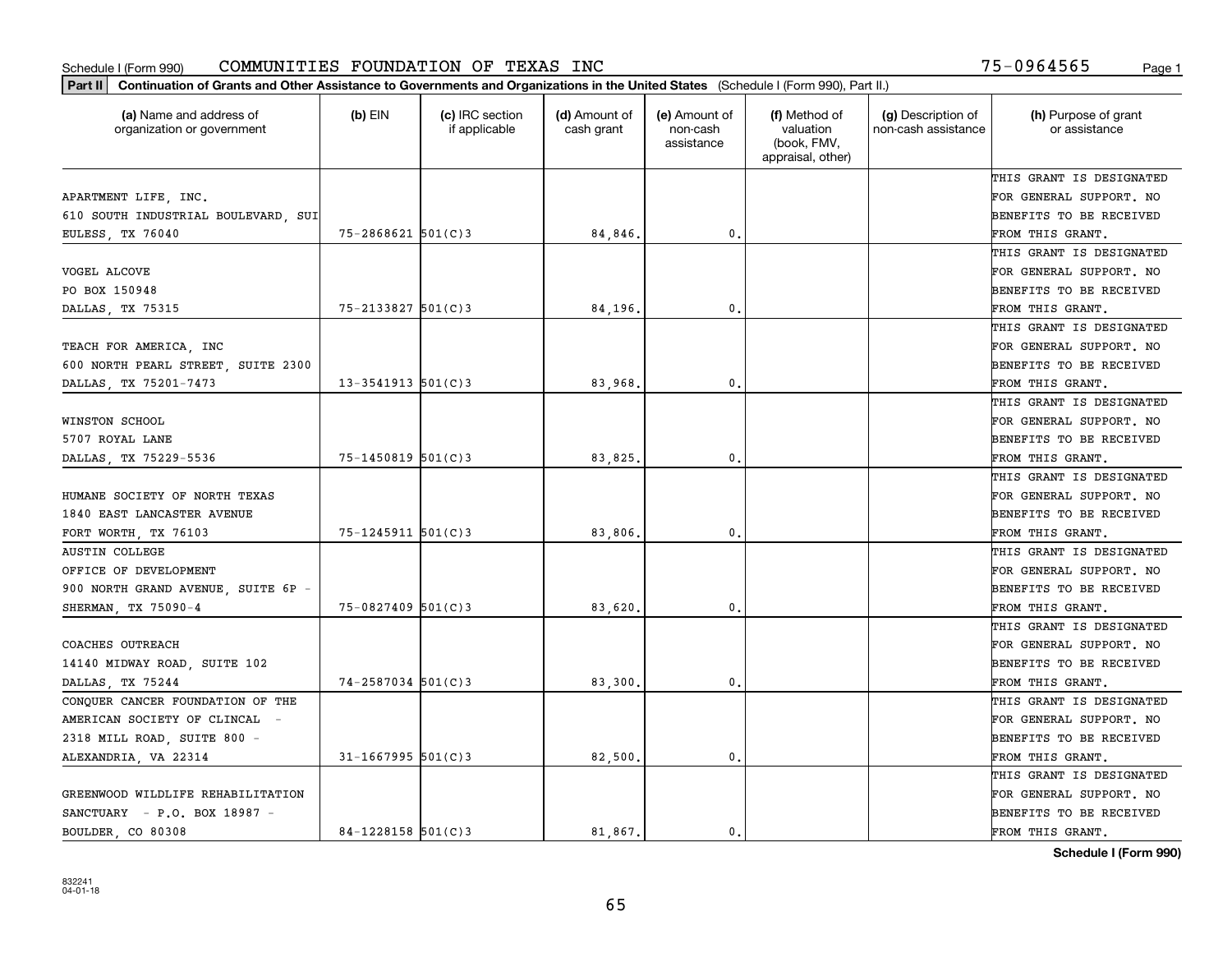| Part II   Continuation of Grants and Other Assistance to Governments and Organizations in the United States (Schedule I (Form 990), Part II.) |                        |                                  |                             |                                         |                                                                |                                           |                                       |
|-----------------------------------------------------------------------------------------------------------------------------------------------|------------------------|----------------------------------|-----------------------------|-----------------------------------------|----------------------------------------------------------------|-------------------------------------------|---------------------------------------|
| (a) Name and address of<br>organization or government                                                                                         | $(b)$ EIN              | (c) IRC section<br>if applicable | (d) Amount of<br>cash grant | (e) Amount of<br>non-cash<br>assistance | (f) Method of<br>valuation<br>(book, FMV,<br>appraisal, other) | (g) Description of<br>non-cash assistance | (h) Purpose of grant<br>or assistance |
|                                                                                                                                               |                        |                                  |                             |                                         |                                                                |                                           | THIS GRANT IS DESIGNATED              |
| LOLA'S LUCKY DAY, INC.                                                                                                                        |                        |                                  |                             |                                         |                                                                |                                           | FOR GENERAL SUPPORT. NO               |
| 1141 WARBLER DRIVE                                                                                                                            |                        |                                  |                             |                                         |                                                                |                                           | BENEFITS TO BE RECEIVED               |
| FORNEY, TX 75126                                                                                                                              | $47 - 2763680$ 501(C)3 |                                  | 81,637.                     | 0.                                      |                                                                |                                           | FROM THIS GRANT.                      |
|                                                                                                                                               |                        |                                  |                             |                                         |                                                                |                                           | THIS GRANT IS DESIGNATED              |
| LAKEHILL PREPARATORY SCHOOL, INC.                                                                                                             |                        |                                  |                             |                                         |                                                                |                                           | FOR GENERAL SUPPORT. NO               |
| 2720 HILLSIDE DRIVE                                                                                                                           |                        |                                  |                             |                                         |                                                                |                                           | BENEFITS TO BE RECEIVED               |
| DALLAS, TX 75214                                                                                                                              | $75 - 1366180$ 501(C)3 |                                  | 81,110                      | 0.                                      |                                                                |                                           | FROM THIS GRANT.                      |
|                                                                                                                                               |                        |                                  |                             |                                         |                                                                |                                           | THIS GRANT IS DESIGNATED              |
| CITY HOUSE, INC.                                                                                                                              |                        |                                  |                             |                                         |                                                                |                                           | FOR GENERAL SUPPORT. NO               |
| 805 CENTRAL PARKWAY EAST, SUITE 350                                                                                                           |                        |                                  |                             |                                         |                                                                |                                           | BENEFITS TO BE RECEIVED               |
| PLANO, TX 75074-5830                                                                                                                          | $75 - 2213291$ 501(C)3 |                                  | 80,719.                     | 0.                                      |                                                                |                                           | FROM THIS GRANT.                      |
|                                                                                                                                               |                        |                                  |                             |                                         |                                                                |                                           | THIS GRANT IS DESIGNATED              |
| FRIENDS OF THE KATY TRAIL, INC.                                                                                                               |                        |                                  |                             |                                         |                                                                |                                           | FOR GENERAL SUPPORT. NO               |
| 5207 MCKINNEY AVENUE, SUITE 19A                                                                                                               |                        |                                  |                             |                                         |                                                                |                                           | <b>BENEFITS TO BE RECEIVED</b>        |
| DALLAS, TX 75205                                                                                                                              | $75 - 2708139$ 501(C)3 |                                  | 80,684.                     | 0.                                      |                                                                |                                           | FROM THIS GRANT.                      |
|                                                                                                                                               |                        |                                  |                             |                                         |                                                                |                                           | THIS GRANT IS DESIGNATED              |
| INTERNATIONAL RESCUE COMMITTEE,                                                                                                               |                        |                                  |                             |                                         |                                                                |                                           | FOR GENERAL SUPPORT. NO               |
| INC. - 6500 GREENVILLE AVENUE.                                                                                                                |                        |                                  |                             |                                         |                                                                |                                           | BENEFITS TO BE RECEIVED               |
| SUITE 500 - DALLAS, TX 75206                                                                                                                  | $13 - 5660870$ 501(C)3 |                                  | 80,554.                     | 0.                                      |                                                                |                                           | FROM THIS GRANT.                      |
|                                                                                                                                               |                        |                                  |                             |                                         |                                                                |                                           | THIS GRANT IS DESIGNATED              |
| WESTMINSTER PRESBYTERIAN CHURCH                                                                                                               |                        |                                  |                             |                                         |                                                                |                                           | FOR GENERAL SUPPORT. NO               |
| 8200 DEVONSHIRE DR.                                                                                                                           |                        |                                  |                             |                                         |                                                                |                                           | <b>BENEFITS TO BE RECEIVED</b>        |
| DALLAS, TX 75209                                                                                                                              | $75 - 6002847$ 501(C)3 |                                  | 80,000                      | 0.                                      |                                                                |                                           | FROM THIS GRANT.                      |
|                                                                                                                                               |                        |                                  |                             |                                         |                                                                |                                           | THIS GRANT IS DESIGNATED              |
| LA UNION DEL PUEBLO ENTERO                                                                                                                    |                        |                                  |                             |                                         |                                                                |                                           | FOR GENERAL SUPPORT. NO               |
| P.O. BOX 188                                                                                                                                  |                        |                                  |                             |                                         |                                                                |                                           | <b>BENEFITS TO BE RECEIVED</b>        |
| SAN JUAN, TX 78589                                                                                                                            | $93 - 1029197$ 501(C)3 |                                  | 80,000                      | 0.                                      |                                                                |                                           | FROM THIS GRANT.                      |
|                                                                                                                                               |                        |                                  |                             |                                         |                                                                |                                           | THIS GRANT IS DESIGNATED              |
| DALLAS THEATER CENTER                                                                                                                         |                        |                                  |                             |                                         |                                                                |                                           | FOR GENERAL SUPPORT. NO               |
| 2400 FLORA STREET                                                                                                                             |                        |                                  |                             |                                         |                                                                |                                           | BENEFITS TO BE RECEIVED               |
| DALLAS, TX 75201-2401                                                                                                                         | 75-0959992 501(C)3     |                                  | 79,210.                     | 0.                                      |                                                                |                                           | FROM THIS GRANT.                      |
|                                                                                                                                               |                        |                                  |                             |                                         |                                                                |                                           | THIS GRANT IS DESIGNATED              |
| EDUCATION OPENS DOORS, INC.                                                                                                                   |                        |                                  |                             |                                         |                                                                |                                           | FOR GENERAL SUPPORT. NO               |
| P.O. BOX 601971                                                                                                                               |                        |                                  |                             |                                         |                                                                |                                           | <b>BENEFITS TO BE RECEIVED</b>        |
| DALLAS TX 75360                                                                                                                               | $46 - 0781846$ 501(C)3 |                                  | 79.011.                     | $\mathbf{0}$ .                          |                                                                |                                           | FROM THIS GRANT.                      |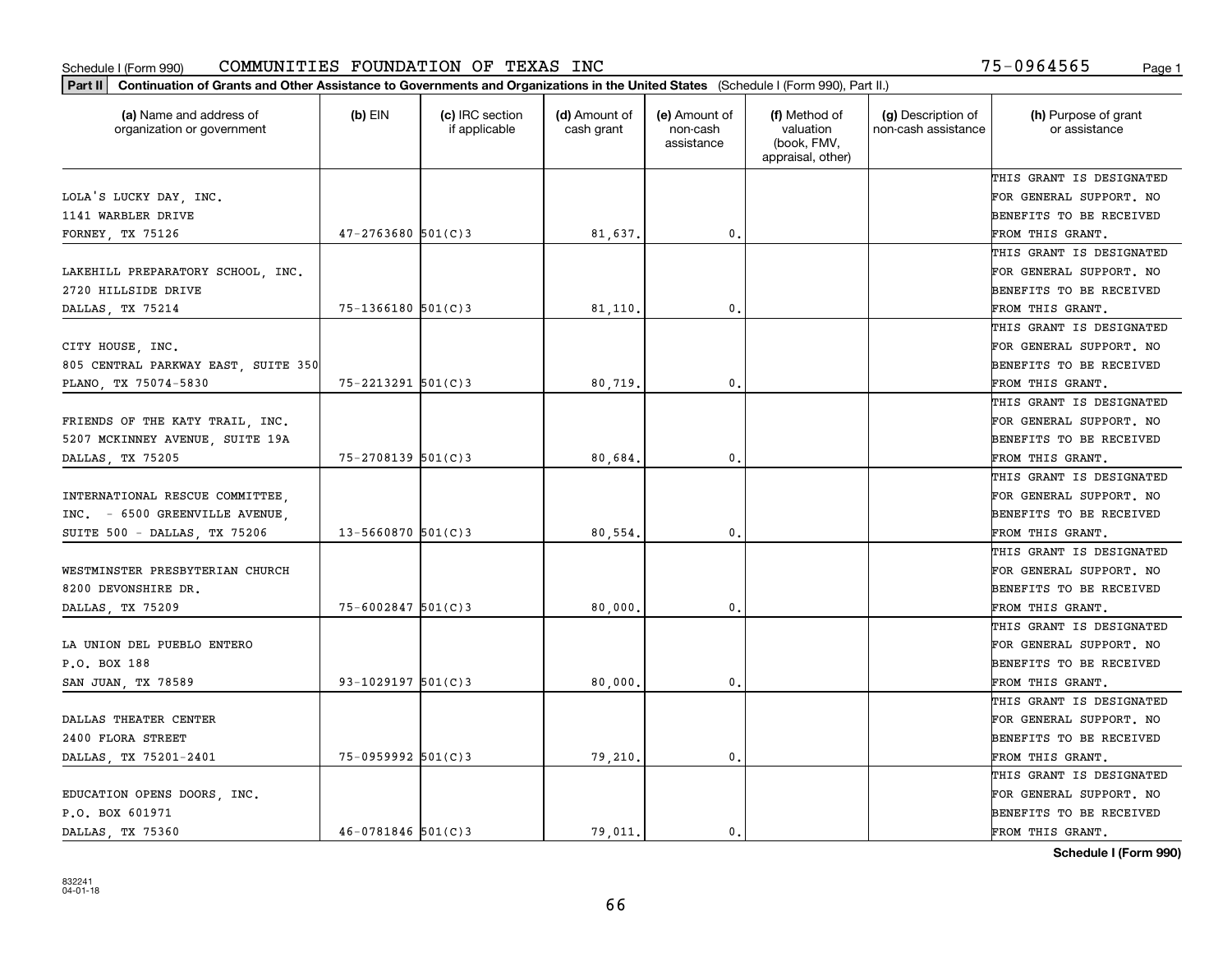| Part II   Continuation of Grants and Other Assistance to Governments and Organizations in the United States (Schedule I (Form 990), Part II.) |                        |                                  |                             |                                         |                                                                |                                           |                                       |
|-----------------------------------------------------------------------------------------------------------------------------------------------|------------------------|----------------------------------|-----------------------------|-----------------------------------------|----------------------------------------------------------------|-------------------------------------------|---------------------------------------|
| (a) Name and address of<br>organization or government                                                                                         | $(b)$ EIN              | (c) IRC section<br>if applicable | (d) Amount of<br>cash grant | (e) Amount of<br>non-cash<br>assistance | (f) Method of<br>valuation<br>(book, FMV,<br>appraisal, other) | (g) Description of<br>non-cash assistance | (h) Purpose of grant<br>or assistance |
|                                                                                                                                               |                        |                                  |                             |                                         |                                                                |                                           | THIS GRANT IS DESIGNATED              |
| DALLAS SERVICES                                                                                                                               |                        |                                  |                             |                                         |                                                                |                                           | FOR GENERAL SUPPORT. NO               |
| 5442 LA SIERRA DRIVE                                                                                                                          |                        |                                  |                             |                                         |                                                                |                                           | <b>BENEFITS TO BE RECEIVED</b>        |
| DALLAS, TX 75231                                                                                                                              | 75-0958408 501(C)3     |                                  | 78,926.                     | 0.                                      |                                                                |                                           | FROM THIS GRANT.                      |
|                                                                                                                                               |                        |                                  |                             |                                         |                                                                |                                           | THIS GRANT IS DESIGNATED              |
| NORTH DALLAS ADVENTIST ACADEMY                                                                                                                |                        |                                  |                             |                                         |                                                                |                                           | FOR GENERAL SUPPORT. NO               |
| 2800 CUSTER PARKWAY                                                                                                                           |                        |                                  |                             |                                         |                                                                |                                           | <b>BENEFITS TO BE RECEIVED</b>        |
| RICHARDSON, TX 75080                                                                                                                          | 80-0169752 $501(C)3$   |                                  | 78,858.                     | 0.                                      |                                                                |                                           | FROM THIS GRANT.                      |
|                                                                                                                                               |                        |                                  |                             |                                         |                                                                |                                           | THIS GRANT IS DESIGNATED              |
| SPECIAL CAMPS FOR SPECIAL KIDS                                                                                                                |                        |                                  |                             |                                         |                                                                |                                           | FOR GENERAL SUPPORT. NO               |
| 2929 CARLISLE STREET, SUITE 355                                                                                                               |                        |                                  |                             |                                         |                                                                |                                           | <b>BENEFITS TO BE RECEIVED</b>        |
| DALLAS, TX 75204                                                                                                                              | 75-2205242 501(C)3     |                                  | 78,485.                     | $\mathfrak{o}$ .                        |                                                                |                                           | FROM THIS GRANT.                      |
|                                                                                                                                               |                        |                                  |                             |                                         |                                                                |                                           | THIS GRANT IS DESIGNATED              |
| WOODALL RODGERS PARK FOUNDATION                                                                                                               |                        |                                  |                             |                                         |                                                                |                                           | FOR GENERAL SUPPORT. NO               |
| 1909 WOODALL RODGERS FREEWAY, SUITE                                                                                                           |                        |                                  |                             |                                         |                                                                |                                           | <b>BENEFITS TO BE RECEIVED</b>        |
| DALLAS, TX 75201                                                                                                                              | $87-0741150$ 501(C)3   |                                  | 78,437.                     | 0.                                      |                                                                |                                           | FROM THIS GRANT.                      |
|                                                                                                                                               |                        |                                  |                             |                                         |                                                                |                                           | THIS GRANT IS DESIGNATED              |
| CORAM DEO ACADEMY, INC.                                                                                                                       |                        |                                  |                             |                                         |                                                                |                                           | FOR GENERAL SUPPORT. NO               |
| 4900 WICHITA TRAIL                                                                                                                            |                        |                                  |                             |                                         |                                                                |                                           | <b>BENEFITS TO BE RECEIVED</b>        |
| FLOWER MOUND, TX 75022                                                                                                                        | $75 - 2749298$ 501(C)3 |                                  | 77,467.                     | 0.                                      |                                                                |                                           | FROM THIS GRANT.                      |
|                                                                                                                                               |                        |                                  |                             |                                         |                                                                |                                           | THIS GRANT IS DESIGNATED              |
| TEXAS TREES FOUNDATION                                                                                                                        |                        |                                  |                             |                                         |                                                                |                                           | FOR GENERAL SUPPORT. NO               |
| 2906 SWISS AVENUE                                                                                                                             |                        |                                  |                             |                                         |                                                                |                                           | <b>BENEFITS TO BE RECEIVED</b>        |
| DALLAS, TX 75204                                                                                                                              | $75 - 1886520$ 501(C)3 |                                  | 77,462.                     | 0.                                      |                                                                |                                           | FROM THIS GRANT.                      |
|                                                                                                                                               |                        |                                  |                             |                                         |                                                                |                                           | THIS GRANT IS DESIGNATED              |
| NOTRE DAME OF DALLAS SCHOOLS, INC.                                                                                                            |                        |                                  |                             |                                         |                                                                |                                           | FOR GENERAL SUPPORT. NO               |
| 2018 ALLEN STREET                                                                                                                             |                        |                                  |                             |                                         |                                                                |                                           | <b>BENEFITS TO BE RECEIVED</b>        |
| DALLAS, TX 75204                                                                                                                              | $75 - 2056943$ 501(C)3 |                                  | 77,202.                     | $\mathbf{0}$ .                          |                                                                |                                           | FROM THIS GRANT.                      |
|                                                                                                                                               |                        |                                  |                             |                                         |                                                                |                                           | THIS GRANT IS DESIGNATED              |
| EDUCATIONAL FIRST STEPS                                                                                                                       |                        |                                  |                             |                                         |                                                                |                                           | FOR GENERAL SUPPORT. NO               |
| 2815 GASTON AVENUE                                                                                                                            |                        |                                  |                             |                                         |                                                                |                                           | BENEFITS TO BE RECEIVED               |
| DALLAS, TX 75226                                                                                                                              | $75 - 2334053$ 501(C)3 |                                  | 77,092.                     | 0.                                      |                                                                |                                           | FROM THIS GRANT.                      |
|                                                                                                                                               |                        |                                  |                             |                                         |                                                                |                                           | THIS GRANT IS DESIGNATED              |
| MEALS ON WHEELS, INC. OF TARRANT                                                                                                              |                        |                                  |                             |                                         |                                                                |                                           | FOR GENERAL SUPPORT. NO               |
| COUNTY - 5740 AIRPORT FREEWAY -                                                                                                               |                        |                                  |                             |                                         |                                                                |                                           | <b>BENEFITS TO BE RECEIVED</b>        |
| HALTOM CITY TX 76117-6005                                                                                                                     | 75-1568798 501(C)3     |                                  | 76,758.                     | 0.                                      |                                                                |                                           | FROM THIS GRANT.                      |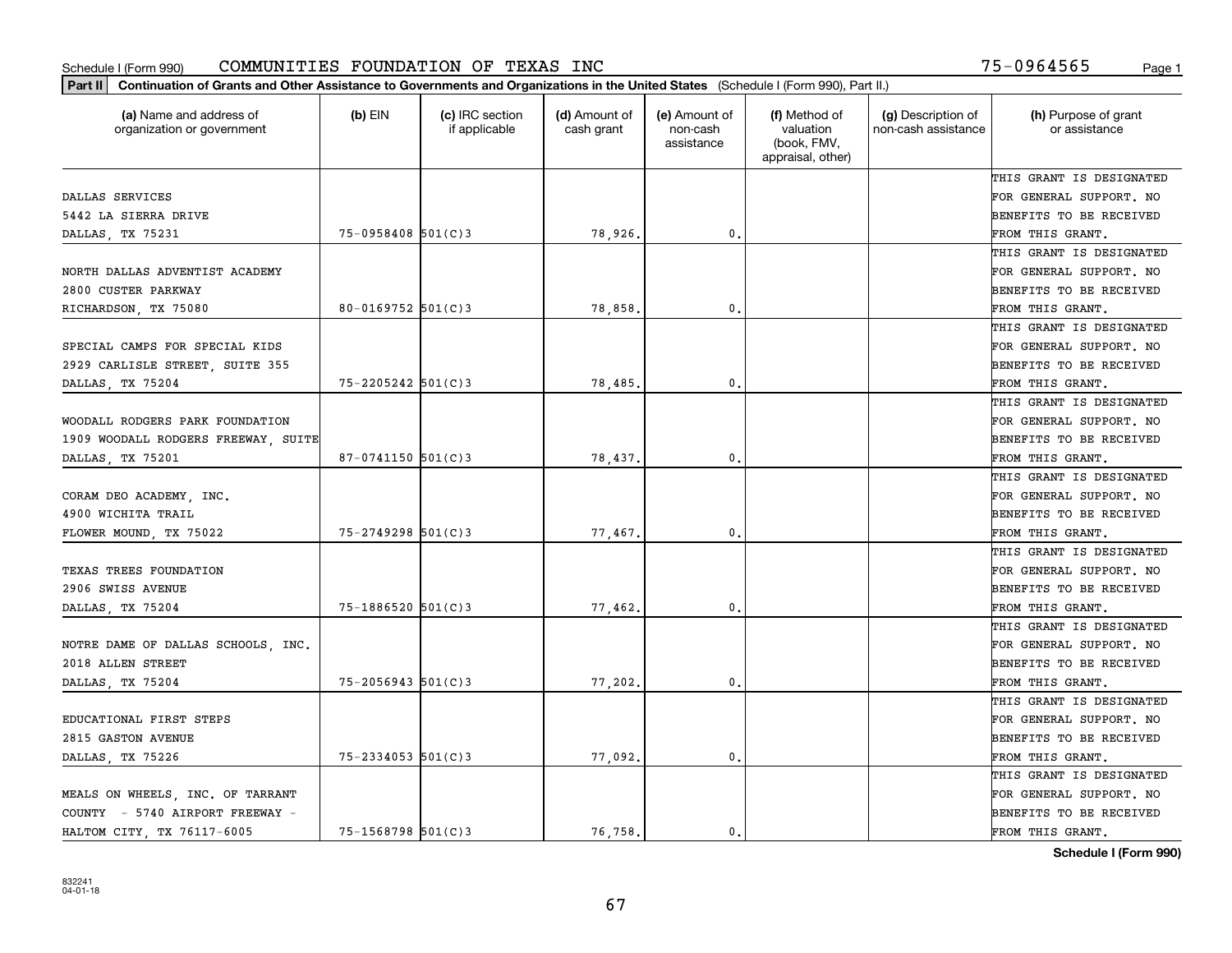| Part II   Continuation of Grants and Other Assistance to Governments and Organizations in the United States (Schedule I (Form 990), Part II.) |                         |                                  |                             |                                         |                                                                |                                           |                                       |
|-----------------------------------------------------------------------------------------------------------------------------------------------|-------------------------|----------------------------------|-----------------------------|-----------------------------------------|----------------------------------------------------------------|-------------------------------------------|---------------------------------------|
| (a) Name and address of<br>organization or government                                                                                         | $(b)$ EIN               | (c) IRC section<br>if applicable | (d) Amount of<br>cash grant | (e) Amount of<br>non-cash<br>assistance | (f) Method of<br>valuation<br>(book, FMV,<br>appraisal, other) | (g) Description of<br>non-cash assistance | (h) Purpose of grant<br>or assistance |
|                                                                                                                                               |                         |                                  |                             |                                         |                                                                |                                           | THIS GRANT IS DESIGNATED              |
| CATHOLIC DIOCESE OF FORT WORTH                                                                                                                |                         |                                  |                             |                                         |                                                                |                                           | FOR GENERAL SUPPORT. NO               |
| 800 W. LOOP 820 SOUTH                                                                                                                         |                         |                                  |                             |                                         |                                                                |                                           | BENEFITS TO BE RECEIVED               |
| FORT WORTH, TX 76108                                                                                                                          | $23 - 7052369$ 501(C)3  |                                  | 76,197.                     | 0.                                      |                                                                |                                           | FROM THIS GRANT.                      |
| TEXPROTECTS- THE TEXAS ASSOC. FOR                                                                                                             |                         |                                  |                             |                                         |                                                                |                                           | THIS GRANT IS DESIGNATED              |
| THE PROTECTION OF CHILDREN - 1341                                                                                                             |                         |                                  |                             |                                         |                                                                |                                           | FOR GENERAL SUPPORT. NO               |
| WEST MOCKINGBIRD LANE, SUITE 560W                                                                                                             |                         |                                  |                             |                                         |                                                                |                                           | BENEFITS TO BE RECEIVED               |
| - DALLAS, TX 75247                                                                                                                            | $46 - 1332547$ 501(C)3  |                                  | 76,073.                     | 0.                                      |                                                                |                                           | FROM THIS GRANT.                      |
|                                                                                                                                               |                         |                                  |                             |                                         |                                                                |                                           | THIS GRANT IS DESIGNATED              |
| HOPE FOR THE HEART                                                                                                                            |                         |                                  |                             |                                         |                                                                |                                           | FOR GENERAL SUPPORT. NO               |
| 2001 W. PLANO PARKWAY, SUITE 1000                                                                                                             |                         |                                  |                             |                                         |                                                                |                                           | BENEFITS TO BE RECEIVED               |
| PLANO, TX 75075                                                                                                                               | $75 - 2191528$ 501(C)3  |                                  | 75,770.                     | 0.                                      |                                                                |                                           | FROM THIS GRANT.                      |
|                                                                                                                                               |                         |                                  |                             |                                         |                                                                |                                           | THIS GRANT IS DESIGNATED              |
| TROUT UNLIMITED                                                                                                                               |                         |                                  |                             |                                         |                                                                |                                           | FOR GENERAL SUPPORT. NO               |
| 1536 WYNKOOP STREET, SUITE 320                                                                                                                |                         |                                  |                             |                                         |                                                                |                                           | <b>BENEFITS TO BE RECEIVED</b>        |
| DENVER, CO 80202                                                                                                                              | $84 - 0628113$ 501(C)3  |                                  | 75,000                      | 0.                                      |                                                                |                                           | FROM THIS GRANT.                      |
|                                                                                                                                               |                         |                                  |                             |                                         |                                                                |                                           | THIS GRANT IS DESIGNATED              |
| AMERICAN ASSOCATION FOR CANCER                                                                                                                |                         |                                  |                             |                                         |                                                                |                                           | FOR GENERAL SUPPORT. NO               |
| RESEARCH - 615 CHESTNUT STREET                                                                                                                |                         |                                  |                             |                                         |                                                                |                                           | BENEFITS TO BE RECEIVED               |
| FL. 17 - PHILADELPHIA, PA 19106                                                                                                               | $23 - 6251648$ 501(C)3  |                                  | 75,000                      | 0.                                      |                                                                |                                           | FROM THIS GRANT.                      |
|                                                                                                                                               |                         |                                  |                             |                                         |                                                                |                                           | THIS GRANT IS DESIGNATED              |
| TEACH PLUS INCORPORATED                                                                                                                       |                         |                                  |                             |                                         |                                                                |                                           | FOR GENERAL SUPPORT. NO               |
| 2500 ELLISE AVENUE                                                                                                                            |                         |                                  |                             |                                         |                                                                |                                           | <b>BENEFITS TO BE RECEIVED</b>        |
| <b>AUSTIN, TX 78757</b>                                                                                                                       | $26 - 3849472$ 501(C)3  |                                  | 75,000                      | 0.                                      |                                                                |                                           | FROM THIS GRANT.                      |
|                                                                                                                                               |                         |                                  |                             |                                         |                                                                |                                           | THIS GRANT IS DESIGNATED              |
| A TIME TO REVIVE                                                                                                                              |                         |                                  |                             |                                         |                                                                |                                           | FOR GENERAL SUPPORT. NO               |
| P.O. BOX 835943                                                                                                                               |                         |                                  |                             |                                         |                                                                |                                           | <b>BENEFITS TO BE RECEIVED</b>        |
| RICHARDSON, TX 75083                                                                                                                          | $26 - 4731843$ 501(C)3  |                                  | 74,203.                     | 0.                                      |                                                                |                                           | FROM THIS GRANT.                      |
|                                                                                                                                               |                         |                                  |                             |                                         |                                                                |                                           | THIS GRANT IS DESIGNATED              |
| VICKERY MEADOW YOUTH DEVELOPMENT                                                                                                              |                         |                                  |                             |                                         |                                                                |                                           | FOR GENERAL SUPPORT. NO               |
| FOUNDATION - 4809 COLE AVENUE STE                                                                                                             |                         |                                  |                             |                                         |                                                                |                                           | BENEFITS TO BE RECEIVED               |
| 375 - DALLAS, TX 75205-3552                                                                                                                   | $26 - 1199982$ 501(C)3  |                                  | 73,979.                     | 0.                                      |                                                                |                                           | FROM THIS GRANT.                      |
|                                                                                                                                               |                         |                                  |                             |                                         |                                                                |                                           | THIS GRANT IS DESIGNATED              |
| CONNECTING POINT OF PARK CITIES                                                                                                               |                         |                                  |                             |                                         |                                                                |                                           | FOR GENERAL SUPPORT. NO               |
| 4516 LOVERS LANE, SUITE #212                                                                                                                  |                         |                                  |                             |                                         |                                                                |                                           | <b>BENEFITS TO BE RECEIVED</b>        |
| DALLAS, TX 75225                                                                                                                              | $46 - 1101711$ 501(C) 3 |                                  | 73.682.                     | $\mathbf{0}$ .                          |                                                                |                                           | FROM THIS GRANT.                      |
|                                                                                                                                               |                         |                                  |                             |                                         |                                                                |                                           |                                       |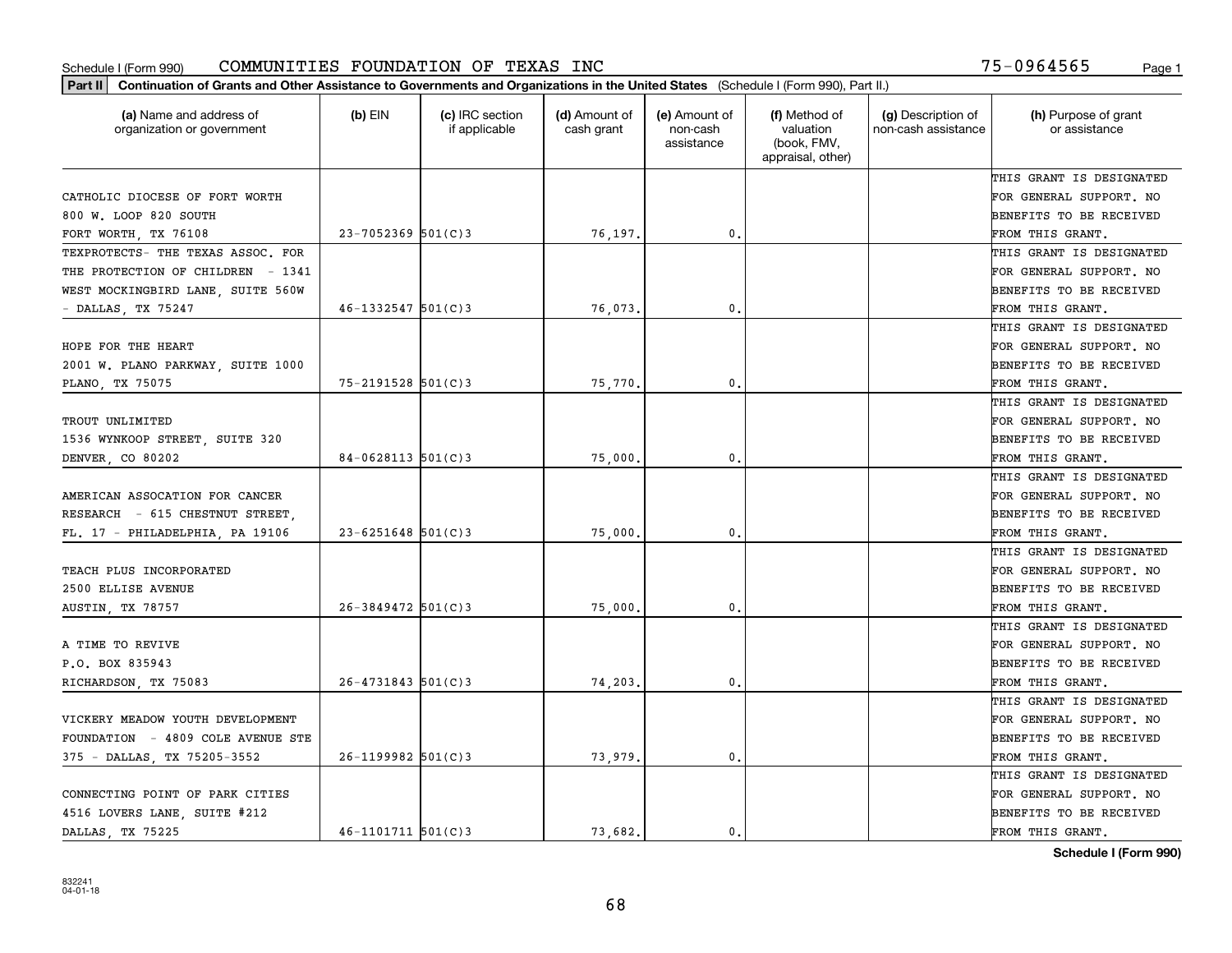| Part II   Continuation of Grants and Other Assistance to Governments and Organizations in the United States (Schedule I (Form 990), Part II.) |                          |                                  |                             |                                         |                                                                |                                           |                                       |
|-----------------------------------------------------------------------------------------------------------------------------------------------|--------------------------|----------------------------------|-----------------------------|-----------------------------------------|----------------------------------------------------------------|-------------------------------------------|---------------------------------------|
| (a) Name and address of<br>organization or government                                                                                         | $(b)$ EIN                | (c) IRC section<br>if applicable | (d) Amount of<br>cash grant | (e) Amount of<br>non-cash<br>assistance | (f) Method of<br>valuation<br>(book, FMV,<br>appraisal, other) | (g) Description of<br>non-cash assistance | (h) Purpose of grant<br>or assistance |
| SALESMANSHIP CLUB CHARITABLE GOLF                                                                                                             |                          |                                  |                             |                                         |                                                                |                                           | THIS GRANT IS DESIGNATED              |
| OF DALLAS, INC. - 106 EAST 10TH                                                                                                               |                          |                                  |                             |                                         |                                                                |                                           | FOR GENERAL SUPPORT. NO               |
| STREET, SUITE 200 - DALLAS, TX                                                                                                                |                          |                                  |                             |                                         |                                                                |                                           | BENEFITS TO BE RECEIVED               |
| 75203-2296                                                                                                                                    | $86 - 1118804$ 501(C)3   |                                  | 72,800.                     | 0.                                      |                                                                |                                           | FROM THIS GRANT.                      |
|                                                                                                                                               |                          |                                  |                             |                                         |                                                                |                                           | THIS GRANT IS DESIGNATED              |
| COMMON UNITY, INC.                                                                                                                            |                          |                                  |                             |                                         |                                                                |                                           | FOR GENERAL SUPPORT. NO               |
| 1401 MIRA VISTA BOULEVARD                                                                                                                     |                          |                                  |                             |                                         |                                                                |                                           | BENEFITS TO BE RECEIVED               |
| PLANO, TX 75093                                                                                                                               | $27 - 1883333$ $501(C)3$ |                                  | 72,605.                     | 0.                                      |                                                                |                                           | FROM THIS GRANT.                      |
|                                                                                                                                               |                          |                                  |                             |                                         |                                                                |                                           | THIS GRANT IS DESIGNATED              |
| CAMP SUMMIT, INC.                                                                                                                             |                          |                                  |                             |                                         |                                                                |                                           | FOR GENERAL SUPPORT. NO               |
| 17210 CAMPBELL ROAD, SUITE 180W                                                                                                               |                          |                                  |                             |                                         |                                                                |                                           | BENEFITS TO BE RECEIVED               |
| DALLAS, TX 75252                                                                                                                              | 75-2488486 501(C)3       |                                  | 72,547.                     | 0.                                      |                                                                |                                           | FROM THIS GRANT.                      |
|                                                                                                                                               |                          |                                  |                             |                                         |                                                                |                                           | THIS GRANT IS DESIGNATED              |
| OUR DAILY BREAD                                                                                                                               |                          |                                  |                             |                                         |                                                                |                                           | FOR GENERAL SUPPORT. NO               |
| 300 WEST OAK STREET, SUITE 100                                                                                                                |                          |                                  |                             |                                         |                                                                |                                           | <b>BENEFITS TO BE RECEIVED</b>        |
| DENTON, TX 76201-9090                                                                                                                         | 61-1698166 $501(C)3$     |                                  | 72,208.                     | 0.                                      |                                                                |                                           | FROM THIS GRANT.                      |
|                                                                                                                                               |                          |                                  |                             |                                         |                                                                |                                           | THIS GRANT IS DESIGNATED              |
| TEKTON RESIDENTIAL                                                                                                                            |                          |                                  |                             |                                         |                                                                |                                           | FOR GENERAL SUPPORT. NO               |
| 1401 SOUTH LAMAR STREET                                                                                                                       |                          |                                  |                             |                                         |                                                                |                                           | BENEFITS TO BE RECEIVED               |
| DALLAS, TX 75215-1812                                                                                                                         | 83-0697875 $501(C)3$     |                                  | 72,161.                     | 0.                                      |                                                                |                                           | FROM THIS GRANT.                      |
|                                                                                                                                               |                          |                                  |                             |                                         |                                                                |                                           | THIS GRANT IS DESIGNATED              |
| NASHER SCULPTURE CENTER                                                                                                                       |                          |                                  |                             |                                         |                                                                |                                           | FOR GENERAL SUPPORT. NO               |
| 2001 FLORA STREET                                                                                                                             |                          |                                  |                             |                                         |                                                                |                                           | <b>BENEFITS TO BE RECEIVED</b>        |
| DALLAS, TX 75201                                                                                                                              | $02 - 0601628$ 501(C)3   |                                  | 72,158.                     | 0.                                      |                                                                |                                           | FROM THIS GRANT.                      |
|                                                                                                                                               |                          |                                  |                             |                                         |                                                                |                                           | THIS GRANT IS DESIGNATED              |
| NATURE CONSERVANCY, INC.                                                                                                                      |                          |                                  |                             |                                         |                                                                |                                           | FOR GENERAL SUPPORT. NO               |
| 3001 KNOX STREET, SUITE 400, BOX 43                                                                                                           |                          |                                  |                             |                                         |                                                                |                                           | <b>BENEFITS TO BE RECEIVED</b>        |
| DALLAS, TX 75205                                                                                                                              | 53-0242652 $501(C)$ 3    |                                  | 72,110,                     | 0.                                      |                                                                |                                           | FROM THIS GRANT.                      |
|                                                                                                                                               |                          |                                  |                             |                                         |                                                                |                                           | THIS GRANT IS DESIGNATED              |
| DALLAS ARBORETUM & BOTANICAL                                                                                                                  |                          |                                  |                             |                                         |                                                                |                                           | FOR GENERAL SUPPORT. NO               |
| SOCIETY, INC. - 8617 GARLAND ROAD                                                                                                             |                          |                                  |                             |                                         |                                                                |                                           | BENEFITS TO BE RECEIVED               |
| - DALLAS, TX 75218                                                                                                                            | 23-7375815 501(C)3       |                                  | 71,817.                     | $\mathbf{0}$ .                          |                                                                |                                           | FROM THIS GRANT.                      |
|                                                                                                                                               |                          |                                  |                             |                                         |                                                                |                                           | THIS GRANT IS DESIGNATED              |
| COMMIT2DALLAS                                                                                                                                 |                          |                                  |                             |                                         |                                                                |                                           | FOR GENERAL SUPPORT. NO               |
| 3800 MAPLE AVENUE, SUITE 800                                                                                                                  |                          |                                  |                             |                                         |                                                                |                                           | <b>BENEFITS TO BE RECEIVED</b>        |
| DALLAS, TX 75219                                                                                                                              | $80 - 0790222$ 501(C)3   |                                  | 71.367.                     | $\mathbf{0}$ .                          |                                                                |                                           | FROM THIS GRANT.                      |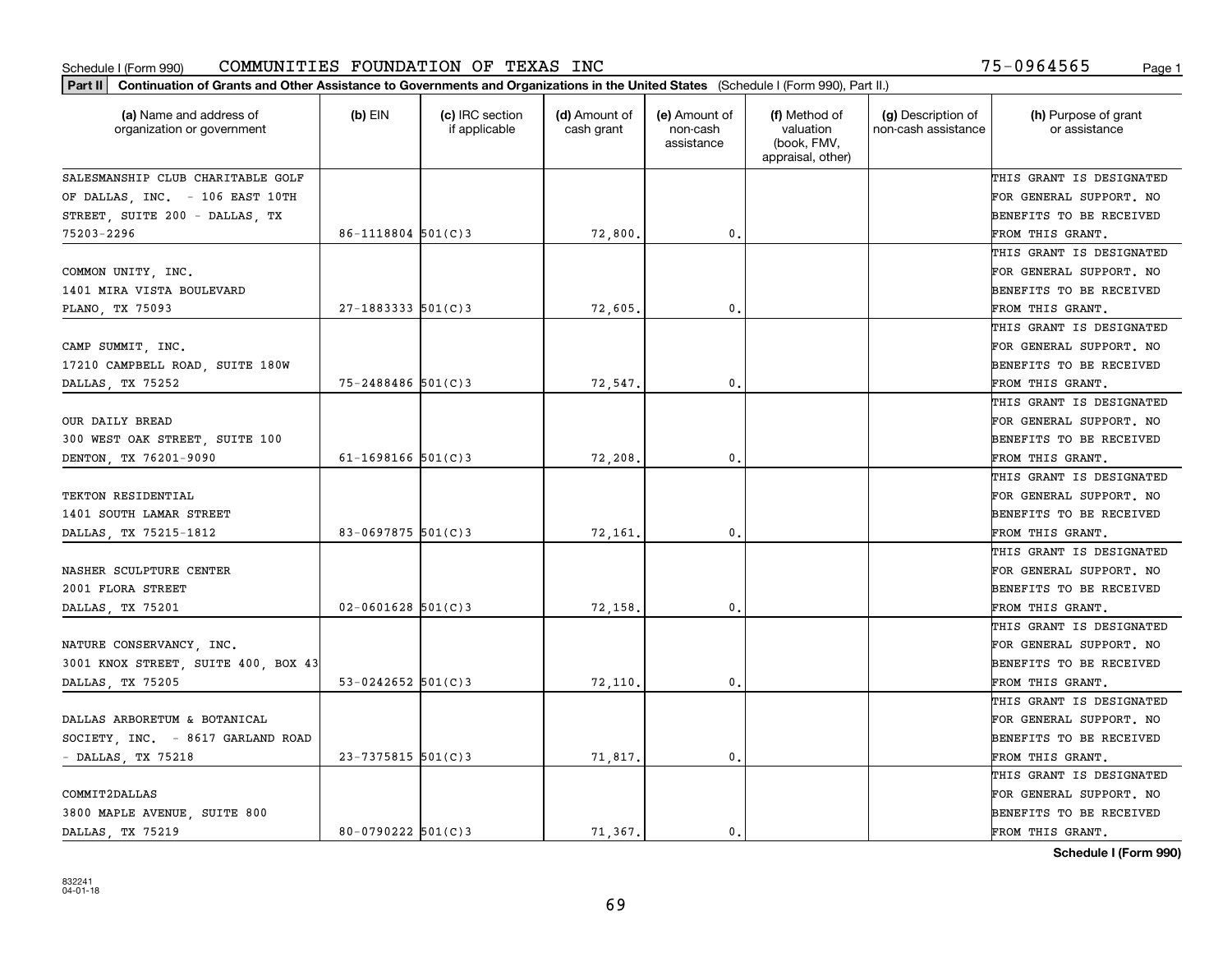| (a) Name and address of<br>organization or government | $(b)$ EIN              | (c) IRC section<br>if applicable | (d) Amount of<br>cash grant | (e) Amount of<br>non-cash<br>assistance | (f) Method of<br>valuation<br>(book, FMV,<br>appraisal, other) | (g) Description of<br>non-cash assistance | (h) Purpose of grant<br>or assistance |
|-------------------------------------------------------|------------------------|----------------------------------|-----------------------------|-----------------------------------------|----------------------------------------------------------------|-------------------------------------------|---------------------------------------|
|                                                       |                        |                                  |                             |                                         |                                                                |                                           | THIS GRANT IS DESIGNATED              |
| LIVING HOPE MINISTRIES, INC.                          |                        |                                  |                             |                                         |                                                                |                                           | FOR GENERAL SUPPORT. NO               |
| P.O. BOX 2239                                         |                        |                                  |                             |                                         |                                                                |                                           | BENEFITS TO BE RECEIVED               |
| ARLINGTON, TX 76004                                   | $75 - 2612813$ 501(C)3 |                                  | 70,684.                     | 0.                                      |                                                                |                                           | FROM THIS GRANT.                      |
|                                                       |                        |                                  |                             |                                         |                                                                |                                           | THIS GRANT IS DESIGNATED              |
| BIG THOUGHT                                           |                        |                                  |                             |                                         |                                                                |                                           | FOR GENERAL SUPPORT. NO               |
| 1409 S LAMAR STREET STE 1015                          |                        |                                  |                             |                                         |                                                                |                                           | BENEFITS TO BE RECEIVED               |
| DALLAS, TX 75215-6863                                 | $75 - 2170035$ 501(C)3 |                                  | 70,472.                     | 0.                                      |                                                                |                                           | FROM THIS GRANT.                      |
|                                                       |                        |                                  |                             |                                         |                                                                |                                           | THIS GRANT IS DESIGNATED              |
| MISSISSIPPI STATE UNIVERSITY                          |                        |                                  |                             |                                         |                                                                |                                           | FOR GENERAL SUPPORT. NO               |
| FOUNDATION, INC. - P.O. BOX 6035                      |                        |                                  |                             |                                         |                                                                |                                           | BENEFITS TO BE RECEIVED               |
| - MISSISSIPPI STATE, MS 39762                         | 64-0410581 $501(C)$ 3  |                                  | 70,312.                     | $\mathbf{0}$ .                          |                                                                |                                           | FROM THIS GRANT.                      |
|                                                       |                        |                                  |                             |                                         |                                                                |                                           | THIS GRANT IS DESIGNATED              |
| VISION AFRICA MINISTRIES, INC.                        |                        |                                  |                             |                                         |                                                                |                                           | FOR GENERAL SUPPORT. NO               |
| P.O. BOX 600008                                       |                        |                                  |                             |                                         |                                                                |                                           | <b>BENEFITS TO BE RECEIVED</b>        |
| DALLAS, TX 75360-0008                                 | $75 - 2819939$ 501(C)3 |                                  | 70,250                      | 0.                                      |                                                                |                                           | FROM THIS GRANT.                      |
|                                                       |                        |                                  |                             |                                         |                                                                |                                           | THIS GRANT IS DESIGNATED              |
| DALLAS UNITED CREW, INC.                              |                        |                                  |                             |                                         |                                                                |                                           | FOR GENERAL SUPPORT. NO               |
| P.O. BOX 25428                                        |                        |                                  |                             |                                         |                                                                |                                           | BENEFITS TO BE RECEIVED               |
| DALLAS, TX 75225                                      | $41 - 2072595$ 501(C)3 |                                  | 70,063                      | 0.                                      |                                                                |                                           | FROM THIS GRANT.                      |
|                                                       |                        |                                  |                             |                                         |                                                                |                                           | THIS GRANT IS DESIGNATED              |
| EAST DALLAS COMMUNITY ORGANIZATION                    |                        |                                  |                             |                                         |                                                                |                                           | FOR GENERAL SUPPORT. NO               |
| 4210 JUNIUS STREET, 5TH FLOOR                         |                        |                                  |                             |                                         |                                                                |                                           | BENEFITS TO BE RECEIVED               |
| DALLAS, TX 75246-1429                                 | $31 - 1513768$ 501(C)3 |                                  | 70,000                      | 0.                                      |                                                                |                                           | FROM THIS GRANT.                      |
|                                                       |                        |                                  |                             |                                         |                                                                |                                           | THIS GRANT IS DESIGNATED              |
| YMCA OF METROPOLITAN DALLAS                           |                        |                                  |                             |                                         |                                                                |                                           | FOR GENERAL SUPPORT. NO               |
| 4332 NORTHAVEN ROAD                                   |                        |                                  |                             |                                         |                                                                |                                           | BENEFITS TO BE RECEIVED               |
| DALLAS, TX 75229                                      | $75 - 0800696$ 501(C)3 |                                  | 69,306                      | 0.                                      |                                                                |                                           | FROM THIS GRANT.                      |
|                                                       |                        |                                  |                             |                                         |                                                                |                                           | THIS GRANT IS DESIGNATED              |
| MONTESSORI ADVANCEMENT                                |                        |                                  |                             |                                         |                                                                |                                           | FOR GENERAL SUPPORT. NO               |
| ORGANIZATION - 3420 CLAYTON ROAD                      |                        |                                  |                             |                                         |                                                                |                                           | BENEFITS TO BE RECEIVED               |
| EAST - FORT WORTH, TX 76116                           | $86 - 1175341$ 501(C)3 |                                  | 68,843.                     | 0.                                      |                                                                |                                           | FROM THIS GRANT.                      |
|                                                       |                        |                                  |                             |                                         |                                                                |                                           | THIS GRANT IS DESIGNATED              |
| NATIONAL MULTIPLE SCLEROSIS                           |                        |                                  |                             |                                         |                                                                |                                           | FOR GENERAL SUPPORT. NO               |
| SOCIETY - 2105 LUNA ROAD, SUITE                       |                        |                                  |                             |                                         |                                                                |                                           | BENEFITS TO BE RECEIVED               |
| 390 - CARROLLTON, TX 75006                            | $13 - 5661935$ 501(C)3 |                                  | 68.825.                     | $\mathbf{0}$ .                          |                                                                |                                           | FROM THIS GRANT.                      |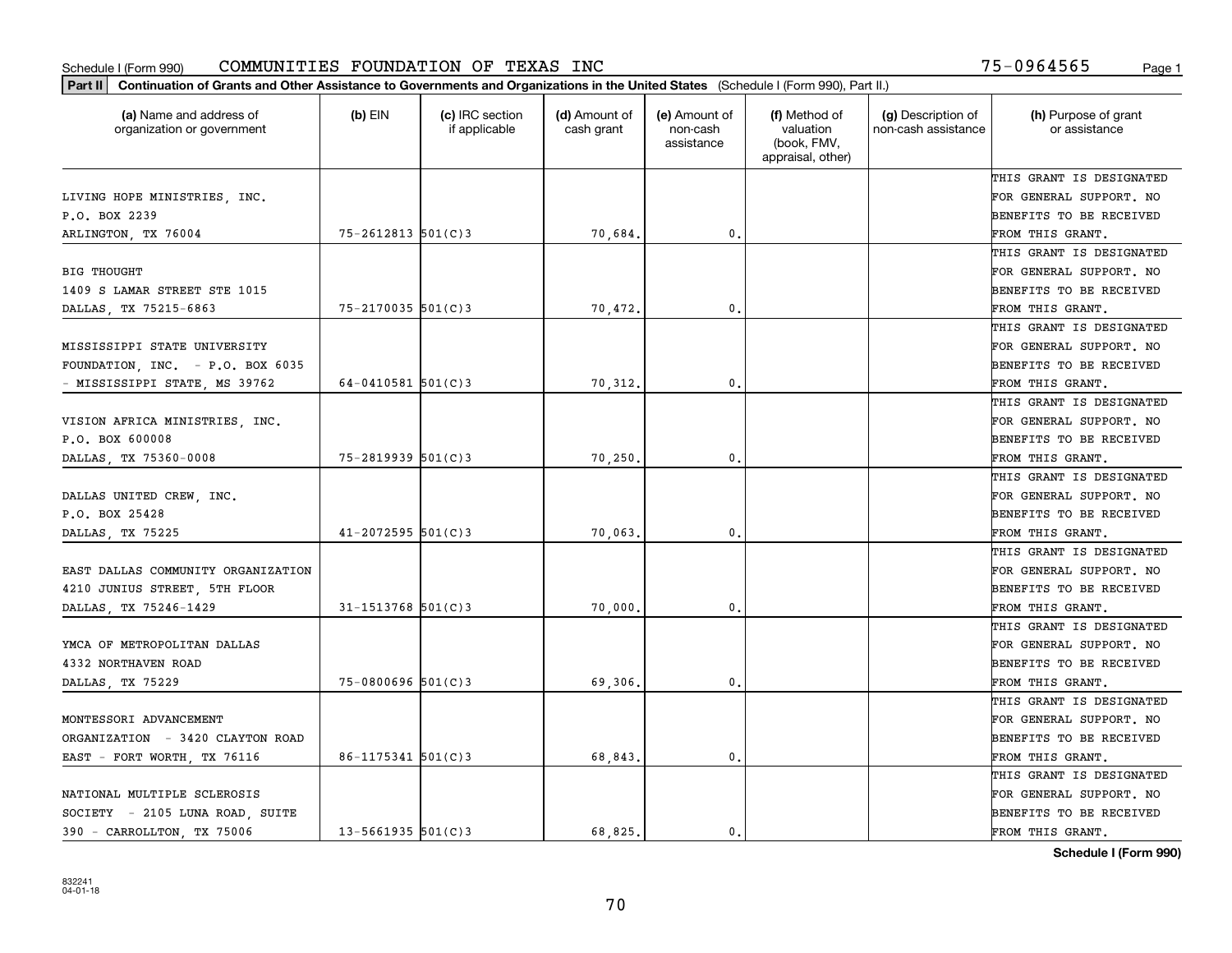| Part II   Continuation of Grants and Other Assistance to Governments and Organizations in the United States (Schedule I (Form 990), Part II.) |                          |                                  |                             |                                         |                                                                |                                           |                                       |
|-----------------------------------------------------------------------------------------------------------------------------------------------|--------------------------|----------------------------------|-----------------------------|-----------------------------------------|----------------------------------------------------------------|-------------------------------------------|---------------------------------------|
| (a) Name and address of<br>organization or government                                                                                         | $(b)$ EIN                | (c) IRC section<br>if applicable | (d) Amount of<br>cash grant | (e) Amount of<br>non-cash<br>assistance | (f) Method of<br>valuation<br>(book, FMV,<br>appraisal, other) | (g) Description of<br>non-cash assistance | (h) Purpose of grant<br>or assistance |
|                                                                                                                                               |                          |                                  |                             |                                         |                                                                |                                           | THIS GRANT IS DESIGNATED              |
| DALLAS WIND SYMPHONY                                                                                                                          |                          |                                  |                             |                                         |                                                                |                                           | FOR GENERAL SUPPORT. NO               |
| P.O. BOX 595026                                                                                                                               |                          |                                  |                             |                                         |                                                                |                                           | BENEFITS TO BE RECEIVED               |
| DALLAS, TX 75359-5026                                                                                                                         | $75 - 2076805$ 501(C)3   |                                  | 68,793.                     | 0.                                      |                                                                |                                           | FROM THIS GRANT.                      |
|                                                                                                                                               |                          |                                  |                             |                                         |                                                                |                                           | THIS GRANT IS DESIGNATED              |
| PATRIOT PAWS SERVICE DOGS                                                                                                                     |                          |                                  |                             |                                         |                                                                |                                           | FOR GENERAL SUPPORT. NO               |
| 254 RANCH TRAIL                                                                                                                               |                          |                                  |                             |                                         |                                                                |                                           | BENEFITS TO BE RECEIVED               |
| ROCKWALL, TX 75032                                                                                                                            | $04 - 3815107$ 501(C)3   |                                  | 68,738,                     | 0.                                      |                                                                |                                           | FROM THIS GRANT.                      |
|                                                                                                                                               |                          |                                  |                             |                                         |                                                                |                                           | THIS GRANT IS DESIGNATED              |
| DALLAS BAPTIST UNIVERSITY                                                                                                                     |                          |                                  |                             |                                         |                                                                |                                           | FOR GENERAL SUPPORT. NO               |
| 3000 MOUNTAIN CREEK PARKWAY                                                                                                                   |                          |                                  |                             |                                         |                                                                |                                           | BENEFITS TO BE RECEIVED               |
| DALLAS, TX 75211                                                                                                                              | $75 - 6001300$ 501(C)3   |                                  | 68,500.                     | $\mathfrak{o}$ .                        |                                                                |                                           | FROM THIS GRANT.                      |
|                                                                                                                                               |                          |                                  |                             |                                         |                                                                |                                           | THIS GRANT IS DESIGNATED              |
| GIRL SCOUTS OF NORTHEAST TEXAS                                                                                                                |                          |                                  |                             |                                         |                                                                |                                           | FOR GENERAL SUPPORT. NO               |
| 6001 SUMMERSIDE DRIVE                                                                                                                         |                          |                                  |                             |                                         |                                                                |                                           | <b>BENEFITS TO BE RECEIVED</b>        |
| DALLAS, TX 75252-5335                                                                                                                         | $75 - 1101571$ 501(C)3   |                                  | 68,453.                     | $\mathbf{0}$ .                          |                                                                |                                           | FROM THIS GRANT.                      |
|                                                                                                                                               |                          |                                  |                             |                                         |                                                                |                                           | THIS GRANT IS DESIGNATED              |
| PRESBYTERIAN COMMUNITIES AND                                                                                                                  |                          |                                  |                             |                                         |                                                                |                                           | FOR GENERAL SUPPORT. NO               |
| SERVICES FOUNDATION - 12467 MERIT                                                                                                             |                          |                                  |                             |                                         |                                                                |                                           | BENEFITS TO BE RECEIVED               |
| DRIVE - DALLAS, TX 75251-2344                                                                                                                 | $75 - 1910084$ 501(C)3   |                                  | 68,149.                     | 0.                                      |                                                                |                                           | FROM THIS GRANT.                      |
|                                                                                                                                               |                          |                                  |                             |                                         |                                                                |                                           | THIS GRANT IS DESIGNATED              |
| ST. MARK THE EVANGELIST CATHOLIC                                                                                                              |                          |                                  |                             |                                         |                                                                |                                           | FOR GENERAL SUPPORT. NO               |
| CHURCH - 1105 W. 15TH STREET -                                                                                                                |                          |                                  |                             |                                         |                                                                |                                           | BENEFITS TO BE RECEIVED               |
| PLANO, TX 75075                                                                                                                               | $75 - 1234792$ 501(C)3   |                                  | 68,000,                     | $\mathfrak{o}$ .                        |                                                                |                                           | FROM THIS GRANT.                      |
|                                                                                                                                               |                          |                                  |                             |                                         |                                                                |                                           | THIS GRANT IS DESIGNATED              |
| DALLAS PETS ALIVE                                                                                                                             |                          |                                  |                             |                                         |                                                                |                                           | FOR GENERAL SUPPORT. NO               |
| 11700 PRESTON ROAD, SUITE 660, #263                                                                                                           |                          |                                  |                             |                                         |                                                                |                                           | BENEFITS TO BE RECEIVED               |
| DALLAS, TX 75230                                                                                                                              | $46 - 2768869$ 501(C)3   |                                  | 67,871.                     | $\mathfrak{o}$ .                        |                                                                |                                           | FROM THIS GRANT.                      |
|                                                                                                                                               |                          |                                  |                             |                                         |                                                                |                                           | THIS GRANT IS DESIGNATED              |
| DESIGN CONNECT CREATE                                                                                                                         |                          |                                  |                             |                                         |                                                                |                                           | FOR GENERAL SUPPORT. NO               |
| 8150 N CENTRAL EXPRESSWAY, SUITE 12                                                                                                           |                          |                                  |                             |                                         |                                                                |                                           | BENEFITS TO BE RECEIVED               |
| DALLAS, TX 75206                                                                                                                              | $46 - 5169169$ $501(C)3$ |                                  | 67,154.                     | $\mathbf{0}$ .                          |                                                                |                                           | FROM THIS GRANT.                      |
| YOUNG WOMEN'S PREPARATORY NETWORK                                                                                                             |                          |                                  |                             |                                         |                                                                |                                           | THIS GRANT IS DESIGNATED              |
| ONE ARTS PLAZA                                                                                                                                |                          |                                  |                             |                                         |                                                                |                                           | FOR GENERAL SUPPORT. NO               |
| 1722 ROUTH STREET, SUITE 720 -                                                                                                                |                          |                                  |                             |                                         |                                                                |                                           | <b>BENEFITS TO BE RECEIVED</b>        |
| DALLAS, TX 75201                                                                                                                              | $47-0902114$ 501(C)3     |                                  | 66.856.                     | 0.                                      |                                                                |                                           | FROM THIS GRANT.                      |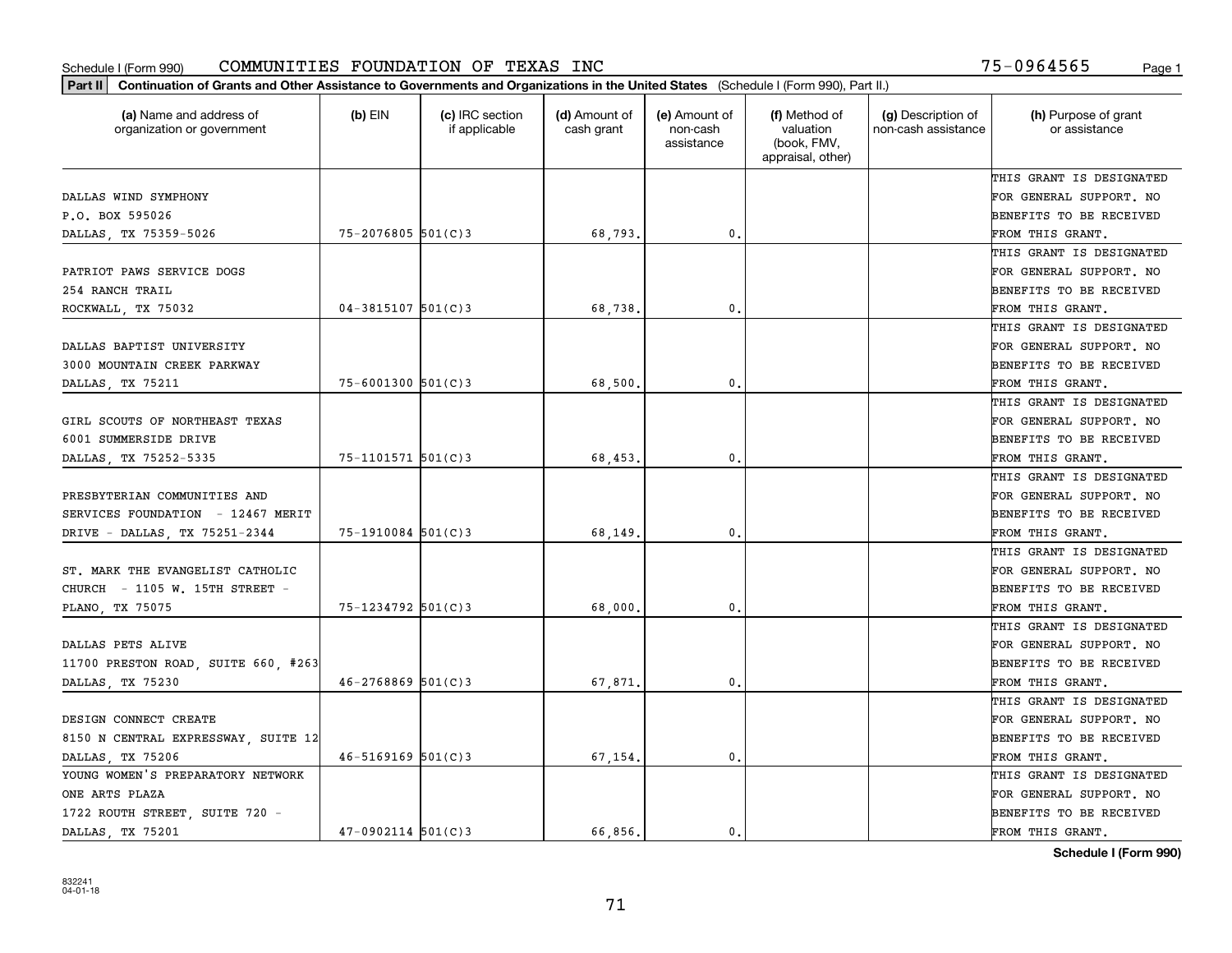| Part II   Continuation of Grants and Other Assistance to Governments and Organizations in the United States (Schedule I (Form 990), Part II.) |                        |                                  |                             |                                         |                                                                |                                           |                                       |
|-----------------------------------------------------------------------------------------------------------------------------------------------|------------------------|----------------------------------|-----------------------------|-----------------------------------------|----------------------------------------------------------------|-------------------------------------------|---------------------------------------|
| (a) Name and address of<br>organization or government                                                                                         | $(b)$ EIN              | (c) IRC section<br>if applicable | (d) Amount of<br>cash grant | (e) Amount of<br>non-cash<br>assistance | (f) Method of<br>valuation<br>(book, FMV,<br>appraisal, other) | (g) Description of<br>non-cash assistance | (h) Purpose of grant<br>or assistance |
|                                                                                                                                               |                        |                                  |                             |                                         |                                                                |                                           | THIS GRANT IS DESIGNATED              |
| THE WELL COMMUNITY                                                                                                                            |                        |                                  |                             |                                         |                                                                |                                           | FOR GENERAL SUPPORT. NO               |
| 125 SUNSET AVENUE                                                                                                                             |                        |                                  |                             |                                         |                                                                |                                           | <b>BENEFITS TO BE RECEIVED</b>        |
| DALLAS, TX 75208-4516                                                                                                                         | $74 - 3071281$ 501(C)3 |                                  | 66,848.                     | 0.                                      |                                                                |                                           | FROM THIS GRANT.                      |
|                                                                                                                                               |                        |                                  |                             |                                         |                                                                |                                           | THIS GRANT IS DESIGNATED              |
| FAMILY LEGACY MISSIONS                                                                                                                        |                        |                                  |                             |                                         |                                                                |                                           | FOR GENERAL SUPPORT. NO               |
| INTERNATIONAL - 5005 WEST ROYAL                                                                                                               |                        |                                  |                             |                                         |                                                                |                                           | BENEFITS TO BE RECEIVED               |
| LANE, SUITE 252 - IRVING, TX 75063                                                                                                            | 75-2897392 501(C)3     |                                  | 66,821                      | 0.                                      |                                                                |                                           | FROM THIS GRANT.                      |
|                                                                                                                                               |                        |                                  |                             |                                         |                                                                |                                           | THIS GRANT IS DESIGNATED              |
| VARIETY, THE CHILDREN'S CHARITY OF                                                                                                            |                        |                                  |                             |                                         |                                                                |                                           | FOR GENERAL SUPPORT. NO               |
| TEXAS - 5555 N. LAMAR BOULEVARD,                                                                                                              |                        |                                  |                             |                                         |                                                                |                                           | BENEFITS TO BE RECEIVED               |
| SUITE K113 - AUSTIN, TX 78751                                                                                                                 | $75 - 0630233$ 501(C)3 |                                  | 66,785.                     | $^{\rm 0}$ .                            |                                                                |                                           | FROM THIS GRANT.                      |
|                                                                                                                                               |                        |                                  |                             |                                         |                                                                |                                           | THIS GRANT IS DESIGNATED              |
| UNITED STATES CONFERENCE OF                                                                                                                   |                        |                                  |                             |                                         |                                                                |                                           | FOR GENERAL SUPPORT. NO               |
| CATHOLIC BISHOPS - 4100 COLGATE -                                                                                                             |                        |                                  |                             |                                         |                                                                |                                           | <b>BENEFITS TO BE RECEIVED</b>        |
| DALLAS, TX 75225                                                                                                                              | $53 - 0196617$ 501(C)3 |                                  | 66,466.                     | 0.                                      |                                                                |                                           | FROM THIS GRANT.                      |
|                                                                                                                                               |                        |                                  |                             |                                         |                                                                |                                           | THIS GRANT IS DESIGNATED              |
| COUNTY OF KENEDY, TEXAS                                                                                                                       |                        |                                  |                             |                                         |                                                                |                                           | FOR GENERAL SUPPORT. NO               |
| 101 MALLORY STREET                                                                                                                            |                        |                                  |                             |                                         |                                                                |                                           | <b>BENEFITS TO BE RECEIVED</b>        |
| SARITA, TX 78385                                                                                                                              | 74-6002270 GOVERNMENT  |                                  | 66,300                      | 0.                                      |                                                                |                                           | FROM THIS GRANT.                      |
|                                                                                                                                               |                        |                                  |                             |                                         |                                                                |                                           | THIS GRANT IS DESIGNATED              |
| TEAMCONNOR CANCER FOUNDATION                                                                                                                  |                        |                                  |                             |                                         |                                                                |                                           | FOR GENERAL SUPPORT. NO               |
| 5420 LBJ FREEWAY, SUITE 1300                                                                                                                  |                        |                                  |                             |                                         |                                                                |                                           | <b>BENEFITS TO BE RECEIVED</b>        |
| DALLAS, TX 75240                                                                                                                              | $26 - 2000047$ 501(C)3 |                                  | 65,724.                     | 0.                                      |                                                                |                                           | FROM THIS GRANT.                      |
| ALZHEIMERS DISEASE AND RELATED                                                                                                                |                        |                                  |                             |                                         |                                                                |                                           | THIS GRANT IS DESIGNATED              |
| DISORDERS ASSOCIATION - 3001 KNOX                                                                                                             |                        |                                  |                             |                                         |                                                                |                                           | FOR GENERAL SUPPORT. NO               |
| STREET, SUITE 200 - DALLAS, TX                                                                                                                |                        |                                  |                             |                                         |                                                                |                                           | <b>BENEFITS TO BE RECEIVED</b>        |
| 75205                                                                                                                                         | $75 - 2041194$ 501(C)3 |                                  | 65,516.                     | $^{\rm 0}$ .                            |                                                                |                                           | FROM THIS GRANT.                      |
|                                                                                                                                               |                        |                                  |                             |                                         |                                                                |                                           | THIS GRANT IS DESIGNATED              |
| THE SPENCE SCHOOL                                                                                                                             |                        |                                  |                             |                                         |                                                                |                                           | FOR GENERAL SUPPORT. NO               |
| 22 EAST 91ST STREET                                                                                                                           |                        |                                  |                             |                                         |                                                                |                                           | BENEFITS TO BE RECEIVED               |
| NEW YORK, NY 10128                                                                                                                            | 13-1635286 $501(C)$ 3  |                                  | 65,000.                     | 0.                                      |                                                                |                                           | FROM THIS GRANT.                      |
|                                                                                                                                               |                        |                                  |                             |                                         |                                                                |                                           | THIS GRANT IS DESIGNATED              |
| DISABILITY RESOURCES, INC.                                                                                                                    |                        |                                  |                             |                                         |                                                                |                                           | FOR GENERAL SUPPORT. NO               |
| P.O. BOX 1880                                                                                                                                 |                        |                                  |                             |                                         |                                                                |                                           | <b>BENEFITS TO BE RECEIVED</b>        |
| ABILENE, TX 79604                                                                                                                             | $75 - 2157839$ 501(C)3 |                                  | 65,000.                     | $\mathbf{0}$ .                          |                                                                |                                           | FROM THIS GRANT.                      |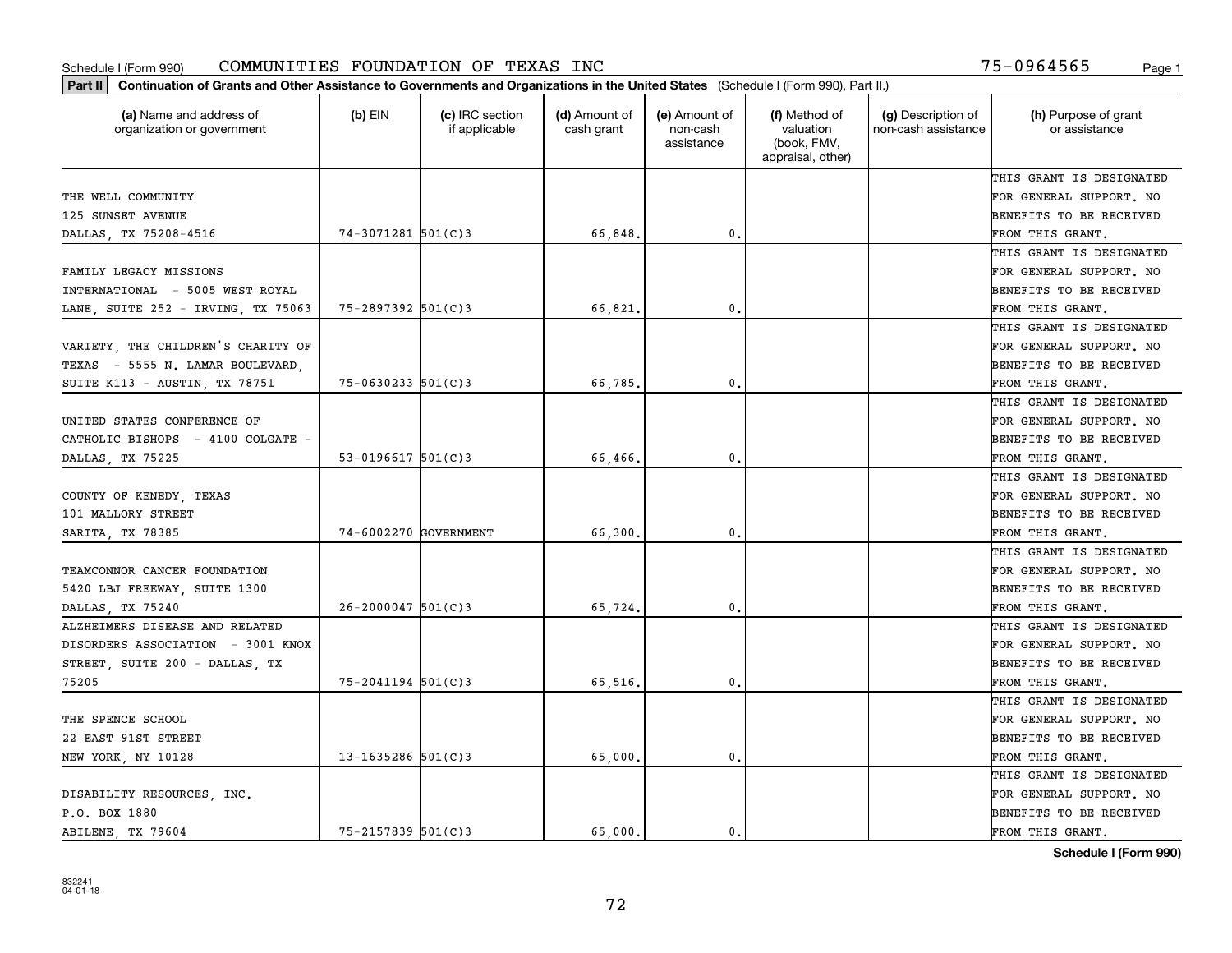| (a) Name and address of<br>organization or government | $(b)$ EIN                | (c) IRC section<br>if applicable | (d) Amount of<br>cash grant | (e) Amount of<br>non-cash<br>assistance | (f) Method of<br>valuation<br>(book, FMV,<br>appraisal, other) | (g) Description of<br>non-cash assistance | (h) Purpose of grant<br>or assistance |
|-------------------------------------------------------|--------------------------|----------------------------------|-----------------------------|-----------------------------------------|----------------------------------------------------------------|-------------------------------------------|---------------------------------------|
|                                                       |                          |                                  |                             |                                         |                                                                |                                           | THIS GRANT IS DESIGNATED              |
| BROADWAY BAPTIST CHURCH PF FORT                       |                          |                                  |                             |                                         |                                                                |                                           | FOR GENERAL SUPPORT. NO               |
| WORTH TX INC. - 305 WEST BROADWAY                     |                          |                                  |                             |                                         |                                                                |                                           | <b>BENEFITS TO BE RECEIVED</b>        |
| AVENUE - FORT WORTH, TX 76104                         | $75 - 0939903$ $501(C)3$ |                                  | 65,000,                     | 0.                                      |                                                                |                                           | FROM THIS GRANT.                      |
|                                                       |                          |                                  |                             |                                         |                                                                |                                           | THIS GRANT IS DESIGNATED              |
| SANDHILLS COMMUNITY COLLEGE                           |                          |                                  |                             |                                         |                                                                |                                           | FOR GENERAL SUPPORT. NO               |
| FOUNDATION, INC. - 3395 AIRPORT                       |                          |                                  |                             |                                         |                                                                |                                           | <b>BENEFITS TO BE RECEIVED</b>        |
| ROAD - PINEHURST, NC 28374                            | $56 - 0946799$ $501(C)3$ |                                  | 64,981                      | 0.                                      |                                                                |                                           | FROM THIS GRANT.                      |
|                                                       |                          |                                  |                             |                                         |                                                                |                                           | THIS GRANT IS DESIGNATED              |
| LIFT                                                  |                          |                                  |                             |                                         |                                                                |                                           | FOR GENERAL SUPPORT. NO               |
| 1610 SOUTH MALCOLM X BOULEVARD, SUI                   |                          |                                  |                             |                                         |                                                                |                                           | <b>BENEFITS TO BE RECEIVED</b>        |
| DALLAS, TX 75226                                      | $75 - 1095223$ $501(C)3$ |                                  | 64,880                      | 0.                                      |                                                                |                                           | FROM THIS GRANT.                      |
|                                                       |                          |                                  |                             |                                         |                                                                |                                           | THIS GRANT IS DESIGNATED              |
| ALL SAINTS CATHOLIC SCHOOL DALLAS                     |                          |                                  |                             |                                         |                                                                |                                           | FOR GENERAL SUPPORT. NO               |
| 7777 OSAGE PLAZA PARKWAY                              |                          |                                  |                             |                                         |                                                                |                                           | <b>BENEFITS TO BE RECEIVED</b>        |
| DALLAS, TX 75252                                      | $80 - 0518642$ 501(C)3   |                                  | 64,781                      | $\mathbf{0}$ .                          |                                                                |                                           | FROM THIS GRANT.                      |
|                                                       |                          |                                  |                             |                                         |                                                                |                                           | THIS GRANT IS DESIGNATED              |
| HOLY TRINITY CATHOLIC SCHOOL                          |                          |                                  |                             |                                         |                                                                |                                           | FOR GENERAL SUPPORT. NO               |
| 3750 WILLIAM D. TATE AVE                              |                          |                                  |                             |                                         |                                                                |                                           | <b>BENEFITS TO BE RECEIVED</b>        |
| GRAPEVINE, TX 76051                                   | $75 - 2507903$ 501(C)3   |                                  | 64,727.                     | 0.                                      |                                                                |                                           | FROM THIS GRANT.                      |
|                                                       |                          |                                  |                             |                                         |                                                                |                                           | THIS GRANT IS DESIGNATED              |
| UNION GOSPEL MISSION OF TARRANT                       |                          |                                  |                             |                                         |                                                                |                                           | FOR GENERAL SUPPORT. NO               |
| COUNTY - 1321 EAST LANCASTER                          |                          |                                  |                             |                                         |                                                                |                                           | <b>BENEFITS TO BE RECEIVED</b>        |
| AVENUE - FORT WORTH, TX 76102                         | $75 - 6054677$ 501(C) 3  |                                  | 64,543.                     | $\mathbf{0}$                            |                                                                |                                           | FROM THIS GRANT.                      |
|                                                       |                          |                                  |                             |                                         |                                                                |                                           | THIS GRANT IS DESIGNATED              |
| WESTWOOD SCHOOL CORP.                                 |                          |                                  |                             |                                         |                                                                |                                           | FOR GENERAL SUPPORT. NO               |
| 14340 PROTON ROAD                                     |                          |                                  |                             |                                         |                                                                |                                           | <b>BENEFITS TO BE RECEIVED</b>        |
| DALLAS, TX 75244                                      | $02 - 0725734$ 501(C)3   |                                  | 64,531                      | 0.                                      |                                                                |                                           | FROM THIS GRANT.                      |
|                                                       |                          |                                  |                             |                                         |                                                                |                                           | THIS GRANT IS DESIGNATED              |
| CRYSTAL CATHEDRAL MINISTRIES                          |                          |                                  |                             |                                         |                                                                |                                           | FOR GENERAL SUPPORT. NO               |
| 4445 ALTON PARKWAY                                    |                          |                                  |                             |                                         |                                                                |                                           | BENEFITS TO BE RECEIVED               |
| IRVINE, CA 92604                                      | $95 - 2651592$ $501(C)3$ |                                  | 64,493.                     | 0.                                      |                                                                |                                           | FROM THIS GRANT.                      |
|                                                       |                          |                                  |                             |                                         |                                                                |                                           | THIS GRANT IS DESIGNATED              |
| METHODIST UNIVERSITY, INC.                            |                          |                                  |                             |                                         |                                                                |                                           | FOR GENERAL SUPPORT. NO               |
| 5400 RAMSEY STREET                                    |                          |                                  |                             |                                         |                                                                |                                           | <b>BENEFITS TO BE RECEIVED</b>        |
| FAYETTEVILLE, NC 28311-1498                           | $56 - 0657294$ 501(C)3   |                                  | 64.330.                     | $\mathfrak{o}$ .                        |                                                                |                                           | FROM THIS GRANT.                      |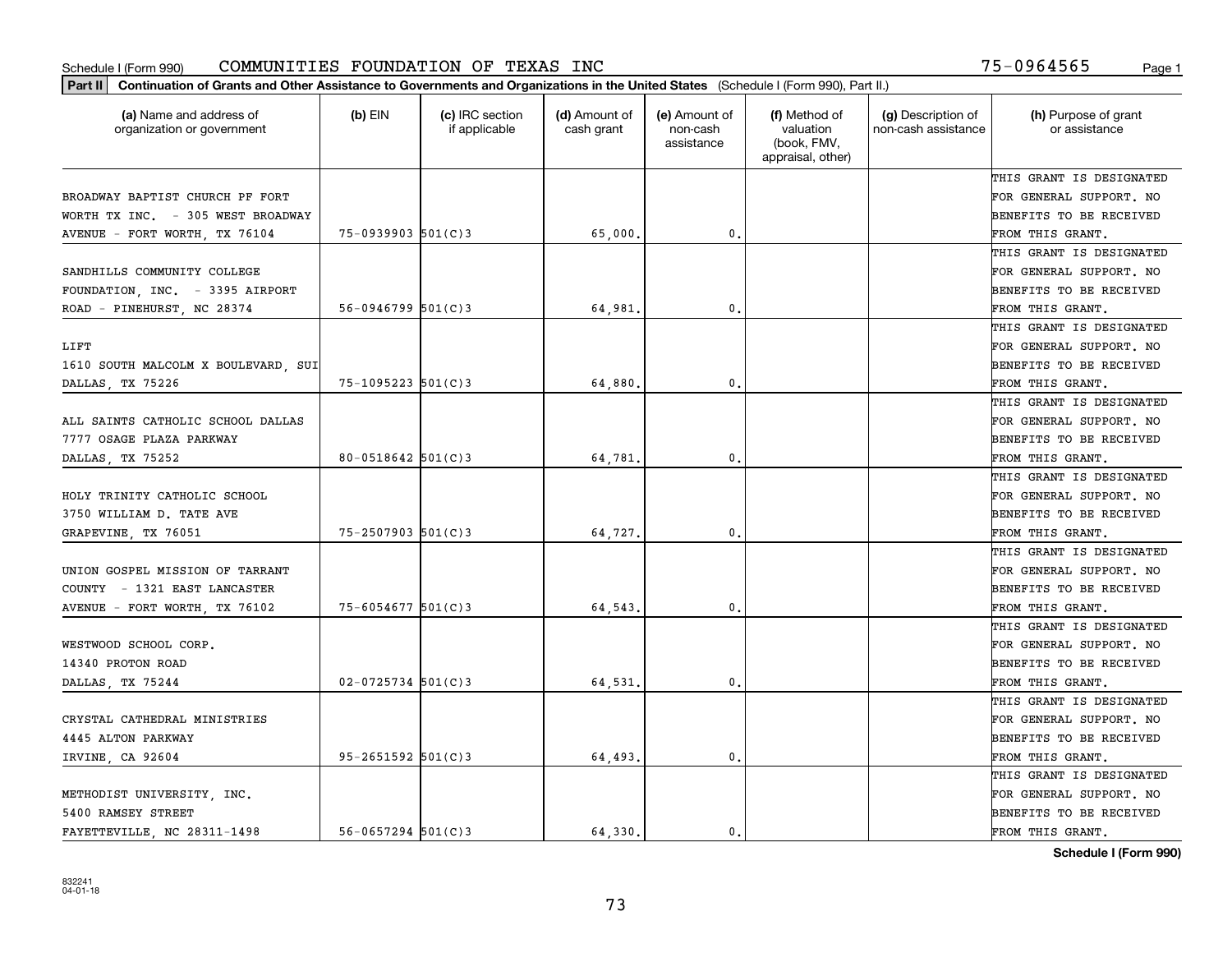| Part II   Continuation of Grants and Other Assistance to Governments and Organizations in the United States (Schedule I (Form 990), Part II.) |                        |                                  |                             |                                         |                                                                |                                           |                                       |
|-----------------------------------------------------------------------------------------------------------------------------------------------|------------------------|----------------------------------|-----------------------------|-----------------------------------------|----------------------------------------------------------------|-------------------------------------------|---------------------------------------|
| (a) Name and address of<br>organization or government                                                                                         | (b) $EIN$              | (c) IRC section<br>if applicable | (d) Amount of<br>cash grant | (e) Amount of<br>non-cash<br>assistance | (f) Method of<br>valuation<br>(book, FMV,<br>appraisal, other) | (g) Description of<br>non-cash assistance | (h) Purpose of grant<br>or assistance |
|                                                                                                                                               |                        |                                  |                             |                                         |                                                                |                                           | THIS GRANT IS DESIGNATED              |
| NORTHWOOD UNIVERSITY                                                                                                                          |                        |                                  |                             |                                         |                                                                |                                           | FOR GENERAL SUPPORT. NO               |
| 4000 WHITING DRIVE                                                                                                                            |                        |                                  |                             |                                         |                                                                |                                           | BENEFITS TO BE RECEIVED               |
| MIDLAND, MI 48640-2398                                                                                                                        | $38 - 1624684$ 501(C)3 |                                  | 64,128.                     | 0.                                      |                                                                |                                           | FROM THIS GRANT.                      |
| THE UNIVERSITY OF TEXAS AT                                                                                                                    |                        |                                  |                             |                                         |                                                                |                                           | THIS GRANT IS DESIGNATED              |
| ARLINGTON - INSTITUTIONAL                                                                                                                     |                        |                                  |                             |                                         |                                                                |                                           | FOR GENERAL SUPPORT. NO               |
| ADVANCEMENT                                                                                                                                   |                        |                                  |                             |                                         |                                                                |                                           | BENEFITS TO BE RECEIVED               |
| P.O. BOX 19198                                                                                                                                | $75 - 6000121$ 501(C)3 |                                  | 63,657,                     | 0.                                      |                                                                |                                           | FROM THIS GRANT.                      |
|                                                                                                                                               |                        |                                  |                             |                                         |                                                                |                                           | THIS GRANT IS DESIGNATED              |
| TEXAS BUSINESS HALL OF FAME                                                                                                                   |                        |                                  |                             |                                         |                                                                |                                           | FOR GENERAL SUPPORT. NO               |
| FOUNDATION - 4550 POST OAK PLACE,                                                                                                             |                        |                                  |                             |                                         |                                                                |                                           | BENEFITS TO BE RECEIVED               |
| SUITE 342 - HOUSTON, TX 77027                                                                                                                 | $75 - 1842638$ 501(C)3 |                                  | 63,621.                     | 0.                                      |                                                                |                                           | FROM THIS GRANT.                      |
|                                                                                                                                               |                        |                                  |                             |                                         |                                                                |                                           | THIS GRANT IS DESIGNATED              |
| RONALD MCDONALD HOUSE OF DALLAS,                                                                                                              |                        |                                  |                             |                                         |                                                                |                                           | FOR GENERAL SUPPORT. NO               |
| INC. - 4707 BENGAL STREET -                                                                                                                   |                        |                                  |                             |                                         |                                                                |                                           | <b>BENEFITS TO BE RECEIVED</b>        |
| DALLAS, TX 75235                                                                                                                              | $75 - 1609401$ 501(C)3 |                                  | 63,375.                     | 0.                                      |                                                                |                                           | FROM THIS GRANT.                      |
|                                                                                                                                               |                        |                                  |                             |                                         |                                                                |                                           | THIS GRANT IS DESIGNATED              |
| LUMIN EDUCATION                                                                                                                               |                        |                                  |                             |                                         |                                                                |                                           | FOR GENERAL SUPPORT. NO               |
| 924 WAYNE STREET                                                                                                                              |                        |                                  |                             |                                         |                                                                |                                           | BENEFITS TO BE RECEIVED               |
| DALLAS, TX 75223-1649                                                                                                                         | $75 - 1612054$ 501(C)3 |                                  | 63,352.                     | 0.                                      |                                                                |                                           | FROM THIS GRANT.                      |
|                                                                                                                                               |                        |                                  |                             |                                         |                                                                |                                           | THIS GRANT IS DESIGNATED              |
| CAMPUS CRUSADE FOR CHRIST                                                                                                                     |                        |                                  |                             |                                         |                                                                |                                           | FOR GENERAL SUPPORT. NO               |
| INTERNATIONAL - 1505 BLUEFIELD                                                                                                                |                        |                                  |                             |                                         |                                                                |                                           | BENEFITS TO BE RECEIVED               |
| COURT - COLLEGE STATION, TX 77845                                                                                                             | $33 - 0863088$ 501(C)3 |                                  | 63,350                      | 0.                                      |                                                                |                                           | FROM THIS GRANT.                      |
| JOHNSON & WALES UNIVERSITY                                                                                                                    |                        |                                  |                             |                                         |                                                                |                                           | THIS GRANT IS DESIGNATED              |
| TRACY FORKIN, DIRECTOR OF                                                                                                                     |                        |                                  |                             |                                         |                                                                |                                           | FOR GENERAL SUPPORT. NO               |
| ADVANCEMENT SERVICES                                                                                                                          |                        |                                  |                             |                                         |                                                                |                                           | <b>BENEFITS TO BE RECEIVED</b>        |
| OFFICE OF RESOURCE DEVELOPMEN                                                                                                                 | $05 - 0306206$ 501(C)3 |                                  | 63,048                      | 0.                                      |                                                                |                                           | FROM THIS GRANT.                      |
| UNIVERSITY OF NORTH TEXAS AT                                                                                                                  |                        |                                  |                             |                                         |                                                                |                                           | THIS GRANT IS DESIGNATED              |
| DALLAS FOUNDATION - 7300                                                                                                                      |                        |                                  |                             |                                         |                                                                |                                           | FOR GENERAL SUPPORT. NO               |
| UNIVERSITY HILLS BOULEVARD -                                                                                                                  |                        |                                  |                             |                                         |                                                                |                                           | BENEFITS TO BE RECEIVED               |
| DESOTO TX 75115                                                                                                                               | $45 - 3072303$ 501(C)3 |                                  | 62,973.                     | 0.                                      |                                                                |                                           | FROM THIS GRANT.                      |
|                                                                                                                                               |                        |                                  |                             |                                         |                                                                |                                           | THIS GRANT IS DESIGNATED              |
| GOLDEN RETRIEVER RESCUE OF NORTH                                                                                                              |                        |                                  |                             |                                         |                                                                |                                           | FOR GENERAL SUPPORT. NO               |
| TEXAS - P.O. BOX 670031 - DALLAS                                                                                                              |                        |                                  |                             |                                         |                                                                |                                           | <b>BENEFITS TO BE RECEIVED</b>        |
| TX 75367                                                                                                                                      | $75 - 2721349$ 501(C)3 |                                  | 62,800.                     | $\mathbf{0}$ .                          |                                                                |                                           | FROM THIS GRANT.                      |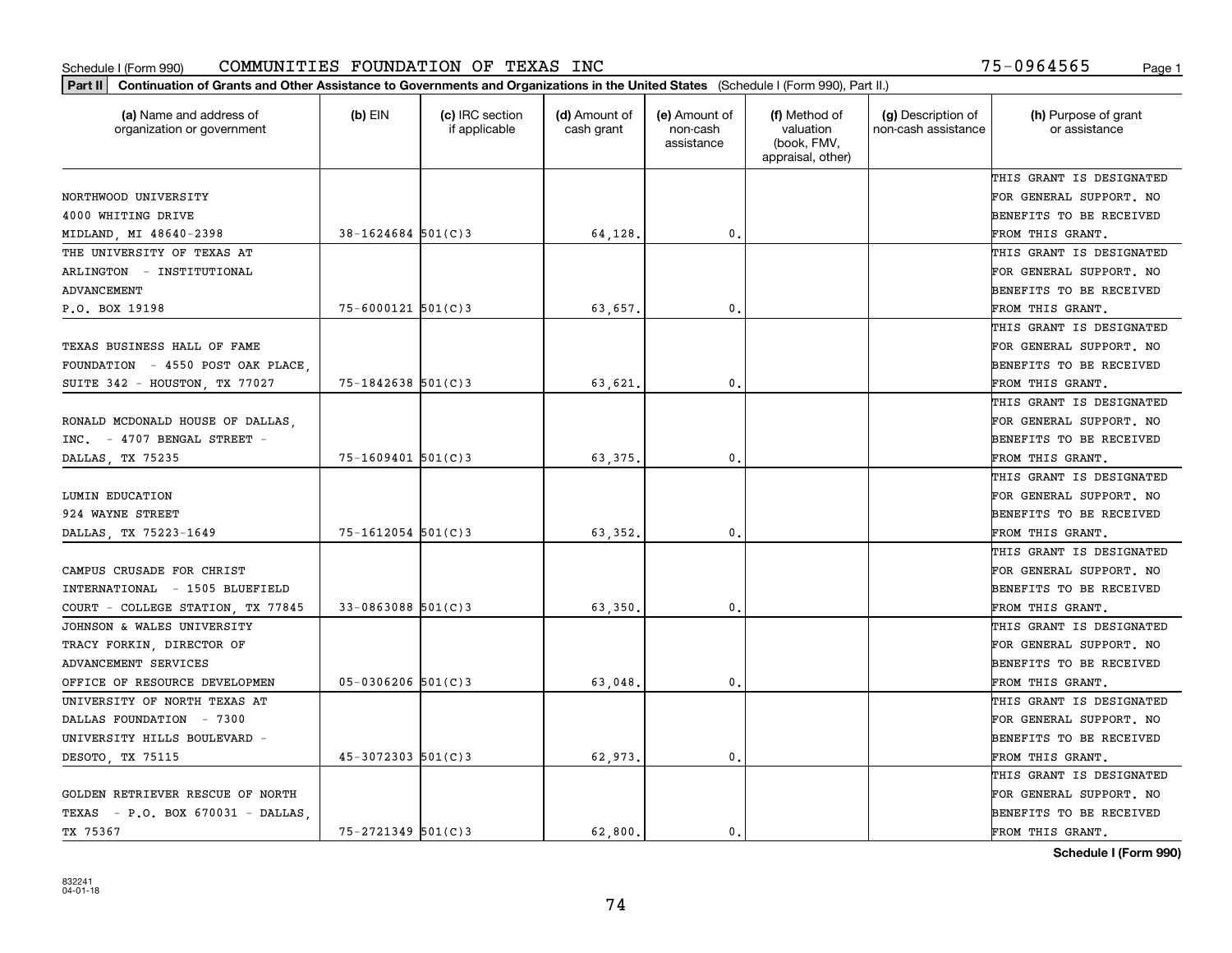| Part II   Continuation of Grants and Other Assistance to Governments and Organizations in the United States (Schedule I (Form 990), Part II.) |                        |                                  |                             |                                         |                                                                |                                           |                                       |
|-----------------------------------------------------------------------------------------------------------------------------------------------|------------------------|----------------------------------|-----------------------------|-----------------------------------------|----------------------------------------------------------------|-------------------------------------------|---------------------------------------|
| (a) Name and address of<br>organization or government                                                                                         | $(b)$ EIN              | (c) IRC section<br>if applicable | (d) Amount of<br>cash grant | (e) Amount of<br>non-cash<br>assistance | (f) Method of<br>valuation<br>(book, FMV,<br>appraisal, other) | (g) Description of<br>non-cash assistance | (h) Purpose of grant<br>or assistance |
|                                                                                                                                               |                        |                                  |                             |                                         |                                                                |                                           | THIS GRANT IS DESIGNATED              |
| CEDAR HILL SHARES, INC.                                                                                                                       |                        |                                  |                             |                                         |                                                                |                                           | FOR GENERAL SUPPORT. NO               |
| 403 HOUSTON STREET, P.O. BOX 2694                                                                                                             |                        |                                  |                             |                                         |                                                                |                                           | <b>BENEFITS TO BE RECEIVED</b>        |
| CEDAR HILL, TX 75104                                                                                                                          | $75 - 2486449$ 501(C)3 |                                  | 62,663.                     | 0.                                      |                                                                |                                           | FROM THIS GRANT.                      |
|                                                                                                                                               |                        |                                  |                             |                                         |                                                                |                                           | THIS GRANT IS DESIGNATED              |
| STRONGHOLD MINISTRY                                                                                                                           |                        |                                  |                             |                                         |                                                                |                                           | FOR GENERAL SUPPORT. NO               |
| P.O. BOX 38478                                                                                                                                |                        |                                  |                             |                                         |                                                                |                                           | BENEFITS TO BE RECEIVED               |
| DALLAS, TX 75238                                                                                                                              | $26 - 1656081$ 501(C)3 |                                  | 62,634.                     | 0.                                      |                                                                |                                           | FROM THIS GRANT.                      |
|                                                                                                                                               |                        |                                  |                             |                                         |                                                                |                                           | THIS GRANT IS DESIGNATED              |
| MIDLAND COLLEGE FOUNDATION, INC.                                                                                                              |                        |                                  |                             |                                         |                                                                |                                           | FOR GENERAL SUPPORT. NO               |
| 3600 NORTH GARFIELD STREET                                                                                                                    |                        |                                  |                             |                                         |                                                                |                                           | BENEFITS TO BE RECEIVED               |
| MIDLAND, TX 79705                                                                                                                             | $23 - 7315067$ 501(C)3 |                                  | 62,172.                     | $^{\rm 0}$ .                            |                                                                |                                           | FROM THIS GRANT.                      |
|                                                                                                                                               |                        |                                  |                             |                                         |                                                                |                                           | THIS GRANT IS DESIGNATED              |
| AMERICAN CANCER SOCIETY                                                                                                                       |                        |                                  |                             |                                         |                                                                |                                           | FOR GENERAL SUPPORT. NO               |
| 2304 WEST WADLEY AVENUE                                                                                                                       |                        |                                  |                             |                                         |                                                                |                                           | <b>BENEFITS TO BE RECEIVED</b>        |
| MIDLAND, TX 79705                                                                                                                             | $13 - 1788491$ 501(C)3 |                                  | 61,824.                     | 0.                                      |                                                                |                                           | FROM THIS GRANT.                      |
|                                                                                                                                               |                        |                                  |                             |                                         |                                                                |                                           | THIS GRANT IS DESIGNATED              |
| HEALING HANDS MINISTRIES, INC.                                                                                                                |                        |                                  |                             |                                         |                                                                |                                           | FOR GENERAL SUPPORT. NO               |
| P.O. BOX 741524                                                                                                                               |                        |                                  |                             |                                         |                                                                |                                           | <b>BENEFITS TO BE RECEIVED</b>        |
| DALLAS, TX 75374-1524                                                                                                                         | 65-1259379 $501(C)$ 3  |                                  | 61,631                      | 0.                                      |                                                                |                                           | FROM THIS GRANT.                      |
|                                                                                                                                               |                        |                                  |                             |                                         |                                                                |                                           | THIS GRANT IS DESIGNATED              |
| ROCKWALL COUNTY HELPING HANDS                                                                                                                 |                        |                                  |                             |                                         |                                                                |                                           | FOR GENERAL SUPPORT. NO               |
| 950 WILLIAMS STREET STE 100                                                                                                                   |                        |                                  |                             |                                         |                                                                |                                           | <b>BENEFITS TO BE RECEIVED</b>        |
| ROCKWALL, TX 75087-2655                                                                                                                       | $75 - 2402276$ 501(C)3 |                                  | 61,629                      | 0.                                      |                                                                |                                           | FROM THIS GRANT.                      |
|                                                                                                                                               |                        |                                  |                             |                                         |                                                                |                                           | THIS GRANT IS DESIGNATED              |
| DALLAS CONTEMPORARY                                                                                                                           |                        |                                  |                             |                                         |                                                                |                                           | FOR GENERAL SUPPORT. NO               |
| 161 GLASS STREET                                                                                                                              |                        |                                  |                             |                                         |                                                                |                                           | BENEFITS TO BE RECEIVED               |
| DALLAS, TX 75207                                                                                                                              | $75 - 1575687$ 501(C)3 |                                  | 61,627.                     | $\mathfrak{o}$ .                        |                                                                |                                           | FROM THIS GRANT.                      |
|                                                                                                                                               |                        |                                  |                             |                                         |                                                                |                                           | THIS GRANT IS DESIGNATED              |
| NORTH DALLAS SHARED MINISTRIES,                                                                                                               |                        |                                  |                             |                                         |                                                                |                                           | FOR GENERAL SUPPORT. NO               |
| INC. - 2875 MERRELL ROAD -                                                                                                                    |                        |                                  |                             |                                         |                                                                |                                           | BENEFITS TO BE RECEIVED               |
| DALLAS, TX 75229                                                                                                                              | $75 - 1908563$ 501(C)3 |                                  | 61,416.                     | $\mathbf{0}$ .                          |                                                                |                                           | FROM THIS GRANT.                      |
|                                                                                                                                               |                        |                                  |                             |                                         |                                                                |                                           | THIS GRANT IS DESIGNATED              |
| THE RICHARDSON SYMPHONY INC.                                                                                                                  |                        |                                  |                             |                                         |                                                                |                                           | FOR GENERAL SUPPORT. NO               |
| 399 W. CAMPBELL ROAD, #200A                                                                                                                   |                        |                                  |                             |                                         |                                                                |                                           | <b>BENEFITS TO BE RECEIVED</b>        |
| RICHARDSON, TX 75080                                                                                                                          | $75 - 1186008$ 501(C)3 |                                  | 61.416.                     | $\mathbf{0}$ .                          |                                                                |                                           | FROM THIS GRANT.                      |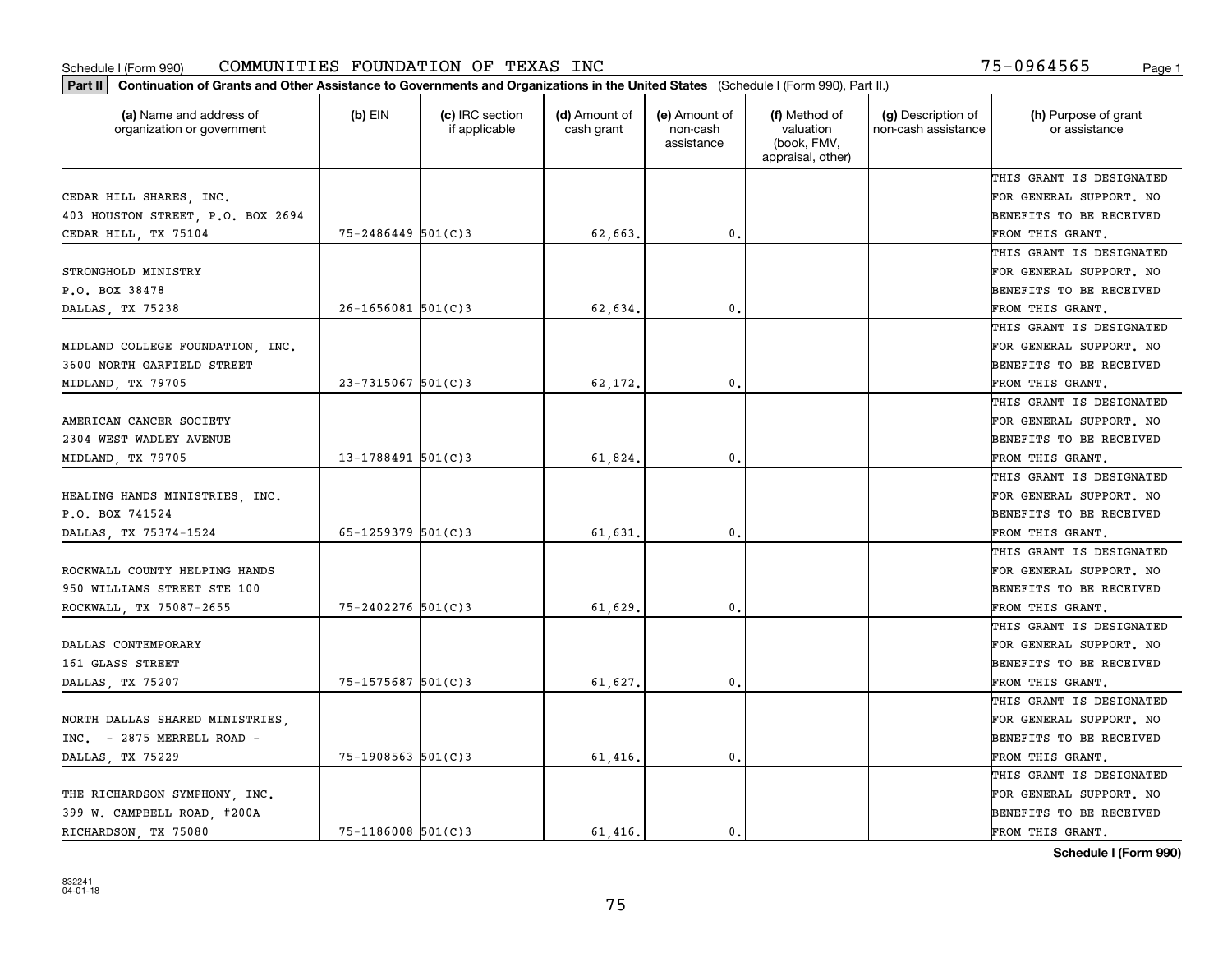| (a) Name and address of<br>organization or government | $(b)$ EIN                | (c) IRC section<br>if applicable | (d) Amount of<br>cash grant | (e) Amount of<br>non-cash<br>assistance | (f) Method of<br>valuation<br>(book, FMV,<br>appraisal, other) | (g) Description of<br>non-cash assistance | (h) Purpose of grant<br>or assistance |
|-------------------------------------------------------|--------------------------|----------------------------------|-----------------------------|-----------------------------------------|----------------------------------------------------------------|-------------------------------------------|---------------------------------------|
| SUSAN G. KOMEN BREAST CANCER                          |                          |                                  |                             |                                         |                                                                |                                           | THIS GRANT IS DESIGNATED              |
| FOUNDATION, INC. - 5005 LBJ                           |                          |                                  |                             |                                         |                                                                |                                           | FOR GENERAL SUPPORT. NO               |
| FREEWAY, SUITE 526 - DALLAS, TX                       |                          |                                  |                             |                                         |                                                                |                                           | BENEFITS TO BE RECEIVED               |
| 75244                                                 | $75 - 1835298$ 501(C)3   |                                  | 61,000.                     | 0.                                      |                                                                |                                           | FROM THIS GRANT.                      |
|                                                       |                          |                                  |                             |                                         |                                                                |                                           | THIS GRANT IS DESIGNATED              |
| BOYS & GIRLS CLUB OF COLLIN COUNTY                    |                          |                                  |                             |                                         |                                                                |                                           | FOR GENERAL SUPPORT. NO               |
| 7790 MAIN STREET                                      |                          |                                  |                             |                                         |                                                                |                                           | BENEFITS TO BE RECEIVED               |
| FRISCO, TX 75033                                      | $75 - 1296869$ $501(C)3$ |                                  | 60,913                      | $\mathbf{0}$                            |                                                                |                                           | FROM THIS GRANT.                      |
|                                                       |                          |                                  |                             |                                         |                                                                |                                           | THIS GRANT IS DESIGNATED              |
| TEXAS DISCOVERY GARDENS                               |                          |                                  |                             |                                         |                                                                |                                           | FOR GENERAL SUPPORT. NO               |
| P.O. BOX 152537                                       |                          |                                  |                             |                                         |                                                                |                                           | BENEFITS TO BE RECEIVED               |
| DALLAS, TX 75315-2537                                 | 75-0974342 501(C)3       |                                  | 60,503                      | $\mathbf{0}$ .                          |                                                                |                                           | FROM THIS GRANT.                      |
|                                                       |                          |                                  |                             |                                         |                                                                |                                           | THIS GRANT IS DESIGNATED              |
| MANEGAIT                                              |                          |                                  |                             |                                         |                                                                |                                           | FOR GENERAL SUPPORT. NO               |
| 3160 NORTH CUSTER ROAD                                |                          |                                  |                             |                                         |                                                                |                                           | BENEFITS TO BE RECEIVED               |
| MCKINNEY, TX 75071-3051                               | $26 - 1525268$ 501(C)3   |                                  | 60,493                      | $\mathbf{0}$                            |                                                                |                                           | FROM THIS GRANT.                      |
|                                                       |                          |                                  |                             |                                         |                                                                |                                           | THIS GRANT IS DESIGNATED              |
| FIRST BAPTIST CHURCH OF ARGYLE                        |                          |                                  |                             |                                         |                                                                |                                           | FOR GENERAL SUPPORT. NO               |
| 414 HIGHWAY 377 NORTHOP.O. BOX 30                     |                          |                                  |                             |                                         |                                                                |                                           | BENEFITS TO BE RECEIVED               |
| ARGYLE, TX 76226                                      | 75-1585537 501(C)3       |                                  | 60,000                      | $\mathbf{0}$                            |                                                                |                                           | FROM THIS GRANT.                      |
| NATIONAL CHRISTIAN CHARITABLE                         |                          |                                  |                             |                                         |                                                                |                                           | THIS GRANT IS DESIGNATED              |
| FOUNDATION, INC. $-11625$                             |                          |                                  |                             |                                         |                                                                |                                           | FOR GENERAL SUPPORT. NO               |
| RAINWATER DRIVE, SUITE 500 -                          |                          |                                  |                             |                                         |                                                                |                                           | BENEFITS TO BE RECEIVED               |
| ALPHARETTA, GA 30009                                  | $58 - 1493949$ $501(C)3$ |                                  | 60,000                      | $\mathbf{0}$                            |                                                                |                                           | FROM THIS GRANT.                      |
|                                                       |                          |                                  |                             |                                         |                                                                |                                           | THIS GRANT IS DESIGNATED              |
| TEXAS BAPTIST MEN, INC.                               |                          |                                  |                             |                                         |                                                                |                                           | FOR GENERAL SUPPORT. NO               |
| 5351 CATRON DRIVE                                     |                          |                                  |                             |                                         |                                                                |                                           | BENEFITS TO BE RECEIVED               |
| DALLAS, TX 75227                                      | 75-2873370 501(C)3       |                                  | 60,000                      | $\mathbf{0}$ .                          |                                                                |                                           | FROM THIS GRANT.                      |
|                                                       |                          |                                  |                             |                                         |                                                                |                                           | THIS GRANT IS DESIGNATED              |
| ROOM TO READ                                          |                          |                                  |                             |                                         |                                                                |                                           | FOR GENERAL SUPPORT. NO               |
| 456 CALIFORNIA STREET, SUITE 1000                     |                          |                                  |                             |                                         |                                                                |                                           | BENEFITS TO BE RECEIVED               |
| SAN FRANCISCO, CA 94104                               | $91 - 2003533$ $501(C)3$ |                                  | 60,000,                     | $\mathbf{0}$ .                          |                                                                |                                           | FROM THIS GRANT.                      |
|                                                       |                          |                                  |                             |                                         |                                                                |                                           | THIS GRANT IS DESIGNATED              |
| KINKAID SCHOOL, INC.                                  |                          |                                  |                             |                                         |                                                                |                                           | FOR GENERAL SUPPORT. NO               |
| 201 KINKAID SCHOOL DRIVE                              |                          |                                  |                             |                                         |                                                                |                                           | BENEFITS TO BE RECEIVED               |
| HOUSTON, TX 77024                                     | $76 - 0295523$ 501(C)3   |                                  | 59.758.                     | 0.                                      |                                                                |                                           | FROM THIS GRANT.                      |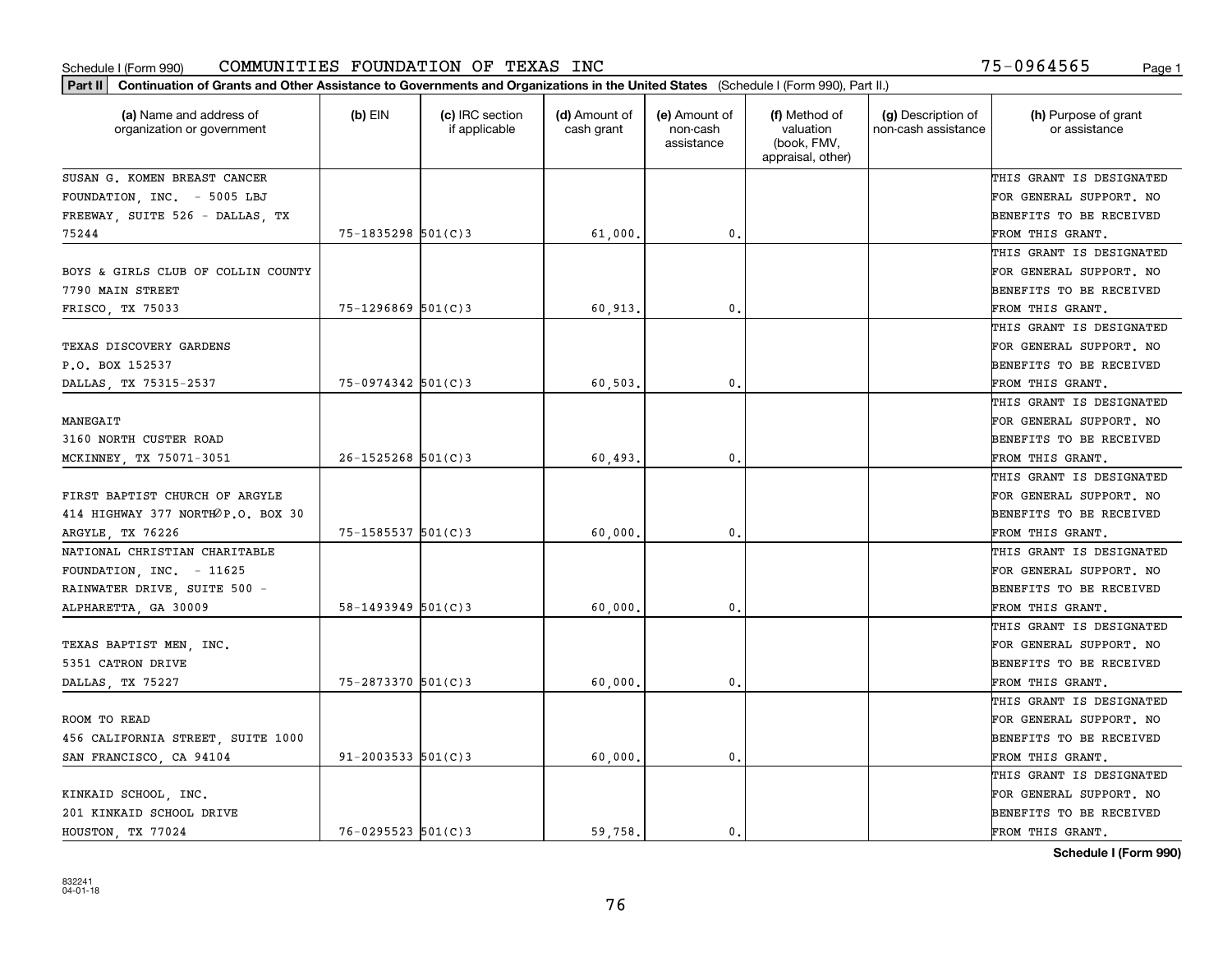| Part II   Continuation of Grants and Other Assistance to Governments and Organizations in the United States (Schedule I (Form 990), Part II.) |                        |                                  |                             |                                         |                                                                |                                           |                                       |
|-----------------------------------------------------------------------------------------------------------------------------------------------|------------------------|----------------------------------|-----------------------------|-----------------------------------------|----------------------------------------------------------------|-------------------------------------------|---------------------------------------|
| (a) Name and address of<br>organization or government                                                                                         | $(b)$ EIN              | (c) IRC section<br>if applicable | (d) Amount of<br>cash grant | (e) Amount of<br>non-cash<br>assistance | (f) Method of<br>valuation<br>(book, FMV,<br>appraisal, other) | (g) Description of<br>non-cash assistance | (h) Purpose of grant<br>or assistance |
|                                                                                                                                               |                        |                                  |                             |                                         |                                                                |                                           | THIS GRANT IS DESIGNATED              |
| SAMMONS CENTER FOR THE ARTS                                                                                                                   |                        |                                  |                             |                                         |                                                                |                                           | FOR GENERAL SUPPORT. NO               |
| 3630 HARRY HINES BOULEVARD                                                                                                                    |                        |                                  |                             |                                         |                                                                |                                           | BENEFITS TO BE RECEIVED               |
| DALLAS, TX 75219                                                                                                                              | $75 - 1785673$ 501(C)3 |                                  | 59,268.                     | 0.                                      |                                                                |                                           | FROM THIS GRANT.                      |
|                                                                                                                                               |                        |                                  |                             |                                         |                                                                |                                           | THIS GRANT IS DESIGNATED              |
| MARY IMMACULATE CATHOLIC SCHOOL                                                                                                               |                        |                                  |                             |                                         |                                                                |                                           | FOR GENERAL SUPPORT. NO               |
| 14032 DENNIS LANE                                                                                                                             |                        |                                  |                             |                                         |                                                                |                                           | BENEFITS TO BE RECEIVED               |
| DALLAS, TX 75234                                                                                                                              | $75 - 1744351$ 501(C)3 |                                  | 59,095.                     | 0.                                      |                                                                |                                           | FROM THIS GRANT.                      |
|                                                                                                                                               |                        |                                  |                             |                                         |                                                                |                                           | THIS GRANT IS DESIGNATED              |
| CANINE COMPANIONS FOR INDEPENDENCE                                                                                                            |                        |                                  |                             |                                         |                                                                |                                           | FOR GENERAL SUPPORT. NO               |
| P.O. BOX 630919                                                                                                                               |                        |                                  |                             |                                         |                                                                |                                           | BENEFITS TO BE RECEIVED               |
| IRVING, TX 75063                                                                                                                              | $94 - 2494324$ 501(C)3 |                                  | 58,883.                     | 0.                                      |                                                                |                                           | FROM THIS GRANT.                      |
| ATTITUDES & ATTIRE                                                                                                                            |                        |                                  |                             |                                         |                                                                |                                           | THIS GRANT IS DESIGNATED              |
| 2050 N. STEMMONS FREEWAY, MAIL                                                                                                                |                        |                                  |                             |                                         |                                                                |                                           | FOR GENERAL SUPPORT. NO               |
| UNIT 102, SUITE 181 - DALLAS, TX                                                                                                              |                        |                                  |                             |                                         |                                                                |                                           | <b>BENEFITS TO BE RECEIVED</b>        |
| 75207                                                                                                                                         | 75-2574836 501(C)3     |                                  | 57,294.                     | $\mathbf{0}$ .                          |                                                                |                                           | FROM THIS GRANT.                      |
|                                                                                                                                               |                        |                                  |                             |                                         |                                                                |                                           | THIS GRANT IS DESIGNATED              |
| QUESTCARE FOUNDATION                                                                                                                          |                        |                                  |                             |                                         |                                                                |                                           | FOR GENERAL SUPPORT. NO               |
| 9780 LBJ FREEWAY, SUITE 124                                                                                                                   |                        |                                  |                             |                                         |                                                                |                                           | BENEFITS TO BE RECEIVED               |
| DALLAS, TX 75243                                                                                                                              | $26 - 3381206$ 501(C)3 |                                  | 57,158.                     | 0.                                      |                                                                |                                           | FROM THIS GRANT.                      |
|                                                                                                                                               |                        |                                  |                             |                                         |                                                                |                                           | THIS GRANT IS DESIGNATED              |
| 29 ACRES INC                                                                                                                                  |                        |                                  |                             |                                         |                                                                |                                           | FOR GENERAL SUPPORT. NO               |
| 4516 LOVERS LANE, #129                                                                                                                        |                        |                                  |                             |                                         |                                                                |                                           | BENEFITS TO BE RECEIVED               |
| DALLAS, TX 75225                                                                                                                              | $27 - 5537523$ 501(C)3 |                                  | 57,113.                     | $\mathfrak{o}$ .                        |                                                                |                                           | FROM THIS GRANT.                      |
|                                                                                                                                               |                        |                                  |                             |                                         |                                                                |                                           | THIS GRANT IS DESIGNATED              |
| EMILYS PLACE INC.                                                                                                                             |                        |                                  |                             |                                         |                                                                |                                           | FOR GENERAL SUPPORT. NO               |
| P.O. BOX 860911                                                                                                                               |                        |                                  |                             |                                         |                                                                |                                           | BENEFITS TO BE RECEIVED               |
| PLANO, TX 75074                                                                                                                               | $04 - 3726675$ 501(C)3 |                                  | 56,911.                     | 0.                                      |                                                                |                                           | FROM THIS GRANT.                      |
|                                                                                                                                               |                        |                                  |                             |                                         |                                                                |                                           | THIS GRANT IS DESIGNATED              |
| SOUTHWEST CHRISTIAN SCHOOL, INC.                                                                                                              |                        |                                  |                             |                                         |                                                                |                                           | FOR GENERAL SUPPORT. NO               |
| 6801 DAN DANCIGER ROAD                                                                                                                        |                        |                                  |                             |                                         |                                                                |                                           | BENEFITS TO BE RECEIVED               |
| FORT WORTH, TX 76133                                                                                                                          | 75-1305937 501(C)3     |                                  | 56,858.                     | $\mathbf{0}$ .                          |                                                                |                                           | FROM THIS GRANT.                      |
|                                                                                                                                               |                        |                                  |                             |                                         |                                                                |                                           | THIS GRANT IS DESIGNATED              |
| CHRISTS HAVEN FOR CHILDREN                                                                                                                    |                        |                                  |                             |                                         |                                                                |                                           | FOR GENERAL SUPPORT. NO               |
| 4200 KELLER HASLET RD.                                                                                                                        |                        |                                  |                             |                                         |                                                                |                                           | <b>BENEFITS TO BE RECEIVED</b>        |
| KELLER, TX 76244                                                                                                                              | $23 - 7164673$ 501(C)3 |                                  | 55.814.                     | 0.                                      |                                                                |                                           | FROM THIS GRANT.                      |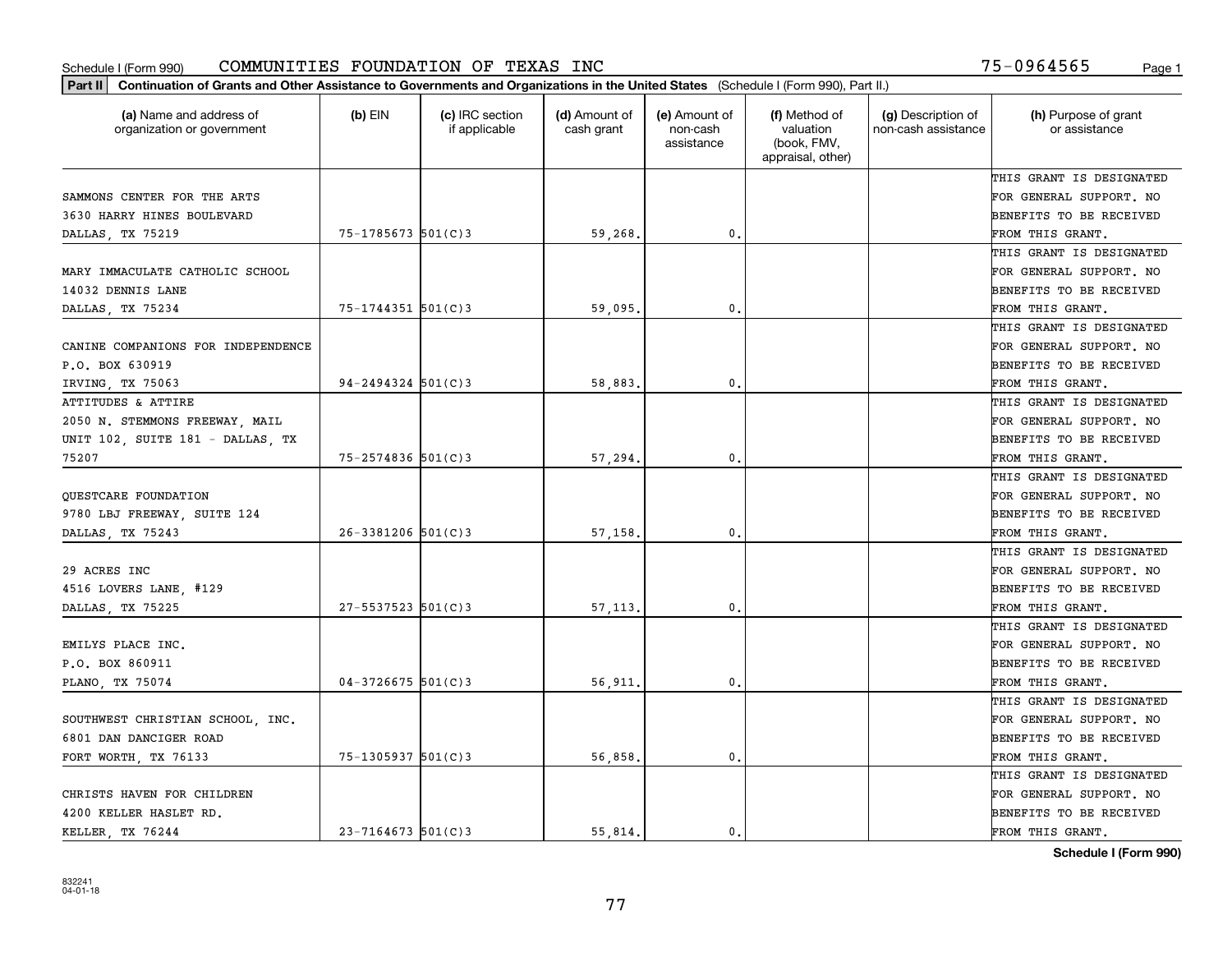| (f) Method of<br>(a) Name and address of<br>$(b)$ EIN<br>(c) IRC section<br>(d) Amount of<br>(e) Amount of<br>organization or government<br>if applicable<br>cash grant<br>non-cash<br>valuation<br>(book, FMV,<br>assistance<br>appraisal, other)<br>OUR FRIENDS PLACE<br>6500 GREENVILLE AVENUE, SUITE 620<br>75-2077719 501(C)3<br>55,390.<br>0.<br>DALLAS, TX 75206<br>KIPP DALLAS-FORT WORTH, INC.<br>1545 S EWING AVENUE<br>$82 - 0578155$ 501(C) 3<br>55,106,<br>0.<br>DALLAS TX 75216-1511<br>ADVENTIST DEVELOPMENT AND RELIEF<br>AGENCY INTERNATIONAL - 12501 OLD |                                           |                                       |
|----------------------------------------------------------------------------------------------------------------------------------------------------------------------------------------------------------------------------------------------------------------------------------------------------------------------------------------------------------------------------------------------------------------------------------------------------------------------------------------------------------------------------------------------------------------------------|-------------------------------------------|---------------------------------------|
|                                                                                                                                                                                                                                                                                                                                                                                                                                                                                                                                                                            | (g) Description of<br>non-cash assistance | (h) Purpose of grant<br>or assistance |
|                                                                                                                                                                                                                                                                                                                                                                                                                                                                                                                                                                            |                                           | THIS GRANT IS DESIGNATED              |
|                                                                                                                                                                                                                                                                                                                                                                                                                                                                                                                                                                            |                                           | FOR GENERAL SUPPORT. NO               |
|                                                                                                                                                                                                                                                                                                                                                                                                                                                                                                                                                                            |                                           | <b>BENEFITS TO BE RECEIVED</b>        |
|                                                                                                                                                                                                                                                                                                                                                                                                                                                                                                                                                                            |                                           | FROM THIS GRANT.                      |
|                                                                                                                                                                                                                                                                                                                                                                                                                                                                                                                                                                            |                                           | THIS GRANT IS DESIGNATED              |
|                                                                                                                                                                                                                                                                                                                                                                                                                                                                                                                                                                            |                                           | FOR GENERAL SUPPORT. NO               |
|                                                                                                                                                                                                                                                                                                                                                                                                                                                                                                                                                                            |                                           | BENEFITS TO BE RECEIVED               |
|                                                                                                                                                                                                                                                                                                                                                                                                                                                                                                                                                                            |                                           | FROM THIS GRANT.                      |
|                                                                                                                                                                                                                                                                                                                                                                                                                                                                                                                                                                            |                                           | THIS GRANT IS DESIGNATED              |
|                                                                                                                                                                                                                                                                                                                                                                                                                                                                                                                                                                            |                                           | FOR GENERAL SUPPORT. NO               |
| COLUMBIA PIKE - SILVER SPRING, MD                                                                                                                                                                                                                                                                                                                                                                                                                                                                                                                                          |                                           | BENEFITS TO BE RECEIVED               |
| $52 - 1314847$ 501(C)3<br>55,000<br>$\mathfrak{o}$ .<br>20904                                                                                                                                                                                                                                                                                                                                                                                                                                                                                                              |                                           | FROM THIS GRANT.                      |
|                                                                                                                                                                                                                                                                                                                                                                                                                                                                                                                                                                            |                                           | THIS GRANT IS DESIGNATED              |
| HIGHLAND PARK PRESBYTERIAN DAY                                                                                                                                                                                                                                                                                                                                                                                                                                                                                                                                             |                                           | FOR GENERAL SUPPORT. NO               |
| SCHOOL - 3821 UNIVERSITY BLVD -                                                                                                                                                                                                                                                                                                                                                                                                                                                                                                                                            |                                           | <b>BENEFITS TO BE RECEIVED</b>        |
| $20 - 4184295$ 501(C)3<br>DALLAS, TX 75205<br>54,971.<br>0.                                                                                                                                                                                                                                                                                                                                                                                                                                                                                                                |                                           | FROM THIS GRANT.                      |
|                                                                                                                                                                                                                                                                                                                                                                                                                                                                                                                                                                            |                                           | THIS GRANT IS DESIGNATED              |
| FORT WORTH ZOOLOGICAL ASSOCIATION,                                                                                                                                                                                                                                                                                                                                                                                                                                                                                                                                         |                                           | FOR GENERAL SUPPORT. NO               |
| INC. - 1989 COLONIAL PARKWAY -                                                                                                                                                                                                                                                                                                                                                                                                                                                                                                                                             |                                           | BENEFITS TO BE RECEIVED               |
| 75-0991727 501(C)3<br>54,956.<br>FORT WORTH, TX 76110<br>0.                                                                                                                                                                                                                                                                                                                                                                                                                                                                                                                |                                           | FROM THIS GRANT.                      |
|                                                                                                                                                                                                                                                                                                                                                                                                                                                                                                                                                                            |                                           | THIS GRANT IS DESIGNATED              |
| EQUEST                                                                                                                                                                                                                                                                                                                                                                                                                                                                                                                                                                     |                                           | FOR GENERAL SUPPORT. NO               |
| P.O. BOX 171779                                                                                                                                                                                                                                                                                                                                                                                                                                                                                                                                                            |                                           | <b>BENEFITS TO BE RECEIVED</b>        |
| 75-1823701 501(C)3<br>54,857.<br>0.<br>DALLAS, TX 75217                                                                                                                                                                                                                                                                                                                                                                                                                                                                                                                    |                                           | FROM THIS GRANT.                      |
| COMMUNITIES IN SCHOOLS DALLAS                                                                                                                                                                                                                                                                                                                                                                                                                                                                                                                                              |                                           | THIS GRANT IS DESIGNATED              |
| REGION, INC. $-1341$ W.                                                                                                                                                                                                                                                                                                                                                                                                                                                                                                                                                    |                                           | FOR GENERAL SUPPORT. NO               |
| MOCKINGBIRD LANE, SUITE 1000E -                                                                                                                                                                                                                                                                                                                                                                                                                                                                                                                                            |                                           | <b>BENEFITS TO BE RECEIVED</b>        |
| 75-2044117 501(C)3<br>$\mathbf{0}$ .<br>DALLAS, TX 75247<br>54,010                                                                                                                                                                                                                                                                                                                                                                                                                                                                                                         |                                           | FROM THIS GRANT.                      |
|                                                                                                                                                                                                                                                                                                                                                                                                                                                                                                                                                                            |                                           | THIS GRANT IS DESIGNATED              |
| NORTH COLLIN COUNTY HABITAT FOR                                                                                                                                                                                                                                                                                                                                                                                                                                                                                                                                            |                                           | FOR GENERAL SUPPORT. NO               |
| HUMANITY - 2060 COUCH DRIVE -                                                                                                                                                                                                                                                                                                                                                                                                                                                                                                                                              |                                           | BENEFITS TO BE RECEIVED               |
| $75 - 2443511$ $501(C)3$<br>53,934.<br>0.<br>MCKINNEY, TX 75069                                                                                                                                                                                                                                                                                                                                                                                                                                                                                                            |                                           | FROM THIS GRANT.                      |
|                                                                                                                                                                                                                                                                                                                                                                                                                                                                                                                                                                            |                                           | THIS GRANT IS DESIGNATED              |
| BISHOP DUNNE CATHOLIC SCHOOL INC.                                                                                                                                                                                                                                                                                                                                                                                                                                                                                                                                          |                                           | FOR GENERAL SUPPORT. NO               |
| 3900 RUGGED DRIVE                                                                                                                                                                                                                                                                                                                                                                                                                                                                                                                                                          |                                           | <b>BENEFITS TO BE RECEIVED</b>        |
| $75 - 2883025$ 501(C)3<br>DALLAS TX 75224<br>53.761.<br>0.                                                                                                                                                                                                                                                                                                                                                                                                                                                                                                                 |                                           | FROM THIS GRANT.                      |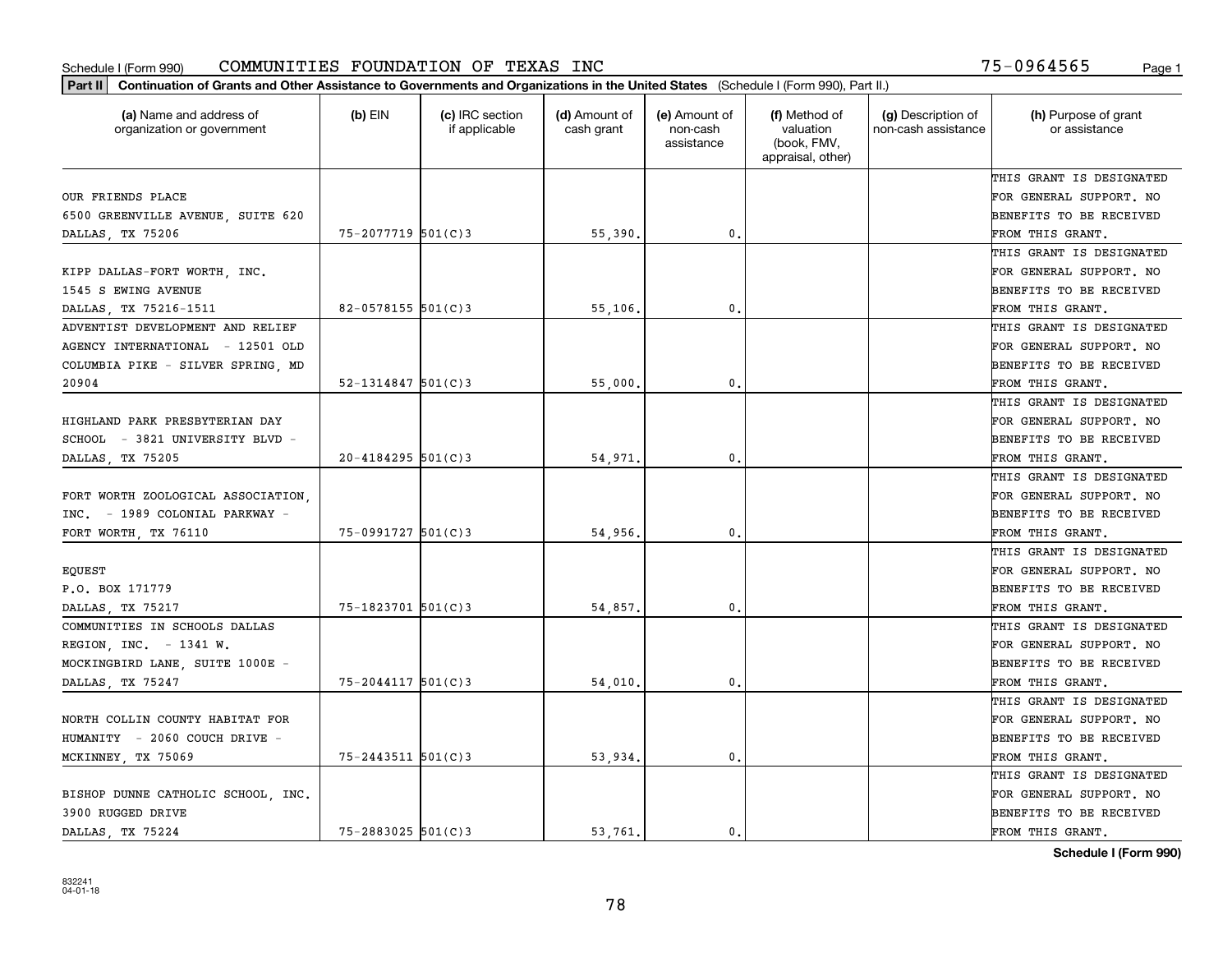| (a) Name and address of<br>organization or government | $(b)$ EIN              | (c) IRC section<br>if applicable | (d) Amount of<br>cash grant | (e) Amount of<br>non-cash<br>assistance | (f) Method of<br>valuation<br>(book, FMV,<br>appraisal, other) | (g) Description of<br>non-cash assistance | (h) Purpose of grant<br>or assistance |
|-------------------------------------------------------|------------------------|----------------------------------|-----------------------------|-----------------------------------------|----------------------------------------------------------------|-------------------------------------------|---------------------------------------|
|                                                       |                        |                                  |                             |                                         |                                                                |                                           | THIS GRANT IS DESIGNATED              |
| NOLAN HIGH SCHOOL                                     |                        |                                  |                             |                                         |                                                                |                                           | FOR GENERAL SUPPORT. NO               |
| 4501 BRIDGE STREET                                    |                        |                                  |                             |                                         |                                                                |                                           | BENEFITS TO BE RECEIVED               |
| FORT WORTH, TX 76103                                  | $75 - 6005367$ 501(C)3 |                                  | 53,495.                     | 0.                                      |                                                                |                                           | FROM THIS GRANT.                      |
|                                                       |                        |                                  |                             |                                         |                                                                |                                           | THIS GRANT IS DESIGNATED              |
| TOWN OF ADDISON                                       |                        |                                  |                             |                                         |                                                                |                                           | FOR GENERAL SUPPORT. NO               |
| P.O. BOX 9010                                         |                        |                                  |                             |                                         |                                                                |                                           | BENEFITS TO BE RECEIVED               |
| ADDISON, TX 75001-9010                                | 75-1333555 GOVERNMENT  |                                  | 53,461                      | $\mathbf{0}$                            |                                                                |                                           | FROM THIS GRANT.                      |
|                                                       |                        |                                  |                             |                                         |                                                                |                                           | THIS GRANT IS DESIGNATED              |
| DALLAS BETHLEHEM CENTER, INC.                         |                        |                                  |                             |                                         |                                                                |                                           | FOR GENERAL SUPPORT. NO               |
| 4410 LELAND AVENUE                                    |                        |                                  |                             |                                         |                                                                |                                           | BENEFITS TO BE RECEIVED               |
| DALLAS, TX 75215                                      | $75 - 0800667$ 501(C)3 |                                  | 53,378                      | $\mathbf{0}$ .                          |                                                                |                                           | FROM THIS GRANT.                      |
|                                                       |                        |                                  |                             |                                         |                                                                |                                           | THIS GRANT IS DESIGNATED              |
| PER SCHOLAS, INC.                                     |                        |                                  |                             |                                         |                                                                |                                           | FOR GENERAL SUPPORT. NO               |
| 211 NORTH ERVAY STREET, SUITE 700                     |                        |                                  |                             |                                         |                                                                |                                           | BENEFITS TO BE RECEIVED               |
| DALLAS, TX 75201                                      | $04 - 3252955$ 501(C)3 |                                  | 53,068                      | 0.                                      |                                                                |                                           | FROM THIS GRANT.                      |
|                                                       |                        |                                  |                             |                                         |                                                                |                                           | THIS GRANT IS DESIGNATED              |
| THE FOUNDATION FOR AIDS RESEARCH                      |                        |                                  |                             |                                         |                                                                |                                           | FOR GENERAL SUPPORT. NO               |
| 120 WALL STREET, 13TH FLOOR                           |                        |                                  |                             |                                         |                                                                |                                           | BENEFITS TO BE RECEIVED               |
| NEW YORK, NY 10005                                    | $13 - 3163817$ 501(C)3 |                                  | 53,000                      | 0.                                      |                                                                |                                           | FROM THIS GRANT.                      |
|                                                       |                        |                                  |                             |                                         |                                                                |                                           | THIS GRANT IS DESIGNATED              |
| DFW RESCUE ME, INC.                                   |                        |                                  |                             |                                         |                                                                |                                           | FOR GENERAL SUPPORT. NO               |
| P.O. BOX 51652                                        |                        |                                  |                             |                                         |                                                                |                                           | BENEFITS TO BE RECEIVED               |
| DENTON, TX 76206                                      | $27 - 4646693$ 501(C)3 |                                  | 52,618                      | $\mathbf{0}$                            |                                                                |                                           | FROM THIS GRANT.                      |
|                                                       |                        |                                  |                             |                                         |                                                                |                                           | THIS GRANT IS DESIGNATED              |
| SCOFIELD MEMORIAL CHURCH                              |                        |                                  |                             |                                         |                                                                |                                           | FOR GENERAL SUPPORT. NO               |
| 7730 ABRAMS ROAD                                      |                        |                                  |                             |                                         |                                                                |                                           | BENEFITS TO BE RECEIVED               |
| DALLAS, TX 75231                                      | $75 - 0878551$ 501(C)3 |                                  | 52,478                      | $\mathbf{0}$ .                          |                                                                |                                           | FROM THIS GRANT.                      |
| FRIENDS OF IMAGINE INTERNATIONAL                      |                        |                                  |                             |                                         |                                                                |                                           | THIS GRANT IS DESIGNATED              |
| ACADEMY OF NORTH TEXAS - 2860                         |                        |                                  |                             |                                         |                                                                |                                           | FOR GENERAL SUPPORT. NO               |
| VIRGINIA PARKWAY - MCKINNEY, TX                       |                        |                                  |                             |                                         |                                                                |                                           | BENEFITS TO BE RECEIVED               |
| 75071                                                 | $26 - 2761185$ 501(C)3 |                                  | 52,336.                     | $\mathbf{0}$ .                          |                                                                |                                           | FROM THIS GRANT.                      |
|                                                       |                        |                                  |                             |                                         |                                                                |                                           | THIS GRANT IS DESIGNATED              |
| OAK CLIFF BIBLE FELLOWSHIP                            |                        |                                  |                             |                                         |                                                                |                                           | FOR GENERAL SUPPORT. NO               |
| 1821 W. CAMP WISDOM ROAD                              |                        |                                  |                             |                                         |                                                                |                                           | BENEFITS TO BE RECEIVED               |
| DALLAS, TX 75232                                      | $75 - 1548305$ 501(C)3 |                                  | 52.330.                     | 0.                                      |                                                                |                                           | FROM THIS GRANT.                      |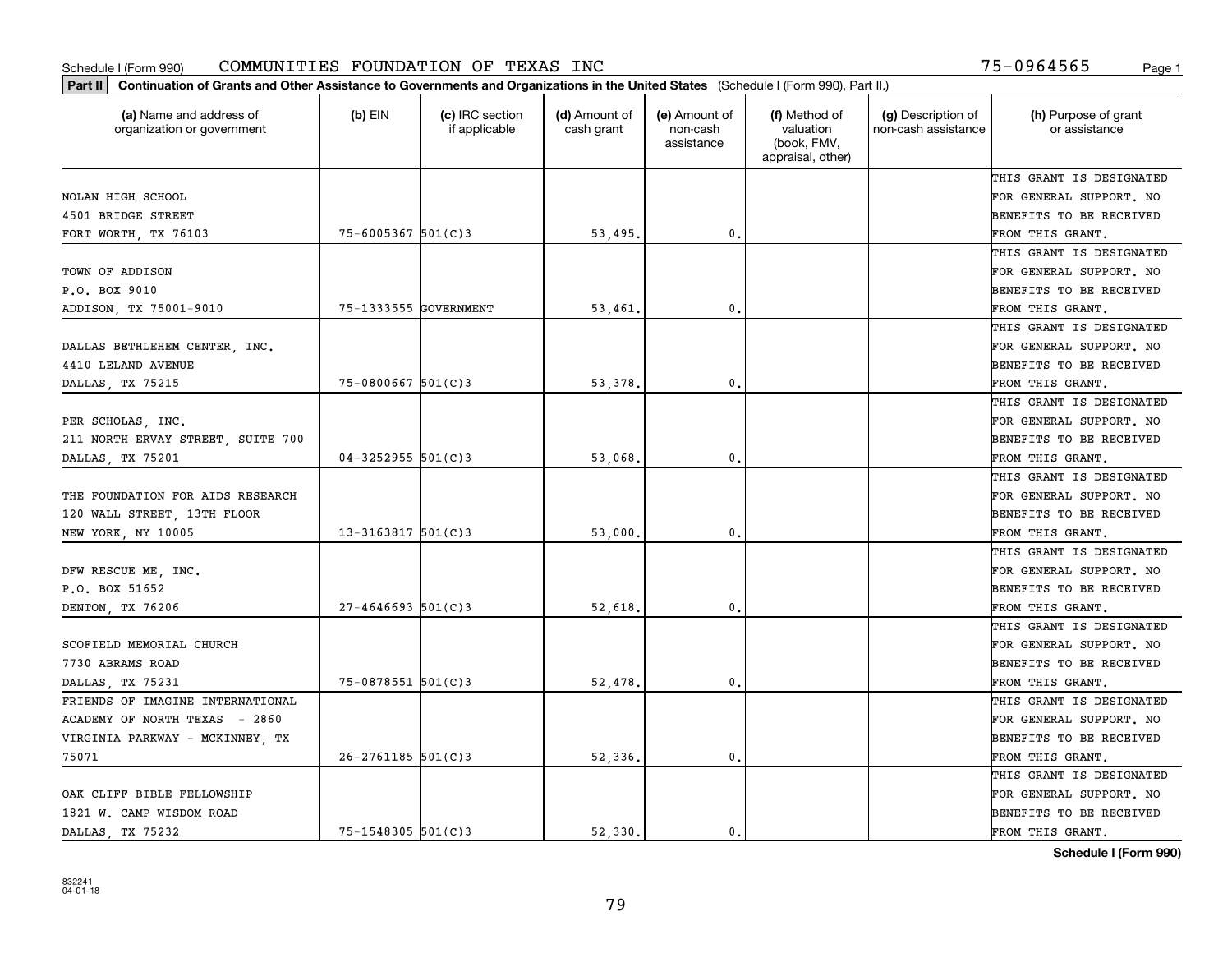| (a) Name and address of<br>organization or government | $(b)$ EIN                | (c) IRC section<br>if applicable | (d) Amount of<br>cash grant | (e) Amount of<br>non-cash<br>assistance | (f) Method of<br>valuation<br>(book, FMV,<br>appraisal, other) | (g) Description of<br>non-cash assistance | (h) Purpose of grant<br>or assistance |
|-------------------------------------------------------|--------------------------|----------------------------------|-----------------------------|-----------------------------------------|----------------------------------------------------------------|-------------------------------------------|---------------------------------------|
|                                                       |                          |                                  |                             |                                         |                                                                |                                           | THIS GRANT IS DESIGNATED              |
| MISSION ARLINGTON/MISSION                             |                          |                                  |                             |                                         |                                                                |                                           | FOR GENERAL SUPPORT. NO               |
| METROPLEX - 210 WEST SOUTH STREET                     |                          |                                  |                             |                                         |                                                                |                                           | BENEFITS TO BE RECEIVED               |
| - ARLINGTON, TX 76010                                 | $75 - 2354962$ 501(C)3   |                                  | 52,079                      | $\mathfrak{o}$ .                        |                                                                |                                           | FROM THIS GRANT.                      |
|                                                       |                          |                                  |                             |                                         |                                                                |                                           | THIS GRANT IS DESIGNATED              |
| PINE COVE, INC.                                       |                          |                                  |                             |                                         |                                                                |                                           | FOR GENERAL SUPPORT. NO               |
| P.O. BOX 9000                                         |                          |                                  |                             |                                         |                                                                |                                           | BENEFITS TO BE RECEIVED               |
| <b>TYLER, TX 75711</b>                                | $75 - 1254353$ $501(C)3$ |                                  | 52,000                      | $\mathbf{0}$                            |                                                                |                                           | FROM THIS GRANT.                      |
|                                                       |                          |                                  |                             |                                         |                                                                |                                           | THIS GRANT IS DESIGNATED              |
| HIGHLAND PARK ISD EDUCATION                           |                          |                                  |                             |                                         |                                                                |                                           | FOR GENERAL SUPPORT. NO               |
| FOUNDATION - 4201 GRASSMERE LANE                      |                          |                                  |                             |                                         |                                                                |                                           | BENEFITS TO BE RECEIVED               |
| - DALLAS, TX 75205                                    | 75-1999200 501(C)3       |                                  | 51,977.                     | $\mathbf{0}$ .                          |                                                                |                                           | FROM THIS GRANT.                      |
| TERRELL ISD EXCELLENCE FOUNDATION                     |                          |                                  |                             |                                         |                                                                |                                           | THIS GRANT IS DESIGNATED              |
| ATTN: LEA COOPER                                      |                          |                                  |                             |                                         |                                                                |                                           | FOR GENERAL SUPPORT. NO               |
| 700 NORTH CATHERINE STREET -                          |                          |                                  |                             |                                         |                                                                |                                           | BENEFITS TO BE RECEIVED               |
| TERRELL, TX 75160                                     | $26 - 3116665$ 501(C)3   |                                  | 51,921                      | 0.                                      |                                                                |                                           | FROM THIS GRANT.                      |
|                                                       |                          |                                  |                             |                                         |                                                                |                                           | THIS GRANT IS DESIGNATED              |
| FORERUNNER FUND                                       |                          |                                  |                             |                                         |                                                                |                                           | FOR GENERAL SUPPORT. NO               |
| 9660 AUDELIA ROAD, SUITE 123-24                       |                          |                                  |                             |                                         |                                                                |                                           | BENEFITS TO BE RECEIVED               |
| DALLAS, TX 75238                                      | $27 - 1615273$ 501(C)3   |                                  | 51,664                      | $\mathbf{0}$                            |                                                                |                                           | FROM THIS GRANT.                      |
|                                                       |                          |                                  |                             |                                         |                                                                |                                           | THIS GRANT IS DESIGNATED              |
| CORNERSTONE ACHIEVEMENT CENTER                        |                          |                                  |                             |                                         |                                                                |                                           | FOR GENERAL SUPPORT. NO               |
| 5439 GLEN LAKES                                       |                          |                                  |                             |                                         |                                                                |                                           | BENEFITS TO BE RECEIVED               |
| DALLAS, TX 75231                                      | $47 - 1380990$ 501(C)3   |                                  | 51,656.                     | $\mathbf{0}$                            |                                                                |                                           | FROM THIS GRANT.                      |
|                                                       |                          |                                  |                             |                                         |                                                                |                                           | THIS GRANT IS DESIGNATED              |
| DALLAS ZOOLOGICAL SOCIETY                             |                          |                                  |                             |                                         |                                                                |                                           | FOR GENERAL SUPPORT. NO               |
| 650 S R L THORNTON FREEWAY                            |                          |                                  |                             |                                         |                                                                |                                           | BENEFITS TO BE RECEIVED               |
| DALLAS, TX 75203-3013                                 | 75-0964982 501(C)3       |                                  | 51,268                      | $\mathbf{0}$ .                          |                                                                |                                           | FROM THIS GRANT.                      |
|                                                       |                          |                                  |                             |                                         |                                                                |                                           | THIS GRANT IS DESIGNATED              |
| TRAFFICK911                                           |                          |                                  |                             |                                         |                                                                |                                           | FOR GENERAL SUPPORT. NO               |
| 4575 CLAIRE CHENNAULT                                 |                          |                                  |                             |                                         |                                                                |                                           | BENEFITS TO BE RECEIVED               |
| ADDISON, TX 75001                                     | $27-1111529$ 501(C)3     |                                  | 51,155.                     | $\mathbf{0}$ .                          |                                                                |                                           | FROM THIS GRANT.                      |
|                                                       |                          |                                  |                             |                                         |                                                                |                                           | THIS GRANT IS DESIGNATED              |
| TRINITY RIVER MISSION, INC.                           |                          |                                  |                             |                                         |                                                                |                                           | FOR GENERAL SUPPORT. NO               |
| 2060 SINGLETON BOULEVARD STE 104                      |                          |                                  |                             |                                         |                                                                |                                           | BENEFITS TO BE RECEIVED               |
| DALLAS TX 75212-3872                                  | $75 - 6055203$ 501(C)3   |                                  | 51 155.                     | 0.                                      |                                                                |                                           | FROM THIS GRANT.                      |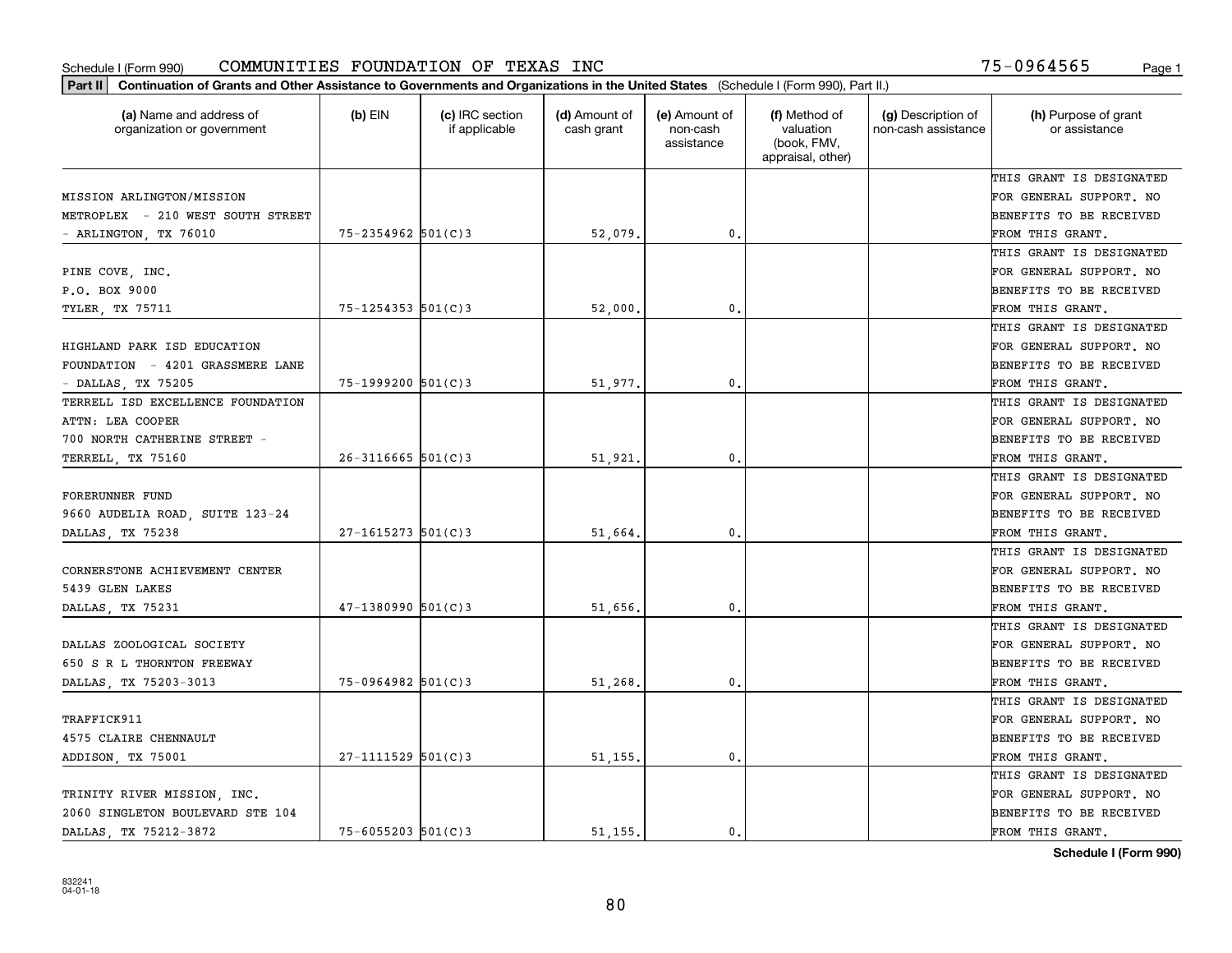| Part II   Continuation of Grants and Other Assistance to Governments and Organizations in the United States (Schedule I (Form 990), Part II.) |                          |                                  |                             |                                         |                                                                |                                           |                                       |
|-----------------------------------------------------------------------------------------------------------------------------------------------|--------------------------|----------------------------------|-----------------------------|-----------------------------------------|----------------------------------------------------------------|-------------------------------------------|---------------------------------------|
| (a) Name and address of<br>organization or government                                                                                         | $(b)$ EIN                | (c) IRC section<br>if applicable | (d) Amount of<br>cash grant | (e) Amount of<br>non-cash<br>assistance | (f) Method of<br>valuation<br>(book, FMV,<br>appraisal, other) | (g) Description of<br>non-cash assistance | (h) Purpose of grant<br>or assistance |
|                                                                                                                                               |                          |                                  |                             |                                         |                                                                |                                           | THIS GRANT IS DESIGNATED              |
| FRONTIERS OF FLIGHT MUSEUM, INC.                                                                                                              |                          |                                  |                             |                                         |                                                                |                                           | FOR GENERAL SUPPORT. NO               |
| 6911 LEMMON AVENUE                                                                                                                            |                          |                                  |                             |                                         |                                                                |                                           | <b>BENEFITS TO BE RECEIVED</b>        |
| DALLAS, TX 75209                                                                                                                              | $75 - 2244531$ 501(C)3   |                                  | 51,001.                     | 0.                                      |                                                                |                                           | FROM THIS GRANT.                      |
| TEXAS BAPTIST INSTITUTE & SEMINARY                                                                                                            |                          |                                  |                             |                                         |                                                                |                                           | THIS GRANT IS DESIGNATED              |
| P.O. BOX 570                                                                                                                                  |                          |                                  |                             |                                         |                                                                |                                           | FOR GENERAL SUPPORT. NO               |
| 1300 LONGVIEW DRIVE - HENDERSON,                                                                                                              |                          |                                  |                             |                                         |                                                                |                                           | BENEFITS TO BE RECEIVED               |
| TX 75653                                                                                                                                      | $75 - 6038571$ 501(C)3   |                                  | 51,000                      | 0.                                      |                                                                |                                           | FROM THIS GRANT.                      |
|                                                                                                                                               |                          |                                  |                             |                                         |                                                                |                                           | THIS GRANT IS DESIGNATED              |
| UPTOWN PLAYERS, INC.                                                                                                                          |                          |                                  |                             |                                         |                                                                |                                           | FOR GENERAL SUPPORT. NO               |
| P.O. BOX 192264                                                                                                                               |                          |                                  |                             |                                         |                                                                |                                           | BENEFITS TO BE RECEIVED               |
| DALLAS, TX 75219                                                                                                                              | $36 - 4591959$ $501(C)3$ |                                  | 50,996                      | $\mathbf{0}$ .                          |                                                                |                                           | FROM THIS GRANT.                      |
|                                                                                                                                               |                          |                                  |                             |                                         |                                                                |                                           | THIS GRANT IS DESIGNATED              |
| PARKLAND FOUNDATION                                                                                                                           |                          |                                  |                             |                                         |                                                                |                                           | FOR GENERAL SUPPORT. NO               |
| 1341 WEST MOCKINGBIRD LANE, SUITE 1                                                                                                           |                          |                                  |                             |                                         |                                                                |                                           | <b>BENEFITS TO BE RECEIVED</b>        |
| DALLAS, TX 75247                                                                                                                              | $75 - 2089180$ 501(C)3   |                                  | 50,623.                     | 0.                                      |                                                                |                                           | FROM THIS GRANT.                      |
|                                                                                                                                               |                          |                                  |                             |                                         |                                                                |                                           | THIS GRANT IS DESIGNATED              |
| AUSTIN FILM SOCIETY                                                                                                                           |                          |                                  |                             |                                         |                                                                |                                           | FOR GENERAL SUPPORT. NO               |
| 1901 E. 51ST STREET                                                                                                                           |                          |                                  |                             |                                         |                                                                |                                           | <b>BENEFITS TO BE RECEIVED</b>        |
| <b>AUSTIN, TX 78723</b>                                                                                                                       | $74 - 2433823$ 501(C)3   |                                  | 50,000                      | 0.                                      |                                                                |                                           | FROM THIS GRANT.                      |
| FORT WORTH INDEPENDENT SCHOOL                                                                                                                 |                          |                                  |                             |                                         |                                                                |                                           | THIS GRANT IS DESIGNATED              |
| DISTRICT - 100 NORTH UNIVERSITY                                                                                                               |                          |                                  |                             |                                         |                                                                |                                           | FOR GENERAL SUPPORT. NO               |
| DRIVE, SUITE SW212 - FORT WORTH,                                                                                                              |                          |                                  |                             |                                         |                                                                |                                           | <b>BENEFITS TO BE RECEIVED</b>        |
| TX 76107                                                                                                                                      | 75-6001613 GOVERNMENT    |                                  | 50,000                      | 0.                                      |                                                                |                                           | FROM THIS GRANT.                      |
|                                                                                                                                               |                          |                                  |                             |                                         |                                                                |                                           | THIS GRANT IS DESIGNATED              |
| TEXAS HEARING AND SERVICE DOGS,                                                                                                               |                          |                                  |                             |                                         |                                                                |                                           | FOR GENERAL SUPPORT. NO               |
| INC. - 4925 BELL SPRINGS ROAD -                                                                                                               |                          |                                  |                             |                                         |                                                                |                                           | <b>BENEFITS TO BE RECEIVED</b>        |
| DRIPPING SPRINGS, TX 78620                                                                                                                    | $76 - 0260567$ 501(C)3   |                                  | 50,000                      | $\mathfrak{o}$ .                        |                                                                |                                           | FROM THIS GRANT.                      |
|                                                                                                                                               |                          |                                  |                             |                                         |                                                                |                                           | THIS GRANT IS DESIGNATED              |
| MISSION HOUSE, INC.                                                                                                                           |                          |                                  |                             |                                         |                                                                |                                           | FOR GENERAL SUPPORT. NO               |
| 800 SHETTER AVENUE                                                                                                                            |                          |                                  |                             |                                         |                                                                |                                           | BENEFITS TO BE RECEIVED               |
| JACKSONVILLE BEACH, FL 32250                                                                                                                  | $59 - 3376704$ 501(C)3   |                                  | 50,000.                     | 0.                                      |                                                                |                                           | FROM THIS GRANT.                      |
|                                                                                                                                               |                          |                                  |                             |                                         |                                                                |                                           | THIS GRANT IS DESIGNATED              |
| ROSCOE COLLEGIATE INDEPENDENT                                                                                                                 |                          |                                  |                             |                                         |                                                                |                                           | FOR GENERAL SUPPORT. NO               |
| SCHOOL DISTRICT - 1307 W. 7TH                                                                                                                 |                          |                                  |                             |                                         |                                                                |                                           | <b>BENEFITS TO BE RECEIVED</b>        |
| STREET - ROSCOE, TX 79545                                                                                                                     | $75 - 6002339$ 501(C)3   |                                  | 50.000.                     | $\mathbf{0}$ .                          |                                                                |                                           | FROM THIS GRANT.                      |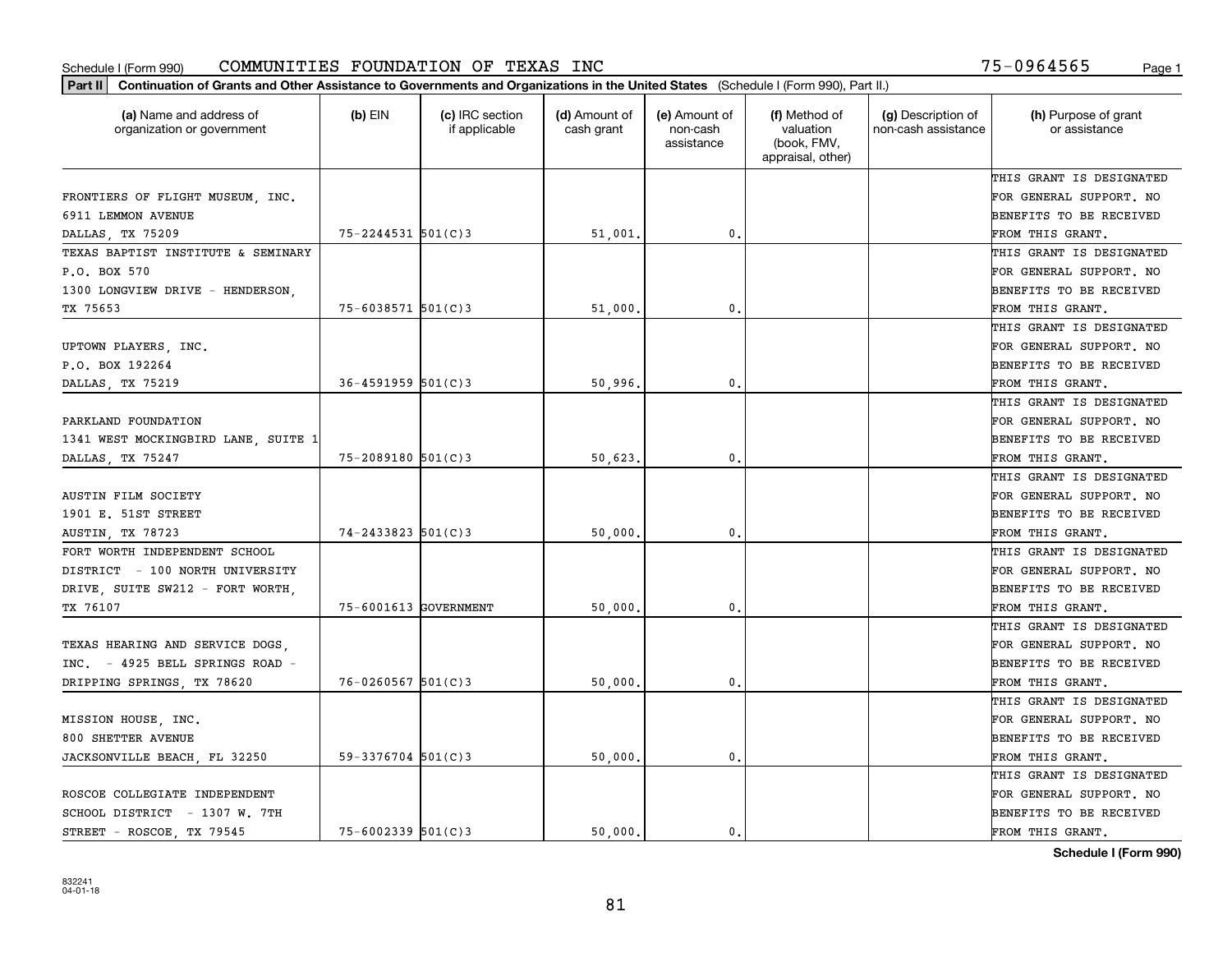|                                                       | Part II   Continuation of Grants and Other Assistance to Governments and Organizations in the United States (Schedule I (Form 990), Part II.) |                                  |                             |                                         |                                                                |                                           |                                       |  |  |  |
|-------------------------------------------------------|-----------------------------------------------------------------------------------------------------------------------------------------------|----------------------------------|-----------------------------|-----------------------------------------|----------------------------------------------------------------|-------------------------------------------|---------------------------------------|--|--|--|
| (a) Name and address of<br>organization or government | $(b)$ EIN                                                                                                                                     | (c) IRC section<br>if applicable | (d) Amount of<br>cash grant | (e) Amount of<br>non-cash<br>assistance | (f) Method of<br>valuation<br>(book, FMV,<br>appraisal, other) | (g) Description of<br>non-cash assistance | (h) Purpose of grant<br>or assistance |  |  |  |
|                                                       |                                                                                                                                               |                                  |                             |                                         |                                                                |                                           | THIS GRANT IS DESIGNATED              |  |  |  |
| EAST HAMPTON HISTORICAL SOCIETY,                      |                                                                                                                                               |                                  |                             |                                         |                                                                |                                           | FOR GENERAL SUPPORT. NO               |  |  |  |
| INC. - 101 MAIN STREET - EAST                         |                                                                                                                                               |                                  |                             |                                         |                                                                |                                           | BENEFITS TO BE RECEIVED               |  |  |  |
| HAMPTON, NY 11937                                     | $11 - 6035631$ 501(C)3                                                                                                                        |                                  | 50,000.                     | 0.                                      |                                                                |                                           | FROM THIS GRANT.                      |  |  |  |
|                                                       |                                                                                                                                               |                                  |                             |                                         |                                                                |                                           | THIS GRANT IS DESIGNATED              |  |  |  |
| <b>OUT TEACH</b>                                      |                                                                                                                                               |                                  |                             |                                         |                                                                |                                           | FOR GENERAL SUPPORT. NO               |  |  |  |
| ONE THOMAS CIRCLE NORTHWEST, SUITE                    |                                                                                                                                               |                                  |                             |                                         |                                                                |                                           | BENEFITS TO BE RECEIVED               |  |  |  |
| WASHINGTON, DC 20005                                  | $20 - 5946552$ 501(C)3                                                                                                                        |                                  | 50,000                      | $\mathbf{0}$                            |                                                                |                                           | FROM THIS GRANT.                      |  |  |  |
|                                                       |                                                                                                                                               |                                  |                             |                                         |                                                                |                                           | THIS GRANT IS DESIGNATED              |  |  |  |
| BOYS & GIRLS CLUB OF ENNIS                            |                                                                                                                                               |                                  |                             |                                         |                                                                |                                           | FOR GENERAL SUPPORT. NO               |  |  |  |
| 1211 SOUTH CLAY STREET                                |                                                                                                                                               |                                  |                             |                                         |                                                                |                                           | BENEFITS TO BE RECEIVED               |  |  |  |
| ENNIS, TX 75119-6416                                  | $75 - 2746070$ 501(C)3                                                                                                                        |                                  | 50,000                      | 0.                                      |                                                                |                                           | FROM THIS GRANT.                      |  |  |  |
|                                                       |                                                                                                                                               |                                  |                             |                                         |                                                                |                                           | THIS GRANT IS DESIGNATED              |  |  |  |
| NATIONAL GEOGRAPHIC SOCIETY                           |                                                                                                                                               |                                  |                             |                                         |                                                                |                                           | FOR GENERAL SUPPORT. NO               |  |  |  |
| 1145 17TH STREET NW                                   |                                                                                                                                               |                                  |                             |                                         |                                                                |                                           | <b>BENEFITS TO BE RECEIVED</b>        |  |  |  |
| WASHINGTON, DC 20036                                  | $53 - 0193519$ 501(C)3                                                                                                                        |                                  | 50,000.                     | 0.                                      |                                                                |                                           | FROM THIS GRANT.                      |  |  |  |
| HEALTH ALLIANCE FOR AUSTIN                            |                                                                                                                                               |                                  |                             |                                         |                                                                |                                           | THIS GRANT IS DESIGNATED              |  |  |  |
| MUSICIANS - 3010 SOUTH LAMAR                          |                                                                                                                                               |                                  |                             |                                         |                                                                |                                           | FOR GENERAL SUPPORT. NO               |  |  |  |
| BOULEVARD, SUITE 200 - AUSTIN, TX                     |                                                                                                                                               |                                  |                             |                                         |                                                                |                                           | BENEFITS TO BE RECEIVED               |  |  |  |
| 78704                                                 | $80 - 0147620$ 501(C)3                                                                                                                        |                                  | 50,000                      | $\mathbf{0}$                            |                                                                |                                           | FROM THIS GRANT.                      |  |  |  |
| CHRISTIAN BLIND MISSION                               |                                                                                                                                               |                                  |                             |                                         |                                                                |                                           | THIS GRANT IS DESIGNATED              |  |  |  |
| INTERNATIONAL, INC. - 1775 EYE                        |                                                                                                                                               |                                  |                             |                                         |                                                                |                                           | FOR GENERAL SUPPORT. NO               |  |  |  |
| STREET NORTHWEST, SUITE 1150 -                        |                                                                                                                                               |                                  |                             |                                         |                                                                |                                           | BENEFITS TO BE RECEIVED               |  |  |  |
| WASHINGTON, DC 20006                                  | $36 - 2959883$ $501(C)3$                                                                                                                      |                                  | 50,000                      | 0.                                      |                                                                |                                           | FROM THIS GRANT.                      |  |  |  |
|                                                       |                                                                                                                                               |                                  |                             |                                         |                                                                |                                           | THIS GRANT IS DESIGNATED              |  |  |  |
| LIGONIER MINISTRIES, INC.                             |                                                                                                                                               |                                  |                             |                                         |                                                                |                                           | FOR GENERAL SUPPORT. NO               |  |  |  |
| 421 LIGONIER COURT                                    |                                                                                                                                               |                                  |                             |                                         |                                                                |                                           | BENEFITS TO BE RECEIVED               |  |  |  |
| SANFORD, FL 32771                                     | $25 - 1298611$ 501(C)3                                                                                                                        |                                  | 50,000                      | 0.                                      |                                                                |                                           | FROM THIS GRANT.                      |  |  |  |
|                                                       |                                                                                                                                               |                                  |                             |                                         |                                                                |                                           | THIS GRANT IS DESIGNATED              |  |  |  |
| CHAPEL AT ROSEMARY BEACH                              |                                                                                                                                               |                                  |                             |                                         |                                                                |                                           | FOR GENERAL SUPPORT. NO               |  |  |  |
| P.O. BOX 611041                                       |                                                                                                                                               |                                  |                             |                                         |                                                                |                                           | BENEFITS TO BE RECEIVED               |  |  |  |
| ROSEMARY BEACH, FL 32461                              | $20 - 5751679$ 501(C)3                                                                                                                        |                                  | 50,000.                     | $\mathbf{0}$ .                          |                                                                |                                           | FROM THIS GRANT.                      |  |  |  |
|                                                       |                                                                                                                                               |                                  |                             |                                         |                                                                |                                           | THIS GRANT IS DESIGNATED              |  |  |  |
| USA WATER POLO, INC.                                  |                                                                                                                                               |                                  |                             |                                         |                                                                |                                           | FOR GENERAL SUPPORT. NO               |  |  |  |
| 2124 MAIN STREET, SUITE 240                           |                                                                                                                                               |                                  |                             |                                         |                                                                |                                           | <b>BENEFITS TO BE RECEIVED</b>        |  |  |  |
| HUNTINGTON BEACH, CA 92648                            | $84 - 1357609$ 501(C)3                                                                                                                        |                                  | 50.000.                     | $\mathbf{0}$ .                          |                                                                |                                           | FROM THIS GRANT.                      |  |  |  |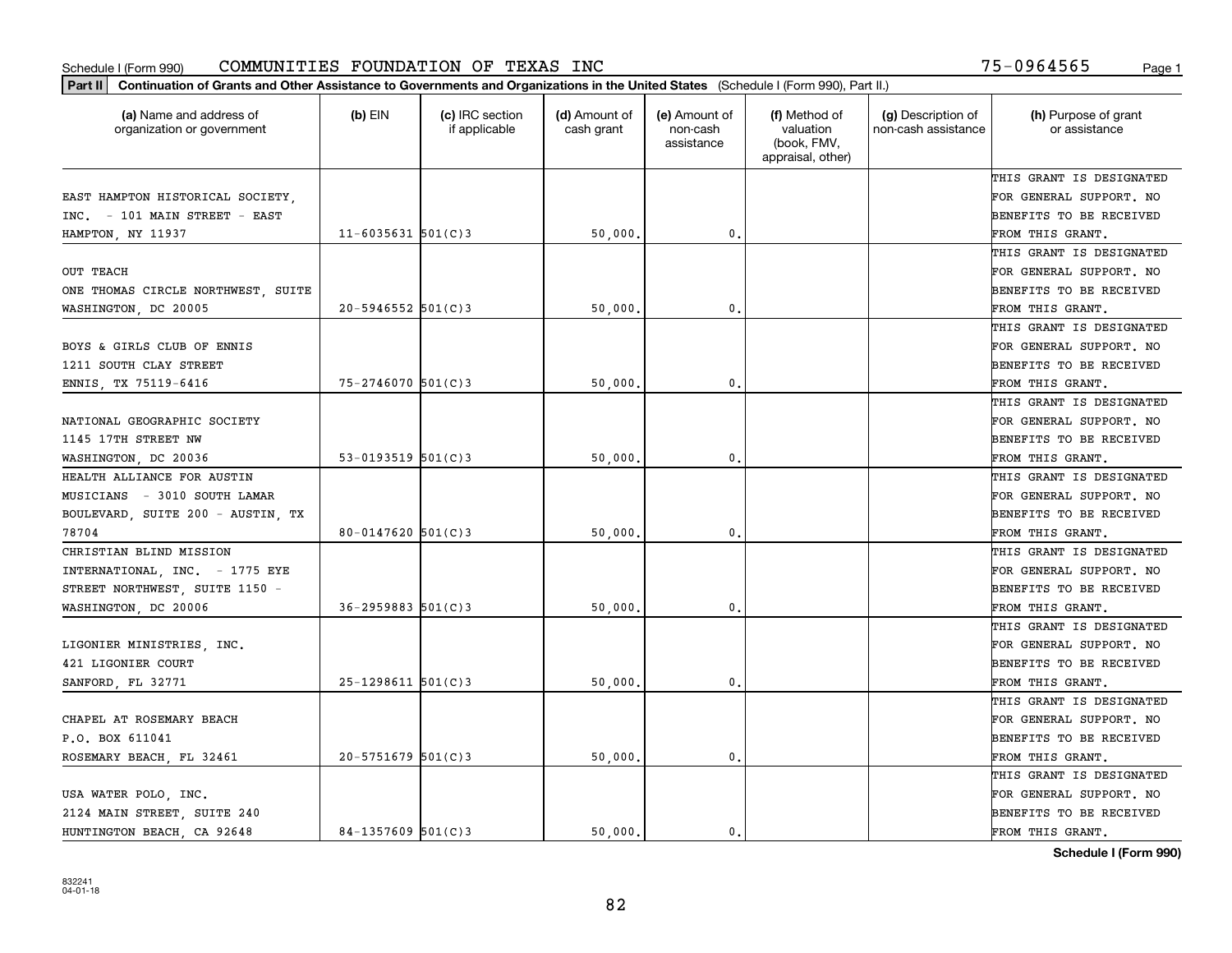| (a) Name and address of<br>organization or government | $(b)$ EIN              | (c) IRC section<br>if applicable | (d) Amount of<br>cash grant | (e) Amount of<br>non-cash<br>assistance | (f) Method of<br>valuation<br>(book, FMV,<br>appraisal, other) | (g) Description of<br>non-cash assistance | (h) Purpose of grant<br>or assistance |
|-------------------------------------------------------|------------------------|----------------------------------|-----------------------------|-----------------------------------------|----------------------------------------------------------------|-------------------------------------------|---------------------------------------|
|                                                       |                        |                                  |                             |                                         |                                                                |                                           | THIS GRANT IS DESIGNATED              |
| COLORADO BAPTIST GENERAL                              |                        |                                  |                             |                                         |                                                                |                                           | FOR GENERAL SUPPORT. NO               |
| CONVENTION - 7393 S. ALTON WAY -                      |                        |                                  |                             |                                         |                                                                |                                           | BENEFITS TO BE RECEIVED               |
| CENTENNIAL, CO 80112                                  | $84 - 0453847$ 501(C)3 |                                  | 50,000.                     | 0.                                      |                                                                |                                           | FROM THIS GRANT.                      |
|                                                       |                        |                                  |                             |                                         |                                                                |                                           | THIS GRANT IS DESIGNATED              |
| ADAPTIVE SPORTS CENTER OF CRESTED                     |                        |                                  |                             |                                         |                                                                |                                           | FOR GENERAL SUPPORT. NO               |
| BUTTE, INC. - P.O. BOX 1639 -                         |                        |                                  |                             |                                         |                                                                |                                           | BENEFITS TO BE RECEIVED               |
| CRESTED BUTTE, CO 81224                               | $84 - 1063447$ 501(C)3 |                                  | 50,000                      | $\mathbf{0}$                            |                                                                |                                           | FROM THIS GRANT.                      |
|                                                       |                        |                                  |                             |                                         |                                                                |                                           | THIS GRANT IS DESIGNATED              |
| NURU INTERNATIONAL                                    |                        |                                  |                             |                                         |                                                                |                                           | FOR GENERAL SUPPORT. NO               |
| 5405 ALTON PARKWAY, SUITE A-474                       |                        |                                  |                             |                                         |                                                                |                                           | BENEFITS TO BE RECEIVED               |
| IRVINE, CA 92604                                      | $26 - 1250716$ 501(C)3 |                                  | 50,000                      | 0.                                      |                                                                |                                           | FROM THIS GRANT.                      |
|                                                       |                        |                                  |                             |                                         |                                                                |                                           | THIS GRANT IS DESIGNATED              |
| PARKS FOR DOWNTOWN DALLAS                             |                        |                                  |                             |                                         |                                                                |                                           | FOR GENERAL SUPPORT. NO               |
| 901 MAIN STREET, SUITE 609                            |                        |                                  |                             |                                         |                                                                |                                           | <b>BENEFITS TO BE RECEIVED</b>        |
| DALLAS, TX 75202                                      | 75-2564365 501(C)3     |                                  | 50,000                      | 0.                                      |                                                                |                                           | FROM THIS GRANT.                      |
|                                                       |                        |                                  |                             |                                         |                                                                |                                           | THIS GRANT IS DESIGNATED              |
| SONGWRITINGWITH: SOLDIERS                             |                        |                                  |                             |                                         |                                                                |                                           | FOR GENERAL SUPPORT. NO               |
| 30 MUSIC SQUARE WEST, SUITE 310                       |                        |                                  |                             |                                         |                                                                |                                           | BENEFITS TO BE RECEIVED               |
| NASHVILLE, TN 37203                                   | $26 - 1626709$ 501(C)3 |                                  | 50,000,                     | $\mathbf{0}$                            |                                                                |                                           | FROM THIS GRANT.                      |
|                                                       |                        |                                  |                             |                                         |                                                                |                                           | THIS GRANT IS DESIGNATED              |
| <b>URBAN TEACHERS</b>                                 |                        |                                  |                             |                                         |                                                                |                                           | FOR GENERAL SUPPORT. NO               |
| 1825 MARKET CENTER BOULEVARD, SUITE                   |                        |                                  |                             |                                         |                                                                |                                           | BENEFITS TO BE RECEIVED               |
| DALLAS, TX 75287                                      | $27-0989006$ 501(C)3   |                                  | 50,000                      | $\mathbf{0}$ .                          |                                                                |                                           | FROM THIS GRANT.                      |
|                                                       |                        |                                  |                             |                                         |                                                                |                                           | THIS GRANT IS DESIGNATED              |
| YOUTH ENTREPRENEURS, INC.                             |                        |                                  |                             |                                         |                                                                |                                           | FOR GENERAL SUPPORT. NO               |
| 4111 EAST 37TH STREET NORTH, SUITE                    |                        |                                  |                             |                                         |                                                                |                                           | BENEFITS TO BE RECEIVED               |
| WICHITA, KS 67220                                     | $48 - 1187886$ 501(C)3 |                                  | 50,000                      | 0.                                      |                                                                |                                           | FROM THIS GRANT.                      |
|                                                       |                        |                                  |                             |                                         |                                                                |                                           | THIS GRANT IS DESIGNATED              |
| FLORIDA BAPTIST CONVENTION                            |                        |                                  |                             |                                         |                                                                |                                           | FOR GENERAL SUPPORT. NO               |
| 6850 BELFORT OAKS PLACE                               |                        |                                  |                             |                                         |                                                                |                                           | BENEFITS TO BE RECEIVED               |
| JACKSONVILLE, FL 32216                                | 59-0766980 $501(C)3$   |                                  | 50,000.                     | 0.                                      |                                                                |                                           | FROM THIS GRANT.                      |
| THE SONDER PROJECT, INC                               |                        |                                  |                             |                                         |                                                                |                                           | THIS GRANT IS DESIGNATED              |
| 790 NORTH COUNTY HIGHWAY 393.                         |                        |                                  |                             |                                         |                                                                |                                           | FOR GENERAL SUPPORT. NO               |
| BUILDING 3B - SANTA ROSA BEACH, FL                    |                        |                                  |                             |                                         |                                                                |                                           | BENEFITS TO BE RECEIVED               |
| 32459                                                 | $47 - 1825252$ 501(C)3 |                                  | 50.000.                     | $\mathbf{0}$ .                          |                                                                |                                           | FROM THIS GRANT.                      |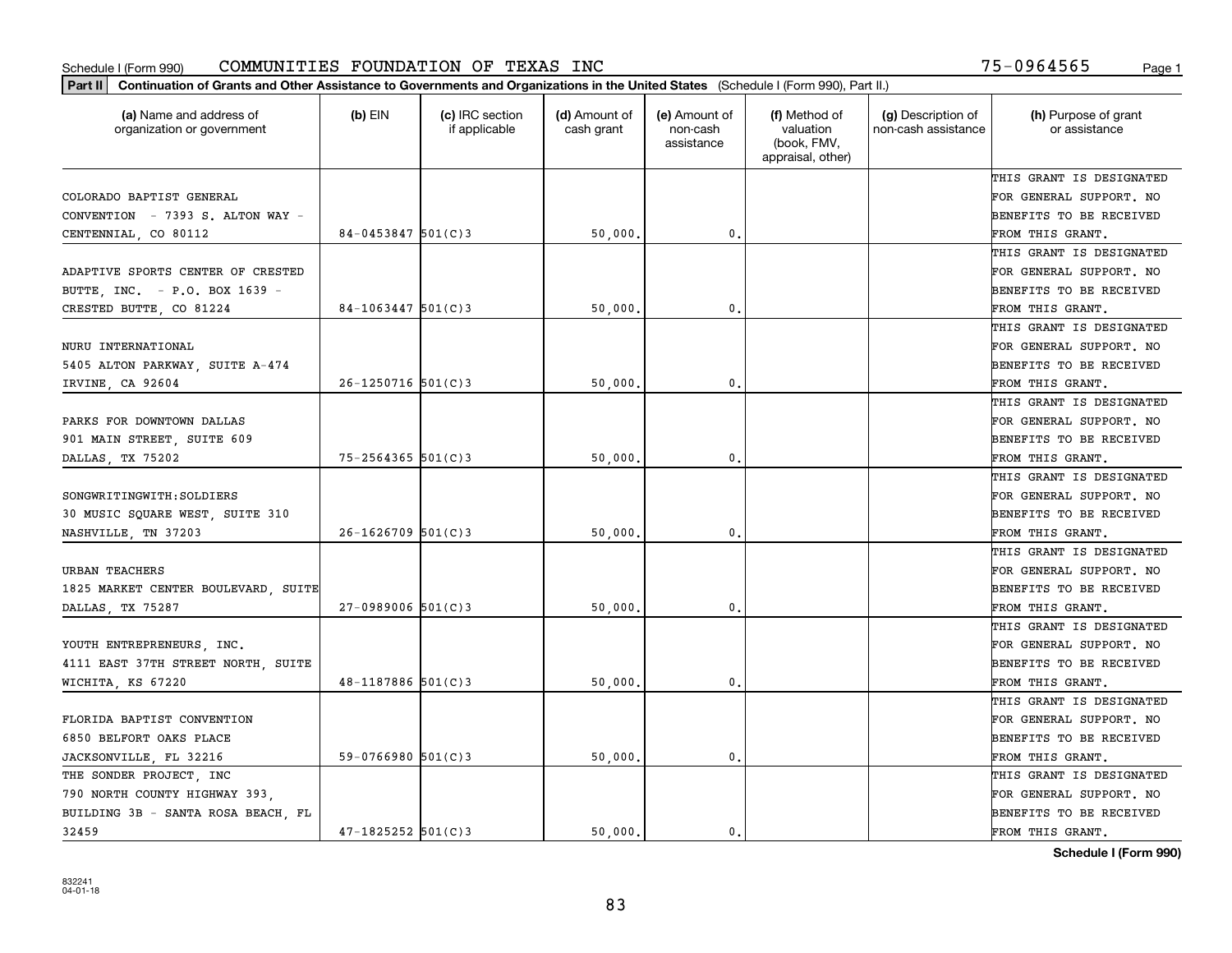| Part II   Continuation of Grants and Other Assistance to Governments and Organizations in the United States (Schedule I (Form 990), Part II.) |                        |                                  |                             |                                         |                                                                |                                           |                                       |
|-----------------------------------------------------------------------------------------------------------------------------------------------|------------------------|----------------------------------|-----------------------------|-----------------------------------------|----------------------------------------------------------------|-------------------------------------------|---------------------------------------|
| (a) Name and address of<br>organization or government                                                                                         | $(b)$ EIN              | (c) IRC section<br>if applicable | (d) Amount of<br>cash grant | (e) Amount of<br>non-cash<br>assistance | (f) Method of<br>valuation<br>(book, FMV,<br>appraisal, other) | (g) Description of<br>non-cash assistance | (h) Purpose of grant<br>or assistance |
| MACEDONIA MISSIONARY BAPTIST                                                                                                                  |                        |                                  |                             |                                         |                                                                |                                           | THIS GRANT IS DESIGNATED              |
| CHURCH OF PANAMA CITY INC - 717                                                                                                               |                        |                                  |                             |                                         |                                                                |                                           | FOR GENERAL SUPPORT. NO               |
| MARTIN LUTHER KING, BOULEVARD -                                                                                                               |                        |                                  |                             |                                         |                                                                |                                           | <b>BENEFITS TO BE RECEIVED</b>        |
| PANAMA CITY, FL 32401                                                                                                                         | 59-2664696 $501(C)3$   |                                  | 50,000.                     | $\mathbf{0}$ .                          |                                                                |                                           | FROM THIS GRANT.                      |
|                                                                                                                                               |                        |                                  |                             |                                         |                                                                |                                           | THIS GRANT IS DESIGNATED              |
| SHELTON LANDMARK FOUNDATION                                                                                                                   |                        |                                  |                             |                                         |                                                                |                                           | FOR GENERAL SUPPORT. NO               |
| 15720 HILLCREST ROAD                                                                                                                          |                        |                                  |                             |                                         |                                                                |                                           | <b>BENEFITS TO BE RECEIVED</b>        |
| DALLAS, TX 75248                                                                                                                              | $20 - 2532325$ 501(C)3 |                                  | 50,000                      | 0.                                      |                                                                |                                           | FROM THIS GRANT.                      |
|                                                                                                                                               |                        |                                  |                             |                                         |                                                                |                                           | THIS GRANT IS DESIGNATED              |
| JUNIOR LEAGUE OF DALLAS, INC.                                                                                                                 |                        |                                  |                             |                                         |                                                                |                                           | FOR GENERAL SUPPORT. NO               |
| 8003 INWOOD ROAD                                                                                                                              |                        |                                  |                             |                                         |                                                                |                                           | BENEFITS TO BE RECEIVED               |
| DALLAS, TX 75209-3335                                                                                                                         | $75 - 1004680$ 501(C)3 |                                  | 49,849                      | $\mathfrak{o}$ .                        |                                                                |                                           | FROM THIS GRANT.                      |
|                                                                                                                                               |                        |                                  |                             |                                         |                                                                |                                           | THIS GRANT IS DESIGNATED              |
| PRESTONWOOD CARING PEOPLE NETWORK                                                                                                             |                        |                                  |                             |                                         |                                                                |                                           | FOR GENERAL SUPPORT. NO               |
| 690 W. CAMPBELL ROAD, SUITE 150                                                                                                               |                        |                                  |                             |                                         |                                                                |                                           | <b>BENEFITS TO BE RECEIVED</b>        |
| DALLAS, TX 75080                                                                                                                              | $75 - 2891044$ 501(C)3 |                                  | 49,362.                     | 0.                                      |                                                                |                                           | FROM THIS GRANT.                      |
|                                                                                                                                               |                        |                                  |                             |                                         |                                                                |                                           | THIS GRANT IS DESIGNATED              |
| COURT APPOINTED SPECIAL ADVOCATES                                                                                                             |                        |                                  |                             |                                         |                                                                |                                           | FOR GENERAL SUPPORT. NO               |
| OF COLLIN COUNTY, INC. - 101 EAST                                                                                                             |                        |                                  |                             |                                         |                                                                |                                           | <b>BENEFITS TO BE RECEIVED</b>        |
| DAVIS STREET - MCKINNEY, TX 75069                                                                                                             | $75 - 2391961$ 501(C)3 |                                  | 49,242.                     | 0.                                      |                                                                |                                           | FROM THIS GRANT.                      |
|                                                                                                                                               |                        |                                  |                             |                                         |                                                                |                                           | THIS GRANT IS DESIGNATED              |
| TEXAS ALPHA CORPORATION                                                                                                                       |                        |                                  |                             |                                         |                                                                |                                           | FOR GENERAL SUPPORT. NO               |
| 3916 100TH STREET                                                                                                                             |                        |                                  |                             |                                         |                                                                |                                           | <b>BENEFITS TO BE RECEIVED</b>        |
| LUBBOCK, TX 79423                                                                                                                             | $75 - 6064826$ 501(C)2 |                                  | 48,432.                     | 0.                                      |                                                                |                                           | FROM THIS GRANT.                      |
|                                                                                                                                               |                        |                                  |                             |                                         |                                                                |                                           | THIS GRANT IS DESIGNATED              |
| NO BORDERS BULLDOG RESCUE, INC.                                                                                                               |                        |                                  |                             |                                         |                                                                |                                           | FOR GENERAL SUPPORT. NO               |
| 3014 ABBEY LANE                                                                                                                               |                        |                                  |                             |                                         |                                                                |                                           | <b>BENEFITS TO BE RECEIVED</b>        |
| DALLAS, TX 75234                                                                                                                              | 81-0869820 $501(C)3$   |                                  | 48, 313.                    | $\mathbf{0}$ .                          |                                                                |                                           | FROM THIS GRANT.                      |
|                                                                                                                                               |                        |                                  |                             |                                         |                                                                |                                           | THIS GRANT IS DESIGNATED              |
| BOY SCOUTS OF AMERICA                                                                                                                         |                        |                                  |                             |                                         |                                                                |                                           | FOR GENERAL SUPPORT. NO               |
| 850 CANNON DRIVE, P.O. BOX 54190                                                                                                              |                        |                                  |                             |                                         |                                                                |                                           | BENEFITS TO BE RECEIVED               |
| HURST, TX 76054                                                                                                                               | 74-1157377 501(C)3     |                                  | 48,304.                     | 0.                                      |                                                                |                                           | FROM THIS GRANT.                      |
|                                                                                                                                               |                        |                                  |                             |                                         |                                                                |                                           | THIS GRANT IS DESIGNATED              |
| DUNCANVILLE OUTREACH MINISTRY                                                                                                                 |                        |                                  |                             |                                         |                                                                |                                           | FOR GENERAL SUPPORT. NO               |
| 202 E. CHERRY STREET                                                                                                                          |                        |                                  |                             |                                         |                                                                |                                           | <b>BENEFITS TO BE RECEIVED</b>        |
| DUNCANVILLE, TX 75116                                                                                                                         | $75 - 2254616$ 501(C)3 |                                  | 48.234.                     | 0.                                      |                                                                |                                           | FROM THIS GRANT.                      |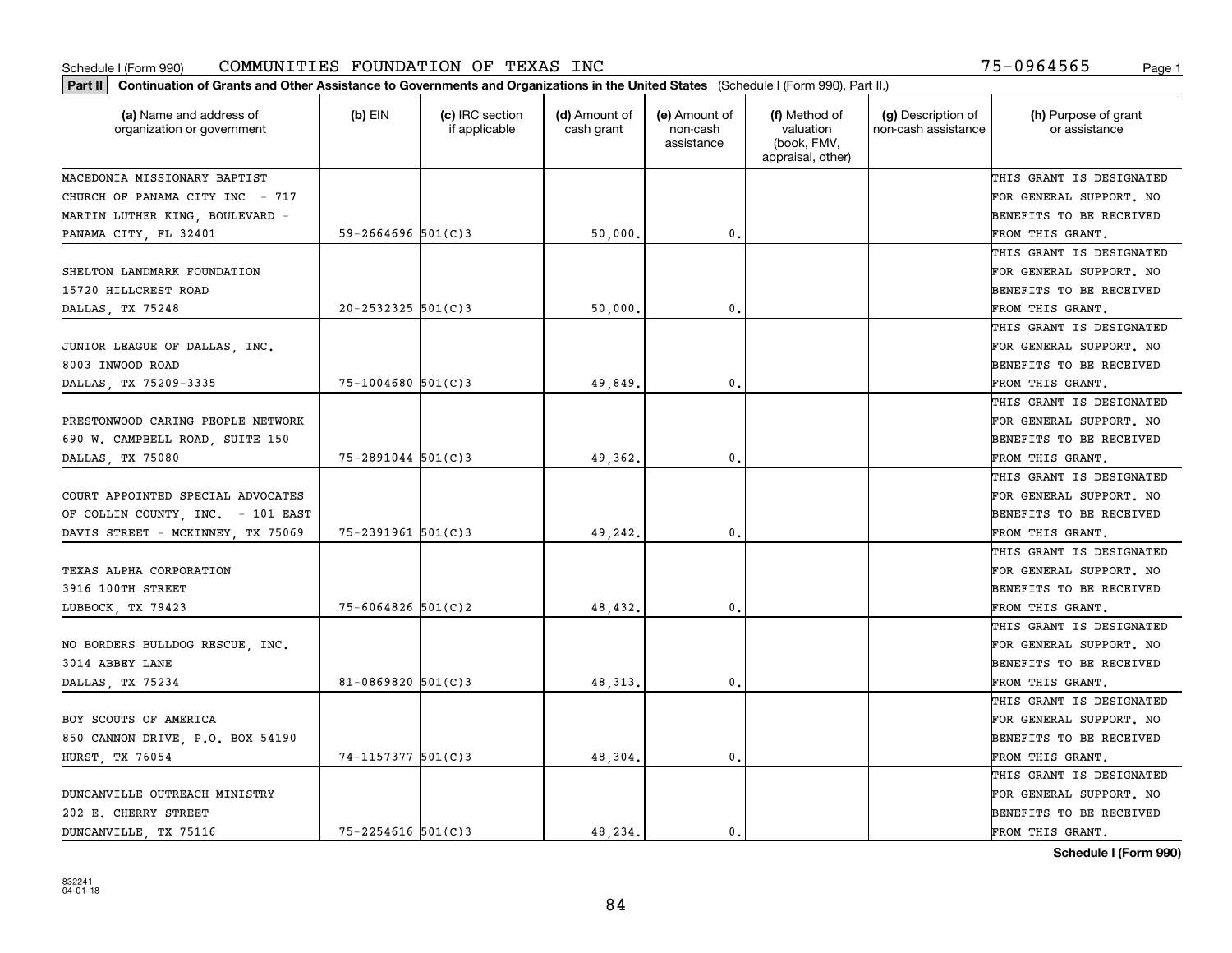| Part II   Continuation of Grants and Other Assistance to Governments and Organizations in the United States (Schedule I (Form 990), Part II.) |                        |                                  |                             |                                         |                                                                |                                           |                                       |
|-----------------------------------------------------------------------------------------------------------------------------------------------|------------------------|----------------------------------|-----------------------------|-----------------------------------------|----------------------------------------------------------------|-------------------------------------------|---------------------------------------|
| (a) Name and address of<br>organization or government                                                                                         | $(b)$ EIN              | (c) IRC section<br>if applicable | (d) Amount of<br>cash grant | (e) Amount of<br>non-cash<br>assistance | (f) Method of<br>valuation<br>(book, FMV,<br>appraisal, other) | (g) Description of<br>non-cash assistance | (h) Purpose of grant<br>or assistance |
| RAMESH RICHARD EVANGELISM AND                                                                                                                 |                        |                                  |                             |                                         |                                                                |                                           | THIS GRANT IS DESIGNATED              |
| CHURCH HEALTH - 17110 N. DALLAS                                                                                                               |                        |                                  |                             |                                         |                                                                |                                           | FOR GENERAL SUPPORT. NO               |
| PARKWAY, SUITE 230 - DALLAS, TX                                                                                                               |                        |                                  |                             |                                         |                                                                |                                           | <b>BENEFITS TO BE RECEIVED</b>        |
| 75248                                                                                                                                         | $75 - 2181879$ 501(C)3 |                                  | 48,000                      | 0.                                      |                                                                |                                           | FROM THIS GRANT.                      |
|                                                                                                                                               |                        |                                  |                             |                                         |                                                                |                                           | THIS GRANT IS DESIGNATED              |
| EL PASO COMMUNITY COLLEGE                                                                                                                     |                        |                                  |                             |                                         |                                                                |                                           | FOR GENERAL SUPPORT. NO               |
| FOUNDATION - P.O. BOX 20500 - EL                                                                                                              |                        |                                  |                             |                                         |                                                                |                                           | BENEFITS TO BE RECEIVED               |
| PASO, TX 79998                                                                                                                                | $74 - 2452971$ 501(C)3 |                                  | 47,943                      | 0.                                      |                                                                |                                           | FROM THIS GRANT.                      |
|                                                                                                                                               |                        |                                  |                             |                                         |                                                                |                                           | THIS GRANT IS DESIGNATED              |
| FRIENDS OF SKY RANCH INC.                                                                                                                     |                        |                                  |                             |                                         |                                                                |                                           | FOR GENERAL SUPPORT. NO               |
| 7616 LYNDON B. JOHNSON FREEWAY, SUI                                                                                                           |                        |                                  |                             |                                         |                                                                |                                           | BENEFITS TO BE RECEIVED               |
| DALLAS, TX 75251                                                                                                                              | $27 - 4018395$ 501(C)3 |                                  | 47,644                      | 0.                                      |                                                                |                                           | FROM THIS GRANT.                      |
|                                                                                                                                               |                        |                                  |                             |                                         |                                                                |                                           | THIS GRANT IS DESIGNATED              |
| LITERACY ACHIEVES                                                                                                                             |                        |                                  |                             |                                         |                                                                |                                           | FOR GENERAL SUPPORT. NO               |
| 4144 NORTH CENTRAL EXPRESSWAY, SUIT                                                                                                           |                        |                                  |                             |                                         |                                                                |                                           | BENEFITS TO BE RECEIVED               |
| DALLAS, TX 75204                                                                                                                              | $75 - 2708992$ 501(C)3 |                                  | 47,460                      | 0.                                      |                                                                |                                           | FROM THIS GRANT.                      |
|                                                                                                                                               |                        |                                  |                             |                                         |                                                                |                                           | THIS GRANT IS DESIGNATED              |
| AIM FOR SUCCESS, INC.                                                                                                                         |                        |                                  |                             |                                         |                                                                |                                           | FOR GENERAL SUPPORT. NO               |
| 17817 DAVENPORT ROAD, SUITE 245                                                                                                               |                        |                                  |                             |                                         |                                                                |                                           | BENEFITS TO BE RECEIVED               |
| DALLAS, TX 75252                                                                                                                              | $27-0005595$ 501(C)3   |                                  | 47,210                      | 0.                                      |                                                                |                                           | FROM THIS GRANT.                      |
|                                                                                                                                               |                        |                                  |                             |                                         |                                                                |                                           | THIS GRANT IS DESIGNATED              |
| WOMEN'S CENTER OF TARRANT COUNTY.                                                                                                             |                        |                                  |                             |                                         |                                                                |                                           | FOR GENERAL SUPPORT. NO               |
| INC. - 1723 HEMPHILL STREET -                                                                                                                 |                        |                                  |                             |                                         |                                                                |                                           | <b>BENEFITS TO BE RECEIVED</b>        |
| FORT WORTH, TX 76110                                                                                                                          | $75 - 1501868$ 501(C)3 |                                  | 47,013                      | 0.                                      |                                                                |                                           | FROM THIS GRANT.                      |
|                                                                                                                                               |                        |                                  |                             |                                         |                                                                |                                           | THIS GRANT IS DESIGNATED              |
| CHILDCAREGROUP                                                                                                                                |                        |                                  |                             |                                         |                                                                |                                           | FOR GENERAL SUPPORT. NO               |
| 1420 W. MOCKINGBIRD LANE, SUITE 300                                                                                                           |                        |                                  |                             |                                         |                                                                |                                           | <b>BENEFITS TO BE RECEIVED</b>        |
| DALLAS, TX 75247                                                                                                                              | $75 - 0800634$ 501(C)3 |                                  | 47,010                      | $\mathbf{0}$ .                          |                                                                |                                           | FROM THIS GRANT.                      |
|                                                                                                                                               |                        |                                  |                             |                                         |                                                                |                                           | THIS GRANT IS DESIGNATED              |
| BACK ON MY FEET                                                                                                                               |                        |                                  |                             |                                         |                                                                |                                           | FOR GENERAL SUPPORT. NO               |
| P.O. BOX 631236                                                                                                                               |                        |                                  |                             |                                         |                                                                |                                           | BENEFITS TO BE RECEIVED               |
| IRVING, TX 75063                                                                                                                              | $26 - 2109809$ 501(C)3 |                                  | 46,809                      | $\mathfrak o$ .                         |                                                                |                                           | FROM THIS GRANT.                      |
|                                                                                                                                               |                        |                                  |                             |                                         |                                                                |                                           | THIS GRANT IS DESIGNATED              |
| RICHARDSON ADULT LITERACY CENTER                                                                                                              |                        |                                  |                             |                                         |                                                                |                                           | FOR GENERAL SUPPORT. NO               |
| P.O. BOX 835936                                                                                                                               |                        |                                  |                             |                                         |                                                                |                                           | BENEFITS TO BE RECEIVED               |
| RICHARDSON, TX 75083                                                                                                                          | $75 - 2337073$ 501(C)3 |                                  | 46.648.                     | 0.                                      |                                                                |                                           | FROM THIS GRANT.                      |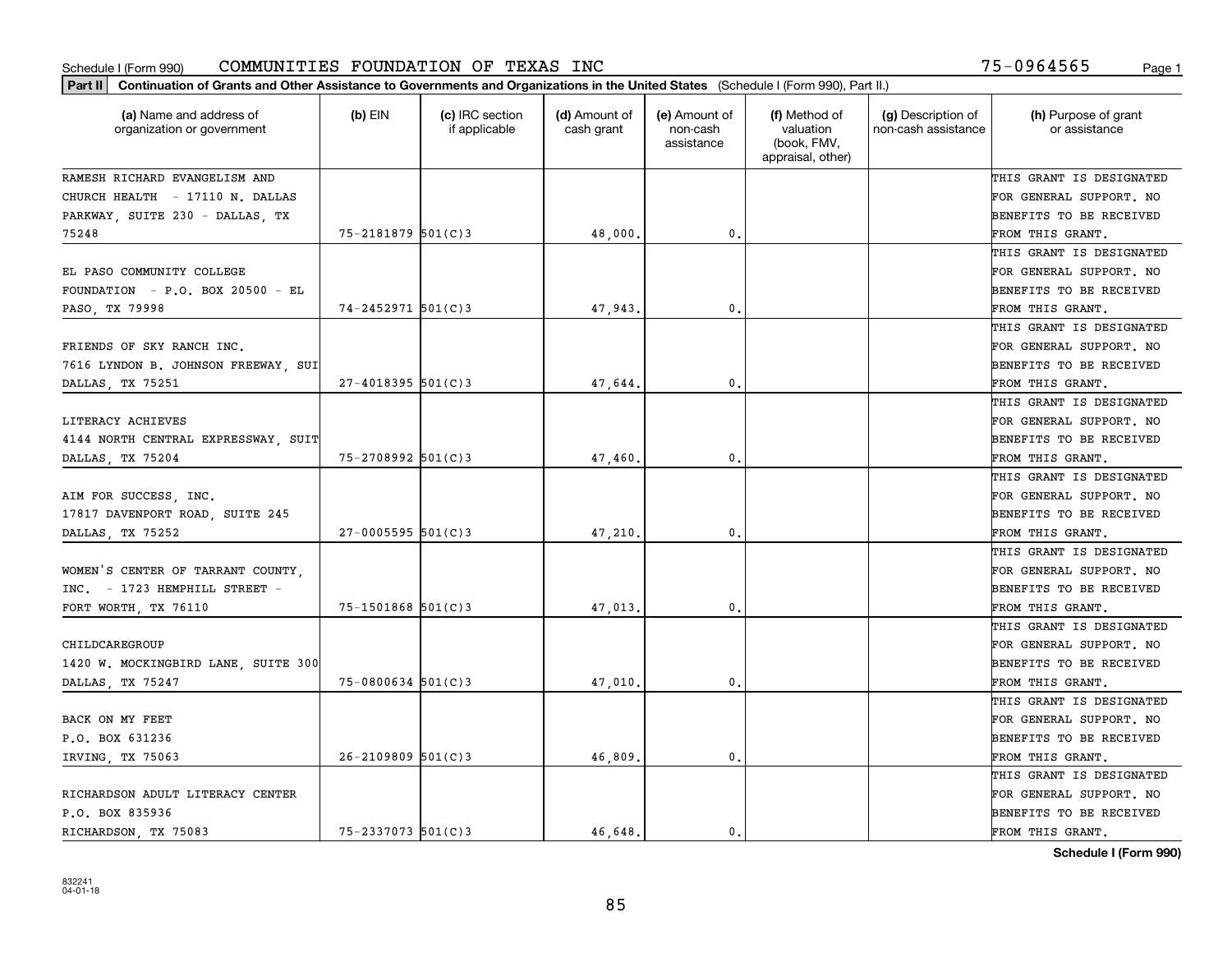| (a) Name and address of<br>organization or government | $(b)$ EIN              | (c) IRC section<br>if applicable | (d) Amount of<br>cash grant | (e) Amount of<br>non-cash<br>assistance | (f) Method of<br>valuation<br>(book, FMV,<br>appraisal, other) | (g) Description of<br>non-cash assistance | (h) Purpose of grant<br>or assistance |
|-------------------------------------------------------|------------------------|----------------------------------|-----------------------------|-----------------------------------------|----------------------------------------------------------------|-------------------------------------------|---------------------------------------|
|                                                       |                        |                                  |                             |                                         |                                                                |                                           | THIS GRANT IS DESIGNATED              |
| FRIENDS OF WRR                                        |                        |                                  |                             |                                         |                                                                |                                           | FOR GENERAL SUPPORT. NO               |
| 12900 PRESTON ROAD, SUITE 1210                        |                        |                                  |                             |                                         |                                                                |                                           | BENEFITS TO BE RECEIVED               |
| DALLAS, TX 75230                                      | $75 - 2351450$ 501(C)3 |                                  | 46,617.                     | 0.                                      |                                                                |                                           | FROM THIS GRANT.                      |
| UNIVERSITY OF NORTH TEXAS                             |                        |                                  |                             |                                         |                                                                |                                           | THIS GRANT IS DESIGNATED              |
| FOUNDATION, INC. - 1155 UNION                         |                        |                                  |                             |                                         |                                                                |                                           | FOR GENERAL SUPPORT. NO               |
| CIRCLE $# 311250 -$ DENTON, TX                        |                        |                                  |                             |                                         |                                                                |                                           | BENEFITS TO BE RECEIVED               |
| 76203-5017                                            | $23 - 7232618$ 501(C)3 |                                  | 46.569                      | $\mathbf{0}$                            |                                                                |                                           | FROM THIS GRANT.                      |
|                                                       |                        |                                  |                             |                                         |                                                                |                                           | THIS GRANT IS DESIGNATED              |
| AGAPE RESOURCE & ASSISTANCE                           |                        |                                  |                             |                                         |                                                                |                                           | FOR GENERAL SUPPORT. NO               |
| CENTER, INC. - P.O. BOX 861664 -                      |                        |                                  |                             |                                         |                                                                |                                           | BENEFITS TO BE RECEIVED               |
| PLANO, TX 75086-1664                                  | $75 - 2942035$ 501(C)3 |                                  | 46,568                      | 0.                                      |                                                                |                                           | FROM THIS GRANT.                      |
|                                                       |                        |                                  |                             |                                         |                                                                |                                           | THIS GRANT IS DESIGNATED              |
| PEDIPLACE                                             |                        |                                  |                             |                                         |                                                                |                                           | FOR GENERAL SUPPORT. NO               |
| 502 S. OLD ORCHARD LANE, SUITE 126                    |                        |                                  |                             |                                         |                                                                |                                           | <b>BENEFITS TO BE RECEIVED</b>        |
| LEWISVILLE, TX 75067-4374                             | 75-2512752 501(C)3     |                                  | 46,563                      | $\mathbf{0}$ .                          |                                                                |                                           | FROM THIS GRANT.                      |
| CATHOLIC CRISIS PREGNANCY CENTER                      |                        |                                  |                             |                                         |                                                                |                                           | THIS GRANT IS DESIGNATED              |
| OF DALLAS TEXAS, INC. - 8610                          |                        |                                  |                             |                                         |                                                                |                                           | FOR GENERAL SUPPORT. NO               |
| GREENVILLE AVENUE, SUITE 200 -                        |                        |                                  |                             |                                         |                                                                |                                           | BENEFITS TO BE RECEIVED               |
| DALLAS, TX 75243-7141                                 | $26 - 4478516$ 501(C)3 |                                  | 46,444                      | $\mathbf{0}$                            |                                                                |                                           | FROM THIS GRANT.                      |
|                                                       |                        |                                  |                             |                                         |                                                                |                                           | THIS GRANT IS DESIGNATED              |
| LIFELINE SHELTER FOR FAMILIES                         |                        |                                  |                             |                                         |                                                                |                                           | FOR GENERAL SUPPORT. NO               |
| INC. - 123 W. MAIN STREET, SUITE                      |                        |                                  |                             |                                         |                                                                |                                           | BENEFITS TO BE RECEIVED               |
| 300 - GRAND PRAIRIE, TX 75050                         | $20 - 0337330$ 501(C)3 |                                  | 46, 353,                    | $\mathbf{0}$ .                          |                                                                |                                           | FROM THIS GRANT.                      |
|                                                       |                        |                                  |                             |                                         |                                                                |                                           | THIS GRANT IS DESIGNATED              |
| TEXAS WOMAN'S UNIVERSITY                              |                        |                                  |                             |                                         |                                                                |                                           | FOR GENERAL SUPPORT. NO               |
| FOUNDATION - $P.O.$ BOX 425618 -                      |                        |                                  |                             |                                         |                                                                |                                           | BENEFITS TO BE RECEIVED               |
| DENTON, TX 76204-5618                                 | 75-1292762 501(C)3     |                                  | 46,005.                     | 0.                                      |                                                                |                                           | FROM THIS GRANT.                      |
|                                                       |                        |                                  |                             |                                         |                                                                |                                           | THIS GRANT IS DESIGNATED              |
| YOUTH WITH A MISSION OF MONTANA A                     |                        |                                  |                             |                                         |                                                                |                                           | FOR GENERAL SUPPORT. NO               |
| CORP. - 501 BLACKTAIL ROAD -                          |                        |                                  |                             |                                         |                                                                |                                           | BENEFITS TO BE RECEIVED               |
| LAKESIDE, MT 59922                                    | 81-6037128 $501(C)3$   |                                  | 46,000.                     | 0.                                      |                                                                |                                           | FROM THIS GRANT.                      |
|                                                       |                        |                                  |                             |                                         |                                                                |                                           | THIS GRANT IS DESIGNATED              |
| DENTON FREEDOM HOUSE                                  |                        |                                  |                             |                                         |                                                                |                                           | FOR GENERAL SUPPORT. NO               |
| 3083 TRAILS END                                       |                        |                                  |                             |                                         |                                                                |                                           | BENEFITS TO BE RECEIVED               |
|                                                       | $03 - 0540364$ 501(C)3 |                                  | 45.802.                     | $\mathbf{0}$ .                          |                                                                |                                           | FROM THIS GRANT.                      |
| AUBREY TX 76227                                       |                        |                                  |                             |                                         |                                                                |                                           |                                       |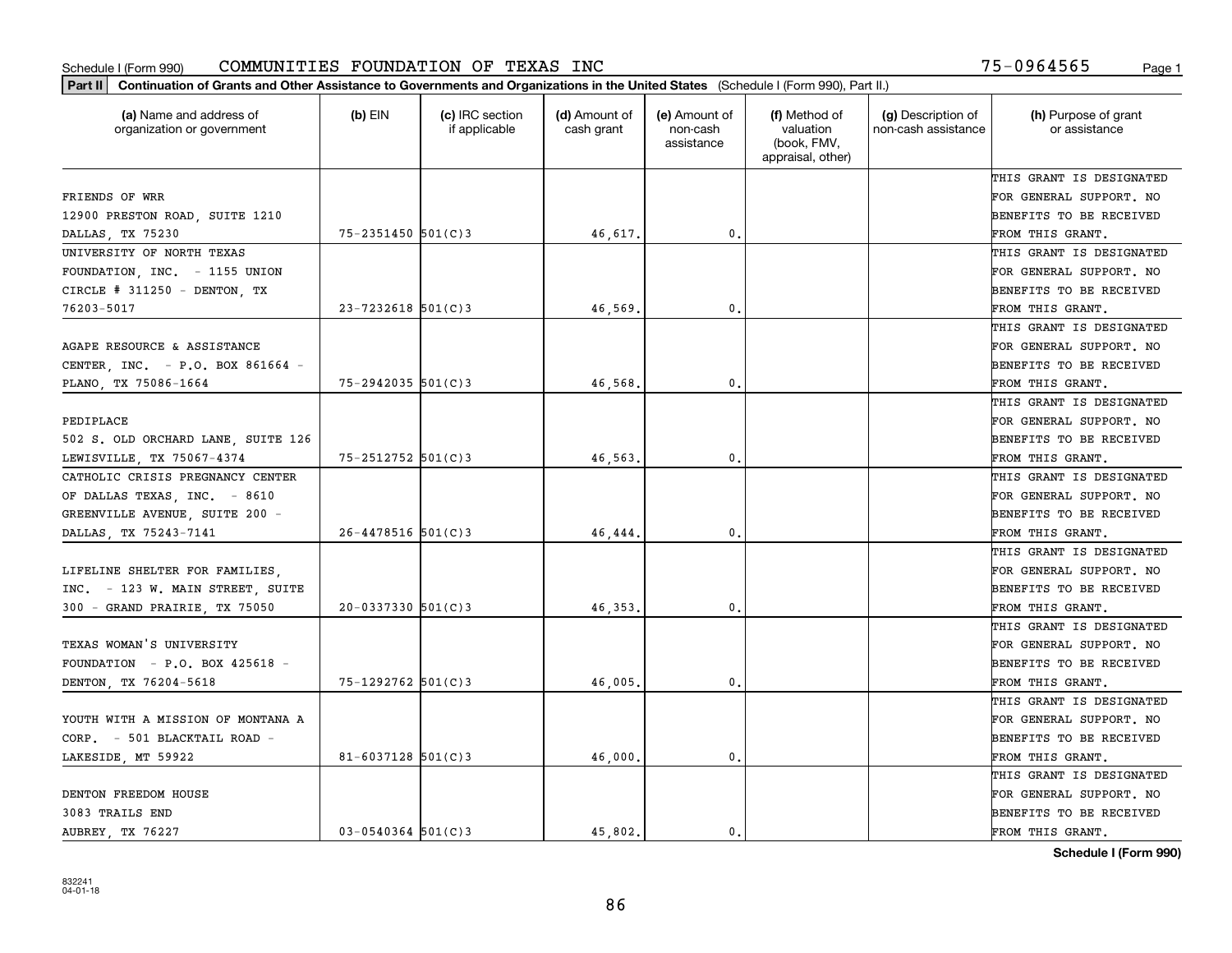| Part II   Continuation of Grants and Other Assistance to Governments and Organizations in the United States (Schedule I (Form 990), Part II.) |                        |                                  |                             |                                         |                                                                |                                           |                                       |
|-----------------------------------------------------------------------------------------------------------------------------------------------|------------------------|----------------------------------|-----------------------------|-----------------------------------------|----------------------------------------------------------------|-------------------------------------------|---------------------------------------|
| (a) Name and address of<br>organization or government                                                                                         | $(b)$ EIN              | (c) IRC section<br>if applicable | (d) Amount of<br>cash grant | (e) Amount of<br>non-cash<br>assistance | (f) Method of<br>valuation<br>(book, FMV,<br>appraisal, other) | (g) Description of<br>non-cash assistance | (h) Purpose of grant<br>or assistance |
|                                                                                                                                               |                        |                                  |                             |                                         |                                                                |                                           | THIS GRANT IS DESIGNATED              |
| HUMAN RIGHTS INITIATIVE OF NORTH                                                                                                              |                        |                                  |                             |                                         |                                                                |                                           | FOR GENERAL SUPPORT. NO               |
| TEXAS, INC. - 2801 SWISS AVENUE -                                                                                                             |                        |                                  |                             |                                         |                                                                |                                           | BENEFITS TO BE RECEIVED               |
| DALLAS, TX 75204                                                                                                                              | $75 - 2842602$ 501(C)3 |                                  | 45,748.                     | 0.                                      |                                                                |                                           | FROM THIS GRANT.                      |
|                                                                                                                                               |                        |                                  |                             |                                         |                                                                |                                           | THIS GRANT IS DESIGNATED              |
| CHRISTIAN COMMUNITY ACTION                                                                                                                    |                        |                                  |                             |                                         |                                                                |                                           | FOR GENERAL SUPPORT. NO               |
| 200 SOUTH MILL STREET                                                                                                                         |                        |                                  |                             |                                         |                                                                |                                           | BENEFITS TO BE RECEIVED               |
| LEWISVILLE, TX 75057-3944                                                                                                                     | $23 - 7319371$ 501(C)3 |                                  | 45,711.                     | 0.                                      |                                                                |                                           | FROM THIS GRANT.                      |
|                                                                                                                                               |                        |                                  |                             |                                         |                                                                |                                           | THIS GRANT IS DESIGNATED              |
| RICHARDSON CANYON CREEK PROJECT                                                                                                               |                        |                                  |                             |                                         |                                                                |                                           | FOR GENERAL SUPPORT. NO               |
| 2800 CUSTER PARKWAY                                                                                                                           |                        |                                  |                             |                                         |                                                                |                                           | BENEFITS TO BE RECEIVED               |
| RICHARDSON, TX 75080                                                                                                                          | 83-0953003 $501(C)$ 3  |                                  | 45,400.                     | 0.                                      |                                                                |                                           | FROM THIS GRANT.                      |
|                                                                                                                                               |                        |                                  |                             |                                         |                                                                |                                           | THIS GRANT IS DESIGNATED              |
| JONI AND FRIENDS                                                                                                                              |                        |                                  |                             |                                         |                                                                |                                           | FOR GENERAL SUPPORT. NO               |
| 2001 W. PLANO PARKWAY, SUITE 2060                                                                                                             |                        |                                  |                             |                                         |                                                                |                                           | <b>BENEFITS TO BE RECEIVED</b>        |
| PLANO, TX 75075                                                                                                                               | $95 - 3402002$ 501(C)3 |                                  | 44,982.                     | $\mathbf{0}$ .                          |                                                                |                                           | FROM THIS GRANT.                      |
|                                                                                                                                               |                        |                                  |                             |                                         |                                                                |                                           | THIS GRANT IS DESIGNATED              |
| BILL GLASS BEHIND THE WALLS                                                                                                                   |                        |                                  |                             |                                         |                                                                |                                           | FOR GENERAL SUPPORT. NO               |
| 1101 S. CEDAR RIDGE DRIVE                                                                                                                     |                        |                                  |                             |                                         |                                                                |                                           | BENEFITS TO BE RECEIVED               |
| DUNCANVILLE, TX 75137                                                                                                                         | $75 - 2733954$ 501(C)3 |                                  | 44,969                      | 0.                                      |                                                                |                                           | FROM THIS GRANT.                      |
|                                                                                                                                               |                        |                                  |                             |                                         |                                                                |                                           | THIS GRANT IS DESIGNATED              |
| WESLEY RANKIN COMMUNITY CENTER,                                                                                                               |                        |                                  |                             |                                         |                                                                |                                           | FOR GENERAL SUPPORT. NO               |
| INC. - 3100 CROSSMAN AVENUE -                                                                                                                 |                        |                                  |                             |                                         |                                                                |                                           | BENEFITS TO BE RECEIVED               |
| DALLAS, TX 75212                                                                                                                              | 75-0808775 501(C)3     |                                  | 44,519                      | $\mathfrak{o}$ .                        |                                                                |                                           | FROM THIS GRANT.                      |
|                                                                                                                                               |                        |                                  |                             |                                         |                                                                |                                           | THIS GRANT IS DESIGNATED              |
| PAMPER LAKE HIGHLANDS                                                                                                                         |                        |                                  |                             |                                         |                                                                |                                           | FOR GENERAL SUPPORT. NO               |
| 10228 EAST NORTHWEST HIGHWAY, SUITE                                                                                                           |                        |                                  |                             |                                         |                                                                |                                           | BENEFITS TO BE RECEIVED               |
| DALLAS, TX 75238                                                                                                                              | $46 - 5752673$ 501(C)3 |                                  | 44,483.                     | 0.                                      |                                                                |                                           | FROM THIS GRANT.                      |
|                                                                                                                                               |                        |                                  |                             |                                         |                                                                |                                           | THIS GRANT IS DESIGNATED              |
| FELLOWSHIP OF CHRISTIAN ATHLETES                                                                                                              |                        |                                  |                             |                                         |                                                                |                                           | FOR GENERAL SUPPORT. NO               |
| 2001 W. PLANO PARKWAY, SUITE 2050                                                                                                             |                        |                                  |                             |                                         |                                                                |                                           | BENEFITS TO BE RECEIVED               |
| PLANO, TX 75075                                                                                                                               | $23 - 7000363$ 501(C)3 |                                  | 44,274.                     | 0.                                      |                                                                |                                           | FROM THIS GRANT.                      |
|                                                                                                                                               |                        |                                  |                             |                                         |                                                                |                                           | THIS GRANT IS DESIGNATED              |
| INCARNATION HOUSE                                                                                                                             |                        |                                  |                             |                                         |                                                                |                                           | FOR GENERAL SUPPORT. NO               |
| 4061 CENTRAL EXPRESSWAY                                                                                                                       |                        |                                  |                             |                                         |                                                                |                                           | <b>BENEFITS TO BE RECEIVED</b>        |
| DALLAS, TX 75204                                                                                                                              | $47 - 1994852$ 501(C)3 |                                  | 43.959.                     | 0.                                      |                                                                |                                           | FROM THIS GRANT.                      |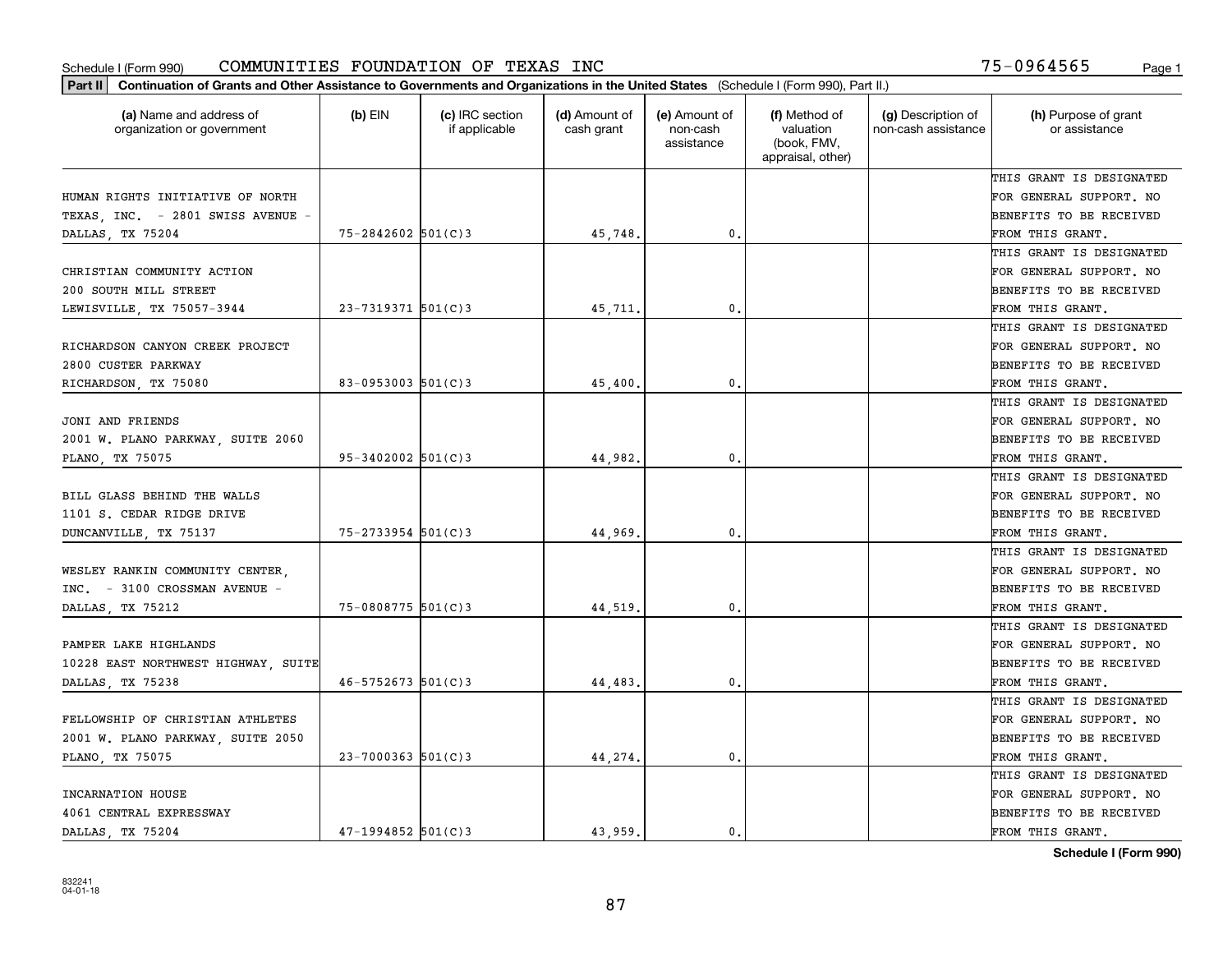| Part II   Continuation of Grants and Other Assistance to Governments and Organizations in the United States (Schedule I (Form 990), Part II.) |                        |                                  |                             |                                         |                                                                |                                           |                                       |
|-----------------------------------------------------------------------------------------------------------------------------------------------|------------------------|----------------------------------|-----------------------------|-----------------------------------------|----------------------------------------------------------------|-------------------------------------------|---------------------------------------|
| (a) Name and address of<br>organization or government                                                                                         | $(b)$ EIN              | (c) IRC section<br>if applicable | (d) Amount of<br>cash grant | (e) Amount of<br>non-cash<br>assistance | (f) Method of<br>valuation<br>(book, FMV,<br>appraisal, other) | (g) Description of<br>non-cash assistance | (h) Purpose of grant<br>or assistance |
|                                                                                                                                               |                        |                                  |                             |                                         |                                                                |                                           | THIS GRANT IS DESIGNATED              |
| DALLAS BAR ASSOCIATION COMMUNITY                                                                                                              |                        |                                  |                             |                                         |                                                                |                                           | FOR GENERAL SUPPORT. NO               |
| SERVICE FUND, INC. - 2101 ROSS                                                                                                                |                        |                                  |                             |                                         |                                                                |                                           | BENEFITS TO BE RECEIVED               |
| AVENUE - DALLAS, TX 75201                                                                                                                     | $75 - 2410525$ 501(C)3 |                                  | 43,925.                     | 0.                                      |                                                                |                                           | FROM THIS GRANT.                      |
|                                                                                                                                               |                        |                                  |                             |                                         |                                                                |                                           | THIS GRANT IS DESIGNATED              |
| RUTLEDGE FOUNDATION                                                                                                                           |                        |                                  |                             |                                         |                                                                |                                           | FOR GENERAL SUPPORT. NO               |
| 5608 MALVEY AVENUE, SUITE 223                                                                                                                 |                        |                                  |                             |                                         |                                                                |                                           | BENEFITS TO BE RECEIVED               |
| FORT WORTH, TX 76107                                                                                                                          | $27 - 5035852$ 501(C)3 |                                  | 43,735.                     | $\mathbf{0}$                            |                                                                |                                           | FROM THIS GRANT.                      |
|                                                                                                                                               |                        |                                  |                             |                                         |                                                                |                                           | THIS GRANT IS DESIGNATED              |
| GRAPEVINE RELIEF AND COMMUNITY                                                                                                                |                        |                                  |                             |                                         |                                                                |                                           | FOR GENERAL SUPPORT. NO               |
| EXCHANGE $- P.0. BOX 412 -$                                                                                                                   |                        |                                  |                             |                                         |                                                                |                                           | BENEFITS TO BE RECEIVED               |
| GRAPEVINE, TX 76099                                                                                                                           | 75-2195702 501(C)3     |                                  | 43,731.                     | 0.                                      |                                                                |                                           | FROM THIS GRANT.                      |
|                                                                                                                                               |                        |                                  |                             |                                         |                                                                |                                           | THIS GRANT IS DESIGNATED              |
| HIGH SOARING EAGLE CENTER, INC.                                                                                                               |                        |                                  |                             |                                         |                                                                |                                           | FOR GENERAL SUPPORT. NO               |
| 107 EXECUTIVE WAY, SUITE 101                                                                                                                  |                        |                                  |                             |                                         |                                                                |                                           | <b>BENEFITS TO BE RECEIVED</b>        |
| DESOTO, TX 75115                                                                                                                              | $30 - 0208824$ 501(C)3 |                                  | 43,580.                     | $\mathbf{0}$ .                          |                                                                |                                           | FROM THIS GRANT.                      |
|                                                                                                                                               |                        |                                  |                             |                                         |                                                                |                                           | THIS GRANT IS DESIGNATED              |
| GREENHILL SCHOOL                                                                                                                              |                        |                                  |                             |                                         |                                                                |                                           | FOR GENERAL SUPPORT. NO               |
| 4141 SPRING VALLEY ROAD                                                                                                                       |                        |                                  |                             |                                         |                                                                |                                           | BENEFITS TO BE RECEIVED               |
| ADDISON, TX 75001                                                                                                                             | 75-1022742 501(C)3     |                                  | 43,577.                     | $\mathbf{0}$                            |                                                                |                                           | FROM THIS GRANT.                      |
|                                                                                                                                               |                        |                                  |                             |                                         |                                                                |                                           | THIS GRANT IS DESIGNATED              |
| TEMPLE EMANU-EL                                                                                                                               |                        |                                  |                             |                                         |                                                                |                                           | FOR GENERAL SUPPORT. NO               |
| 8500 HILLCREST ROAD                                                                                                                           |                        |                                  |                             |                                         |                                                                |                                           | BENEFITS TO BE RECEIVED               |
| DALLAS, TX 75225                                                                                                                              | $75 - 0808773$ 501(C)3 |                                  | 43,302.                     | 0.                                      |                                                                |                                           | FROM THIS GRANT.                      |
|                                                                                                                                               |                        |                                  |                             |                                         |                                                                |                                           | THIS GRANT IS DESIGNATED              |
| MINNIE'S FOOD PANTRY, INC.                                                                                                                    |                        |                                  |                             |                                         |                                                                |                                           | FOR GENERAL SUPPORT. NO               |
| 3033 W. PARKER ROAD, SUITE 117                                                                                                                |                        |                                  |                             |                                         |                                                                |                                           | BENEFITS TO BE RECEIVED               |
| PLANO, TX 75023                                                                                                                               | $27 - 2363211$ 501(C)3 |                                  | 43,279                      | 0.                                      |                                                                |                                           | FROM THIS GRANT.                      |
|                                                                                                                                               |                        |                                  |                             |                                         |                                                                |                                           | THIS GRANT IS DESIGNATED              |
| CHRISTIAN WORKS FOR CHILDREN, INC.                                                                                                            |                        |                                  |                             |                                         |                                                                |                                           | FOR GENERAL SUPPORT. NO               |
| 5440 HARVEST HILL ROAD, SUITE 140                                                                                                             |                        |                                  |                             |                                         |                                                                |                                           | BENEFITS TO BE RECEIVED               |
| DALLAS, TX 75230                                                                                                                              | $75 - 1246028$ 501(C)3 |                                  | 43,020.                     | $\mathbf{0}$ .                          |                                                                |                                           | FROM THIS GRANT.                      |
|                                                                                                                                               |                        |                                  |                             |                                         |                                                                |                                           | THIS GRANT IS DESIGNATED              |
| KITCHEN COMMUNITY, INC.                                                                                                                       |                        |                                  |                             |                                         |                                                                |                                           | FOR GENERAL SUPPORT. NO               |
| 1980 8TH STREET                                                                                                                               |                        |                                  |                             |                                         |                                                                |                                           | <b>BENEFITS TO BE RECEIVED</b>        |
| BOULDER CO 80302                                                                                                                              | $27 - 5083595$ 501(C)3 |                                  | 43.000.                     | 0.                                      |                                                                |                                           | FROM THIS GRANT.                      |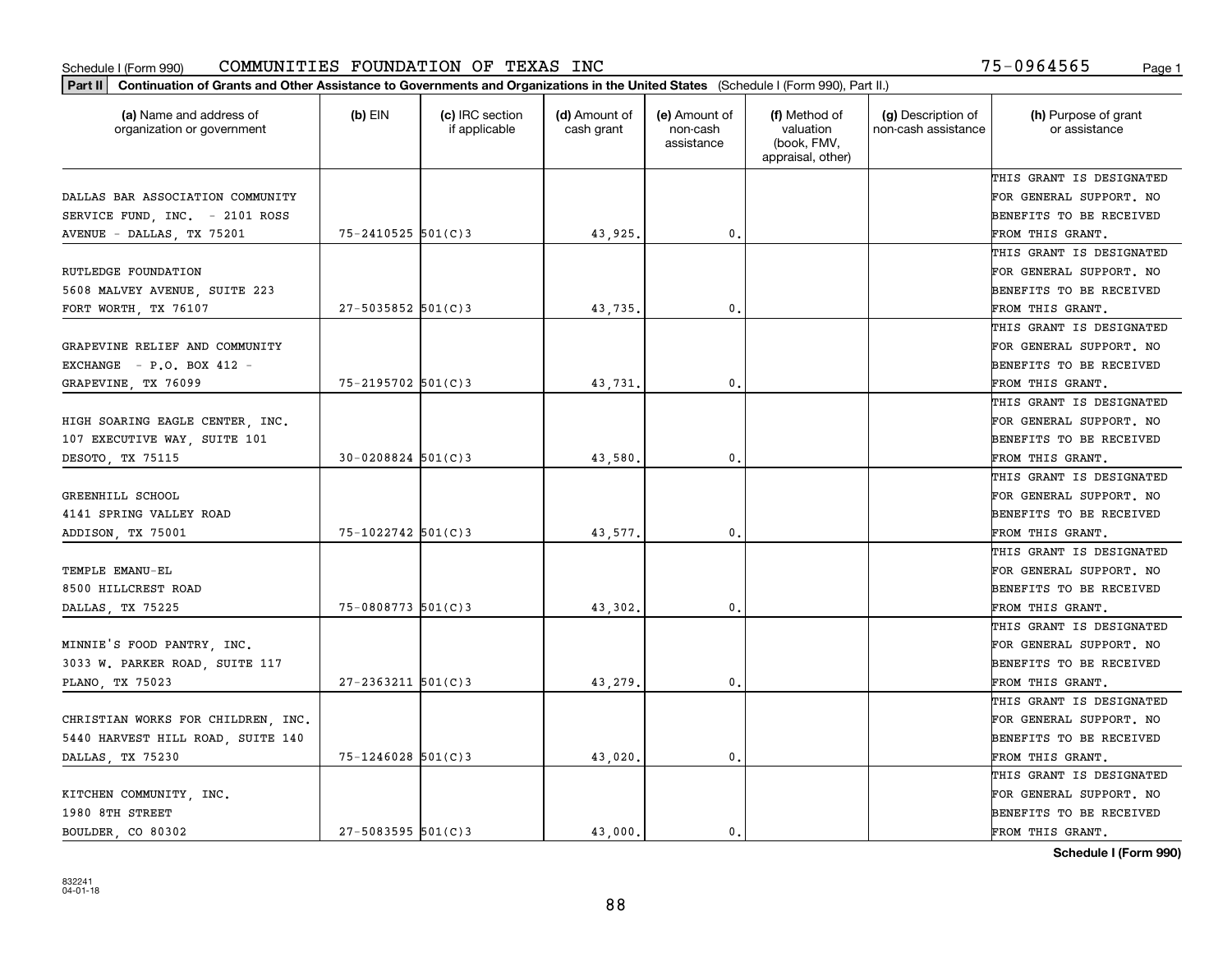| Part II   Continuation of Grants and Other Assistance to Governments and Organizations in the United States (Schedule I (Form 990), Part II.) |                          |                                  |                             |                                         |                                                                |                                           |                                       |
|-----------------------------------------------------------------------------------------------------------------------------------------------|--------------------------|----------------------------------|-----------------------------|-----------------------------------------|----------------------------------------------------------------|-------------------------------------------|---------------------------------------|
| (a) Name and address of<br>organization or government                                                                                         | $(b)$ EIN                | (c) IRC section<br>if applicable | (d) Amount of<br>cash grant | (e) Amount of<br>non-cash<br>assistance | (f) Method of<br>valuation<br>(book, FMV,<br>appraisal, other) | (g) Description of<br>non-cash assistance | (h) Purpose of grant<br>or assistance |
|                                                                                                                                               |                          |                                  |                             |                                         |                                                                |                                           | THIS GRANT IS DESIGNATED              |
| BEST BUDDIES INTERNATIONAL, INC.                                                                                                              |                          |                                  |                             |                                         |                                                                |                                           | FOR GENERAL SUPPORT. NO               |
| 1341 WEST MOCKINGBIRD LANE, SUITE 2                                                                                                           |                          |                                  |                             |                                         |                                                                |                                           | BENEFITS TO BE RECEIVED               |
| DALLAS, TX 75247                                                                                                                              | $52 - 1614576$ 501(C)3   |                                  | 42,939.                     | 0.                                      |                                                                |                                           | FROM THIS GRANT.                      |
|                                                                                                                                               |                          |                                  |                             |                                         |                                                                |                                           | THIS GRANT IS DESIGNATED              |
| E. A. YOUNG ACADEMY                                                                                                                           |                          |                                  |                             |                                         |                                                                |                                           | FOR GENERAL SUPPORT. NO               |
| 8521 DAVIS BOULEVARD                                                                                                                          |                          |                                  |                             |                                         |                                                                |                                           | BENEFITS TO BE RECEIVED               |
| NORTH RICHLAND HILLS, TX 76182                                                                                                                | $45 - 3930852$ 501(C)3   |                                  | 42,910.                     | 0.                                      |                                                                |                                           | FROM THIS GRANT.                      |
|                                                                                                                                               |                          |                                  |                             |                                         |                                                                |                                           | THIS GRANT IS DESIGNATED              |
| PRESBYTERIAN NIGHT SHELTER OF                                                                                                                 |                          |                                  |                             |                                         |                                                                |                                           | FOR GENERAL SUPPORT. NO               |
| TARRANT COUNTY - P.O. BOX 2645 -                                                                                                              |                          |                                  |                             |                                         |                                                                |                                           | BENEFITS TO BE RECEIVED               |
| FORT WORTH, TX 76113                                                                                                                          | $75 - 1985591$ 501(C)3   |                                  | 42,853.                     | 0.                                      |                                                                |                                           | FROM THIS GRANT.                      |
|                                                                                                                                               |                          |                                  |                             |                                         |                                                                |                                           | THIS GRANT IS DESIGNATED              |
| DAUNTLESS RESCUE, INC.                                                                                                                        |                          |                                  |                             |                                         |                                                                |                                           | FOR GENERAL SUPPORT. NO               |
| 6915 HUNTERS RIDGE                                                                                                                            |                          |                                  |                             |                                         |                                                                |                                           | <b>BENEFITS TO BE RECEIVED</b>        |
| DALLAS, TX 75248                                                                                                                              | 81-2244610 $501(C)3$     |                                  | 42,684.                     | $\mathbf{0}$ .                          |                                                                |                                           | FROM THIS GRANT.                      |
|                                                                                                                                               |                          |                                  |                             |                                         |                                                                |                                           | THIS GRANT IS DESIGNATED              |
| READERS 2 LEADERS                                                                                                                             |                          |                                  |                             |                                         |                                                                |                                           | FOR GENERAL SUPPORT. NO               |
| P.O. BOX 195076                                                                                                                               |                          |                                  |                             |                                         |                                                                |                                           | BENEFITS TO BE RECEIVED               |
| DALLAS, TX 75219                                                                                                                              | $90 - 0641325$ 501(C)3   |                                  | 42,563                      | 0.                                      |                                                                |                                           | FROM THIS GRANT.                      |
|                                                                                                                                               |                          |                                  |                             |                                         |                                                                |                                           | THIS GRANT IS DESIGNATED              |
| A WISH WITH WINGS, INC.                                                                                                                       |                          |                                  |                             |                                         |                                                                |                                           | FOR GENERAL SUPPORT. NO               |
| 3751 W FREEWAY                                                                                                                                |                          |                                  |                             |                                         |                                                                |                                           | BENEFITS TO BE RECEIVED               |
| FORT WORTH, TX 76107                                                                                                                          | $75 - 1890339$ $501(C)3$ |                                  | 42,377.                     | $\mathfrak{o}$ .                        |                                                                |                                           | FROM THIS GRANT.                      |
|                                                                                                                                               |                          |                                  |                             |                                         |                                                                |                                           | THIS GRANT IS DESIGNATED              |
| EDUCATIONAL OPPORTUNITIES, INC.                                                                                                               |                          |                                  |                             |                                         |                                                                |                                           | FOR GENERAL SUPPORT. NO               |
| 3419 WESTMINSTER AVENUE, SUITE 218                                                                                                            |                          |                                  |                             |                                         |                                                                |                                           | BENEFITS TO BE RECEIVED               |
| DALLAS, TX 75205                                                                                                                              | $75 - 6043290$ 501(C)3   |                                  | 41,973.                     | 0.                                      |                                                                |                                           | FROM THIS GRANT.                      |
|                                                                                                                                               |                          |                                  |                             |                                         |                                                                |                                           | THIS GRANT IS DESIGNATED              |
| CHILD PROTECTIVE SERVICES                                                                                                                     |                          |                                  |                             |                                         |                                                                |                                           | FOR GENERAL SUPPORT. NO               |
| COMMUNITY PARTNERS, INC. - 1215                                                                                                               |                          |                                  |                             |                                         |                                                                |                                           | BENEFITS TO BE RECEIVED               |
| SKILES STREET - DALLAS, TX 75204                                                                                                              | $75 - 2468034$ 501(C)3   |                                  | 41,874.                     | 0.                                      |                                                                |                                           | FROM THIS GRANT.                      |
|                                                                                                                                               |                          |                                  |                             |                                         |                                                                |                                           | THIS GRANT IS DESIGNATED              |
| H.I.S. BRIDGE BUILDERS                                                                                                                        |                          |                                  |                             |                                         |                                                                |                                           | FOR GENERAL SUPPORT. NO               |
| P.O. BOX 702545                                                                                                                               |                          |                                  |                             |                                         |                                                                |                                           | <b>BENEFITS TO BE RECEIVED</b>        |
| DALLAS, TX 75370                                                                                                                              | $75 - 2596111$ 501(C)3   |                                  | 41.703.                     | 0.                                      |                                                                |                                           | FROM THIS GRANT.                      |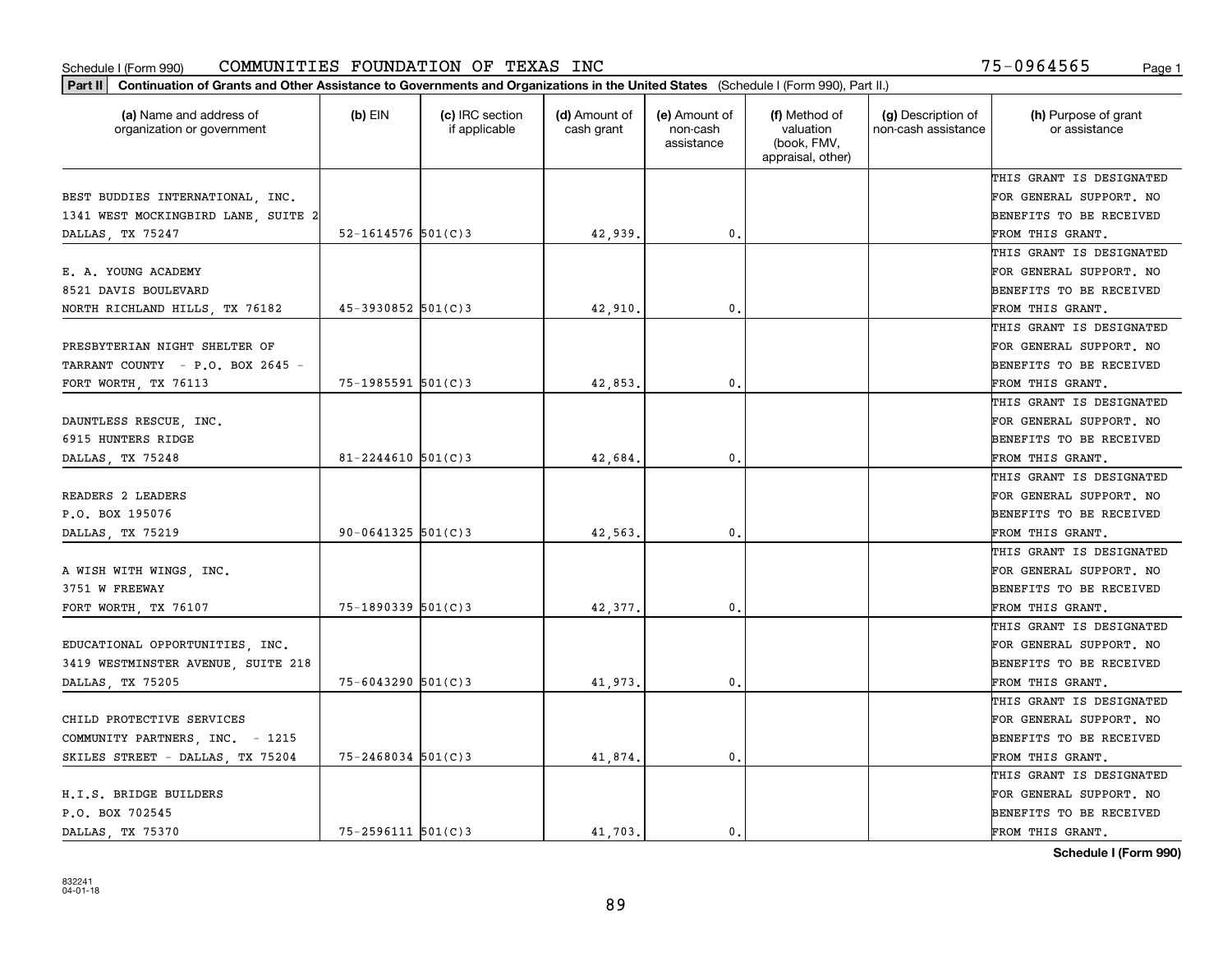| (a) Name and address of<br>organization or government | $(b)$ EIN              | (c) IRC section<br>if applicable | (d) Amount of<br>cash grant | (e) Amount of<br>non-cash<br>assistance | (f) Method of<br>valuation<br>(book, FMV,<br>appraisal, other) | (g) Description of<br>non-cash assistance | (h) Purpose of grant<br>or assistance |
|-------------------------------------------------------|------------------------|----------------------------------|-----------------------------|-----------------------------------------|----------------------------------------------------------------|-------------------------------------------|---------------------------------------|
|                                                       |                        |                                  |                             |                                         |                                                                |                                           | THIS GRANT IS DESIGNATED              |
| WHAT ABOUT REMEMBERING ME CENTER.                     |                        |                                  |                             |                                         |                                                                |                                           | FOR GENERAL SUPPORT. NO               |
| INC. - 809 LIPSCOMB STREET - FORT                     |                        |                                  |                             |                                         |                                                                |                                           | BENEFITS TO BE RECEIVED               |
| WORTH, TX 76104                                       | $75 - 2220859$ 501(C)3 |                                  | 41,484.                     | $\mathfrak{o}$ .                        |                                                                |                                           | FROM THIS GRANT.                      |
| SPECIAL OLYMPICS TEXAS, INC.                          |                        |                                  |                             |                                         |                                                                |                                           | THIS GRANT IS DESIGNATED              |
| <b>NORTH REGION</b>                                   |                        |                                  |                             |                                         |                                                                |                                           | FOR GENERAL SUPPORT. NO               |
| P.O. BOX 143806 - AUSTIN, TX                          |                        |                                  |                             |                                         |                                                                |                                           | BENEFITS TO BE RECEIVED               |
| 78714-3806                                            | 74-1998367 501(C)3     |                                  | 41,443                      | $\mathbf{0}$                            |                                                                |                                           | FROM THIS GRANT.                      |
|                                                       |                        |                                  |                             |                                         |                                                                |                                           | THIS GRANT IS DESIGNATED              |
| BOTH ENDS BURNING CAMPAIGN, INC.                      |                        |                                  |                             |                                         |                                                                |                                           | FOR GENERAL SUPPORT. NO               |
| 5101 TENNYSON PARKWAY                                 |                        |                                  |                             |                                         |                                                                |                                           | BENEFITS TO BE RECEIVED               |
| PLANO, TX 75024                                       | $27 - 2916150$ 501(C)3 |                                  | 41,435                      | $\mathbf{0}$ .                          |                                                                |                                           | FROM THIS GRANT.                      |
|                                                       |                        |                                  |                             |                                         |                                                                |                                           | THIS GRANT IS DESIGNATED              |
| DALLAS LUTHERAN SCHOOL                                |                        |                                  |                             |                                         |                                                                |                                           | FOR GENERAL SUPPORT. NO               |
| 8494 STULTS ROAD                                      |                        |                                  |                             |                                         |                                                                |                                           | BENEFITS TO BE RECEIVED               |
| DALLAS, TX 75243                                      | $75 - 6210162$ 501(C)3 |                                  | 41,300                      | 0.                                      |                                                                |                                           | FROM THIS GRANT.                      |
|                                                       |                        |                                  |                             |                                         |                                                                |                                           | THIS GRANT IS DESIGNATED              |
| <b>DALLAS DOGRRR</b>                                  |                        |                                  |                             |                                         |                                                                |                                           | FOR GENERAL SUPPORT. NO               |
| 1301 LOCHNESS DRIVE                                   |                        |                                  |                             |                                         |                                                                |                                           | BENEFITS TO BE RECEIVED               |
| ALLEN, TX 75013-7059                                  | $47 - 4386830$ 501(C)3 |                                  | 41,205                      | 0.                                      |                                                                |                                           | FROM THIS GRANT.                      |
|                                                       |                        |                                  |                             |                                         |                                                                |                                           | THIS GRANT IS DESIGNATED              |
| FERAL FRIENDS COMMUNITY CAT                           |                        |                                  |                             |                                         |                                                                |                                           | FOR GENERAL SUPPORT. NO               |
| ALLIANCE - P.O. BOX 832857 -                          |                        |                                  |                             |                                         |                                                                |                                           | BENEFITS TO BE RECEIVED               |
| RICHARDSON, TX 75083                                  | $75 - 2761441$ 501(C)3 |                                  | 40,618                      | 0.                                      |                                                                |                                           | FROM THIS GRANT.                      |
|                                                       |                        |                                  |                             |                                         |                                                                |                                           | THIS GRANT IS DESIGNATED              |
| DON'T FORGET TO FEED ME PET FOOD                      |                        |                                  |                             |                                         |                                                                |                                           | FOR GENERAL SUPPORT. NO               |
| BANK, INC. - P.O. BOX 471277 -                        |                        |                                  |                             |                                         |                                                                |                                           | BENEFITS TO BE RECEIVED               |
| FORT WORTH, TX 76147                                  | $27 - 4230499$ 501(C)3 |                                  | 40,433                      | 0.                                      |                                                                |                                           | FROM THIS GRANT.                      |
| PEGASUS FOUNDATION DALLAS                             |                        |                                  |                             |                                         |                                                                |                                           | THIS GRANT IS DESIGNATED              |
| INSTITUTE OF HUMANITIES & CULTURE                     |                        |                                  |                             |                                         |                                                                |                                           | FOR GENERAL SUPPORT. NO               |
| - 2719 ROUTH STREET - DALLAS, TX                      |                        |                                  |                             |                                         |                                                                |                                           | BENEFITS TO BE RECEIVED               |
| 75201                                                 | 75-1721049 501(C)3     |                                  | 40,395.                     | 0.                                      |                                                                |                                           | FROM THIS GRANT.                      |
|                                                       |                        |                                  |                             |                                         |                                                                |                                           | THIS GRANT IS DESIGNATED              |
| FOR THE NATIONS REFUGEE OUTREACH                      |                        |                                  |                             |                                         |                                                                |                                           | FOR GENERAL SUPPORT. NO               |
| P.O. BOX 850064                                       |                        |                                  |                             |                                         |                                                                |                                           | BENEFITS TO BE RECEIVED               |
| RICHARDSON, TX 75085                                  | $45 - 2256540$ 501(C)3 |                                  | 40.031.                     | 0.                                      |                                                                |                                           | FROM THIS GRANT.                      |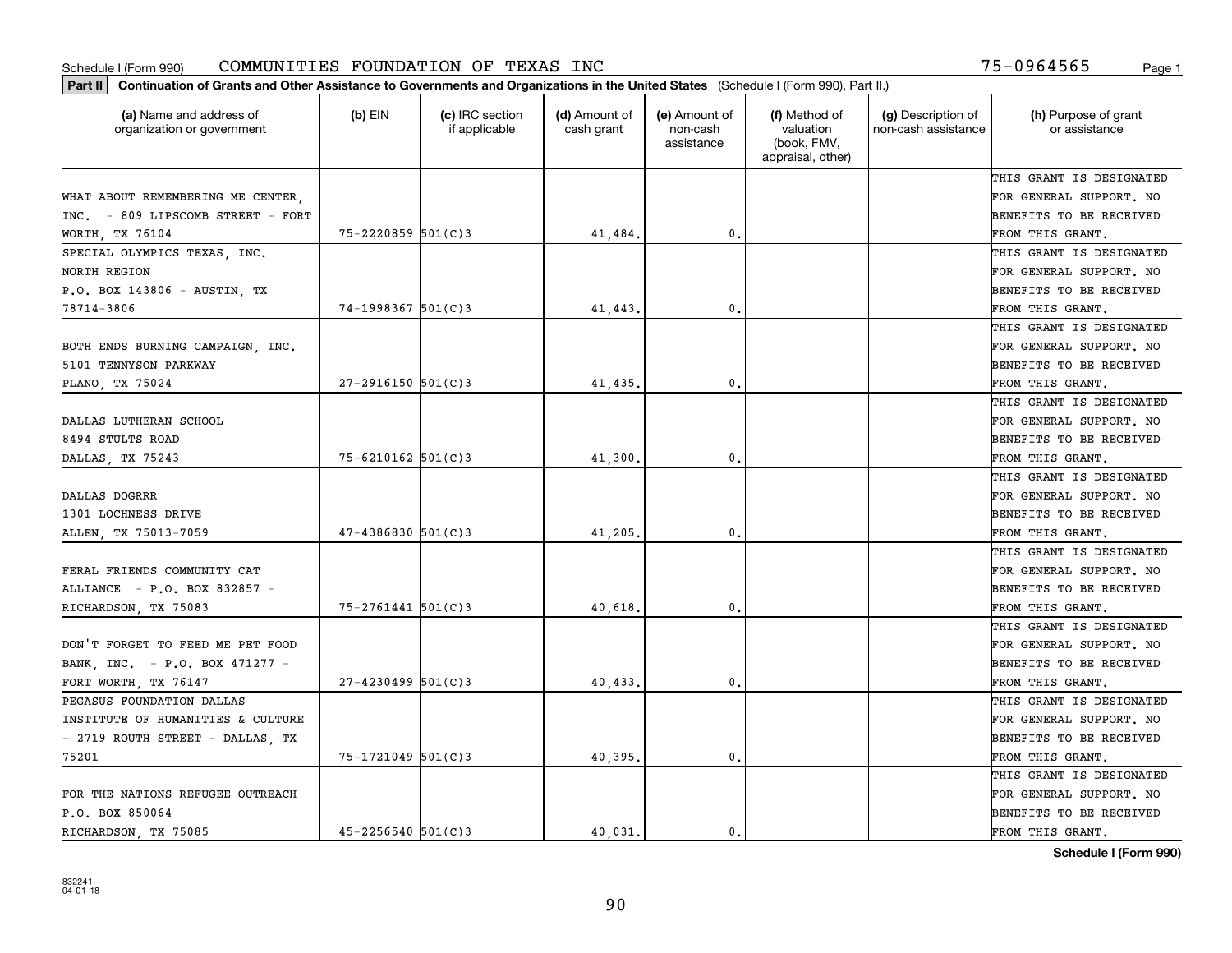| Part II   Continuation of Grants and Other Assistance to Governments and Organizations in the United States (Schedule I (Form 990), Part II.) |                         |                                  |                             |                                         |                                                                |                                           |                                       |
|-----------------------------------------------------------------------------------------------------------------------------------------------|-------------------------|----------------------------------|-----------------------------|-----------------------------------------|----------------------------------------------------------------|-------------------------------------------|---------------------------------------|
| (a) Name and address of<br>organization or government                                                                                         | $(b)$ EIN               | (c) IRC section<br>if applicable | (d) Amount of<br>cash grant | (e) Amount of<br>non-cash<br>assistance | (f) Method of<br>valuation<br>(book, FMV,<br>appraisal, other) | (g) Description of<br>non-cash assistance | (h) Purpose of grant<br>or assistance |
|                                                                                                                                               |                         |                                  |                             |                                         |                                                                |                                           | THIS GRANT IS DESIGNATED              |
| HIGHLAND CEMETERY ASSOCIATION                                                                                                                 |                         |                                  |                             |                                         |                                                                |                                           | FOR GENERAL SUPPORT. NO               |
| P.O. BOX 334                                                                                                                                  |                         |                                  |                             |                                         |                                                                |                                           | BENEFITS TO BE RECEIVED               |
| DEPORT, TX 75435                                                                                                                              |                         | 75-2039877 501(C)13 CEMETER      | 40,000.                     | 0.                                      |                                                                |                                           | FROM THIS GRANT.                      |
|                                                                                                                                               |                         |                                  |                             |                                         |                                                                |                                           | THIS GRANT IS DESIGNATED              |
| NEW YORK CITY LEADERSHIP CENTER.                                                                                                              |                         |                                  |                             |                                         |                                                                |                                           | FOR GENERAL SUPPORT. NO               |
| INC. - 2 WASHINGTON STREET, FLOOR                                                                                                             |                         |                                  |                             |                                         |                                                                |                                           | BENEFITS TO BE RECEIVED               |
| 20 - NEW YORK, NY 10004                                                                                                                       | $20 - 8991671$ 501(C)3  |                                  | 40,000                      | $\mathbf{0}$                            |                                                                |                                           | FROM THIS GRANT.                      |
|                                                                                                                                               |                         |                                  |                             |                                         |                                                                |                                           | THIS GRANT IS DESIGNATED              |
| SAFE & SOUND                                                                                                                                  |                         |                                  |                             |                                         |                                                                |                                           | FOR GENERAL SUPPORT. NO               |
| 1757 WALLER STREET                                                                                                                            |                         |                                  |                             |                                         |                                                                |                                           | BENEFITS TO BE RECEIVED               |
| SAN FRANCISCO, CA 94117                                                                                                                       | $94 - 2455072$ 501(C)3  |                                  | 40,000,                     | $\mathfrak{o}$ .                        |                                                                |                                           | FROM THIS GRANT.                      |
| SISTERS OF THE INCARNATE WORD AND                                                                                                             |                         |                                  |                             |                                         |                                                                |                                           | THIS GRANT IS DESIGNATED              |
| BLESSED SACRAMENT - 1101                                                                                                                      |                         |                                  |                             |                                         |                                                                |                                           | FOR GENERAL SUPPORT. NO               |
| NORTHEAST WATER STREET - VICTORIA,                                                                                                            |                         |                                  |                             |                                         |                                                                |                                           | <b>BENEFITS TO BE RECEIVED</b>        |
| TX 77904                                                                                                                                      | $74 - 6055910$ 501(C)3  |                                  | 40,000.                     | 0.                                      |                                                                |                                           | FROM THIS GRANT.                      |
|                                                                                                                                               |                         |                                  |                             |                                         |                                                                |                                           | THIS GRANT IS DESIGNATED              |
| EDCOR HEALTH INITIATIVES                                                                                                                      |                         |                                  |                             |                                         |                                                                |                                           | FOR GENERAL SUPPORT. NO               |
| 1506 GRIFFIN STREET WEST                                                                                                                      |                         |                                  |                             |                                         |                                                                |                                           | BENEFITS TO BE RECEIVED               |
| DALLAS, TX 75215                                                                                                                              | $82 - 4447606$ 501(C)3  |                                  | 40,000                      | 0.                                      |                                                                |                                           | FROM THIS GRANT.                      |
|                                                                                                                                               |                         |                                  |                             |                                         |                                                                |                                           | THIS GRANT IS DESIGNATED              |
| NORTHWOOD WOMAN'S CLUB CHARITABLE                                                                                                             |                         |                                  |                             |                                         |                                                                |                                           | FOR GENERAL SUPPORT. NO               |
| FUND - 3838 AZURE LANE - ADDISON,                                                                                                             |                         |                                  |                             |                                         |                                                                |                                           | BENEFITS TO BE RECEIVED               |
| TX 75001                                                                                                                                      | $23 - 7398020$ 501(C)3  |                                  | 39,995                      | 0.                                      |                                                                |                                           | FROM THIS GRANT.                      |
|                                                                                                                                               |                         |                                  |                             |                                         |                                                                |                                           | THIS GRANT IS DESIGNATED              |
| PEROT MUSEUM OF NATURE AND SCIENCE                                                                                                            |                         |                                  |                             |                                         |                                                                |                                           | FOR GENERAL SUPPORT. NO               |
| 2201 NORTH FIELD STREET                                                                                                                       |                         |                                  |                             |                                         |                                                                |                                           | <b>BENEFITS TO BE RECEIVED</b>        |
| DALLAS, TX 75201                                                                                                                              | $75 - 6067569$ 501(C)3  |                                  | 39,908                      | $\mathbf{0}$ .                          |                                                                |                                           | FROM THIS GRANT.                      |
|                                                                                                                                               |                         |                                  |                             |                                         |                                                                |                                           | THIS GRANT IS DESIGNATED              |
| SAFEHAVEN OF TARRANT COUNTY                                                                                                                   |                         |                                  |                             |                                         |                                                                |                                           | FOR GENERAL SUPPORT. NO               |
| 1100 HEMPHILL STREET, SUITE 303                                                                                                               |                         |                                  |                             |                                         |                                                                |                                           | BENEFITS TO BE RECEIVED               |
| FORT WORTH TX 76104                                                                                                                           | $75 - 1670281$ 501(C)3  |                                  | 39,859                      | 0.                                      |                                                                |                                           | FROM THIS GRANT.                      |
|                                                                                                                                               |                         |                                  |                             |                                         |                                                                |                                           | THIS GRANT IS DESIGNATED              |
| MEALS ON WHEELS COLLIN COUNTY                                                                                                                 |                         |                                  |                             |                                         |                                                                |                                           | FOR GENERAL SUPPORT. NO               |
| 600 N.TENNESSEE STREET                                                                                                                        |                         |                                  |                             |                                         |                                                                |                                           | <b>BENEFITS TO BE RECEIVED</b>        |
| MCKINNEY, TX 75069                                                                                                                            | $75 - 1544507$ 501(C) 3 |                                  | 39,840.                     | 0.                                      |                                                                |                                           | FROM THIS GRANT.                      |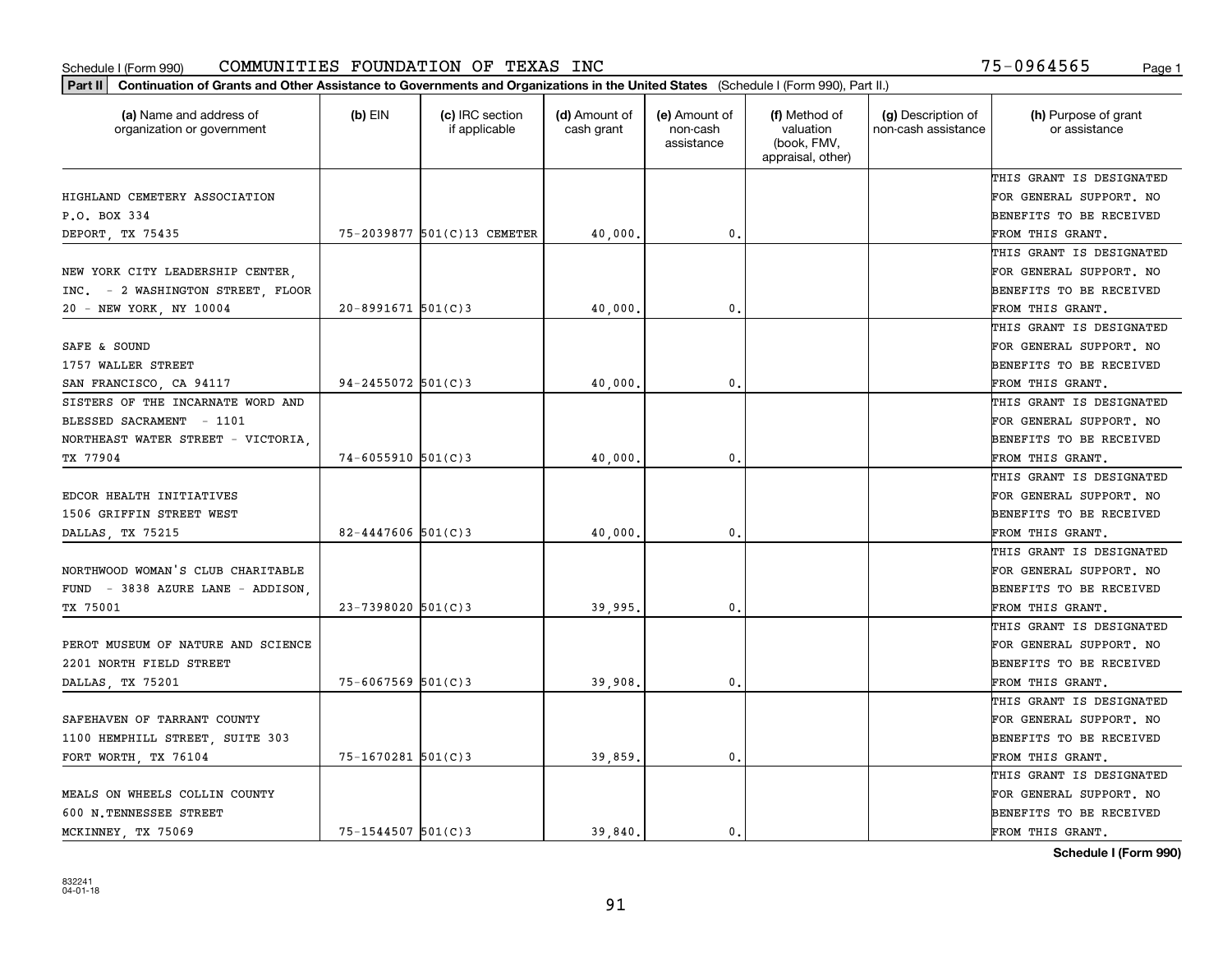| FIRST BAPTIST ACADEMY<br>7898 SAMUELL BOULEVARD<br>0.<br>$75 - 1548710$ 501(C)3<br>39,823.<br>DALLAS, TX 75228<br>RESPONSIVEED SCHOOL SERVICES, INC.<br>1301 WATERS RIDGE DRIVE<br>$75 - 2822205$ 501(C)3<br>39,678<br>$\mathbf{0}$<br>LEWISVILLE, TX 75057<br>BOYS & GIRLS CLUBS OF GREATER<br>DALLAS, INC. - 4816 WORTH STREET<br>$75 - 1152657$ 501(C)3<br>$\mathbf{0}$ .<br>- DALLAS, TX 75246-1154<br>39,482.<br>MANARA ACADEMY<br>8201 TRISTAR DRIVE<br>$20 - 5254172$ 501(C)3<br>$\mathbf{0}$<br>IRVING, TX 75063<br>39,264<br>2ND SATURDAY COMMUNITY DEVELOPMENT | THIS GRANT IS DESIGNATED<br>FOR GENERAL SUPPORT. NO<br>BENEFITS TO BE RECEIVED |
|--------------------------------------------------------------------------------------------------------------------------------------------------------------------------------------------------------------------------------------------------------------------------------------------------------------------------------------------------------------------------------------------------------------------------------------------------------------------------------------------------------------------------------------------------------------------------|--------------------------------------------------------------------------------|
|                                                                                                                                                                                                                                                                                                                                                                                                                                                                                                                                                                          |                                                                                |
|                                                                                                                                                                                                                                                                                                                                                                                                                                                                                                                                                                          |                                                                                |
|                                                                                                                                                                                                                                                                                                                                                                                                                                                                                                                                                                          |                                                                                |
|                                                                                                                                                                                                                                                                                                                                                                                                                                                                                                                                                                          | FROM THIS GRANT.                                                               |
|                                                                                                                                                                                                                                                                                                                                                                                                                                                                                                                                                                          | THIS GRANT IS DESIGNATED                                                       |
|                                                                                                                                                                                                                                                                                                                                                                                                                                                                                                                                                                          | FOR GENERAL SUPPORT. NO                                                        |
|                                                                                                                                                                                                                                                                                                                                                                                                                                                                                                                                                                          | BENEFITS TO BE RECEIVED                                                        |
|                                                                                                                                                                                                                                                                                                                                                                                                                                                                                                                                                                          | FROM THIS GRANT.                                                               |
|                                                                                                                                                                                                                                                                                                                                                                                                                                                                                                                                                                          | THIS GRANT IS DESIGNATED                                                       |
|                                                                                                                                                                                                                                                                                                                                                                                                                                                                                                                                                                          | FOR GENERAL SUPPORT. NO                                                        |
|                                                                                                                                                                                                                                                                                                                                                                                                                                                                                                                                                                          | BENEFITS TO BE RECEIVED                                                        |
|                                                                                                                                                                                                                                                                                                                                                                                                                                                                                                                                                                          | FROM THIS GRANT.                                                               |
|                                                                                                                                                                                                                                                                                                                                                                                                                                                                                                                                                                          | THIS GRANT IS DESIGNATED                                                       |
|                                                                                                                                                                                                                                                                                                                                                                                                                                                                                                                                                                          | FOR GENERAL SUPPORT. NO                                                        |
|                                                                                                                                                                                                                                                                                                                                                                                                                                                                                                                                                                          | BENEFITS TO BE RECEIVED                                                        |
|                                                                                                                                                                                                                                                                                                                                                                                                                                                                                                                                                                          | FROM THIS GRANT.                                                               |
|                                                                                                                                                                                                                                                                                                                                                                                                                                                                                                                                                                          | THIS GRANT IS DESIGNATED                                                       |
| CORPORATION - 633 WEST DAVIS                                                                                                                                                                                                                                                                                                                                                                                                                                                                                                                                             | FOR GENERAL SUPPORT. NO                                                        |
| STREET, SUITE 136 - DALLAS, TX                                                                                                                                                                                                                                                                                                                                                                                                                                                                                                                                           | BENEFITS TO BE RECEIVED                                                        |
| $27 - 3341860$ 501(C)3<br>0.<br>75208<br>39,233                                                                                                                                                                                                                                                                                                                                                                                                                                                                                                                          | FROM THIS GRANT.                                                               |
|                                                                                                                                                                                                                                                                                                                                                                                                                                                                                                                                                                          | THIS GRANT IS DESIGNATED                                                       |
| BURTON ADVENTIST ACADEMY                                                                                                                                                                                                                                                                                                                                                                                                                                                                                                                                                 | FOR GENERAL SUPPORT. NO                                                        |
| 4611 KELLY ELLIOTT ROAD                                                                                                                                                                                                                                                                                                                                                                                                                                                                                                                                                  | BENEFITS TO BE RECEIVED                                                        |
| 75-2090200 501(C)3<br>$\mathbf{0}$<br>39,229<br>ARLINGTON, TX 76017                                                                                                                                                                                                                                                                                                                                                                                                                                                                                                      | FROM THIS GRANT.                                                               |
|                                                                                                                                                                                                                                                                                                                                                                                                                                                                                                                                                                          | THIS GRANT IS DESIGNATED                                                       |
| CORNERSTONE CROSSROADS ACADEMY,                                                                                                                                                                                                                                                                                                                                                                                                                                                                                                                                          | FOR GENERAL SUPPORT. NO                                                        |
| $INC. - P.O. BOX 151062 - DALLAS.$                                                                                                                                                                                                                                                                                                                                                                                                                                                                                                                                       | BENEFITS TO BE RECEIVED                                                        |
| $11-3761734$ 501(C)3<br>0.<br>TX 75315<br>39,092                                                                                                                                                                                                                                                                                                                                                                                                                                                                                                                         | FROM THIS GRANT.                                                               |
|                                                                                                                                                                                                                                                                                                                                                                                                                                                                                                                                                                          | THIS GRANT IS DESIGNATED                                                       |
| PLANO SYMPHONY ORCHESTRA                                                                                                                                                                                                                                                                                                                                                                                                                                                                                                                                                 | FOR GENERAL SUPPORT. NO                                                        |
| NON-PROFIT CORP. - 5236 TENNYSON                                                                                                                                                                                                                                                                                                                                                                                                                                                                                                                                         | BENEFITS TO BE RECEIVED                                                        |
| $75 - 1929103$ 501(C)3<br>38,868<br>$\mathbf{0}$<br>PARKWAY - PLANO, TX 75024                                                                                                                                                                                                                                                                                                                                                                                                                                                                                            | FROM THIS GRANT.                                                               |
|                                                                                                                                                                                                                                                                                                                                                                                                                                                                                                                                                                          | THIS GRANT IS DESIGNATED                                                       |
| ST. ANDREWS CATHOLIC SCHOOL                                                                                                                                                                                                                                                                                                                                                                                                                                                                                                                                              | FOR GENERAL SUPPORT. NO                                                        |
| 3304 DRYDEN ROAD                                                                                                                                                                                                                                                                                                                                                                                                                                                                                                                                                         | BENEFITS TO BE RECEIVED                                                        |
| 75-6004189 501(C)3<br>FORT WORTH, TX 76109<br>38.849.<br>0.                                                                                                                                                                                                                                                                                                                                                                                                                                                                                                              |                                                                                |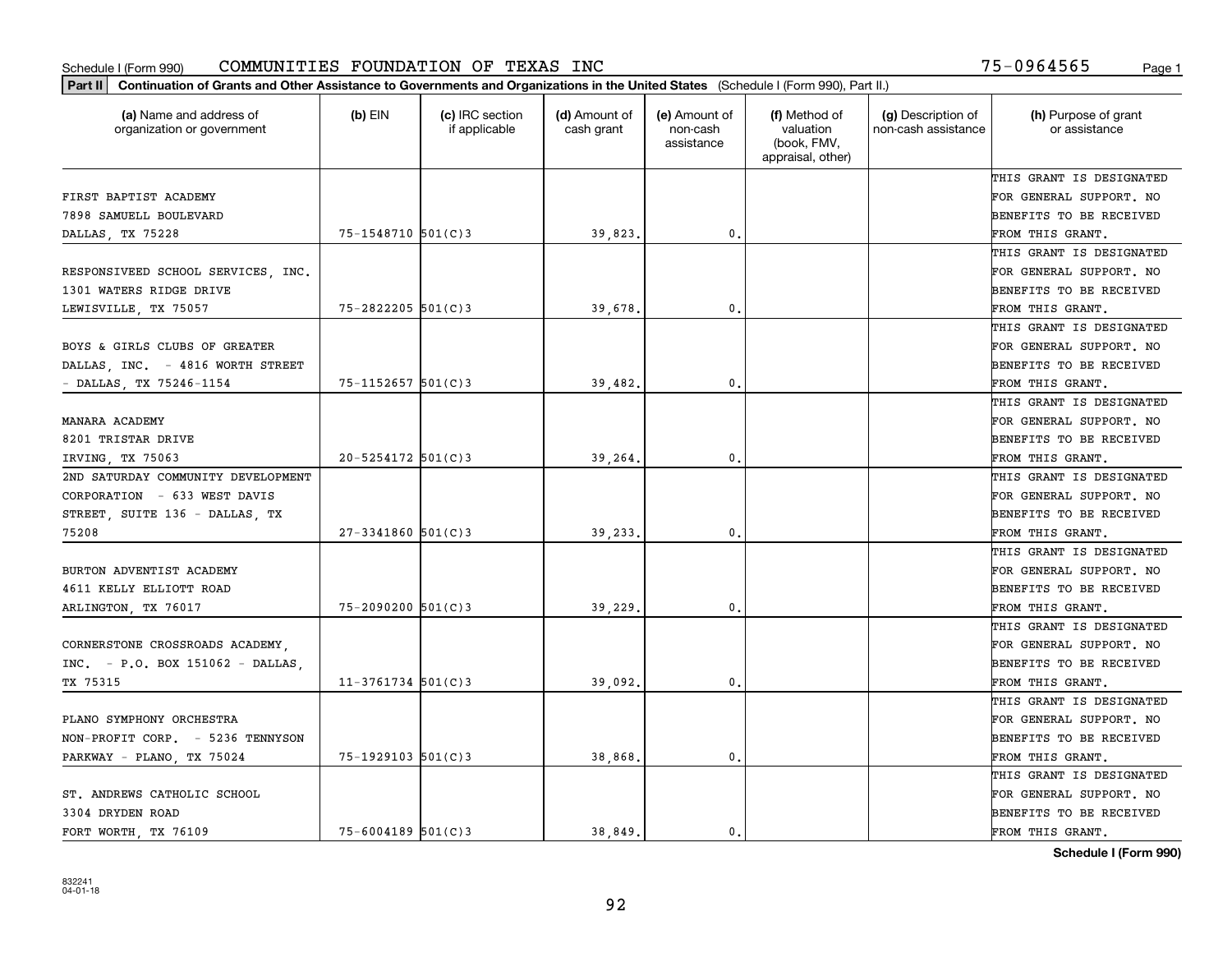| (a) Name and address of<br>organization or government | $(b)$ EIN                | (c) IRC section<br>if applicable | (d) Amount of<br>cash grant | (e) Amount of<br>non-cash<br>assistance | (f) Method of<br>valuation<br>(book, FMV,<br>appraisal, other) | (g) Description of<br>non-cash assistance | (h) Purpose of grant<br>or assistance |
|-------------------------------------------------------|--------------------------|----------------------------------|-----------------------------|-----------------------------------------|----------------------------------------------------------------|-------------------------------------------|---------------------------------------|
|                                                       |                          |                                  |                             |                                         |                                                                |                                           | THIS GRANT IS DESIGNATED              |
| WPA MINISTRIES                                        |                          |                                  |                             |                                         |                                                                |                                           | FOR GENERAL SUPPORT. NO               |
| 4110 SKYVIEW COURTOP.O. BOX 2273                      |                          |                                  |                             |                                         |                                                                |                                           | <b>BENEFITS TO BE RECEIVED</b>        |
| WYLIE, TX 75098                                       | $75 - 2942442$ 501(C)3   |                                  | 38,831.                     | 0.                                      |                                                                |                                           | FROM THIS GRANT.                      |
|                                                       |                          |                                  |                             |                                         |                                                                |                                           | THIS GRANT IS DESIGNATED              |
| 6 STONES MISSION NETWORK                              |                          |                                  |                             |                                         |                                                                |                                           | FOR GENERAL SUPPORT. NO               |
| 209 N. INDUSTRIAL BOULEVARD, SUITE                    |                          |                                  |                             |                                         |                                                                |                                           | BENEFITS TO BE RECEIVED               |
| BEDFORD, TX 76021                                     | $26 - 4829432$ 501(C)3   |                                  | 38,823.                     | 0.                                      |                                                                |                                           | FROM THIS GRANT.                      |
|                                                       |                          |                                  |                             |                                         |                                                                |                                           | THIS GRANT IS DESIGNATED              |
| UNION DEVELOPMENT CORPORATION                         |                          |                                  |                             |                                         |                                                                |                                           | FOR GENERAL SUPPORT. NO               |
| P.O. BOX 224486                                       |                          |                                  |                             |                                         |                                                                |                                           | BENEFITS TO BE RECEIVED               |
| DALLAS, TX 75222                                      | $02 - 0683218$ 501(C)3   |                                  | 38,757.                     | $\mathfrak{o}$ .                        |                                                                |                                           | FROM THIS GRANT.                      |
|                                                       |                          |                                  |                             |                                         |                                                                |                                           | THIS GRANT IS DESIGNATED              |
| CYSTIC FIBROSIS FOUNDATION                            |                          |                                  |                             |                                         |                                                                |                                           | FOR GENERAL SUPPORT. NO               |
| 424 MADISON AVENUE, 6TH FLOOR                         |                          |                                  |                             |                                         |                                                                |                                           | <b>BENEFITS TO BE RECEIVED</b>        |
| NEW YORK, NY 10017                                    | $13 - 1930701$ 501(C)3   |                                  | 38,288                      | 0.                                      |                                                                |                                           | FROM THIS GRANT.                      |
|                                                       |                          |                                  |                             |                                         |                                                                |                                           | THIS GRANT IS DESIGNATED              |
| LOVING ALL PEOPLES                                    |                          |                                  |                             |                                         |                                                                |                                           | FOR GENERAL SUPPORT. NO               |
| P.O. BOX 671127                                       |                          |                                  |                             |                                         |                                                                |                                           | <b>BENEFITS TO BE RECEIVED</b>        |
| DALLAS, TX 75367                                      | $74 - 3088133$ $501(C)3$ |                                  | 38,240                      | 0.                                      |                                                                |                                           | FROM THIS GRANT.                      |
|                                                       |                          |                                  |                             |                                         |                                                                |                                           | THIS GRANT IS DESIGNATED              |
| ST. PATRICK CATHOLIC SCHOOL                           |                          |                                  |                             |                                         |                                                                |                                           | FOR GENERAL SUPPORT. NO               |
| 9635 FERNDALE                                         |                          |                                  |                             |                                         |                                                                |                                           | <b>BENEFITS TO BE RECEIVED</b>        |
| DALLAS, TX 75238                                      | 80-0518665 $501(C)3$     |                                  | 38,193.                     | 0.                                      |                                                                |                                           | FROM THIS GRANT.                      |
|                                                       |                          |                                  |                             |                                         |                                                                |                                           | THIS GRANT IS DESIGNATED              |
| LEUKEMIA & LYMPHOMA SOCIETY, INC.                     |                          |                                  |                             |                                         |                                                                |                                           | FOR GENERAL SUPPORT. NO               |
| 8111 LBJ FREEWAY, SUITE 425                           |                          |                                  |                             |                                         |                                                                |                                           | <b>BENEFITS TO BE RECEIVED</b>        |
| DALLAS, TX 75251                                      | $13 - 5644916$ 501(C)3   |                                  | 38,180                      | $\mathfrak{o}$ .                        |                                                                |                                           | FROM THIS GRANT.                      |
|                                                       |                          |                                  |                             |                                         |                                                                |                                           | THIS GRANT IS DESIGNATED              |
| MHMR VISIONS                                          |                          |                                  |                             |                                         |                                                                |                                           | FOR GENERAL SUPPORT. NO               |
| 3840 HULEN STREET, SUITE 516                          |                          |                                  |                             |                                         |                                                                |                                           | BENEFITS TO BE RECEIVED               |
| FORT WORTH, TX 76107                                  | $75 - 2890731$ 501(C)3   |                                  | 38,026.                     | $\mathbf{0}$ .                          |                                                                |                                           | FROM THIS GRANT.                      |
|                                                       |                          |                                  |                             |                                         |                                                                |                                           | THIS GRANT IS DESIGNATED              |
| TRINITY HABITAT FOR HUMANITY                          |                          |                                  |                             |                                         |                                                                |                                           | FOR GENERAL SUPPORT. NO               |
| 9333 N. NORMANDALE STREET                             |                          |                                  |                             |                                         |                                                                |                                           | <b>BENEFITS TO BE RECEIVED</b>        |
| FORT WORTH, TX 76116                                  | $75 - 2239189$ 501(C)3   |                                  | 37.814.                     | $\mathbf{0}$ .                          |                                                                |                                           | FROM THIS GRANT.                      |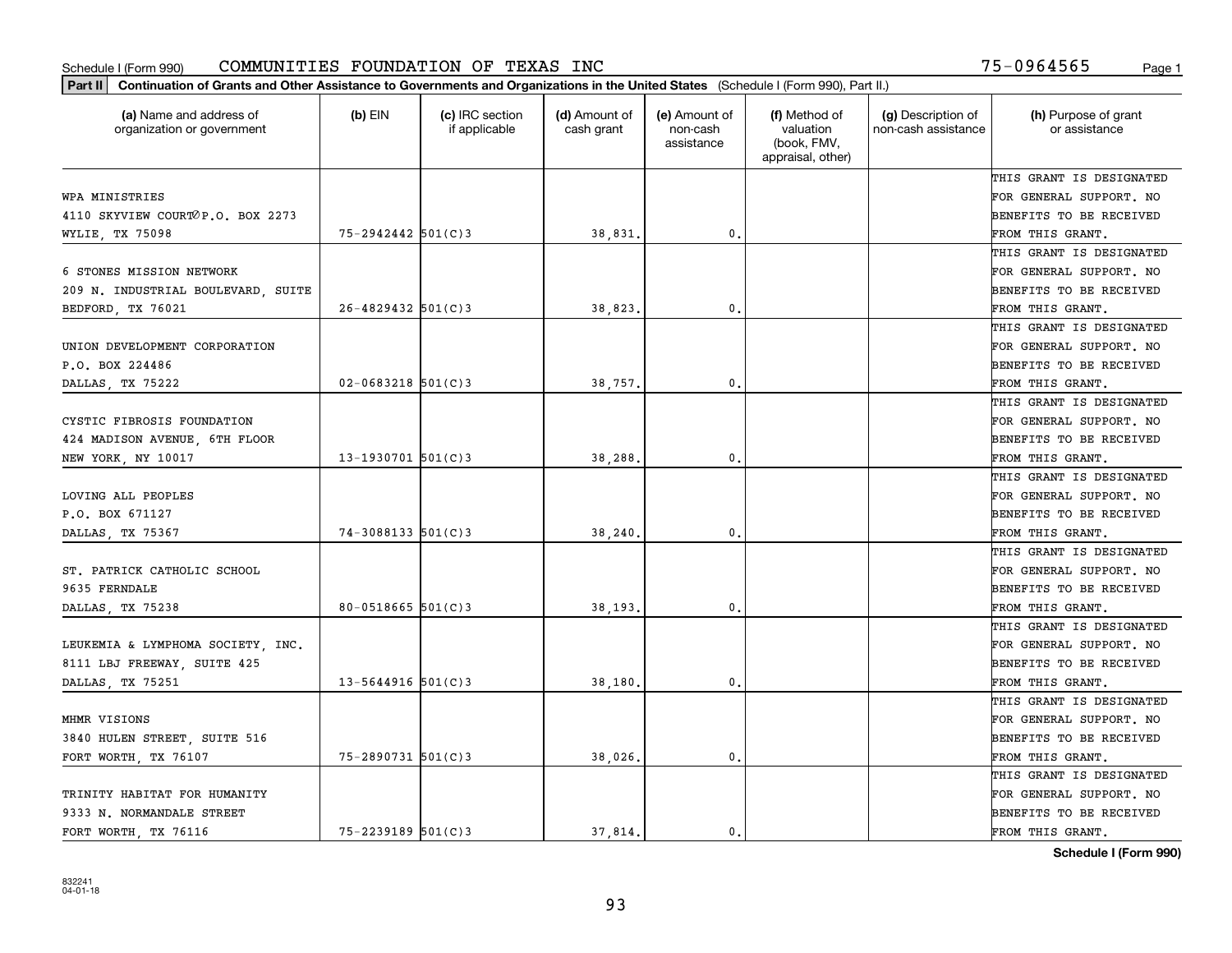| Part II   Continuation of Grants and Other Assistance to Governments and Organizations in the United States (Schedule I (Form 990), Part II.) |                        |                                  |                             |                                         |                                                                |                                           |                                       |
|-----------------------------------------------------------------------------------------------------------------------------------------------|------------------------|----------------------------------|-----------------------------|-----------------------------------------|----------------------------------------------------------------|-------------------------------------------|---------------------------------------|
| (a) Name and address of<br>organization or government                                                                                         | $(b)$ EIN              | (c) IRC section<br>if applicable | (d) Amount of<br>cash grant | (e) Amount of<br>non-cash<br>assistance | (f) Method of<br>valuation<br>(book, FMV,<br>appraisal, other) | (g) Description of<br>non-cash assistance | (h) Purpose of grant<br>or assistance |
|                                                                                                                                               |                        |                                  |                             |                                         |                                                                |                                           | THIS GRANT IS DESIGNATED              |
| WARREN CENTER, INC.                                                                                                                           |                        |                                  |                             |                                         |                                                                |                                           | FOR GENERAL SUPPORT. NO               |
| 320 CUSTER ROAD                                                                                                                               |                        |                                  |                             |                                         |                                                                |                                           | BENEFITS TO BE RECEIVED               |
| RICHARDSON, TX 75080-5623                                                                                                                     | $75 - 1282040$ 501(C)3 |                                  | 37,521.                     | 0.                                      |                                                                |                                           | FROM THIS GRANT.                      |
|                                                                                                                                               |                        |                                  |                             |                                         |                                                                |                                           | THIS GRANT IS DESIGNATED              |
| LUCAS CHRISTIAN ACADEMY                                                                                                                       |                        |                                  |                             |                                         |                                                                |                                           | FOR GENERAL SUPPORT. NO               |
| 505 W. LUCAS ROAD                                                                                                                             |                        |                                  |                             |                                         |                                                                |                                           | BENEFITS TO BE RECEIVED               |
| ALLEN, TX 75002                                                                                                                               | $75 - 2866203$ 501(C)3 |                                  | 37,370.                     | 0.                                      |                                                                |                                           | FROM THIS GRANT.                      |
|                                                                                                                                               |                        |                                  |                             |                                         |                                                                |                                           | THIS GRANT IS DESIGNATED              |
| SPECIAL ABILITIES OF NORTH TEXAS,                                                                                                             |                        |                                  |                             |                                         |                                                                |                                           | FOR GENERAL SUPPORT. NO               |
| $INC. = 1511$ JUSTIN ROAD -                                                                                                                   |                        |                                  |                             |                                         |                                                                |                                           | BENEFITS TO BE RECEIVED               |
| LEWISVILLE, TX 75077                                                                                                                          | $75 - 2480904$ 501(C)3 |                                  | 37,311.                     | 0.                                      |                                                                |                                           | FROM THIS GRANT.                      |
|                                                                                                                                               |                        |                                  |                             |                                         |                                                                |                                           | THIS GRANT IS DESIGNATED              |
| THE PINES EDUCATION GROUP                                                                                                                     |                        |                                  |                             |                                         |                                                                |                                           | FOR GENERAL SUPPORT. NO               |
| 14833 MIDWAY ROAD, SUITE 210                                                                                                                  |                        |                                  |                             |                                         |                                                                |                                           | <b>BENEFITS TO BE RECEIVED</b>        |
| ADDISON, TX 75001                                                                                                                             | $75 - 2255462$ 501(C)3 |                                  | 36,949                      | 0.                                      |                                                                |                                           | FROM THIS GRANT.                      |
| CATHOLIC PRO-LIFE COMMITTEE OF                                                                                                                |                        |                                  |                             |                                         |                                                                |                                           | THIS GRANT IS DESIGNATED              |
| NORTH TEXAS, INC. - 14675 MIDWAY                                                                                                              |                        |                                  |                             |                                         |                                                                |                                           | FOR GENERAL SUPPORT. NO               |
| ROAD, SUITE 121 - ADDISON, TX                                                                                                                 |                        |                                  |                             |                                         |                                                                |                                           | BENEFITS TO BE RECEIVED               |
| 75001                                                                                                                                         | 75-2896391 501(C)3     |                                  | 36,918.                     | 0.                                      |                                                                |                                           | FROM THIS GRANT.                      |
|                                                                                                                                               |                        |                                  |                             |                                         |                                                                |                                           | THIS GRANT IS DESIGNATED              |
| N OF ONE AUTISM RESEARCH                                                                                                                      |                        |                                  |                             |                                         |                                                                |                                           | FOR GENERAL SUPPORT. NO               |
| FOUNDATION - 5307 E. MOCKINGBIRD                                                                                                              |                        |                                  |                             |                                         |                                                                |                                           | <b>BENEFITS TO BE RECEIVED</b>        |
| LANE, SUITE 500 - DALLAS, TX 75206                                                                                                            | $46 - 4870147$ 501(C)3 |                                  | 36,650                      | 0.                                      |                                                                |                                           | FROM THIS GRANT.                      |
|                                                                                                                                               |                        |                                  |                             |                                         |                                                                |                                           | THIS GRANT IS DESIGNATED              |
| COVENANT CLASSICAL SCHOOL                                                                                                                     |                        |                                  |                             |                                         |                                                                |                                           | FOR GENERAL SUPPORT. NO               |
| 1701 WIND STAR WAY                                                                                                                            |                        |                                  |                             |                                         |                                                                |                                           | <b>BENEFITS TO BE RECEIVED</b>        |
| FORT WORTH, TX 76108-7067                                                                                                                     | $75 - 2821065$ 501(C)3 |                                  | 36,429                      | 0.                                      |                                                                |                                           | FROM THIS GRANT.                      |
|                                                                                                                                               |                        |                                  |                             |                                         |                                                                |                                           | THIS GRANT IS DESIGNATED              |
| FOUNDATION FOR THE CALLIER CENTER                                                                                                             |                        |                                  |                             |                                         |                                                                |                                           | FOR GENERAL SUPPORT. NO               |
| & COMMUNICATION DISORDERS - 1966                                                                                                              |                        |                                  |                             |                                         |                                                                |                                           | BENEFITS TO BE RECEIVED               |
| INWOOD ROAD - DALLAS, TX 75235                                                                                                                | $75 - 6035865$ 501(C)3 |                                  | 36,393.                     | 0.                                      |                                                                |                                           | FROM THIS GRANT.                      |
|                                                                                                                                               |                        |                                  |                             |                                         |                                                                |                                           | THIS GRANT IS DESIGNATED              |
| RESOURCE CENTER OF DALLAS, INC.                                                                                                               |                        |                                  |                             |                                         |                                                                |                                           | FOR GENERAL SUPPORT. NO               |
| 5750 CEDAR SPRINGS ROAD                                                                                                                       |                        |                                  |                             |                                         |                                                                |                                           | <b>BENEFITS TO BE RECEIVED</b>        |
| DALLAS TX 75235-6802                                                                                                                          | $75 - 1892059$ 501(C)3 |                                  | 36 118.                     | $\mathbf{0}$ .                          |                                                                |                                           | FROM THIS GRANT.                      |
|                                                                                                                                               |                        |                                  |                             |                                         |                                                                |                                           |                                       |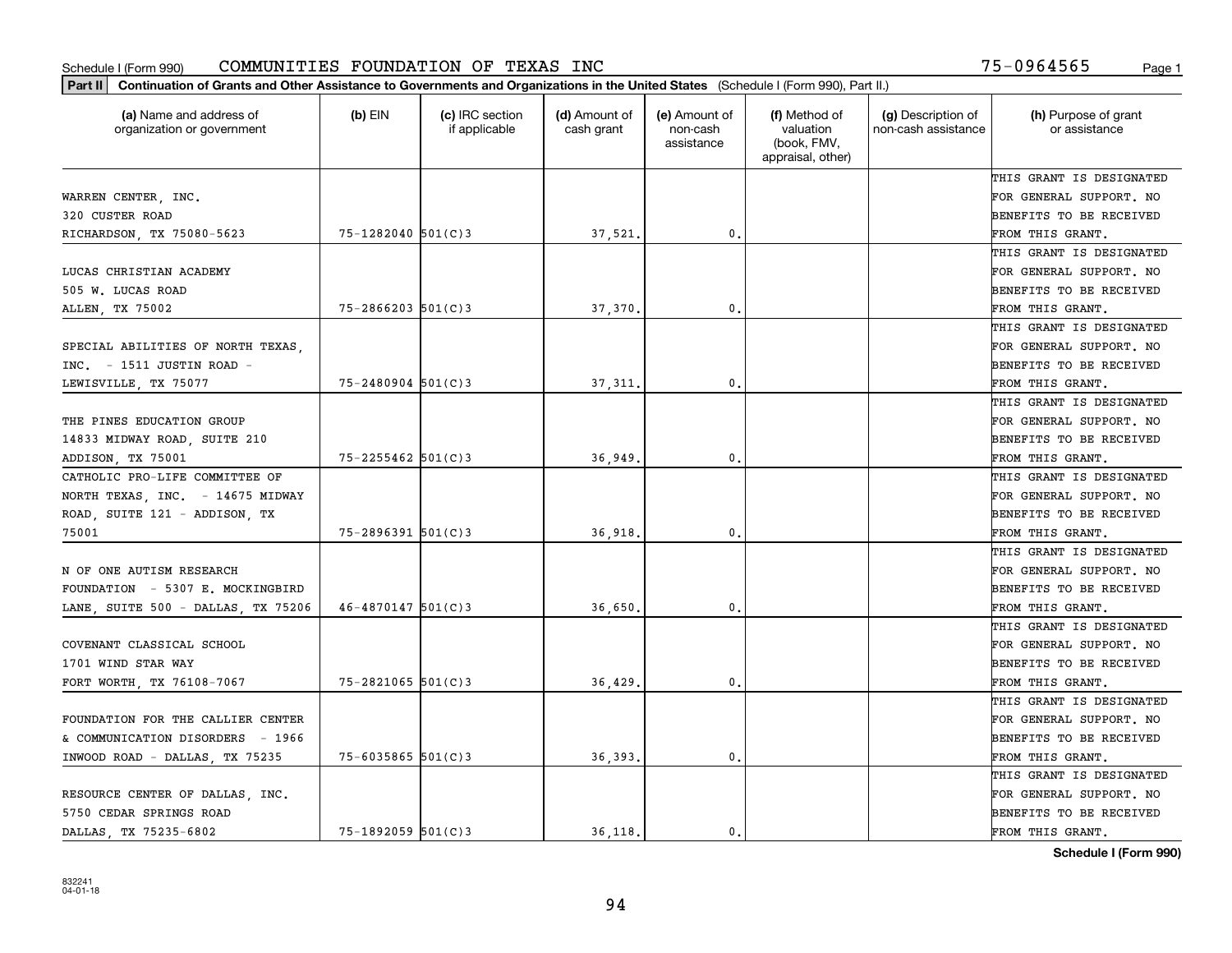| (a) Name and address of<br>organization or government | $(b)$ EIN                | (c) IRC section<br>if applicable | (d) Amount of<br>cash grant | (e) Amount of<br>non-cash<br>assistance | (f) Method of<br>valuation<br>(book, FMV,<br>appraisal, other) | (g) Description of<br>non-cash assistance | (h) Purpose of grant<br>or assistance |
|-------------------------------------------------------|--------------------------|----------------------------------|-----------------------------|-----------------------------------------|----------------------------------------------------------------|-------------------------------------------|---------------------------------------|
|                                                       |                          |                                  |                             |                                         |                                                                |                                           | THIS GRANT IS DESIGNATED              |
| IT'S A SENSORY WORLD, INC.                            |                          |                                  |                             |                                         |                                                                |                                           | FOR GENERAL SUPPORT. NO               |
| 13617 NEUTRON ROAD                                    |                          |                                  |                             |                                         |                                                                |                                           | <b>BENEFITS TO BE RECEIVED</b>        |
| DALLAS, TX 75244                                      | $46 - 5572398$ $501(C)3$ |                                  | 35,971                      | 0.                                      |                                                                |                                           | FROM THIS GRANT.                      |
|                                                       |                          |                                  |                             |                                         |                                                                |                                           | THIS GRANT IS DESIGNATED              |
| BAPTIST GENERAL CONVENTION OF                         |                          |                                  |                             |                                         |                                                                |                                           | FOR GENERAL SUPPORT. NO               |
| TEXAS - 7557 RAMBLER ROAD, SUITE                      |                          |                                  |                             |                                         |                                                                |                                           | BENEFITS TO BE RECEIVED               |
| 1200 - DALLAS, TX 75231                               | $75 - 6044885$ 501(C)3   |                                  | 35,894                      | 0.                                      |                                                                |                                           | FROM THIS GRANT.                      |
|                                                       |                          |                                  |                             |                                         |                                                                |                                           | THIS GRANT IS DESIGNATED              |
| JUBILEE PARK & COMMUNITY CENTER                       |                          |                                  |                             |                                         |                                                                |                                           | FOR GENERAL SUPPORT. NO               |
| CORPORATION - P.O. BOX 710759 -                       |                          |                                  |                             |                                         |                                                                |                                           | BENEFITS TO BE RECEIVED               |
| DALLAS, TX 75371                                      | $75 - 2726296$ 501(C)3   |                                  | 35,678                      | $\mathfrak o$ .                         |                                                                |                                           | FROM THIS GRANT.                      |
|                                                       |                          |                                  |                             |                                         |                                                                |                                           | THIS GRANT IS DESIGNATED              |
| ARLINGTON CLASSICS ACADEMY                            |                          |                                  |                             |                                         |                                                                |                                           | FOR GENERAL SUPPORT. NO               |
| 5206 SOUTH BOWEN ROAD                                 |                          |                                  |                             |                                         |                                                                |                                           | BENEFITS TO BE RECEIVED               |
| ARLINGTON, TX 76017                                   | $75 - 2734435$ 501(C)3   |                                  | 35,667                      | 0.                                      |                                                                |                                           | FROM THIS GRANT.                      |
|                                                       |                          |                                  |                             |                                         |                                                                |                                           | THIS GRANT IS DESIGNATED              |
| CASA MANANA, INC.                                     |                          |                                  |                             |                                         |                                                                |                                           | FOR GENERAL SUPPORT. NO               |
| 3101 W. LANCASTER AVENUE                              |                          |                                  |                             |                                         |                                                                |                                           | BENEFITS TO BE RECEIVED               |
| FORT WORTH, TX 76107-3042                             | 75-0987585 501(C)3       |                                  | 35,647                      | 0.                                      |                                                                |                                           | FROM THIS GRANT.                      |
|                                                       |                          |                                  |                             |                                         |                                                                |                                           | THIS GRANT IS DESIGNATED              |
| CARRY THE LOAD                                        |                          |                                  |                             |                                         |                                                                |                                           | FOR GENERAL SUPPORT. NO               |
| 514 SOUTH HALL STREET                                 |                          |                                  |                             |                                         |                                                                |                                           | <b>BENEFITS TO BE RECEIVED</b>        |
| DALLAS, TX 75226                                      | $27 - 4568835$ 501(C)3   |                                  | 35,617                      | 0.                                      |                                                                |                                           | FROM THIS GRANT.                      |
|                                                       |                          |                                  |                             |                                         |                                                                |                                           | THIS GRANT IS DESIGNATED              |
| MOUNT ST. MICHAEL CATHOLIC SCHOOL                     |                          |                                  |                             |                                         |                                                                |                                           | FOR GENERAL SUPPORT. NO               |
| P.O. BOX 225159                                       |                          |                                  |                             |                                         |                                                                |                                           | <b>BENEFITS TO BE RECEIVED</b>        |
| DALLAS, TX 75222                                      | 81-0704170 $501(C)3$     |                                  | 35,560                      | $\mathbf{0}$ .                          |                                                                |                                           | FROM THIS GRANT.                      |
|                                                       |                          |                                  |                             |                                         |                                                                |                                           | THIS GRANT IS DESIGNATED              |
| PLANO CHILDREN'S THEATRE                              |                          |                                  |                             |                                         |                                                                |                                           | FOR GENERAL SUPPORT. NO               |
| 6121 WEST PARK BOULEVARD, SUITE B21                   |                          |                                  |                             |                                         |                                                                |                                           | BENEFITS TO BE RECEIVED               |
| PLANO, TX 75093                                       | 75-2387300 501(C)3       |                                  | 35,366.                     | $\mathfrak o$ .                         |                                                                |                                           | FROM THIS GRANT.                      |
|                                                       |                          |                                  |                             |                                         |                                                                |                                           | THIS GRANT IS DESIGNATED              |
| ARMS OF HOPE                                          |                          |                                  |                             |                                         |                                                                |                                           | FOR GENERAL SUPPORT. NO               |
| 7065 LOVE                                             |                          |                                  |                             |                                         |                                                                |                                           | BENEFITS TO BE RECEIVED               |
| QUINLAN, TX 75474-4609                                | $51 - 0416193$ 501(C)3   |                                  | 35.329.                     | 0.                                      |                                                                |                                           | FROM THIS GRANT.                      |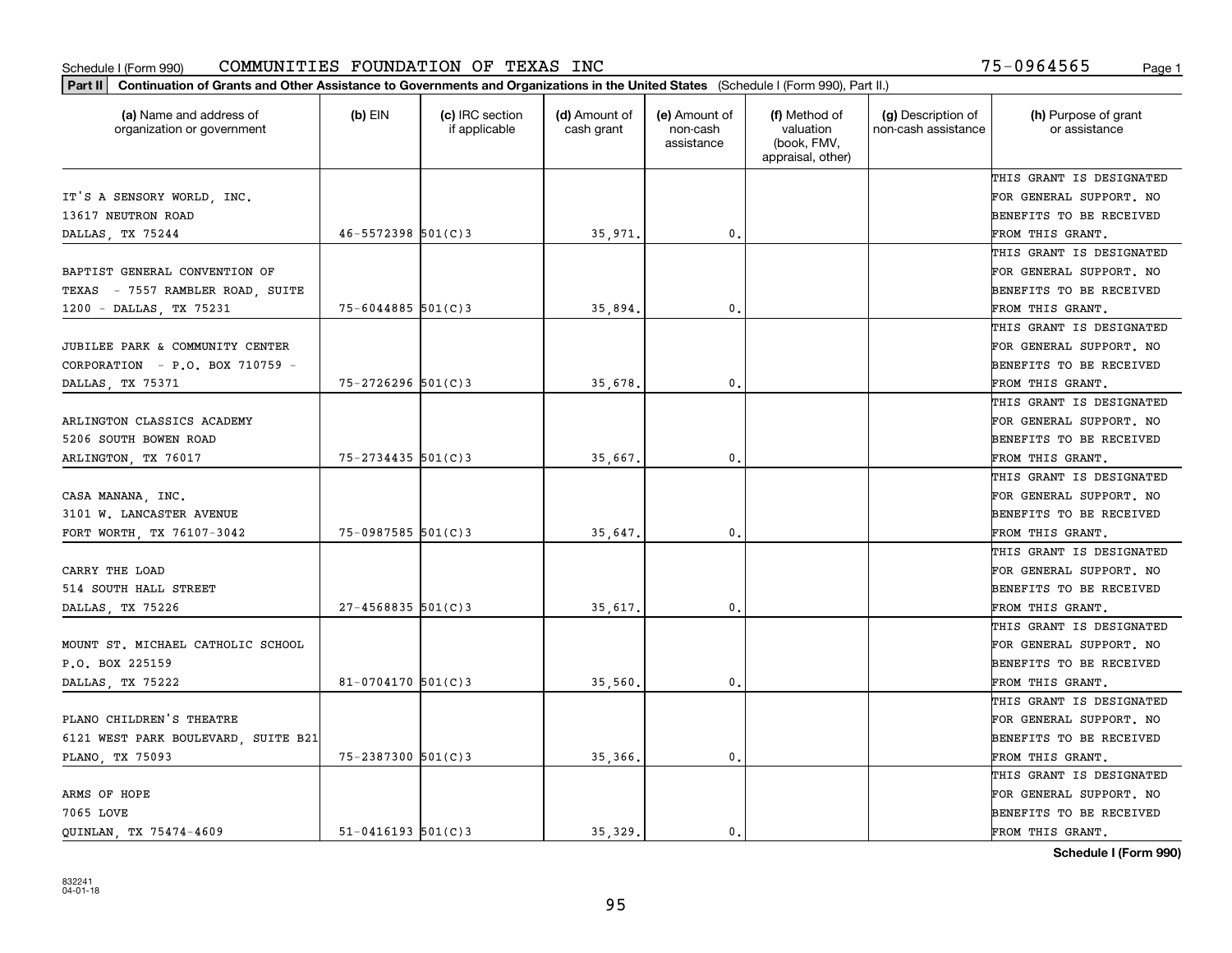| (a) Name and address of<br>organization or government | $(b)$ EIN                | (c) IRC section<br>if applicable | (d) Amount of<br>cash grant | (e) Amount of<br>non-cash<br>assistance | (f) Method of<br>valuation<br>(book, FMV,<br>appraisal, other) | (g) Description of<br>non-cash assistance | (h) Purpose of grant<br>or assistance |
|-------------------------------------------------------|--------------------------|----------------------------------|-----------------------------|-----------------------------------------|----------------------------------------------------------------|-------------------------------------------|---------------------------------------|
|                                                       |                          |                                  |                             |                                         |                                                                |                                           | THIS GRANT IS DESIGNATED              |
| AFTER-SCHOOL ALL-STARS                                |                          |                                  |                             |                                         |                                                                |                                           | FOR GENERAL SUPPORT. NO               |
| 2904 FLOYD STREET                                     |                          |                                  |                             |                                         |                                                                |                                           | BENEFITS TO BE RECEIVED               |
| DALLAS, TX 75204                                      | $95 - 4441208$ 501(C)3   |                                  | 35,197.                     | $\mathfrak{o}$ .                        |                                                                |                                           | FROM THIS GRANT.                      |
|                                                       |                          |                                  |                             |                                         |                                                                |                                           | THIS GRANT IS DESIGNATED              |
| NATIONS TRAINING INSTITUTE INC                        |                          |                                  |                             |                                         |                                                                |                                           | FOR GENERAL SUPPORT. NO               |
| 5321 VALLEYDALE DRIVE                                 |                          |                                  |                             |                                         |                                                                |                                           | BENEFITS TO BE RECEIVED               |
| FLOWER MOUND, TX 75028                                | $94 - 3418389$ $501(C)3$ |                                  | 35,158                      | $\mathbf{0}$                            |                                                                |                                           | FROM THIS GRANT.                      |
|                                                       |                          |                                  |                             |                                         |                                                                |                                           | THIS GRANT IS DESIGNATED              |
| SHAKESPEARE FESTIVAL OF DALLAS                        |                          |                                  |                             |                                         |                                                                |                                           | FOR GENERAL SUPPORT. NO               |
| 1250 MAJESTY DRIVE                                    |                          |                                  |                             |                                         |                                                                |                                           | BENEFITS TO BE RECEIVED               |
| DALLAS, TX 75247                                      | $23 - 7227157$ 501(C)3   |                                  | 35,148                      | 0.                                      |                                                                |                                           | FROM THIS GRANT.                      |
|                                                       |                          |                                  |                             |                                         |                                                                |                                           | THIS GRANT IS DESIGNATED              |
| GEARY GIRLS RANCH - NORTH                             |                          |                                  |                             |                                         |                                                                |                                           | FOR GENERAL SUPPORT. NO               |
| P.O. BOX 790                                          |                          |                                  |                             |                                         |                                                                |                                           | BENEFITS TO BE RECEIVED               |
| TIOGA, TX 76271                                       | $82 - 2711438$ 501(C)3   |                                  | 35,071                      | $\mathbf{0}$                            |                                                                |                                           | FROM THIS GRANT.                      |
|                                                       |                          |                                  |                             |                                         |                                                                |                                           | THIS GRANT IS DESIGNATED              |
| NORTHRIDGE PRESBYTERIAN CHURCH                        |                          |                                  |                             |                                         |                                                                |                                           | FOR GENERAL SUPPORT. NO               |
| 6920 BOB-O-LINK DRIVE                                 |                          |                                  |                             |                                         |                                                                |                                           | BENEFITS TO BE RECEIVED               |
| DALLAS, TX 75214                                      | $75 - 0846305$ 501(C)3   |                                  | 35,000                      | $\mathbf{0}$                            |                                                                |                                           | FROM THIS GRANT.                      |
|                                                       |                          |                                  |                             |                                         |                                                                |                                           | THIS GRANT IS DESIGNATED              |
| SOUTH TEXAS COLLEGE                                   |                          |                                  |                             |                                         |                                                                |                                           | FOR GENERAL SUPPORT. NO               |
| 3201 WEST PECAN BOULEVARDOP.O. BOX                    |                          |                                  |                             |                                         |                                                                |                                           | BENEFITS TO BE RECEIVED               |
| MCALLEN, TX 78502                                     | $74 - 2683499$ 501(C)3   |                                  | 35,000                      | $\mathbf{0}$                            |                                                                |                                           | FROM THIS GRANT.                      |
|                                                       |                          |                                  |                             |                                         |                                                                |                                           | THIS GRANT IS DESIGNATED              |
| ELBOWZ CYCLING, INC.                                  |                          |                                  |                             |                                         |                                                                |                                           | FOR GENERAL SUPPORT. NO               |
| 11085 STRAYHORN DRIVE                                 |                          |                                  |                             |                                         |                                                                |                                           | BENEFITS TO BE RECEIVED               |
| DALLAS, TX 75228                                      | 27-4112539 501(C)3       |                                  | 35,000                      | $\mathbf{0}$ .                          |                                                                |                                           | FROM THIS GRANT.                      |
|                                                       |                          |                                  |                             |                                         |                                                                |                                           | THIS GRANT IS DESIGNATED              |
| TEXAS SOUTHMOST COLLEGE                               |                          |                                  |                             |                                         |                                                                |                                           | FOR GENERAL SUPPORT. NO               |
| 80 FORT BROWN                                         |                          |                                  |                             |                                         |                                                                |                                           | BENEFITS TO BE RECEIVED               |
| BROWNSVILLE, TX 78520                                 | 74-6002593 GOVERNMENT    |                                  | 35,000.                     | 0.                                      |                                                                |                                           | FROM THIS GRANT.                      |
|                                                       |                          |                                  |                             |                                         |                                                                |                                           | THIS GRANT IS DESIGNATED              |
| UNIVERSITY OF TEXAS RIO GRANDE                        |                          |                                  |                             |                                         |                                                                |                                           | FOR GENERAL SUPPORT. NO               |
| VALLEY - 1201 W. UNIVERSITY DRIVE                     |                          |                                  |                             |                                         |                                                                |                                           | BENEFITS TO BE RECEIVED               |
| - EDINBURG, TX 78539                                  | $46 - 5292740$ 501(C)3   |                                  | 35,000.                     | 0.                                      |                                                                |                                           | FROM THIS GRANT.                      |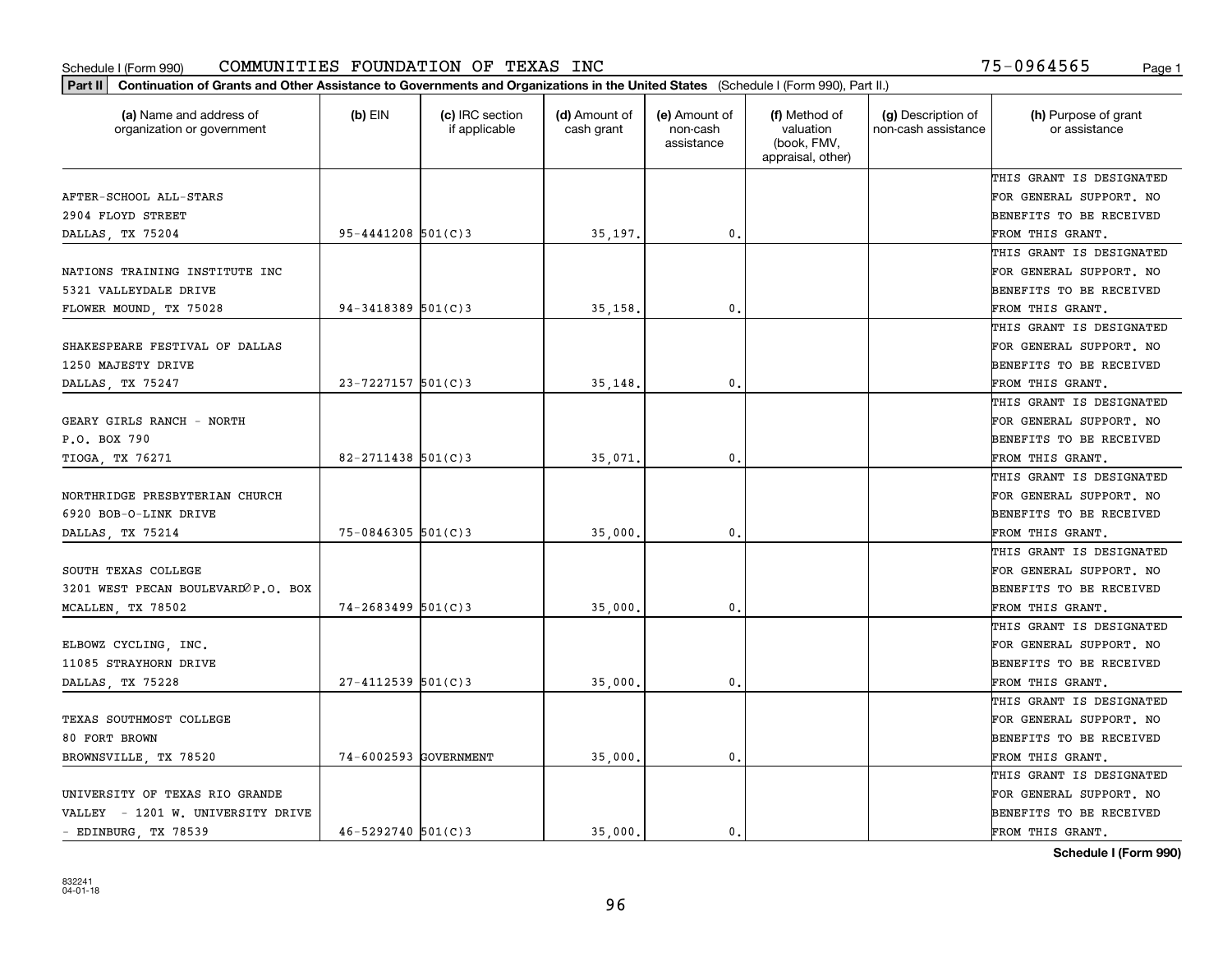| (a) Name and address of<br>organization or government | $(b)$ EIN                | (c) IRC section<br>if applicable | (d) Amount of<br>cash grant | (e) Amount of<br>non-cash<br>assistance | (f) Method of<br>valuation<br>(book, FMV,<br>appraisal, other) | (g) Description of<br>non-cash assistance | (h) Purpose of grant<br>or assistance |
|-------------------------------------------------------|--------------------------|----------------------------------|-----------------------------|-----------------------------------------|----------------------------------------------------------------|-------------------------------------------|---------------------------------------|
|                                                       |                          |                                  |                             |                                         |                                                                |                                           | THIS GRANT IS DESIGNATED              |
| THE TAUBMAN MUSEUM OF ART                             |                          |                                  |                             |                                         |                                                                |                                           | FOR GENERAL SUPPORT. NO               |
| 110 SALEM AVENUE SE                                   |                          |                                  |                             |                                         |                                                                |                                           | <b>BENEFITS TO BE RECEIVED</b>        |
| ROANOAKE, VA 24011                                    | $54 - 6026841$ 501(C)3   |                                  | 35,000.                     | 0.                                      |                                                                |                                           | FROM THIS GRANT.                      |
|                                                       |                          |                                  |                             |                                         |                                                                |                                           | THIS GRANT IS DESIGNATED              |
| CITYLAB HIGH SCHOOL FOUNDATION                        |                          |                                  |                             |                                         |                                                                |                                           | FOR GENERAL SUPPORT. NO               |
| 912 SOUTH ERVAY STREET                                |                          |                                  |                             |                                         |                                                                |                                           | <b>BENEFITS TO BE RECEIVED</b>        |
| DALLAS, TX 75201                                      | 83-1298312 501(C)3       |                                  | 35,000                      | $\mathbf{0}$                            |                                                                |                                           | FROM THIS GRANT.                      |
|                                                       |                          |                                  |                             |                                         |                                                                |                                           | THIS GRANT IS DESIGNATED              |
| WOODCREEK CHURCH                                      |                          |                                  |                             |                                         |                                                                |                                           | FOR GENERAL SUPPORT. NO               |
| 3400 E. RENNER ROAD                                   |                          |                                  |                             |                                         |                                                                |                                           | BENEFITS TO BE RECEIVED               |
| RICHARDSON, TX 75082                                  | $75 - 1529301$ 501(C)3   |                                  | 34,600.                     | $\mathfrak{o}$ .                        |                                                                |                                           | FROM THIS GRANT.                      |
|                                                       |                          |                                  |                             |                                         |                                                                |                                           | THIS GRANT IS DESIGNATED              |
| GREEN OAKS SCHOOL                                     |                          |                                  |                             |                                         |                                                                |                                           | FOR GENERAL SUPPORT. NO               |
| 500 HOUSTON STREET                                    |                          |                                  |                             |                                         |                                                                |                                           | <b>BENEFITS TO BE RECEIVED</b>        |
| ARLINGTON, TX 76011                                   | $75 - 2905106$ 501(C)3   |                                  | 34,534.                     | 0.                                      |                                                                |                                           | FROM THIS GRANT.                      |
|                                                       |                          |                                  |                             |                                         |                                                                |                                           | THIS GRANT IS DESIGNATED              |
| MOMMIES IN NEED                                       |                          |                                  |                             |                                         |                                                                |                                           | FOR GENERAL SUPPORT. NO               |
| 8150 NORTH CENTRAL EXPRESSWAY, SUIT                   |                          |                                  |                             |                                         |                                                                |                                           | BENEFITS TO BE RECEIVED               |
| DALLAS, TX 75206                                      | $47 - 2248716$ 501(C)3   |                                  | 34,512.                     | $\mathbf 0$ .                           |                                                                |                                           | FROM THIS GRANT.                      |
| WEST CENTRAL TEXAS WORKFORCE                          |                          |                                  |                             |                                         |                                                                |                                           | THIS GRANT IS DESIGNATED              |
| DEVELOPMENT BOARD, INC. - 500                         |                          |                                  |                             |                                         |                                                                |                                           | FOR GENERAL SUPPORT. NO               |
| CHESTNUT STREET, SUITE 1200 -                         |                          |                                  |                             |                                         |                                                                |                                           | <b>BENEFITS TO BE RECEIVED</b>        |
| ABILENE, TX 79602                                     | $42 - 1716431$ 501(C)3   |                                  | 34,500                      | $\mathbf{0}$                            |                                                                |                                           | FROM THIS GRANT.                      |
|                                                       |                          |                                  |                             |                                         |                                                                |                                           | THIS GRANT IS DESIGNATED              |
| PTA TEXAS CONGRESS                                    |                          |                                  |                             |                                         |                                                                |                                           | FOR GENERAL SUPPORT. NO               |
| 2200 KINWEST PARKWAY                                  |                          |                                  |                             |                                         |                                                                |                                           | <b>BENEFITS TO BE RECEIVED</b>        |
| IRVING, TX 75063                                      | $75 - 2185819$ $501(C)3$ |                                  | 34,492.                     | 0.                                      |                                                                |                                           | FROM THIS GRANT.                      |
|                                                       |                          |                                  |                             |                                         |                                                                |                                           | THIS GRANT IS DESIGNATED              |
| STRONG MARRIAGES                                      |                          |                                  |                             |                                         |                                                                |                                           | FOR GENERAL SUPPORT. NO               |
| 5999 SUMMERSIDE DRIVE, SUITE 106                      |                          |                                  |                             |                                         |                                                                |                                           | <b>BENEFITS TO BE RECEIVED</b>        |
| DALLAS, TX 75252                                      | $20 - 5559617$ 501(C)3   |                                  | 34,485.                     | $\mathbf{0}$ .                          |                                                                |                                           | FROM THIS GRANT.                      |
|                                                       |                          |                                  |                             |                                         |                                                                |                                           | THIS GRANT IS DESIGNATED              |
| HOPE MATTERS MARRIAGE MINISTRIES                      |                          |                                  |                             |                                         |                                                                |                                           | FOR GENERAL SUPPORT. NO               |
| 2001 WEST PLANO PARKWAY, #3424                        |                          |                                  |                             |                                         |                                                                |                                           | <b>BENEFITS TO BE RECEIVED</b>        |
| PLANO, TX 75075                                       | $20 - 0895198$ 501(C)3   |                                  | 34,428.                     | 0.                                      |                                                                |                                           | FROM THIS GRANT.                      |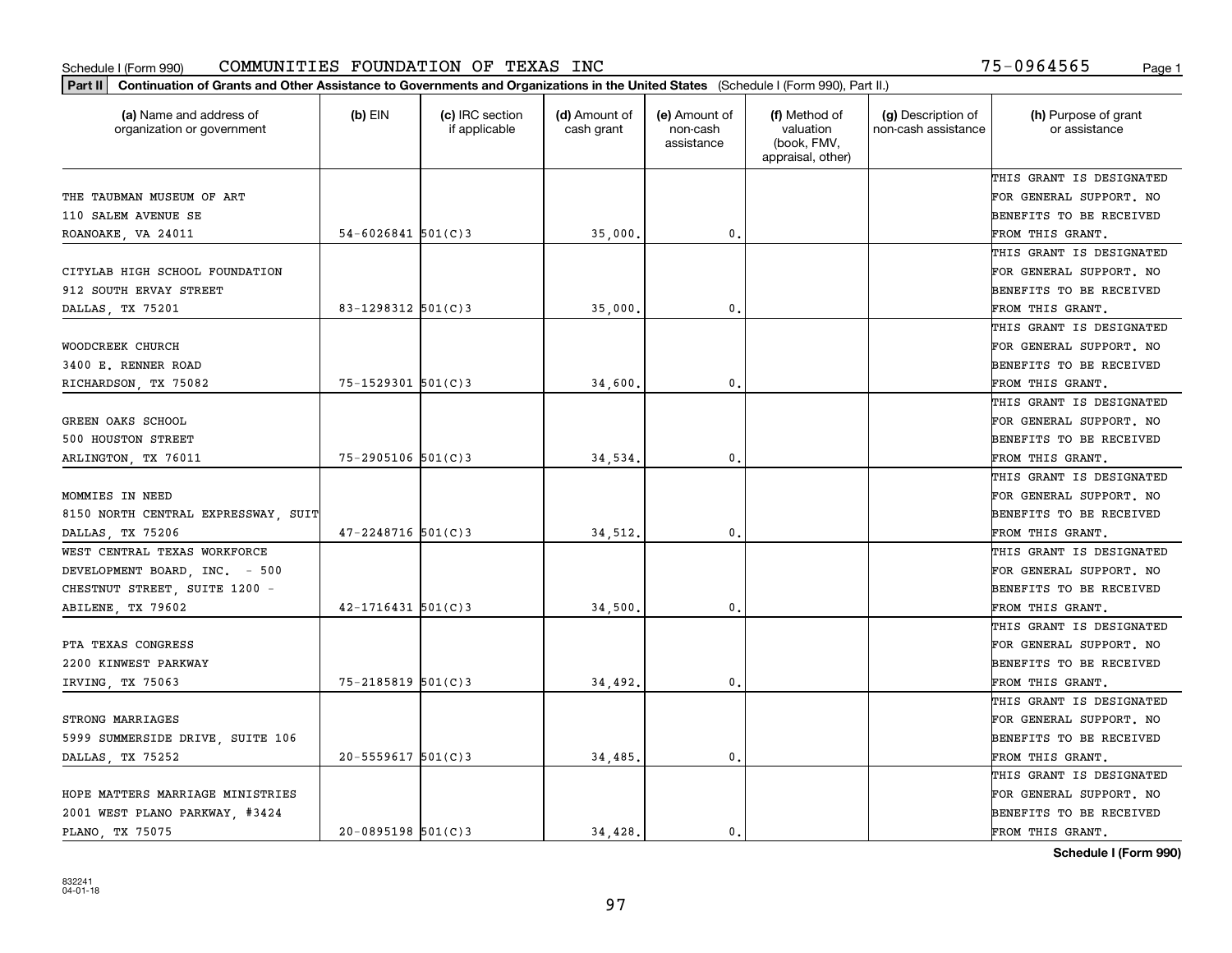| Part II   Continuation of Grants and Other Assistance to Governments and Organizations in the United States (Schedule I (Form 990), Part II.) |                          |                                  |                             |                                         |                                                                |                                           |                                       |
|-----------------------------------------------------------------------------------------------------------------------------------------------|--------------------------|----------------------------------|-----------------------------|-----------------------------------------|----------------------------------------------------------------|-------------------------------------------|---------------------------------------|
| (a) Name and address of<br>organization or government                                                                                         | $(b)$ EIN                | (c) IRC section<br>if applicable | (d) Amount of<br>cash grant | (e) Amount of<br>non-cash<br>assistance | (f) Method of<br>valuation<br>(book, FMV,<br>appraisal, other) | (g) Description of<br>non-cash assistance | (h) Purpose of grant<br>or assistance |
| ASSISTANCE LEAGUE OF GREATER                                                                                                                  |                          |                                  |                             |                                         |                                                                |                                           | THIS GRANT IS DESIGNATED              |
| COLLIN COUNTY - 2011 W. SPRING                                                                                                                |                          |                                  |                             |                                         |                                                                |                                           | FOR GENERAL SUPPORT. NO               |
| CREEK PARKWAY, SUITE 1500 - PLANO,                                                                                                            |                          |                                  |                             |                                         |                                                                |                                           | BENEFITS TO BE RECEIVED               |
| TX 75023-4256                                                                                                                                 | 75-2663446 501(C)3       |                                  | 34,254.                     | 0.                                      |                                                                |                                           | FROM THIS GRANT.                      |
| GENERAL BOARD OF GLOBAL MINISTRIES                                                                                                            |                          |                                  |                             |                                         |                                                                |                                           | THIS GRANT IS DESIGNATED              |
| OF THE UMC - ADVANCE GCFA                                                                                                                     |                          |                                  |                             |                                         |                                                                |                                           | FOR GENERAL SUPPORT. NO               |
| P.O. BOX 9068 - NEW YORK, NY                                                                                                                  |                          |                                  |                             |                                         |                                                                |                                           | BENEFITS TO BE RECEIVED               |
| 10087-9068                                                                                                                                    | $13 - 5565089$ 501(C)3   |                                  | 34,000                      | 0.                                      |                                                                |                                           | FROM THIS GRANT.                      |
|                                                                                                                                               |                          |                                  |                             |                                         |                                                                |                                           | THIS GRANT IS DESIGNATED              |
| THE CLARIDEN SCHOOL                                                                                                                           |                          |                                  |                             |                                         |                                                                |                                           | FOR GENERAL SUPPORT. NO               |
| 100 CLARIDEN RANCH ROAD                                                                                                                       |                          |                                  |                             |                                         |                                                                |                                           | BENEFITS TO BE RECEIVED               |
| SOUTHLAKE, TX 76092                                                                                                                           | 75-2599601 501(C)3       |                                  | 33,980                      | $\mathbf{0}$ .                          |                                                                |                                           | FROM THIS GRANT.                      |
|                                                                                                                                               |                          |                                  |                             |                                         |                                                                |                                           | THIS GRANT IS DESIGNATED              |
| SECOND CHANCE SPCA                                                                                                                            |                          |                                  |                             |                                         |                                                                |                                           | FOR GENERAL SUPPORT. NO               |
| 1700 J AVENUE                                                                                                                                 |                          |                                  |                             |                                         |                                                                |                                           | BENEFITS TO BE RECEIVED               |
| PLANO, TX 75074                                                                                                                               | $54 - 2181108$ $501(C)3$ |                                  | 33,699                      | $\mathbf 0$ .                           |                                                                |                                           | FROM THIS GRANT.                      |
|                                                                                                                                               |                          |                                  |                             |                                         |                                                                |                                           | THIS GRANT IS DESIGNATED              |
| DENTON ANIMAL SHELTER FOUNDATION,                                                                                                             |                          |                                  |                             |                                         |                                                                |                                           | FOR GENERAL SUPPORT. NO               |
| $INC. - P.0. BOX 486 - DENTON. TX$                                                                                                            |                          |                                  |                             |                                         |                                                                |                                           | BENEFITS TO BE RECEIVED               |
| 76202-0486                                                                                                                                    | $20 - 4712596$ 501(C)3   |                                  | 33,658                      | 0.                                      |                                                                |                                           | FROM THIS GRANT.                      |
|                                                                                                                                               |                          |                                  |                             |                                         |                                                                |                                           | THIS GRANT IS DESIGNATED              |
| HERITAGE SCHOOL OF TEXAS                                                                                                                      |                          |                                  |                             |                                         |                                                                |                                           | FOR GENERAL SUPPORT. NO               |
| 8409 PICKWICK LANE #322                                                                                                                       |                          |                                  |                             |                                         |                                                                |                                           | BENEFITS TO BE RECEIVED               |
| DALLAS, TX 75225                                                                                                                              | $45 - 1780194$ 501(C)3   |                                  | 33,471                      | $\mathbf{0}$ .                          |                                                                |                                           | FROM THIS GRANT.                      |
| DALLAS FORT WORTH LABRADOR                                                                                                                    |                          |                                  |                             |                                         |                                                                |                                           | THIS GRANT IS DESIGNATED              |
| RETRIEVER RESCUE CLUB, INC. -                                                                                                                 |                          |                                  |                             |                                         |                                                                |                                           | FOR GENERAL SUPPORT. NO               |
| 3100 INDEPENDENCE PARKWAY, SUITE                                                                                                              |                          |                                  |                             |                                         |                                                                |                                           | BENEFITS TO BE RECEIVED               |
| 311, PMB 352 - PLANO, TX 75075                                                                                                                | 75-2787244 501(C)3       |                                  | 33,446                      | $\mathbf{0}$ .                          |                                                                |                                           | FROM THIS GRANT.                      |
| DALLAS ARTS DISTRICT FOUNDATION                                                                                                               |                          |                                  |                             |                                         |                                                                |                                           | THIS GRANT IS DESIGNATED              |
| 750 NORTH STREET PAUL STREET                                                                                                                  |                          |                                  |                             |                                         |                                                                |                                           | FOR GENERAL SUPPORT. NO               |
| BOX #45, SUITE 1630 - DALLAS, TX                                                                                                              |                          |                                  |                             |                                         |                                                                |                                           | BENEFITS TO BE RECEIVED               |
| 75201                                                                                                                                         | 75-1970472 501(C)3       |                                  | 33,405                      | 0.                                      |                                                                |                                           | FROM THIS GRANT.                      |
|                                                                                                                                               |                          |                                  |                             |                                         |                                                                |                                           | THIS GRANT IS DESIGNATED              |
| TZU ZOO RESCUE                                                                                                                                |                          |                                  |                             |                                         |                                                                |                                           | FOR GENERAL SUPPORT. NO               |
| 4101 POLSTAR DRIVE                                                                                                                            |                          |                                  |                             |                                         |                                                                |                                           | BENEFITS TO BE RECEIVED               |
| PLANO, TX 75093                                                                                                                               | $26 - 2753192$ 501(C)3   |                                  | 33,034.                     | 0.                                      |                                                                |                                           | FROM THIS GRANT.                      |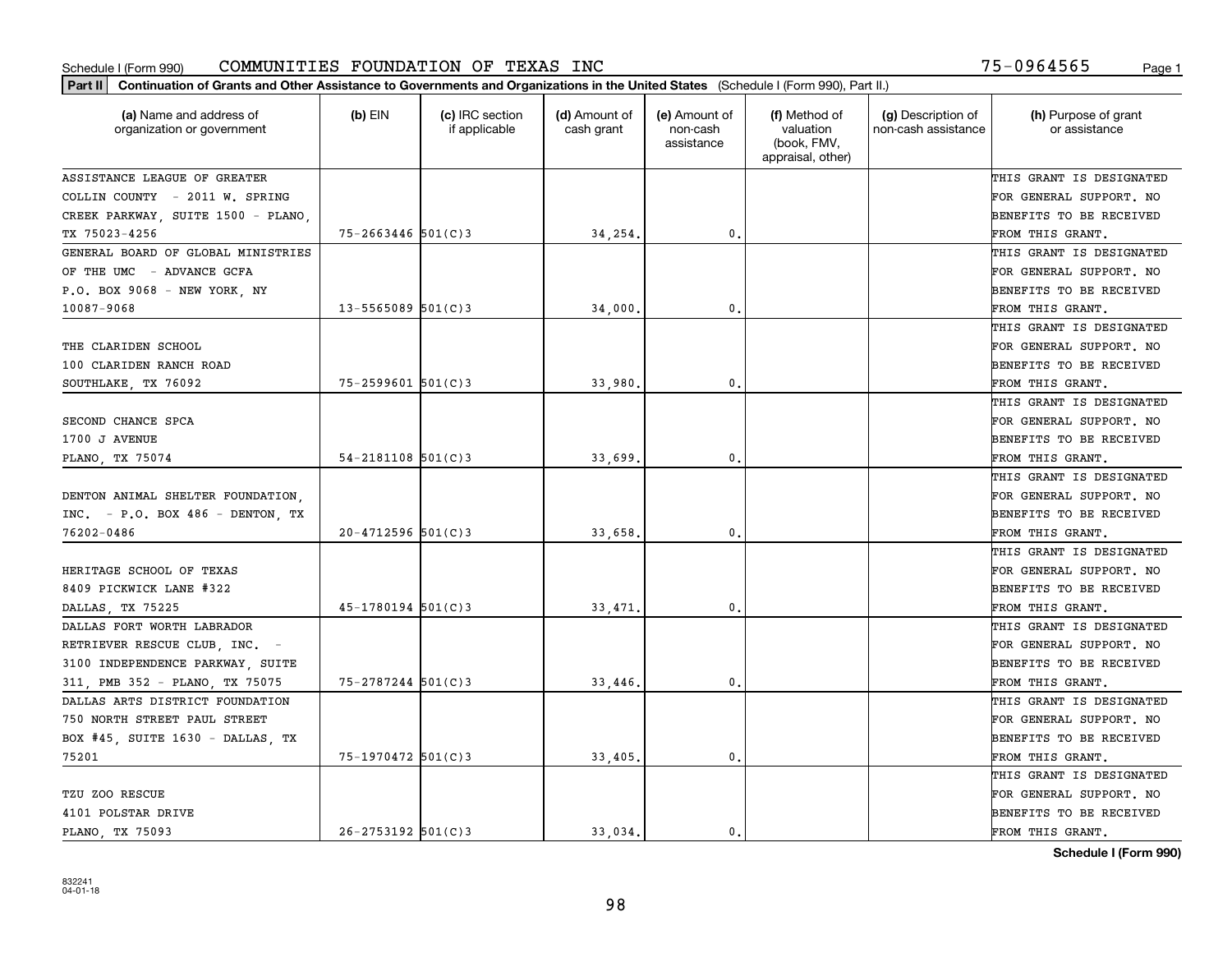| (a) Name and address of<br>organization or government | (b) EIN                | (c) IRC section<br>if applicable | (d) Amount of<br>cash grant | (e) Amount of<br>non-cash<br>assistance | (f) Method of<br>valuation<br>(book, FMV,<br>appraisal, other) | (g) Description of<br>non-cash assistance | (h) Purpose of grant<br>or assistance |
|-------------------------------------------------------|------------------------|----------------------------------|-----------------------------|-----------------------------------------|----------------------------------------------------------------|-------------------------------------------|---------------------------------------|
|                                                       |                        |                                  |                             |                                         |                                                                |                                           | THIS GRANT IS DESIGNATED              |
| NEW ROOM COMMUNITY CENTER, INC.                       |                        |                                  |                             |                                         |                                                                |                                           | FOR GENERAL SUPPORT. NO               |
| P.O. BOX 550852                                       |                        |                                  |                             |                                         |                                                                |                                           | BENEFITS TO BE RECEIVED               |
| DALLAS, TX 75355                                      | $45 - 4202463$ 501(C)3 |                                  | 32,979                      | 0.                                      |                                                                |                                           | FROM THIS GRANT.                      |
|                                                       |                        |                                  |                             |                                         |                                                                |                                           | THIS GRANT IS DESIGNATED              |
| ST. JOSEPH CATHOLIC SCHOOL                            |                        |                                  |                             |                                         |                                                                |                                           | FOR GENERAL SUPPORT. NO               |
| 600 SOUTH JUPITER ROAD                                |                        |                                  |                             |                                         |                                                                |                                           | BENEFITS TO BE RECEIVED               |
| RICHARDSON, TX 75081                                  | $01 - 0596211$ 501(C)3 |                                  | 32,901                      | $\mathbf{0}$                            |                                                                |                                           | FROM THIS GRANT.                      |
|                                                       |                        |                                  |                             |                                         |                                                                |                                           | THIS GRANT IS DESIGNATED              |
| DALLAS STREET DOG ADVOCATES                           |                        |                                  |                             |                                         |                                                                |                                           | FOR GENERAL SUPPORT. NO               |
| 508 WEST LOOKOUT DRIVE, SUITE 1420                    |                        |                                  |                             |                                         |                                                                |                                           | BENEFITS TO BE RECEIVED               |
| RICHARDSON, TX 75080                                  | 82-2501672 $501(C)3$   |                                  | 32,828                      | $\mathbf{0}$ .                          |                                                                |                                           | FROM THIS GRANT.                      |
|                                                       |                        |                                  |                             |                                         |                                                                |                                           | THIS GRANT IS DESIGNATED              |
| PALACIOS VOLUNTEER FIRE DEPARTMENT                    |                        |                                  |                             |                                         |                                                                |                                           | FOR GENERAL SUPPORT. NO               |
| P. O. BOX 212                                         |                        |                                  |                             |                                         |                                                                |                                           | BENEFITS TO BE RECEIVED               |
| PALACIOS, TX 77465                                    | $74 - 0561025$ 501(C)3 |                                  | 32,750                      | $\mathbf{0}$                            |                                                                |                                           | FROM THIS GRANT.                      |
|                                                       |                        |                                  |                             |                                         |                                                                |                                           | THIS GRANT IS DESIGNATED              |
| EASTER SEALS NORTH TEXAS, INC.                        |                        |                                  |                             |                                         |                                                                |                                           | FOR GENERAL SUPPORT. NO               |
| 1424 HEMPHILL STREET                                  |                        |                                  |                             |                                         |                                                                |                                           | BENEFITS TO BE RECEIVED               |
| FORT WORTH, TX 76104                                  | 75-0827419 501(C)3     |                                  | 32,741                      | 0.                                      |                                                                |                                           | FROM THIS GRANT.                      |
|                                                       |                        |                                  |                             |                                         |                                                                |                                           | THIS GRANT IS DESIGNATED              |
| RANCH HANDS RESCUE                                    |                        |                                  |                             |                                         |                                                                |                                           | FOR GENERAL SUPPORT. NO               |
| 8827 HIGHWAY 377 SOUTH                                |                        |                                  |                             |                                         |                                                                |                                           | BENEFITS TO BE RECEIVED               |
| ARGYLE, TX 76226                                      | $26 - 4610450$ 501(C)3 |                                  | 32,582.                     | $\mathbf{0}$                            |                                                                |                                           | FROM THIS GRANT.                      |
|                                                       |                        |                                  |                             |                                         |                                                                |                                           | THIS GRANT IS DESIGNATED              |
| OPERATION 220                                         |                        |                                  |                             |                                         |                                                                |                                           | FOR GENERAL SUPPORT. NO               |
| 2001 W. PLANO PARKWAY, SUITE 3800                     |                        |                                  |                             |                                         |                                                                |                                           | BENEFITS TO BE RECEIVED               |
| PLANO, TX 75075                                       | $75 - 2456159$ 501(C)3 |                                  | 32,456                      | 0.                                      |                                                                |                                           | FROM THIS GRANT.                      |
|                                                       |                        |                                  |                             |                                         |                                                                |                                           | THIS GRANT IS DESIGNATED              |
| HEART HOUSE DALLAS                                    |                        |                                  |                             |                                         |                                                                |                                           | FOR GENERAL SUPPORT. NO               |
| P.O. BOX 823162                                       |                        |                                  |                             |                                         |                                                                |                                           | BENEFITS TO BE RECEIVED               |
| DALLAS, TX 75382-3162                                 | 75-2898097 501(C)3     |                                  | 32,182.                     | $\mathbf{0}$                            |                                                                |                                           | FROM THIS GRANT.                      |
|                                                       |                        |                                  |                             |                                         |                                                                |                                           | THIS GRANT IS DESIGNATED              |
| FOSSIL RIM WILDLIFE CENTER, INC.                      |                        |                                  |                             |                                         |                                                                |                                           | FOR GENERAL SUPPORT. NO               |
| 2155 COUNTY ROAD 2008                                 |                        |                                  |                             |                                         |                                                                |                                           | BENEFITS TO BE RECEIVED               |
| GLEN ROSE, TX 76043                                   | $75 - 2327438$ 501(C)3 |                                  | 32.127.                     | 0.                                      |                                                                |                                           | FROM THIS GRANT.                      |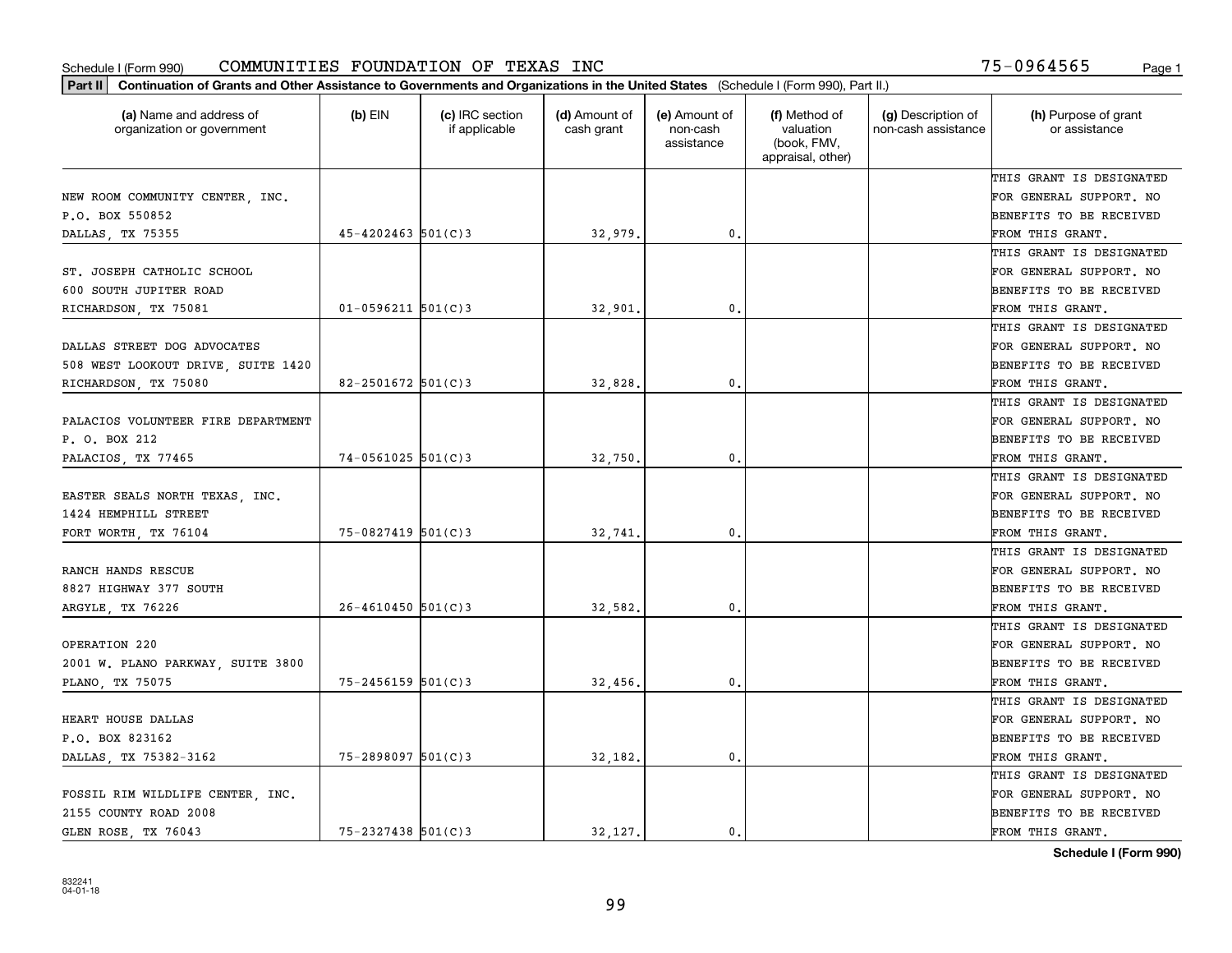| (a) Name and address of<br>organization or government | $(b)$ EIN              | (c) IRC section<br>if applicable | (d) Amount of<br>cash grant | (e) Amount of<br>non-cash<br>assistance | (f) Method of<br>valuation<br>(book, FMV,<br>appraisal, other) | (g) Description of<br>non-cash assistance | (h) Purpose of grant<br>or assistance |
|-------------------------------------------------------|------------------------|----------------------------------|-----------------------------|-----------------------------------------|----------------------------------------------------------------|-------------------------------------------|---------------------------------------|
|                                                       |                        |                                  |                             |                                         |                                                                |                                           | THIS GRANT IS DESIGNATED              |
| DALLAS CHILDREN'S THEATER, INC.                       |                        |                                  |                             |                                         |                                                                |                                           | FOR GENERAL SUPPORT. NO               |
| 5938 SKILLMAN STREET                                  |                        |                                  |                             |                                         |                                                                |                                           | BENEFITS TO BE RECEIVED               |
| DALLAS, TX 75231                                      | 75-1967052 501(C)3     |                                  | 32,046.                     | $\mathfrak{o}$ .                        |                                                                |                                           | FROM THIS GRANT.                      |
|                                                       |                        |                                  |                             |                                         |                                                                |                                           | THIS GRANT IS DESIGNATED              |
| SAINT PAUL THE APOSTLE CATHOLIC                       |                        |                                  |                             |                                         |                                                                |                                           | FOR GENERAL SUPPORT. NO               |
| SCHOOL - 720 SOUTH FLOYD ROAD -                       |                        |                                  |                             |                                         |                                                                |                                           | BENEFITS TO BE RECEIVED               |
| RICHARDSON, TX 75080                                  | 75-1894126 501(C)3     |                                  | 31,914                      | $\mathbf{0}$                            |                                                                |                                           | FROM THIS GRANT.                      |
|                                                       |                        |                                  |                             |                                         |                                                                |                                           | THIS GRANT IS DESIGNATED              |
| DALLAS CHINESE COMMUNITY CENTER                       |                        |                                  |                             |                                         |                                                                |                                           | FOR GENERAL SUPPORT. NO               |
| 400 NORTH GREENVILLE AVENUE. SUITE                    |                        |                                  |                             |                                         |                                                                |                                           | BENEFITS TO BE RECEIVED               |
| RICHARDSON, TX 75081                                  | $75 - 2456463$ 501(C)3 |                                  | 31,879                      | $\mathbf{0}$ .                          |                                                                |                                           | FROM THIS GRANT.                      |
|                                                       |                        |                                  |                             |                                         |                                                                |                                           | THIS GRANT IS DESIGNATED              |
| FOTOLANTHROPY                                         |                        |                                  |                             |                                         |                                                                |                                           | FOR GENERAL SUPPORT. NO               |
| 6333 E MOCKINGBIRD LANE STE 147-648                   |                        |                                  |                             |                                         |                                                                |                                           | BENEFITS TO BE RECEIVED               |
| DALLAS, TX 75214-2692                                 | $46 - 1376576$ 501(C)3 |                                  | 31,840                      | 0.                                      |                                                                |                                           | FROM THIS GRANT.                      |
|                                                       |                        |                                  |                             |                                         |                                                                |                                           | THIS GRANT IS DESIGNATED              |
| JULIETTE FOWLER COMMUNITIES                           |                        |                                  |                             |                                         |                                                                |                                           | FOR GENERAL SUPPORT. NO               |
| 1234 ABRAMS ROAD                                      |                        |                                  |                             |                                         |                                                                |                                           | BENEFITS TO BE RECEIVED               |
| DALLAS, TX 75214-4850                                 | $75 - 0800655$ 501(C)3 |                                  | 31,733                      | $\mathbf{0}$                            |                                                                |                                           | FROM THIS GRANT.                      |
| WORLD AFFAIRS COUNCIL OF DALLAS                       |                        |                                  |                             |                                         |                                                                |                                           | THIS GRANT IS DESIGNATED              |
| FORT WORTH - 325 N. STREET PAUL                       |                        |                                  |                             |                                         |                                                                |                                           | FOR GENERAL SUPPORT. NO               |
| STREET, SUITE 4200 - DALLAS, TX                       |                        |                                  |                             |                                         |                                                                |                                           | BENEFITS TO BE RECEIVED               |
| 75201                                                 | $75 - 0855628$ 501(C)3 |                                  | 31,482.                     | $\mathbf{0}$                            |                                                                |                                           | FROM THIS GRANT.                      |
| THE CLAYTON DABNEY FOUNDATION FOR                     |                        |                                  |                             |                                         |                                                                |                                           | THIS GRANT IS DESIGNATED              |
| KIDS WITH CANCER - 6500                               |                        |                                  |                             |                                         |                                                                |                                           | FOR GENERAL SUPPORT. NO               |
| GREENVILLE AVENUE, SUITE 342 -                        |                        |                                  |                             |                                         |                                                                |                                           | BENEFITS TO BE RECEIVED               |
| DALLAS, TX 75206                                      | $75 - 2641482$ 501(C)3 |                                  | 31,443                      | $\mathbf{0}$ .                          |                                                                |                                           | FROM THIS GRANT.                      |
|                                                       |                        |                                  |                             |                                         |                                                                |                                           | THIS GRANT IS DESIGNATED              |
| ST. JAMES EPISCOPAL SCHOOL OF                         |                        |                                  |                             |                                         |                                                                |                                           | FOR GENERAL SUPPORT. NO               |
| DALLAS INC - 9845 MCCREE ROAD -                       |                        |                                  |                             |                                         |                                                                |                                           | BENEFITS TO BE RECEIVED               |
| DALLAS, TX 75238                                      | 75-2367341 501(C)3     |                                  | 31,440.                     | 0.                                      |                                                                |                                           | FROM THIS GRANT.                      |
|                                                       |                        |                                  |                             |                                         |                                                                |                                           | THIS GRANT IS DESIGNATED              |
| B. H. CARROLL THEOLOGICAL                             |                        |                                  |                             |                                         |                                                                |                                           | FOR GENERAL SUPPORT. NO               |
| INSTITUTE - 6500 NORTH BELT LINE                      |                        |                                  |                             |                                         |                                                                |                                           | BENEFITS TO BE RECEIVED               |
| ROAD, SUITE 100 - IRVING, TX 75063                    | $75 - 3116657$ 501(C)3 |                                  | 31.365.                     | 0.                                      |                                                                |                                           | FROM THIS GRANT.                      |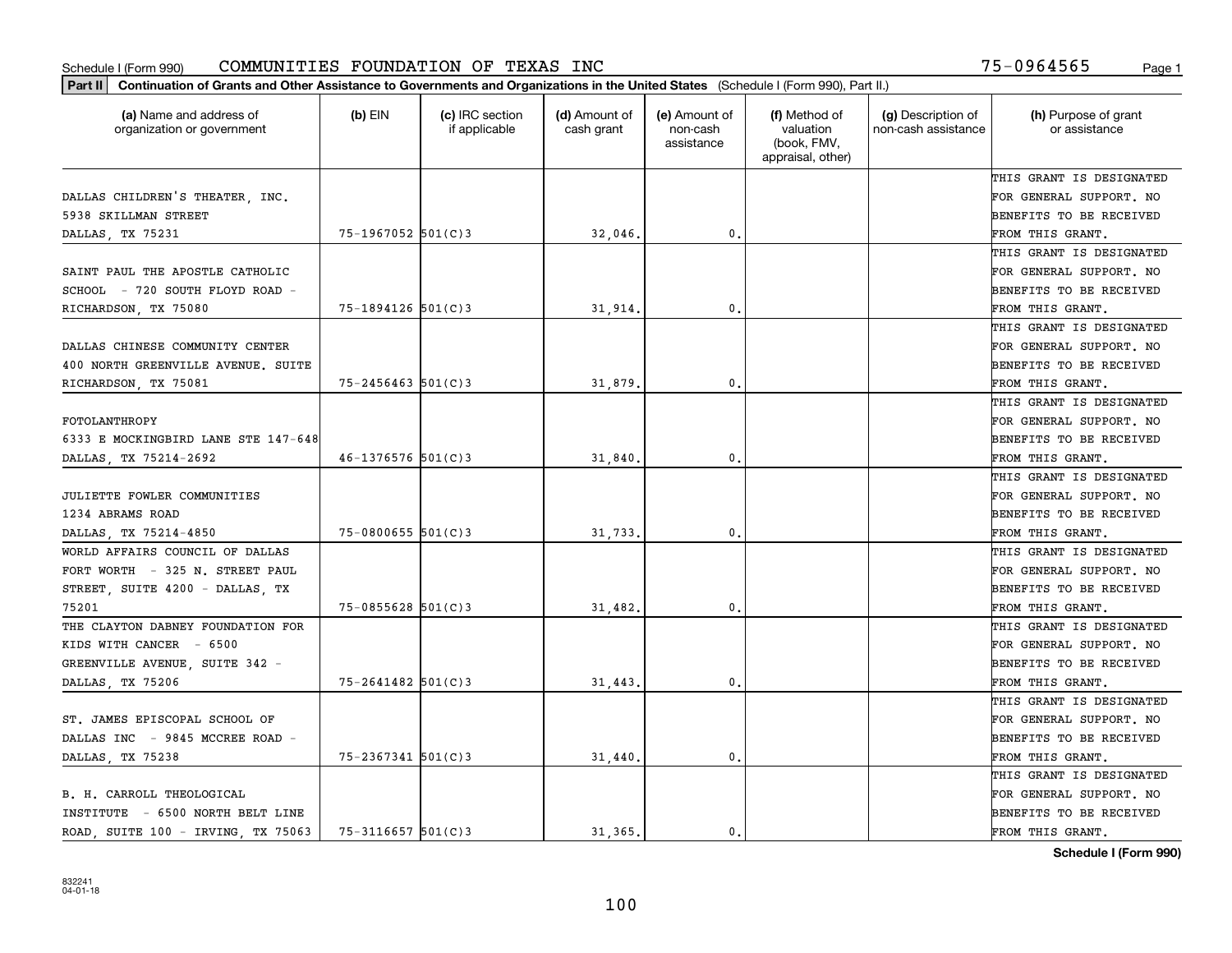| (a) Name and address of<br>organization or government | $(b)$ EIN              | (c) IRC section<br>if applicable | (d) Amount of<br>cash grant | (e) Amount of<br>non-cash<br>assistance | (f) Method of<br>valuation<br>(book, FMV,<br>appraisal, other) | (g) Description of<br>non-cash assistance | (h) Purpose of grant<br>or assistance |
|-------------------------------------------------------|------------------------|----------------------------------|-----------------------------|-----------------------------------------|----------------------------------------------------------------|-------------------------------------------|---------------------------------------|
|                                                       |                        |                                  |                             |                                         |                                                                |                                           | THIS GRANT IS DESIGNATED              |
| GOLDEN RETRIEVER RESCUE ALLIANCE                      |                        |                                  |                             |                                         |                                                                |                                           | FOR GENERAL SUPPORT. NO               |
| P.O. BOX 161792                                       |                        |                                  |                             |                                         |                                                                |                                           | BENEFITS TO BE RECEIVED               |
| FORT WORTH, TX 76161                                  | $27-1398056$ 501(C)3   |                                  | 31,140.                     | 0.                                      |                                                                |                                           | FROM THIS GRANT.                      |
|                                                       |                        |                                  |                             |                                         |                                                                |                                           | THIS GRANT IS DESIGNATED              |
| JUNIOR PLAYERS GUILD                                  |                        |                                  |                             |                                         |                                                                |                                           | FOR GENERAL SUPPORT. NO               |
| 4054 MCKINNEY AVENUE STE 104                          |                        |                                  |                             |                                         |                                                                |                                           | BENEFITS TO BE RECEIVED               |
| DALLAS, TX 75204-8231                                 | $75 - 6061082$ 501(C)3 |                                  | 31,070                      | $\mathbf{0}$                            |                                                                |                                           | FROM THIS GRANT.                      |
|                                                       |                        |                                  |                             |                                         |                                                                |                                           | THIS GRANT IS DESIGNATED              |
| DALLAS PARKS FOUNDATION                               |                        |                                  |                             |                                         |                                                                |                                           | FOR GENERAL SUPPORT. NO               |
| 9540 GARLAND ROAD, SUITE 381-117                      |                        |                                  |                             |                                         |                                                                |                                           | BENEFITS TO BE RECEIVED               |
| DALLAS, TX 75218                                      | $20 - 0012044$ 501(C)3 |                                  | 30,905                      | $\mathbf{0}$ .                          |                                                                |                                           | FROM THIS GRANT.                      |
|                                                       |                        |                                  |                             |                                         |                                                                |                                           | THIS GRANT IS DESIGNATED              |
| GLADNEY CENTER FOR ADOPTION                           |                        |                                  |                             |                                         |                                                                |                                           | FOR GENERAL SUPPORT. NO               |
| 6300 JOHN RYAN DRIVE                                  |                        |                                  |                             |                                         |                                                                |                                           | BENEFITS TO BE RECEIVED               |
| FORT WORTH, TX 76132                                  | $75 - 0917409$ 501(C)3 |                                  | 30,899                      | $\mathbf{0}$                            |                                                                |                                           | FROM THIS GRANT.                      |
|                                                       |                        |                                  |                             |                                         |                                                                |                                           | THIS GRANT IS DESIGNATED              |
| <b>AUSTIN PARKS FOUNDATION</b>                        |                        |                                  |                             |                                         |                                                                |                                           | FOR GENERAL SUPPORT. NO               |
| 1023 SPRINGDALE ROAD, SUITE 4B                        |                        |                                  |                             |                                         |                                                                |                                           | BENEFITS TO BE RECEIVED               |
| <b>AUSTIN, TX 78721</b>                               | $74 - 2648803$ 501(C)3 |                                  | 30,850                      | $\mathbf{0}$                            |                                                                |                                           | FROM THIS GRANT.                      |
|                                                       |                        |                                  |                             |                                         |                                                                |                                           | THIS GRANT IS DESIGNATED              |
| WILSHIRE BAPTIST CHURCH                               |                        |                                  |                             |                                         |                                                                |                                           | FOR GENERAL SUPPORT. NO               |
| 4316 ABRAMS ROAD                                      |                        |                                  |                             |                                         |                                                                |                                           | BENEFITS TO BE RECEIVED               |
| DALLAS, TX 75214                                      | $75 - 6003568$ 501(C)3 |                                  | 30,838                      | $\mathbf{0}$                            |                                                                |                                           | FROM THIS GRANT.                      |
|                                                       |                        |                                  |                             |                                         |                                                                |                                           | THIS GRANT IS DESIGNATED              |
| DALLAS BLACK DANCE THEATRE, INC.                      |                        |                                  |                             |                                         |                                                                |                                           | FOR GENERAL SUPPORT. NO               |
| 2700 ANN WILLIAMS WAY                                 |                        |                                  |                             |                                         |                                                                |                                           | BENEFITS TO BE RECEIVED               |
| DALLAS, TX 75201                                      | 75-1756215 501(C)3     |                                  | 30,820                      | $\mathbf{0}$ .                          |                                                                |                                           | FROM THIS GRANT.                      |
|                                                       |                        |                                  |                             |                                         |                                                                |                                           | THIS GRANT IS DESIGNATED              |
| DALLAS 24 HOUR CLUB, INC.                             |                        |                                  |                             |                                         |                                                                |                                           | FOR GENERAL SUPPORT. NO               |
| 4636 ROSS AVENUE                                      |                        |                                  |                             |                                         |                                                                |                                           | BENEFITS TO BE RECEIVED               |
| DALLAS, TX 75204                                      | 75-2231077 501(C)3     |                                  | 30,732.                     | 0.                                      |                                                                |                                           | FROM THIS GRANT.                      |
|                                                       |                        |                                  |                             |                                         |                                                                |                                           | THIS GRANT IS DESIGNATED              |
| HILL SCHOOL OF FORT WORTH, INC.                       |                        |                                  |                             |                                         |                                                                |                                           | FOR GENERAL SUPPORT. NO               |
| 4817 ODESSA AVENUE                                    |                        |                                  |                             |                                         |                                                                |                                           | BENEFITS TO BE RECEIVED               |
| FORT WORTH, TX 76133                                  | $75 - 1829184$ 501(C)3 |                                  | 30.644.                     | 0.                                      |                                                                |                                           | FROM THIS GRANT.                      |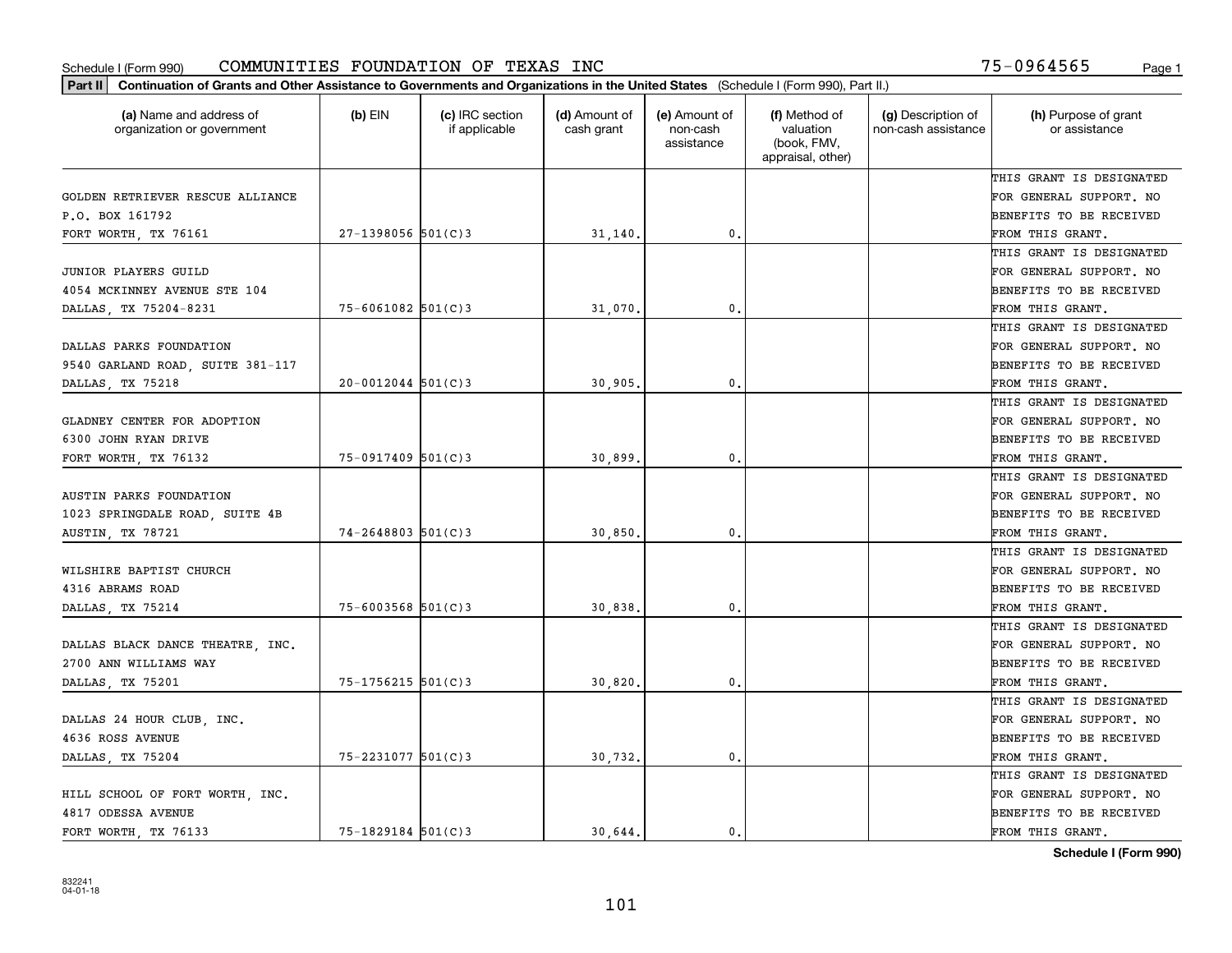| (a) Name and address of<br>organization or government | $(b)$ EIN                | (c) IRC section<br>if applicable | (d) Amount of<br>cash grant | (e) Amount of<br>non-cash<br>assistance | (f) Method of<br>valuation<br>(book, FMV,<br>appraisal, other) | (g) Description of<br>non-cash assistance | (h) Purpose of grant<br>or assistance |
|-------------------------------------------------------|--------------------------|----------------------------------|-----------------------------|-----------------------------------------|----------------------------------------------------------------|-------------------------------------------|---------------------------------------|
|                                                       |                          |                                  |                             |                                         |                                                                |                                           | THIS GRANT IS DESIGNATED              |
| EAST LAKE PET ORPHANAGE                               |                          |                                  |                             |                                         |                                                                |                                           | FOR GENERAL SUPPORT. NO               |
| 10101 E. NORTHWEST HIGHWAY                            |                          |                                  |                             |                                         |                                                                |                                           | <b>BENEFITS TO BE RECEIVED</b>        |
| DALLAS, TX 75238                                      | $75 - 2905418$ 501(C)3   |                                  | 30,635.                     | 0.                                      |                                                                |                                           | FROM THIS GRANT.                      |
|                                                       |                          |                                  |                             |                                         |                                                                |                                           | THIS GRANT IS DESIGNATED              |
| COUNCIL FOR LIFE                                      |                          |                                  |                             |                                         |                                                                |                                           | FOR GENERAL SUPPORT. NO               |
| 4516 LOVERS LANE, PMB 103                             |                          |                                  |                             |                                         |                                                                |                                           | BENEFITS TO BE RECEIVED               |
| DALLAS, TX 75225                                      | $05 - 0532415$ 501(C)3   |                                  | 30,547.                     | 0.                                      |                                                                |                                           | FROM THIS GRANT.                      |
|                                                       |                          |                                  |                             |                                         |                                                                |                                           | THIS GRANT IS DESIGNATED              |
| SRI LANKA OUTREACH                                    |                          |                                  |                             |                                         |                                                                |                                           | FOR GENERAL SUPPORT. NO               |
| 209 MAGIC LANE                                        |                          |                                  |                             |                                         |                                                                |                                           | BENEFITS TO BE RECEIVED               |
| SUNNYVALE, TX 75182                                   | $33 - 1009471$ 501(C)3   |                                  | 30,500                      | $^{\rm 0}$ .                            |                                                                |                                           | FROM THIS GRANT.                      |
|                                                       |                          |                                  |                             |                                         |                                                                |                                           | THIS GRANT IS DESIGNATED              |
| CHRIST'S FOUNDRY UNITED METHODIST                     |                          |                                  |                             |                                         |                                                                |                                           | FOR GENERAL SUPPORT. NO               |
| MISSION - P.O. BOX 29126 -                            |                          |                                  |                             |                                         |                                                                |                                           | <b>BENEFITS TO BE RECEIVED</b>        |
| DALLAS, TX 75229-0126                                 | $27 - 5012107$ 501(C)3   |                                  | 30,247.                     | 0.                                      |                                                                |                                           | FROM THIS GRANT.                      |
|                                                       |                          |                                  |                             |                                         |                                                                |                                           | THIS GRANT IS DESIGNATED              |
| <b>FISHINGS FUTURE</b>                                |                          |                                  |                             |                                         |                                                                |                                           | FOR GENERAL SUPPORT. NO               |
| P.O. BOX 3848                                         |                          |                                  |                             |                                         |                                                                |                                           | <b>BENEFITS TO BE RECEIVED</b>        |
| SOUTH PADRE ISLAND, TX 78597                          | $20 - 8782271$ 501(C)3   |                                  | 30,200                      | 0.                                      |                                                                |                                           | FROM THIS GRANT.                      |
|                                                       |                          |                                  |                             |                                         |                                                                |                                           | THIS GRANT IS DESIGNATED              |
| FORT WORTH COUNTRY DAY SCHOOL,                        |                          |                                  |                             |                                         |                                                                |                                           | FOR GENERAL SUPPORT. NO               |
| INC. - 4200 COUNTRY DAY LANE -                        |                          |                                  |                             |                                         |                                                                |                                           | <b>BENEFITS TO BE RECEIVED</b>        |
| FORT WORTH, TX 76109                                  | $75 - 1085363$ $501(C)3$ |                                  | 30,126,                     | 0.                                      |                                                                |                                           | FROM THIS GRANT.                      |
|                                                       |                          |                                  |                             |                                         |                                                                |                                           | THIS GRANT IS DESIGNATED              |
| SHILOH PLACE                                          |                          |                                  |                             |                                         |                                                                |                                           | FOR GENERAL SUPPORT. NO               |
| P.O. BOX 2731                                         |                          |                                  |                             |                                         |                                                                |                                           | <b>BENEFITS TO BE RECEIVED</b>        |
| MCKINNEY, TX 75070                                    | $45 - 2032784$ 501(C)3   |                                  | 30, 111.                    | $\mathfrak{o}$ .                        |                                                                |                                           | FROM THIS GRANT.                      |
|                                                       |                          |                                  |                             |                                         |                                                                |                                           | THIS GRANT IS DESIGNATED              |
| SEA TURTLES, INC.                                     |                          |                                  |                             |                                         |                                                                |                                           | FOR GENERAL SUPPORT. NO               |
| P.O. BOX 3987                                         |                          |                                  |                             |                                         |                                                                |                                           | BENEFITS TO BE RECEIVED               |
| SOUTH PADRE ISLAND, TX 78597                          | $74 - 2042030$ 501(C)3   |                                  | 30,050.                     | $\mathbf{0}$ .                          |                                                                |                                           | FROM THIS GRANT.                      |
|                                                       |                          |                                  |                             |                                         |                                                                |                                           | THIS GRANT IS DESIGNATED              |
| GENERAL CONFERENCE OF SEVENTH DAY                     |                          |                                  |                             |                                         |                                                                |                                           | FOR GENERAL SUPPORT. NO               |
| ADVENTIST - 12501 OLD COLUMBIA                        |                          |                                  |                             |                                         |                                                                |                                           | <b>BENEFITS TO BE RECEIVED</b>        |
| PIKE - SILVER SPRING, MD 20904                        | $52 - 0643036$ 501(C)3   |                                  | 30.000.                     | $\mathbf{0}$ .                          |                                                                |                                           | FROM THIS GRANT.                      |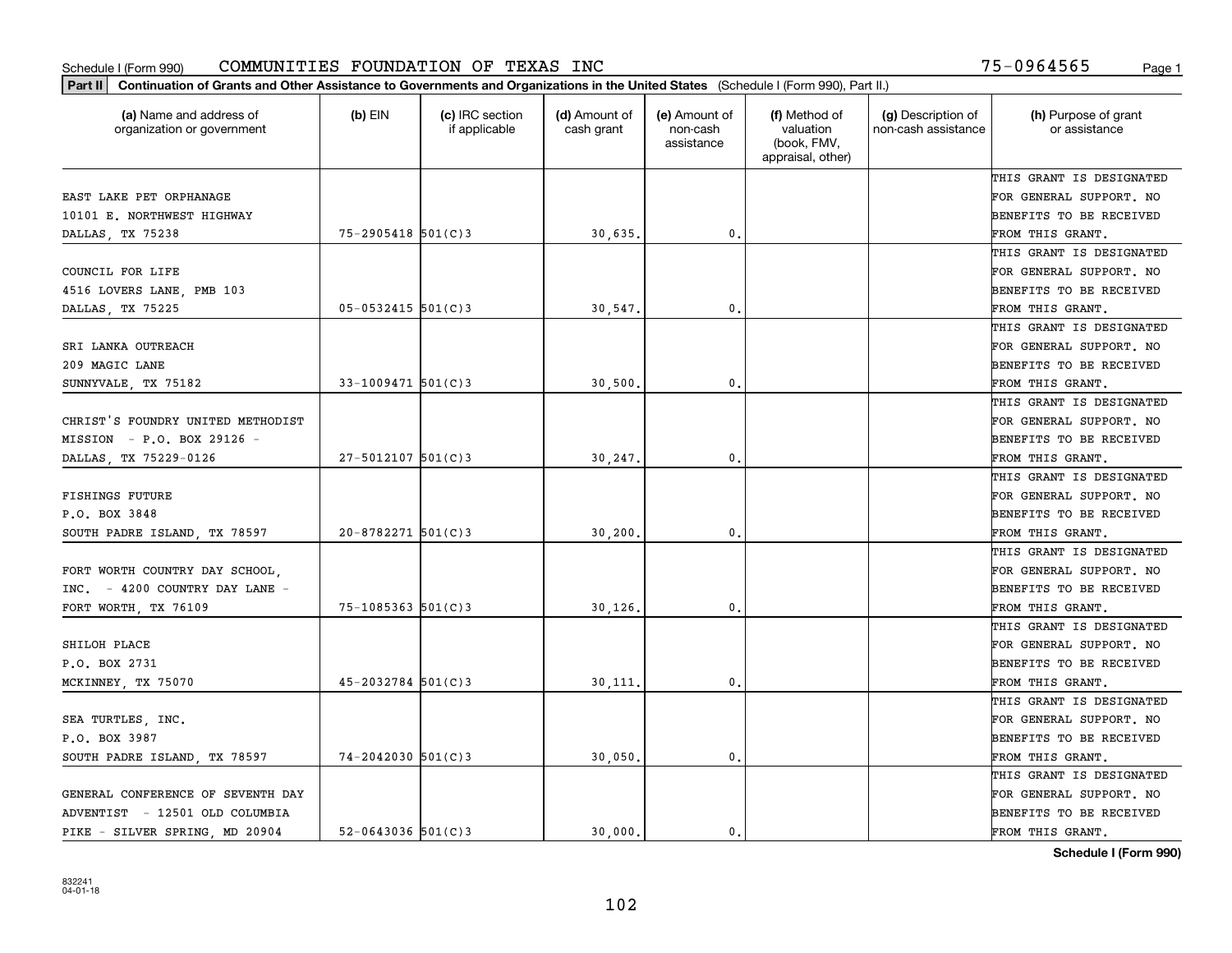| Part II   Continuation of Grants and Other Assistance to Governments and Organizations in the United States (Schedule I (Form 990), Part II.) |                        |                                  |                             |                                         |                                                                |                                           |                                       |
|-----------------------------------------------------------------------------------------------------------------------------------------------|------------------------|----------------------------------|-----------------------------|-----------------------------------------|----------------------------------------------------------------|-------------------------------------------|---------------------------------------|
| (a) Name and address of<br>organization or government                                                                                         | $(b)$ EIN              | (c) IRC section<br>if applicable | (d) Amount of<br>cash grant | (e) Amount of<br>non-cash<br>assistance | (f) Method of<br>valuation<br>(book, FMV,<br>appraisal, other) | (g) Description of<br>non-cash assistance | (h) Purpose of grant<br>or assistance |
|                                                                                                                                               |                        |                                  |                             |                                         |                                                                |                                           | THIS GRANT IS DESIGNATED              |
| WATERMARK COMMUNITY CHURCH                                                                                                                    |                        |                                  |                             |                                         |                                                                |                                           | FOR GENERAL SUPPORT. NO               |
| 7540 LBJ FREEWAY, SUITE 800                                                                                                                   |                        |                                  |                             |                                         |                                                                |                                           | BENEFITS TO BE RECEIVED               |
| DALLAS, TX 75251                                                                                                                              | 75-2830999 501(C)3     |                                  | 30,000.                     | 0.                                      |                                                                |                                           | FROM THIS GRANT.                      |
|                                                                                                                                               |                        |                                  |                             |                                         |                                                                |                                           | THIS GRANT IS DESIGNATED              |
| NEW DAY OUTREACH                                                                                                                              |                        |                                  |                             |                                         |                                                                |                                           | FOR GENERAL SUPPORT. NO               |
| 1408 ROMO PLAZA                                                                                                                               |                        |                                  |                             |                                         |                                                                |                                           | BENEFITS TO BE RECEIVED               |
| DALLAS, TX 75211                                                                                                                              | $41 - 2188012$ 501(C)3 |                                  | 30,000                      | 0.                                      |                                                                |                                           | FROM THIS GRANT.                      |
|                                                                                                                                               |                        |                                  |                             |                                         |                                                                |                                           | THIS GRANT IS DESIGNATED              |
| AUSTIN THEATRE ALLIANCE                                                                                                                       |                        |                                  |                             |                                         |                                                                |                                           | FOR GENERAL SUPPORT. NO               |
| P.O. BOX 1566                                                                                                                                 |                        |                                  |                             |                                         |                                                                |                                           | BENEFITS TO BE RECEIVED               |
| AUSTIN, TX 78767                                                                                                                              | $74 - 2975922$ 501(C)3 |                                  | 30,000                      | $\mathfrak{o}$ .                        |                                                                |                                           | FROM THIS GRANT.                      |
|                                                                                                                                               |                        |                                  |                             |                                         |                                                                |                                           | THIS GRANT IS DESIGNATED              |
| SIMS FOUNDATION, INC.                                                                                                                         |                        |                                  |                             |                                         |                                                                |                                           | FOR GENERAL SUPPORT. NO               |
| P.O. BOX 2152                                                                                                                                 |                        |                                  |                             |                                         |                                                                |                                           | <b>BENEFITS TO BE RECEIVED</b>        |
| AUSTIN, TX 78768                                                                                                                              | $74 - 2766013$ 501(C)3 |                                  | 30,000.                     | 0.                                      |                                                                |                                           | FROM THIS GRANT.                      |
|                                                                                                                                               |                        |                                  |                             |                                         |                                                                |                                           | THIS GRANT IS DESIGNATED              |
| UNIVERSITY OF MISSISSIPPI                                                                                                                     |                        |                                  |                             |                                         |                                                                |                                           | FOR GENERAL SUPPORT. NO               |
| FOUNDATION - 406 UNIVERSITY                                                                                                                   |                        |                                  |                             |                                         |                                                                |                                           | BENEFITS TO BE RECEIVED               |
| AVENUE - OXFORD, MS 38655                                                                                                                     | $23 - 7310293$ 501(C)3 |                                  | 30,000                      | 0.                                      |                                                                |                                           | FROM THIS GRANT.                      |
|                                                                                                                                               |                        |                                  |                             |                                         |                                                                |                                           | THIS GRANT IS DESIGNATED              |
| SAN FRANCISCO SYMPHONY                                                                                                                        |                        |                                  |                             |                                         |                                                                |                                           | FOR GENERAL SUPPORT. NO               |
| 201 VAN NESS AVENUE                                                                                                                           |                        |                                  |                             |                                         |                                                                |                                           | BENEFITS TO BE RECEIVED               |
| SAN FRANCISCO, CA 94102                                                                                                                       | $94 - 1156284$ 501(C)3 |                                  | 30,000                      | 0.                                      |                                                                |                                           | FROM THIS GRANT.                      |
|                                                                                                                                               |                        |                                  |                             |                                         |                                                                |                                           | THIS GRANT IS DESIGNATED              |
| THE TSTC FOUNDATION                                                                                                                           |                        |                                  |                             |                                         |                                                                |                                           | FOR GENERAL SUPPORT. NO               |
| 3801 CAMPUS DRIVE                                                                                                                             |                        |                                  |                             |                                         |                                                                |                                           | <b>BENEFITS TO BE RECEIVED</b>        |
| WACO, TX 76705                                                                                                                                | 75-2892470 501(C)3     |                                  | 30,000                      | 0.                                      |                                                                |                                           | FROM THIS GRANT.                      |
| THE THAI CHRISTIAN FOUNDATION                                                                                                                 |                        |                                  |                             |                                         |                                                                |                                           | THIS GRANT IS DESIGNATED              |
| DEPT. D8150                                                                                                                                   |                        |                                  |                             |                                         |                                                                |                                           | FOR GENERAL SUPPORT. NO               |
| P.O. BOX 650002 - DALLAS, TX                                                                                                                  |                        |                                  |                             |                                         |                                                                |                                           | BENEFITS TO BE RECEIVED               |
| 75265-8150                                                                                                                                    | 75-1730295 501(C)3     |                                  | 30,000                      | 0.                                      |                                                                |                                           | FROM THIS GRANT.                      |
|                                                                                                                                               |                        |                                  |                             |                                         |                                                                |                                           | THIS GRANT IS DESIGNATED              |
| FLORENCE FULLER CHILD DEVELOPMENT                                                                                                             |                        |                                  |                             |                                         |                                                                |                                           | FOR GENERAL SUPPORT. NO               |
| CENTER, INC. - 200 NE 14TH STREET                                                                                                             |                        |                                  |                             |                                         |                                                                |                                           | <b>BENEFITS TO BE RECEIVED</b>        |
| - BOCA RATON, FL 33432                                                                                                                        | $59 - 1312245$ 501(C)3 |                                  | 29,800.                     | 0.                                      |                                                                |                                           | FROM THIS GRANT.                      |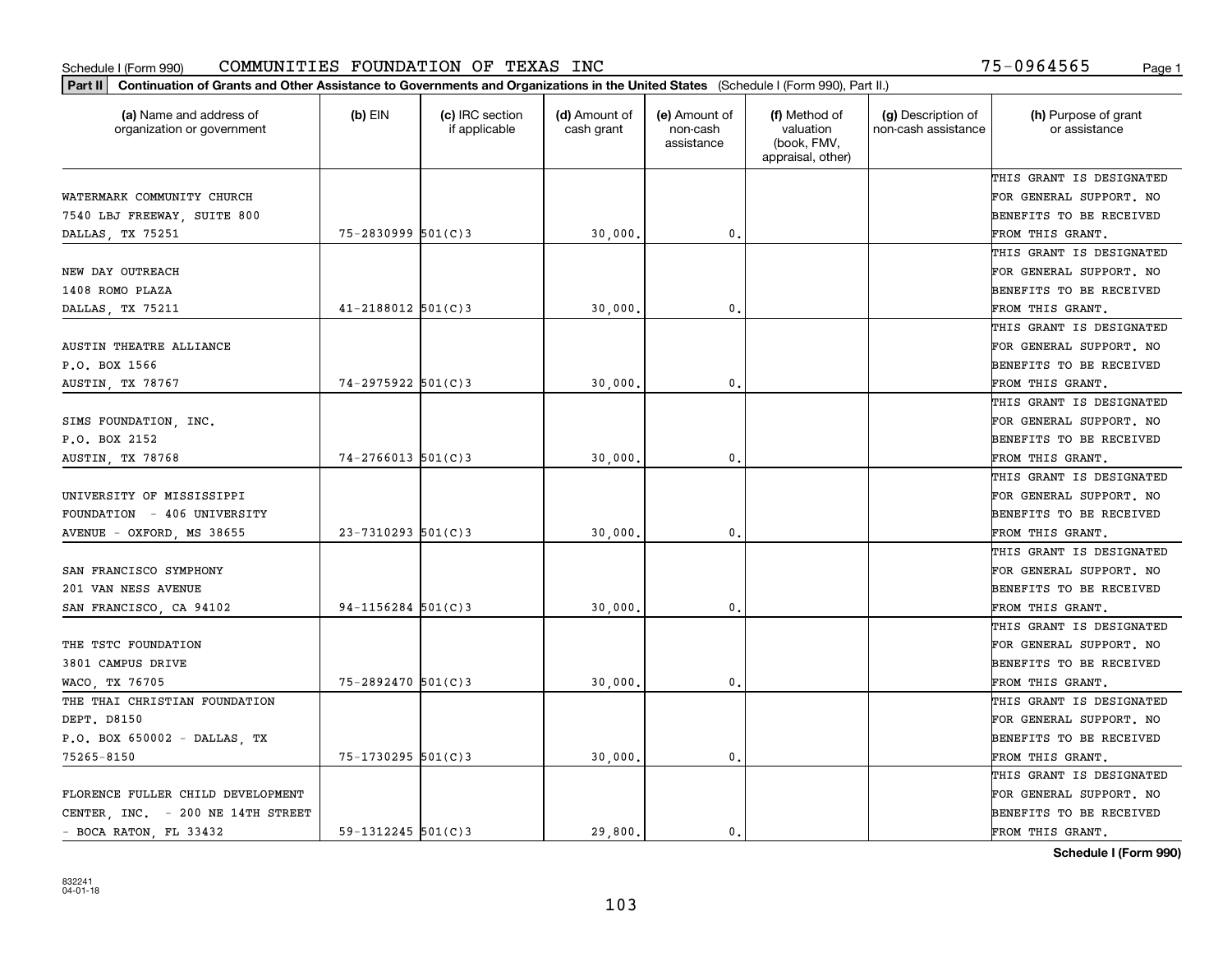| (a) Name and address of<br>organization or government | $(b)$ EIN              | (c) IRC section<br>if applicable | (d) Amount of<br>cash grant | (e) Amount of<br>non-cash<br>assistance | (f) Method of<br>valuation<br>(book, FMV,<br>appraisal, other) | (g) Description of<br>non-cash assistance | (h) Purpose of grant<br>or assistance |
|-------------------------------------------------------|------------------------|----------------------------------|-----------------------------|-----------------------------------------|----------------------------------------------------------------|-------------------------------------------|---------------------------------------|
|                                                       |                        |                                  |                             |                                         |                                                                |                                           | THIS GRANT IS DESIGNATED              |
| OUR FATHER'S CHILDREN, INC.                           |                        |                                  |                             |                                         |                                                                |                                           | FOR GENERAL SUPPORT. NO               |
| 6250 NE LOOP 820                                      |                        |                                  |                             |                                         |                                                                |                                           | BENEFITS TO BE RECEIVED               |
| NORTH RICHLAND HILLS, TX 76180                        | $20 - 0647744$ 501(C)3 |                                  | 29,644.                     | $\mathfrak{o}$ .                        |                                                                |                                           | FROM THIS GRANT.                      |
| CITY OF PALACIOS                                      |                        |                                  |                             |                                         |                                                                |                                           | THIS GRANT IS DESIGNATED              |
| PALACIOS ECONOMIC DEVELOPMENT                         |                        |                                  |                             |                                         |                                                                |                                           | FOR GENERAL SUPPORT. NO               |
| CORPORATION                                           |                        |                                  |                             |                                         |                                                                |                                           | BENEFITS TO BE RECEIVED               |
| 420 MAIN STREET - PALACIOS, TX 774                    | 74-6001842 GOVERNMENT  |                                  | 29,600                      | $\mathbf{0}$                            |                                                                |                                           | FROM THIS GRANT.                      |
|                                                       |                        |                                  |                             |                                         |                                                                |                                           | THIS GRANT IS DESIGNATED              |
| ACHIEVE                                               |                        |                                  |                             |                                         |                                                                |                                           | FOR GENERAL SUPPORT. NO               |
| 8800 AMBASSADOR ROW                                   |                        |                                  |                             |                                         |                                                                |                                           | BENEFITS TO BE RECEIVED               |
| DALLAS, TX 75247-4621                                 | $75 - 1008422$ 501(C)3 |                                  | 29,596.                     | $\mathbf{0}$ .                          |                                                                |                                           | FROM THIS GRANT.                      |
|                                                       |                        |                                  |                             |                                         |                                                                |                                           | THIS GRANT IS DESIGNATED              |
| DOWNTOWN PREGNANCY CENTER                             |                        |                                  |                             |                                         |                                                                |                                           | FOR GENERAL SUPPORT. NO               |
| 525 N. ERVAY STREET                                   |                        |                                  |                             |                                         |                                                                |                                           | BENEFITS TO BE RECEIVED               |
| DALLAS, TX 75201-3149                                 | $25-1902817$ 501(C)3   |                                  | 29,309                      | $\mathbf{0}$                            |                                                                |                                           | FROM THIS GRANT.                      |
|                                                       |                        |                                  |                             |                                         |                                                                |                                           | THIS GRANT IS DESIGNATED              |
| MEN OF NEHEMIAH, INC.                                 |                        |                                  |                             |                                         |                                                                |                                           | FOR GENERAL SUPPORT. NO               |
| 2010 AL LIPSCOMB WAY                                  |                        |                                  |                             |                                         |                                                                |                                           | BENEFITS TO BE RECEIVED               |
| DALLAS, TX 75215                                      | $45 - 2041299$ 501(C)3 |                                  | 29,301                      | $\mathbf{0}$                            |                                                                |                                           | FROM THIS GRANT.                      |
|                                                       |                        |                                  |                             |                                         |                                                                |                                           | THIS GRANT IS DESIGNATED              |
| THE AGAPE CLINIC                                      |                        |                                  |                             |                                         |                                                                |                                           | FOR GENERAL SUPPORT. NO               |
| 4105 JUNIUS STREET                                    |                        |                                  |                             |                                         |                                                                |                                           | BENEFITS TO BE RECEIVED               |
| DALLAS, TX 75246                                      | $14-1847977$ 501(C)3   |                                  | 29,129                      | $\mathbf{0}$                            |                                                                |                                           | FROM THIS GRANT.                      |
|                                                       |                        |                                  |                             |                                         |                                                                |                                           | THIS GRANT IS DESIGNATED              |
| FRIENDS OF SOLAR PREP                                 |                        |                                  |                             |                                         |                                                                |                                           | FOR GENERAL SUPPORT. NO               |
| 3963 MAPLE AVENUE, SUITE 300                          |                        |                                  |                             |                                         |                                                                |                                           | BENEFITS TO BE RECEIVED               |
| DALLAS, TX 75219                                      | 81-3913957 $501(C)$ 3  |                                  | 29,115                      | $\mathbf{0}$ .                          |                                                                |                                           | FROM THIS GRANT.                      |
|                                                       |                        |                                  |                             |                                         |                                                                |                                           | THIS GRANT IS DESIGNATED              |
| READING PARTNERS                                      |                        |                                  |                             |                                         |                                                                |                                           | FOR GENERAL SUPPORT. NO               |
| 2910 SWISS AVENUE                                     |                        |                                  |                             |                                         |                                                                |                                           | BENEFITS TO BE RECEIVED               |
| DALLAS, TX 75204-5962                                 | $77 - 0568469$ 501(C)3 |                                  | 29,071.                     | $\mathbf{0}$ .                          |                                                                |                                           | FROM THIS GRANT.                      |
|                                                       |                        |                                  |                             |                                         |                                                                |                                           | THIS GRANT IS DESIGNATED              |
| BEAUTIFUL FEET CHURCH S B C INC                       |                        |                                  |                             |                                         |                                                                |                                           | FOR GENERAL SUPPORT. NO               |
| 1709 E. HATTIE STREET                                 |                        |                                  |                             |                                         |                                                                |                                           | BENEFITS TO BE RECEIVED               |
| FORT WORTH, TX 76104                                  | $75 - 2316728$ 501(C)3 |                                  | 29.059.                     | 0.                                      |                                                                |                                           | FROM THIS GRANT.                      |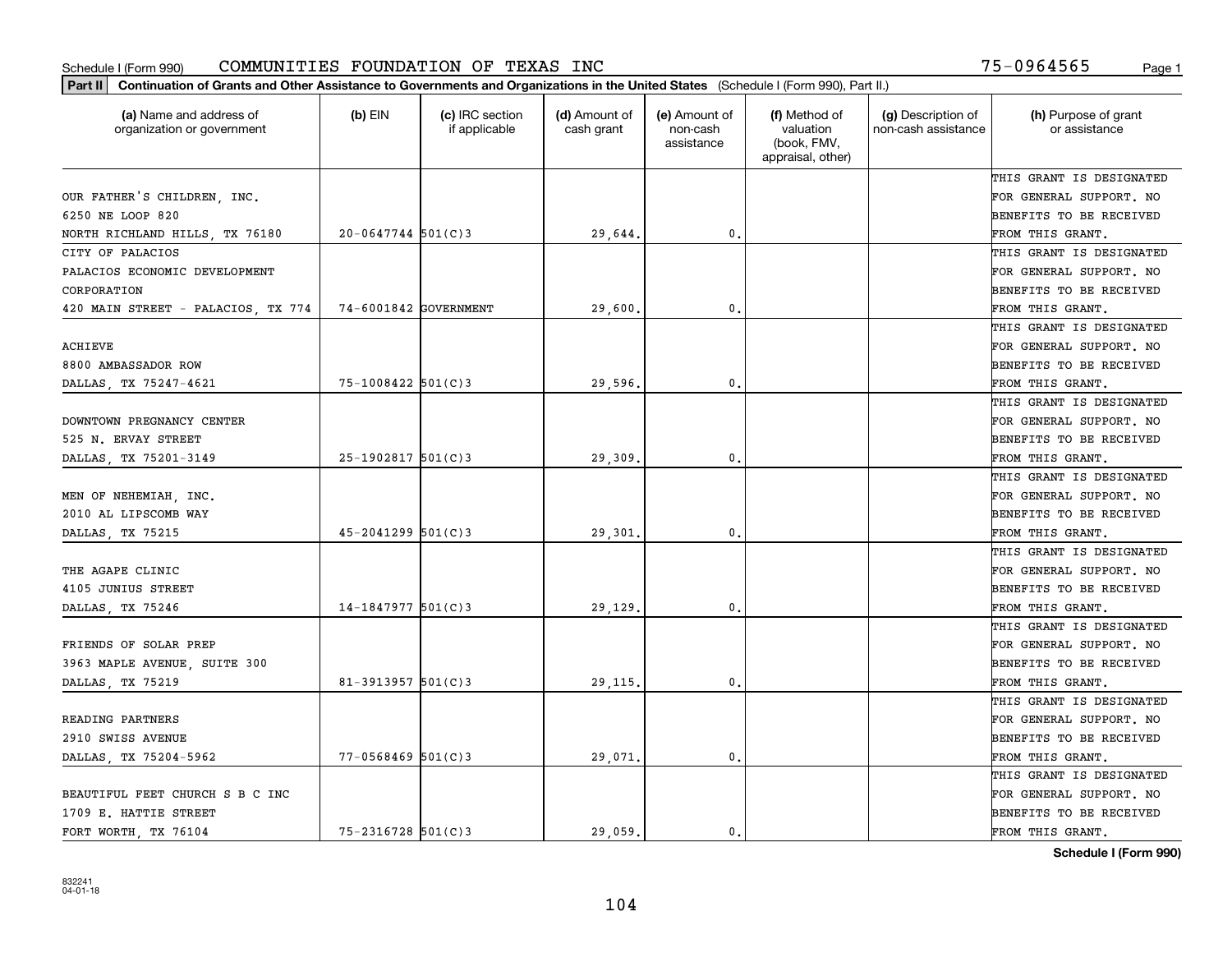| (a) Name and address of<br>organization or government | $(b)$ EIN                | (c) IRC section<br>if applicable | (d) Amount of<br>cash grant | (e) Amount of<br>non-cash<br>assistance | (f) Method of<br>valuation<br>(book, FMV,<br>appraisal, other) | (g) Description of<br>non-cash assistance | (h) Purpose of grant<br>or assistance |
|-------------------------------------------------------|--------------------------|----------------------------------|-----------------------------|-----------------------------------------|----------------------------------------------------------------|-------------------------------------------|---------------------------------------|
|                                                       |                          |                                  |                             |                                         |                                                                |                                           | THIS GRANT IS DESIGNATED              |
| TEMPLE BAPTIST CHURCH                                 |                          |                                  |                             |                                         |                                                                |                                           | FOR GENERAL SUPPORT. NO               |
| P.O. BOX 640                                          |                          |                                  |                             |                                         |                                                                |                                           | BENEFITS TO BE RECEIVED               |
| GAINESVILLE, TX 76241-0640                            | 75-1787285 501(C)3       |                                  | 28,962.                     | 0.                                      |                                                                |                                           | FROM THIS GRANT.                      |
|                                                       |                          |                                  |                             |                                         |                                                                |                                           | THIS GRANT IS DESIGNATED              |
| TAKE ME HOME PET RESCUE                               |                          |                                  |                             |                                         |                                                                |                                           | FOR GENERAL SUPPORT. NO               |
| 561 W. CAMPBELL ROAD, SUITE 303                       |                          |                                  |                             |                                         |                                                                |                                           | BENEFITS TO BE RECEIVED               |
| RICHARDSON, TX 75080                                  | $26 - 2318535$ $501(C)3$ |                                  | 28,940                      | $\mathbf{0}$                            |                                                                |                                           | FROM THIS GRANT.                      |
|                                                       |                          |                                  |                             |                                         |                                                                |                                           | THIS GRANT IS DESIGNATED              |
| UNITED TO LEARN                                       |                          |                                  |                             |                                         |                                                                |                                           | FOR GENERAL SUPPORT. NO               |
| 1600 VICEROY DRIVE, SUITE 150                         |                          |                                  |                             |                                         |                                                                |                                           | BENEFITS TO BE RECEIVED               |
| DALLAS, TX 75235                                      | 82-2121965 501(C)3       |                                  | 28,888                      | $\mathbf{0}$ .                          |                                                                |                                           | FROM THIS GRANT.                      |
|                                                       |                          |                                  |                             |                                         |                                                                |                                           | THIS GRANT IS DESIGNATED              |
| THE MAGDALEN HOUSE                                    |                          |                                  |                             |                                         |                                                                |                                           | FOR GENERAL SUPPORT. NO               |
| 1302 REDWOOD CIRCLE                                   |                          |                                  |                             |                                         |                                                                |                                           | BENEFITS TO BE RECEIVED               |
| DALLAS, TX 75218-3654                                 | $75 - 2178327$ 501(C)3   |                                  | 28,887                      | $\mathbf{0}$                            |                                                                |                                           | FROM THIS GRANT.                      |
|                                                       |                          |                                  |                             |                                         |                                                                |                                           | THIS GRANT IS DESIGNATED              |
| NATIONAL AUDUBON SOCIETY, INC.                        |                          |                                  |                             |                                         |                                                                |                                           | FOR GENERAL SUPPORT. NO               |
| 2201 MAIN STREET, SUITE 600                           |                          |                                  |                             |                                         |                                                                |                                           | BENEFITS TO BE RECEIVED               |
| DALLAS, TX 75201                                      | $13 - 1624102$ 501(C)3   |                                  | 28,873                      | $\mathbf{0}$                            |                                                                |                                           | FROM THIS GRANT.                      |
|                                                       |                          |                                  |                             |                                         |                                                                |                                           | THIS GRANT IS DESIGNATED              |
| HOPE SUPPLY CO.                                       |                          |                                  |                             |                                         |                                                                |                                           | FOR GENERAL SUPPORT. NO               |
| 10480 SHADY TRAIL, SUITE 104                          |                          |                                  |                             |                                         |                                                                |                                           | BENEFITS TO BE RECEIVED               |
| DALLAS, TX 75220-2533                                 | $75 - 2284779$ 501(C)3   |                                  | 28,709                      | $\mathbf{0}$                            |                                                                |                                           | FROM THIS GRANT.                      |
|                                                       |                          |                                  |                             |                                         |                                                                |                                           | THIS GRANT IS DESIGNATED              |
| INSTITUTE FOR CREATION RESEARCH                       |                          |                                  |                             |                                         |                                                                |                                           | FOR GENERAL SUPPORT. NO               |
| 1806 ROYAL LANE                                       |                          |                                  |                             |                                         |                                                                |                                           | BENEFITS TO BE RECEIVED               |
| DALLAS, TX 75229                                      | $95 - 3523177$ $501(C)3$ |                                  | 28,581                      | $\mathbf{0}$ .                          |                                                                |                                           | FROM THIS GRANT.                      |
|                                                       |                          |                                  |                             |                                         |                                                                |                                           | THIS GRANT IS DESIGNATED              |
| THE CHOCOLATE MINT FOUNDATION                         |                          |                                  |                             |                                         |                                                                |                                           | FOR GENERAL SUPPORT. NO               |
| 201 EXECUTIVE WAY                                     |                          |                                  |                             |                                         |                                                                |                                           | BENEFITS TO BE RECEIVED               |
| DESOTO, TX 75115                                      | $27 - 1589053$ 501(C)3   |                                  | 28,543.                     | $\mathbf{0}$ .                          |                                                                |                                           | FROM THIS GRANT.                      |
|                                                       |                          |                                  |                             |                                         |                                                                |                                           | THIS GRANT IS DESIGNATED              |
| CFDA FOUNDATION, INC.                                 |                          |                                  |                             |                                         |                                                                |                                           | FOR GENERAL SUPPORT. NO               |
| P.O. BOX 28471                                        |                          |                                  |                             |                                         |                                                                |                                           | BENEFITS TO BE RECEIVED               |
| NEW YORK, NY 10087-8471                               | $23 - 7371666$ 501(C)3   |                                  | 28.500.                     | 0.                                      |                                                                |                                           | FROM THIS GRANT.                      |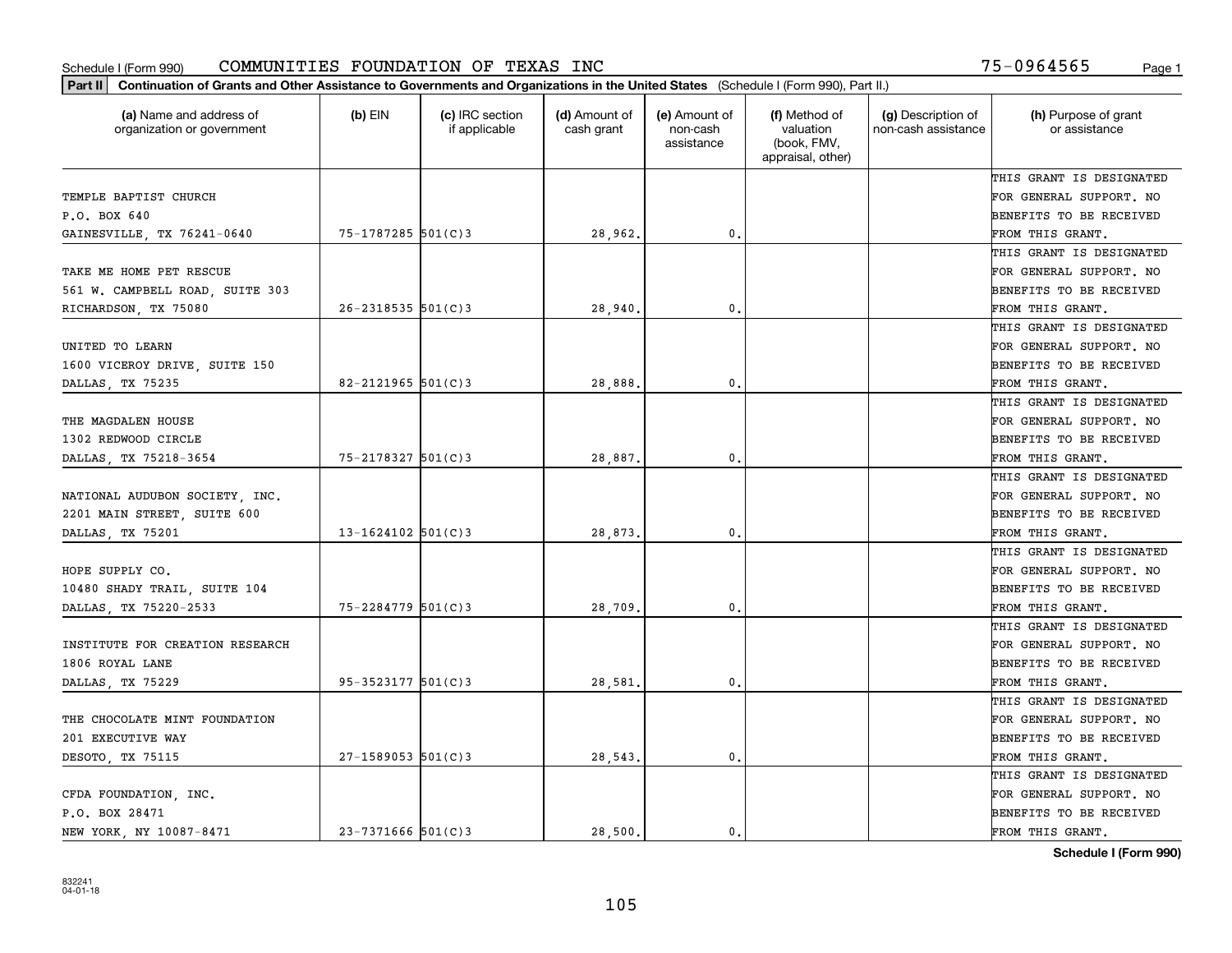| Part II   Continuation of Grants and Other Assistance to Governments and Organizations in the United States (Schedule I (Form 990), Part II.) |                          |                                  |                             |                                         |                                                                |                                           |                                       |
|-----------------------------------------------------------------------------------------------------------------------------------------------|--------------------------|----------------------------------|-----------------------------|-----------------------------------------|----------------------------------------------------------------|-------------------------------------------|---------------------------------------|
| (a) Name and address of<br>organization or government                                                                                         | $(b)$ EIN                | (c) IRC section<br>if applicable | (d) Amount of<br>cash grant | (e) Amount of<br>non-cash<br>assistance | (f) Method of<br>valuation<br>(book, FMV,<br>appraisal, other) | (g) Description of<br>non-cash assistance | (h) Purpose of grant<br>or assistance |
|                                                                                                                                               |                          |                                  |                             |                                         |                                                                |                                           | THIS GRANT IS DESIGNATED              |
| BRAVO! COLORADO AT VAIL-BEAVER                                                                                                                |                          |                                  |                             |                                         |                                                                |                                           | FOR GENERAL SUPPORT. NO               |
| CREEK - 2271 N. FRONTAGE ROAD W.                                                                                                              |                          |                                  |                             |                                         |                                                                |                                           | BENEFITS TO BE RECEIVED               |
| SUITE $C - VAIL$ , $CO 81657$                                                                                                                 | $84 - 1074065$ 501(C)3   |                                  | 28,301.                     | 0.                                      |                                                                |                                           | FROM THIS GRANT.                      |
|                                                                                                                                               |                          |                                  |                             |                                         |                                                                |                                           | THIS GRANT IS DESIGNATED              |
| HUMANE SOCIETY OF FLOWER MOUND                                                                                                                |                          |                                  |                             |                                         |                                                                |                                           | FOR GENERAL SUPPORT. NO               |
| 1601 ARROWHEAD DRIVE                                                                                                                          |                          |                                  |                             |                                         |                                                                |                                           | BENEFITS TO BE RECEIVED               |
| FLOWER MOUND, TX 75028-2636                                                                                                                   | $75 - 2727224$ 501(C)3   |                                  | 28,290                      | 0.                                      |                                                                |                                           | FROM THIS GRANT.                      |
|                                                                                                                                               |                          |                                  |                             |                                         |                                                                |                                           | THIS GRANT IS DESIGNATED              |
| THE LAMPLIGHTER SCHOOL                                                                                                                        |                          |                                  |                             |                                         |                                                                |                                           | FOR GENERAL SUPPORT. NO               |
| 11611 INWOOD ROAD                                                                                                                             |                          |                                  |                             |                                         |                                                                |                                           | BENEFITS TO BE RECEIVED               |
| DALLAS, TX 75229                                                                                                                              | $75 - 6059993$ 501(C)3   |                                  | 28,264.                     | 0.                                      |                                                                |                                           | FROM THIS GRANT.                      |
|                                                                                                                                               |                          |                                  |                             |                                         |                                                                |                                           | THIS GRANT IS DESIGNATED              |
| BAT WORLD SANCTUARY                                                                                                                           |                          |                                  |                             |                                         |                                                                |                                           | FOR GENERAL SUPPORT. NO               |
| 299 HIGH POINT ROAD                                                                                                                           |                          |                                  |                             |                                         |                                                                |                                           | <b>BENEFITS TO BE RECEIVED</b>        |
| WEATHERFORD, TX 76088                                                                                                                         | $75 - 2503642$ 501(C)3   |                                  | 28, 233.                    | $\mathbf{0}$ .                          |                                                                |                                           | FROM THIS GRANT.                      |
|                                                                                                                                               |                          |                                  |                             |                                         |                                                                |                                           | THIS GRANT IS DESIGNATED              |
| HOPE COTTAGE, INC.                                                                                                                            |                          |                                  |                             |                                         |                                                                |                                           | FOR GENERAL SUPPORT. NO               |
| 609 TEXAS STREET                                                                                                                              |                          |                                  |                             |                                         |                                                                |                                           | BENEFITS TO BE RECEIVED               |
| DALLAS, TX 75204                                                                                                                              | $75 - 0800652$ 501(C)3   |                                  | 28,188.                     | 0.                                      |                                                                |                                           | FROM THIS GRANT.                      |
|                                                                                                                                               |                          |                                  |                             |                                         |                                                                |                                           | THIS GRANT IS DESIGNATED              |
| MI ESCUELITA PRESCHOOL, INC.                                                                                                                  |                          |                                  |                             |                                         |                                                                |                                           | FOR GENERAL SUPPORT. NO               |
| 4231 MAPLE AVENUE                                                                                                                             |                          |                                  |                             |                                         |                                                                |                                           | BENEFITS TO BE RECEIVED               |
| DALLAS, TX 75219                                                                                                                              | $75 - 1728505$ 501(C)3   |                                  | 28,176.                     | $\mathfrak{o}$ .                        |                                                                |                                           | FROM THIS GRANT.                      |
|                                                                                                                                               |                          |                                  |                             |                                         |                                                                |                                           | THIS GRANT IS DESIGNATED              |
| HUCKLEBERRY FOUNDATION                                                                                                                        |                          |                                  |                             |                                         |                                                                |                                           | FOR GENERAL SUPPORT. NO               |
| 3416 PURDUE                                                                                                                                   |                          |                                  |                             |                                         |                                                                |                                           | BENEFITS TO BE RECEIVED               |
| DALLAS, TX 75225                                                                                                                              | $47 - 3654727$ 501(C)3   |                                  | 28,029                      | 0.                                      |                                                                |                                           | FROM THIS GRANT.                      |
|                                                                                                                                               |                          |                                  |                             |                                         |                                                                |                                           | THIS GRANT IS DESIGNATED              |
| RETINA FOUNDATION OF THE SOUTHWEST                                                                                                            |                          |                                  |                             |                                         |                                                                |                                           | FOR GENERAL SUPPORT. NO               |
| 9600 N CENTRAL EXPRESSWAY STE 200                                                                                                             |                          |                                  |                             |                                         |                                                                |                                           | BENEFITS TO BE RECEIVED               |
| DALLAS, TX 75231-5080                                                                                                                         | $51 - 0151514$ $501(C)3$ |                                  | 28,000.                     | $\mathbf{0}$ .                          |                                                                |                                           | FROM THIS GRANT.                      |
|                                                                                                                                               |                          |                                  |                             |                                         |                                                                |                                           | THIS GRANT IS DESIGNATED              |
| TEXAS TECH FOUNDATION, INC.                                                                                                                   |                          |                                  |                             |                                         |                                                                |                                           | FOR GENERAL SUPPORT. NO               |
| P.O. BOX 41081                                                                                                                                |                          |                                  |                             |                                         |                                                                |                                           | <b>BENEFITS TO BE RECEIVED</b>        |
| LUBBOCK TX 79409                                                                                                                              | $75 - 6043842$ 501(C)3   |                                  | 28,000.                     | 0.                                      |                                                                |                                           | FROM THIS GRANT.                      |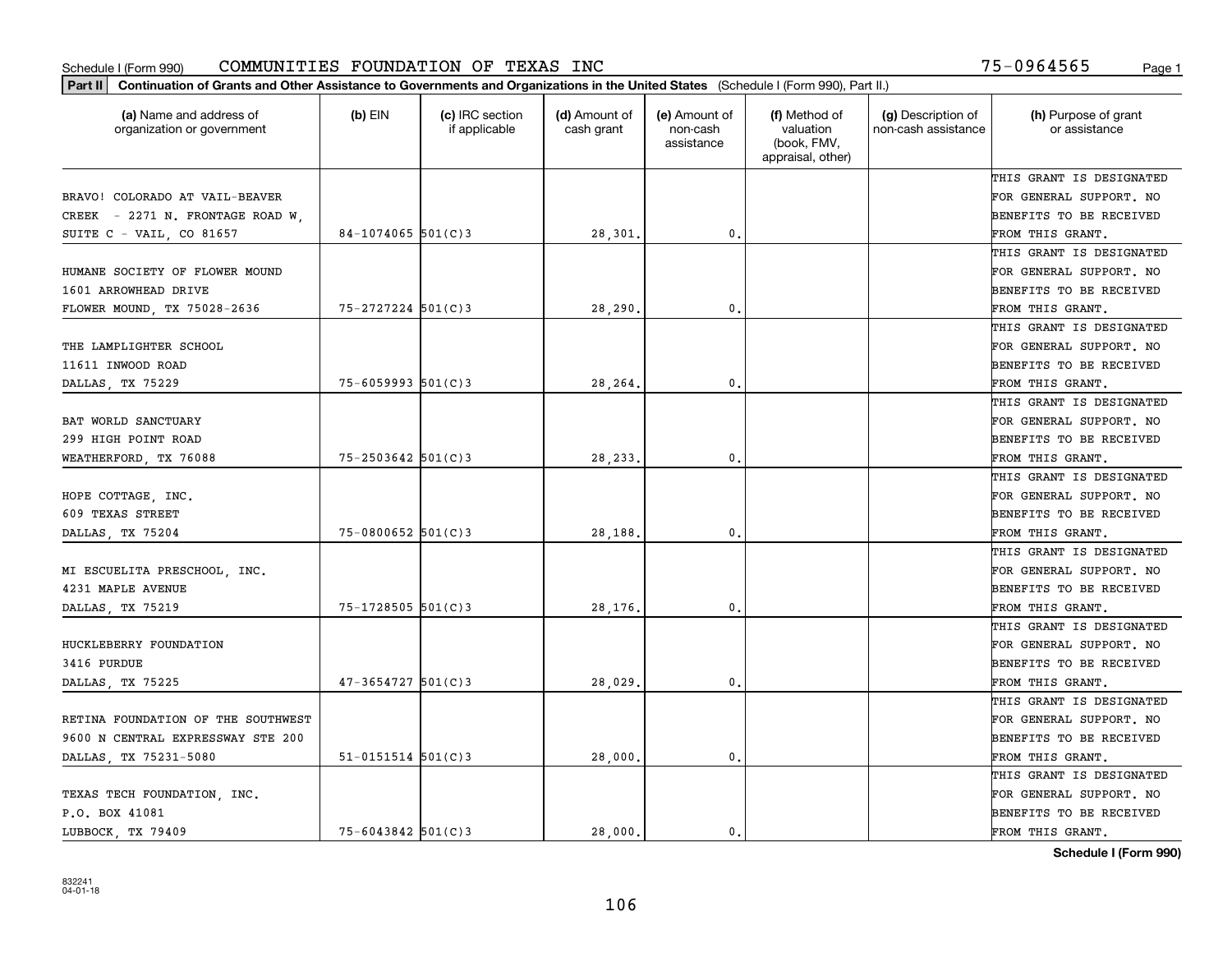| (a) Name and address of<br>organization or government | $(b)$ EIN                | (c) IRC section<br>if applicable | (d) Amount of<br>cash grant | (e) Amount of<br>non-cash<br>assistance | (f) Method of<br>valuation<br>(book, FMV,<br>appraisal, other) | (g) Description of<br>non-cash assistance | (h) Purpose of grant<br>or assistance |
|-------------------------------------------------------|--------------------------|----------------------------------|-----------------------------|-----------------------------------------|----------------------------------------------------------------|-------------------------------------------|---------------------------------------|
|                                                       |                          |                                  |                             |                                         |                                                                |                                           | THIS GRANT IS DESIGNATED              |
| CARA MIA THEATRE, CO.                                 |                          |                                  |                             |                                         |                                                                |                                           | FOR GENERAL SUPPORT. NO               |
| 3630 HARRY HINES BOULEVARD                            |                          |                                  |                             |                                         |                                                                |                                           | <b>BENEFITS TO BE RECEIVED</b>        |
| DALLAS, TX 75219                                      | $75 - 2638117$ 501(C)3   |                                  | 27,988.                     | 0.                                      |                                                                |                                           | FROM THIS GRANT.                      |
|                                                       |                          |                                  |                             |                                         |                                                                |                                           | THIS GRANT IS DESIGNATED              |
| COURT APPOINTED SPECIAL ADVOCATES                     |                          |                                  |                             |                                         |                                                                |                                           | FOR GENERAL SUPPORT. NO               |
| OF DENTON COUNTY, INC. - 614 N.                       |                          |                                  |                             |                                         |                                                                |                                           | BENEFITS TO BE RECEIVED               |
| BELL AVENUE - DENTON, TX 76209                        | $75 - 2417472$ 501(C)3   |                                  | 27,911.                     | 0.                                      |                                                                |                                           | FROM THIS GRANT.                      |
|                                                       |                          |                                  |                             |                                         |                                                                |                                           | THIS GRANT IS DESIGNATED              |
| H.O.P.E. FARM, INC.                                   |                          |                                  |                             |                                         |                                                                |                                           | FOR GENERAL SUPPORT. NO               |
| 865 E. RAMSEY AVENUE                                  |                          |                                  |                             |                                         |                                                                |                                           | BENEFITS TO BE RECEIVED               |
| FORT WORTH, TX 76104                                  | $75 - 2473753$ 501(C)3   |                                  | 27,804.                     | $^{\rm 0}$ .                            |                                                                |                                           | FROM THIS GRANT.                      |
|                                                       |                          |                                  |                             |                                         |                                                                |                                           | THIS GRANT IS DESIGNATED              |
| DME EXCHANGE OF DALLAS, INC.                          |                          |                                  |                             |                                         |                                                                |                                           | FOR GENERAL SUPPORT. NO               |
| 12015 SHILOH DRIVE, SUITE 130                         |                          |                                  |                             |                                         |                                                                |                                           | <b>BENEFITS TO BE RECEIVED</b>        |
| DALLAS, TX 75228                                      | $45 - 2301719$ 501(C)3   |                                  | 27,546.                     | 0.                                      |                                                                |                                           | FROM THIS GRANT.                      |
|                                                       |                          |                                  |                             |                                         |                                                                |                                           | THIS GRANT IS DESIGNATED              |
| DUCK TEAM 6                                           |                          |                                  |                             |                                         |                                                                |                                           | FOR GENERAL SUPPORT. NO               |
| 7324 GASTON AVENUE, SUITE 124-355                     |                          |                                  |                             |                                         |                                                                |                                           | <b>BENEFITS TO BE RECEIVED</b>        |
| DALLAS, TX 75214                                      | $46 - 0853833$ $501(C)3$ |                                  | 27,545.                     | 0.                                      |                                                                |                                           | FROM THIS GRANT.                      |
|                                                       |                          |                                  |                             |                                         |                                                                |                                           | THIS GRANT IS DESIGNATED              |
| YOUTH WITH A MISSION                                  |                          |                                  |                             |                                         |                                                                |                                           | FOR GENERAL SUPPORT. NO               |
| 20131 FARM ROAD 16W                                   |                          |                                  |                             |                                         |                                                                |                                           | <b>BENEFITS TO BE RECEIVED</b>        |
| LINDALE, TX 75771                                     | $23 - 7136015$ 501(C)3   |                                  | 27,500                      | 0.                                      |                                                                |                                           | FROM THIS GRANT.                      |
|                                                       |                          |                                  |                             |                                         |                                                                |                                           | THIS GRANT IS DESIGNATED              |
| WASHBURN UNIVERSITY FOUNDATION                        |                          |                                  |                             |                                         |                                                                |                                           | FOR GENERAL SUPPORT. NO               |
| 1729 SOUTHWEST MACVICAR AVENUE                        |                          |                                  |                             |                                         |                                                                |                                           | <b>BENEFITS TO BE RECEIVED</b>        |
| TOPEKA, KS 66604                                      | $48 - 6105561$ 501(C)3   |                                  | 27,500                      | $^{\rm 0}$ .                            |                                                                |                                           | FROM THIS GRANT.                      |
|                                                       |                          |                                  |                             |                                         |                                                                |                                           | THIS GRANT IS DESIGNATED              |
| JEWISH COMMUNITY CENTER OF DALLAS                     |                          |                                  |                             |                                         |                                                                |                                           | FOR GENERAL SUPPORT. NO               |
| 7900 NORTHAVEN ROAD                                   |                          |                                  |                             |                                         |                                                                |                                           | BENEFITS TO BE RECEIVED               |
| DALLAS, TX 75204                                      | 75-1461847 501(C)3       |                                  | 27,470.                     | $\mathbf{0}$ .                          |                                                                |                                           | FROM THIS GRANT.                      |
|                                                       |                          |                                  |                             |                                         |                                                                |                                           | THIS GRANT IS DESIGNATED              |
| MCKINNEY CHRISTIAN SCHOOL                             |                          |                                  |                             |                                         |                                                                |                                           | FOR GENERAL SUPPORT. NO               |
| 3601 BOIS D ARC ROAD                                  |                          |                                  |                             |                                         |                                                                |                                           | <b>BENEFITS TO BE RECEIVED</b>        |
| MCKINNEY, TX 75071-3237                               | $75 - 2440342$ 501(C)3   |                                  | 27.407.                     | $\mathbf{0}$ .                          |                                                                |                                           | FROM THIS GRANT.                      |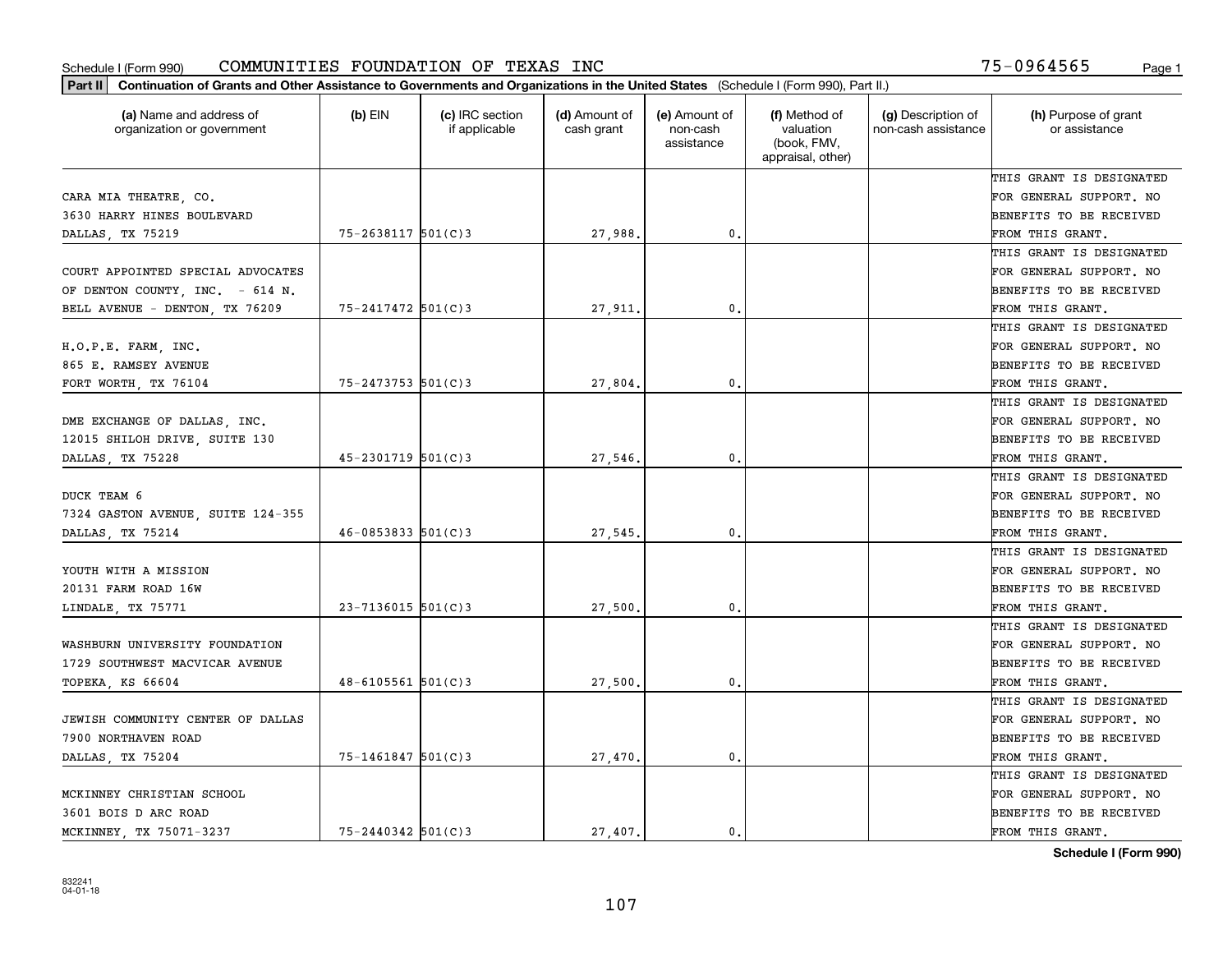| Part II   Continuation of Grants and Other Assistance to Governments and Organizations in the United States (Schedule I (Form 990), Part II.) |                        |                                  |                             |                                         |                                                                |                                           |                                       |
|-----------------------------------------------------------------------------------------------------------------------------------------------|------------------------|----------------------------------|-----------------------------|-----------------------------------------|----------------------------------------------------------------|-------------------------------------------|---------------------------------------|
| (a) Name and address of<br>organization or government                                                                                         | $(b)$ EIN              | (c) IRC section<br>if applicable | (d) Amount of<br>cash grant | (e) Amount of<br>non-cash<br>assistance | (f) Method of<br>valuation<br>(book, FMV,<br>appraisal, other) | (g) Description of<br>non-cash assistance | (h) Purpose of grant<br>or assistance |
|                                                                                                                                               |                        |                                  |                             |                                         |                                                                |                                           | THIS GRANT IS DESIGNATED              |
| DALLAS PI BETA PHI PHILANTHROPIES                                                                                                             |                        |                                  |                             |                                         |                                                                |                                           | FOR GENERAL SUPPORT. NO               |
| P.O. BOX 140005                                                                                                                               |                        |                                  |                             |                                         |                                                                |                                           | BENEFITS TO BE RECEIVED               |
| DALLAS, TX 75214                                                                                                                              | $75 - 2065846$ 501(C)3 |                                  | 27,400.                     | 0.                                      |                                                                |                                           | FROM THIS GRANT.                      |
|                                                                                                                                               |                        |                                  |                             |                                         |                                                                |                                           | THIS GRANT IS DESIGNATED              |
| DFW HUMANE SOCIETY OF IRVING, INC.                                                                                                            |                        |                                  |                             |                                         |                                                                |                                           | FOR GENERAL SUPPORT. NO               |
| 4140 VALLEY VIEW LANE                                                                                                                         |                        |                                  |                             |                                         |                                                                |                                           | BENEFITS TO BE RECEIVED               |
| IRVING TX 75038                                                                                                                               | $75 - 1433154$ 501(C)3 |                                  | 27,310.                     | 0.                                      |                                                                |                                           | FROM THIS GRANT.                      |
| NORTH TEXAS JUNIOR GOLF &                                                                                                                     |                        |                                  |                             |                                         |                                                                |                                           | THIS GRANT IS DESIGNATED              |
| EDUCATION FOUNDATION - 16200                                                                                                                  |                        |                                  |                             |                                         |                                                                |                                           | FOR GENERAL SUPPORT. NO               |
| ADDISON ROAD, SUITE 255 - ADDISON,                                                                                                            |                        |                                  |                             |                                         |                                                                |                                           | BENEFITS TO BE RECEIVED               |
| TX 75001                                                                                                                                      | $75 - 2602809$ 501(C)3 |                                  | 27,148.                     | 0.                                      |                                                                |                                           | FROM THIS GRANT.                      |
|                                                                                                                                               |                        |                                  |                             |                                         |                                                                |                                           | THIS GRANT IS DESIGNATED              |
| REAL SCHOOL GARDENS                                                                                                                           |                        |                                  |                             |                                         |                                                                |                                           | FOR GENERAL SUPPORT. NO               |
| 1700 UNIVERSITY DRIVE, SUITE 260                                                                                                              |                        |                                  |                             |                                         |                                                                |                                           | <b>BENEFITS TO BE RECEIVED</b>        |
| FORT WORTH, TX 76107                                                                                                                          | $20 - 5946552$ 501(C)3 |                                  | 27, 117.                    | 0.                                      |                                                                |                                           | FROM THIS GRANT.                      |
| COLLEYVILLE COVENANT CHRISTIAN                                                                                                                |                        |                                  |                             |                                         |                                                                |                                           | THIS GRANT IS DESIGNATED              |
| ACADEMY - ATTN: STEVE TURNER                                                                                                                  |                        |                                  |                             |                                         |                                                                |                                           | FOR GENERAL SUPPORT. NO               |
| 901 CHEEK SPARGER ROAD -                                                                                                                      |                        |                                  |                             |                                         |                                                                |                                           | BENEFITS TO BE RECEIVED               |
| COLLEYVILLE, TX 76034                                                                                                                         | $75 - 2623331$ 501(C)3 |                                  | 26,993.                     | 0.                                      |                                                                |                                           | FROM THIS GRANT.                      |
|                                                                                                                                               |                        |                                  |                             |                                         |                                                                |                                           | THIS GRANT IS DESIGNATED              |
| METHODIST CHILDREN'S HOME                                                                                                                     |                        |                                  |                             |                                         |                                                                |                                           | FOR GENERAL SUPPORT. NO               |
| 8330 LYNDON B JOHNSON FREEWAY, #375                                                                                                           |                        |                                  |                             |                                         |                                                                |                                           | <b>BENEFITS TO BE RECEIVED</b>        |
| DALLAS, TX 75243                                                                                                                              | $74 - 1109750$ 501(C)3 |                                  | 26,849                      | 0.                                      |                                                                |                                           | FROM THIS GRANT.                      |
| MEMORIAL SLOAN-KETTERING CANCER                                                                                                               |                        |                                  |                             |                                         |                                                                |                                           | THIS GRANT IS DESIGNATED              |
| CENTER - CYCLE FOR SURVIVAL                                                                                                                   |                        |                                  |                             |                                         |                                                                |                                           | FOR GENERAL SUPPORT. NO               |
| P. O. BOX 27432 - NEW YORK, NY                                                                                                                |                        |                                  |                             |                                         |                                                                |                                           | <b>BENEFITS TO BE RECEIVED</b>        |
| 10087-7432                                                                                                                                    | $91 - 2154267$ 501(C)3 |                                  | 26,700                      | 0.                                      |                                                                |                                           | FROM THIS GRANT.                      |
|                                                                                                                                               |                        |                                  |                             |                                         |                                                                |                                           | THIS GRANT IS DESIGNATED              |
| TEXAS WINDS MUSICAL OUTREACH, INC.                                                                                                            |                        |                                  |                             |                                         |                                                                |                                           | FOR GENERAL SUPPORT. NO               |
| 6211 WEST NORTHWEST HIGHWAY, SUITE                                                                                                            |                        |                                  |                             |                                         |                                                                |                                           | BENEFITS TO BE RECEIVED               |
| DALLAS, TX 75225                                                                                                                              | 75-2131920 501(C)3     |                                  | 26,637.                     | 0.                                      |                                                                |                                           | FROM THIS GRANT.                      |
|                                                                                                                                               |                        |                                  |                             |                                         |                                                                |                                           | THIS GRANT IS DESIGNATED              |
| THE INCLUSIVE COMMUNITIES PROJECT                                                                                                             |                        |                                  |                             |                                         |                                                                |                                           | FOR GENERAL SUPPORT. NO               |
| 3301 ELM STREET                                                                                                                               |                        |                                  |                             |                                         |                                                                |                                           | <b>BENEFITS TO BE RECEIVED</b>        |
| DALLAS, TX 75226                                                                                                                              | $75 - 2352462$ 501(C)3 |                                  | 26.556.                     | $\mathbf{0}$ .                          |                                                                |                                           | FROM THIS GRANT.                      |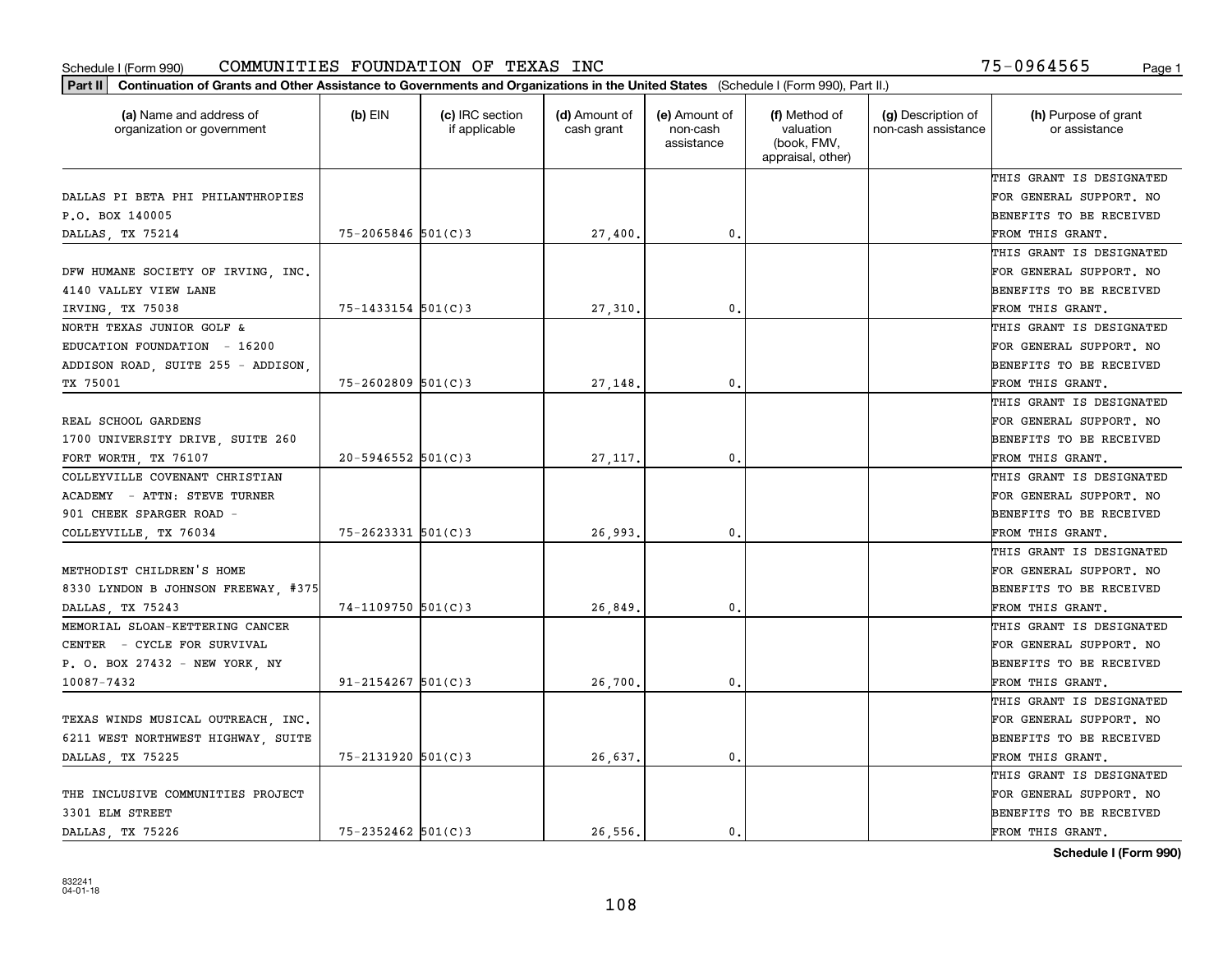| (a) Name and address of<br>organization or government | $(b)$ EIN              | (c) IRC section<br>if applicable | (d) Amount of<br>cash grant | (e) Amount of<br>non-cash<br>assistance | (f) Method of<br>valuation<br>(book, FMV,<br>appraisal, other) | (g) Description of<br>non-cash assistance | (h) Purpose of grant<br>or assistance |
|-------------------------------------------------------|------------------------|----------------------------------|-----------------------------|-----------------------------------------|----------------------------------------------------------------|-------------------------------------------|---------------------------------------|
|                                                       |                        |                                  |                             |                                         |                                                                |                                           | THIS GRANT IS DESIGNATED              |
| CHRIST THE KING CATHOLIC SCHOOL                       |                        |                                  |                             |                                         |                                                                |                                           | FOR GENERAL SUPPORT. NO               |
| 4100 COLGATE AVENUE                                   |                        |                                  |                             |                                         |                                                                |                                           | BENEFITS TO BE RECEIVED               |
| DALLAS, TX 75225                                      | $80 - 0518644$ 501(C)3 |                                  | 26,545.                     | 0.                                      |                                                                |                                           | FROM THIS GRANT.                      |
|                                                       |                        |                                  |                             |                                         |                                                                |                                           | THIS GRANT IS DESIGNATED              |
| ALL HANDS AND HEARTS - SMART                          |                        |                                  |                             |                                         |                                                                |                                           | FOR GENERAL SUPPORT. NO               |
| RESPONSE - 6 COUNTY ROAD, SUITE 6                     |                        |                                  |                             |                                         |                                                                |                                           | BENEFITS TO BE RECEIVED               |
| - MATTAPOISETT, MA 02739                              | $20 - 3414952$ 501(C)3 |                                  | 26,500                      | $\mathbf{0}$                            |                                                                |                                           | FROM THIS GRANT.                      |
|                                                       |                        |                                  |                             |                                         |                                                                |                                           | THIS GRANT IS DESIGNATED              |
| CENTER FOR CHURCH RENEWAL                             |                        |                                  |                             |                                         |                                                                |                                           | FOR GENERAL SUPPORT. NO               |
| 241 LEGACY DRIVE                                      |                        |                                  |                             |                                         |                                                                |                                           | BENEFITS TO BE RECEIVED               |
| PLANO, TX 75023                                       | $75 - 1688685$ 501(C)3 |                                  | 26,393                      | $\mathbf{0}$ .                          |                                                                |                                           | FROM THIS GRANT.                      |
|                                                       |                        |                                  |                             |                                         |                                                                |                                           | THIS GRANT IS DESIGNATED              |
| DEAF ACTION CENTER                                    |                        |                                  |                             |                                         |                                                                |                                           | FOR GENERAL SUPPORT. NO               |
| 3110 CEDAR PLAZA LANE                                 |                        |                                  |                             |                                         |                                                                |                                           | BENEFITS TO BE RECEIVED               |
| DALLAS, TX 75235                                      | $75 - 1575599$ 501(C)3 |                                  | 26,305                      | $\mathbf{0}$                            |                                                                |                                           | FROM THIS GRANT.                      |
|                                                       |                        |                                  |                             |                                         |                                                                |                                           | THIS GRANT IS DESIGNATED              |
| WINGS OF HOPE EQUITHERAPY                             |                        |                                  |                             |                                         |                                                                |                                           | FOR GENERAL SUPPORT. NO               |
| P.O. BOX 445                                          |                        |                                  |                             |                                         |                                                                |                                           | BENEFITS TO BE RECEIVED               |
| BURLESON, TX 76097                                    | $75 - 2646324$ 501(C)3 |                                  | 26,296.                     | $\mathbf{0}$                            |                                                                |                                           | FROM THIS GRANT.                      |
|                                                       |                        |                                  |                             |                                         |                                                                |                                           | THIS GRANT IS DESIGNATED              |
| TORAH DAY SCHOOL OF DALLAS                            |                        |                                  |                             |                                         |                                                                |                                           | FOR GENERAL SUPPORT. NO               |
| 6921 FRANKFORD ROAD                                   |                        |                                  |                             |                                         |                                                                |                                           | BENEFITS TO BE RECEIVED               |
| DALLAS, TX 75252                                      | $16 - 1626550$ 501(C)3 |                                  | 26,277                      | $\mathbf{0}$                            |                                                                |                                           | FROM THIS GRANT.                      |
|                                                       |                        |                                  |                             |                                         |                                                                |                                           | THIS GRANT IS DESIGNATED              |
| SAVING HOPE FOUNDATION                                |                        |                                  |                             |                                         |                                                                |                                           | FOR GENERAL SUPPORT. NO               |
| 950 COMMERCE STREET                                   |                        |                                  |                             |                                         |                                                                |                                           | BENEFITS TO BE RECEIVED               |
| FORT WORTH, TX 76102                                  | $35 - 2525442$ 501(C)3 |                                  | 26,261                      | $\mathbf{0}$ .                          |                                                                |                                           | FROM THIS GRANT.                      |
|                                                       |                        |                                  |                             |                                         |                                                                |                                           | THIS GRANT IS DESIGNATED              |
| MOSAIC FAMILY SERVICES, INC.                          |                        |                                  |                             |                                         |                                                                |                                           | FOR GENERAL SUPPORT. NO               |
| 12225 GREENVILLE AVENUE STE 800                       |                        |                                  |                             |                                         |                                                                |                                           | BENEFITS TO BE RECEIVED               |
| DALLAS, TX 75243-9338                                 | $75 - 2484565$ 501(C)3 |                                  | 26,162.                     | $\mathbf{0}$ .                          |                                                                |                                           | FROM THIS GRANT.                      |
| DALLAS CENTER FOR THE PERFORMING                      |                        |                                  |                             |                                         |                                                                |                                           | THIS GRANT IS DESIGNATED              |
| ARTS FOUNDATION, INC. - 700 NORTH                     |                        |                                  |                             |                                         |                                                                |                                           | FOR GENERAL SUPPORT. NO               |
| PEARL STREET, SUITE N1800 -                           |                        |                                  |                             |                                         |                                                                |                                           | BENEFITS TO BE RECEIVED               |
| DALLAS TX 75201-2824                                  | $75 - 2890923$ 501(C)3 |                                  | 26.161.                     | 0.                                      |                                                                |                                           | FROM THIS GRANT.                      |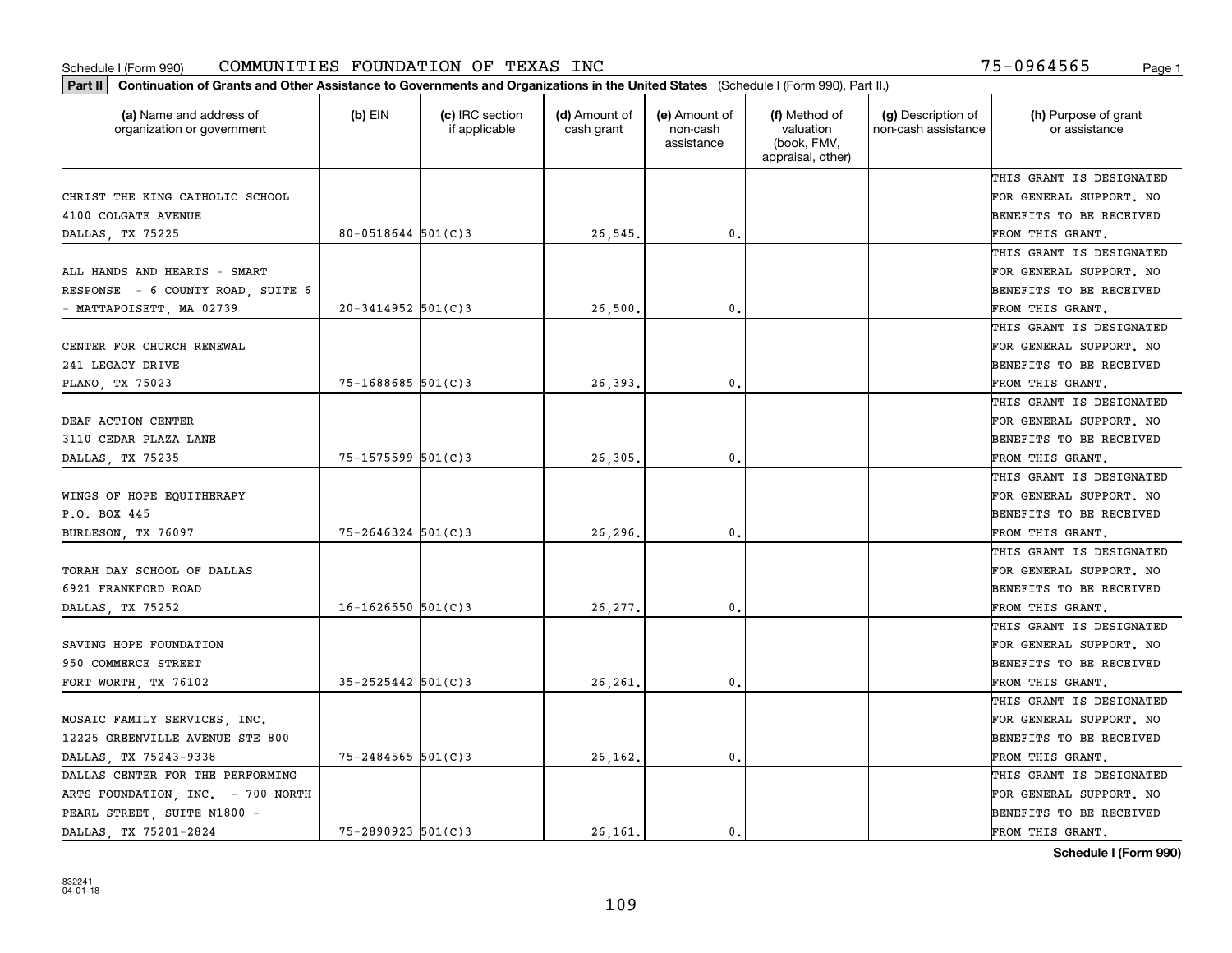| (a) Name and address of<br>organization or government | $(b)$ EIN              | (c) IRC section<br>if applicable | (d) Amount of<br>cash grant | (e) Amount of<br>non-cash<br>assistance | (f) Method of<br>valuation<br>(book, FMV,<br>appraisal, other) | (g) Description of<br>non-cash assistance | (h) Purpose of grant<br>or assistance |
|-------------------------------------------------------|------------------------|----------------------------------|-----------------------------|-----------------------------------------|----------------------------------------------------------------|-------------------------------------------|---------------------------------------|
|                                                       |                        |                                  |                             |                                         |                                                                |                                           | THIS GRANT IS DESIGNATED              |
| INSTITUTE FOR THE STUDY OF EARTH                      |                        |                                  |                             |                                         |                                                                |                                           | FOR GENERAL SUPPORT. NO               |
| AND MAN - P.O. BOX 750274 -                           |                        |                                  |                             |                                         |                                                                |                                           | BENEFITS TO BE RECEIVED               |
| DALLAS, TX 75275-0274                                 | $75 - 6052408$ 501(C)3 |                                  | 26,000                      | 0.                                      |                                                                |                                           | FROM THIS GRANT.                      |
|                                                       |                        |                                  |                             |                                         |                                                                |                                           | THIS GRANT IS DESIGNATED              |
| THE HERITAGE FOUNDATION                               |                        |                                  |                             |                                         |                                                                |                                           | FOR GENERAL SUPPORT. NO               |
| 214 MASSACHUSETTS AVENUE, N.E.                        |                        |                                  |                             |                                         |                                                                |                                           | BENEFITS TO BE RECEIVED               |
| WASHINGTON, DC 20002-4999                             | $23 - 7327730$ 501(C)3 |                                  | 26,000                      | $\mathbf{0}$                            |                                                                |                                           | FROM THIS GRANT.                      |
|                                                       |                        |                                  |                             |                                         |                                                                |                                           | THIS GRANT IS DESIGNATED              |
| UNIVERSITY CHRISTIAN CHURCH                           |                        |                                  |                             |                                         |                                                                |                                           | FOR GENERAL SUPPORT. NO               |
| 2720 SOUTH UNIVERSITY DRIVE                           |                        |                                  |                             |                                         |                                                                |                                           | BENEFITS TO BE RECEIVED               |
| FORT WORTH, TX 76109                                  | 75-1077539 501(C)3     |                                  | 26,000                      | $\mathbf{0}$ .                          |                                                                |                                           | FROM THIS GRANT.                      |
|                                                       |                        |                                  |                             |                                         |                                                                |                                           | THIS GRANT IS DESIGNATED              |
| HAMLIN SCHOOL                                         |                        |                                  |                             |                                         |                                                                |                                           | FOR GENERAL SUPPORT. NO               |
| 2120 BROADWAY STREET                                  |                        |                                  |                             |                                         |                                                                |                                           | BENEFITS TO BE RECEIVED               |
| SAN FRANCISCO, CA 94115                               | $94 - 1393894$ 501(C)3 |                                  | 26,000                      | $\mathbf{0}$                            |                                                                |                                           | FROM THIS GRANT.                      |
|                                                       |                        |                                  |                             |                                         |                                                                |                                           | THIS GRANT IS DESIGNATED              |
| DALLAS ACADEMY                                        |                        |                                  |                             |                                         |                                                                |                                           | FOR GENERAL SUPPORT. NO               |
| 950 TIFFANY WAY                                       |                        |                                  |                             |                                         |                                                                |                                           | BENEFITS TO BE RECEIVED               |
| DALLAS, TX 75218                                      | $75 - 1247831$ 501(C)3 |                                  | 25,886                      | $\mathbf{0}$                            |                                                                |                                           | FROM THIS GRANT.                      |
|                                                       |                        |                                  |                             |                                         |                                                                |                                           | THIS GRANT IS DESIGNATED              |
| ST. MARK CATHOLIC SCHOOL                              |                        |                                  |                             |                                         |                                                                |                                           | FOR GENERAL SUPPORT. NO               |
| 1201 ALMA DRIVE                                       |                        |                                  |                             |                                         |                                                                |                                           | BENEFITS TO BE RECEIVED               |
| PLANO, TX 75075                                       | $80 - 0518681$ 501(C)3 |                                  | 25,868                      | $\mathbf{0}$                            |                                                                |                                           | FROM THIS GRANT.                      |
|                                                       |                        |                                  |                             |                                         |                                                                |                                           | THIS GRANT IS DESIGNATED              |
| DALLAS AFTERSCHOOL                                    |                        |                                  |                             |                                         |                                                                |                                           | FOR GENERAL SUPPORT. NO               |
| 3900 WILLOW STREET, SUITE 110                         |                        |                                  |                             |                                         |                                                                |                                           | BENEFITS TO BE RECEIVED               |
| DALLAS, TX 75226                                      | $76 - 0838983$ 501(C)3 |                                  | 25,761                      | $\mathbf{0}$ .                          |                                                                |                                           | FROM THIS GRANT.                      |
|                                                       |                        |                                  |                             |                                         |                                                                |                                           | THIS GRANT IS DESIGNATED              |
| FAITH CHRISTIAN SCHOOL, INC.                          |                        |                                  |                             |                                         |                                                                |                                           | FOR GENERAL SUPPORT. NO               |
| 730 E. WORTH STREET                                   |                        |                                  |                             |                                         |                                                                |                                           | BENEFITS TO BE RECEIVED               |
| GRAPEVINE, TX 76051                                   | $75 - 2784724$ 501(C)3 |                                  | 25,734.                     | $\mathbf{0}$ .                          |                                                                |                                           | FROM THIS GRANT.                      |
|                                                       |                        |                                  |                             |                                         |                                                                |                                           | THIS GRANT IS DESIGNATED              |
| FEED MY STARVING CHILDREN                             |                        |                                  |                             |                                         |                                                                |                                           | FOR GENERAL SUPPORT. NO               |
| 401 93RD AVENUE NW                                    |                        |                                  |                             |                                         |                                                                |                                           | BENEFITS TO BE RECEIVED               |
| COON RAPIDS, MN 55433                                 | $41 - 1601449$ 501(C)3 |                                  | 25.720.                     | 0.                                      |                                                                |                                           | FROM THIS GRANT.                      |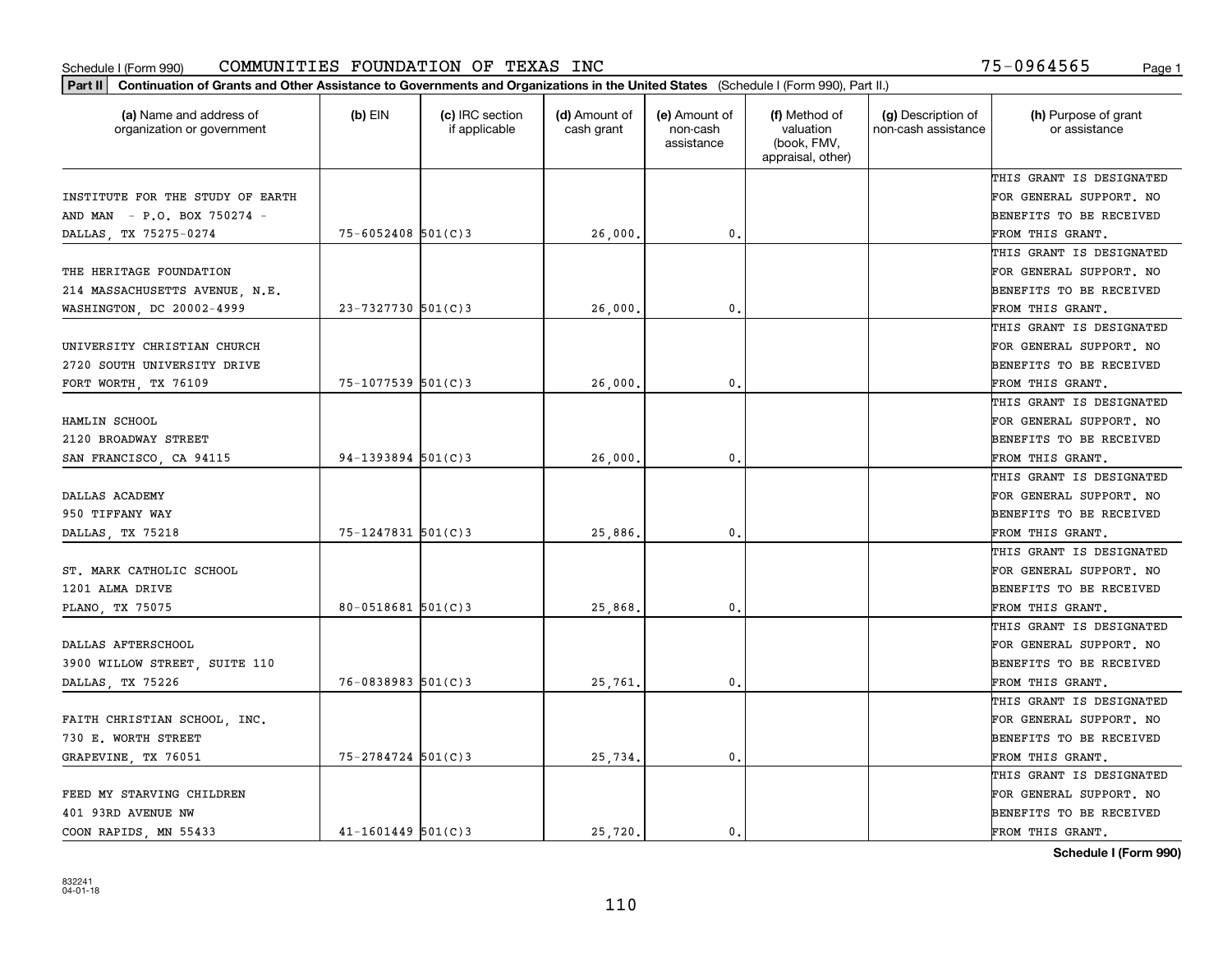| Part II   Continuation of Grants and Other Assistance to Governments and Organizations in the United States (Schedule I (Form 990), Part II.) |                        |                                  |                             |                                         |                                                                |                                           |                                       |
|-----------------------------------------------------------------------------------------------------------------------------------------------|------------------------|----------------------------------|-----------------------------|-----------------------------------------|----------------------------------------------------------------|-------------------------------------------|---------------------------------------|
| (a) Name and address of<br>organization or government                                                                                         | $(b)$ EIN              | (c) IRC section<br>if applicable | (d) Amount of<br>cash grant | (e) Amount of<br>non-cash<br>assistance | (f) Method of<br>valuation<br>(book, FMV,<br>appraisal, other) | (g) Description of<br>non-cash assistance | (h) Purpose of grant<br>or assistance |
| DALLAS COUNTY MENTAL HEALTH &                                                                                                                 |                        |                                  |                             |                                         |                                                                |                                           | THIS GRANT IS DESIGNATED              |
| MENTAL RETARDATION CENTER - 1345                                                                                                              |                        |                                  |                             |                                         |                                                                |                                           | FOR GENERAL SUPPORT. NO               |
| RIVER BEND DRIVE - DALLAS, TX                                                                                                                 |                        |                                  |                             |                                         |                                                                |                                           | BENEFITS TO BE RECEIVED               |
| 75247                                                                                                                                         | $75 - 1285603$ 501(C)3 |                                  | 25,586.                     | 0.                                      |                                                                |                                           | FROM THIS GRANT.                      |
|                                                                                                                                               |                        |                                  |                             |                                         |                                                                |                                           | THIS GRANT IS DESIGNATED              |
| SOUPMOBILE, INC.                                                                                                                              |                        |                                  |                             |                                         |                                                                |                                           | FOR GENERAL SUPPORT. NO               |
| 2423 SOUTH GOOD LATIMER                                                                                                                       |                        |                                  |                             |                                         |                                                                |                                           | BENEFITS TO BE RECEIVED               |
| DALLAS, TX 75215                                                                                                                              | $20 - 0154935$ 501(C)3 |                                  | 25,572.                     | 0.                                      |                                                                |                                           | FROM THIS GRANT.                      |
|                                                                                                                                               |                        |                                  |                             |                                         |                                                                |                                           | THIS GRANT IS DESIGNATED              |
| RAINBOW DAYS, INC.                                                                                                                            |                        |                                  |                             |                                         |                                                                |                                           | FOR GENERAL SUPPORT. NO               |
| 8150 N. CENTRAL EXPRESSWAY, SUITE M                                                                                                           |                        |                                  |                             |                                         |                                                                |                                           | BENEFITS TO BE RECEIVED               |
| DALLAS, TX 75206                                                                                                                              | $75 - 1844908$ 501(C)3 |                                  | 25,559                      | 0.                                      |                                                                |                                           | FROM THIS GRANT.                      |
|                                                                                                                                               |                        |                                  |                             |                                         |                                                                |                                           | THIS GRANT IS DESIGNATED              |
| ALLIANCE FOR CHILDREN, INC.                                                                                                                   |                        |                                  |                             |                                         |                                                                |                                           | FOR GENERAL SUPPORT. NO               |
| 908 SOUTHLAND AVENUE                                                                                                                          |                        |                                  |                             |                                         |                                                                |                                           | <b>BENEFITS TO BE RECEIVED</b>        |
| FORT WORTH, TX 76104                                                                                                                          | $75 - 2363035$ 501(C)3 |                                  | 25,478                      | 0.                                      |                                                                |                                           | FROM THIS GRANT.                      |
| PRESBYTERIAN CHILDREN'S HOMES AND                                                                                                             |                        |                                  |                             |                                         |                                                                |                                           | THIS GRANT IS DESIGNATED              |
| SERVICES - 5920 WEST WILLIAM                                                                                                                  |                        |                                  |                             |                                         |                                                                |                                           | FOR GENERAL SUPPORT. NO               |
| CANNON DRIVE                                                                                                                                  |                        |                                  |                             |                                         |                                                                |                                           | BENEFITS TO BE RECEIVED               |
| BUILDING 3, SUITE 100 - AUSTIN, TX                                                                                                            | 75-0818172 501(C)3     |                                  | 25,278.                     | 0.                                      |                                                                |                                           | FROM THIS GRANT.                      |
|                                                                                                                                               |                        |                                  |                             |                                         |                                                                |                                           | THIS GRANT IS DESIGNATED              |
| SACRED HEART CATHOLIC CHURCH                                                                                                                  |                        |                                  |                             |                                         |                                                                |                                           | FOR GENERAL SUPPORT. NO               |
| 3905 HICKOX ROAD                                                                                                                              |                        |                                  |                             |                                         |                                                                |                                           | <b>BENEFITS TO BE RECEIVED</b>        |
| ROWLETT, TX 75089                                                                                                                             | $75 - 6039216$ 501(C)3 |                                  | 25, 278.                    | 0.                                      |                                                                |                                           | FROM THIS GRANT.                      |
|                                                                                                                                               |                        |                                  |                             |                                         |                                                                |                                           | THIS GRANT IS DESIGNATED              |
| WOMEN IN NEED OF GENEROUS SUPPORT                                                                                                             |                        |                                  |                             |                                         |                                                                |                                           | FOR GENERAL SUPPORT. NO               |
| 2603 INWOOD ROAD                                                                                                                              |                        |                                  |                             |                                         |                                                                |                                           | <b>BENEFITS TO BE RECEIVED</b>        |
| DALLAS, TX 75235-7423                                                                                                                         | $75 - 0800699$ 501(C)3 |                                  | 25,049                      | 0.                                      |                                                                |                                           | FROM THIS GRANT.                      |
|                                                                                                                                               |                        |                                  |                             |                                         |                                                                |                                           | THIS GRANT IS DESIGNATED              |
| FIRST UNITED METHODIST CHURCH                                                                                                                 |                        |                                  |                             |                                         |                                                                |                                           | FOR GENERAL SUPPORT. NO               |
| 801 STAR STREET                                                                                                                               |                        |                                  |                             |                                         |                                                                |                                           | BENEFITS TO BE RECEIVED               |
| BONHAM, TX 75418                                                                                                                              | $75-0945904$ 501(C)3   |                                  | 25,000.                     | 0.                                      |                                                                |                                           | FROM THIS GRANT.                      |
| HELPING HANDS OF ENNIS                                                                                                                        |                        |                                  |                             |                                         |                                                                |                                           | THIS GRANT IS DESIGNATED              |
| P.O. BOX 472                                                                                                                                  |                        |                                  |                             |                                         |                                                                |                                           | FOR GENERAL SUPPORT. NO               |
| 604 NE MAIN STREET - ENNIS, TX                                                                                                                |                        |                                  |                             |                                         |                                                                |                                           | <b>BENEFITS TO BE RECEIVED</b>        |
| 75120-0472                                                                                                                                    | $75 - 2255724$ 501(C)3 |                                  | 25,000.                     | $\mathbf{0}$ .                          |                                                                |                                           | FROM THIS GRANT.                      |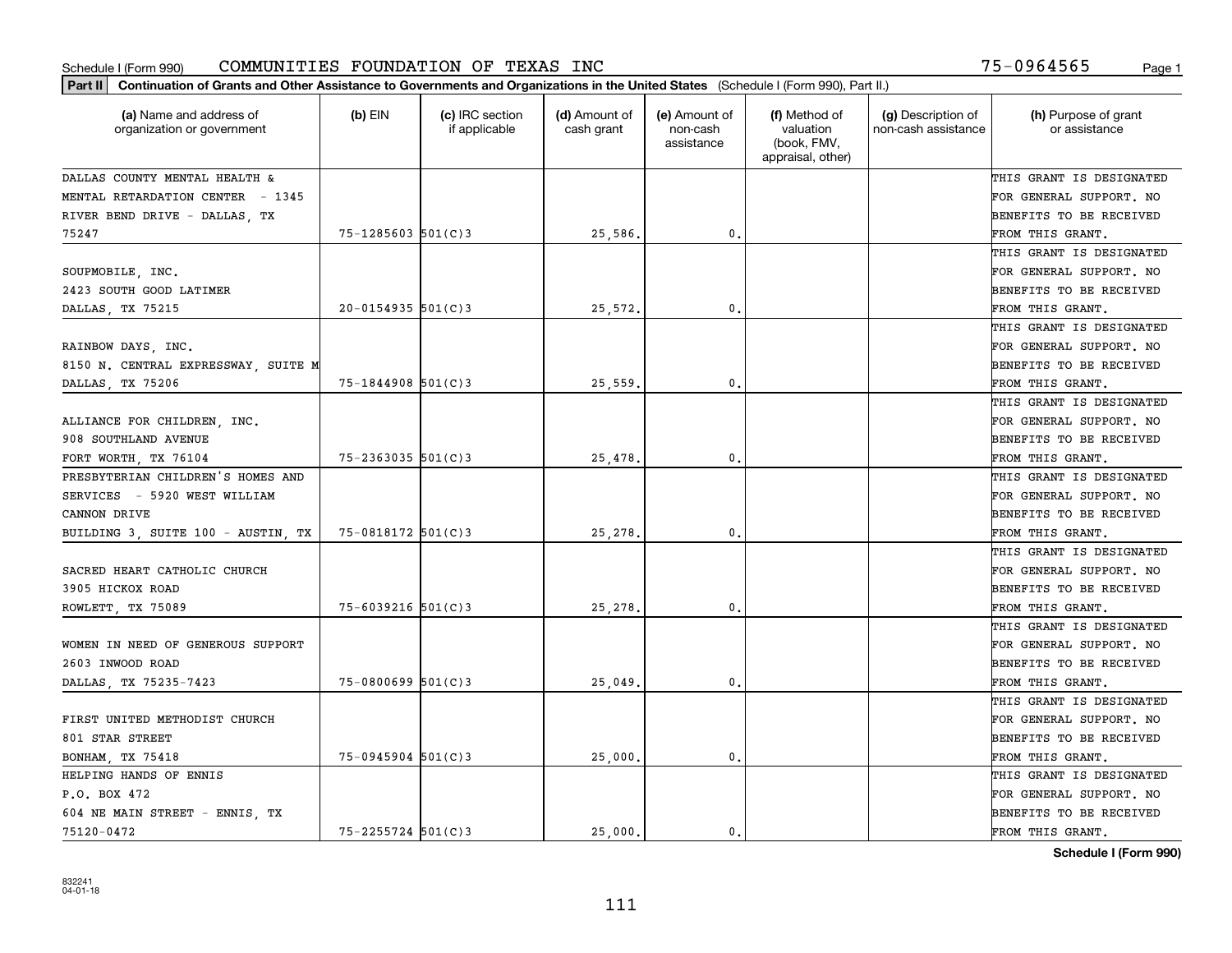| (a) Name and address of<br>organization or government | $(b)$ EIN                | (c) IRC section<br>if applicable | (d) Amount of<br>cash grant | (e) Amount of<br>non-cash<br>assistance | (f) Method of<br>valuation<br>(book, FMV,<br>appraisal, other) | (g) Description of<br>non-cash assistance | (h) Purpose of grant<br>or assistance |
|-------------------------------------------------------|--------------------------|----------------------------------|-----------------------------|-----------------------------------------|----------------------------------------------------------------|-------------------------------------------|---------------------------------------|
|                                                       |                          |                                  |                             |                                         |                                                                |                                           | THIS GRANT IS DESIGNATED              |
| PUREHOPE COALITION                                    |                          |                                  |                             |                                         |                                                                |                                           | FOR GENERAL SUPPORT. NO               |
| 5742 HAMILTON AVENUE                                  |                          |                                  |                             |                                         |                                                                |                                           | BENEFITS TO BE RECEIVED               |
| CINCINNATI, OH 45224                                  | $31 - 1124344$ 501(C)3   |                                  | 25,000                      | 0.                                      |                                                                |                                           | FROM THIS GRANT.                      |
|                                                       |                          |                                  |                             |                                         |                                                                |                                           | THIS GRANT IS DESIGNATED              |
| TRINITY UNIVERSITY                                    |                          |                                  |                             |                                         |                                                                |                                           | FOR GENERAL SUPPORT. NO               |
| ONE TRINITY PLACE                                     |                          |                                  |                             |                                         |                                                                |                                           | BENEFITS TO BE RECEIVED               |
| SAN ANTONIO, TX 78212-7200                            | $74 - 1109633$ $501(C)3$ |                                  | 25,000                      | $\mathbf{0}$                            |                                                                |                                           | FROM THIS GRANT.                      |
|                                                       |                          |                                  |                             |                                         |                                                                |                                           | THIS GRANT IS DESIGNATED              |
| UNIVERSITY PARK UNITED METHODIST                      |                          |                                  |                             |                                         |                                                                |                                           | FOR GENERAL SUPPORT. NO               |
| CHURCH - 4024 CARUTH BOULEVARD -                      |                          |                                  |                             |                                         |                                                                |                                           | BENEFITS TO BE RECEIVED               |
| DALLAS, TX 75225                                      | $75 - 0859900$ 501(C)3   |                                  | 25,000                      | $\mathbf{0}$ .                          |                                                                |                                           | FROM THIS GRANT.                      |
|                                                       |                          |                                  |                             |                                         |                                                                |                                           | THIS GRANT IS DESIGNATED              |
| UNIVERSITY OF RICHMOND                                |                          |                                  |                             |                                         |                                                                |                                           | FOR GENERAL SUPPORT. NO               |
| OFFICE OF ADVANCEMENT⊘110 UR DRIVE                    |                          |                                  |                             |                                         |                                                                |                                           | BENEFITS TO BE RECEIVED               |
| RICHMOND, VA 23173                                    | $54 - 0505965$ 501(C)3   |                                  | 25,000                      | $\mathbf{0}$                            |                                                                |                                           | FROM THIS GRANT.                      |
|                                                       |                          |                                  |                             |                                         |                                                                |                                           | THIS GRANT IS DESIGNATED              |
| VIRGINIA TECH FOUNDATION, INC.                        |                          |                                  |                             |                                         |                                                                |                                           | FOR GENERAL SUPPORT. NO               |
| 902 PRICES FORK ROAD, SUITE 4000                      |                          |                                  |                             |                                         |                                                                |                                           | BENEFITS TO BE RECEIVED               |
| BLACKSBURG, VA 24601                                  | $54 - 0721690$ 501(C)3   |                                  | 25,000                      | $\mathbf{0}$                            |                                                                |                                           | FROM THIS GRANT.                      |
|                                                       |                          |                                  |                             |                                         |                                                                |                                           | THIS GRANT IS DESIGNATED              |
| MAYO CLINIC                                           |                          |                                  |                             |                                         |                                                                |                                           | FOR GENERAL SUPPORT. NO               |
| 200 FIRST STREET SW                                   |                          |                                  |                             |                                         |                                                                |                                           | BENEFITS TO BE RECEIVED               |
| ROCHESTER, MN 55905                                   | $41 - 6011702$ 501(C)3   |                                  | 25,000                      | $\mathbf{0}$                            |                                                                |                                           | FROM THIS GRANT.                      |
| GIRARD COLLEGE FOUNDATION                             |                          |                                  |                             |                                         |                                                                |                                           | THIS GRANT IS DESIGNATED              |
| THE DEVELOPMENT OFFICE                                |                          |                                  |                             |                                         |                                                                |                                           | FOR GENERAL SUPPORT. NO               |
| 2101 SOUTH COLLEGE AVENUE -                           |                          |                                  |                             |                                         |                                                                |                                           | BENEFITS TO BE RECEIVED               |
| PHILADELPHIA, PA 19121                                | $23 - 2987485$ 501(C)3   |                                  | 25,000                      | $\mathbf{0}$ .                          |                                                                |                                           | FROM THIS GRANT.                      |
|                                                       |                          |                                  |                             |                                         |                                                                |                                           | THIS GRANT IS DESIGNATED              |
| UNITY CHURCH OF CHRISTIANITY                          |                          |                                  |                             |                                         |                                                                |                                           | FOR GENERAL SUPPORT. NO               |
| 2929 UNITY DRIVE                                      |                          |                                  |                             |                                         |                                                                |                                           | BENEFITS TO BE RECEIVED               |
| HOUSTON, TX 77057                                     | 74-1285099 501(C)3       |                                  | 25,000.                     | 0.                                      |                                                                |                                           | FROM THIS GRANT.                      |
|                                                       |                          |                                  |                             |                                         |                                                                |                                           | THIS GRANT IS DESIGNATED              |
| BROADCASTERS FOUNDATION OF AMERICA                    |                          |                                  |                             |                                         |                                                                |                                           | FOR GENERAL SUPPORT. NO               |
| 125 W. 55TH STREET, 4TH FLOOR                         |                          |                                  |                             |                                         |                                                                |                                           | BENEFITS TO BE RECEIVED               |
| NEW YORK, NY 10019-5366                               | $13 - 1975618$ 501(C)3   |                                  | 25,000.                     | 0.                                      |                                                                |                                           | FROM THIS GRANT.                      |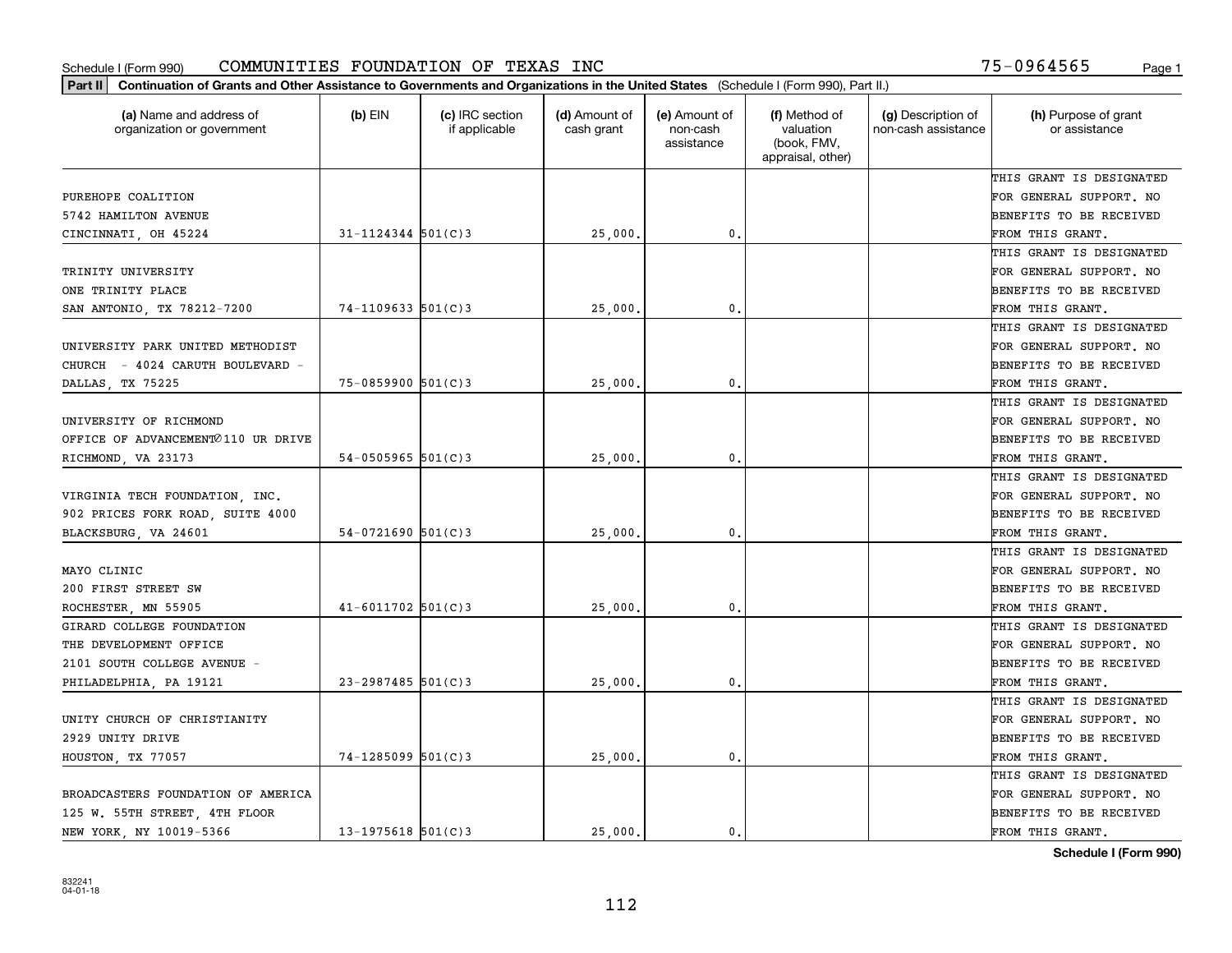| Part II   Continuation of Grants and Other Assistance to Governments and Organizations in the United States (Schedule I (Form 990), Part II.) |                        |                                  |                             |                                         |                                                                |                                           |                                       |
|-----------------------------------------------------------------------------------------------------------------------------------------------|------------------------|----------------------------------|-----------------------------|-----------------------------------------|----------------------------------------------------------------|-------------------------------------------|---------------------------------------|
| (a) Name and address of<br>organization or government                                                                                         | $(b)$ EIN              | (c) IRC section<br>if applicable | (d) Amount of<br>cash grant | (e) Amount of<br>non-cash<br>assistance | (f) Method of<br>valuation<br>(book, FMV,<br>appraisal, other) | (g) Description of<br>non-cash assistance | (h) Purpose of grant<br>or assistance |
| CONGRESSIONAL COALITION ON                                                                                                                    |                        |                                  |                             |                                         |                                                                |                                           | THIS GRANT IS DESIGNATED              |
| ADOPTION INSTITUTE - 311                                                                                                                      |                        |                                  |                             |                                         |                                                                |                                           | FOR GENERAL SUPPORT. NO               |
| MASSACHUSETTS AVENUE NE -                                                                                                                     |                        |                                  |                             |                                         |                                                                |                                           | BENEFITS TO BE RECEIVED               |
| WASHINGTON, DC 20002                                                                                                                          | $54 - 2035617$ 501(C)3 |                                  | 25,000.                     | $\mathbf{0}$ .                          |                                                                |                                           | FROM THIS GRANT.                      |
|                                                                                                                                               |                        |                                  |                             |                                         |                                                                |                                           | THIS GRANT IS DESIGNATED              |
| ALL SAINTS CHURCH DALLAS                                                                                                                      |                        |                                  |                             |                                         |                                                                |                                           | FOR GENERAL SUPPORT. NO               |
| 2733 OAK LAWN AVENUE                                                                                                                          |                        |                                  |                             |                                         |                                                                |                                           | BENEFITS TO BE RECEIVED               |
| DALLAS, TX 75219                                                                                                                              | $27 - 3252465$ 501(C)3 |                                  | 25,000                      | $\mathbf{0}$                            |                                                                |                                           | FROM THIS GRANT.                      |
|                                                                                                                                               |                        |                                  |                             |                                         |                                                                |                                           | THIS GRANT IS DESIGNATED              |
| DENVER ART MUSEUM                                                                                                                             |                        |                                  |                             |                                         |                                                                |                                           | FOR GENERAL SUPPORT. NO               |
| 100 WEST 14TH AVENUE PARKWAY                                                                                                                  |                        |                                  |                             |                                         |                                                                |                                           | BENEFITS TO BE RECEIVED               |
| DENVER, CO 80204                                                                                                                              | 84-6038240 $501(C)3$   |                                  | 25,000                      | $\mathfrak{o}$ .                        |                                                                |                                           | FROM THIS GRANT.                      |
|                                                                                                                                               |                        |                                  |                             |                                         |                                                                |                                           | THIS GRANT IS DESIGNATED              |
| HOUSTON BOTANIC GARDEN                                                                                                                        |                        |                                  |                             |                                         |                                                                |                                           | FOR GENERAL SUPPORT. NO               |
| 3701 KIRBY DRIVE, SUITE 992                                                                                                                   |                        |                                  |                             |                                         |                                                                |                                           | <b>BENEFITS TO BE RECEIVED</b>        |
| HOUSTON, TX 77098                                                                                                                             | $04 - 3695294$ 501(C)3 |                                  | 25,000.                     | $\mathbf{0}$                            |                                                                |                                           | FROM THIS GRANT.                      |
|                                                                                                                                               |                        |                                  |                             |                                         |                                                                |                                           | THIS GRANT IS DESIGNATED              |
| CHAPMAN UNIVERSITY                                                                                                                            |                        |                                  |                             |                                         |                                                                |                                           | FOR GENERAL SUPPORT. NO               |
| ONE UNIVERSITY DRIVE                                                                                                                          |                        |                                  |                             |                                         |                                                                |                                           | BENEFITS TO BE RECEIVED               |
| ORANGE, CA 92866                                                                                                                              | $95 - 1643992$ 501(C)3 |                                  | 25,000                      | 0.                                      |                                                                |                                           | FROM THIS GRANT.                      |
|                                                                                                                                               |                        |                                  |                             |                                         |                                                                |                                           | THIS GRANT IS DESIGNATED              |
| THE VILLAGE CHURCH                                                                                                                            |                        |                                  |                             |                                         |                                                                |                                           | FOR GENERAL SUPPORT. NO               |
| 2101 JUSTIN ROAD                                                                                                                              |                        |                                  |                             |                                         |                                                                |                                           | BENEFITS TO BE RECEIVED               |
| FLOWER MOUND, TX 75028                                                                                                                        | 75-1709756 501(C)3     |                                  | 25,000                      | 0.                                      |                                                                |                                           | FROM THIS GRANT.                      |
|                                                                                                                                               |                        |                                  |                             |                                         |                                                                |                                           | THIS GRANT IS DESIGNATED              |
| HONOLULU BIENNIAL FOUNDATION                                                                                                                  |                        |                                  |                             |                                         |                                                                |                                           | FOR GENERAL SUPPORT. NO               |
| 225 QUEEN STREET, #24A                                                                                                                        |                        |                                  |                             |                                         |                                                                |                                           | BENEFITS TO BE RECEIVED               |
| HONOLULU HI 96813                                                                                                                             | $47 - 1652561$ 501(C)3 |                                  | 25,000.                     | $\mathfrak{o}$ .                        |                                                                |                                           | FROM THIS GRANT.                      |
|                                                                                                                                               |                        |                                  |                             |                                         |                                                                |                                           | THIS GRANT IS DESIGNATED              |
| COLORADO STATE UNIVERSITY                                                                                                                     |                        |                                  |                             |                                         |                                                                |                                           | FOR GENERAL SUPPORT. NO               |
| FOUNDATION - P.O. BOX 1870 - FORT                                                                                                             |                        |                                  |                             |                                         |                                                                |                                           | BENEFITS TO BE RECEIVED               |
| COLLINS, CO 80522-1870                                                                                                                        | $23 - 7098397$ 501(C)3 |                                  | 25,000                      | 0.                                      |                                                                |                                           | FROM THIS GRANT.                      |
| BERKELEY REPERTORY THEATRE                                                                                                                    |                        |                                  |                             |                                         |                                                                |                                           | THIS GRANT IS DESIGNATED              |
| DEVELOPMENT OFFICE                                                                                                                            |                        |                                  |                             |                                         |                                                                |                                           | FOR GENERAL SUPPORT. NO               |
| 999 HARRISON STREET - BERKELEY, CA                                                                                                            |                        |                                  |                             |                                         |                                                                |                                           | BENEFITS TO BE RECEIVED               |
| 94710                                                                                                                                         | $94-1679756$ 501(C)3   |                                  | 25,000.                     | $\mathbf{0}$ .                          |                                                                |                                           | FROM THIS GRANT.                      |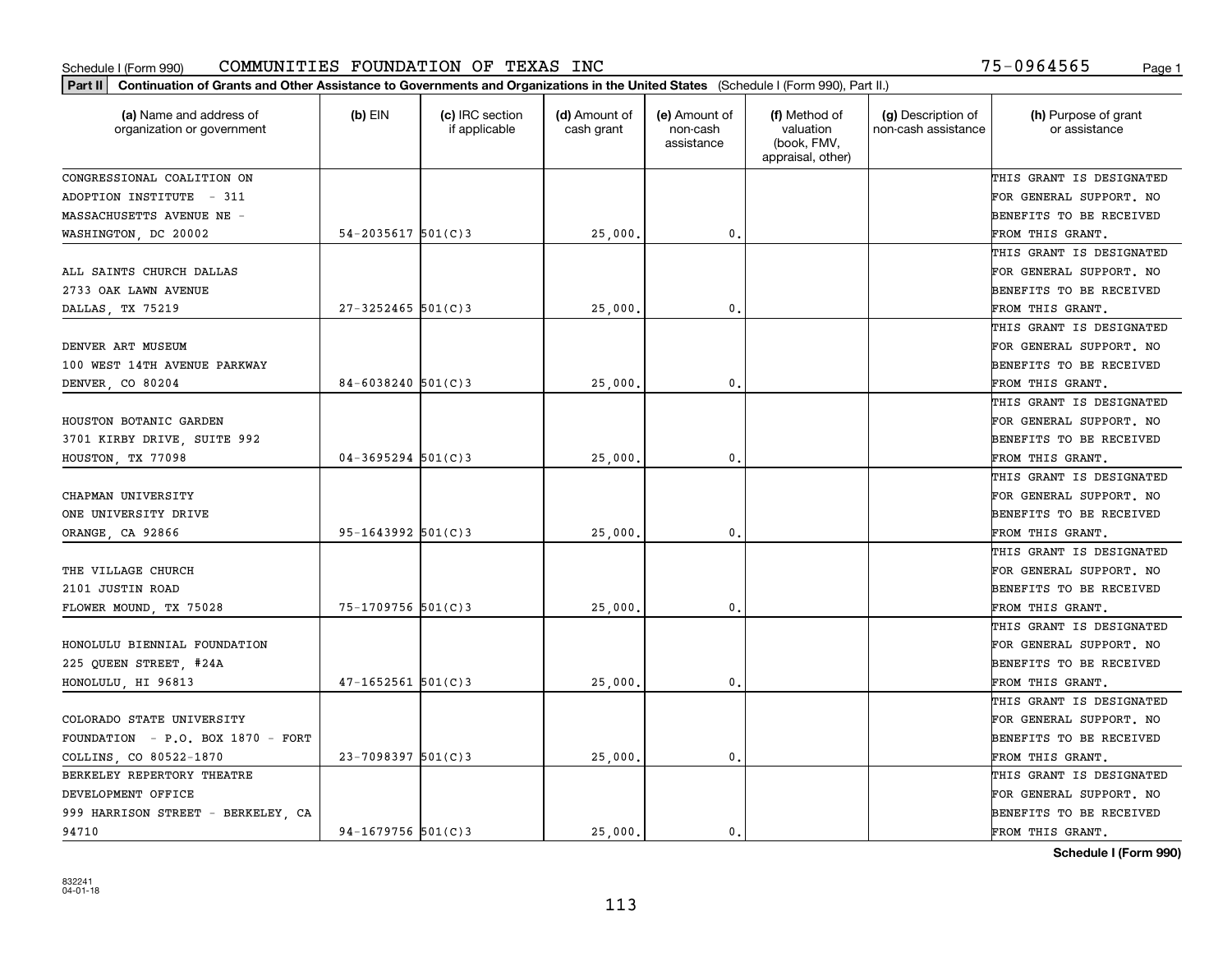| Part II   Continuation of Grants and Other Assistance to Governments and Organizations in the United States (Schedule I (Form 990), Part II.) |                          |                                  |                             |                                         |                                                                |                                           |                                       |
|-----------------------------------------------------------------------------------------------------------------------------------------------|--------------------------|----------------------------------|-----------------------------|-----------------------------------------|----------------------------------------------------------------|-------------------------------------------|---------------------------------------|
| (a) Name and address of<br>organization or government                                                                                         | $(b)$ EIN                | (c) IRC section<br>if applicable | (d) Amount of<br>cash grant | (e) Amount of<br>non-cash<br>assistance | (f) Method of<br>valuation<br>(book, FMV,<br>appraisal, other) | (g) Description of<br>non-cash assistance | (h) Purpose of grant<br>or assistance |
|                                                                                                                                               |                          |                                  |                             |                                         |                                                                |                                           | THIS GRANT IS DESIGNATED              |
| LAMAR STATE COLLEGE - ORANGE                                                                                                                  |                          |                                  |                             |                                         |                                                                |                                           | FOR GENERAL SUPPORT. NO               |
| 410 FRONT STREET                                                                                                                              |                          |                                  |                             |                                         |                                                                |                                           | BENEFITS TO BE RECEIVED               |
| ORANGE, TX 77630                                                                                                                              | $76 - 0695669$ 501(C)3   |                                  | 25,000.                     | 0.                                      |                                                                |                                           | FROM THIS GRANT.                      |
|                                                                                                                                               |                          |                                  |                             |                                         |                                                                |                                           | THIS GRANT IS DESIGNATED              |
| GOOD360                                                                                                                                       |                          |                                  |                             |                                         |                                                                |                                           | FOR GENERAL SUPPORT. NO               |
| 675 NORTH WASHINGTON STREET, SUITE                                                                                                            |                          |                                  |                             |                                         |                                                                |                                           | BENEFITS TO BE RECEIVED               |
| ALEXANDRIA, VA 22314                                                                                                                          | $54 - 1282616$ $501(C)3$ |                                  | 25,000                      | 0.                                      |                                                                |                                           | FROM THIS GRANT.                      |
|                                                                                                                                               |                          |                                  |                             |                                         |                                                                |                                           | THIS GRANT IS DESIGNATED              |
| EACH, INC                                                                                                                                     |                          |                                  |                             |                                         |                                                                |                                           | FOR GENERAL SUPPORT. NO               |
| P.O. BOX 20303                                                                                                                                |                          |                                  |                             |                                         |                                                                |                                           | BENEFITS TO BE RECEIVED               |
| ATLANTA, GA 30325                                                                                                                             | $90 - 0757484$ 501(C)3   |                                  | 25,000.                     | $\mathfrak{o}$ .                        |                                                                |                                           | FROM THIS GRANT.                      |
|                                                                                                                                               |                          |                                  |                             |                                         |                                                                |                                           | THIS GRANT IS DESIGNATED              |
| NATIONAL CHRISTIAN CHARITABLE                                                                                                                 |                          |                                  |                             |                                         |                                                                |                                           | FOR GENERAL SUPPORT. NO               |
| FOUNDATION INC - 15 NORTH EOLA                                                                                                                |                          |                                  |                             |                                         |                                                                |                                           | <b>BENEFITS TO BE RECEIVED</b>        |
| DRIVE - ORLANDO, FL 32801                                                                                                                     | $26 - 0181206$ 501(C)3   |                                  | 25,000.                     | $\mathbf{0}$ .                          |                                                                |                                           | FROM THIS GRANT.                      |
|                                                                                                                                               |                          |                                  |                             |                                         |                                                                |                                           | THIS GRANT IS DESIGNATED              |
| LOUISVILLE FILM SOCIETY, INC.                                                                                                                 |                          |                                  |                             |                                         |                                                                |                                           | FOR GENERAL SUPPORT. NO               |
| P.O. BOX 6088                                                                                                                                 |                          |                                  |                             |                                         |                                                                |                                           | BENEFITS TO BE RECEIVED               |
| LOUISVILLE, KY 40206                                                                                                                          | $26 - 0252493$ 501(C)3   |                                  | 25,000                      | 0.                                      |                                                                |                                           | FROM THIS GRANT.                      |
|                                                                                                                                               |                          |                                  |                             |                                         |                                                                |                                           | THIS GRANT IS DESIGNATED              |
| AMBLESIDE SCHOOL OF BOERNE                                                                                                                    |                          |                                  |                             |                                         |                                                                |                                           | FOR GENERAL SUPPORT. NO               |
| 210 TURNER AVENUE                                                                                                                             |                          |                                  |                             |                                         |                                                                |                                           | BENEFITS TO BE RECEIVED               |
| BOERNE, TX 78006                                                                                                                              | $46 - 2922201$ 501(C)3   |                                  | 25,000                      | $\mathfrak{o}$ .                        |                                                                |                                           | FROM THIS GRANT.                      |
|                                                                                                                                               |                          |                                  |                             |                                         |                                                                |                                           | THIS GRANT IS DESIGNATED              |
| HUNTING AND FISHING FOR ALS                                                                                                                   |                          |                                  |                             |                                         |                                                                |                                           | FOR GENERAL SUPPORT. NO               |
| RESEARCH, INC. - 5600 LOVERS                                                                                                                  |                          |                                  |                             |                                         |                                                                |                                           | BENEFITS TO BE RECEIVED               |
| LANE, #116-129 - DALLAS, TX 75209                                                                                                             | $47 - 1006265$ 501(C)3   |                                  | 24,984.                     | $\mathfrak{o}$ .                        |                                                                |                                           | FROM THIS GRANT.                      |
|                                                                                                                                               |                          |                                  |                             |                                         |                                                                |                                           | THIS GRANT IS DESIGNATED              |
| DENTON COMMUNITY HEALTH CLINIC                                                                                                                |                          |                                  |                             |                                         |                                                                |                                           | FOR GENERAL SUPPORT. NO               |
| 525 S. LOCUST STREET, SUITE 200                                                                                                               |                          |                                  |                             |                                         |                                                                |                                           | BENEFITS TO BE RECEIVED               |
| DENTON, TX 76201                                                                                                                              | $45-3997262$ 501(C)3     |                                  | 24,937.                     | 0.                                      |                                                                |                                           | FROM THIS GRANT.                      |
|                                                                                                                                               |                          |                                  |                             |                                         |                                                                |                                           | THIS GRANT IS DESIGNATED              |
| CORNERSTONE COMMUNITY DEVELOPMENT                                                                                                             |                          |                                  |                             |                                         |                                                                |                                           | FOR GENERAL SUPPORT. NO               |
| CORPORATION, INC. - P.O. BOX                                                                                                                  |                          |                                  |                             |                                         |                                                                |                                           | <b>BENEFITS TO BE RECEIVED</b>        |
| 152551 - DALLAS, TX 75315-2551                                                                                                                | $75 - 2623357$ 501(C)3   |                                  | 24,853.                     | 0.                                      |                                                                |                                           | FROM THIS GRANT.                      |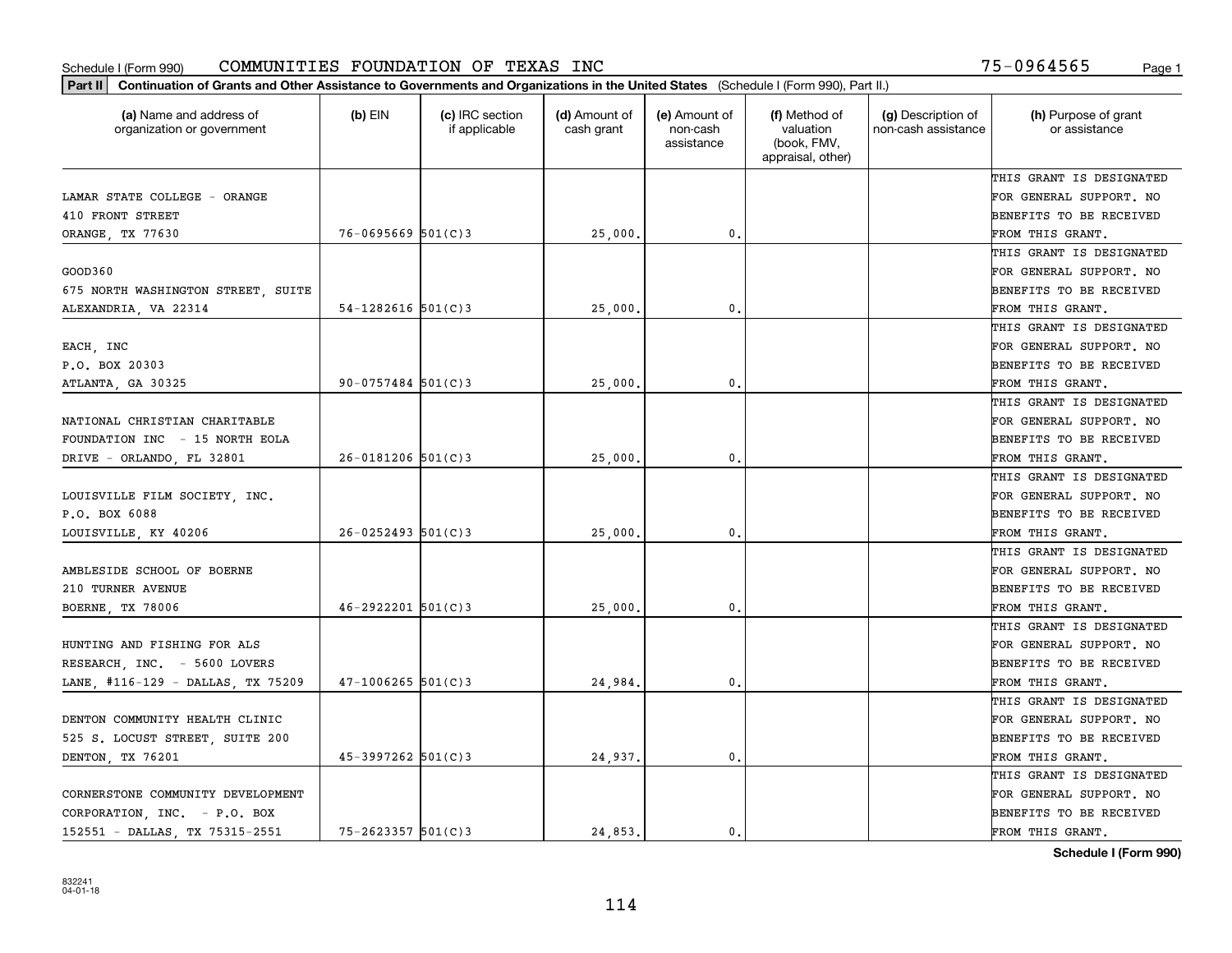| (a) Name and address of<br>organization or government | (b) EIN                | (c) IRC section<br>if applicable | (d) Amount of<br>cash grant | (e) Amount of<br>non-cash<br>assistance | (f) Method of<br>valuation<br>(book, FMV,<br>appraisal, other) | (g) Description of<br>non-cash assistance | (h) Purpose of grant<br>or assistance |
|-------------------------------------------------------|------------------------|----------------------------------|-----------------------------|-----------------------------------------|----------------------------------------------------------------|-------------------------------------------|---------------------------------------|
|                                                       |                        |                                  |                             |                                         |                                                                |                                           | THIS GRANT IS DESIGNATED              |
| THE BIRTHDAY PARTY PROJECT                            |                        |                                  |                             |                                         |                                                                |                                           | FOR GENERAL SUPPORT. NO               |
| 2143 FARRINGTON STREET                                |                        |                                  |                             |                                         |                                                                |                                           | BENEFITS TO BE RECEIVED               |
| DALLAS, TX 75207                                      | $45 - 4239630$ 501(C)3 |                                  | 24,462.                     | 0.                                      |                                                                |                                           | FROM THIS GRANT.                      |
|                                                       |                        |                                  |                             |                                         |                                                                |                                           | THIS GRANT IS DESIGNATED              |
| CHRISTIAN CARE CENTERS                                |                        |                                  |                             |                                         |                                                                |                                           | FOR GENERAL SUPPORT. NO               |
| 900 WIGGINS PARKWAY                                   |                        |                                  |                             |                                         |                                                                |                                           | BENEFITS TO BE RECEIVED               |
| MESQUITE, TX 75150                                    | $75 - 0859664$ 501(C)3 |                                  | 24,401                      | $\mathbf{0}$                            |                                                                |                                           | FROM THIS GRANT.                      |
|                                                       |                        |                                  |                             |                                         |                                                                |                                           | THIS GRANT IS DESIGNATED              |
| MERCY HOUSE MINISTRIES INC.                           |                        |                                  |                             |                                         |                                                                |                                           | FOR GENERAL SUPPORT. NO               |
| P.O.BOX 236                                           |                        |                                  |                             |                                         |                                                                |                                           | BENEFITS TO BE RECEIVED               |
| COLLEYVILLE, TX 76034                                 | $75 - 2665980$ 501(C)3 |                                  | 24,291                      | $\mathbf{0}$ .                          |                                                                |                                           | FROM THIS GRANT.                      |
|                                                       |                        |                                  |                             |                                         |                                                                |                                           | THIS GRANT IS DESIGNATED              |
| OUR REDEEMER EVANGELICAL LUTHERAN                     |                        |                                  |                             |                                         |                                                                |                                           | FOR GENERAL SUPPORT. NO               |
| CHURCH OF DALLAS COUNTY TX - 7611                     |                        |                                  |                             |                                         |                                                                |                                           | BENEFITS TO BE RECEIVED               |
| PARK LANE - DALLAS, TX 75225                          | $75 - 1075129$ 501(C)3 |                                  | 24,181                      | $\mathbf{0}$                            |                                                                |                                           | FROM THIS GRANT.                      |
|                                                       |                        |                                  |                             |                                         |                                                                |                                           | THIS GRANT IS DESIGNATED              |
| THE OAK HILL ACADEMY                                  |                        |                                  |                             |                                         |                                                                |                                           | FOR GENERAL SUPPORT. NO               |
| 9407 MIDWAY ROAD                                      |                        |                                  |                             |                                         |                                                                |                                           | BENEFITS TO BE RECEIVED               |
| DALLAS, TX 75220                                      | $75 - 2911494$ 501(C)3 |                                  | 24,178                      | 0.                                      |                                                                |                                           | FROM THIS GRANT.                      |
| FRIENDS OF THE LEVITT                                 |                        |                                  |                             |                                         |                                                                |                                           | THIS GRANT IS DESIGNATED              |
| PAVILION-ARLINGTON - 505 E.                           |                        |                                  |                             |                                         |                                                                |                                           | FOR GENERAL SUPPORT. NO               |
| BORDER STREET - ARLINGTON, TX                         |                        |                                  |                             |                                         |                                                                |                                           | BENEFITS TO BE RECEIVED               |
| 76010                                                 | $26 - 0849441$ 501(C)3 |                                  | 24,164                      | $\mathbf{0}$                            |                                                                |                                           | FROM THIS GRANT.                      |
|                                                       |                        |                                  |                             |                                         |                                                                |                                           | THIS GRANT IS DESIGNATED              |
| PARK ROW CHRISTIAN ACADEMY                            |                        |                                  |                             |                                         |                                                                |                                           | FOR GENERAL SUPPORT. NO               |
| 915 WEST PARK ROW DRIVE                               |                        |                                  |                             |                                         |                                                                |                                           | BENEFITS TO BE RECEIVED               |
| ARLINGTON, TX 76013                                   | 75-1941400 501(C)3     |                                  | 24,123                      | 0.                                      |                                                                |                                           | FROM THIS GRANT.                      |
|                                                       |                        |                                  |                             |                                         |                                                                |                                           | THIS GRANT IS DESIGNATED              |
| NEW KEY SCHOOL, INC.                                  |                        |                                  |                             |                                         |                                                                |                                           | FOR GENERAL SUPPORT. NO               |
| 3947 E. LOOP 820 S.                                   |                        |                                  |                             |                                         |                                                                |                                           | BENEFITS TO BE RECEIVED               |
| FORT WORTH, TX 76119                                  | $81 - 0661502$ 501(C)3 |                                  | 24,086                      | $\mathbf{0}$                            |                                                                |                                           | FROM THIS GRANT.                      |
|                                                       |                        |                                  |                             |                                         |                                                                |                                           | THIS GRANT IS DESIGNATED              |
| FAITH AND LEARNING INTERNATIONAL                      |                        |                                  |                             |                                         |                                                                |                                           | FOR GENERAL SUPPORT. NO               |
| NFP - P.O. BOX 480 - WHEATON, IL                      |                        |                                  |                             |                                         |                                                                |                                           | BENEFITS TO BE RECEIVED               |
| 60187                                                 | $20 - 0743864$ 501(C)3 |                                  | 23,965.                     | 0.                                      |                                                                |                                           | FROM THIS GRANT.                      |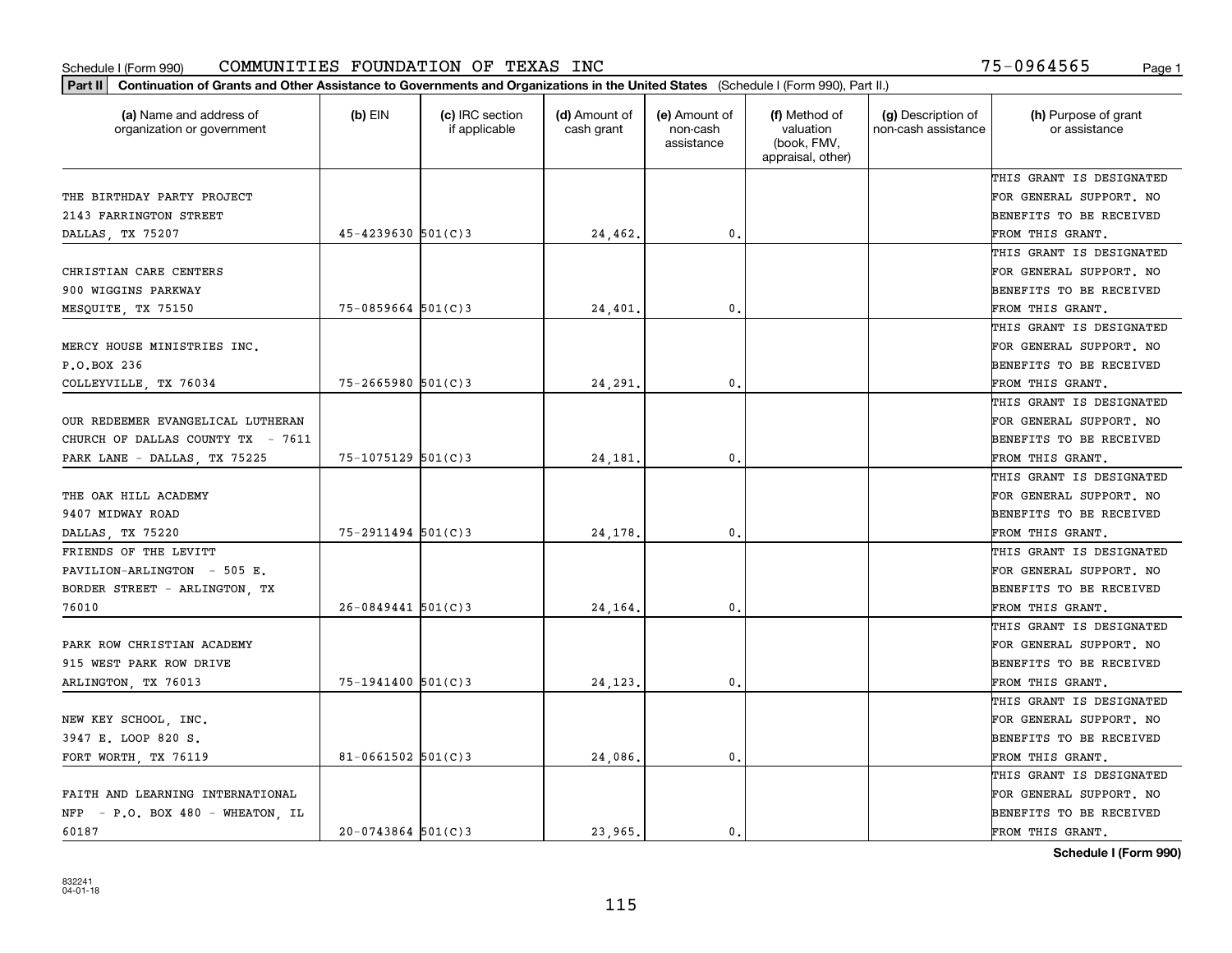| Part II   Continuation of Grants and Other Assistance to Governments and Organizations in the United States (Schedule I (Form 990), Part II.) |                        |                                  |                             |                                         |                                                                |                                           |                                       |
|-----------------------------------------------------------------------------------------------------------------------------------------------|------------------------|----------------------------------|-----------------------------|-----------------------------------------|----------------------------------------------------------------|-------------------------------------------|---------------------------------------|
| (a) Name and address of<br>organization or government                                                                                         | $(b)$ EIN              | (c) IRC section<br>if applicable | (d) Amount of<br>cash grant | (e) Amount of<br>non-cash<br>assistance | (f) Method of<br>valuation<br>(book, FMV,<br>appraisal, other) | (g) Description of<br>non-cash assistance | (h) Purpose of grant<br>or assistance |
|                                                                                                                                               |                        |                                  |                             |                                         |                                                                |                                           | THIS GRANT IS DESIGNATED              |
| VIDEO ASSOCIATION OF DALLAS, INC.                                                                                                             |                        |                                  |                             |                                         |                                                                |                                           | FOR GENERAL SUPPORT. NO               |
| 1405 WOODLAWN AVENUE                                                                                                                          |                        |                                  |                             |                                         |                                                                |                                           | BENEFITS TO BE RECEIVED               |
| DALLAS, TX 75208                                                                                                                              | 75-2281874 501(C)3     |                                  | 23,944.                     | 0.                                      |                                                                |                                           | FROM THIS GRANT.                      |
|                                                                                                                                               |                        |                                  |                             |                                         |                                                                |                                           | THIS GRANT IS DESIGNATED              |
| HUMANE SOCIETY OF DALLAS                                                                                                                      |                        |                                  |                             |                                         |                                                                |                                           | FOR GENERAL SUPPORT. NO               |
| COUNTY/DOG & KITTY CITY - 2719                                                                                                                |                        |                                  |                             |                                         |                                                                |                                           | BENEFITS TO BE RECEIVED               |
| MANOR WAY - DALLAS, TX 75235                                                                                                                  | $23 - 7361482$ 501(C)3 |                                  | 23,883                      | 0.                                      |                                                                |                                           | FROM THIS GRANT.                      |
|                                                                                                                                               |                        |                                  |                             |                                         |                                                                |                                           | THIS GRANT IS DESIGNATED              |
| JUNIOR ACHIEVEMENT OF DALLAS                                                                                                                  |                        |                                  |                             |                                         |                                                                |                                           | FOR GENERAL SUPPORT. NO               |
| 1201 EXECUTIVE DRIVE W                                                                                                                        |                        |                                  |                             |                                         |                                                                |                                           | BENEFITS TO BE RECEIVED               |
| RICHARDSON, TX 75081-2232                                                                                                                     | $75 - 0881589$ 501(C)3 |                                  | 23,868.                     | $\mathfrak{o}$ .                        |                                                                |                                           | FROM THIS GRANT.                      |
|                                                                                                                                               |                        |                                  |                             |                                         |                                                                |                                           | THIS GRANT IS DESIGNATED              |
| ENNIS PUBLIC THEATRE                                                                                                                          |                        |                                  |                             |                                         |                                                                |                                           | FOR GENERAL SUPPORT. NO               |
| P.O. BOX 37                                                                                                                                   |                        |                                  |                             |                                         |                                                                |                                           | <b>BENEFITS TO BE RECEIVED</b>        |
| ENNIS, TX 75120                                                                                                                               | $20 - 1566968$ 501(C)3 |                                  | 23,844.                     | 0.                                      |                                                                |                                           | FROM THIS GRANT.                      |
|                                                                                                                                               |                        |                                  |                             |                                         |                                                                |                                           | THIS GRANT IS DESIGNATED              |
| CHAMBERLAIN BALLET                                                                                                                            |                        |                                  |                             |                                         |                                                                |                                           | FOR GENERAL SUPPORT. NO               |
| 3003 WEST 15TH STREET                                                                                                                         |                        |                                  |                             |                                         |                                                                |                                           | BENEFITS TO BE RECEIVED               |
| PLANO, TX 75075-7633                                                                                                                          | $75 - 1973750$ 501(C)3 |                                  | 23,838.                     | 0.                                      |                                                                |                                           | FROM THIS GRANT.                      |
|                                                                                                                                               |                        |                                  |                             |                                         |                                                                |                                           | THIS GRANT IS DESIGNATED              |
| THE LOVE PIT                                                                                                                                  |                        |                                  |                             |                                         |                                                                |                                           | FOR GENERAL SUPPORT. NO               |
| P.O. BOX 38115                                                                                                                                |                        |                                  |                             |                                         |                                                                |                                           | BENEFITS TO BE RECEIVED               |
| DALLAS, TX 75238                                                                                                                              | $47 - 5439776$ 501(C)3 |                                  | 23,779                      | 0.                                      |                                                                |                                           | FROM THIS GRANT.                      |
|                                                                                                                                               |                        |                                  |                             |                                         |                                                                |                                           | THIS GRANT IS DESIGNATED              |
| COALITION FOR VISION                                                                                                                          |                        |                                  |                             |                                         |                                                                |                                           | FOR GENERAL SUPPORT. NO               |
| 12655 NORTH CENTRAL EXPRESSWAY, SUI                                                                                                           |                        |                                  |                             |                                         |                                                                |                                           | <b>BENEFITS TO BE RECEIVED</b>        |
| DALLAS, TX 75243-1700                                                                                                                         | 82-1879282 501(C)3     |                                  | 23,768                      | 0.                                      |                                                                |                                           | FROM THIS GRANT.                      |
|                                                                                                                                               |                        |                                  |                             |                                         |                                                                |                                           | THIS GRANT IS DESIGNATED              |
| ROGERS WILDLIFE REHABILITATION,                                                                                                               |                        |                                  |                             |                                         |                                                                |                                           | FOR GENERAL SUPPORT. NO               |
| INC. - 1430 E. CLEVELAND ROAD -                                                                                                               |                        |                                  |                             |                                         |                                                                |                                           | BENEFITS TO BE RECEIVED               |
| HUTCHINS, TX 75141                                                                                                                            | $01 - 0571276$ 501(C)3 |                                  | 23,729.                     | 0.                                      |                                                                |                                           | FROM THIS GRANT.                      |
|                                                                                                                                               |                        |                                  |                             |                                         |                                                                |                                           | THIS GRANT IS DESIGNATED              |
| TEXAS BAPTIST HOME FOR CHILDREN                                                                                                               |                        |                                  |                             |                                         |                                                                |                                           | FOR GENERAL SUPPORT. NO               |
| 629 FARLEY STREET                                                                                                                             |                        |                                  |                             |                                         |                                                                |                                           | <b>BENEFITS TO BE RECEIVED</b>        |
| WAXAHACHIE, TX 75165                                                                                                                          | $75 - 0838773$ 501(C)3 |                                  | 23,656.                     | 0.                                      |                                                                |                                           | FROM THIS GRANT.                      |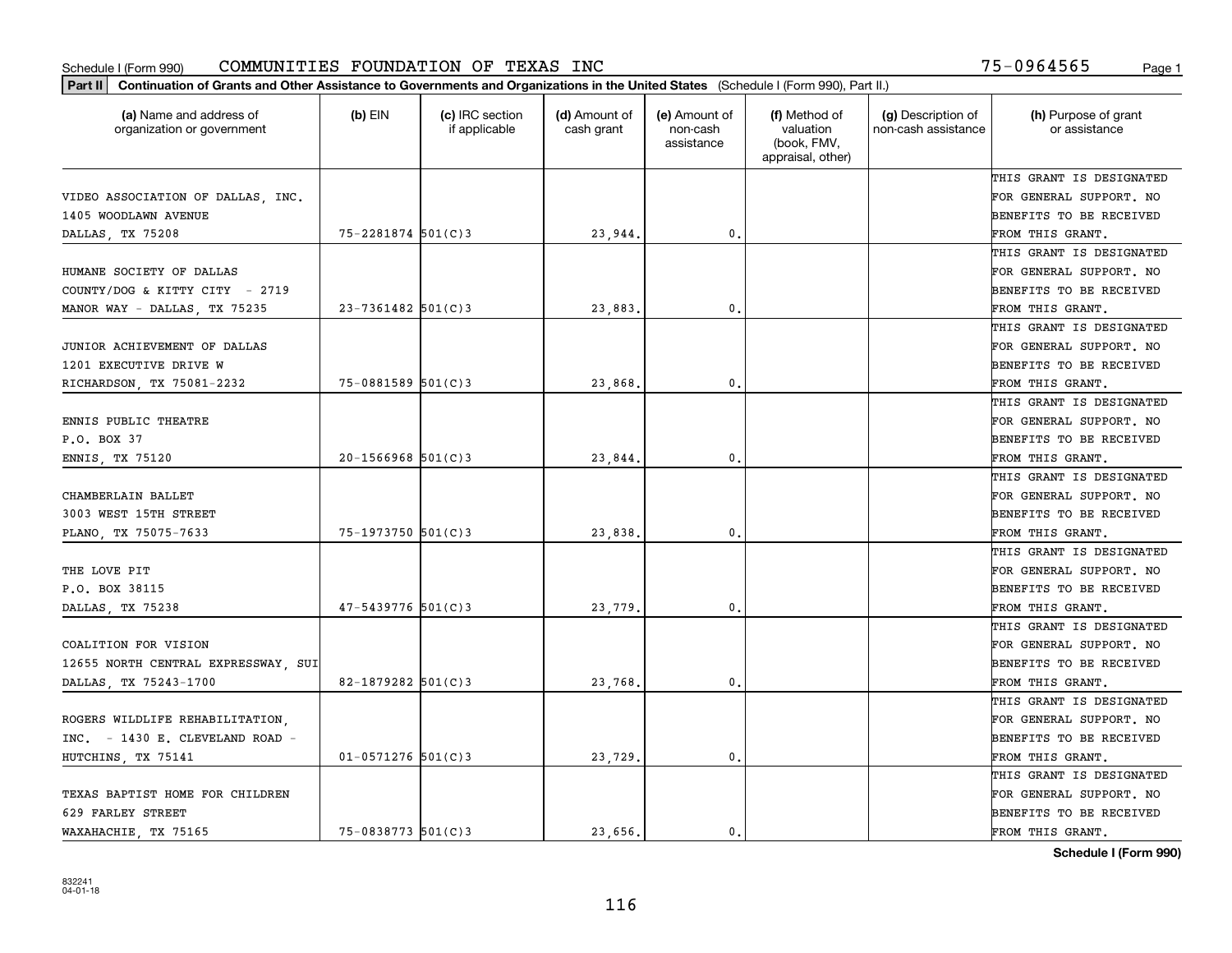| Part II   Continuation of Grants and Other Assistance to Governments and Organizations in the United States (Schedule I (Form 990), Part II.) |                        |                                  |                             |                                         |                                                                |                                           |                                       |
|-----------------------------------------------------------------------------------------------------------------------------------------------|------------------------|----------------------------------|-----------------------------|-----------------------------------------|----------------------------------------------------------------|-------------------------------------------|---------------------------------------|
| (a) Name and address of<br>organization or government                                                                                         | $(b)$ EIN              | (c) IRC section<br>if applicable | (d) Amount of<br>cash grant | (e) Amount of<br>non-cash<br>assistance | (f) Method of<br>valuation<br>(book, FMV,<br>appraisal, other) | (g) Description of<br>non-cash assistance | (h) Purpose of grant<br>or assistance |
|                                                                                                                                               |                        |                                  |                             |                                         |                                                                |                                           | THIS GRANT IS DESIGNATED              |
| MIDLAND COMMUNITY THEATRE, INC.                                                                                                               |                        |                                  |                             |                                         |                                                                |                                           | FOR GENERAL SUPPORT. NO               |
| 2000 WEST WADLEY AVENUE                                                                                                                       |                        |                                  |                             |                                         |                                                                |                                           | BENEFITS TO BE RECEIVED               |
| MIDLAND, TX 79705                                                                                                                             | $75 - 6003774$ 501(C)3 |                                  | 23,625.                     | 0.                                      |                                                                |                                           | FROM THIS GRANT.                      |
| THE BREAST CANCER RESEARCH                                                                                                                    |                        |                                  |                             |                                         |                                                                |                                           | THIS GRANT IS DESIGNATED              |
| FOUNDATION, INC. - 28 WEST 44TH                                                                                                               |                        |                                  |                             |                                         |                                                                |                                           | FOR GENERAL SUPPORT. NO               |
| STREET, SUITE 609 - NEW YORK, NY                                                                                                              |                        |                                  |                             |                                         |                                                                |                                           | BENEFITS TO BE RECEIVED               |
| 10036                                                                                                                                         | $13 - 3727250$ 501(C)3 |                                  | 23,625.                     | 0.                                      |                                                                |                                           | FROM THIS GRANT.                      |
|                                                                                                                                               |                        |                                  |                             |                                         |                                                                |                                           | THIS GRANT IS DESIGNATED              |
| THEATRE THREE, INC.                                                                                                                           |                        |                                  |                             |                                         |                                                                |                                           | FOR GENERAL SUPPORT. NO               |
| 2800 ROUTH STREET, SUITE 168                                                                                                                  |                        |                                  |                             |                                         |                                                                |                                           | BENEFITS TO BE RECEIVED               |
| DALLAS, TX 75201-1415                                                                                                                         | $75 - 6042183$ 501(C)3 |                                  | 23,612.                     | 0.                                      |                                                                |                                           | FROM THIS GRANT.                      |
|                                                                                                                                               |                        |                                  |                             |                                         |                                                                |                                           | THIS GRANT IS DESIGNATED              |
| MISSION CENTRAL METROPLEX, INC.                                                                                                               |                        |                                  |                             |                                         |                                                                |                                           | FOR GENERAL SUPPORT. NO               |
| 740 EAST PIPELINE ROAD                                                                                                                        |                        |                                  |                             |                                         |                                                                |                                           | <b>BENEFITS TO BE RECEIVED</b>        |
| HURST, TX 76053                                                                                                                               | $06 - 1709651$ 501(C)3 |                                  | 23,596.                     | 0.                                      |                                                                |                                           | FROM THIS GRANT.                      |
| METHODIST JUSTICE MINISTRY OF                                                                                                                 |                        |                                  |                             |                                         |                                                                |                                           | THIS GRANT IS DESIGNATED              |
| FIRST UNITED METHODIST CHURCH -                                                                                                               |                        |                                  |                             |                                         |                                                                |                                           | FOR GENERAL SUPPORT. NO               |
| 750 W. 5TH STREET - FORT WORTH, TX                                                                                                            |                        |                                  |                             |                                         |                                                                |                                           | BENEFITS TO BE RECEIVED               |
| 76102                                                                                                                                         | $20 - 4204172$ 501(C)3 |                                  | 23,433.                     | 0.                                      |                                                                |                                           | FROM THIS GRANT.                      |
|                                                                                                                                               |                        |                                  |                             |                                         |                                                                |                                           | THIS GRANT IS DESIGNATED              |
| FAIRHILL SCHOOL                                                                                                                               |                        |                                  |                             |                                         |                                                                |                                           | FOR GENERAL SUPPORT. NO               |
| 16150 PRESTON ROAD                                                                                                                            |                        |                                  |                             |                                         |                                                                |                                           | <b>BENEFITS TO BE RECEIVED</b>        |
| DALLAS, TX 75248                                                                                                                              | $75 - 1406064$ 501(C)3 |                                  | 23,425.                     | 0.                                      |                                                                |                                           | FROM THIS GRANT.                      |
|                                                                                                                                               |                        |                                  |                             |                                         |                                                                |                                           | THIS GRANT IS DESIGNATED              |
| CORNERSTONE MINISTRIES, INC.                                                                                                                  |                        |                                  |                             |                                         |                                                                |                                           | FOR GENERAL SUPPORT. NO               |
| 3933 COUNTY ROAD 317                                                                                                                          |                        |                                  |                             |                                         |                                                                |                                           | BENEFITS TO BE RECEIVED               |
| MCKINNEY, TX 75069                                                                                                                            | $41 - 2053259$ 501(C)3 |                                  | 23,159                      | 0.                                      |                                                                |                                           | FROM THIS GRANT.                      |
|                                                                                                                                               |                        |                                  |                             |                                         |                                                                |                                           | THIS GRANT IS DESIGNATED              |
| PARK CITIES BAPTIST CHURCH                                                                                                                    |                        |                                  |                             |                                         |                                                                |                                           | FOR GENERAL SUPPORT. NO               |
| P.O. BOX 12068                                                                                                                                |                        |                                  |                             |                                         |                                                                |                                           | BENEFITS TO BE RECEIVED               |
| DALLAS, TX 75225                                                                                                                              | $75 - 0897960$ 501(C)3 |                                  | 23,150.                     | 0.                                      |                                                                |                                           | FROM THIS GRANT.                      |
|                                                                                                                                               |                        |                                  |                             |                                         |                                                                |                                           | THIS GRANT IS DESIGNATED              |
| C5 YOUTH FOUNDATION OF TEXAS, INC.                                                                                                            |                        |                                  |                             |                                         |                                                                |                                           | FOR GENERAL SUPPORT. NO               |
| P.O. BOX 191129                                                                                                                               |                        |                                  |                             |                                         |                                                                |                                           | <b>BENEFITS TO BE RECEIVED</b>        |
| DALLAS, TX 75219                                                                                                                              | $26 - 2495318$ 501(C)3 |                                  | 23.074.                     | $\mathbf{0}$ .                          |                                                                |                                           | FROM THIS GRANT.                      |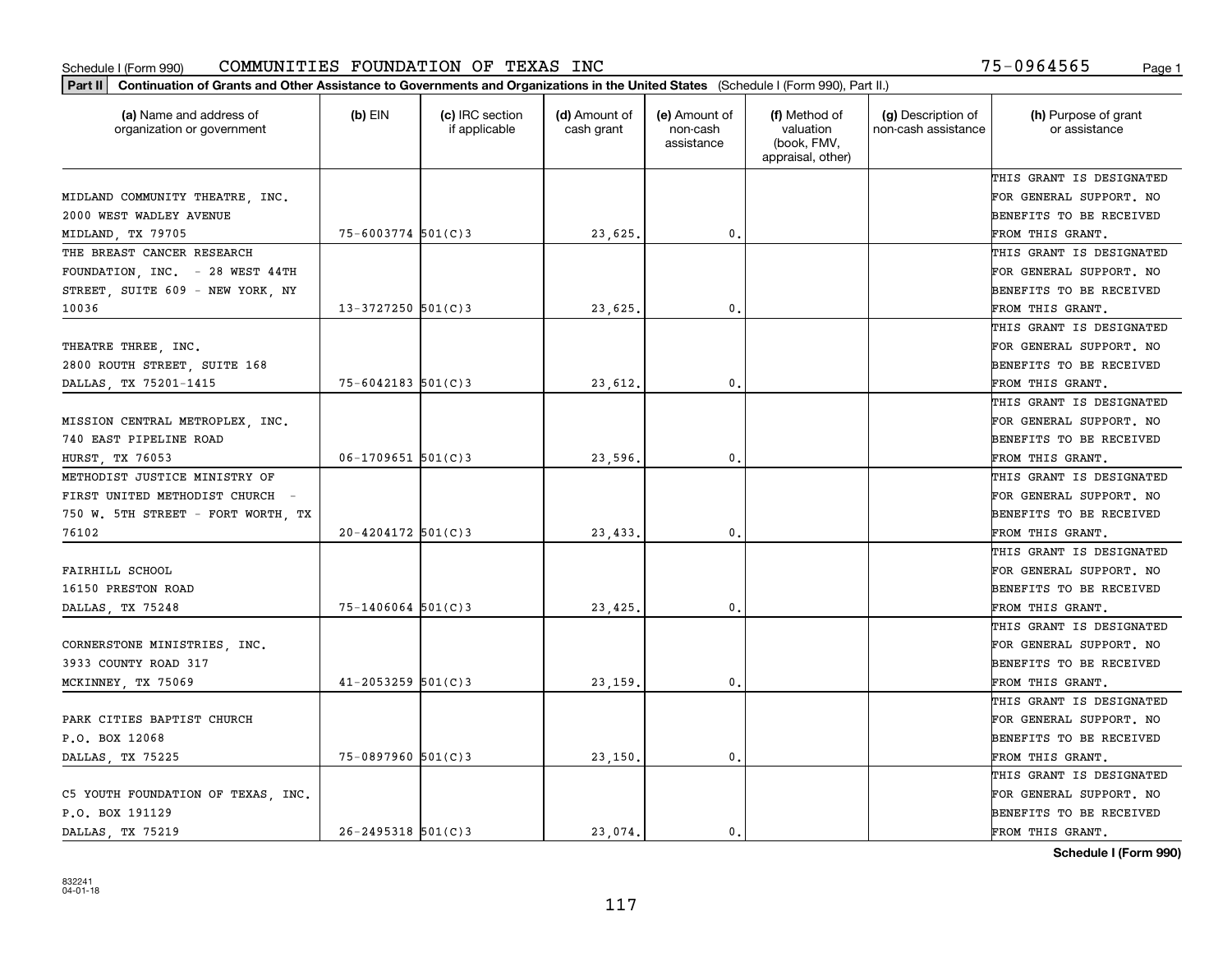| (a) Name and address of<br>organization or government | $(b)$ EIN              | (c) IRC section<br>if applicable | (d) Amount of<br>cash grant | (e) Amount of<br>non-cash<br>assistance | (f) Method of<br>valuation<br>(book, FMV,<br>appraisal, other) | (g) Description of<br>non-cash assistance | (h) Purpose of grant<br>or assistance |
|-------------------------------------------------------|------------------------|----------------------------------|-----------------------------|-----------------------------------------|----------------------------------------------------------------|-------------------------------------------|---------------------------------------|
|                                                       |                        |                                  |                             |                                         |                                                                |                                           | THIS GRANT IS DESIGNATED              |
| WORKERS DEFENSE PROJECT INC.                          |                        |                                  |                             |                                         |                                                                |                                           | FOR GENERAL SUPPORT. NO               |
| 11001 MIDWAY ROAD                                     |                        |                                  |                             |                                         |                                                                |                                           | BENEFITS TO BE RECEIVED               |
| DALLAS, TX 75229                                      | $35 - 2296166$ 501(C)3 |                                  | 23,053.                     | 0.                                      |                                                                |                                           | FROM THIS GRANT.                      |
| WESLEY PREP A MINISTRY OF LOVERS                      |                        |                                  |                             |                                         |                                                                |                                           | THIS GRANT IS DESIGNATED              |
| LN. UNITED METHODIST CHURCH -                         |                        |                                  |                             |                                         |                                                                |                                           | FOR GENERAL SUPPORT. NO               |
| 9200 INWOOD ROAD - DALLAS, TX                         |                        |                                  |                             |                                         |                                                                |                                           | BENEFITS TO BE RECEIVED               |
| 75220                                                 | $75 - 2792904$ 501(C)3 |                                  | 23,025                      | $\mathbf{0}$                            |                                                                |                                           | FROM THIS GRANT.                      |
|                                                       |                        |                                  |                             |                                         |                                                                |                                           | THIS GRANT IS DESIGNATED              |
| CHILDREN'S ADVOCACY CENTER FOR                        |                        |                                  |                             |                                         |                                                                |                                           | FOR GENERAL SUPPORT. NO               |
| DENTON COUNTY, INC. - 1854 CAIN                       |                        |                                  |                             |                                         |                                                                |                                           | BENEFITS TO BE RECEIVED               |
| DRIVE - LEWISVILLE, TX 75077-2146                     | $75 - 2559765$ 501(C)3 |                                  | 23,018                      | $\mathbf{0}$ .                          |                                                                |                                           | FROM THIS GRANT.                      |
| TEXAS A&M UNIVERSITY AT GALVESTON                     |                        |                                  |                             |                                         |                                                                |                                           | THIS GRANT IS DESIGNATED              |
| ATTN: ENROLLMENT SERVICES                             |                        |                                  |                             |                                         |                                                                |                                           | FOR GENERAL SUPPORT. NO               |
| P.O. BOX 1675 - GALVESTON, TX                         |                        |                                  |                             |                                         |                                                                |                                           | BENEFITS TO BE RECEIVED               |
| 77553                                                 | $74 - 2125225$ 501(C)3 |                                  | 23,000                      | 0.                                      |                                                                |                                           | FROM THIS GRANT.                      |
|                                                       |                        |                                  |                             |                                         |                                                                |                                           | THIS GRANT IS DESIGNATED              |
| WHITE ROCK LAKE CONSERVANCY INC.                      |                        |                                  |                             |                                         |                                                                |                                           | FOR GENERAL SUPPORT. NO               |
| P.O. BOX 140227                                       |                        |                                  |                             |                                         |                                                                |                                           | BENEFITS TO BE RECEIVED               |
| DALLAS, TX 75214                                      | $27 - 3741373$ 501(C)3 |                                  | 22,941                      | $\mathbf{0}$                            |                                                                |                                           | FROM THIS GRANT.                      |
|                                                       |                        |                                  |                             |                                         |                                                                |                                           | THIS GRANT IS DESIGNATED              |
| THE NET FORT WORTH, INC.                              |                        |                                  |                             |                                         |                                                                |                                           | FOR GENERAL SUPPORT. NO               |
| P.O. BOX 470928                                       |                        |                                  |                             |                                         |                                                                |                                           | BENEFITS TO BE RECEIVED               |
| FORT WORTH, TX 76147                                  | $46 - 2575043$ 501(C)3 |                                  | 22,940                      | $\mathbf{0}$                            |                                                                |                                           | FROM THIS GRANT.                      |
|                                                       |                        |                                  |                             |                                         |                                                                |                                           | THIS GRANT IS DESIGNATED              |
| ST. ELIZABETH ANN SETON CATHOLIC                      |                        |                                  |                             |                                         |                                                                |                                           | FOR GENERAL SUPPORT. NO               |
| SCHOOL - 2016 WILLIS LANE -                           |                        |                                  |                             |                                         |                                                                |                                           | BENEFITS TO BE RECEIVED               |
| KELLER, TX 76248                                      | $75 - 2855241$ 501(C)3 |                                  | 22,909                      | $\mathbf{0}$ .                          |                                                                |                                           | FROM THIS GRANT.                      |
|                                                       |                        |                                  |                             |                                         |                                                                |                                           | THIS GRANT IS DESIGNATED              |
| CROWN OF LIFE LUTHERAN SCHOOL                         |                        |                                  |                             |                                         |                                                                |                                           | FOR GENERAL SUPPORT. NO               |
| 6605 PLEASANT RUN ROAD                                |                        |                                  |                             |                                         |                                                                |                                           | BENEFITS TO BE RECEIVED               |
| SOUTHLAKE, TX 76092                                   | 75-2276095 501(C)3     |                                  | 22,880.                     | 0.                                      |                                                                |                                           | FROM THIS GRANT.                      |
|                                                       |                        |                                  |                             |                                         |                                                                |                                           | THIS GRANT IS DESIGNATED              |
| THE LONE STAR BULLDOG CLUB. INC.                      |                        |                                  |                             |                                         |                                                                |                                           | FOR GENERAL SUPPORT. NO               |
| 15707 COIT ROAD, SUITE C-107                          |                        |                                  |                             |                                         |                                                                |                                           | BENEFITS TO BE RECEIVED               |
| DALLAS TX 75248                                       | $75 - 2684942$ 501(C)3 |                                  | 22.828.                     | 0.                                      |                                                                |                                           | FROM THIS GRANT.                      |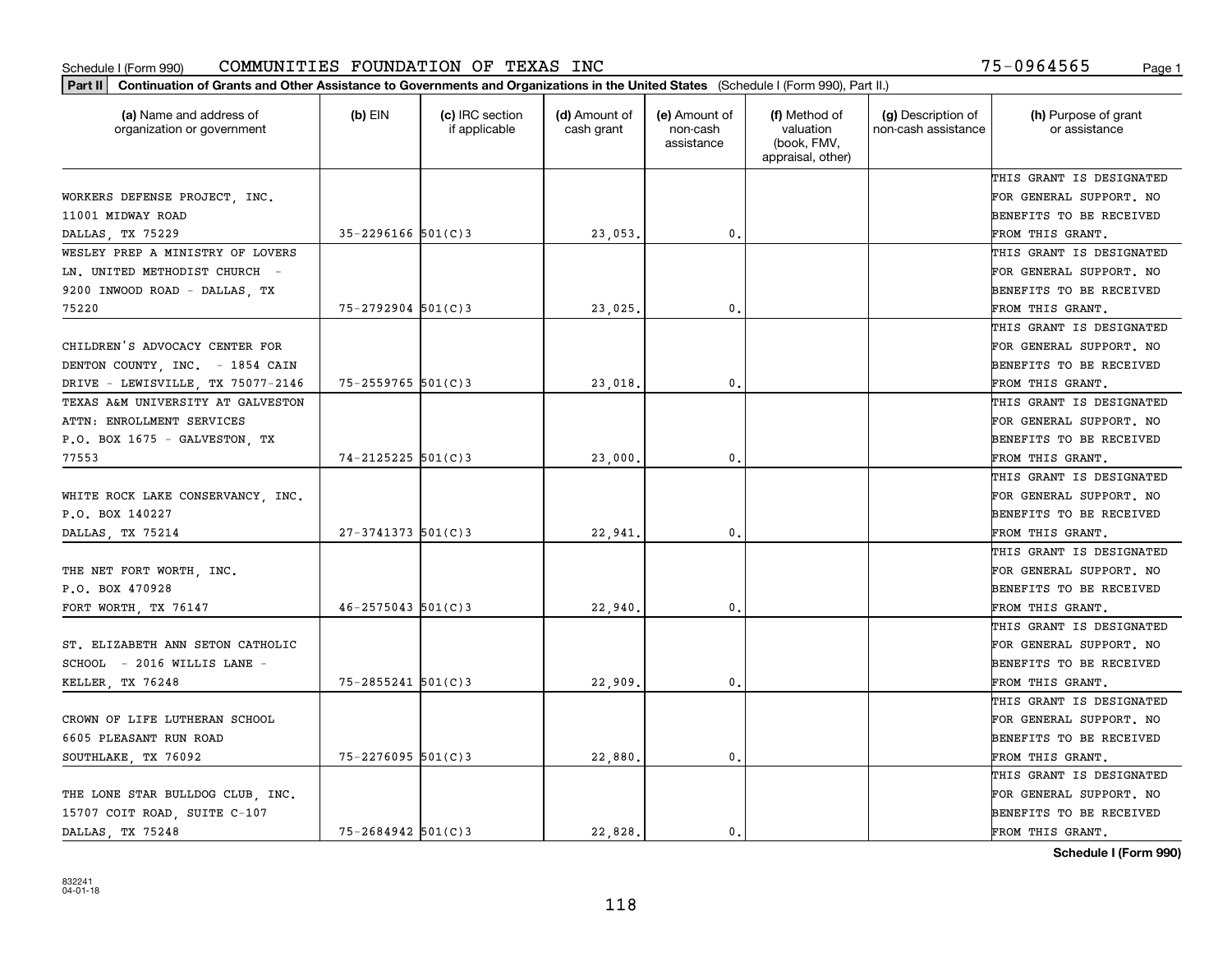| (a) Name and address of<br>organization or government | $(b)$ EIN              | (c) IRC section<br>if applicable | (d) Amount of<br>cash grant | (e) Amount of<br>non-cash<br>assistance | (f) Method of<br>valuation<br>(book, FMV,<br>appraisal, other) | (g) Description of<br>non-cash assistance | (h) Purpose of grant<br>or assistance |
|-------------------------------------------------------|------------------------|----------------------------------|-----------------------------|-----------------------------------------|----------------------------------------------------------------|-------------------------------------------|---------------------------------------|
|                                                       |                        |                                  |                             |                                         |                                                                |                                           | THIS GRANT IS DESIGNATED              |
| <b>DKMS</b>                                           |                        |                                  |                             |                                         |                                                                |                                           | FOR GENERAL SUPPORT. NO               |
| 12880 HILLCREST DRIVE, SUITE J215                     |                        |                                  |                             |                                         |                                                                |                                           | BENEFITS TO BE RECEIVED               |
| DALLAS, TX 75230                                      | $20-0989212$ 501(C)3   |                                  | 22,825.                     | $\mathfrak{o}$ .                        |                                                                |                                           | FROM THIS GRANT.                      |
|                                                       |                        |                                  |                             |                                         |                                                                |                                           | THIS GRANT IS DESIGNATED              |
| ALLIED THEATRE GROUP, INC.                            |                        |                                  |                             |                                         |                                                                |                                           | FOR GENERAL SUPPORT. NO               |
| 821 W. VICKERY BOULEVARD                              |                        |                                  |                             |                                         |                                                                |                                           | BENEFITS TO BE RECEIVED               |
| FORT WORTH, TX 76104                                  | 75-2495487 501(C)3     |                                  | 22,812.                     | $\mathbf{0}$                            |                                                                |                                           | FROM THIS GRANT.                      |
|                                                       |                        |                                  |                             |                                         |                                                                |                                           | THIS GRANT IS DESIGNATED              |
| ST. RITA CATHOLIC SCHOOL                              |                        |                                  |                             |                                         |                                                                |                                           | FOR GENERAL SUPPORT. NO               |
| 12525 INWOOD ROAD                                     |                        |                                  |                             |                                         |                                                                |                                           | BENEFITS TO BE RECEIVED               |
| DALLAS, TX 75244                                      | $80 - 0518676$ 501(C)3 |                                  | 22,748                      | 0.                                      |                                                                |                                           | FROM THIS GRANT.                      |
|                                                       |                        |                                  |                             |                                         |                                                                |                                           | THIS GRANT IS DESIGNATED              |
| ARLINGTON MASTER CHORALE                              |                        |                                  |                             |                                         |                                                                |                                           | FOR GENERAL SUPPORT. NO               |
| P.O. BOX 459                                          |                        |                                  |                             |                                         |                                                                |                                           | BENEFITS TO BE RECEIVED               |
| ARLINGTON, TX 76004                                   | $23 - 7390028$ 501(C)3 |                                  | 22,683                      | 0.                                      |                                                                |                                           | FROM THIS GRANT.                      |
|                                                       |                        |                                  |                             |                                         |                                                                |                                           | THIS GRANT IS DESIGNATED              |
| SMILES CHARITY, INC.                                  |                        |                                  |                             |                                         |                                                                |                                           | FOR GENERAL SUPPORT. NO               |
| 6595 VIRGINIA PARKWAY, #100                           |                        |                                  |                             |                                         |                                                                |                                           | BENEFITS TO BE RECEIVED               |
| MCKINNEY, TX 75071                                    | $27 - 1346553$ 501(C)3 |                                  | 22,633                      | $\mathbf{0}$                            |                                                                |                                           | FROM THIS GRANT.                      |
|                                                       |                        |                                  |                             |                                         |                                                                |                                           | THIS GRANT IS DESIGNATED              |
| CUMBERLAND PRESBYTERIAN CHILDREN'S                    |                        |                                  |                             |                                         |                                                                |                                           | FOR GENERAL SUPPORT. NO               |
| HOME - 909 GREENLEE STREET -                          |                        |                                  |                             |                                         |                                                                |                                           | BENEFITS TO BE RECEIVED               |
| DENTON, TX 76201                                      | $75 - 0878543$ 501(C)3 |                                  | 22,621                      | $\mathbf{0}$                            |                                                                |                                           | FROM THIS GRANT.                      |
|                                                       |                        |                                  |                             |                                         |                                                                |                                           | THIS GRANT IS DESIGNATED              |
| ST. PHILLIPS EPISCOPAL CHURCH                         |                        |                                  |                             |                                         |                                                                |                                           | FOR GENERAL SUPPORT. NO               |
| 6400 STONEBROOK PARKWAY                               |                        |                                  |                             |                                         |                                                                |                                           | BENEFITS TO BE RECEIVED               |
| FRISCO, TX 75034                                      | $75 - 2964478$ 501(C)3 |                                  | 22,610                      | $\mathbf{0}$ .                          |                                                                |                                           | FROM THIS GRANT.                      |
|                                                       |                        |                                  |                             |                                         |                                                                |                                           | THIS GRANT IS DESIGNATED              |
| WILLIAM MARSH RICE UNIVERSITY                         |                        |                                  |                             |                                         |                                                                |                                           | FOR GENERAL SUPPORT. NO               |
| P.O. BOX 1892                                         |                        |                                  |                             |                                         |                                                                |                                           | BENEFITS TO BE RECEIVED               |
| HOUSTON, TX 77251                                     | $74-1109620$ 501(C)3   |                                  | 22,600.                     | 0.                                      |                                                                |                                           | FROM THIS GRANT.                      |
|                                                       |                        |                                  |                             |                                         |                                                                |                                           | THIS GRANT IS DESIGNATED              |
| THE JUANITA CRAFT FOUNDATION                          |                        |                                  |                             |                                         |                                                                |                                           | FOR GENERAL SUPPORT. NO               |
| 2919 COMMERCE STREET                                  |                        |                                  |                             |                                         |                                                                |                                           | BENEFITS TO BE RECEIVED               |
| DALLAS TX 75226-1610                                  | $75 - 0964565$ 0       |                                  | 22,500.                     | 0.                                      |                                                                |                                           | FROM THIS GRANT.                      |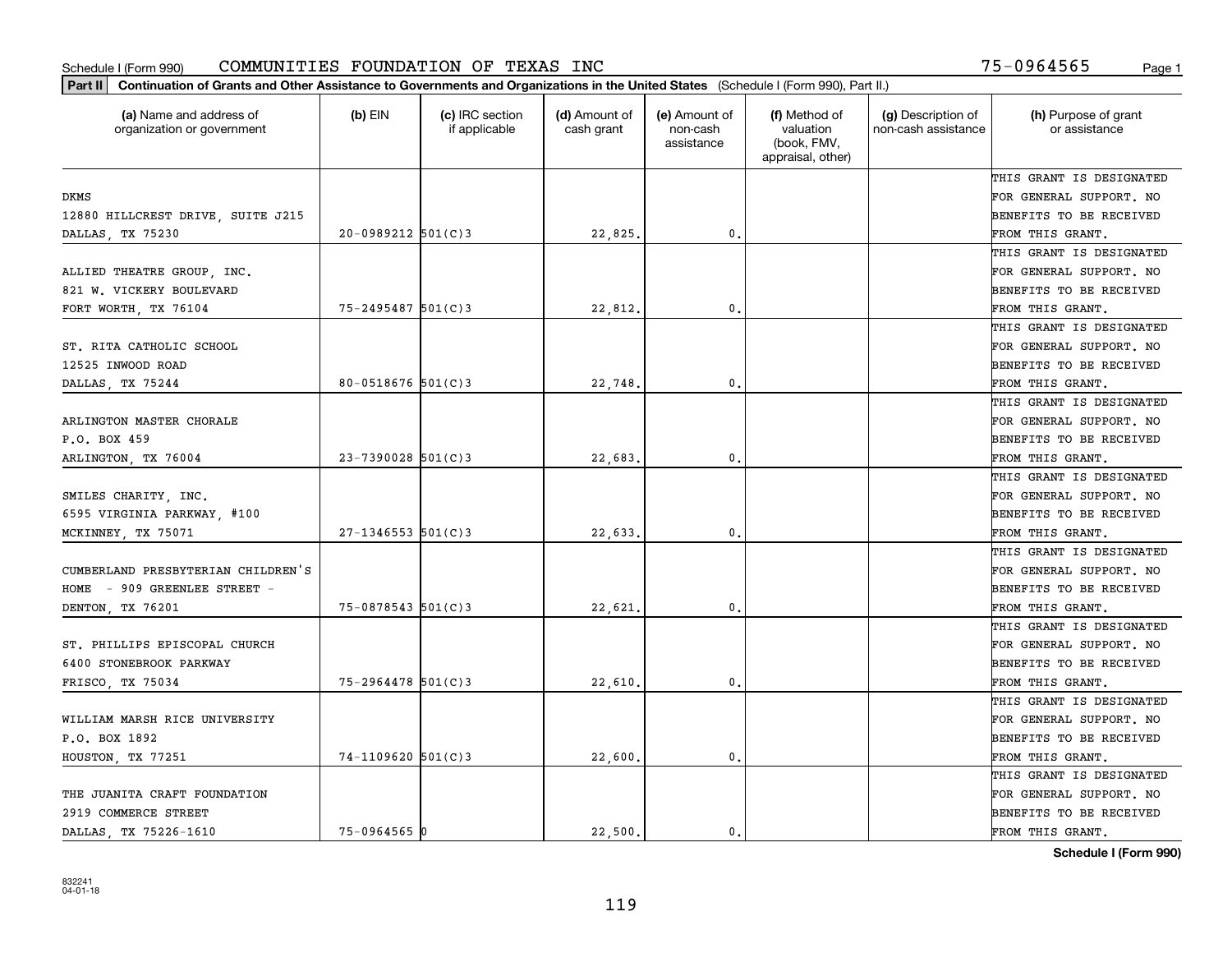| Part II   Continuation of Grants and Other Assistance to Governments and Organizations in the United States (Schedule I (Form 990), Part II.)<br>(a) Name and address of | $(b)$ EIN                | (c) IRC section | (d) Amount of | (e) Amount of          | (f) Method of                                 | (g) Description of  | (h) Purpose of grant           |
|--------------------------------------------------------------------------------------------------------------------------------------------------------------------------|--------------------------|-----------------|---------------|------------------------|-----------------------------------------------|---------------------|--------------------------------|
| organization or government                                                                                                                                               |                          | if applicable   | cash grant    | non-cash<br>assistance | valuation<br>(book, FMV,<br>appraisal, other) | non-cash assistance | or assistance                  |
|                                                                                                                                                                          |                          |                 |               |                        |                                               |                     | THIS GRANT IS DESIGNATED       |
| YOUTH WITH A MISSION SAN                                                                                                                                                 |                          |                 |               |                        |                                               |                     | FOR GENERAL SUPPORT. NO        |
| DIEGO/BAJA - 100 W. 35TH STREET,                                                                                                                                         |                          |                 |               |                        |                                               |                     | <b>BENEFITS TO BE RECEIVED</b> |
| SUITE R - NATIONAL CITY, CA 91950                                                                                                                                        | $33 - 0604992$ 501(C)3   |                 | 22,437.       | 0.                     |                                               |                     | FROM THIS GRANT.               |
|                                                                                                                                                                          |                          |                 |               |                        |                                               |                     | THIS GRANT IS DESIGNATED       |
| JUNIOR LEAGUE OF COLLIN COUNTY                                                                                                                                           |                          |                 |               |                        |                                               |                     | FOR GENERAL SUPPORT. NO        |
| 5805 COIT ROAD, SUITE 301                                                                                                                                                |                          |                 |               |                        |                                               |                     | BENEFITS TO BE RECEIVED        |
| PLANO, TX 75093                                                                                                                                                          | $75 - 1547568$ 501(C)3   |                 | 22,421        | 0.                     |                                               |                     | FROM THIS GRANT.               |
|                                                                                                                                                                          |                          |                 |               |                        |                                               |                     | THIS GRANT IS DESIGNATED       |
| AMPHIBIAN PRODUCTIONS, INC.                                                                                                                                              |                          |                 |               |                        |                                               |                     | FOR GENERAL SUPPORT. NO        |
| 120 SOUTH MAIN STREET                                                                                                                                                    |                          |                 |               |                        |                                               |                     | BENEFITS TO BE RECEIVED        |
| FORT WORTH, TX 76104                                                                                                                                                     | $75 - 2920347$ 501(C)3   |                 | 22,385.       | $\mathfrak{o}$ .       |                                               |                     | FROM THIS GRANT.               |
|                                                                                                                                                                          |                          |                 |               |                        |                                               |                     | THIS GRANT IS DESIGNATED       |
| LADDER ALLIANCE, INC.                                                                                                                                                    |                          |                 |               |                        |                                               |                     | FOR GENERAL SUPPORT. NO        |
| 1100 HEMPHILL STREET, SUITE 302                                                                                                                                          |                          |                 |               |                        |                                               |                     | <b>BENEFITS TO BE RECEIVED</b> |
| FORT WORTH, TX 76104                                                                                                                                                     | $06 - 1674011$ 501(C)3   |                 | 22,287.       | 0.                     |                                               |                     | FROM THIS GRANT.               |
|                                                                                                                                                                          |                          |                 |               |                        |                                               |                     | THIS GRANT IS DESIGNATED       |
| GOOD SAMARITANS OF GARLAND INC.                                                                                                                                          |                          |                 |               |                        |                                               |                     | FOR GENERAL SUPPORT. NO        |
| 214 N. 12TH STREET                                                                                                                                                       |                          |                 |               |                        |                                               |                     | <b>BENEFITS TO BE RECEIVED</b> |
| GARLAND, TX 75040                                                                                                                                                        | $75 - 1916118$ $501(C)3$ |                 | 22, 277.      | 0.                     |                                               |                     | FROM THIS GRANT.               |
|                                                                                                                                                                          |                          |                 |               |                        |                                               |                     | THIS GRANT IS DESIGNATED       |
| WATERTOWER THEATRE, INC.                                                                                                                                                 |                          |                 |               |                        |                                               |                     | FOR GENERAL SUPPORT. NO        |
| 15650 ADDISON ROAD                                                                                                                                                       |                          |                 |               |                        |                                               |                     | <b>BENEFITS TO BE RECEIVED</b> |
| ADDISON, TX 75001                                                                                                                                                        | $75 - 1559945$ 501(C)3   |                 | 22,130        | 0.                     |                                               |                     | FROM THIS GRANT.               |
|                                                                                                                                                                          |                          |                 |               |                        |                                               |                     | THIS GRANT IS DESIGNATED       |
| RIVERTREE ACADEMY, INC.                                                                                                                                                  |                          |                 |               |                        |                                               |                     | FOR GENERAL SUPPORT. NO        |
| 5439 BONNELL AVE.                                                                                                                                                        |                          |                 |               |                        |                                               |                     | <b>BENEFITS TO BE RECEIVED</b> |
| FORT WORTH, TX 76107                                                                                                                                                     | $45 - 2668753$ 501(C)3   |                 | 22,122.       | $\mathfrak{o}$ .       |                                               |                     | FROM THIS GRANT.               |
|                                                                                                                                                                          |                          |                 |               |                        |                                               |                     | THIS GRANT IS DESIGNATED       |
| SOUTHERN POVERTY LAW CENTER, INC.                                                                                                                                        |                          |                 |               |                        |                                               |                     | FOR GENERAL SUPPORT. NO        |
| 400 WASHINGTON AVENUE                                                                                                                                                    |                          |                 |               |                        |                                               |                     | BENEFITS TO BE RECEIVED        |
| MONTGOMERY, AL 36104                                                                                                                                                     | 63-0598743 $501(C)$ 3    |                 | 22,100.       | 0.                     |                                               |                     | FROM THIS GRANT.               |
|                                                                                                                                                                          |                          |                 |               |                        |                                               |                     | THIS GRANT IS DESIGNATED       |
| ON THE ROAD LENDING                                                                                                                                                      |                          |                 |               |                        |                                               |                     | FOR GENERAL SUPPORT. NO        |
| 1305 WYCLIFF AVENUE STE 140                                                                                                                                              |                          |                 |               |                        |                                               |                     | <b>BENEFITS TO BE RECEIVED</b> |
| DALLAS, TX 75207-6200                                                                                                                                                    | $38 - 3910893$ 501(C) 3  |                 | 22.091.       | $\mathbf{0}$ .         |                                               |                     | FROM THIS GRANT.               |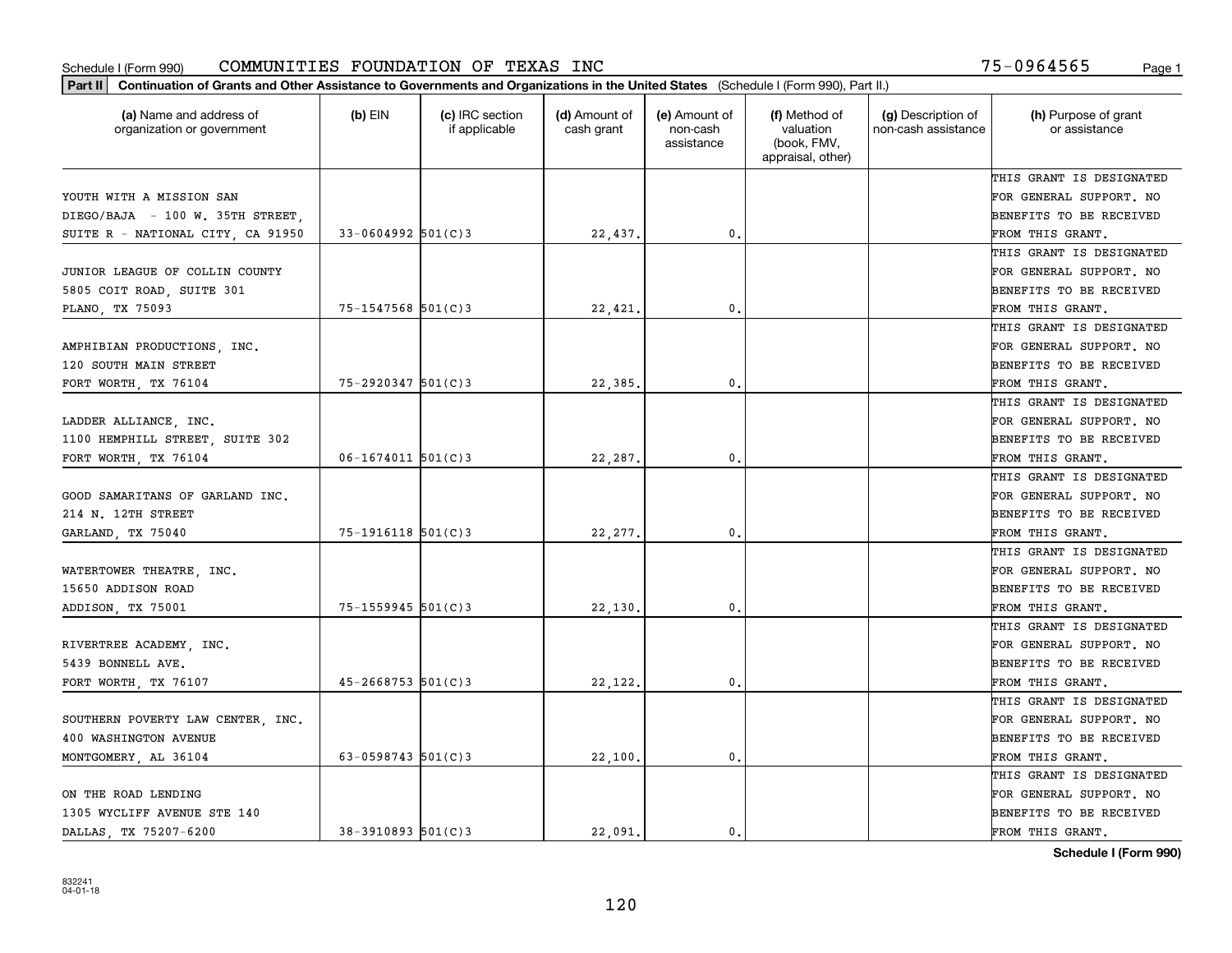| (a) Name and address of<br>organization or government | $(b)$ EIN              | (c) IRC section<br>if applicable | (d) Amount of<br>cash grant | (e) Amount of<br>non-cash<br>assistance | (f) Method of<br>valuation<br>(book, FMV,<br>appraisal, other) | (g) Description of<br>non-cash assistance | (h) Purpose of grant<br>or assistance |
|-------------------------------------------------------|------------------------|----------------------------------|-----------------------------|-----------------------------------------|----------------------------------------------------------------|-------------------------------------------|---------------------------------------|
|                                                       |                        |                                  |                             |                                         |                                                                |                                           | THIS GRANT IS DESIGNATED              |
| AKOLA PROJECT                                         |                        |                                  |                             |                                         |                                                                |                                           | FOR GENERAL SUPPORT. NO               |
| 2111 COMMERCE STREET                                  |                        |                                  |                             |                                         |                                                                |                                           | BENEFITS TO BE RECEIVED               |
| DALLAS, TX 75201                                      | $20 - 4560040$ 501(C)3 |                                  | 22,030                      | $\mathfrak{o}$ .                        |                                                                |                                           | FROM THIS GRANT.                      |
|                                                       |                        |                                  |                             |                                         |                                                                |                                           | THIS GRANT IS DESIGNATED              |
| HOPE CLINIC OF MCKINNEY                               |                        |                                  |                             |                                         |                                                                |                                           | FOR GENERAL SUPPORT. NO               |
| P.O. BOX 2543                                         |                        |                                  |                             |                                         |                                                                |                                           | BENEFITS TO BE RECEIVED               |
| MCKINNEY, TX 75069                                    | $81 - 3813928$ 501(C)3 |                                  | 22,024                      | $\mathbf{0}$                            |                                                                |                                           | FROM THIS GRANT.                      |
| SEAL LEGACY FOUNDATION                                |                        |                                  |                             |                                         |                                                                |                                           | THIS GRANT IS DESIGNATED              |
| 2525 WALLINGWOOD DRIVE                                |                        |                                  |                             |                                         |                                                                |                                           | FOR GENERAL SUPPORT. NO               |
| BUILDING 1, SUITE 214 - AUSTIN, TX                    |                        |                                  |                             |                                         |                                                                |                                           | BENEFITS TO BE RECEIVED               |
| 78746                                                 | 45-3117712 501(C)3     |                                  | 22,000                      | 0.                                      |                                                                |                                           | FROM THIS GRANT.                      |
|                                                       |                        |                                  |                             |                                         |                                                                |                                           | THIS GRANT IS DESIGNATED              |
| PASTORAL COUNSELING AND EDUCATION                     |                        |                                  |                             |                                         |                                                                |                                           | FOR GENERAL SUPPORT. NO               |
| CENTER - 4525 LEMMON AVENUE,                          |                        |                                  |                             |                                         |                                                                |                                           | BENEFITS TO BE RECEIVED               |
| SUITE 200 - DALLAS, TX 75219                          | $75 - 1494691$ 501(C)3 |                                  | 21,998                      | $\mathbf{0}$                            |                                                                |                                           | FROM THIS GRANT.                      |
|                                                       |                        |                                  |                             |                                         |                                                                |                                           | THIS GRANT IS DESIGNATED              |
| HEARTS FOR HOMES                                      |                        |                                  |                             |                                         |                                                                |                                           | FOR GENERAL SUPPORT. NO               |
| 826 E. MCKINNEY STREET                                |                        |                                  |                             |                                         |                                                                |                                           | BENEFITS TO BE RECEIVED               |
| DENTON, TX 76209                                      | $20 - 4637974$ 501(C)3 |                                  | 21,915                      | $\mathbf{0}$                            |                                                                |                                           | FROM THIS GRANT.                      |
|                                                       |                        |                                  |                             |                                         |                                                                |                                           | THIS GRANT IS DESIGNATED              |
| NRF FOUNDATION                                        |                        |                                  |                             |                                         |                                                                |                                           | FOR GENERAL SUPPORT. NO               |
| P.O. BOX 780027                                       |                        |                                  |                             |                                         |                                                                |                                           | BENEFITS TO BE RECEIVED               |
| PHILADELPHIA, PA 19178-0027                           | $52 - 1224690$ 501(C)3 |                                  | 21,904                      | $\mathbf{0}$                            |                                                                |                                           | FROM THIS GRANT.                      |
|                                                       |                        |                                  |                             |                                         |                                                                |                                           | THIS GRANT IS DESIGNATED              |
| GLEANING NETWORK OF TEXAS                             |                        |                                  |                             |                                         |                                                                |                                           | FOR GENERAL SUPPORT. NO               |
| P.O. BOX 7103                                         |                        |                                  |                             |                                         |                                                                |                                           | BENEFITS TO BE RECEIVED               |
| DALLAS, TX 75209                                      | $20 - 8043130$ 501(C)3 |                                  | 21,880                      | $\mathbf{0}$ .                          |                                                                |                                           | FROM THIS GRANT.                      |
|                                                       |                        |                                  |                             |                                         |                                                                |                                           | THIS GRANT IS DESIGNATED              |
| EVANTELL, INC.                                        |                        |                                  |                             |                                         |                                                                |                                           | FOR GENERAL SUPPORT. NO               |
| 4950 WESTGROVE DRIVE, SUITE 105                       |                        |                                  |                             |                                         |                                                                |                                           | BENEFITS TO BE RECEIVED               |
| DALLAS, TX 75248                                      | $23 - 7281987$ 501(C)3 |                                  | 21,767.                     | 0.                                      |                                                                |                                           | FROM THIS GRANT.                      |
|                                                       |                        |                                  |                             |                                         |                                                                |                                           | THIS GRANT IS DESIGNATED              |
| SENIOR LINK MIDLAND                                   |                        |                                  |                             |                                         |                                                                |                                           | FOR GENERAL SUPPORT. NO               |
| P.O. BOX 80519                                        |                        |                                  |                             |                                         |                                                                |                                           | BENEFITS TO BE RECEIVED               |
| MIDLAND, TX 79708-0519                                | $75 - 1899190$ 501(C)3 |                                  | 21,760.                     | 0.                                      |                                                                |                                           | FROM THIS GRANT.                      |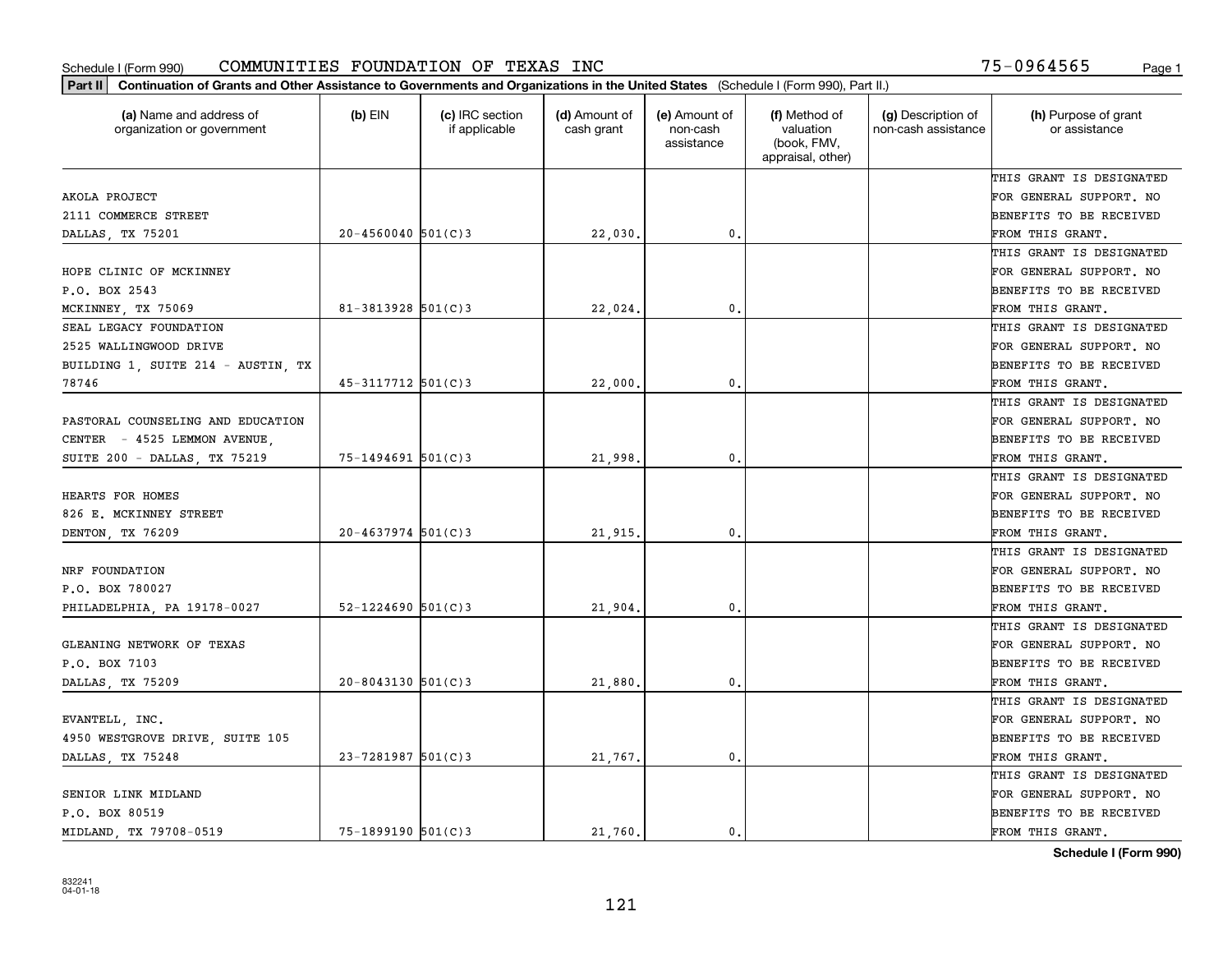| Part II   Continuation of Grants and Other Assistance to Governments and Organizations in the United States (Schedule I (Form 990), Part II.) |                          |                                  |                             |                                         |                                                                |                                           |                                       |
|-----------------------------------------------------------------------------------------------------------------------------------------------|--------------------------|----------------------------------|-----------------------------|-----------------------------------------|----------------------------------------------------------------|-------------------------------------------|---------------------------------------|
| (a) Name and address of<br>organization or government                                                                                         | $(b)$ EIN                | (c) IRC section<br>if applicable | (d) Amount of<br>cash grant | (e) Amount of<br>non-cash<br>assistance | (f) Method of<br>valuation<br>(book, FMV,<br>appraisal, other) | (g) Description of<br>non-cash assistance | (h) Purpose of grant<br>or assistance |
|                                                                                                                                               |                          |                                  |                             |                                         |                                                                |                                           | THIS GRANT IS DESIGNATED              |
| JDRF INTERNATIONAL                                                                                                                            |                          |                                  |                             |                                         |                                                                |                                           | FOR GENERAL SUPPORT. NO               |
| 8140 WALNUT HILL LANE, SUITE 810                                                                                                              |                          |                                  |                             |                                         |                                                                |                                           | <b>BENEFITS TO BE RECEIVED</b>        |
| DALLAS, TX 75231                                                                                                                              | $23 - 1907729$ 501(C)3   |                                  | 21,721.                     | 0.                                      |                                                                |                                           | FROM THIS GRANT.                      |
|                                                                                                                                               |                          |                                  |                             |                                         |                                                                |                                           | THIS GRANT IS DESIGNATED              |
| PROVIDENCE ACADEMY                                                                                                                            |                          |                                  |                             |                                         |                                                                |                                           | FOR GENERAL SUPPORT. NO               |
| 3021 RIDGE ROAD, SUITE A22                                                                                                                    |                          |                                  |                             |                                         |                                                                |                                           | BENEFITS TO BE RECEIVED               |
| ROCKWALL, TX 75032                                                                                                                            | $26 - 4580334$ 501(C)3   |                                  | 21,644.                     | 0.                                      |                                                                |                                           | FROM THIS GRANT.                      |
|                                                                                                                                               |                          |                                  |                             |                                         |                                                                |                                           | THIS GRANT IS DESIGNATED              |
| EXODUS MINISTRIES, INC.                                                                                                                       |                          |                                  |                             |                                         |                                                                |                                           | FOR GENERAL SUPPORT. NO               |
| 4630 MUNGER AVENUE, #110                                                                                                                      |                          |                                  |                             |                                         |                                                                |                                           | BENEFITS TO BE RECEIVED               |
| DALLAS, TX 75204                                                                                                                              | $75 - 2204582$ 501(C)3   |                                  | 21,554.                     | $^{\rm 0}$ .                            |                                                                |                                           | FROM THIS GRANT.                      |
|                                                                                                                                               |                          |                                  |                             |                                         |                                                                |                                           | THIS GRANT IS DESIGNATED              |
| GRAYSON COUNTY COLLEGE FOUNDATION,                                                                                                            |                          |                                  |                             |                                         |                                                                |                                           | FOR GENERAL SUPPORT. NO               |
| INC. - 6101 GRAYSON DRIVE -                                                                                                                   |                          |                                  |                             |                                         |                                                                |                                           | <b>BENEFITS TO BE RECEIVED</b>        |
| DENISON, TX 75020                                                                                                                             | $75 - 2436355$ 501(C)3   |                                  | 21,373.                     | 0.                                      |                                                                |                                           | FROM THIS GRANT.                      |
|                                                                                                                                               |                          |                                  |                             |                                         |                                                                |                                           | THIS GRANT IS DESIGNATED              |
| MONTESSORI TRAINING AND RESEARCH                                                                                                              |                          |                                  |                             |                                         |                                                                |                                           | FOR GENERAL SUPPORT. NO               |
| CENTER OF DALLAS - 13612 MIDWAY                                                                                                               |                          |                                  |                             |                                         |                                                                |                                           | <b>BENEFITS TO BE RECEIVED</b>        |
| ROAD, SUITE 292 - DALLAS, TX 75244                                                                                                            | $20 - 0088952$ 501(C)3   |                                  | 21,355.                     | 0.                                      |                                                                |                                           | FROM THIS GRANT.                      |
|                                                                                                                                               |                          |                                  |                             |                                         |                                                                |                                           | THIS GRANT IS DESIGNATED              |
| REFUGE FOR WOMEN                                                                                                                              |                          |                                  |                             |                                         |                                                                |                                           | FOR GENERAL SUPPORT. NO               |
| 306 NORTH LOOP 288, SUITE 199                                                                                                                 |                          |                                  |                             |                                         |                                                                |                                           | <b>BENEFITS TO BE RECEIVED</b>        |
| DENTON, TX 76209                                                                                                                              | $26 - 4388243$ $501(C)3$ |                                  | 21,314.                     | 0.                                      |                                                                |                                           | FROM THIS GRANT.                      |
| PERFORMING ARTS FORT WORTH                                                                                                                    |                          |                                  |                             |                                         |                                                                |                                           | THIS GRANT IS DESIGNATED              |
| MADDOX-MUSE ADMINISTRATION HALL                                                                                                               |                          |                                  |                             |                                         |                                                                |                                           | FOR GENERAL SUPPORT. NO               |
| 330 EAST 4TH STREET - FORT WORTH,                                                                                                             |                          |                                  |                             |                                         |                                                                |                                           | <b>BENEFITS TO BE RECEIVED</b>        |
| TX 76102                                                                                                                                      | 75-2457270 501(C)3       |                                  | 21,149                      | $\mathfrak{o}$ .                        |                                                                |                                           | FROM THIS GRANT.                      |
|                                                                                                                                               |                          |                                  |                             |                                         |                                                                |                                           | THIS GRANT IS DESIGNATED              |
| FREE-MAN HOUSE                                                                                                                                |                          |                                  |                             |                                         |                                                                |                                           | FOR GENERAL SUPPORT. NO               |
| 13340 SOUTHVIEW LANE                                                                                                                          |                          |                                  |                             |                                         |                                                                |                                           | BENEFITS TO BE RECEIVED               |
| DALLAS, TX 75240                                                                                                                              | 61-1767208 $501(C)3$     |                                  | 21,091.                     | $\mathbf{0}$ .                          |                                                                |                                           | FROM THIS GRANT.                      |
|                                                                                                                                               |                          |                                  |                             |                                         |                                                                |                                           | THIS GRANT IS DESIGNATED              |
| BUILDINGCOMMUNITY WORKSHOP                                                                                                                    |                          |                                  |                             |                                         |                                                                |                                           | FOR GENERAL SUPPORT. NO               |
| 416 S. ERVAY STREET                                                                                                                           |                          |                                  |                             |                                         |                                                                |                                           | <b>BENEFITS TO BE RECEIVED</b>        |
| DALLAS, TX 75201                                                                                                                              | $26 - 2132264$ 501(C)3   |                                  | 21.055.                     | $\mathbf{0}$ .                          |                                                                |                                           | FROM THIS GRANT.                      |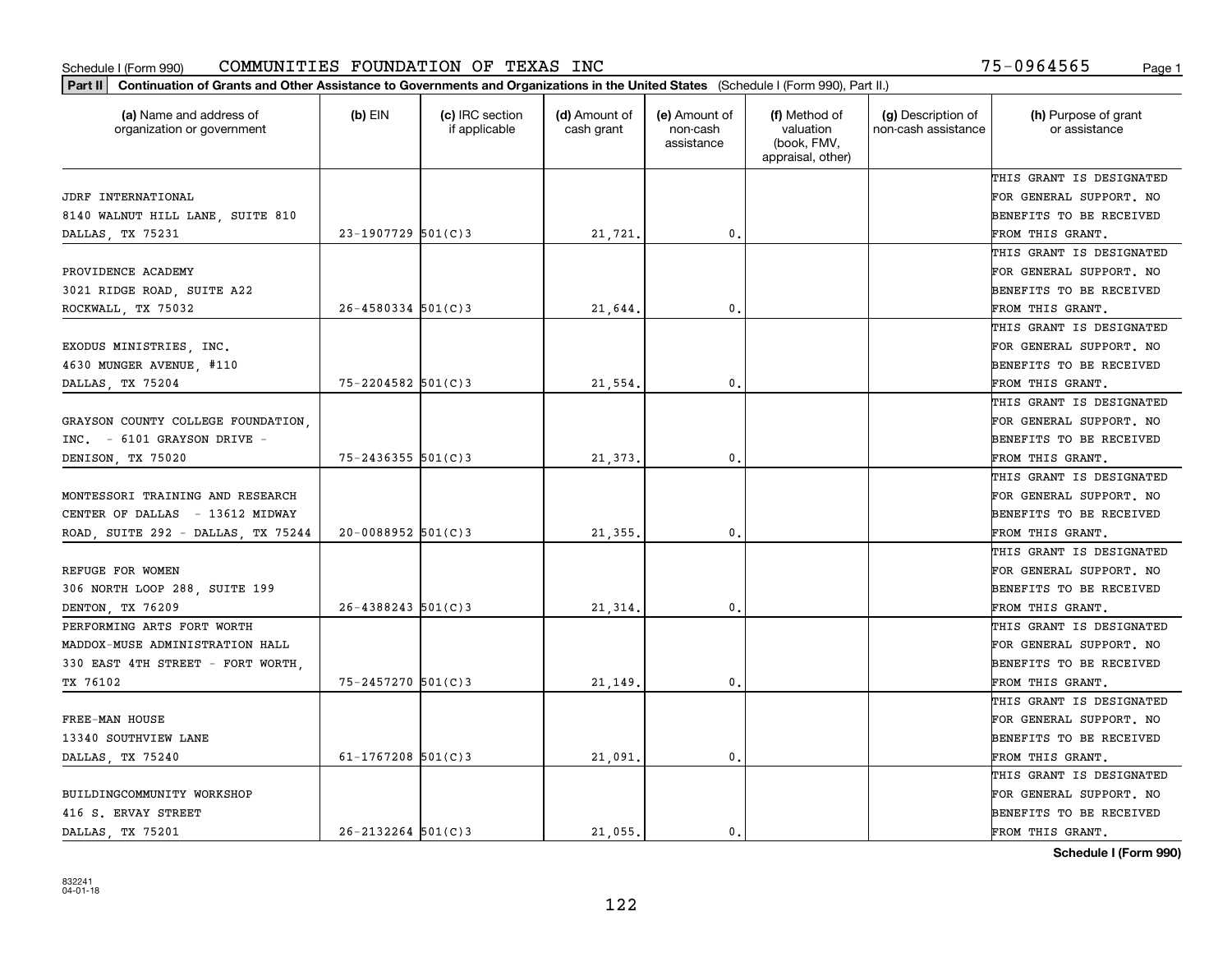| Part II   Continuation of Grants and Other Assistance to Governments and Organizations in the United States (Schedule I (Form 990), Part II.) |                        |                                  |                             |                                         |                                                                |                                           |                                       |
|-----------------------------------------------------------------------------------------------------------------------------------------------|------------------------|----------------------------------|-----------------------------|-----------------------------------------|----------------------------------------------------------------|-------------------------------------------|---------------------------------------|
| (a) Name and address of<br>organization or government                                                                                         | $(b)$ EIN              | (c) IRC section<br>if applicable | (d) Amount of<br>cash grant | (e) Amount of<br>non-cash<br>assistance | (f) Method of<br>valuation<br>(book, FMV,<br>appraisal, other) | (g) Description of<br>non-cash assistance | (h) Purpose of grant<br>or assistance |
|                                                                                                                                               |                        |                                  |                             |                                         |                                                                |                                           | THIS GRANT IS DESIGNATED              |
| CLIFF TEMPLE BAPTIST CHURCH                                                                                                                   |                        |                                  |                             |                                         |                                                                |                                           | FOR GENERAL SUPPORT. NO               |
| 111 SOUTH BECKLEY                                                                                                                             |                        |                                  |                             |                                         |                                                                |                                           | BENEFITS TO BE RECEIVED               |
| DALLAS, TX 75203                                                                                                                              | $75 - 0926759$ 501(C)3 |                                  | 21,039.                     | 0.                                      |                                                                |                                           | FROM THIS GRANT.                      |
|                                                                                                                                               |                        |                                  |                             |                                         |                                                                |                                           | THIS GRANT IS DESIGNATED              |
| ONE MAN'S TREASURE                                                                                                                            |                        |                                  |                             |                                         |                                                                |                                           | FOR GENERAL SUPPORT. NO               |
| 519 $I-30$ , #211                                                                                                                             |                        |                                  |                             |                                         |                                                                |                                           | BENEFITS TO BE RECEIVED               |
| ROCKWALL, TX 75087                                                                                                                            | $46 - 1866831$ 501(C)3 |                                  | 21,022.                     | 0.                                      |                                                                |                                           | FROM THIS GRANT.                      |
|                                                                                                                                               |                        |                                  |                             |                                         |                                                                |                                           | THIS GRANT IS DESIGNATED              |
| FISHER HOUSE FOUNDATION, INC.                                                                                                                 |                        |                                  |                             |                                         |                                                                |                                           | FOR GENERAL SUPPORT. NO               |
| 111 ROCKVILLE PIKE, SUITE 420                                                                                                                 |                        |                                  |                             |                                         |                                                                |                                           | BENEFITS TO BE RECEIVED               |
| ROCKVILLE, MD 20850-5168                                                                                                                      | $11 - 3158401$ 501(C)3 |                                  | 21,000.                     | $\mathfrak{o}$ .                        |                                                                |                                           | FROM THIS GRANT.                      |
|                                                                                                                                               |                        |                                  |                             |                                         |                                                                |                                           | THIS GRANT IS DESIGNATED              |
| BOCA GRANDE HEALTH CLINIC                                                                                                                     |                        |                                  |                             |                                         |                                                                |                                           | FOR GENERAL SUPPORT. NO               |
| FOUNDATION, INC. - P.O. BOX 2340                                                                                                              |                        |                                  |                             |                                         |                                                                |                                           | <b>BENEFITS TO BE RECEIVED</b>        |
| - BOCA GRANDE, FL 33921                                                                                                                       | $57-1160149$ $501(C)3$ |                                  | 21,000.                     | $\mathbf{0}$ .                          |                                                                |                                           | FROM THIS GRANT.                      |
|                                                                                                                                               |                        |                                  |                             |                                         |                                                                |                                           | THIS GRANT IS DESIGNATED              |
| SPARK MINISTRY                                                                                                                                |                        |                                  |                             |                                         |                                                                |                                           | FOR GENERAL SUPPORT. NO               |
| 2520 TARPLEY ROAD, SUITE 500                                                                                                                  |                        |                                  |                             |                                         |                                                                |                                           | BENEFITS TO BE RECEIVED               |
| CARROLLTON, TX 75006                                                                                                                          | $20 - 8958283$ 501(C)3 |                                  | 20,917.                     | 0.                                      |                                                                |                                           | FROM THIS GRANT.                      |
|                                                                                                                                               |                        |                                  |                             |                                         |                                                                |                                           | THIS GRANT IS DESIGNATED              |
| YOUTH BELIEVING IN CHANGE, INC.                                                                                                               |                        |                                  |                             |                                         |                                                                |                                           | FOR GENERAL SUPPORT. NO               |
| 8574 STULTS ROAD                                                                                                                              |                        |                                  |                             |                                         |                                                                |                                           | BENEFITS TO BE RECEIVED               |
| DALLAS, TX 75243                                                                                                                              | $75 - 2714750$ 501(C)3 |                                  | 20,887.                     | $\mathfrak{o}$ .                        |                                                                |                                           | FROM THIS GRANT.                      |
|                                                                                                                                               |                        |                                  |                             |                                         |                                                                |                                           | THIS GRANT IS DESIGNATED              |
| DEC MY ROOM, INC.                                                                                                                             |                        |                                  |                             |                                         |                                                                |                                           | FOR GENERAL SUPPORT. NO               |
| 6538 LINDEN LANE                                                                                                                              |                        |                                  |                             |                                         |                                                                |                                           | BENEFITS TO BE RECEIVED               |
| DALLAS, TX 75230                                                                                                                              | $27-0812148$ 501(C)3   |                                  | 20,834.                     | 0.                                      |                                                                |                                           | FROM THIS GRANT.                      |
|                                                                                                                                               |                        |                                  |                             |                                         |                                                                |                                           | THIS GRANT IS DESIGNATED              |
| BOYS & GIRLS CLUB OF NORTHEAST                                                                                                                |                        |                                  |                             |                                         |                                                                |                                           | FOR GENERAL SUPPORT. NO               |
| TEXAS, INC. - P.O. BOX 1876 -                                                                                                                 |                        |                                  |                             |                                         |                                                                |                                           | BENEFITS TO BE RECEIVED               |
| GREENVILLE, TX 75403                                                                                                                          | 75-2174005 501(C)3     |                                  | 20,645.                     | 0.                                      |                                                                |                                           | FROM THIS GRANT.                      |
|                                                                                                                                               |                        |                                  |                             |                                         |                                                                |                                           | THIS GRANT IS DESIGNATED              |
| HOLY TRINITY SEMINARY                                                                                                                         |                        |                                  |                             |                                         |                                                                |                                           | FOR GENERAL SUPPORT. NO               |
| 3131 VINCE HAGAN DRIVE                                                                                                                        |                        |                                  |                             |                                         |                                                                |                                           | <b>BENEFITS TO BE RECEIVED</b>        |
| IRVING, TX 75062                                                                                                                              | $75 - 6045735$ 501(C)3 |                                  | 20,558.                     | 0.                                      |                                                                |                                           | FROM THIS GRANT.                      |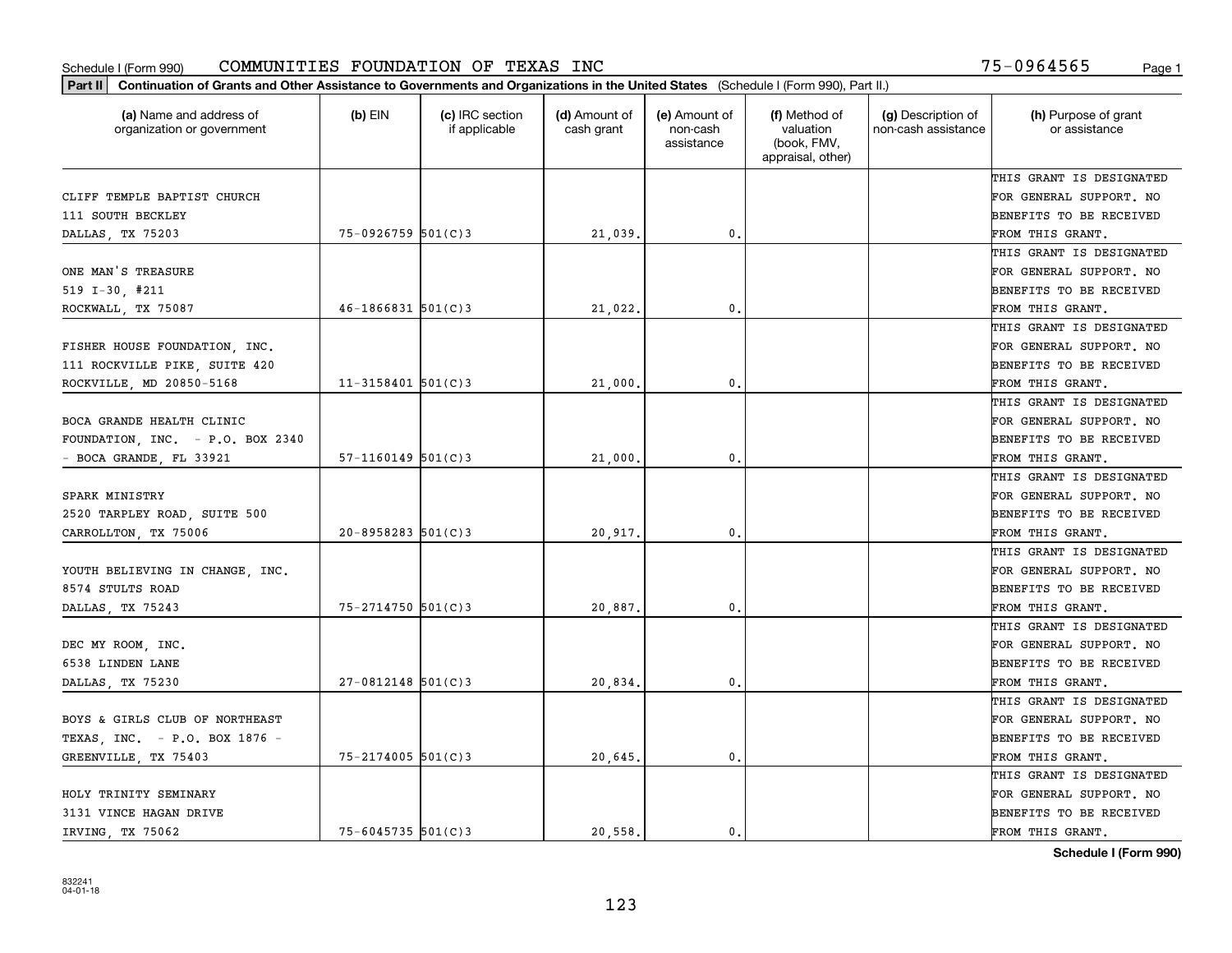| (a) Name and address of<br>organization or government | $(b)$ EIN              | (c) IRC section<br>if applicable | (d) Amount of<br>cash grant | (e) Amount of<br>non-cash<br>assistance | (f) Method of<br>valuation<br>(book, FMV,<br>appraisal, other) | (g) Description of<br>non-cash assistance | (h) Purpose of grant<br>or assistance |
|-------------------------------------------------------|------------------------|----------------------------------|-----------------------------|-----------------------------------------|----------------------------------------------------------------|-------------------------------------------|---------------------------------------|
|                                                       |                        |                                  |                             |                                         |                                                                |                                           | THIS GRANT IS DESIGNATED              |
| NAMI DALLAS, INC.                                     |                        |                                  |                             |                                         |                                                                |                                           | FOR GENERAL SUPPORT. NO               |
| 2812 SWISS AVENUE                                     |                        |                                  |                             |                                         |                                                                |                                           | BENEFITS TO BE RECEIVED               |
| DALLAS, TX 75204                                      | 75-1875023 501(C)3     |                                  | 20,509                      | 0.                                      |                                                                |                                           | FROM THIS GRANT.                      |
|                                                       |                        |                                  |                             |                                         |                                                                |                                           | THIS GRANT IS DESIGNATED              |
| TEXAS RANGERS BASEBALL FOUNDATION                     |                        |                                  |                             |                                         |                                                                |                                           | FOR GENERAL SUPPORT. NO               |
| 1000 BALLPARK WAY, SUITE 400                          |                        |                                  |                             |                                         |                                                                |                                           | BENEFITS TO BE RECEIVED               |
| ARLINGTON, TX 76011                                   | $75 - 2404714$ 501(C)3 |                                  | 20,503                      | $\mathbf{0}$                            |                                                                |                                           | FROM THIS GRANT.                      |
|                                                       |                        |                                  |                             |                                         |                                                                |                                           | THIS GRANT IS DESIGNATED              |
| DFW TZUS AND MORE RESCUE                              |                        |                                  |                             |                                         |                                                                |                                           | FOR GENERAL SUPPORT. NO               |
| P.0.1519                                              |                        |                                  |                             |                                         |                                                                |                                           | BENEFITS TO BE RECEIVED               |
| EULESS, TX 76039                                      | $26 - 0643510$ 501(C)3 |                                  | 20,500                      | 0.                                      |                                                                |                                           | FROM THIS GRANT.                      |
|                                                       |                        |                                  |                             |                                         |                                                                |                                           | THIS GRANT IS DESIGNATED              |
| OAK LAWN UNITED METHODIST CHURCH                      |                        |                                  |                             |                                         |                                                                |                                           | FOR GENERAL SUPPORT. NO               |
| 3014 OAK LAWN AVENUE                                  |                        |                                  |                             |                                         |                                                                |                                           | BENEFITS TO BE RECEIVED               |
| DALLAS, TX 75219                                      | $75 - 0818169$ 501(C)3 |                                  | 20,500                      | $\mathbf{0}$                            |                                                                |                                           | FROM THIS GRANT.                      |
|                                                       |                        |                                  |                             |                                         |                                                                |                                           | THIS GRANT IS DESIGNATED              |
| JORDAN ELIZABETH HARRIS FOUNDATION                    |                        |                                  |                             |                                         |                                                                |                                           | FOR GENERAL SUPPORT. NO               |
| 2830 SOUTH HULEN STREET, SUITE #139                   |                        |                                  |                             |                                         |                                                                |                                           | BENEFITS TO BE RECEIVED               |
| FORT WORTH, TX 76109                                  | $46 - 5708450$ 501(C)3 |                                  | 20,442.                     | $\mathbf{0}$                            |                                                                |                                           | FROM THIS GRANT.                      |
|                                                       |                        |                                  |                             |                                         |                                                                |                                           | THIS GRANT IS DESIGNATED              |
| RONALD MCDONALD HOUSE OF FORT                         |                        |                                  |                             |                                         |                                                                |                                           | FOR GENERAL SUPPORT. NO               |
| WORTH, INC. - 1001 8TH AVENUE -                       |                        |                                  |                             |                                         |                                                                |                                           | BENEFITS TO BE RECEIVED               |
| FORT WORTH, TX 76104                                  | $75 - 1754490$ 501(C)3 |                                  | 20,408                      | $\mathbf{0}$                            |                                                                |                                           | FROM THIS GRANT.                      |
|                                                       |                        |                                  |                             |                                         |                                                                |                                           | THIS GRANT IS DESIGNATED              |
| TEXAS MUSLIM WOMEN'S FOUNDATION.                      |                        |                                  |                             |                                         |                                                                |                                           | FOR GENERAL SUPPORT. NO               |
| $INC. - P.0. BOX 863388 - PLANO.$                     |                        |                                  |                             |                                         |                                                                |                                           | BENEFITS TO BE RECEIVED               |
| TX 75086                                              | $20-3060929$ $501(C)3$ |                                  | 20,312.                     | $\mathbf{0}$ .                          |                                                                |                                           | FROM THIS GRANT.                      |
|                                                       |                        |                                  |                             |                                         |                                                                |                                           | THIS GRANT IS DESIGNATED              |
| DALLAS MEMORIAL FOR THE FALLEN                        |                        |                                  |                             |                                         |                                                                |                                           | FOR GENERAL SUPPORT. NO               |
| POLICE OFFICERS, INC. - 207 EAST                      |                        |                                  |                             |                                         |                                                                |                                           | BENEFITS TO BE RECEIVED               |
| INTERSTATE 30 - ROCKWALL, TX 75087                    | 82-0775431 $501(C)$ 3  |                                  | 20,275.                     | 0.                                      |                                                                |                                           | FROM THIS GRANT.                      |
|                                                       |                        |                                  |                             |                                         |                                                                |                                           | THIS GRANT IS DESIGNATED              |
| FAITH & GRIEF MINISTRIES, INC.                        |                        |                                  |                             |                                         |                                                                |                                           | FOR GENERAL SUPPORT. NO               |
| 6614 LAKEHURST AVENUE                                 |                        |                                  |                             |                                         |                                                                |                                           | BENEFITS TO BE RECEIVED               |
| DALLAS TX 75230                                       | 45-3959179 501(C)3     |                                  | 20.212.                     | 0.                                      |                                                                |                                           | FROM THIS GRANT.                      |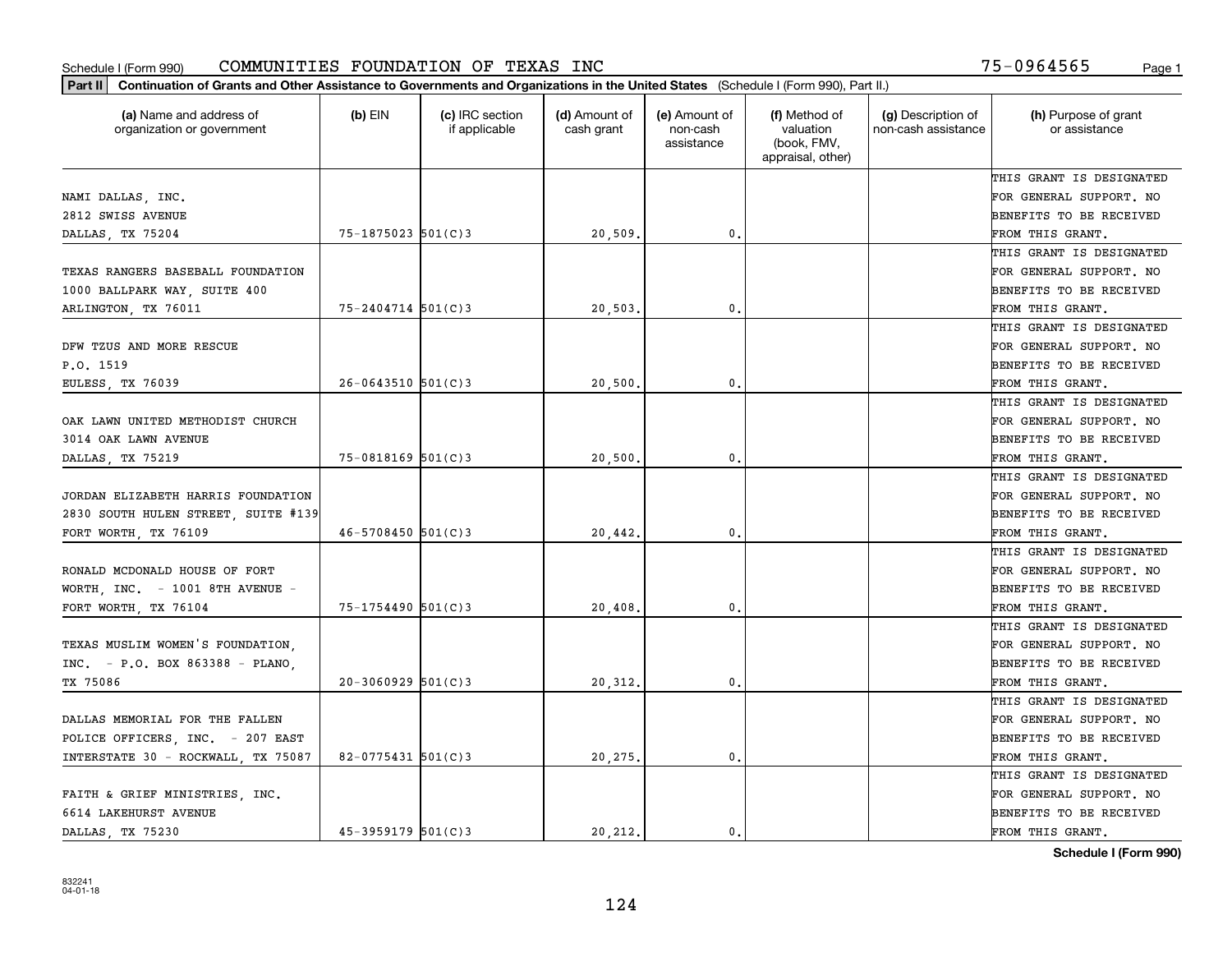| Part II   Continuation of Grants and Other Assistance to Governments and Organizations in the United States (Schedule I (Form 990), Part II.) |                         |                                  |                             |                                         |                                                                |                                           |                                       |
|-----------------------------------------------------------------------------------------------------------------------------------------------|-------------------------|----------------------------------|-----------------------------|-----------------------------------------|----------------------------------------------------------------|-------------------------------------------|---------------------------------------|
| (a) Name and address of<br>organization or government                                                                                         | $(b)$ EIN               | (c) IRC section<br>if applicable | (d) Amount of<br>cash grant | (e) Amount of<br>non-cash<br>assistance | (f) Method of<br>valuation<br>(book, FMV,<br>appraisal, other) | (g) Description of<br>non-cash assistance | (h) Purpose of grant<br>or assistance |
| CHRISTIAN WOMEN'S JOB CORPS CWJC                                                                                                              |                         |                                  |                             |                                         |                                                                |                                           | THIS GRANT IS DESIGNATED              |
| OF GREATER ARLINGTON - 1417 WEST                                                                                                              |                         |                                  |                             |                                         |                                                                |                                           | FOR GENERAL SUPPORT. NO               |
| ARKANSAS LANE, SUITE 100 -                                                                                                                    |                         |                                  |                             |                                         |                                                                |                                           | BENEFITS TO BE RECEIVED               |
| ARLINGTON, TX 76013                                                                                                                           | $20 - 1472043$ 501(C)3  |                                  | 20,203.                     | 0.                                      |                                                                |                                           | FROM THIS GRANT.                      |
|                                                                                                                                               |                         |                                  |                             |                                         |                                                                |                                           | THIS GRANT IS DESIGNATED              |
| COMMUNITY FOOD BANK                                                                                                                           |                         |                                  |                             |                                         |                                                                |                                           | FOR GENERAL SUPPORT. NO               |
| 3000 GALVEZ AVENUE                                                                                                                            |                         |                                  |                             |                                         |                                                                |                                           | BENEFITS TO BE RECEIVED               |
| FORT WORTH, TX 76111                                                                                                                          | 75-1813170 501(C)3      |                                  | 20,190                      | 0.                                      |                                                                |                                           | FROM THIS GRANT.                      |
|                                                                                                                                               |                         |                                  |                             |                                         |                                                                |                                           | THIS GRANT IS DESIGNATED              |
| TEXAS WESLEYAN UNIVERSITY                                                                                                                     |                         |                                  |                             |                                         |                                                                |                                           | FOR GENERAL SUPPORT. NO               |
| 1201 WESLEYAN STREET                                                                                                                          |                         |                                  |                             |                                         |                                                                |                                           | BENEFITS TO BE RECEIVED               |
| FORT WORTH, TX 76105                                                                                                                          | $75 - 0800691$ 501(C)3  |                                  | 20,053.                     | 0.                                      |                                                                |                                           | FROM THIS GRANT.                      |
|                                                                                                                                               |                         |                                  |                             |                                         |                                                                |                                           | THIS GRANT IS DESIGNATED              |
| TEXAS COALITION FOR ANIMAL                                                                                                                    |                         |                                  |                             |                                         |                                                                |                                           | FOR GENERAL SUPPORT. NO               |
| PROTECTION - P.O. BOX 77016 -                                                                                                                 |                         |                                  |                             |                                         |                                                                |                                           | <b>BENEFITS TO BE RECEIVED</b>        |
| FORT WORTH, TX 76177                                                                                                                          | $75 - 2915935$ 501(C)3  |                                  | 20,049                      | 0.                                      |                                                                |                                           | FROM THIS GRANT.                      |
|                                                                                                                                               |                         |                                  |                             |                                         |                                                                |                                           | THIS GRANT IS DESIGNATED              |
| DALLAS HOME FOR JEWISH AGED, INC.                                                                                                             |                         |                                  |                             |                                         |                                                                |                                           | FOR GENERAL SUPPORT. NO               |
| 6101 OHIO DRIVE, SUITE 100                                                                                                                    |                         |                                  |                             |                                         |                                                                |                                           | BENEFITS TO BE RECEIVED               |
| PLANO, TX 75024                                                                                                                               | $75 - 0871733$ 501(C)3  |                                  | 20,000                      | 0.                                      |                                                                |                                           | FROM THIS GRANT.                      |
|                                                                                                                                               |                         |                                  |                             |                                         |                                                                |                                           | THIS GRANT IS DESIGNATED              |
| INTERNATIONAL CENTER OF                                                                                                                       |                         |                                  |                             |                                         |                                                                |                                           | FOR GENERAL SUPPORT. NO               |
| PHOTOGRAPHY - 1114 AVENUE OF THE                                                                                                              |                         |                                  |                             |                                         |                                                                |                                           | <b>BENEFITS TO BE RECEIVED</b>        |
| AMERICAS - NEW YORK, NY 10036                                                                                                                 | $23 - 7412428$ 501(C)3  |                                  | 20,000                      | 0.                                      |                                                                |                                           | FROM THIS GRANT.                      |
| TEXAS SOCIETY TO PREVENT BLINDNESS                                                                                                            |                         |                                  |                             |                                         |                                                                |                                           | THIS GRANT IS DESIGNATED              |
| PREVENT BLINDNESS TEXAS - HOUSTON                                                                                                             |                         |                                  |                             |                                         |                                                                |                                           | FOR GENERAL SUPPORT. NO               |
| 2202 WAUGH STREET - HOUSTON, TX                                                                                                               |                         |                                  |                             |                                         |                                                                |                                           | <b>BENEFITS TO BE RECEIVED</b>        |
| 77006                                                                                                                                         | $74 - 6075105$ 501(C)3  |                                  | 20,000                      | 0.                                      |                                                                |                                           | FROM THIS GRANT.                      |
| TRUSTEES OF THE LAWRENCEVILLE                                                                                                                 |                         |                                  |                             |                                         |                                                                |                                           | THIS GRANT IS DESIGNATED              |
| SCHOOL - ALUMNI AND DEVELOPMENT                                                                                                               |                         |                                  |                             |                                         |                                                                |                                           | FOR GENERAL SUPPORT. NO               |
| OFFICE                                                                                                                                        |                         |                                  |                             |                                         |                                                                |                                           | BENEFITS TO BE RECEIVED               |
| 2500 MAIN STREET - LAWRENCEVILLE                                                                                                              | $21 - 0634503$ 501(C)3  |                                  | 20,000.                     | 0.                                      |                                                                |                                           | FROM THIS GRANT.                      |
|                                                                                                                                               |                         |                                  |                             |                                         |                                                                |                                           | THIS GRANT IS DESIGNATED              |
| ABC OF NC CHILD DEVELOPMENT CENTER                                                                                                            |                         |                                  |                             |                                         |                                                                |                                           | FOR GENERAL SUPPORT. NO               |
| 905 FRIEDBERG CHURCH ROAD                                                                                                                     |                         |                                  |                             |                                         |                                                                |                                           | <b>BENEFITS TO BE RECEIVED</b>        |
| WINSTON-SALEM, NC 27127                                                                                                                       | $30 - 0111894$ 501(C) 3 |                                  | 20,000.                     | $\mathbf{0}$ .                          |                                                                |                                           | FROM THIS GRANT.                      |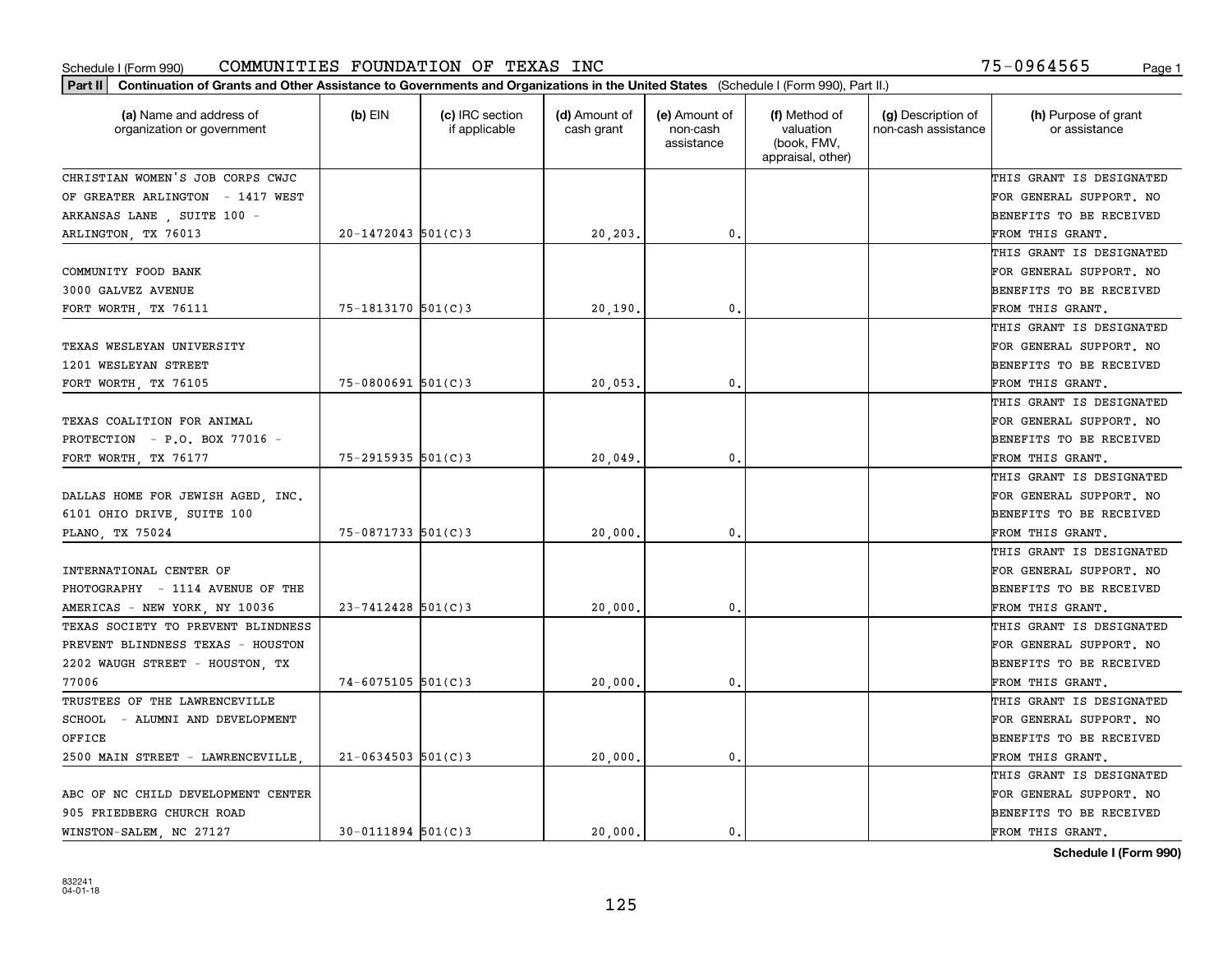| (a) Name and address of<br>organization or government | $(b)$ EIN                | (c) IRC section<br>if applicable | (d) Amount of<br>cash grant | (e) Amount of<br>non-cash<br>assistance | (f) Method of<br>valuation<br>(book, FMV,<br>appraisal, other) | (g) Description of<br>non-cash assistance | (h) Purpose of grant<br>or assistance |
|-------------------------------------------------------|--------------------------|----------------------------------|-----------------------------|-----------------------------------------|----------------------------------------------------------------|-------------------------------------------|---------------------------------------|
|                                                       |                          |                                  |                             |                                         |                                                                |                                           | THIS GRANT IS DESIGNATED              |
| <b>EVERY VILLAGE</b>                                  |                          |                                  |                             |                                         |                                                                |                                           | FOR GENERAL SUPPORT. NO               |
| 8558 KATY FREEWAY, SUITE 100                          |                          |                                  |                             |                                         |                                                                |                                           | BENEFITS TO BE RECEIVED               |
| HOUSTON, TX 77024                                     | $76 - 0653562$ 501(C)3   |                                  | 20,000                      | 0.                                      |                                                                |                                           | FROM THIS GRANT.                      |
|                                                       |                          |                                  |                             |                                         |                                                                |                                           | THIS GRANT IS DESIGNATED              |
| MOONLIGHT FUND, INC.                                  |                          |                                  |                             |                                         |                                                                |                                           | FOR GENERAL SUPPORT. NO               |
| P.O. BOX 1299                                         |                          |                                  |                             |                                         |                                                                |                                           | BENEFITS TO BE RECEIVED               |
| BANDERA, TX 78003                                     | $74-3016074$ 501(C)3     |                                  | 20,000                      | $\mathbf{0}$                            |                                                                |                                           | FROM THIS GRANT.                      |
|                                                       |                          |                                  |                             |                                         |                                                                |                                           | THIS GRANT IS DESIGNATED              |
| MISSION ENNIS BRIDGE BUILDERS                         |                          |                                  |                             |                                         |                                                                |                                           | FOR GENERAL SUPPORT. NO               |
| P.O. BOX 8842                                         |                          |                                  |                             |                                         |                                                                |                                           | BENEFITS TO BE RECEIVED               |
| ENNIS, TX 75120                                       | $27 - 3184609$ 501(C)3   |                                  | 20,000                      | $\mathbf{0}$ .                          |                                                                |                                           | FROM THIS GRANT.                      |
| NATIONAL DISASTER SEARCH DOG                          |                          |                                  |                             |                                         |                                                                |                                           | THIS GRANT IS DESIGNATED              |
| FOUNDATION, INC. - 6800 WHEELER                       |                          |                                  |                             |                                         |                                                                |                                           | FOR GENERAL SUPPORT. NO               |
| CANYON ROAD - SANTA PAULA, CA                         |                          |                                  |                             |                                         |                                                                |                                           | BENEFITS TO BE RECEIVED               |
| 93060                                                 | $77 - 0412509$ 501(C)3   |                                  | 20,000                      | $\mathbf{0}$                            |                                                                |                                           | FROM THIS GRANT.                      |
|                                                       |                          |                                  |                             |                                         |                                                                |                                           | THIS GRANT IS DESIGNATED              |
| SOLOMON R. GUGGENHEIM FOUNDATION                      |                          |                                  |                             |                                         |                                                                |                                           | FOR GENERAL SUPPORT. NO               |
| 1071 5TH AVENUE                                       |                          |                                  |                             |                                         |                                                                |                                           | BENEFITS TO BE RECEIVED               |
| NEW YORK, NY 10128                                    | $13 - 5562233$ $501(C)3$ |                                  | 20,000                      | $\mathbf{0}$                            |                                                                |                                           | FROM THIS GRANT.                      |
|                                                       |                          |                                  |                             |                                         |                                                                |                                           | THIS GRANT IS DESIGNATED              |
| YOUNG MENS CHRISTIAN ASSOCIATION                      |                          |                                  |                             |                                         |                                                                |                                           | FOR GENERAL SUPPORT. NO               |
| OF EDWARDSVILLE - 1200 ESIC DRIVE                     |                          |                                  |                             |                                         |                                                                |                                           | BENEFITS TO BE RECEIVED               |
| EDWARDSVILLE, IL 62025                                | $37 - 0661259$ 501(C)3   |                                  | 20,000                      | $\mathbf{0}$                            |                                                                |                                           | FROM THIS GRANT.                      |
|                                                       |                          |                                  |                             |                                         |                                                                |                                           | THIS GRANT IS DESIGNATED              |
| YMA FASHION SCHOLARSHIP FUND                          |                          |                                  |                             |                                         |                                                                |                                           | FOR GENERAL SUPPORT. NO               |
| 1501 BROADWAY, SUITE 2001                             |                          |                                  |                             |                                         |                                                                |                                           | BENEFITS TO BE RECEIVED               |
| NEW YORK, NY 10036                                    | $20 - 8513748$ 501(C) 3  |                                  | 20,000                      | $\mathbf{0}$ .                          |                                                                |                                           | FROM THIS GRANT.                      |
|                                                       |                          |                                  |                             |                                         |                                                                |                                           | THIS GRANT IS DESIGNATED              |
| MUSEUM OF CONTEMPORARY ART DETROIT                    |                          |                                  |                             |                                         |                                                                |                                           | FOR GENERAL SUPPORT. NO               |
| 4454 WOODWARD AVENUE                                  |                          |                                  |                             |                                         |                                                                |                                           | BENEFITS TO BE RECEIVED               |
| DETROIT, MI 48201                                     | $20 - 3872376$ 501(C)3   |                                  | 20,000.                     | $\mathbf{0}$ .                          |                                                                |                                           | FROM THIS GRANT.                      |
|                                                       |                          |                                  |                             |                                         |                                                                |                                           | THIS GRANT IS DESIGNATED              |
| DALLAS EC                                             |                          |                                  |                             |                                         |                                                                |                                           | FOR GENERAL SUPPORT. NO               |
| 311 NORTH MARKET STREET, SUITE 200                    |                          |                                  |                             |                                         |                                                                |                                           | BENEFITS TO BE RECEIVED               |
| DALLAS, TX 75202                                      | $46 - 2835130$ 501(C)3   |                                  | 20,000.                     | 0.                                      |                                                                |                                           | FROM THIS GRANT.                      |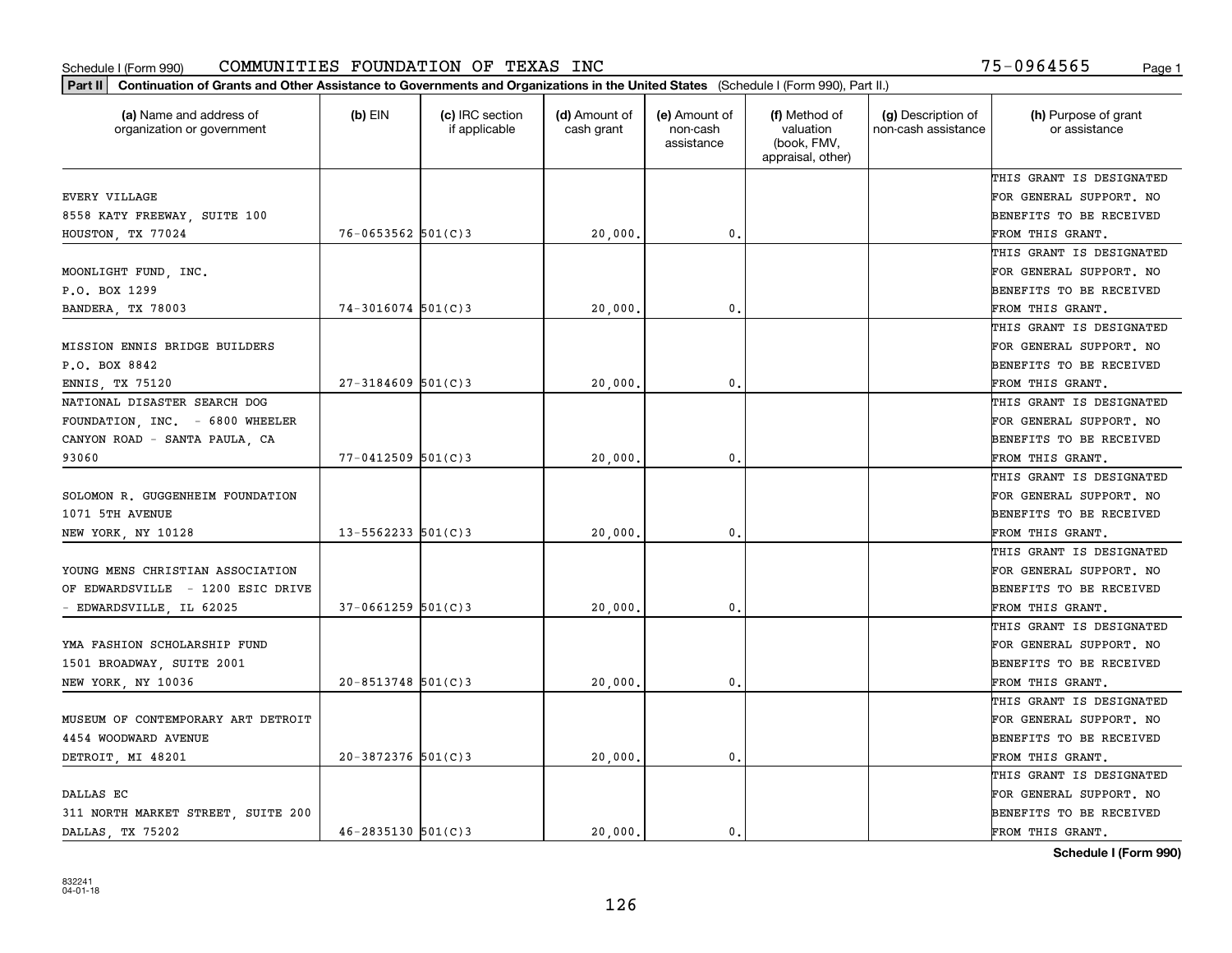| Part II   Continuation of Grants and Other Assistance to Governments and Organizations in the United States (Schedule I (Form 990), Part II.) |                          |                                  |                             |                                         |                                                                |                                           |                                       |
|-----------------------------------------------------------------------------------------------------------------------------------------------|--------------------------|----------------------------------|-----------------------------|-----------------------------------------|----------------------------------------------------------------|-------------------------------------------|---------------------------------------|
| (a) Name and address of<br>organization or government                                                                                         | $(b)$ EIN                | (c) IRC section<br>if applicable | (d) Amount of<br>cash grant | (e) Amount of<br>non-cash<br>assistance | (f) Method of<br>valuation<br>(book, FMV,<br>appraisal, other) | (g) Description of<br>non-cash assistance | (h) Purpose of grant<br>or assistance |
|                                                                                                                                               |                          |                                  |                             |                                         |                                                                |                                           | THIS GRANT IS DESIGNATED              |
| MOVEMBER FOUNDATION                                                                                                                           |                          |                                  |                             |                                         |                                                                |                                           | FOR GENERAL SUPPORT. NO               |
| P.O. BOX 1595                                                                                                                                 |                          |                                  |                             |                                         |                                                                |                                           | BENEFITS TO BE RECEIVED               |
| CULVER CITY, CA 90232                                                                                                                         | $77 - 0714052$ 501(C)3   |                                  | 20,000.                     | 0.                                      |                                                                |                                           | FROM THIS GRANT.                      |
|                                                                                                                                               |                          |                                  |                             |                                         |                                                                |                                           | THIS GRANT IS DESIGNATED              |
| THE FRANK BUCK ZOOLOGICAL SOCIETY                                                                                                             |                          |                                  |                             |                                         |                                                                |                                           | FOR GENERAL SUPPORT. NO               |
| 1000 WEST CALIFORNIA STREET                                                                                                                   |                          |                                  |                             |                                         |                                                                |                                           | BENEFITS TO BE RECEIVED               |
| GAINESVILLE, TX 76240                                                                                                                         | $23 - 7069912$ 501(C)3   |                                  | 20,000                      | 0.                                      |                                                                |                                           | FROM THIS GRANT.                      |
|                                                                                                                                               |                          |                                  |                             |                                         |                                                                |                                           | THIS GRANT IS DESIGNATED              |
| OUTCRY THEATRE INC                                                                                                                            |                          |                                  |                             |                                         |                                                                |                                           | FOR GENERAL SUPPORT. NO               |
| 1915 NORTH CENTRAL EXPRESSWAY, SUIT                                                                                                           |                          |                                  |                             |                                         |                                                                |                                           | BENEFITS TO BE RECEIVED               |
| PLANO, TX 75075                                                                                                                               | $81 - 3537233$ $501(C)3$ |                                  | 20,000                      | 0.                                      |                                                                |                                           | FROM THIS GRANT.                      |
|                                                                                                                                               |                          |                                  |                             |                                         |                                                                |                                           | THIS GRANT IS DESIGNATED              |
| <b>ATTACK POVERTY</b>                                                                                                                         |                          |                                  |                             |                                         |                                                                |                                           | FOR GENERAL SUPPORT. NO               |
| 3727 GREENBRIAR DRIVE, SUITE 100                                                                                                              |                          |                                  |                             |                                         |                                                                |                                           | <b>BENEFITS TO BE RECEIVED</b>        |
| STAFFORD, TX 77477                                                                                                                            | $45 - 2401548$ 501(C)3   |                                  | 20,000                      | 0.                                      |                                                                |                                           | FROM THIS GRANT.                      |
|                                                                                                                                               |                          |                                  |                             |                                         |                                                                |                                           | THIS GRANT IS DESIGNATED              |
| COMBINED COMMUNITY ACTION                                                                                                                     |                          |                                  |                             |                                         |                                                                |                                           | FOR GENERAL SUPPORT. NO               |
| INCORPORATED - 165 WEST AUSTIN                                                                                                                |                          |                                  |                             |                                         |                                                                |                                           | BENEFITS TO BE RECEIVED               |
| STREET - GIDDINGS, TX 78942                                                                                                                   | 74-1548511 501(C)3       |                                  | 20,000                      | 0.                                      |                                                                |                                           | FROM THIS GRANT.                      |
|                                                                                                                                               |                          |                                  |                             |                                         |                                                                |                                           | THIS GRANT IS DESIGNATED              |
| LA GRANGE AREA DISASTER RECOVERY                                                                                                              |                          |                                  |                             |                                         |                                                                |                                           | FOR GENERAL SUPPORT. NO               |
| TEAM - 861 REYNOLDS STREET - LA                                                                                                               |                          |                                  |                             |                                         |                                                                |                                           | <b>BENEFITS TO BE RECEIVED</b>        |
| GRANGE, TX 78945                                                                                                                              | $82 - 2835373$ 501(C) 3  |                                  | 20,000                      | 0.                                      |                                                                |                                           | FROM THIS GRANT.                      |
|                                                                                                                                               |                          |                                  |                             |                                         |                                                                |                                           | THIS GRANT IS DESIGNATED              |
| ARTS COUNCIL OF BRAZOS VALLEY                                                                                                                 |                          |                                  |                             |                                         |                                                                |                                           | FOR GENERAL SUPPORT. NO               |
| P.O. BOX 10626                                                                                                                                |                          |                                  |                             |                                         |                                                                |                                           | <b>BENEFITS TO BE RECEIVED</b>        |
| COLLEGE STATION, TX 77842                                                                                                                     | $74 - 1672466$ 501(C)3   |                                  | 20,000                      | 0.                                      |                                                                |                                           | FROM THIS GRANT.                      |
|                                                                                                                                               |                          |                                  |                             |                                         |                                                                |                                           | THIS GRANT IS DESIGNATED              |
| THE ARTS CAMPUS AT WILLITS                                                                                                                    |                          |                                  |                             |                                         |                                                                |                                           | FOR GENERAL SUPPORT. NO               |
| 360 MARKET STREET                                                                                                                             |                          |                                  |                             |                                         |                                                                |                                           | BENEFITS TO BE RECEIVED               |
| BASALT, CO 81621                                                                                                                              | $47 - 3091347$ 501(C)3   |                                  | 20,000.                     | 0.                                      |                                                                |                                           | FROM THIS GRANT.                      |
|                                                                                                                                               |                          |                                  |                             |                                         |                                                                |                                           | THIS GRANT IS DESIGNATED              |
| ARISE SUPPORT CENTER                                                                                                                          |                          |                                  |                             |                                         |                                                                |                                           | FOR GENERAL SUPPORT. NO               |
| P.O. BOX 778                                                                                                                                  |                          |                                  |                             |                                         |                                                                |                                           | <b>BENEFITS TO BE RECEIVED</b>        |
| ALAMO, TX 78516                                                                                                                               | $74 - 2880281$ 501(C)3   |                                  | 20,000.                     | $\mathbf{0}$ .                          |                                                                |                                           | FROM THIS GRANT.                      |
|                                                                                                                                               |                          |                                  |                             |                                         |                                                                |                                           |                                       |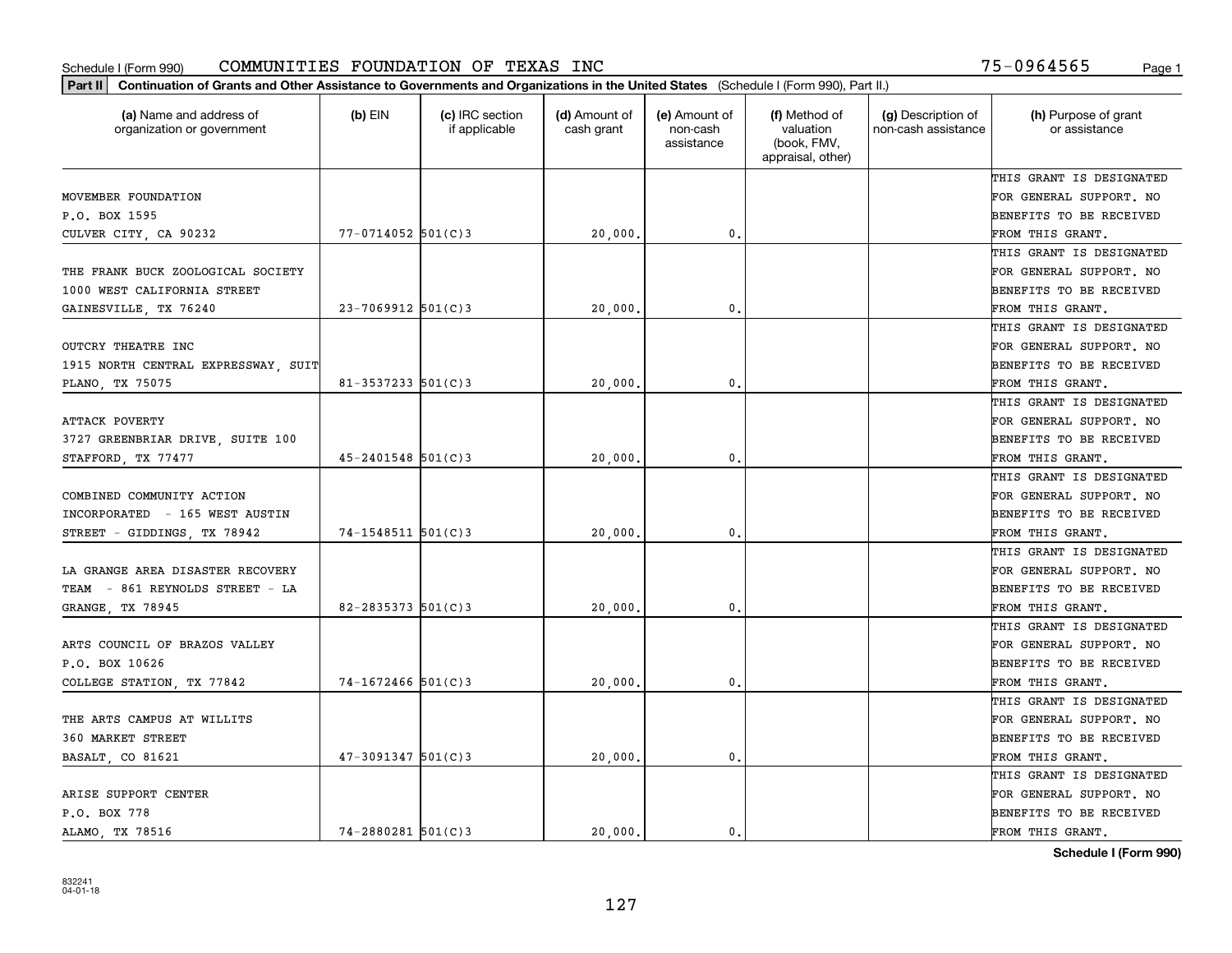| Part II   Continuation of Grants and Other Assistance to Governments and Organizations in the United States (Schedule I (Form 990), Part II.) |                        |                                  |                             |                                         |                                                                |                                           |                                       |
|-----------------------------------------------------------------------------------------------------------------------------------------------|------------------------|----------------------------------|-----------------------------|-----------------------------------------|----------------------------------------------------------------|-------------------------------------------|---------------------------------------|
| (a) Name and address of<br>organization or government                                                                                         | $(b)$ EIN              | (c) IRC section<br>if applicable | (d) Amount of<br>cash grant | (e) Amount of<br>non-cash<br>assistance | (f) Method of<br>valuation<br>(book, FMV,<br>appraisal, other) | (g) Description of<br>non-cash assistance | (h) Purpose of grant<br>or assistance |
|                                                                                                                                               |                        |                                  |                             |                                         |                                                                |                                           | THIS GRANT IS DESIGNATED              |
| MATAGORDA COUNTY MUSEUM                                                                                                                       |                        |                                  |                             |                                         |                                                                |                                           | FOR GENERAL SUPPORT. NO               |
| ASSOCIATION - 2100 AVENUE F - BAY                                                                                                             |                        |                                  |                             |                                         |                                                                |                                           | BENEFITS TO BE RECEIVED               |
| CITY, TX 77414                                                                                                                                | $74 - 6063548$ 501(C)3 |                                  | 19,947.                     | 0.                                      |                                                                |                                           | FROM THIS GRANT.                      |
|                                                                                                                                               |                        |                                  |                             |                                         |                                                                |                                           | THIS GRANT IS DESIGNATED              |
| WOUNDED WARRIOR PROJECT, INC.                                                                                                                 |                        |                                  |                             |                                         |                                                                |                                           | FOR GENERAL SUPPORT. NO               |
| P.O. BOX 758517                                                                                                                               |                        |                                  |                             |                                         |                                                                |                                           | BENEFITS TO BE RECEIVED               |
| TOPEKA, KS 66675                                                                                                                              | $20 - 2370934$ 501(C)3 |                                  | 19,900                      | 0.                                      |                                                                |                                           | FROM THIS GRANT.                      |
|                                                                                                                                               |                        |                                  |                             |                                         |                                                                |                                           | THIS GRANT IS DESIGNATED              |
| DOG RANCH RESCUE, INC.                                                                                                                        |                        |                                  |                             |                                         |                                                                |                                           | FOR GENERAL SUPPORT. NO               |
| 10030 CR 288                                                                                                                                  |                        |                                  |                             |                                         |                                                                |                                           | BENEFITS TO BE RECEIVED               |
| ANNA, TX 75409                                                                                                                                | $47 - 2027094$ 501(C)3 |                                  | 19,780.                     | $\mathfrak{o}$ .                        |                                                                |                                           | FROM THIS GRANT.                      |
|                                                                                                                                               |                        |                                  |                             |                                         |                                                                |                                           | THIS GRANT IS DESIGNATED              |
| THE WELMAN PROJECT                                                                                                                            |                        |                                  |                             |                                         |                                                                |                                           | FOR GENERAL SUPPORT. NO               |
| 4201 TRAIL LAKE DRIVE                                                                                                                         |                        |                                  |                             |                                         |                                                                |                                           | <b>BENEFITS TO BE RECEIVED</b>        |
| FORT WORTH, TX 76109                                                                                                                          | 81-1116926 $501(C)3$   |                                  | 19,752.                     | $\mathbf{0}$ .                          |                                                                |                                           | FROM THIS GRANT.                      |
|                                                                                                                                               |                        |                                  |                             |                                         |                                                                |                                           | THIS GRANT IS DESIGNATED              |
| CENTER FOR TRANSFORMING LIVES                                                                                                                 |                        |                                  |                             |                                         |                                                                |                                           | FOR GENERAL SUPPORT. NO               |
| 512 W. 4TH ST                                                                                                                                 |                        |                                  |                             |                                         |                                                                |                                           | BENEFITS TO BE RECEIVED               |
| FORT WORTH, TX 76102                                                                                                                          | $75 - 0829389$ 501(C)3 |                                  | 19,730.                     | 0.                                      |                                                                |                                           | FROM THIS GRANT.                      |
|                                                                                                                                               |                        |                                  |                             |                                         |                                                                |                                           | THIS GRANT IS DESIGNATED              |
| FAUSTINA ACADEMY                                                                                                                              |                        |                                  |                             |                                         |                                                                |                                           | FOR GENERAL SUPPORT. NO               |
| 1621 W. GRAUWYLER ROAD                                                                                                                        |                        |                                  |                             |                                         |                                                                |                                           | BENEFITS TO BE RECEIVED               |
| IRVING, TX 75061                                                                                                                              | $71-0942139$ 501(C)3   |                                  | 19,633.                     | $\mathfrak{o}$ .                        |                                                                |                                           | FROM THIS GRANT.                      |
|                                                                                                                                               |                        |                                  |                             |                                         |                                                                |                                           | THIS GRANT IS DESIGNATED              |
| MINIATURE SCHNAUZER RESCUE OF                                                                                                                 |                        |                                  |                             |                                         |                                                                |                                           | FOR GENERAL SUPPORT. NO               |
| NORTH TEXAS - $P.O.$ BOX 112341 -                                                                                                             |                        |                                  |                             |                                         |                                                                |                                           | BENEFITS TO BE RECEIVED               |
| CARROLLTON, TX 75011                                                                                                                          | $20 - 5736630$ 501(C)3 |                                  | 19,615.                     | $\mathfrak{o}$ .                        |                                                                |                                           | FROM THIS GRANT.                      |
|                                                                                                                                               |                        |                                  |                             |                                         |                                                                |                                           | THIS GRANT IS DESIGNATED              |
| THE EPISCOPAL CHURCH OF THE GOOD                                                                                                              |                        |                                  |                             |                                         |                                                                |                                           | FOR GENERAL SUPPORT. NO               |
| SHEPHERD - 3201 WINDSOR ROAD -                                                                                                                |                        |                                  |                             |                                         |                                                                |                                           | BENEFITS TO BE RECEIVED               |
| AUSTIN, TX 78703                                                                                                                              | $74 - 1238449$ 501(C)3 |                                  | 19,600.                     | 0.                                      |                                                                |                                           | FROM THIS GRANT.                      |
|                                                                                                                                               |                        |                                  |                             |                                         |                                                                |                                           | THIS GRANT IS DESIGNATED              |
| PAWS IN THE CITY                                                                                                                              |                        |                                  |                             |                                         |                                                                |                                           | FOR GENERAL SUPPORT. NO               |
| 3824 CEDAR SPRINGS, #360                                                                                                                      |                        |                                  |                             |                                         |                                                                |                                           | <b>BENEFITS TO BE RECEIVED</b>        |
| DALLAS, TX 75219                                                                                                                              | $75 - 2672168$ 501(C)3 |                                  | 19.591.                     | 0.                                      |                                                                |                                           | FROM THIS GRANT.                      |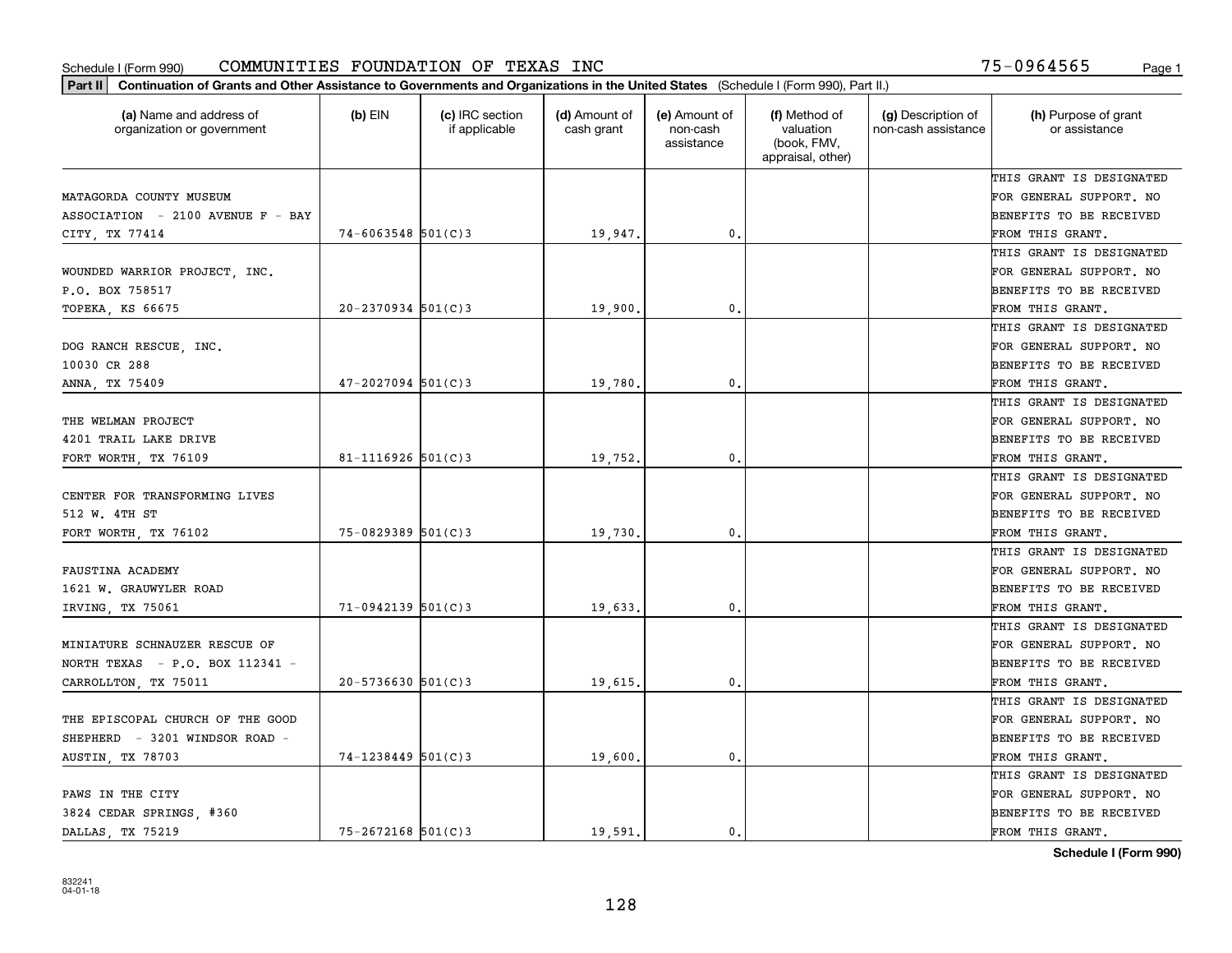| (a) Name and address of<br>organization or government | $(b)$ EIN              | (c) IRC section<br>if applicable | (d) Amount of<br>cash grant | (e) Amount of<br>non-cash<br>assistance | (f) Method of<br>valuation<br>(book, FMV,<br>appraisal, other) | (g) Description of<br>non-cash assistance | (h) Purpose of grant<br>or assistance |
|-------------------------------------------------------|------------------------|----------------------------------|-----------------------------|-----------------------------------------|----------------------------------------------------------------|-------------------------------------------|---------------------------------------|
|                                                       |                        |                                  |                             |                                         |                                                                |                                           | THIS GRANT IS DESIGNATED              |
| SAINT FRANCIS MONTESSORI                              |                        |                                  |                             |                                         |                                                                |                                           | FOR GENERAL SUPPORT. NO               |
| 1412 E. UNION BOWER ROAD                              |                        |                                  |                             |                                         |                                                                |                                           | BENEFITS TO BE RECEIVED               |
| IRVING, TX 75061                                      | $26 - 4141394$ 501(C)3 |                                  | 19,563.                     | 0.                                      |                                                                |                                           | FROM THIS GRANT.                      |
|                                                       |                        |                                  |                             |                                         |                                                                |                                           | THIS GRANT IS DESIGNATED              |
| <b>CHETNA</b>                                         |                        |                                  |                             |                                         |                                                                |                                           | FOR GENERAL SUPPORT. NO               |
| PO BOX 832802                                         |                        |                                  |                             |                                         |                                                                |                                           | BENEFITS TO BE RECEIVED               |
| RICHARDSON, TX 75083-2802                             | $20 - 2359084$ 501(C)3 |                                  | 19,562.                     | 0.                                      |                                                                |                                           | FROM THIS GRANT.                      |
|                                                       |                        |                                  |                             |                                         |                                                                |                                           | THIS GRANT IS DESIGNATED              |
| ANGEL FLIGHT, INC.                                    |                        |                                  |                             |                                         |                                                                |                                           | FOR GENERAL SUPPORT. NO               |
| P.O. BOX 763760                                       |                        |                                  |                             |                                         |                                                                |                                           | BENEFITS TO BE RECEIVED               |
| DALLAS, TX 75376                                      | 75-2406237 501(C)3     |                                  | 19,543                      | 0.                                      |                                                                |                                           | FROM THIS GRANT.                      |
|                                                       |                        |                                  |                             |                                         |                                                                |                                           | THIS GRANT IS DESIGNATED              |
| LEGACY BOXER RESCUE, INC.                             |                        |                                  |                             |                                         |                                                                |                                           | FOR GENERAL SUPPORT. NO               |
| 424 PLAINVIEW DRIVE                                   |                        |                                  |                             |                                         |                                                                |                                           | BENEFITS TO BE RECEIVED               |
| <b>HURST, TX 76054</b>                                | $20 - 0891607$ 501(C)3 |                                  | 19,532.                     | 0.                                      |                                                                |                                           | FROM THIS GRANT.                      |
| HIGH ADVENTURE TREKS FOR DADS &                       |                        |                                  |                             |                                         |                                                                |                                           | THIS GRANT IS DESIGNATED              |
| DAUGHTERS - 750 INTERNATIONAL                         |                        |                                  |                             |                                         |                                                                |                                           | FOR GENERAL SUPPORT. NO               |
| PARKWAY, SUITE 115 - RICHARDSON,                      |                        |                                  |                             |                                         |                                                                |                                           | BENEFITS TO BE RECEIVED               |
| TX 75081                                              | $75 - 2967146$ 501(C)3 |                                  | 19,527                      | 0.                                      |                                                                |                                           | FROM THIS GRANT.                      |
|                                                       |                        |                                  |                             |                                         |                                                                |                                           | THIS GRANT IS DESIGNATED              |
| I POUR LIFE, INC.                                     |                        |                                  |                             |                                         |                                                                |                                           | FOR GENERAL SUPPORT. NO               |
| 1919 MCKINNEY AVENUE                                  |                        |                                  |                             |                                         |                                                                |                                           | BENEFITS TO BE RECEIVED               |
| DALLAS, TX 75201                                      | $27 - 3482070$ 501(C)3 |                                  | 19,501                      | 0.                                      |                                                                |                                           | FROM THIS GRANT.                      |
|                                                       |                        |                                  |                             |                                         |                                                                |                                           | THIS GRANT IS DESIGNATED              |
| MID CITIES PREGNANCY CENTER, INC.                     |                        |                                  |                             |                                         |                                                                |                                           | FOR GENERAL SUPPORT. NO               |
| 1111 WEST AIRPORT FREEWAY, SUITE 22                   |                        |                                  |                             |                                         |                                                                |                                           | BENEFITS TO BE RECEIVED               |
| IRVING, TX 75062                                      | 75-2770452 501(C)3     |                                  | 19,422.                     | $\mathbf{0}$ .                          |                                                                |                                           | FROM THIS GRANT.                      |
|                                                       |                        |                                  |                             |                                         |                                                                |                                           | THIS GRANT IS DESIGNATED              |
| DFW PUG RESCUE CLUB, INC                              |                        |                                  |                             |                                         |                                                                |                                           | FOR GENERAL SUPPORT. NO               |
| P.O. BOX 2591                                         |                        |                                  |                             |                                         |                                                                |                                           | BENEFITS TO BE RECEIVED               |
| GRAPEVINE, TX 76099                                   | $94 - 3433206$ 501(C)3 |                                  | 19,416                      | 0.                                      |                                                                |                                           | FROM THIS GRANT.                      |
|                                                       |                        |                                  |                             |                                         |                                                                |                                           | THIS GRANT IS DESIGNATED              |
| IQA FOUNDATION                                        |                        |                                  |                             |                                         |                                                                |                                           | FOR GENERAL SUPPORT. NO               |
| 3600 K AVENUE                                         |                        |                                  |                             |                                         |                                                                |                                           | BENEFITS TO BE RECEIVED               |
| PLANO, TX 75074                                       | $26 - 1300145$ 501(C)3 |                                  | 19,406.                     | 0.                                      |                                                                |                                           | FROM THIS GRANT.                      |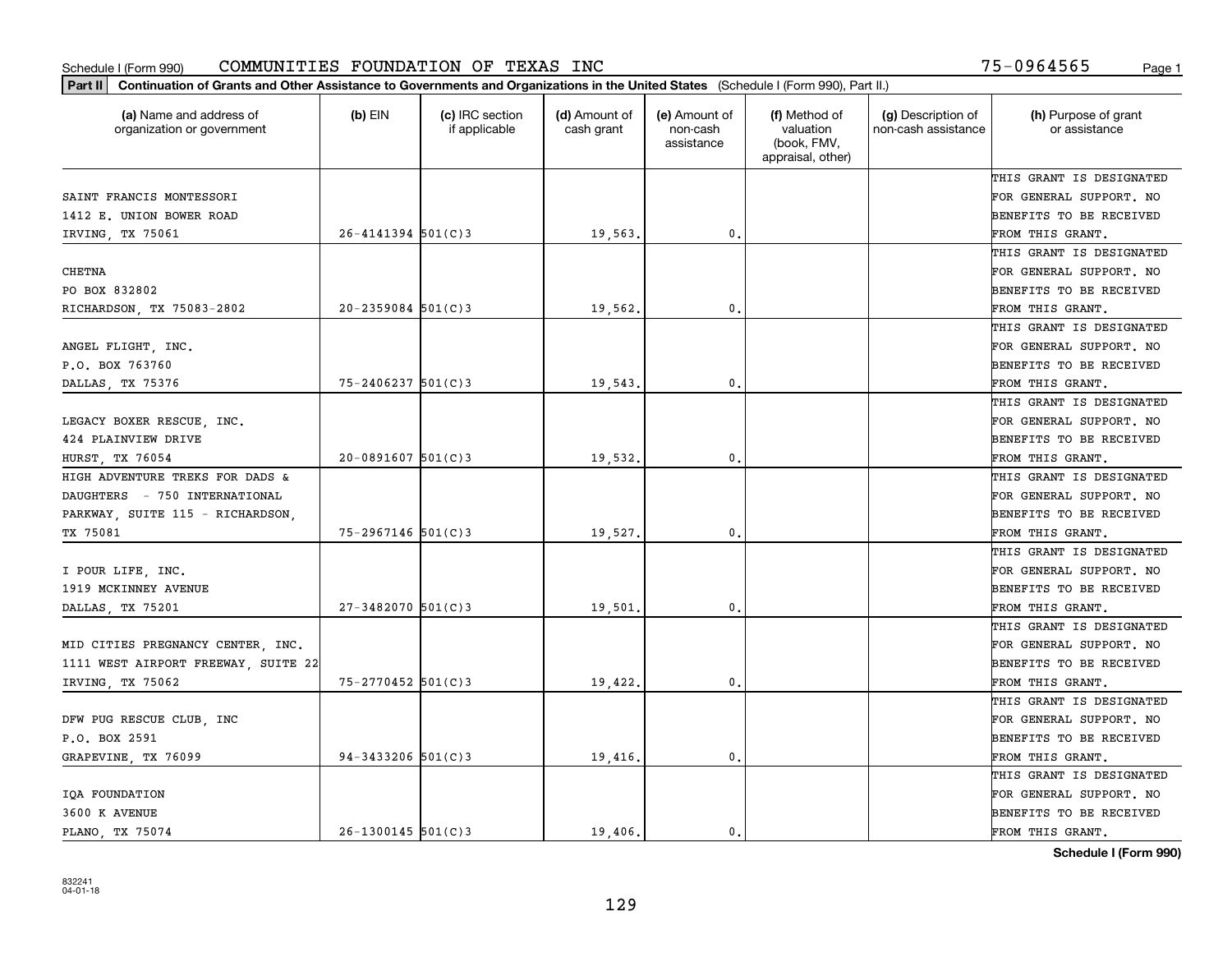| (a) Name and address of<br>organization or government | $(b)$ EIN               | (c) IRC section<br>if applicable | (d) Amount of<br>cash grant | (e) Amount of<br>non-cash<br>assistance | (f) Method of<br>valuation<br>(book, FMV,<br>appraisal, other) | (g) Description of<br>non-cash assistance | (h) Purpose of grant<br>or assistance |
|-------------------------------------------------------|-------------------------|----------------------------------|-----------------------------|-----------------------------------------|----------------------------------------------------------------|-------------------------------------------|---------------------------------------|
|                                                       |                         |                                  |                             |                                         |                                                                |                                           | THIS GRANT IS DESIGNATED              |
| PRIDEROCK WILDLIFE REFUGE                             |                         |                                  |                             |                                         |                                                                |                                           | FOR GENERAL SUPPORT. NO               |
| P.O. BOX 1594                                         |                         |                                  |                             |                                         |                                                                |                                           | BENEFITS TO BE RECEIVED               |
| TERRELL, TX 75160                                     | 75-2792911 501(C)3      |                                  | 19,313.                     | $\mathfrak{o}$ .                        |                                                                |                                           | FROM THIS GRANT.                      |
|                                                       |                         |                                  |                             |                                         |                                                                |                                           | THIS GRANT IS DESIGNATED              |
| STRAYDOG, INC.                                        |                         |                                  |                             |                                         |                                                                |                                           | FOR GENERAL SUPPORT. NO               |
| 1515 NORTH TOWN EAST BOULEVARD OSUIT                  |                         |                                  |                             |                                         |                                                                |                                           | BENEFITS TO BE RECEIVED               |
| MESQUITE, TX 75150                                    | $75 - 2756374$ 501(C)3  |                                  | 19,222.                     | $\mathbf{0}$                            |                                                                |                                           | FROM THIS GRANT.                      |
|                                                       |                         |                                  |                             |                                         |                                                                |                                           | THIS GRANT IS DESIGNATED              |
| BIBLICAL ARTS CENTER MIRACLE AT                       |                         |                                  |                             |                                         |                                                                |                                           | FOR GENERAL SUPPORT. NO               |
| PENTECOST FOUNDATION - 7500 PARK                      |                         |                                  |                             |                                         |                                                                |                                           | BENEFITS TO BE RECEIVED               |
| LANE - DALLAS, TX 75225                               | 75-1222954 501(C)3      |                                  | 19,076.                     | 0.                                      |                                                                |                                           | FROM THIS GRANT.                      |
|                                                       |                         |                                  |                             |                                         |                                                                |                                           | THIS GRANT IS DESIGNATED              |
| NEXUS RECOVERY CENTER, INC.                           |                         |                                  |                             |                                         |                                                                |                                           | FOR GENERAL SUPPORT. NO               |
| 8733 LA PRADA DRIVE                                   |                         |                                  |                             |                                         |                                                                |                                           | BENEFITS TO BE RECEIVED               |
| DALLAS, TX 75228                                      | $23 - 7169388$ 501(C)3  |                                  | 19,010                      | $\mathbf{0}$                            |                                                                |                                           | FROM THIS GRANT.                      |
|                                                       |                         |                                  |                             |                                         |                                                                |                                           | THIS GRANT IS DESIGNATED              |
| DALLAS LEADERSHIP FOUNDATION                          |                         |                                  |                             |                                         |                                                                |                                           | FOR GENERAL SUPPORT. NO               |
| 3101 GREENWOOD STREET                                 |                         |                                  |                             |                                         |                                                                |                                           | BENEFITS TO BE RECEIVED               |
| DALLAS, TX 75204                                      | 75-2583815 501(C)3      |                                  | 18,999                      | $\mathbf{0}$                            |                                                                |                                           | FROM THIS GRANT.                      |
|                                                       |                         |                                  |                             |                                         |                                                                |                                           | THIS GRANT IS DESIGNATED              |
| KID NET FOUNDATION                                    |                         |                                  |                             |                                         |                                                                |                                           | FOR GENERAL SUPPORT. NO               |
| PO BOX 140085                                         |                         |                                  |                             |                                         |                                                                |                                           | BENEFITS TO BE RECEIVED               |
| DALLAS, TX 75214-0085                                 | 75-2389331 501(C)3      |                                  | 18,788                      | $\mathbf{0}$                            |                                                                |                                           | FROM THIS GRANT.                      |
|                                                       |                         |                                  |                             |                                         |                                                                |                                           | THIS GRANT IS DESIGNATED              |
| MEDIA PROJECTS INC                                    |                         |                                  |                             |                                         |                                                                |                                           | FOR GENERAL SUPPORT. NO               |
| 5211 HOMER STREET                                     |                         |                                  |                             |                                         |                                                                |                                           | BENEFITS TO BE RECEIVED               |
| DALLAS, TX 75206                                      | 75-1607761 501(C)3      |                                  | 18,778                      | $\mathbf{0}$ .                          |                                                                |                                           | FROM THIS GRANT.                      |
|                                                       |                         |                                  |                             |                                         |                                                                |                                           | THIS GRANT IS DESIGNATED              |
| LTN LOVE THY NEIGHBOR, INC.                           |                         |                                  |                             |                                         |                                                                |                                           | FOR GENERAL SUPPORT. NO               |
| 2201 LONG PRAIRIE ROAD, SUITE 107-7                   |                         |                                  |                             |                                         |                                                                |                                           | BENEFITS TO BE RECEIVED               |
| FLOWER MOUND, TX 75022                                | $35 - 2447655$ 501(C) 3 |                                  | 18,759.                     | 0.                                      |                                                                |                                           | FROM THIS GRANT.                      |
|                                                       |                         |                                  |                             |                                         |                                                                |                                           | THIS GRANT IS DESIGNATED              |
| CHRISTMAS IN ACTION, INC.                             |                         |                                  |                             |                                         |                                                                |                                           | FOR GENERAL SUPPORT. NO               |
| P.O. BOX 3744                                         |                         |                                  |                             |                                         |                                                                |                                           | BENEFITS TO BE RECEIVED               |
| MIDLAND, TX 79702                                     | $75 - 1731319$ 501(C)3  |                                  | 18,651.                     | 0.                                      |                                                                |                                           | FROM THIS GRANT.                      |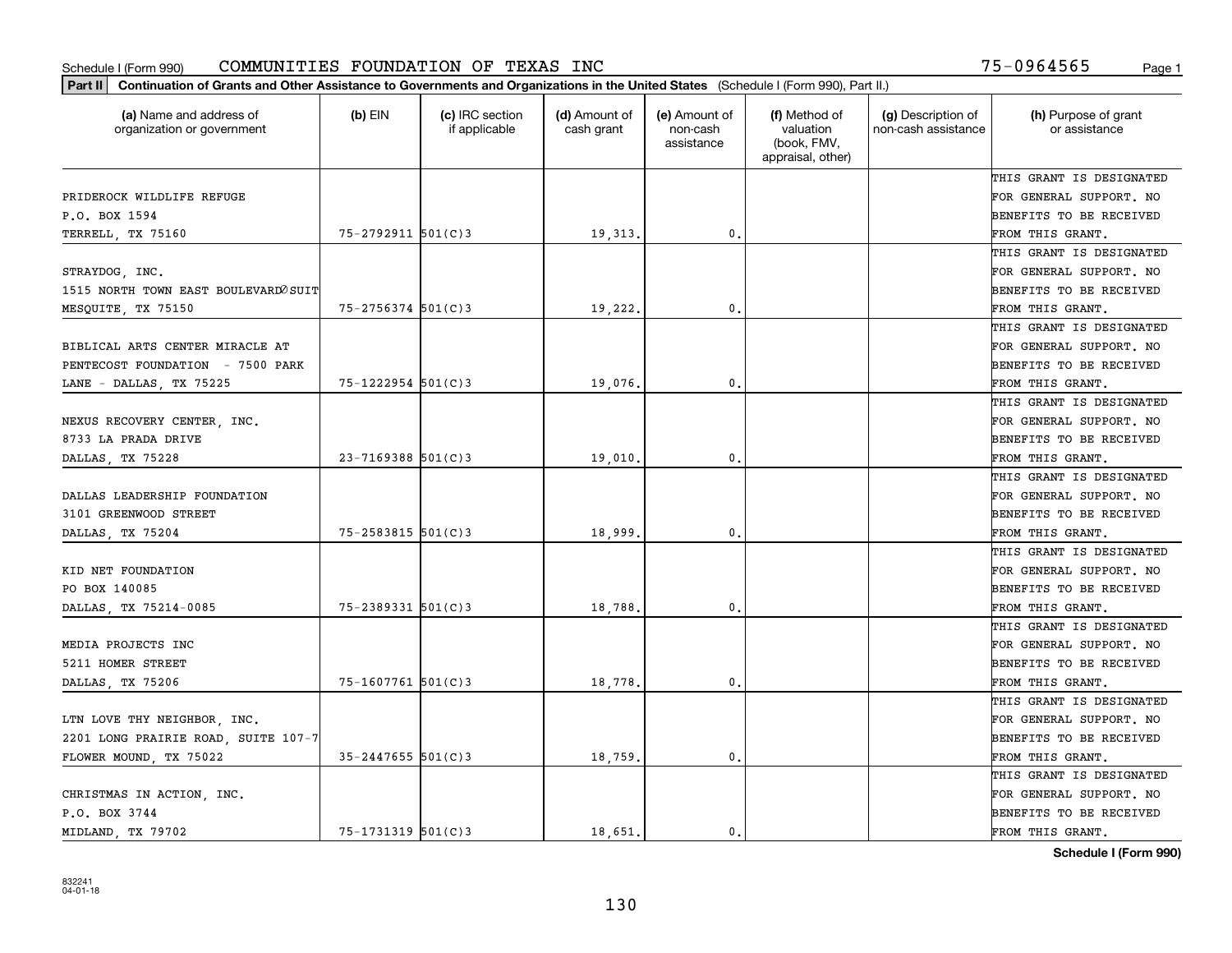| Part II   Continuation of Grants and Other Assistance to Governments and Organizations in the United States (Schedule I (Form 990), Part II.) |                          |                                  |                             |                                         |                                                                |                                           |                                       |
|-----------------------------------------------------------------------------------------------------------------------------------------------|--------------------------|----------------------------------|-----------------------------|-----------------------------------------|----------------------------------------------------------------|-------------------------------------------|---------------------------------------|
| (a) Name and address of<br>organization or government                                                                                         | $(b)$ EIN                | (c) IRC section<br>if applicable | (d) Amount of<br>cash grant | (e) Amount of<br>non-cash<br>assistance | (f) Method of<br>valuation<br>(book, FMV,<br>appraisal, other) | (g) Description of<br>non-cash assistance | (h) Purpose of grant<br>or assistance |
|                                                                                                                                               |                          |                                  |                             |                                         |                                                                |                                           | THIS GRANT IS DESIGNATED              |
| CARTER BLOODCARE                                                                                                                              |                          |                                  |                             |                                         |                                                                |                                           | FOR GENERAL SUPPORT. NO               |
| 2205 HIGHWAY 121                                                                                                                              |                          |                                  |                             |                                         |                                                                |                                           | BENEFITS TO BE RECEIVED               |
| BEDFORD, TX 76021                                                                                                                             | $75 - 1035606$ $501(C)3$ |                                  | 18,635.                     | 0.                                      |                                                                |                                           | FROM THIS GRANT.                      |
|                                                                                                                                               |                          |                                  |                             |                                         |                                                                |                                           | THIS GRANT IS DESIGNATED              |
| DALLAS JUNIOR WHEELCHAIR MAVERICKS                                                                                                            |                          |                                  |                             |                                         |                                                                |                                           | FOR GENERAL SUPPORT. NO               |
| P.O. BOX 540112                                                                                                                               |                          |                                  |                             |                                         |                                                                |                                           | BENEFITS TO BE RECEIVED               |
| DALLAS, TX 75354                                                                                                                              | $20 - 3535447$ 501(C)3   |                                  | 18,621                      | 0.                                      |                                                                |                                           | FROM THIS GRANT.                      |
|                                                                                                                                               |                          |                                  |                             |                                         |                                                                |                                           | THIS GRANT IS DESIGNATED              |
| CENTER FOR THE ARTS                                                                                                                           |                          |                                  |                             |                                         |                                                                |                                           | FOR GENERAL SUPPORT. NO               |
| P.O. BOX 1819                                                                                                                                 |                          |                                  |                             |                                         |                                                                |                                           | BENEFITS TO BE RECEIVED               |
| CRESTED BUTTE, CO 81224                                                                                                                       | $74 - 2451146$ 501(C)3   |                                  | 18,500,                     | $\mathbf{0}$ .                          |                                                                |                                           | FROM THIS GRANT.                      |
|                                                                                                                                               |                          |                                  |                             |                                         |                                                                |                                           | THIS GRANT IS DESIGNATED              |
| ST. MARIA GORETTI CATHOLIC SCHOOL                                                                                                             |                          |                                  |                             |                                         |                                                                |                                           | FOR GENERAL SUPPORT. NO               |
| 1200 S. DAVIS                                                                                                                                 |                          |                                  |                             |                                         |                                                                |                                           | <b>BENEFITS TO BE RECEIVED</b>        |
| ARLINGTON, TX 76013                                                                                                                           | 48-1286678 501(C)3       |                                  | 18,454.                     | 0.                                      |                                                                |                                           | FROM THIS GRANT.                      |
|                                                                                                                                               |                          |                                  |                             |                                         |                                                                |                                           | THIS GRANT IS DESIGNATED              |
| HOPE'S DOOR, INC.                                                                                                                             |                          |                                  |                             |                                         |                                                                |                                           | FOR GENERAL SUPPORT. NO               |
| 860 F AVENUE, SUITE 100                                                                                                                       |                          |                                  |                             |                                         |                                                                |                                           | BENEFITS TO BE RECEIVED               |
| PLANO, TX 75074-6865                                                                                                                          | $75 - 2038796$ 501(C)3   |                                  | 18,450                      | 0.                                      |                                                                |                                           | FROM THIS GRANT.                      |
| NEW PHILHARMONIC ORCHESTRA OF                                                                                                                 |                          |                                  |                             |                                         |                                                                |                                           | THIS GRANT IS DESIGNATED              |
| IRVING, INC. - 3333 N. MACARTHUR                                                                                                              |                          |                                  |                             |                                         |                                                                |                                           | FOR GENERAL SUPPORT. NO               |
| BOULEVARD, SUITE 300 - IRVING, TX                                                                                                             |                          |                                  |                             |                                         |                                                                |                                           | BENEFITS TO BE RECEIVED               |
| 75062                                                                                                                                         | 75-2239724 501(C)3       |                                  | 18,390                      | 0.                                      |                                                                |                                           | FROM THIS GRANT.                      |
|                                                                                                                                               |                          |                                  |                             |                                         |                                                                |                                           | THIS GRANT IS DESIGNATED              |
| CHURCH MUSIC INSTITUTE                                                                                                                        |                          |                                  |                             |                                         |                                                                |                                           | FOR GENERAL SUPPORT. NO               |
| 8100 LOMO ALTO, SUITE 260                                                                                                                     |                          |                                  |                             |                                         |                                                                |                                           | BENEFITS TO BE RECEIVED               |
| DALLAS, TX 75225                                                                                                                              | $26 - 2938610$ 501(C)3   |                                  | 18,389                      | 0.                                      |                                                                |                                           | FROM THIS GRANT.                      |
|                                                                                                                                               |                          |                                  |                             |                                         |                                                                |                                           | THIS GRANT IS DESIGNATED              |
| CASA OF TARRANT COUNTY, INC.                                                                                                                  |                          |                                  |                             |                                         |                                                                |                                           | FOR GENERAL SUPPORT. NO               |
| 101 SUMMITT AVENUE, SUITE 505                                                                                                                 |                          |                                  |                             |                                         |                                                                |                                           | BENEFITS TO BE RECEIVED               |
| FORT WORTH, TX 76102                                                                                                                          | 75-1895412 501(C)3       |                                  | 18,341.                     | $\mathbf{0}$ .                          |                                                                |                                           | FROM THIS GRANT.                      |
|                                                                                                                                               |                          |                                  |                             |                                         |                                                                |                                           | THIS GRANT IS DESIGNATED              |
| DALLAS AREA PARKINSONISM SOCIETY                                                                                                              |                          |                                  |                             |                                         |                                                                |                                           | FOR GENERAL SUPPORT. NO               |
| 6370 LBJ FREEWAY, SUITE 170                                                                                                                   |                          |                                  |                             |                                         |                                                                |                                           | BENEFITS TO BE RECEIVED               |
| DALLAS, TX 75240                                                                                                                              | $75 - 1652315$ 501(C)3   |                                  | 18.326.                     | $\mathbf{0}$ .                          |                                                                |                                           | FROM THIS GRANT.                      |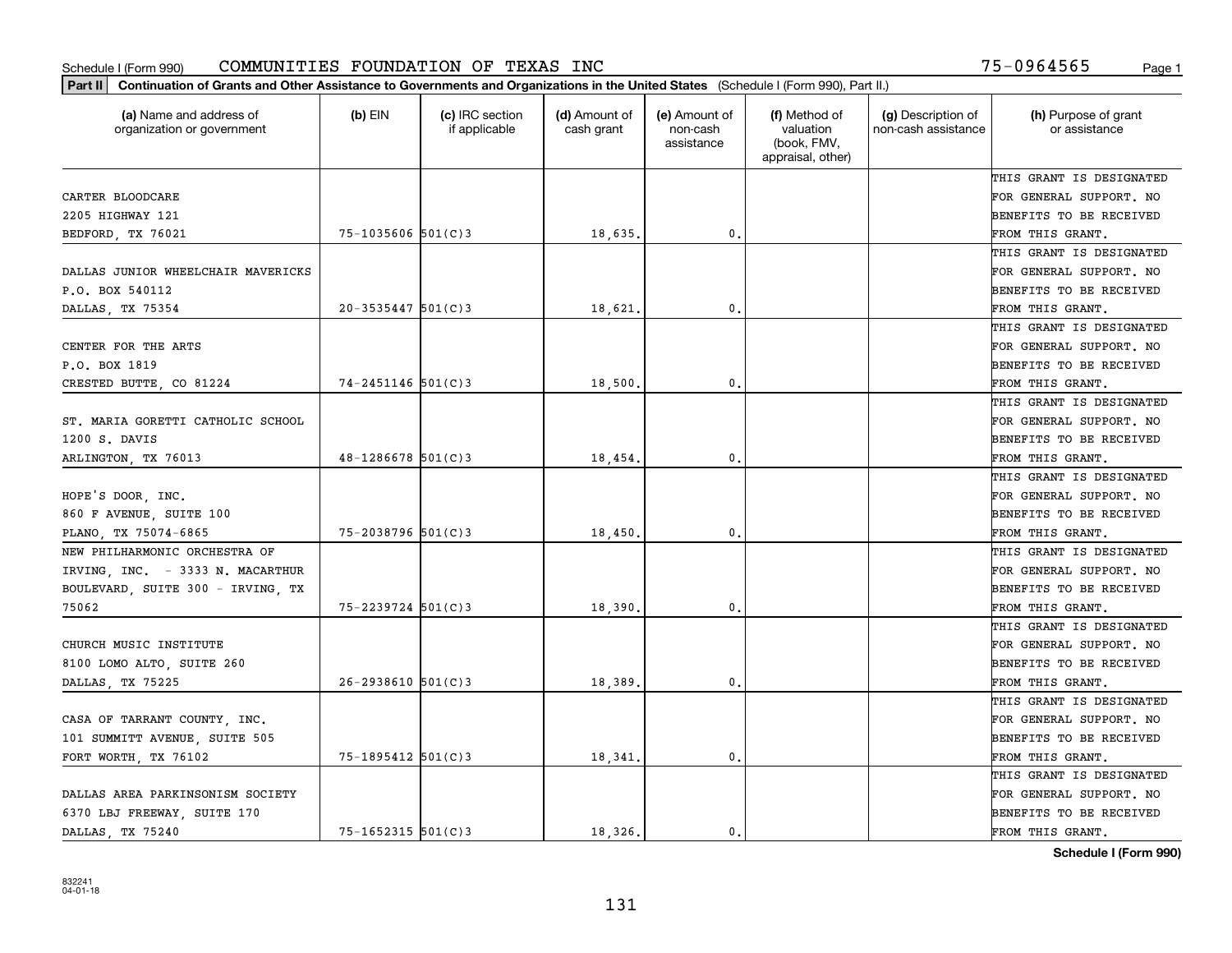| Part II   Continuation of Grants and Other Assistance to Governments and Organizations in the United States (Schedule I (Form 990), Part II.) |                        |                                  |                             |                                         |                                                                |                                           |                                       |
|-----------------------------------------------------------------------------------------------------------------------------------------------|------------------------|----------------------------------|-----------------------------|-----------------------------------------|----------------------------------------------------------------|-------------------------------------------|---------------------------------------|
| (a) Name and address of<br>organization or government                                                                                         | $(b)$ EIN              | (c) IRC section<br>if applicable | (d) Amount of<br>cash grant | (e) Amount of<br>non-cash<br>assistance | (f) Method of<br>valuation<br>(book, FMV,<br>appraisal, other) | (g) Description of<br>non-cash assistance | (h) Purpose of grant<br>or assistance |
|                                                                                                                                               |                        |                                  |                             |                                         |                                                                |                                           | THIS GRANT IS DESIGNATED              |
| COTTON BOWL FOUNDATION                                                                                                                        |                        |                                  |                             |                                         |                                                                |                                           | FOR GENERAL SUPPORT. NO               |
| ONE ATT WAY                                                                                                                                   |                        |                                  |                             |                                         |                                                                |                                           | BENEFITS TO BE RECEIVED               |
| ARLINGTON, TX 76011                                                                                                                           | $46 - 1433388$ 501(C)3 |                                  | 18,268.                     | 0.                                      |                                                                |                                           | FROM THIS GRANT.                      |
|                                                                                                                                               |                        |                                  |                             |                                         |                                                                |                                           | THIS GRANT IS DESIGNATED              |
| ALL CHURCH HOME FOR CHILDREN                                                                                                                  |                        |                                  |                             |                                         |                                                                |                                           | FOR GENERAL SUPPORT. NO               |
| 3712 WICHITA STREET                                                                                                                           |                        |                                  |                             |                                         |                                                                |                                           | BENEFITS TO BE RECEIVED               |
| FORT WORTH, TX 76119                                                                                                                          | $75 - 0818140$ 501(C)3 |                                  | 18,188                      | $\mathbf{0}$                            |                                                                |                                           | FROM THIS GRANT.                      |
| LEWISVILLE LAKE SYMPHONY                                                                                                                      |                        |                                  |                             |                                         |                                                                |                                           | THIS GRANT IS DESIGNATED              |
| ASSOCIATION, INC. - 1278 F.M.                                                                                                                 |                        |                                  |                             |                                         |                                                                |                                           | FOR GENERAL SUPPORT. NO               |
| 407, SUITE 109, PMB B30 -                                                                                                                     |                        |                                  |                             |                                         |                                                                |                                           | BENEFITS TO BE RECEIVED               |
| LEWISVILLE, TX 75077                                                                                                                          | $75 - 2323908$ 501(C)3 |                                  | 18,159                      | $\mathfrak{o}$ .                        |                                                                |                                           | FROM THIS GRANT.                      |
|                                                                                                                                               |                        |                                  |                             |                                         |                                                                |                                           | THIS GRANT IS DESIGNATED              |
| COMMUNITY LIFELINE CENTER, INC.                                                                                                               |                        |                                  |                             |                                         |                                                                |                                           | FOR GENERAL SUPPORT. NO               |
| P.O. BOX 1792                                                                                                                                 |                        |                                  |                             |                                         |                                                                |                                           | <b>BENEFITS TO BE RECEIVED</b>        |
| MCKINNEY, TX 75070                                                                                                                            | $75 - 2286990$ 501(C)3 |                                  | 18,149.                     | $\mathbf{0}$ .                          |                                                                |                                           | FROM THIS GRANT.                      |
|                                                                                                                                               |                        |                                  |                             |                                         |                                                                |                                           | THIS GRANT IS DESIGNATED              |
| FOUNDATION FOR ALLEN SCHOOLS                                                                                                                  |                        |                                  |                             |                                         |                                                                |                                           | FOR GENERAL SUPPORT. NO               |
| 612 E. BETHANY DRIVE                                                                                                                          |                        |                                  |                             |                                         |                                                                |                                           | BENEFITS TO BE RECEIVED               |
| ALLEN, TX 75002                                                                                                                               | $75 - 2750519$ 501(C)3 |                                  | 18, 143                     | $\mathbf{0}$                            |                                                                |                                           | FROM THIS GRANT.                      |
| MARCH OF DIMES FOUNDATION                                                                                                                     |                        |                                  |                             |                                         |                                                                |                                           | THIS GRANT IS DESIGNATED              |
| <b>TEXAS CHAPTER</b>                                                                                                                          |                        |                                  |                             |                                         |                                                                |                                           | FOR GENERAL SUPPORT. NO               |
| 12660 COIT ROAD, SUITE 200 -                                                                                                                  |                        |                                  |                             |                                         |                                                                |                                           | BENEFITS TO BE RECEIVED               |
| DALLAS, TX 75251                                                                                                                              | $13 - 1846366$ 501(C)3 |                                  | 18, 112.                    | 0.                                      |                                                                |                                           | FROM THIS GRANT.                      |
|                                                                                                                                               |                        |                                  |                             |                                         |                                                                |                                           | THIS GRANT IS DESIGNATED              |
| HOPE CLINIC OF GARLAND, INC.                                                                                                                  |                        |                                  |                             |                                         |                                                                |                                           | FOR GENERAL SUPPORT. NO               |
| 800 SOUTH SIXTH STREET                                                                                                                        |                        |                                  |                             |                                         |                                                                |                                           | BENEFITS TO BE RECEIVED               |
| GARLAND, TX 75040                                                                                                                             | $75 - 2960314$ 501(C)3 |                                  | 18,083                      | 0.                                      |                                                                |                                           | FROM THIS GRANT.                      |
| FRIENDS OF THE DALLAS PUBLIC                                                                                                                  |                        |                                  |                             |                                         |                                                                |                                           | THIS GRANT IS DESIGNATED              |
| LIBRARY, INC. - 1515 YOUNG                                                                                                                    |                        |                                  |                             |                                         |                                                                |                                           | FOR GENERAL SUPPORT. NO               |
| STREET, 7TH FLOOR - DALLAS, TX                                                                                                                |                        |                                  |                             |                                         |                                                                |                                           | BENEFITS TO BE RECEIVED               |
| 75201                                                                                                                                         | 75-2033106 501(C)3     |                                  | 18,083.                     | $\mathbf{0}$ .                          |                                                                |                                           | FROM THIS GRANT.                      |
|                                                                                                                                               |                        |                                  |                             |                                         |                                                                |                                           | THIS GRANT IS DESIGNATED              |
| DENTON FRIENDS FAMILY, INC.                                                                                                                   |                        |                                  |                             |                                         |                                                                |                                           | FOR GENERAL SUPPORT. NO               |
| P.O. BOX 640                                                                                                                                  |                        |                                  |                             |                                         |                                                                |                                           | <b>BENEFITS TO BE RECEIVED</b>        |
| DENTON TX 76202-0640                                                                                                                          | $75 - 1734175$ 501(C)3 |                                  | 17.991.                     | $\mathbf{0}$ .                          |                                                                |                                           | FROM THIS GRANT.                      |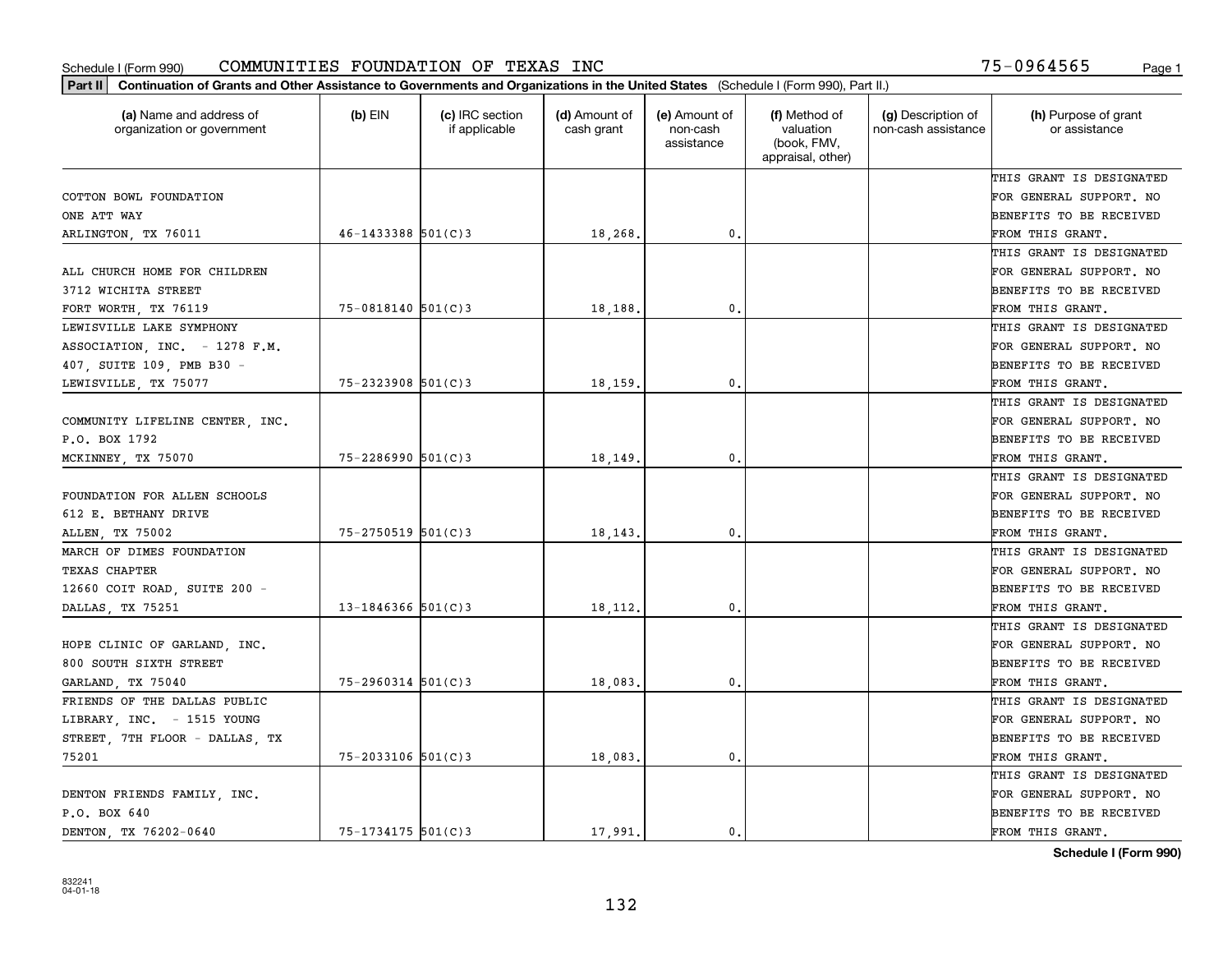| Part II   Continuation of Grants and Other Assistance to Governments and Organizations in the United States (Schedule I (Form 990), Part II.) |                         |                                  |                             |                                         |                                                                |                                           |                                       |
|-----------------------------------------------------------------------------------------------------------------------------------------------|-------------------------|----------------------------------|-----------------------------|-----------------------------------------|----------------------------------------------------------------|-------------------------------------------|---------------------------------------|
| (a) Name and address of<br>organization or government                                                                                         | (b) $EIN$               | (c) IRC section<br>if applicable | (d) Amount of<br>cash grant | (e) Amount of<br>non-cash<br>assistance | (f) Method of<br>valuation<br>(book, FMV,<br>appraisal, other) | (g) Description of<br>non-cash assistance | (h) Purpose of grant<br>or assistance |
|                                                                                                                                               |                         |                                  |                             |                                         |                                                                |                                           | THIS GRANT IS DESIGNATED              |
| ZION LUTHERAN CHURCH                                                                                                                          |                         |                                  |                             |                                         |                                                                |                                           | FOR GENERAL SUPPORT. NO               |
| 6121 E. LOVERS LANE                                                                                                                           |                         |                                  |                             |                                         |                                                                |                                           | BENEFITS TO BE RECEIVED               |
| DALLAS, TX 75214                                                                                                                              | $75 - 6004407$ 501(C)3  |                                  | 17,986.                     | 0.                                      |                                                                |                                           | FROM THIS GRANT.                      |
|                                                                                                                                               |                         |                                  |                             |                                         |                                                                |                                           | THIS GRANT IS DESIGNATED              |
| TEXAS CENTER FOR ARTS + ACADEMICS                                                                                                             |                         |                                  |                             |                                         |                                                                |                                           | FOR GENERAL SUPPORT. NO               |
| 3901 S. HULEN                                                                                                                                 |                         |                                  |                             |                                         |                                                                |                                           | BENEFITS TO BE RECEIVED               |
| FORT WORTH, TX 76109                                                                                                                          | $75 - 0942885$ 501(C)3  |                                  | 17,981.                     | 0.                                      |                                                                |                                           | FROM THIS GRANT.                      |
|                                                                                                                                               |                         |                                  |                             |                                         |                                                                |                                           | THIS GRANT IS DESIGNATED              |
| TARRANT COUNTY ACADEMY OF MEDICINE                                                                                                            |                         |                                  |                             |                                         |                                                                |                                           | FOR GENERAL SUPPORT. NO               |
| 555 HEMPHILL STREET, SUITE 201                                                                                                                |                         |                                  |                             |                                         |                                                                |                                           | BENEFITS TO BE RECEIVED               |
| FORT WORTH, TX 76104                                                                                                                          | $75 - 1008434$ 501(C)3  |                                  | 17,910.                     | 0.                                      |                                                                |                                           | FROM THIS GRANT.                      |
|                                                                                                                                               |                         |                                  |                             |                                         |                                                                |                                           | THIS GRANT IS DESIGNATED              |
| THIS SIDE UP FAMILY CENTER                                                                                                                    |                         |                                  |                             |                                         |                                                                |                                           | FOR GENERAL SUPPORT. NO               |
| P.O. BOX 262464                                                                                                                               |                         |                                  |                             |                                         |                                                                |                                           | <b>BENEFITS TO BE RECEIVED</b>        |
| PLANO, TX 75026                                                                                                                               | $27 - 2439457$ 501(C)3  |                                  | 17,882.                     | 0.                                      |                                                                |                                           | FROM THIS GRANT.                      |
|                                                                                                                                               |                         |                                  |                             |                                         |                                                                |                                           | THIS GRANT IS DESIGNATED              |
| SUICIDE AND CRISIS CENTER OF NORTH                                                                                                            |                         |                                  |                             |                                         |                                                                |                                           | FOR GENERAL SUPPORT. NO               |
| $-$ 2808 SWISS AVENUE $-$<br>TEXAS                                                                                                            |                         |                                  |                             |                                         |                                                                |                                           | BENEFITS TO BE RECEIVED               |
| DALLAS, TX 75204                                                                                                                              | $75 - 1285669$ 501(C)3  |                                  | 17,860,                     | 0.                                      |                                                                |                                           | FROM THIS GRANT.                      |
|                                                                                                                                               |                         |                                  |                             |                                         |                                                                |                                           | THIS GRANT IS DESIGNATED              |
| LONE STAR CASA, INC.                                                                                                                          |                         |                                  |                             |                                         |                                                                |                                           | FOR GENERAL SUPPORT. NO               |
| P.O. BOX 414                                                                                                                                  |                         |                                  |                             |                                         |                                                                |                                           | BENEFITS TO BE RECEIVED               |
| ROCKWALL, TX 75087                                                                                                                            | $75 - 2425980$ 501(C)3  |                                  | 17,820                      | 0.                                      |                                                                |                                           | FROM THIS GRANT.                      |
|                                                                                                                                               |                         |                                  |                             |                                         |                                                                |                                           | THIS GRANT IS DESIGNATED              |
| GATEWAY OF GRACE                                                                                                                              |                         |                                  |                             |                                         |                                                                |                                           | FOR GENERAL SUPPORT. NO               |
| P.O. BOX 224582                                                                                                                               |                         |                                  |                             |                                         |                                                                |                                           | <b>BENEFITS TO BE RECEIVED</b>        |
| DALLAS, TX 75222                                                                                                                              | $47-1922215$ 501(C)3    |                                  | 17,761.                     | 0.                                      |                                                                |                                           | FROM THIS GRANT.                      |
|                                                                                                                                               |                         |                                  |                             |                                         |                                                                |                                           | THIS GRANT IS DESIGNATED              |
| DENTON ASSISTANCE CENTER, INC.                                                                                                                |                         |                                  |                             |                                         |                                                                |                                           | FOR GENERAL SUPPORT. NO               |
| 306 NORTH LOOP 288, SUITE 100                                                                                                                 |                         |                                  |                             |                                         |                                                                |                                           | BENEFITS TO BE RECEIVED               |
| DENTON TX 76209                                                                                                                               | $75 - 2946412$ 501(C)3  |                                  | 17,589                      | 0.                                      |                                                                |                                           | FROM THIS GRANT.                      |
|                                                                                                                                               |                         |                                  |                             |                                         |                                                                |                                           | THIS GRANT IS DESIGNATED              |
| SOCIETY FOR COMPANION ANIMALS                                                                                                                 |                         |                                  |                             |                                         |                                                                |                                           | FOR GENERAL SUPPORT. NO               |
| 619 WOOLSEY DRIVE                                                                                                                             |                         |                                  |                             |                                         |                                                                |                                           | <b>BENEFITS TO BE RECEIVED</b>        |
| DALLAS TX 75224                                                                                                                               | $75 - 3155407$ 501(C) 3 |                                  | 17,561.                     | 0.                                      |                                                                |                                           | FROM THIS GRANT.                      |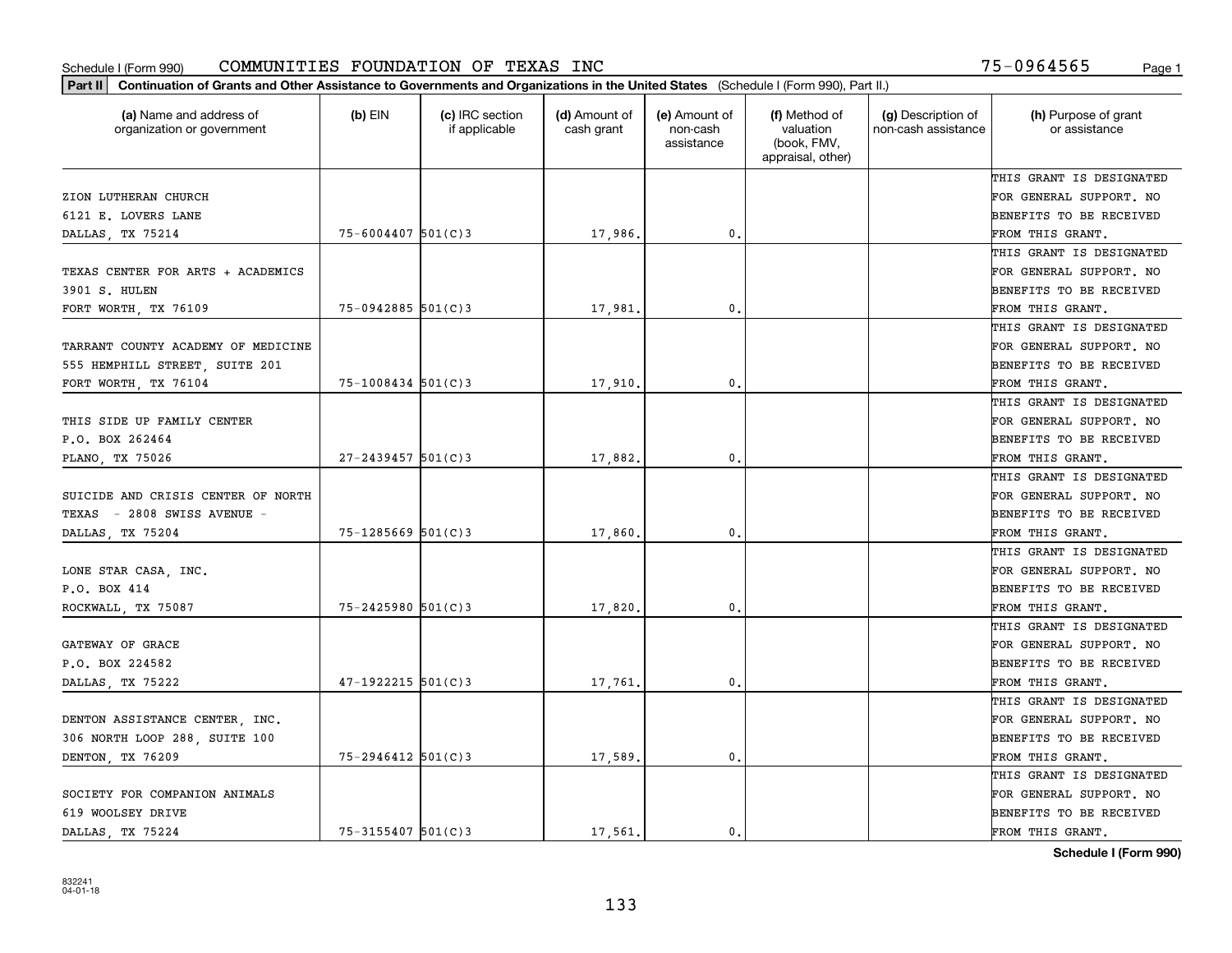| (a) Name and address of<br>organization or government | $(b)$ EIN                | (c) IRC section<br>if applicable | (d) Amount of<br>cash grant | (e) Amount of<br>non-cash<br>assistance | (f) Method of<br>valuation<br>(book, FMV,<br>appraisal, other) | (g) Description of<br>non-cash assistance | (h) Purpose of grant<br>or assistance |
|-------------------------------------------------------|--------------------------|----------------------------------|-----------------------------|-----------------------------------------|----------------------------------------------------------------|-------------------------------------------|---------------------------------------|
|                                                       |                          |                                  |                             |                                         |                                                                |                                           | THIS GRANT IS DESIGNATED              |
| SOUTHERN BIBLE TRAINING SCHOOL,                       |                          |                                  |                             |                                         |                                                                |                                           | FOR GENERAL SUPPORT. NO               |
| $INC. - P.O. BOX 763609 - DALLAS.$                    |                          |                                  |                             |                                         |                                                                |                                           | <b>BENEFITS TO BE RECEIVED</b>        |
| TX 75376                                              | $75 - 0891475$ 501(C)3   |                                  | 17,551.                     | 0.                                      |                                                                |                                           | FROM THIS GRANT.                      |
|                                                       |                          |                                  |                             |                                         |                                                                |                                           | THIS GRANT IS DESIGNATED              |
| I AM HOME, INC.                                       |                          |                                  |                             |                                         |                                                                |                                           | FOR GENERAL SUPPORT. NO               |
| 220 WEST COLLEGE STREET                               |                          |                                  |                             |                                         |                                                                |                                           | BENEFITS TO BE RECEIVED               |
| BLACK MOUNTAIN, NC 28711                              | $82 - 0937229$ 501(C)3   |                                  | 17,500                      | 0.                                      |                                                                |                                           | FROM THIS GRANT.                      |
|                                                       |                          |                                  |                             |                                         |                                                                |                                           | THIS GRANT IS DESIGNATED              |
| SUSAN G. KOMEN BREAST CANCER                          |                          |                                  |                             |                                         |                                                                |                                           | FOR GENERAL SUPPORT. NO               |
| FOUNDATION - 2216 GREEN OAKS ROAD                     |                          |                                  |                             |                                         |                                                                |                                           | BENEFITS TO BE RECEIVED               |
| - FORT WORTH, TX 76116                                | $75 - 2445070$ 501(C)3   |                                  | 17,486.                     | $\mathfrak{o}$ .                        |                                                                |                                           | FROM THIS GRANT.                      |
| BRENT WOODALL FOUNDATION FOR                          |                          |                                  |                             |                                         |                                                                |                                           | THIS GRANT IS DESIGNATED              |
| EXCEPTIONAL CHILDREN - 7801                           |                          |                                  |                             |                                         |                                                                |                                           | FOR GENERAL SUPPORT. NO               |
| MESQUITE BEND, SUITE 105 - IRVING,                    |                          |                                  |                             |                                         |                                                                |                                           | <b>BENEFITS TO BE RECEIVED</b>        |
| TX 75063                                              | $42 - 1570908$ $501(C)3$ |                                  | 17,481.                     | 0.                                      |                                                                |                                           | FROM THIS GRANT.                      |
|                                                       |                          |                                  |                             |                                         |                                                                |                                           | THIS GRANT IS DESIGNATED              |
| FORT WORTH JUNIOR GOLF FOUNDATION                     |                          |                                  |                             |                                         |                                                                |                                           | FOR GENERAL SUPPORT. NO               |
| INCORPORATED - P.O. BOX 4767 -                        |                          |                                  |                             |                                         |                                                                |                                           | BENEFITS TO BE RECEIVED               |
| FORT WORTH, TX 76164                                  | $20 - 5545252$ 501(C)3   |                                  | 17,470                      | 0.                                      |                                                                |                                           | FROM THIS GRANT.                      |
| REFUGEE & IMMIGRANT CENTER FOR                        |                          |                                  |                             |                                         |                                                                |                                           | THIS GRANT IS DESIGNATED              |
| EDUCATION & LEGAL SERVICES - 503                      |                          |                                  |                             |                                         |                                                                |                                           | FOR GENERAL SUPPORT. NO               |
| W. JEFFERSON DALLAS - DALLAS, TX                      |                          |                                  |                             |                                         |                                                                |                                           | <b>BENEFITS TO BE RECEIVED</b>        |
| 75208                                                 | $74 - 2436920$ 501(C)3   |                                  | 17,396.                     | 0.                                      |                                                                |                                           | FROM THIS GRANT.                      |
|                                                       |                          |                                  |                             |                                         |                                                                |                                           | THIS GRANT IS DESIGNATED              |
| RECOVERY RESOURCE COUNCIL                             |                          |                                  |                             |                                         |                                                                |                                           | FOR GENERAL SUPPORT. NO               |
| 2700 AIRPORT FREEWAY                                  |                          |                                  |                             |                                         |                                                                |                                           | <b>BENEFITS TO BE RECEIVED</b>        |
| FORT WORTH, TX 76111                                  | $75 - 6005093$ 501(C)3   |                                  | 17,353.                     | $\mathfrak{o}$ .                        |                                                                |                                           | FROM THIS GRANT.                      |
|                                                       |                          |                                  |                             |                                         |                                                                |                                           | THIS GRANT IS DESIGNATED              |
| NORTHEAST TEXAS CHILDREN'S MUSEUM                     |                          |                                  |                             |                                         |                                                                |                                           | FOR GENERAL SUPPORT. NO               |
| P.O. BOX 994                                          |                          |                                  |                             |                                         |                                                                |                                           | BENEFITS TO BE RECEIVED               |
| COMMERCE, TX 75429                                    | $31 - 1492241$ 501(C)3   |                                  | 17,323.                     | $\mathbf{0}$ .                          |                                                                |                                           | FROM THIS GRANT.                      |
|                                                       |                          |                                  |                             |                                         |                                                                |                                           | THIS GRANT IS DESIGNATED              |
| MONSIGNOR KING OUTREACH CENTER                        |                          |                                  |                             |                                         |                                                                |                                           | FOR GENERAL SUPPORT. NO               |
| P.O. BOX 718                                          |                          |                                  |                             |                                         |                                                                |                                           | <b>BENEFITS TO BE RECEIVED</b>        |
| DENTON, TX 76202                                      | $46 - 4529734$ 501(C)3   |                                  | 17.315.                     | $\mathbf{0}$ .                          |                                                                |                                           | FROM THIS GRANT.                      |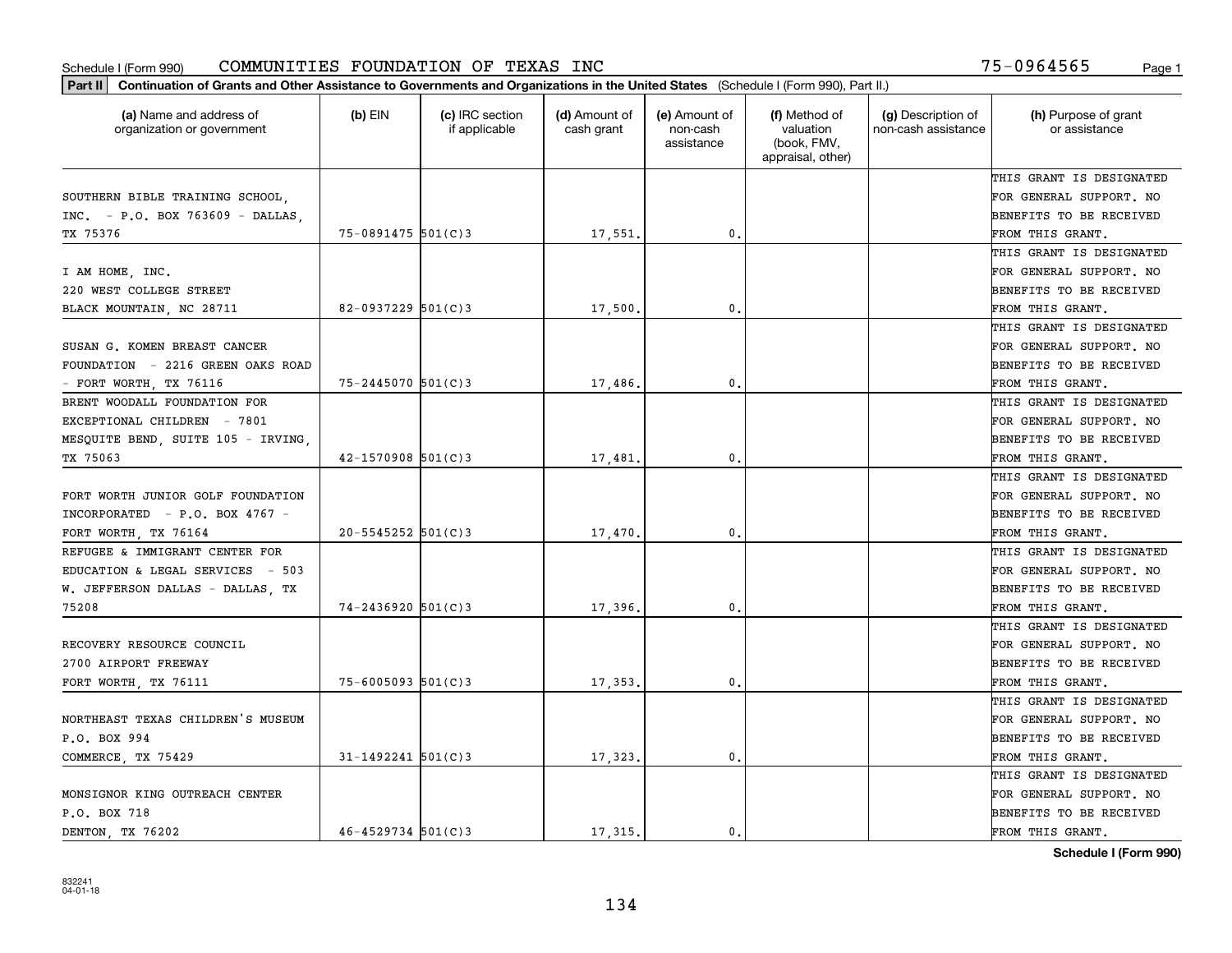| (a) Name and address of<br>organization or government | $(b)$ EIN               | (c) IRC section<br>if applicable | (d) Amount of<br>cash grant | (e) Amount of<br>non-cash<br>assistance | (f) Method of<br>valuation<br>(book, FMV,<br>appraisal, other) | (g) Description of<br>non-cash assistance | (h) Purpose of grant<br>or assistance |
|-------------------------------------------------------|-------------------------|----------------------------------|-----------------------------|-----------------------------------------|----------------------------------------------------------------|-------------------------------------------|---------------------------------------|
|                                                       |                         |                                  |                             |                                         |                                                                |                                           | THIS GRANT IS DESIGNATED              |
| WHITE ROCK BOATHOUSE, INC.                            |                         |                                  |                             |                                         |                                                                |                                           | FOR GENERAL SUPPORT. NO               |
| P.O. BOX 140935                                       |                         |                                  |                             |                                         |                                                                |                                           | BENEFITS TO BE RECEIVED               |
| DALLAS, TX 75214                                      | $20-0702362$ 501(C)3    |                                  | 17,285                      | 0.                                      |                                                                |                                           | FROM THIS GRANT.                      |
|                                                       |                         |                                  |                             |                                         |                                                                |                                           | THIS GRANT IS DESIGNATED              |
| CODY'S FRIENDS RESCUE                                 |                         |                                  |                             |                                         |                                                                |                                           | FOR GENERAL SUPPORT. NO               |
| 6501 CLEARHAVEN CIRCLE                                |                         |                                  |                             |                                         |                                                                |                                           | BENEFITS TO BE RECEIVED               |
| DALLAS, TX 75248                                      | $30 - 0759470$ 501(C)3  |                                  | 17,208                      | $\mathbf{0}$                            |                                                                |                                           | FROM THIS GRANT.                      |
|                                                       |                         |                                  |                             |                                         |                                                                |                                           | THIS GRANT IS DESIGNATED              |
| THE FAMILY GREENHOUSE                                 |                         |                                  |                             |                                         |                                                                |                                           | FOR GENERAL SUPPORT. NO               |
| 6401 ELDORADO PARKWAY, SUITE 330                      |                         |                                  |                             |                                         |                                                                |                                           | BENEFITS TO BE RECEIVED               |
| MCKINNEY, TX 75070                                    | $46 - 1769313$ 501(C)3  |                                  | 17,178                      | $\mathbf{0}$ .                          |                                                                |                                           | FROM THIS GRANT.                      |
|                                                       |                         |                                  |                             |                                         |                                                                |                                           | THIS GRANT IS DESIGNATED              |
| OUR LADY OF PERPETUAL HELP SCHOOL                     |                         |                                  |                             |                                         |                                                                |                                           | FOR GENERAL SUPPORT. NO               |
| 7625 CORTLAND AVENUE                                  |                         |                                  |                             |                                         |                                                                |                                           | BENEFITS TO BE RECEIVED               |
| DALLAS, TX 75235                                      | $30 - 0439313$ 501(C)3  |                                  | 17,178                      | 0.                                      |                                                                |                                           | FROM THIS GRANT.                      |
|                                                       |                         |                                  |                             |                                         |                                                                |                                           | THIS GRANT IS DESIGNATED              |
| LOVE FOR KIDS, INC.                                   |                         |                                  |                             |                                         |                                                                |                                           | FOR GENERAL SUPPORT. NO               |
| 2828 FISH TRAP ROAD                                   |                         |                                  |                             |                                         |                                                                |                                           | BENEFITS TO BE RECEIVED               |
| DALLAS, TX 75212                                      | 75-1647732 501(C)3      |                                  | 17,135                      | $\mathbf{0}$                            |                                                                |                                           | FROM THIS GRANT.                      |
|                                                       |                         |                                  |                             |                                         |                                                                |                                           | THIS GRANT IS DESIGNATED              |
| ADOPT MY HEART                                        |                         |                                  |                             |                                         |                                                                |                                           | FOR GENERAL SUPPORT. NO               |
| 7510 HONEY CREEK ROAD                                 |                         |                                  |                             |                                         |                                                                |                                           | BENEFITS TO BE RECEIVED               |
| CELINA, TX 75009                                      | $81 - 2380399$ 501(C)3  |                                  | 17,127                      | $\mathbf{0}$                            |                                                                |                                           | FROM THIS GRANT.                      |
|                                                       |                         |                                  |                             |                                         |                                                                |                                           | THIS GRANT IS DESIGNATED              |
| HEROES ON THE WATER                                   |                         |                                  |                             |                                         |                                                                |                                           | FOR GENERAL SUPPORT. NO               |
| 101-C N GREENVILLE AVENUE, #55                        |                         |                                  |                             |                                         |                                                                |                                           | BENEFITS TO BE RECEIVED               |
| ALLEN, TX 75002                                       | $13 - 4367788$ 501(C) 3 |                                  | 17,094                      | $\mathbf{0}$ .                          |                                                                |                                           | FROM THIS GRANT.                      |
|                                                       |                         |                                  |                             |                                         |                                                                |                                           | THIS GRANT IS DESIGNATED              |
| MCKINNEY AVENUE TRANSIT AUTHORITY,                    |                         |                                  |                             |                                         |                                                                |                                           | FOR GENERAL SUPPORT. NO               |
| INC. - 3153 OAK GROVE AVENUE -                        |                         |                                  |                             |                                         |                                                                |                                           | BENEFITS TO BE RECEIVED               |
| DALLAS, TX 75204                                      | 75-1871492 501(C)3      |                                  | 17,075.                     | $\mathbf{0}$ .                          |                                                                |                                           | FROM THIS GRANT.                      |
|                                                       |                         |                                  |                             |                                         |                                                                |                                           | THIS GRANT IS DESIGNATED              |
| SOUTHWESTERN DIABETIC FOUNDATION,                     |                         |                                  |                             |                                         |                                                                |                                           | FOR GENERAL SUPPORT. NO               |
| INC. - 8355 WALNUT HILL LANE,                         |                         |                                  |                             |                                         |                                                                |                                           | BENEFITS TO BE RECEIVED               |
| SUITE 205 - DALLAS, TX 75231                          | 75-6002547 501(C)3      |                                  | 17,070.                     | 0.                                      |                                                                |                                           | FROM THIS GRANT.                      |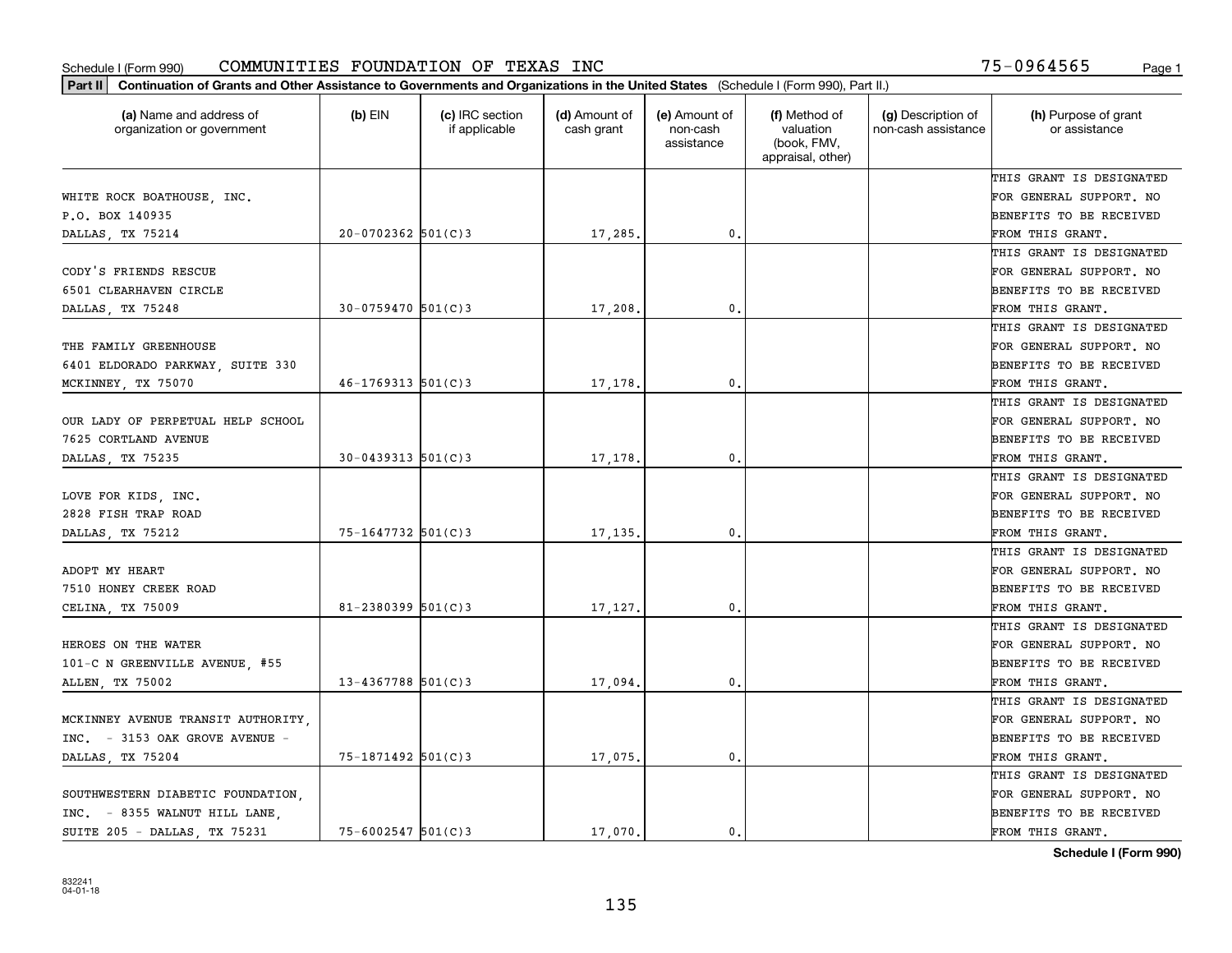| Part II   Continuation of Grants and Other Assistance to Governments and Organizations in the United States (Schedule I (Form 990), Part II.) |                        |                                  |                             |                                         |                                                                |                                           |                                       |
|-----------------------------------------------------------------------------------------------------------------------------------------------|------------------------|----------------------------------|-----------------------------|-----------------------------------------|----------------------------------------------------------------|-------------------------------------------|---------------------------------------|
| (a) Name and address of<br>organization or government                                                                                         | $(b)$ EIN              | (c) IRC section<br>if applicable | (d) Amount of<br>cash grant | (e) Amount of<br>non-cash<br>assistance | (f) Method of<br>valuation<br>(book, FMV,<br>appraisal, other) | (g) Description of<br>non-cash assistance | (h) Purpose of grant<br>or assistance |
|                                                                                                                                               |                        |                                  |                             |                                         |                                                                |                                           | THIS GRANT IS DESIGNATED              |
| DWELL WITH DIGNITY FOUNDATION,                                                                                                                |                        |                                  |                             |                                         |                                                                |                                           | FOR GENERAL SUPPORT. NO               |
| INC. - 3112 HOOD STREET - DALLAS                                                                                                              |                        |                                  |                             |                                         |                                                                |                                           | BENEFITS TO BE RECEIVED               |
| TX 75219                                                                                                                                      | $26 - 4658235$ 501(C)3 |                                  | 17,004.                     | 0.                                      |                                                                |                                           | FROM THIS GRANT.                      |
|                                                                                                                                               |                        |                                  |                             |                                         |                                                                |                                           | THIS GRANT IS DESIGNATED              |
| MOBILE LOAVES & FISHES, INC.                                                                                                                  |                        |                                  |                             |                                         |                                                                |                                           | FOR GENERAL SUPPORT. NO               |
| 9301 HOG EYE ROAD                                                                                                                             |                        |                                  |                             |                                         |                                                                |                                           | BENEFITS TO BE RECEIVED               |
| AUSTIN, TX 78724                                                                                                                              | $74 - 2956081$ 501(C)3 |                                  | 17,000                      | 0.                                      |                                                                |                                           | FROM THIS GRANT.                      |
|                                                                                                                                               |                        |                                  |                             |                                         |                                                                |                                           | THIS GRANT IS DESIGNATED              |
| HOMEWARD BOUND, INC.                                                                                                                          |                        |                                  |                             |                                         |                                                                |                                           | FOR GENERAL SUPPORT. NO               |
| 315 SUNSET AVENUE                                                                                                                             |                        |                                  |                             |                                         |                                                                |                                           | BENEFITS TO BE RECEIVED               |
| DALLAS, TX 75208                                                                                                                              | $74 - 2127841$ 501(C)3 |                                  | 17,000                      | 0.                                      |                                                                |                                           | FROM THIS GRANT.                      |
|                                                                                                                                               |                        |                                  |                             |                                         |                                                                |                                           | THIS GRANT IS DESIGNATED              |
| ST. JOSEPH CATHOLIC SCHOOL                                                                                                                    |                        |                                  |                             |                                         |                                                                |                                           | FOR GENERAL SUPPORT. NO               |
| 2015 SW GREEN OAKS BOULEVARD                                                                                                                  |                        |                                  |                             |                                         |                                                                |                                           | <b>BENEFITS TO BE RECEIVED</b>        |
| ARLINGTON, TX 76017                                                                                                                           | $75 - 2601978$ 501(C)3 |                                  | 16,994.                     | 0.                                      |                                                                |                                           | FROM THIS GRANT.                      |
| CHILDREN'S CHORUS OF GREATER                                                                                                                  |                        |                                  |                             |                                         |                                                                |                                           | THIS GRANT IS DESIGNATED              |
| DALLAS - 325 NORTH STREET PAUL                                                                                                                |                        |                                  |                             |                                         |                                                                |                                           | FOR GENERAL SUPPORT. NO               |
| STREET, SUITE 2020 - DALLAS, TX                                                                                                               |                        |                                  |                             |                                         |                                                                |                                           | BENEFITS TO BE RECEIVED               |
| 75201                                                                                                                                         | 75-2705431 501(C)3     |                                  | 16,921                      | 0.                                      |                                                                |                                           | FROM THIS GRANT.                      |
|                                                                                                                                               |                        |                                  |                             |                                         |                                                                |                                           | THIS GRANT IS DESIGNATED              |
| VILLAGE TECH SCHOOLS                                                                                                                          |                        |                                  |                             |                                         |                                                                |                                           | FOR GENERAL SUPPORT. NO               |
| 402 WEST DANIELDALE ROAD                                                                                                                      |                        |                                  |                             |                                         |                                                                |                                           | <b>BENEFITS TO BE RECEIVED</b>        |
| DUNCANVILLE, TX 75137                                                                                                                         | $45 - 5607359$ 501(C)3 |                                  | 16,890                      | 0.                                      |                                                                |                                           | FROM THIS GRANT.                      |
|                                                                                                                                               |                        |                                  |                             |                                         |                                                                |                                           | THIS GRANT IS DESIGNATED              |
| BRIDGE LACROSSE DALLAS, INC.                                                                                                                  |                        |                                  |                             |                                         |                                                                |                                           | FOR GENERAL SUPPORT. NO               |
| P.O. BOX 190844                                                                                                                               |                        |                                  |                             |                                         |                                                                |                                           | BENEFITS TO BE RECEIVED               |
| DALLAS, TX 75219                                                                                                                              | $16 - 1671742$ 501(C)3 |                                  | 16,835.                     | 0.                                      |                                                                |                                           | FROM THIS GRANT.                      |
|                                                                                                                                               |                        |                                  |                             |                                         |                                                                |                                           | THIS GRANT IS DESIGNATED              |
| OV-10 BRONCO ASSOCIATION, INC.                                                                                                                |                        |                                  |                             |                                         |                                                                |                                           | FOR GENERAL SUPPORT. NO               |
| 3300 ROSS AVENUE                                                                                                                              |                        |                                  |                             |                                         |                                                                |                                           | BENEFITS TO BE RECEIVED               |
| FORT WORTH, TX 76106                                                                                                                          | $75 - 2774571$ 501(C)3 |                                  | 16,816.                     | 0.                                      |                                                                |                                           | FROM THIS GRANT.                      |
|                                                                                                                                               |                        |                                  |                             |                                         |                                                                |                                           | THIS GRANT IS DESIGNATED              |
| FRISCO STUDENT FASTPACS                                                                                                                       |                        |                                  |                             |                                         |                                                                |                                           | FOR GENERAL SUPPORT. NO               |
| 3245 MAIN STREET, SUITE 235-342                                                                                                               |                        |                                  |                             |                                         |                                                                |                                           | <b>BENEFITS TO BE RECEIVED</b>        |
| FRISCO, TX 75034                                                                                                                              | $46 - 4148733$ 501(C)3 |                                  | 16,800.                     | $\mathbf{0}$ .                          |                                                                |                                           | FROM THIS GRANT.                      |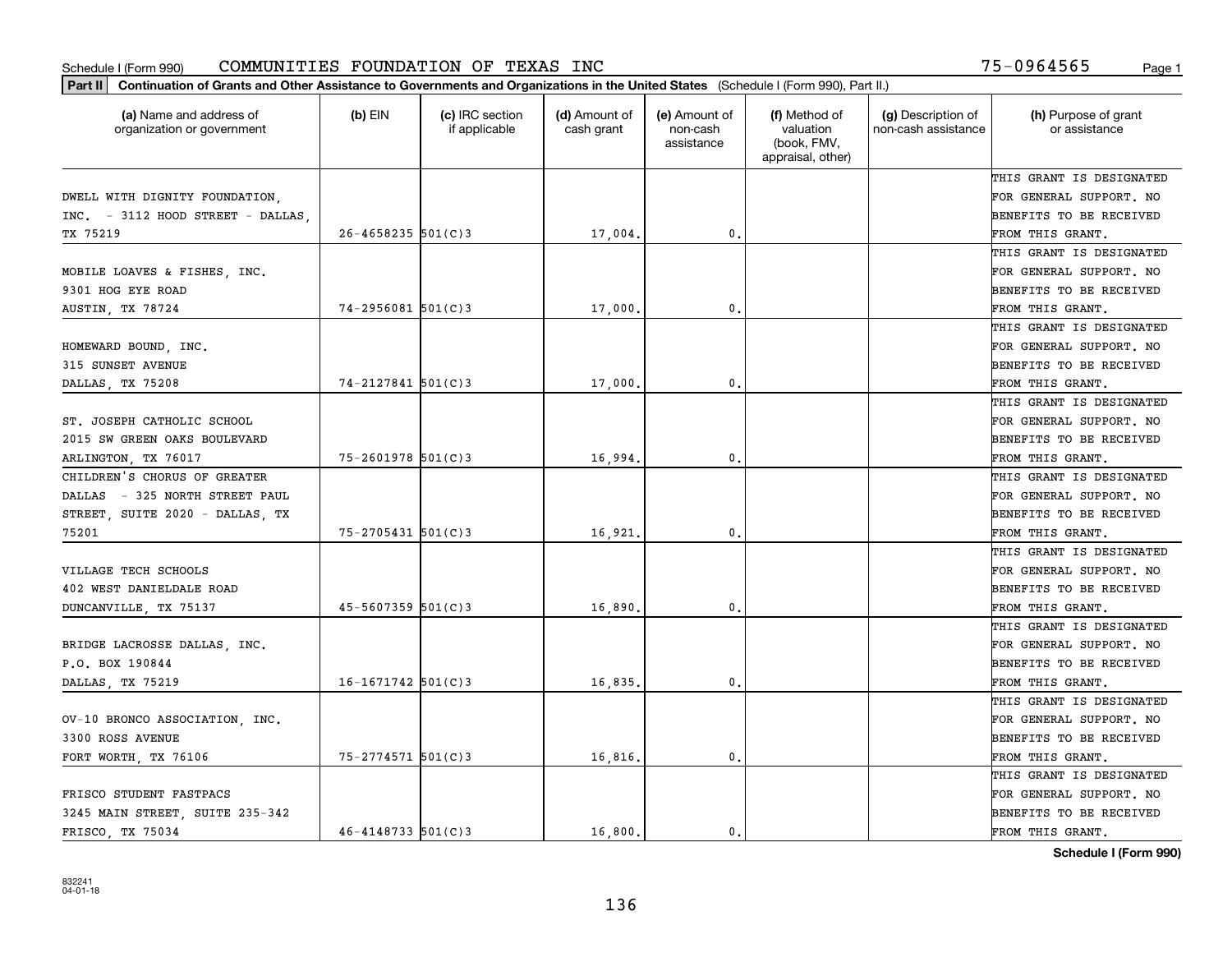| (a) Name and address of<br>organization or government | $(b)$ EIN                | (c) IRC section<br>if applicable | (d) Amount of<br>cash grant | (e) Amount of<br>non-cash<br>assistance | (f) Method of<br>valuation<br>(book, FMV,<br>appraisal, other) | (g) Description of<br>non-cash assistance | (h) Purpose of grant<br>or assistance |
|-------------------------------------------------------|--------------------------|----------------------------------|-----------------------------|-----------------------------------------|----------------------------------------------------------------|-------------------------------------------|---------------------------------------|
|                                                       |                          |                                  |                             |                                         |                                                                |                                           | THIS GRANT IS DESIGNATED              |
| CASSATA HIGH SCHOOL                                   |                          |                                  |                             |                                         |                                                                |                                           | FOR GENERAL SUPPORT. NO               |
| 1400 HEMPHILL STREET                                  |                          |                                  |                             |                                         |                                                                |                                           | BENEFITS TO BE RECEIVED               |
| FORT WORTH, TX 76104                                  | 75-1578757 501(C)3       |                                  | 16,660.                     | 0.                                      |                                                                |                                           | FROM THIS GRANT.                      |
|                                                       |                          |                                  |                             |                                         |                                                                |                                           | THIS GRANT IS DESIGNATED              |
| FAMILY COMPASS                                        |                          |                                  |                             |                                         |                                                                |                                           | FOR GENERAL SUPPORT. NO               |
| 4210 JUNIUS STREET                                    |                          |                                  |                             |                                         |                                                                |                                           | BENEFITS TO BE RECEIVED               |
| DALLAS, TX 75246-1429                                 | $75 - 2400158$ 501(C)3   |                                  | 16,660                      | $\mathbf{0}$                            |                                                                |                                           | FROM THIS GRANT.                      |
|                                                       |                          |                                  |                             |                                         |                                                                |                                           | THIS GRANT IS DESIGNATED              |
| STEPPING STONES FOUNDATION                            |                          |                                  |                             |                                         |                                                                |                                           | FOR GENERAL SUPPORT. NO               |
| 905 BOURLAND RD.                                      |                          |                                  |                             |                                         |                                                                |                                           | BENEFITS TO BE RECEIVED               |
| KELLER, TX 76248                                      | $90 - 0578693$ $501(C)3$ |                                  | 16,646.                     | $\mathbf{0}$ .                          |                                                                |                                           | FROM THIS GRANT.                      |
|                                                       |                          |                                  |                             |                                         |                                                                |                                           | THIS GRANT IS DESIGNATED              |
| ALLIE'S HAVEN ANIMAL RESCUE                           |                          |                                  |                             |                                         |                                                                |                                           | FOR GENERAL SUPPORT. NO               |
| P.O. BOX 151731                                       |                          |                                  |                             |                                         |                                                                |                                           | BENEFITS TO BE RECEIVED               |
| FORT WORTH, TX 76108                                  | $47 - 2153829$ 501(C)3   |                                  | 16,463                      | 0.                                      |                                                                |                                           | FROM THIS GRANT.                      |
|                                                       |                          |                                  |                             |                                         |                                                                |                                           | THIS GRANT IS DESIGNATED              |
| HEART OF A CHAMPION                                   |                          |                                  |                             |                                         |                                                                |                                           | FOR GENERAL SUPPORT. NO               |
| PO BOX 92790                                          |                          |                                  |                             |                                         |                                                                |                                           | BENEFITS TO BE RECEIVED               |
| SOUTHLAKE, TX 76092-0790                              | 75-2721125 501(C)3       |                                  | 16,455                      | $\mathbf{0}$                            |                                                                |                                           | FROM THIS GRANT.                      |
|                                                       |                          |                                  |                             |                                         |                                                                |                                           | THIS GRANT IS DESIGNATED              |
| KIDS BEACH CLUB                                       |                          |                                  |                             |                                         |                                                                |                                           | FOR GENERAL SUPPORT. NO               |
| P.O. BOX 635                                          |                          |                                  |                             |                                         |                                                                |                                           | BENEFITS TO BE RECEIVED               |
| EULESS, TX 76039                                      | $20 - 4073308$ 501(C)3   |                                  | 16,452.                     | $\mathbf{0}$                            |                                                                |                                           | FROM THIS GRANT.                      |
|                                                       |                          |                                  |                             |                                         |                                                                |                                           | THIS GRANT IS DESIGNATED              |
| BROTHERS OF BAND OF BROTHERS                          |                          |                                  |                             |                                         |                                                                |                                           | FOR GENERAL SUPPORT. NO               |
| 7263 PALDAO DRIVE                                     |                          |                                  |                             |                                         |                                                                |                                           | BENEFITS TO BE RECEIVED               |
| DALLAS, TX 75240                                      | $47-1873376$ 501(C)3     |                                  | 16,400                      | $\mathbf{0}$ .                          |                                                                |                                           | FROM THIS GRANT.                      |
| GREYHOUND ADOPTION LEAGUE OF                          |                          |                                  |                             |                                         |                                                                |                                           | THIS GRANT IS DESIGNATED              |
| TEXAS, INC. - 3400 CARLISLE                           |                          |                                  |                             |                                         |                                                                |                                           | FOR GENERAL SUPPORT. NO               |
| STREET, SUITE 310 - DALLAS, TX                        |                          |                                  |                             |                                         |                                                                |                                           | BENEFITS TO BE RECEIVED               |
| 75204                                                 | 75-2930618 501(C)3       |                                  | 16,293.                     | $\mathbf{0}$ .                          |                                                                |                                           | FROM THIS GRANT.                      |
|                                                       |                          |                                  |                             |                                         |                                                                |                                           | THIS GRANT IS DESIGNATED              |
| OPEN DOOR MULTILINGUAL PRESCHOOL.                     |                          |                                  |                             |                                         |                                                                |                                           | FOR GENERAL SUPPORT. NO               |
| INC. - 4105 JUNIUS STREET -                           |                          |                                  |                             |                                         |                                                                |                                           | BENEFITS TO BE RECEIVED               |
| DALLAS TX 75246                                       | $75 - 2397069$ 501(C)3   |                                  | 16,277.                     | 0.                                      |                                                                |                                           | FROM THIS GRANT.                      |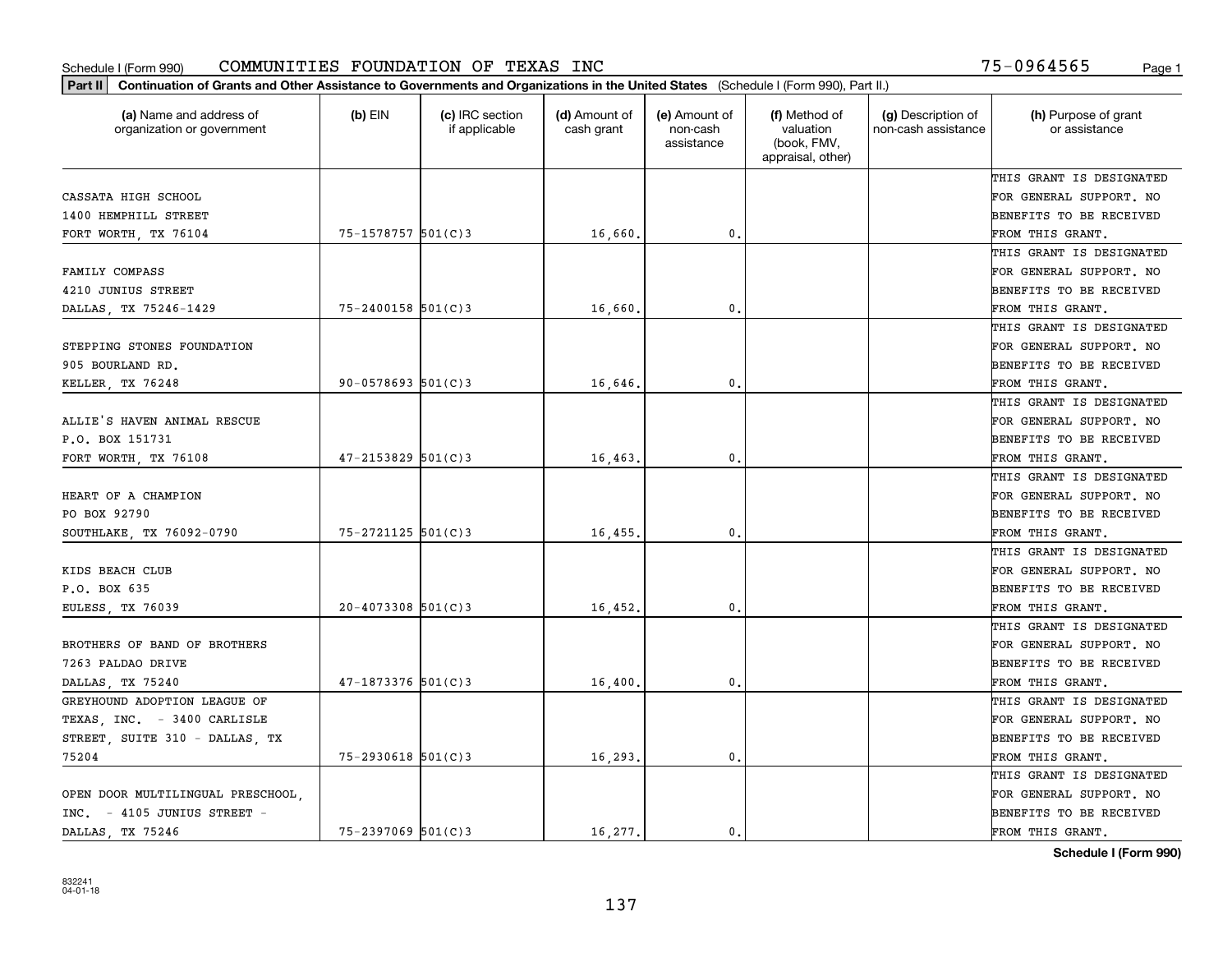| (a) Name and address of<br>organization or government | (b) EIN                | (c) IRC section<br>if applicable | (d) Amount of<br>cash grant | (e) Amount of<br>non-cash<br>assistance | (f) Method of<br>valuation<br>(book, FMV,<br>appraisal, other) | (g) Description of<br>non-cash assistance | (h) Purpose of grant<br>or assistance |
|-------------------------------------------------------|------------------------|----------------------------------|-----------------------------|-----------------------------------------|----------------------------------------------------------------|-------------------------------------------|---------------------------------------|
|                                                       |                        |                                  |                             |                                         |                                                                |                                           | THIS GRANT IS DESIGNATED              |
| THE RICH-TONE CHORUS, INC                             |                        |                                  |                             |                                         |                                                                |                                           | FOR GENERAL SUPPORT. NO               |
| P.O. BOX 832978                                       |                        |                                  |                             |                                         |                                                                |                                           | BENEFITS TO BE RECEIVED               |
| RICHARDSON, TX 75083                                  | $75 - 6082266$ 501(C)3 |                                  | 16,252.                     | 0.                                      |                                                                |                                           | FROM THIS GRANT.                      |
|                                                       |                        |                                  |                             |                                         |                                                                |                                           | THIS GRANT IS DESIGNATED              |
| KELLER ISD EDUCATION FOUNDATION.                      |                        |                                  |                             |                                         |                                                                |                                           | FOR GENERAL SUPPORT. NO               |
| $INC. - P.O. BOX 101 - KELLER, TX$                    |                        |                                  |                             |                                         |                                                                |                                           | BENEFITS TO BE RECEIVED               |
| 76244                                                 | $20 - 1994337$ 501(C)3 |                                  | 16,252.                     | $\mathbf{0}$                            |                                                                |                                           | FROM THIS GRANT.                      |
|                                                       |                        |                                  |                             |                                         |                                                                |                                           | THIS GRANT IS DESIGNATED              |
| GOODWILL INDUSTRIES OF DALLAS,                        |                        |                                  |                             |                                         |                                                                |                                           | FOR GENERAL SUPPORT. NO               |
| INC. - 3020 NORTH WESTMORELAND                        |                        |                                  |                             |                                         |                                                                |                                           | BENEFITS TO BE RECEIVED               |
| ROAD - DALLAS, TX 75212                               | $75 - 0800649$ 501(C)3 |                                  | 16,085                      | $\mathbf{0}$ .                          |                                                                |                                           | FROM THIS GRANT.                      |
|                                                       |                        |                                  |                             |                                         |                                                                |                                           | THIS GRANT IS DESIGNATED              |
| TEXAS CAMPAIGN FOR THE ENVIRONMENT                    |                        |                                  |                             |                                         |                                                                |                                           | FOR GENERAL SUPPORT. NO               |
| - 3303 LEE PARKWAY, SUITE<br>FUND                     |                        |                                  |                             |                                         |                                                                |                                           | BENEFITS TO BE RECEIVED               |
| 402 - DALLAS, TX 75219                                | $74 - 2808805$ 501(C)3 |                                  | 16,067                      | $\mathbf{0}$                            |                                                                |                                           | FROM THIS GRANT.                      |
|                                                       |                        |                                  |                             |                                         |                                                                |                                           | THIS GRANT IS DESIGNATED              |
| EAST DALLAS DEVELOPMENT CENTER                        |                        |                                  |                             |                                         |                                                                |                                           | FOR GENERAL SUPPORT. NO               |
| 2010 SKILLMAN STREET                                  |                        |                                  |                             |                                         |                                                                |                                           | BENEFITS TO BE RECEIVED               |
| DALLAS, TX 75206                                      | $75 - 1835241$ 501(C)3 |                                  | 16,047                      | 0.                                      |                                                                |                                           | FROM THIS GRANT.                      |
| WOMAN'S CLUB OF FORT WORTH                            |                        |                                  |                             |                                         |                                                                |                                           | THIS GRANT IS DESIGNATED              |
| HISTORIC PRESERVATION TRUST -                         |                        |                                  |                             |                                         |                                                                |                                           | FOR GENERAL SUPPORT. NO               |
| 1316 PENNSYLVANIA AVENUE - FORT                       |                        |                                  |                             |                                         |                                                                |                                           | BENEFITS TO BE RECEIVED               |
| WORTH, TX 76110                                       | 75-6442771 501(C)3     |                                  | 16,017                      | $\mathbf{0}$                            |                                                                |                                           | FROM THIS GRANT.                      |
|                                                       |                        |                                  |                             |                                         |                                                                |                                           | THIS GRANT IS DESIGNATED              |
| LOS BARRIOS UNIDOS COMMUNITY                          |                        |                                  |                             |                                         |                                                                |                                           | FOR GENERAL SUPPORT. NO               |
| CLINIC - 809 SINGLETON BOULEVARD                      |                        |                                  |                             |                                         |                                                                |                                           | BENEFITS TO BE RECEIVED               |
| - DALLAS, TX 75212                                    | $75 - 1378664$ 501(C)3 |                                  | 16,014                      | $\mathbf{0}$ .                          |                                                                |                                           | FROM THIS GRANT.                      |
| CHRISTIAN LIFE CATHEDRAL OF                           |                        |                                  |                             |                                         |                                                                |                                           | THIS GRANT IS DESIGNATED              |
| NORTHWEST ARKANSAS INCORPORATED -                     |                        |                                  |                             |                                         |                                                                |                                           | FOR GENERAL SUPPORT. NO               |
| 1285 MILLSAP ROAD - FAYETTEVILLE,                     |                        |                                  |                             |                                         |                                                                |                                           | BENEFITS TO BE RECEIVED               |
| AR 72703                                              | $71 - 0640149$ 501(C)3 |                                  | 16,000                      | $\mathbf{0}$                            |                                                                |                                           | FROM THIS GRANT.                      |
|                                                       |                        |                                  |                             |                                         |                                                                |                                           | THIS GRANT IS DESIGNATED              |
| ST. ANN'S CATHOLIC CHURCH                             |                        |                                  |                             |                                         |                                                                |                                           | FOR GENERAL SUPPORT. NO               |
| 1906 WEST TEXAS STREET                                |                        |                                  |                             |                                         |                                                                |                                           | BENEFITS TO BE RECEIVED               |
| MIDLAND, TX 79701                                     | $75 - 1444946$ 501(C)3 |                                  | 16,000.                     | 0.                                      |                                                                |                                           | FROM THIS GRANT.                      |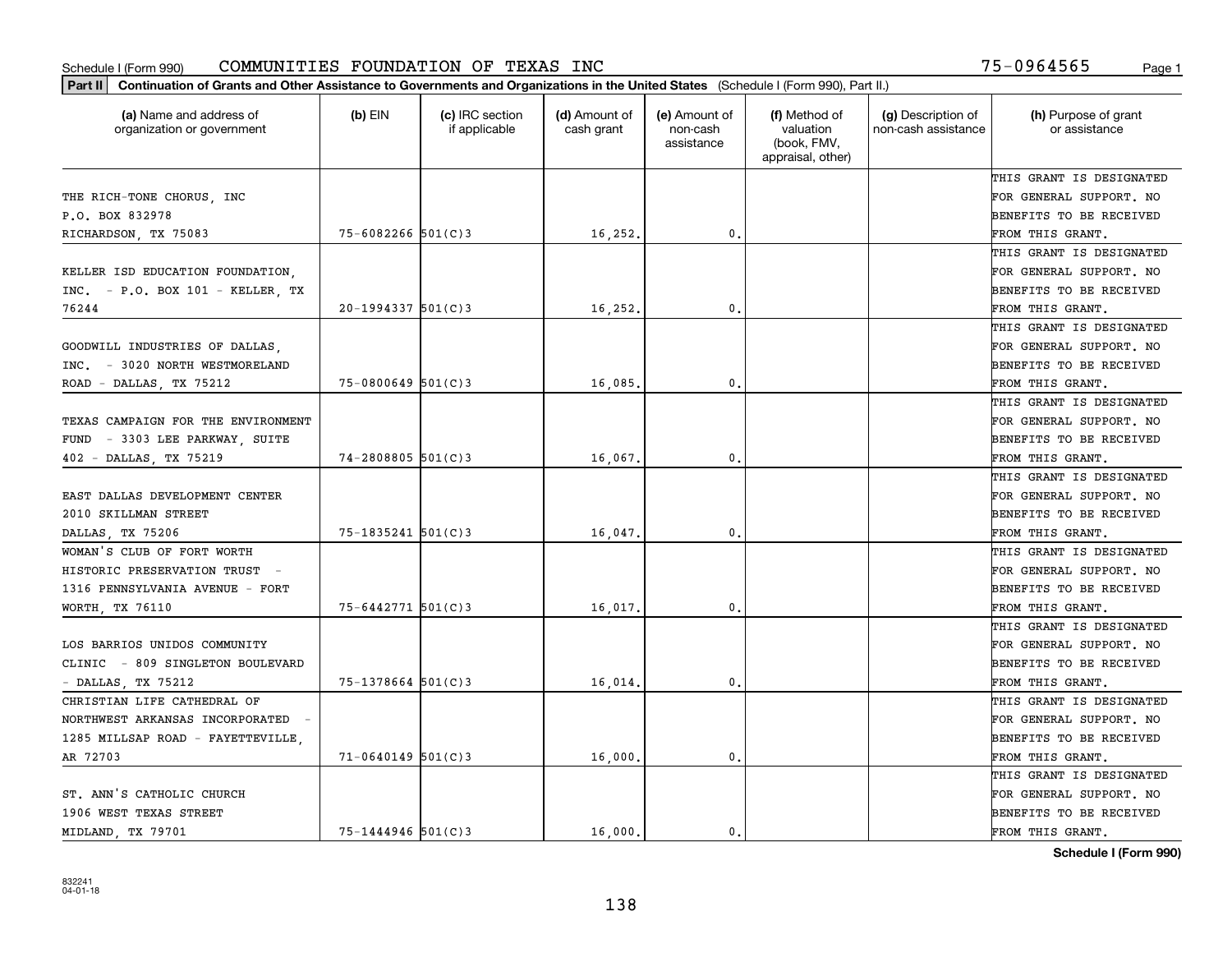| Part II   Continuation of Grants and Other Assistance to Governments and Organizations in the United States (Schedule I (Form 990), Part II.) |                        |                                  |                             |                                         |                                                                |                                           |                                       |
|-----------------------------------------------------------------------------------------------------------------------------------------------|------------------------|----------------------------------|-----------------------------|-----------------------------------------|----------------------------------------------------------------|-------------------------------------------|---------------------------------------|
| (a) Name and address of<br>organization or government                                                                                         | $(b)$ EIN              | (c) IRC section<br>if applicable | (d) Amount of<br>cash grant | (e) Amount of<br>non-cash<br>assistance | (f) Method of<br>valuation<br>(book, FMV,<br>appraisal, other) | (g) Description of<br>non-cash assistance | (h) Purpose of grant<br>or assistance |
| DALLAS CHAMBER MUSIC SOCIETY, INC.                                                                                                            |                        |                                  |                             |                                         |                                                                |                                           | THIS GRANT IS DESIGNATED              |
| SAMMONS CENTER FOR THE ARTS                                                                                                                   |                        |                                  |                             |                                         |                                                                |                                           | FOR GENERAL SUPPORT. NO               |
| 3630 HARRY HINES BOULEVARD, BOX 15                                                                                                            |                        |                                  |                             |                                         |                                                                |                                           | BENEFITS TO BE RECEIVED               |
| - DALLAS, TX                                                                                                                                  | $75 - 6048624$ 501(C)3 |                                  | 15,990.                     | 0.                                      |                                                                |                                           | FROM THIS GRANT.                      |
|                                                                                                                                               |                        |                                  |                             |                                         |                                                                |                                           | THIS GRANT IS DESIGNATED              |
| FRIENDS OF BARACK OBAMA MALE                                                                                                                  |                        |                                  |                             |                                         |                                                                |                                           | FOR GENERAL SUPPORT. NO               |
| LEADERSHIP ACADEMY - P.O. BOX                                                                                                                 |                        |                                  |                             |                                         |                                                                |                                           | BENEFITS TO BE RECEIVED               |
| 398455 - DALLAS, TX 75339                                                                                                                     | $45 - 4884806$ 501(C)3 |                                  | 15,978                      | 0.                                      |                                                                |                                           | FROM THIS GRANT.                      |
| CRISTO REY FORT WORTH CATHOLIC                                                                                                                |                        |                                  |                             |                                         |                                                                |                                           | THIS GRANT IS DESIGNATED              |
| HIGH SCHOOL, INC. - 1007 EAST                                                                                                                 |                        |                                  |                             |                                         |                                                                |                                           | FOR GENERAL SUPPORT. NO               |
| TERRELL AVENUE - FORT WORTH, TX                                                                                                               |                        |                                  |                             |                                         |                                                                |                                           | BENEFITS TO BE RECEIVED               |
| 76104                                                                                                                                         | $47 - 4720831$ 501(C)3 |                                  | 15,974.                     | 0.                                      |                                                                |                                           | FROM THIS GRANT.                      |
|                                                                                                                                               |                        |                                  |                             |                                         |                                                                |                                           | THIS GRANT IS DESIGNATED              |
|                                                                                                                                               |                        |                                  |                             |                                         |                                                                |                                           | FOR GENERAL SUPPORT. NO               |
|                                                                                                                                               |                        |                                  |                             |                                         |                                                                |                                           | <b>BENEFITS TO BE RECEIVED</b>        |
| TRINITY PARK CONSERVANCY                                                                                                                      | $20 - 2948236$ 501(C)3 |                                  | 15,971.                     | $\mathbf{0}$ .                          |                                                                |                                           | FROM THIS GRANT.                      |
|                                                                                                                                               |                        |                                  |                             |                                         |                                                                |                                           | THIS GRANT IS DESIGNATED              |
| FORTRESS YOUTH DEVELOPMENT CENTER.                                                                                                            |                        |                                  |                             |                                         |                                                                |                                           | FOR GENERAL SUPPORT. NO               |
| $INC. - P.0. BOX 422 - FORT WORK.$                                                                                                            |                        |                                  |                             |                                         |                                                                |                                           | BENEFITS TO BE RECEIVED               |
| TX 76101                                                                                                                                      | $42 - 1588482$ 501(C)3 |                                  | 15,898.                     | $\mathbf{0}$                            |                                                                |                                           | FROM THIS GRANT.                      |
|                                                                                                                                               |                        |                                  |                             |                                         |                                                                |                                           | THIS GRANT IS DESIGNATED              |
| PARKINSON VOICE PROJECT, INC.                                                                                                                 |                        |                                  |                             |                                         |                                                                |                                           | FOR GENERAL SUPPORT. NO               |
| 646 N. COIT ROAD, SUITE 2250                                                                                                                  |                        |                                  |                             |                                         |                                                                |                                           | BENEFITS TO BE RECEIVED               |
| RICHARDSON, TX 75080                                                                                                                          | $20 - 3940037$ 501(C)3 |                                  | 15,893                      | 0.                                      |                                                                |                                           | FROM THIS GRANT.                      |
|                                                                                                                                               |                        |                                  |                             |                                         |                                                                |                                           | THIS GRANT IS DESIGNATED              |
| FAITH LUTHERAN CHURCH                                                                                                                         |                        |                                  |                             |                                         |                                                                |                                           | FOR GENERAL SUPPORT. NO               |
| 1701 E. PARK BOULEVARD                                                                                                                        |                        |                                  |                             |                                         |                                                                |                                           | BENEFITS TO BE RECEIVED               |
| PLANO, TX 75074                                                                                                                               | 75-1317882 501(C)3     |                                  | 15,876.                     | 0.                                      |                                                                |                                           | FROM THIS GRANT.                      |
|                                                                                                                                               |                        |                                  |                             |                                         |                                                                |                                           | THIS GRANT IS DESIGNATED              |
| HOLY FAMILY CATHOLIC SCHOOL                                                                                                                   |                        |                                  |                             |                                         |                                                                |                                           | FOR GENERAL SUPPORT. NO               |
| 6146 PERSHING AVENUE                                                                                                                          |                        |                                  |                             |                                         |                                                                |                                           | BENEFITS TO BE RECEIVED               |
| FORT WORTH, TX 76107                                                                                                                          | $75 - 1910643$ 501(C)3 |                                  | 15,865.                     | $\mathbf{0}$ .                          |                                                                |                                           | FROM THIS GRANT.                      |
|                                                                                                                                               |                        |                                  |                             |                                         |                                                                |                                           | THIS GRANT IS DESIGNATED              |
| NONPAREIL INSTITUTE                                                                                                                           |                        |                                  |                             |                                         |                                                                |                                           | FOR GENERAL SUPPORT. NO               |
| 5240 TENNYSON PARKWAY, SUITE 105                                                                                                              |                        |                                  |                             |                                         |                                                                |                                           | <b>BENEFITS TO BE RECEIVED</b>        |
| PLANO, TX 75024                                                                                                                               | $26 - 3351005$ 501(C)3 |                                  | 15,830.                     | 0.                                      |                                                                |                                           | FROM THIS GRANT.                      |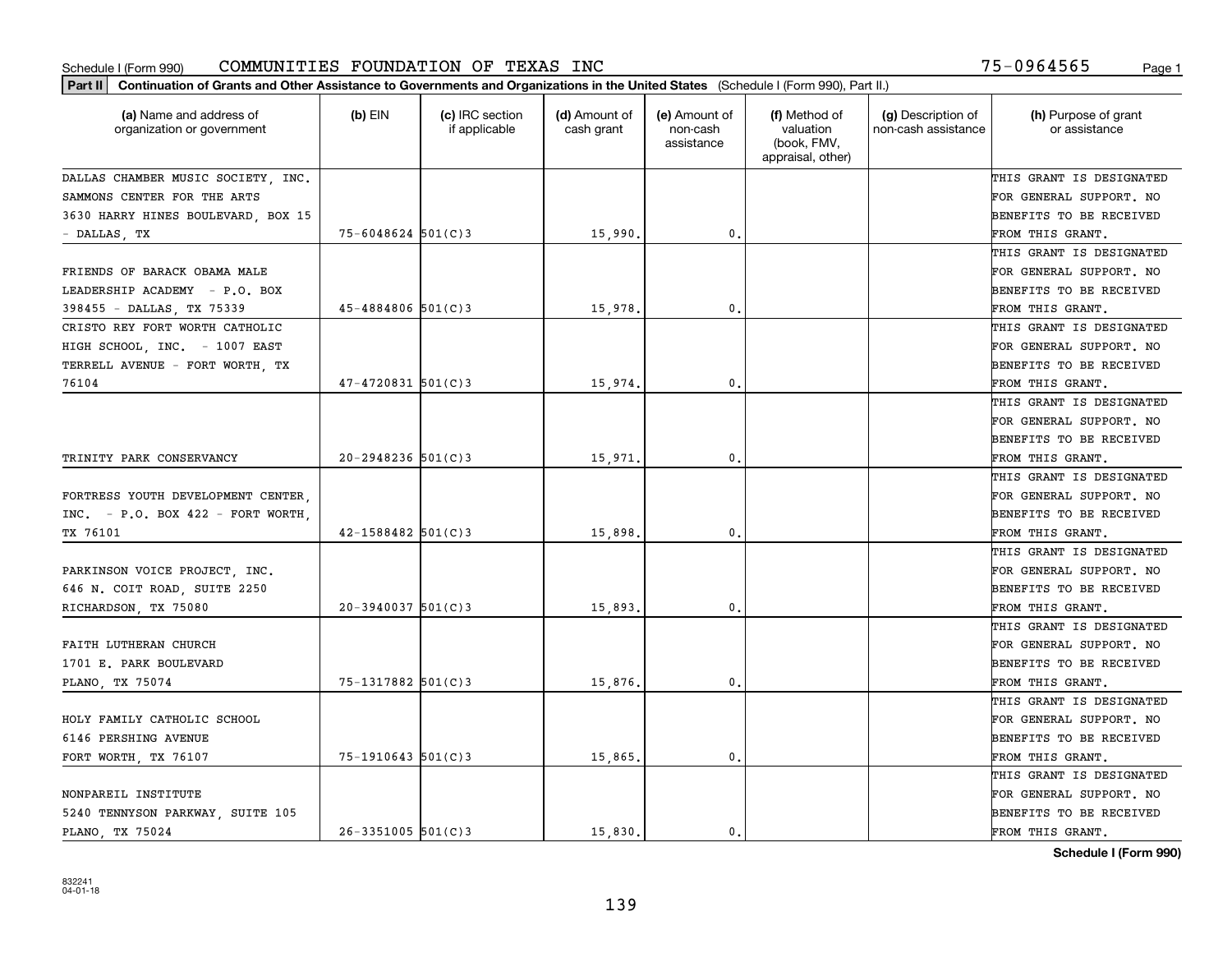| Part II   Continuation of Grants and Other Assistance to Governments and Organizations in the United States (Schedule I (Form 990), Part II.) |                        |                                  |                             |                                         |                                                                |                                           |                                       |
|-----------------------------------------------------------------------------------------------------------------------------------------------|------------------------|----------------------------------|-----------------------------|-----------------------------------------|----------------------------------------------------------------|-------------------------------------------|---------------------------------------|
| (a) Name and address of<br>organization or government                                                                                         | $(b)$ EIN              | (c) IRC section<br>if applicable | (d) Amount of<br>cash grant | (e) Amount of<br>non-cash<br>assistance | (f) Method of<br>valuation<br>(book, FMV,<br>appraisal, other) | (g) Description of<br>non-cash assistance | (h) Purpose of grant<br>or assistance |
|                                                                                                                                               |                        |                                  |                             |                                         |                                                                |                                           | THIS GRANT IS DESIGNATED              |
| DALLAS CAT LADY                                                                                                                               |                        |                                  |                             |                                         |                                                                |                                           | FOR GENERAL SUPPORT. NO               |
| 9870 KINGSMAN DRIVE                                                                                                                           |                        |                                  |                             |                                         |                                                                |                                           | BENEFITS TO BE RECEIVED               |
| DALLAS, TX 75228                                                                                                                              | $45 - 2647771$ 501(C)3 |                                  | 15,788.                     | 0.                                      |                                                                |                                           | FROM THIS GRANT.                      |
|                                                                                                                                               |                        |                                  |                             |                                         |                                                                |                                           | THIS GRANT IS DESIGNATED              |
| THE EVANGELICAL LUTHERAN GOOD                                                                                                                 |                        |                                  |                             |                                         |                                                                |                                           | FOR GENERAL SUPPORT. NO               |
| SAMARITAN SOCIETY - 3901                                                                                                                      |                        |                                  |                             |                                         |                                                                |                                           | BENEFITS TO BE RECEIVED               |
| MONTECITO RD. - DENTON, TX 76210                                                                                                              | $45 - 0228055$ 501(C)3 |                                  | 15,759.                     | 0.                                      |                                                                |                                           | FROM THIS GRANT.                      |
|                                                                                                                                               |                        |                                  |                             |                                         |                                                                |                                           | THIS GRANT IS DESIGNATED              |
| MAZIE'S MISSION                                                                                                                               |                        |                                  |                             |                                         |                                                                |                                           | FOR GENERAL SUPPORT. NO               |
| 307 MAIN STREET STE 135                                                                                                                       |                        |                                  |                             |                                         |                                                                |                                           | BENEFITS TO BE RECEIVED               |
| FRISCO, TX 75036-4316                                                                                                                         | $27 - 0571618$ 501(C)3 |                                  | 15,757.                     | 0.                                      |                                                                |                                           | FROM THIS GRANT.                      |
|                                                                                                                                               |                        |                                  |                             |                                         |                                                                |                                           | THIS GRANT IS DESIGNATED              |
| SPAY NEUTER NETWORK                                                                                                                           |                        |                                  |                             |                                         |                                                                |                                           | FOR GENERAL SUPPORT. NO               |
| P.O. BOX 515                                                                                                                                  |                        |                                  |                             |                                         |                                                                |                                           | <b>BENEFITS TO BE RECEIVED</b>        |
| KAUFMAN, TX 75142                                                                                                                             | $20 - 0276988$ 501(C)3 |                                  | 15,731.                     | 0.                                      |                                                                |                                           | FROM THIS GRANT.                      |
|                                                                                                                                               |                        |                                  |                             |                                         |                                                                |                                           | THIS GRANT IS DESIGNATED              |
| RISE SCHOOL OF DALLAS                                                                                                                         |                        |                                  |                             |                                         |                                                                |                                           | FOR GENERAL SUPPORT. NO               |
| 6000 PRESTON ROAD                                                                                                                             |                        |                                  |                             |                                         |                                                                |                                           | BENEFITS TO BE RECEIVED               |
| DALLAS, TX 75205                                                                                                                              | 75-2749017 501(C)3     |                                  | 15,660                      | 0.                                      |                                                                |                                           | FROM THIS GRANT.                      |
|                                                                                                                                               |                        |                                  |                             |                                         |                                                                |                                           | THIS GRANT IS DESIGNATED              |
| METRO RELIEF                                                                                                                                  |                        |                                  |                             |                                         |                                                                |                                           | FOR GENERAL SUPPORT. NO               |
| 5201 SOUTH COLONY BOULEVARD, SUITE                                                                                                            |                        |                                  |                             |                                         |                                                                |                                           | BENEFITS TO BE RECEIVED               |
| THE COLONY, TX 75056                                                                                                                          | $45 - 2389719$ 501(C)3 |                                  | 15,635.                     | 0.                                      |                                                                |                                           | FROM THIS GRANT.                      |
|                                                                                                                                               |                        |                                  |                             |                                         |                                                                |                                           | THIS GRANT IS DESIGNATED              |
| LEARNING ALLY, INC.                                                                                                                           |                        |                                  |                             |                                         |                                                                |                                           | FOR GENERAL SUPPORT. NO               |
| 20 ROSZEL ROAD                                                                                                                                |                        |                                  |                             |                                         |                                                                |                                           | BENEFITS TO BE RECEIVED               |
| PRINCETON, NJ 08540-9983                                                                                                                      | $13 - 1659345$ 501(C)3 |                                  | 15,605.                     | 0.                                      |                                                                |                                           | FROM THIS GRANT.                      |
|                                                                                                                                               |                        |                                  |                             |                                         |                                                                |                                           | THIS GRANT IS DESIGNATED              |
| NEW DAY                                                                                                                                       |                        |                                  |                             |                                         |                                                                |                                           | FOR GENERAL SUPPORT. NO               |
| P.O. BOX 171722                                                                                                                               |                        |                                  |                             |                                         |                                                                |                                           | BENEFITS TO BE RECEIVED               |
| ARLINGTON, TX 76003                                                                                                                           | $80 - 0789676$ 501(C)3 |                                  | 15,573.                     | 0.                                      |                                                                |                                           | FROM THIS GRANT.                      |
| NATIONAL COUNCIL OF JEWISH WOMEN,                                                                                                             |                        |                                  |                             |                                         |                                                                |                                           | THIS GRANT IS DESIGNATED              |
| INC. - GREATER DALLAS SECTION                                                                                                                 |                        |                                  |                             |                                         |                                                                |                                           | FOR GENERAL SUPPORT. NO               |
| 6025 ROYAL LANE, SUITE 219-9 -                                                                                                                |                        |                                  |                             |                                         |                                                                |                                           | <b>BENEFITS TO BE RECEIVED</b>        |
| DALLAS, TX 75230                                                                                                                              | $75 - 0800635$ 501(C)3 |                                  | 15,558.                     | $\mathbf{0}$ .                          |                                                                |                                           | FROM THIS GRANT.                      |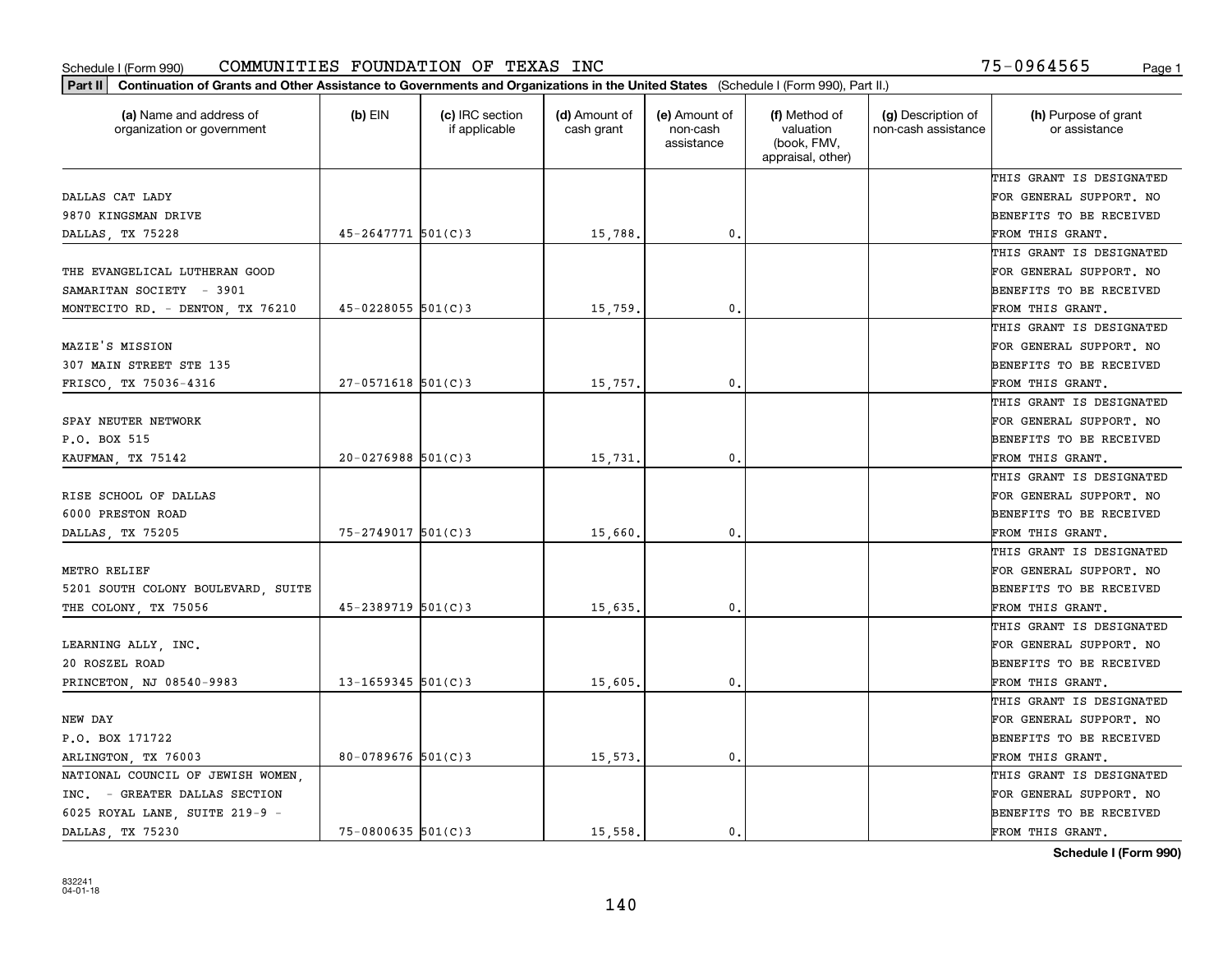| (a) Name and address of<br>organization or government | $(b)$ EIN              | (c) IRC section<br>if applicable | (d) Amount of<br>cash grant | (e) Amount of<br>non-cash<br>assistance | (f) Method of<br>valuation<br>(book, FMV,<br>appraisal, other) | (g) Description of<br>non-cash assistance | (h) Purpose of grant<br>or assistance |
|-------------------------------------------------------|------------------------|----------------------------------|-----------------------------|-----------------------------------------|----------------------------------------------------------------|-------------------------------------------|---------------------------------------|
|                                                       |                        |                                  |                             |                                         |                                                                |                                           | THIS GRANT IS DESIGNATED              |
| MIDLAND MEMORIAL FOUNDATION                           |                        |                                  |                             |                                         |                                                                |                                           | FOR GENERAL SUPPORT. NO               |
| 400 ROSALIND REDFERN GROVER PARKWAY                   |                        |                                  |                             |                                         |                                                                |                                           | <b>BENEFITS TO BE RECEIVED</b>        |
| MIDLAND, TX 79701                                     | $75 - 0827455$ 501(C)3 |                                  | 15,543.                     | 0.                                      |                                                                |                                           | FROM THIS GRANT.                      |
|                                                       |                        |                                  |                             |                                         |                                                                |                                           | THIS GRANT IS DESIGNATED              |
| SHAKEN BABY ALLIANCE                                  |                        |                                  |                             |                                         |                                                                |                                           | FOR GENERAL SUPPORT. NO               |
| 8101 BOAT CLUB ROAD, SUITE 240, #15                   |                        |                                  |                             |                                         |                                                                |                                           | BENEFITS TO BE RECEIVED               |
| FORT WORTH, TX 76179                                  | $75 - 2758611$ 501(C)3 |                                  | 15,531                      | 0.                                      |                                                                |                                           | FROM THIS GRANT.                      |
|                                                       |                        |                                  |                             |                                         |                                                                |                                           | THIS GRANT IS DESIGNATED              |
| REAL OPTIONS FOR WOMEN                                |                        |                                  |                             |                                         |                                                                |                                           | FOR GENERAL SUPPORT. NO               |
| 700 E. PARK BOULEVARD, SUITE 206                      |                        |                                  |                             |                                         |                                                                |                                           | BENEFITS TO BE RECEIVED               |
| PLANO, TX 75074                                       | $75 - 2140460$ 501(C)3 |                                  | 15,526.                     | $\mathfrak o$ .                         |                                                                |                                           | FROM THIS GRANT.                      |
|                                                       |                        |                                  |                             |                                         |                                                                |                                           | THIS GRANT IS DESIGNATED              |
| GFM MINISTRIES                                        |                        |                                  |                             |                                         |                                                                |                                           | FOR GENERAL SUPPORT. NO               |
| P.O. BOX 540294                                       |                        |                                  |                             |                                         |                                                                |                                           | BENEFITS TO BE RECEIVED               |
| DALLAS, TX 75354                                      | $03 - 0487825$ 501(C)3 |                                  | 15,515                      | 0.                                      |                                                                |                                           | FROM THIS GRANT.                      |
|                                                       |                        |                                  |                             |                                         |                                                                |                                           | THIS GRANT IS DESIGNATED              |
| TEXAS BEST CHOICES ANIMAL RESCUE                      |                        |                                  |                             |                                         |                                                                |                                           | FOR GENERAL SUPPORT. NO               |
| 2502 RED BUD TRAIL                                    |                        |                                  |                             |                                         |                                                                |                                           | BENEFITS TO BE RECEIVED               |
| QUINLAN, TX 75474                                     | $20 - 8018478$ 501(C)3 |                                  | 15,496.                     | 0.                                      |                                                                |                                           | FROM THIS GRANT.                      |
|                                                       |                        |                                  |                             |                                         |                                                                |                                           | THIS GRANT IS DESIGNATED              |
| AZLE ANIMAL SHELTER HUMANE                            |                        |                                  |                             |                                         |                                                                |                                           | FOR GENERAL SUPPORT. NO               |
| ASSOCIATION - P.O. BOX 2091 -                         |                        |                                  |                             |                                         |                                                                |                                           | <b>BENEFITS TO BE RECEIVED</b>        |
| AZLE, TX 76098-2091                                   | $20 - 4070378$ 501(C)3 |                                  | 15,482.                     | 0.                                      |                                                                |                                           | FROM THIS GRANT.                      |
|                                                       |                        |                                  |                             |                                         |                                                                |                                           | THIS GRANT IS DESIGNATED              |
| WYCLIFFE BIBLE TRANSLATORS, INC.                      |                        |                                  |                             |                                         |                                                                |                                           | FOR GENERAL SUPPORT. NO               |
| P.O. BOX 628200                                       |                        |                                  |                             |                                         |                                                                |                                           | BENEFITS TO BE RECEIVED               |
| ORLANDO, FL 32862                                     | $95 - 1831097$ 501(C)3 |                                  | 15,400                      | $\mathbf{0}$ .                          |                                                                |                                           | FROM THIS GRANT.                      |
|                                                       |                        |                                  |                             |                                         |                                                                |                                           | THIS GRANT IS DESIGNATED              |
| POLISH MINISTRIES, INC.                               |                        |                                  |                             |                                         |                                                                |                                           | FOR GENERAL SUPPORT. NO               |
| P.O. BOX 38112                                        |                        |                                  |                             |                                         |                                                                |                                           | BENEFITS TO BE RECEIVED               |
| DALLAS, TX 75238                                      | $26 - 3706805$ 501(C)3 |                                  | 15,388.                     | $\mathfrak o$ .                         |                                                                |                                           | FROM THIS GRANT.                      |
|                                                       |                        |                                  |                             |                                         |                                                                |                                           | THIS GRANT IS DESIGNATED              |
| CROSSFIRE KIDS                                        |                        |                                  |                             |                                         |                                                                |                                           | FOR GENERAL SUPPORT. NO               |
| P.O. BOX 140164                                       |                        |                                  |                             |                                         |                                                                |                                           | BENEFITS TO BE RECEIVED               |
| DALLAS, TX 75214                                      | $75 - 2563783$ 501(C)3 |                                  | 15.375.                     | 0.                                      |                                                                |                                           | FROM THIS GRANT.                      |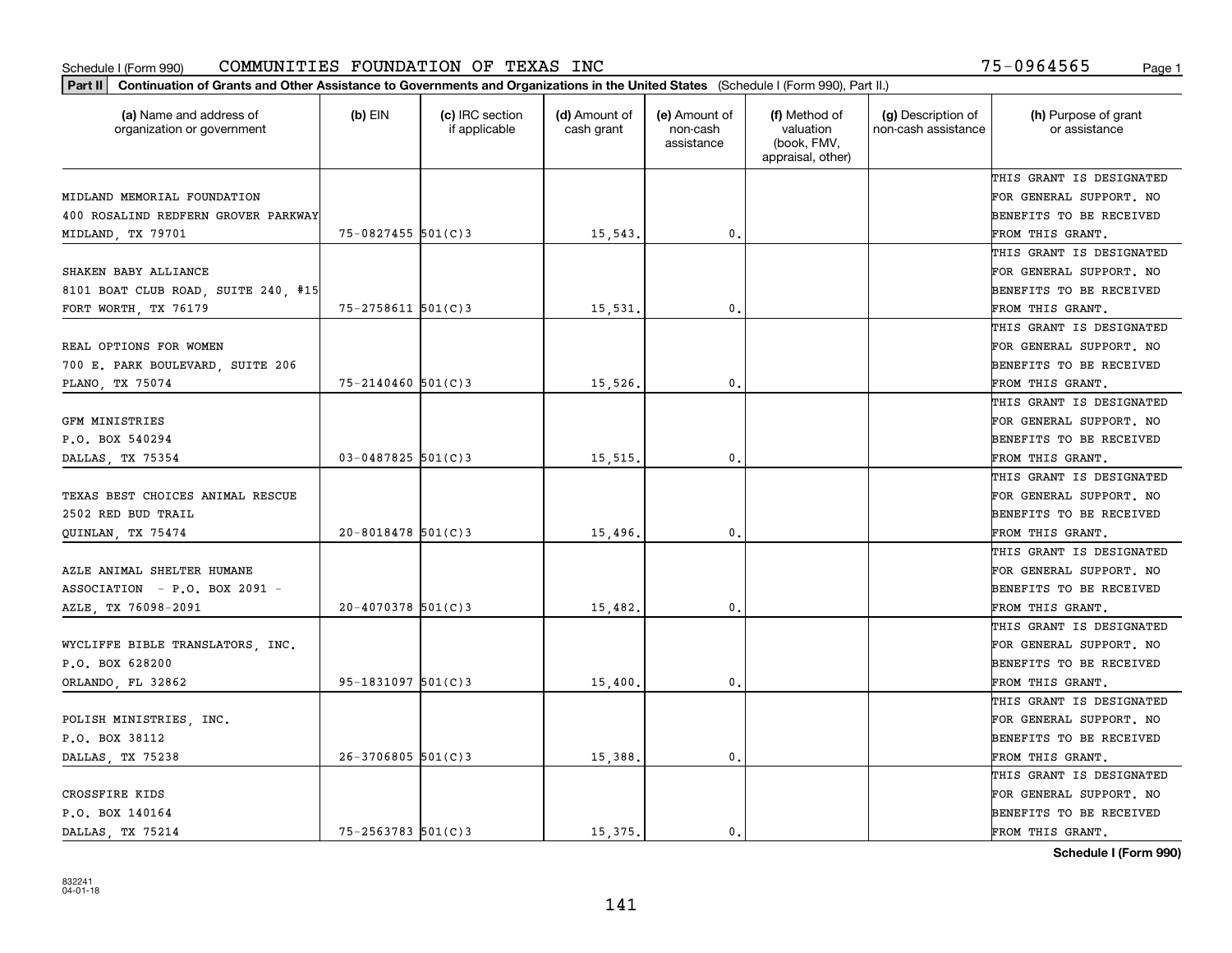| Part II   Continuation of Grants and Other Assistance to Governments and Organizations in the United States (Schedule I (Form 990), Part II.) |                          |                                  |                             |                                         |                                                                |                                           |                                       |
|-----------------------------------------------------------------------------------------------------------------------------------------------|--------------------------|----------------------------------|-----------------------------|-----------------------------------------|----------------------------------------------------------------|-------------------------------------------|---------------------------------------|
| (a) Name and address of<br>organization or government                                                                                         | $(b)$ EIN                | (c) IRC section<br>if applicable | (d) Amount of<br>cash grant | (e) Amount of<br>non-cash<br>assistance | (f) Method of<br>valuation<br>(book, FMV,<br>appraisal, other) | (g) Description of<br>non-cash assistance | (h) Purpose of grant<br>or assistance |
|                                                                                                                                               |                          |                                  |                             |                                         |                                                                |                                           | THIS GRANT IS DESIGNATED              |
| DALLAS HEARING FOUNDATION                                                                                                                     |                          |                                  |                             |                                         |                                                                |                                           | FOR GENERAL SUPPORT. NO               |
| 7777 FOREST LANE, C-A94 PMB 143                                                                                                               |                          |                                  |                             |                                         |                                                                |                                           | <b>BENEFITS TO BE RECEIVED</b>        |
| DALLAS, TX 75230                                                                                                                              | 75-2695561 501(C)3       |                                  | 15,363.                     | 0.                                      |                                                                |                                           | FROM THIS GRANT.                      |
|                                                                                                                                               |                          |                                  |                             |                                         |                                                                |                                           | THIS GRANT IS DESIGNATED              |
| EMBRACE GRACE, INC.                                                                                                                           |                          |                                  |                             |                                         |                                                                |                                           | FOR GENERAL SUPPORT. NO               |
| 700 WEST BEDFORD EULESS ROAD, SUITE                                                                                                           |                          |                                  |                             |                                         |                                                                |                                           | BENEFITS TO BE RECEIVED               |
| <b>HURST, TX 76053</b>                                                                                                                        | $45 - 5202711$ $501(C)3$ |                                  | 15,326.                     | 0.                                      |                                                                |                                           | FROM THIS GRANT.                      |
|                                                                                                                                               |                          |                                  |                             |                                         |                                                                |                                           | THIS GRANT IS DESIGNATED              |
| OASIS CENTER                                                                                                                                  |                          |                                  |                             |                                         |                                                                |                                           | FOR GENERAL SUPPORT. NO               |
| 1250 MAJESTY                                                                                                                                  |                          |                                  |                             |                                         |                                                                |                                           | BENEFITS TO BE RECEIVED               |
| DALLAS, TX 75247                                                                                                                              | $46 - 3142385$ 501(C)3   |                                  | 15, 313.                    | $\mathfrak{o}$ .                        |                                                                |                                           | FROM THIS GRANT.                      |
| FOR THE LOVE OF THE LAKE                                                                                                                      |                          |                                  |                             |                                         |                                                                |                                           | THIS GRANT IS DESIGNATED              |
| FOUNDATION - 381 CASA LINDA                                                                                                                   |                          |                                  |                             |                                         |                                                                |                                           | FOR GENERAL SUPPORT. NO               |
| PLAZA, PMB 281 - DALLAS, TX                                                                                                                   |                          |                                  |                             |                                         |                                                                |                                           | <b>BENEFITS TO BE RECEIVED</b>        |
| 75218-5004                                                                                                                                    | $75 - 2835902$ 501(C)3   |                                  | 15,303.                     | 0.                                      |                                                                |                                           | FROM THIS GRANT.                      |
|                                                                                                                                               |                          |                                  |                             |                                         |                                                                |                                           | THIS GRANT IS DESIGNATED              |
| THE THANKS-GIVING FOUNDATION                                                                                                                  |                          |                                  |                             |                                         |                                                                |                                           | FOR GENERAL SUPPORT. NO               |
| P.O. BOX 131770                                                                                                                               |                          |                                  |                             |                                         |                                                                |                                           | <b>BENEFITS TO BE RECEIVED</b>        |
| DALLAS, TX 75313-1770                                                                                                                         | $75 - 6036406$ 501(C)3   |                                  | 15,301.                     | 0.                                      |                                                                |                                           | FROM THIS GRANT.                      |
|                                                                                                                                               |                          |                                  |                             |                                         |                                                                |                                           | THIS GRANT IS DESIGNATED              |
| SAINT PETERS CLASSICAL SCHOOL                                                                                                                 |                          |                                  |                             |                                         |                                                                |                                           | FOR GENERAL SUPPORT. NO               |
| 7601 BELLAIRE DRIVE S                                                                                                                         |                          |                                  |                             |                                         |                                                                |                                           | <b>BENEFITS TO BE RECEIVED</b>        |
| FORT WORTH, TX 76132                                                                                                                          | $71-0954575$ 501(C)3     |                                  | 15,261.                     | 0.                                      |                                                                |                                           | FROM THIS GRANT.                      |
|                                                                                                                                               |                          |                                  |                             |                                         |                                                                |                                           | THIS GRANT IS DESIGNATED              |
| VETERANS CENTER OF NORTH TEXAS,                                                                                                               |                          |                                  |                             |                                         |                                                                |                                           | FOR GENERAL SUPPORT. NO               |
| INC. - 900 E. PARK BOULEVARD,                                                                                                                 |                          |                                  |                             |                                         |                                                                |                                           | <b>BENEFITS TO BE RECEIVED</b>        |
| SUITE 155 - PLANO, TX 75074                                                                                                                   | $47 - 1465856$ 501(C)3   |                                  | 15, 254.                    | $\mathbf{0}$ .                          |                                                                |                                           | FROM THIS GRANT.                      |
|                                                                                                                                               |                          |                                  |                             |                                         |                                                                |                                           | THIS GRANT IS DESIGNATED              |
| CORNERSTONE CHRISTIAN ACADEMY                                                                                                                 |                          |                                  |                             |                                         |                                                                |                                           | FOR GENERAL SUPPORT. NO               |
| 5150 NORTH GATE ROAD                                                                                                                          |                          |                                  |                             |                                         |                                                                |                                           | BENEFITS TO BE RECEIVED               |
| GRANBURY, TX 76049                                                                                                                            | $75 - 2860937$ 501(C)3   |                                  | 15,170.                     | 0.                                      |                                                                |                                           | FROM THIS GRANT.                      |
| PREGNANCY RESOURCE CENTER OF GRAND                                                                                                            |                          |                                  |                             |                                         |                                                                |                                           | THIS GRANT IS DESIGNATED              |
| PRAIRIE - 2305 OAK LANE, BUILDING                                                                                                             |                          |                                  |                             |                                         |                                                                |                                           | FOR GENERAL SUPPORT. NO               |
| 4B, SUITE 101 - GRAND PRAIRIE, TX                                                                                                             |                          |                                  |                             |                                         |                                                                |                                           | <b>BENEFITS TO BE RECEIVED</b>        |
| 75051                                                                                                                                         | $75 - 2501973$ 501(C)3   |                                  | 15,128.                     | 0.                                      |                                                                |                                           | FROM THIS GRANT.                      |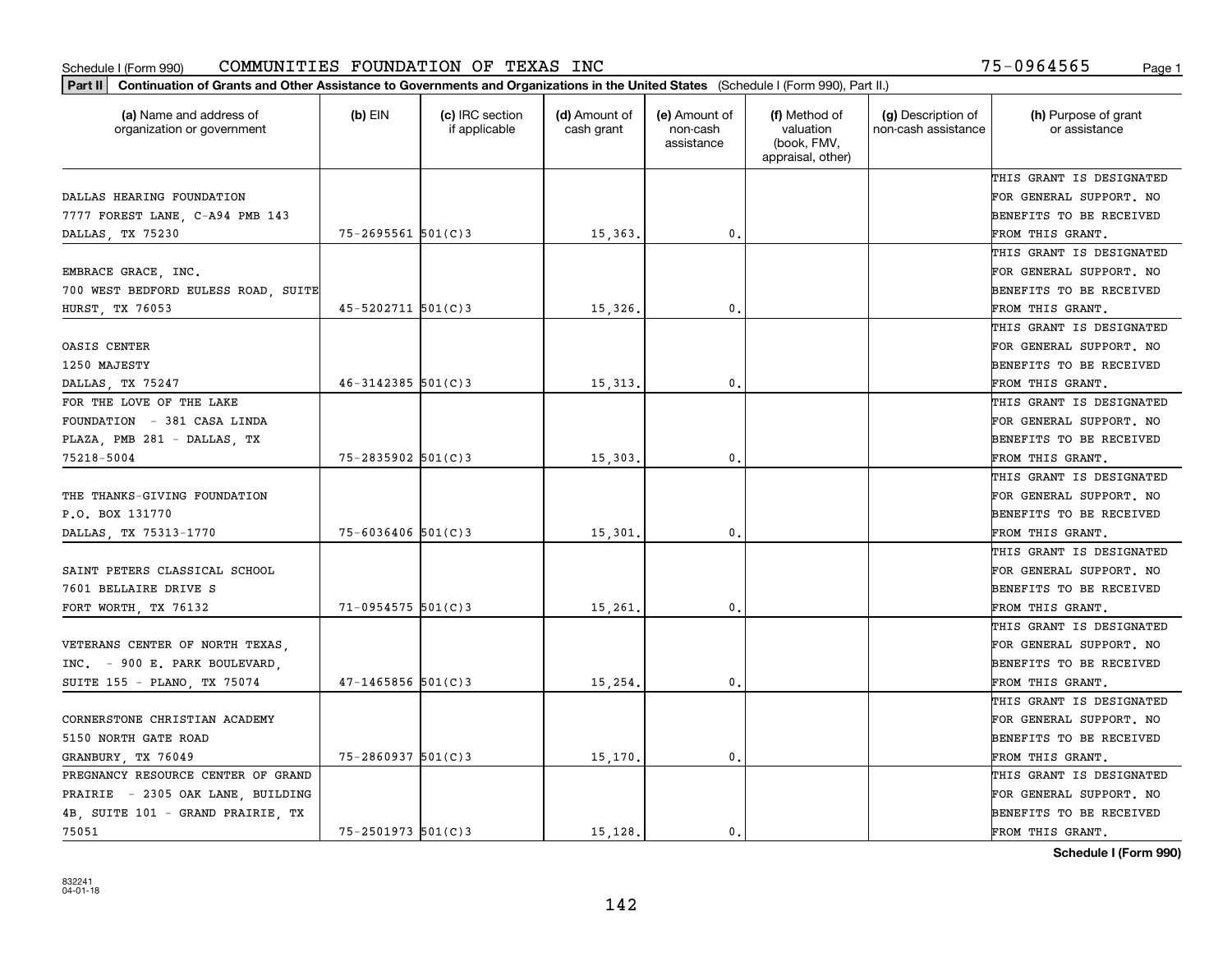| Part II   Continuation of Grants and Other Assistance to Governments and Organizations in the United States (Schedule I (Form 990), Part II.) |                          |                                  |                             |                                         |                                                                |                                           |                                       |
|-----------------------------------------------------------------------------------------------------------------------------------------------|--------------------------|----------------------------------|-----------------------------|-----------------------------------------|----------------------------------------------------------------|-------------------------------------------|---------------------------------------|
| (a) Name and address of<br>organization or government                                                                                         | $(b)$ EIN                | (c) IRC section<br>if applicable | (d) Amount of<br>cash grant | (e) Amount of<br>non-cash<br>assistance | (f) Method of<br>valuation<br>(book, FMV,<br>appraisal, other) | (g) Description of<br>non-cash assistance | (h) Purpose of grant<br>or assistance |
|                                                                                                                                               |                          |                                  |                             |                                         |                                                                |                                           | THIS GRANT IS DESIGNATED              |
| GOOD SHEPHERD CATHOLIC SCHOOL                                                                                                                 |                          |                                  |                             |                                         |                                                                |                                           | FOR GENERAL SUPPORT. NO               |
| 214 S. GARLAND AVENUE                                                                                                                         |                          |                                  |                             |                                         |                                                                |                                           | BENEFITS TO BE RECEIVED               |
| GARLAND, TX 75040                                                                                                                             | 80-0518647 $501(C)3$     |                                  | 15,118.                     | 0.                                      |                                                                |                                           | FROM THIS GRANT.                      |
|                                                                                                                                               |                          |                                  |                             |                                         |                                                                |                                           | THIS GRANT IS DESIGNATED              |
| ARLINGTON CHARITIES, INC.                                                                                                                     |                          |                                  |                             |                                         |                                                                |                                           | FOR GENERAL SUPPORT. NO               |
| 811 SECRETARY DRIVE                                                                                                                           |                          |                                  |                             |                                         |                                                                |                                           | BENEFITS TO BE RECEIVED               |
| ARLINGTON, TX 76015                                                                                                                           | $75 - 1668092$ 501(C)3   |                                  | 15,090                      | 0.                                      |                                                                |                                           | FROM THIS GRANT.                      |
|                                                                                                                                               |                          |                                  |                             |                                         |                                                                |                                           | THIS GRANT IS DESIGNATED              |
| PROJECT TRANSFORMATION                                                                                                                        |                          |                                  |                             |                                         |                                                                |                                           | FOR GENERAL SUPPORT. NO               |
| 4024 CARUTH BOULEVARD                                                                                                                         |                          |                                  |                             |                                         |                                                                |                                           | BENEFITS TO BE RECEIVED               |
| DALLAS, TX 75225-5403                                                                                                                         | $75 - 2930405$ 501(C)3   |                                  | 15,023.                     | $\mathfrak{o}$ .                        |                                                                |                                           | FROM THIS GRANT.                      |
|                                                                                                                                               |                          |                                  |                             |                                         |                                                                |                                           | THIS GRANT IS DESIGNATED              |
| BETA THETA PI FOUNDATION                                                                                                                      |                          |                                  |                             |                                         |                                                                |                                           | FOR GENERAL SUPPORT. NO               |
| 5134 BONHAM ROAD                                                                                                                              |                          |                                  |                             |                                         |                                                                |                                           | <b>BENEFITS TO BE RECEIVED</b>        |
| OXFORD, OH 45056                                                                                                                              | $80 - 0296934$ 501(C)3   |                                  | 15,000.                     | 0.                                      |                                                                |                                           | FROM THIS GRANT.                      |
|                                                                                                                                               |                          |                                  |                             |                                         |                                                                |                                           | THIS GRANT IS DESIGNATED              |
| NEW YORK CITY BALLET, INC.                                                                                                                    |                          |                                  |                             |                                         |                                                                |                                           | FOR GENERAL SUPPORT. NO               |
| 20 LINCOLN CENTER                                                                                                                             |                          |                                  |                             |                                         |                                                                |                                           | BENEFITS TO BE RECEIVED               |
| NEW YORK, NY 10023                                                                                                                            | $13 - 2947386$ 501(C)3   |                                  | 15,000                      | 0.                                      |                                                                |                                           | FROM THIS GRANT.                      |
|                                                                                                                                               |                          |                                  |                             |                                         |                                                                |                                           | THIS GRANT IS DESIGNATED              |
| LAUNCHABILITY                                                                                                                                 |                          |                                  |                             |                                         |                                                                |                                           | FOR GENERAL SUPPORT. NO               |
| 3601 MAPLESHADE LANE                                                                                                                          |                          |                                  |                             |                                         |                                                                |                                           | BENEFITS TO BE RECEIVED               |
| PLANO, TX 75075                                                                                                                               | $75 - 1189353$ $501(C)3$ |                                  | 15,000                      | 0.                                      |                                                                |                                           | FROM THIS GRANT.                      |
|                                                                                                                                               |                          |                                  |                             |                                         |                                                                |                                           | THIS GRANT IS DESIGNATED              |
| TEXAS FREEDOM NETWORK EDUCATION                                                                                                               |                          |                                  |                             |                                         |                                                                |                                           | FOR GENERAL SUPPORT. NO               |
| FUND - $P.O.$ BOX 1624 - AUSTIN, TX                                                                                                           |                          |                                  |                             |                                         |                                                                |                                           | BENEFITS TO BE RECEIVED               |
| 78767                                                                                                                                         | 74-2788317 501(C)3       |                                  | 15,000                      | 0.                                      |                                                                |                                           | FROM THIS GRANT.                      |
| FORDHAM UNIVERSITY                                                                                                                            |                          |                                  |                             |                                         |                                                                |                                           | THIS GRANT IS DESIGNATED              |
| FORDHAM LAW SCHOOL                                                                                                                            |                          |                                  |                             |                                         |                                                                |                                           | FOR GENERAL SUPPORT. NO               |
| DEVELOPMENT OFFICE, 8TH FLOOR                                                                                                                 |                          |                                  |                             |                                         |                                                                |                                           | BENEFITS TO BE RECEIVED               |
| 150 WEST 62ND STREET - NEW                                                                                                                    | $13 - 1740451$ 501(C)3   |                                  | 15,000                      | 0.                                      |                                                                |                                           | FROM THIS GRANT.                      |
|                                                                                                                                               |                          |                                  |                             |                                         |                                                                |                                           | THIS GRANT IS DESIGNATED              |
| W.H. ADAMSON HIGH SCHOOL ALUMNI                                                                                                               |                          |                                  |                             |                                         |                                                                |                                           | FOR GENERAL SUPPORT. NO               |
| ASSOCIATION - P.O. BOX 4753 -                                                                                                                 |                          |                                  |                             |                                         |                                                                |                                           | <b>BENEFITS TO BE RECEIVED</b>        |
| DALLAS, TX 75208                                                                                                                              | $30 - 0256334$ 501(C)3   |                                  | 15,000.                     | 0.                                      |                                                                |                                           | FROM THIS GRANT.                      |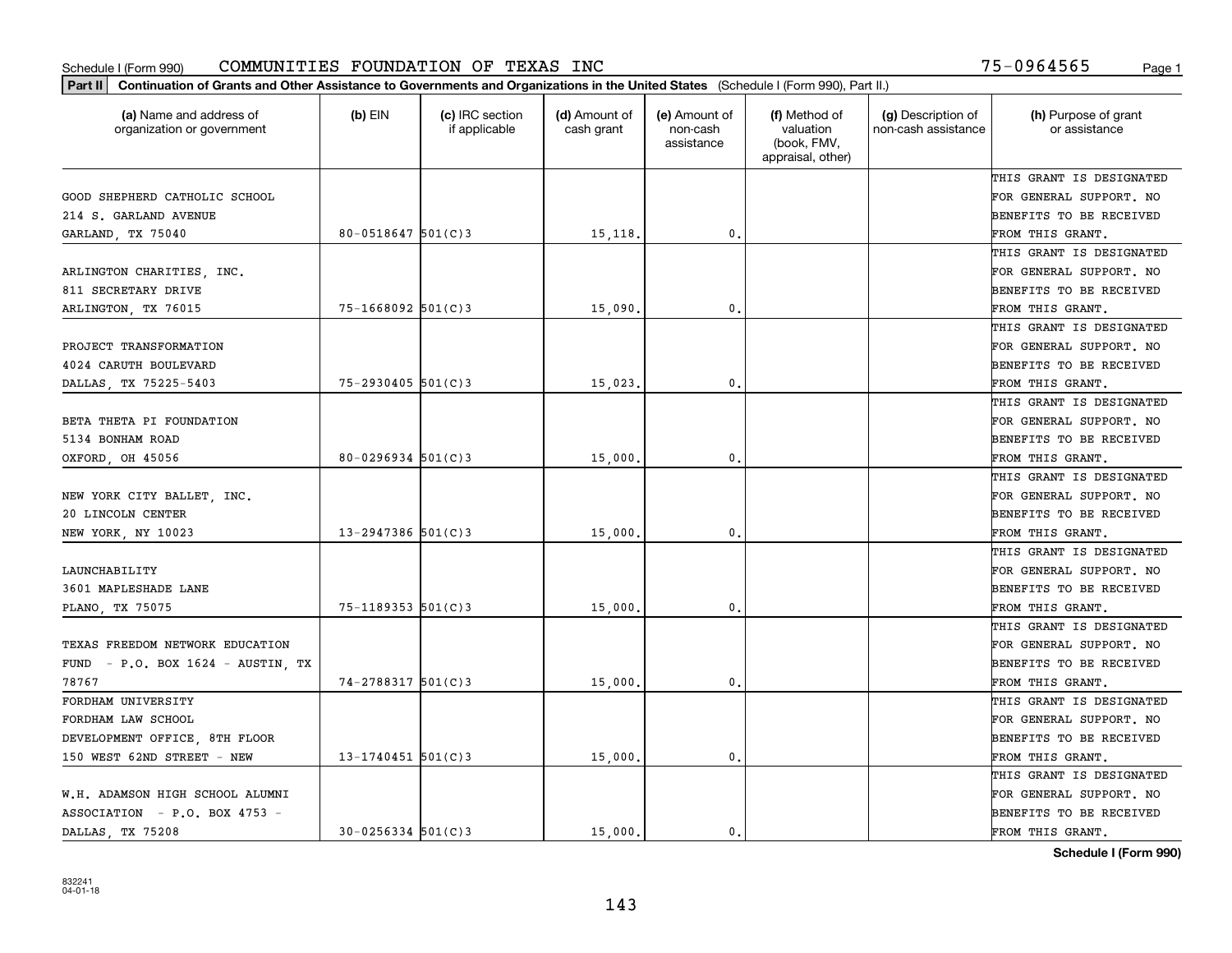| Part II   Continuation of Grants and Other Assistance to Governments and Organizations in the United States (Schedule I (Form 990), Part II.) |                          |                                  |                             |                                         |                                                                |                                           |                                       |
|-----------------------------------------------------------------------------------------------------------------------------------------------|--------------------------|----------------------------------|-----------------------------|-----------------------------------------|----------------------------------------------------------------|-------------------------------------------|---------------------------------------|
| (a) Name and address of<br>organization or government                                                                                         | $(b)$ EIN                | (c) IRC section<br>if applicable | (d) Amount of<br>cash grant | (e) Amount of<br>non-cash<br>assistance | (f) Method of<br>valuation<br>(book, FMV,<br>appraisal, other) | (g) Description of<br>non-cash assistance | (h) Purpose of grant<br>or assistance |
|                                                                                                                                               |                          |                                  |                             |                                         |                                                                |                                           | THIS GRANT IS DESIGNATED              |
| GIRLS INCORPORATED OF SANTA FE,                                                                                                               |                          |                                  |                             |                                         |                                                                |                                           | FOR GENERAL SUPPORT. NO               |
| INC. - 301 HILLSIDE AVENUE -                                                                                                                  |                          |                                  |                             |                                         |                                                                |                                           | BENEFITS TO BE RECEIVED               |
| SANTA FE, NM 87501                                                                                                                            | $85 - 0129250$ 501(C)3   |                                  | 15,000.                     | 0.                                      |                                                                |                                           | FROM THIS GRANT.                      |
| BREAST CANCER RESOURCE CENTER                                                                                                                 |                          |                                  |                             |                                         |                                                                |                                           | THIS GRANT IS DESIGNATED              |
| 4807 SPICEWOOD SPRINGS ROAD.                                                                                                                  |                          |                                  |                             |                                         |                                                                |                                           | FOR GENERAL SUPPORT. NO               |
| BUILDING 1, SUITE 1100 - AUSTIN,                                                                                                              |                          |                                  |                             |                                         |                                                                |                                           | BENEFITS TO BE RECEIVED               |
| TX 78759                                                                                                                                      | $74 - 2743333$ $501(C)3$ |                                  | 15,000                      | $\mathbf{0}$                            |                                                                |                                           | FROM THIS GRANT.                      |
|                                                                                                                                               |                          |                                  |                             |                                         |                                                                |                                           | THIS GRANT IS DESIGNATED              |
| BUCKLEY SCHOOL IN THE CITY OF NEW                                                                                                             |                          |                                  |                             |                                         |                                                                |                                           | FOR GENERAL SUPPORT. NO               |
| YORK - 113 EAST 73RD STREET - NEW                                                                                                             |                          |                                  |                             |                                         |                                                                |                                           | BENEFITS TO BE RECEIVED               |
| YORK, NY 10021                                                                                                                                | $13 - 1837409$ 501(C)3   |                                  | 15,000                      | 0.                                      |                                                                |                                           | FROM THIS GRANT.                      |
|                                                                                                                                               |                          |                                  |                             |                                         |                                                                |                                           | THIS GRANT IS DESIGNATED              |
| REDEEMER CITY TO CITY                                                                                                                         |                          |                                  |                             |                                         |                                                                |                                           | FOR GENERAL SUPPORT. NO               |
| 1166 AVENUE OF THE AMERICAS, SUITE                                                                                                            |                          |                                  |                             |                                         |                                                                |                                           | <b>BENEFITS TO BE RECEIVED</b>        |
| NEW YORK, NY 10036                                                                                                                            | $38 - 3773431$ 501(C)3   |                                  | 15,000.                     | 0.                                      |                                                                |                                           | FROM THIS GRANT.                      |
|                                                                                                                                               |                          |                                  |                             |                                         |                                                                |                                           | THIS GRANT IS DESIGNATED              |
| HELP I'M HURTING                                                                                                                              |                          |                                  |                             |                                         |                                                                |                                           | FOR GENERAL SUPPORT. NO               |
| 501 WEST THOMAS BOULEVARD                                                                                                                     |                          |                                  |                             |                                         |                                                                |                                           | BENEFITS TO BE RECEIVED               |
| PORT ARTHUR, TX 77640                                                                                                                         | $45 - 2831140$ 501(C)3   |                                  | 15,000                      | $\mathbf{0}$                            |                                                                |                                           | FROM THIS GRANT.                      |
|                                                                                                                                               |                          |                                  |                             |                                         |                                                                |                                           | THIS GRANT IS DESIGNATED              |
| JUST DO IT NOW INC                                                                                                                            |                          |                                  |                             |                                         |                                                                |                                           | FOR GENERAL SUPPORT. NO               |
| P.O. BOX 787                                                                                                                                  |                          |                                  |                             |                                         |                                                                |                                           | BENEFITS TO BE RECEIVED               |
| WHARTON, TX 77488                                                                                                                             | $76 - 0653261$ 501(C)3   |                                  | 15,000                      | 0.                                      |                                                                |                                           | FROM THIS GRANT.                      |
|                                                                                                                                               |                          |                                  |                             |                                         |                                                                |                                           | THIS GRANT IS DESIGNATED              |
| MAJESTY OUTDOORS                                                                                                                              |                          |                                  |                             |                                         |                                                                |                                           | FOR GENERAL SUPPORT. NO               |
| 555 NORTH CARANCAHUA, SUITE 130                                                                                                               |                          |                                  |                             |                                         |                                                                |                                           | BENEFITS TO BE RECEIVED               |
| CORPUS CHRISTI, TX 78401                                                                                                                      | $26 - 4458865$ 501(C)3   |                                  | 15,000                      | 0.                                      |                                                                |                                           | FROM THIS GRANT.                      |
|                                                                                                                                               |                          |                                  |                             |                                         |                                                                |                                           | THIS GRANT IS DESIGNATED              |
| REAL LIFE REAL MUSIC FOUNDATION                                                                                                               |                          |                                  |                             |                                         |                                                                |                                           | FOR GENERAL SUPPORT. NO               |
| 33114 FOREST WEST                                                                                                                             |                          |                                  |                             |                                         |                                                                |                                           | BENEFITS TO BE RECEIVED               |
| MAGNOLIA, TX 77354                                                                                                                            | 81-3234279 $501(C)3$     |                                  | 15,000.                     | $\mathbf{0}$ .                          |                                                                |                                           | FROM THIS GRANT.                      |
| PRESIDENT AND FELLOWS OF HARVARD                                                                                                              |                          |                                  |                             |                                         |                                                                |                                           | THIS GRANT IS DESIGNATED              |
| COLLEGE - HARVARD LAW SCHOOL                                                                                                                  |                          |                                  |                             |                                         |                                                                |                                           | FOR GENERAL SUPPORT. NO               |
| ALUMNI CENTER                                                                                                                                 |                          |                                  |                             |                                         |                                                                |                                           | <b>BENEFITS TO BE RECEIVED</b>        |
| 1563 MASSACHUSETTS AVENUE -                                                                                                                   | $04 - 2103580$ 501(C)3   |                                  | 15,000.                     | $\mathbf{0}$ .                          |                                                                |                                           | FROM THIS GRANT.                      |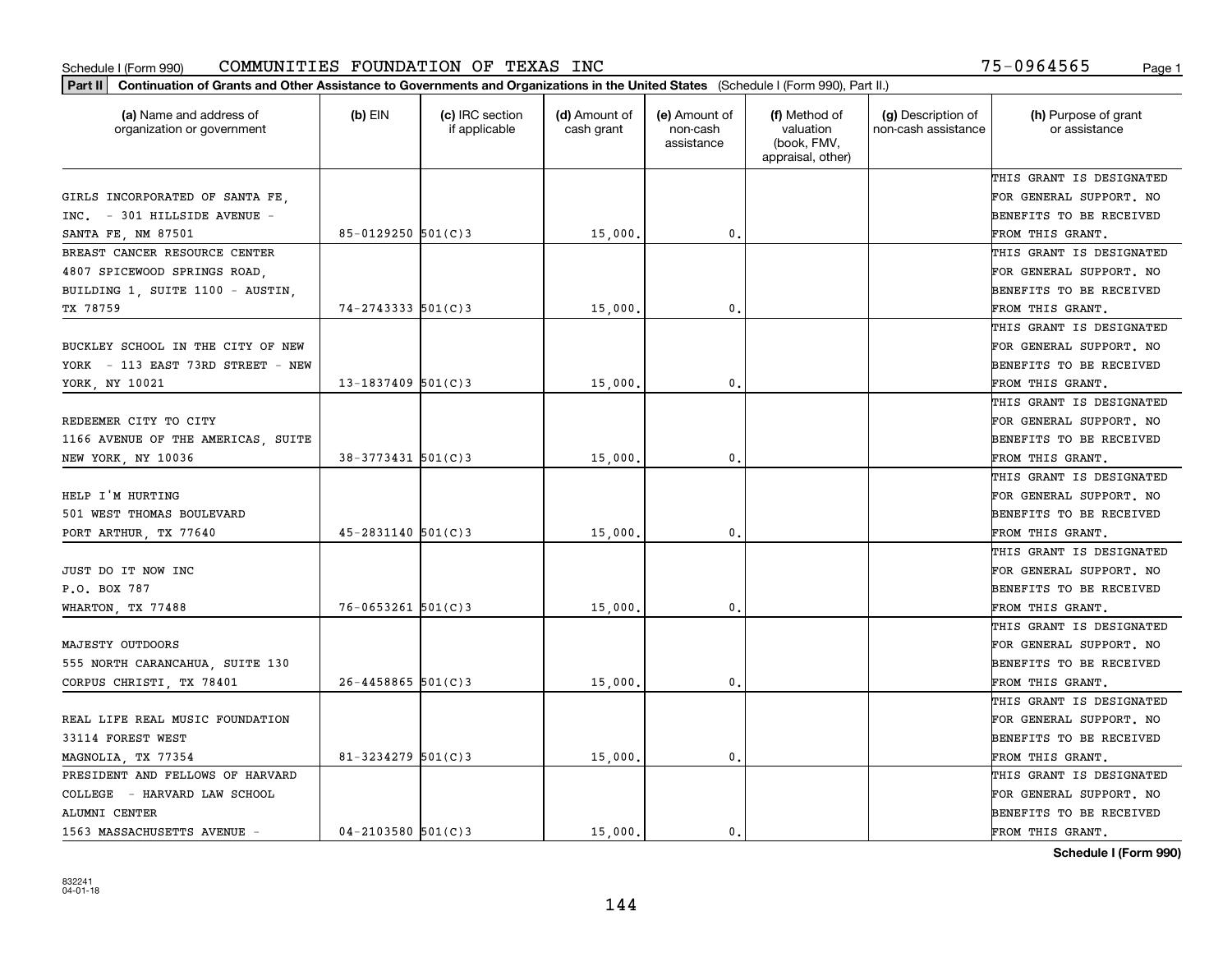| Part II   Continuation of Grants and Other Assistance to Governments and Organizations in the United States (Schedule I (Form 990), Part II.) |                        |                                  |                             |                                         |                                                                |                                           |                                       |
|-----------------------------------------------------------------------------------------------------------------------------------------------|------------------------|----------------------------------|-----------------------------|-----------------------------------------|----------------------------------------------------------------|-------------------------------------------|---------------------------------------|
| (a) Name and address of<br>organization or government                                                                                         | $(b)$ EIN              | (c) IRC section<br>if applicable | (d) Amount of<br>cash grant | (e) Amount of<br>non-cash<br>assistance | (f) Method of<br>valuation<br>(book, FMV,<br>appraisal, other) | (g) Description of<br>non-cash assistance | (h) Purpose of grant<br>or assistance |
|                                                                                                                                               |                        |                                  |                             |                                         |                                                                |                                           | THIS GRANT IS DESIGNATED              |
| TEXAS GIRLS' CHOIR                                                                                                                            |                        |                                  |                             |                                         |                                                                |                                           | FOR GENERAL SUPPORT. NO               |
| 4449 CAMP BOWIE BOULEVARD                                                                                                                     |                        |                                  |                             |                                         |                                                                |                                           | BENEFITS TO BE RECEIVED               |
| FORT WORTH, TX 76107                                                                                                                          | $75 - 1279524$ 501(C)3 |                                  | 14,992.                     | 0.                                      |                                                                |                                           | FROM THIS GRANT.                      |
|                                                                                                                                               |                        |                                  |                             |                                         |                                                                |                                           | THIS GRANT IS DESIGNATED              |
| <b>BAYLOR UNIVERSITY</b>                                                                                                                      |                        |                                  |                             |                                         |                                                                |                                           | FOR GENERAL SUPPORT. NO               |
| 1111 WEST MOCKINGBIRD LANE, SUITE 1                                                                                                           |                        |                                  |                             |                                         |                                                                |                                           | BENEFITS TO BE RECEIVED               |
| DALLAS, TX 75247                                                                                                                              | $74 - 1159753$ 501(C)3 |                                  | 14,962.                     | 0.                                      |                                                                |                                           | FROM THIS GRANT.                      |
|                                                                                                                                               |                        |                                  |                             |                                         |                                                                |                                           | THIS GRANT IS DESIGNATED              |
| KIDS WHO CARE, INC.                                                                                                                           |                        |                                  |                             |                                         |                                                                |                                           | FOR GENERAL SUPPORT. NO               |
| 1300 GENDY STREET                                                                                                                             |                        |                                  |                             |                                         |                                                                |                                           | BENEFITS TO BE RECEIVED               |
| FORT WORTH, TX 76107                                                                                                                          | $75 - 2541306$ 501(C)3 |                                  | 14,929                      | 0.                                      |                                                                |                                           | FROM THIS GRANT.                      |
|                                                                                                                                               |                        |                                  |                             |                                         |                                                                |                                           | THIS GRANT IS DESIGNATED              |
| FERGUSON ROAD INITIATIVE                                                                                                                      |                        |                                  |                             |                                         |                                                                |                                           | FOR GENERAL SUPPORT. NO               |
| P.O. BOX 570417                                                                                                                               |                        |                                  |                             |                                         |                                                                |                                           | <b>BENEFITS TO BE RECEIVED</b>        |
| DALLAS, TX 75357                                                                                                                              | $75 - 2797489$ 501(C)3 |                                  | 14,873.                     | 0.                                      |                                                                |                                           | FROM THIS GRANT.                      |
|                                                                                                                                               |                        |                                  |                             |                                         |                                                                |                                           | THIS GRANT IS DESIGNATED              |
| CREDO CHOIR                                                                                                                                   |                        |                                  |                             |                                         |                                                                |                                           | FOR GENERAL SUPPORT. NO               |
| P.O. BOX 222052                                                                                                                               |                        |                                  |                             |                                         |                                                                |                                           | BENEFITS TO BE RECEIVED               |
| DALLAS, TX 75222                                                                                                                              | 81-2678816 $501(C)$ 3  |                                  | 14,800                      | 0.                                      |                                                                |                                           | FROM THIS GRANT.                      |
|                                                                                                                                               |                        |                                  |                             |                                         |                                                                |                                           | THIS GRANT IS DESIGNATED              |
| CIRCLE OF SUPPORT, INC.                                                                                                                       |                        |                                  |                             |                                         |                                                                |                                           | FOR GENERAL SUPPORT. NO               |
| 5207 MCKINNEY AVENUE, SUITE 200                                                                                                               |                        |                                  |                             |                                         |                                                                |                                           | <b>BENEFITS TO BE RECEIVED</b>        |
| DALLAS, TX 75205                                                                                                                              | $75 - 2870638$ 501(C)3 |                                  | 14,800                      | 0.                                      |                                                                |                                           | FROM THIS GRANT.                      |
|                                                                                                                                               |                        |                                  |                             |                                         |                                                                |                                           | THIS GRANT IS DESIGNATED              |
| DALLAS AREA RAPE CRISIS CENTER                                                                                                                |                        |                                  |                             |                                         |                                                                |                                           | FOR GENERAL SUPPORT. NO               |
| 2801 SWISS AVENUE                                                                                                                             |                        |                                  |                             |                                         |                                                                |                                           | BENEFITS TO BE RECEIVED               |
| DALLAS, TX 75204                                                                                                                              | $26 - 1233346$ 501(C)3 |                                  | 14,728.                     | 0.                                      |                                                                |                                           | FROM THIS GRANT.                      |
|                                                                                                                                               |                        |                                  |                             |                                         |                                                                |                                           | THIS GRANT IS DESIGNATED              |
| CHILDREN'S CENTER FOR SELF-ESTEEM,                                                                                                            |                        |                                  |                             |                                         |                                                                |                                           | FOR GENERAL SUPPORT. NO               |
| $INC. = 2215$ CANADA DRIVE -                                                                                                                  |                        |                                  |                             |                                         |                                                                |                                           | BENEFITS TO BE RECEIVED               |
| DALLAS, TX 75212                                                                                                                              | $76 - 0369099$ 501(C)3 |                                  | 14,698.                     | 0.                                      |                                                                |                                           | FROM THIS GRANT.                      |
|                                                                                                                                               |                        |                                  |                             |                                         |                                                                |                                           | THIS GRANT IS DESIGNATED              |
| CROW FAMILY FOUNDATION, INC.                                                                                                                  |                        |                                  |                             |                                         |                                                                |                                           | FOR GENERAL SUPPORT. NO               |
| 2010 FLORA STREET                                                                                                                             |                        |                                  |                             |                                         |                                                                |                                           | <b>BENEFITS TO BE RECEIVED</b>        |
| DALLAS TX 75201                                                                                                                               | $75 - 2721699$ 501(C)3 |                                  | 14,684.                     | $\mathbf{0}$ .                          |                                                                |                                           | FROM THIS GRANT.                      |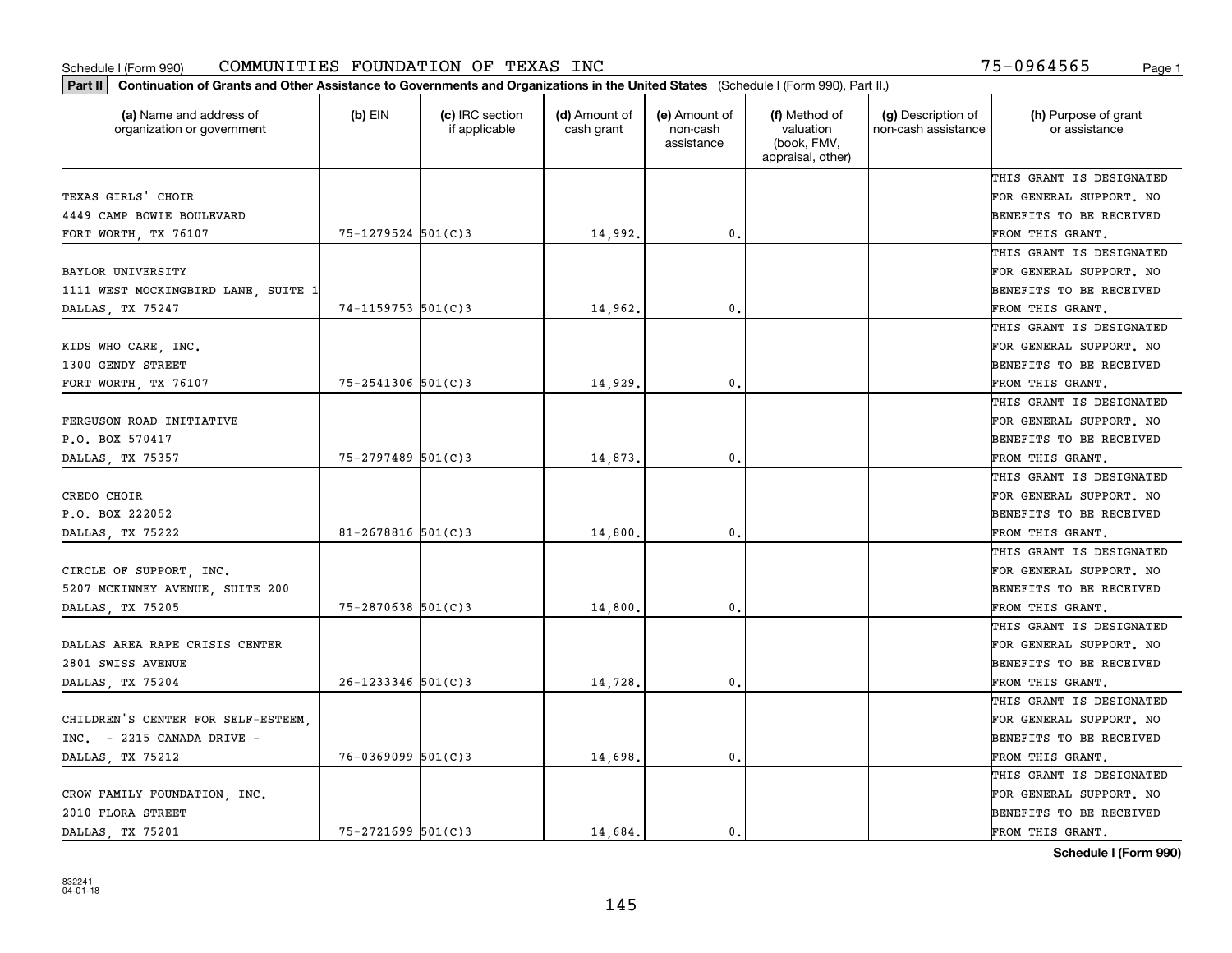| (a) Name and address of<br>organization or government | (b) EIN                | (c) IRC section<br>if applicable | (d) Amount of<br>cash grant | (e) Amount of<br>non-cash<br>assistance | (f) Method of<br>valuation<br>(book, FMV,<br>appraisal, other) | (g) Description of<br>non-cash assistance | (h) Purpose of grant<br>or assistance |
|-------------------------------------------------------|------------------------|----------------------------------|-----------------------------|-----------------------------------------|----------------------------------------------------------------|-------------------------------------------|---------------------------------------|
|                                                       |                        |                                  |                             |                                         |                                                                |                                           | THIS GRANT IS DESIGNATED              |
| CHRISTIAN TRANSFORMATION                              |                        |                                  |                             |                                         |                                                                |                                           | FOR GENERAL SUPPORT. NO               |
| FOUNDATION-WEST DALLAS - 2215                         |                        |                                  |                             |                                         |                                                                |                                           | BENEFITS TO BE RECEIVED               |
| CANADA DRIVE - DALLAS, TX 75212                       | $26 - 4441043$ 501(C)3 |                                  | 14,683                      | 0.                                      |                                                                |                                           | FROM THIS GRANT.                      |
|                                                       |                        |                                  |                             |                                         |                                                                |                                           | THIS GRANT IS DESIGNATED              |
| COMMUNITY FOR PERMANENT SUPPORTED                     |                        |                                  |                             |                                         |                                                                |                                           | FOR GENERAL SUPPORT. NO               |
| HOUSING - 4500 ARLEN DRIVE -                          |                        |                                  |                             |                                         |                                                                |                                           | BENEFITS TO BE RECEIVED               |
| PLANO, TX 75093-7107                                  | $45 - 1653380$ 501(C)3 |                                  | 14,676                      | $\mathbf{0}$                            |                                                                |                                           | FROM THIS GRANT.                      |
|                                                       |                        |                                  |                             |                                         |                                                                |                                           | THIS GRANT IS DESIGNATED              |
| NORTH TEXAS BOXER RESCUE                              |                        |                                  |                             |                                         |                                                                |                                           | FOR GENERAL SUPPORT. NO               |
| 7027 JOYCE WAY                                        |                        |                                  |                             |                                         |                                                                |                                           | BENEFITS TO BE RECEIVED               |
| DALLAS, TX 75225                                      | $81 - 3245959$ 501(C)3 |                                  | 14,589                      | 0.                                      |                                                                |                                           | FROM THIS GRANT.                      |
|                                                       |                        |                                  |                             |                                         |                                                                |                                           | THIS GRANT IS DESIGNATED              |
| NORTH TEXAS CAT RESCUE                                |                        |                                  |                             |                                         |                                                                |                                           | FOR GENERAL SUPPORT. NO               |
| P.O BOX 1504                                          |                        |                                  |                             |                                         |                                                                |                                           | BENEFITS TO BE RECEIVED               |
| MCKINNEY, TX 75070                                    | $20 - 8812308$ 501(C)3 |                                  | 14,580                      | $\mathbf{0}$                            |                                                                |                                           | FROM THIS GRANT.                      |
|                                                       |                        |                                  |                             |                                         |                                                                |                                           | THIS GRANT IS DESIGNATED              |
| NORTH TEXAS COMMUNITY FOUNDATION                      |                        |                                  |                             |                                         |                                                                |                                           | FOR GENERAL SUPPORT. NO               |
| 1500 NORTH MAIN STREET, SUITE 105                     |                        |                                  |                             |                                         |                                                                |                                           | BENEFITS TO BE RECEIVED               |
| FORT WORTH, TX 76164                                  | $75 - 2267767$ 501(C)3 |                                  | 14,539                      | 0.                                      |                                                                |                                           | FROM THIS GRANT.                      |
|                                                       |                        |                                  |                             |                                         |                                                                |                                           | THIS GRANT IS DESIGNATED              |
| ARLINGTON ISD EDUCATION FOUNDATION                    |                        |                                  |                             |                                         |                                                                |                                           | FOR GENERAL SUPPORT. NO               |
| 1141 W. PIONEER PARKWAY, SUITE 103                    |                        |                                  |                             |                                         |                                                                |                                           | BENEFITS TO BE RECEIVED               |
| ARLINGTON, TX 76013                                   | $75 - 2561891$ 501(C)3 |                                  | 14,455                      | $\mathbf{0}$                            |                                                                |                                           | FROM THIS GRANT.                      |
|                                                       |                        |                                  |                             |                                         |                                                                |                                           | THIS GRANT IS DESIGNATED              |
| ANGIE'S FRIENDS                                       |                        |                                  |                             |                                         |                                                                |                                           | FOR GENERAL SUPPORT. NO               |
| 1208 RICHLAND OAKS                                    |                        |                                  |                             |                                         |                                                                |                                           | BENEFITS TO BE RECEIVED               |
| RICHARDSON, TX 75081                                  | $35 - 2326207$ 501(C)3 |                                  | 14,454                      | $\mathbf{0}$ .                          |                                                                |                                           | FROM THIS GRANT.                      |
| FORT WORTH SYMPHONY ORCHESTRA                         |                        |                                  |                             |                                         |                                                                |                                           | THIS GRANT IS DESIGNATED              |
| ASSOCIATION, INC. - 330 EAST                          |                        |                                  |                             |                                         |                                                                |                                           | FOR GENERAL SUPPORT. NO               |
| FOURTH STREET, SUITE 200 - FORT                       |                        |                                  |                             |                                         |                                                                |                                           | BENEFITS TO BE RECEIVED               |
| WORTH TX 76102                                        | $75 - 6004761$ 501(C)3 |                                  | 14,448                      | $\mathbf{0}$                            |                                                                |                                           | FROM THIS GRANT.                      |
|                                                       |                        |                                  |                             |                                         |                                                                |                                           | THIS GRANT IS DESIGNATED              |
| BRITTANY RESCUE IN TEXAS                              |                        |                                  |                             |                                         |                                                                |                                           | FOR GENERAL SUPPORT. NO               |
| 6616 TRAIL LAKE DRIVE                                 |                        |                                  |                             |                                         |                                                                |                                           | BENEFITS TO BE RECEIVED               |
| FORT WORTH, TX 76133                                  | $45 - 0612887$ 501(C)3 |                                  | 14,366.                     | 0.                                      |                                                                |                                           | FROM THIS GRANT.                      |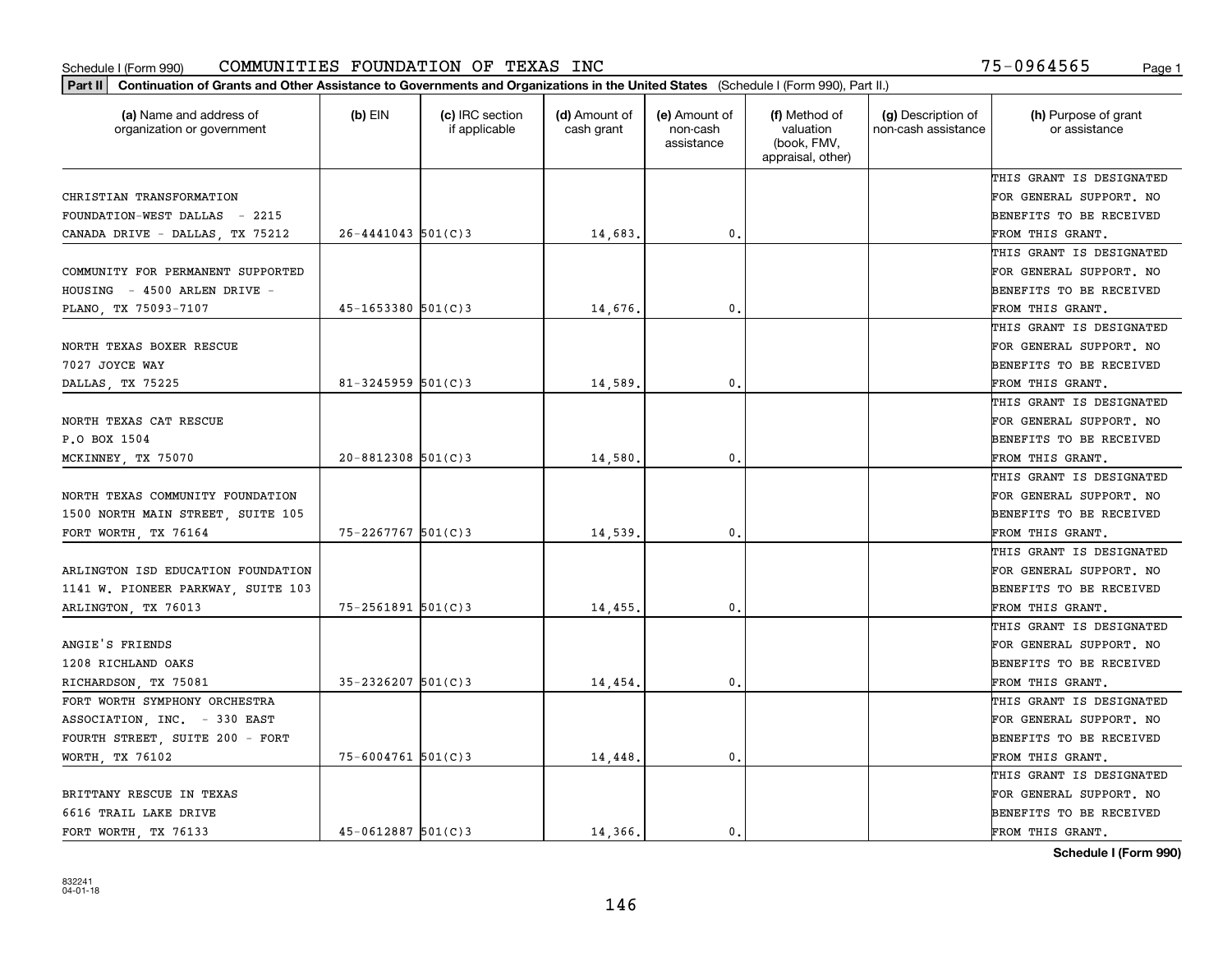| (a) Name and address of<br>organization or government | $(b)$ EIN              | (c) IRC section<br>if applicable | (d) Amount of<br>cash grant | (e) Amount of<br>non-cash<br>assistance | (f) Method of<br>valuation<br>(book, FMV,<br>appraisal, other) | (g) Description of<br>non-cash assistance | (h) Purpose of grant<br>or assistance |
|-------------------------------------------------------|------------------------|----------------------------------|-----------------------------|-----------------------------------------|----------------------------------------------------------------|-------------------------------------------|---------------------------------------|
|                                                       |                        |                                  |                             |                                         |                                                                |                                           | THIS GRANT IS DESIGNATED              |
| ARLINGTON URBAN MINISTRIES                            |                        |                                  |                             |                                         |                                                                |                                           | FOR GENERAL SUPPORT. NO               |
| 701 DUGAN STREET                                      |                        |                                  |                             |                                         |                                                                |                                           | BENEFITS TO BE RECEIVED               |
| ARLINGTON, TX 76010                                   | $75 - 2959884$ 501(C)3 |                                  | 14,362.                     | 0.                                      |                                                                |                                           | FROM THIS GRANT.                      |
|                                                       |                        |                                  |                             |                                         |                                                                |                                           | THIS GRANT IS DESIGNATED              |
| UMEP                                                  |                        |                                  |                             |                                         |                                                                |                                           | FOR GENERAL SUPPORT. NO               |
| 3838 SPUR 408                                         |                        |                                  |                             |                                         |                                                                |                                           | BENEFITS TO BE RECEIVED               |
| DALLAS, TX 75236                                      | 26-1143407 501(C)3     |                                  | 14,345                      | $\mathbf{0}$                            |                                                                |                                           | FROM THIS GRANT.                      |
|                                                       |                        |                                  |                             |                                         |                                                                |                                           | THIS GRANT IS DESIGNATED              |
| BRIDGE BREAST CENTER, INC.                            |                        |                                  |                             |                                         |                                                                |                                           | FOR GENERAL SUPPORT. NO               |
| 4000 JUNIUS STREET                                    |                        |                                  |                             |                                         |                                                                |                                           | BENEFITS TO BE RECEIVED               |
| DALLAS, TX 75246                                      | $75 - 2436606$ 501(C)3 |                                  | 14,310.                     | $\mathbf{0}$ .                          |                                                                |                                           | FROM THIS GRANT.                      |
|                                                       |                        |                                  |                             |                                         |                                                                |                                           | THIS GRANT IS DESIGNATED              |
| ASHEVILLE POVERTY INITIATIVE                          |                        |                                  |                             |                                         |                                                                |                                           | FOR GENERAL SUPPORT. NO               |
| 789 MERRIMON AVENUE                                   |                        |                                  |                             |                                         |                                                                |                                           | BENEFITS TO BE RECEIVED               |
| ASHEVILLE, NC 28804                                   | 81-0757744 $501(C)3$   |                                  | 14,300                      | 0.                                      |                                                                |                                           | FROM THIS GRANT.                      |
|                                                       |                        |                                  |                             |                                         |                                                                |                                           | THIS GRANT IS DESIGNATED              |
| <b>BUDDIES PLACE</b>                                  |                        |                                  |                             |                                         |                                                                |                                           | FOR GENERAL SUPPORT. NO               |
| P.O. BOX 123593                                       |                        |                                  |                             |                                         |                                                                |                                           | BENEFITS TO BE RECEIVED               |
| FORT WORTH, TX 76121                                  | $26 - 1379675$ 501(C)3 |                                  | 14,265                      | 0.                                      |                                                                |                                           | FROM THIS GRANT.                      |
| FRIENDS AND FOUNDATION OF THE                         |                        |                                  |                             |                                         |                                                                |                                           | THIS GRANT IS DESIGNATED              |
| ARLINGTON PUBLIC LIBRARY - P.O.                       |                        |                                  |                             |                                         |                                                                |                                           | FOR GENERAL SUPPORT. NO               |
| BOX 90231                                             |                        |                                  |                             |                                         |                                                                |                                           | BENEFITS TO BE RECEIVED               |
| MS 10-0100 LIBRARY ADMINISTRATION                     | $75 - 2555253$ 501(C)3 |                                  | 14,180                      | 0.                                      |                                                                |                                           | FROM THIS GRANT.                      |
|                                                       |                        |                                  |                             |                                         |                                                                |                                           | THIS GRANT IS DESIGNATED              |
| FAMILIES TO FREEDOM, INC.                             |                        |                                  |                             |                                         |                                                                |                                           | FOR GENERAL SUPPORT. NO               |
| P.O. BOX 1226                                         |                        |                                  |                             |                                         |                                                                |                                           | BENEFITS TO BE RECEIVED               |
| ADDISON, TX 75001                                     | $41 - 3184478$ 501(C)3 |                                  | 14,176                      | $\mathbf{0}$ .                          |                                                                |                                           | FROM THIS GRANT.                      |
|                                                       |                        |                                  |                             |                                         |                                                                |                                           | THIS GRANT IS DESIGNATED              |
| DALLAS HOPE CHARITIES                                 |                        |                                  |                             |                                         |                                                                |                                           | FOR GENERAL SUPPORT. NO               |
| 5910 CEDAR SPRINGS ROAD                               |                        |                                  |                             |                                         |                                                                |                                           | BENEFITS TO BE RECEIVED               |
| DALLAS, TX 75235                                      | $81 - 2568424$ 501(C)3 |                                  | 14,165.                     | $\mathbf{0}$ .                          |                                                                |                                           | FROM THIS GRANT.                      |
|                                                       |                        |                                  |                             |                                         |                                                                |                                           | THIS GRANT IS DESIGNATED              |
| SUZUKI INSTITUTE OF DALLAS                            |                        |                                  |                             |                                         |                                                                |                                           | FOR GENERAL SUPPORT. NO               |
| 14240 MIDWAY ROAD, SUITE 300                          |                        |                                  |                             |                                         |                                                                |                                           | BENEFITS TO BE RECEIVED               |
| DALLAS, TX 75244                                      | $23 - 7326315$ 501(C)3 |                                  | 14.135.                     | 0.                                      |                                                                |                                           | FROM THIS GRANT.                      |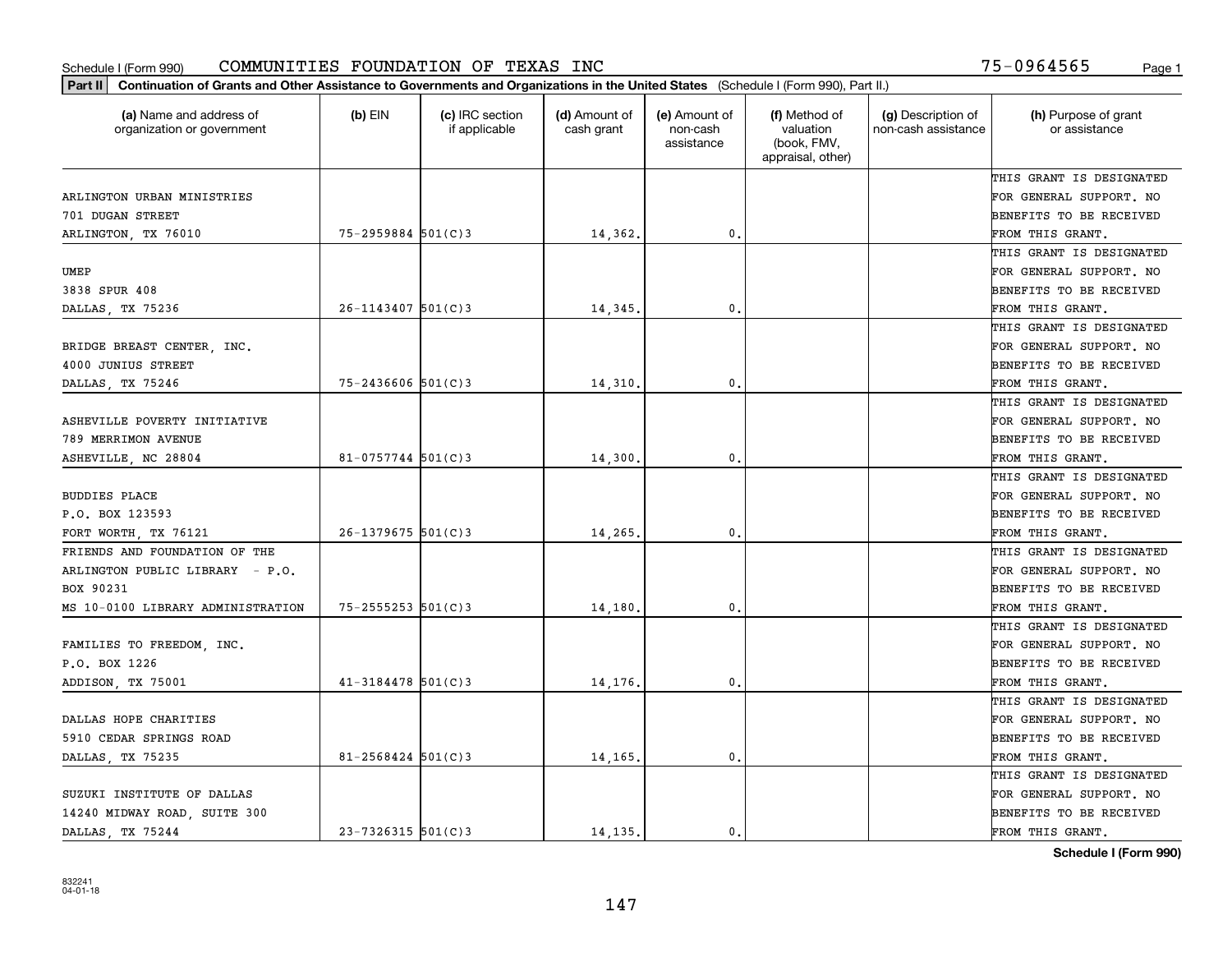| Part II   Continuation of Grants and Other Assistance to Governments and Organizations in the United States (Schedule I (Form 990), Part II.) |                        |                                  |                             |                                         |                                                                |                                           |                                       |
|-----------------------------------------------------------------------------------------------------------------------------------------------|------------------------|----------------------------------|-----------------------------|-----------------------------------------|----------------------------------------------------------------|-------------------------------------------|---------------------------------------|
| (a) Name and address of<br>organization or government                                                                                         | $(b)$ EIN              | (c) IRC section<br>if applicable | (d) Amount of<br>cash grant | (e) Amount of<br>non-cash<br>assistance | (f) Method of<br>valuation<br>(book, FMV,<br>appraisal, other) | (g) Description of<br>non-cash assistance | (h) Purpose of grant<br>or assistance |
|                                                                                                                                               |                        |                                  |                             |                                         |                                                                |                                           | THIS GRANT IS DESIGNATED              |
| HERITAGE CHRISTIAN ACADEMY                                                                                                                    |                        |                                  |                             |                                         |                                                                |                                           | FOR GENERAL SUPPORT. NO               |
| 1408 S. GOLIAD STREET                                                                                                                         |                        |                                  |                             |                                         |                                                                |                                           | BENEFITS TO BE RECEIVED               |
| ROCKWALL, TX 75087                                                                                                                            | $75 - 2584148$ 501(C)3 |                                  | 14,102.                     | 0.                                      |                                                                |                                           | FROM THIS GRANT.                      |
|                                                                                                                                               |                        |                                  |                             |                                         |                                                                |                                           | THIS GRANT IS DESIGNATED              |
| RECYCLED POMERANIANS & SCHIPPERKES                                                                                                            |                        |                                  |                             |                                         |                                                                |                                           | FOR GENERAL SUPPORT. NO               |
| RESCUE - 1530 TURNING LEAF LANE -                                                                                                             |                        |                                  |                             |                                         |                                                                |                                           | BENEFITS TO BE RECEIVED               |
| GARLAND, TX 75040                                                                                                                             | $80 - 0385916$ 501(C)3 |                                  | 14,088.                     | 0.                                      |                                                                |                                           | FROM THIS GRANT.                      |
|                                                                                                                                               |                        |                                  |                             |                                         |                                                                |                                           | THIS GRANT IS DESIGNATED              |
| DOODLE ROCK RESCUE                                                                                                                            |                        |                                  |                             |                                         |                                                                |                                           | FOR GENERAL SUPPORT. NO               |
| 3604 VINTAGE PLACE                                                                                                                            |                        |                                  |                             |                                         |                                                                |                                           | BENEFITS TO BE RECEIVED               |
| DALLAS, TX 75214                                                                                                                              | 81-5169762 $501(C)3$   |                                  | 14,086.                     | 0.                                      |                                                                |                                           | FROM THIS GRANT.                      |
|                                                                                                                                               |                        |                                  |                             |                                         |                                                                |                                           | THIS GRANT IS DESIGNATED              |
| DALLAS CAT RESCUE                                                                                                                             |                        |                                  |                             |                                         |                                                                |                                           | FOR GENERAL SUPPORT. NO               |
| P.O. BOX 262571                                                                                                                               |                        |                                  |                             |                                         |                                                                |                                           | <b>BENEFITS TO BE RECEIVED</b>        |
| PLANO, TX 75026                                                                                                                               | $35 - 2302714$ 501(C)3 |                                  | 14,055.                     | 0.                                      |                                                                |                                           | FROM THIS GRANT.                      |
|                                                                                                                                               |                        |                                  |                             |                                         |                                                                |                                           | THIS GRANT IS DESIGNATED              |
| PREGNANCY HELP 4 U INC                                                                                                                        |                        |                                  |                             |                                         |                                                                |                                           | FOR GENERAL SUPPORT. NO               |
| 5857 PARK VISTA CIRCLE                                                                                                                        |                        |                                  |                             |                                         |                                                                |                                           | BENEFITS TO BE RECEIVED               |
| KELLER, TX 76244                                                                                                                              | $45 - 2442701$ 501(C)3 |                                  | 14,023.                     | 0.                                      |                                                                |                                           | FROM THIS GRANT.                      |
|                                                                                                                                               |                        |                                  |                             |                                         |                                                                |                                           | THIS GRANT IS DESIGNATED              |
| WISE CCC                                                                                                                                      |                        |                                  |                             |                                         |                                                                |                                           | FOR GENERAL SUPPORT. NO               |
| 1650 SOUTH FM 51, SUITE 400                                                                                                                   |                        |                                  |                             |                                         |                                                                |                                           | <b>BENEFITS TO BE RECEIVED</b>        |
| DECATUR, TX 76234                                                                                                                             | $26 - 0401868$ 501(C)3 |                                  | 14,021.                     | 0.                                      |                                                                |                                           | FROM THIS GRANT.                      |
|                                                                                                                                               |                        |                                  |                             |                                         |                                                                |                                           | THIS GRANT IS DESIGNATED              |
| PRACTICE MINISTRIES                                                                                                                           |                        |                                  |                             |                                         |                                                                |                                           | FOR GENERAL SUPPORT. NO               |
| 6125 LUTHER LANE, SUITE 183                                                                                                                   |                        |                                  |                             |                                         |                                                                |                                           | BENEFITS TO BE RECEIVED               |
| DALLAS, TX 75225                                                                                                                              | $75 - 2664146$ 501(C)3 |                                  | 14,000                      | 0.                                      |                                                                |                                           | FROM THIS GRANT.                      |
| NORTH TEXAS BUSINESS COUNCIL FOR                                                                                                              |                        |                                  |                             |                                         |                                                                |                                           | THIS GRANT IS DESIGNATED              |
| THE ARTS - 8687 NORTH CENTRAL                                                                                                                 |                        |                                  |                             |                                         |                                                                |                                           | FOR GENERAL SUPPORT. NO               |
| EXPRESSWAY, SUITE 2131 - DALLAS,                                                                                                              |                        |                                  |                             |                                         |                                                                |                                           | BENEFITS TO BE RECEIVED               |
| TX 75225                                                                                                                                      | $75 - 2232449$ 501(C)3 |                                  | 13,944.                     | $\mathbf{0}$ .                          |                                                                |                                           | FROM THIS GRANT.                      |
|                                                                                                                                               |                        |                                  |                             |                                         |                                                                |                                           | THIS GRANT IS DESIGNATED              |
| THE HUMAN IMPACT                                                                                                                              |                        |                                  |                             |                                         |                                                                |                                           | FOR GENERAL SUPPORT. NO               |
| 9540 GARLAND ROAD, SUITE 381-398                                                                                                              |                        |                                  |                             |                                         |                                                                |                                           | <b>BENEFITS TO BE RECEIVED</b>        |
| DALLAS, TX 75218                                                                                                                              | $47 - 3506016$ 501(C)3 |                                  | 13.926.                     | 0.                                      |                                                                |                                           | FROM THIS GRANT.                      |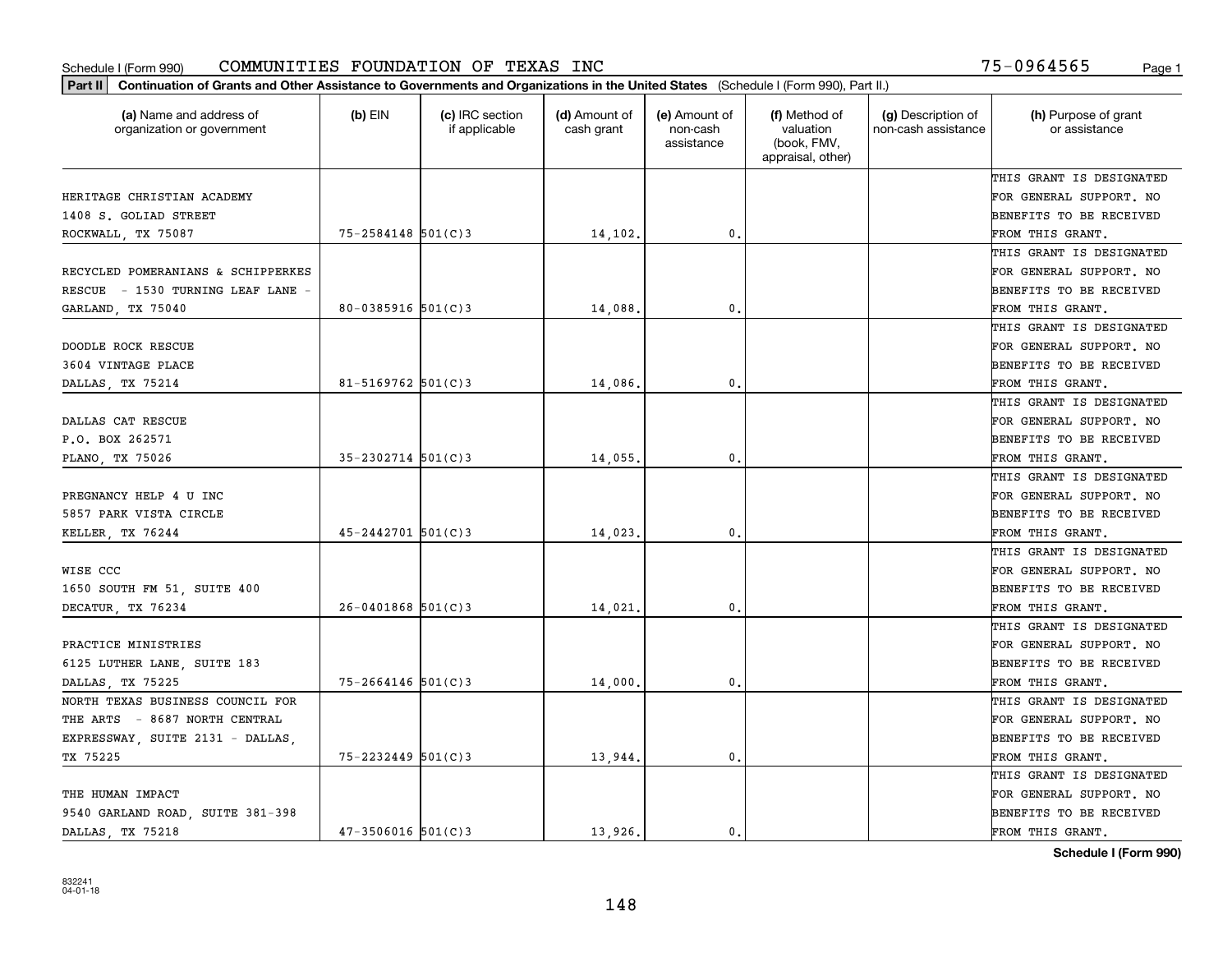| Part II   Continuation of Grants and Other Assistance to Governments and Organizations in the United States (Schedule I (Form 990), Part II.) |                          |                                  |                             |                                         |                                                                |                                           |                                       |
|-----------------------------------------------------------------------------------------------------------------------------------------------|--------------------------|----------------------------------|-----------------------------|-----------------------------------------|----------------------------------------------------------------|-------------------------------------------|---------------------------------------|
| (a) Name and address of<br>organization or government                                                                                         | $(b)$ EIN                | (c) IRC section<br>if applicable | (d) Amount of<br>cash grant | (e) Amount of<br>non-cash<br>assistance | (f) Method of<br>valuation<br>(book, FMV,<br>appraisal, other) | (g) Description of<br>non-cash assistance | (h) Purpose of grant<br>or assistance |
|                                                                                                                                               |                          |                                  |                             |                                         |                                                                |                                           | THIS GRANT IS DESIGNATED              |
| WEATHERFORD ISD EDUCATION                                                                                                                     |                          |                                  |                             |                                         |                                                                |                                           | FOR GENERAL SUPPORT. NO               |
| FOUNDATION - 1100 LONGHORN DRIVE                                                                                                              |                          |                                  |                             |                                         |                                                                |                                           | BENEFITS TO BE RECEIVED               |
| - WEATHERFORD, TX 76086                                                                                                                       | $75 - 2881311$ $501(C)3$ |                                  | 13,871.                     | 0.                                      |                                                                |                                           | FROM THIS GRANT.                      |
|                                                                                                                                               |                          |                                  |                             |                                         |                                                                |                                           | THIS GRANT IS DESIGNATED              |
| SCI-TECH DISCOVERY CENTER                                                                                                                     |                          |                                  |                             |                                         |                                                                |                                           | FOR GENERAL SUPPORT. NO               |
| 8004 N. DALLAS PARKWAY                                                                                                                        |                          |                                  |                             |                                         |                                                                |                                           | BENEFITS TO BE RECEIVED               |
| FRISCO, TX 75034                                                                                                                              | $20 - 0384307$ 501(C)3   |                                  | 13,827.                     | 0.                                      |                                                                |                                           | FROM THIS GRANT.                      |
|                                                                                                                                               |                          |                                  |                             |                                         |                                                                |                                           | THIS GRANT IS DESIGNATED              |
| BRUCE WOOD DANCE CO., INC.                                                                                                                    |                          |                                  |                             |                                         |                                                                |                                           | FOR GENERAL SUPPORT. NO               |
| 3630 HARRY HINES BOULEVARD, BOX 36                                                                                                            |                          |                                  |                             |                                         |                                                                |                                           | BENEFITS TO BE RECEIVED               |
| DALLAS, TX 75219                                                                                                                              | $74 - 2780534$ 501(C)3   |                                  | 13,750.                     | 0.                                      |                                                                |                                           | FROM THIS GRANT.                      |
|                                                                                                                                               |                          |                                  |                             |                                         |                                                                |                                           | THIS GRANT IS DESIGNATED              |
| CITY OF WOODVILLE                                                                                                                             |                          |                                  |                             |                                         |                                                                |                                           | FOR GENERAL SUPPORT. NO               |
| 400 W. BLUFF STREET                                                                                                                           |                          |                                  |                             |                                         |                                                                |                                           | <b>BENEFITS TO BE RECEIVED</b>        |
| WOODVILLE, TX 75979                                                                                                                           | 75-1290395 GOVERNMENT    |                                  | 13,736.                     | 0.                                      |                                                                |                                           | FROM THIS GRANT.                      |
|                                                                                                                                               |                          |                                  |                             |                                         |                                                                |                                           | THIS GRANT IS DESIGNATED              |
| METROPORT MEALS ON WHEELS, INC.                                                                                                               |                          |                                  |                             |                                         |                                                                |                                           | FOR GENERAL SUPPORT. NO               |
| P.O. BOX 204                                                                                                                                  |                          |                                  |                             |                                         |                                                                |                                           | BENEFITS TO BE RECEIVED               |
| ROANOKE TX 76262-2040                                                                                                                         | $75 - 2298847$ 501(C)3   |                                  | 13,729                      | 0.                                      |                                                                |                                           | FROM THIS GRANT.                      |
|                                                                                                                                               |                          |                                  |                             |                                         |                                                                |                                           | THIS GRANT IS DESIGNATED              |
| BOTANICAL RESEARCH INSTITUTE OF                                                                                                               |                          |                                  |                             |                                         |                                                                |                                           | FOR GENERAL SUPPORT. NO               |
| TEXAS INC. - 1700 UNIVERSITY                                                                                                                  |                          |                                  |                             |                                         |                                                                |                                           | <b>BENEFITS TO BE RECEIVED</b>        |
| DRIVE - FORT WORTH, TX 76107                                                                                                                  | $75 - 2198196$ 501(C)3   |                                  | 13,722.                     | 0.                                      |                                                                |                                           | FROM THIS GRANT.                      |
|                                                                                                                                               |                          |                                  |                             |                                         |                                                                |                                           | THIS GRANT IS DESIGNATED              |
| NORTH TEXAS BASSET HOUND RESCUE                                                                                                               |                          |                                  |                             |                                         |                                                                |                                           | FOR GENERAL SUPPORT. NO               |
| P.O. BOX 3229                                                                                                                                 |                          |                                  |                             |                                         |                                                                |                                           | <b>BENEFITS TO BE RECEIVED</b>        |
| GRAPEVINE, TX 76099                                                                                                                           | $75 - 2706935$ 501(C)3   |                                  | 13,704.                     | 0.                                      |                                                                |                                           | FROM THIS GRANT.                      |
| RISD EXCELLENCE IN EDUCATION                                                                                                                  |                          |                                  |                             |                                         |                                                                |                                           | THIS GRANT IS DESIGNATED              |
| FOUNDATION, INC. - 400 SOUTH                                                                                                                  |                          |                                  |                             |                                         |                                                                |                                           | FOR GENERAL SUPPORT. NO               |
| GREENVILLE AVENUE - RICHARDSON, TX                                                                                                            |                          |                                  |                             |                                         |                                                                |                                           | BENEFITS TO BE RECEIVED               |
| 75081                                                                                                                                         | $75 - 1945087$ 501(C)3   |                                  | 13,688.                     | 0.                                      |                                                                |                                           | FROM THIS GRANT.                      |
|                                                                                                                                               |                          |                                  |                             |                                         |                                                                |                                           | THIS GRANT IS DESIGNATED              |
| PRINCE OF PEACE CHRISTIAN SCHOOL                                                                                                              |                          |                                  |                             |                                         |                                                                |                                           | FOR GENERAL SUPPORT. NO               |
| 4004 MIDWAY ROAD                                                                                                                              |                          |                                  |                             |                                         |                                                                |                                           | <b>BENEFITS TO BE RECEIVED</b>        |
| CARROLLTON, TX 75007-1906                                                                                                                     | $46 - 1465617$ 501(C)3   |                                  | 13.642.                     | $\mathbf{0}$ .                          |                                                                |                                           | FROM THIS GRANT.                      |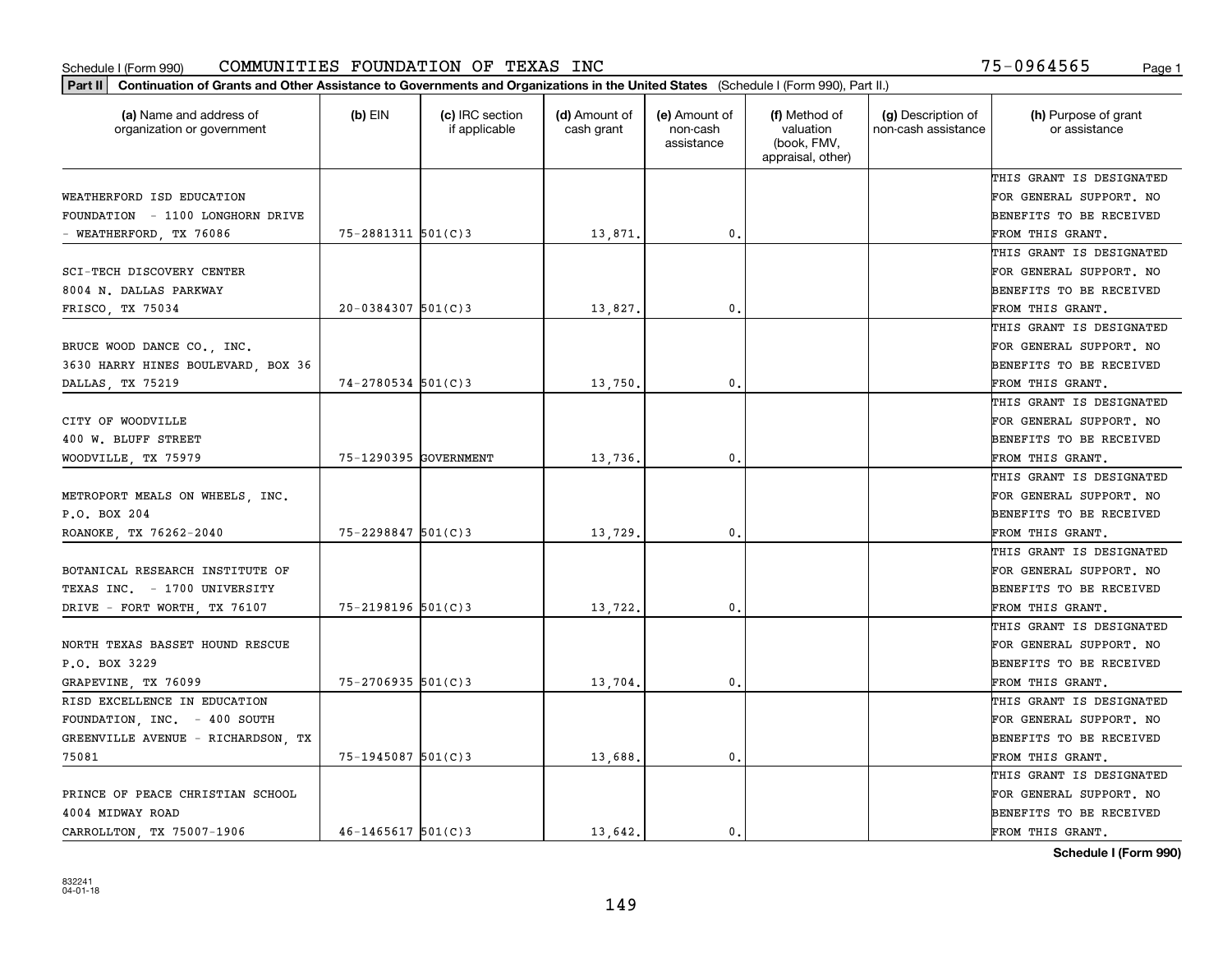| Part II   Continuation of Grants and Other Assistance to Governments and Organizations in the United States (Schedule I (Form 990), Part II.) |                        |                                  |                             |                                         |                                                                |                                           |                                       |
|-----------------------------------------------------------------------------------------------------------------------------------------------|------------------------|----------------------------------|-----------------------------|-----------------------------------------|----------------------------------------------------------------|-------------------------------------------|---------------------------------------|
| (a) Name and address of<br>organization or government                                                                                         | $(b)$ EIN              | (c) IRC section<br>if applicable | (d) Amount of<br>cash grant | (e) Amount of<br>non-cash<br>assistance | (f) Method of<br>valuation<br>(book, FMV,<br>appraisal, other) | (g) Description of<br>non-cash assistance | (h) Purpose of grant<br>or assistance |
|                                                                                                                                               |                        |                                  |                             |                                         |                                                                |                                           | THIS GRANT IS DESIGNATED              |
| PREMIER LONE STAR WIND ORCHESTRA                                                                                                              |                        |                                  |                             |                                         |                                                                |                                           | FOR GENERAL SUPPORT. NO               |
| 12740 HILLCREST ROAD, SUITE 175-B                                                                                                             |                        |                                  |                             |                                         |                                                                |                                           | BENEFITS TO BE RECEIVED               |
| DALLAS, TX 75380                                                                                                                              | $20 - 4836314$ 501(C)3 |                                  | 13,630.                     | 0.                                      |                                                                |                                           | FROM THIS GRANT.                      |
| ASSOCIATION OF FORMER STUDENTS OF                                                                                                             |                        |                                  |                             |                                         |                                                                |                                           | THIS GRANT IS DESIGNATED              |
| TEXAS A&M UNIVERSITY - 505 GEORGE                                                                                                             |                        |                                  |                             |                                         |                                                                |                                           | FOR GENERAL SUPPORT. NO               |
| BUSH DRIVE - COLLEGE STATION, TX                                                                                                              |                        |                                  |                             |                                         |                                                                |                                           | BENEFITS TO BE RECEIVED               |
| 77840                                                                                                                                         | $74 - 0490865$ 501(C)3 |                                  | 13,625.                     | 0.                                      |                                                                |                                           | FROM THIS GRANT.                      |
|                                                                                                                                               |                        |                                  |                             |                                         |                                                                |                                           | THIS GRANT IS DESIGNATED              |
| ST. JUDE CHILDREN'S RESEARCH                                                                                                                  |                        |                                  |                             |                                         |                                                                |                                           | FOR GENERAL SUPPORT. NO               |
| HOSPITAL - 501 ST. JUDE PLACE -                                                                                                               |                        |                                  |                             |                                         |                                                                |                                           | BENEFITS TO BE RECEIVED               |
| MEMPHIS, TN 38105                                                                                                                             | 62-0646012 $501(C)$ 3  |                                  | 13,600,                     | $\mathbf{0}$ .                          |                                                                |                                           | FROM THIS GRANT.                      |
|                                                                                                                                               |                        |                                  |                             |                                         |                                                                |                                           | THIS GRANT IS DESIGNATED              |
| YOUTH 180, INC.                                                                                                                               |                        |                                  |                             |                                         |                                                                |                                           | FOR GENERAL SUPPORT. NO               |
| 7777 FOREST LANE, C-410                                                                                                                       |                        |                                  |                             |                                         |                                                                |                                           | <b>BENEFITS TO BE RECEIVED</b>        |
| DALLAS, TX 75230                                                                                                                              | 75-1964233 501(C)3     |                                  | 13,584.                     | 0.                                      |                                                                |                                           | FROM THIS GRANT.                      |
| THEOLOGY OF THE BODY                                                                                                                          |                        |                                  |                             |                                         |                                                                |                                           | THIS GRANT IS DESIGNATED              |
| EVANGELIZATION TEAM - 948                                                                                                                     |                        |                                  |                             |                                         |                                                                |                                           | FOR GENERAL SUPPORT. NO               |
| BLAYLOCK CIRCLE NORTH - IRVING, TX                                                                                                            |                        |                                  |                             |                                         |                                                                |                                           | BENEFITS TO BE RECEIVED               |
| 75061                                                                                                                                         | $68 - 0500928$ 501(C)3 |                                  | 13,568.                     | 0.                                      |                                                                |                                           | FROM THIS GRANT.                      |
|                                                                                                                                               |                        |                                  |                             |                                         |                                                                |                                           | THIS GRANT IS DESIGNATED              |
| EDDIE CONNOR CASE MUSEUM, INC.                                                                                                                |                        |                                  |                             |                                         |                                                                |                                           | FOR GENERAL SUPPORT. NO               |
| 210 JEFFERSON STREET                                                                                                                          |                        |                                  |                             |                                         |                                                                |                                           | BENEFITS TO BE RECEIVED               |
| DAINGERFIELD, TX 75638                                                                                                                        | $75 - 2746963$ 501(C)3 |                                  | 13,500                      | 0.                                      |                                                                |                                           | FROM THIS GRANT.                      |
|                                                                                                                                               |                        |                                  |                             |                                         |                                                                |                                           | THIS GRANT IS DESIGNATED              |
| JOURNEY OF HOPE GRIEF SUPPORT                                                                                                                 |                        |                                  |                             |                                         |                                                                |                                           | FOR GENERAL SUPPORT. NO               |
| CENTER, INC. - 3900 W. 15TH,                                                                                                                  |                        |                                  |                             |                                         |                                                                |                                           | BENEFITS TO BE RECEIVED               |
| SUITE 306 - PLANO, TX 75075                                                                                                                   | $75 - 2710456$ 501(C)3 |                                  | 13,486.                     | 0.                                      |                                                                |                                           | FROM THIS GRANT.                      |
|                                                                                                                                               |                        |                                  |                             |                                         |                                                                |                                           | THIS GRANT IS DESIGNATED              |
| BECKY'S HOPE HORSE RESCUE, INC.                                                                                                               |                        |                                  |                             |                                         |                                                                |                                           | FOR GENERAL SUPPORT. NO               |
| 4760 PRESTON ROAD, #244-313                                                                                                                   |                        |                                  |                             |                                         |                                                                |                                           | BENEFITS TO BE RECEIVED               |
| FRISCO, TX 75034                                                                                                                              | $27 - 0223069$ 501(C)3 |                                  | 13,470.                     | $\mathbf{0}$ .                          |                                                                |                                           | FROM THIS GRANT.                      |
|                                                                                                                                               |                        |                                  |                             |                                         |                                                                |                                           | THIS GRANT IS DESIGNATED              |
| COLLIN COUNTY HUMANE SOCIETY                                                                                                                  |                        |                                  |                             |                                         |                                                                |                                           | FOR GENERAL SUPPORT. NO               |
| P.O. BOX 2733                                                                                                                                 |                        |                                  |                             |                                         |                                                                |                                           | <b>BENEFITS TO BE RECEIVED</b>        |
| MCKINNEY TX 75070                                                                                                                             | $37 - 1563202$ 501(C)3 |                                  | 13.371.                     | $\mathbf{0}$ .                          |                                                                |                                           | FROM THIS GRANT.                      |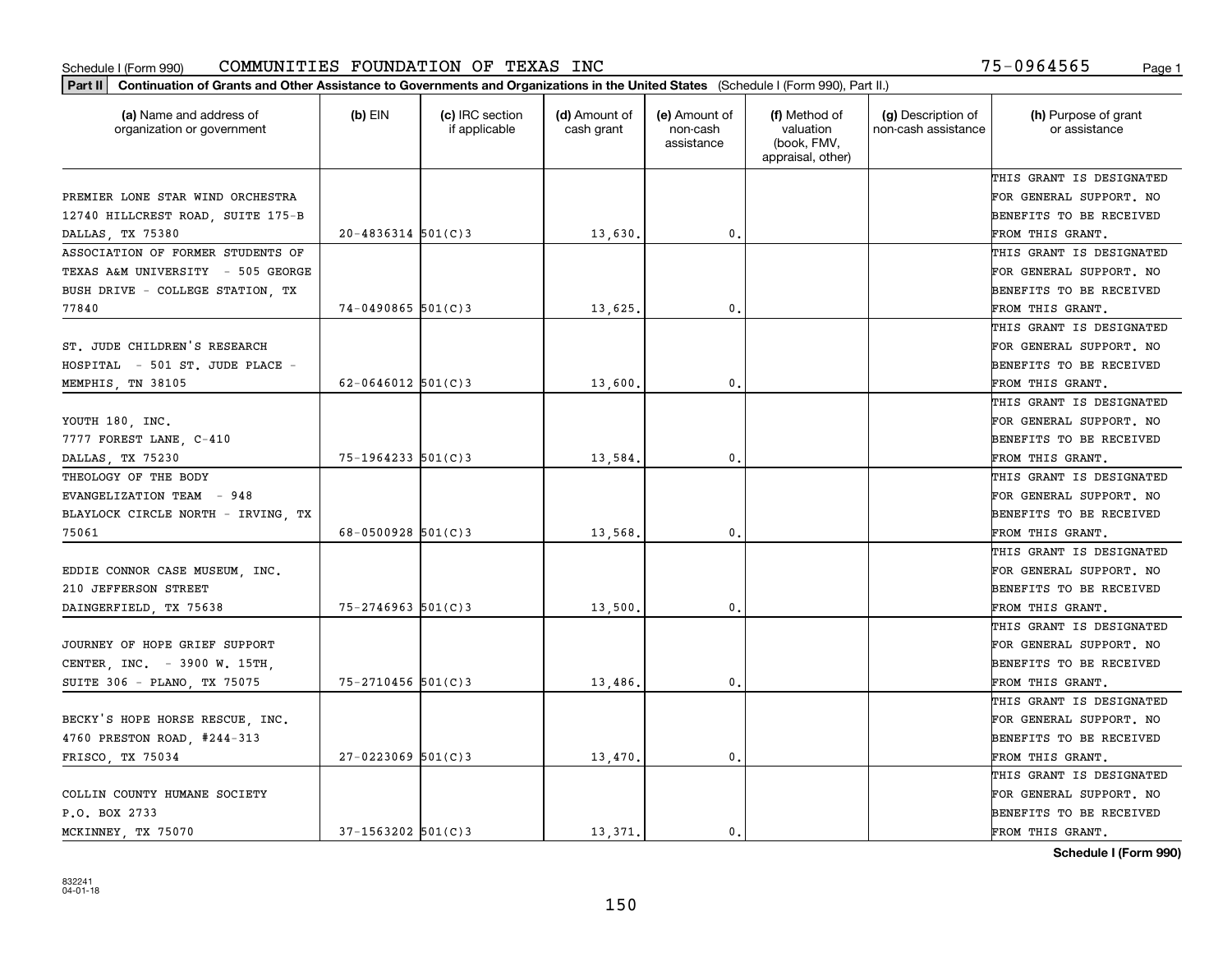| (a) Name and address of<br>organization or government | (b) EIN                  | (c) IRC section<br>if applicable | (d) Amount of<br>cash grant | (e) Amount of<br>non-cash<br>assistance | (f) Method of<br>valuation<br>(book, FMV,<br>appraisal, other) | (g) Description of<br>non-cash assistance | (h) Purpose of grant<br>or assistance |
|-------------------------------------------------------|--------------------------|----------------------------------|-----------------------------|-----------------------------------------|----------------------------------------------------------------|-------------------------------------------|---------------------------------------|
|                                                       |                          |                                  |                             |                                         |                                                                |                                           | THIS GRANT IS DESIGNATED              |
| PRESTON HOLLOW PRESBYTERIAN SCHOOL                    |                          |                                  |                             |                                         |                                                                |                                           | FOR GENERAL SUPPORT. NO               |
| 9800 PRESTON ROAD                                     |                          |                                  |                             |                                         |                                                                |                                           | BENEFITS TO BE RECEIVED               |
| DALLAS, TX 75230                                      | 75-2689582 501(C)3       |                                  | 13,370                      | 0.                                      |                                                                |                                           | FROM THIS GRANT.                      |
|                                                       |                          |                                  |                             |                                         |                                                                |                                           | THIS GRANT IS DESIGNATED              |
| KITCHEN DOG THEATER COMPANY                           |                          |                                  |                             |                                         |                                                                |                                           | FOR GENERAL SUPPORT. NO               |
| 2600 N. STEMMONS FREEWAY, SUITE180                    |                          |                                  |                             |                                         |                                                                |                                           | BENEFITS TO BE RECEIVED               |
| DALLAS, TX 75207                                      | $75 - 2363639$ $501(C)3$ |                                  | 13,359                      | $\mathbf{0}$                            |                                                                |                                           | FROM THIS GRANT.                      |
|                                                       |                          |                                  |                             |                                         |                                                                |                                           | THIS GRANT IS DESIGNATED              |
| SHEILA BAILEY MINISTRIES, INC.                        |                          |                                  |                             |                                         |                                                                |                                           | FOR GENERAL SUPPORT. NO               |
| P.O. BOX 3150                                         |                          |                                  |                             |                                         |                                                                |                                           | BENEFITS TO BE RECEIVED               |
| DESOTO, TX 75123                                      | $27 - 2139433$ 501(C)3   |                                  | 13,350                      | $\mathbf{0}$ .                          |                                                                |                                           | FROM THIS GRANT.                      |
|                                                       |                          |                                  |                             |                                         |                                                                |                                           | THIS GRANT IS DESIGNATED              |
| PAULIE AYALA FOUNDATION                               |                          |                                  |                             |                                         |                                                                |                                           | FOR GENERAL SUPPORT. NO               |
| 7616 CAMP BOWIE WEST                                  |                          |                                  |                             |                                         |                                                                |                                           | BENEFITS TO BE RECEIVED               |
| FORT WORTH, TX 76116                                  | $26 - 4115106$ 501(C)3   |                                  | 13,310                      | $\mathbf{0}$                            |                                                                |                                           | FROM THIS GRANT.                      |
|                                                       |                          |                                  |                             |                                         |                                                                |                                           | THIS GRANT IS DESIGNATED              |
| DALLAS FURNITURE BANK                                 |                          |                                  |                             |                                         |                                                                |                                           | FOR GENERAL SUPPORT. NO               |
| P.O. BOX 815788                                       |                          |                                  |                             |                                         |                                                                |                                           | BENEFITS TO BE RECEIVED               |
| DALLAS, TX 75381                                      | $48 - 1279673$ 501(C)3   |                                  | 13,279                      | 0.                                      |                                                                |                                           | FROM THIS GRANT.                      |
|                                                       |                          |                                  |                             |                                         |                                                                |                                           | THIS GRANT IS DESIGNATED              |
| SIERRA CLUB FOUNDATION                                |                          |                                  |                             |                                         |                                                                |                                           | FOR GENERAL SUPPORT. NO               |
| 7912 ROCKDALE ROAD                                    |                          |                                  |                             |                                         |                                                                |                                           | BENEFITS TO BE RECEIVED               |
| FORT WORTH, TX 76134                                  | $94 - 6069890$ 501(C)3   |                                  | 13,218                      | $\mathbf{0}$                            |                                                                |                                           | FROM THIS GRANT.                      |
|                                                       |                          |                                  |                             |                                         |                                                                |                                           | THIS GRANT IS DESIGNATED              |
| REFUGEE SERVICES OF TEXAS - FORT                      |                          |                                  |                             |                                         |                                                                |                                           | FOR GENERAL SUPPORT. NO               |
| WORTH - 9241 LBJ FREEWAY, SUITE                       |                          |                                  |                             |                                         |                                                                |                                           | BENEFITS TO BE RECEIVED               |
| 210 - DALLAS, TX 75243                                | $75 - 1618251$ 501(C)3   |                                  | 13,203                      | 0.                                      |                                                                |                                           | FROM THIS GRANT.                      |
| TRUSTEES OF THE SMITH COLLEGE                         |                          |                                  |                             |                                         |                                                                |                                           | THIS GRANT IS DESIGNATED              |
| SMITH COLLEGE GIFT ACCOUNTING                         |                          |                                  |                             |                                         |                                                                |                                           | FOR GENERAL SUPPORT. NO               |
| STODDARD ANNEX, 23 ELM STREET -                       |                          |                                  |                             |                                         |                                                                |                                           | BENEFITS TO BE RECEIVED               |
| NORTHAMPTON, M                                        | $04-1843040$ 501(C)3     |                                  | 13,200                      | $\mathbf{0}$                            |                                                                |                                           | FROM THIS GRANT.                      |
|                                                       |                          |                                  |                             |                                         |                                                                |                                           | THIS GRANT IS DESIGNATED              |
| ORPHEUS CHAMBER SINGERS, INC.                         |                          |                                  |                             |                                         |                                                                |                                           | FOR GENERAL SUPPORT. NO               |
| P.O. BOX 25132                                        |                          |                                  |                             |                                         |                                                                |                                           | BENEFITS TO BE RECEIVED               |
| DALLAS TX 75225                                       | $23 - 7200445$ 501(C)3   |                                  | 13.153.                     | 0.                                      |                                                                |                                           | FROM THIS GRANT.                      |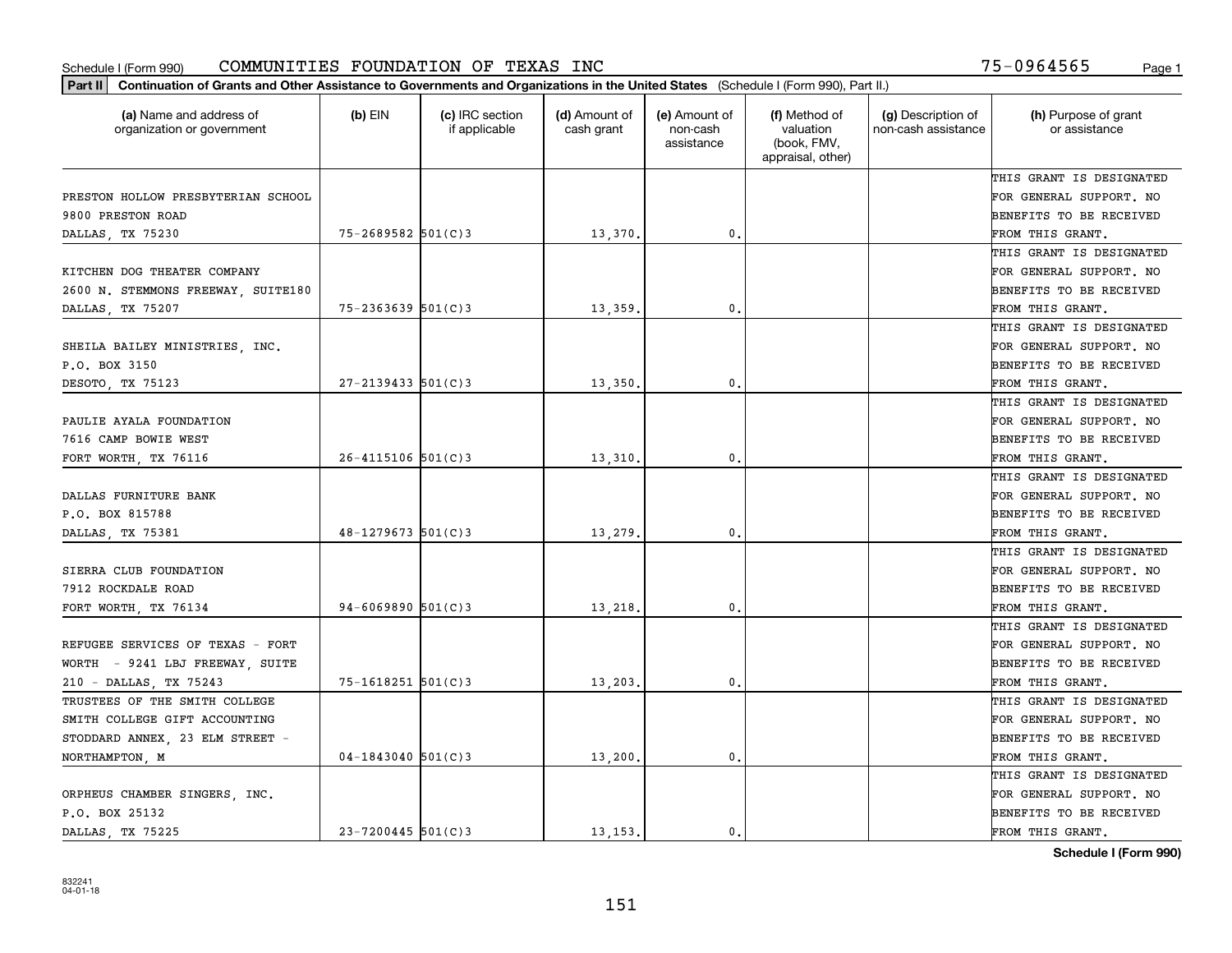| Part II   Continuation of Grants and Other Assistance to Governments and Organizations in the United States (Schedule I (Form 990), Part II.) |                        |                                  |                             |                                         |                                                                |                                           |                                       |
|-----------------------------------------------------------------------------------------------------------------------------------------------|------------------------|----------------------------------|-----------------------------|-----------------------------------------|----------------------------------------------------------------|-------------------------------------------|---------------------------------------|
| (a) Name and address of<br>organization or government                                                                                         | $(b)$ EIN              | (c) IRC section<br>if applicable | (d) Amount of<br>cash grant | (e) Amount of<br>non-cash<br>assistance | (f) Method of<br>valuation<br>(book, FMV,<br>appraisal, other) | (g) Description of<br>non-cash assistance | (h) Purpose of grant<br>or assistance |
|                                                                                                                                               |                        |                                  |                             |                                         |                                                                |                                           | THIS GRANT IS DESIGNATED              |
| SCHOLA CANTORUM OF TEXAS INC.                                                                                                                 |                        |                                  |                             |                                         |                                                                |                                           | FOR GENERAL SUPPORT. NO               |
| 1475 HANDLEY DRIVE, SUITE 8235                                                                                                                |                        |                                  |                             |                                         |                                                                |                                           | BENEFITS TO BE RECEIVED               |
| FORT WORTH, TX 76124                                                                                                                          | $75 - 1465378$ 501(C)3 |                                  | 13,123.                     | 0.                                      |                                                                |                                           | FROM THIS GRANT.                      |
|                                                                                                                                               |                        |                                  |                             |                                         |                                                                |                                           | THIS GRANT IS DESIGNATED              |
| HIGH SKY CHILDREN'S RANCH                                                                                                                     |                        |                                  |                             |                                         |                                                                |                                           | FOR GENERAL SUPPORT. NO               |
| 8701 WEST COUNTY ROAD 60                                                                                                                      |                        |                                  |                             |                                         |                                                                |                                           | BENEFITS TO BE RECEIVED               |
| MIDLAND, TX 79707                                                                                                                             | $75 - 1155049$ 501(C)3 |                                  | 13,108.                     | 0.                                      |                                                                |                                           | FROM THIS GRANT.                      |
|                                                                                                                                               |                        |                                  |                             |                                         |                                                                |                                           | THIS GRANT IS DESIGNATED              |
| SECOND CHANCE FARM                                                                                                                            |                        |                                  |                             |                                         |                                                                |                                           | FOR GENERAL SUPPORT. NO               |
| P.O. BOX 1085                                                                                                                                 |                        |                                  |                             |                                         |                                                                |                                           | BENEFITS TO BE RECEIVED               |
| GRANBURY, TX 76048                                                                                                                            | $46 - 1170928$ 501(C)3 |                                  | 13,093.                     | 0.                                      |                                                                |                                           | FROM THIS GRANT.                      |
|                                                                                                                                               |                        |                                  |                             |                                         |                                                                |                                           | THIS GRANT IS DESIGNATED              |
| GRACE LAKE MINISTRIES, INC.                                                                                                                   |                        |                                  |                             |                                         |                                                                |                                           | FOR GENERAL SUPPORT. NO               |
| 9611 FM 1827                                                                                                                                  |                        |                                  |                             |                                         |                                                                |                                           | <b>BENEFITS TO BE RECEIVED</b>        |
| ANNA, TX 75409                                                                                                                                | $81 - 0655034$ 501(C)3 |                                  | 13,091.                     | 0.                                      |                                                                |                                           | FROM THIS GRANT.                      |
|                                                                                                                                               |                        |                                  |                             |                                         |                                                                |                                           | THIS GRANT IS DESIGNATED              |
| HERITAGE FARMSTEAD ASSOCIATION                                                                                                                |                        |                                  |                             |                                         |                                                                |                                           | FOR GENERAL SUPPORT. NO               |
| 1900 WEST 15TH STREET                                                                                                                         |                        |                                  |                             |                                         |                                                                |                                           | BENEFITS TO BE RECEIVED               |
| PLANO, TX 75075                                                                                                                               | $23 - 7296470$ 501(C)3 |                                  | 13,061                      | 0.                                      |                                                                |                                           | FROM THIS GRANT.                      |
|                                                                                                                                               |                        |                                  |                             |                                         |                                                                |                                           | THIS GRANT IS DESIGNATED              |
| I HAVE A DREAM FOUNDATION - DALLAS                                                                                                            |                        |                                  |                             |                                         |                                                                |                                           | FOR GENERAL SUPPORT. NO               |
| P.O. BOX 191747                                                                                                                               |                        |                                  |                             |                                         |                                                                |                                           | BENEFITS TO BE RECEIVED               |
| DALLAS, TX 75219                                                                                                                              | $75 - 2153030$ 501(C)3 |                                  | 13,001                      | 0.                                      |                                                                |                                           | FROM THIS GRANT.                      |
|                                                                                                                                               |                        |                                  |                             |                                         |                                                                |                                           | THIS GRANT IS DESIGNATED              |
| GREATER SAN DIEGO CITY TENNIS                                                                                                                 |                        |                                  |                             |                                         |                                                                |                                           | FOR GENERAL SUPPORT. NO               |
| COUNCIL - 2221 MORLEY FIELD DRIVE                                                                                                             |                        |                                  |                             |                                         |                                                                |                                           | BENEFITS TO BE RECEIVED               |
| $-$ SAN DIEGO, CA 92104                                                                                                                       | $33 - 0823474$ 501(C)3 |                                  | 13,000                      | 0.                                      |                                                                |                                           | FROM THIS GRANT.                      |
|                                                                                                                                               |                        |                                  |                             |                                         |                                                                |                                           | THIS GRANT IS DESIGNATED              |
| VICKERY TRADING COMPANY, INC.                                                                                                                 |                        |                                  |                             |                                         |                                                                |                                           | FOR GENERAL SUPPORT. NO               |
| P.O. BOX 820183                                                                                                                               |                        |                                  |                             |                                         |                                                                |                                           | BENEFITS TO BE RECEIVED               |
| DALLAS, TX 75382                                                                                                                              | $47 - 3282958$ 501(C)3 |                                  | 12,930.                     | $\mathbf{0}$ .                          |                                                                |                                           | FROM THIS GRANT.                      |
| CROWLEY HOUSE OF HOPE                                                                                                                         |                        |                                  |                             |                                         |                                                                |                                           | THIS GRANT IS DESIGNATED              |
| P.O. BOX 300                                                                                                                                  |                        |                                  |                             |                                         |                                                                |                                           | FOR GENERAL SUPPORT. NO               |
| 200 NORTH MAGNOLIA STREET -                                                                                                                   |                        |                                  |                             |                                         |                                                                |                                           | <b>BENEFITS TO BE RECEIVED</b>        |
| CROWLEY TX 76036                                                                                                                              | $75 - 2625043$ 501(C)3 |                                  | 12,887.                     | $\mathbf{0}$ .                          |                                                                |                                           | FROM THIS GRANT.                      |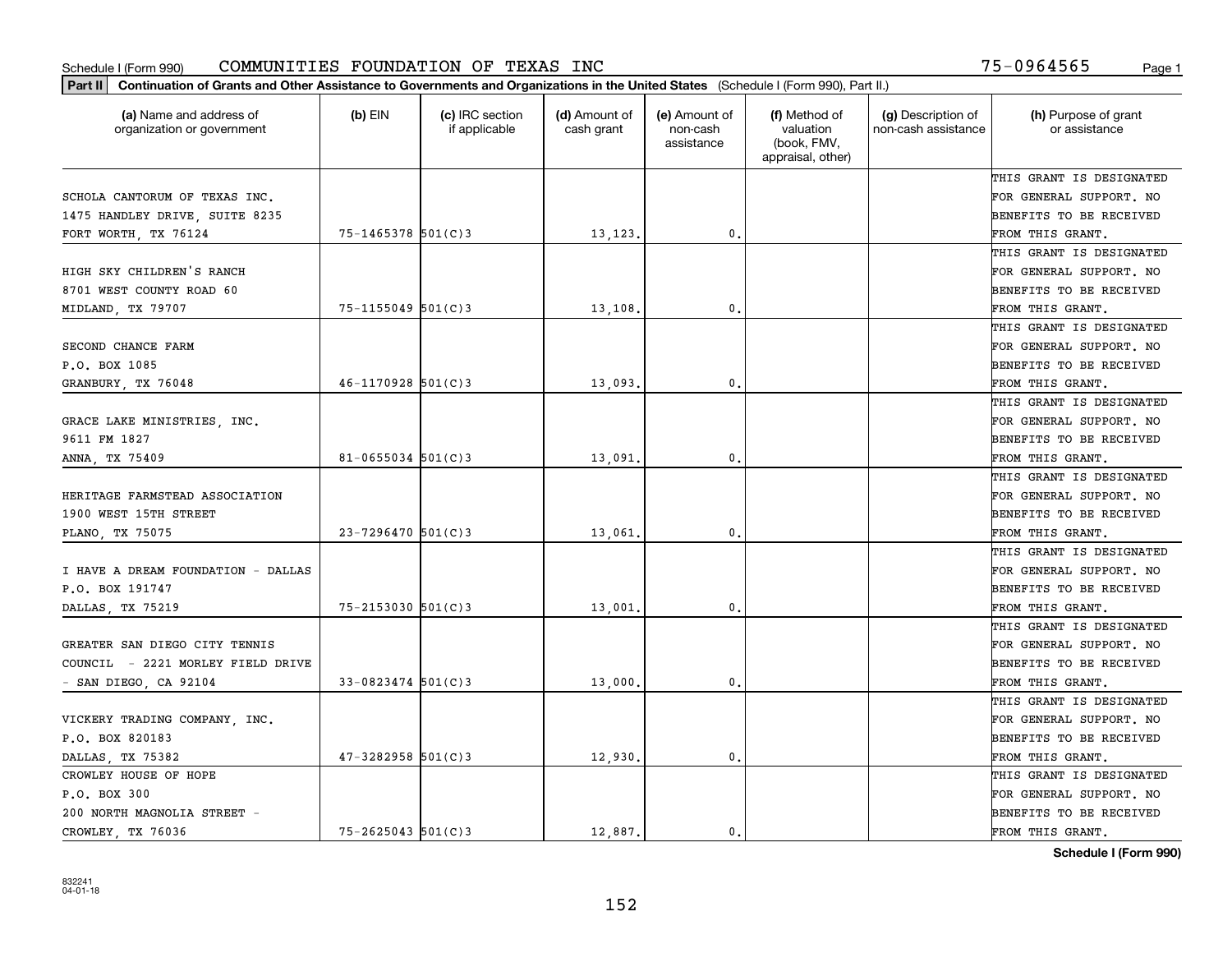| Part II   Continuation of Grants and Other Assistance to Governments and Organizations in the United States (Schedule I (Form 990), Part II.) |                        |                                  |                             |                                         |                                                                |                                           |                                       |
|-----------------------------------------------------------------------------------------------------------------------------------------------|------------------------|----------------------------------|-----------------------------|-----------------------------------------|----------------------------------------------------------------|-------------------------------------------|---------------------------------------|
| (a) Name and address of<br>organization or government                                                                                         | $(b)$ EIN              | (c) IRC section<br>if applicable | (d) Amount of<br>cash grant | (e) Amount of<br>non-cash<br>assistance | (f) Method of<br>valuation<br>(book, FMV,<br>appraisal, other) | (g) Description of<br>non-cash assistance | (h) Purpose of grant<br>or assistance |
|                                                                                                                                               |                        |                                  |                             |                                         |                                                                |                                           | THIS GRANT IS DESIGNATED              |
| EDUCATION AND ANIMAL RESCUE                                                                                                                   |                        |                                  |                             |                                         |                                                                |                                           | FOR GENERAL SUPPORT. NO               |
| $SOCIETY - P.O. BOX 190473 -$                                                                                                                 |                        |                                  |                             |                                         |                                                                |                                           | BENEFITS TO BE RECEIVED               |
| DALLAS, TX 75219                                                                                                                              | $71 - 1029052$ 501(C)3 |                                  | 12,870.                     | 0.                                      |                                                                |                                           | FROM THIS GRANT.                      |
|                                                                                                                                               |                        |                                  |                             |                                         |                                                                |                                           | THIS GRANT IS DESIGNATED              |
| APOLLO SUPPORT & RESCUE, INC.                                                                                                                 |                        |                                  |                             |                                         |                                                                |                                           | FOR GENERAL SUPPORT. NO               |
| 1170 DOVE HILL ROAD                                                                                                                           |                        |                                  |                             |                                         |                                                                |                                           | BENEFITS TO BE RECEIVED               |
| JUSTIN, TX 76247                                                                                                                              | $45 - 4405446$ 501(C)3 |                                  | 12,848                      | 0.                                      |                                                                |                                           | FROM THIS GRANT.                      |
|                                                                                                                                               |                        |                                  |                             |                                         |                                                                |                                           | THIS GRANT IS DESIGNATED              |
| UNITED SERVICE ORGANIZATIONS, INC.                                                                                                            |                        |                                  |                             |                                         |                                                                |                                           | FOR GENERAL SUPPORT. NO               |
| USO DFWOP.O. BOX 613306                                                                                                                       |                        |                                  |                             |                                         |                                                                |                                           | BENEFITS TO BE RECEIVED               |
| DALLAS, TX 75261                                                                                                                              | $13 - 1610451$ 501(C)3 |                                  | 12,824.                     | 0.                                      |                                                                |                                           | FROM THIS GRANT.                      |
|                                                                                                                                               |                        |                                  |                             |                                         |                                                                |                                           | THIS GRANT IS DESIGNATED              |
| LENA POPE HOME                                                                                                                                |                        |                                  |                             |                                         |                                                                |                                           | FOR GENERAL SUPPORT. NO               |
| 3200 SANGUIENT STREET                                                                                                                         |                        |                                  |                             |                                         |                                                                |                                           | <b>BENEFITS TO BE RECEIVED</b>        |
| FORT WORTH, TX 76107                                                                                                                          | $75 - 6003583$ 501(C)3 |                                  | 12,793.                     | 0.                                      |                                                                |                                           | FROM THIS GRANT.                      |
|                                                                                                                                               |                        |                                  |                             |                                         |                                                                |                                           | THIS GRANT IS DESIGNATED              |
| BAYLOR ORAL HEALTH FOUNDATION                                                                                                                 |                        |                                  |                             |                                         |                                                                |                                           | FOR GENERAL SUPPORT. NO               |
| 3600 GASTON AVENUE, SUITE 1151                                                                                                                |                        |                                  |                             |                                         |                                                                |                                           | BENEFITS TO BE RECEIVED               |
| DALLAS, TX 75246-1911                                                                                                                         | $75 - 2464091$ 501(C)3 |                                  | 12,777.                     | 0.                                      |                                                                |                                           | FROM THIS GRANT.                      |
| FASHION INSTITUTE OF TECHNOLOGY                                                                                                               |                        |                                  |                             |                                         |                                                                |                                           | THIS GRANT IS DESIGNATED              |
| FOUNDATION - SPECIAL EVENTS                                                                                                                   |                        |                                  |                             |                                         |                                                                |                                           | FOR GENERAL SUPPORT. NO               |
| OFFICE                                                                                                                                        |                        |                                  |                             |                                         |                                                                |                                           | BENEFITS TO BE RECEIVED               |
| 236 WEST 27TH STREET, 5TH FLOOR -                                                                                                             | $13 - 5675757$ 501(C)3 |                                  | 12,750                      | 0.                                      |                                                                |                                           | FROM THIS GRANT.                      |
|                                                                                                                                               |                        |                                  |                             |                                         |                                                                |                                           | THIS GRANT IS DESIGNATED              |
| FARMERS BRANCH COMMUNITY THEATRE,                                                                                                             |                        |                                  |                             |                                         |                                                                |                                           | FOR GENERAL SUPPORT. NO               |
| INC. - 2535 VALLEY VIEW LANE -                                                                                                                |                        |                                  |                             |                                         |                                                                |                                           | BENEFITS TO BE RECEIVED               |
| DALLAS, TX 75234                                                                                                                              | $27 - 4704909$ 501(C)3 |                                  | 12,694.                     | 0.                                      |                                                                |                                           | FROM THIS GRANT.                      |
|                                                                                                                                               |                        |                                  |                             |                                         |                                                                |                                           | THIS GRANT IS DESIGNATED              |
| ST. PHILIP ST. AUGUSTINE CATHOLIC                                                                                                             |                        |                                  |                             |                                         |                                                                |                                           | FOR GENERAL SUPPORT. NO               |
| ACADEMY - 8151 MILITARY PARKWAY -                                                                                                             |                        |                                  |                             |                                         |                                                                |                                           | BENEFITS TO BE RECEIVED               |
| DALLAS, TX 75227                                                                                                                              | $80 - 0518667$ 501(C)3 |                                  | 12,669.                     | $\mathbf{0}$ .                          |                                                                |                                           | FROM THIS GRANT.                      |
|                                                                                                                                               |                        |                                  |                             |                                         |                                                                |                                           | THIS GRANT IS DESIGNATED              |
| AMERICAN DIABETES ASSOCIATION.                                                                                                                |                        |                                  |                             |                                         |                                                                |                                           | FOR GENERAL SUPPORT. NO               |
| INC. - 4100 ALPHA ROAD, SUITE 100                                                                                                             |                        |                                  |                             |                                         |                                                                |                                           | <b>BENEFITS TO BE RECEIVED</b>        |
| $-$ DALLAS, TX 75244                                                                                                                          | $13 - 1623888$ 501(C)3 |                                  | 12,655.                     | $\mathbf{0}$ .                          |                                                                |                                           | FROM THIS GRANT.                      |
|                                                                                                                                               |                        |                                  |                             |                                         |                                                                |                                           |                                       |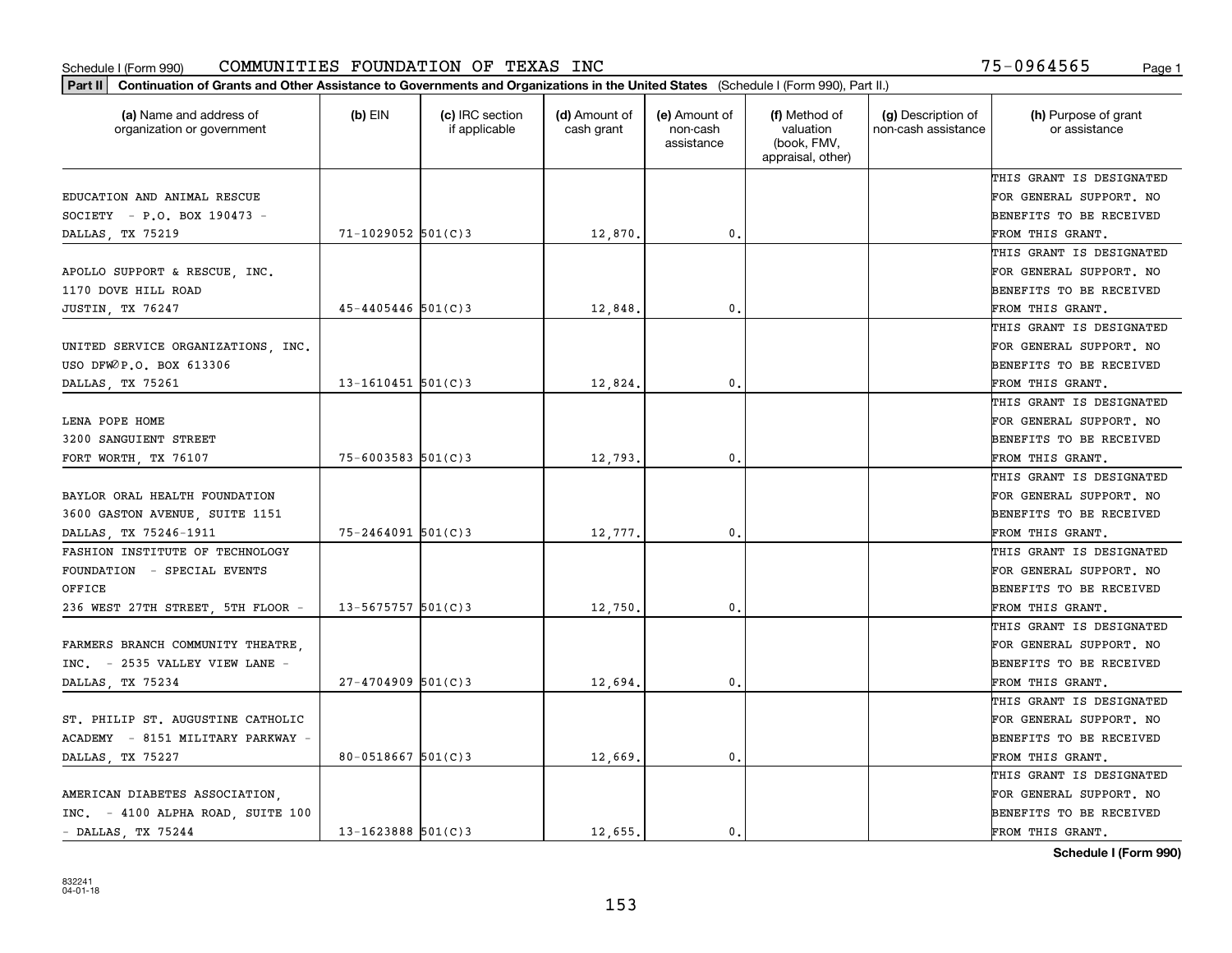| Part II   Continuation of Grants and Other Assistance to Governments and Organizations in the United States (Schedule I (Form 990), Part II.) |                         |                                  |                             |                                         |                                                                |                                           |                                       |
|-----------------------------------------------------------------------------------------------------------------------------------------------|-------------------------|----------------------------------|-----------------------------|-----------------------------------------|----------------------------------------------------------------|-------------------------------------------|---------------------------------------|
| (a) Name and address of<br>organization or government                                                                                         | (b) $EIN$               | (c) IRC section<br>if applicable | (d) Amount of<br>cash grant | (e) Amount of<br>non-cash<br>assistance | (f) Method of<br>valuation<br>(book, FMV,<br>appraisal, other) | (g) Description of<br>non-cash assistance | (h) Purpose of grant<br>or assistance |
|                                                                                                                                               |                         |                                  |                             |                                         |                                                                |                                           | THIS GRANT IS DESIGNATED              |
| ARTS ON TAP, INC.                                                                                                                             |                         |                                  |                             |                                         |                                                                |                                           | FOR GENERAL SUPPORT. NO               |
| 1628 5TH AVENUE                                                                                                                               |                         |                                  |                             |                                         |                                                                |                                           | BENEFITS TO BE RECEIVED               |
| FORT WORTH, TX 76104                                                                                                                          | 75-2434692 501(C)3      |                                  | 12,653.                     | 0.                                      |                                                                |                                           | FROM THIS GRANT.                      |
|                                                                                                                                               |                         |                                  |                             |                                         |                                                                |                                           | THIS GRANT IS DESIGNATED              |
| DALLAS HISTORICAL SOCIETY HALL OF                                                                                                             |                         |                                  |                             |                                         |                                                                |                                           | FOR GENERAL SUPPORT. NO               |
| STATE FAIR PARK - P.O. BOX 150038                                                                                                             |                         |                                  |                             |                                         |                                                                |                                           | BENEFITS TO BE RECEIVED               |
| - DALLAS, TX 75315-0038                                                                                                                       | $75 - 0851204$ 501(C)3  |                                  | 12,645.                     | 0.                                      |                                                                |                                           | FROM THIS GRANT.                      |
|                                                                                                                                               |                         |                                  |                             |                                         |                                                                |                                           | THIS GRANT IS DESIGNATED              |
| AHA ART HOUSE DALLAS                                                                                                                          |                         |                                  |                             |                                         |                                                                |                                           | FOR GENERAL SUPPORT. NO               |
| 2122 KIDWELL STREET, SUITE 206                                                                                                                |                         |                                  |                             |                                         |                                                                |                                           | BENEFITS TO BE RECEIVED               |
| DALLAS, TX 75214                                                                                                                              | 45-5031726 501(C)3      |                                  | 12,515.                     | 0.                                      |                                                                |                                           | FROM THIS GRANT.                      |
|                                                                                                                                               |                         |                                  |                             |                                         |                                                                |                                           | THIS GRANT IS DESIGNATED              |
| PEOPLE'S COMMUNITY CLINIC, INC.                                                                                                               |                         |                                  |                             |                                         |                                                                |                                           | FOR GENERAL SUPPORT. NO               |
| 1101 CAMINO LA COSTA                                                                                                                          |                         |                                  |                             |                                         |                                                                |                                           | <b>BENEFITS TO BE RECEIVED</b>        |
| AUSTIN, TX 78752                                                                                                                              | $23 - 7087608$ 501(C)3  |                                  | 12,500                      | 0.                                      |                                                                |                                           | FROM THIS GRANT.                      |
| PLANNED LIVING ASSISTANCE NETWORK                                                                                                             |                         |                                  |                             |                                         |                                                                |                                           | THIS GRANT IS DESIGNATED              |
| OF NORTH TEXAS, INC. - C/O JEWISH                                                                                                             |                         |                                  |                             |                                         |                                                                |                                           | FOR GENERAL SUPPORT. NO               |
| FAMILY SERVICE                                                                                                                                |                         |                                  |                             |                                         |                                                                |                                           | BENEFITS TO BE RECEIVED               |
| 5402 ARAPAHO ROAD - DALLAS, TX                                                                                                                | $75 - 2382809$ 501(C)3  |                                  | 12,500                      | 0.                                      |                                                                |                                           | FROM THIS GRANT.                      |
|                                                                                                                                               |                         |                                  |                             |                                         |                                                                |                                           | THIS GRANT IS DESIGNATED              |
| CITY OF BAYTOWN                                                                                                                               |                         |                                  |                             |                                         |                                                                |                                           | FOR GENERAL SUPPORT. NO               |
| P.O. BOX 424                                                                                                                                  |                         |                                  |                             |                                         |                                                                |                                           | BENEFITS TO BE RECEIVED               |
| BAYTOWN, TX 77522-0424                                                                                                                        | 74-6000246 GOVERNMENT   |                                  | 12,484.                     | 0.                                      |                                                                |                                           | FROM THIS GRANT.                      |
|                                                                                                                                               |                         |                                  |                             |                                         |                                                                |                                           | THIS GRANT IS DESIGNATED              |
| STREETSIDE SHOWERS, INC.                                                                                                                      |                         |                                  |                             |                                         |                                                                |                                           | FOR GENERAL SUPPORT. NO               |
| P.O. BOX 2623                                                                                                                                 |                         |                                  |                             |                                         |                                                                |                                           | BENEFITS TO BE RECEIVED               |
| MCKINNEY, TX 75070                                                                                                                            | 82-2043901 $501(C)$ 3   |                                  | 12,424.                     | $\mathbf{0}$ .                          |                                                                |                                           | FROM THIS GRANT.                      |
|                                                                                                                                               |                         |                                  |                             |                                         |                                                                |                                           | THIS GRANT IS DESIGNATED              |
| <b>BPRAPTORCENTER</b>                                                                                                                         |                         |                                  |                             |                                         |                                                                |                                           | FOR GENERAL SUPPORT. NO               |
| 1625 BROCKDALE PARK ROAD                                                                                                                      |                         |                                  |                             |                                         |                                                                |                                           | BENEFITS TO BE RECEIVED               |
| LUCAS TX 75002                                                                                                                                | $20-1305421$ 501(C)3    |                                  | 12,316.                     | 0.                                      |                                                                |                                           | FROM THIS GRANT.                      |
|                                                                                                                                               |                         |                                  |                             |                                         |                                                                |                                           | THIS GRANT IS DESIGNATED              |
| SPIRIT HORSE THERAPUETIC RIDING                                                                                                               |                         |                                  |                             |                                         |                                                                |                                           | FOR GENERAL SUPPORT. NO               |
| CENTER - 480 WEST HIGHLAND STREET                                                                                                             |                         |                                  |                             |                                         |                                                                |                                           | BENEFITS TO BE RECEIVED               |
| - SOUTHLAKE TX 76092                                                                                                                          | $32 - 0362407$ 501(C) 3 |                                  | 12,307.                     | 0.                                      |                                                                |                                           | FROM THIS GRANT.                      |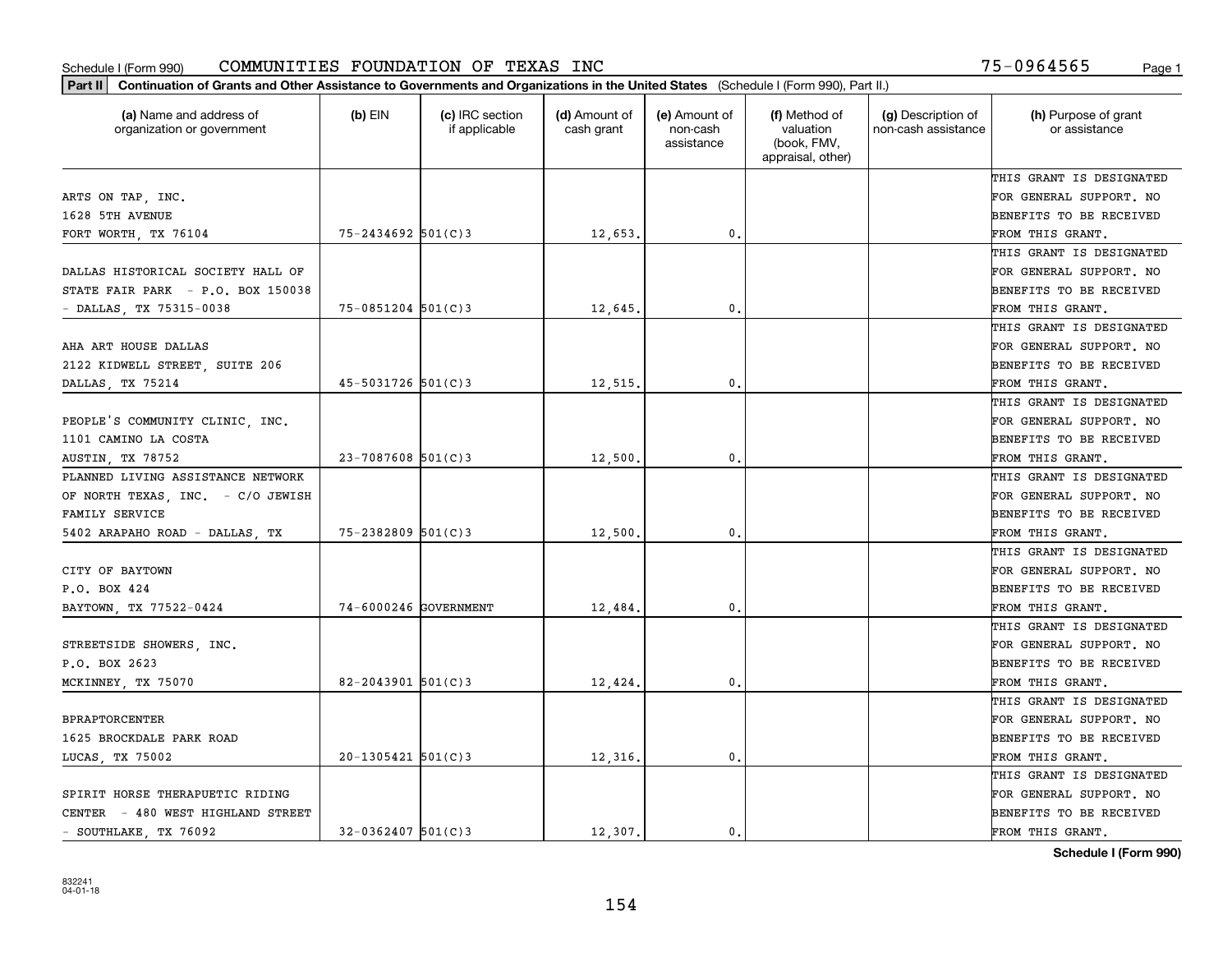| Part II   Continuation of Grants and Other Assistance to Governments and Organizations in the United States (Schedule I (Form 990), Part II.) |                         |                                  |                             |                                         |                                                                |                                           |                                       |
|-----------------------------------------------------------------------------------------------------------------------------------------------|-------------------------|----------------------------------|-----------------------------|-----------------------------------------|----------------------------------------------------------------|-------------------------------------------|---------------------------------------|
| (a) Name and address of<br>organization or government                                                                                         | $(b)$ EIN               | (c) IRC section<br>if applicable | (d) Amount of<br>cash grant | (e) Amount of<br>non-cash<br>assistance | (f) Method of<br>valuation<br>(book, FMV,<br>appraisal, other) | (g) Description of<br>non-cash assistance | (h) Purpose of grant<br>or assistance |
|                                                                                                                                               |                         |                                  |                             |                                         |                                                                |                                           | THIS GRANT IS DESIGNATED              |
| IMMACULATE CONCEPTION CATHOLIC                                                                                                                |                         |                                  |                             |                                         |                                                                |                                           | FOR GENERAL SUPPORT. NO               |
| SCHOOL - 2301 N. BONNIE BRAE ROAD                                                                                                             |                         |                                  |                             |                                         |                                                                |                                           | BENEFITS TO BE RECEIVED               |
| - DENTON, TX 76207                                                                                                                            | $75 - 2578943$ 501(C)3  |                                  | 12,250.                     | 0.                                      |                                                                |                                           | FROM THIS GRANT.                      |
|                                                                                                                                               |                         |                                  |                             |                                         |                                                                |                                           | THIS GRANT IS DESIGNATED              |
| BORDER COLLIE RESCUE & REHAB OF                                                                                                               |                         |                                  |                             |                                         |                                                                |                                           | FOR GENERAL SUPPORT. NO               |
| TEXAS - P.O. BOX 902 - PROSPER.                                                                                                               |                         |                                  |                             |                                         |                                                                |                                           | BENEFITS TO BE RECEIVED               |
| TX 75078                                                                                                                                      | $47 - 2110399$ 501(C)3  |                                  | 12,247.                     | 0.                                      |                                                                |                                           | FROM THIS GRANT.                      |
|                                                                                                                                               |                         |                                  |                             |                                         |                                                                |                                           | THIS GRANT IS DESIGNATED              |
| TRAVIS ACADEMY OF FINE ARTS                                                                                                                   |                         |                                  |                             |                                         |                                                                |                                           | FOR GENERAL SUPPORT. NO               |
| 800 WEST BERRY                                                                                                                                |                         |                                  |                             |                                         |                                                                |                                           | BENEFITS TO BE RECEIVED               |
| FORT WORTH, TX 76110                                                                                                                          | $45 - 5446357$ 501(C)3  |                                  | 12,216.                     | $\mathfrak{o}$ .                        |                                                                |                                           | FROM THIS GRANT.                      |
|                                                                                                                                               |                         |                                  |                             |                                         |                                                                |                                           | THIS GRANT IS DESIGNATED              |
| SELWYN SCHOOL                                                                                                                                 |                         |                                  |                             |                                         |                                                                |                                           | FOR GENERAL SUPPORT. NO               |
| 2270 COPPER CANYON ROAD                                                                                                                       |                         |                                  |                             |                                         |                                                                |                                           | <b>BENEFITS TO BE RECEIVED</b>        |
| ARGYLE, TX 76226                                                                                                                              | $75 - 0989569$ 501(C)3  |                                  | 12,211.                     | $\mathbf{0}$ .                          |                                                                |                                           | FROM THIS GRANT.                      |
|                                                                                                                                               |                         |                                  |                             |                                         |                                                                |                                           | THIS GRANT IS DESIGNATED              |
| ST. TIMOTHY CHRISTIAN ACADEMY                                                                                                                 |                         |                                  |                             |                                         |                                                                |                                           | FOR GENERAL SUPPORT. NO               |
| 6801 WEST PARK BOULEVARD                                                                                                                      |                         |                                  |                             |                                         |                                                                |                                           | BENEFITS TO BE RECEIVED               |
| PLANO, TX 75093                                                                                                                               | $27 - 0251152$ 501(C)3  |                                  | 12,167.                     | 0.                                      |                                                                |                                           | FROM THIS GRANT.                      |
|                                                                                                                                               |                         |                                  |                             |                                         |                                                                |                                           | THIS GRANT IS DESIGNATED              |
| MOSAIC                                                                                                                                        |                         |                                  |                             |                                         |                                                                |                                           | FOR GENERAL SUPPORT. NO               |
| 2245 MIDWAY ROAD, SUITE 300                                                                                                                   |                         |                                  |                             |                                         |                                                                |                                           | BENEFITS TO BE RECEIVED               |
| PLANO, TX 75093                                                                                                                               | $11-3669999$ $501(C)3$  |                                  | 12,161.                     | $\mathfrak{o}$ .                        |                                                                |                                           | FROM THIS GRANT.                      |
| WEIMARANER RESCUE OF NORTH TEXAS,                                                                                                             |                         |                                  |                             |                                         |                                                                |                                           | THIS GRANT IS DESIGNATED              |
| INC. - 4347 W. NORTHWEST HIGHWAY,                                                                                                             |                         |                                  |                             |                                         |                                                                |                                           | FOR GENERAL SUPPORT. NO               |
| SUITE 130, BOX 184 - DALLAS, TX                                                                                                               |                         |                                  |                             |                                         |                                                                |                                           | BENEFITS TO BE RECEIVED               |
| 75220                                                                                                                                         | 75-2739729 501(C)3      |                                  | 12,139                      | 0.                                      |                                                                |                                           | FROM THIS GRANT.                      |
|                                                                                                                                               |                         |                                  |                             |                                         |                                                                |                                           | THIS GRANT IS DESIGNATED              |
| DFW COCKER SPANIEL RESCUE                                                                                                                     |                         |                                  |                             |                                         |                                                                |                                           | FOR GENERAL SUPPORT. NO               |
| 1000 CREEK VIEW LANE                                                                                                                          |                         |                                  |                             |                                         |                                                                |                                           | BENEFITS TO BE RECEIVED               |
| ALLEN, TX 75002                                                                                                                               | $03 - 0517489$ 501(C)3  |                                  | 12,118.                     | 0.                                      |                                                                |                                           | FROM THIS GRANT.                      |
|                                                                                                                                               |                         |                                  |                             |                                         |                                                                |                                           | THIS GRANT IS DESIGNATED              |
| LONE STAR DOBERMAN RESCUE  INC.                                                                                                               |                         |                                  |                             |                                         |                                                                |                                           | FOR GENERAL SUPPORT. NO               |
| P.O. BOX 101782                                                                                                                               |                         |                                  |                             |                                         |                                                                |                                           | <b>BENEFITS TO BE RECEIVED</b>        |
| FORT WORTH TX 76185                                                                                                                           | $30 - 0758508$ 501(C) 3 |                                  | 12,108.                     | 0.                                      |                                                                |                                           | FROM THIS GRANT.                      |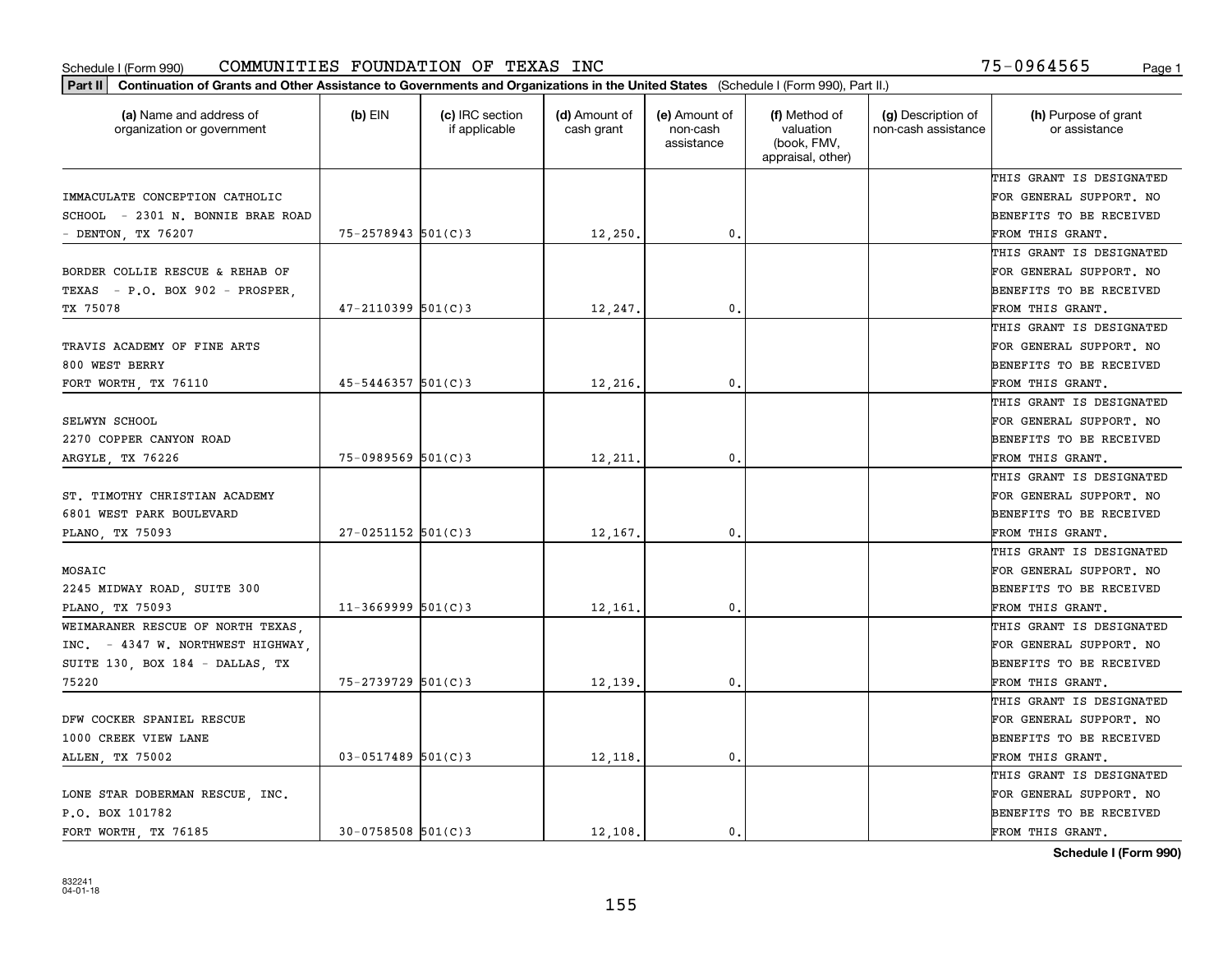| Part II   Continuation of Grants and Other Assistance to Governments and Organizations in the United States (Schedule I (Form 990), Part II.) |                        |                                  |                             |                                         |                                                                |                                           |                                       |
|-----------------------------------------------------------------------------------------------------------------------------------------------|------------------------|----------------------------------|-----------------------------|-----------------------------------------|----------------------------------------------------------------|-------------------------------------------|---------------------------------------|
| (a) Name and address of<br>organization or government                                                                                         | $(b)$ EIN              | (c) IRC section<br>if applicable | (d) Amount of<br>cash grant | (e) Amount of<br>non-cash<br>assistance | (f) Method of<br>valuation<br>(book, FMV,<br>appraisal, other) | (g) Description of<br>non-cash assistance | (h) Purpose of grant<br>or assistance |
|                                                                                                                                               |                        |                                  |                             |                                         |                                                                |                                           | THIS GRANT IS DESIGNATED              |
| WESTIE RESCUE OF NORTH TEXAS                                                                                                                  |                        |                                  |                             |                                         |                                                                |                                           | FOR GENERAL SUPPORT. NO               |
| 15806 RYAN LANE                                                                                                                               |                        |                                  |                             |                                         |                                                                |                                           | BENEFITS TO BE RECEIVED               |
| FRISCO, TX 75035-3651                                                                                                                         | $20-3719977$ 501(C)3   |                                  | 12,104.                     | 0.                                      |                                                                |                                           | FROM THIS GRANT.                      |
|                                                                                                                                               |                        |                                  |                             |                                         |                                                                |                                           | THIS GRANT IS DESIGNATED              |
| HUGS CAFE                                                                                                                                     |                        |                                  |                             |                                         |                                                                |                                           | FOR GENERAL SUPPORT. NO               |
| 224 E. VIRGINIA STREET                                                                                                                        |                        |                                  |                             |                                         |                                                                |                                           | BENEFITS TO BE RECEIVED               |
| MCKINNEY, TX 75069                                                                                                                            | $46 - 2332714$ 501(C)3 |                                  | 12,059                      | 0.                                      |                                                                |                                           | FROM THIS GRANT.                      |
|                                                                                                                                               |                        |                                  |                             |                                         |                                                                |                                           | THIS GRANT IS DESIGNATED              |
| EMBRACE WAITING CHILDREN INC                                                                                                                  |                        |                                  |                             |                                         |                                                                |                                           | FOR GENERAL SUPPORT. NO               |
| 100 E. LOUISANA STREET, SUITE 6                                                                                                               |                        |                                  |                             |                                         |                                                                |                                           | BENEFITS TO BE RECEIVED               |
| MCKINNEY, TX 75069                                                                                                                            | $27-0946206$ 501(C)3   |                                  | 12,025.                     | $\mathfrak{o}$ .                        |                                                                |                                           | FROM THIS GRANT.                      |
|                                                                                                                                               |                        |                                  |                             |                                         |                                                                |                                           | THIS GRANT IS DESIGNATED              |
| WACO FOUNDATION                                                                                                                               |                        |                                  |                             |                                         |                                                                |                                           | FOR GENERAL SUPPORT. NO               |
| 1227 N. VALLEY MILLS DRIVE, SUITE 2                                                                                                           |                        |                                  |                             |                                         |                                                                |                                           | <b>BENEFITS TO BE RECEIVED</b>        |
| WACO, TX 76710                                                                                                                                | 74-6054628 501(C)3     |                                  | 12,000.                     | $\mathbf{0}$ .                          |                                                                |                                           | FROM THIS GRANT.                      |
|                                                                                                                                               |                        |                                  |                             |                                         |                                                                |                                           | THIS GRANT IS DESIGNATED              |
| CREEDE COMMUNITY CHURCH                                                                                                                       |                        |                                  |                             |                                         |                                                                |                                           | FOR GENERAL SUPPORT. NO               |
| P.O. BOX 126                                                                                                                                  |                        |                                  |                             |                                         |                                                                |                                           | BENEFITS TO BE RECEIVED               |
| CREEDE, CO 81130                                                                                                                              | $84-0920564$ 501(C)3   |                                  | 12,000                      | 0.                                      |                                                                |                                           | FROM THIS GRANT.                      |
|                                                                                                                                               |                        |                                  |                             |                                         |                                                                |                                           | THIS GRANT IS DESIGNATED              |
| PIONEER BIBLE TRANSLATORS                                                                                                                     |                        |                                  |                             |                                         |                                                                |                                           | FOR GENERAL SUPPORT. NO               |
| 7255 WEST CAMP WISDOM ROAD                                                                                                                    |                        |                                  |                             |                                         |                                                                |                                           | BENEFITS TO BE RECEIVED               |
| DALLAS, TX 75236                                                                                                                              | $23 - 7433923$ 501(C)3 |                                  | 12,000                      | $\mathfrak{o}$ .                        |                                                                |                                           | FROM THIS GRANT.                      |
|                                                                                                                                               |                        |                                  |                             |                                         |                                                                |                                           | THIS GRANT IS DESIGNATED              |
| MINDLEAPS                                                                                                                                     |                        |                                  |                             |                                         |                                                                |                                           | FOR GENERAL SUPPORT. NO               |
| 315 WEST 36TH STREET, 2ND FLOOR                                                                                                               |                        |                                  |                             |                                         |                                                                |                                           | BENEFITS TO BE RECEIVED               |
| NEW YORK, NY 10018                                                                                                                            | $20 - 2041093$ 501(C)3 |                                  | 12,000                      | 0.                                      |                                                                |                                           | FROM THIS GRANT.                      |
|                                                                                                                                               |                        |                                  |                             |                                         |                                                                |                                           | THIS GRANT IS DESIGNATED              |
| ZOIE'S PLACE                                                                                                                                  |                        |                                  |                             |                                         |                                                                |                                           | FOR GENERAL SUPPORT. NO               |
| 306 NORTH LOOP 288, SUITE 118                                                                                                                 |                        |                                  |                             |                                         |                                                                |                                           | BENEFITS TO BE RECEIVED               |
| DENTON, TX 76209                                                                                                                              | 81-4215361 $501(C)$ 3  |                                  | 11,977.                     | 0.                                      |                                                                |                                           | FROM THIS GRANT.                      |
|                                                                                                                                               |                        |                                  |                             |                                         |                                                                |                                           | THIS GRANT IS DESIGNATED              |
| OPERATION CARE INTERNATIONAL, INC.                                                                                                            |                        |                                  |                             |                                         |                                                                |                                           | FOR GENERAL SUPPORT. NO               |
| 8330 LBJ FREEWAY, SUITE 770                                                                                                                   |                        |                                  |                             |                                         |                                                                |                                           | <b>BENEFITS TO BE RECEIVED</b>        |
| DALLAS, TX 75243                                                                                                                              | $75 - 2959602$ 501(C)3 |                                  | 11,975.                     | 0.                                      |                                                                |                                           | FROM THIS GRANT.                      |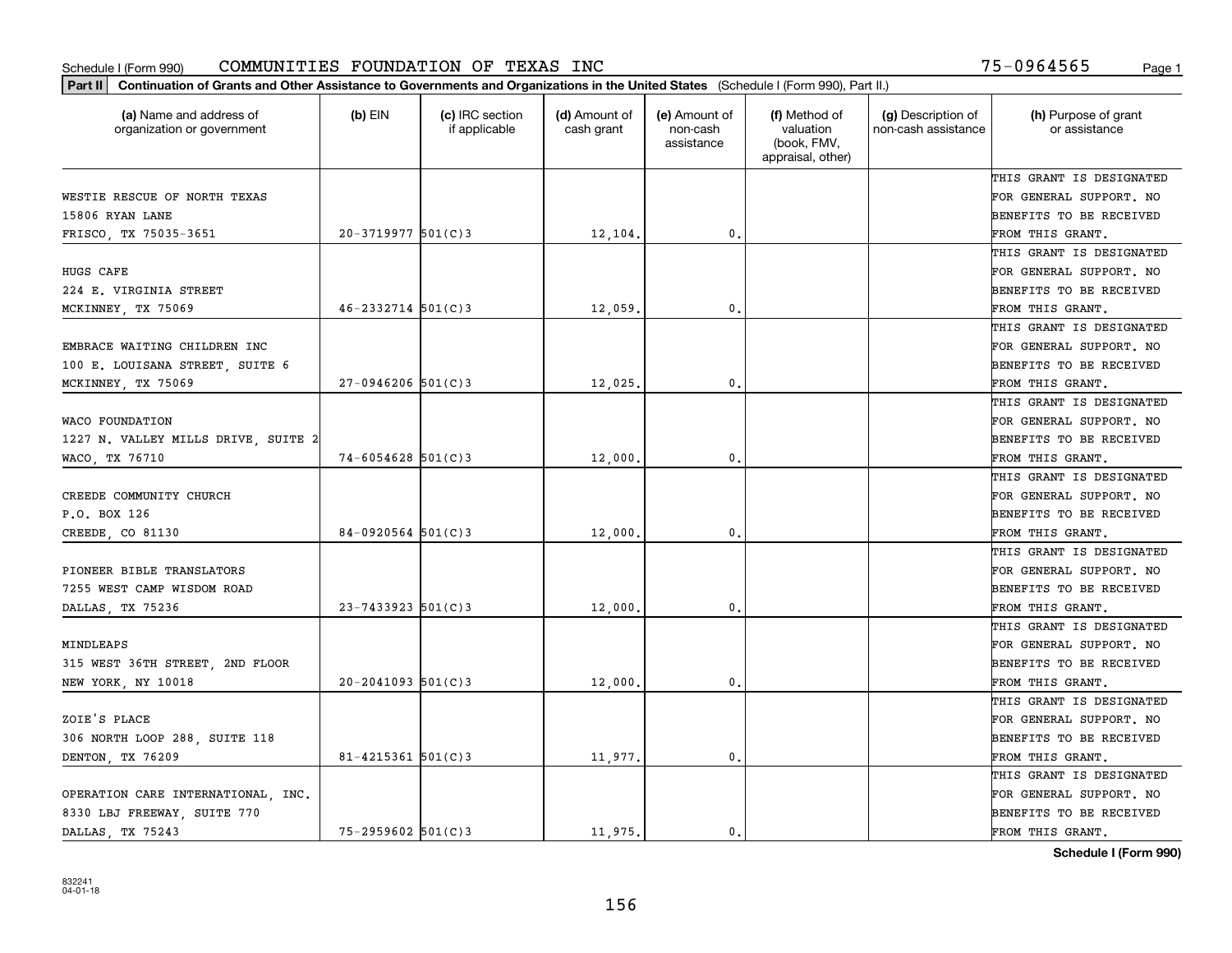| (a) Name and address of<br>organization or government | $(b)$ EIN              | (c) IRC section<br>if applicable | (d) Amount of<br>cash grant | (e) Amount of<br>non-cash<br>assistance | (f) Method of<br>valuation<br>(book, FMV,<br>appraisal, other) | (g) Description of<br>non-cash assistance | (h) Purpose of grant<br>or assistance |
|-------------------------------------------------------|------------------------|----------------------------------|-----------------------------|-----------------------------------------|----------------------------------------------------------------|-------------------------------------------|---------------------------------------|
|                                                       |                        |                                  |                             |                                         |                                                                |                                           | THIS GRANT IS DESIGNATED              |
| CRY HAVOC THEATER COMPANY                             |                        |                                  |                             |                                         |                                                                |                                           | FOR GENERAL SUPPORT. NO               |
| 8350 NORTH CENTRAL EXPRESSWAY, SUIT                   |                        |                                  |                             |                                         |                                                                |                                           | BENEFITS TO BE RECEIVED               |
| DALLAS, TX 75206                                      | $47 - 3352255$ 501(C)3 |                                  | 11,930.                     | 0.                                      |                                                                |                                           | FROM THIS GRANT.                      |
|                                                       |                        |                                  |                             |                                         |                                                                |                                           | THIS GRANT IS DESIGNATED              |
| FINISHING WELL MINISTRIES                             |                        |                                  |                             |                                         |                                                                |                                           | FOR GENERAL SUPPORT. NO               |
| 2001 WEST PLANO PARKWAY, SUITE 2610                   |                        |                                  |                             |                                         |                                                                |                                           | BENEFITS TO BE RECEIVED               |
| PLANO, TX 75075                                       | $47 - 2535369$ 501(C)3 |                                  | 11,894                      | 0.                                      |                                                                |                                           | FROM THIS GRANT.                      |
|                                                       |                        |                                  |                             |                                         |                                                                |                                           | THIS GRANT IS DESIGNATED              |
| ENGAGE HOPE MINISTRIES                                |                        |                                  |                             |                                         |                                                                |                                           | FOR GENERAL SUPPORT. NO               |
| 6505 WEST PARK BOULEVARD, SUITE 306                   |                        |                                  |                             |                                         |                                                                |                                           | BENEFITS TO BE RECEIVED               |
| PLANO, TX 75093                                       | $27 - 3599937$ 501(C)3 |                                  | 11,893.                     | 0.                                      |                                                                |                                           | FROM THIS GRANT.                      |
|                                                       |                        |                                  |                             |                                         |                                                                |                                           | THIS GRANT IS DESIGNATED              |
| WHITE ROCK CENTER OF HOPE                             |                        |                                  |                             |                                         |                                                                |                                           | FOR GENERAL SUPPORT. NO               |
| P.O. BOX 180358                                       |                        |                                  |                             |                                         |                                                                |                                           | <b>BENEFITS TO BE RECEIVED</b>        |
| DALLAS, TX 75218                                      | 75-2248813 501(C)3     |                                  | 11,876.                     | $\mathbf{0}$ .                          |                                                                |                                           | FROM THIS GRANT.                      |
|                                                       |                        |                                  |                             |                                         |                                                                |                                           | THIS GRANT IS DESIGNATED              |
| TEXAS HUSKY RESCUE, INC.                              |                        |                                  |                             |                                         |                                                                |                                           | FOR GENERAL SUPPORT. NO               |
| P.O. BOX 118891                                       |                        |                                  |                             |                                         |                                                                |                                           | BENEFITS TO BE RECEIVED               |
| CARROLLTON, TX 75011                                  | 38-3799528 501(C)3     |                                  | 11,840.                     | 0.                                      |                                                                |                                           | FROM THIS GRANT.                      |
|                                                       |                        |                                  |                             |                                         |                                                                |                                           | THIS GRANT IS DESIGNATED              |
| COMMUNITY LINK MISSION, INC.                          |                        |                                  |                             |                                         |                                                                |                                           | FOR GENERAL SUPPORT. NO               |
| 300 SOUTH BELMONT STREET                              |                        |                                  |                             |                                         |                                                                |                                           | BENEFITS TO BE RECEIVED               |
| FORT WORTH, TX 76179                                  | $20 - 3579283$ 501(C)3 |                                  | 11,821                      | 0.                                      |                                                                |                                           | FROM THIS GRANT.                      |
|                                                       |                        |                                  |                             |                                         |                                                                |                                           | THIS GRANT IS DESIGNATED              |
| BIBLICAL COMMUNICATIONS                               |                        |                                  |                             |                                         |                                                                |                                           | FOR GENERAL SUPPORT. NO               |
| INTERNATIONAL, INC. - 9634                            |                        |                                  |                             |                                         |                                                                |                                           | BENEFITS TO BE RECEIVED               |
| BASELINE DRIVE - DALLAS, TX 75243                     | $45 - 3340344$ 501(C)3 |                                  | 11,745.                     | 0.                                      |                                                                |                                           | FROM THIS GRANT.                      |
|                                                       |                        |                                  |                             |                                         |                                                                |                                           | THIS GRANT IS DESIGNATED              |
| DEEDS NOT WORDS                                       |                        |                                  |                             |                                         |                                                                |                                           | FOR GENERAL SUPPORT. NO               |
| 927 STEWART DRIVE                                     |                        |                                  |                             |                                         |                                                                |                                           | BENEFITS TO BE RECEIVED               |
| DALLAS, TX 75208                                      | 82-3135054 $501(C)$ 3  |                                  | 11,693.                     | 0.                                      |                                                                |                                           | FROM THIS GRANT.                      |
|                                                       |                        |                                  |                             |                                         |                                                                |                                           | THIS GRANT IS DESIGNATED              |
| TREASURED VESSELS FOUNDATION                          |                        |                                  |                             |                                         |                                                                |                                           | FOR GENERAL SUPPORT. NO               |
| P.O. BOX 2256                                         |                        |                                  |                             |                                         |                                                                |                                           | <b>BENEFITS TO BE RECEIVED</b>        |
| FRISCO TX 75034                                       | $46 - 3947870$ 501(C)3 |                                  | 11,670.                     | $\mathbf{0}$ .                          |                                                                |                                           | FROM THIS GRANT.                      |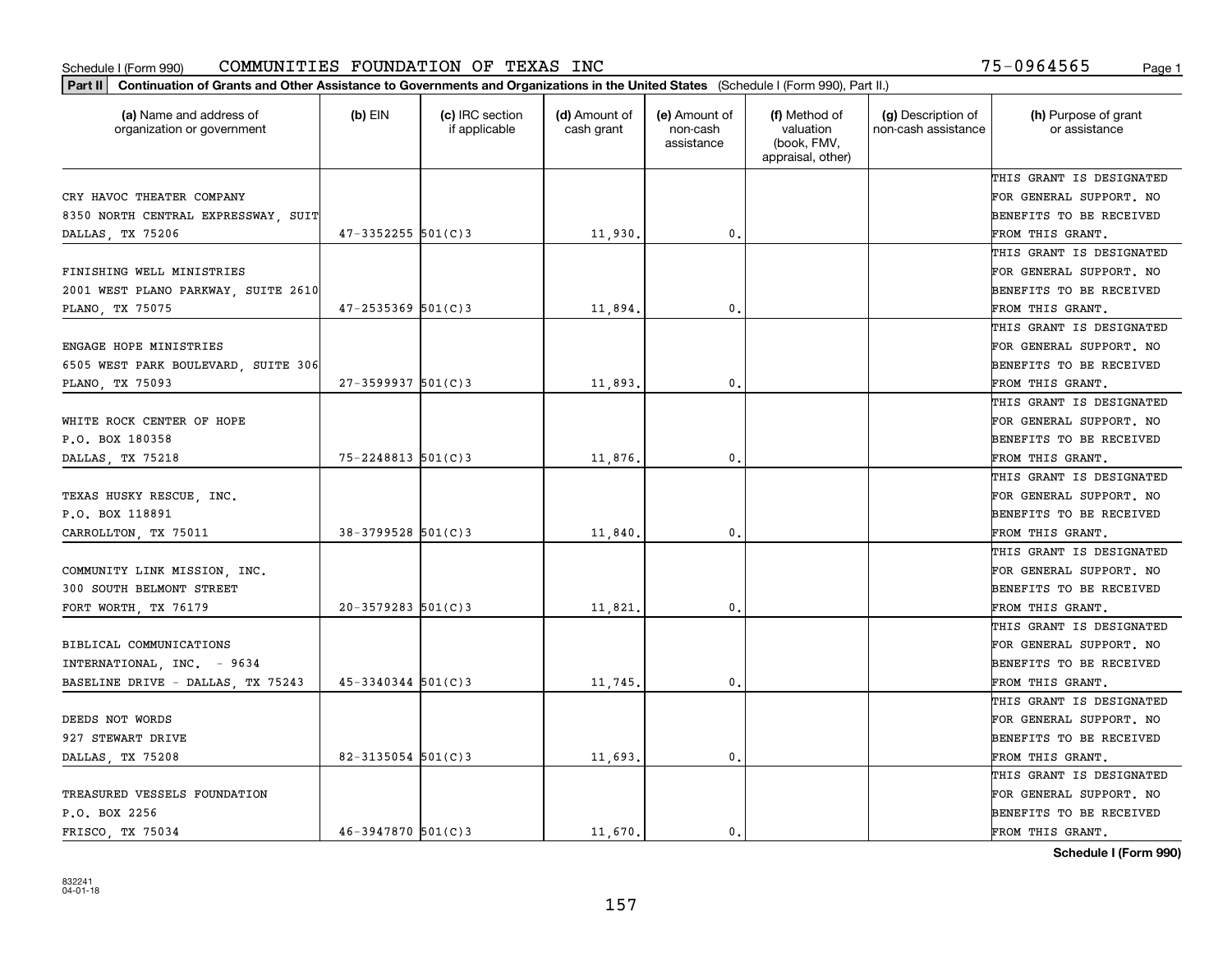| Part II   Continuation of Grants and Other Assistance to Governments and Organizations in the United States (Schedule I (Form 990), Part II.) |                        |                                  |                             |                                         |                                                                |                                           |                                       |
|-----------------------------------------------------------------------------------------------------------------------------------------------|------------------------|----------------------------------|-----------------------------|-----------------------------------------|----------------------------------------------------------------|-------------------------------------------|---------------------------------------|
| (a) Name and address of<br>organization or government                                                                                         | $(b)$ EIN              | (c) IRC section<br>if applicable | (d) Amount of<br>cash grant | (e) Amount of<br>non-cash<br>assistance | (f) Method of<br>valuation<br>(book, FMV,<br>appraisal, other) | (g) Description of<br>non-cash assistance | (h) Purpose of grant<br>or assistance |
|                                                                                                                                               |                        |                                  |                             |                                         |                                                                |                                           | THIS GRANT IS DESIGNATED              |
| HEIFER PROJECT INTERNATIONAL                                                                                                                  |                        |                                  |                             |                                         |                                                                |                                           | FOR GENERAL SUPPORT. NO               |
| 1 WORLD AVENUE                                                                                                                                |                        |                                  |                             |                                         |                                                                |                                           | BENEFITS TO BE RECEIVED               |
| LITTLE ROCK, AR 72202                                                                                                                         | $35 - 1019477$ 501(C)3 |                                  | 11,650.                     | 0.                                      |                                                                |                                           | FROM THIS GRANT.                      |
|                                                                                                                                               |                        |                                  |                             |                                         |                                                                |                                           | THIS GRANT IS DESIGNATED              |
| APOPO US                                                                                                                                      |                        |                                  |                             |                                         |                                                                |                                           | FOR GENERAL SUPPORT. NO               |
| 1133 15TH STREET NORTHWEST, SUITE 1                                                                                                           |                        |                                  |                             |                                         |                                                                |                                           | BENEFITS TO BE RECEIVED               |
| WASHINGTON, DC 20005                                                                                                                          | $47 - 1389723$ 501(C)3 |                                  | 11,650                      | 0.                                      |                                                                |                                           | FROM THIS GRANT.                      |
|                                                                                                                                               |                        |                                  |                             |                                         |                                                                |                                           | THIS GRANT IS DESIGNATED              |
| ST. AMELIA SCHOOL                                                                                                                             |                        |                                  |                             |                                         |                                                                |                                           | FOR GENERAL SUPPORT. NO               |
| 210 ST. AMELIA DRIVE                                                                                                                          |                        |                                  |                             |                                         |                                                                |                                           | BENEFITS TO BE RECEIVED               |
| TONAWANDA, NY 14150                                                                                                                           | $16 - 0800887$ 501(C)3 |                                  | 11,645.                     | $\mathfrak{o}$ .                        |                                                                |                                           | FROM THIS GRANT.                      |
|                                                                                                                                               |                        |                                  |                             |                                         |                                                                |                                           | THIS GRANT IS DESIGNATED              |
| IRVING HEALTHCARE FOUNDATION                                                                                                                  |                        |                                  |                             |                                         |                                                                |                                           | FOR GENERAL SUPPORT. NO               |
| 1901 N. MACARTHUR BOULEVARD                                                                                                                   |                        |                                  |                             |                                         |                                                                |                                           | <b>BENEFITS TO BE RECEIVED</b>        |
| IRVING, TX 75061                                                                                                                              | $75 - 1570933$ 501(C)3 |                                  | 11,644.                     | 0.                                      |                                                                |                                           | FROM THIS GRANT.                      |
|                                                                                                                                               |                        |                                  |                             |                                         |                                                                |                                           | THIS GRANT IS DESIGNATED              |
| UNIVERSITY OF HOUSTON                                                                                                                         |                        |                                  |                             |                                         |                                                                |                                           | FOR GENERAL SUPPORT. NO               |
| 500 GULF FREEWAY, BUILDING 2, ROOM                                                                                                            |                        |                                  |                             |                                         |                                                                |                                           | BENEFITS TO BE RECEIVED               |
| HOUSTON, TX 77204                                                                                                                             | $74 - 6001399$ 501(C)3 |                                  | 11,600                      | $\mathbf{0}$                            |                                                                |                                           | FROM THIS GRANT.                      |
|                                                                                                                                               |                        |                                  |                             |                                         |                                                                |                                           | THIS GRANT IS DESIGNATED              |
| HOUSTON BAPTIST UNIVERSITY                                                                                                                    |                        |                                  |                             |                                         |                                                                |                                           | FOR GENERAL SUPPORT. NO               |
| 7502 FONDREN ROAD                                                                                                                             |                        |                                  |                             |                                         |                                                                |                                           | BENEFITS TO BE RECEIVED               |
| HOUSTON, TX 77074                                                                                                                             | $74 - 1400699$ 501(C)3 |                                  | 11,600                      | 0.                                      |                                                                |                                           | FROM THIS GRANT.                      |
| NORTH HARRIS MONTGOMERY COMM                                                                                                                  |                        |                                  |                             |                                         |                                                                |                                           | THIS GRANT IS DESIGNATED              |
| COLLEGE DISTRICT FOUNDATION -                                                                                                                 |                        |                                  |                             |                                         |                                                                |                                           | FOR GENERAL SUPPORT. NO               |
| 5000 RESEARCH FOREST DRIVE - THE                                                                                                              |                        |                                  |                             |                                         |                                                                |                                           | BENEFITS TO BE RECEIVED               |
| WOODLANDS, TX 77381                                                                                                                           | $76 - 0336902$ 501(C)3 |                                  | 11,600                      | 0.                                      |                                                                |                                           | FROM THIS GRANT.                      |
|                                                                                                                                               |                        |                                  |                             |                                         |                                                                |                                           | THIS GRANT IS DESIGNATED              |
| VOLUNTEER SERVICES COUNCIL FOR THE                                                                                                            |                        |                                  |                             |                                         |                                                                |                                           | FOR GENERAL SUPPORT. NO               |
| DENTON STATE SUPPORTED - P.O. BOX                                                                                                             |                        |                                  |                             |                                         |                                                                |                                           | BENEFITS TO BE RECEIVED               |
| 368 - DENTON, TX 76202                                                                                                                        | $75 - 2179603$ 501(C)3 |                                  | 11,545.                     | 0.                                      |                                                                |                                           | FROM THIS GRANT.                      |
|                                                                                                                                               |                        |                                  |                             |                                         |                                                                |                                           | THIS GRANT IS DESIGNATED              |
| LEGACY CHRISTIAN ACADEMY                                                                                                                      |                        |                                  |                             |                                         |                                                                |                                           | FOR GENERAL SUPPORT. NO               |
| 5000 ACADEMY DRIVE                                                                                                                            |                        |                                  |                             |                                         |                                                                |                                           | <b>BENEFITS TO BE RECEIVED</b>        |
| FRISCO TX 75034                                                                                                                               | $75 - 2805332$ 501(C)3 |                                  | 11.531.                     | 0.                                      |                                                                |                                           | FROM THIS GRANT.                      |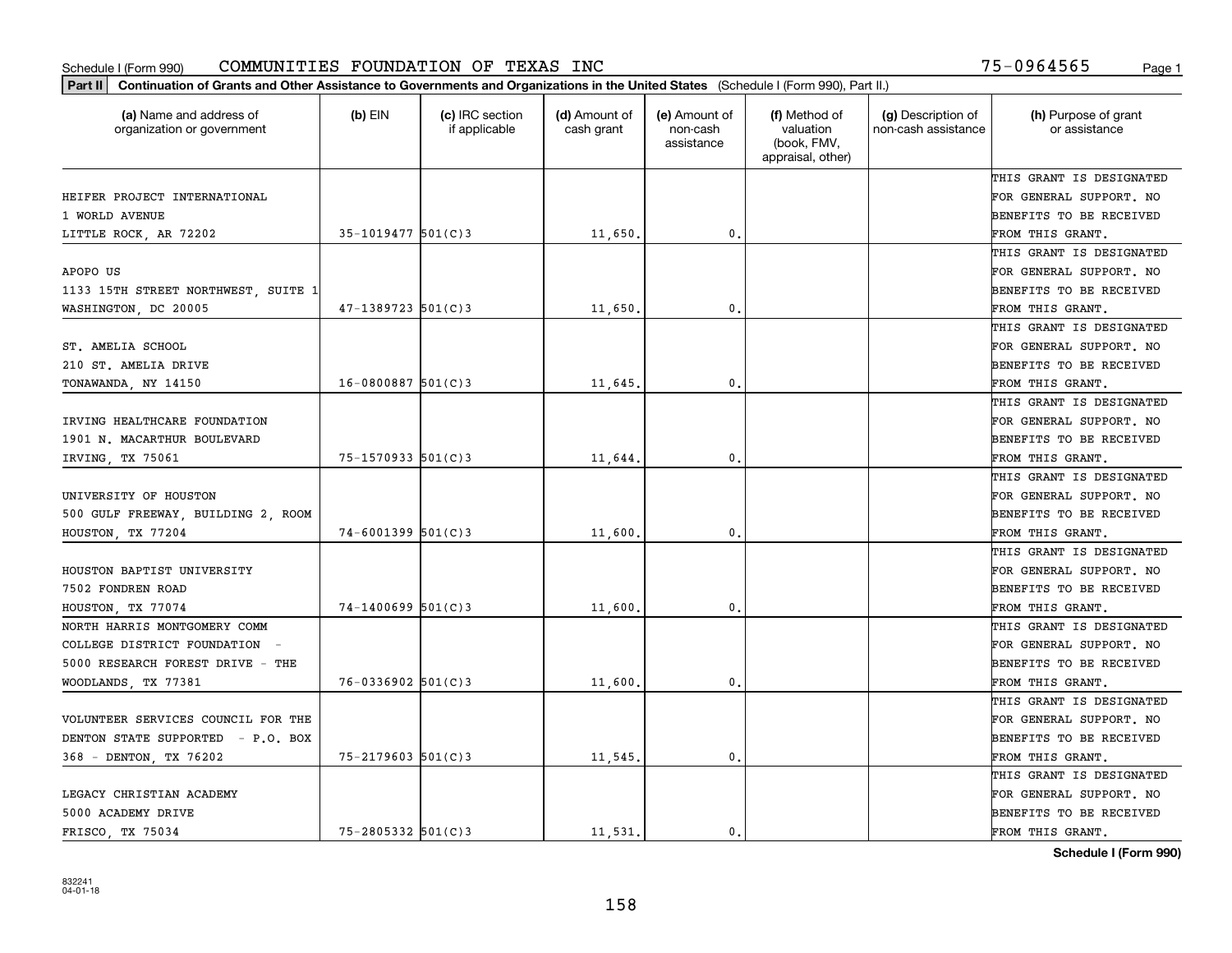| Part II   Continuation of Grants and Other Assistance to Governments and Organizations in the United States (Schedule I (Form 990), Part II.) |                        |                                  |                             |                                         |                                                                |                                           |                                       |
|-----------------------------------------------------------------------------------------------------------------------------------------------|------------------------|----------------------------------|-----------------------------|-----------------------------------------|----------------------------------------------------------------|-------------------------------------------|---------------------------------------|
| (a) Name and address of<br>organization or government                                                                                         | $(b)$ EIN              | (c) IRC section<br>if applicable | (d) Amount of<br>cash grant | (e) Amount of<br>non-cash<br>assistance | (f) Method of<br>valuation<br>(book, FMV,<br>appraisal, other) | (g) Description of<br>non-cash assistance | (h) Purpose of grant<br>or assistance |
|                                                                                                                                               |                        |                                  |                             |                                         |                                                                |                                           | THIS GRANT IS DESIGNATED              |
| RISE ADVENTURES, INC.                                                                                                                         |                        |                                  |                             |                                         |                                                                |                                           | FOR GENERAL SUPPORT. NO               |
| 2720 ROCHELLE POINT                                                                                                                           |                        |                                  |                             |                                         |                                                                |                                           | BENEFITS TO BE RECEIVED               |
| IRVING, TX 75062                                                                                                                              | $20 - 8646346$ 501(C)3 |                                  | 11,508.                     | 0.                                      |                                                                |                                           | FROM THIS GRANT.                      |
|                                                                                                                                               |                        |                                  |                             |                                         |                                                                |                                           | THIS GRANT IS DESIGNATED              |
| JUNIOR CHARITY LEAGUE OF DALLAS                                                                                                               |                        |                                  |                             |                                         |                                                                |                                           | FOR GENERAL SUPPORT. NO               |
| P.O. BOX 12487                                                                                                                                |                        |                                  |                             |                                         |                                                                |                                           | BENEFITS TO BE RECEIVED               |
| DALLAS, TX 75225                                                                                                                              | $75 - 2079480$ 501(C)3 |                                  | 11,500                      | 0.                                      |                                                                |                                           | FROM THIS GRANT.                      |
| THE NEW SCHOOL                                                                                                                                |                        |                                  |                             |                                         |                                                                |                                           | THIS GRANT IS DESIGNATED              |
| SPECIAL EVENTS                                                                                                                                |                        |                                  |                             |                                         |                                                                |                                           | FOR GENERAL SUPPORT. NO               |
| 79 FIFTH AVENUE, 17TH FLOOR - NEW                                                                                                             |                        |                                  |                             |                                         |                                                                |                                           | BENEFITS TO BE RECEIVED               |
| YORK, NY 10003                                                                                                                                | $13 - 3297197$ 501(C)3 |                                  | 11,500.                     | 0.                                      |                                                                |                                           | FROM THIS GRANT.                      |
|                                                                                                                                               |                        |                                  |                             |                                         |                                                                |                                           | THIS GRANT IS DESIGNATED              |
| TEXAS NEUROFIBROMATOSIS FOUNDATION                                                                                                            |                        |                                  |                             |                                         |                                                                |                                           | FOR GENERAL SUPPORT. NO               |
| 320 DECKER DRIVE, SUITE 100                                                                                                                   |                        |                                  |                             |                                         |                                                                |                                           | <b>BENEFITS TO BE RECEIVED</b>        |
| IRVING, TX 75062                                                                                                                              | $74 - 2138345$ 501(C)3 |                                  | 11,430.                     | 0.                                      |                                                                |                                           | FROM THIS GRANT.                      |
|                                                                                                                                               |                        |                                  |                             |                                         |                                                                |                                           | THIS GRANT IS DESIGNATED              |
| <b>COVENTRY RESERVE</b>                                                                                                                       |                        |                                  |                             |                                         |                                                                |                                           | FOR GENERAL SUPPORT. NO               |
| PO BOX 1134                                                                                                                                   |                        |                                  |                             |                                         |                                                                |                                           | BENEFITS TO BE RECEIVED               |
| WYLIE, TX 75098                                                                                                                               | $20 - 0476382$ 501(C)3 |                                  | $11,425$ .                  | 0.                                      |                                                                |                                           | FROM THIS GRANT.                      |
|                                                                                                                                               |                        |                                  |                             |                                         |                                                                |                                           | THIS GRANT IS DESIGNATED              |
| TEXAS SPORTING BREED RESCUE                                                                                                                   |                        |                                  |                             |                                         |                                                                |                                           | FOR GENERAL SUPPORT. NO               |
| 415 E. SHERMAN DRIVE, SUITE A1                                                                                                                |                        |                                  |                             |                                         |                                                                |                                           | BENEFITS TO BE RECEIVED               |
| DENTON, TX 76209                                                                                                                              | $45 - 2865649$ 501(C)3 |                                  | 11,378                      | 0.                                      |                                                                |                                           | FROM THIS GRANT.                      |
| CITY YEAR, INC.                                                                                                                               |                        |                                  |                             |                                         |                                                                |                                           | THIS GRANT IS DESIGNATED              |
| ONE MAIN PLACE                                                                                                                                |                        |                                  |                             |                                         |                                                                |                                           | FOR GENERAL SUPPORT. NO               |
| 1201 MAIN STREET, SUITE 1300 -                                                                                                                |                        |                                  |                             |                                         |                                                                |                                           | BENEFITS TO BE RECEIVED               |
| DALLAS, TX 75202                                                                                                                              | $22 - 2882549$ 501(C)3 |                                  | 11,375.                     | 0.                                      |                                                                |                                           | FROM THIS GRANT.                      |
|                                                                                                                                               |                        |                                  |                             |                                         |                                                                |                                           | THIS GRANT IS DESIGNATED              |
| RICHARDSON HUMANE SOCIETY                                                                                                                     |                        |                                  |                             |                                         |                                                                |                                           | FOR GENERAL SUPPORT. NO               |
| P.O. BOX 852515                                                                                                                               |                        |                                  |                             |                                         |                                                                |                                           | BENEFITS TO BE RECEIVED               |
| RICHARDSON, TX 75085                                                                                                                          | 75-2895799 501(C)3     |                                  | 11,361.                     | 0.                                      |                                                                |                                           | FROM THIS GRANT.                      |
|                                                                                                                                               |                        |                                  |                             |                                         |                                                                |                                           | THIS GRANT IS DESIGNATED              |
| SAVING PYRS IN NEED, INC.                                                                                                                     |                        |                                  |                             |                                         |                                                                |                                           | FOR GENERAL SUPPORT. NO               |
| 301 ALLEGHENY TRAIL LANE                                                                                                                      |                        |                                  |                             |                                         |                                                                |                                           | <b>BENEFITS TO BE RECEIVED</b>        |
| GARLAND, TX 75043                                                                                                                             | $75 - 3142439$ 501(C)3 |                                  | 11 341.                     | $\mathbf{0}$ .                          |                                                                |                                           | FROM THIS GRANT.                      |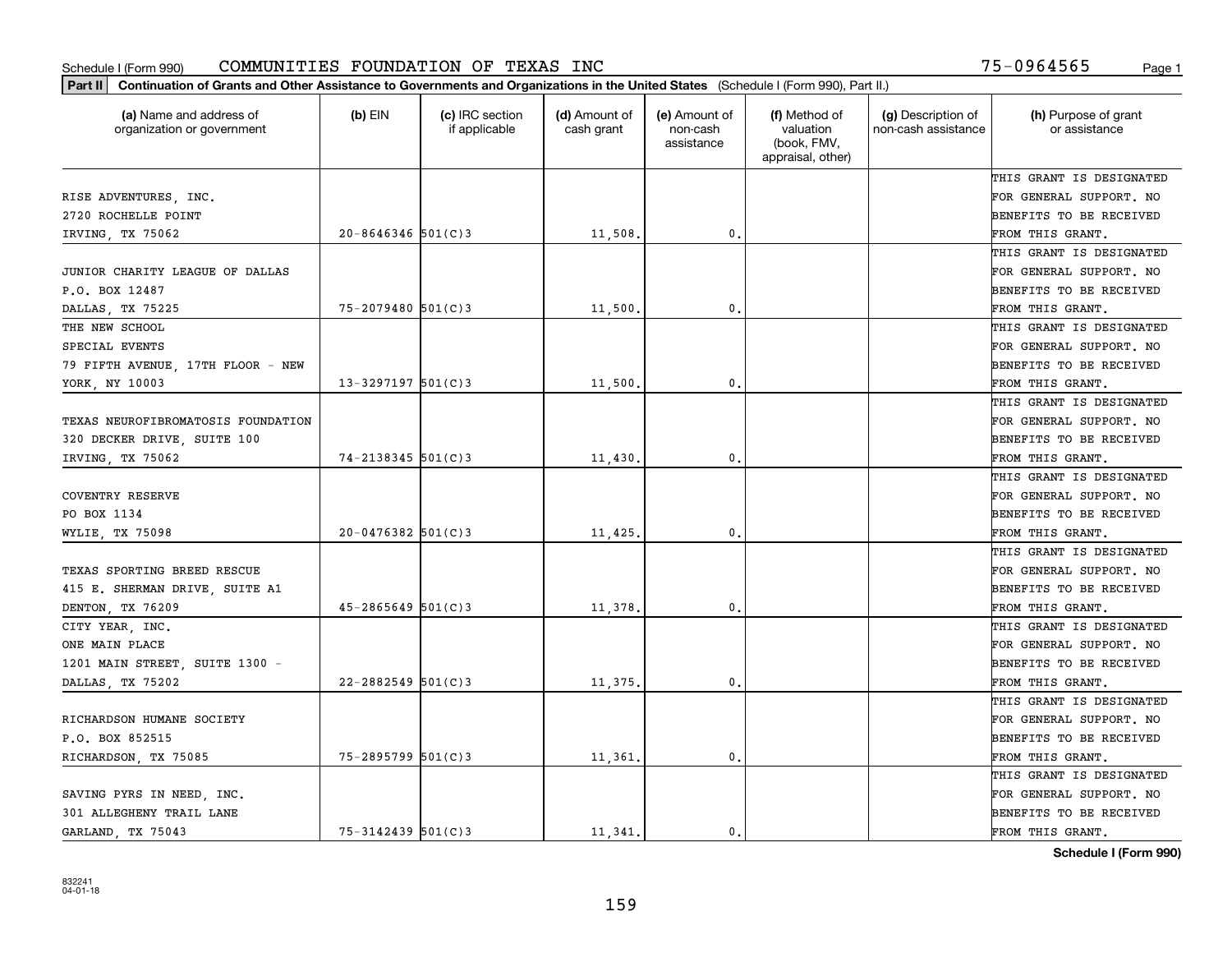| (a) Name and address of<br>organization or government | $(b)$ EIN                | (c) IRC section<br>if applicable | (d) Amount of<br>cash grant | (e) Amount of<br>non-cash<br>assistance | (f) Method of<br>valuation<br>(book, FMV,<br>appraisal, other) | (g) Description of<br>non-cash assistance | (h) Purpose of grant<br>or assistance |
|-------------------------------------------------------|--------------------------|----------------------------------|-----------------------------|-----------------------------------------|----------------------------------------------------------------|-------------------------------------------|---------------------------------------|
|                                                       |                          |                                  |                             |                                         |                                                                |                                           | THIS GRANT IS DESIGNATED              |
| HOLY FAMILY CATHOLIC ACADEMY                          |                          |                                  |                             |                                         |                                                                |                                           | FOR GENERAL SUPPORT. NO               |
| 2323 CHEYENNE STREET                                  |                          |                                  |                             |                                         |                                                                |                                           | BENEFITS TO BE RECEIVED               |
| IRVING, TX 75062                                      | 75-2399872 501(C)3       |                                  | 11,330.                     | 0.                                      |                                                                |                                           | FROM THIS GRANT.                      |
|                                                       |                          |                                  |                             |                                         |                                                                |                                           | THIS GRANT IS DESIGNATED              |
| FIRST STREET METHODIST MISSION                        |                          |                                  |                             |                                         |                                                                |                                           | FOR GENERAL SUPPORT. NO               |
| 801 WEST 1ST STREET                                   |                          |                                  |                             |                                         |                                                                |                                           | BENEFITS TO BE RECEIVED               |
| FORT WORTH, TX 76102                                  | $56 - 2570858$ $501(C)3$ |                                  | 11,328                      | $\mathbf{0}$                            |                                                                |                                           | FROM THIS GRANT.                      |
|                                                       |                          |                                  |                             |                                         |                                                                |                                           | THIS GRANT IS DESIGNATED              |
| DALLAS CHRISTIAN WOMEN'S JOB                          |                          |                                  |                             |                                         |                                                                |                                           | FOR GENERAL SUPPORT. NO               |
| CORPS, INC. - P.O. BOX 181451 -                       |                          |                                  |                             |                                         |                                                                |                                           | BENEFITS TO BE RECEIVED               |
| DALLAS, TX 75218-1451                                 | $75 - 2924518$ 501(C)3   |                                  | 11,286.                     | $\mathbf{0}$ .                          |                                                                |                                           | FROM THIS GRANT.                      |
|                                                       |                          |                                  |                             |                                         |                                                                |                                           | THIS GRANT IS DESIGNATED              |
| BOSTON TERRIER RESCUE OF NORTH                        |                          |                                  |                             |                                         |                                                                |                                           | FOR GENERAL SUPPORT. NO               |
| TEXAS - P.O. BOX 867376 - PLANO,                      |                          |                                  |                             |                                         |                                                                |                                           | BENEFITS TO BE RECEIVED               |
| TX 75086                                              | $76 - 0776180$ 501(C)3   |                                  | 11,285                      | 0.                                      |                                                                |                                           | FROM THIS GRANT.                      |
| HELPING EVERYONE REACH OUTSTANDING                    |                          |                                  |                             |                                         |                                                                |                                           | THIS GRANT IS DESIGNATED              |
| EDUCATIONAL SUCCESS - 101 S. COIT                     |                          |                                  |                             |                                         |                                                                |                                           | FOR GENERAL SUPPORT. NO               |
| ROAD, SUITE 36-348 - DALLAS, TX                       |                          |                                  |                             |                                         |                                                                |                                           | BENEFITS TO BE RECEIVED               |
| 75248                                                 | $46 - 3401959$ 501(C) 3  |                                  | 11,284                      | $\mathbf{0}$                            |                                                                |                                           | FROM THIS GRANT.                      |
|                                                       |                          |                                  |                             |                                         |                                                                |                                           | THIS GRANT IS DESIGNATED              |
| UNITED WAY OF METROPOLITAN TARRANT                    |                          |                                  |                             |                                         |                                                                |                                           | FOR GENERAL SUPPORT. NO               |
| COUNTY - 1500 NORTH MAIN STREET,                      |                          |                                  |                             |                                         |                                                                |                                           | BENEFITS TO BE RECEIVED               |
| SUITE 200 - FORT WORTH, TX 76164                      | $75 - 0858360$ 501(C)3   |                                  | 11,270                      | $\mathbf{0}$                            |                                                                |                                           | FROM THIS GRANT.                      |
|                                                       |                          |                                  |                             |                                         |                                                                |                                           | THIS GRANT IS DESIGNATED              |
| THE AMERICAN IRELAND FUND                             |                          |                                  |                             |                                         |                                                                |                                           | FOR GENERAL SUPPORT. NO               |
| 5720 LYNDON B. JOHNSON FREEWAY, SUI                   |                          |                                  |                             |                                         |                                                                |                                           | BENEFITS TO BE RECEIVED               |
| DALLAS, TX 75240                                      | $25-1306992$ 501(C)3     |                                  | 11,250                      | $\mathbf{0}$ .                          |                                                                |                                           | FROM THIS GRANT.                      |
|                                                       |                          |                                  |                             |                                         |                                                                |                                           | THIS GRANT IS DESIGNATED              |
| INJURED MARINE SEMPER FI FUND                         |                          |                                  |                             |                                         |                                                                |                                           | FOR GENERAL SUPPORT. NO               |
| 825 COLLEGE BOULEVARD, SUITE 102, P                   |                          |                                  |                             |                                         |                                                                |                                           | BENEFITS TO BE RECEIVED               |
| OCEANSIDE, CA 92057                                   | $26 - 0086305$ 501(C)3   |                                  | 11,250.                     | 0.                                      |                                                                |                                           | FROM THIS GRANT.                      |
|                                                       |                          |                                  |                             |                                         |                                                                |                                           | THIS GRANT IS DESIGNATED              |
| CHILD EVANGELISM FELLOWSHIP, INC.                     |                          |                                  |                             |                                         |                                                                |                                           | FOR GENERAL SUPPORT. NO               |
| 2001 WEST PLANO PARKWAY, SUITE 3452                   |                          |                                  |                             |                                         |                                                                |                                           | BENEFITS TO BE RECEIVED               |
| PLANO, TX 75075                                       | $75 - 1482870$ 501(C)3   |                                  | 11.238.                     | 0.                                      |                                                                |                                           | FROM THIS GRANT.                      |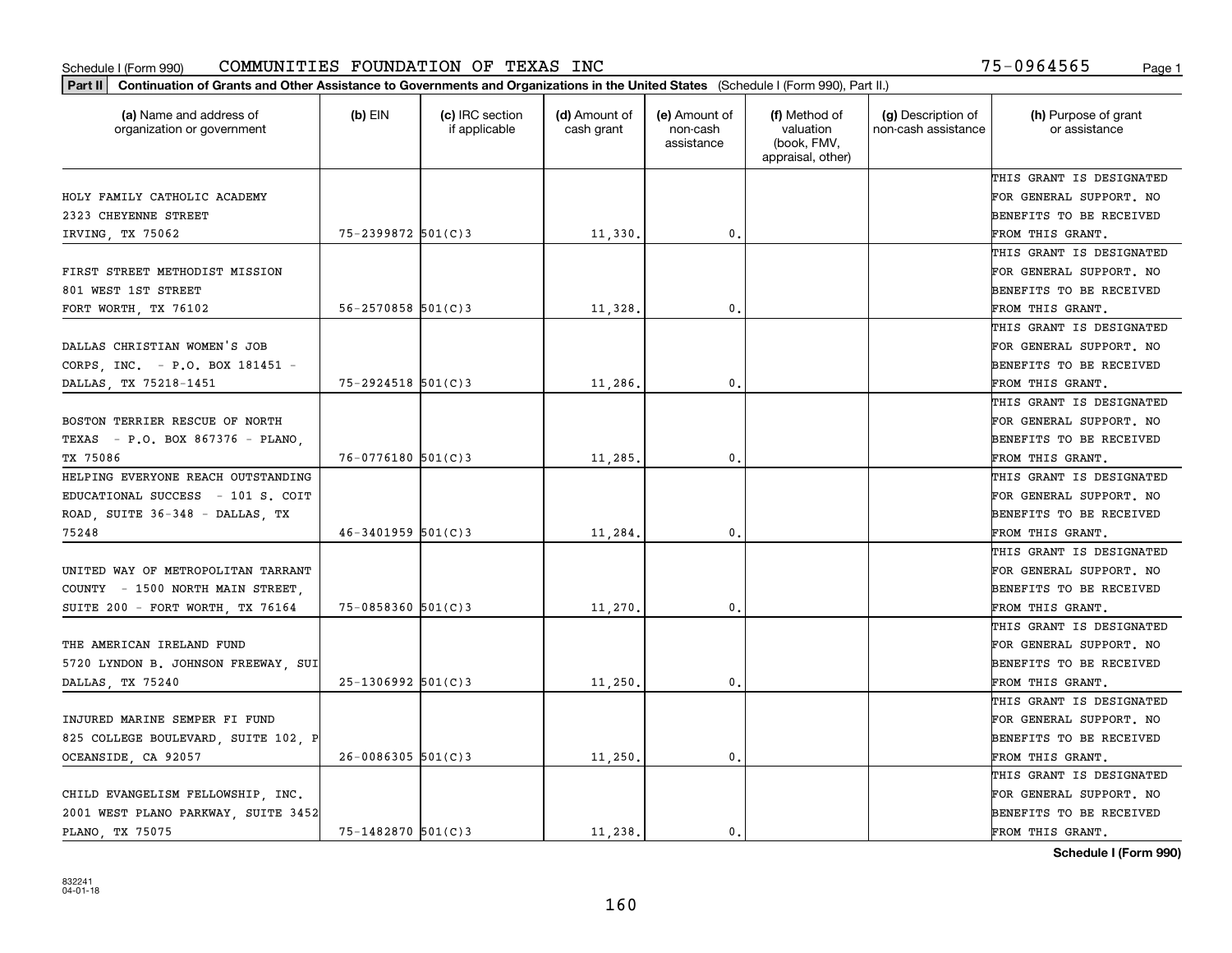| Part II   Continuation of Grants and Other Assistance to Governments and Organizations in the United States (Schedule I (Form 990), Part II.) |                        |                                  |                             |                                         |                                                                |                                           |                                       |
|-----------------------------------------------------------------------------------------------------------------------------------------------|------------------------|----------------------------------|-----------------------------|-----------------------------------------|----------------------------------------------------------------|-------------------------------------------|---------------------------------------|
| (a) Name and address of<br>organization or government                                                                                         | $(b)$ EIN              | (c) IRC section<br>if applicable | (d) Amount of<br>cash grant | (e) Amount of<br>non-cash<br>assistance | (f) Method of<br>valuation<br>(book, FMV,<br>appraisal, other) | (g) Description of<br>non-cash assistance | (h) Purpose of grant<br>or assistance |
|                                                                                                                                               |                        |                                  |                             |                                         |                                                                |                                           | THIS GRANT IS DESIGNATED              |
| WYLIE ISD EDUCATION FOUNDATION,                                                                                                               |                        |                                  |                             |                                         |                                                                |                                           | FOR GENERAL SUPPORT. NO               |
| INC. - 951 SOUTH BALLARD AVENUE -                                                                                                             |                        |                                  |                             |                                         |                                                                |                                           | BENEFITS TO BE RECEIVED               |
| WYLIE, TX 75098                                                                                                                               | $14 - 1859786$ 501(C)3 |                                  | 11,234.                     | 0.                                      |                                                                |                                           | FROM THIS GRANT.                      |
|                                                                                                                                               |                        |                                  |                             |                                         |                                                                |                                           | THIS GRANT IS DESIGNATED              |
| ARC OF NORTH TEXAS                                                                                                                            |                        |                                  |                             |                                         |                                                                |                                           | FOR GENERAL SUPPORT. NO               |
| 445 WALNUT STREET, SUITE 132                                                                                                                  |                        |                                  |                             |                                         |                                                                |                                           | BENEFITS TO BE RECEIVED               |
| RICHARDSON, TX 75081                                                                                                                          | $75 - 1153975$ 501(C)3 |                                  | 11,205.                     | 0.                                      |                                                                |                                           | FROM THIS GRANT.                      |
|                                                                                                                                               |                        |                                  |                             |                                         |                                                                |                                           | THIS GRANT IS DESIGNATED              |
| FAMILY PROMISE OF COLLIN COUNTY                                                                                                               |                        |                                  |                             |                                         |                                                                |                                           | FOR GENERAL SUPPORT. NO               |
| PO BOX 1601                                                                                                                                   |                        |                                  |                             |                                         |                                                                |                                           | BENEFITS TO BE RECEIVED               |
| ALLEN, TX 75013-0027                                                                                                                          | $26 - 3417504$ 501(C)3 |                                  | 11, 153.                    | 0.                                      |                                                                |                                           | FROM THIS GRANT.                      |
|                                                                                                                                               |                        |                                  |                             |                                         |                                                                |                                           | THIS GRANT IS DESIGNATED              |
| REDEEMED WOMEN                                                                                                                                |                        |                                  |                             |                                         |                                                                |                                           | FOR GENERAL SUPPORT. NO               |
| 2727 CHOICE STREET                                                                                                                            |                        |                                  |                             |                                         |                                                                |                                           | <b>BENEFITS TO BE RECEIVED</b>        |
| DALLAS, TX 75215                                                                                                                              | $82 - 0971627$ 501(C)3 |                                  | 11,127.                     | 0.                                      |                                                                |                                           | FROM THIS GRANT.                      |
|                                                                                                                                               |                        |                                  |                             |                                         |                                                                |                                           | THIS GRANT IS DESIGNATED              |
| LONE STAR WESTIE RESCUE                                                                                                                       |                        |                                  |                             |                                         |                                                                |                                           | FOR GENERAL SUPPORT. NO               |
| 1624 CROOKED CREEK DRIVE                                                                                                                      |                        |                                  |                             |                                         |                                                                |                                           | BENEFITS TO BE RECEIVED               |
| CARROLLTON, TX 75007                                                                                                                          | $46 - 1130210$ 501(C)3 |                                  | 11,120                      | 0.                                      |                                                                |                                           | FROM THIS GRANT.                      |
| FRIENDS OF THE UNIVERSITY PARK                                                                                                                |                        |                                  |                             |                                         |                                                                |                                           | THIS GRANT IS DESIGNATED              |
| PUBLIC LIBRARY - 3419                                                                                                                         |                        |                                  |                             |                                         |                                                                |                                           | FOR GENERAL SUPPORT. NO               |
| WESTMINSTER, SUITE 335-G - DALLAS                                                                                                             |                        |                                  |                             |                                         |                                                                |                                           | <b>BENEFITS TO BE RECEIVED</b>        |
| TX 75205                                                                                                                                      | $75 - 2258290$ 501(C)3 |                                  | 11, 114,                    | 0.                                      |                                                                |                                           | FROM THIS GRANT.                      |
|                                                                                                                                               |                        |                                  |                             |                                         |                                                                |                                           | THIS GRANT IS DESIGNATED              |
| CARE CENTER MINISTRIES, INC.                                                                                                                  |                        |                                  |                             |                                         |                                                                |                                           | FOR GENERAL SUPPORT. NO               |
| P.O. BOX 171059                                                                                                                               |                        |                                  |                             |                                         |                                                                |                                           | BENEFITS TO BE RECEIVED               |
| DALLAS, TX 75217                                                                                                                              | $75 - 2306428$ 501(C)3 |                                  | 11, 105.                    | 0.                                      |                                                                |                                           | FROM THIS GRANT.                      |
|                                                                                                                                               |                        |                                  |                             |                                         |                                                                |                                           | THIS GRANT IS DESIGNATED              |
| FIRST PRESBYTERIAN CHURCH OF                                                                                                                  |                        |                                  |                             |                                         |                                                                |                                           | FOR GENERAL SUPPORT. NO               |
| RICHARDSON - 271 NORTH WALTON                                                                                                                 |                        |                                  |                             |                                         |                                                                |                                           | BENEFITS TO BE RECEIVED               |
| STREET - RICHARDSON, TX 75081                                                                                                                 | $75 - 6004478$ 501(C)3 |                                  | 11,071.                     | 0.                                      |                                                                |                                           | FROM THIS GRANT.                      |
|                                                                                                                                               |                        |                                  |                             |                                         |                                                                |                                           | THIS GRANT IS DESIGNATED              |
| CANE ROSSO RESCUE                                                                                                                             |                        |                                  |                             |                                         |                                                                |                                           | FOR GENERAL SUPPORT. NO               |
| 13636 NEUTRON ROAD                                                                                                                            |                        |                                  |                             |                                         |                                                                |                                           | <b>BENEFITS TO BE RECEIVED</b>        |
| FARMERS BRANCH, TX 75244                                                                                                                      | $47 - 1946972$ 501(C)3 |                                  | 11,057.                     | $\mathbf{0}$ .                          |                                                                |                                           | FROM THIS GRANT.                      |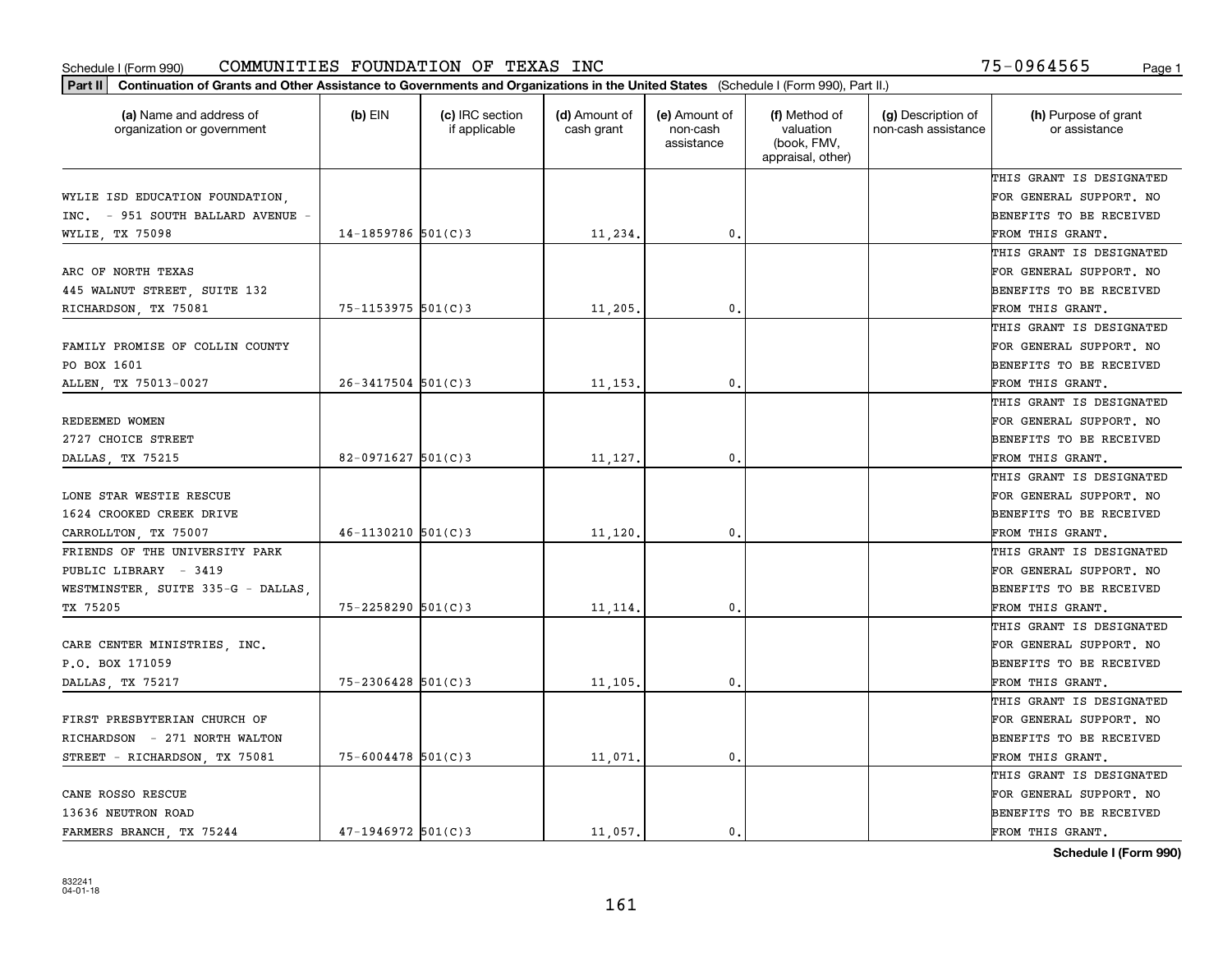| Part II   Continuation of Grants and Other Assistance to Governments and Organizations in the United States (Schedule I (Form 990), Part II.) |                          |                                  |                             |                                         |                                                                |                                           |                                       |
|-----------------------------------------------------------------------------------------------------------------------------------------------|--------------------------|----------------------------------|-----------------------------|-----------------------------------------|----------------------------------------------------------------|-------------------------------------------|---------------------------------------|
| (a) Name and address of<br>organization or government                                                                                         | $(b)$ EIN                | (c) IRC section<br>if applicable | (d) Amount of<br>cash grant | (e) Amount of<br>non-cash<br>assistance | (f) Method of<br>valuation<br>(book, FMV,<br>appraisal, other) | (g) Description of<br>non-cash assistance | (h) Purpose of grant<br>or assistance |
| THE CENTER FOR AMERICAN AND                                                                                                                   |                          |                                  |                             |                                         |                                                                |                                           | THIS GRANT IS DESIGNATED              |
| INTERNATIONAL LAW - 5201                                                                                                                      |                          |                                  |                             |                                         |                                                                |                                           | FOR GENERAL SUPPORT. NO               |
| DEMOCRACY DRIVE - PLANO, TX                                                                                                                   |                          |                                  |                             |                                         |                                                                |                                           | <b>BENEFITS TO BE RECEIVED</b>        |
| 75024-3561                                                                                                                                    | $75 - 6012849$ 501(C)3   |                                  | 11,004.                     | 0.                                      |                                                                |                                           | FROM THIS GRANT.                      |
|                                                                                                                                               |                          |                                  |                             |                                         |                                                                |                                           | THIS GRANT IS DESIGNATED              |
| JUDICIAL WATCH, INC.                                                                                                                          |                          |                                  |                             |                                         |                                                                |                                           | FOR GENERAL SUPPORT. NO               |
| 425 THIRD STREET SW, SUITE 800                                                                                                                |                          |                                  |                             |                                         |                                                                |                                           | BENEFITS TO BE RECEIVED               |
| WASHINGTON, DC 20024                                                                                                                          | $52 - 1885088$ $501(C)3$ |                                  | 11,000                      | 0.                                      |                                                                |                                           | FROM THIS GRANT.                      |
|                                                                                                                                               |                          |                                  |                             |                                         |                                                                |                                           | THIS GRANT IS DESIGNATED              |
| MUSEUM OF NEW MEXICO FOUNDATION                                                                                                               |                          |                                  |                             |                                         |                                                                |                                           | FOR GENERAL SUPPORT. NO               |
| P.O. BOX 2065                                                                                                                                 |                          |                                  |                             |                                         |                                                                |                                           | BENEFITS TO BE RECEIVED               |
| SANTA FE, NM 87504-2065                                                                                                                       | $85 - 0202503$ 501(C)3   |                                  | 11,000                      | $\mathfrak{o}$ .                        |                                                                |                                           | FROM THIS GRANT.                      |
|                                                                                                                                               |                          |                                  |                             |                                         |                                                                |                                           | THIS GRANT IS DESIGNATED              |
| ST. BARNABAS EPISCOPAL CHURCH                                                                                                                 |                          |                                  |                             |                                         |                                                                |                                           | FOR GENERAL SUPPORT. NO               |
| 601 WEST CREEK STREET                                                                                                                         |                          |                                  |                             |                                         |                                                                |                                           | <b>BENEFITS TO BE RECEIVED</b>        |
| FREDERICKSBURG, TX 78624                                                                                                                      | $74 - 2284636$ 501(C)3   |                                  | 11,000                      | 0.                                      |                                                                |                                           | FROM THIS GRANT.                      |
|                                                                                                                                               |                          |                                  |                             |                                         |                                                                |                                           | THIS GRANT IS DESIGNATED              |
| PRATHAM USA                                                                                                                                   |                          |                                  |                             |                                         |                                                                |                                           | FOR GENERAL SUPPORT. NO               |
| 9703 RICHMOND AVENUE, SUITE 102                                                                                                               |                          |                                  |                             |                                         |                                                                |                                           | <b>BENEFITS TO BE RECEIVED</b>        |
| HOUSTON, TX 77042                                                                                                                             | $76 - 0620808$ 501(C)3   |                                  | 11,000                      | 0.                                      |                                                                |                                           | FROM THIS GRANT.                      |
| YORK THEATRE COMPANY, INC.                                                                                                                    |                          |                                  |                             |                                         |                                                                |                                           | THIS GRANT IS DESIGNATED              |
| THE THEATRE AT SAINT PETERS                                                                                                                   |                          |                                  |                             |                                         |                                                                |                                           | FOR GENERAL SUPPORT. NO               |
| 619 LEXINGTON AVENUE - NEW YORK,                                                                                                              |                          |                                  |                             |                                         |                                                                |                                           | <b>BENEFITS TO BE RECEIVED</b>        |
| NY 10022                                                                                                                                      | $13 - 3550290$ 501(C)3   |                                  | 11,000                      | 0.                                      |                                                                |                                           | FROM THIS GRANT.                      |
|                                                                                                                                               |                          |                                  |                             |                                         |                                                                |                                           | THIS GRANT IS DESIGNATED              |
| CARE FORWARD, INC.                                                                                                                            |                          |                                  |                             |                                         |                                                                |                                           | FOR GENERAL SUPPORT. NO               |
| 8100 LOMO ALTO, SUITE 219                                                                                                                     |                          |                                  |                             |                                         |                                                                |                                           | <b>BENEFITS TO BE RECEIVED</b>        |
| DALLAS, TX 75225                                                                                                                              | $38 - 3862067$ 501(C)3   |                                  | 10,997.                     | $\mathfrak{o}$ .                        |                                                                |                                           | FROM THIS GRANT.                      |
|                                                                                                                                               |                          |                                  |                             |                                         |                                                                |                                           | THIS GRANT IS DESIGNATED              |
| LIFEPOINT INC.                                                                                                                                |                          |                                  |                             |                                         |                                                                |                                           | FOR GENERAL SUPPORT. NO               |
| 580 PLEASANT RIDGE DRIVE                                                                                                                      |                          |                                  |                             |                                         |                                                                |                                           | BENEFITS TO BE RECEIVED               |
| MANSFIELD, TX 76063                                                                                                                           | $22 - 3859351$ 501(C)3   |                                  | 10,994.                     | 0.                                      |                                                                |                                           | FROM THIS GRANT.                      |
|                                                                                                                                               |                          |                                  |                             |                                         |                                                                |                                           | THIS GRANT IS DESIGNATED              |
| DALLAS BACH SOCIETY                                                                                                                           |                          |                                  |                             |                                         |                                                                |                                           | FOR GENERAL SUPPORT. NO               |
| P.O. BOX 140201                                                                                                                               |                          |                                  |                             |                                         |                                                                |                                           | <b>BENEFITS TO BE RECEIVED</b>        |
| DALLAS, TX 75214                                                                                                                              | $75 - 1842546$ 501(C)3   |                                  | 10,968.                     | $\mathbf{0}$ .                          |                                                                |                                           | FROM THIS GRANT.                      |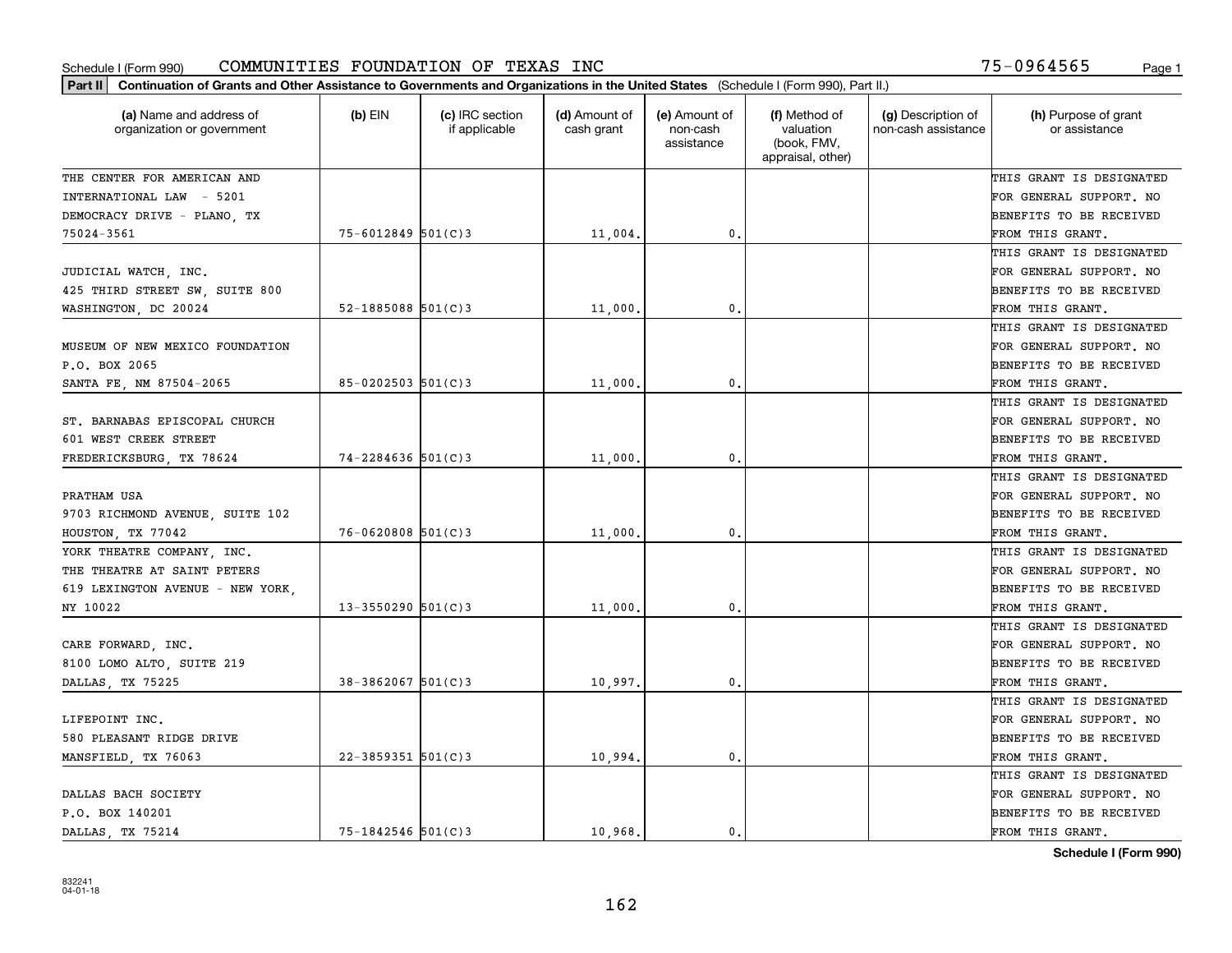| Part II   Continuation of Grants and Other Assistance to Governments and Organizations in the United States (Schedule I (Form 990), Part II.) |                        |                                  |                             |                                         |                                                                |                                           |                                       |
|-----------------------------------------------------------------------------------------------------------------------------------------------|------------------------|----------------------------------|-----------------------------|-----------------------------------------|----------------------------------------------------------------|-------------------------------------------|---------------------------------------|
| (a) Name and address of<br>organization or government                                                                                         | $(b)$ EIN              | (c) IRC section<br>if applicable | (d) Amount of<br>cash grant | (e) Amount of<br>non-cash<br>assistance | (f) Method of<br>valuation<br>(book, FMV,<br>appraisal, other) | (g) Description of<br>non-cash assistance | (h) Purpose of grant<br>or assistance |
|                                                                                                                                               |                        |                                  |                             |                                         |                                                                |                                           | THIS GRANT IS DESIGNATED              |
| LIFE RECOVERED INC                                                                                                                            |                        |                                  |                             |                                         |                                                                |                                           | FOR GENERAL SUPPORT. NO               |
| P.O. BOX 2697                                                                                                                                 |                        |                                  |                             |                                         |                                                                |                                           | BENEFITS TO BE RECEIVED               |
| DENTON, TX 76202                                                                                                                              | $26 - 4233166$ 501(C)3 |                                  | 10,934.                     | 0.                                      |                                                                |                                           | FROM THIS GRANT.                      |
|                                                                                                                                               |                        |                                  |                             |                                         |                                                                |                                           | THIS GRANT IS DESIGNATED              |
| NORTH DALLAS BULLDOG SUPPORT                                                                                                                  |                        |                                  |                             |                                         |                                                                |                                           | FOR GENERAL SUPPORT. NO               |
| LEAGUE - 3839 MCKINNEY AVENUE,                                                                                                                |                        |                                  |                             |                                         |                                                                |                                           | BENEFITS TO BE RECEIVED               |
| SUITE 155-243 - DALLAS, TX 75204                                                                                                              | $27 - 2906682$ 501(C)3 |                                  | 10,902.                     | 0.                                      |                                                                |                                           | FROM THIS GRANT.                      |
|                                                                                                                                               |                        |                                  |                             |                                         |                                                                |                                           | THIS GRANT IS DESIGNATED              |
| ABERG CENTER FOR LITERACY                                                                                                                     |                        |                                  |                             |                                         |                                                                |                                           | FOR GENERAL SUPPORT. NO               |
| 5100 ROSS AVENUE                                                                                                                              |                        |                                  |                             |                                         |                                                                |                                           | BENEFITS TO BE RECEIVED               |
| DALLAS, TX 75206                                                                                                                              | $02 - 0706898$ 501(C)3 |                                  | 10,895.                     | $\mathfrak{o}$ .                        |                                                                |                                           | FROM THIS GRANT.                      |
|                                                                                                                                               |                        |                                  |                             |                                         |                                                                |                                           | THIS GRANT IS DESIGNATED              |
| KRADDICK FOUNDATION                                                                                                                           |                        |                                  |                             |                                         |                                                                |                                           | FOR GENERAL SUPPORT. NO               |
| 220 EAST LAS COLINAS BOULEVARD, SUI                                                                                                           |                        |                                  |                             |                                         |                                                                |                                           | <b>BENEFITS TO BE RECEIVED</b>        |
| IRVING, TX 75039                                                                                                                              | 75-2577436 501(C)3     |                                  | 10,853.                     | $\mathbf{0}$ .                          |                                                                |                                           | FROM THIS GRANT.                      |
|                                                                                                                                               |                        |                                  |                             |                                         |                                                                |                                           | THIS GRANT IS DESIGNATED              |
| MUSCULAR DYSTROPHY ASSOCIATION                                                                                                                |                        |                                  |                             |                                         |                                                                |                                           | FOR GENERAL SUPPORT. NO               |
| 8131 LYNDON B JOHNSON FREEWAY, SUIT                                                                                                           |                        |                                  |                             |                                         |                                                                |                                           | BENEFITS TO BE RECEIVED               |
| DALLAS, TX 75251                                                                                                                              | $13 - 1665552$ 501(C)3 |                                  | 10,839                      | $\mathbf{0}$                            |                                                                |                                           | FROM THIS GRANT.                      |
|                                                                                                                                               |                        |                                  |                             |                                         |                                                                |                                           | THIS GRANT IS DESIGNATED              |
| GREATER DALLAS YOUTH ORCHESTRA                                                                                                                |                        |                                  |                             |                                         |                                                                |                                           | FOR GENERAL SUPPORT. NO               |
| 3630 HARRY HINES BOULEVARD                                                                                                                    |                        |                                  |                             |                                         |                                                                |                                           | BENEFITS TO BE RECEIVED               |
| DALLAS, TX 75219                                                                                                                              | $75 - 1468956$ 501(C)3 |                                  | 10,829                      | 0.                                      |                                                                |                                           | FROM THIS GRANT.                      |
|                                                                                                                                               |                        |                                  |                             |                                         |                                                                |                                           | THIS GRANT IS DESIGNATED              |
| MASTER CARES FOUNDATION, INC.                                                                                                                 |                        |                                  |                             |                                         |                                                                |                                           | FOR GENERAL SUPPORT. NO               |
| 9300 WADE BOULEVARD, SUITE 330                                                                                                                |                        |                                  |                             |                                         |                                                                |                                           | BENEFITS TO BE RECEIVED               |
| FRISCO, TX 75035                                                                                                                              | $46 - 3829284$ 501(C)3 |                                  | 10,784.                     | 0.                                      |                                                                |                                           | FROM THIS GRANT.                      |
| JOHNS HOPKINS UNIVERSITY                                                                                                                      |                        |                                  |                             |                                         |                                                                |                                           | THIS GRANT IS DESIGNATED              |
| JOHNS HOPKINS BLOOMBERG SCHOOL OF                                                                                                             |                        |                                  |                             |                                         |                                                                |                                           | FOR GENERAL SUPPORT. NO               |
| PUBLIC HEALTH                                                                                                                                 |                        |                                  |                             |                                         |                                                                |                                           | BENEFITS TO BE RECEIVED               |
| OFFICE OF EXTERNAL AFFAIRSD                                                                                                                   | 52-0595110 $501(C)3$   |                                  | 10,750.                     | $\mathbf{0}$ .                          |                                                                |                                           | FROM THIS GRANT.                      |
|                                                                                                                                               |                        |                                  |                             |                                         |                                                                |                                           | THIS GRANT IS DESIGNATED              |
| TEXAS CIVIL RIGHTS PROJECT                                                                                                                    |                        |                                  |                             |                                         |                                                                |                                           | FOR GENERAL SUPPORT. NO               |
| 1412 MAIN STREET, SUITE 608                                                                                                                   |                        |                                  |                             |                                         |                                                                |                                           | <b>BENEFITS TO BE RECEIVED</b>        |
| DALLAS, TX 75202                                                                                                                              | $74 - 1995879$ 501(C)3 |                                  | 10.715.                     | 0.                                      |                                                                |                                           | FROM THIS GRANT.                      |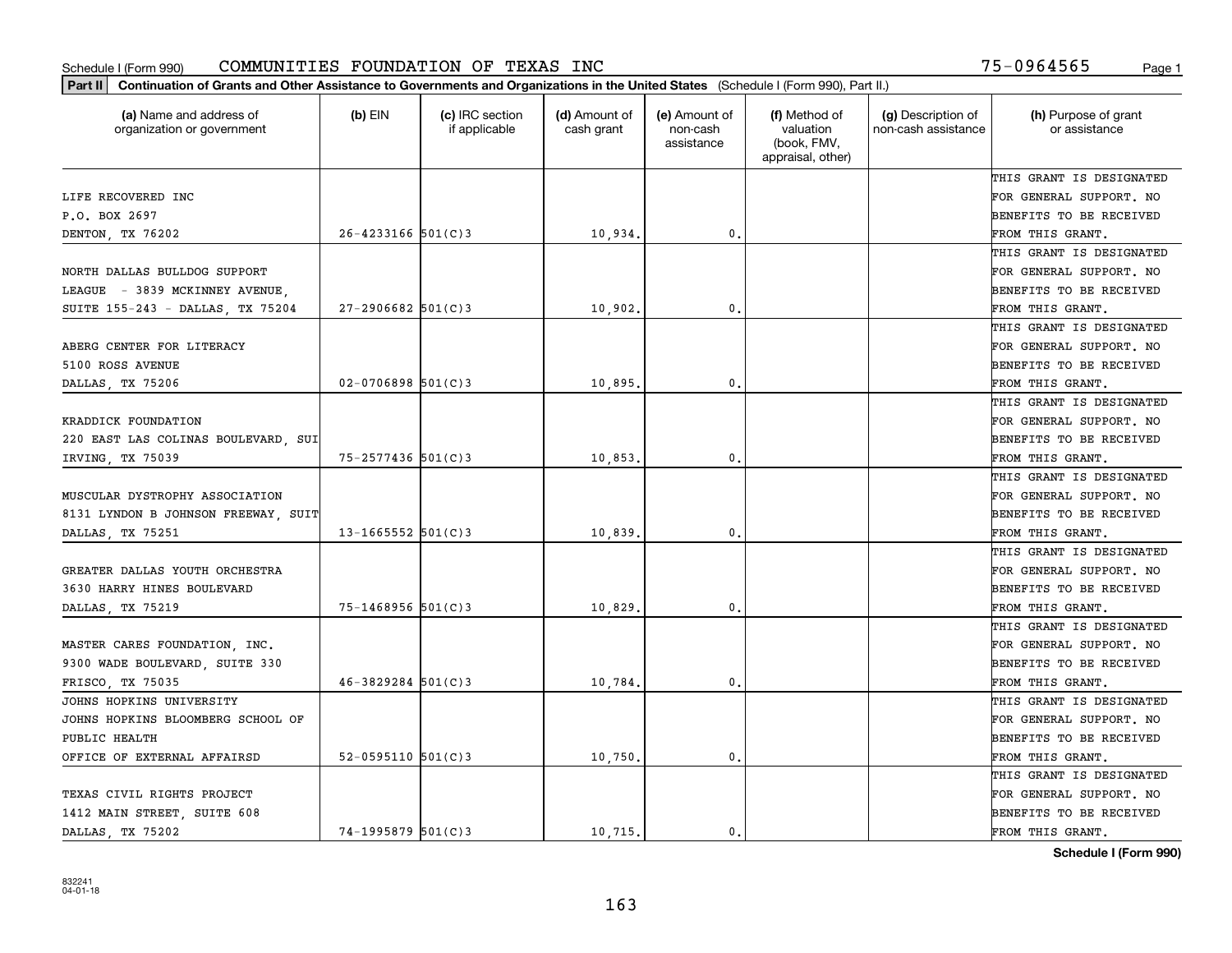| Part II   Continuation of Grants and Other Assistance to Governments and Organizations in the United States (Schedule I (Form 990), Part II.) |                        |                                  |                             |                                         |                                                                |                                           |                                       |
|-----------------------------------------------------------------------------------------------------------------------------------------------|------------------------|----------------------------------|-----------------------------|-----------------------------------------|----------------------------------------------------------------|-------------------------------------------|---------------------------------------|
| (a) Name and address of<br>organization or government                                                                                         | $(b)$ EIN              | (c) IRC section<br>if applicable | (d) Amount of<br>cash grant | (e) Amount of<br>non-cash<br>assistance | (f) Method of<br>valuation<br>(book, FMV,<br>appraisal, other) | (g) Description of<br>non-cash assistance | (h) Purpose of grant<br>or assistance |
| AMYOTROPHIC LATERAL SCLEROSIS                                                                                                                 |                        |                                  |                             |                                         |                                                                |                                           | THIS GRANT IS DESIGNATED              |
| ASSOCIATION - 5830 GRANITE                                                                                                                    |                        |                                  |                             |                                         |                                                                |                                           | FOR GENERAL SUPPORT. NO               |
| PARKWAY, SUITE 100-320 - PLANO, TX                                                                                                            |                        |                                  |                             |                                         |                                                                |                                           | <b>BENEFITS TO BE RECEIVED</b>        |
| 75024                                                                                                                                         | $74 - 2678974$ 501(C)3 |                                  | 10,707.                     | 0.                                      |                                                                |                                           | FROM THIS GRANT.                      |
|                                                                                                                                               |                        |                                  |                             |                                         |                                                                |                                           | THIS GRANT IS DESIGNATED              |
| DISCIPLING MEN, INC.                                                                                                                          |                        |                                  |                             |                                         |                                                                |                                           | FOR GENERAL SUPPORT. NO               |
| 700 WEST BROOKHAVEN CIRCLE                                                                                                                    |                        |                                  |                             |                                         |                                                                |                                           | BENEFITS TO BE RECEIVED               |
| MEMPHIS, TN 38117                                                                                                                             | $02 - 0649954$ 501(C)3 |                                  | 10,700                      | 0.                                      |                                                                |                                           | FROM THIS GRANT.                      |
|                                                                                                                                               |                        |                                  |                             |                                         |                                                                |                                           | THIS GRANT IS DESIGNATED              |
| MAXIMUM CHANCES                                                                                                                               |                        |                                  |                             |                                         |                                                                |                                           | FOR GENERAL SUPPORT. NO               |
| 4843 COLLEYVILLE BOULEVARD, SUITE 2                                                                                                           |                        |                                  |                             |                                         |                                                                |                                           | BENEFITS TO BE RECEIVED               |
| COLLEYVILLE, TX 76034                                                                                                                         | $47 - 1314167$ 501(C)3 |                                  | 10,693.                     | $^{\rm 0}$ .                            |                                                                |                                           | FROM THIS GRANT.                      |
|                                                                                                                                               |                        |                                  |                             |                                         |                                                                |                                           | THIS GRANT IS DESIGNATED              |
| MICHIGAN HUMANE SOCIETY                                                                                                                       |                        |                                  |                             |                                         |                                                                |                                           | FOR GENERAL SUPPORT. NO               |
| 30300 TELEGRAPH ROAD, SUITE 220                                                                                                               |                        |                                  |                             |                                         |                                                                |                                           | <b>BENEFITS TO BE RECEIVED</b>        |
| BINGHAM FARMS, MI 48025-4509                                                                                                                  | 38-1358206 501(C)3     |                                  | 10,692.                     | 0.                                      |                                                                |                                           | FROM THIS GRANT.                      |
|                                                                                                                                               |                        |                                  |                             |                                         |                                                                |                                           | THIS GRANT IS DESIGNATED              |
| GOOD SHEPHERD RESCUE & SANCTUARY                                                                                                              |                        |                                  |                             |                                         |                                                                |                                           | FOR GENERAL SUPPORT. NO               |
| OF TEXAS, INC. - 16806 DEER PARK                                                                                                              |                        |                                  |                             |                                         |                                                                |                                           | <b>BENEFITS TO BE RECEIVED</b>        |
| DRIVE - DALLAS, TX 75248                                                                                                                      | $46 - 2979845$ 501(C)3 |                                  | 10,650                      | 0.                                      |                                                                |                                           | FROM THIS GRANT.                      |
|                                                                                                                                               |                        |                                  |                             |                                         |                                                                |                                           | THIS GRANT IS DESIGNATED              |
| OUR LADY OF VICTORY CATHOLIC                                                                                                                  |                        |                                  |                             |                                         |                                                                |                                           | FOR GENERAL SUPPORT. NO               |
| SCHOOL - 3320 HEMPHILL STREET -                                                                                                               |                        |                                  |                             |                                         |                                                                |                                           | <b>BENEFITS TO BE RECEIVED</b>        |
| FORT WORTH, TX 76110                                                                                                                          | $43 - 2113765$ 501(C)3 |                                  | 10,591.                     | 0.                                      |                                                                |                                           | FROM THIS GRANT.                      |
|                                                                                                                                               |                        |                                  |                             |                                         |                                                                |                                           | THIS GRANT IS DESIGNATED              |
| SUSAN G. KOMEN NORTH TEXAS                                                                                                                    |                        |                                  |                             |                                         |                                                                |                                           | FOR GENERAL SUPPORT. NO               |
| P.O. BOX 261730                                                                                                                               |                        |                                  |                             |                                         |                                                                |                                           | <b>BENEFITS TO BE RECEIVED</b>        |
| PLANO, TX 75026                                                                                                                               | $75 - 2356437$ 501(C)3 |                                  | 10,590                      | $\mathfrak{o}$ .                        |                                                                |                                           | FROM THIS GRANT.                      |
|                                                                                                                                               |                        |                                  |                             |                                         |                                                                |                                           | THIS GRANT IS DESIGNATED              |
| BARNABAS, INC.                                                                                                                                |                        |                                  |                             |                                         |                                                                |                                           | FOR GENERAL SUPPORT. NO               |
| 9620 LIPTONSHIRE DRIVE                                                                                                                        |                        |                                  |                             |                                         |                                                                |                                           | BENEFITS TO BE RECEIVED               |
| DALLAS, TX 75238                                                                                                                              | $30 - 0388932$ 501(C)3 |                                  | 10,587.                     | $\mathbf{0}$ .                          |                                                                |                                           | FROM THIS GRANT.                      |
|                                                                                                                                               |                        |                                  |                             |                                         |                                                                |                                           | THIS GRANT IS DESIGNATED              |
| <b>FORGIVEN FELONS</b>                                                                                                                        |                        |                                  |                             |                                         |                                                                |                                           | FOR GENERAL SUPPORT. NO               |
| P.O. BOX 4283                                                                                                                                 |                        |                                  |                             |                                         |                                                                |                                           | <b>BENEFITS TO BE RECEIVED</b>        |
| CEDAR HILL, TX 75106                                                                                                                          | $26 - 0323468$ 501(C)3 |                                  | 10.571.                     | $\mathbf{0}$ .                          |                                                                |                                           | FROM THIS GRANT.                      |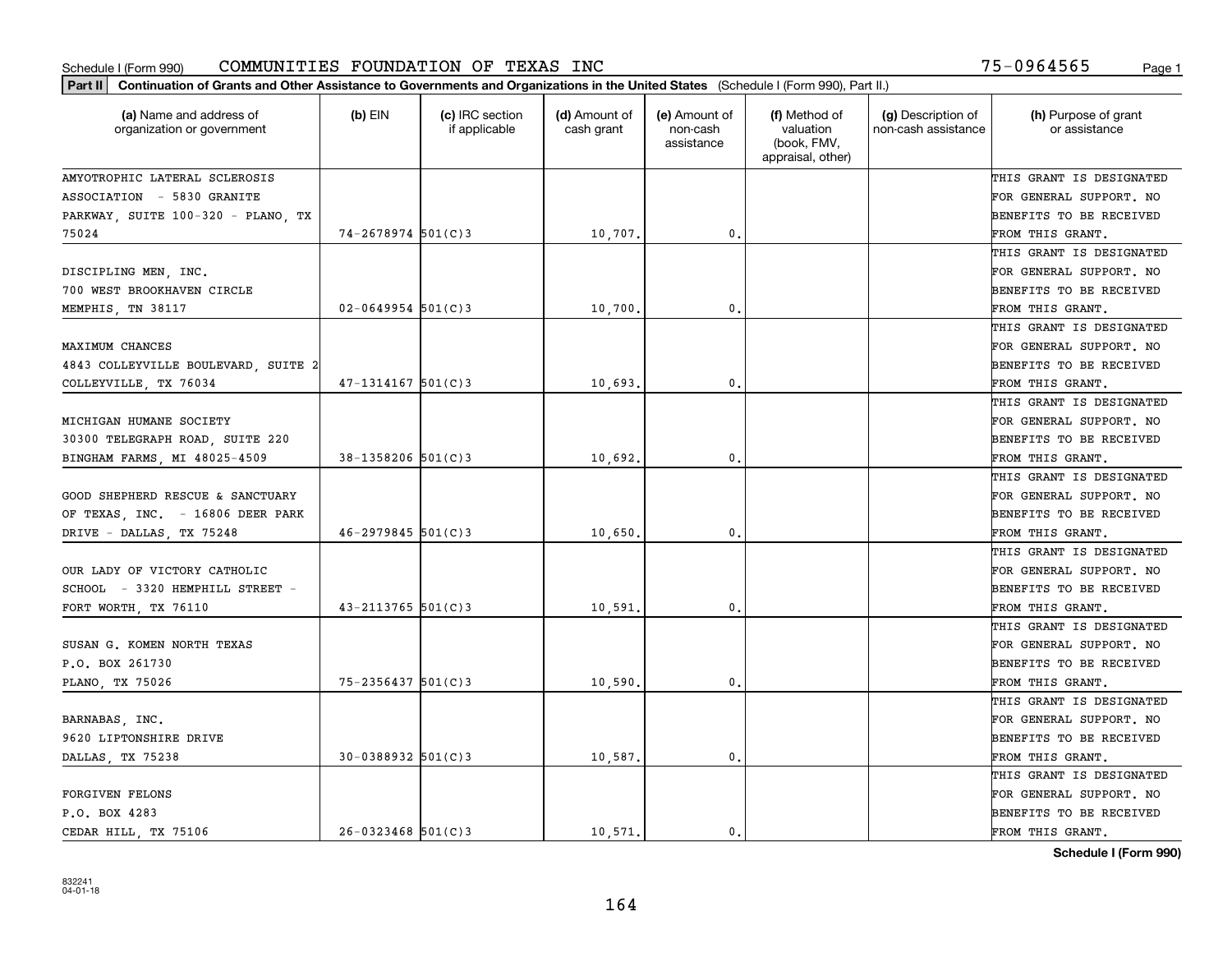| (a) Name and address of<br>organization or government | $(b)$ EIN                | (c) IRC section<br>if applicable | (d) Amount of<br>cash grant | (e) Amount of<br>non-cash<br>assistance | (f) Method of<br>valuation<br>(book, FMV,<br>appraisal, other) | (g) Description of<br>non-cash assistance | (h) Purpose of grant<br>or assistance |
|-------------------------------------------------------|--------------------------|----------------------------------|-----------------------------|-----------------------------------------|----------------------------------------------------------------|-------------------------------------------|---------------------------------------|
|                                                       |                          |                                  |                             |                                         |                                                                |                                           | THIS GRANT IS DESIGNATED              |
| DALLAS COMMUNITY LIGHTHOUSE                           |                          |                                  |                             |                                         |                                                                |                                           | FOR GENERAL SUPPORT. NO               |
| P.O. BOX 495787                                       |                          |                                  |                             |                                         |                                                                |                                           | BENEFITS TO BE RECEIVED               |
| GARLAND, TX 75049                                     | $02 - 0653015$ 501(C)3   |                                  | 10,541.                     | $\mathfrak{o}$ .                        |                                                                |                                           | FROM THIS GRANT.                      |
|                                                       |                          |                                  |                             |                                         |                                                                |                                           | THIS GRANT IS DESIGNATED              |
| UNDERMAIN THEATRE                                     |                          |                                  |                             |                                         |                                                                |                                           | FOR GENERAL SUPPORT. NO               |
| P.O. BOX 140193                                       |                          |                                  |                             |                                         |                                                                |                                           | BENEFITS TO BE RECEIVED               |
| DALLAS, TX 75214                                      | $75 - 1961619$ $501(C)3$ |                                  | 10,532.                     | $\mathbf{0}$                            |                                                                |                                           | FROM THIS GRANT.                      |
|                                                       |                          |                                  |                             |                                         |                                                                |                                           | THIS GRANT IS DESIGNATED              |
| UNITED COMMUNITY CENTERS, INC.                        |                          |                                  |                             |                                         |                                                                |                                           | FOR GENERAL SUPPORT. NO               |
| 1200 E. MADDOX AVENUE                                 |                          |                                  |                             |                                         |                                                                |                                           | BENEFITS TO BE RECEIVED               |
| FORT WORTH, TX 76104                                  | $23 - 7122922$ 501(C)3   |                                  | 10,448                      | $\mathbf{0}$ .                          |                                                                |                                           | FROM THIS GRANT.                      |
|                                                       |                          |                                  |                             |                                         |                                                                |                                           | THIS GRANT IS DESIGNATED              |
| LIFESAVERS FOUNDATION                                 |                          |                                  |                             |                                         |                                                                |                                           | FOR GENERAL SUPPORT. NO               |
| 561 W CAMPBELL ROAD, SUITE 101                        |                          |                                  |                             |                                         |                                                                |                                           | BENEFITS TO BE RECEIVED               |
| RICHARDSON, TX 75080-3355                             | $20 - 2066448$ 501(C)3   |                                  | 10,423                      | $\mathbf{0}$                            |                                                                |                                           | FROM THIS GRANT.                      |
|                                                       |                          |                                  |                             |                                         |                                                                |                                           | THIS GRANT IS DESIGNATED              |
| CRISWELL COLLEGE                                      |                          |                                  |                             |                                         |                                                                |                                           | FOR GENERAL SUPPORT. NO               |
| 4010 GASTON AVENUE                                    |                          |                                  |                             |                                         |                                                                |                                           | BENEFITS TO BE RECEIVED               |
| DALLAS, TX 75246                                      | 75-6114836 501(C)3       |                                  | 10,406                      | $\mathbf{0}$                            |                                                                |                                           | FROM THIS GRANT.                      |
| GAY LESBIAN BISEXUAL TRANSGENDER                      |                          |                                  |                             |                                         |                                                                |                                           | THIS GRANT IS DESIGNATED              |
| CHAMBER OF COMMERCE - 3824 CEDAR                      |                          |                                  |                             |                                         |                                                                |                                           | FOR GENERAL SUPPORT. NO               |
| SPRINGS ROAD, SUITE 429 - DALLAS,                     |                          |                                  |                             |                                         |                                                                |                                           | BENEFITS TO BE RECEIVED               |
| TX 75219                                              | $47 - 2725448$ 501(C)3   |                                  | 10,361                      | $\mathbf{0}$                            |                                                                |                                           | FROM THIS GRANT.                      |
|                                                       |                          |                                  |                             |                                         |                                                                |                                           | THIS GRANT IS DESIGNATED              |
| BORN 2 BE THERAPEUTIC EQUESTRIAN                      |                          |                                  |                             |                                         |                                                                |                                           | FOR GENERAL SUPPORT. NO               |
| CENTER, INC. - 1700 SPRING HILL                       |                          |                                  |                             |                                         |                                                                |                                           | BENEFITS TO BE RECEIVED               |
| ROAD, SUITE A - AUBREY, TX 76227                      | $45 - 5636636$ $501(C)3$ |                                  | 10,296                      | $\mathbf{0}$ .                          |                                                                |                                           | FROM THIS GRANT.                      |
|                                                       |                          |                                  |                             |                                         |                                                                |                                           | THIS GRANT IS DESIGNATED              |
| CIRCLE THEATRE, INC.                                  |                          |                                  |                             |                                         |                                                                |                                           | FOR GENERAL SUPPORT. NO               |
| P.O. BOX 470456                                       |                          |                                  |                             |                                         |                                                                |                                           | BENEFITS TO BE RECEIVED               |
| FORT WORTH, TX 76147-0456                             | 75-1777222 501(C)3       |                                  | 10,256.                     | $\mathbf{0}$ .                          |                                                                |                                           | FROM THIS GRANT.                      |
|                                                       |                          |                                  |                             |                                         |                                                                |                                           | THIS GRANT IS DESIGNATED              |
| <b>JULIA'S CENTER</b>                                 |                          |                                  |                             |                                         |                                                                |                                           | FOR GENERAL SUPPORT. NO               |
| 1947 AVE K, SUITE A-400                               |                          |                                  |                             |                                         |                                                                |                                           | BENEFITS TO BE RECEIVED               |
| PLANO, TX 75074                                       | $81 - 2379294$ 501(C)3   |                                  | 10.253.                     | 0.                                      |                                                                |                                           | FROM THIS GRANT.                      |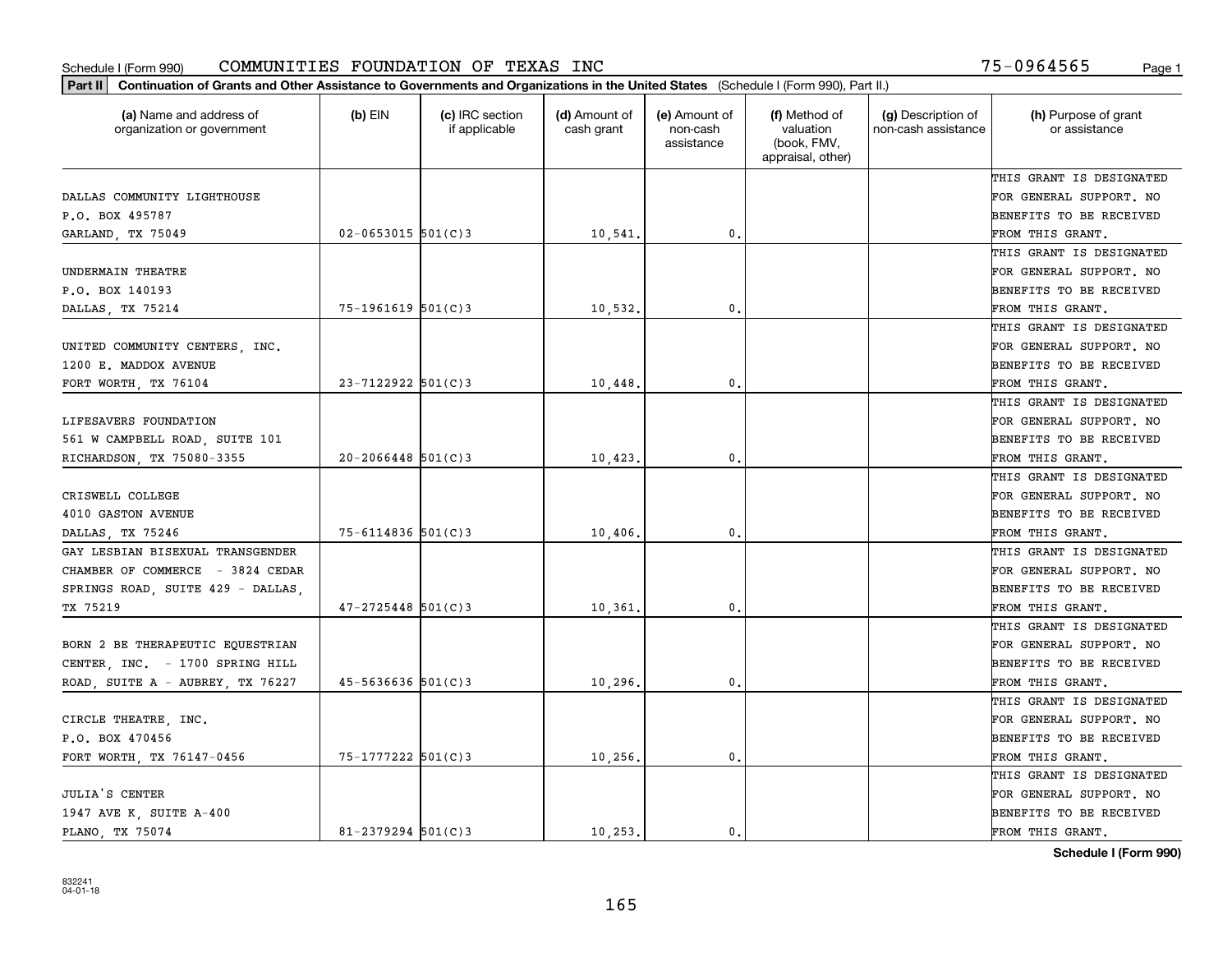| Part II   Continuation of Grants and Other Assistance to Governments and Organizations in the United States (Schedule I (Form 990), Part II.) |                        |                                  |                             |                                         |                                                                |                                           |                                       |
|-----------------------------------------------------------------------------------------------------------------------------------------------|------------------------|----------------------------------|-----------------------------|-----------------------------------------|----------------------------------------------------------------|-------------------------------------------|---------------------------------------|
| (a) Name and address of<br>organization or government                                                                                         | $(b)$ EIN              | (c) IRC section<br>if applicable | (d) Amount of<br>cash grant | (e) Amount of<br>non-cash<br>assistance | (f) Method of<br>valuation<br>(book, FMV,<br>appraisal, other) | (g) Description of<br>non-cash assistance | (h) Purpose of grant<br>or assistance |
|                                                                                                                                               |                        |                                  |                             |                                         |                                                                |                                           | THIS GRANT IS DESIGNATED              |
| TRINITY GAP RESCUE                                                                                                                            |                        |                                  |                             |                                         |                                                                |                                           | FOR GENERAL SUPPORT. NO               |
| 1509 SMOKETREE DRIVE                                                                                                                          |                        |                                  |                             |                                         |                                                                |                                           | <b>BENEFITS TO BE RECEIVED</b>        |
| KELLER, TX 76248                                                                                                                              | $45 - 5136917$ 501(C)3 |                                  | 10,228.                     | 0.                                      |                                                                |                                           | FROM THIS GRANT.                      |
|                                                                                                                                               |                        |                                  |                             |                                         |                                                                |                                           | THIS GRANT IS DESIGNATED              |
| TRINITY VALLEY SCHOOL                                                                                                                         |                        |                                  |                             |                                         |                                                                |                                           | FOR GENERAL SUPPORT. NO               |
| 7500 DUTCH BRANCH ROAD                                                                                                                        |                        |                                  |                             |                                         |                                                                |                                           | BENEFITS TO BE RECEIVED               |
| FORT WORTH, TX 76132                                                                                                                          | $75 - 1099126$ 501(C)3 |                                  | 10,226                      | 0.                                      |                                                                |                                           | FROM THIS GRANT.                      |
| HILLEL: THE FOUNDATION FOR JEWISH                                                                                                             |                        |                                  |                             |                                         |                                                                |                                           | THIS GRANT IS DESIGNATED              |
| CAMPUS LIFE - 1920 NORTH COIT                                                                                                                 |                        |                                  |                             |                                         |                                                                |                                           | FOR GENERAL SUPPORT. NO               |
| ROAD, SUITE 200314 - RICHARDSON,                                                                                                              |                        |                                  |                             |                                         |                                                                |                                           | BENEFITS TO BE RECEIVED               |
| TX 75080                                                                                                                                      | $80 - 0501175$ 501(C)3 |                                  | 10, 225.                    | $^{\rm 0}$ .                            |                                                                |                                           | FROM THIS GRANT.                      |
|                                                                                                                                               |                        |                                  |                             |                                         |                                                                |                                           | THIS GRANT IS DESIGNATED              |
| SAINT JOHN PAUL II CATHOLIC CHURCH                                                                                                            |                        |                                  |                             |                                         |                                                                |                                           | FOR GENERAL SUPPORT. NO               |
| 1303 EAGLE DRIVE                                                                                                                              |                        |                                  |                             |                                         |                                                                |                                           | <b>BENEFITS TO BE RECEIVED</b>        |
| DENTON, TX 76201                                                                                                                              | $90 - 0866423$ 501(C)3 |                                  | 10, 203.                    | 0.                                      |                                                                |                                           | FROM THIS GRANT.                      |
|                                                                                                                                               |                        |                                  |                             |                                         |                                                                |                                           | THIS GRANT IS DESIGNATED              |
| ANIMAL RESCUE FOUNDATION OF TEXAS,                                                                                                            |                        |                                  |                             |                                         |                                                                |                                           | FOR GENERAL SUPPORT. NO               |
| INC. - 2311 CROSS TIMBERS ROAD.                                                                                                               |                        |                                  |                             |                                         |                                                                |                                           | BENEFITS TO BE RECEIVED               |
| SUITE 307 - FLOWER MOUND, TX 75028                                                                                                            | $45 - 5224776$ 501(C)3 |                                  | 10, 202.                    | 0.                                      |                                                                |                                           | FROM THIS GRANT.                      |
|                                                                                                                                               |                        |                                  |                             |                                         |                                                                |                                           | THIS GRANT IS DESIGNATED              |
| COMMUNITIES IN SCHOOLS OF NORTH                                                                                                               |                        |                                  |                             |                                         |                                                                |                                           | FOR GENERAL SUPPORT. NO               |
| TEXAS, INC. - PO BOX 295543 -                                                                                                                 |                        |                                  |                             |                                         |                                                                |                                           | <b>BENEFITS TO BE RECEIVED</b>        |
| LEWISVILLE, TX 75029-5543                                                                                                                     | $75 - 2496426$ 501(C)3 |                                  | 10,194.                     | 0.                                      |                                                                |                                           | FROM THIS GRANT.                      |
|                                                                                                                                               |                        |                                  |                             |                                         |                                                                |                                           | THIS GRANT IS DESIGNATED              |
| DOWNWINDERS AT RISK EDUCATION FUND                                                                                                            |                        |                                  |                             |                                         |                                                                |                                           | FOR GENERAL SUPPORT. NO               |
| P.O. BOX 763844                                                                                                                               |                        |                                  |                             |                                         |                                                                |                                           | <b>BENEFITS TO BE RECEIVED</b>        |
| DALLAS, TX 75376                                                                                                                              | $75 - 2643308$ 501(C)3 |                                  | 10, 183                     | $\mathfrak{o}$ .                        |                                                                |                                           | FROM THIS GRANT.                      |
|                                                                                                                                               |                        |                                  |                             |                                         |                                                                |                                           | THIS GRANT IS DESIGNATED              |
| DFW FURGOTTEN FRIENDS                                                                                                                         |                        |                                  |                             |                                         |                                                                |                                           | FOR GENERAL SUPPORT. NO               |
| 7037 LANYON DRIVE                                                                                                                             |                        |                                  |                             |                                         |                                                                |                                           | BENEFITS TO BE RECEIVED               |
| DALLAS, TX 75227                                                                                                                              | $46 - 0951164$ 501(C)3 |                                  | 10,175.                     | $\mathbf{0}$ .                          |                                                                |                                           | FROM THIS GRANT.                      |
|                                                                                                                                               |                        |                                  |                             |                                         |                                                                |                                           | THIS GRANT IS DESIGNATED              |
| THE GABRIEL HOUSE                                                                                                                             |                        |                                  |                             |                                         |                                                                |                                           | FOR GENERAL SUPPORT. NO               |
| P.O. BOX 940802                                                                                                                               |                        |                                  |                             |                                         |                                                                |                                           | <b>BENEFITS TO BE RECEIVED</b>        |
| PLANO, TX 75094                                                                                                                               | $46 - 1364118$ 501(C)3 |                                  | 10 133.                     | $\mathbf{0}$ .                          |                                                                |                                           | FROM THIS GRANT.                      |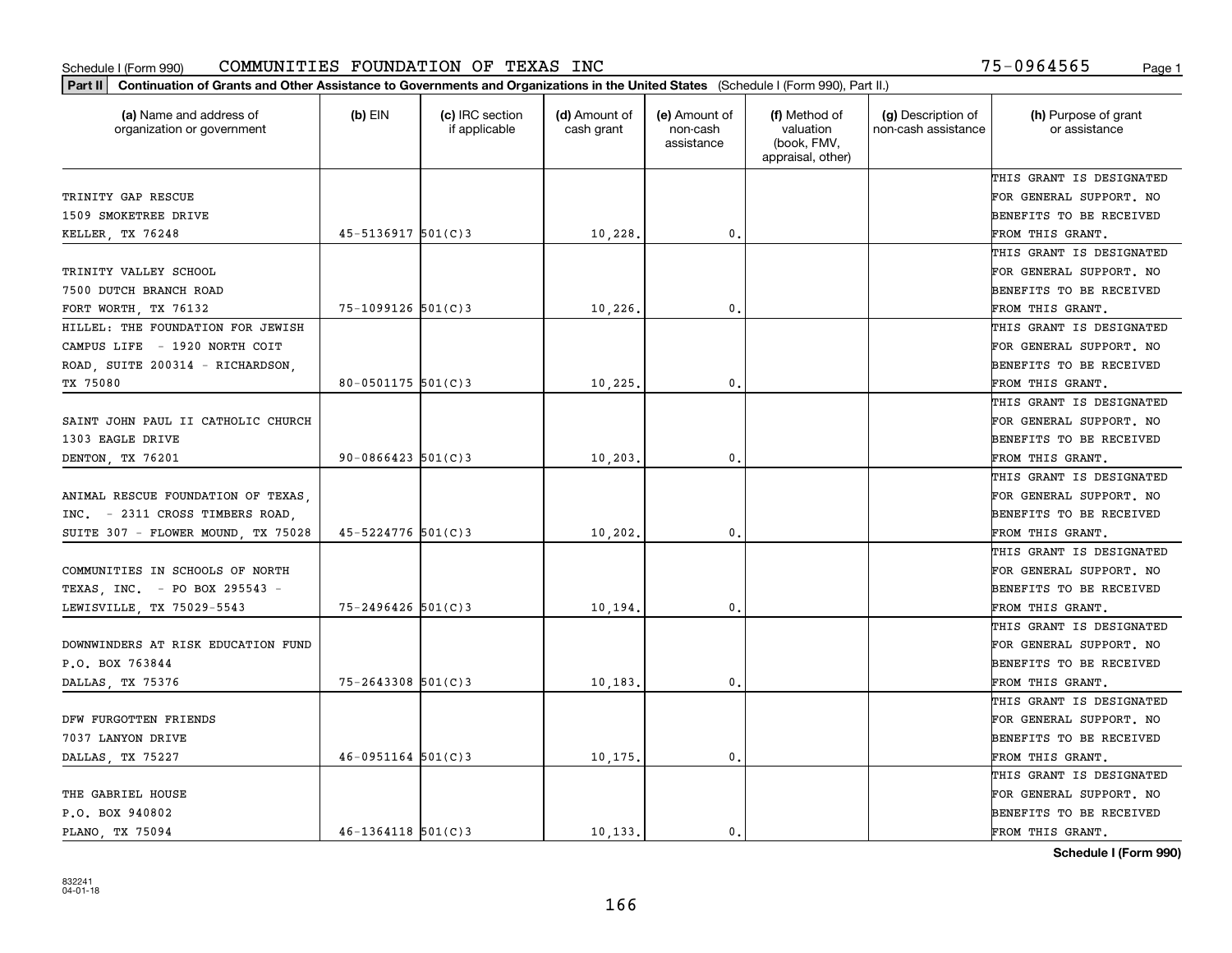| Part II   Continuation of Grants and Other Assistance to Governments and Organizations in the United States (Schedule I (Form 990), Part II.) |                        |                                  |                             |                                         |                                                                |                                           |                                       |
|-----------------------------------------------------------------------------------------------------------------------------------------------|------------------------|----------------------------------|-----------------------------|-----------------------------------------|----------------------------------------------------------------|-------------------------------------------|---------------------------------------|
| (a) Name and address of<br>organization or government                                                                                         | $(b)$ EIN              | (c) IRC section<br>if applicable | (d) Amount of<br>cash grant | (e) Amount of<br>non-cash<br>assistance | (f) Method of<br>valuation<br>(book, FMV,<br>appraisal, other) | (g) Description of<br>non-cash assistance | (h) Purpose of grant<br>or assistance |
| TRAUMA SUPPORT SERVICES OF NORTH                                                                                                              |                        |                                  |                             |                                         |                                                                |                                           | THIS GRANT IS DESIGNATED              |
| TEXAS - 210 S. CEDAR RIDGE DRIVE                                                                                                              |                        |                                  |                             |                                         |                                                                |                                           | FOR GENERAL SUPPORT. NO               |
| SUITE C-100 - DUNCANVILLE, TX                                                                                                                 |                        |                                  |                             |                                         |                                                                |                                           | BENEFITS TO BE RECEIVED               |
| 75116                                                                                                                                         | $26 - 0469778$ 501(C)3 |                                  | 10, 129.                    | 0.                                      |                                                                |                                           | FROM THIS GRANT.                      |
| VISUAL ARTS GUILD BOOKER T.                                                                                                                   |                        |                                  |                             |                                         |                                                                |                                           | THIS GRANT IS DESIGNATED              |
| WASHINGTON HIGH SCHOOL - BOOKER                                                                                                               |                        |                                  |                             |                                         |                                                                |                                           | FOR GENERAL SUPPORT. NO               |
| T. WASHINGTON HSPVA                                                                                                                           |                        |                                  |                             |                                         |                                                                |                                           | BENEFITS TO BE RECEIVED               |
| 2501 FLORA STREET - DALLAS, TX                                                                                                                | $75 - 2459461$ 501(C)3 |                                  | 10,115.                     | 0.                                      |                                                                |                                           | FROM THIS GRANT.                      |
|                                                                                                                                               |                        |                                  |                             |                                         |                                                                |                                           | THIS GRANT IS DESIGNATED              |
| ROOT CAUSE, INC.                                                                                                                              |                        |                                  |                             |                                         |                                                                |                                           | FOR GENERAL SUPPORT. NO               |
| 5851 LEGACY CIRCLE, 6TH FLOOR                                                                                                                 |                        |                                  |                             |                                         |                                                                |                                           | BENEFITS TO BE RECEIVED               |
| PLANO, TX 75024                                                                                                                               | $46 - 5586016$ 501(C)3 |                                  | 10, 105.                    | $\mathfrak{o}$ .                        |                                                                |                                           | FROM THIS GRANT.                      |
|                                                                                                                                               |                        |                                  |                             |                                         |                                                                |                                           | THIS GRANT IS DESIGNATED              |
| OAK HILL ANIMAL RESCUE, INC.                                                                                                                  |                        |                                  |                             |                                         |                                                                |                                           | FOR GENERAL SUPPORT. NO               |
| P.O. BOX 367                                                                                                                                  |                        |                                  |                             |                                         |                                                                |                                           | <b>BENEFITS TO BE RECEIVED</b>        |
| SEAGOVILLE, TX 75159                                                                                                                          | $26 - 0453703$ 501(C)3 |                                  | 10,096.                     | $\mathbf{0}$ .                          |                                                                |                                           | FROM THIS GRANT.                      |
|                                                                                                                                               |                        |                                  |                             |                                         |                                                                |                                           | THIS GRANT IS DESIGNATED              |
| FOUNDATION FOR RESPONSIBLE                                                                                                                    |                        |                                  |                             |                                         |                                                                |                                           | FOR GENERAL SUPPORT. NO               |
| TELEVISION - 11700 PRESTON ROAD,                                                                                                              |                        |                                  |                             |                                         |                                                                |                                           | BENEFITS TO BE RECEIVED               |
| #660-193 - DALLAS, TX 75230                                                                                                                   | $75 - 2534081$ 501(C)3 |                                  | 10,086.                     | $\mathbf{0}$                            |                                                                |                                           | FROM THIS GRANT.                      |
|                                                                                                                                               |                        |                                  |                             |                                         |                                                                |                                           | THIS GRANT IS DESIGNATED              |
| ULSTER PROJECT-ARLINGTON                                                                                                                      |                        |                                  |                             |                                         |                                                                |                                           | FOR GENERAL SUPPORT. NO               |
| P.O. BOX 150701                                                                                                                               |                        |                                  |                             |                                         |                                                                |                                           | BENEFITS TO BE RECEIVED               |
| ARLINGTON, TX 76015                                                                                                                           | $75 - 2515662$ 501(C)3 |                                  | 10,011                      | 0.                                      |                                                                |                                           | FROM THIS GRANT.                      |
|                                                                                                                                               |                        |                                  |                             |                                         |                                                                |                                           | THIS GRANT IS DESIGNATED              |
| ACLU FOUNDATION OF TEXAS                                                                                                                      |                        |                                  |                             |                                         |                                                                |                                           | FOR GENERAL SUPPORT. NO               |
| P.O. BOX 8306                                                                                                                                 |                        |                                  |                             |                                         |                                                                |                                           | BENEFITS TO BE RECEIVED               |
| HOUSTON, TX 77288-8306                                                                                                                        | $76 - 0343171$ 501(C)3 |                                  | 10,000                      | 0.                                      |                                                                |                                           | FROM THIS GRANT.                      |
| AMERICAN CIVIL LIBERTIES UNION                                                                                                                |                        |                                  |                             |                                         |                                                                |                                           | THIS GRANT IS DESIGNATED              |
| FOUNDATION, INC. - 125 BROAD                                                                                                                  |                        |                                  |                             |                                         |                                                                |                                           | FOR GENERAL SUPPORT. NO               |
| STREET, 18TH FLOOR - NEW YORK, NY                                                                                                             |                        |                                  |                             |                                         |                                                                |                                           | BENEFITS TO BE RECEIVED               |
| 10004                                                                                                                                         | $13 - 6213516$ 501(C)3 |                                  | 10,000.                     | $\mathbf{0}$ .                          |                                                                |                                           | FROM THIS GRANT.                      |
|                                                                                                                                               |                        |                                  |                             |                                         |                                                                |                                           | THIS GRANT IS DESIGNATED              |
| ASPEN COUNTRY DAY SCHOOL, INC.                                                                                                                |                        |                                  |                             |                                         |                                                                |                                           | FOR GENERAL SUPPORT. NO               |
| 85 COUNTRY DAY WAY                                                                                                                            |                        |                                  |                             |                                         |                                                                |                                           | <b>BENEFITS TO BE RECEIVED</b>        |
| ASPEN CO 81611                                                                                                                                | $23 - 7033239$ 501(C)3 |                                  | 10,000.                     | 0.                                      |                                                                |                                           | FROM THIS GRANT.                      |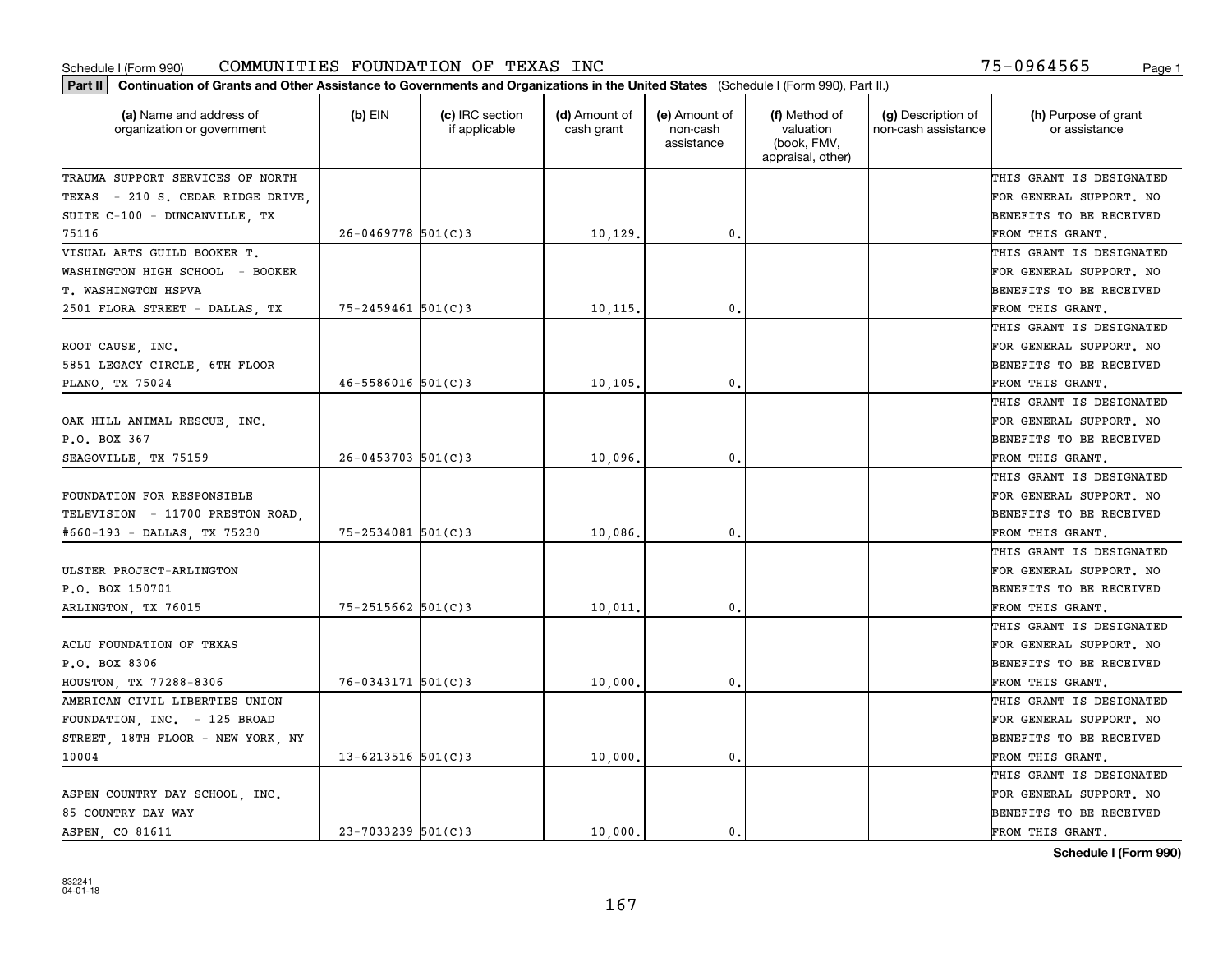| (a) Name and address of<br>organization or government | $(b)$ EIN              | (c) IRC section<br>if applicable | (d) Amount of<br>cash grant | (e) Amount of<br>non-cash<br>assistance | (f) Method of<br>valuation<br>(book, FMV,<br>appraisal, other) | (g) Description of<br>non-cash assistance | (h) Purpose of grant<br>or assistance |
|-------------------------------------------------------|------------------------|----------------------------------|-----------------------------|-----------------------------------------|----------------------------------------------------------------|-------------------------------------------|---------------------------------------|
|                                                       |                        |                                  |                             |                                         |                                                                |                                           | THIS GRANT IS DESIGNATED              |
| CORNERSTONE BAPTIST CHURCH                            |                        |                                  |                             |                                         |                                                                |                                           | FOR GENERAL SUPPORT. NO               |
| P.O. BOX 152551                                       |                        |                                  |                             |                                         |                                                                |                                           | BENEFITS TO BE RECEIVED               |
| DALLAS, TX 75315-2551                                 | 75-1882212 501(C)3     |                                  | 10,000                      | $\mathfrak{o}$ .                        |                                                                |                                           | FROM THIS GRANT.                      |
|                                                       |                        |                                  |                             |                                         |                                                                |                                           | THIS GRANT IS DESIGNATED              |
| <b>EARTHJUSTICE</b>                                   |                        |                                  |                             |                                         |                                                                |                                           | FOR GENERAL SUPPORT. NO               |
| 50 CALIFORNIA STREET, SUITE 500                       |                        |                                  |                             |                                         |                                                                |                                           | BENEFITS TO BE RECEIVED               |
| SAN FRANCISCO, CA 94111                               | $94-1730465$ 501(C)3   |                                  | 10,000                      | $\mathbf{0}$                            |                                                                |                                           | FROM THIS GRANT.                      |
|                                                       |                        |                                  |                             |                                         |                                                                |                                           | THIS GRANT IS DESIGNATED              |
| FANNIN COMMUNITY FOUNDATION, INC.                     |                        |                                  |                             |                                         |                                                                |                                           | FOR GENERAL SUPPORT. NO               |
| 200 WEST 5TH STREET                                   |                        |                                  |                             |                                         |                                                                |                                           | BENEFITS TO BE RECEIVED               |
| BONHAM, TX 75418                                      | $75 - 2669872$ 501(C)3 |                                  | 10,000                      | $\mathbf{0}$ .                          |                                                                |                                           | FROM THIS GRANT.                      |
|                                                       |                        |                                  |                             |                                         |                                                                |                                           | THIS GRANT IS DESIGNATED              |
| INTERNATIONAL JUSTICE MISSION                         |                        |                                  |                             |                                         |                                                                |                                           | FOR GENERAL SUPPORT. NO               |
| P.O. BOX 96961                                        |                        |                                  |                             |                                         |                                                                |                                           | BENEFITS TO BE RECEIVED               |
| WASHINGTON, DC 20090-6961                             | $54 - 1722887$ 501(C)3 |                                  | 10,000                      | $\mathbf{0}$                            |                                                                |                                           | FROM THIS GRANT.                      |
|                                                       |                        |                                  |                             |                                         |                                                                |                                           | THIS GRANT IS DESIGNATED              |
| LUIS PALAU ASSOCIATION                                |                        |                                  |                             |                                         |                                                                |                                           | FOR GENERAL SUPPORT. NO               |
| P.O. BOX 50                                           |                        |                                  |                             |                                         |                                                                |                                           | BENEFITS TO BE RECEIVED               |
| PORTLAND, OR 97207                                    | $93 - 0713827$ 501(C)3 |                                  | 10,000                      | $\mathbf{0}$                            |                                                                |                                           | FROM THIS GRANT.                      |
|                                                       |                        |                                  |                             |                                         |                                                                |                                           | THIS GRANT IS DESIGNATED              |
| NORTHSIDE INTER-COMMUNITY AGENCY,                     |                        |                                  |                             |                                         |                                                                |                                           | FOR GENERAL SUPPORT. NO               |
| INC. - 1600 CIRCLE PARK BOULEVARD                     |                        |                                  |                             |                                         |                                                                |                                           | BENEFITS TO BE RECEIVED               |
| - FORT WORTH, TX 76164                                | $75 - 1554285$ 501(C)3 |                                  | 10,000                      | $\mathbf{0}$                            |                                                                |                                           | FROM THIS GRANT.                      |
|                                                       |                        |                                  |                             |                                         |                                                                |                                           | THIS GRANT IS DESIGNATED              |
| PEGASUS MUSICAL SOCIETY                               |                        |                                  |                             |                                         |                                                                |                                           | FOR GENERAL SUPPORT. NO               |
| 11615 FOREST CENTRAL DRIVE, SUITE 3                   |                        |                                  |                             |                                         |                                                                |                                           | BENEFITS TO BE RECEIVED               |
| DALLAS, TX 75243-3917                                 | $75 - 2312993$ 501(C)3 |                                  | 10,000                      | $\mathbf{0}$ .                          |                                                                |                                           | FROM THIS GRANT.                      |
|                                                       |                        |                                  |                             |                                         |                                                                |                                           | THIS GRANT IS DESIGNATED              |
| ROCKPORT ART ASSOCIATION, INC.                        |                        |                                  |                             |                                         |                                                                |                                           | FOR GENERAL SUPPORT. NO               |
| 106 SOUTH AUSTIN STREET                               |                        |                                  |                             |                                         |                                                                |                                           | BENEFITS TO BE RECEIVED               |
| ROCKPORT, TX 78382                                    | $74 - 1652612$ 501(C)3 |                                  | 10,000.                     | $\mathbf{0}$ .                          |                                                                |                                           | FROM THIS GRANT.                      |
|                                                       |                        |                                  |                             |                                         |                                                                |                                           | THIS GRANT IS DESIGNATED              |
| ST. MARY'S UNIVERSITY OF SAN                          |                        |                                  |                             |                                         |                                                                |                                           | FOR GENERAL SUPPORT. NO               |
| ANTONIO - ONE CAMINO SANTA MARIA                      |                        |                                  |                             |                                         |                                                                |                                           | BENEFITS TO BE RECEIVED               |
| - SAN ANTONIO, TX 78228                               | $74 - 1143128$ 501(C)3 |                                  | 10,000.                     | 0.                                      |                                                                |                                           | FROM THIS GRANT.                      |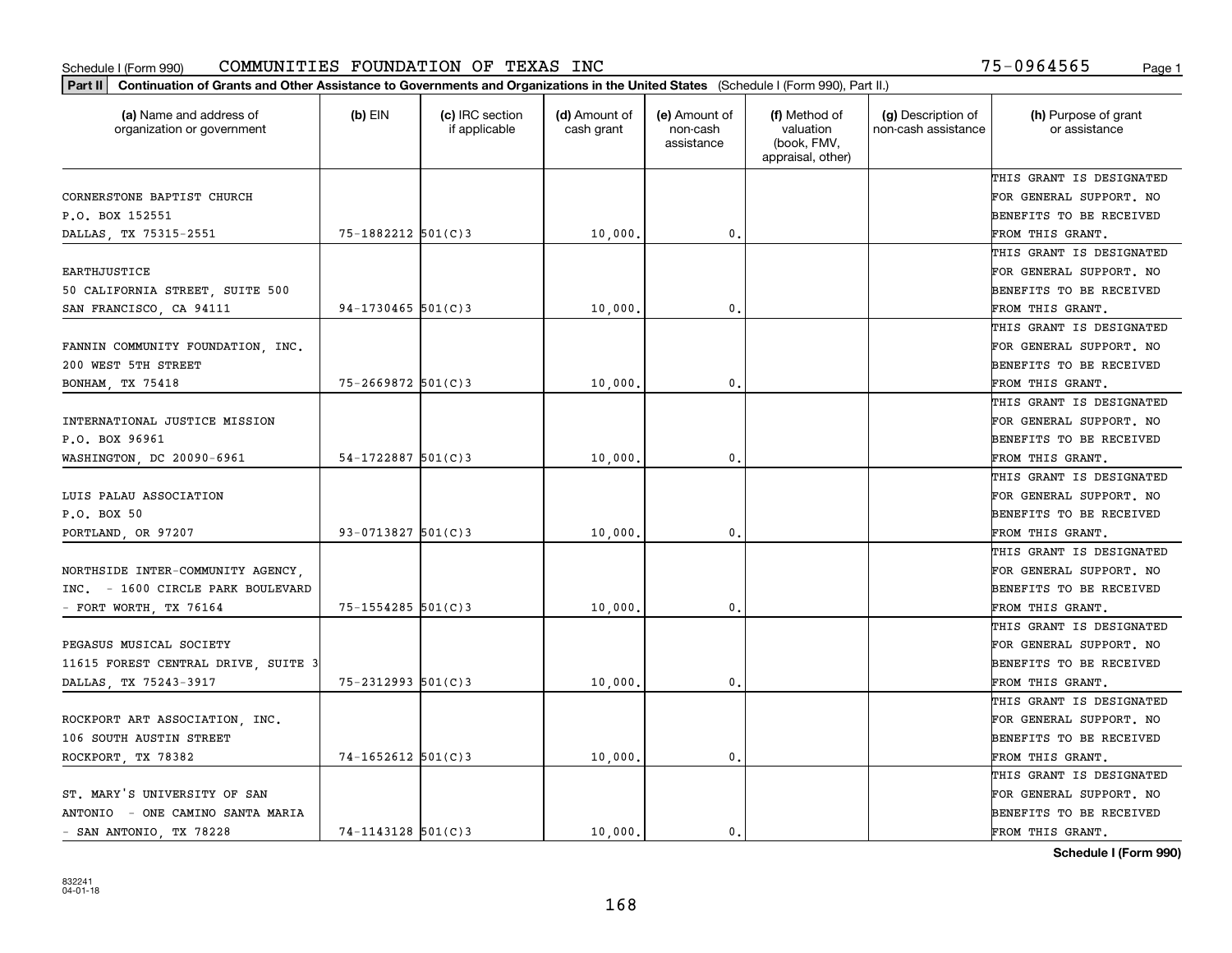| Part II   Continuation of Grants and Other Assistance to Governments and Organizations in the United States (Schedule I (Form 990), Part II.) |                        |                                  |                             |                                         |                                                                |                                           |                                       |
|-----------------------------------------------------------------------------------------------------------------------------------------------|------------------------|----------------------------------|-----------------------------|-----------------------------------------|----------------------------------------------------------------|-------------------------------------------|---------------------------------------|
| (a) Name and address of<br>organization or government                                                                                         | $(b)$ EIN              | (c) IRC section<br>if applicable | (d) Amount of<br>cash grant | (e) Amount of<br>non-cash<br>assistance | (f) Method of<br>valuation<br>(book, FMV,<br>appraisal, other) | (g) Description of<br>non-cash assistance | (h) Purpose of grant<br>or assistance |
|                                                                                                                                               |                        |                                  |                             |                                         |                                                                |                                           | THIS GRANT IS DESIGNATED              |
| SAVE THE CHILDREN FEDERATION, INC.                                                                                                            |                        |                                  |                             |                                         |                                                                |                                           | FOR GENERAL SUPPORT. NO               |
| 501 KINGS HIGHWAY EAST, SUITE 400                                                                                                             |                        |                                  |                             |                                         |                                                                |                                           | <b>BENEFITS TO BE RECEIVED</b>        |
| FAIRFIELD, CT 06825                                                                                                                           | $06 - 0726487$ 501(C)3 |                                  | 10,000,                     | 0.                                      |                                                                |                                           | FROM THIS GRANT.                      |
| TEXAS A&M UNIVERSITY                                                                                                                          |                        |                                  |                             |                                         |                                                                |                                           | THIS GRANT IS DESIGNATED              |
| CENTER FOR RETAILING STUDIES                                                                                                                  |                        |                                  |                             |                                         |                                                                |                                           | FOR GENERAL SUPPORT. NO               |
| 201 WEHNER BUILDING, 4112 TAMU -                                                                                                              |                        |                                  |                             |                                         |                                                                |                                           | BENEFITS TO BE RECEIVED               |
| COLLEGE STATIO                                                                                                                                | $74 - 6000531$ 501(C)3 |                                  | 10,000                      | 0.                                      |                                                                |                                           | FROM THIS GRANT.                      |
|                                                                                                                                               |                        |                                  |                             |                                         |                                                                |                                           | THIS GRANT IS DESIGNATED              |
| UNIVERSITY OF NOTRE DAME DU LAC                                                                                                               |                        |                                  |                             |                                         |                                                                |                                           | FOR GENERAL SUPPORT. NO               |
| 1251 N. EDDY STREET, SUITE 300                                                                                                                |                        |                                  |                             |                                         |                                                                |                                           | BENEFITS TO BE RECEIVED               |
| SOUTH BEND, IN 46617                                                                                                                          | $35 - 0868188$ 501(C)3 |                                  | 10,000                      | $\mathfrak{o}$ .                        |                                                                |                                           | FROM THIS GRANT.                      |
| ALL FOR GODS GLORY A HEART FOR THE                                                                                                            |                        |                                  |                             |                                         |                                                                |                                           | THIS GRANT IS DESIGNATED              |
| HOME MINISTRY INC. - REDEEMING                                                                                                                |                        |                                  |                             |                                         |                                                                |                                           | FOR GENERAL SUPPORT. NO               |
| THE TIME                                                                                                                                      |                        |                                  |                             |                                         |                                                                |                                           | <b>BENEFITS TO BE RECEIVED</b>        |
| P.O. BOX 765 - LONE OAK, TX 75453                                                                                                             | $75 - 2737637$ 501(C)3 |                                  | 10,000                      | 0.                                      |                                                                |                                           | FROM THIS GRANT.                      |
|                                                                                                                                               |                        |                                  |                             |                                         |                                                                |                                           | THIS GRANT IS DESIGNATED              |
| INTERFAITH ALLIANCE FOUNDATION                                                                                                                |                        |                                  |                             |                                         |                                                                |                                           | FOR GENERAL SUPPORT. NO               |
| 2101 L STREET NW, SUITE 400                                                                                                                   |                        |                                  |                             |                                         |                                                                |                                           | <b>BENEFITS TO BE RECEIVED</b>        |
| WASHINGTON, DC 20037-1542                                                                                                                     | 81-0587332 $501(C)3$   |                                  | 10,000                      | 0.                                      |                                                                |                                           | FROM THIS GRANT.                      |
|                                                                                                                                               |                        |                                  |                             |                                         |                                                                |                                           | THIS GRANT IS DESIGNATED              |
| RAISEUP FAMILIES                                                                                                                              |                        |                                  |                             |                                         |                                                                |                                           | FOR GENERAL SUPPORT. NO               |
| P.O. BOX 55607                                                                                                                                |                        |                                  |                             |                                         |                                                                |                                           | <b>BENEFITS TO BE RECEIVED</b>        |
| HOUSTON, TX 77255-5607                                                                                                                        | $76 - 0447678$ 501(C)3 |                                  | 10,000                      | 0.                                      |                                                                |                                           | FROM THIS GRANT.                      |
|                                                                                                                                               |                        |                                  |                             |                                         |                                                                |                                           | THIS GRANT IS DESIGNATED              |
| TROUT UNLIMITED NATIONAL OFFICE                                                                                                               |                        |                                  |                             |                                         |                                                                |                                           | FOR GENERAL SUPPORT. NO               |
| 1777 NORTH KENT STREET, SUITE 100                                                                                                             |                        |                                  |                             |                                         |                                                                |                                           | <b>BENEFITS TO BE RECEIVED</b>        |
| ARLINGTON, VA 22209                                                                                                                           | $38 - 1612715$ 501(C)3 |                                  | 10,000                      | $\mathfrak{o}$ .                        |                                                                |                                           | FROM THIS GRANT.                      |
|                                                                                                                                               |                        |                                  |                             |                                         |                                                                |                                           | THIS GRANT IS DESIGNATED              |
| CREATIVE TIME, INC.                                                                                                                           |                        |                                  |                             |                                         |                                                                |                                           | FOR GENERAL SUPPORT. NO               |
| 59 EAST 4TH STREET, 6TH FLOOR                                                                                                                 |                        |                                  |                             |                                         |                                                                |                                           | BENEFITS TO BE RECEIVED               |
| NEW YORK, NY 10003                                                                                                                            | $13 - 2835847$ 501(C)3 |                                  | 10,000.                     | 0.                                      |                                                                |                                           | FROM THIS GRANT.                      |
|                                                                                                                                               |                        |                                  |                             |                                         |                                                                |                                           | THIS GRANT IS DESIGNATED              |
| NAVASOTA ISD EDUCATION FOUNDATION.                                                                                                            |                        |                                  |                             |                                         |                                                                |                                           | FOR GENERAL SUPPORT. NO               |
| $INC. - P.O. BOX 511 - NAVASOTA.$                                                                                                             |                        |                                  |                             |                                         |                                                                |                                           | <b>BENEFITS TO BE RECEIVED</b>        |
| TX 77868                                                                                                                                      | $02 - 0659711$ 501(C)3 |                                  | 10,000.                     | $\mathbf{0}$ .                          |                                                                |                                           | FROM THIS GRANT.                      |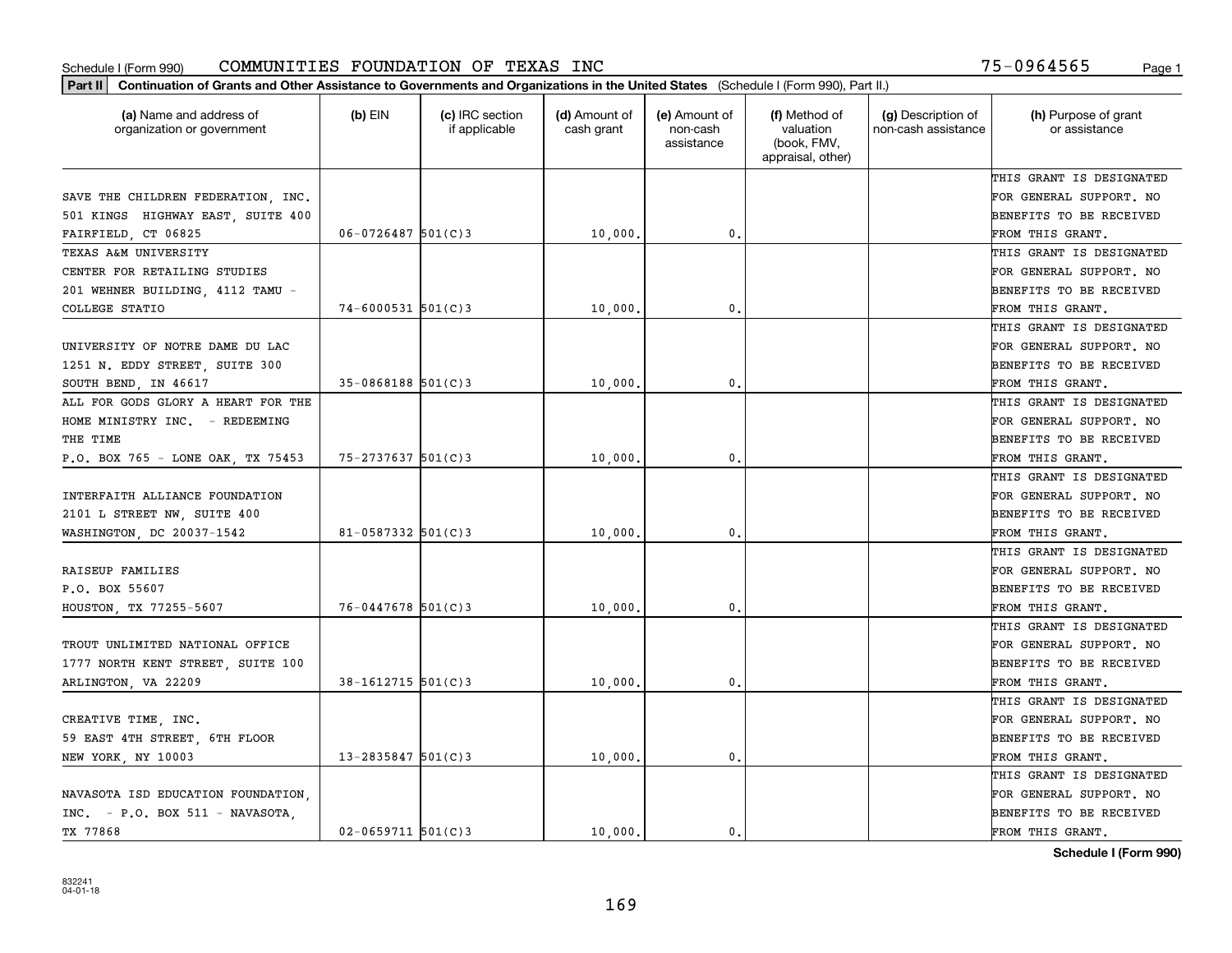| Part II   Continuation of Grants and Other Assistance to Governments and Organizations in the United States (Schedule I (Form 990), Part II.) |                          |                                  |                             |                                         |                                                                |                                           |                                       |
|-----------------------------------------------------------------------------------------------------------------------------------------------|--------------------------|----------------------------------|-----------------------------|-----------------------------------------|----------------------------------------------------------------|-------------------------------------------|---------------------------------------|
| (a) Name and address of<br>organization or government                                                                                         | $(b)$ EIN                | (c) IRC section<br>if applicable | (d) Amount of<br>cash grant | (e) Amount of<br>non-cash<br>assistance | (f) Method of<br>valuation<br>(book, FMV,<br>appraisal, other) | (g) Description of<br>non-cash assistance | (h) Purpose of grant<br>or assistance |
|                                                                                                                                               |                          |                                  |                             |                                         |                                                                |                                           | THIS GRANT IS DESIGNATED              |
| NEW MEXICO CHRISTIAN CHILDREN'S                                                                                                               |                          |                                  |                             |                                         |                                                                |                                           | FOR GENERAL SUPPORT. NO               |
| HOME, INC. - 1356 NEW MEXICO 236                                                                                                              |                          |                                  |                             |                                         |                                                                |                                           | <b>BENEFITS TO BE RECEIVED</b>        |
| - PORTALES, NM 88130                                                                                                                          | 85-6018576 $501(C)3$     |                                  | 10,000                      | 0.                                      |                                                                |                                           | FROM THIS GRANT.                      |
|                                                                                                                                               |                          |                                  |                             |                                         |                                                                |                                           | THIS GRANT IS DESIGNATED              |
| DILLER-QUALIE SCHOOL OF MUSIC,                                                                                                                |                          |                                  |                             |                                         |                                                                |                                           | FOR GENERAL SUPPORT. NO               |
| INC. - 24 EAST 95TH STREET - NEW                                                                                                              |                          |                                  |                             |                                         |                                                                |                                           | BENEFITS TO BE RECEIVED               |
| YORK NY 10128                                                                                                                                 | $13 - 1843420$ 501(C)3   |                                  | 10,000                      | 0.                                      |                                                                |                                           | FROM THIS GRANT.                      |
|                                                                                                                                               |                          |                                  |                             |                                         |                                                                |                                           | THIS GRANT IS DESIGNATED              |
| WALKING MOUNTAINS SCIENCE CENTER                                                                                                              |                          |                                  |                             |                                         |                                                                |                                           | FOR GENERAL SUPPORT. NO               |
| P.O. BOX 9469                                                                                                                                 |                          |                                  |                             |                                         |                                                                |                                           | BENEFITS TO BE RECEIVED               |
| AVON, CO 81620                                                                                                                                | $84 - 1436731$ 501(C)3   |                                  | 10,000                      | $\mathfrak{o}$ .                        |                                                                |                                           | FROM THIS GRANT.                      |
|                                                                                                                                               |                          |                                  |                             |                                         |                                                                |                                           | THIS GRANT IS DESIGNATED              |
| ROUNDUP RIVER RANCH                                                                                                                           |                          |                                  |                             |                                         |                                                                |                                           | FOR GENERAL SUPPORT. NO               |
| P.O. BOX 8589                                                                                                                                 |                          |                                  |                             |                                         |                                                                |                                           | <b>BENEFITS TO BE RECEIVED</b>        |
| AVON, CO 81620                                                                                                                                | $20 - 4632248$ 501(C)3   |                                  | 10,000                      | 0.                                      |                                                                |                                           | FROM THIS GRANT.                      |
| NATIONAL ASSN. OF LATINO ELECTED                                                                                                              |                          |                                  |                             |                                         |                                                                |                                           | THIS GRANT IS DESIGNATED              |
| OFFICIALS EDUCATION FUND - 1122                                                                                                               |                          |                                  |                             |                                         |                                                                |                                           | FOR GENERAL SUPPORT. NO               |
| W. WASHINGTON BOULEVARD, 3RD FLOOR                                                                                                            |                          |                                  |                             |                                         |                                                                |                                           | BENEFITS TO BE RECEIVED               |
| - LOS ANGELES, CA 90015                                                                                                                       | $52 - 1212849$ $501(C)3$ |                                  | 10,000                      | 0.                                      |                                                                |                                           | FROM THIS GRANT.                      |
|                                                                                                                                               |                          |                                  |                             |                                         |                                                                |                                           | THIS GRANT IS DESIGNATED              |
| <b>BARNARD COLLEGE</b>                                                                                                                        |                          |                                  |                             |                                         |                                                                |                                           | FOR GENERAL SUPPORT. NO               |
| DEVELOPMENT OFFICE 3009 BROADWAY                                                                                                              |                          |                                  |                             |                                         |                                                                |                                           | BENEFITS TO BE RECEIVED               |
| NEW YORK, NY 10027                                                                                                                            | $13 - 1628149$ 501(C)3   |                                  | 10,000                      | 0.                                      |                                                                |                                           | FROM THIS GRANT.                      |
|                                                                                                                                               |                          |                                  |                             |                                         |                                                                |                                           | THIS GRANT IS DESIGNATED              |
| DISCOVERY INSTITUTE                                                                                                                           |                          |                                  |                             |                                         |                                                                |                                           | FOR GENERAL SUPPORT. NO               |
| 14902 PRESTON ROAD, SUITE 404-514                                                                                                             |                          |                                  |                             |                                         |                                                                |                                           | <b>BENEFITS TO BE RECEIVED</b>        |
| DALLAS, TX 75254                                                                                                                              | $91 - 1521697$ $501(C)3$ |                                  | 10,000                      | 0.                                      |                                                                |                                           | FROM THIS GRANT.                      |
|                                                                                                                                               |                          |                                  |                             |                                         |                                                                |                                           | THIS GRANT IS DESIGNATED              |
| POLARIS PROJECT                                                                                                                               |                          |                                  |                             |                                         |                                                                |                                           | FOR GENERAL SUPPORT. NO               |
| P.O. BOX 65323                                                                                                                                |                          |                                  |                             |                                         |                                                                |                                           | BENEFITS TO BE RECEIVED               |
| WASHINGTON, DC 20035                                                                                                                          | $03 - 0391561$ 501(C)3   |                                  | 10,000                      | 0.                                      |                                                                |                                           | FROM THIS GRANT.                      |
|                                                                                                                                               |                          |                                  |                             |                                         |                                                                |                                           | THIS GRANT IS DESIGNATED              |
| STEAK TEAM MISSION, INC.                                                                                                                      |                          |                                  |                             |                                         |                                                                |                                           | FOR GENERAL SUPPORT. NO               |
| P.O. BOX 112291                                                                                                                               |                          |                                  |                             |                                         |                                                                |                                           | <b>BENEFITS TO BE RECEIVED</b>        |
| CARROLLTON, TX 75006                                                                                                                          | $20 - 4568246$ 501(C)3   |                                  | 10,000.                     | 0.                                      |                                                                |                                           | FROM THIS GRANT.                      |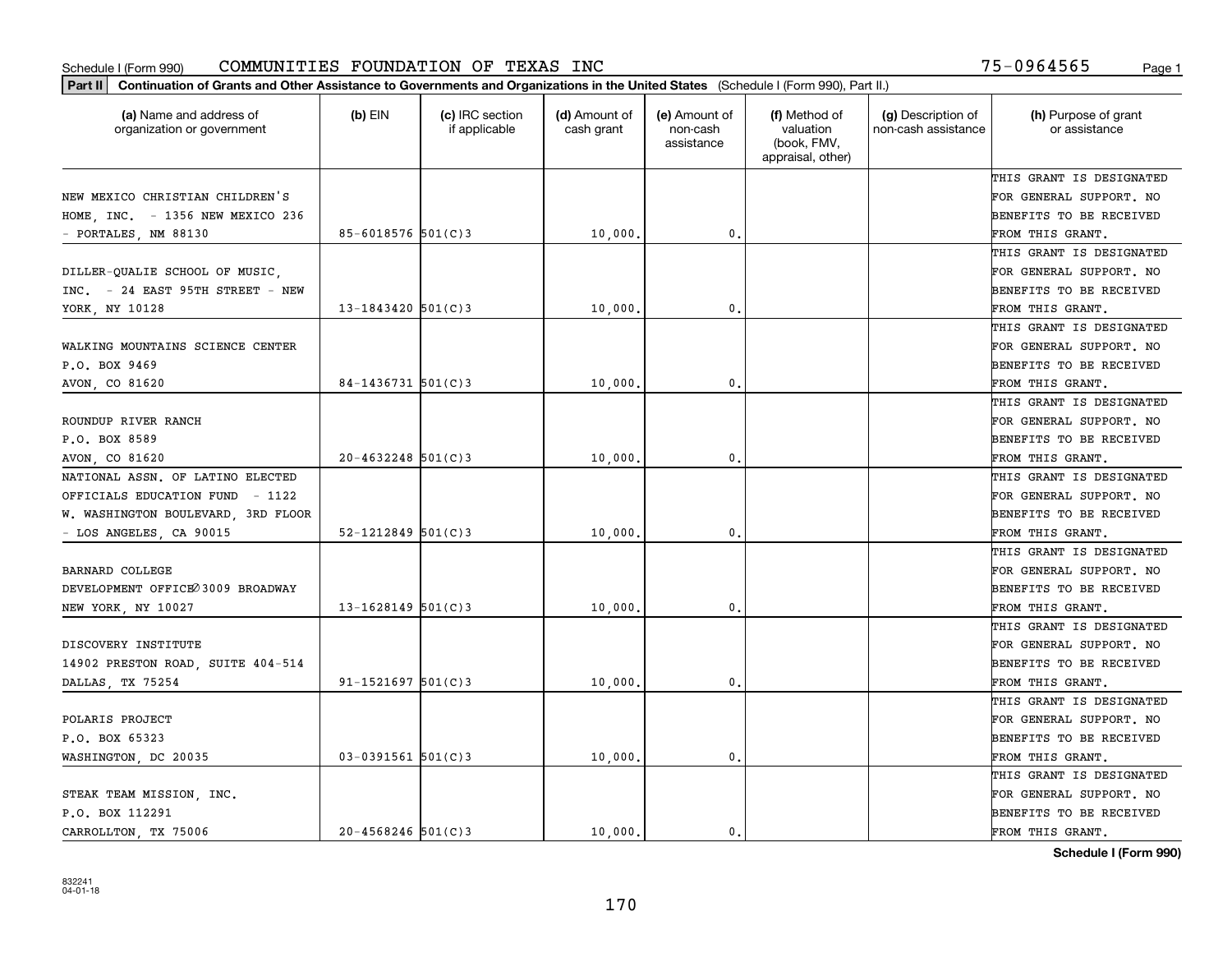| Part II   Continuation of Grants and Other Assistance to Governments and Organizations in the United States (Schedule I (Form 990), Part II.) |                        |                                  |                             |                                         |                                                                |                                           |                                       |
|-----------------------------------------------------------------------------------------------------------------------------------------------|------------------------|----------------------------------|-----------------------------|-----------------------------------------|----------------------------------------------------------------|-------------------------------------------|---------------------------------------|
| (a) Name and address of<br>organization or government                                                                                         | $(b)$ EIN              | (c) IRC section<br>if applicable | (d) Amount of<br>cash grant | (e) Amount of<br>non-cash<br>assistance | (f) Method of<br>valuation<br>(book, FMV,<br>appraisal, other) | (g) Description of<br>non-cash assistance | (h) Purpose of grant<br>or assistance |
|                                                                                                                                               |                        |                                  |                             |                                         |                                                                |                                           | THIS GRANT IS DESIGNATED              |
| THE VAIL JAZZ FOUNDATION, INC.                                                                                                                |                        |                                  |                             |                                         |                                                                |                                           | FOR GENERAL SUPPORT. NO               |
| P.O. BOX 3035                                                                                                                                 |                        |                                  |                             |                                         |                                                                |                                           | BENEFITS TO BE RECEIVED               |
| VAIL, CO 81658                                                                                                                                | 84-1305072 $501(C)3$   |                                  | 10,000.                     | 0.                                      |                                                                |                                           | FROM THIS GRANT.                      |
|                                                                                                                                               |                        |                                  |                             |                                         |                                                                |                                           | THIS GRANT IS DESIGNATED              |
| HOPE CENTER FOUNDATION                                                                                                                        |                        |                                  |                             |                                         |                                                                |                                           | FOR GENERAL SUPPORT. NO               |
| 2001 WEST PLANO PARKWAY, SUITE 1700                                                                                                           |                        |                                  |                             |                                         |                                                                |                                           | BENEFITS TO BE RECEIVED               |
| PLANO, TX 75075                                                                                                                               | $26 - 1590757$ 501(C)3 |                                  | 10,000                      | 0.                                      |                                                                |                                           | FROM THIS GRANT.                      |
|                                                                                                                                               |                        |                                  |                             |                                         |                                                                |                                           | THIS GRANT IS DESIGNATED              |
| AOPA FOUNDATION                                                                                                                               |                        |                                  |                             |                                         |                                                                |                                           | FOR GENERAL SUPPORT. NO               |
| 421 AVIATION WAY                                                                                                                              |                        |                                  |                             |                                         |                                                                |                                           | BENEFITS TO BE RECEIVED               |
| FREDERICK, MD 21701                                                                                                                           | $20 - 8817225$ 501(C)3 |                                  | 10,000.                     | 0.                                      |                                                                |                                           | FROM THIS GRANT.                      |
|                                                                                                                                               |                        |                                  |                             |                                         |                                                                |                                           | THIS GRANT IS DESIGNATED              |
| JUNIOR LEAGUE OF AUSTIN                                                                                                                       |                        |                                  |                             |                                         |                                                                |                                           | FOR GENERAL SUPPORT. NO               |
| 5416 PARKCREST DRIVE, SUITE 100                                                                                                               |                        |                                  |                             |                                         |                                                                |                                           | <b>BENEFITS TO BE RECEIVED</b>        |
| AUSTIN, TX 78731                                                                                                                              | $74 - 1168918$ 501(C)3 |                                  | 10,000.                     | $\mathbf{0}$ .                          |                                                                |                                           | FROM THIS GRANT.                      |
|                                                                                                                                               |                        |                                  |                             |                                         |                                                                |                                           | THIS GRANT IS DESIGNATED              |
| <b>ANTHROPOS ARTS</b>                                                                                                                         |                        |                                  |                             |                                         |                                                                |                                           | FOR GENERAL SUPPORT. NO               |
| P.O. BOX 685000                                                                                                                               |                        |                                  |                             |                                         |                                                                |                                           | BENEFITS TO BE RECEIVED               |
| AUSTIN, TX 78768                                                                                                                              | $74 - 2963791$ 501(C)3 |                                  | 10,000                      | 0.                                      |                                                                |                                           | FROM THIS GRANT.                      |
|                                                                                                                                               |                        |                                  |                             |                                         |                                                                |                                           | THIS GRANT IS DESIGNATED              |
| ROSEMARY BEACH FOUNDATION, INC.                                                                                                               |                        |                                  |                             |                                         |                                                                |                                           | FOR GENERAL SUPPORT. NO               |
| P.O. BOX 611306                                                                                                                               |                        |                                  |                             |                                         |                                                                |                                           | BENEFITS TO BE RECEIVED               |
| ROSEMARY BEACH, FL 32461                                                                                                                      | $20 - 3764896$ 501(C)3 |                                  | 10,000                      | $\mathfrak{o}$ .                        |                                                                |                                           | FROM THIS GRANT.                      |
|                                                                                                                                               |                        |                                  |                             |                                         |                                                                |                                           | THIS GRANT IS DESIGNATED              |
| RODEO AUSTIN                                                                                                                                  |                        |                                  |                             |                                         |                                                                |                                           | FOR GENERAL SUPPORT. NO               |
| 614 S. CAPITAL OF TEXAS HIGHWAY                                                                                                               |                        |                                  |                             |                                         |                                                                |                                           | BENEFITS TO BE RECEIVED               |
| AUSTIN, TX 78746                                                                                                                              | $74 - 2266672$ 501(C)3 |                                  | 10,000                      | 0.                                      |                                                                |                                           | FROM THIS GRANT.                      |
|                                                                                                                                               |                        |                                  |                             |                                         |                                                                |                                           | THIS GRANT IS DESIGNATED              |
| MAINE COAST HERITAGE TRUST                                                                                                                    |                        |                                  |                             |                                         |                                                                |                                           | FOR GENERAL SUPPORT. NO               |
| 1 BOWDOIN MILL ISLAND, SUITE 201                                                                                                              |                        |                                  |                             |                                         |                                                                |                                           | BENEFITS TO BE RECEIVED               |
| TOPSHAM, ME 04086                                                                                                                             | $23 - 7099105$ 501(C)3 |                                  | 10,000.                     | $\mathbf{0}$ .                          |                                                                |                                           | FROM THIS GRANT.                      |
|                                                                                                                                               |                        |                                  |                             |                                         |                                                                |                                           | THIS GRANT IS DESIGNATED              |
| MAKE ART WITH PURPOSE, INC.                                                                                                                   |                        |                                  |                             |                                         |                                                                |                                           | FOR GENERAL SUPPORT. NO               |
| 726 HAINES STREET                                                                                                                             |                        |                                  |                             |                                         |                                                                |                                           | <b>BENEFITS TO BE RECEIVED</b>        |
| DALLAS TX 75208                                                                                                                               | $46 - 0641239$ 501(C)3 |                                  | 10,000.                     | 0.                                      |                                                                |                                           | FROM THIS GRANT.                      |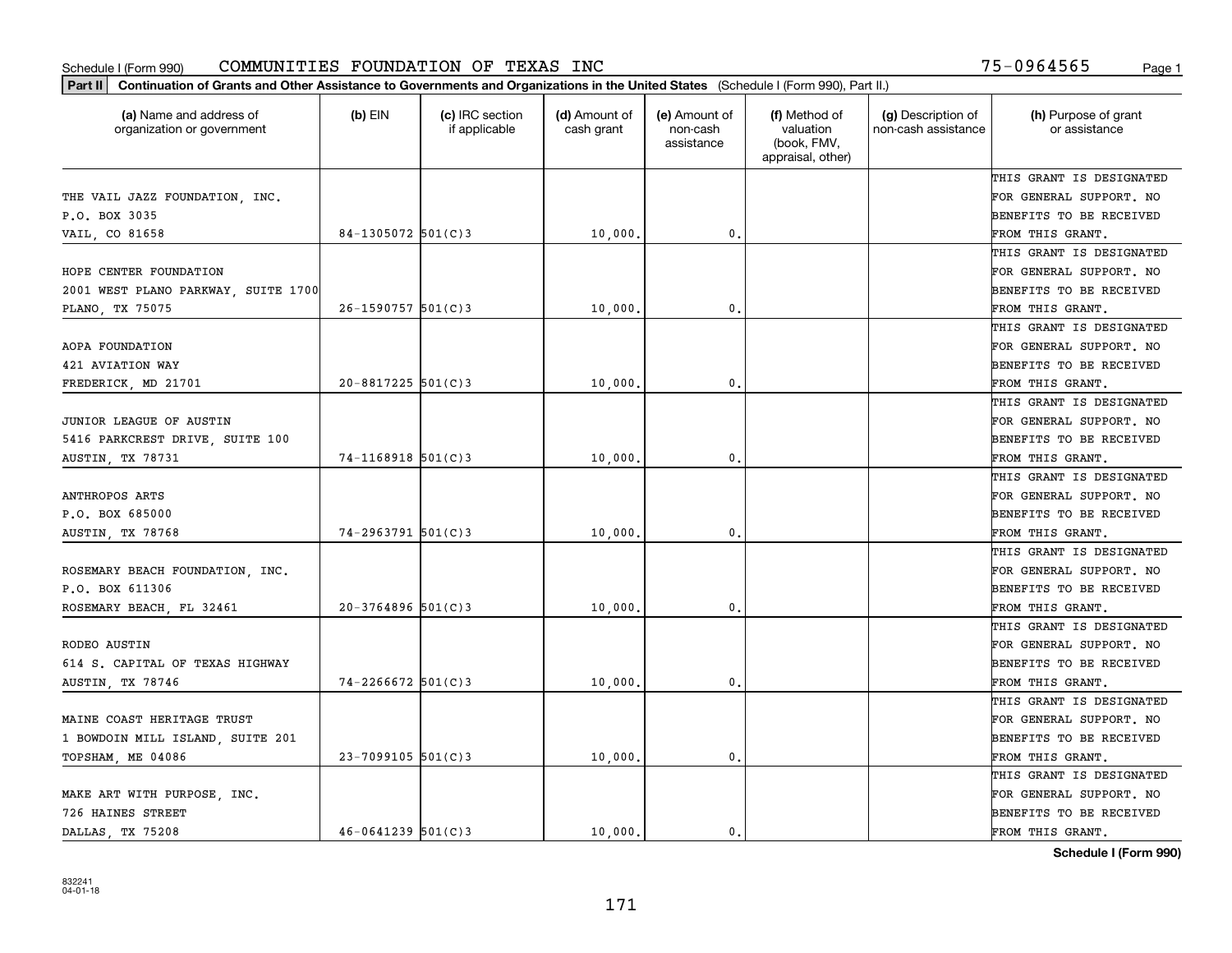| Part II   Continuation of Grants and Other Assistance to Governments and Organizations in the United States (Schedule I (Form 990), Part II.) |                          |                                  |                             |                                         |                                                                |                                           |                                       |
|-----------------------------------------------------------------------------------------------------------------------------------------------|--------------------------|----------------------------------|-----------------------------|-----------------------------------------|----------------------------------------------------------------|-------------------------------------------|---------------------------------------|
| (a) Name and address of<br>organization or government                                                                                         | $(b)$ EIN                | (c) IRC section<br>if applicable | (d) Amount of<br>cash grant | (e) Amount of<br>non-cash<br>assistance | (f) Method of<br>valuation<br>(book, FMV,<br>appraisal, other) | (g) Description of<br>non-cash assistance | (h) Purpose of grant<br>or assistance |
|                                                                                                                                               |                          |                                  |                             |                                         |                                                                |                                           | THIS GRANT IS DESIGNATED              |
| CON MI MADRE                                                                                                                                  |                          |                                  |                             |                                         |                                                                |                                           | FOR GENERAL SUPPORT. NO               |
| 4175 FREIDRICH LANE, SUITE 200                                                                                                                |                          |                                  |                             |                                         |                                                                |                                           | BENEFITS TO BE RECEIVED               |
| AUSTIN, TX 78744-1017                                                                                                                         | $26 - 2034766$ 501(C)3   |                                  | 10,000.                     | 0.                                      |                                                                |                                           | FROM THIS GRANT.                      |
|                                                                                                                                               |                          |                                  |                             |                                         |                                                                |                                           | THIS GRANT IS DESIGNATED              |
| WALLER CREEK CONSERVANCY                                                                                                                      |                          |                                  |                             |                                         |                                                                |                                           | FOR GENERAL SUPPORT. NO               |
| P.O. BOX 12363                                                                                                                                |                          |                                  |                             |                                         |                                                                |                                           | BENEFITS TO BE RECEIVED               |
| <b>AUSTIN, TX 78711</b>                                                                                                                       | $27 - 3225405$ 501(C)3   |                                  | 10,000                      | 0.                                      |                                                                |                                           | FROM THIS GRANT.                      |
|                                                                                                                                               |                          |                                  |                             |                                         |                                                                |                                           | THIS GRANT IS DESIGNATED              |
| WATER PROJECT, INC.                                                                                                                           |                          |                                  |                             |                                         |                                                                |                                           | FOR GENERAL SUPPORT. NO               |
| P.O. BOX 3353                                                                                                                                 |                          |                                  |                             |                                         |                                                                |                                           | BENEFITS TO BE RECEIVED               |
| CONCORD, NH 03302-3353                                                                                                                        | $26 - 1455510$ 501(C)3   |                                  | 10,000                      | 0.                                      |                                                                |                                           | FROM THIS GRANT.                      |
|                                                                                                                                               |                          |                                  |                             |                                         |                                                                |                                           | THIS GRANT IS DESIGNATED              |
| ATLANTA BALLET INCORPORATED                                                                                                                   |                          |                                  |                             |                                         |                                                                |                                           | FOR GENERAL SUPPORT. NO               |
| 1695 MARIETTE BOULEVARD NW                                                                                                                    |                          |                                  |                             |                                         |                                                                |                                           | <b>BENEFITS TO BE RECEIVED</b>        |
| ATLANTA, GA 30318                                                                                                                             | 58-1047778 $501(C)3$     |                                  | 10,000.                     | $\mathbf{0}$ .                          |                                                                |                                           | FROM THIS GRANT.                      |
| MARINE MAMMAL CENTER                                                                                                                          |                          |                                  |                             |                                         |                                                                |                                           | THIS GRANT IS DESIGNATED              |
| 2000 BUNKER ROAD                                                                                                                              |                          |                                  |                             |                                         |                                                                |                                           | FOR GENERAL SUPPORT. NO               |
| FORT CRONKHITE - SAUSALITO, CA                                                                                                                |                          |                                  |                             |                                         |                                                                |                                           | BENEFITS TO BE RECEIVED               |
| 94965                                                                                                                                         | $51 - 0144434$ $501(C)3$ |                                  | 10,000                      | $\mathbf{0}$                            |                                                                |                                           | FROM THIS GRANT.                      |
|                                                                                                                                               |                          |                                  |                             |                                         |                                                                |                                           | THIS GRANT IS DESIGNATED              |
| NEST FOUNDATION                                                                                                                               |                          |                                  |                             |                                         |                                                                |                                           | FOR GENERAL SUPPORT. NO               |
| 137 N. LARCHMONT BOULEVARD #427                                                                                                               |                          |                                  |                             |                                         |                                                                |                                           | BENEFITS TO BE RECEIVED               |
| LOS ANGELES, CA 90004                                                                                                                         | $20 - 1168581$ 501(C)3   |                                  | 10,000                      | 0.                                      |                                                                |                                           | FROM THIS GRANT.                      |
|                                                                                                                                               |                          |                                  |                             |                                         |                                                                |                                           | THIS GRANT IS DESIGNATED              |
| ARIZONA HUMANE SOCIETY                                                                                                                        |                          |                                  |                             |                                         |                                                                |                                           | FOR GENERAL SUPPORT. NO               |
| 1521 W. DOBBINS ROAD                                                                                                                          |                          |                                  |                             |                                         |                                                                |                                           | BENEFITS TO BE RECEIVED               |
| PHOENIX, AZ 85041                                                                                                                             | $86 - 0135567$ 501(C)3   |                                  | 10,000                      | 0.                                      |                                                                |                                           | FROM THIS GRANT.                      |
|                                                                                                                                               |                          |                                  |                             |                                         |                                                                |                                           | THIS GRANT IS DESIGNATED              |
| BENEDICTINE EDUCATIONAL FOUNDATION                                                                                                            |                          |                                  |                             |                                         |                                                                |                                           | FOR GENERAL SUPPORT. NO               |
| 12829 RIVER ROAD                                                                                                                              |                          |                                  |                             |                                         |                                                                |                                           | BENEFITS TO BE RECEIVED               |
| RICHMOND, VA 23238                                                                                                                            | $45 - 3960058$ 501(C)3   |                                  | 10,000.                     | $\mathbf{0}$ .                          |                                                                |                                           | FROM THIS GRANT.                      |
|                                                                                                                                               |                          |                                  |                             |                                         |                                                                |                                           | THIS GRANT IS DESIGNATED              |
| BASIS CHARTER SCHOOLS, INC.                                                                                                                   |                          |                                  |                             |                                         |                                                                |                                           | FOR GENERAL SUPPORT. NO               |
| 7975 N. HAYDEN ROAD, SUITE B-100                                                                                                              |                          |                                  |                             |                                         |                                                                |                                           | <b>BENEFITS TO BE RECEIVED</b>        |
| SCOTTSDALE AZ 85258                                                                                                                           | $86 - 0908854$ 501(C)3   |                                  | 10,000.                     | 0.                                      |                                                                |                                           | FROM THIS GRANT.                      |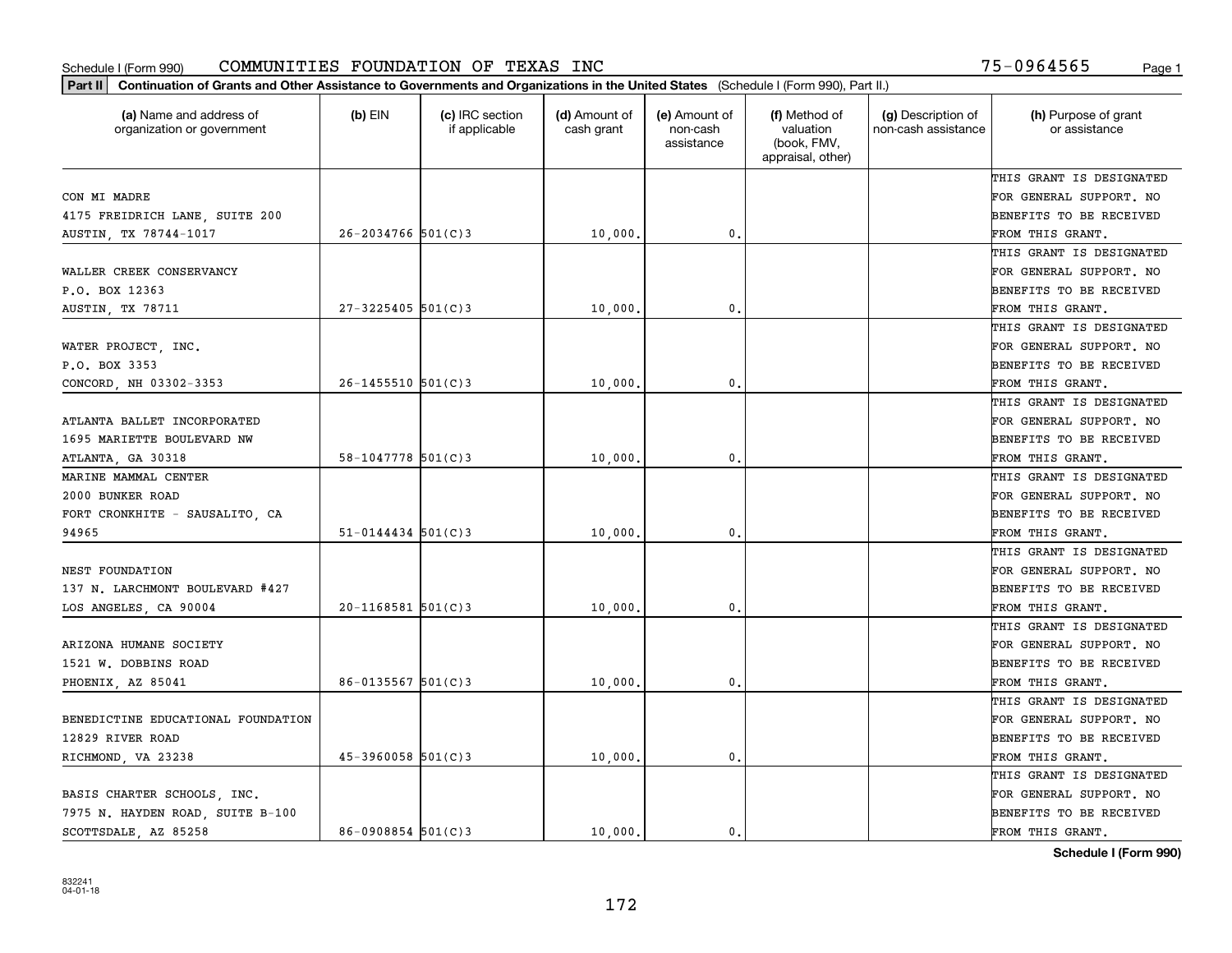| (a) Name and address of<br>organization or government | $(b)$ EIN              | (c) IRC section<br>if applicable | (d) Amount of<br>cash grant | (e) Amount of<br>non-cash<br>assistance | (f) Method of<br>valuation<br>(book, FMV,<br>appraisal, other) | (g) Description of<br>non-cash assistance | (h) Purpose of grant<br>or assistance |
|-------------------------------------------------------|------------------------|----------------------------------|-----------------------------|-----------------------------------------|----------------------------------------------------------------|-------------------------------------------|---------------------------------------|
|                                                       |                        |                                  |                             |                                         |                                                                |                                           | THIS GRANT IS DESIGNATED              |
| EXILE INTERNATIONAL                                   |                        |                                  |                             |                                         |                                                                |                                           | FOR GENERAL SUPPORT. NO               |
| 5123 VIRGINIA WAY, B-11                               |                        |                                  |                             |                                         |                                                                |                                           | BENEFITS TO BE RECEIVED               |
| BRENTWOOD, TN 37027                                   | 26-3098725 501(C)3     |                                  | 10,000                      | 0.                                      |                                                                |                                           | FROM THIS GRANT.                      |
|                                                       |                        |                                  |                             |                                         |                                                                |                                           | THIS GRANT IS DESIGNATED              |
| SAN FRANCISCO SPCA                                    |                        |                                  |                             |                                         |                                                                |                                           | FOR GENERAL SUPPORT. NO               |
| 201 ALABAMA STREET                                    |                        |                                  |                             |                                         |                                                                |                                           | BENEFITS TO BE RECEIVED               |
| SAN FRANCISCO, CA 94103                               | $94 - 0836580$ 501(C)3 |                                  | 10,000                      | $\mathbf{0}$                            |                                                                |                                           | FROM THIS GRANT.                      |
|                                                       |                        |                                  |                             |                                         |                                                                |                                           | THIS GRANT IS DESIGNATED              |
| WATERCOLOR ART SOCIETY - HOUSTON                      |                        |                                  |                             |                                         |                                                                |                                           | FOR GENERAL SUPPORT. NO               |
| 1601 WEST ALABAMA STREET                              |                        |                                  |                             |                                         |                                                                |                                           | BENEFITS TO BE RECEIVED               |
| HOUSTON, TX 77006                                     | $23 - 7451855$ 501(C)3 |                                  | 10,000                      | $\mathbf{0}$ .                          |                                                                |                                           | FROM THIS GRANT.                      |
|                                                       |                        |                                  |                             |                                         |                                                                |                                           | THIS GRANT IS DESIGNATED              |
| OUR HOUSE, INC.                                       |                        |                                  |                             |                                         |                                                                |                                           | FOR GENERAL SUPPORT. NO               |
| P.O. BOX 34155                                        |                        |                                  |                             |                                         |                                                                |                                           | BENEFITS TO BE RECEIVED               |
| LITTLE ROCK, AR 72203                                 | $71 - 0653846$ 501(C)3 |                                  | 10,000                      | $\mathbf{0}$                            |                                                                |                                           | FROM THIS GRANT.                      |
|                                                       |                        |                                  |                             |                                         |                                                                |                                           | THIS GRANT IS DESIGNATED              |
| GLF GLOBAL LEADERSHIP FOUNDATION                      |                        |                                  |                             |                                         |                                                                |                                           | FOR GENERAL SUPPORT. NO               |
| USA - 3030 CLARENDON BOULEVARD.                       |                        |                                  |                             |                                         |                                                                |                                           | BENEFITS TO BE RECEIVED               |
| 7TH FLOOR - ARLINGTON, VA 22201                       | $20 - 2209263$ 501(C)3 |                                  | 10,000                      | $\mathbf{0}$                            |                                                                |                                           | FROM THIS GRANT.                      |
|                                                       |                        |                                  |                             |                                         |                                                                |                                           | THIS GRANT IS DESIGNATED              |
| UNLOCK MINISTRIES, INC.                               |                        |                                  |                             |                                         |                                                                |                                           | FOR GENERAL SUPPORT. NO               |
| P.O. BOX 7742                                         |                        |                                  |                             |                                         |                                                                |                                           | BENEFITS TO BE RECEIVED               |
| MIDLAND, TX 79708                                     | 75-2959142 501(C)3     |                                  | 10,000                      | $\mathbf{0}$                            |                                                                |                                           | FROM THIS GRANT.                      |
|                                                       |                        |                                  |                             |                                         |                                                                |                                           | THIS GRANT IS DESIGNATED              |
| STAND TOGETHER, INC.                                  |                        |                                  |                             |                                         |                                                                |                                           | FOR GENERAL SUPPORT. NO               |
| 1320 N. COURTHOUSE ROAD, SUITE 500                    |                        |                                  |                             |                                         |                                                                |                                           | BENEFITS TO BE RECEIVED               |
| ARLINGTON, VA 22201                                   | $27 - 3197768$ 501(C)3 |                                  | 10,000                      | $\mathbf{0}$ .                          |                                                                |                                           | FROM THIS GRANT.                      |
| PTA TEXAS CONGRESS                                    |                        |                                  |                             |                                         |                                                                |                                           | THIS GRANT IS DESIGNATED              |
| MIS/HPMS PTA                                          |                        |                                  |                             |                                         |                                                                |                                           | FOR GENERAL SUPPORT. NO               |
| 3555 GRANADA AVENUE - DALLAS, TX                      |                        |                                  |                             |                                         |                                                                |                                           | BENEFITS TO BE RECEIVED               |
| 75205                                                 | $75 - 6004396$ 501(C)3 |                                  | 10,000.                     | $\mathbf{0}$ .                          |                                                                |                                           | FROM THIS GRANT.                      |
|                                                       |                        |                                  |                             |                                         |                                                                |                                           | THIS GRANT IS DESIGNATED              |
| WIND RIVER MINISTRIES, INC.                           |                        |                                  |                             |                                         |                                                                |                                           | FOR GENERAL SUPPORT. NO               |
| 5770 HIGHWAY 7                                        |                        |                                  |                             |                                         |                                                                |                                           | BENEFITS TO BE RECEIVED               |
| ESTES PARK, CO 80517                                  | $75 - 2737796$ 501(C)3 |                                  | 10,000.                     | 0.                                      |                                                                |                                           | FROM THIS GRANT.                      |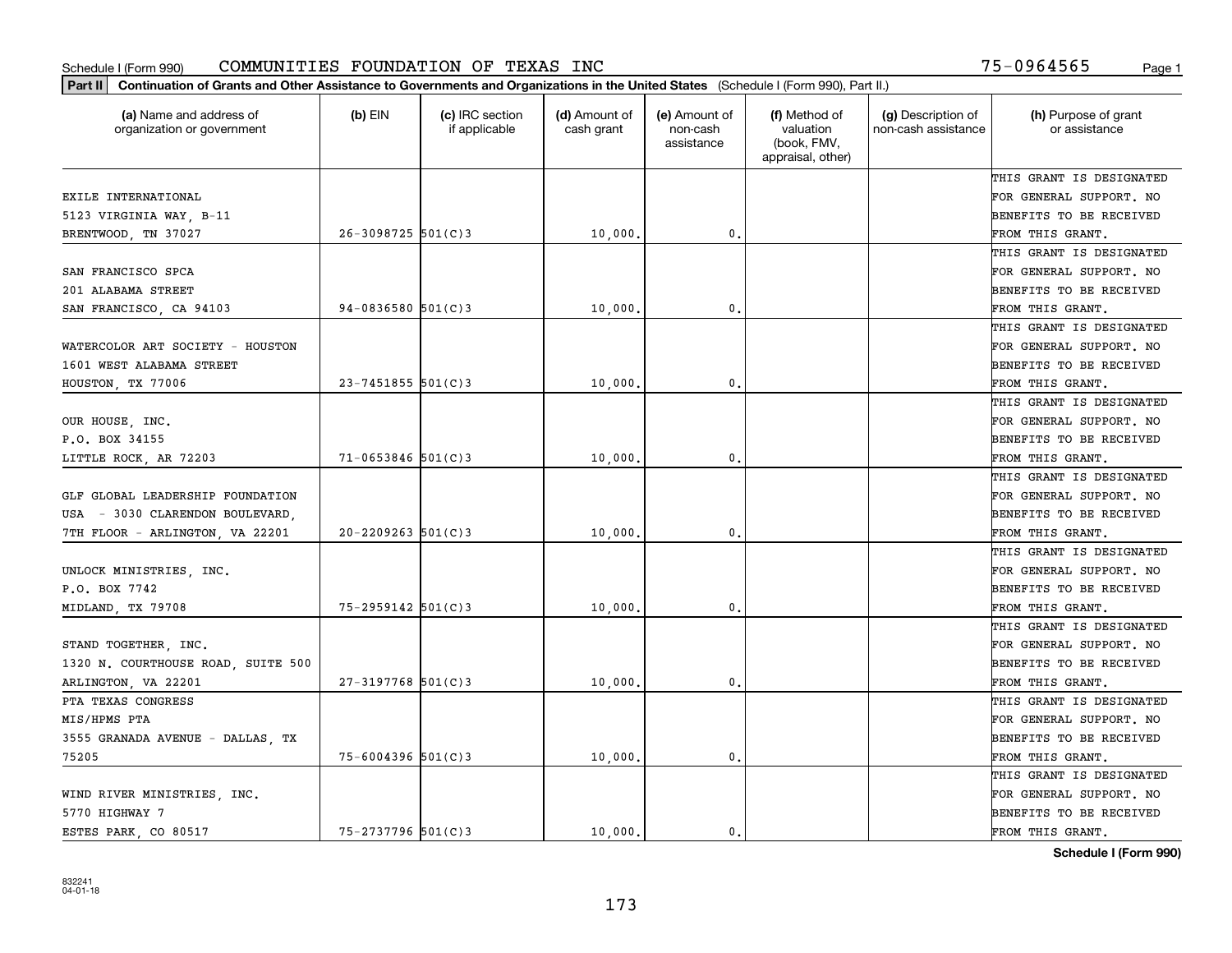| (a) Name and address of<br>organization or government | $(b)$ EIN              | (c) IRC section<br>if applicable | (d) Amount of<br>cash grant | (e) Amount of<br>non-cash<br>assistance | (f) Method of<br>valuation<br>(book, FMV,<br>appraisal, other) | (g) Description of<br>non-cash assistance | (h) Purpose of grant<br>or assistance |
|-------------------------------------------------------|------------------------|----------------------------------|-----------------------------|-----------------------------------------|----------------------------------------------------------------|-------------------------------------------|---------------------------------------|
|                                                       |                        |                                  |                             |                                         |                                                                |                                           | THIS GRANT IS DESIGNATED              |
| TEXAS APPLESEED                                       |                        |                                  |                             |                                         |                                                                |                                           | FOR GENERAL SUPPORT. NO               |
| 1609 SHOAL CREEK, SUITE 201                           |                        |                                  |                             |                                         |                                                                |                                           | BENEFITS TO BE RECEIVED               |
| <b>AUSTIN, TX 78701</b>                               | $74 - 2804268$ 501(C)3 |                                  | 10,000                      | 0.                                      |                                                                |                                           | FROM THIS GRANT.                      |
|                                                       |                        |                                  |                             |                                         |                                                                |                                           | THIS GRANT IS DESIGNATED              |
| RICHARD ELLIS RADIO                                   |                        |                                  |                             |                                         |                                                                |                                           | FOR GENERAL SUPPORT. NO               |
| P.O. BOX 191269                                       |                        |                                  |                             |                                         |                                                                |                                           | BENEFITS TO BE RECEIVED               |
| DALLAS, TX 75219                                      | $20 - 8447239$ 501(C)3 |                                  | 10,000                      | $\mathbf{0}$                            |                                                                |                                           | FROM THIS GRANT.                      |
|                                                       |                        |                                  |                             |                                         |                                                                |                                           | THIS GRANT IS DESIGNATED              |
| CONSUMER REPORTS, INC.                                |                        |                                  |                             |                                         |                                                                |                                           | FOR GENERAL SUPPORT. NO               |
| 101 TRUMAN AVENUE                                     |                        |                                  |                             |                                         |                                                                |                                           | BENEFITS TO BE RECEIVED               |
| YONKERS, NY 10703                                     | $13 - 1776434$ 501(C)3 |                                  | 10,000                      | $\mathbf{0}$ .                          |                                                                |                                           | FROM THIS GRANT.                      |
|                                                       |                        |                                  |                             |                                         |                                                                |                                           | THIS GRANT IS DESIGNATED              |
| CATHOLIC HIGH SCHOOL FOUNDATION,                      |                        |                                  |                             |                                         |                                                                |                                           | FOR GENERAL SUPPORT. NO               |
| INC. - 6300 FATHER TRIBOU STREET                      |                        |                                  |                             |                                         |                                                                |                                           | BENEFITS TO BE RECEIVED               |
| - LITTLE ROCK, AR 72205                               | $71 - 0422983$ 501(C)3 |                                  | 10,000                      | 0.                                      |                                                                |                                           | FROM THIS GRANT.                      |
| ANIMAL RESCUE MEDIA AND EDUCATION                     |                        |                                  |                             |                                         |                                                                |                                           | THIS GRANT IS DESIGNATED              |
| 4804 LAUREL CANYON BOULEVARD,                         |                        |                                  |                             |                                         |                                                                |                                           | FOR GENERAL SUPPORT. NO               |
| SUITE 534 - VALLEY VILLAGE, CA                        |                        |                                  |                             |                                         |                                                                |                                           | BENEFITS TO BE RECEIVED               |
| 91607                                                 | $55 - 0882647$ 501(C)3 |                                  | 10,000                      | $\mathbf{0}$                            |                                                                |                                           | FROM THIS GRANT.                      |
|                                                       |                        |                                  |                             |                                         |                                                                |                                           | THIS GRANT IS DESIGNATED              |
| MARIN HUMANE SOCIETY                                  |                        |                                  |                             |                                         |                                                                |                                           | FOR GENERAL SUPPORT. NO               |
| 171 BEL MARIN KEYS BOULEVARD                          |                        |                                  |                             |                                         |                                                                |                                           | BENEFITS TO BE RECEIVED               |
| NOVATO, CA 94949                                      | $94-1156562$ 501(C)3   |                                  | 10,000                      | $\mathbf{0}$                            |                                                                |                                           | FROM THIS GRANT.                      |
|                                                       |                        |                                  |                             |                                         |                                                                |                                           | THIS GRANT IS DESIGNATED              |
| ST. ANDREW BY THE SEA CATHOLIC                        |                        |                                  |                             |                                         |                                                                |                                           | FOR GENERAL SUPPORT. NO               |
| CHURCH - 14238 ENCANTADA AVENUE -                     |                        |                                  |                             |                                         |                                                                |                                           | BENEFITS TO BE RECEIVED               |
| CORPUS CHRISTI, TX 78418                              | $74 - 2460474$ 501(C)3 |                                  | 10,000                      | $\mathbf{0}$ .                          |                                                                |                                           | FROM THIS GRANT.                      |
|                                                       |                        |                                  |                             |                                         |                                                                |                                           | THIS GRANT IS DESIGNATED              |
| FAMILY LEADER FOUNDATION                              |                        |                                  |                             |                                         |                                                                |                                           | FOR GENERAL SUPPORT. NO               |
| P.O. BOX 42245                                        |                        |                                  |                             |                                         |                                                                |                                           | BENEFITS TO BE RECEIVED               |
| URBANDALE, IA 50323                                   | $42 - 1461169$ 501(C)3 |                                  | 10,000.                     | $\mathbf{0}$ .                          |                                                                |                                           | FROM THIS GRANT.                      |
|                                                       |                        |                                  |                             |                                         |                                                                |                                           | THIS GRANT IS DESIGNATED              |
| RED NOTE FOUNDATION                                   |                        |                                  |                             |                                         |                                                                |                                           | FOR GENERAL SUPPORT. NO               |
| 3547 EAST FAIRFIELD CIRCLE                            |                        |                                  |                             |                                         |                                                                |                                           | BENEFITS TO BE RECEIVED               |
| MESA, AZ 85213                                        | $46 - 2365151$ 501(C)3 |                                  | 10,000.                     | 0.                                      |                                                                |                                           | FROM THIS GRANT.                      |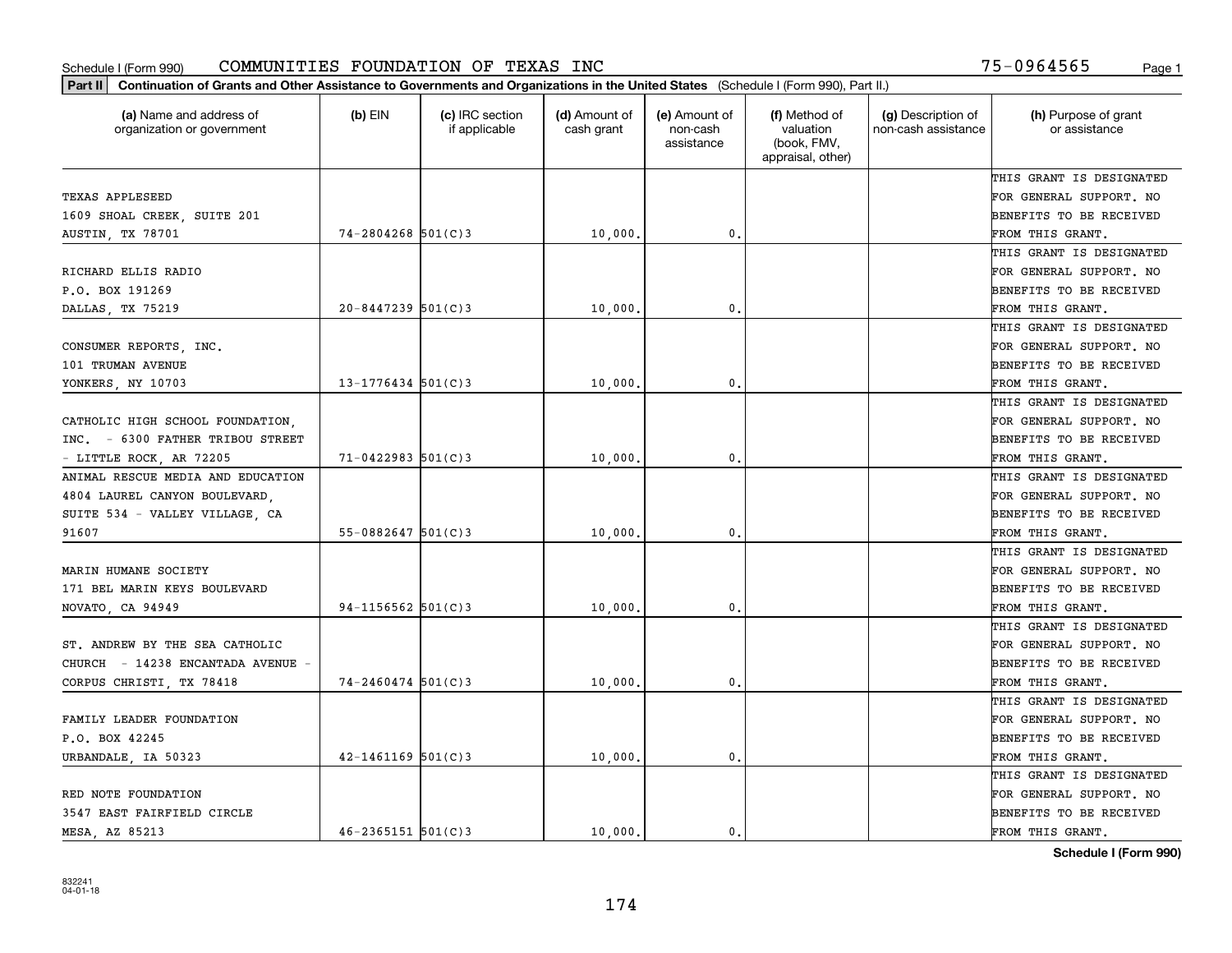| Part II   Continuation of Grants and Other Assistance to Governments and Organizations in the United States (Schedule I (Form 990), Part II.) |                        |                                  |                             |                                         |                                                                |                                           |                                       |
|-----------------------------------------------------------------------------------------------------------------------------------------------|------------------------|----------------------------------|-----------------------------|-----------------------------------------|----------------------------------------------------------------|-------------------------------------------|---------------------------------------|
| (a) Name and address of<br>organization or government                                                                                         | $(b)$ EIN              | (c) IRC section<br>if applicable | (d) Amount of<br>cash grant | (e) Amount of<br>non-cash<br>assistance | (f) Method of<br>valuation<br>(book, FMV,<br>appraisal, other) | (g) Description of<br>non-cash assistance | (h) Purpose of grant<br>or assistance |
|                                                                                                                                               |                        |                                  |                             |                                         |                                                                |                                           | THIS GRANT IS DESIGNATED              |
| SHELL MUSEUM AND EDUCATIONAL                                                                                                                  |                        |                                  |                             |                                         |                                                                |                                           | FOR GENERAL SUPPORT. NO               |
| FOUNDATION INC - 3075 SANIBEL                                                                                                                 |                        |                                  |                             |                                         |                                                                |                                           | BENEFITS TO BE RECEIVED               |
| CAPTIVA ROAD - SANIBEL, FL 33957                                                                                                              | $59 - 2775992$ 501(C)3 |                                  | 10,000.                     | 0.                                      |                                                                |                                           | FROM THIS GRANT.                      |
|                                                                                                                                               |                        |                                  |                             |                                         |                                                                |                                           | THIS GRANT IS DESIGNATED              |
| CLINIC FOR THE REHABILITATION OF                                                                                                              |                        |                                  |                             |                                         |                                                                |                                           | FOR GENERAL SUPPORT. NO               |
| WI LDLIFE INC $-$ P.O. BOX 150 $-$                                                                                                            |                        |                                  |                             |                                         |                                                                |                                           | BENEFITS TO BE RECEIVED               |
| SANIBEL, FL 33957                                                                                                                             | $23 - 7271040$ 501(C)3 |                                  | 10,000                      | $\mathbf{0}$                            |                                                                |                                           | FROM THIS GRANT.                      |
|                                                                                                                                               |                        |                                  |                             |                                         |                                                                |                                           | THIS GRANT IS DESIGNATED              |
| LOVE MOLLY FUND                                                                                                                               |                        |                                  |                             |                                         |                                                                |                                           | FOR GENERAL SUPPORT. NO               |
| 943 EAST 14TH STREET                                                                                                                          |                        |                                  |                             |                                         |                                                                |                                           | BENEFITS TO BE RECEIVED               |
| HOUSTON, TX 77009                                                                                                                             | $76 - 0627473$ 501(C)3 |                                  | 10,000                      | 0.                                      |                                                                |                                           | FROM THIS GRANT.                      |
|                                                                                                                                               |                        |                                  |                             |                                         |                                                                |                                           | THIS GRANT IS DESIGNATED              |
| OUR LADY OF THE LAKE UNIVERSITY OF                                                                                                            |                        |                                  |                             |                                         |                                                                |                                           | FOR GENERAL SUPPORT. NO               |
| SAN ANTONIO - 411 SOUTHWEST 24TH                                                                                                              |                        |                                  |                             |                                         |                                                                |                                           | <b>BENEFITS TO BE RECEIVED</b>        |
| STREET - SAN ANTONIO, TX 78207                                                                                                                | $74 - 1109631$ 501(C)3 |                                  | 10,000.                     | 0.                                      |                                                                |                                           | FROM THIS GRANT.                      |
|                                                                                                                                               |                        |                                  |                             |                                         |                                                                |                                           | THIS GRANT IS DESIGNATED              |
| STUDENT ORGANIZATIONS ACHIEVING                                                                                                               |                        |                                  |                             |                                         |                                                                |                                           | FOR GENERAL SUPPORT. NO               |
| RESULTS - SOAR - P.O. BOX 2751 -                                                                                                              |                        |                                  |                             |                                         |                                                                |                                           | BENEFITS TO BE RECEIVED               |
| CRESTED BUTTE, CO 81224                                                                                                                       | $82 - 4315130$ 501(C)3 |                                  | 10,000                      | $\mathbf{0}$                            |                                                                |                                           | FROM THIS GRANT.                      |
|                                                                                                                                               |                        |                                  |                             |                                         |                                                                |                                           | THIS GRANT IS DESIGNATED              |
| ALAQUA ANIMAL REFUGE INC                                                                                                                      |                        |                                  |                             |                                         |                                                                |                                           | FOR GENERAL SUPPORT. NO               |
| 914 WHITFIELD ROAD                                                                                                                            |                        |                                  |                             |                                         |                                                                |                                           | BENEFITS TO BE RECEIVED               |
| FREEPORT, FL 32439                                                                                                                            | $02 - 0806313$ 501(C)3 |                                  | 10,000                      | 0.                                      |                                                                |                                           | FROM THIS GRANT.                      |
|                                                                                                                                               |                        |                                  |                             |                                         |                                                                |                                           | THIS GRANT IS DESIGNATED              |
| ANGLICAN RELIEF AND DEVELOPMENT                                                                                                               |                        |                                  |                             |                                         |                                                                |                                           | FOR GENERAL SUPPORT. NO               |
| FUND $- P. O. BOX 645354 -$                                                                                                                   |                        |                                  |                             |                                         |                                                                |                                           | BENEFITS TO BE RECEIVED               |
| PITTSBURGH, PA 15264-5354                                                                                                                     | $20 - 8954604$ 501(C)3 |                                  | 10,000                      | 0.                                      |                                                                |                                           | FROM THIS GRANT.                      |
|                                                                                                                                               |                        |                                  |                             |                                         |                                                                |                                           | THIS GRANT IS DESIGNATED              |
| LIGHTHOUSE TO THE NATIONS, INC                                                                                                                |                        |                                  |                             |                                         |                                                                |                                           | FOR GENERAL SUPPORT. NO               |
| 1616 ALLISON AVENUE                                                                                                                           |                        |                                  |                             |                                         |                                                                |                                           | BENEFITS TO BE RECEIVED               |
| PANAMA CITY, FL 32407                                                                                                                         | $59 - 2993816$ 501(C)3 |                                  | 10,000.                     | $\mathbf{0}$ .                          |                                                                |                                           | FROM THIS GRANT.                      |
|                                                                                                                                               |                        |                                  |                             |                                         |                                                                |                                           | THIS GRANT IS DESIGNATED              |
| THE CHURCH AT JUNIUS HEIGHTS                                                                                                                  |                        |                                  |                             |                                         |                                                                |                                           | FOR GENERAL SUPPORT. NO               |
| P.O. BOX 702943                                                                                                                               |                        |                                  |                             |                                         |                                                                |                                           | <b>BENEFITS TO BE RECEIVED</b>        |
| DALLAS TX 75370-2943                                                                                                                          | $83 - 1128039$ 501(C)3 |                                  | 10,000.                     | 0.                                      |                                                                |                                           | FROM THIS GRANT.                      |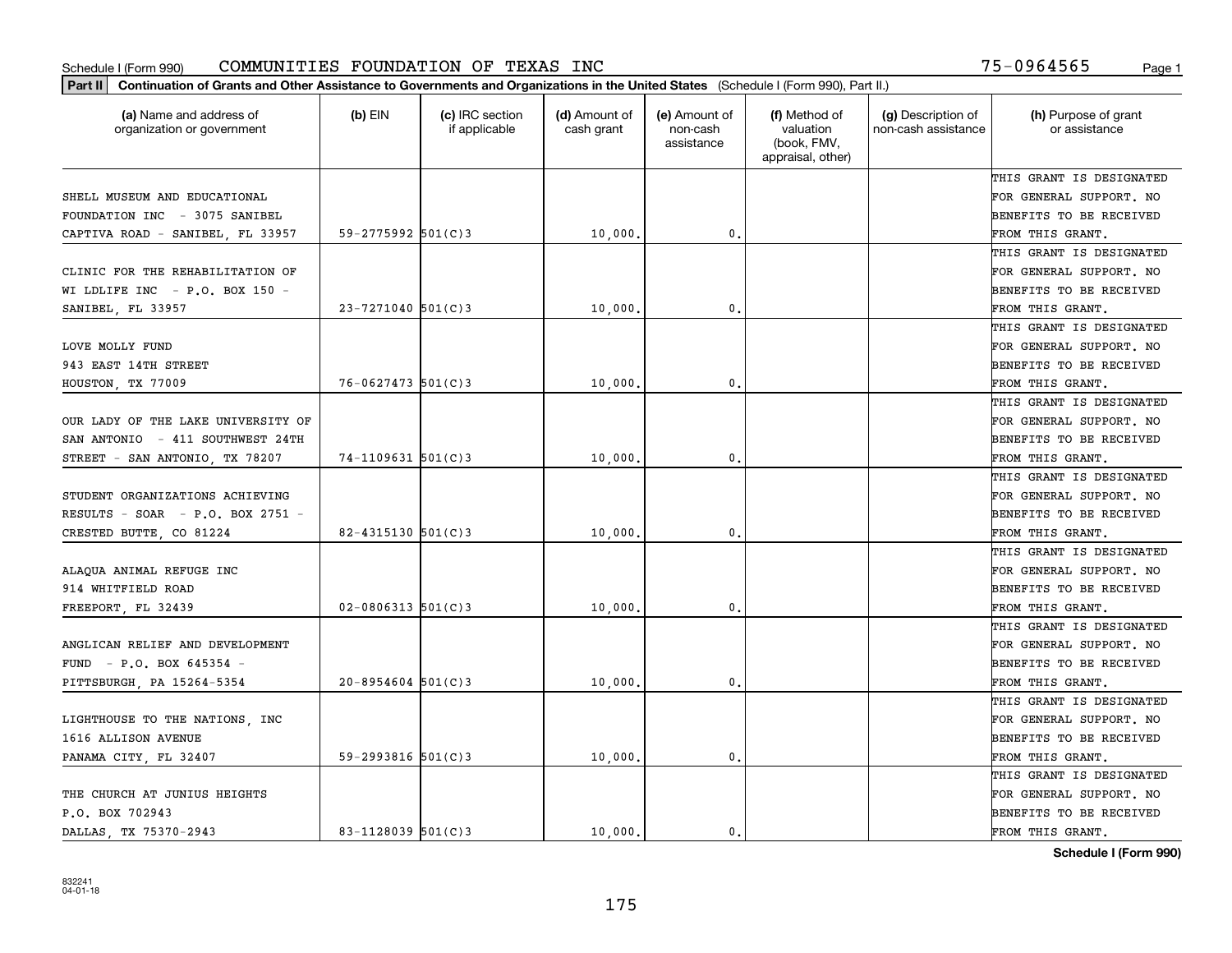| Part II   Continuation of Grants and Other Assistance to Governments and Organizations in the United States (Schedule I (Form 990), Part II.) |                          |                                  |                             |                                         |                                                                |                                           |                                       |
|-----------------------------------------------------------------------------------------------------------------------------------------------|--------------------------|----------------------------------|-----------------------------|-----------------------------------------|----------------------------------------------------------------|-------------------------------------------|---------------------------------------|
| (a) Name and address of<br>organization or government                                                                                         | $(b)$ EIN                | (c) IRC section<br>if applicable | (d) Amount of<br>cash grant | (e) Amount of<br>non-cash<br>assistance | (f) Method of<br>valuation<br>(book, FMV,<br>appraisal, other) | (g) Description of<br>non-cash assistance | (h) Purpose of grant<br>or assistance |
|                                                                                                                                               |                          |                                  |                             |                                         |                                                                |                                           | THIS GRANT IS DESIGNATED              |
| HEARTS & BONES ANIMAL RESCUE                                                                                                                  |                          |                                  |                             |                                         |                                                                |                                           | FOR GENERAL SUPPORT. NO               |
| 5623 WILLIS AVENUE                                                                                                                            |                          |                                  |                             |                                         |                                                                |                                           | BENEFITS TO BE RECEIVED               |
| DALLAS, TX 75206                                                                                                                              | 82-0605962 $501(C)3$     |                                  | 10,000,                     | 0.                                      |                                                                |                                           | FROM THIS GRANT.                      |
| HOPE PANHANDLE INC                                                                                                                            |                          |                                  |                             |                                         |                                                                |                                           | THIS GRANT IS DESIGNATED              |
| 790 NORTH COUNTY HIGHWAY 393,                                                                                                                 |                          |                                  |                             |                                         |                                                                |                                           | FOR GENERAL SUPPORT. NO               |
| SUITE 2C - SANTA ROSA BEACH, FL                                                                                                               |                          |                                  |                             |                                         |                                                                |                                           | BENEFITS TO BE RECEIVED               |
| 32459                                                                                                                                         | $83 - 2201011$ 501(C) 3  |                                  | 10,000                      | 0.                                      |                                                                |                                           | FROM THIS GRANT.                      |
|                                                                                                                                               |                          |                                  |                             |                                         |                                                                |                                           | THIS GRANT IS DESIGNATED              |
| CONVENTION OF STATES FOUNDATION                                                                                                               |                          |                                  |                             |                                         |                                                                |                                           | FOR GENERAL SUPPORT. NO               |
| 5850 SAN FELIPE STREET, SUITE 575                                                                                                             |                          |                                  |                             |                                         |                                                                |                                           | BENEFITS TO BE RECEIVED               |
| HOUSTON, TX 77057                                                                                                                             | $27 - 1657203$ 501(C)3   |                                  | 10,000                      | 0.                                      |                                                                |                                           | FROM THIS GRANT.                      |
|                                                                                                                                               |                          |                                  |                             |                                         |                                                                |                                           | THIS GRANT IS DESIGNATED              |
| HOSPICE OF MIDLAND INCORPORATED                                                                                                               |                          |                                  |                             |                                         |                                                                |                                           | FOR GENERAL SUPPORT. NO               |
| 900 WEST WALL STREET                                                                                                                          |                          |                                  |                             |                                         |                                                                |                                           | <b>BENEFITS TO BE RECEIVED</b>        |
| MIDLAND, TX 79701                                                                                                                             | $75 - 1736007$ 501(C)3   |                                  | 10,000                      | 0.                                      |                                                                |                                           | FROM THIS GRANT.                      |
| DELTA TAU DELTA EDUCATIONAL                                                                                                                   |                          |                                  |                             |                                         |                                                                |                                           | THIS GRANT IS DESIGNATED              |
| FOUNDATION INC - DELTA TAU DELTA                                                                                                              |                          |                                  |                             |                                         |                                                                |                                           | FOR GENERAL SUPPORT. NO               |
| AT THE UNIVERSITY OF TEXAS                                                                                                                    |                          |                                  |                             |                                         |                                                                |                                           | BENEFITS TO BE RECEIVED               |
| P.O. BOX 2187 - COLUMBUS, GA                                                                                                                  | $31 - 1020203$ $501(C)3$ |                                  | 10,000                      | 0.                                      |                                                                |                                           | FROM THIS GRANT.                      |
|                                                                                                                                               |                          |                                  |                             |                                         |                                                                |                                           | THIS GRANT IS DESIGNATED              |
| CENTER FOR URBAN RENEWAL AND                                                                                                                  |                          |                                  |                             |                                         |                                                                |                                           | FOR GENERAL SUPPORT. NO               |
| EDUCATION - 1317 F STREET NW,                                                                                                                 |                          |                                  |                             |                                         |                                                                |                                           | <b>BENEFITS TO BE RECEIVED</b>        |
| SUITE 900 - WASHINGTON, DC 20004                                                                                                              | $31 - 1467594$ 501(C)3   |                                  | 10,000                      | 0.                                      |                                                                |                                           | FROM THIS GRANT.                      |
|                                                                                                                                               |                          |                                  |                             |                                         |                                                                |                                           | THIS GRANT IS DESIGNATED              |
| ANCHORAGE CHILDRENS HOME OF BAY                                                                                                               |                          |                                  |                             |                                         |                                                                |                                           | FOR GENERAL SUPPORT. NO               |
| COUNTY INC - 2121 LISENBY AVENUE                                                                                                              |                          |                                  |                             |                                         |                                                                |                                           | BENEFITS TO BE RECEIVED               |
| - PANAMA CITY, FL 32405                                                                                                                       | $59 - 2323037$ $501(C)3$ |                                  | 10,000                      | 0.                                      |                                                                |                                           | FROM THIS GRANT.                      |
|                                                                                                                                               |                          |                                  |                             |                                         |                                                                |                                           | THIS GRANT IS DESIGNATED              |
| KUKHOMA PROJECT                                                                                                                               |                          |                                  |                             |                                         |                                                                |                                           | FOR GENERAL SUPPORT. NO               |
| 1914 SKILLMAN AVENUE, SUITE 110, PM                                                                                                           |                          |                                  |                             |                                         |                                                                |                                           | BENEFITS TO BE RECEIVED               |
| DALLAS, TX 75206                                                                                                                              | $82 - 4280104$ 501(C)3   |                                  | 10,000.                     | 0.                                      |                                                                |                                           | FROM THIS GRANT.                      |
|                                                                                                                                               |                          |                                  |                             |                                         |                                                                |                                           | THIS GRANT IS DESIGNATED              |
| VIZCAYA MUSEUM AND GARDENS TRUST                                                                                                              |                          |                                  |                             |                                         |                                                                |                                           | FOR GENERAL SUPPORT. NO               |
| INC - 3251 SOUTH MIAMI AVENUE -                                                                                                               |                          |                                  |                             |                                         |                                                                |                                           | <b>BENEFITS TO BE RECEIVED</b>        |
| MIAMI FL 33129                                                                                                                                | $47 - 1711491$ 501(C)3   |                                  | 10,000.                     | $\mathbf{0}$ .                          |                                                                |                                           | FROM THIS GRANT.                      |
|                                                                                                                                               |                          |                                  |                             |                                         |                                                                |                                           |                                       |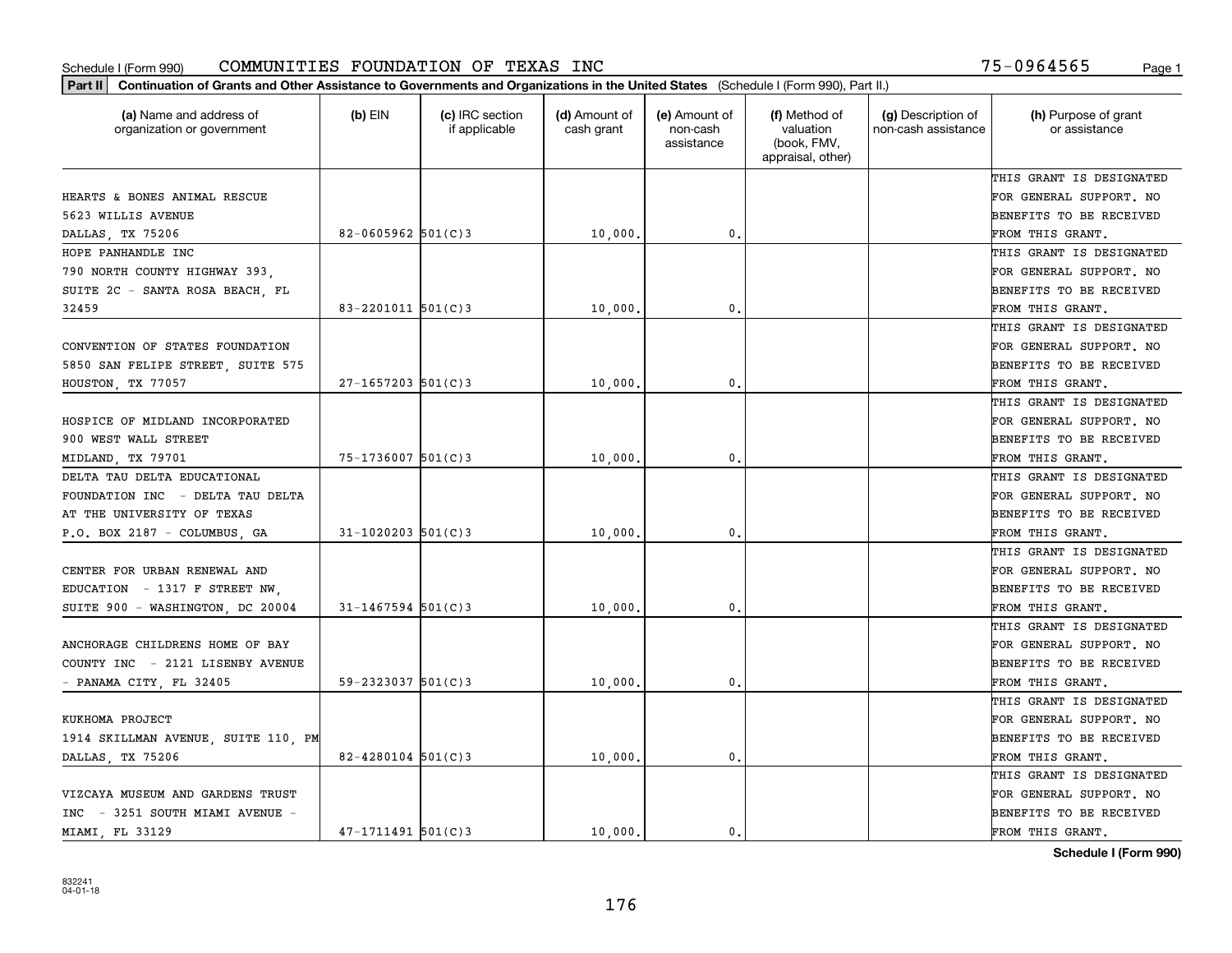| (a) Name and address of<br>organization or government | $(b)$ EIN                | (c) IRC section<br>if applicable | (d) Amount of<br>cash grant | (e) Amount of<br>non-cash<br>assistance | (f) Method of<br>valuation<br>(book, FMV,<br>appraisal, other) | (g) Description of<br>non-cash assistance | (h) Purpose of grant<br>or assistance |
|-------------------------------------------------------|--------------------------|----------------------------------|-----------------------------|-----------------------------------------|----------------------------------------------------------------|-------------------------------------------|---------------------------------------|
|                                                       |                          |                                  |                             |                                         |                                                                |                                           | THIS GRANT IS DESIGNATED              |
| STRENGTH IN OUR VOICES                                |                          |                                  |                             |                                         |                                                                |                                           | FOR GENERAL SUPPORT. NO               |
| 800 P STREET NW, APT 716                              |                          |                                  |                             |                                         |                                                                |                                           | BENEFITS TO BE RECEIVED               |
| WASHINGTON, DC 20001                                  | 47-5383772 501(C)3       |                                  | 10,000                      | 0.                                      |                                                                |                                           | FROM THIS GRANT.                      |
|                                                       |                          |                                  |                             |                                         |                                                                |                                           | THIS GRANT IS DESIGNATED              |
| MILO FOUNDATION                                       |                          |                                  |                             |                                         |                                                                |                                           | FOR GENERAL SUPPORT. NO               |
| P.O. BOX 6625                                         |                          |                                  |                             |                                         |                                                                |                                           | BENEFITS TO BE RECEIVED               |
| ALBANY, CA 94706                                      | $68 - 0337858$ $501(C)3$ |                                  | 10,000                      | $\mathbf{0}$                            |                                                                |                                           | FROM THIS GRANT.                      |
|                                                       |                          |                                  |                             |                                         |                                                                |                                           | THIS GRANT IS DESIGNATED              |
| THE PROGERIA RESEARCH FOUNDATION,                     |                          |                                  |                             |                                         |                                                                |                                           | FOR GENERAL SUPPORT. NO               |
| $INC. - P.0. BOX 3453 - PEBBODY.$                     |                          |                                  |                             |                                         |                                                                |                                           | BENEFITS TO BE RECEIVED               |
| MA 01961-3453                                         | $04 - 3460220$ 501(C)3   |                                  | 10,000                      | $\mathbf{0}$ .                          |                                                                |                                           | FROM THIS GRANT.                      |
|                                                       |                          |                                  |                             |                                         |                                                                |                                           | THIS GRANT IS DESIGNATED              |
| DOWNTOWN DALLAS INC. FOUNDATION                       |                          |                                  |                             |                                         |                                                                |                                           | FOR GENERAL SUPPORT. NO               |
| 901 MAIN STREET, SUITE 7100                           |                          |                                  |                             |                                         |                                                                |                                           | BENEFITS TO BE RECEIVED               |
| DALLAS, TX 75202                                      | 75-1871246 501(C)3       |                                  | 10,000                      | 0.                                      |                                                                |                                           | FROM THIS GRANT.                      |
|                                                       |                          |                                  |                             |                                         |                                                                |                                           | THIS GRANT IS DESIGNATED              |
| ELEPHANT HAVENS WILDLIFE                              |                          |                                  |                             |                                         |                                                                |                                           | FOR GENERAL SUPPORT. NO               |
| FOUNDATION, INC. - 4104 CALCULUS                      |                          |                                  |                             |                                         |                                                                |                                           | BENEFITS TO BE RECEIVED               |
| DRIVE - DALLAS, TX 75244                              | $82 - 3352560$ 501(C)3   |                                  | 10,000                      | $\mathbf{0}$                            |                                                                |                                           | FROM THIS GRANT.                      |
|                                                       |                          |                                  |                             |                                         |                                                                |                                           | THIS GRANT IS DESIGNATED              |
| FORT WORTH CRISIS PREGNANCY CENTER                    |                          |                                  |                             |                                         |                                                                |                                           | FOR GENERAL SUPPORT. NO               |
| P.O. BOX 11437                                        |                          |                                  |                             |                                         |                                                                |                                           | BENEFITS TO BE RECEIVED               |
| FORT WORTH, TX 76110                                  | $75 - 2548774$ 501(C)3   |                                  | 9,973                       | $\mathbf{0}$                            |                                                                |                                           | FROM THIS GRANT.                      |
|                                                       |                          |                                  |                             |                                         |                                                                |                                           | THIS GRANT IS DESIGNATED              |
| BRIDGES SAFEHOUSE, INC.                               |                          |                                  |                             |                                         |                                                                |                                           | FOR GENERAL SUPPORT. NO               |
| P.O. BOX 1161                                         |                          |                                  |                             |                                         |                                                                |                                           | BENEFITS TO BE RECEIVED               |
| CEDAR HILL, TX 75106                                  | $75 - 2864224$ 501(C)3   |                                  | 9,956                       | $\mathbf{0}$ .                          |                                                                |                                           | FROM THIS GRANT.                      |
|                                                       |                          |                                  |                             |                                         |                                                                |                                           | THIS GRANT IS DESIGNATED              |
| ST. JOSEPH'S HELPERS OF DALLAS                        |                          |                                  |                             |                                         |                                                                |                                           | FOR GENERAL SUPPORT. NO               |
| TEXAS - 4313 NORTH CENTRAL                            |                          |                                  |                             |                                         |                                                                |                                           | BENEFITS TO BE RECEIVED               |
| EXPRESSWAY - DALLAS, TX 75205                         | $75 - 2145755$ 501(C)3   |                                  | 9,951.                      | $\mathbf{0}$ .                          |                                                                |                                           | FROM THIS GRANT.                      |
|                                                       |                          |                                  |                             |                                         |                                                                |                                           | THIS GRANT IS DESIGNATED              |
| THE RYAN ANTHONY FOUNDATION                           |                          |                                  |                             |                                         |                                                                |                                           | FOR GENERAL SUPPORT. NO               |
| 1515 N. TOWN EAST BOULEVARD, SUITE                    |                          |                                  |                             |                                         |                                                                |                                           | BENEFITS TO BE RECEIVED               |
| MESQUITE, TX 75150                                    | $47 - 1662054$ 501(C)3   |                                  | 9.944.                      | 0.                                      |                                                                |                                           | FROM THIS GRANT.                      |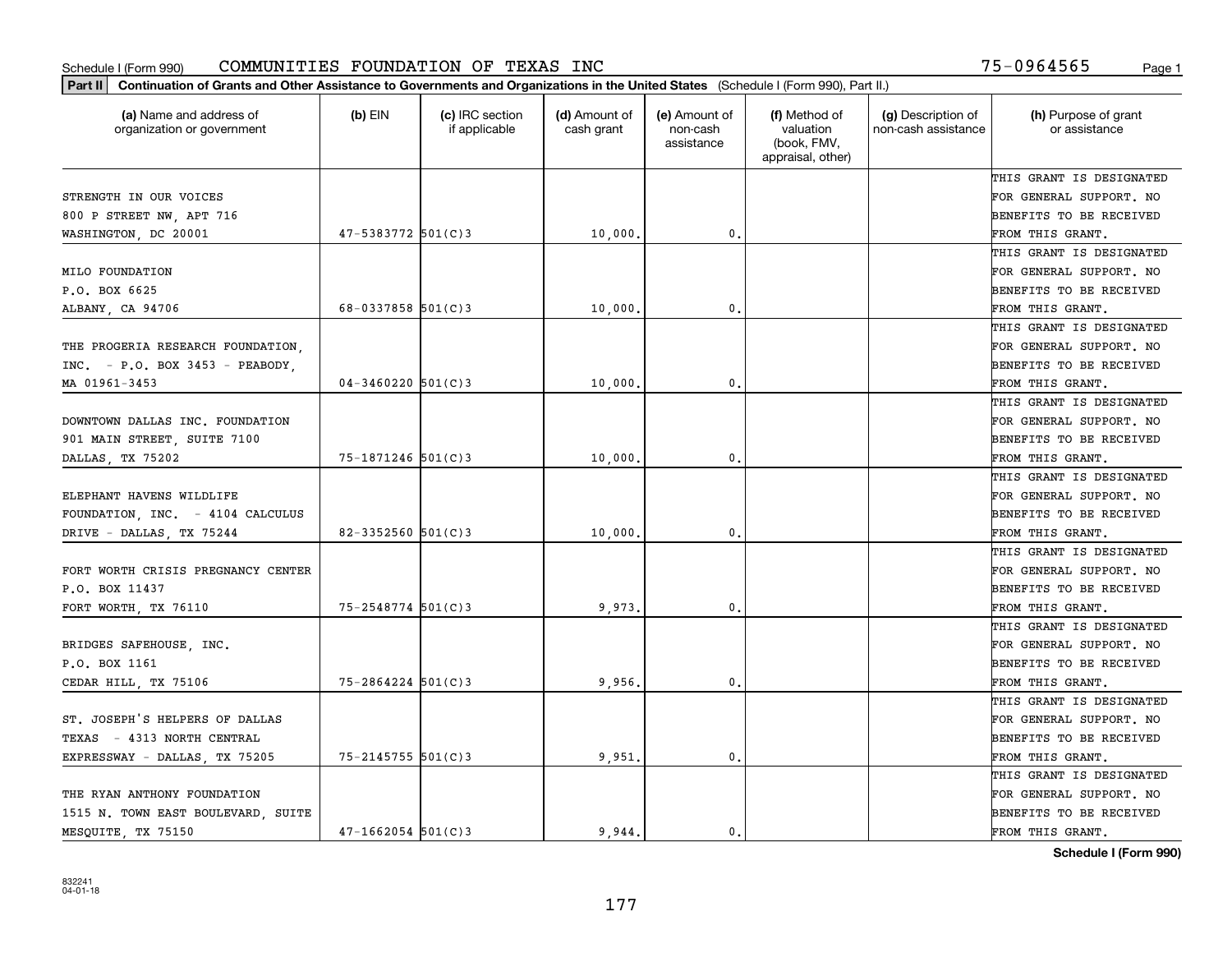| (a) Name and address of<br>organization or government | $(b)$ EIN              | (c) IRC section<br>if applicable | (d) Amount of<br>cash grant | (e) Amount of<br>non-cash<br>assistance | (f) Method of<br>valuation<br>(book, FMV,<br>appraisal, other) | (g) Description of<br>non-cash assistance | (h) Purpose of grant<br>or assistance |
|-------------------------------------------------------|------------------------|----------------------------------|-----------------------------|-----------------------------------------|----------------------------------------------------------------|-------------------------------------------|---------------------------------------|
|                                                       |                        |                                  |                             |                                         |                                                                |                                           | THIS GRANT IS DESIGNATED              |
| DALLAS CHAMBER CHOIR                                  |                        |                                  |                             |                                         |                                                                |                                           | FOR GENERAL SUPPORT. NO               |
| 4125 COLE AVENUE, 1                                   |                        |                                  |                             |                                         |                                                                |                                           | BENEFITS TO BE RECEIVED               |
| DALLAS, TX 75204                                      | $47 - 1194505$ 501(C)3 |                                  | 9,919                       | 0.                                      |                                                                |                                           | FROM THIS GRANT.                      |
|                                                       |                        |                                  |                             |                                         |                                                                |                                           | THIS GRANT IS DESIGNATED              |
| PRESERVATION DALLAS                                   |                        |                                  |                             |                                         |                                                                |                                           | FOR GENERAL SUPPORT. NO               |
| 2922 SWISS AVENUE                                     |                        |                                  |                             |                                         |                                                                |                                           | BENEFITS TO BE RECEIVED               |
| DALLAS, TX 75204-5928                                 | $23 - 7258521$ 501(C)3 |                                  | 9,913                       | $\mathbf{0}$                            |                                                                |                                           | FROM THIS GRANT.                      |
|                                                       |                        |                                  |                             |                                         |                                                                |                                           | THIS GRANT IS DESIGNATED              |
| CAREITY FOUNDATION                                    |                        |                                  |                             |                                         |                                                                |                                           | FOR GENERAL SUPPORT. NO               |
| P.O. BOX 126038                                       |                        |                                  |                             |                                         |                                                                |                                           | BENEFITS TO BE RECEIVED               |
| FORT WORTH, TX 76126                                  | $06 - 1704800$ 501(C)3 |                                  | 9,892.                      | $\mathbf{0}$ .                          |                                                                |                                           | FROM THIS GRANT.                      |
|                                                       |                        |                                  |                             |                                         |                                                                |                                           | THIS GRANT IS DESIGNATED              |
| LITTLE SPROUTS HILLSIDE PRESCHOOL                     |                        |                                  |                             |                                         |                                                                |                                           | FOR GENERAL SUPPORT. NO               |
| 13105 HARMON ROAD                                     |                        |                                  |                             |                                         |                                                                |                                           | BENEFITS TO BE RECEIVED               |
| FORT WORTH, TX 76177                                  | $20 - 1120112$ 501(C)3 |                                  | 9,876                       | $\mathbf{0}$                            |                                                                |                                           | FROM THIS GRANT.                      |
|                                                       |                        |                                  |                             |                                         |                                                                |                                           | THIS GRANT IS DESIGNATED              |
| THE KESSLER SCHOOL                                    |                        |                                  |                             |                                         |                                                                |                                           | FOR GENERAL SUPPORT. NO               |
| 1215 TURNER AVENUE                                    |                        |                                  |                             |                                         |                                                                |                                           | BENEFITS TO BE RECEIVED               |
| DALLAS, TX 75208                                      | $75 - 2841524$ 501(C)3 |                                  | 9,857                       | $\mathbf{0}$                            |                                                                |                                           | FROM THIS GRANT.                      |
|                                                       |                        |                                  |                             |                                         |                                                                |                                           | THIS GRANT IS DESIGNATED              |
| DALLAS ZOO DOCENTS, INC.                              |                        |                                  |                             |                                         |                                                                |                                           | FOR GENERAL SUPPORT. NO               |
| 1036 SILVERTHORN COURT                                |                        |                                  |                             |                                         |                                                                |                                           | BENEFITS TO BE RECEIVED               |
| MESQUITE, TX 75150                                    | $75 - 1650297$ 501(C)3 |                                  | 9,854                       | $\mathbf{0}$                            |                                                                |                                           | FROM THIS GRANT.                      |
|                                                       |                        |                                  |                             |                                         |                                                                |                                           | THIS GRANT IS DESIGNATED              |
| CEDAR HILL ACTION TEAM                                |                        |                                  |                             |                                         |                                                                |                                           | FOR GENERAL SUPPORT. NO               |
| 928 BLACK WALNUT TRAIL                                |                        |                                  |                             |                                         |                                                                |                                           | BENEFITS TO BE RECEIVED               |
| CEDAR HILL, TX 75104                                  | $45 - 3829668$ 501(C)3 |                                  | 9,848                       | $\mathbf{0}$ .                          |                                                                |                                           | FROM THIS GRANT.                      |
|                                                       |                        |                                  |                             |                                         |                                                                |                                           | THIS GRANT IS DESIGNATED              |
| 1 MILLION 4 ANNA FOUNDATION                           |                        |                                  |                             |                                         |                                                                |                                           | FOR GENERAL SUPPORT. NO               |
| 15301 DALLAS PARKWAY, SUITE 1100                      |                        |                                  |                             |                                         |                                                                |                                           | BENEFITS TO BE RECEIVED               |
| ADDISON, TX 75001                                     | $45 - 3102803$ 501(C)3 |                                  | 9,836.                      | $\mathbf{0}$ .                          |                                                                |                                           | FROM THIS GRANT.                      |
|                                                       |                        |                                  |                             |                                         |                                                                |                                           | THIS GRANT IS DESIGNATED              |
| HELPING SENIORS KEEP PETS                             |                        |                                  |                             |                                         |                                                                |                                           | FOR GENERAL SUPPORT. NO               |
| P.O. BOX 1062                                         |                        |                                  |                             |                                         |                                                                |                                           | BENEFITS TO BE RECEIVED               |
| COPPELL, TX 75019                                     | $46 - 3310885$ 501(C)3 |                                  | 9.829.                      | 0.                                      |                                                                |                                           | FROM THIS GRANT.                      |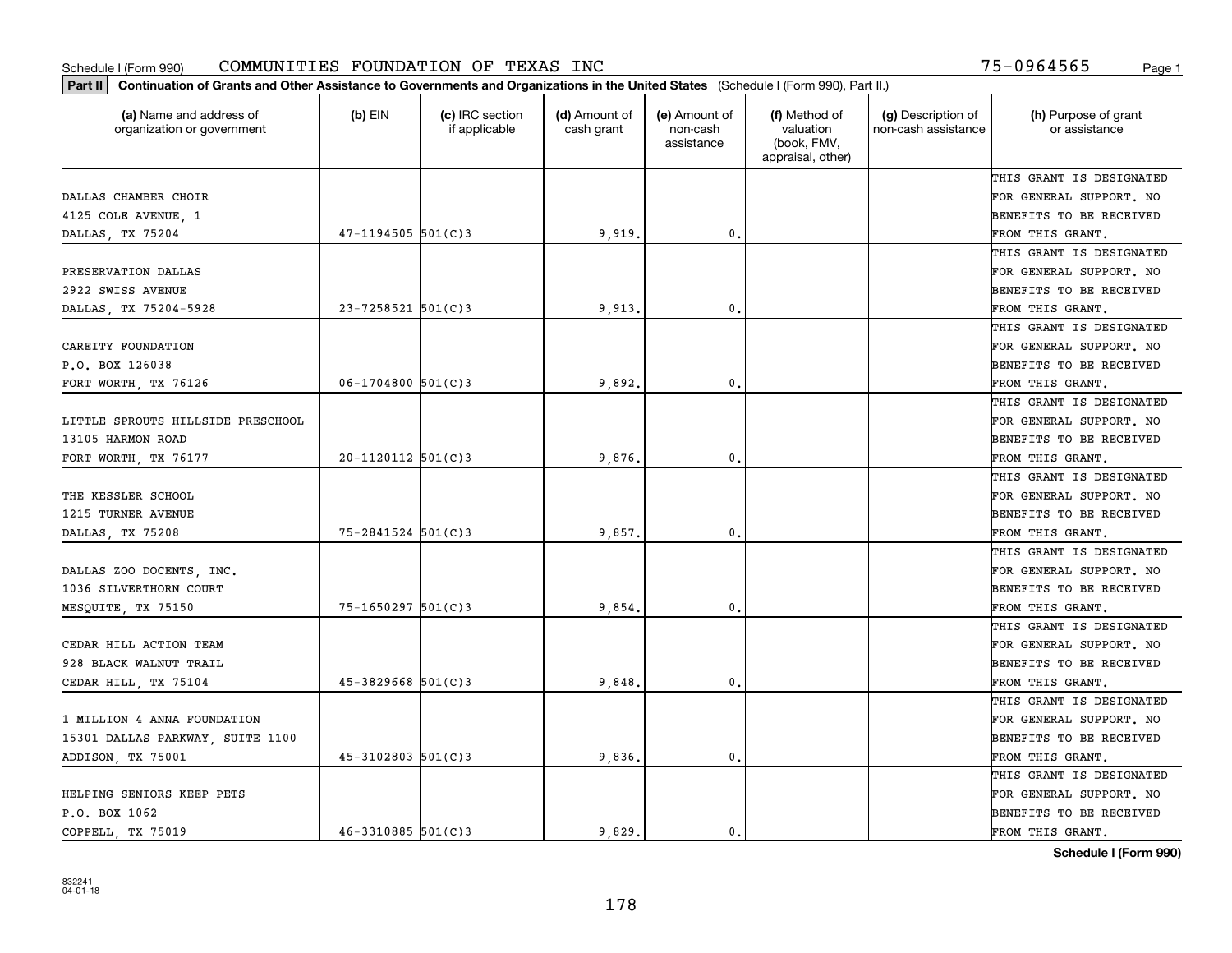| (a) Name and address of<br>organization or government | $(b)$ EIN               | (c) IRC section<br>if applicable | (d) Amount of<br>cash grant | (e) Amount of<br>non-cash<br>assistance | (f) Method of<br>valuation<br>(book, FMV,<br>appraisal, other) | (g) Description of<br>non-cash assistance | (h) Purpose of grant<br>or assistance |
|-------------------------------------------------------|-------------------------|----------------------------------|-----------------------------|-----------------------------------------|----------------------------------------------------------------|-------------------------------------------|---------------------------------------|
|                                                       |                         |                                  |                             |                                         |                                                                |                                           | THIS GRANT IS DESIGNATED              |
| COME READ WITH ME                                     |                         |                                  |                             |                                         |                                                                |                                           | FOR GENERAL SUPPORT. NO               |
| 901 CLINIC AVENUE, SUITE D-109                        |                         |                                  |                             |                                         |                                                                |                                           | BENEFITS TO BE RECEIVED               |
| EULESS, TX 76039                                      | $26 - 3179859$ 501(C)3  |                                  | 9,828                       | $\mathfrak{o}$ .                        |                                                                |                                           | FROM THIS GRANT.                      |
|                                                       |                         |                                  |                             |                                         |                                                                |                                           | THIS GRANT IS DESIGNATED              |
| BRRH FOUNDATION, INC.                                 |                         |                                  |                             |                                         |                                                                |                                           | FOR GENERAL SUPPORT. NO               |
| 745 MEADOWS ROAD                                      |                         |                                  |                             |                                         |                                                                |                                           | BENEFITS TO BE RECEIVED               |
| BOCA RATON, FL 33486                                  | $59 - 2406425$ 501(C)3  |                                  | 9,800                       | $\mathbf{0}$                            |                                                                |                                           | FROM THIS GRANT.                      |
|                                                       |                         |                                  |                             |                                         |                                                                |                                           | THIS GRANT IS DESIGNATED              |
| CUISINE FOR HEALING                                   |                         |                                  |                             |                                         |                                                                |                                           | FOR GENERAL SUPPORT. NO               |
| 1614 MISTLETOE BOULEVARD                              |                         |                                  |                             |                                         |                                                                |                                           | BENEFITS TO BE RECEIVED               |
| FORT WORTH, TX 76104                                  | $20 - 8858735$ 501(C)3  |                                  | 9,758                       | $\mathbf{0}$ .                          |                                                                |                                           | FROM THIS GRANT.                      |
|                                                       |                         |                                  |                             |                                         |                                                                |                                           | THIS GRANT IS DESIGNATED              |
| SOUTHWEST AID ALLIANCE                                |                         |                                  |                             |                                         |                                                                |                                           | FOR GENERAL SUPPORT. NO               |
| 1903 W. BOWIE STREET                                  |                         |                                  |                             |                                         |                                                                |                                           | BENEFITS TO BE RECEIVED               |
| FORT WORTH, TX 76110                                  | $75 - 2695654$ 501(C)3  |                                  | 9,748                       | $\mathbf{0}$                            |                                                                |                                           | FROM THIS GRANT.                      |
|                                                       |                         |                                  |                             |                                         |                                                                |                                           | THIS GRANT IS DESIGNATED              |
| CHAMBER MUSIC INTERNATIONAL, INC.                     |                         |                                  |                             |                                         |                                                                |                                           | FOR GENERAL SUPPORT. NO               |
| P.O. BOX 140092                                       |                         |                                  |                             |                                         |                                                                |                                           | BENEFITS TO BE RECEIVED               |
| DALLAS, TX 75214-0092                                 | $75 - 2354063$ 501(C)3  |                                  | 9,686                       | $\mathbf{0}$                            |                                                                |                                           | FROM THIS GRANT.                      |
|                                                       |                         |                                  |                             |                                         |                                                                |                                           | THIS GRANT IS DESIGNATED              |
| UNITED WAY OF DENTON COUNTY, INC.                     |                         |                                  |                             |                                         |                                                                |                                           | FOR GENERAL SUPPORT. NO               |
| 1314 TEASLEY LANE                                     |                         |                                  |                             |                                         |                                                                |                                           | BENEFITS TO BE RECEIVED               |
| DENTON, TX 76205-7289                                 | $75 - 1251128$ 501(C)3  |                                  | 9,609                       | $\mathbf{0}$                            |                                                                |                                           | FROM THIS GRANT.                      |
|                                                       |                         |                                  |                             |                                         |                                                                |                                           | THIS GRANT IS DESIGNATED              |
| ROSA ES ROJO INC                                      |                         |                                  |                             |                                         |                                                                |                                           | FOR GENERAL SUPPORT. NO               |
| P.O. BOX 250435                                       |                         |                                  |                             |                                         |                                                                |                                           | BENEFITS TO BE RECEIVED               |
| PLANO, TX 75025-0435                                  | $81 - 3557997$ 501(C) 3 |                                  | 9,600                       | $\mathbf{0}$ .                          |                                                                |                                           | FROM THIS GRANT.                      |
|                                                       |                         |                                  |                             |                                         |                                                                |                                           | THIS GRANT IS DESIGNATED              |
| CHORISTERS GUILD                                      |                         |                                  |                             |                                         |                                                                |                                           | FOR GENERAL SUPPORT. NO               |
| 12404 PARK CENTRAL DRIVE, SUITE 100                   |                         |                                  |                             |                                         |                                                                |                                           | BENEFITS TO BE RECEIVED               |
| DALLAS, TX 75251-1802                                 | 95-1921157 501(C)3      |                                  | 9,595.                      | $\mathbf{0}$ .                          |                                                                |                                           | FROM THIS GRANT.                      |
|                                                       |                         |                                  |                             |                                         |                                                                |                                           | THIS GRANT IS DESIGNATED              |
| MID-CITIES CARE CORPS                                 |                         |                                  |                             |                                         |                                                                |                                           | FOR GENERAL SUPPORT. NO               |
| 745 W. PIPELINE ROAD                                  |                         |                                  |                             |                                         |                                                                |                                           | BENEFITS TO BE RECEIVED               |
| HURST, TX 76053                                       | $75 - 1840315$ 501(C)3  |                                  | 9.584.                      | 0.                                      |                                                                |                                           | FROM THIS GRANT.                      |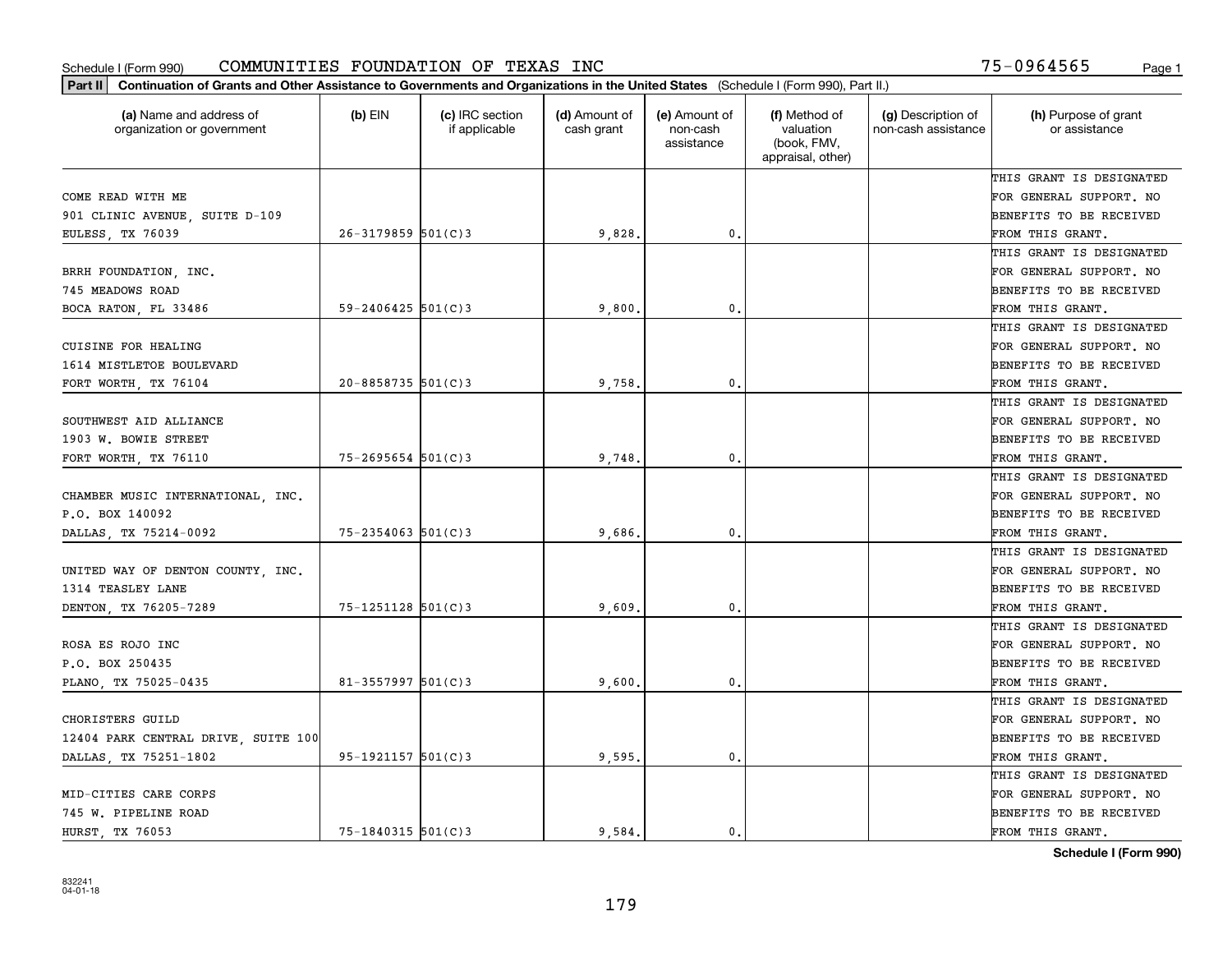| (a) Name and address of<br>organization or government | $(b)$ EIN                | (c) IRC section<br>if applicable | (d) Amount of<br>cash grant | (e) Amount of<br>non-cash<br>assistance | (f) Method of<br>valuation<br>(book, FMV,<br>appraisal, other) | (g) Description of<br>non-cash assistance | (h) Purpose of grant<br>or assistance |
|-------------------------------------------------------|--------------------------|----------------------------------|-----------------------------|-----------------------------------------|----------------------------------------------------------------|-------------------------------------------|---------------------------------------|
|                                                       |                          |                                  |                             |                                         |                                                                |                                           | THIS GRANT IS DESIGNATED              |
| RAPE CRISIS CENTER OF COLLIN                          |                          |                                  |                             |                                         |                                                                |                                           | FOR GENERAL SUPPORT. NO               |
| COUNTY - 3325 SILVERSTONE DRIVE -                     |                          |                                  |                             |                                         |                                                                |                                           | BENEFITS TO BE RECEIVED               |
| PLANO, TX 75023                                       | $75 - 2065785$ 501(C)3   |                                  | 9,558.                      | 0.                                      |                                                                |                                           | FROM THIS GRANT.                      |
|                                                       |                          |                                  |                             |                                         |                                                                |                                           | THIS GRANT IS DESIGNATED              |
| ST. MARY OF CARMEL CATHOLIC SCHOOL                    |                          |                                  |                             |                                         |                                                                |                                           | FOR GENERAL SUPPORT. NO               |
| 1716 SINGLETON BOULEVARD                              |                          |                                  |                             |                                         |                                                                |                                           | BENEFITS TO BE RECEIVED               |
| DALLAS, TX 75212                                      | $75 - 1248930$ 501(C)3   |                                  | 9,556                       | 0.                                      |                                                                |                                           | FROM THIS GRANT.                      |
|                                                       |                          |                                  |                             |                                         |                                                                |                                           | THIS GRANT IS DESIGNATED              |
| RAYS OF LIGHT WHERE SPECIAL                           |                          |                                  |                             |                                         |                                                                |                                           | FOR GENERAL SUPPORT. NO               |
| CHILDREN SHINE - 9200 INWOOD ROAD                     |                          |                                  |                             |                                         |                                                                |                                           | BENEFITS TO BE RECEIVED               |
| DALLAS, TX 75220                                      | $27 - 0491613$ 501(C)3   |                                  | 9,531                       | 0.                                      |                                                                |                                           | FROM THIS GRANT.                      |
|                                                       |                          |                                  |                             |                                         |                                                                |                                           | THIS GRANT IS DESIGNATED              |
| PAUL QUINN COLLEGE                                    |                          |                                  |                             |                                         |                                                                |                                           | FOR GENERAL SUPPORT. NO               |
| 3837 SIMPSON STUART ROAD                              |                          |                                  |                             |                                         |                                                                |                                           | <b>BENEFITS TO BE RECEIVED</b>        |
| DALLAS, TX 75241                                      | 74-1238438 501(C)3       |                                  | 9,521                       | $\mathbf{0}$ .                          |                                                                |                                           | FROM THIS GRANT.                      |
|                                                       |                          |                                  |                             |                                         |                                                                |                                           | THIS GRANT IS DESIGNATED              |
| PLANO ISD EDUCATION FOUNDATION                        |                          |                                  |                             |                                         |                                                                |                                           | FOR GENERAL SUPPORT. NO               |
| 1631 DORCHESTER DRIVE                                 |                          |                                  |                             |                                         |                                                                |                                           | BENEFITS TO BE RECEIVED               |
| PLANO, TX 75075-6326                                  | 75-2481906 501(C)3       |                                  | 9,502.                      | 0.                                      |                                                                |                                           | FROM THIS GRANT.                      |
|                                                       |                          |                                  |                             |                                         |                                                                |                                           | THIS GRANT IS DESIGNATED              |
| UNBRIDLED HORSE THERAPY                               |                          |                                  |                             |                                         |                                                                |                                           | FOR GENERAL SUPPORT. NO               |
| 1100 SIMMONS ROAD                                     |                          |                                  |                             |                                         |                                                                |                                           | BENEFITS TO BE RECEIVED               |
| FLOWER MOUND, TX 75022                                | $81 - 1284811$ 501(C)3   |                                  | 9,501                       | 0.                                      |                                                                |                                           | FROM THIS GRANT.                      |
|                                                       |                          |                                  |                             |                                         |                                                                |                                           | THIS GRANT IS DESIGNATED              |
| TECO THEATRICAL PRODUCTIONS, INC.                     |                          |                                  |                             |                                         |                                                                |                                           | FOR GENERAL SUPPORT. NO               |
| 215 SOUTH TYLER STREET                                |                          |                                  |                             |                                         |                                                                |                                           | BENEFITS TO BE RECEIVED               |
| DALLAS, TX 75208                                      | $58 - 2069891$ $501(C)3$ |                                  | 9,491                       | 0.                                      |                                                                |                                           | FROM THIS GRANT.                      |
|                                                       |                          |                                  |                             |                                         |                                                                |                                           | THIS GRANT IS DESIGNATED              |
| DALLAS DINNER TABLE                                   |                          |                                  |                             |                                         |                                                                |                                           | FOR GENERAL SUPPORT. NO               |
| 3000 CUSTER ROAD, #270-387                            |                          |                                  |                             |                                         |                                                                |                                           | BENEFITS TO BE RECEIVED               |
| PLANO, TX 75075                                       | $47 - 1122757$ 501(C)3   |                                  | 9,451.                      | 0.                                      |                                                                |                                           | FROM THIS GRANT.                      |
|                                                       |                          |                                  |                             |                                         |                                                                |                                           | THIS GRANT IS DESIGNATED              |
| MANHATTAN CLASS COMPANY, INC.                         |                          |                                  |                             |                                         |                                                                |                                           | FOR GENERAL SUPPORT. NO               |
| 511 WEST 52ND STREET                                  |                          |                                  |                             |                                         |                                                                |                                           | <b>BENEFITS TO BE RECEIVED</b>        |
| NEW YORK, NY 10019                                    | $13 - 3391844$ 501(C)3   |                                  | 9.450.                      | $\mathbf{0}$ .                          |                                                                |                                           | FROM THIS GRANT.                      |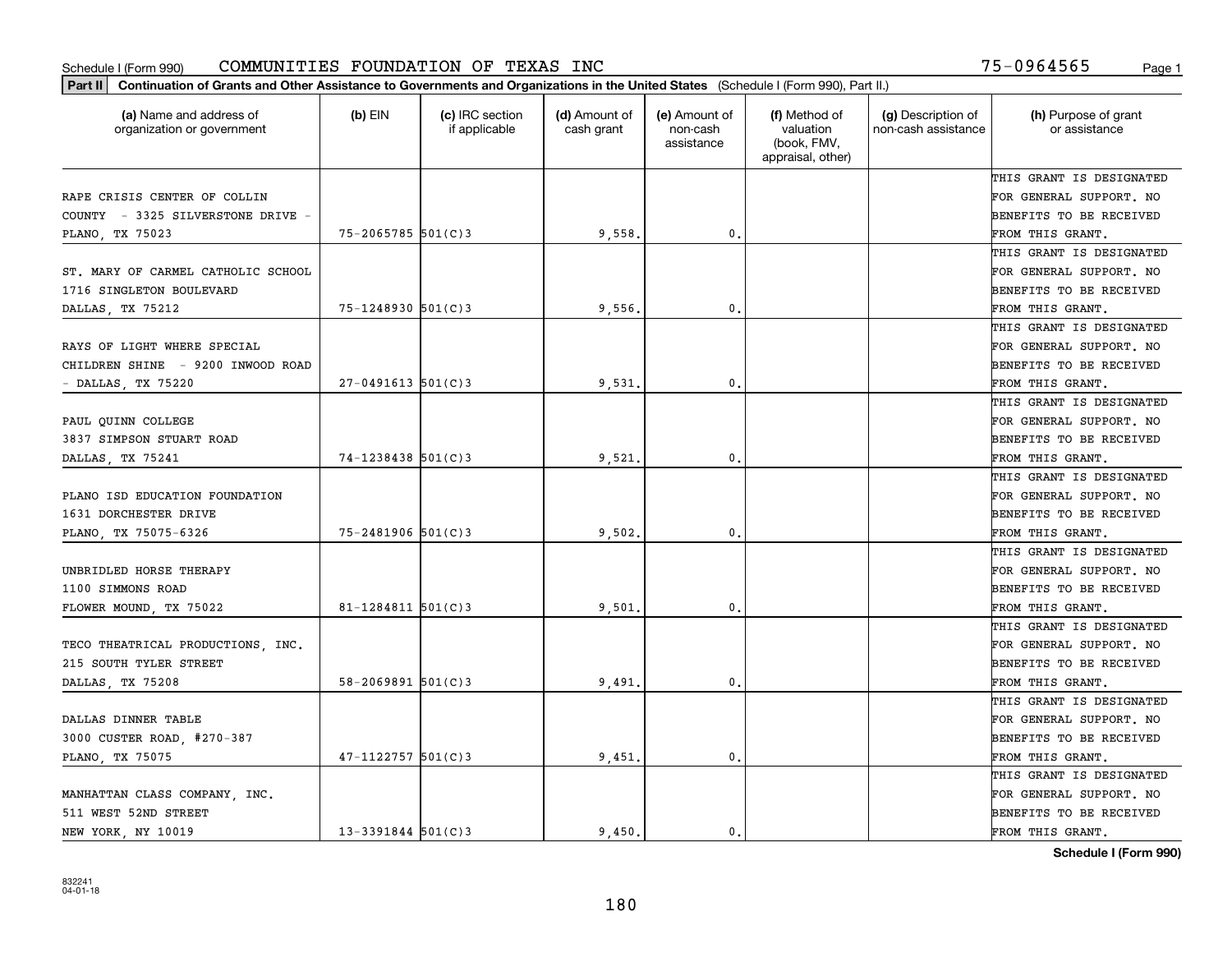| (a) Name and address of<br>organization or government | $(b)$ EIN              | (c) IRC section<br>if applicable | (d) Amount of<br>cash grant | (e) Amount of<br>non-cash<br>assistance | (f) Method of<br>valuation<br>(book, FMV,<br>appraisal, other) | (g) Description of<br>non-cash assistance | (h) Purpose of grant<br>or assistance |
|-------------------------------------------------------|------------------------|----------------------------------|-----------------------------|-----------------------------------------|----------------------------------------------------------------|-------------------------------------------|---------------------------------------|
|                                                       |                        |                                  |                             |                                         |                                                                |                                           | THIS GRANT IS DESIGNATED              |
| UTA WESLEY FOUNDATION                                 |                        |                                  |                             |                                         |                                                                |                                           | FOR GENERAL SUPPORT. NO               |
| 311 UTA BOULEVARD                                     |                        |                                  |                             |                                         |                                                                |                                           | BENEFITS TO BE RECEIVED               |
| ARLINGTON, TX 76010                                   | $75 - 2266051$ 501(C)3 |                                  | 9,432.                      | 0.                                      |                                                                |                                           | FROM THIS GRANT.                      |
|                                                       |                        |                                  |                             |                                         |                                                                |                                           | THIS GRANT IS DESIGNATED              |
| DFW HONOR FLIGHT                                      |                        |                                  |                             |                                         |                                                                |                                           | FOR GENERAL SUPPORT. NO               |
| 2201 LONG PRAIRIE ROAD, SUITE 107,                    |                        |                                  |                             |                                         |                                                                |                                           | BENEFITS TO BE RECEIVED               |
| FLOWER MOUND, TX 75022                                | $46 - 0828074$ 501(C)3 |                                  | 9,420                       | 0.                                      |                                                                |                                           | FROM THIS GRANT.                      |
|                                                       |                        |                                  |                             |                                         |                                                                |                                           | THIS GRANT IS DESIGNATED              |
| LITTLE DREAMS FOUNDATION USA, INC.                    |                        |                                  |                             |                                         |                                                                |                                           | FOR GENERAL SUPPORT. NO               |
| 4040 NE 2ND AVENUE, SUITE 414                         |                        |                                  |                             |                                         |                                                                |                                           | BENEFITS TO BE RECEIVED               |
| MIAMI, FL 33137                                       | $46 - 2995369$ 501(C)3 |                                  | 9,400                       | 0.                                      |                                                                |                                           | FROM THIS GRANT.                      |
|                                                       |                        |                                  |                             |                                         |                                                                |                                           | THIS GRANT IS DESIGNATED              |
| ALL THINGS MADE NEW                                   |                        |                                  |                             |                                         |                                                                |                                           | FOR GENERAL SUPPORT. NO               |
| P.O. BOX 154745                                       |                        |                                  |                             |                                         |                                                                |                                           | BENEFITS TO BE RECEIVED               |
| IRVING, TX 75015                                      | $46 - 0928700$ 501(C)3 |                                  | 9,392                       | $\mathbf 0$ .                           |                                                                |                                           | FROM THIS GRANT.                      |
|                                                       |                        |                                  |                             |                                         |                                                                |                                           | THIS GRANT IS DESIGNATED              |
| FORT WORTH ART ASSOCIATION                            |                        |                                  |                             |                                         |                                                                |                                           | FOR GENERAL SUPPORT. NO               |
| 3200 DARNELL STREET                                   |                        |                                  |                             |                                         |                                                                |                                           | BENEFITS TO BE RECEIVED               |
| FORT WORTH, TX 76107                                  | $75 - 1107061$ 501(C)3 |                                  | 9,383                       | 0.                                      |                                                                |                                           | FROM THIS GRANT.                      |
|                                                       |                        |                                  |                             |                                         |                                                                |                                           | THIS GRANT IS DESIGNATED              |
| TURTLE CREEK ASSOCIATION, INC.                        |                        |                                  |                             |                                         |                                                                |                                           | FOR GENERAL SUPPORT. NO               |
| P.O. BOX 192765                                       |                        |                                  |                             |                                         |                                                                |                                           | BENEFITS TO BE RECEIVED               |
| DALLAS, TX 75219                                      | $75 - 2101234$ 501(C)3 |                                  | 9,357                       | $\mathbf{0}$ .                          |                                                                |                                           | FROM THIS GRANT.                      |
|                                                       |                        |                                  |                             |                                         |                                                                |                                           | THIS GRANT IS DESIGNATED              |
| PORTICO EDUCATION FOUNDATION                          |                        |                                  |                             |                                         |                                                                |                                           | FOR GENERAL SUPPORT. NO               |
| 2205 EAST HEBRON PARKWAY                              |                        |                                  |                             |                                         |                                                                |                                           | BENEFITS TO BE RECEIVED               |
| CARROLLTON, TX 75010                                  | $46 - 4479609$ 501(C)3 |                                  | 9,354                       | $\mathbf{0}$ .                          |                                                                |                                           | FROM THIS GRANT.                      |
|                                                       |                        |                                  |                             |                                         |                                                                |                                           | THIS GRANT IS DESIGNATED              |
| UNITED WAY OF MIDLAND, INC.                           |                        |                                  |                             |                                         |                                                                |                                           | FOR GENERAL SUPPORT. NO               |
| 1209 WEST WALL STREET                                 |                        |                                  |                             |                                         |                                                                |                                           | BENEFITS TO BE RECEIVED               |
| MIDLAND, TX 79701                                     | $75-0945926$ 501(C)3   |                                  | 9,326                       | 0.                                      |                                                                |                                           | FROM THIS GRANT.                      |
|                                                       |                        |                                  |                             |                                         |                                                                |                                           | THIS GRANT IS DESIGNATED              |
| JAMES L WEST PRESBYTERIAN SPECIAL                     |                        |                                  |                             |                                         |                                                                |                                           | FOR GENERAL SUPPORT. NO               |
| CARE CENTER - 1111 SUMMIT AVE -                       |                        |                                  |                             |                                         |                                                                |                                           | BENEFITS TO BE RECEIVED               |
| FORT WORTH TX 76102                                   | $75 - 2404011$ 501(C)3 |                                  | 9.306.                      | 0.                                      |                                                                |                                           | FROM THIS GRANT.                      |
|                                                       |                        |                                  |                             |                                         |                                                                |                                           |                                       |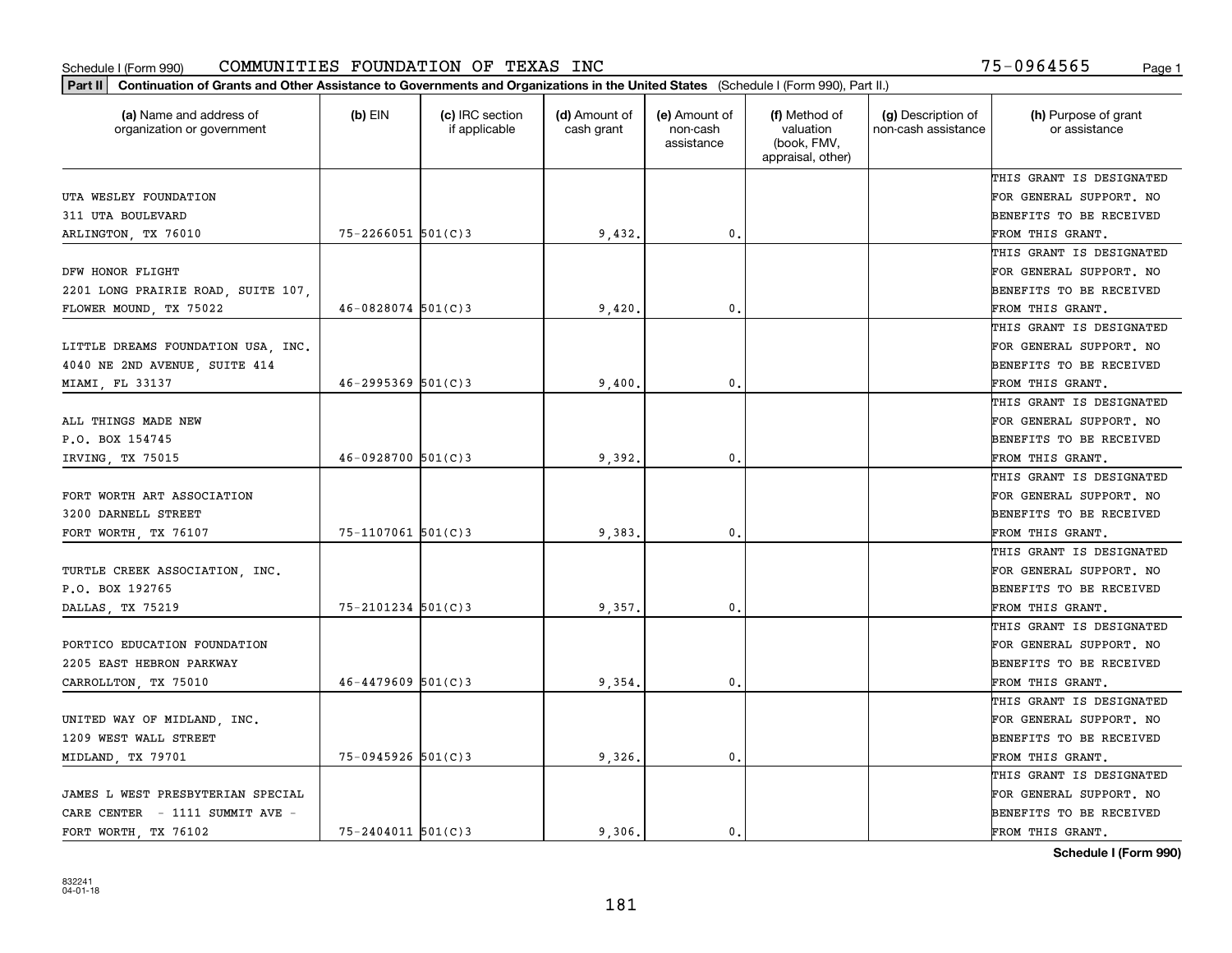| Part II   Continuation of Grants and Other Assistance to Governments and Organizations in the United States (Schedule I (Form 990), Part II.) |                          |                                  |                             |                                         |                                                                |                                           |                                       |
|-----------------------------------------------------------------------------------------------------------------------------------------------|--------------------------|----------------------------------|-----------------------------|-----------------------------------------|----------------------------------------------------------------|-------------------------------------------|---------------------------------------|
| (a) Name and address of<br>organization or government                                                                                         | $(b)$ EIN                | (c) IRC section<br>if applicable | (d) Amount of<br>cash grant | (e) Amount of<br>non-cash<br>assistance | (f) Method of<br>valuation<br>(book, FMV,<br>appraisal, other) | (g) Description of<br>non-cash assistance | (h) Purpose of grant<br>or assistance |
|                                                                                                                                               |                          |                                  |                             |                                         |                                                                |                                           | THIS GRANT IS DESIGNATED              |
| STAR SPONSORSHIP PROGRAM, INC.                                                                                                                |                          |                                  |                             |                                         |                                                                |                                           | FOR GENERAL SUPPORT. NO               |
| 6707 BRENTWOOD STAIR RD., SUITE 205                                                                                                           |                          |                                  |                             |                                         |                                                                |                                           | BENEFITS TO BE RECEIVED               |
| FORT WORTH, TX 76112                                                                                                                          | $75 - 2510864$ 501(C)3   |                                  | 9,300.                      | 0.                                      |                                                                |                                           | FROM THIS GRANT.                      |
|                                                                                                                                               |                          |                                  |                             |                                         |                                                                |                                           | THIS GRANT IS DESIGNATED              |
| RESCUE HER, INC.                                                                                                                              |                          |                                  |                             |                                         |                                                                |                                           | FOR GENERAL SUPPORT. NO               |
| P.O. BOX 869                                                                                                                                  |                          |                                  |                             |                                         |                                                                |                                           | BENEFITS TO BE RECEIVED               |
| EULESS, TX 76039                                                                                                                              | $45 - 4414485$ 501(C)3   |                                  | 9,289                       | $\mathbf{0}$                            |                                                                |                                           | FROM THIS GRANT.                      |
|                                                                                                                                               |                          |                                  |                             |                                         |                                                                |                                           | THIS GRANT IS DESIGNATED              |
| SAMARITAN'S PURSE                                                                                                                             |                          |                                  |                             |                                         |                                                                |                                           | FOR GENERAL SUPPORT. NO               |
| P.O. BOX 3000                                                                                                                                 |                          |                                  |                             |                                         |                                                                |                                           | BENEFITS TO BE RECEIVED               |
| BOONE, NC 28607                                                                                                                               | $58 - 1437002$ $501(C)3$ |                                  | 9,250.                      | 0.                                      |                                                                |                                           | FROM THIS GRANT.                      |
|                                                                                                                                               |                          |                                  |                             |                                         |                                                                |                                           | THIS GRANT IS DESIGNATED              |
| TEATRO HISPANO DE DALLAS                                                                                                                      |                          |                                  |                             |                                         |                                                                |                                           | FOR GENERAL SUPPORT. NO               |
| 1331 RECORD CROSSING ROAD                                                                                                                     |                          |                                  |                             |                                         |                                                                |                                           | <b>BENEFITS TO BE RECEIVED</b>        |
| DALLAS, TX 75235                                                                                                                              | 75-2056765 501(C)3       |                                  | 9,222.                      | $\mathbf{0}$ .                          |                                                                |                                           | FROM THIS GRANT.                      |
|                                                                                                                                               |                          |                                  |                             |                                         |                                                                |                                           | THIS GRANT IS DESIGNATED              |
| TYLER STREET CHRISTIAN EDUCATIONAL                                                                                                            |                          |                                  |                             |                                         |                                                                |                                           | FOR GENERAL SUPPORT. NO               |
| FOUNDATION - 915 WEST NINTH                                                                                                                   |                          |                                  |                             |                                         |                                                                |                                           | BENEFITS TO BE RECEIVED               |
| STREET - DALLAS, TX 75208                                                                                                                     | 75-1317899 501(C)3       |                                  | 9,217.                      | $\mathbf{0}$                            |                                                                |                                           | FROM THIS GRANT.                      |
|                                                                                                                                               |                          |                                  |                             |                                         |                                                                |                                           | THIS GRANT IS DESIGNATED              |
| USA FILM FESTIVAL                                                                                                                             |                          |                                  |                             |                                         |                                                                |                                           | FOR GENERAL SUPPORT. NO               |
| 6116 N. CENTRAL EXPY, SUITE 105                                                                                                               |                          |                                  |                             |                                         |                                                                |                                           | BENEFITS TO BE RECEIVED               |
| DALLAS, TX 75206                                                                                                                              | $75 - 1412343$ $501(C)3$ |                                  | 9,209                       | 0.                                      |                                                                |                                           | FROM THIS GRANT.                      |
|                                                                                                                                               |                          |                                  |                             |                                         |                                                                |                                           | THIS GRANT IS DESIGNATED              |
| DRUG PREVENTION RESOURCES, INC.                                                                                                               |                          |                                  |                             |                                         |                                                                |                                           | FOR GENERAL SUPPORT. NO               |
| 13355 NOEL ROAD, SUITE 1100                                                                                                                   |                          |                                  |                             |                                         |                                                                |                                           | BENEFITS TO BE RECEIVED               |
| DALLAS, TX 75240                                                                                                                              | $75-0911671$ 501(C)3     |                                  | 9,207                       | 0.                                      |                                                                |                                           | FROM THIS GRANT.                      |
|                                                                                                                                               |                          |                                  |                             |                                         |                                                                |                                           | THIS GRANT IS DESIGNATED              |
| CROHN'S & COLITIS FOUNDATION, INC.                                                                                                            |                          |                                  |                             |                                         |                                                                |                                           | FOR GENERAL SUPPORT. NO               |
| 12801 NORTH CENTRAL EXPRESSWAY, SUI                                                                                                           |                          |                                  |                             |                                         |                                                                |                                           | BENEFITS TO BE RECEIVED               |
| DALLAS, TX 75243                                                                                                                              | $13 - 6193105$ 501(C)3   |                                  | 9,197.                      | $\mathbf{0}$ .                          |                                                                |                                           | FROM THIS GRANT.                      |
|                                                                                                                                               |                          |                                  |                             |                                         |                                                                |                                           | THIS GRANT IS DESIGNATED              |
| RIVER LEGACY FOUNDATION                                                                                                                       |                          |                                  |                             |                                         |                                                                |                                           | FOR GENERAL SUPPORT. NO               |
| 703 NW GREEN OAKS BOULEVARD                                                                                                                   |                          |                                  |                             |                                         |                                                                |                                           | <b>BENEFITS TO BE RECEIVED</b>        |
| ARLINGTON, TX 76006-2404                                                                                                                      | $75 - 2215558$ 501(C)3   |                                  | 9.184.                      | 0.                                      |                                                                |                                           | FROM THIS GRANT.                      |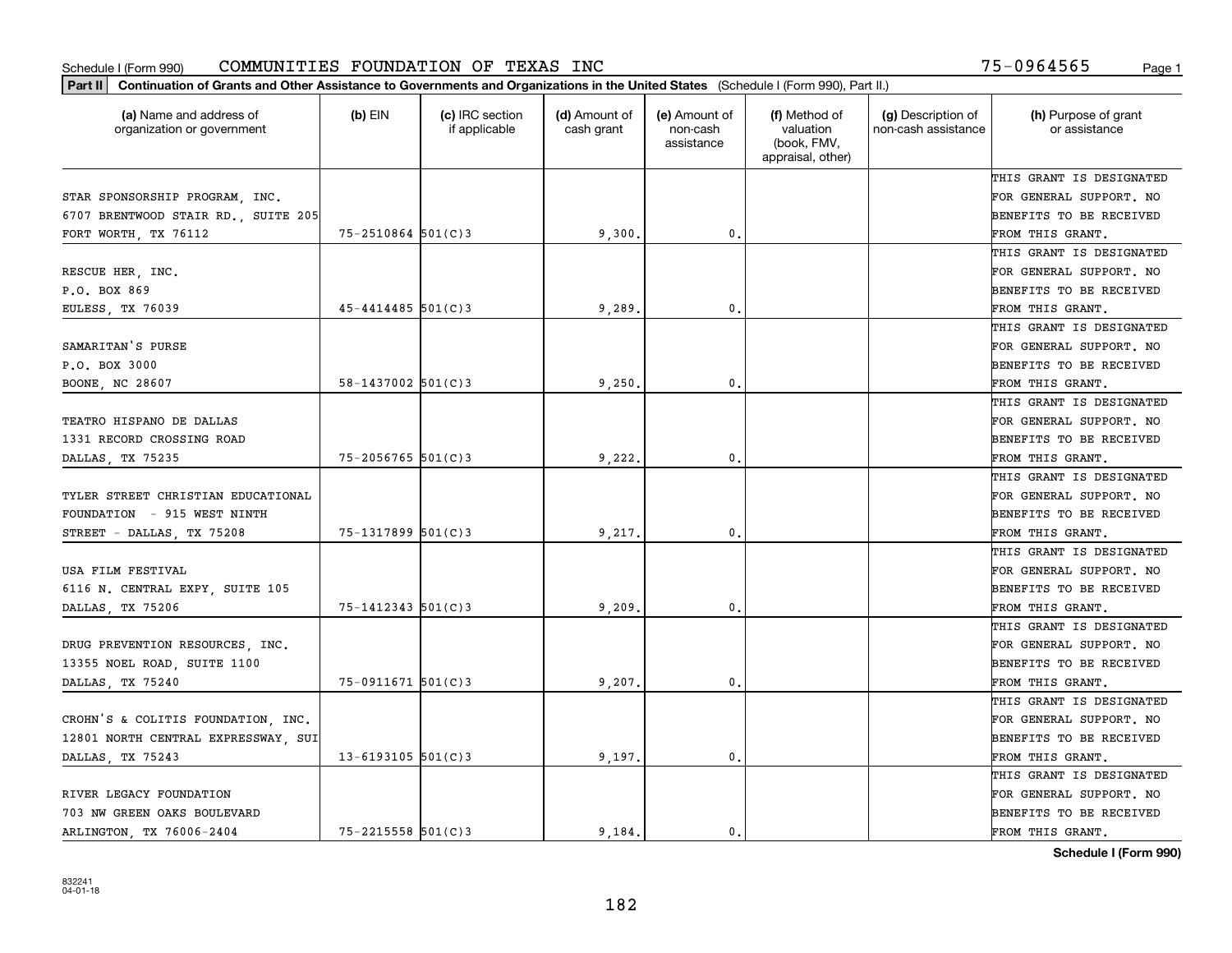| (a) Name and address of<br>organization or government | $(b)$ EIN              | (c) IRC section<br>if applicable | (d) Amount of<br>cash grant | (e) Amount of<br>non-cash<br>assistance | (f) Method of<br>valuation<br>(book, FMV,<br>appraisal, other) | (g) Description of<br>non-cash assistance | (h) Purpose of grant<br>or assistance |
|-------------------------------------------------------|------------------------|----------------------------------|-----------------------------|-----------------------------------------|----------------------------------------------------------------|-------------------------------------------|---------------------------------------|
|                                                       |                        |                                  |                             |                                         |                                                                |                                           | THIS GRANT IS DESIGNATED              |
| HOPEKIDS, INC.                                        |                        |                                  |                             |                                         |                                                                |                                           | FOR GENERAL SUPPORT. NO               |
| P.O. BOX 1628                                         |                        |                                  |                             |                                         |                                                                |                                           | BENEFITS TO BE RECEIVED               |
| KELLER, TX 76244                                      | $86 - 1042378$ 501(C)3 |                                  | 9,181.                      | 0.                                      |                                                                |                                           | FROM THIS GRANT.                      |
|                                                       |                        |                                  |                             |                                         |                                                                |                                           | THIS GRANT IS DESIGNATED              |
| RIDING UNLIMITED, INC.                                |                        |                                  |                             |                                         |                                                                |                                           | FOR GENERAL SUPPORT. NO               |
| 9168 T N. SKILES ROAD                                 |                        |                                  |                             |                                         |                                                                |                                           | BENEFITS TO BE RECEIVED               |
| PONDER, TX 76259                                      | $75 - 2331905$ 501(C)3 |                                  | 9,101                       | 0.                                      |                                                                |                                           | FROM THIS GRANT.                      |
|                                                       |                        |                                  |                             |                                         |                                                                |                                           | THIS GRANT IS DESIGNATED              |
| HELPING RESTORE ABILITY                               |                        |                                  |                             |                                         |                                                                |                                           | FOR GENERAL SUPPORT. NO               |
| 4300 BELTWAY PLACE, SUITE 130                         |                        |                                  |                             |                                         |                                                                |                                           | BENEFITS TO BE RECEIVED               |
| ARLINGTON, TX 76018                                   | $75 - 1562334$ 501(C)3 |                                  | 9,099                       | 0.                                      |                                                                |                                           | FROM THIS GRANT.                      |
|                                                       |                        |                                  |                             |                                         |                                                                |                                           | THIS GRANT IS DESIGNATED              |
| L S THEATRE PRODUCTIONS                               |                        |                                  |                             |                                         |                                                                |                                           | FOR GENERAL SUPPORT. NO               |
| 3105 IRA E WOODS AVENUE, SUITE 180                    |                        |                                  |                             |                                         |                                                                |                                           | <b>BENEFITS TO BE RECEIVED</b>        |
| GRAPEVINE, TX 76051                                   | $26 - 3577542$ 501(C)3 |                                  | 9,029                       | 0.                                      |                                                                |                                           | FROM THIS GRANT.                      |
|                                                       |                        |                                  |                             |                                         |                                                                |                                           | THIS GRANT IS DESIGNATED              |
| FIRST UNITARIAN CHURCH OF DALLAS                      |                        |                                  |                             |                                         |                                                                |                                           | FOR GENERAL SUPPORT. NO               |
| 4015 NORMANDY AVENUE                                  |                        |                                  |                             |                                         |                                                                |                                           | BENEFITS TO BE RECEIVED               |
| DALLAS, TX 75205                                      | $75 - 0966895$ 501(C)3 |                                  | 9,000                       | 0.                                      |                                                                |                                           | FROM THIS GRANT.                      |
| TEXAS WOMAN'S UNIVERSITY                              |                        |                                  |                             |                                         |                                                                |                                           | THIS GRANT IS DESIGNATED              |
| OFFICE OF UNIVERSITY ADVANCEMENT                      |                        |                                  |                             |                                         |                                                                |                                           | FOR GENERAL SUPPORT. NO               |
| P.O. BOX 425618 - DENTON, TX                          |                        |                                  |                             |                                         |                                                                |                                           | <b>BENEFITS TO BE RECEIVED</b>        |
| 76204-5618                                            | $75 - 6002618$ 501(C)3 |                                  | 9,000                       | 0.                                      |                                                                |                                           | FROM THIS GRANT.                      |
|                                                       |                        |                                  |                             |                                         |                                                                |                                           | THIS GRANT IS DESIGNATED              |
| ST. MATTHEW'S EPISCOPAL CATHEDRAL                     |                        |                                  |                             |                                         |                                                                |                                           | FOR GENERAL SUPPORT. NO               |
| 5100 ROSS AVENUE                                      |                        |                                  |                             |                                         |                                                                |                                           | BENEFITS TO BE RECEIVED               |
| DALLAS, TX 75206-7709                                 | $75 - 0800675$ 501(C)3 |                                  | 9,000                       | 0.                                      |                                                                |                                           | FROM THIS GRANT.                      |
|                                                       |                        |                                  |                             |                                         |                                                                |                                           | THIS GRANT IS DESIGNATED              |
| WRITE-WAY PRISON MINISTRIES, INC.                     |                        |                                  |                             |                                         |                                                                |                                           | FOR GENERAL SUPPORT. NO               |
| P.O. BOX 461582                                       |                        |                                  |                             |                                         |                                                                |                                           | BENEFITS TO BE RECEIVED               |
| GARLAND, TX 75046                                     | $75 - 1848459$ 501(C)3 |                                  | 8,963.                      | 0.                                      |                                                                |                                           | FROM THIS GRANT.                      |
|                                                       |                        |                                  |                             |                                         |                                                                |                                           | THIS GRANT IS DESIGNATED              |
| THE REAL ESTATE COUNCIL FOUNDATION                    |                        |                                  |                             |                                         |                                                                |                                           | FOR GENERAL SUPPORT. NO               |
| 3100 MCKINNON STREET, SUITE 1150                      |                        |                                  |                             |                                         |                                                                |                                           | <b>BENEFITS TO BE RECEIVED</b>        |
| DALLAS, TX 75201                                      | $75 - 2510813$ 501(C)3 |                                  | 8.940.                      | $\mathbf{0}$ .                          |                                                                |                                           | FROM THIS GRANT.                      |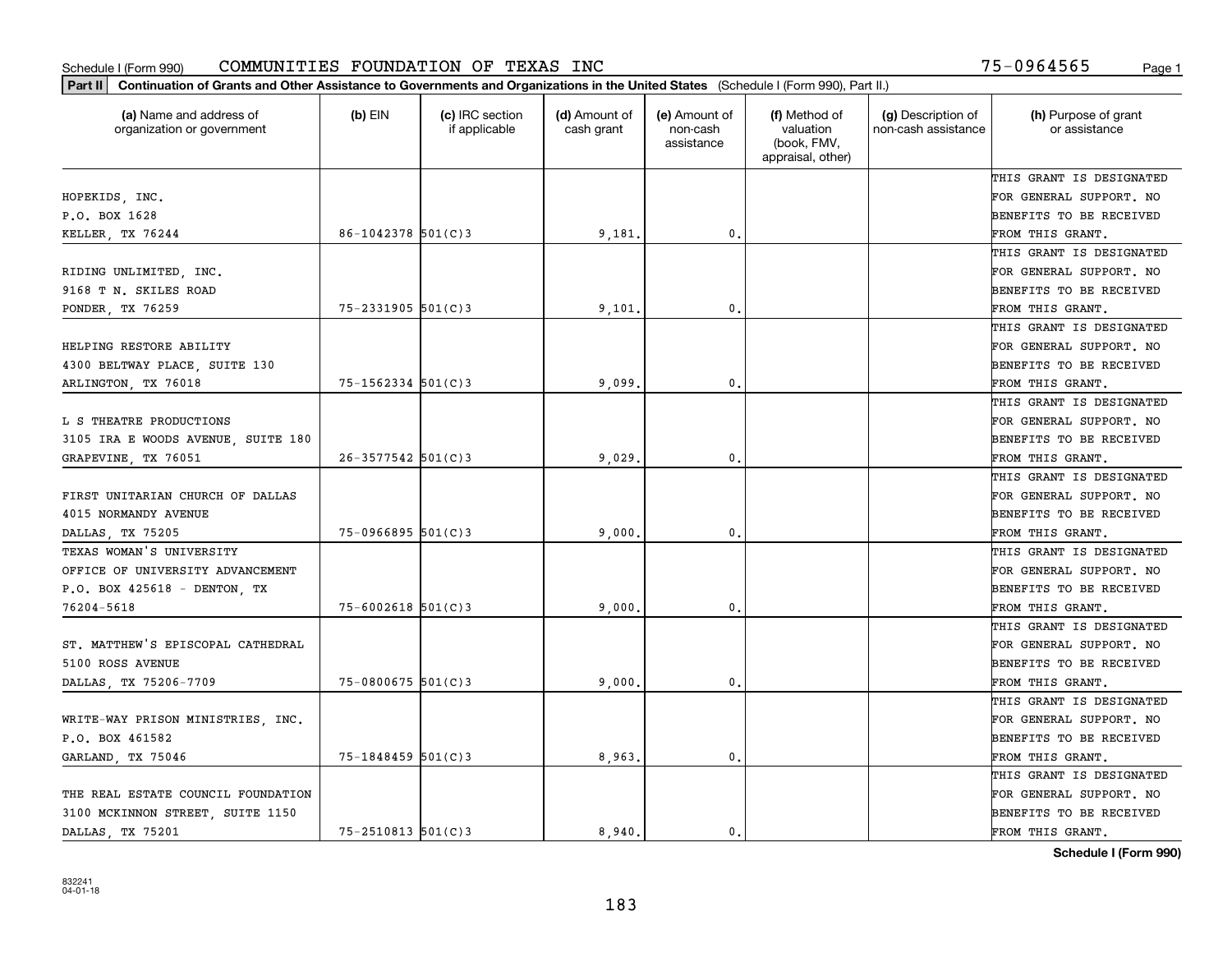| (a) Name and address of<br>organization or government | $(b)$ EIN                | (c) IRC section<br>if applicable | (d) Amount of<br>cash grant | (e) Amount of<br>non-cash<br>assistance | (f) Method of<br>valuation<br>(book, FMV,<br>appraisal, other) | (g) Description of<br>non-cash assistance | (h) Purpose of grant<br>or assistance |
|-------------------------------------------------------|--------------------------|----------------------------------|-----------------------------|-----------------------------------------|----------------------------------------------------------------|-------------------------------------------|---------------------------------------|
|                                                       |                          |                                  |                             |                                         |                                                                |                                           | THIS GRANT IS DESIGNATED              |
| CANCER CARE SERVICES                                  |                          |                                  |                             |                                         |                                                                |                                           | FOR GENERAL SUPPORT. NO               |
| 623 S. HENDERSON STREET                               |                          |                                  |                             |                                         |                                                                |                                           | BENEFITS TO BE RECEIVED               |
| FORT WORTH, TX 76104-2920                             | 75-1025511 501(C)3       |                                  | 8,936.                      | $\mathfrak{o}$ .                        |                                                                |                                           | FROM THIS GRANT.                      |
|                                                       |                          |                                  |                             |                                         |                                                                |                                           | THIS GRANT IS DESIGNATED              |
| ROCKWALL PETS                                         |                          |                                  |                             |                                         |                                                                |                                           | FOR GENERAL SUPPORT. NO               |
| 308 DERRICK DRIVE                                     |                          |                                  |                             |                                         |                                                                |                                           | BENEFITS TO BE RECEIVED               |
| ROYSE CITY, TX 75189                                  | $45 - 2499166$ 501(C)3   |                                  | 8,918                       | $\mathbf{0}$                            |                                                                |                                           | FROM THIS GRANT.                      |
|                                                       |                          |                                  |                             |                                         |                                                                |                                           | THIS GRANT IS DESIGNATED              |
| LINKS FOUNDATION, INC.                                |                          |                                  |                             |                                         |                                                                |                                           | FOR GENERAL SUPPORT. NO               |
| P.O. BOX 820534                                       |                          |                                  |                             |                                         |                                                                |                                           | BENEFITS TO BE RECEIVED               |
| DALLAS, TX 75382-0534                                 | $52 - 1170830$ $501(C)3$ |                                  | 8,917                       | $\mathbf{0}$ .                          |                                                                |                                           | FROM THIS GRANT.                      |
|                                                       |                          |                                  |                             |                                         |                                                                |                                           | THIS GRANT IS DESIGNATED              |
| COMMUNITY HOMES FOR ADULTS, INC.                      |                          |                                  |                             |                                         |                                                                |                                           | FOR GENERAL SUPPORT. NO               |
| 13101 PRESTON ROAD, SUITE 312                         |                          |                                  |                             |                                         |                                                                |                                           | BENEFITS TO BE RECEIVED               |
| DALLAS, TX 75240                                      | $75 - 1894451$ 501(C)3   |                                  | 8,899                       | $\mathbf{0}$                            |                                                                |                                           | FROM THIS GRANT.                      |
|                                                       |                          |                                  |                             |                                         |                                                                |                                           | THIS GRANT IS DESIGNATED              |
| TGD COALITION                                         |                          |                                  |                             |                                         |                                                                |                                           | FOR GENERAL SUPPORT. NO               |
| P.O. BOX 151221                                       |                          |                                  |                             |                                         |                                                                |                                           | BENEFITS TO BE RECEIVED               |
| DALLAS, TX 75215                                      | $46 - 5478581$ 501(C)3   |                                  | 8,867                       | $\mathbf{0}$                            |                                                                |                                           | FROM THIS GRANT.                      |
|                                                       |                          |                                  |                             |                                         |                                                                |                                           | THIS GRANT IS DESIGNATED              |
| PREGNANCY RESOURCE CENTER                             |                          |                                  |                             |                                         |                                                                |                                           | FOR GENERAL SUPPORT. NO               |
| 1010 RIDGE ROAD                                       |                          |                                  |                             |                                         |                                                                |                                           | BENEFITS TO BE RECEIVED               |
| ROCKWALL, TX 75087                                    | $75 - 2839577$ 501(C)3   |                                  | 8,859                       | $\mathbf{0}$                            |                                                                |                                           | FROM THIS GRANT.                      |
|                                                       |                          |                                  |                             |                                         |                                                                |                                           | THIS GRANT IS DESIGNATED              |
| JOURNEY TO DREAM FOUNDATION                           |                          |                                  |                             |                                         |                                                                |                                           | FOR GENERAL SUPPORT. NO               |
| 250 N. MILL STREET, #2                                |                          |                                  |                             |                                         |                                                                |                                           | BENEFITS TO BE RECEIVED               |
| LEWISVILLE, TX 75057                                  | $20-1209865$ 501(C)3     |                                  | 8,851                       | $\mathbf{0}$ .                          |                                                                |                                           | FROM THIS GRANT.                      |
|                                                       |                          |                                  |                             |                                         |                                                                |                                           | THIS GRANT IS DESIGNATED              |
| ALL STAR EQUESTRIAN FOUNDATION,                       |                          |                                  |                             |                                         |                                                                |                                           | FOR GENERAL SUPPORT. NO               |
| INC. $- P.0. BOX 892$                                 |                          |                                  |                             |                                         |                                                                |                                           | BENEFITS TO BE RECEIVED               |
| 6601 FM 2738 - MANSFIELD, TX 76063                    | $75 - 2716211$ 501(C)3   |                                  | 8,823.                      | $\mathbf{0}$ .                          |                                                                |                                           | FROM THIS GRANT.                      |
|                                                       |                          |                                  |                             |                                         |                                                                |                                           | THIS GRANT IS DESIGNATED              |
| TARLETON STATE UNIVERSITY                             |                          |                                  |                             |                                         |                                                                |                                           | FOR GENERAL SUPPORT. NO               |
| FOUNDATION, INC. - BOX T0415 -                        |                          |                                  |                             |                                         |                                                                |                                           | BENEFITS TO BE RECEIVED               |
| STEPHENVILLE TX 76402                                 | $75 - 6001870$ 501(C)3   |                                  | 8,811.                      | 0.                                      |                                                                |                                           | FROM THIS GRANT.                      |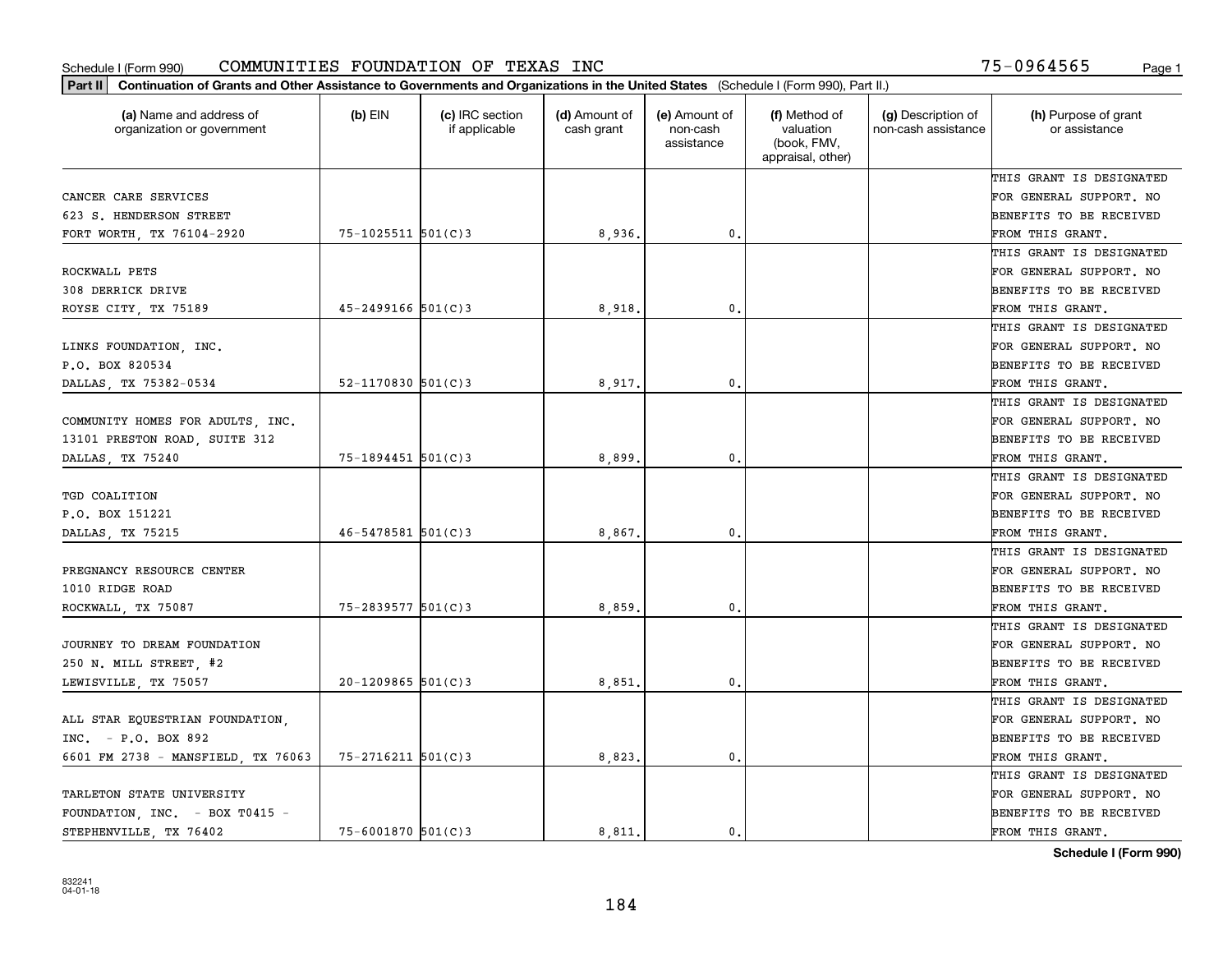| (a) Name and address of<br>organization or government | $(b)$ EIN                | (c) IRC section<br>if applicable | (d) Amount of<br>cash grant | (e) Amount of<br>non-cash<br>assistance | (f) Method of<br>valuation<br>(book, FMV,<br>appraisal, other) | (g) Description of<br>non-cash assistance | (h) Purpose of grant<br>or assistance |
|-------------------------------------------------------|--------------------------|----------------------------------|-----------------------------|-----------------------------------------|----------------------------------------------------------------|-------------------------------------------|---------------------------------------|
|                                                       |                          |                                  |                             |                                         |                                                                |                                           | THIS GRANT IS DESIGNATED              |
| BUNNY BURROW RABBIT RESCUE                            |                          |                                  |                             |                                         |                                                                |                                           | FOR GENERAL SUPPORT. NO               |
| 6716 BISON TRAIL                                      |                          |                                  |                             |                                         |                                                                |                                           | BENEFITS TO BE RECEIVED               |
| FORT WORTH, TX 76137                                  | $46 - 4847076$ 501(C)3   |                                  | 8,796.                      | 0.                                      |                                                                |                                           | FROM THIS GRANT.                      |
|                                                       |                          |                                  |                             |                                         |                                                                |                                           | THIS GRANT IS DESIGNATED              |
| MARIGOLD LEARNING ACADEMY                             |                          |                                  |                             |                                         |                                                                |                                           | FOR GENERAL SUPPORT. NO               |
| 401 WEST WASHINGTON STREET                            |                          |                                  |                             |                                         |                                                                |                                           | BENEFITS TO BE RECEIVED               |
| ROCKWALL, TX 75087                                    | $46 - 5211256$ $501(C)3$ |                                  | 8,779                       | $\mathbf{0}$                            |                                                                |                                           | FROM THIS GRANT.                      |
|                                                       |                          |                                  |                             |                                         |                                                                |                                           | THIS GRANT IS DESIGNATED              |
| MINISTRY TO MINISTRIES, INC.                          |                          |                                  |                             |                                         |                                                                |                                           | FOR GENERAL SUPPORT. NO               |
| P.O. BOX 700023                                       |                          |                                  |                             |                                         |                                                                |                                           | BENEFITS TO BE RECEIVED               |
| DALLAS, TX 75370                                      | 23-7087290 501(C)3       |                                  | 8,724                       | $\mathfrak{o}$ .                        |                                                                |                                           | FROM THIS GRANT.                      |
|                                                       |                          |                                  |                             |                                         |                                                                |                                           | THIS GRANT IS DESIGNATED              |
| DIRECTIONS 12                                         |                          |                                  |                             |                                         |                                                                |                                           | FOR GENERAL SUPPORT. NO               |
| 2335 LAUGHLIN DRIVE                                   |                          |                                  |                             |                                         |                                                                |                                           | BENEFITS TO BE RECEIVED               |
| LITTLE ELM, TX 75068                                  | $27 - 3823972$ 501(C)3   |                                  | 8,717                       | $\mathbf{0}$                            |                                                                |                                           | FROM THIS GRANT.                      |
|                                                       |                          |                                  |                             |                                         |                                                                |                                           | THIS GRANT IS DESIGNATED              |
| ADAPTIVE TRAINING FOUNDATION                          |                          |                                  |                             |                                         |                                                                |                                           | FOR GENERAL SUPPORT. NO               |
| 4125 OLD DENTON ROAD                                  |                          |                                  |                             |                                         |                                                                |                                           | BENEFITS TO BE RECEIVED               |
| CARROLLTON, TX 75010                                  | $47 - 1872676$ 501(C)3   |                                  | 8,709                       | $\mathbf{0}$                            |                                                                |                                           | FROM THIS GRANT.                      |
|                                                       |                          |                                  |                             |                                         |                                                                |                                           | THIS GRANT IS DESIGNATED              |
| TARRANT COUNTY COLLEGE FOUNDATION                     |                          |                                  |                             |                                         |                                                                |                                           | FOR GENERAL SUPPORT. NO               |
| 1500 HOUSTON STREET                                   |                          |                                  |                             |                                         |                                                                |                                           | BENEFITS TO BE RECEIVED               |
| FORT WORTH, TX 76102-6524                             | $75 - 2277475$ 501(C)3   |                                  | 8,702.                      | $\mathbf{0}$                            |                                                                |                                           | FROM THIS GRANT.                      |
|                                                       |                          |                                  |                             |                                         |                                                                |                                           | THIS GRANT IS DESIGNATED              |
| CHASE'S PLACE, INC.                                   |                          |                                  |                             |                                         |                                                                |                                           | FOR GENERAL SUPPORT. NO               |
| 620 N. COIT ROAD, SUITE 2176                          |                          |                                  |                             |                                         |                                                                |                                           | BENEFITS TO BE RECEIVED               |
| RICHARDSON, TX 75080                                  | $32 - 0065355$ 501(C)3   |                                  | 8,700                       | $\mathbf{0}$ .                          |                                                                |                                           | FROM THIS GRANT.                      |
|                                                       |                          |                                  |                             |                                         |                                                                |                                           | THIS GRANT IS DESIGNATED              |
| NEED HIM NATIONAL MEDIA OUTREACH,                     |                          |                                  |                             |                                         |                                                                |                                           | FOR GENERAL SUPPORT. NO               |
| INC. - 17950 PRESTON ROAD, SUITE                      |                          |                                  |                             |                                         |                                                                |                                           | BENEFITS TO BE RECEIVED               |
| 240 - DALLAS, TX 75252                                | 75-2716321 501(C)3       |                                  | 8,666.                      | $\mathbf{0}$ .                          |                                                                |                                           | FROM THIS GRANT.                      |
|                                                       |                          |                                  |                             |                                         |                                                                |                                           | THIS GRANT IS DESIGNATED              |
| MELODY OF HOPE                                        |                          |                                  |                             |                                         |                                                                |                                           | FOR GENERAL SUPPORT. NO               |
| 8804 ARBOR CREEK LANE                                 |                          |                                  |                             |                                         |                                                                |                                           | BENEFITS TO BE RECEIVED               |
| MCKINNEY, TX 75070                                    | $46 - 4772821$ 501(C)3   |                                  | 8.662.                      | 0.                                      |                                                                |                                           | FROM THIS GRANT.                      |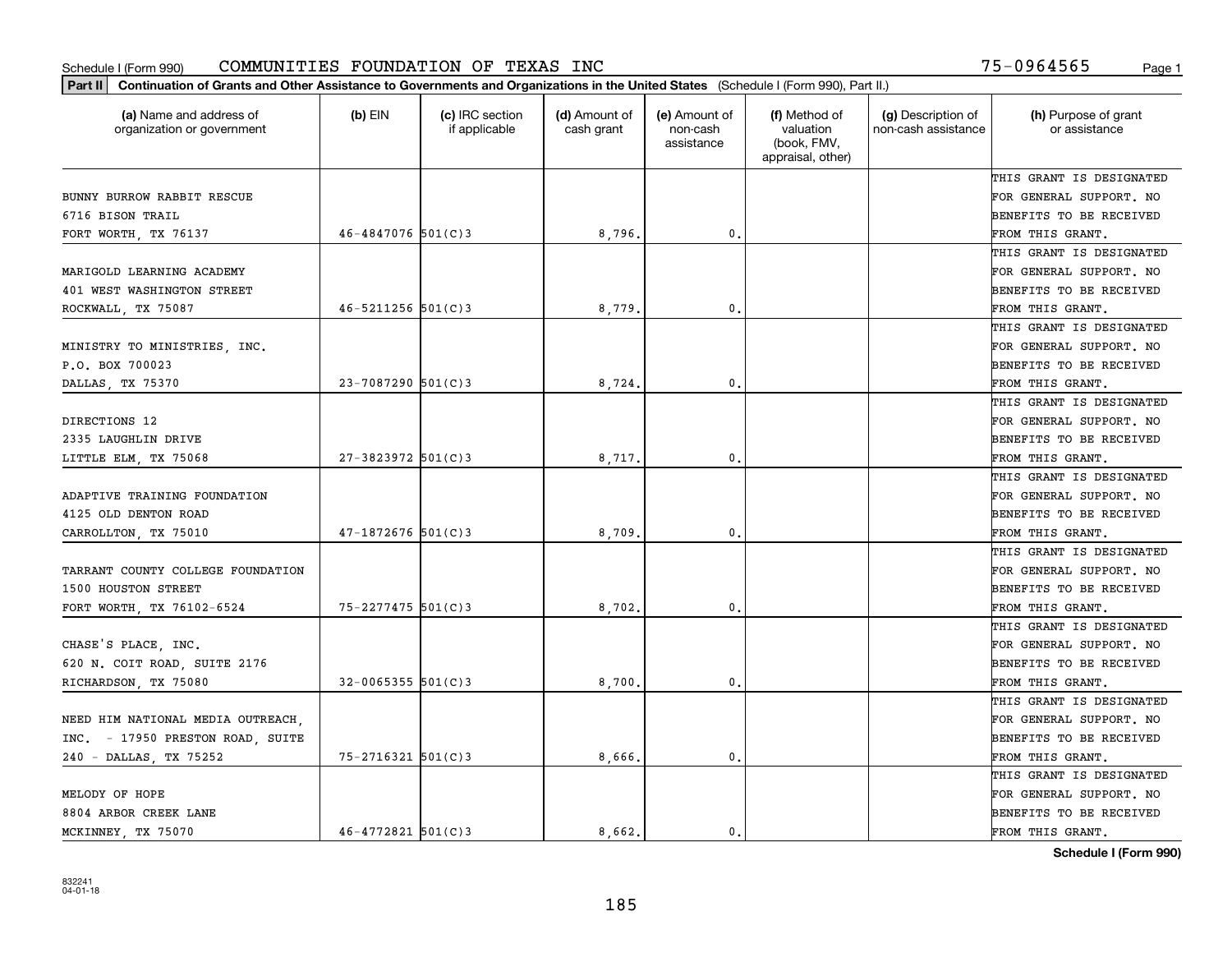| Part II   Continuation of Grants and Other Assistance to Governments and Organizations in the United States (Schedule I (Form 990), Part II.) |                          |                                  |                             |                                         |                                                                |                                           |                                       |
|-----------------------------------------------------------------------------------------------------------------------------------------------|--------------------------|----------------------------------|-----------------------------|-----------------------------------------|----------------------------------------------------------------|-------------------------------------------|---------------------------------------|
| (a) Name and address of<br>organization or government                                                                                         | $(b)$ EIN                | (c) IRC section<br>if applicable | (d) Amount of<br>cash grant | (e) Amount of<br>non-cash<br>assistance | (f) Method of<br>valuation<br>(book, FMV,<br>appraisal, other) | (g) Description of<br>non-cash assistance | (h) Purpose of grant<br>or assistance |
|                                                                                                                                               |                          |                                  |                             |                                         |                                                                |                                           | THIS GRANT IS DESIGNATED              |
| HEAD START OF GREATER DALLAS, INC.                                                                                                            |                          |                                  |                             |                                         |                                                                |                                           | FOR GENERAL SUPPORT. NO               |
| 3954 GANNON LANE                                                                                                                              |                          |                                  |                             |                                         |                                                                |                                           | BENEFITS TO BE RECEIVED               |
| DALLAS TX 75237-2919                                                                                                                          | $75 - 2247281$ 501(C)3   |                                  | 8,654.                      | 0.                                      |                                                                |                                           | FROM THIS GRANT.                      |
|                                                                                                                                               |                          |                                  |                             |                                         |                                                                |                                           | THIS GRANT IS DESIGNATED              |
| OHIO STATE UNIVERSITY FOUNDATION                                                                                                              |                          |                                  |                             |                                         |                                                                |                                           | FOR GENERAL SUPPORT. NO               |
| 1480 WEST LANE AVENUE                                                                                                                         |                          |                                  |                             |                                         |                                                                |                                           | BENEFITS TO BE RECEIVED               |
| COLUMBUS, OH 43221                                                                                                                            | $31 - 1145986$ 501(C)3   |                                  | 8,642.                      | $\mathbf{0}$                            |                                                                |                                           | FROM THIS GRANT.                      |
|                                                                                                                                               |                          |                                  |                             |                                         |                                                                |                                           | THIS GRANT IS DESIGNATED              |
| BARKLEYWORLD                                                                                                                                  |                          |                                  |                             |                                         |                                                                |                                           | FOR GENERAL SUPPORT. NO               |
| 10209 LONE PINE LANE                                                                                                                          |                          |                                  |                             |                                         |                                                                |                                           | BENEFITS TO BE RECEIVED               |
| FORT WORTH, TX 76108                                                                                                                          | $46 - 0821908$ 501(C)3   |                                  | 8,630.                      | $\mathfrak{o}$ .                        |                                                                |                                           | FROM THIS GRANT.                      |
|                                                                                                                                               |                          |                                  |                             |                                         |                                                                |                                           | THIS GRANT IS DESIGNATED              |
| BRAIN INJURY NETWORK OF DALLAS                                                                                                                |                          |                                  |                             |                                         |                                                                |                                           | FOR GENERAL SUPPORT. NO               |
| 1416 GABLES COURT                                                                                                                             |                          |                                  |                             |                                         |                                                                |                                           | <b>BENEFITS TO BE RECEIVED</b>        |
| PLANO, TX 75075                                                                                                                               | $90 - 0764467$ 501(C)3   |                                  | 8,608                       | 0.                                      |                                                                |                                           | FROM THIS GRANT.                      |
|                                                                                                                                               |                          |                                  |                             |                                         |                                                                |                                           | THIS GRANT IS DESIGNATED              |
| VERDIGRIS ENSEMBLE, INC.                                                                                                                      |                          |                                  |                             |                                         |                                                                |                                           | FOR GENERAL SUPPORT. NO               |
| 6176 VICKERY BOULEVARD                                                                                                                        |                          |                                  |                             |                                         |                                                                |                                           | BENEFITS TO BE RECEIVED               |
| DALLAS, TX 75214                                                                                                                              | $82 - 0698763$ 501(C)3   |                                  | 8,606.                      | $\mathbf{0}$                            |                                                                |                                           | FROM THIS GRANT.                      |
|                                                                                                                                               |                          |                                  |                             |                                         |                                                                |                                           | THIS GRANT IS DESIGNATED              |
| SHERWOOD & MYRTIE FOSTER HOME FOR                                                                                                             |                          |                                  |                             |                                         |                                                                |                                           | FOR GENERAL SUPPORT. NO               |
| CHILDREN - 1779 N GRAHAM STREET -                                                                                                             |                          |                                  |                             |                                         |                                                                |                                           | BENEFITS TO BE RECEIVED               |
| STEPHENVILLE, TX 76401                                                                                                                        | 75-1377874 501(C)3       |                                  | 8,589                       | 0.                                      |                                                                |                                           | FROM THIS GRANT.                      |
|                                                                                                                                               |                          |                                  |                             |                                         |                                                                |                                           | THIS GRANT IS DESIGNATED              |
| HOPE WOMEN'S CENTER                                                                                                                           |                          |                                  |                             |                                         |                                                                |                                           | FOR GENERAL SUPPORT. NO               |
| 2740 VIRGINIA PKWY, STE. 200                                                                                                                  |                          |                                  |                             |                                         |                                                                |                                           | BENEFITS TO BE RECEIVED               |
| MCKINNEY, TX 75071                                                                                                                            | $56 - 2530679$ $501(C)3$ |                                  | 8,580                       | $\mathfrak{o}$ .                        |                                                                |                                           | FROM THIS GRANT.                      |
|                                                                                                                                               |                          |                                  |                             |                                         |                                                                |                                           | THIS GRANT IS DESIGNATED              |
| MANNA STOREHOUSE, INC.                                                                                                                        |                          |                                  |                             |                                         |                                                                |                                           | FOR GENERAL SUPPORT. NO               |
| 129 EAST SPRING                                                                                                                               |                          |                                  |                             |                                         |                                                                |                                           | BENEFITS TO BE RECEIVED               |
| WEATHERFORD, TX 76086                                                                                                                         | $75 - 2090577$ 501(C)3   |                                  | 8,559.                      | $\mathbf{0}$ .                          |                                                                |                                           | FROM THIS GRANT.                      |
|                                                                                                                                               |                          |                                  |                             |                                         |                                                                |                                           | THIS GRANT IS DESIGNATED              |
| DALLAS LIGHTHOUSE FOR THE BLIND.                                                                                                              |                          |                                  |                             |                                         |                                                                |                                           | FOR GENERAL SUPPORT. NO               |
| INC. - 4306 CAPITOL AVENUE -                                                                                                                  |                          |                                  |                             |                                         |                                                                |                                           | <b>BENEFITS TO BE RECEIVED</b>        |
| DALLAS TX 75204                                                                                                                               | $75 - 0968301$ 501(C)3   |                                  | 8.543.                      | $\mathbf{0}$ .                          |                                                                |                                           | FROM THIS GRANT.                      |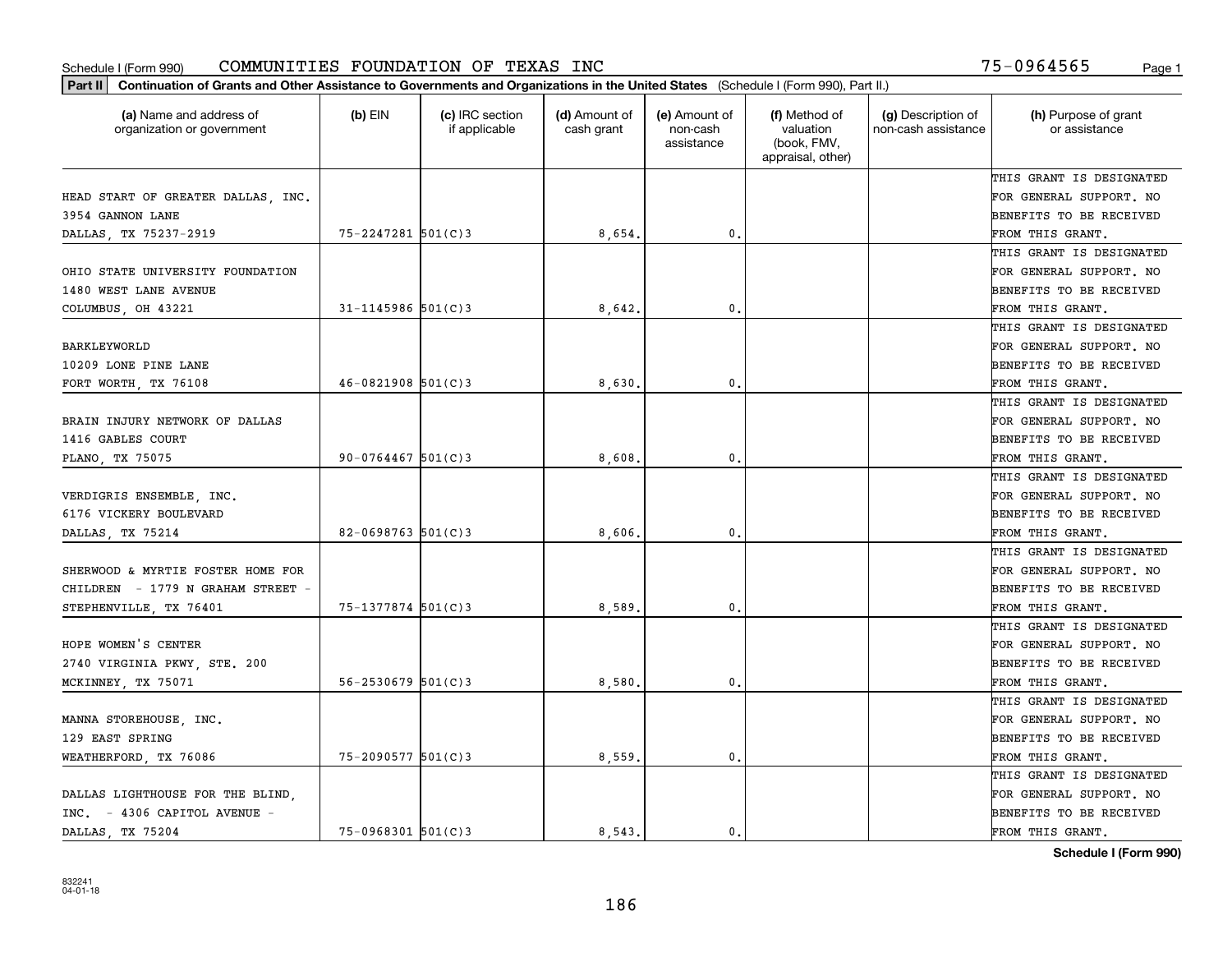| (a) Name and address of<br>organization or government | $(b)$ EIN                | (c) IRC section<br>if applicable | (d) Amount of<br>cash grant | (e) Amount of<br>non-cash<br>assistance | (f) Method of<br>valuation<br>(book, FMV,<br>appraisal, other) | (g) Description of<br>non-cash assistance | (h) Purpose of grant<br>or assistance |
|-------------------------------------------------------|--------------------------|----------------------------------|-----------------------------|-----------------------------------------|----------------------------------------------------------------|-------------------------------------------|---------------------------------------|
|                                                       |                          |                                  |                             |                                         |                                                                |                                           | THIS GRANT IS DESIGNATED              |
| CANINE SOULMATES RESCUE                               |                          |                                  |                             |                                         |                                                                |                                           | FOR GENERAL SUPPORT. NO               |
| P.O. BOX 494                                          |                          |                                  |                             |                                         |                                                                |                                           | BENEFITS TO BE RECEIVED               |
| GRAPEVINE, TX 76099                                   | $27 - 0873889$ 501(C)3   |                                  | 8,537.                      | 0.                                      |                                                                |                                           | FROM THIS GRANT.                      |
|                                                       |                          |                                  |                             |                                         |                                                                |                                           | THIS GRANT IS DESIGNATED              |
| EXPANCO, INC.                                         |                          |                                  |                             |                                         |                                                                |                                           | FOR GENERAL SUPPORT. NO               |
| 3005 WICHITA COURT                                    |                          |                                  |                             |                                         |                                                                |                                           | BENEFITS TO BE RECEIVED               |
| FORT WORTH, TX 76140                                  | 75-1720274 501(C)3       |                                  | 8,518                       | $\mathbf{0}$                            |                                                                |                                           | FROM THIS GRANT.                      |
|                                                       |                          |                                  |                             |                                         |                                                                |                                           | THIS GRANT IS DESIGNATED              |
| THE UNIVERSITY OF TEXAS FOUNDATION                    |                          |                                  |                             |                                         |                                                                |                                           | FOR GENERAL SUPPORT. NO               |
| P.O. BOX 250                                          |                          |                                  |                             |                                         |                                                                |                                           | BENEFITS TO BE RECEIVED               |
| AUSTIN, TX 78767                                      | 74-1587488 501(C)3       |                                  | 8,500.                      | $\mathbf{0}$ .                          |                                                                |                                           | FROM THIS GRANT.                      |
|                                                       |                          |                                  |                             |                                         |                                                                |                                           | THIS GRANT IS DESIGNATED              |
| LYDIA PATTERSON INSTITUTE OF THE                      |                          |                                  |                             |                                         |                                                                |                                           | FOR GENERAL SUPPORT. NO               |
| METHODIST CHURCH - P.O. BOX 11 -                      |                          |                                  |                             |                                         |                                                                |                                           | BENEFITS TO BE RECEIVED               |
| EL PASO, TX 79999                                     | $74 - 1142840$ 501(C)3   |                                  | 8,500                       | 0.                                      |                                                                |                                           | FROM THIS GRANT.                      |
|                                                       |                          |                                  |                             |                                         |                                                                |                                           | THIS GRANT IS DESIGNATED              |
| BLENDED TOGETHER FOREVER INC.                         |                          |                                  |                             |                                         |                                                                |                                           | FOR GENERAL SUPPORT. NO               |
| 800 W. AIRPORT FREEWAY, SUITE 1180B                   |                          |                                  |                             |                                         |                                                                |                                           | BENEFITS TO BE RECEIVED               |
| IRVING, TX 75062                                      | $45 - 2999660$ 501(C)3   |                                  | 8,476.                      | 0.                                      |                                                                |                                           | FROM THIS GRANT.                      |
|                                                       |                          |                                  |                             |                                         |                                                                |                                           | THIS GRANT IS DESIGNATED              |
| PLANO COMMUNITY BAND                                  |                          |                                  |                             |                                         |                                                                |                                           | FOR GENERAL SUPPORT. NO               |
| P.O. BOX 864441                                       |                          |                                  |                             |                                         |                                                                |                                           | BENEFITS TO BE RECEIVED               |
| PLANO, TX 75086                                       | $75 - 1976836$ 501(C)3   |                                  | 8,445                       | $\mathbf{0}$                            |                                                                |                                           | FROM THIS GRANT.                      |
|                                                       |                          |                                  |                             |                                         |                                                                |                                           | THIS GRANT IS DESIGNATED              |
| DALLAS HEBREW FREE LOAN                               |                          |                                  |                             |                                         |                                                                |                                           | FOR GENERAL SUPPORT. NO               |
| ASSOCIATION - P.O. BOX 671235 -                       |                          |                                  |                             |                                         |                                                                |                                           | BENEFITS TO BE RECEIVED               |
| DALLAS, TX 75367-1235                                 | $51 - 0148138$ $501(C)3$ |                                  | 8,428                       | 0.                                      |                                                                |                                           | FROM THIS GRANT.                      |
|                                                       |                          |                                  |                             |                                         |                                                                |                                           | THIS GRANT IS DESIGNATED              |
| ZAN WESLEY HOLMES JR. COMMUNITY                       |                          |                                  |                             |                                         |                                                                |                                           | FOR GENERAL SUPPORT. NO               |
| OUTREACH CENTER - PO BOX 571513 -                     |                          |                                  |                             |                                         |                                                                |                                           | BENEFITS TO BE RECEIVED               |
| DALLAS, TX 75357-1513                                 | $27 - 0054084$ 501(C)3   |                                  | 8,426.                      | $\mathbf{0}$ .                          |                                                                |                                           | FROM THIS GRANT.                      |
|                                                       |                          |                                  |                             |                                         |                                                                |                                           | THIS GRANT IS DESIGNATED              |
| LEARNING CENTER OF NORTH TEXAS.                       |                          |                                  |                             |                                         |                                                                |                                           | FOR GENERAL SUPPORT. NO               |
| INC. - 101 SUMMIT AVENUE, SUITE                       |                          |                                  |                             |                                         |                                                                |                                           | BENEFITS TO BE RECEIVED               |
| 612 - FORT WORTH, TX 76102                            | $75 - 2905243$ 501(C)3   |                                  | 8.409.                      | 0.                                      |                                                                |                                           | FROM THIS GRANT.                      |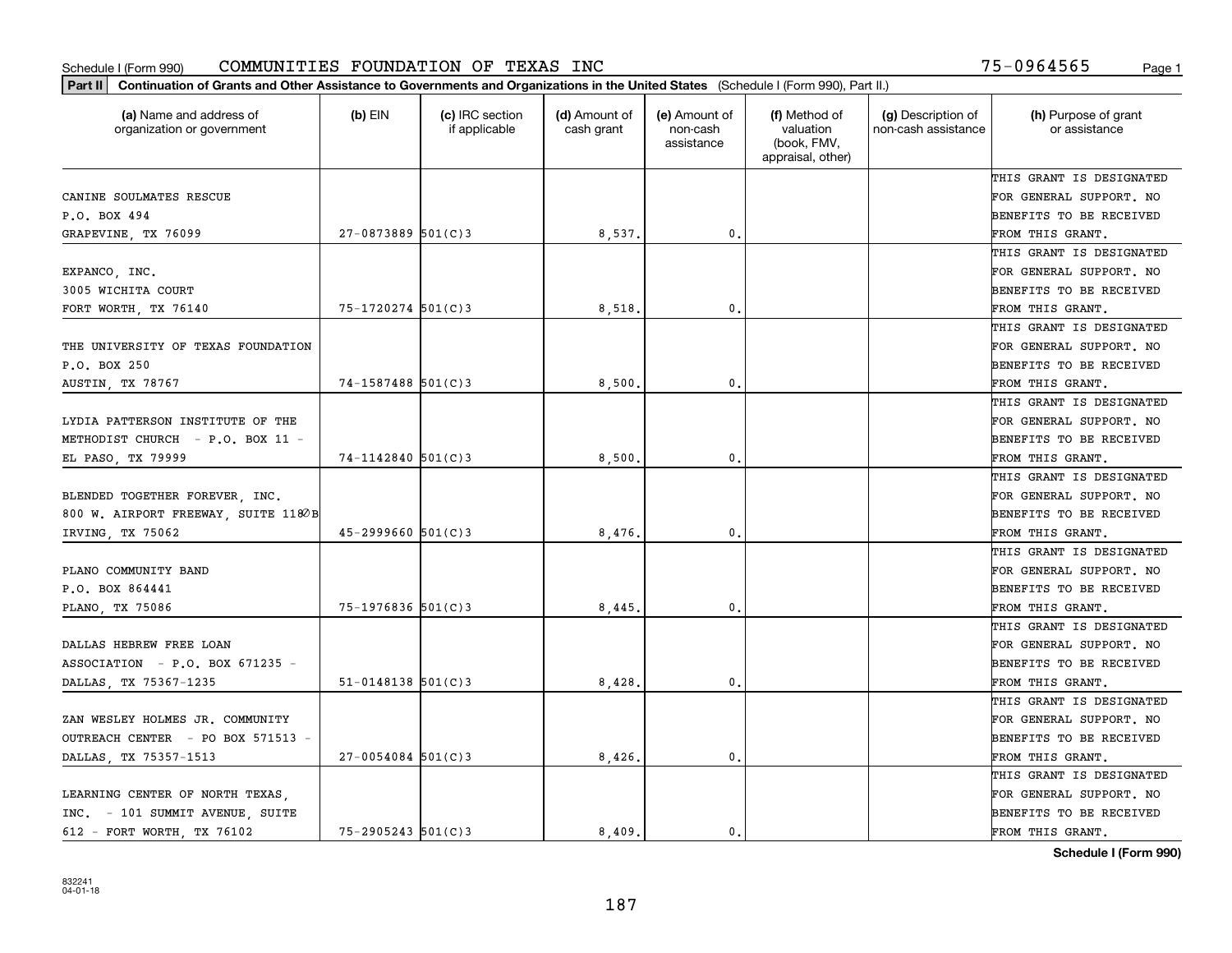| Part II   Continuation of Grants and Other Assistance to Governments and Organizations in the United States (Schedule I (Form 990), Part II.) |                         |                                  |                             |                                         |                                                                |                                           |                                       |
|-----------------------------------------------------------------------------------------------------------------------------------------------|-------------------------|----------------------------------|-----------------------------|-----------------------------------------|----------------------------------------------------------------|-------------------------------------------|---------------------------------------|
| (a) Name and address of<br>organization or government                                                                                         | $(b)$ EIN               | (c) IRC section<br>if applicable | (d) Amount of<br>cash grant | (e) Amount of<br>non-cash<br>assistance | (f) Method of<br>valuation<br>(book, FMV,<br>appraisal, other) | (g) Description of<br>non-cash assistance | (h) Purpose of grant<br>or assistance |
|                                                                                                                                               |                         |                                  |                             |                                         |                                                                |                                           | THIS GRANT IS DESIGNATED              |
| ESPERANZA MINISTRIES                                                                                                                          |                         |                                  |                             |                                         |                                                                |                                           | FOR GENERAL SUPPORT. NO               |
| P.O. BOX 540324                                                                                                                               |                         |                                  |                             |                                         |                                                                |                                           | BENEFITS TO BE RECEIVED               |
| DALLAS, TX 75354                                                                                                                              | $38 - 3934583$ 501(C) 3 |                                  | 8,403.                      | 0.                                      |                                                                |                                           | FROM THIS GRANT.                      |
|                                                                                                                                               |                         |                                  |                             |                                         |                                                                |                                           | THIS GRANT IS DESIGNATED              |
| LYRIC STAGE, INC.                                                                                                                             |                         |                                  |                             |                                         |                                                                |                                           | FOR GENERAL SUPPORT. NO               |
| 2011 W. NORTHWEST HIGHWAY, #120                                                                                                               |                         |                                  |                             |                                         |                                                                |                                           | BENEFITS TO BE RECEIVED               |
| GRAPEVINE, TX 76051                                                                                                                           | $75 - 2486365$ 501(C)3  |                                  | 8,403                       | 0.                                      |                                                                |                                           | FROM THIS GRANT.                      |
|                                                                                                                                               |                         |                                  |                             |                                         |                                                                |                                           | THIS GRANT IS DESIGNATED              |
| BALLET CONCERTO, INC.                                                                                                                         |                         |                                  |                             |                                         |                                                                |                                           | FOR GENERAL SUPPORT. NO               |
| 3803 CAMP BOWIE BOULEVARD                                                                                                                     |                         |                                  |                             |                                         |                                                                |                                           | BENEFITS TO BE RECEIVED               |
| FORT WORTH, TX 76107                                                                                                                          | $23 - 7060119$ 501(C)3  |                                  | 8,400.                      | $\mathfrak{o}$ .                        |                                                                |                                           | FROM THIS GRANT.                      |
|                                                                                                                                               |                         |                                  |                             |                                         |                                                                |                                           | THIS GRANT IS DESIGNATED              |
| DENTON BACH SOCIETY                                                                                                                           |                         |                                  |                             |                                         |                                                                |                                           | FOR GENERAL SUPPORT. NO               |
| P.O. BOX 1385                                                                                                                                 |                         |                                  |                             |                                         |                                                                |                                           | <b>BENEFITS TO BE RECEIVED</b>        |
| DENTON, TX 76202                                                                                                                              | 75-1596682 501(C)3      |                                  | 8,360.                      | $\mathbf{0}$ .                          |                                                                |                                           | FROM THIS GRANT.                      |
|                                                                                                                                               |                         |                                  |                             |                                         |                                                                |                                           | THIS GRANT IS DESIGNATED              |
| HOLY SEWS, INC.                                                                                                                               |                         |                                  |                             |                                         |                                                                |                                           | FOR GENERAL SUPPORT. NO               |
| 1705 E. PETERS COLONY ROAD                                                                                                                    |                         |                                  |                             |                                         |                                                                |                                           | BENEFITS TO BE RECEIVED               |
| CARROLLTON, TX 75007                                                                                                                          | $46 - 3643891$ 501(C)3  |                                  | 8,347.                      | $\mathbf{0}$                            |                                                                |                                           | FROM THIS GRANT.                      |
|                                                                                                                                               |                         |                                  |                             |                                         |                                                                |                                           | THIS GRANT IS DESIGNATED              |
| VANGUARD PREPARATORY SCHOOL PARENT                                                                                                            |                         |                                  |                             |                                         |                                                                |                                           | FOR GENERAL SUPPORT. NO               |
| ASSOCIATION - 4240 SIGMA ROAD -                                                                                                               |                         |                                  |                             |                                         |                                                                |                                           | BENEFITS TO BE RECEIVED               |
| DALLAS, TX 75244                                                                                                                              | $75 - 2689718$ 501(C)3  |                                  | 8,337.                      | 0.                                      |                                                                |                                           | FROM THIS GRANT.                      |
|                                                                                                                                               |                         |                                  |                             |                                         |                                                                |                                           | THIS GRANT IS DESIGNATED              |
| METRO DALLAS HOMELESS ALLIANCE                                                                                                                |                         |                                  |                             |                                         |                                                                |                                           | FOR GENERAL SUPPORT. NO               |
| 2816 SWISS AVENUE                                                                                                                             |                         |                                  |                             |                                         |                                                                |                                           | BENEFITS TO BE RECEIVED               |
| DALLAS, TX 75204-5958                                                                                                                         | $75 - 2461679$ 501(C)3  |                                  | 8,325                       | $\mathfrak{o}$ .                        |                                                                |                                           | FROM THIS GRANT.                      |
|                                                                                                                                               |                         |                                  |                             |                                         |                                                                |                                           | THIS GRANT IS DESIGNATED              |
| PLANO CIVIC CHORUS                                                                                                                            |                         |                                  |                             |                                         |                                                                |                                           | FOR GENERAL SUPPORT. NO               |
| P.O. BOX 864411                                                                                                                               |                         |                                  |                             |                                         |                                                                |                                           | BENEFITS TO BE RECEIVED               |
| PLANO, TX 75086-4411                                                                                                                          | 75-1736529 501(C)3      |                                  | 8,311.                      | $\mathbf{0}$ .                          |                                                                |                                           | FROM THIS GRANT.                      |
|                                                                                                                                               |                         |                                  |                             |                                         |                                                                |                                           | THIS GRANT IS DESIGNATED              |
| NEW BEGINNINGS CAT RESCUE                                                                                                                     |                         |                                  |                             |                                         |                                                                |                                           | FOR GENERAL SUPPORT. NO               |
| P.O. BOX 833723                                                                                                                               |                         |                                  |                             |                                         |                                                                |                                           | <b>BENEFITS TO BE RECEIVED</b>        |
| RICHARDSON, TX 75083                                                                                                                          | $02 - 0747309$ 501(C)3  |                                  | 8.288.                      | $\mathbf{0}$ .                          |                                                                |                                           | FROM THIS GRANT.                      |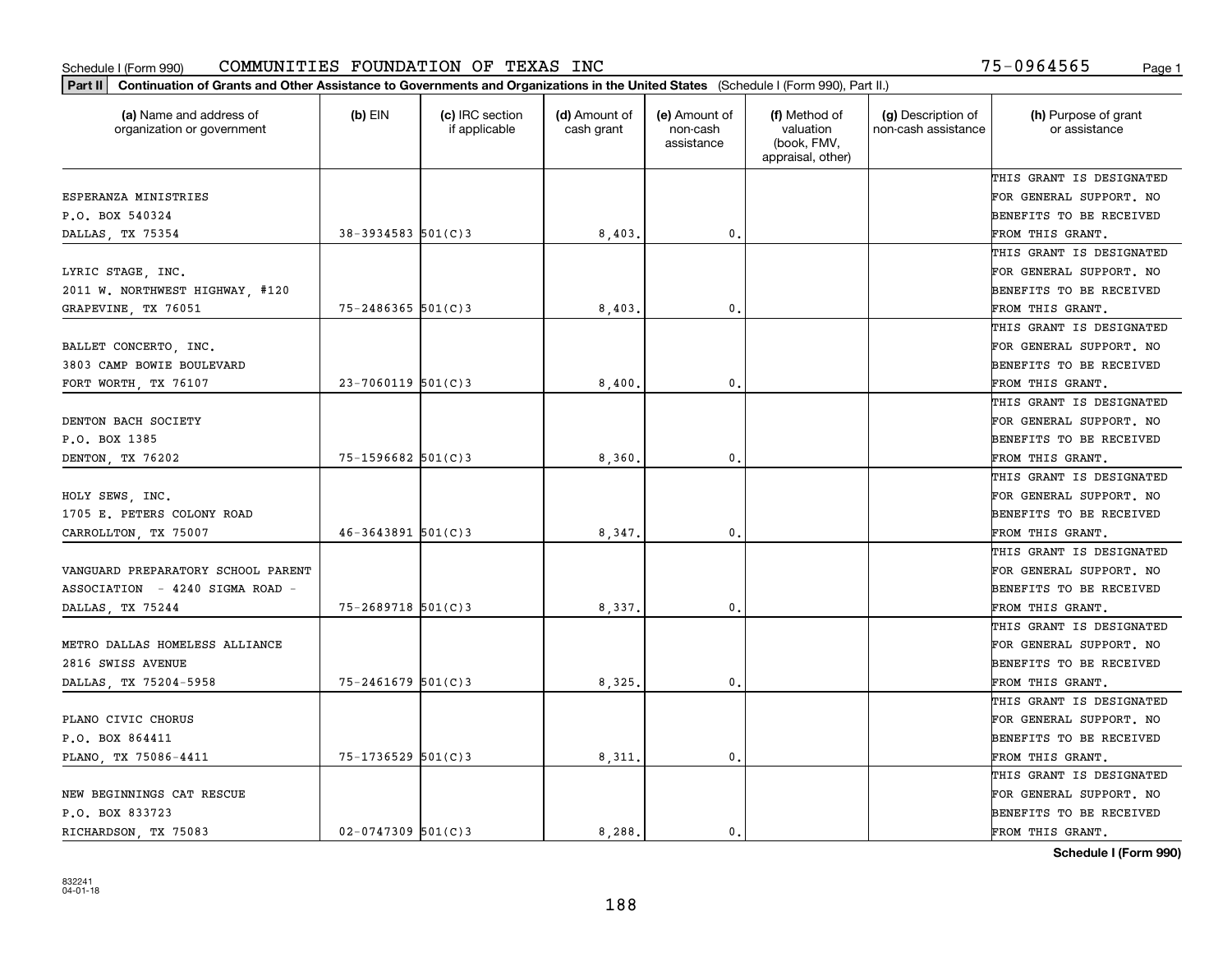| Part II   Continuation of Grants and Other Assistance to Governments and Organizations in the United States (Schedule I (Form 990), Part II.) |                         |                                  |                             |                                         |                                                                |                                           |                                       |
|-----------------------------------------------------------------------------------------------------------------------------------------------|-------------------------|----------------------------------|-----------------------------|-----------------------------------------|----------------------------------------------------------------|-------------------------------------------|---------------------------------------|
| (a) Name and address of<br>organization or government                                                                                         | $(b)$ EIN               | (c) IRC section<br>if applicable | (d) Amount of<br>cash grant | (e) Amount of<br>non-cash<br>assistance | (f) Method of<br>valuation<br>(book, FMV,<br>appraisal, other) | (g) Description of<br>non-cash assistance | (h) Purpose of grant<br>or assistance |
|                                                                                                                                               |                         |                                  |                             |                                         |                                                                |                                           | THIS GRANT IS DESIGNATED              |
| MINUTEMAN DISASTER RESPONSE                                                                                                                   |                         |                                  |                             |                                         |                                                                |                                           | FOR GENERAL SUPPORT. NO               |
| 1512 BRAY CENTRAL DRIVE, SUITE 300                                                                                                            |                         |                                  |                             |                                         |                                                                |                                           | BENEFITS TO BE RECEIVED               |
| MCKINNEY, TX 75069                                                                                                                            | $45 - 2648517$ 501(C) 3 |                                  | 8,281.                      | 0.                                      |                                                                |                                           | FROM THIS GRANT.                      |
|                                                                                                                                               |                         |                                  |                             |                                         |                                                                |                                           | THIS GRANT IS DESIGNATED              |
| KEIKI INTERNATIONAL FOUNDATION                                                                                                                |                         |                                  |                             |                                         |                                                                |                                           | FOR GENERAL SUPPORT. NO               |
| P.O. BOX 720999                                                                                                                               |                         |                                  |                             |                                         |                                                                |                                           | BENEFITS TO BE RECEIVED               |
| DALLAS, TX 75372                                                                                                                              | $46 - 1774498$ 501(C)3  |                                  | 8,250                       | 0.                                      |                                                                |                                           | FROM THIS GRANT.                      |
|                                                                                                                                               |                         |                                  |                             |                                         |                                                                |                                           | THIS GRANT IS DESIGNATED              |
| OPEN ARMS HEALTH CLINIC, INC.                                                                                                                 |                         |                                  |                             |                                         |                                                                |                                           | FOR GENERAL SUPPORT. NO               |
| 3311 LITTLE ROAD                                                                                                                              |                         |                                  |                             |                                         |                                                                |                                           | BENEFITS TO BE RECEIVED               |
| ARLINGTON, TX 76016                                                                                                                           | $45 - 0621201$ 501(C)3  |                                  | 8,236.                      | 0.                                      |                                                                |                                           | FROM THIS GRANT.                      |
|                                                                                                                                               |                         |                                  |                             |                                         |                                                                |                                           | THIS GRANT IS DESIGNATED              |
| PLANO COMMUNITY HOMES INCORPORATED                                                                                                            |                         |                                  |                             |                                         |                                                                |                                           | FOR GENERAL SUPPORT. NO               |
| 1612 AVENUE L                                                                                                                                 |                         |                                  |                             |                                         |                                                                |                                           | <b>BENEFITS TO BE RECEIVED</b>        |
| PLANO, TX 75074                                                                                                                               | $75 - 1889550$ 501(C)3  |                                  | 8,209                       | 0.                                      |                                                                |                                           | FROM THIS GRANT.                      |
|                                                                                                                                               |                         |                                  |                             |                                         |                                                                |                                           | THIS GRANT IS DESIGNATED              |
| ANIMAL INVESTIGATION & RESCUE                                                                                                                 |                         |                                  |                             |                                         |                                                                |                                           | FOR GENERAL SUPPORT. NO               |
| 3812 DEL RIO DRIVE                                                                                                                            |                         |                                  |                             |                                         |                                                                |                                           | BENEFITS TO BE RECEIVED               |
| FORT WORTH, TX 76133                                                                                                                          | $47 - 4394007$ 501(C)3  |                                  | 8,170                       | 0.                                      |                                                                |                                           | FROM THIS GRANT.                      |
|                                                                                                                                               |                         |                                  |                             |                                         |                                                                |                                           | THIS GRANT IS DESIGNATED              |
| STILL WATERS PS 23, INC.                                                                                                                      |                         |                                  |                             |                                         |                                                                |                                           | FOR GENERAL SUPPORT. NO               |
| 400 TERRELL HIGHWAYOP.O. BOX 853                                                                                                              |                         |                                  |                             |                                         |                                                                |                                           | BENEFITS TO BE RECEIVED               |
| KAUFMAN, TX 75142                                                                                                                             | $20 - 4406155$ 501(C)3  |                                  | 8, 165,                     | 0.                                      |                                                                |                                           | FROM THIS GRANT.                      |
|                                                                                                                                               |                         |                                  |                             |                                         |                                                                |                                           | THIS GRANT IS DESIGNATED              |
| DENTON CHRISTIAN PRESCHOOL INC.                                                                                                               |                         |                                  |                             |                                         |                                                                |                                           | FOR GENERAL SUPPORT. NO               |
| 1114 W. UNIVERSITY DRIVE                                                                                                                      |                         |                                  |                             |                                         |                                                                |                                           | BENEFITS TO BE RECEIVED               |
| DENTON, TX 76201                                                                                                                              | $75 - 1316703$ 501(C)3  |                                  | 8,148                       | 0.                                      |                                                                |                                           | FROM THIS GRANT.                      |
|                                                                                                                                               |                         |                                  |                             |                                         |                                                                |                                           | THIS GRANT IS DESIGNATED              |
| FRANKFORD CEMETERY ASSOCIATION,                                                                                                               |                         |                                  |                             |                                         |                                                                |                                           | FOR GENERAL SUPPORT. NO               |
| INC. - 5600 W. LOVERS LANE SUITE                                                                                                              |                         |                                  |                             |                                         |                                                                |                                           | BENEFITS TO BE RECEIVED               |
| 116--#132 - DALLAS, TX 75209                                                                                                                  |                         | 26-2093596 501(C)13 CEMETER      | 8,137.                      | 0.                                      |                                                                |                                           | FROM THIS GRANT.                      |
|                                                                                                                                               |                         |                                  |                             |                                         |                                                                |                                           | THIS GRANT IS DESIGNATED              |
| OPENING DOORS FOR WOMEN IN NEED.                                                                                                              |                         |                                  |                             |                                         |                                                                |                                           | FOR GENERAL SUPPORT. NO               |
| INC. - 3600 HORNE STREET - FORT                                                                                                               |                         |                                  |                             |                                         |                                                                |                                           | <b>BENEFITS TO BE RECEIVED</b>        |
| WORTH TX 76107                                                                                                                                | $20 - 0815148$ 501(C)3  |                                  | 8.132.                      | $\mathbf{0}$ .                          |                                                                |                                           | FROM THIS GRANT.                      |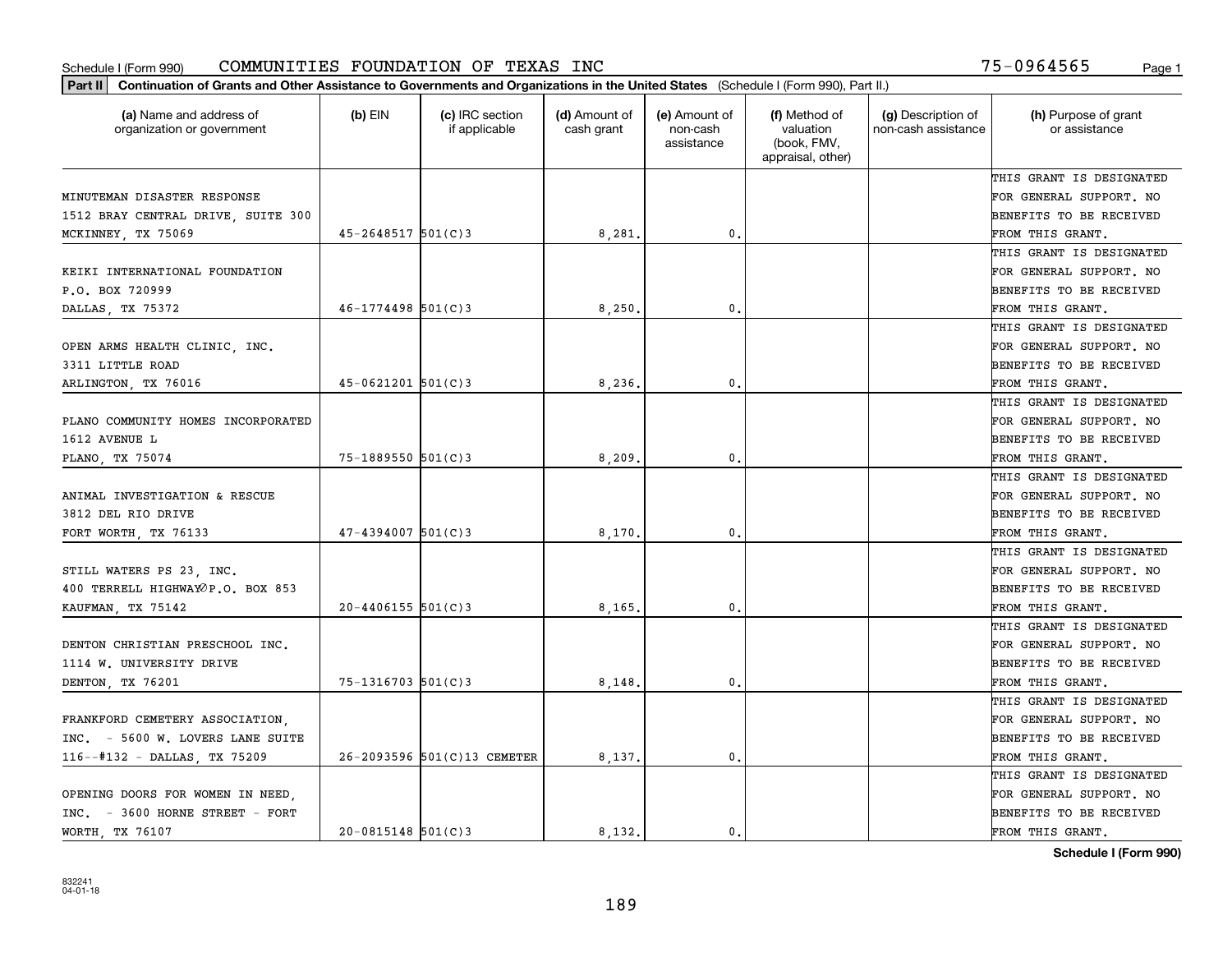| Part II   Continuation of Grants and Other Assistance to Governments and Organizations in the United States (Schedule I (Form 990), Part II.) |                          |                                  |                             |                                         |                                                                |                                           |                                       |
|-----------------------------------------------------------------------------------------------------------------------------------------------|--------------------------|----------------------------------|-----------------------------|-----------------------------------------|----------------------------------------------------------------|-------------------------------------------|---------------------------------------|
| (a) Name and address of<br>organization or government                                                                                         | $(b)$ EIN                | (c) IRC section<br>if applicable | (d) Amount of<br>cash grant | (e) Amount of<br>non-cash<br>assistance | (f) Method of<br>valuation<br>(book, FMV,<br>appraisal, other) | (g) Description of<br>non-cash assistance | (h) Purpose of grant<br>or assistance |
|                                                                                                                                               |                          |                                  |                             |                                         |                                                                |                                           | THIS GRANT IS DESIGNATED              |
| <b>BRIDGESWORK</b>                                                                                                                            |                          |                                  |                             |                                         |                                                                |                                           | FOR GENERAL SUPPORT. NO               |
| P.O. BOX 1128                                                                                                                                 |                          |                                  |                             |                                         |                                                                |                                           | BENEFITS TO BE RECEIVED               |
| BEDFORD, TX 76095                                                                                                                             | $45 - 4458104$ $501(C)3$ |                                  | 8,128.                      | 0.                                      |                                                                |                                           | FROM THIS GRANT.                      |
| SOUTHWESTERN CHRISTIAN COLLEGE                                                                                                                |                          |                                  |                             |                                         |                                                                |                                           | THIS GRANT IS DESIGNATED              |
| P.O. BOX 10                                                                                                                                   |                          |                                  |                             |                                         |                                                                |                                           | FOR GENERAL SUPPORT. NO               |
| 200 BOWSER CIRCLE - TERRELL, TX                                                                                                               |                          |                                  |                             |                                         |                                                                |                                           | BENEFITS TO BE RECEIVED               |
| 75160                                                                                                                                         | $75 - 0891464$ 501(C)3   |                                  | 8,103,                      | 0.                                      |                                                                |                                           | FROM THIS GRANT.                      |
|                                                                                                                                               |                          |                                  |                             |                                         |                                                                |                                           | THIS GRANT IS DESIGNATED              |
| MALTZ JUPITER THEATRE, INC.                                                                                                                   |                          |                                  |                             |                                         |                                                                |                                           | FOR GENERAL SUPPORT. NO               |
| 1001 EAST INDIANTOWN ROAD                                                                                                                     |                          |                                  |                             |                                         |                                                                |                                           | BENEFITS TO BE RECEIVED               |
| JUPITER, FL 33477                                                                                                                             | 65-0985652 $501(C)$ 3    |                                  | 8,100                       | 0.                                      |                                                                |                                           | FROM THIS GRANT.                      |
|                                                                                                                                               |                          |                                  |                             |                                         |                                                                |                                           | THIS GRANT IS DESIGNATED              |
| WRITER'S GARRET                                                                                                                               |                          |                                  |                             |                                         |                                                                |                                           | FOR GENERAL SUPPORT. NO               |
| 1250 MAJESTY DRIVE                                                                                                                            |                          |                                  |                             |                                         |                                                                |                                           | <b>BENEFITS TO BE RECEIVED</b>        |
| DALLAS, TX 75247                                                                                                                              | $75 - 2581178$ 501(C)3   |                                  | 8,082.                      | 0.                                      |                                                                |                                           | FROM THIS GRANT.                      |
|                                                                                                                                               |                          |                                  |                             |                                         |                                                                |                                           | THIS GRANT IS DESIGNATED              |
| HOUSE OF SHINE, INC.                                                                                                                          |                          |                                  |                             |                                         |                                                                |                                           | FOR GENERAL SUPPORT. NO               |
| 1406 POST OAK PLACE                                                                                                                           |                          |                                  |                             |                                         |                                                                |                                           | BENEFITS TO BE RECEIVED               |
| ROANOKE TX 76262                                                                                                                              | $46 - 5153923$ 501(C)3   |                                  | 8,042,                      | 0.                                      |                                                                |                                           | FROM THIS GRANT.                      |
|                                                                                                                                               |                          |                                  |                             |                                         |                                                                |                                           | THIS GRANT IS DESIGNATED              |
| DALLAS URBAN DEBATE ALLIANCE                                                                                                                  |                          |                                  |                             |                                         |                                                                |                                           | FOR GENERAL SUPPORT. NO               |
| P.O. BOX 670564                                                                                                                               |                          |                                  |                             |                                         |                                                                |                                           | BENEFITS TO BE RECEIVED               |
| DALLAS, TX 75367                                                                                                                              | $38 - 3785200$ 501(C) 3  |                                  | 8,026,                      | 0.                                      |                                                                |                                           | FROM THIS GRANT.                      |
|                                                                                                                                               |                          |                                  |                             |                                         |                                                                |                                           | THIS GRANT IS DESIGNATED              |
| FRIENDS OF THE TRINITY STRAND                                                                                                                 |                          |                                  |                             |                                         |                                                                |                                           | FOR GENERAL SUPPORT. NO               |
| TRAIL - 2320 VALDINA STREET -                                                                                                                 |                          |                                  |                             |                                         |                                                                |                                           | BENEFITS TO BE RECEIVED               |
| DALLAS, TX 75207                                                                                                                              | $33 - 1024899$ 501(C)3   |                                  | 8,016,                      | $\mathfrak{o}$ .                        |                                                                |                                           | FROM THIS GRANT.                      |
|                                                                                                                                               |                          |                                  |                             |                                         |                                                                |                                           | THIS GRANT IS DESIGNATED              |
| THE CONCILIO                                                                                                                                  |                          |                                  |                             |                                         |                                                                |                                           | FOR GENERAL SUPPORT. NO               |
| 400 SOUTH ZANG BOULEVARDO SUITE 300                                                                                                           |                          |                                  |                             |                                         |                                                                |                                           | BENEFITS TO BE RECEIVED               |
| DALLAS, TX 75208                                                                                                                              | 75-1770140 501(C)3       |                                  | 8,015.                      | 0.                                      |                                                                |                                           | FROM THIS GRANT.                      |
|                                                                                                                                               |                          |                                  |                             |                                         |                                                                |                                           | THIS GRANT IS DESIGNATED              |
| CENTER OF CREATIVE ARTS                                                                                                                       |                          |                                  |                             |                                         |                                                                |                                           | FOR GENERAL SUPPORT. NO               |
| 524 TRINITY AVENUE                                                                                                                            |                          |                                  |                             |                                         |                                                                |                                           | <b>BENEFITS TO BE RECEIVED</b>        |
|                                                                                                                                               |                          |                                  |                             |                                         |                                                                |                                           |                                       |
| ST. LOUIS, MO 63130                                                                                                                           | $43 - 1395056$ 501(C)3   |                                  | 8.000.                      | $\mathbf{0}$ .                          |                                                                |                                           | FROM THIS GRANT.                      |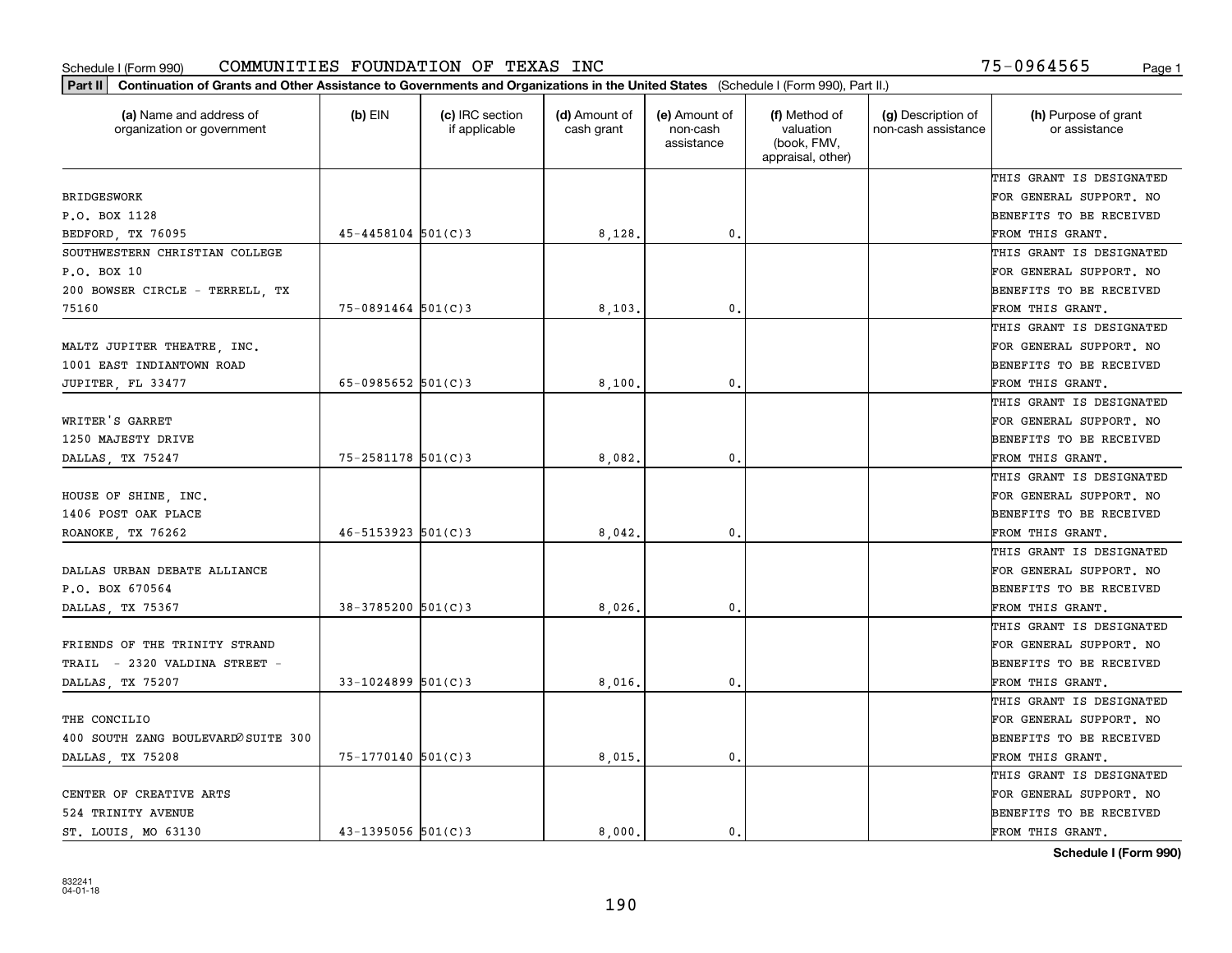| (a) Name and address of<br>organization or government | $(b)$ EIN                | (c) IRC section<br>if applicable | (d) Amount of<br>cash grant | (e) Amount of<br>non-cash<br>assistance | (f) Method of<br>valuation<br>(book, FMV,<br>appraisal, other) | (g) Description of<br>non-cash assistance | (h) Purpose of grant<br>or assistance |
|-------------------------------------------------------|--------------------------|----------------------------------|-----------------------------|-----------------------------------------|----------------------------------------------------------------|-------------------------------------------|---------------------------------------|
|                                                       |                          |                                  |                             |                                         |                                                                |                                           | THIS GRANT IS DESIGNATED              |
| SPIRIT OF GRACE MINISTRIES                            |                          |                                  |                             |                                         |                                                                |                                           | FOR GENERAL SUPPORT. NO               |
| P.O. BOX 2068                                         |                          |                                  |                             |                                         |                                                                |                                           | BENEFITS TO BE RECEIVED               |
| MCKINNEY, TX 75070                                    | $86 - 1134132$ $501(C)3$ |                                  | 8,000,                      | $\mathfrak{o}$ .                        |                                                                |                                           | FROM THIS GRANT.                      |
|                                                       |                          |                                  |                             |                                         |                                                                |                                           | THIS GRANT IS DESIGNATED              |
| FRIENDS OF BOCA GRANDE COMMUNITY                      |                          |                                  |                             |                                         |                                                                |                                           | FOR GENERAL SUPPORT. NO               |
| CENTER, INC. - P.O. BOX 1222 -                        |                          |                                  |                             |                                         |                                                                |                                           | BENEFITS TO BE RECEIVED               |
| BOCA GRANDE, FL 33921                                 | $59 - 2818741$ $501(C)3$ |                                  | 8,000                       | $\mathbf{0}$                            |                                                                |                                           | FROM THIS GRANT.                      |
|                                                       |                          |                                  |                             |                                         |                                                                |                                           | THIS GRANT IS DESIGNATED              |
| METAVIVOR RESEARCH AND SUPPORT,                       |                          |                                  |                             |                                         |                                                                |                                           | FOR GENERAL SUPPORT. NO               |
| $INC. = 2609$ WINTER STORM ROAD -                     |                          |                                  |                             |                                         |                                                                |                                           | BENEFITS TO BE RECEIVED               |
| ZEBULON, NC 27597                                     | $37 - 1578088$ 501(C)3   |                                  | 8,000                       | $\mathbf{0}$ .                          |                                                                |                                           | FROM THIS GRANT.                      |
|                                                       |                          |                                  |                             |                                         |                                                                |                                           | THIS GRANT IS DESIGNATED              |
| PERMIAN BASIN WOMENS RESOURCE                         |                          |                                  |                             |                                         |                                                                |                                           | FOR GENERAL SUPPORT. NO               |
| CENTER INC - 2101 WEST WALL                           |                          |                                  |                             |                                         |                                                                |                                           | BENEFITS TO BE RECEIVED               |
| STREET - MIDLAND, TX 79701                            | $75 - 1663590$ 501(C)3   |                                  | 8,000                       | $\mathbf{0}$                            |                                                                |                                           | FROM THIS GRANT.                      |
|                                                       |                          |                                  |                             |                                         |                                                                |                                           | THIS GRANT IS DESIGNATED              |
| STAR THEATER CO.                                      |                          |                                  |                             |                                         |                                                                |                                           | FOR GENERAL SUPPORT. NO               |
| 428 CIRCLEVIEW DRIVE S                                |                          |                                  |                             |                                         |                                                                |                                           | BENEFITS TO BE RECEIVED               |
| HURST, TX 76054                                       | $75 - 2655992$ 501(C)3   |                                  | 7,995                       | $\mathbf{0}$                            |                                                                |                                           | FROM THIS GRANT.                      |
|                                                       |                          |                                  |                             |                                         |                                                                |                                           | THIS GRANT IS DESIGNATED              |
| FIRST BAPTIST DENTON MINISTRY                         |                          |                                  |                             |                                         |                                                                |                                           | FOR GENERAL SUPPORT. NO               |
| CENTER - 1701 BROADWAY STREET -                       |                          |                                  |                             |                                         |                                                                |                                           | BENEFITS TO BE RECEIVED               |
| DENTON, TX 76210                                      | $45 - 5606427$ 501(C)3   |                                  | 7,988                       | $\mathbf{0}$                            |                                                                |                                           | FROM THIS GRANT.                      |
|                                                       |                          |                                  |                             |                                         |                                                                |                                           | THIS GRANT IS DESIGNATED              |
| CITY DANCE THEATRE                                    |                          |                                  |                             |                                         |                                                                |                                           | FOR GENERAL SUPPORT. NO               |
| 8530 ABRAMS ROAD, SUITE 608                           |                          |                                  |                             |                                         |                                                                |                                           | BENEFITS TO BE RECEIVED               |
| DALLAS, TX 75243                                      | $75 - 2303405$ 501(C)3   |                                  | 7,972.                      | $\mathbf{0}$ .                          |                                                                |                                           | FROM THIS GRANT.                      |
|                                                       |                          |                                  |                             |                                         |                                                                |                                           | THIS GRANT IS DESIGNATED              |
| ELM ANIMAL RESCUE                                     |                          |                                  |                             |                                         |                                                                |                                           | FOR GENERAL SUPPORT. NO               |
| 1613 URBANA CIRCLE                                    |                          |                                  |                             |                                         |                                                                |                                           | BENEFITS TO BE RECEIVED               |
| PLANO, TX 75025                                       | $81 - 1385981$ 501(C)3   |                                  | 7,964.                      | $\mathbf{0}$ .                          |                                                                |                                           | FROM THIS GRANT.                      |
|                                                       |                          |                                  |                             |                                         |                                                                |                                           | THIS GRANT IS DESIGNATED              |
| HOPE MOMMIES, INC.                                    |                          |                                  |                             |                                         |                                                                |                                           | FOR GENERAL SUPPORT. NO               |
| 2210 DABNEY COURT                                     |                          |                                  |                             |                                         |                                                                |                                           | BENEFITS TO BE RECEIVED               |
| GARLAND, TX 75040                                     | $27 - 4945123$ 501(C)3   |                                  | 7,960.                      | 0.                                      |                                                                |                                           | FROM THIS GRANT.                      |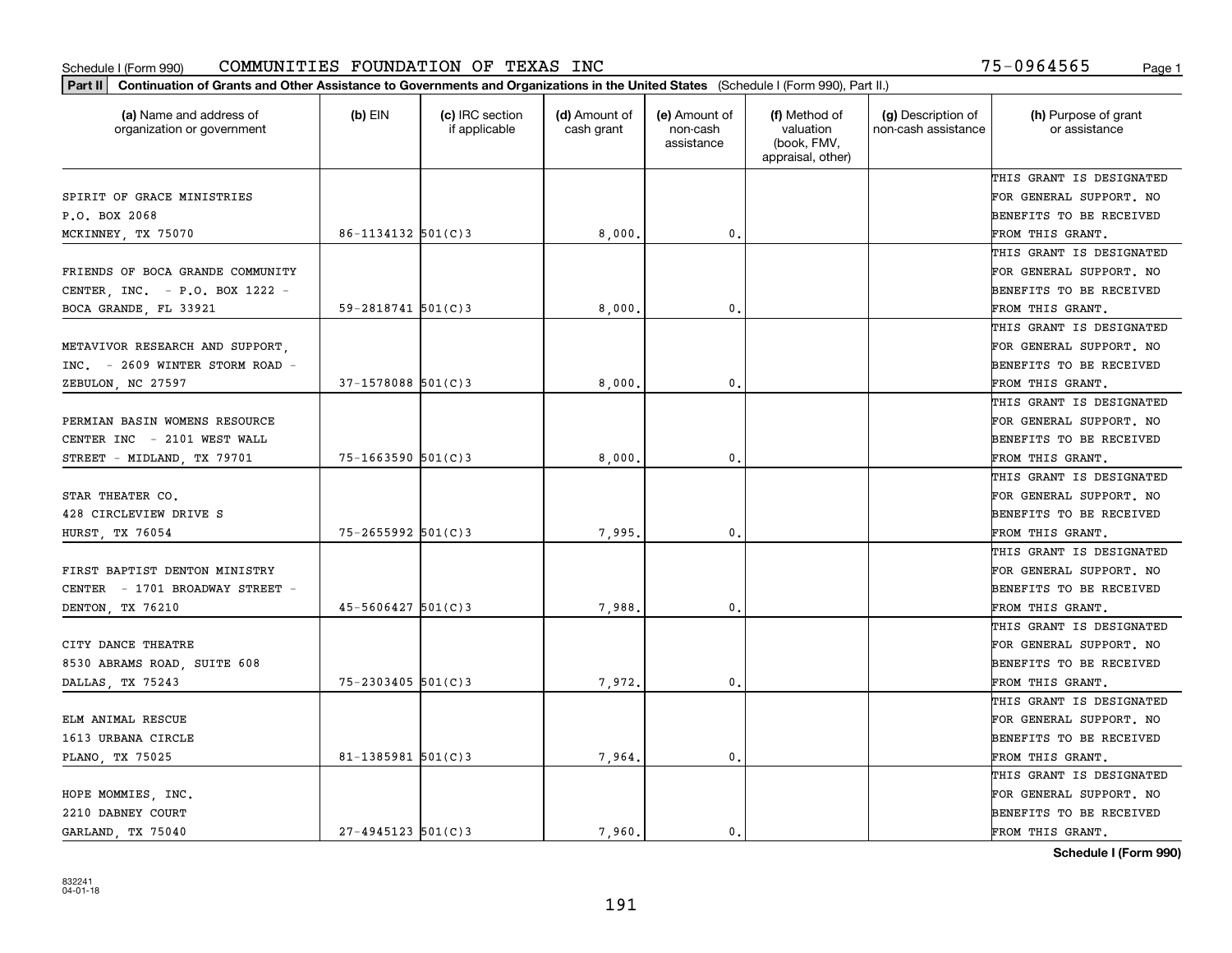| Part II   Continuation of Grants and Other Assistance to Governments and Organizations in the United States (Schedule I (Form 990), Part II.) |                          |                                  |                             |                                         |                                                                |                                           |                                       |
|-----------------------------------------------------------------------------------------------------------------------------------------------|--------------------------|----------------------------------|-----------------------------|-----------------------------------------|----------------------------------------------------------------|-------------------------------------------|---------------------------------------|
| (a) Name and address of<br>organization or government                                                                                         | $(b)$ EIN                | (c) IRC section<br>if applicable | (d) Amount of<br>cash grant | (e) Amount of<br>non-cash<br>assistance | (f) Method of<br>valuation<br>(book, FMV,<br>appraisal, other) | (g) Description of<br>non-cash assistance | (h) Purpose of grant<br>or assistance |
|                                                                                                                                               |                          |                                  |                             |                                         |                                                                |                                           | THIS GRANT IS DESIGNATED              |
| JOHNSON COUNTY COMMITTEE ON AGING                                                                                                             |                          |                                  |                             |                                         |                                                                |                                           | FOR GENERAL SUPPORT. NO               |
| INC. - 106 E. KILPATRICK -                                                                                                                    |                          |                                  |                             |                                         |                                                                |                                           | BENEFITS TO BE RECEIVED               |
| CLEBURNE, TX 76031                                                                                                                            | $75 - 1555153$ $501(C)3$ |                                  | 7,954.                      | 0.                                      |                                                                |                                           | FROM THIS GRANT.                      |
|                                                                                                                                               |                          |                                  |                             |                                         |                                                                |                                           | THIS GRANT IS DESIGNATED              |
| TRINITY LUTHERAN CHURCH                                                                                                                       |                          |                                  |                             |                                         |                                                                |                                           | FOR GENERAL SUPPORT. NO               |
| 3621 TULSA WAY                                                                                                                                |                          |                                  |                             |                                         |                                                                |                                           | BENEFITS TO BE RECEIVED               |
| FORT WORTH, TX 76107                                                                                                                          | $75 - 0945942$ 501(C)3   |                                  | 7,951.                      | 0.                                      |                                                                |                                           | FROM THIS GRANT.                      |
|                                                                                                                                               |                          |                                  |                             |                                         |                                                                |                                           | THIS GRANT IS DESIGNATED              |
| STUDENTS STANDING STRONG                                                                                                                      |                          |                                  |                             |                                         |                                                                |                                           | FOR GENERAL SUPPORT. NO               |
| P.O. BOX 312                                                                                                                                  |                          |                                  |                             |                                         |                                                                |                                           | BENEFITS TO BE RECEIVED               |
| COLLEYVILLE, TX 76034                                                                                                                         | $56 - 2526037$ $501(C)3$ |                                  | 7,942.                      | 0.                                      |                                                                |                                           | FROM THIS GRANT.                      |
|                                                                                                                                               |                          |                                  |                             |                                         |                                                                |                                           | THIS GRANT IS DESIGNATED              |
| TEXAS FOUNDATION FOR EDUCATIONAL                                                                                                              |                          |                                  |                             |                                         |                                                                |                                           | FOR GENERAL SUPPORT. NO               |
| ADVANCEMENT, INC. - 10909 MIDWAY                                                                                                              |                          |                                  |                             |                                         |                                                                |                                           | <b>BENEFITS TO BE RECEIVED</b>        |
| ROAD - DALLAS, TX 75229                                                                                                                       | $75 - 2185073$ 501(C)3   |                                  | 7,923.                      | 0.                                      |                                                                |                                           | FROM THIS GRANT.                      |
|                                                                                                                                               |                          |                                  |                             |                                         |                                                                |                                           | THIS GRANT IS DESIGNATED              |
| DFW BEAGLE BUDDIES                                                                                                                            |                          |                                  |                             |                                         |                                                                |                                           | FOR GENERAL SUPPORT. NO               |
| 1404 WHISPERING WATER LANE                                                                                                                    |                          |                                  |                             |                                         |                                                                |                                           | BENEFITS TO BE RECEIVED               |
| MANSFIELD, TX 76063                                                                                                                           | 45-2380570 501(C)3       |                                  | 7.905.                      | 0.                                      |                                                                |                                           | FROM THIS GRANT.                      |
|                                                                                                                                               |                          |                                  |                             |                                         |                                                                |                                           | THIS GRANT IS DESIGNATED              |
| ABANDONED PET PROJECT                                                                                                                         |                          |                                  |                             |                                         |                                                                |                                           | FOR GENERAL SUPPORT. NO               |
| 2809 I-30 FRONTAGE ROAD                                                                                                                       |                          |                                  |                             |                                         |                                                                |                                           | BENEFITS TO BE RECEIVED               |
| GREENVILLE, TX 75402                                                                                                                          | $47 - 1067342$ 501(C)3   |                                  | 7,877.                      | 0.                                      |                                                                |                                           | FROM THIS GRANT.                      |
|                                                                                                                                               |                          |                                  |                             |                                         |                                                                |                                           | THIS GRANT IS DESIGNATED              |
| GREAT DANE RESCUE OF NORTH TEXAS,                                                                                                             |                          |                                  |                             |                                         |                                                                |                                           | FOR GENERAL SUPPORT. NO               |
| $INC. - P.0. BOX 118725 -$                                                                                                                    |                          |                                  |                             |                                         |                                                                |                                           | BENEFITS TO BE RECEIVED               |
| CARROLLTON, TX 75011                                                                                                                          | $75 - 2963340$ 501(C)3   |                                  | 7,876,                      | 0.                                      |                                                                |                                           | FROM THIS GRANT.                      |
|                                                                                                                                               |                          |                                  |                             |                                         |                                                                |                                           | THIS GRANT IS DESIGNATED              |
| DALLAS COMPANION ANIMAL PROJECT                                                                                                               |                          |                                  |                             |                                         |                                                                |                                           | FOR GENERAL SUPPORT. NO               |
| P.O. BOX 793574                                                                                                                               |                          |                                  |                             |                                         |                                                                |                                           | BENEFITS TO BE RECEIVED               |
| DALLAS, TX 75379                                                                                                                              | 75-2907302 501(C)3       |                                  | 7,853.                      | 0.                                      |                                                                |                                           | FROM THIS GRANT.                      |
| FRIENDS OF THE FORT WORTH NATURE                                                                                                              |                          |                                  |                             |                                         |                                                                |                                           | THIS GRANT IS DESIGNATED              |
| CENTER & REFUGE, INC. - 9601                                                                                                                  |                          |                                  |                             |                                         |                                                                |                                           | FOR GENERAL SUPPORT. NO               |
| FOSSIL RIDGE ROAD - FORT WORTH, TX                                                                                                            |                          |                                  |                             |                                         |                                                                |                                           | <b>BENEFITS TO BE RECEIVED</b>        |
| 76135                                                                                                                                         | $75 - 1495717$ 501(C)3   |                                  | 7.847.                      | $\mathbf{0}$ .                          |                                                                |                                           | FROM THIS GRANT.                      |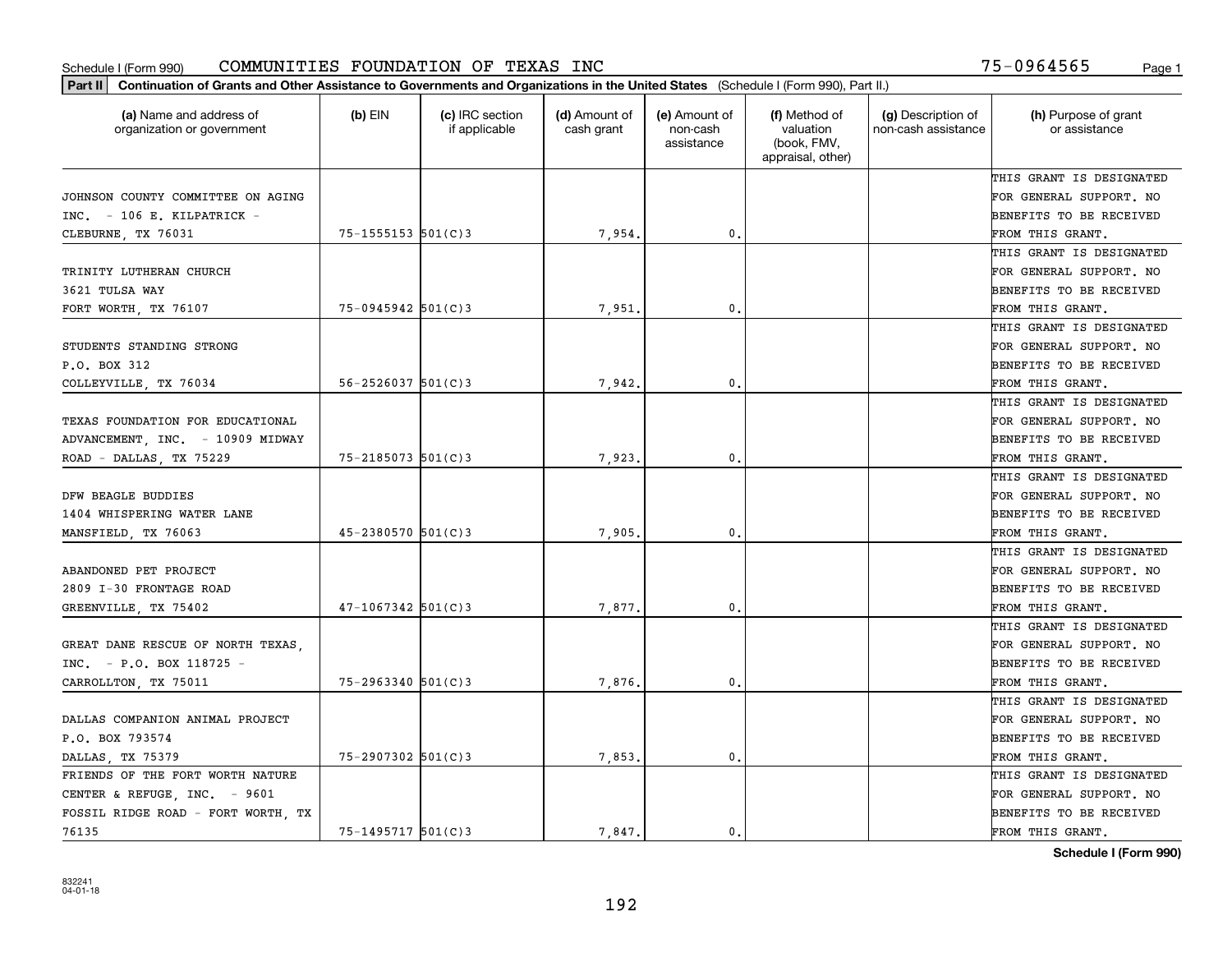| Part II   Continuation of Grants and Other Assistance to Governments and Organizations in the United States (Schedule I (Form 990), Part II.) |                        |                                  |                             |                                         |                                                                |                                           |                                       |
|-----------------------------------------------------------------------------------------------------------------------------------------------|------------------------|----------------------------------|-----------------------------|-----------------------------------------|----------------------------------------------------------------|-------------------------------------------|---------------------------------------|
| (a) Name and address of<br>organization or government                                                                                         | $(b)$ EIN              | (c) IRC section<br>if applicable | (d) Amount of<br>cash grant | (e) Amount of<br>non-cash<br>assistance | (f) Method of<br>valuation<br>(book, FMV,<br>appraisal, other) | (g) Description of<br>non-cash assistance | (h) Purpose of grant<br>or assistance |
|                                                                                                                                               |                        |                                  |                             |                                         |                                                                |                                           | THIS GRANT IS DESIGNATED              |
| THE CLUBHOUSE FOR SPECIAL NEEDS                                                                                                               |                        |                                  |                             |                                         |                                                                |                                           | FOR GENERAL SUPPORT. NO               |
| INC - 1308 HARWOOD RD. - BEDFORD.                                                                                                             |                        |                                  |                             |                                         |                                                                |                                           | <b>BENEFITS TO BE RECEIVED</b>        |
| TX 76021                                                                                                                                      | $87 - 0760832$ 501(C)3 |                                  | 7,835.                      | 0.                                      |                                                                |                                           | FROM THIS GRANT.                      |
|                                                                                                                                               |                        |                                  |                             |                                         |                                                                |                                           | THIS GRANT IS DESIGNATED              |
| I CAN STILL SHINE PROGRAM                                                                                                                     |                        |                                  |                             |                                         |                                                                |                                           | FOR GENERAL SUPPORT. NO               |
| 729 GRAPEVINE HIGHWAY                                                                                                                         |                        |                                  |                             |                                         |                                                                |                                           | <b>BENEFITS TO BE RECEIVED</b>        |
| HURST, TX 76054                                                                                                                               | $27 - 4672450$ 501(C)3 |                                  | 7,786.                      | 0.                                      |                                                                |                                           | FROM THIS GRANT.                      |
|                                                                                                                                               |                        |                                  |                             |                                         |                                                                |                                           | THIS GRANT IS DESIGNATED              |
| MESSIAH LUTHERAN CLASSICAL ACADEMY                                                                                                            |                        |                                  |                             |                                         |                                                                |                                           | FOR GENERAL SUPPORT. NO               |
| 1308 WHITLEY ROAD                                                                                                                             |                        |                                  |                             |                                         |                                                                |                                           | BENEFITS TO BE RECEIVED               |
| KELLER, TX 76248                                                                                                                              | 75-1780911 501(C)3     |                                  | 7,772.                      | $\mathfrak{o}$ .                        |                                                                |                                           | FROM THIS GRANT.                      |
|                                                                                                                                               |                        |                                  |                             |                                         |                                                                |                                           | THIS GRANT IS DESIGNATED              |
| NATIONAL COWGIRL MUSEUM & HALL OF                                                                                                             |                        |                                  |                             |                                         |                                                                |                                           | FOR GENERAL SUPPORT. NO               |
| FAME - 1720 GENDY STREET - FORT                                                                                                               |                        |                                  |                             |                                         |                                                                |                                           | <b>BENEFITS TO BE RECEIVED</b>        |
| WORTH, TX 76107                                                                                                                               | 75-1486136 501(C)3     |                                  | 7,752.                      | 0.                                      |                                                                |                                           | FROM THIS GRANT.                      |
|                                                                                                                                               |                        |                                  |                             |                                         |                                                                |                                           | THIS GRANT IS DESIGNATED              |
| CONNEMARA CONSERVANCY FOUNDATION                                                                                                              |                        |                                  |                             |                                         |                                                                |                                           | FOR GENERAL SUPPORT. NO               |
| 1314 W. MCDERMOTT, SUITE 106-812                                                                                                              |                        |                                  |                             |                                         |                                                                |                                           | BENEFITS TO BE RECEIVED               |
| ALLEN, TX 75013                                                                                                                               | $75 - 6292780$ 501(C)3 |                                  | 7,739                       | 0.                                      |                                                                |                                           | FROM THIS GRANT.                      |
|                                                                                                                                               |                        |                                  |                             |                                         |                                                                |                                           | THIS GRANT IS DESIGNATED              |
| ANITA N. MARTINEZ BALLET                                                                                                                      |                        |                                  |                             |                                         |                                                                |                                           | FOR GENERAL SUPPORT. NO               |
| FOLKLORICO, INC. - 4422 LIVE OAK                                                                                                              |                        |                                  |                             |                                         |                                                                |                                           | BENEFITS TO BE RECEIVED               |
| $-$ DALLAS, TX 75204                                                                                                                          | $75 - 1814458$ 501(C)3 |                                  | 7.735.                      | 0.                                      |                                                                |                                           | FROM THIS GRANT.                      |
|                                                                                                                                               |                        |                                  |                             |                                         |                                                                |                                           | THIS GRANT IS DESIGNATED              |
| FRIENDS OF HILLCREST HS AND                                                                                                                   |                        |                                  |                             |                                         |                                                                |                                           | FOR GENERAL SUPPORT. NO               |
| BENJAMIN FRANKLIN MS - 1901 N.                                                                                                                |                        |                                  |                             |                                         |                                                                |                                           | <b>BENEFITS TO BE RECEIVED</b>        |
| AKARD STREET - DALLAS, TX 75201                                                                                                               | $75 - 2617022$ 501(C)3 |                                  | 7,733.                      | $\mathbf{0}$ .                          |                                                                |                                           | FROM THIS GRANT.                      |
|                                                                                                                                               |                        |                                  |                             |                                         |                                                                |                                           | THIS GRANT IS DESIGNATED              |
| FRISCO COMMUNITY THEATRE, INC.                                                                                                                |                        |                                  |                             |                                         |                                                                |                                           | FOR GENERAL SUPPORT. NO               |
| PO BOX 1221                                                                                                                                   |                        |                                  |                             |                                         |                                                                |                                           | BENEFITS TO BE RECEIVED               |
| FRISCO, TX 75034                                                                                                                              | $75 - 2072391$ 501(C)3 |                                  | 7,723.                      | 0.                                      |                                                                |                                           | FROM THIS GRANT.                      |
|                                                                                                                                               |                        |                                  |                             |                                         |                                                                |                                           | THIS GRANT IS DESIGNATED              |
| COMMUNITY HOSPICE OF TEXAS                                                                                                                    |                        |                                  |                             |                                         |                                                                |                                           | FOR GENERAL SUPPORT. NO               |
| 6100 WESTERN PLACE, SUITE 105                                                                                                                 |                        |                                  |                             |                                         |                                                                |                                           | <b>BENEFITS TO BE RECEIVED</b>        |
| FORT WORTH TX 76107-4667                                                                                                                      | $75 - 2653292$ 501(C)3 |                                  | 7,723.                      | 0.                                      |                                                                |                                           | FROM THIS GRANT.                      |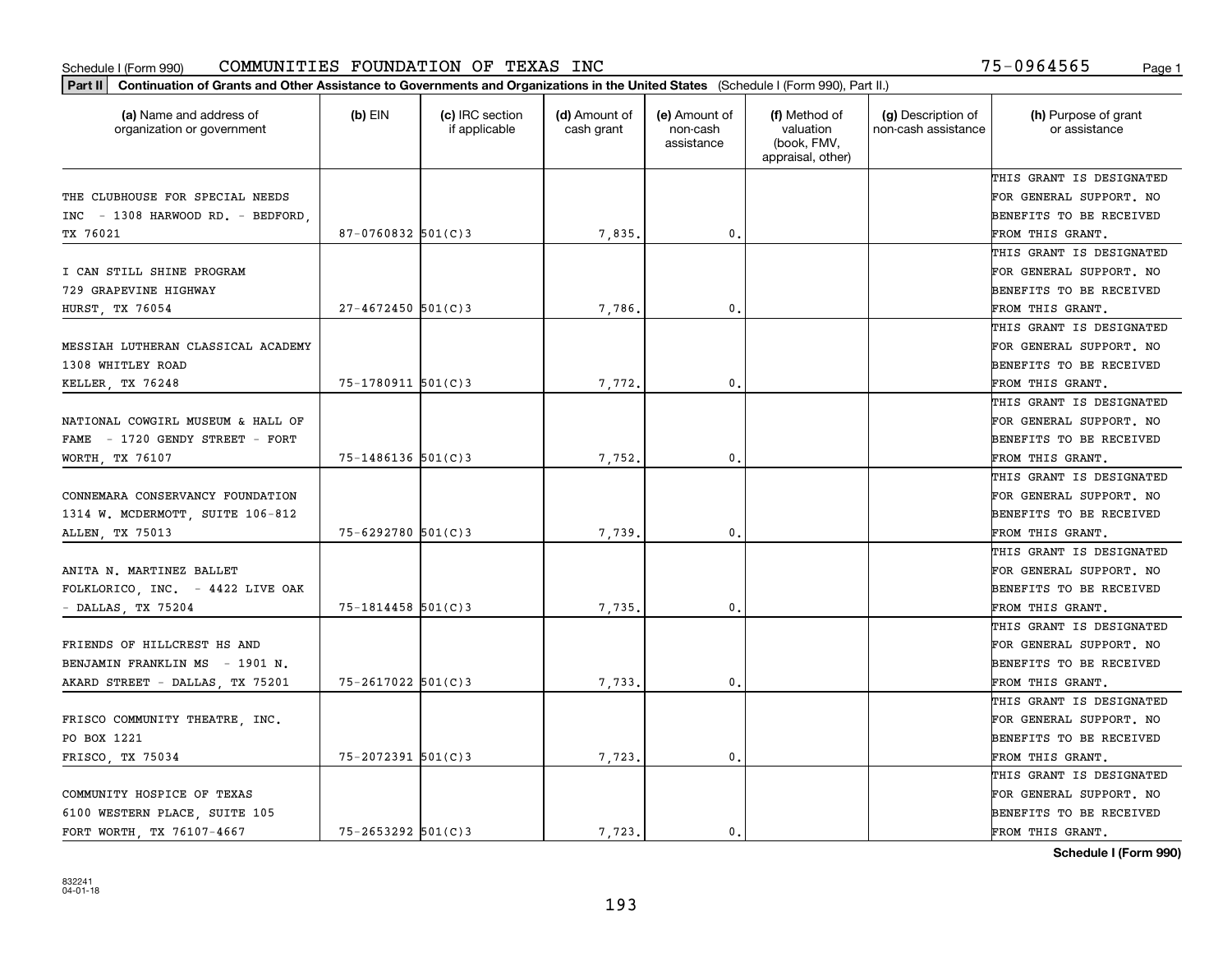| (a) Name and address of<br>organization or government | $(b)$ EIN               | (c) IRC section<br>if applicable | (d) Amount of<br>cash grant | (e) Amount of<br>non-cash<br>assistance | (f) Method of<br>valuation<br>(book, FMV,<br>appraisal, other) | (g) Description of<br>non-cash assistance | (h) Purpose of grant<br>or assistance |
|-------------------------------------------------------|-------------------------|----------------------------------|-----------------------------|-----------------------------------------|----------------------------------------------------------------|-------------------------------------------|---------------------------------------|
|                                                       |                         |                                  |                             |                                         |                                                                |                                           | THIS GRANT IS DESIGNATED              |
| THE ARC OF NORTHEAST TARRANT                          |                         |                                  |                             |                                         |                                                                |                                           | FOR GENERAL SUPPORT. NO               |
| COUNTY - P.O. BOX 14455 - HALTOM                      |                         |                                  |                             |                                         |                                                                |                                           | <b>BENEFITS TO BE RECEIVED</b>        |
| CITY, TX 76117                                        | $23 - 7277821$ 501(C)3  |                                  | 7,723.                      | 0.                                      |                                                                |                                           | FROM THIS GRANT.                      |
|                                                       |                         |                                  |                             |                                         |                                                                |                                           | THIS GRANT IS DESIGNATED              |
| <b>JPS FOUNDATION</b>                                 |                         |                                  |                             |                                         |                                                                |                                           | FOR GENERAL SUPPORT. NO               |
| 1223 S. MAIN STREET                                   |                         |                                  |                             |                                         |                                                                |                                           | <b>BENEFITS TO BE RECEIVED</b>        |
| FORT WORTH, TX 76104                                  | $75 - 2717782$ 501(C)3  |                                  | 7,712.                      | 0.                                      |                                                                |                                           | FROM THIS GRANT.                      |
|                                                       |                         |                                  |                             |                                         |                                                                |                                           | THIS GRANT IS DESIGNATED              |
| TEXAS LOVES CHILDREN, INC.                            |                         |                                  |                             |                                         |                                                                |                                           | FOR GENERAL SUPPORT. NO               |
| 3131 TURTLE CREEK BOULEVARD SUITE                     |                         |                                  |                             |                                         |                                                                |                                           | <b>BENEFITS TO BE RECEIVED</b>        |
| DALLAS, TX 75219                                      | $75 - 2594338$ 501(C)3  |                                  | 7,704                       | 0.                                      |                                                                |                                           | FROM THIS GRANT.                      |
|                                                       |                         |                                  |                             |                                         |                                                                |                                           | THIS GRANT IS DESIGNATED              |
| TRUMPETS4KIDS FOUNDATION, INC.                        |                         |                                  |                             |                                         |                                                                |                                           | FOR GENERAL SUPPORT. NO               |
| P.O. BOX 701927                                       |                         |                                  |                             |                                         |                                                                |                                           | <b>BENEFITS TO BE RECEIVED</b>        |
| DALLAS, TX 75370                                      | $27 - 2181482$ 501(C)3  |                                  | 7,701                       | $\mathbf{0}$ .                          |                                                                |                                           | FROM THIS GRANT.                      |
|                                                       |                         |                                  |                             |                                         |                                                                |                                           | THIS GRANT IS DESIGNATED              |
| EPILEPSY FOUNDATION OF TEXAS                          |                         |                                  |                             |                                         |                                                                |                                           | FOR GENERAL SUPPORT. NO               |
| 5080 SPECTRUM DRIVE, SUITE 1150E                      |                         |                                  |                             |                                         |                                                                |                                           | <b>BENEFITS TO BE RECEIVED</b>        |
| ADDISON, TX 75001                                     | $74 - 2141084$ 501(C)3  |                                  | 7,694.                      | 0.                                      |                                                                |                                           | FROM THIS GRANT.                      |
|                                                       |                         |                                  |                             |                                         |                                                                |                                           | THIS GRANT IS DESIGNATED              |
| MESQUITE ISD EDUCATION FOUNDATION,                    |                         |                                  |                             |                                         |                                                                |                                           | FOR GENERAL SUPPORT. NO               |
| INC. - 2600 MOTLEY, SUITE 300 -                       |                         |                                  |                             |                                         |                                                                |                                           | <b>BENEFITS TO BE RECEIVED</b>        |
| MESQUITE, TX 75150                                    | $84 - 1662855$ 501(C) 3 |                                  | 7,671                       | $\mathbf{0}$                            |                                                                |                                           | FROM THIS GRANT.                      |
|                                                       |                         |                                  |                             |                                         |                                                                |                                           | THIS GRANT IS DESIGNATED              |
| FRISCO EDUCATION FOUNDATION                           |                         |                                  |                             |                                         |                                                                |                                           | FOR GENERAL SUPPORT. NO               |
| 5515 OHIO DRIVE                                       |                         |                                  |                             |                                         |                                                                |                                           | <b>BENEFITS TO BE RECEIVED</b>        |
| FRISCO, TX 75035                                      | $31 - 1689773$ 501(C)3  |                                  | 7,669                       | $^{\circ}$ .                            |                                                                |                                           | FROM THIS GRANT.                      |
|                                                       |                         |                                  |                             |                                         |                                                                |                                           | THIS GRANT IS DESIGNATED              |
| WOODROW WILSON HIGH SCHOOL                            |                         |                                  |                             |                                         |                                                                |                                           | FOR GENERAL SUPPORT. NO               |
| COMMUNITY FOUNDATION, INC. - PO                       |                         |                                  |                             |                                         |                                                                |                                           | BENEFITS TO BE RECEIVED               |
| BOX 140062 - DALLAS, TX 75214                         | $27 - 0208297$ 501(C) 3 |                                  | 7,668.                      | 0.                                      |                                                                |                                           | FROM THIS GRANT.                      |
|                                                       |                         |                                  |                             |                                         |                                                                |                                           | THIS GRANT IS DESIGNATED              |
| HENDRICK SCHOLARSHIP FOUNDATION                       |                         |                                  |                             |                                         |                                                                |                                           | FOR GENERAL SUPPORT. NO               |
| 2030 AVENUE G, SUITE 1108                             |                         |                                  |                             |                                         |                                                                |                                           | <b>BENEFITS TO BE RECEIVED</b>        |
| PLANO, TX 75074                                       | $75 - 2376396$ 501(C)3  |                                  | 7.643.                      | $\mathfrak{o}$ .                        |                                                                |                                           | FROM THIS GRANT.                      |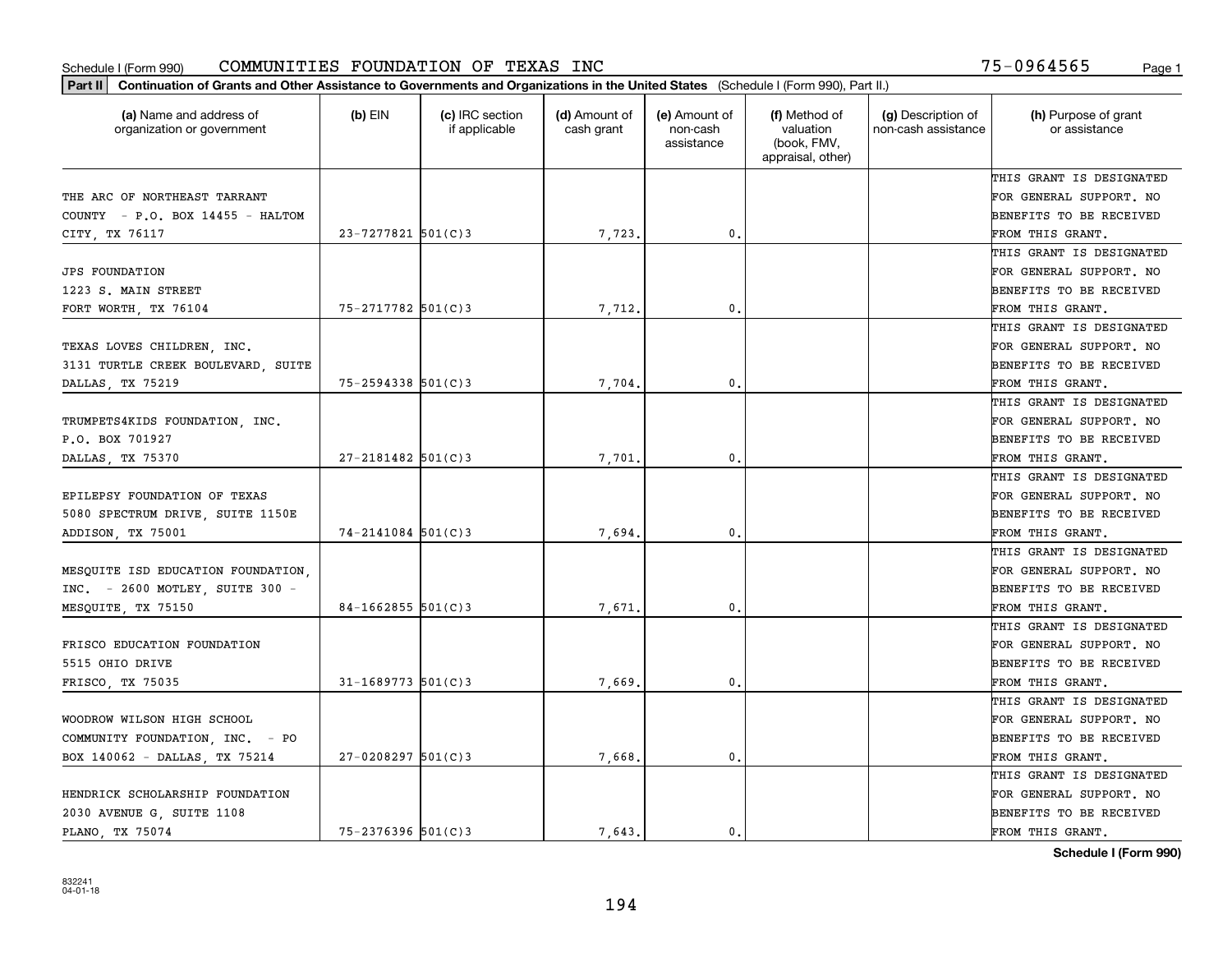| Part II   Continuation of Grants and Other Assistance to Governments and Organizations in the United States (Schedule I (Form 990), Part II.) |                          |                                  |                             |                                         |                                                                |                                           |                                       |
|-----------------------------------------------------------------------------------------------------------------------------------------------|--------------------------|----------------------------------|-----------------------------|-----------------------------------------|----------------------------------------------------------------|-------------------------------------------|---------------------------------------|
| (a) Name and address of<br>organization or government                                                                                         | $(b)$ EIN                | (c) IRC section<br>if applicable | (d) Amount of<br>cash grant | (e) Amount of<br>non-cash<br>assistance | (f) Method of<br>valuation<br>(book, FMV,<br>appraisal, other) | (g) Description of<br>non-cash assistance | (h) Purpose of grant<br>or assistance |
|                                                                                                                                               |                          |                                  |                             |                                         |                                                                |                                           | THIS GRANT IS DESIGNATED              |
| MEN'S PROJECT DFW                                                                                                                             |                          |                                  |                             |                                         |                                                                |                                           | FOR GENERAL SUPPORT. NO               |
| 3501 EVERGLADE LANE                                                                                                                           |                          |                                  |                             |                                         |                                                                |                                           | BENEFITS TO BE RECEIVED               |
| WYLIE, TX 75098                                                                                                                               | $82 - 4736000$ 501(C)3   |                                  | 7,635.                      | 0.                                      |                                                                |                                           | FROM THIS GRANT.                      |
|                                                                                                                                               |                          |                                  |                             |                                         |                                                                |                                           | THIS GRANT IS DESIGNATED              |
| FORT WORTH BIKE SHARING                                                                                                                       |                          |                                  |                             |                                         |                                                                |                                           | FOR GENERAL SUPPORT. NO               |
| 201 SOUTH CALHOUN STREET, SUITE 113                                                                                                           |                          |                                  |                             |                                         |                                                                |                                           | BENEFITS TO BE RECEIVED               |
| FORT WORTH, TX 76104                                                                                                                          | $45 - 5028138$ $501(C)3$ |                                  | 7,631.                      | 0.                                      |                                                                |                                           | FROM THIS GRANT.                      |
|                                                                                                                                               |                          |                                  |                             |                                         |                                                                |                                           | THIS GRANT IS DESIGNATED              |
| ARTS DISTRICT CHORALE                                                                                                                         |                          |                                  |                             |                                         |                                                                |                                           | FOR GENERAL SUPPORT. NO               |
| 3824 CEDAR SPRINGS ROAD, SUITE 755                                                                                                            |                          |                                  |                             |                                         |                                                                |                                           | BENEFITS TO BE RECEIVED               |
| DALLAS, TX 75219                                                                                                                              | 68-0539488 $501(C)$ 3    |                                  | 7,624.                      | 0.                                      |                                                                |                                           | FROM THIS GRANT.                      |
|                                                                                                                                               |                          |                                  |                             |                                         |                                                                |                                           | THIS GRANT IS DESIGNATED              |
| TURTLE CREEK MANOR, INC.                                                                                                                      |                          |                                  |                             |                                         |                                                                |                                           | FOR GENERAL SUPPORT. NO               |
| 2707 ROUTH STREET                                                                                                                             |                          |                                  |                             |                                         |                                                                |                                           | <b>BENEFITS TO BE RECEIVED</b>        |
| DALLAS, TX 75201                                                                                                                              | $75 - 1282276$ 501(C)3   |                                  | 7,623.                      | 0.                                      |                                                                |                                           | FROM THIS GRANT.                      |
|                                                                                                                                               |                          |                                  |                             |                                         |                                                                |                                           | THIS GRANT IS DESIGNATED              |
| NORTH TEXAS SOLUTIONS FOR                                                                                                                     |                          |                                  |                             |                                         |                                                                |                                           | FOR GENERAL SUPPORT. NO               |
| RECOVERY, INC. - P.O. BOX 448 -                                                                                                               |                          |                                  |                             |                                         |                                                                |                                           | BENEFITS TO BE RECEIVED               |
| DENTON, TX 76202                                                                                                                              | $26 - 4401124$ 501(C)3   |                                  | 7,610                       | 0.                                      |                                                                |                                           | FROM THIS GRANT.                      |
|                                                                                                                                               |                          |                                  |                             |                                         |                                                                |                                           | THIS GRANT IS DESIGNATED              |
| DRC                                                                                                                                           |                          |                                  |                             |                                         |                                                                |                                           | FOR GENERAL SUPPORT. NO               |
| 1000 MACON STREET                                                                                                                             |                          |                                  |                             |                                         |                                                                |                                           | <b>BENEFITS TO BE RECEIVED</b>        |
| FORT WORTH, TX 76102                                                                                                                          | $75 - 2747809$ 501(C)3   |                                  | 7,608                       | 0.                                      |                                                                |                                           | FROM THIS GRANT.                      |
|                                                                                                                                               |                          |                                  |                             |                                         |                                                                |                                           | THIS GRANT IS DESIGNATED              |
| NORTH DALLAS FOOD PANTRY                                                                                                                      |                          |                                  |                             |                                         |                                                                |                                           | FOR GENERAL SUPPORT. NO               |
| 5201 SOUTH COLONY BOULEVARD, #650                                                                                                             |                          |                                  |                             |                                         |                                                                |                                           | BENEFITS TO BE RECEIVED               |
| THE COLONY, TX 75056                                                                                                                          | 82-1288648 $501(C)$ 3    |                                  | 7,586,                      | 0.                                      |                                                                |                                           | FROM THIS GRANT.                      |
|                                                                                                                                               |                          |                                  |                             |                                         |                                                                |                                           | THIS GRANT IS DESIGNATED              |
| JUBILEE PLAYERS, INC.                                                                                                                         |                          |                                  |                             |                                         |                                                                |                                           | FOR GENERAL SUPPORT. NO               |
| 506 MAIN STREET                                                                                                                               |                          |                                  |                             |                                         |                                                                |                                           | BENEFITS TO BE RECEIVED               |
| FORT WORTH, TX 76102-3925                                                                                                                     | $75 - 1867044$ 501(C)3   |                                  | 7,573.                      | 0.                                      |                                                                |                                           | FROM THIS GRANT.                      |
|                                                                                                                                               |                          |                                  |                             |                                         |                                                                |                                           | THIS GRANT IS DESIGNATED              |
| A MEMORY GROWS                                                                                                                                |                          |                                  |                             |                                         |                                                                |                                           | FOR GENERAL SUPPORT. NO               |
| P.O. BOX 34282                                                                                                                                |                          |                                  |                             |                                         |                                                                |                                           | <b>BENEFITS TO BE RECEIVED</b>        |
| FORT WORTH, TX 76162                                                                                                                          | $47 - 5524359$ 501(C)3   |                                  | 7.566.                      | $\mathbf{0}$ .                          |                                                                |                                           | FROM THIS GRANT.                      |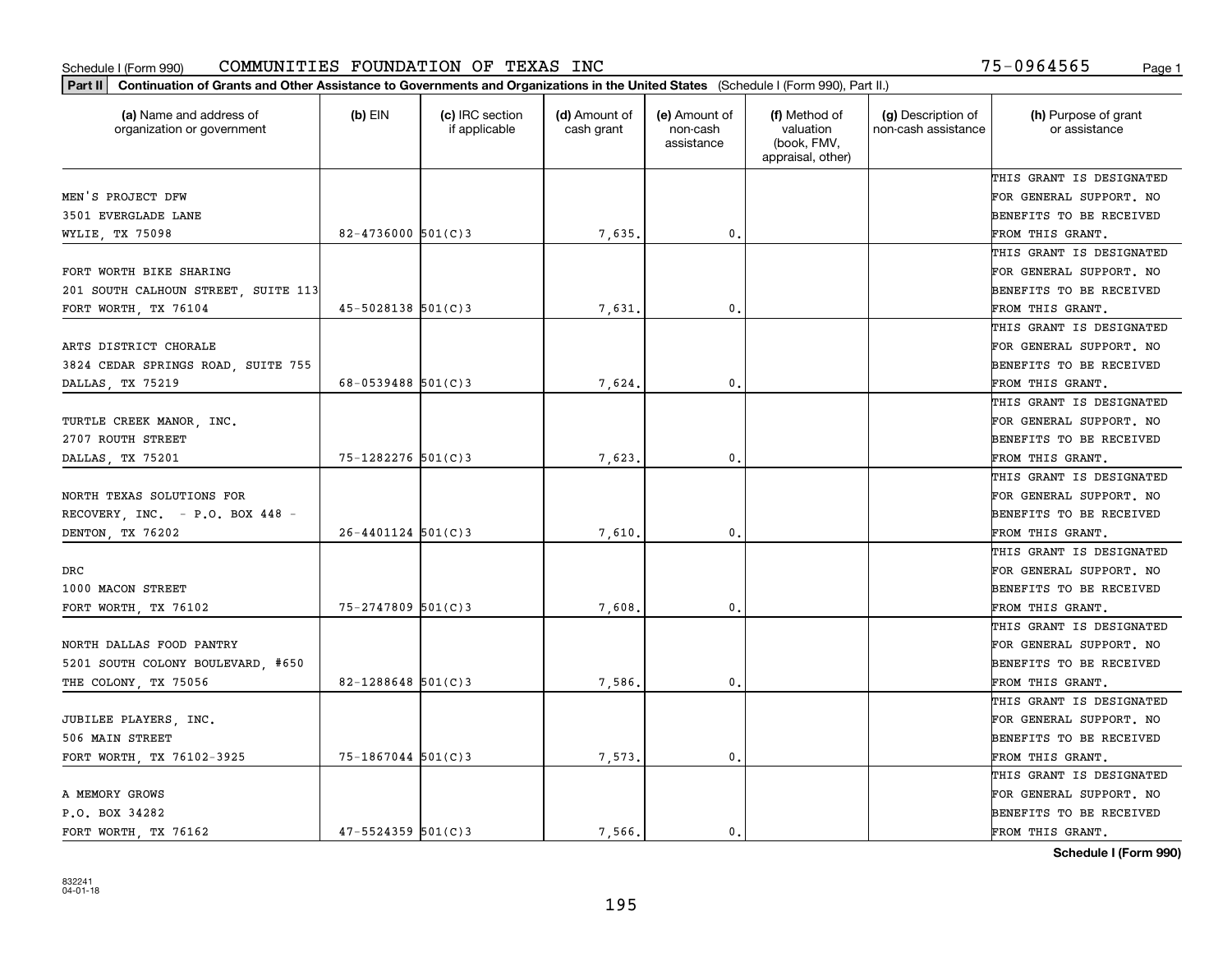| Part II   Continuation of Grants and Other Assistance to Governments and Organizations in the United States (Schedule I (Form 990), Part II.) |                        |                                  |                             |                                         |                                                                |                                           |                                       |
|-----------------------------------------------------------------------------------------------------------------------------------------------|------------------------|----------------------------------|-----------------------------|-----------------------------------------|----------------------------------------------------------------|-------------------------------------------|---------------------------------------|
| (a) Name and address of<br>organization or government                                                                                         | $(b)$ EIN              | (c) IRC section<br>if applicable | (d) Amount of<br>cash grant | (e) Amount of<br>non-cash<br>assistance | (f) Method of<br>valuation<br>(book, FMV,<br>appraisal, other) | (g) Description of<br>non-cash assistance | (h) Purpose of grant<br>or assistance |
|                                                                                                                                               |                        |                                  |                             |                                         |                                                                |                                           | THIS GRANT IS DESIGNATED              |
| FELLOWSHIP ACADEMY                                                                                                                            |                        |                                  |                             |                                         |                                                                |                                           | FOR GENERAL SUPPORT. NO               |
| 1021 NORTH BOWMAN SPRINGS ROAD, P.                                                                                                            |                        |                                  |                             |                                         |                                                                |                                           | BENEFITS TO BE RECEIVED               |
| KENNEDALE, TX 76060                                                                                                                           | $75 - 2888473$ 501(C)3 |                                  | 7,558,                      | 0.                                      |                                                                |                                           | FROM THIS GRANT.                      |
|                                                                                                                                               |                        |                                  |                             |                                         |                                                                |                                           | THIS GRANT IS DESIGNATED              |
| POIEMA FOUNDATION                                                                                                                             |                        |                                  |                             |                                         |                                                                |                                           | FOR GENERAL SUPPORT. NO               |
| P.O. BOX 757                                                                                                                                  |                        |                                  |                             |                                         |                                                                |                                           | BENEFITS TO BE RECEIVED               |
| ROCKWALL, TX 75087                                                                                                                            | $46 - 4133090$ 501(C)3 |                                  | 7,556.                      | 0.                                      |                                                                |                                           | FROM THIS GRANT.                      |
|                                                                                                                                               |                        |                                  |                             |                                         |                                                                |                                           | THIS GRANT IS DESIGNATED              |
| FORT WORTH MUSEUM OF SCIENCE &                                                                                                                |                        |                                  |                             |                                         |                                                                |                                           | FOR GENERAL SUPPORT. NO               |
| HISTORY - 1600 GENDY STREET -                                                                                                                 |                        |                                  |                             |                                         |                                                                |                                           | BENEFITS TO BE RECEIVED               |
| FORT WORTH, TX 76107                                                                                                                          | $75 - 0755335$ 501(C)3 |                                  | 7,518.                      | 0.                                      |                                                                |                                           | FROM THIS GRANT.                      |
|                                                                                                                                               |                        |                                  |                             |                                         |                                                                |                                           | THIS GRANT IS DESIGNATED              |
| REFORMED THEOLOGICAL SEMINARY                                                                                                                 |                        |                                  |                             |                                         |                                                                |                                           | FOR GENERAL SUPPORT. NO               |
| 1202 DRAGON STREET, SUITE 104                                                                                                                 |                        |                                  |                             |                                         |                                                                |                                           | <b>BENEFITS TO BE RECEIVED</b>        |
| DALLAS, TX 75207                                                                                                                              | $64 - 0428676$ 501(C)3 |                                  | 7,514.                      | 0.                                      |                                                                |                                           | FROM THIS GRANT.                      |
|                                                                                                                                               |                        |                                  |                             |                                         |                                                                |                                           | THIS GRANT IS DESIGNATED              |
| ST. PETER THE APOSTLE CATHOLIC                                                                                                                |                        |                                  |                             |                                         |                                                                |                                           | FOR GENERAL SUPPORT. NO               |
| SCHOOL - 1201 S. CHERRY LANE                                                                                                                  |                        |                                  |                             |                                         |                                                                |                                           | BENEFITS TO BE RECEIVED               |
| FORT WORTH, TX 76108                                                                                                                          | $75 - 6005200$ 501(C)3 |                                  | 7,509                       | 0.                                      |                                                                |                                           | FROM THIS GRANT.                      |
|                                                                                                                                               |                        |                                  |                             |                                         |                                                                |                                           | THIS GRANT IS DESIGNATED              |
| VAN CLIBURN FOUNDATION, INC.                                                                                                                  |                        |                                  |                             |                                         |                                                                |                                           | FOR GENERAL SUPPORT. NO               |
| 201 MAIN STREET, SUITE 100                                                                                                                    |                        |                                  |                             |                                         |                                                                |                                           | <b>BENEFITS TO BE RECEIVED</b>        |
| FORT WORTH, TX 76102                                                                                                                          | $75 - 1098332$ 501(C)3 |                                  | 7,505.                      | 0.                                      |                                                                |                                           | FROM THIS GRANT.                      |
|                                                                                                                                               |                        |                                  |                             |                                         |                                                                |                                           | THIS GRANT IS DESIGNATED              |
| <b>FIRST3YEARS</b>                                                                                                                            |                        |                                  |                             |                                         |                                                                |                                           | FOR GENERAL SUPPORT. NO               |
| 15851 DALLAS PARKWAY, #106                                                                                                                    |                        |                                  |                             |                                         |                                                                |                                           | <b>BENEFITS TO BE RECEIVED</b>        |
| ADDISON, TX 75001                                                                                                                             | $75 - 2067421$ 501(C)3 |                                  | 7,505.                      | 0.                                      |                                                                |                                           | FROM THIS GRANT.                      |
|                                                                                                                                               |                        |                                  |                             |                                         |                                                                |                                           | THIS GRANT IS DESIGNATED              |
| DOCTORS WITHOUT BORDERS USA, INC.                                                                                                             |                        |                                  |                             |                                         |                                                                |                                           | FOR GENERAL SUPPORT. NO               |
| 40 RECTOR STREET, 16TH FLOOR                                                                                                                  |                        |                                  |                             |                                         |                                                                |                                           | BENEFITS TO BE RECEIVED               |
| NEW YORK, NY 10006                                                                                                                            | $13 - 3433452$ 501(C)3 |                                  | 7,500.                      | 0.                                      |                                                                |                                           | FROM THIS GRANT.                      |
|                                                                                                                                               |                        |                                  |                             |                                         |                                                                |                                           | THIS GRANT IS DESIGNATED              |
| HUMAN RIGHTS CAMPAIGN FOUNDATION                                                                                                              |                        |                                  |                             |                                         |                                                                |                                           | FOR GENERAL SUPPORT. NO               |
| 1640 RHODE ISLAND AVENUE, NW                                                                                                                  |                        |                                  |                             |                                         |                                                                |                                           | <b>BENEFITS TO BE RECEIVED</b>        |
| WASHINGTON, DC 20036                                                                                                                          | $52 - 1481896$ 501(C)3 |                                  | 7.500.                      | $\mathbf{0}$ .                          |                                                                |                                           | FROM THIS GRANT.                      |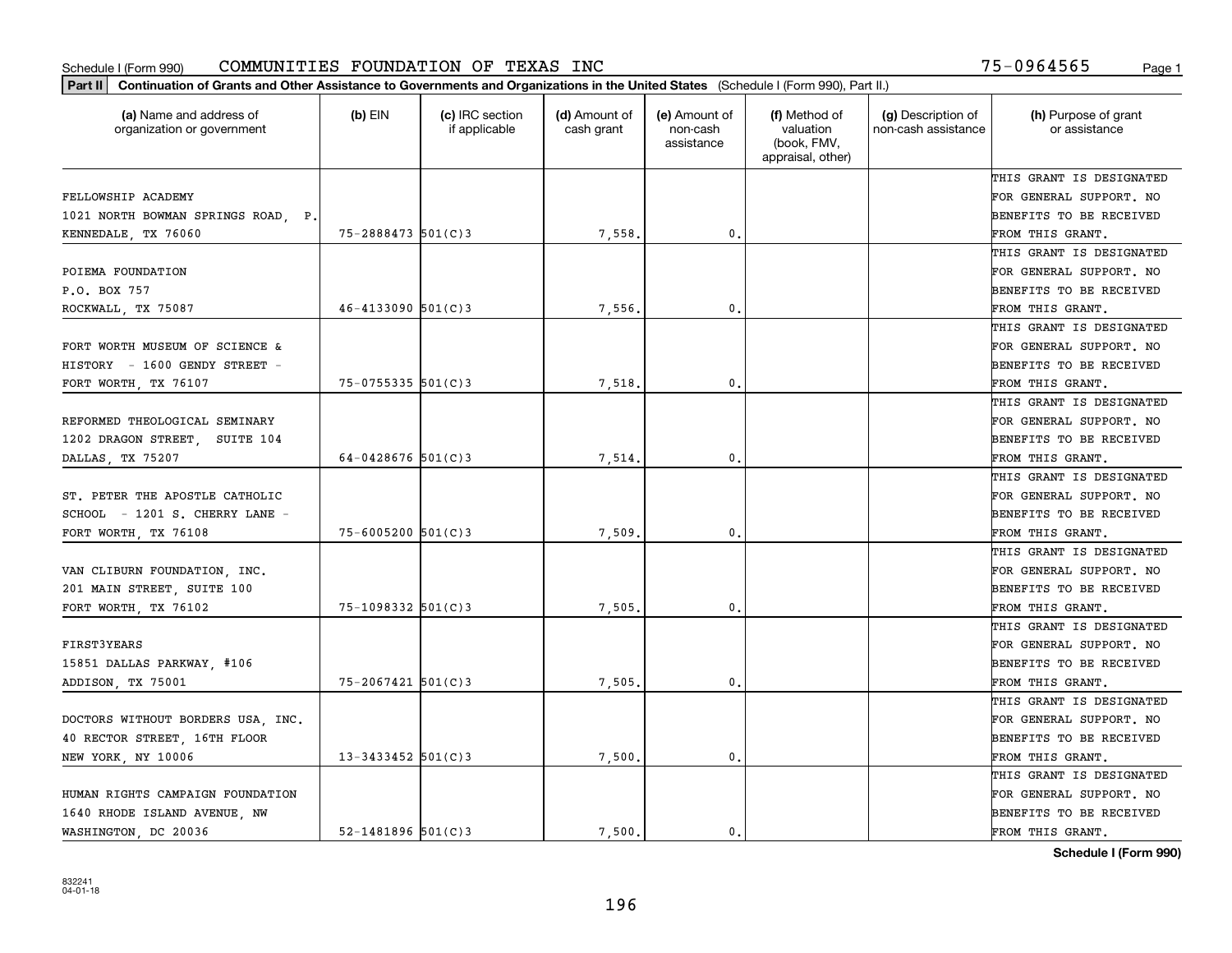| (a) Name and address of<br>$(b)$ EIN<br>(c) IRC section<br>(d) Amount of<br>(e) Amount of<br>(f) Method of<br>(g) Description of<br>organization or government<br>if applicable<br>cash grant<br>non-cash<br>valuation<br>non-cash assistance<br>(book, FMV,<br>assistance<br>appraisal, other)<br>CENTER FOR CHRISTIAN GROWTH INC.<br>2549 HWY. 46 WEST<br>$75 - 1671920$ 501(C)3<br>0.<br>7,500.<br>STEMMONS FREEWAY, SUITE 1700 -<br>$75 - 2485538$ 501(C)3<br>7,500<br>0.<br>DALLAS, TX 75207<br>COPPELL HIGH SCHOOL BAND BOOSTER<br>$75 - 2396012$ 501(C)3<br>TX 75019<br>7,500<br>0.<br>CARNEGIE MELLON UNIVERSITY<br>P.O. BOX 371525<br>$25 - 0969449$ 501(C)3<br>0.<br>PITTSBURGH, PA 15251-7525<br>7,500<br>PROTECTING ANIMALS WITHIN SAN<br>$46 - 1434401$ 501(C)3<br>7,500<br>STREET - SAN ANTONIO, TX 78231<br>0. |                                       |
|-------------------------------------------------------------------------------------------------------------------------------------------------------------------------------------------------------------------------------------------------------------------------------------------------------------------------------------------------------------------------------------------------------------------------------------------------------------------------------------------------------------------------------------------------------------------------------------------------------------------------------------------------------------------------------------------------------------------------------------------------------------------------------------------------------------------------------|---------------------------------------|
| NEW BRAUNFELS, TX 78132<br>WOMEN'S AUXILIARY TO THE<br>CHILDREN'S MEDICAL CENTER - 2777<br>CLUB - P.O. BOX 1656 - COPPELL,<br>ANTONIO - 2822 PEPPERMILL RUN                                                                                                                                                                                                                                                                                                                                                                                                                                                                                                                                                                                                                                                                   | (h) Purpose of grant<br>or assistance |
|                                                                                                                                                                                                                                                                                                                                                                                                                                                                                                                                                                                                                                                                                                                                                                                                                               | THIS GRANT IS DESIGNATED              |
|                                                                                                                                                                                                                                                                                                                                                                                                                                                                                                                                                                                                                                                                                                                                                                                                                               | FOR GENERAL SUPPORT. NO               |
|                                                                                                                                                                                                                                                                                                                                                                                                                                                                                                                                                                                                                                                                                                                                                                                                                               | BENEFITS TO BE RECEIVED               |
|                                                                                                                                                                                                                                                                                                                                                                                                                                                                                                                                                                                                                                                                                                                                                                                                                               | FROM THIS GRANT.                      |
|                                                                                                                                                                                                                                                                                                                                                                                                                                                                                                                                                                                                                                                                                                                                                                                                                               | THIS GRANT IS DESIGNATED              |
|                                                                                                                                                                                                                                                                                                                                                                                                                                                                                                                                                                                                                                                                                                                                                                                                                               | FOR GENERAL SUPPORT. NO               |
|                                                                                                                                                                                                                                                                                                                                                                                                                                                                                                                                                                                                                                                                                                                                                                                                                               | BENEFITS TO BE RECEIVED               |
|                                                                                                                                                                                                                                                                                                                                                                                                                                                                                                                                                                                                                                                                                                                                                                                                                               | FROM THIS GRANT.                      |
|                                                                                                                                                                                                                                                                                                                                                                                                                                                                                                                                                                                                                                                                                                                                                                                                                               | THIS GRANT IS DESIGNATED              |
|                                                                                                                                                                                                                                                                                                                                                                                                                                                                                                                                                                                                                                                                                                                                                                                                                               | FOR GENERAL SUPPORT. NO               |
|                                                                                                                                                                                                                                                                                                                                                                                                                                                                                                                                                                                                                                                                                                                                                                                                                               | BENEFITS TO BE RECEIVED               |
|                                                                                                                                                                                                                                                                                                                                                                                                                                                                                                                                                                                                                                                                                                                                                                                                                               | FROM THIS GRANT.                      |
|                                                                                                                                                                                                                                                                                                                                                                                                                                                                                                                                                                                                                                                                                                                                                                                                                               | THIS GRANT IS DESIGNATED              |
|                                                                                                                                                                                                                                                                                                                                                                                                                                                                                                                                                                                                                                                                                                                                                                                                                               | FOR GENERAL SUPPORT. NO               |
|                                                                                                                                                                                                                                                                                                                                                                                                                                                                                                                                                                                                                                                                                                                                                                                                                               | <b>BENEFITS TO BE RECEIVED</b>        |
|                                                                                                                                                                                                                                                                                                                                                                                                                                                                                                                                                                                                                                                                                                                                                                                                                               | FROM THIS GRANT.                      |
|                                                                                                                                                                                                                                                                                                                                                                                                                                                                                                                                                                                                                                                                                                                                                                                                                               | THIS GRANT IS DESIGNATED              |
|                                                                                                                                                                                                                                                                                                                                                                                                                                                                                                                                                                                                                                                                                                                                                                                                                               | FOR GENERAL SUPPORT. NO               |
|                                                                                                                                                                                                                                                                                                                                                                                                                                                                                                                                                                                                                                                                                                                                                                                                                               | BENEFITS TO BE RECEIVED               |
|                                                                                                                                                                                                                                                                                                                                                                                                                                                                                                                                                                                                                                                                                                                                                                                                                               | FROM THIS GRANT.                      |
|                                                                                                                                                                                                                                                                                                                                                                                                                                                                                                                                                                                                                                                                                                                                                                                                                               | THIS GRANT IS DESIGNATED              |
| JEWISH LEARNING CENTER OF DALLAS                                                                                                                                                                                                                                                                                                                                                                                                                                                                                                                                                                                                                                                                                                                                                                                              | FOR GENERAL SUPPORT. NO               |
| 7130 CAMPBELL ROAD, SUITE 204                                                                                                                                                                                                                                                                                                                                                                                                                                                                                                                                                                                                                                                                                                                                                                                                 | BENEFITS TO BE RECEIVED               |
| $47 - 3942521$ 501(C)3<br>7,500<br>0.<br>DALLAS, TX 75248                                                                                                                                                                                                                                                                                                                                                                                                                                                                                                                                                                                                                                                                                                                                                                     | FROM THIS GRANT.                      |
|                                                                                                                                                                                                                                                                                                                                                                                                                                                                                                                                                                                                                                                                                                                                                                                                                               | THIS GRANT IS DESIGNATED              |
| CHRISTIAN COMMUNITY STOREHOUSE OF                                                                                                                                                                                                                                                                                                                                                                                                                                                                                                                                                                                                                                                                                                                                                                                             | FOR GENERAL SUPPORT. NO               |
| KELLER - P.O. BOX 13 - KELLER, TX                                                                                                                                                                                                                                                                                                                                                                                                                                                                                                                                                                                                                                                                                                                                                                                             | BENEFITS TO BE RECEIVED               |
| 75-1929755 501(C)3<br>76244-0013<br>7,498.<br>0.                                                                                                                                                                                                                                                                                                                                                                                                                                                                                                                                                                                                                                                                                                                                                                              | FROM THIS GRANT.                      |
|                                                                                                                                                                                                                                                                                                                                                                                                                                                                                                                                                                                                                                                                                                                                                                                                                               | THIS GRANT IS DESIGNATED              |
| ST. PAUL CHRISTIAN LEARNING CENTER                                                                                                                                                                                                                                                                                                                                                                                                                                                                                                                                                                                                                                                                                                                                                                                            | FOR GENERAL SUPPORT. NO               |
| 703 N. ELM STREET                                                                                                                                                                                                                                                                                                                                                                                                                                                                                                                                                                                                                                                                                                                                                                                                             | BENEFITS TO BE RECEIVED               |
| $75 - 2144065$ 501(C)3<br>7,497.<br>0.<br>DENTON, TX 76201                                                                                                                                                                                                                                                                                                                                                                                                                                                                                                                                                                                                                                                                                                                                                                    | FROM THIS GRANT.                      |
|                                                                                                                                                                                                                                                                                                                                                                                                                                                                                                                                                                                                                                                                                                                                                                                                                               | THIS GRANT IS DESIGNATED              |
| NORTH FORT WORTH HISTORICAL                                                                                                                                                                                                                                                                                                                                                                                                                                                                                                                                                                                                                                                                                                                                                                                                   | FOR GENERAL SUPPORT. NO               |
| SOCIETY - 131 E. EXCHANGE AVENUE                                                                                                                                                                                                                                                                                                                                                                                                                                                                                                                                                                                                                                                                                                                                                                                              | <b>BENEFITS TO BE RECEIVED</b>        |
| $75 - 1608927$ 501(C)3<br>SUITE 113 - FORT WORTH, TX 76164<br>7.449.<br>$\mathbf{0}$ .                                                                                                                                                                                                                                                                                                                                                                                                                                                                                                                                                                                                                                                                                                                                        | FROM THIS GRANT.                      |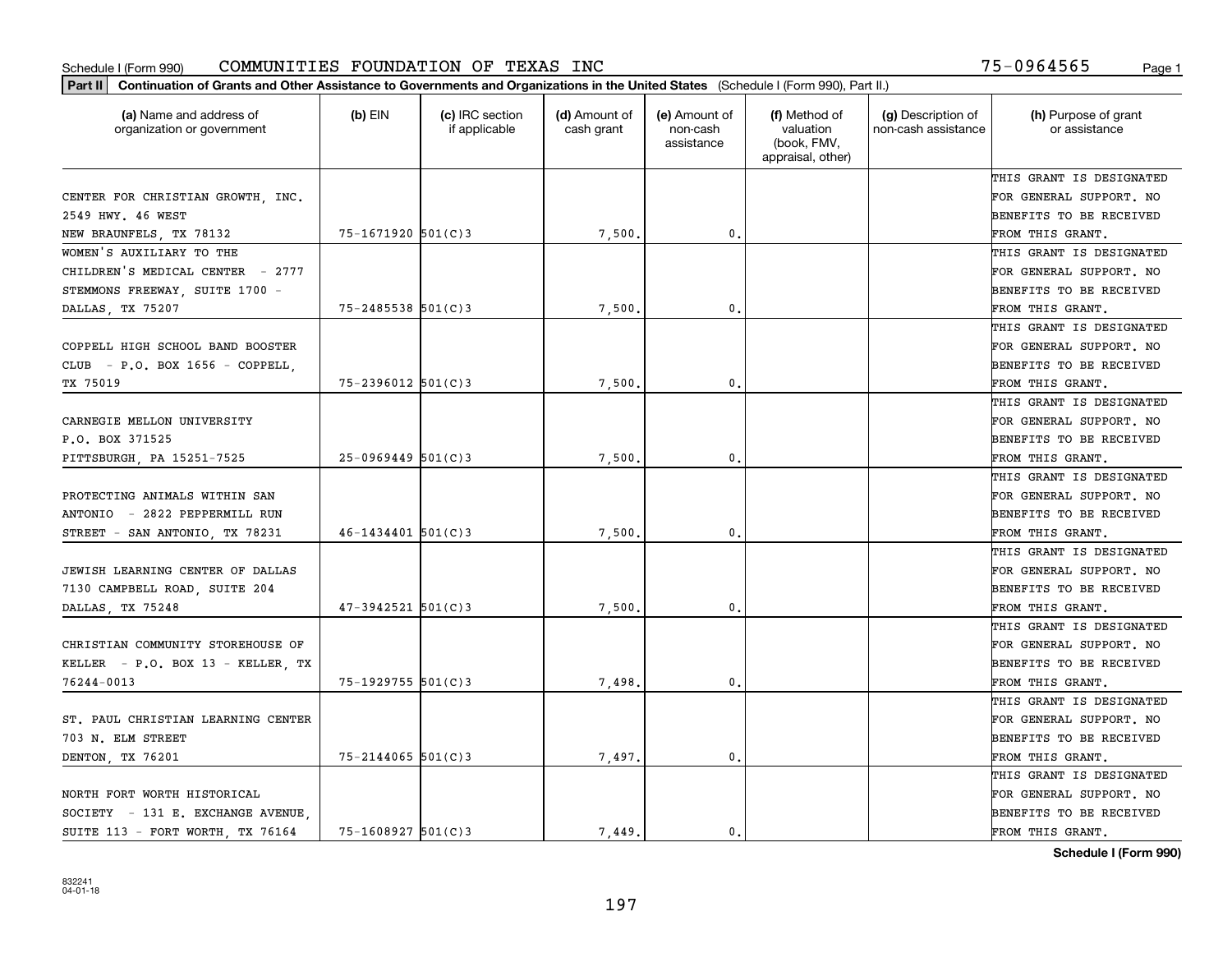| Part II   Continuation of Grants and Other Assistance to Governments and Organizations in the United States (Schedule I (Form 990), Part II.) |                        |                                  |                             |                                         |                                                                |                                           |                                       |
|-----------------------------------------------------------------------------------------------------------------------------------------------|------------------------|----------------------------------|-----------------------------|-----------------------------------------|----------------------------------------------------------------|-------------------------------------------|---------------------------------------|
| (a) Name and address of<br>organization or government                                                                                         | $(b)$ EIN              | (c) IRC section<br>if applicable | (d) Amount of<br>cash grant | (e) Amount of<br>non-cash<br>assistance | (f) Method of<br>valuation<br>(book, FMV,<br>appraisal, other) | (g) Description of<br>non-cash assistance | (h) Purpose of grant<br>or assistance |
|                                                                                                                                               |                        |                                  |                             |                                         |                                                                |                                           | THIS GRANT IS DESIGNATED              |
| MISSIONS RESOURCE NETWORK                                                                                                                     |                        |                                  |                             |                                         |                                                                |                                           | FOR GENERAL SUPPORT. NO               |
| 1903 CENTRAL DRIVE, SUITE 410                                                                                                                 |                        |                                  |                             |                                         |                                                                |                                           | BENEFITS TO BE RECEIVED               |
| BEDFORD, TX 76021                                                                                                                             | $75 - 2766086$ 501(C)3 |                                  | 7,448.                      | 0.                                      |                                                                |                                           | FROM THIS GRANT.                      |
|                                                                                                                                               |                        |                                  |                             |                                         |                                                                |                                           | THIS GRANT IS DESIGNATED              |
| MOMMIES ENDURING NEONATAL DEATH                                                                                                               |                        |                                  |                             |                                         |                                                                |                                           | FOR GENERAL SUPPORT. NO               |
| PO BOX 631566                                                                                                                                 |                        |                                  |                             |                                         |                                                                |                                           | BENEFITS TO BE RECEIVED               |
| IRVING, TX 75063                                                                                                                              | $75 - 2670925$ 501(C)3 |                                  | 7,445.                      | 0.                                      |                                                                |                                           | FROM THIS GRANT.                      |
|                                                                                                                                               |                        |                                  |                             |                                         |                                                                |                                           | THIS GRANT IS DESIGNATED              |
| PRISON ENTREPRENEURSHIP PROGRAM                                                                                                               |                        |                                  |                             |                                         |                                                                |                                           | FOR GENERAL SUPPORT. NO               |
| P.O. BOX 926274                                                                                                                               |                        |                                  |                             |                                         |                                                                |                                           | BENEFITS TO BE RECEIVED               |
| HOUSTON, TX 77292                                                                                                                             | $20-1384253$ 501(C)3   |                                  | 7,400.                      | $\mathfrak{o}$ .                        |                                                                |                                           | FROM THIS GRANT.                      |
|                                                                                                                                               |                        |                                  |                             |                                         |                                                                |                                           | THIS GRANT IS DESIGNATED              |
| BAPTIST STANDARD PUBLISHING CO.                                                                                                               |                        |                                  |                             |                                         |                                                                |                                           | FOR GENERAL SUPPORT. NO               |
| 5151 HEADQUARTERS DRIVE, SUITE 175                                                                                                            |                        |                                  |                             |                                         |                                                                |                                           | <b>BENEFITS TO BE RECEIVED</b>        |
| PLANO, TX 75024                                                                                                                               | $75 - 0800610$ 501(C)3 |                                  | 7,397.                      | $\mathbf{0}$ .                          |                                                                |                                           | FROM THIS GRANT.                      |
|                                                                                                                                               |                        |                                  |                             |                                         |                                                                |                                           | THIS GRANT IS DESIGNATED              |
| LES DAMES D ESCOFFIER                                                                                                                         |                        |                                  |                             |                                         |                                                                |                                           | FOR GENERAL SUPPORT. NO               |
| 3419 WESTMINSTER, SUITE 340-G                                                                                                                 |                        |                                  |                             |                                         |                                                                |                                           | BENEFITS TO BE RECEIVED               |
| DALLAS, TX 75205                                                                                                                              | $75 - 2164511$ 501(C)3 |                                  | 7,369                       | $\mathbf{0}$                            |                                                                |                                           | FROM THIS GRANT.                      |
|                                                                                                                                               |                        |                                  |                             |                                         |                                                                |                                           | THIS GRANT IS DESIGNATED              |
| WATER FROM THE ROCK                                                                                                                           |                        |                                  |                             |                                         |                                                                |                                           | FOR GENERAL SUPPORT. NO               |
| 1015 GIBBINS ROAD                                                                                                                             |                        |                                  |                             |                                         |                                                                |                                           | BENEFITS TO BE RECEIVED               |
| ARLINGTON, TX 76011                                                                                                                           | $75 - 2838526$ 501(C)3 |                                  | 7,365.                      | 0.                                      |                                                                |                                           | FROM THIS GRANT.                      |
|                                                                                                                                               |                        |                                  |                             |                                         |                                                                |                                           | THIS GRANT IS DESIGNATED              |
| PATHWAYS CORE TRAINING, INC.                                                                                                                  |                        |                                  |                             |                                         |                                                                |                                           | FOR GENERAL SUPPORT. NO               |
| 102 DECKER COURT, SUITE 200                                                                                                                   |                        |                                  |                             |                                         |                                                                |                                           | BENEFITS TO BE RECEIVED               |
| IRVING, TX 75062                                                                                                                              | $26 - 1084626$ 501(C)3 |                                  | 7,352.                      | 0.                                      |                                                                |                                           | FROM THIS GRANT.                      |
|                                                                                                                                               |                        |                                  |                             |                                         |                                                                |                                           | THIS GRANT IS DESIGNATED              |
| RICHARDSON COMMUNITY BAND                                                                                                                     |                        |                                  |                             |                                         |                                                                |                                           | FOR GENERAL SUPPORT. NO               |
| P.O. BOX 832964                                                                                                                               |                        |                                  |                             |                                         |                                                                |                                           | BENEFITS TO BE RECEIVED               |
| RICHARDSON, TX 75083                                                                                                                          | 75-1641172 501(C)3     |                                  | 7,351.                      | $\mathbf{0}$ .                          |                                                                |                                           | FROM THIS GRANT.                      |
|                                                                                                                                               |                        |                                  |                             |                                         |                                                                |                                           | THIS GRANT IS DESIGNATED              |
| GRAPEVINE-COLLYEYVILLE ISD                                                                                                                    |                        |                                  |                             |                                         |                                                                |                                           | FOR GENERAL SUPPORT. NO               |
| EDUCATION FOUNDATION - P.O. BOX                                                                                                               |                        |                                  |                             |                                         |                                                                |                                           | <b>BENEFITS TO BE RECEIVED</b>        |
| 292 - GRAPEVINE, TX 76099                                                                                                                     | $75 - 2756537$ 501(C)3 |                                  | 7.346.                      | $\mathbf{0}$ .                          |                                                                |                                           | FROM THIS GRANT.                      |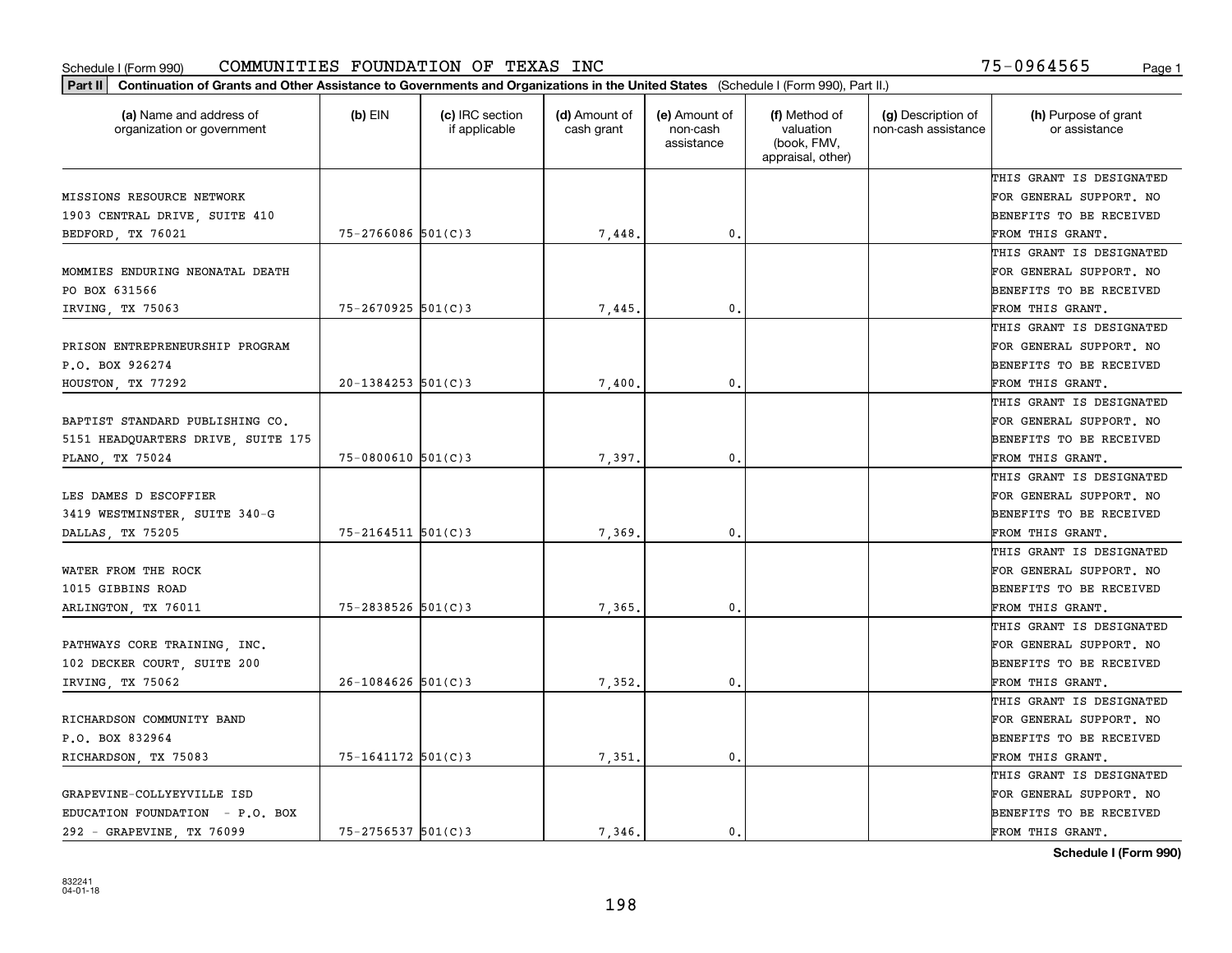| Part II   Continuation of Grants and Other Assistance to Governments and Organizations in the United States (Schedule I (Form 990), Part II.) |                          |                                  |                             |                                         |                                                                |                                           |                                       |
|-----------------------------------------------------------------------------------------------------------------------------------------------|--------------------------|----------------------------------|-----------------------------|-----------------------------------------|----------------------------------------------------------------|-------------------------------------------|---------------------------------------|
| (a) Name and address of<br>organization or government                                                                                         | $(b)$ EIN                | (c) IRC section<br>if applicable | (d) Amount of<br>cash grant | (e) Amount of<br>non-cash<br>assistance | (f) Method of<br>valuation<br>(book, FMV,<br>appraisal, other) | (g) Description of<br>non-cash assistance | (h) Purpose of grant<br>or assistance |
| AFRICAN AMERICAN REPERTORY THEATRE                                                                                                            |                          |                                  |                             |                                         |                                                                |                                           | THIS GRANT IS DESIGNATED              |
| 3630 HARRY HINES BOULEVARD                                                                                                                    |                          |                                  |                             |                                         |                                                                |                                           | FOR GENERAL SUPPORT. NO               |
| SAMMONS CENTER FOR THE ARTS -                                                                                                                 |                          |                                  |                             |                                         |                                                                |                                           | BENEFITS TO BE RECEIVED               |
| DALLAS, TX 75219                                                                                                                              | $26 - 1119980$ 501(C)3   |                                  | 7,335.                      | 0.                                      |                                                                |                                           | FROM THIS GRANT.                      |
|                                                                                                                                               |                          |                                  |                             |                                         |                                                                |                                           | THIS GRANT IS DESIGNATED              |
| BE THE DIFFERENCE FOUNDATION                                                                                                                  |                          |                                  |                             |                                         |                                                                |                                           | FOR GENERAL SUPPORT. NO               |
| 8604 TURTLE CREEK DRIVE, #12682                                                                                                               |                          |                                  |                             |                                         |                                                                |                                           | BENEFITS TO BE RECEIVED               |
| DALLAS, TX 75225                                                                                                                              | $46 - 0568922$ 501(C)3   |                                  | 7,334.                      | 0.                                      |                                                                |                                           | FROM THIS GRANT.                      |
|                                                                                                                                               |                          |                                  |                             |                                         |                                                                |                                           | THIS GRANT IS DESIGNATED              |
| CHILDREN'S CANCER FUND OF DALLAS,                                                                                                             |                          |                                  |                             |                                         |                                                                |                                           | FOR GENERAL SUPPORT. NO               |
| INC. - 4201 SPRING VALLEY ROAD.                                                                                                               |                          |                                  |                             |                                         |                                                                |                                           | BENEFITS TO BE RECEIVED               |
| SUITE 370 - DALLAS, TX 75244                                                                                                                  | $75 - 2113401$ 501(C)3   |                                  | 7,332.                      | 0.                                      |                                                                |                                           | FROM THIS GRANT.                      |
|                                                                                                                                               |                          |                                  |                             |                                         |                                                                |                                           | THIS GRANT IS DESIGNATED              |
| NORTH EAST EMERGENCY DISTRIBUTION                                                                                                             |                          |                                  |                             |                                         |                                                                |                                           | FOR GENERAL SUPPORT. NO               |
| 424 W. BEDFORD EULESS ROAD                                                                                                                    |                          |                                  |                             |                                         |                                                                |                                           | <b>BENEFITS TO BE RECEIVED</b>        |
| HURST, TX 76053                                                                                                                               | $75 - 1928662$ 501(C)3   |                                  | 7,325.                      | 0.                                      |                                                                |                                           | FROM THIS GRANT.                      |
|                                                                                                                                               |                          |                                  |                             |                                         |                                                                |                                           | THIS GRANT IS DESIGNATED              |
| PARKER PAWS                                                                                                                                   |                          |                                  |                             |                                         |                                                                |                                           | FOR GENERAL SUPPORT. NO               |
| P.O. BOX 781                                                                                                                                  |                          |                                  |                             |                                         |                                                                |                                           | BENEFITS TO BE RECEIVED               |
| WEATHERFORD, TX 76086                                                                                                                         | $26 - 1458532$ $501(C)3$ |                                  | 7,321                       | 0.                                      |                                                                |                                           | FROM THIS GRANT.                      |
|                                                                                                                                               |                          |                                  |                             |                                         |                                                                |                                           | THIS GRANT IS DESIGNATED              |
| DAUGHTERS OF OUR LIVING LORD &                                                                                                                |                          |                                  |                             |                                         |                                                                |                                           | FOR GENERAL SUPPORT. NO               |
| SAVIOR - 1105 E. MAIN STREET,                                                                                                                 |                          |                                  |                             |                                         |                                                                |                                           | <b>BENEFITS TO BE RECEIVED</b>        |
| #217 - ALLEN, TX 75002                                                                                                                        | $27 - 2158907$ 501(C) 3  |                                  | 7,308                       | 0.                                      |                                                                |                                           | FROM THIS GRANT.                      |
|                                                                                                                                               |                          |                                  |                             |                                         |                                                                |                                           | THIS GRANT IS DESIGNATED              |
| NORTHWEST ISD EDUCATION                                                                                                                       |                          |                                  |                             |                                         |                                                                |                                           | FOR GENERAL SUPPORT. NO               |
| FOUNDATION, INC. - 2001 TEXAN                                                                                                                 |                          |                                  |                             |                                         |                                                                |                                           | BENEFITS TO BE RECEIVED               |
| DRIVE - JUSTIN, TX 76247                                                                                                                      | $75 - 2678804$ 501(C)3   |                                  | 7,301.                      | 0.                                      |                                                                |                                           | FROM THIS GRANT.                      |
|                                                                                                                                               |                          |                                  |                             |                                         |                                                                |                                           | THIS GRANT IS DESIGNATED              |
| TURTLE CREEK CHORALE, INC.                                                                                                                    |                          |                                  |                             |                                         |                                                                |                                           | FOR GENERAL SUPPORT. NO               |
| 3630 HARRY HINES BOULEVARD, SUITE 3                                                                                                           |                          |                                  |                             |                                         |                                                                |                                           | BENEFITS TO BE RECEIVED               |
| DALLAS, TX 75219                                                                                                                              | 75-1783322 501(C)3       |                                  | 7,301.                      | 0.                                      |                                                                |                                           | FROM THIS GRANT.                      |
|                                                                                                                                               |                          |                                  |                             |                                         |                                                                |                                           | THIS GRANT IS DESIGNATED              |
| AMERICAN COMPOSERS ORCHESTRA, INC.                                                                                                            |                          |                                  |                             |                                         |                                                                |                                           | FOR GENERAL SUPPORT. NO               |
| 494 8TH AVENUE, SUITE 503                                                                                                                     |                          |                                  |                             |                                         |                                                                |                                           | <b>BENEFITS TO BE RECEIVED</b>        |
| NEW YORK, NY 10001                                                                                                                            | $13 - 2838450$ 501(C)3   |                                  | 7.300.                      | $\mathbf{0}$ .                          |                                                                |                                           | FROM THIS GRANT.                      |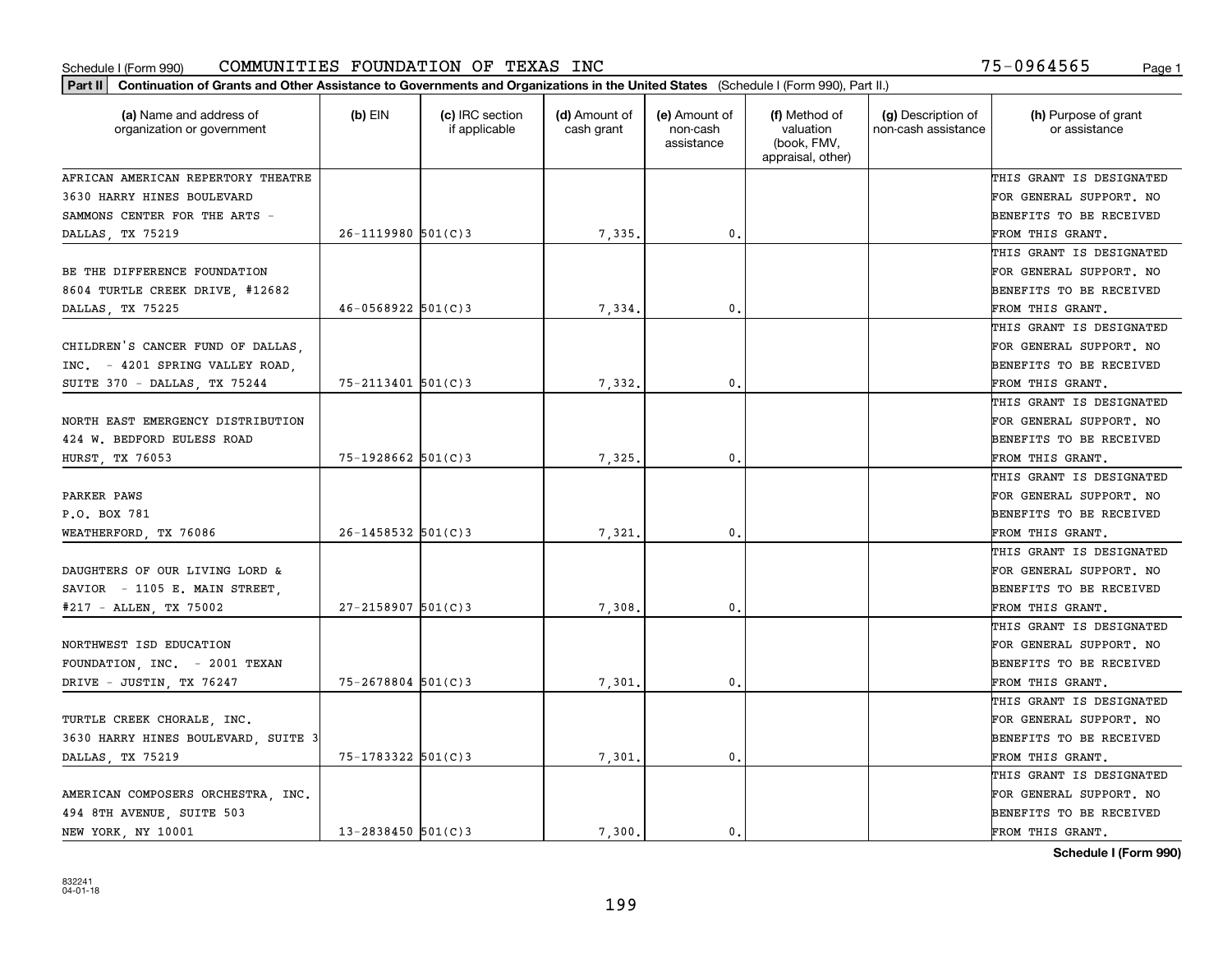| Part II   Continuation of Grants and Other Assistance to Governments and Organizations in the United States (Schedule I (Form 990), Part II.) |                          |                                  |                             |                                         |                                                                |                                           |                                       |
|-----------------------------------------------------------------------------------------------------------------------------------------------|--------------------------|----------------------------------|-----------------------------|-----------------------------------------|----------------------------------------------------------------|-------------------------------------------|---------------------------------------|
| (a) Name and address of<br>organization or government                                                                                         | $(b)$ EIN                | (c) IRC section<br>if applicable | (d) Amount of<br>cash grant | (e) Amount of<br>non-cash<br>assistance | (f) Method of<br>valuation<br>(book, FMV,<br>appraisal, other) | (g) Description of<br>non-cash assistance | (h) Purpose of grant<br>or assistance |
|                                                                                                                                               |                          |                                  |                             |                                         |                                                                |                                           | THIS GRANT IS DESIGNATED              |
| COMMEMORATIVE AIR FORCE                                                                                                                       |                          |                                  |                             |                                         |                                                                |                                           | FOR GENERAL SUPPORT. NO               |
| PO BOX 764769                                                                                                                                 |                          |                                  |                             |                                         |                                                                |                                           | <b>BENEFITS TO BE RECEIVED</b>        |
| DALLAS, TX 75376-4769                                                                                                                         | 74-1484491 501(C)3       |                                  | 7,288.                      | 0.                                      |                                                                |                                           | FROM THIS GRANT.                      |
|                                                                                                                                               |                          |                                  |                             |                                         |                                                                |                                           | THIS GRANT IS DESIGNATED              |
| SENIORS PET ASSISTANCE NETWORK                                                                                                                |                          |                                  |                             |                                         |                                                                |                                           | FOR GENERAL SUPPORT. NO               |
| P.O. BOX 821173                                                                                                                               |                          |                                  |                             |                                         |                                                                |                                           | BENEFITS TO BE RECEIVED               |
| DALLAS, TX 75382                                                                                                                              | $20 - 5464573$ 501(C)3   |                                  | 7,283.                      | 0.                                      |                                                                |                                           | FROM THIS GRANT.                      |
|                                                                                                                                               |                          |                                  |                             |                                         |                                                                |                                           | THIS GRANT IS DESIGNATED              |
| S. M. WRIGHT FOUNDATION                                                                                                                       |                          |                                  |                             |                                         |                                                                |                                           | FOR GENERAL SUPPORT. NO               |
| 9213 SOVEREIGN ROW                                                                                                                            |                          |                                  |                             |                                         |                                                                |                                           | BENEFITS TO BE RECEIVED               |
| DALLAS, TX 75247-4530                                                                                                                         | $31 - 1613179$ 501(C)3   |                                  | 7,279.                      | $\mathfrak{o}$ .                        |                                                                |                                           | FROM THIS GRANT.                      |
|                                                                                                                                               |                          |                                  |                             |                                         |                                                                |                                           | THIS GRANT IS DESIGNATED              |
| MCKINNEY EDUCATION FOUNDATION                                                                                                                 |                          |                                  |                             |                                         |                                                                |                                           | FOR GENERAL SUPPORT. NO               |
| 510 HEARD STREET                                                                                                                              |                          |                                  |                             |                                         |                                                                |                                           | <b>BENEFITS TO BE RECEIVED</b>        |
| MCKINNEY, TX 75069                                                                                                                            | $75 - 2401624$ 501(C)3   |                                  | 7,239                       | 0.                                      |                                                                |                                           | FROM THIS GRANT.                      |
|                                                                                                                                               |                          |                                  |                             |                                         |                                                                |                                           | THIS GRANT IS DESIGNATED              |
| WORLD LINK MINISTRIES                                                                                                                         |                          |                                  |                             |                                         |                                                                |                                           | FOR GENERAL SUPPORT. NO               |
| 1310 NORWOOD DRIVE, SUITE 200                                                                                                                 |                          |                                  |                             |                                         |                                                                |                                           | BENEFITS TO BE RECEIVED               |
| BEDFORD, TX 76022                                                                                                                             | $93 - 1135565$ $501(C)3$ |                                  | 7,239                       | 0.                                      |                                                                |                                           | FROM THIS GRANT.                      |
|                                                                                                                                               |                          |                                  |                             |                                         |                                                                |                                           | THIS GRANT IS DESIGNATED              |
| TEXAS INDEPENDENT RHODESIAN                                                                                                                   |                          |                                  |                             |                                         |                                                                |                                           | FOR GENERAL SUPPORT. NO               |
| RIDGEBACK RESCUE - 237 SPRING                                                                                                                 |                          |                                  |                             |                                         |                                                                |                                           | BENEFITS TO BE RECEIVED               |
| VALLEY ROAD - PARADISE, TX 76073                                                                                                              | $54 - 2118222$ $501(C)3$ |                                  | 7,228.                      | 0.                                      |                                                                |                                           | FROM THIS GRANT.                      |
|                                                                                                                                               |                          |                                  |                             |                                         |                                                                |                                           | THIS GRANT IS DESIGNATED              |
| LEADERSHIP ISD                                                                                                                                |                          |                                  |                             |                                         |                                                                |                                           | FOR GENERAL SUPPORT. NO               |
| 1800 NORTH LAMAR                                                                                                                              |                          |                                  |                             |                                         |                                                                |                                           | <b>BENEFITS TO BE RECEIVED</b>        |
| DALLAS, TX 75202                                                                                                                              | $45 - 2794224$ 501(C)3   |                                  | 7,205.                      | $^{\circ}$ .                            |                                                                |                                           | FROM THIS GRANT.                      |
|                                                                                                                                               |                          |                                  |                             |                                         |                                                                |                                           | THIS GRANT IS DESIGNATED              |
| TARRANT LITERACY COALITION                                                                                                                    |                          |                                  |                             |                                         |                                                                |                                           | FOR GENERAL SUPPORT. NO               |
| P.O. BOX 123537                                                                                                                               |                          |                                  |                             |                                         |                                                                |                                           | BENEFITS TO BE RECEIVED               |
| FORT WORTH, TX 76121                                                                                                                          | $26 - 3821487$ 501(C)3   |                                  | 7,199                       | 0.                                      |                                                                |                                           | FROM THIS GRANT.                      |
|                                                                                                                                               |                          |                                  |                             |                                         |                                                                |                                           | THIS GRANT IS DESIGNATED              |
| BARK N REST RETIREMENT CENTER                                                                                                                 |                          |                                  |                             |                                         |                                                                |                                           | FOR GENERAL SUPPORT. NO               |
| P.O. BOX 1921                                                                                                                                 |                          |                                  |                             |                                         |                                                                |                                           | <b>BENEFITS TO BE RECEIVED</b>        |
| AZLE, TX 76098                                                                                                                                | $45 - 4466506$ $501(C)3$ |                                  | 7.190.                      | 0.                                      |                                                                |                                           | FROM THIS GRANT.                      |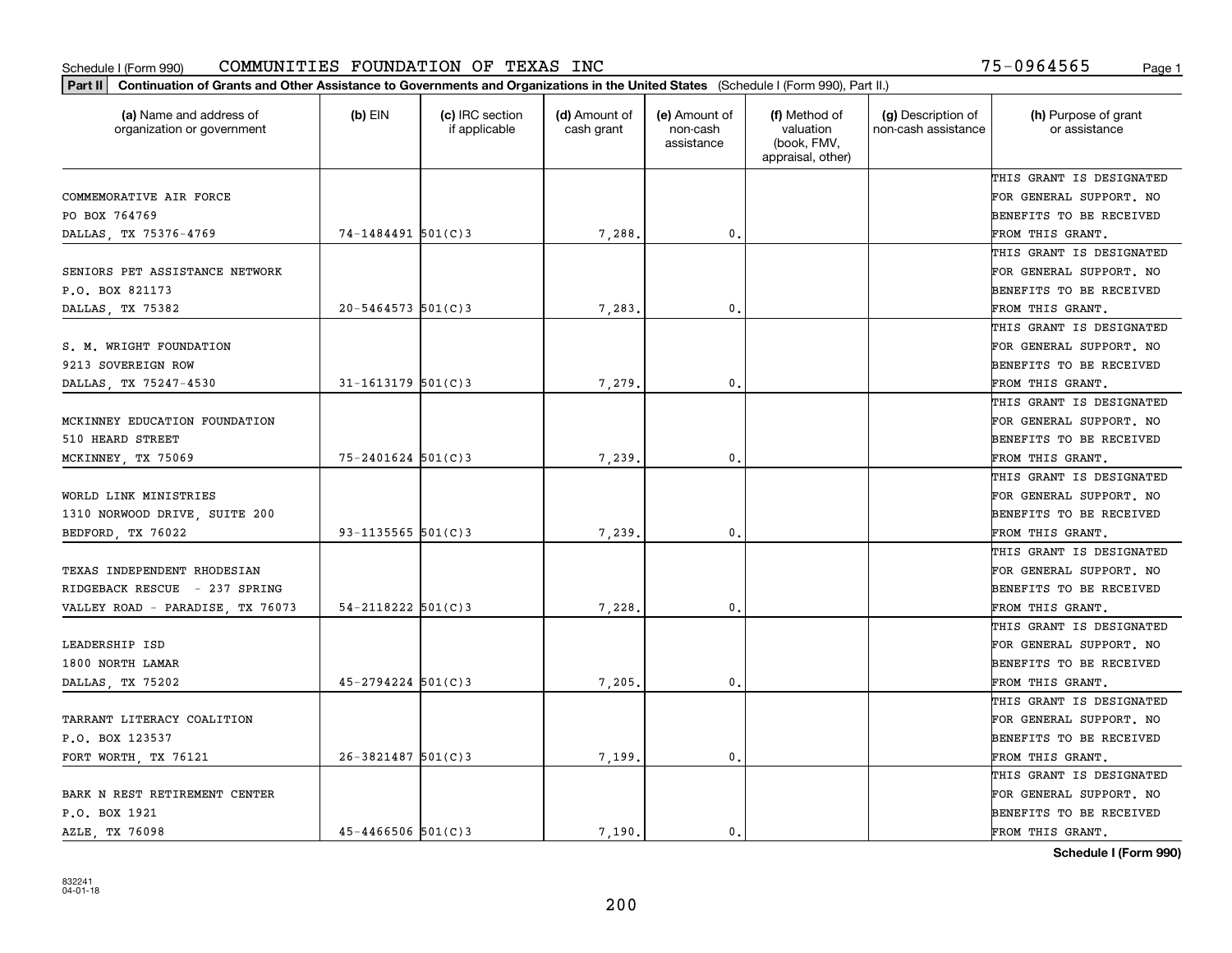| (a) Name and address of<br>organization or government | $(b)$ EIN              | (c) IRC section<br>if applicable | (d) Amount of<br>cash grant | (e) Amount of<br>non-cash<br>assistance | (f) Method of<br>valuation<br>(book, FMV,<br>appraisal, other) | (g) Description of<br>non-cash assistance | (h) Purpose of grant<br>or assistance |
|-------------------------------------------------------|------------------------|----------------------------------|-----------------------------|-----------------------------------------|----------------------------------------------------------------|-------------------------------------------|---------------------------------------|
|                                                       |                        |                                  |                             |                                         |                                                                |                                           | THIS GRANT IS DESIGNATED              |
| CENTRAL TEXAS CONFERENCE TREASURY                     |                        |                                  |                             |                                         |                                                                |                                           | FOR GENERAL SUPPORT. NO               |
| P.O. BOX 2773                                         |                        |                                  |                             |                                         |                                                                |                                           | BENEFITS TO BE RECEIVED               |
| WEATHERFORD, TX 76086                                 | $75 - 0851211$ 501(C)3 |                                  | 7,171.                      | $\mathfrak{o}$ .                        |                                                                |                                           | FROM THIS GRANT.                      |
|                                                       |                        |                                  |                             |                                         |                                                                |                                           | THIS GRANT IS DESIGNATED              |
| TEXAS SPRING CORPORATION                              |                        |                                  |                             |                                         |                                                                |                                           | FOR GENERAL SUPPORT. NO               |
| 4620 PARK SPRINGS BOULEVARD                           |                        |                                  |                             |                                         |                                                                |                                           | BENEFITS TO BE RECEIVED               |
| ARLINGTON, TX 76017                                   | $02 - 0768724$ 501(C)3 |                                  | 7,170                       | $\mathbf{0}$                            |                                                                |                                           | FROM THIS GRANT.                      |
|                                                       |                        |                                  |                             |                                         |                                                                |                                           | THIS GRANT IS DESIGNATED              |
| GCPN GLOBAL CONNECTION PARTNERSHIP                    |                        |                                  |                             |                                         |                                                                |                                           | FOR GENERAL SUPPORT. NO               |
| NETWORK - 301 S. CENTER STREET -                      |                        |                                  |                             |                                         |                                                                |                                           | BENEFITS TO BE RECEIVED               |
| ARLINGTON, TX 76010                                   | $20 - 8528638$ 501(C)3 |                                  | 7,167                       | $\mathbf{0}$ .                          |                                                                |                                           | FROM THIS GRANT.                      |
|                                                       |                        |                                  |                             |                                         |                                                                |                                           | THIS GRANT IS DESIGNATED              |
| STABLE STRIDES FARM                                   |                        |                                  |                             |                                         |                                                                |                                           | FOR GENERAL SUPPORT. NO               |
| 4400 WITHERS AVENUE                                   |                        |                                  |                             |                                         |                                                                |                                           | BENEFITS TO BE RECEIVED               |
| FLOWER MOUND, TX 75028                                | $27 - 0037645$ 501(C)3 |                                  | 7,159                       | $\mathbf{0}$                            |                                                                |                                           | FROM THIS GRANT.                      |
|                                                       |                        |                                  |                             |                                         |                                                                |                                           | THIS GRANT IS DESIGNATED              |
| HIP POCKET THEATRE                                    |                        |                                  |                             |                                         |                                                                |                                           | FOR GENERAL SUPPORT. NO               |
| 1950 SILVER CREEK ROAD                                |                        |                                  |                             |                                         |                                                                |                                           | BENEFITS TO BE RECEIVED               |
| FORT WORTH, TX 76108                                  | $75 - 1626595$ 501(C)3 |                                  | 7,117                       | $\mathbf{0}$                            |                                                                |                                           | FROM THIS GRANT.                      |
|                                                       |                        |                                  |                             |                                         |                                                                |                                           | THIS GRANT IS DESIGNATED              |
| RYLA 5810 FOUNDATION                                  |                        |                                  |                             |                                         |                                                                |                                           | FOR GENERAL SUPPORT. NO               |
| 1610 MILLVIEW PLACE                                   |                        |                                  |                             |                                         |                                                                |                                           | BENEFITS TO BE RECEIVED               |
| CARROLLTON, TX 75006                                  | $46 - 4585593$ 501(C)3 |                                  | 7,099                       | $\mathbf{0}$                            |                                                                |                                           | FROM THIS GRANT.                      |
|                                                       |                        |                                  |                             |                                         |                                                                |                                           | THIS GRANT IS DESIGNATED              |
| FRIENDS OF TRI-CITY ANIMAL SHELTER                    |                        |                                  |                             |                                         |                                                                |                                           | FOR GENERAL SUPPORT. NO               |
| P.O. BOX 381872                                       |                        |                                  |                             |                                         |                                                                |                                           | BENEFITS TO BE RECEIVED               |
| DUNCANVILLE, TX 75138                                 | $32 - 0164958$ 501(C)3 |                                  | 7,092.                      | $\mathbf{0}$ .                          |                                                                |                                           | FROM THIS GRANT.                      |
|                                                       |                        |                                  |                             |                                         |                                                                |                                           | THIS GRANT IS DESIGNATED              |
| CREATIVE ARTS CENTER OF DALLAS                        |                        |                                  |                             |                                         |                                                                |                                           | FOR GENERAL SUPPORT. NO               |
| 2360 LAUGHLIN DRIVE                                   |                        |                                  |                             |                                         |                                                                |                                           | BENEFITS TO BE RECEIVED               |
| DALLAS, TX 75228                                      | $75 - 6046116$ 501(C)3 |                                  | 7,091.                      | $\mathbf{0}$ .                          |                                                                |                                           | FROM THIS GRANT.                      |
|                                                       |                        |                                  |                             |                                         |                                                                |                                           | THIS GRANT IS DESIGNATED              |
| ST. RITA CATHOLIC SCHOOL - FW                         |                        |                                  |                             |                                         |                                                                |                                           | FOR GENERAL SUPPORT. NO               |
| 712 WEILER BOULEVARD                                  |                        |                                  |                             |                                         |                                                                |                                           | BENEFITS TO BE RECEIVED               |
| FORT WORTH, TX 76112                                  | $75 - 6111834$ 501(C)3 |                                  | 7.057.                      | 0.                                      |                                                                |                                           | FROM THIS GRANT.                      |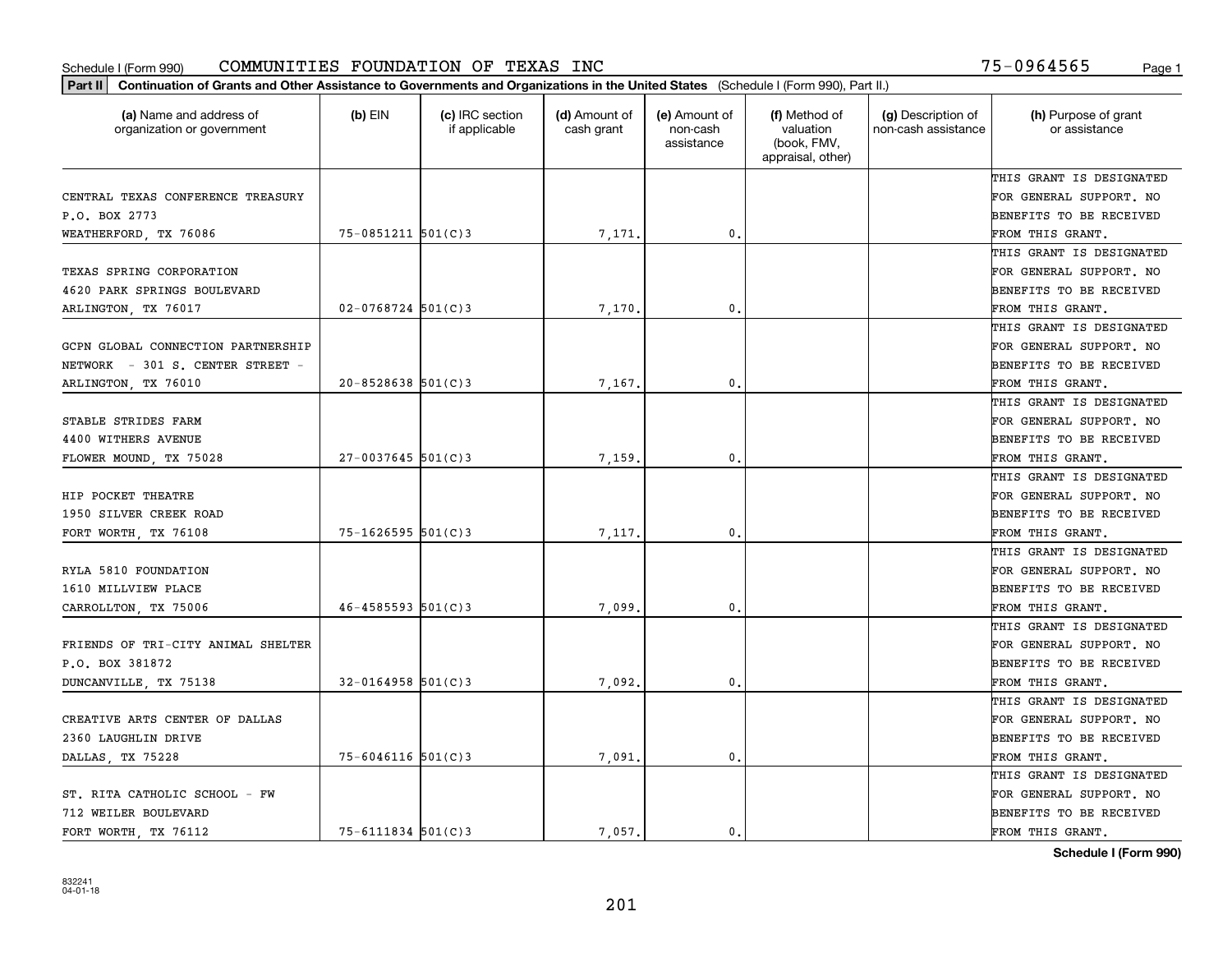| (a) Name and address of<br>organization or government | $(b)$ EIN                | (c) IRC section<br>if applicable | (d) Amount of<br>cash grant | (e) Amount of<br>non-cash<br>assistance | (f) Method of<br>valuation<br>(book, FMV,<br>appraisal, other) | (g) Description of<br>non-cash assistance | (h) Purpose of grant<br>or assistance |
|-------------------------------------------------------|--------------------------|----------------------------------|-----------------------------|-----------------------------------------|----------------------------------------------------------------|-------------------------------------------|---------------------------------------|
|                                                       |                          |                                  |                             |                                         |                                                                |                                           | THIS GRANT IS DESIGNATED              |
| LAKEWOOD MONTESSORI SCHOOL                            |                          |                                  |                             |                                         |                                                                |                                           | FOR GENERAL SUPPORT. NO               |
| 6464 EAST LOVERS LANE                                 |                          |                                  |                             |                                         |                                                                |                                           | BENEFITS TO BE RECEIVED               |
| DALLAS, TX 75214                                      | $75 - 2806289$ 501(C)3   |                                  | 7,011                       | 0.                                      |                                                                |                                           | FROM THIS GRANT.                      |
|                                                       |                          |                                  |                             |                                         |                                                                |                                           | THIS GRANT IS DESIGNATED              |
| GRACE LIKE RAIN, INC.                                 |                          |                                  |                             |                                         |                                                                |                                           | FOR GENERAL SUPPORT. NO               |
| P.O. BOX 213                                          |                          |                                  |                             |                                         |                                                                |                                           | BENEFITS TO BE RECEIVED               |
| ARGYLE, TX 76226                                      | $81 - 2233677$ 501(C)1   |                                  | 7,003                       | $\mathbf{0}$                            |                                                                |                                           | FROM THIS GRANT.                      |
|                                                       |                          |                                  |                             |                                         |                                                                |                                           | THIS GRANT IS DESIGNATED              |
| BEACON HILL PREPARATORY INSTITUTE                     |                          |                                  |                             |                                         |                                                                |                                           | FOR GENERAL SUPPORT. NO               |
| 1402 NORTH CORINTH STREET, SUITE 25                   |                          |                                  |                             |                                         |                                                                |                                           | BENEFITS TO BE RECEIVED               |
| DALLAS, TX 75215                                      | $42 - 1624235$ 501(C)3   |                                  | 7,003                       | $\mathbf{0}$ .                          |                                                                |                                           | FROM THIS GRANT.                      |
|                                                       |                          |                                  |                             |                                         |                                                                |                                           | THIS GRANT IS DESIGNATED              |
| CAL FARLEY'S BOYS RANCH                               |                          |                                  |                             |                                         |                                                                |                                           | FOR GENERAL SUPPORT. NO               |
| 600 SW 11TH AVENUE                                    |                          |                                  |                             |                                         |                                                                |                                           | BENEFITS TO BE RECEIVED               |
| AMARILLO, TX 79101                                    | 75-0808768 501(C)3       |                                  | 7,000                       | 0.                                      |                                                                |                                           | FROM THIS GRANT.                      |
| PLANNED PARENTHOOD FEDERATION OF                      |                          |                                  |                             |                                         |                                                                |                                           | THIS GRANT IS DESIGNATED              |
| AMERICA, INC. - 123 WILLIAM                           |                          |                                  |                             |                                         |                                                                |                                           | FOR GENERAL SUPPORT. NO               |
| STREET, 10TH FLOOR - NEW YORK, NY                     |                          |                                  |                             |                                         |                                                                |                                           | BENEFITS TO BE RECEIVED               |
| 10038                                                 | $13 - 1644147$ 501(C) 3  |                                  | 7,000                       | $\mathbf{0}$                            |                                                                |                                           | FROM THIS GRANT.                      |
|                                                       |                          |                                  |                             |                                         |                                                                |                                           | THIS GRANT IS DESIGNATED              |
| INTERNATIONAL SCULPTURE CENTER,                       |                          |                                  |                             |                                         |                                                                |                                           | FOR GENERAL SUPPORT. NO               |
| INC. - 14 FAIRGROUNDS ROAD, SUITE                     |                          |                                  |                             |                                         |                                                                |                                           | BENEFITS TO BE RECEIVED               |
| B - HAMILTON, NJ 08619-3447                           | $22 - 2259625$ 501(C)3   |                                  | 7,000                       | $\mathbf{0}$                            |                                                                |                                           | FROM THIS GRANT.                      |
|                                                       |                          |                                  |                             |                                         |                                                                |                                           | THIS GRANT IS DESIGNATED              |
| POINT OF VIEW MINISTRIES, INC.                        |                          |                                  |                             |                                         |                                                                |                                           | FOR GENERAL SUPPORT. NO               |
| P.O. BOX 30                                           |                          |                                  |                             |                                         |                                                                |                                           | BENEFITS TO BE RECEIVED               |
| DALLAS, TX 75221-9958                                 | 75-1751385 501(C)3       |                                  | 7,000                       | 0.                                      |                                                                |                                           | FROM THIS GRANT.                      |
|                                                       |                          |                                  |                             |                                         |                                                                |                                           | THIS GRANT IS DESIGNATED              |
| INSTITUTE FOR JUSTICE                                 |                          |                                  |                             |                                         |                                                                |                                           | FOR GENERAL SUPPORT. NO               |
| 901 N. GLEBE ROAD, SUITE 900                          |                          |                                  |                             |                                         |                                                                |                                           | BENEFITS TO BE RECEIVED               |
| ARLINGTON, VA 22203                                   | $52 - 1744337$ $501(C)3$ |                                  | 7,000.                      | $\mathbf{0}$ .                          |                                                                |                                           | FROM THIS GRANT.                      |
|                                                       |                          |                                  |                             |                                         |                                                                |                                           | THIS GRANT IS DESIGNATED              |
| LAKE HILLS CHURCH                                     |                          |                                  |                             |                                         |                                                                |                                           | FOR GENERAL SUPPORT. NO               |
| 11431 BEE CAVES ROAD                                  |                          |                                  |                             |                                         |                                                                |                                           | BENEFITS TO BE RECEIVED               |
| AUSTIN, TX 78738                                      | 74-2836199 501(C)3       |                                  | 7.000.                      | 0.                                      |                                                                |                                           | FROM THIS GRANT.                      |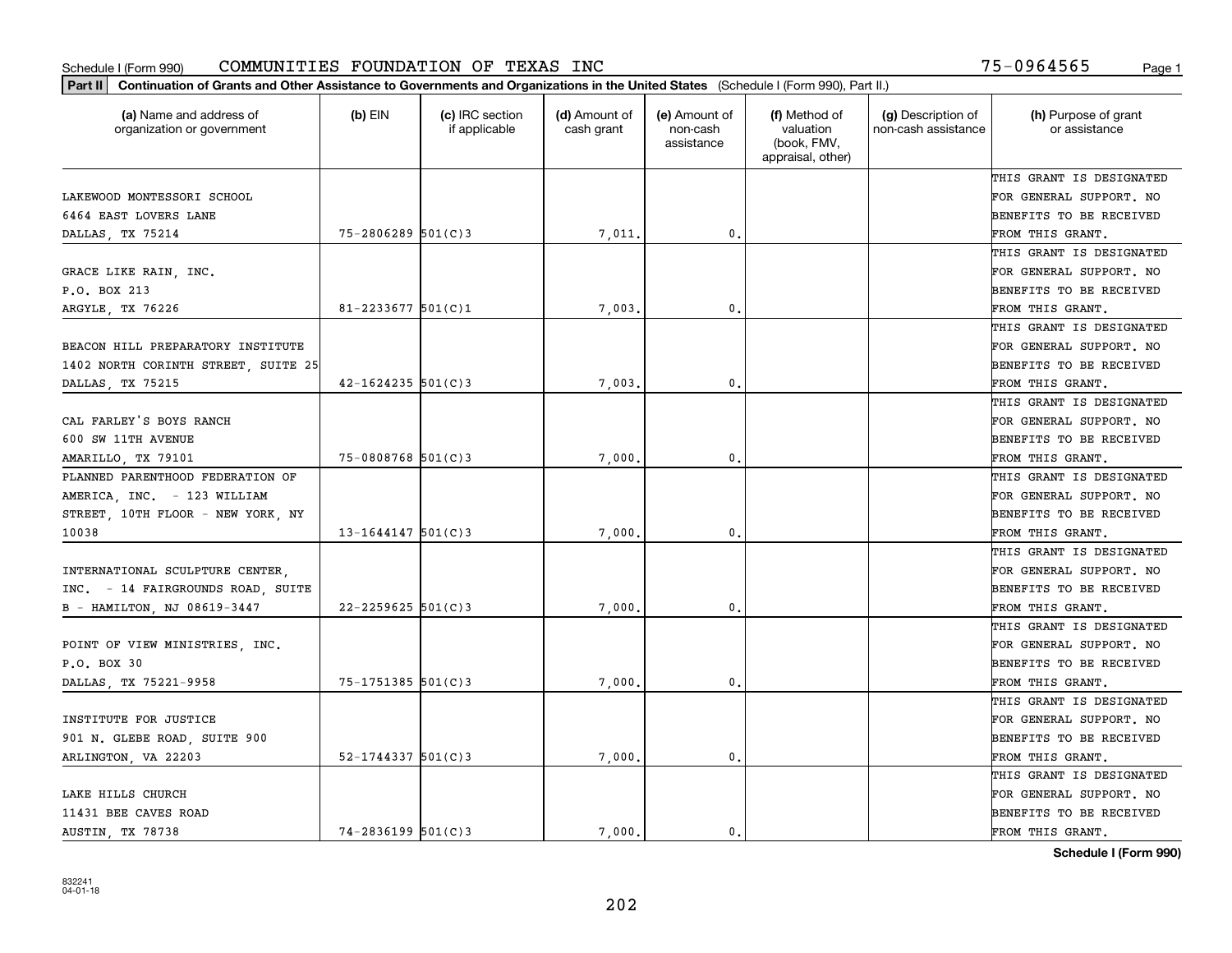|                                                       | Part II   Continuation of Grants and Other Assistance to Governments and Organizations in the United States (Schedule I (Form 990), Part II.) |                                  |                             |                                         |                                                                |                                           |                                       |  |  |  |  |
|-------------------------------------------------------|-----------------------------------------------------------------------------------------------------------------------------------------------|----------------------------------|-----------------------------|-----------------------------------------|----------------------------------------------------------------|-------------------------------------------|---------------------------------------|--|--|--|--|
| (a) Name and address of<br>organization or government | (b) $EIN$                                                                                                                                     | (c) IRC section<br>if applicable | (d) Amount of<br>cash grant | (e) Amount of<br>non-cash<br>assistance | (f) Method of<br>valuation<br>(book, FMV,<br>appraisal, other) | (g) Description of<br>non-cash assistance | (h) Purpose of grant<br>or assistance |  |  |  |  |
| GREAT NECK CENTER FOR THE VISUAL &                    |                                                                                                                                               |                                  |                             |                                         |                                                                |                                           | THIS GRANT IS DESIGNATED              |  |  |  |  |
| PERFORMING ARTS, INC. - 113                           |                                                                                                                                               |                                  |                             |                                         |                                                                |                                           | FOR GENERAL SUPPORT. NO               |  |  |  |  |
| MIDDLE NECK ROAD - GREAT NECK, NY                     |                                                                                                                                               |                                  |                             |                                         |                                                                |                                           | BENEFITS TO BE RECEIVED               |  |  |  |  |
| 11021                                                 | $11 - 3138443$ 501(C)3                                                                                                                        |                                  | 7,000                       | 0.                                      |                                                                |                                           | FROM THIS GRANT.                      |  |  |  |  |
|                                                       |                                                                                                                                               |                                  |                             |                                         |                                                                |                                           | THIS GRANT IS DESIGNATED              |  |  |  |  |
| LEGACY AT MIDTOWN PARK, INC.                          |                                                                                                                                               |                                  |                             |                                         |                                                                |                                           | FOR GENERAL SUPPORT. NO               |  |  |  |  |
| 6101 OHIO DRIVE                                       |                                                                                                                                               |                                  |                             |                                         |                                                                |                                           | BENEFITS TO BE RECEIVED               |  |  |  |  |
| PLANO, TX 75024                                       | $47 - 2890521$ 501(C)3                                                                                                                        |                                  | 7,000                       | 0.                                      |                                                                |                                           | FROM THIS GRANT.                      |  |  |  |  |
|                                                       |                                                                                                                                               |                                  |                             |                                         |                                                                |                                           | THIS GRANT IS DESIGNATED              |  |  |  |  |
| FLOWER MOUND HIGH SCHOOL BAND                         |                                                                                                                                               |                                  |                             |                                         |                                                                |                                           | FOR GENERAL SUPPORT. NO               |  |  |  |  |
| BOOSTER CLUB - P.O. BOX 270224 -                      |                                                                                                                                               |                                  |                             |                                         |                                                                |                                           | BENEFITS TO BE RECEIVED               |  |  |  |  |
| FLOWER MOUND, TX 75027-0224                           | 75-2828571 501(C)3                                                                                                                            |                                  | 7,000                       | 0.                                      |                                                                |                                           | FROM THIS GRANT.                      |  |  |  |  |
|                                                       |                                                                                                                                               |                                  |                             |                                         |                                                                |                                           | THIS GRANT IS DESIGNATED              |  |  |  |  |
| RED OAK ISD EDUCATION FOUNDATION                      |                                                                                                                                               |                                  |                             |                                         |                                                                |                                           | FOR GENERAL SUPPORT. NO               |  |  |  |  |
| P.O. BOX 9000                                         |                                                                                                                                               |                                  |                             |                                         |                                                                |                                           | <b>BENEFITS TO BE RECEIVED</b>        |  |  |  |  |
| RED OAK, TX 75154                                     | $05 - 0523972$ 501(C)3                                                                                                                        |                                  | 6,997.                      | 0.                                      |                                                                |                                           | FROM THIS GRANT.                      |  |  |  |  |
|                                                       |                                                                                                                                               |                                  |                             |                                         |                                                                |                                           | THIS GRANT IS DESIGNATED              |  |  |  |  |
| CAMERATA SCHOOL                                       |                                                                                                                                               |                                  |                             |                                         |                                                                |                                           | FOR GENERAL SUPPORT. NO               |  |  |  |  |
| 5780 VIRGINIA PARKWAY                                 |                                                                                                                                               |                                  |                             |                                         |                                                                |                                           | BENEFITS TO BE RECEIVED               |  |  |  |  |
| MCKINNEY, TX 75071                                    | 81-0952156 $501(C)$ 3                                                                                                                         |                                  | 6,989                       | 0.                                      |                                                                |                                           | FROM THIS GRANT.                      |  |  |  |  |
|                                                       |                                                                                                                                               |                                  |                             |                                         |                                                                |                                           | THIS GRANT IS DESIGNATED              |  |  |  |  |
| HOPE 4 REFUGEES                                       |                                                                                                                                               |                                  |                             |                                         |                                                                |                                           | FOR GENERAL SUPPORT. NO               |  |  |  |  |
| 1515 N. TOWN EAST BOULEVARD, SUITE                    |                                                                                                                                               |                                  |                             |                                         |                                                                |                                           | BENEFITS TO BE RECEIVED               |  |  |  |  |
| MESQUITE, TX 75150                                    | $26-3173703$ $501(C)3$                                                                                                                        |                                  | 6,961                       | 0.                                      |                                                                |                                           | FROM THIS GRANT.                      |  |  |  |  |
|                                                       |                                                                                                                                               |                                  |                             |                                         |                                                                |                                           | THIS GRANT IS DESIGNATED              |  |  |  |  |
| ST. MONICA CATHOLIC SCHOOL                            |                                                                                                                                               |                                  |                             |                                         |                                                                |                                           | FOR GENERAL SUPPORT. NO               |  |  |  |  |
| 4140 WALNUT HILL LANE                                 |                                                                                                                                               |                                  |                             |                                         |                                                                |                                           | BENEFITS TO BE RECEIVED               |  |  |  |  |
| DALLAS, TX 75229                                      | $80 - 0518663$ $501(C)3$                                                                                                                      |                                  | 6,957.                      | 0.                                      |                                                                |                                           | FROM THIS GRANT.                      |  |  |  |  |
|                                                       |                                                                                                                                               |                                  |                             |                                         |                                                                |                                           | THIS GRANT IS DESIGNATED              |  |  |  |  |
| TEEN LIFELINE INC.                                    |                                                                                                                                               |                                  |                             |                                         |                                                                |                                           | FOR GENERAL SUPPORT. NO               |  |  |  |  |
| 2501 W. SOUTHLAKE BOULEVARD                           |                                                                                                                                               |                                  |                             |                                         |                                                                |                                           | BENEFITS TO BE RECEIVED               |  |  |  |  |
| SOUTHLAKE, TX 76092                                   | $26 - 2612477$ 501(C)3                                                                                                                        |                                  | 6,957.                      | 0.                                      |                                                                |                                           | FROM THIS GRANT.                      |  |  |  |  |
|                                                       |                                                                                                                                               |                                  |                             |                                         |                                                                |                                           | THIS GRANT IS DESIGNATED              |  |  |  |  |
| BRICK ROAD THEATRE                                    |                                                                                                                                               |                                  |                             |                                         |                                                                |                                           | FOR GENERAL SUPPORT. NO               |  |  |  |  |
| 201 JOPLIN DRIVE                                      |                                                                                                                                               |                                  |                             |                                         |                                                                |                                           | BENEFITS TO BE RECEIVED               |  |  |  |  |
| MCKINNEY TX 75071                                     | $47 - 4755842$ 501(C)3                                                                                                                        |                                  | 6.934.                      | 0.                                      |                                                                |                                           | FROM THIS GRANT.                      |  |  |  |  |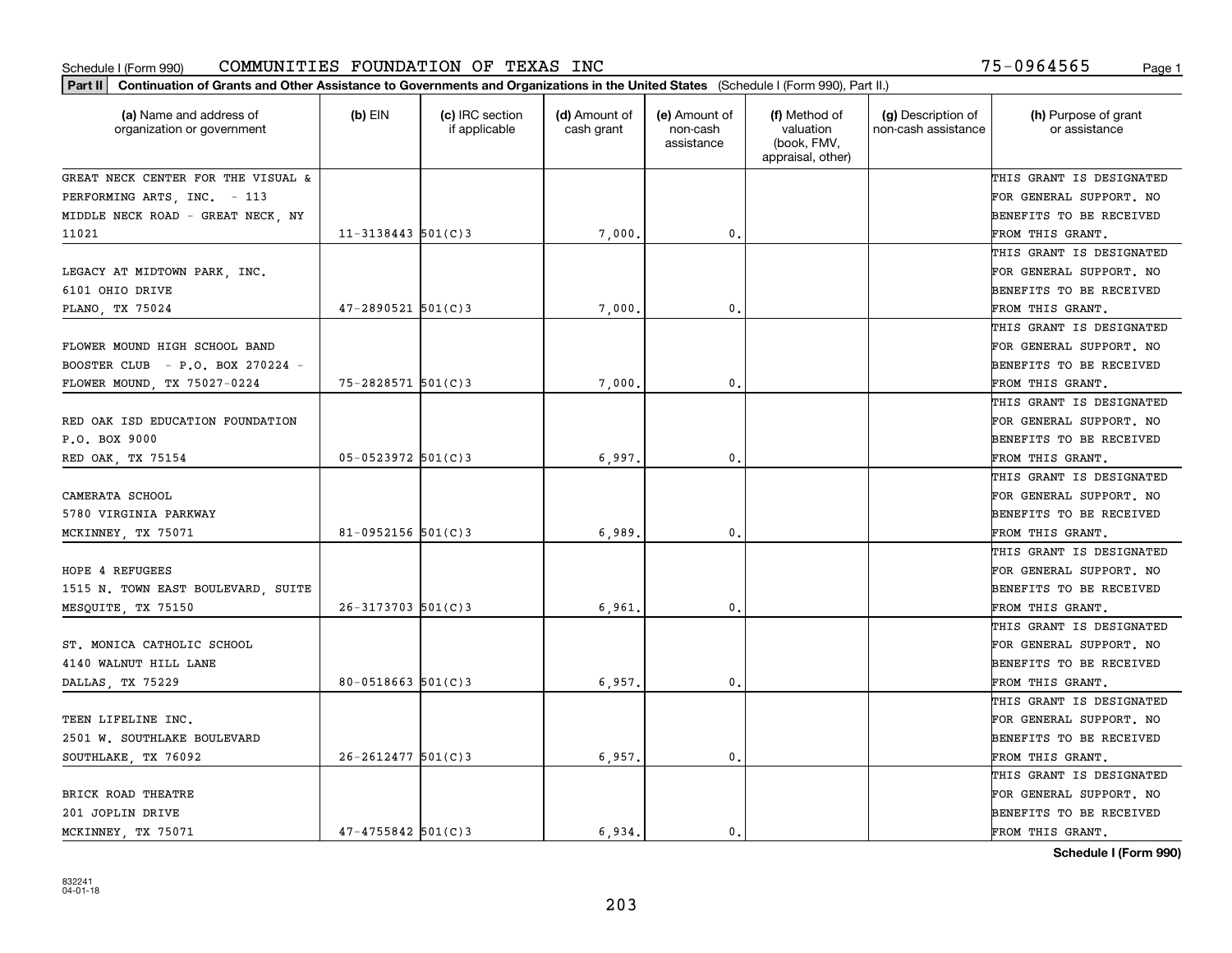| Part II   Continuation of Grants and Other Assistance to Governments and Organizations in the United States (Schedule I (Form 990), Part II.) |                          |                                  |                             |                                         |                                                                |                                           |                                       |
|-----------------------------------------------------------------------------------------------------------------------------------------------|--------------------------|----------------------------------|-----------------------------|-----------------------------------------|----------------------------------------------------------------|-------------------------------------------|---------------------------------------|
| (a) Name and address of<br>organization or government                                                                                         | $(b)$ EIN                | (c) IRC section<br>if applicable | (d) Amount of<br>cash grant | (e) Amount of<br>non-cash<br>assistance | (f) Method of<br>valuation<br>(book, FMV,<br>appraisal, other) | (g) Description of<br>non-cash assistance | (h) Purpose of grant<br>or assistance |
|                                                                                                                                               |                          |                                  |                             |                                         |                                                                |                                           | THIS GRANT IS DESIGNATED              |
| ONSTAGE IN BEDFORD                                                                                                                            |                          |                                  |                             |                                         |                                                                |                                           | FOR GENERAL SUPPORT. NO               |
| P.O. BOX 211234                                                                                                                               |                          |                                  |                             |                                         |                                                                |                                           | <b>BENEFITS TO BE RECEIVED</b>        |
| BEDFORD, TX 76095-8234                                                                                                                        | $56 - 2412906$ $501(C)3$ |                                  | 6,926,                      | 0.                                      |                                                                |                                           | FROM THIS GRANT.                      |
|                                                                                                                                               |                          |                                  |                             |                                         |                                                                |                                           | THIS GRANT IS DESIGNATED              |
| LEAP GLOBAL MISSIONS                                                                                                                          |                          |                                  |                             |                                         |                                                                |                                           | FOR GENERAL SUPPORT. NO               |
| 7777 FOREST LANE, SUITE B326                                                                                                                  |                          |                                  |                             |                                         |                                                                |                                           | <b>BENEFITS TO BE RECEIVED</b>        |
| DALLAS, TX 75230                                                                                                                              | $75 - 2806391$ 501(C)3   |                                  | 6,909                       | 0.                                      |                                                                |                                           | FROM THIS GRANT.                      |
|                                                                                                                                               |                          |                                  |                             |                                         |                                                                |                                           | THIS GRANT IS DESIGNATED              |
| NATIONAL NETWORK OF ABORTION FUNDS                                                                                                            |                          |                                  |                             |                                         |                                                                |                                           | FOR GENERAL SUPPORT. NO               |
| P.O. BOX 227336                                                                                                                               |                          |                                  |                             |                                         |                                                                |                                           | BENEFITS TO BE RECEIVED               |
| DALLAS, TX 75222                                                                                                                              | $11-3736286$ 501(C)3     |                                  | 6,895.                      | $\mathfrak{o}$ .                        |                                                                |                                           | FROM THIS GRANT.                      |
|                                                                                                                                               |                          |                                  |                             |                                         |                                                                |                                           | THIS GRANT IS DESIGNATED              |
| UNITED THROUGH HOPE                                                                                                                           |                          |                                  |                             |                                         |                                                                |                                           | FOR GENERAL SUPPORT. NO               |
| 503 BOLIVAR STREET                                                                                                                            |                          |                                  |                             |                                         |                                                                |                                           | <b>BENEFITS TO BE RECEIVED</b>        |
| DENTON, TX 76201                                                                                                                              | $45 - 3588770$ 501(C) 3  |                                  | 6,894.                      | 0.                                      |                                                                |                                           | FROM THIS GRANT.                      |
|                                                                                                                                               |                          |                                  |                             |                                         |                                                                |                                           | THIS GRANT IS DESIGNATED              |
| AVANCE-DALLAS, INC                                                                                                                            |                          |                                  |                             |                                         |                                                                |                                           | FOR GENERAL SUPPORT. NO               |
| 2060 SINGLETON BLVD., SUITE 103                                                                                                               |                          |                                  |                             |                                         |                                                                |                                           | BENEFITS TO BE RECEIVED               |
| DALLAS, TX 75212                                                                                                                              | $75 - 2699260$ 501(C)3   |                                  | 6,893                       | 0.                                      |                                                                |                                           | FROM THIS GRANT.                      |
|                                                                                                                                               |                          |                                  |                             |                                         |                                                                |                                           | THIS GRANT IS DESIGNATED              |
| PANTEGO CHRISTIAN ACADEMY                                                                                                                     |                          |                                  |                             |                                         |                                                                |                                           | FOR GENERAL SUPPORT. NO               |
| 2201 W. PARK ROW DRIVE                                                                                                                        |                          |                                  |                             |                                         |                                                                |                                           | BENEFITS TO BE RECEIVED               |
| ARLINGTON, TX 76013                                                                                                                           | $75 - 2379341$ 501(C)3   |                                  | 6,874.                      | 0.                                      |                                                                |                                           | FROM THIS GRANT.                      |
|                                                                                                                                               |                          |                                  |                             |                                         |                                                                |                                           | THIS GRANT IS DESIGNATED              |
| DOWN SYNDROME GUILD OF DALLAS                                                                                                                 |                          |                                  |                             |                                         |                                                                |                                           | FOR GENERAL SUPPORT. NO               |
| 1702 N. COLLINS BOULEVARD SUITE 170                                                                                                           |                          |                                  |                             |                                         |                                                                |                                           | <b>BENEFITS TO BE RECEIVED</b>        |
| RICHARDSON, TX 75080-3697                                                                                                                     | $75 - 1508091$ 501(C)3   |                                  | 6,869                       | $\mathfrak{o}$ .                        |                                                                |                                           | FROM THIS GRANT.                      |
|                                                                                                                                               |                          |                                  |                             |                                         |                                                                |                                           | THIS GRANT IS DESIGNATED              |
| SOUTH DALLAS FAIR PARK INNERCITY                                                                                                              |                          |                                  |                             |                                         |                                                                |                                           | FOR GENERAL SUPPORT. NO               |
| COMMUNITY DEV. CORP. - 4907                                                                                                                   |                          |                                  |                             |                                         |                                                                |                                           | BENEFITS TO BE RECEIVED               |
| SPRING AVENUE - DALLAS, TX 75210                                                                                                              | $75 - 2137179$ 501(C)3   |                                  | 6,836.                      | 0.                                      |                                                                |                                           | FROM THIS GRANT.                      |
|                                                                                                                                               |                          |                                  |                             |                                         |                                                                |                                           | THIS GRANT IS DESIGNATED              |
| IRVING COMMUNITY THEATER, INC.                                                                                                                |                          |                                  |                             |                                         |                                                                |                                           | FOR GENERAL SUPPORT. NO               |
| 3333 N. MACARTHUR BOULEVARD, SUITE                                                                                                            |                          |                                  |                             |                                         |                                                                |                                           | <b>BENEFITS TO BE RECEIVED</b>        |
| IRVING, TX 75062                                                                                                                              | $75 - 1591947$ 501(C)3   |                                  | 6.831.                      | 0.                                      |                                                                |                                           | FROM THIS GRANT.                      |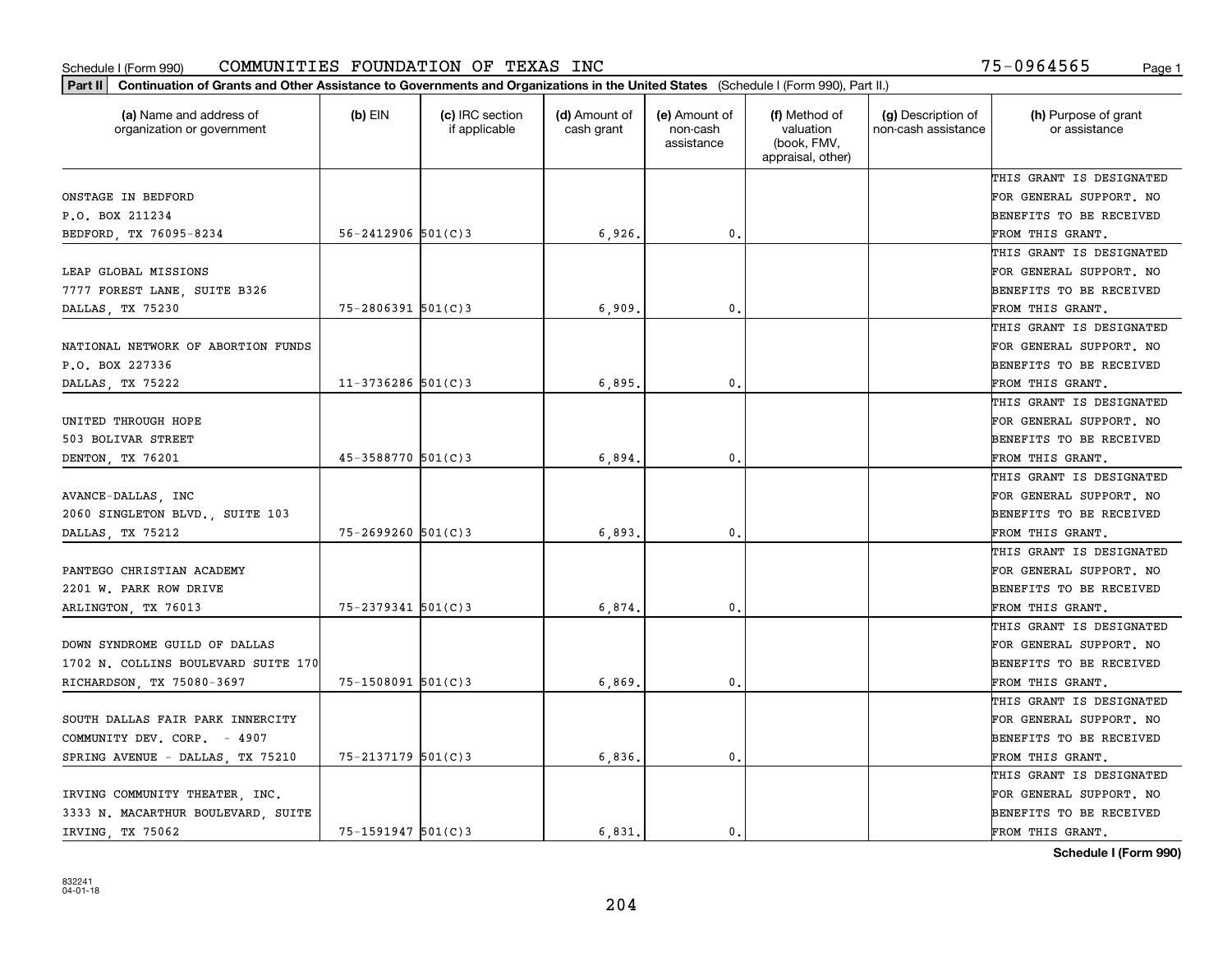| Part II   Continuation of Grants and Other Assistance to Governments and Organizations in the United States (Schedule I (Form 990), Part II.)<br>(a) Name and address of<br>organization or government | $(b)$ EIN              | (c) IRC section<br>if applicable | (d) Amount of<br>cash grant | (e) Amount of<br>non-cash<br>assistance | (f) Method of<br>valuation<br>(book, FMV,<br>appraisal, other) | (g) Description of<br>non-cash assistance | (h) Purpose of grant<br>or assistance |
|--------------------------------------------------------------------------------------------------------------------------------------------------------------------------------------------------------|------------------------|----------------------------------|-----------------------------|-----------------------------------------|----------------------------------------------------------------|-------------------------------------------|---------------------------------------|
|                                                                                                                                                                                                        |                        |                                  |                             |                                         |                                                                |                                           | THIS GRANT IS DESIGNATED              |
| CHIN COMMUNITY MINISTRY                                                                                                                                                                                |                        |                                  |                             |                                         |                                                                |                                           | FOR GENERAL SUPPORT. NO               |
| 1020 FOX AVENUE, APARTMENT504                                                                                                                                                                          |                        |                                  |                             |                                         |                                                                |                                           | <b>BENEFITS TO BE RECEIVED</b>        |
| LEWISVILLE, TX 75067                                                                                                                                                                                   | $47 - 1202801$ 501(C)3 |                                  | 6,821                       | 0.                                      |                                                                |                                           | FROM THIS GRANT.                      |
|                                                                                                                                                                                                        |                        |                                  |                             |                                         |                                                                |                                           | THIS GRANT IS DESIGNATED              |
| GERMAN SHORTHAIRED POINTER RESCUE                                                                                                                                                                      |                        |                                  |                             |                                         |                                                                |                                           | FOR GENERAL SUPPORT. NO               |
| OF NORTH TEXAS, INC. - 723 DUMONT                                                                                                                                                                      |                        |                                  |                             |                                         |                                                                |                                           | BENEFITS TO BE RECEIVED               |
| STREET - DALLAS, TX 75214                                                                                                                                                                              | $90 - 0061280$ 501(C)3 |                                  | 6,813                       | 0.                                      |                                                                |                                           | FROM THIS GRANT.                      |
|                                                                                                                                                                                                        |                        |                                  |                             |                                         |                                                                |                                           | THIS GRANT IS DESIGNATED              |
| 22KILL                                                                                                                                                                                                 |                        |                                  |                             |                                         |                                                                |                                           | FOR GENERAL SUPPORT. NO               |
| 13625 NEUTRON ROAD                                                                                                                                                                                     |                        |                                  |                             |                                         |                                                                |                                           | BENEFITS TO BE RECEIVED               |
| DALLAS, TX 75244                                                                                                                                                                                       | $47 - 3864997$ 501(C)3 |                                  | 6,806                       | $\mathbf{0}$ .                          |                                                                |                                           | FROM THIS GRANT.                      |
|                                                                                                                                                                                                        |                        |                                  |                             |                                         |                                                                |                                           | THIS GRANT IS DESIGNATED              |
| COPPELL HUMANE SOCIETY                                                                                                                                                                                 |                        |                                  |                             |                                         |                                                                |                                           | FOR GENERAL SUPPORT. NO               |
| P.O. BOX 1561                                                                                                                                                                                          |                        |                                  |                             |                                         |                                                                |                                           | BENEFITS TO BE RECEIVED               |
| COPPELL, TX 75019                                                                                                                                                                                      | $75 - 2335062$ 501(C)3 |                                  | 6,802                       | 0.                                      |                                                                |                                           | FROM THIS GRANT.                      |
|                                                                                                                                                                                                        |                        |                                  |                             |                                         |                                                                |                                           | THIS GRANT IS DESIGNATED              |
| ARBORCREEK MONTESSORI ACADEMY.                                                                                                                                                                         |                        |                                  |                             |                                         |                                                                |                                           | FOR GENERAL SUPPORT. NO               |
| $INC. = 14445 \text{ WEB CHAPEL ROAD}$ -                                                                                                                                                               |                        |                                  |                             |                                         |                                                                |                                           | BENEFITS TO BE RECEIVED               |
| DALLAS, TX 75234                                                                                                                                                                                       | $81 - 2790219$ 501(C)3 |                                  | 6,797                       | 0.                                      |                                                                |                                           | FROM THIS GRANT.                      |
|                                                                                                                                                                                                        |                        |                                  |                             |                                         |                                                                |                                           | THIS GRANT IS DESIGNATED              |
| WHITE ROSE FOUNDATION                                                                                                                                                                                  |                        |                                  |                             |                                         |                                                                |                                           | FOR GENERAL SUPPORT. NO               |
| P.O. BOX 143309                                                                                                                                                                                        |                        |                                  |                             |                                         |                                                                |                                           | <b>BENEFITS TO BE RECEIVED</b>        |
| IRVING, TX 75014                                                                                                                                                                                       | $85 - 0442562$ 501(C)3 |                                  | 6,774                       | 0.                                      |                                                                |                                           | FROM THIS GRANT.                      |
|                                                                                                                                                                                                        |                        |                                  |                             |                                         |                                                                |                                           | THIS GRANT IS DESIGNATED              |
| ARTIST OUTREACH, INC.                                                                                                                                                                                  |                        |                                  |                             |                                         |                                                                |                                           | FOR GENERAL SUPPORT. NO               |
| 10000 NORTH CENTRAL EXPRESSWAY, SUI                                                                                                                                                                    |                        |                                  |                             |                                         |                                                                |                                           | <b>BENEFITS TO BE RECEIVED</b>        |
| DALLAS, TX 75231                                                                                                                                                                                       | $46 - 0638240$ 501(C)3 |                                  | 6,772.                      | $\mathbf{0}$ .                          |                                                                |                                           | FROM THIS GRANT.                      |
|                                                                                                                                                                                                        |                        |                                  |                             |                                         |                                                                |                                           | THIS GRANT IS DESIGNATED              |
| DALLAS CHAMBER SYMPHONY                                                                                                                                                                                |                        |                                  |                             |                                         |                                                                |                                           | FOR GENERAL SUPPORT. NO               |
| P.O. BOX 795548                                                                                                                                                                                        |                        |                                  |                             |                                         |                                                                |                                           | BENEFITS TO BE RECEIVED               |
| DALLAS, TX 75379                                                                                                                                                                                       | $45 - 3543901$ 501(C)3 |                                  | 6,750.                      | $\mathfrak o$ .                         |                                                                |                                           | FROM THIS GRANT.                      |
|                                                                                                                                                                                                        |                        |                                  |                             |                                         |                                                                |                                           | THIS GRANT IS DESIGNATED              |
| CHIHUAHUA RESCUE & TRANSPORT  INC.                                                                                                                                                                     |                        |                                  |                             |                                         |                                                                |                                           | FOR GENERAL SUPPORT. NO               |
| P.O. BOX 832032                                                                                                                                                                                        |                        |                                  |                             |                                         |                                                                |                                           | BENEFITS TO BE RECEIVED               |
| RICHARDSON, TX 75080                                                                                                                                                                                   | $65 - 1018866$ 501(C)3 |                                  | 6.734.                      | 0.                                      |                                                                |                                           | FROM THIS GRANT.                      |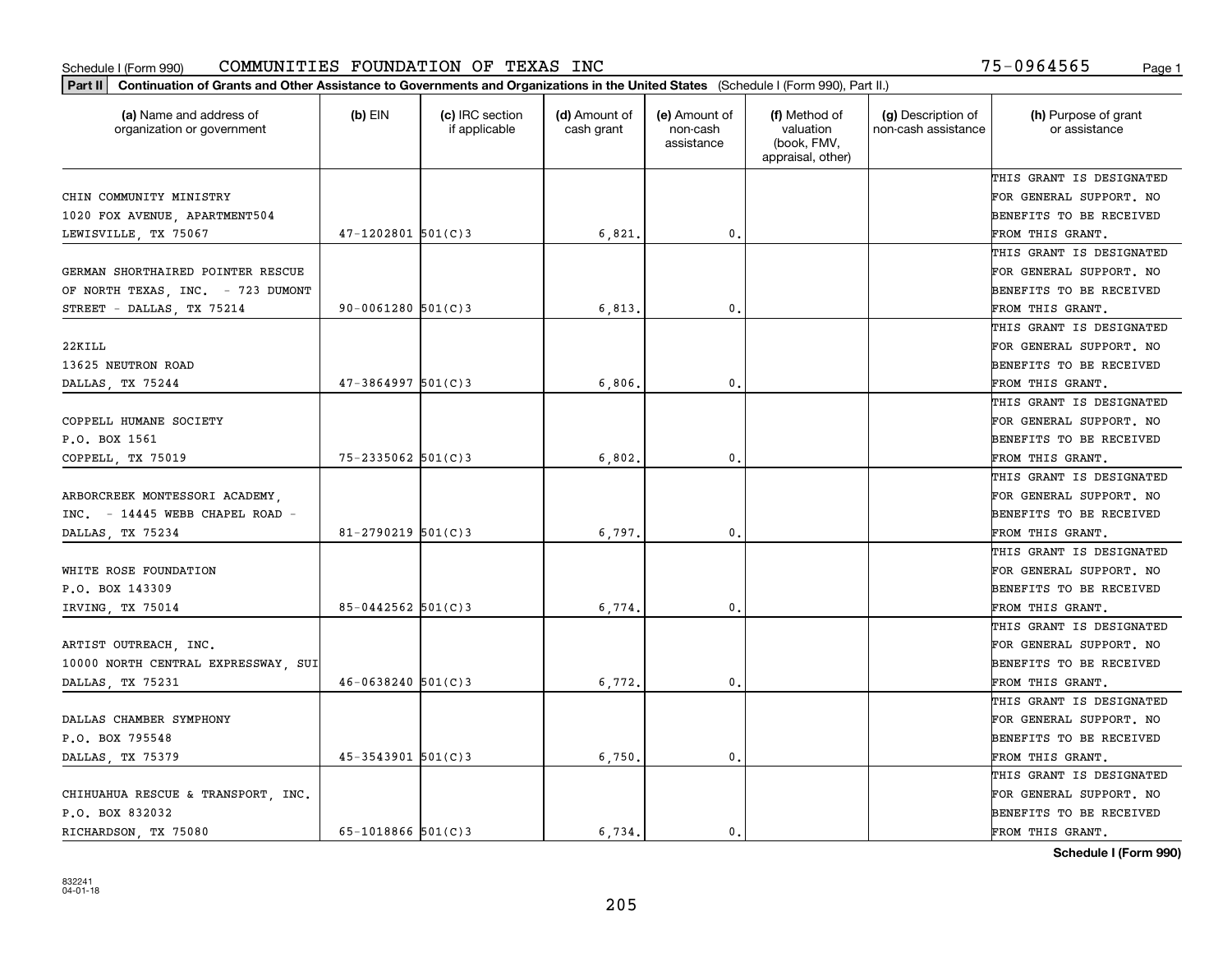| (a) Name and address of<br>organization or government | $(b)$ EIN                | (c) IRC section<br>if applicable | (d) Amount of<br>cash grant | (e) Amount of<br>non-cash<br>assistance | (f) Method of<br>valuation<br>(book, FMV,<br>appraisal, other) | (g) Description of<br>non-cash assistance | (h) Purpose of grant<br>or assistance |
|-------------------------------------------------------|--------------------------|----------------------------------|-----------------------------|-----------------------------------------|----------------------------------------------------------------|-------------------------------------------|---------------------------------------|
| MEALS ON WHEELS SENIOR SERVICES OF                    |                          |                                  |                             |                                         |                                                                |                                           | THIS GRANT IS DESIGNATED              |
| ROCKWALL COUNTY - 950 WILLIAMS                        |                          |                                  |                             |                                         |                                                                |                                           | FOR GENERAL SUPPORT. NO               |
| STREET                                                |                          |                                  |                             |                                         |                                                                |                                           | BENEFITS TO BE RECEIVED               |
| BLDG. C. SUITE 200 - ROCKWALL. TX                     | $31 - 1621625$ 501(C)3   |                                  | 6,734.                      | $\mathfrak{o}$ .                        |                                                                |                                           | FROM THIS GRANT.                      |
|                                                       |                          |                                  |                             |                                         |                                                                |                                           | THIS GRANT IS DESIGNATED              |
| TEXAS COMPANION ANIMAL RESOURCE &                     |                          |                                  |                             |                                         |                                                                |                                           | FOR GENERAL SUPPORT. NO               |
| EDUCATION SOCIETY - 18484 PRESTON                     |                          |                                  |                             |                                         |                                                                |                                           | BENEFITS TO BE RECEIVED               |
| RD., SUITE 102 - DALLAS, TX 75252                     | $75 - 2489842$ 501(C)3   |                                  | 6,734                       | $\mathbf{0}$                            |                                                                |                                           | FROM THIS GRANT.                      |
|                                                       |                          |                                  |                             |                                         |                                                                |                                           | THIS GRANT IS DESIGNATED              |
| AFRICAN AMERICAN MUSEUM                               |                          |                                  |                             |                                         |                                                                |                                           | FOR GENERAL SUPPORT. NO               |
| 3536 GRAND AVENUE                                     |                          |                                  |                             |                                         |                                                                |                                           | BENEFITS TO BE RECEIVED               |
| DALLAS, TX 75210-1005                                 | 75-1678200 501(C)3       |                                  | 6,698                       | $\mathfrak{o}$ .                        |                                                                |                                           | FROM THIS GRANT.                      |
|                                                       |                          |                                  |                             |                                         |                                                                |                                           | THIS GRANT IS DESIGNATED              |
| CONSERVATIVE JEWISH DAY SCHOOL OF                     |                          |                                  |                             |                                         |                                                                |                                           | FOR GENERAL SUPPORT. NO               |
| DALLAS, INC. - 18011 HILLCREST                        |                          |                                  |                             |                                         |                                                                |                                           | BENEFITS TO BE RECEIVED               |
| ROAD - DALLAS, TX 75252                               | $75 - 2714693$ 501(C)3   |                                  | 6,685                       | $\mathbf{0}$                            |                                                                |                                           | FROM THIS GRANT.                      |
| UNITED METHODIST CHURCH AND IT'S                      |                          |                                  |                             |                                         |                                                                |                                           | THIS GRANT IS DESIGNATED              |
| AFFILIATED ORGANIZATIONS - 1102                       |                          |                                  |                             |                                         |                                                                |                                           | FOR GENERAL SUPPORT. NO               |
| NE BARNARD STREET - GLEN ROSE, TX                     |                          |                                  |                             |                                         |                                                                |                                           | BENEFITS TO BE RECEIVED               |
| 76043                                                 | $74 - 1260721$ 501(C)3   |                                  | 6,676                       | $\mathbf{0}$                            |                                                                |                                           | FROM THIS GRANT.                      |
|                                                       |                          |                                  |                             |                                         |                                                                |                                           | THIS GRANT IS DESIGNATED              |
| NORTHAVEN UNITED METHODIST CHURCH                     |                          |                                  |                             |                                         |                                                                |                                           | FOR GENERAL SUPPORT. NO               |
| 11211 PRESTON ROAD                                    |                          |                                  |                             |                                         |                                                                |                                           | BENEFITS TO BE RECEIVED               |
| DALLAS, TX 75230                                      | $75 - 6004446$ 501(C)3   |                                  | 6,657                       | $\mathbf{0}$                            |                                                                |                                           | FROM THIS GRANT.                      |
|                                                       |                          |                                  |                             |                                         |                                                                |                                           | THIS GRANT IS DESIGNATED              |
| BRITE DIVINITY SCHOOL                                 |                          |                                  |                             |                                         |                                                                |                                           | FOR GENERAL SUPPORT. NO               |
| TCU BOX 298130                                        |                          |                                  |                             |                                         |                                                                |                                           | BENEFITS TO BE RECEIVED               |
| FORT WORTH, TX 76129                                  | $23 - 7121060$ 501(C)3   |                                  | 6,656                       | $\mathbf{0}$ .                          |                                                                |                                           | FROM THIS GRANT.                      |
|                                                       |                          |                                  |                             |                                         |                                                                |                                           | THIS GRANT IS DESIGNATED              |
| MANSFIELD ISD EDUCATION FOUNDATION                    |                          |                                  |                             |                                         |                                                                |                                           | FOR GENERAL SUPPORT. NO               |
| 609 E. BROAD                                          |                          |                                  |                             |                                         |                                                                |                                           | BENEFITS TO BE RECEIVED               |
| MANSFIELD, TX 76063                                   | $75 - 2765533$ $501(C)3$ |                                  | 6,598                       | $\mathbf{0}$ .                          |                                                                |                                           | FROM THIS GRANT.                      |
|                                                       |                          |                                  |                             |                                         |                                                                |                                           | THIS GRANT IS DESIGNATED              |
| SHARING THE LOVE FOUNDATION                           |                          |                                  |                             |                                         |                                                                |                                           | FOR GENERAL SUPPORT. NO               |
| P.O. BOX 640                                          |                          |                                  |                             |                                         |                                                                |                                           | BENEFITS TO BE RECEIVED               |
| FORNEY TX 75126                                       | $45 - 4809398$ 501(C)3   |                                  | 6,589.                      | 0.                                      |                                                                |                                           | FROM THIS GRANT.                      |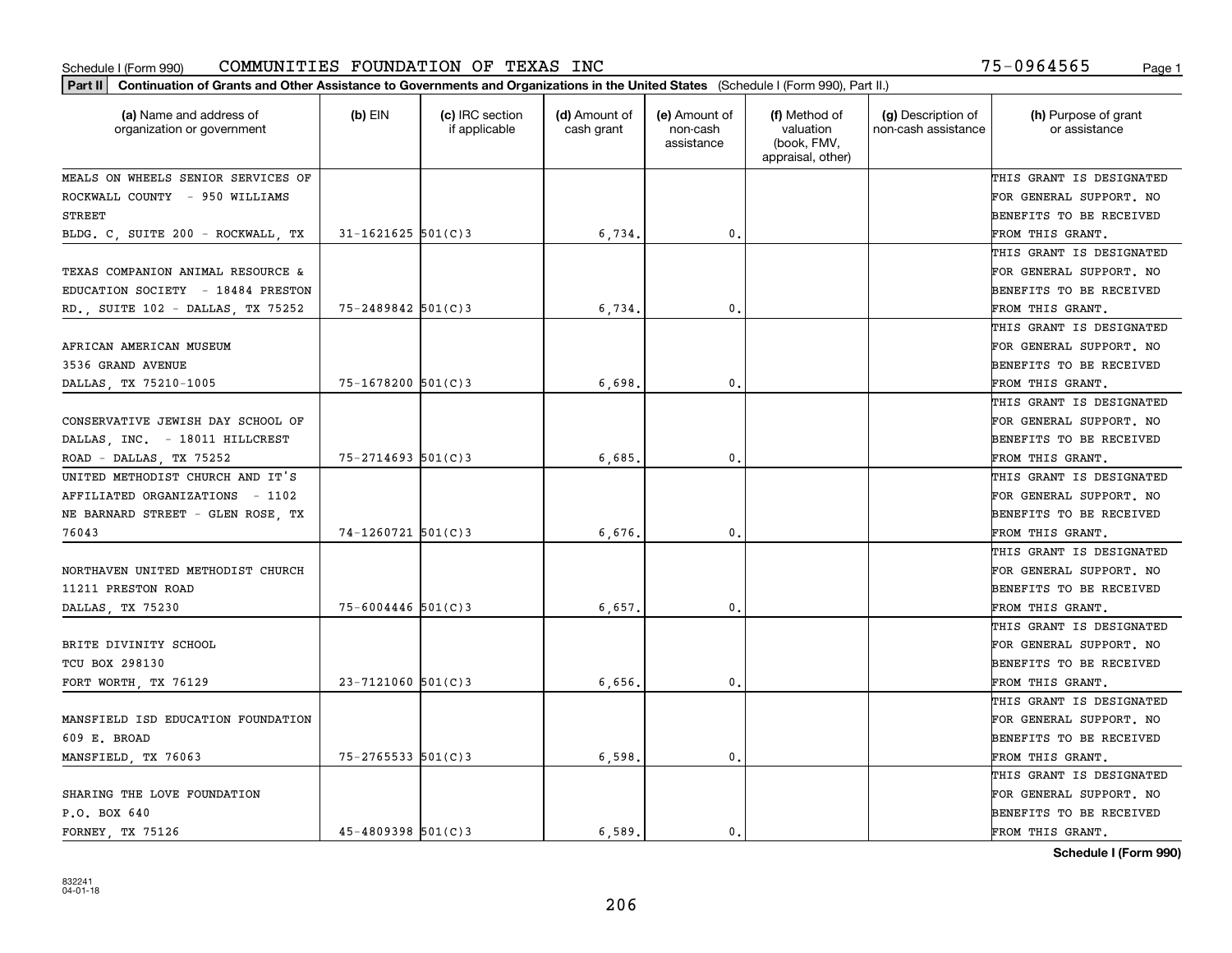| Part II   Continuation of Grants and Other Assistance to Governments and Organizations in the United States (Schedule I (Form 990), Part II.) |                        |                                  |                             |                                         |                                                                |                                           |                                       |
|-----------------------------------------------------------------------------------------------------------------------------------------------|------------------------|----------------------------------|-----------------------------|-----------------------------------------|----------------------------------------------------------------|-------------------------------------------|---------------------------------------|
| (a) Name and address of<br>organization or government                                                                                         | $(b)$ EIN              | (c) IRC section<br>if applicable | (d) Amount of<br>cash grant | (e) Amount of<br>non-cash<br>assistance | (f) Method of<br>valuation<br>(book, FMV,<br>appraisal, other) | (g) Description of<br>non-cash assistance | (h) Purpose of grant<br>or assistance |
| SOUTHFAIR COMMUNITY DEVELOPMENT                                                                                                               |                        |                                  |                             |                                         |                                                                |                                           | THIS GRANT IS DESIGNATED              |
| CORPORATION - 2610 MARTIN LUTHER                                                                                                              |                        |                                  |                             |                                         |                                                                |                                           | FOR GENERAL SUPPORT. NO               |
| KING JR. BOULEVARD - DALLAS, TX                                                                                                               |                        |                                  |                             |                                         |                                                                |                                           | BENEFITS TO BE RECEIVED               |
| 75215                                                                                                                                         | $75 - 2399684$ 501(C)3 |                                  | 6,582.                      | 0.                                      |                                                                |                                           | FROM THIS GRANT.                      |
|                                                                                                                                               |                        |                                  |                             |                                         |                                                                |                                           | THIS GRANT IS DESIGNATED              |
| ANTI-DEFAMATION LEAGUE                                                                                                                        |                        |                                  |                             |                                         |                                                                |                                           | FOR GENERAL SUPPORT. NO               |
| 5720 LYNDON B. JOHNSON FREEWAY, SUI                                                                                                           |                        |                                  |                             |                                         |                                                                |                                           | BENEFITS TO BE RECEIVED               |
| DALLAS, TX 75240                                                                                                                              | $13 - 1818723$ 501(C)3 |                                  | 6,567                       | $\mathbf{0}$                            |                                                                |                                           | FROM THIS GRANT.                      |
|                                                                                                                                               |                        |                                  |                             |                                         |                                                                |                                           | THIS GRANT IS DESIGNATED              |
| FAITH FAMILY EDUCATION FOUNDATION                                                                                                             |                        |                                  |                             |                                         |                                                                |                                           | FOR GENERAL SUPPORT. NO               |
| 1608 OSPREY DRIVE                                                                                                                             |                        |                                  |                             |                                         |                                                                |                                           | BENEFITS TO BE RECEIVED               |
| DESOTO, TX 75115                                                                                                                              | 82-0864200 $501(C)3$   |                                  | 6,534                       | $\mathfrak{o}$ .                        |                                                                |                                           | FROM THIS GRANT.                      |
|                                                                                                                                               |                        |                                  |                             |                                         |                                                                |                                           | THIS GRANT IS DESIGNATED              |
| MEAT FIGHT, INC                                                                                                                               |                        |                                  |                             |                                         |                                                                |                                           | FOR GENERAL SUPPORT. NO               |
| 9350 HUNTERS CREEK DRIVE                                                                                                                      |                        |                                  |                             |                                         |                                                                |                                           | <b>BENEFITS TO BE RECEIVED</b>        |
| DALLAS, TX 75243                                                                                                                              | $46 - 0634797$ 501(C)3 |                                  | 6,508                       | 0.                                      |                                                                |                                           | FROM THIS GRANT.                      |
|                                                                                                                                               |                        |                                  |                             |                                         |                                                                |                                           | THIS GRANT IS DESIGNATED              |
| GILL CHILDREN'S SERVICES, INC.                                                                                                                |                        |                                  |                             |                                         |                                                                |                                           | FOR GENERAL SUPPORT. NO               |
| 555 HEMPHILL STREET, SUITE 200                                                                                                                |                        |                                  |                             |                                         |                                                                |                                           | BENEFITS TO BE RECEIVED               |
| FORT WORTH, TX 76104                                                                                                                          | $75 - 1642083$ 501(C)3 |                                  | 6, 507                      | $\mathbf{0}$                            |                                                                |                                           | FROM THIS GRANT.                      |
|                                                                                                                                               |                        |                                  |                             |                                         |                                                                |                                           | THIS GRANT IS DESIGNATED              |
| REFUGEE RESOURCE, INC.                                                                                                                        |                        |                                  |                             |                                         |                                                                |                                           | FOR GENERAL SUPPORT. NO               |
| 6640 ABRAMS ROAD, #821051                                                                                                                     |                        |                                  |                             |                                         |                                                                |                                           | BENEFITS TO BE RECEIVED               |
| DALLAS, TX 75231                                                                                                                              | $20 - 3425213$ 501(C)3 |                                  | 6, 505                      | 0.                                      |                                                                |                                           | FROM THIS GRANT.                      |
|                                                                                                                                               |                        |                                  |                             |                                         |                                                                |                                           | THIS GRANT IS DESIGNATED              |
| AUSTIN COMMUNITY FOUNDATION                                                                                                                   |                        |                                  |                             |                                         |                                                                |                                           | FOR GENERAL SUPPORT. NO               |
| 4315 GUADALUPE, SUITE 300                                                                                                                     |                        |                                  |                             |                                         |                                                                |                                           | BENEFITS TO BE RECEIVED               |
| AUSTIN, TX 78751                                                                                                                              | $74-1934031$ 501(C)3   |                                  | 6,500                       | 0.                                      |                                                                |                                           | FROM THIS GRANT.                      |
|                                                                                                                                               |                        |                                  |                             |                                         |                                                                |                                           | THIS GRANT IS DESIGNATED              |
| SPAN INCORPORATED                                                                                                                             |                        |                                  |                             |                                         |                                                                |                                           | FOR GENERAL SUPPORT. NO               |
| 1800 MALONE                                                                                                                                   |                        |                                  |                             |                                         |                                                                |                                           | BENEFITS TO BE RECEIVED               |
| DENTON, TX 76201                                                                                                                              | 75-1497010 501(C)3     |                                  | 6,485.                      | $\mathbf{0}$ .                          |                                                                |                                           | FROM THIS GRANT.                      |
|                                                                                                                                               |                        |                                  |                             |                                         |                                                                |                                           | THIS GRANT IS DESIGNATED              |
| BALANCED ALMOND, INC.                                                                                                                         |                        |                                  |                             |                                         |                                                                |                                           | FOR GENERAL SUPPORT. NO               |
| 825 EXPOSITION AVENUE                                                                                                                         |                        |                                  |                             |                                         |                                                                |                                           | <b>BENEFITS TO BE RECEIVED</b>        |
| DALLAS TX 75226                                                                                                                               | $75 - 2112376$ 501(C)3 |                                  | 6.461.                      | $\mathbf{0}$ .                          |                                                                |                                           | FROM THIS GRANT.                      |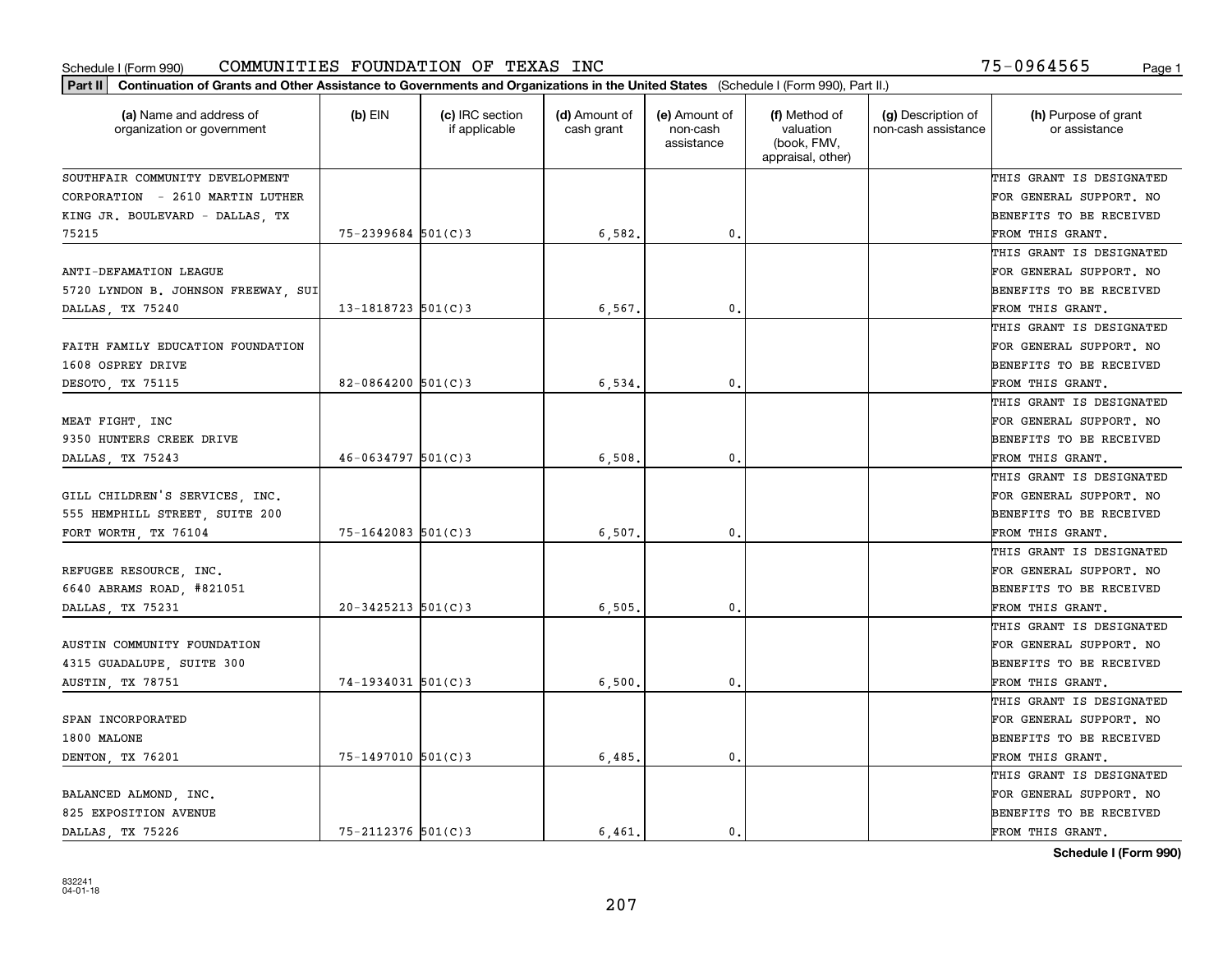| (a) Name and address of<br>organization or government | (b) EIN                  | (c) IRC section<br>if applicable | (d) Amount of<br>cash grant | (e) Amount of<br>non-cash<br>assistance | (f) Method of<br>valuation<br>(book, FMV,<br>appraisal, other) | (g) Description of<br>non-cash assistance | (h) Purpose of grant<br>or assistance |
|-------------------------------------------------------|--------------------------|----------------------------------|-----------------------------|-----------------------------------------|----------------------------------------------------------------|-------------------------------------------|---------------------------------------|
|                                                       |                          |                                  |                             |                                         |                                                                |                                           | THIS GRANT IS DESIGNATED              |
| ARLINGTON HIGH SCHOOL ALUMNI                          |                          |                                  |                             |                                         |                                                                |                                           | FOR GENERAL SUPPORT. NO               |
| ASSOCIATION, INC. - P.O. BOX                          |                          |                                  |                             |                                         |                                                                |                                           | BENEFITS TO BE RECEIVED               |
| 386665 - ARLINGTON, TX 76015                          | 75-2969790 501(C)3       |                                  | 6,449                       | 0.                                      |                                                                |                                           | FROM THIS GRANT.                      |
|                                                       |                          |                                  |                             |                                         |                                                                |                                           | THIS GRANT IS DESIGNATED              |
| LEAGUE OF ANIMAL PROTECTORS                           |                          |                                  |                             |                                         |                                                                |                                           | FOR GENERAL SUPPORT. NO               |
| P.O. BOX 803001                                       |                          |                                  |                             |                                         |                                                                |                                           | BENEFITS TO BE RECEIVED               |
| DALLAS, TX 75380                                      | $35 - 2421913$ $501(C)3$ |                                  | 6,443                       | $\mathbf{0}$                            |                                                                |                                           | FROM THIS GRANT.                      |
|                                                       |                          |                                  |                             |                                         |                                                                |                                           | THIS GRANT IS DESIGNATED              |
| LEGACY COUNSELING CENTER, INC.                        |                          |                                  |                             |                                         |                                                                |                                           | FOR GENERAL SUPPORT. NO               |
| 4054 MCKINNEY AVENUE, SUITE 102                       |                          |                                  |                             |                                         |                                                                |                                           | BENEFITS TO BE RECEIVED               |
| DALLAS, TX 75204-2050                                 | 75-2296536 501(C)3       |                                  | 6,432.                      | $\mathfrak{o}$ .                        |                                                                |                                           | FROM THIS GRANT.                      |
|                                                       |                          |                                  |                             |                                         |                                                                |                                           | THIS GRANT IS DESIGNATED              |
| HOPE CENTER 4 AUTISM - FORT WORTH                     |                          |                                  |                             |                                         |                                                                |                                           | FOR GENERAL SUPPORT. NO               |
| 2751 GREEN OAKS ROAD                                  |                          |                                  |                             |                                         |                                                                |                                           | BENEFITS TO BE RECEIVED               |
| FORT WORTH, TX 76116                                  | $26 - 2181427$ 501(C)3   |                                  | 6,423                       | $\mathbf{0}$                            |                                                                |                                           | FROM THIS GRANT.                      |
|                                                       |                          |                                  |                             |                                         |                                                                |                                           | THIS GRANT IS DESIGNATED              |
| DALLAS FIRST PRESBYTERIAN CHURCH                      |                          |                                  |                             |                                         |                                                                |                                           | FOR GENERAL SUPPORT. NO               |
| DEVELOPMENT DAY SCHOOL - 1835                         |                          |                                  |                             |                                         |                                                                |                                           | BENEFITS TO BE RECEIVED               |
| YOUNG STREET - DALLAS, TX 75201                       | 75-1878337 501(C)3       |                                  | 6,423                       | 0.                                      |                                                                |                                           | FROM THIS GRANT.                      |
|                                                       |                          |                                  |                             |                                         |                                                                |                                           | THIS GRANT IS DESIGNATED              |
| ELEVEN 28 MINISTRIES                                  |                          |                                  |                             |                                         |                                                                |                                           | FOR GENERAL SUPPORT. NO               |
| 10805 WALNUT HILL LANE                                |                          |                                  |                             |                                         |                                                                |                                           | BENEFITS TO BE RECEIVED               |
| DALLAS, TX 75238                                      | $46 - 4772613$ 501(C)3   |                                  | 6,410                       | $\mathbf{0}$                            |                                                                |                                           | FROM THIS GRANT.                      |
|                                                       |                          |                                  |                             |                                         |                                                                |                                           | THIS GRANT IS DESIGNATED              |
| AUTISTIC TREATMENT CENTER, INC.                       |                          |                                  |                             |                                         |                                                                |                                           | FOR GENERAL SUPPORT. NO               |
| 10503 METRIC DRIVE                                    |                          |                                  |                             |                                         |                                                                |                                           | BENEFITS TO BE RECEIVED               |
| DALLAS, TX 75243                                      | 75-1518193 501(C)3       |                                  | 6,409                       | $\mathbf{0}$ .                          |                                                                |                                           | FROM THIS GRANT.                      |
|                                                       |                          |                                  |                             |                                         |                                                                |                                           | THIS GRANT IS DESIGNATED              |
| NEW HOPE EQUINE ASSISTED THERAPY                      |                          |                                  |                             |                                         |                                                                |                                           | FOR GENERAL SUPPORT. NO               |
| 6151 FM 1830                                          |                          |                                  |                             |                                         |                                                                |                                           | BENEFITS TO BE RECEIVED               |
| ARGYLE, TX 76226                                      | $90 - 0854084$ 501(C)3   |                                  | 6,408                       | $\mathbf{0}$                            |                                                                |                                           | FROM THIS GRANT.                      |
|                                                       |                          |                                  |                             |                                         |                                                                |                                           | THIS GRANT IS DESIGNATED              |
| YELLOW ROSE GALA FOUNDATION                           |                          |                                  |                             |                                         |                                                                |                                           | FOR GENERAL SUPPORT. NO               |
| P.O. BOX 192131                                       |                          |                                  |                             |                                         |                                                                |                                           | BENEFITS TO BE RECEIVED               |
| DALLAS TX 75219-8513                                  | $47-1982785$ 501(C)3     |                                  | 6.374.                      | 0.                                      |                                                                |                                           | FROM THIS GRANT.                      |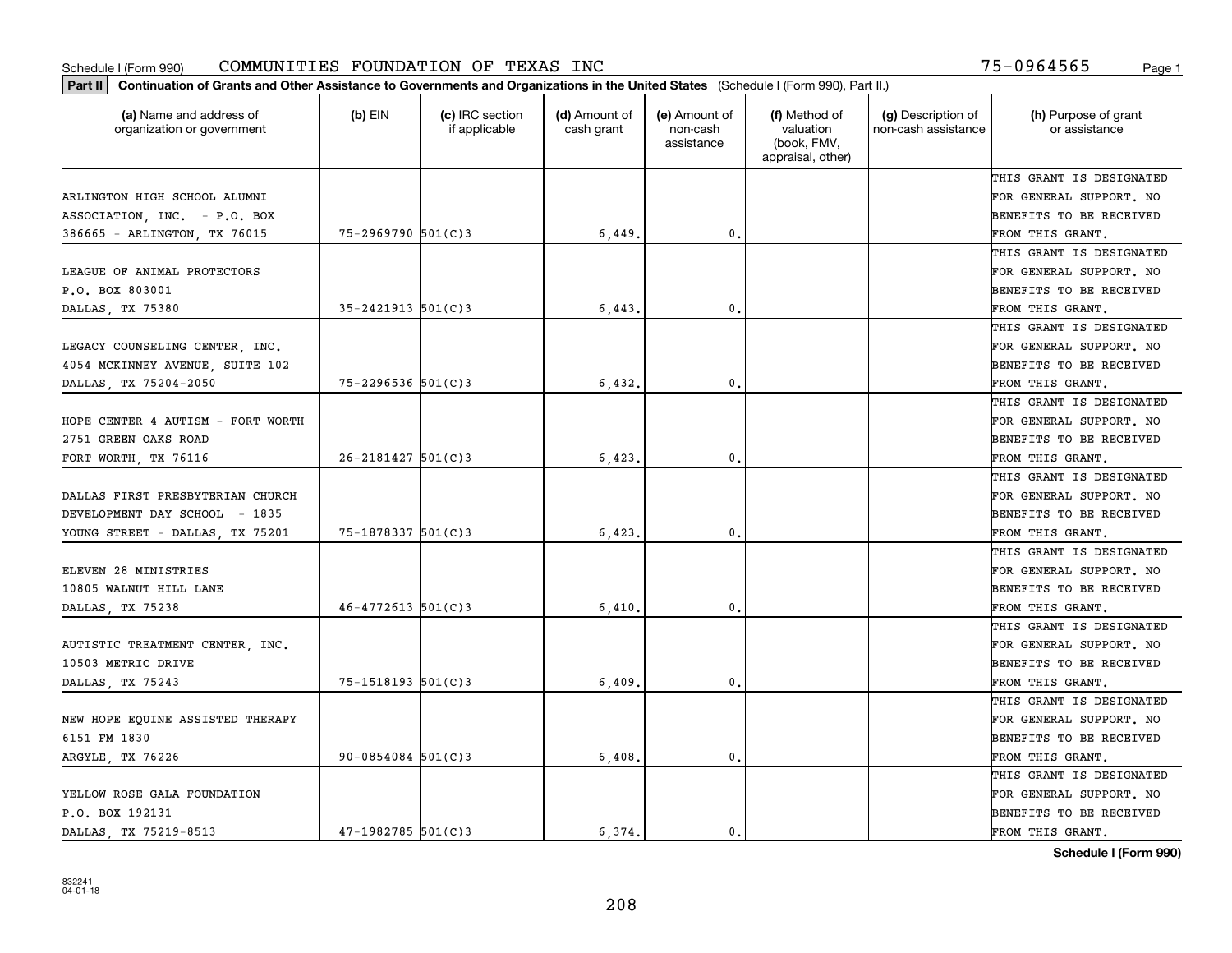| Part II   Continuation of Grants and Other Assistance to Governments and Organizations in the United States (Schedule I (Form 990), Part II.) |                          |                                  |                             |                                         |                                                                |                                           |                                       |
|-----------------------------------------------------------------------------------------------------------------------------------------------|--------------------------|----------------------------------|-----------------------------|-----------------------------------------|----------------------------------------------------------------|-------------------------------------------|---------------------------------------|
| (a) Name and address of<br>organization or government                                                                                         | $(b)$ EIN                | (c) IRC section<br>if applicable | (d) Amount of<br>cash grant | (e) Amount of<br>non-cash<br>assistance | (f) Method of<br>valuation<br>(book, FMV,<br>appraisal, other) | (g) Description of<br>non-cash assistance | (h) Purpose of grant<br>or assistance |
|                                                                                                                                               |                          |                                  |                             |                                         |                                                                |                                           | THIS GRANT IS DESIGNATED              |
| ALLEN LADY EAGLES LACROSSE BOOSTER                                                                                                            |                          |                                  |                             |                                         |                                                                |                                           | FOR GENERAL SUPPORT. NO               |
| CLUB, INC. - P.O. BOX 1808 -                                                                                                                  |                          |                                  |                             |                                         |                                                                |                                           | BENEFITS TO BE RECEIVED               |
| ALLEN, TX 75013                                                                                                                               | $26 - 2829141$ 501(C)3   |                                  | 6,369.                      | 0.                                      |                                                                |                                           | FROM THIS GRANT.                      |
| DOWN SYNDROME PARTNERSHIP OF                                                                                                                  |                          |                                  |                             |                                         |                                                                |                                           | THIS GRANT IS DESIGNATED              |
| TARRANT COUNTY, INC. - 1200                                                                                                                   |                          |                                  |                             |                                         |                                                                |                                           | FOR GENERAL SUPPORT. NO               |
| SUMMIT AVENUE, SUITE 508 - FORT                                                                                                               |                          |                                  |                             |                                         |                                                                |                                           | BENEFITS TO BE RECEIVED               |
| WORTH, TX 76102                                                                                                                               | $75 - 2628940$ 501(C)3   |                                  | 6, 362,                     | 0.                                      |                                                                |                                           | FROM THIS GRANT.                      |
|                                                                                                                                               |                          |                                  |                             |                                         |                                                                |                                           | THIS GRANT IS DESIGNATED              |
| TRUSTED WORLD FOUNDATION                                                                                                                      |                          |                                  |                             |                                         |                                                                |                                           | FOR GENERAL SUPPORT. NO               |
| 906 WEST MCDERMOTT DRIVE, SUITE 116                                                                                                           |                          |                                  |                             |                                         |                                                                |                                           | BENEFITS TO BE RECEIVED               |
| ALLEN, TX 75013                                                                                                                               | $45 - 5264332$ $501(C)3$ |                                  | 6,336,                      | 0.                                      |                                                                |                                           | FROM THIS GRANT.                      |
|                                                                                                                                               |                          |                                  |                             |                                         |                                                                |                                           | THIS GRANT IS DESIGNATED              |
| THE HILLIER SCHOOL, INC.                                                                                                                      |                          |                                  |                             |                                         |                                                                |                                           | FOR GENERAL SUPPORT. NO               |
| 3821 UNIVERSITY BOULEVARD                                                                                                                     |                          |                                  |                             |                                         |                                                                |                                           | <b>BENEFITS TO BE RECEIVED</b>        |
| DALLAS, TX 75205                                                                                                                              | $75 - 2449073$ 501(C)3   |                                  | 6,334.                      | 0.                                      |                                                                |                                           | FROM THIS GRANT.                      |
|                                                                                                                                               |                          |                                  |                             |                                         |                                                                |                                           | THIS GRANT IS DESIGNATED              |
| INFORMATION TECHNOLOGY DISASTER                                                                                                               |                          |                                  |                             |                                         |                                                                |                                           | FOR GENERAL SUPPORT. NO               |
| RESOURCE CENTER, INC. - P.O. BOX                                                                                                              |                          |                                  |                             |                                         |                                                                |                                           | BENEFITS TO BE RECEIVED               |
| 79146 - FORT WORTH, TX 76179                                                                                                                  | $26 - 3865869$ 501(C)3   |                                  | 6,329                       | 0.                                      |                                                                |                                           | FROM THIS GRANT.                      |
|                                                                                                                                               |                          |                                  |                             |                                         |                                                                |                                           | THIS GRANT IS DESIGNATED              |
| HEARD NATURAL SCIENCE MUSEUM AND                                                                                                              |                          |                                  |                             |                                         |                                                                |                                           | FOR GENERAL SUPPORT. NO               |
| WILDLIFE SANCTUARY, INC. - 1                                                                                                                  |                          |                                  |                             |                                         |                                                                |                                           | <b>BENEFITS TO BE RECEIVED</b>        |
| NATURE PLACE - MCKINNEY, TX 75069                                                                                                             | $75 - 1317961$ 501(C)3   |                                  | 6,317.                      | 0.                                      |                                                                |                                           | FROM THIS GRANT.                      |
|                                                                                                                                               |                          |                                  |                             |                                         |                                                                |                                           | THIS GRANT IS DESIGNATED              |
| STUPID STRONG                                                                                                                                 |                          |                                  |                             |                                         |                                                                |                                           | FOR GENERAL SUPPORT. NO               |
| 5025 STRATHMORE TERRACE                                                                                                                       |                          |                                  |                             |                                         |                                                                |                                           | BENEFITS TO BE RECEIVED               |
| COLLEYVILLE, TX 76034                                                                                                                         | $47-1390270$ 501(C)3     |                                  | 6,315,                      | 0.                                      |                                                                |                                           | FROM THIS GRANT.                      |
|                                                                                                                                               |                          |                                  |                             |                                         |                                                                |                                           | THIS GRANT IS DESIGNATED              |
| PWA COALITION OF DALLAS, INC.                                                                                                                 |                          |                                  |                             |                                         |                                                                |                                           | FOR GENERAL SUPPORT. NO               |
| P.O. BOX 4338                                                                                                                                 |                          |                                  |                             |                                         |                                                                |                                           | BENEFITS TO BE RECEIVED               |
| DALLAS, TX 75208-0338                                                                                                                         | $75 - 2144518$ 501(C)3   |                                  | 6,282.                      | 0.                                      |                                                                |                                           | FROM THIS GRANT.                      |
| SUNSHINE AND RAINBOWS EARLY                                                                                                                   |                          |                                  |                             |                                         |                                                                |                                           | THIS GRANT IS DESIGNATED              |
| LEARNING CENTER - 1515 N.                                                                                                                     |                          |                                  |                             |                                         |                                                                |                                           | FOR GENERAL SUPPORT. NO               |
| GREENVILLE AVENUE - ALLEN, TX                                                                                                                 |                          |                                  |                             |                                         |                                                                |                                           | <b>BENEFITS TO BE RECEIVED</b>        |
| 75002                                                                                                                                         | $61 - 1717600$ 501(C)3   |                                  | 6.279.                      | $\mathbf{0}$ .                          |                                                                |                                           | FROM THIS GRANT.                      |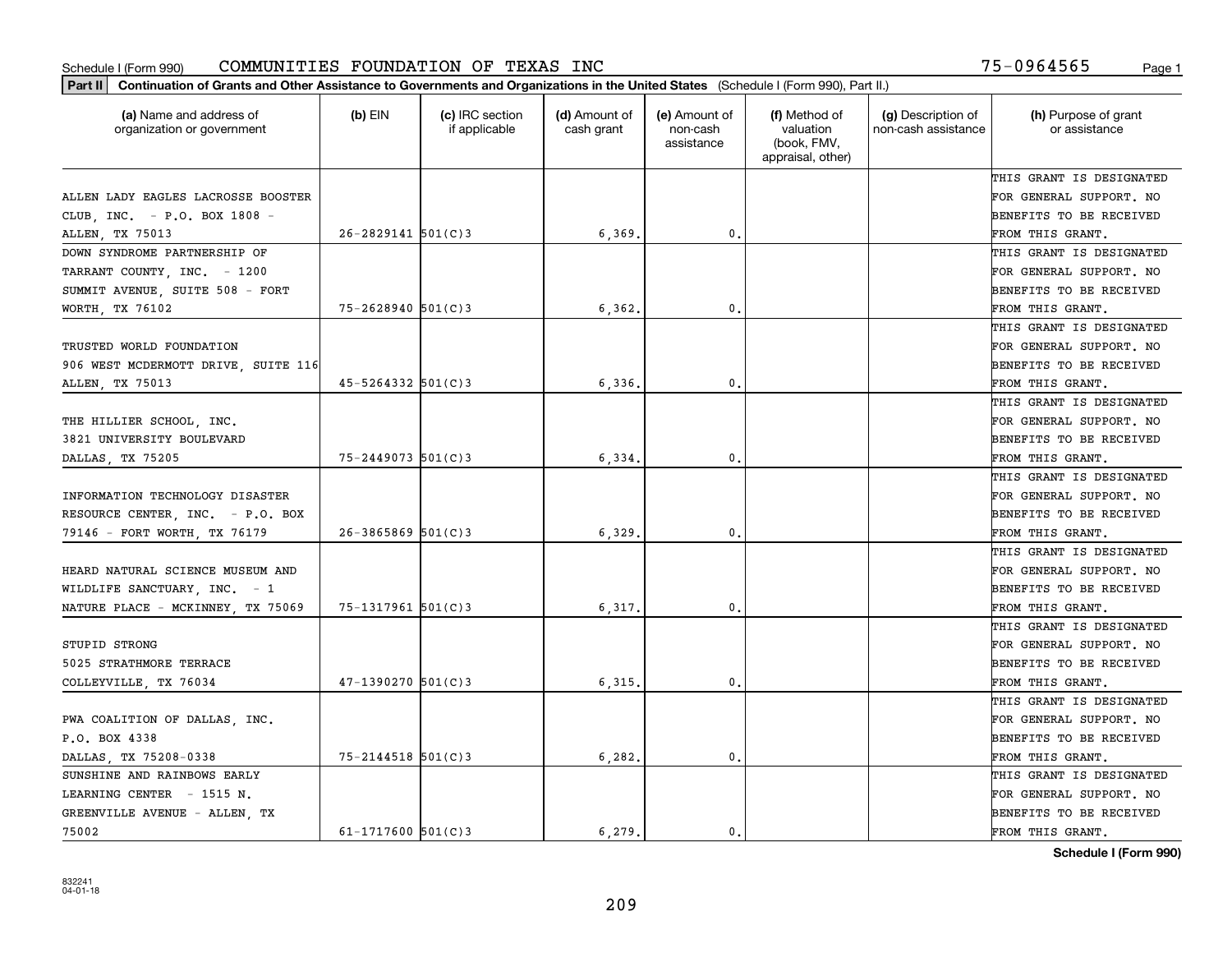| Part II   Continuation of Grants and Other Assistance to Governments and Organizations in the United States (Schedule I (Form 990), Part II.) |                          |                                  |                             |                                         |                                                                |                                           |                                       |
|-----------------------------------------------------------------------------------------------------------------------------------------------|--------------------------|----------------------------------|-----------------------------|-----------------------------------------|----------------------------------------------------------------|-------------------------------------------|---------------------------------------|
| (a) Name and address of<br>organization or government                                                                                         | $(b)$ EIN                | (c) IRC section<br>if applicable | (d) Amount of<br>cash grant | (e) Amount of<br>non-cash<br>assistance | (f) Method of<br>valuation<br>(book, FMV,<br>appraisal, other) | (g) Description of<br>non-cash assistance | (h) Purpose of grant<br>or assistance |
|                                                                                                                                               |                          |                                  |                             |                                         |                                                                |                                           | THIS GRANT IS DESIGNATED              |
| CARROLL EDUCATION FOUNDATION, INC.                                                                                                            |                          |                                  |                             |                                         |                                                                |                                           | FOR GENERAL SUPPORT. NO               |
| P.O. BOX 93041                                                                                                                                |                          |                                  |                             |                                         |                                                                |                                           | BENEFITS TO BE RECEIVED               |
| SOUTHLAKE, TX 76092                                                                                                                           | $75 - 2638646$ 501(C)3   |                                  | 6, 259.                     | 0.                                      |                                                                |                                           | FROM THIS GRANT.                      |
|                                                                                                                                               |                          |                                  |                             |                                         |                                                                |                                           | THIS GRANT IS DESIGNATED              |
| FINE ARTS CHAMBER PLAYERS                                                                                                                     |                          |                                  |                             |                                         |                                                                |                                           | FOR GENERAL SUPPORT. NO               |
| 3630 HARRY HINES BOULEVARD, SUITE 3                                                                                                           |                          |                                  |                             |                                         |                                                                |                                           | BENEFITS TO BE RECEIVED               |
| DALLAS, TX 75219                                                                                                                              | $75 - 1831061$ 501(C)3   |                                  | 6, 255,                     | 0.                                      |                                                                |                                           | FROM THIS GRANT.                      |
|                                                                                                                                               |                          |                                  |                             |                                         |                                                                |                                           | THIS GRANT IS DESIGNATED              |
| IN MY SHOES, INC.                                                                                                                             |                          |                                  |                             |                                         |                                                                |                                           | FOR GENERAL SUPPORT. NO               |
| P.O. BOX 132993                                                                                                                               |                          |                                  |                             |                                         |                                                                |                                           | BENEFITS TO BE RECEIVED               |
| DALLAS, TX 75214                                                                                                                              | $46 - 3543853$ $501(C)3$ |                                  | 6, 255.                     | 0.                                      |                                                                |                                           | FROM THIS GRANT.                      |
|                                                                                                                                               |                          |                                  |                             |                                         |                                                                |                                           | THIS GRANT IS DESIGNATED              |
| COVENANT KIDS, INC.                                                                                                                           |                          |                                  |                             |                                         |                                                                |                                           | FOR GENERAL SUPPORT. NO               |
| 320 WESTWAY PLACE, SUITE 530                                                                                                                  |                          |                                  |                             |                                         |                                                                |                                           | <b>BENEFITS TO BE RECEIVED</b>        |
| ARLINGTON, TX 76018                                                                                                                           | $75 - 2889215$ 501(C)3   |                                  | 6, 247.                     | 0.                                      |                                                                |                                           | FROM THIS GRANT.                      |
|                                                                                                                                               |                          |                                  |                             |                                         |                                                                |                                           | THIS GRANT IS DESIGNATED              |
| CITY OF MIDLAND AQUATICS, INC.                                                                                                                |                          |                                  |                             |                                         |                                                                |                                           | FOR GENERAL SUPPORT. NO               |
| 3003 NORTH A STREET                                                                                                                           |                          |                                  |                             |                                         |                                                                |                                           | BENEFITS TO BE RECEIVED               |
| MIDLAND, TX 79705                                                                                                                             | 75-1254435 501(C)3       |                                  | 6,217.                      | 0.                                      |                                                                |                                           | FROM THIS GRANT.                      |
| PERMIAN BASIN PETROLEUM MUSEUM,                                                                                                               |                          |                                  |                             |                                         |                                                                |                                           | THIS GRANT IS DESIGNATED              |
| LIBRARY AND HALL OF FAME - 1500                                                                                                               |                          |                                  |                             |                                         |                                                                |                                           | FOR GENERAL SUPPORT. NO               |
| INTERSTATE 20 WEST - MIDLAND, TX                                                                                                              |                          |                                  |                             |                                         |                                                                |                                           | BENEFITS TO BE RECEIVED               |
| 79701                                                                                                                                         | $75 - 6085378$ 501(C) 3  |                                  | 6,217.                      | 0.                                      |                                                                |                                           | FROM THIS GRANT.                      |
|                                                                                                                                               |                          |                                  |                             |                                         |                                                                |                                           | THIS GRANT IS DESIGNATED              |
| MIDLAND FAIR HAVENS, INC.                                                                                                                     |                          |                                  |                             |                                         |                                                                |                                           | FOR GENERAL SUPPORT. NO               |
| 2400 WHITMIRE BOULEVARD, SUITE 100                                                                                                            |                          |                                  |                             |                                         |                                                                |                                           | BENEFITS TO BE RECEIVED               |
| MIDLAND, TX 79705                                                                                                                             | 75-2627746 501(C)3       |                                  | 6,217.                      | 0.                                      |                                                                |                                           | FROM THIS GRANT.                      |
|                                                                                                                                               |                          |                                  |                             |                                         |                                                                |                                           | THIS GRANT IS DESIGNATED              |
| MANOR PARK, INC.                                                                                                                              |                          |                                  |                             |                                         |                                                                |                                           | FOR GENERAL SUPPORT. NO               |
| 2208 NORTH LOOP 250 WEST                                                                                                                      |                          |                                  |                             |                                         |                                                                |                                           | BENEFITS TO BE RECEIVED               |
| MIDLAND, TX 79707                                                                                                                             | 75-1227882 501(C)3       |                                  | 6,217.                      | 0.                                      |                                                                |                                           | FROM THIS GRANT.                      |
|                                                                                                                                               |                          |                                  |                             |                                         |                                                                |                                           | THIS GRANT IS DESIGNATED              |
| MUTTS AND MAYHEM ANIMAL RESCUE,                                                                                                               |                          |                                  |                             |                                         |                                                                |                                           | FOR GENERAL SUPPORT. NO               |
| INC. - 7210 VIRGINIA PARKWAY,                                                                                                                 |                          |                                  |                             |                                         |                                                                |                                           | <b>BENEFITS TO BE RECEIVED</b>        |
| #6116 - MCKINNEY, TX 75071                                                                                                                    | $46 - 3904233$ 501(C)3   |                                  | 6.214.                      | $\mathbf{0}$ .                          |                                                                |                                           | FROM THIS GRANT.                      |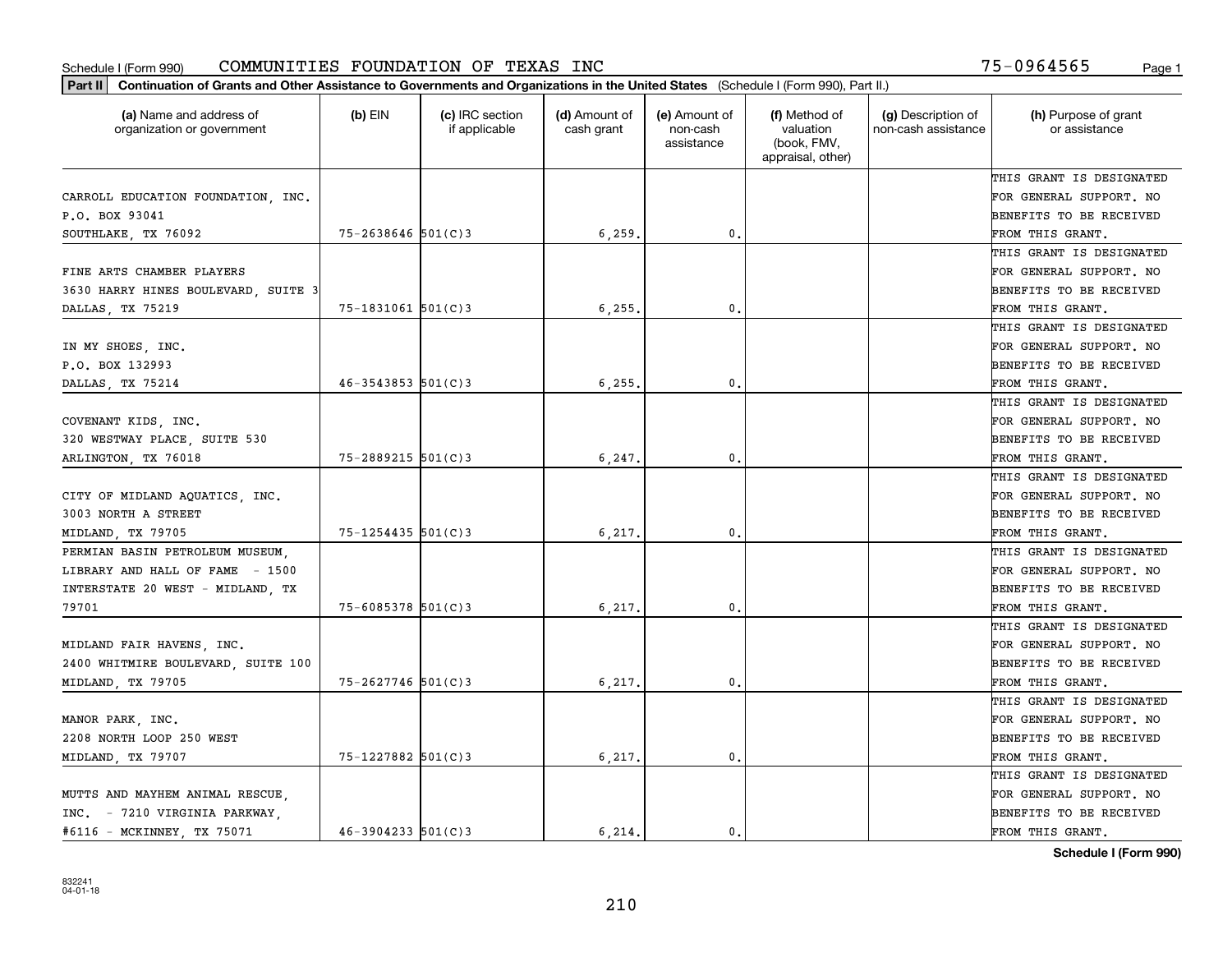| (a) Name and address of<br>organization or government | $(b)$ EIN               | (c) IRC section<br>if applicable | (d) Amount of<br>cash grant | (e) Amount of<br>non-cash<br>assistance | (f) Method of<br>valuation<br>(book, FMV,<br>appraisal, other) | (g) Description of<br>non-cash assistance | (h) Purpose of grant<br>or assistance |
|-------------------------------------------------------|-------------------------|----------------------------------|-----------------------------|-----------------------------------------|----------------------------------------------------------------|-------------------------------------------|---------------------------------------|
|                                                       |                         |                                  |                             |                                         |                                                                |                                           | THIS GRANT IS DESIGNATED              |
| THEATRE ROCKS, INC.                                   |                         |                                  |                             |                                         |                                                                |                                           | FOR GENERAL SUPPORT. NO               |
| P.O. BOX 26                                           |                         |                                  |                             |                                         |                                                                |                                           | <b>BENEFITS TO BE RECEIVED</b>        |
| ENNIS, TX 75120                                       | $46 - 3400843$ 501(C)3  |                                  | 6, 196.                     | 0.                                      |                                                                |                                           | FROM THIS GRANT.                      |
|                                                       |                         |                                  |                             |                                         |                                                                |                                           | THIS GRANT IS DESIGNATED              |
| YAVNEH ACADEMY OF DALLAS                              |                         |                                  |                             |                                         |                                                                |                                           | FOR GENERAL SUPPORT. NO               |
| 12324 MERIT DRIVE                                     |                         |                                  |                             |                                         |                                                                |                                           | BENEFITS TO BE RECEIVED               |
| DALLAS TX 75251                                       | $75 - 2470261$ 501(C)3  |                                  | 6,190                       | 0.                                      |                                                                |                                           | FROM THIS GRANT.                      |
| CHILDREN'S ADVOCACY CENTER FOR                        |                         |                                  |                             |                                         |                                                                |                                           | THIS GRANT IS DESIGNATED              |
| ROCKWALL COUNTY - 1350 E.                             |                         |                                  |                             |                                         |                                                                |                                           | FOR GENERAL SUPPORT. NO               |
| WASHINGTON STEET - ROCKWALL, TX                       |                         |                                  |                             |                                         |                                                                |                                           | BENEFITS TO BE RECEIVED               |
| 75087                                                 | $47 - 4946358$ 501(C)3  |                                  | 6,177                       | $\mathbf{0}$ .                          |                                                                |                                           | FROM THIS GRANT.                      |
|                                                       |                         |                                  |                             |                                         |                                                                |                                           | THIS GRANT IS DESIGNATED              |
| AVANT CHAMBER BALLET                                  |                         |                                  |                             |                                         |                                                                |                                           | FOR GENERAL SUPPORT. NO               |
| 3630 HARRY HINES, SUITE 30                            |                         |                                  |                             |                                         |                                                                |                                           | BENEFITS TO BE RECEIVED               |
| DALLAS, TX 75219                                      | $45 - 5088306$ 501(C)3  |                                  | 6,175                       | 0.                                      |                                                                |                                           | FROM THIS GRANT.                      |
| GRAPEVINE AMBUCS, SUBSIDIARY OF                       |                         |                                  |                             |                                         |                                                                |                                           | THIS GRANT IS DESIGNATED              |
| NATIONAL AMBUCS - 2150 WEST                           |                         |                                  |                             |                                         |                                                                |                                           | FOR GENERAL SUPPORT. NO               |
| NORTHWEST HIGHWAY, SUITE 114,                         |                         |                                  |                             |                                         |                                                                |                                           | BENEFITS TO BE RECEIVED               |
| #1089 - GRAPEVINE, TX 76051                           | $75 - 1864986$ 501(C)3  |                                  | 6,173                       | 0.                                      |                                                                |                                           | FROM THIS GRANT.                      |
|                                                       |                         |                                  |                             |                                         |                                                                |                                           | THIS GRANT IS DESIGNATED              |
| WESTAID                                               |                         |                                  |                             |                                         |                                                                |                                           | FOR GENERAL SUPPORT. NO               |
| 7940 CAMP BOWIE WEST                                  |                         |                                  |                             |                                         |                                                                |                                           | <b>BENEFITS TO BE RECEIVED</b>        |
| FORT WORTH, TX 76116                                  | $75 - 2691040$ 501(C)3  |                                  | 6,129                       | 0.                                      |                                                                |                                           | FROM THIS GRANT.                      |
|                                                       |                         |                                  |                             |                                         |                                                                |                                           | THIS GRANT IS DESIGNATED              |
| LUKES FOUNDATION                                      |                         |                                  |                             |                                         |                                                                |                                           | FOR GENERAL SUPPORT. NO               |
| 5930 ROYAL LANE, SUITE E-216                          |                         |                                  |                             |                                         |                                                                |                                           | <b>BENEFITS TO BE RECEIVED</b>        |
| DALLAS, TX 75230                                      | 81-1337763 $501(C)$ 3   |                                  | 6,124                       | $\mathbf{0}$ .                          |                                                                |                                           | FROM THIS GRANT.                      |
|                                                       |                         |                                  |                             |                                         |                                                                |                                           | THIS GRANT IS DESIGNATED              |
| ST. ELIZABETH OF HUNGARY CATHOLIC                     |                         |                                  |                             |                                         |                                                                |                                           | FOR GENERAL SUPPORT. NO               |
| SCHOOL - 4019 S. HAMPTON ROAD -                       |                         |                                  |                             |                                         |                                                                |                                           | BENEFITS TO BE RECEIVED               |
| DALLAS, TX 75224                                      | $80 - 0518651$ 501(C)3  |                                  | 6,120.                      | $\mathfrak o$ .                         |                                                                |                                           | FROM THIS GRANT.                      |
|                                                       |                         |                                  |                             |                                         |                                                                |                                           | THIS GRANT IS DESIGNATED              |
| FLAME                                                 |                         |                                  |                             |                                         |                                                                |                                           | FOR GENERAL SUPPORT. NO               |
| 3630 HARRY HINES BOULEVARD                            |                         |                                  |                             |                                         |                                                                |                                           | BENEFITS TO BE RECEIVED               |
| DALLAS TX 75219                                       | $36 - 4648890$ 501(C) 3 |                                  | 6.119.                      | 0.                                      |                                                                |                                           | FROM THIS GRANT.                      |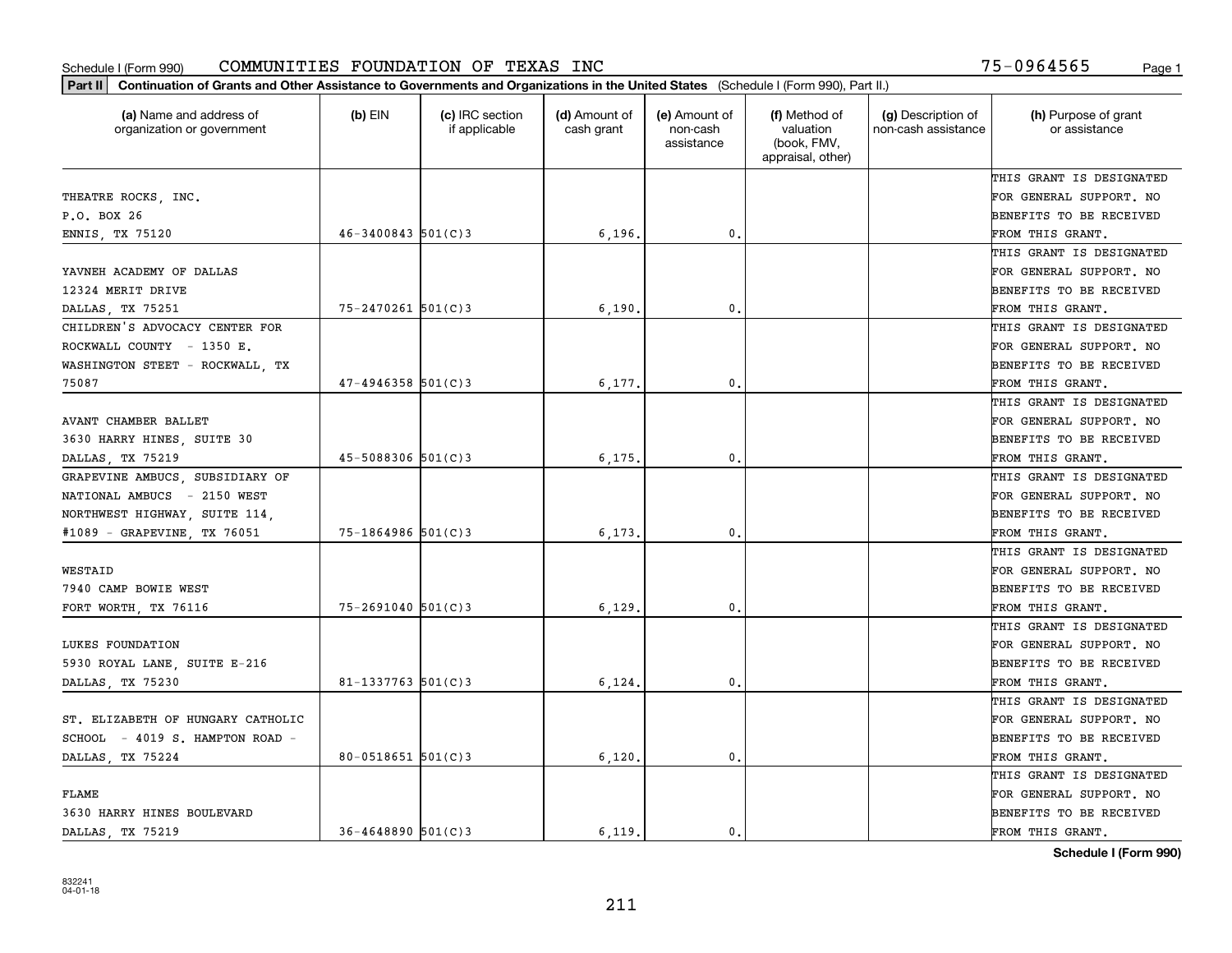| (a) Name and address of<br>organization or government | $(b)$ EIN                | (c) IRC section<br>if applicable | (d) Amount of<br>cash grant | (e) Amount of<br>non-cash<br>assistance | (f) Method of<br>valuation<br>(book, FMV,<br>appraisal, other) | (g) Description of<br>non-cash assistance | (h) Purpose of grant<br>or assistance |
|-------------------------------------------------------|--------------------------|----------------------------------|-----------------------------|-----------------------------------------|----------------------------------------------------------------|-------------------------------------------|---------------------------------------|
|                                                       |                          |                                  |                             |                                         |                                                                |                                           | THIS GRANT IS DESIGNATED              |
| LUCY'S LOST LOVED ONES                                |                          |                                  |                             |                                         |                                                                |                                           | FOR GENERAL SUPPORT. NO               |
| 2301 HONEYSUCKLE AVENUE                               |                          |                                  |                             |                                         |                                                                |                                           | BENEFITS TO BE RECEIVED               |
| FORT WORTH, TX 76111                                  | $01-0951898$ 501(C)3     |                                  | 6,082.                      | $\mathfrak{o}$ .                        |                                                                |                                           | FROM THIS GRANT.                      |
|                                                       |                          |                                  |                             |                                         |                                                                |                                           | THIS GRANT IS DESIGNATED              |
| <b>IDEA SERVICE DOGS</b>                              |                          |                                  |                             |                                         |                                                                |                                           | FOR GENERAL SUPPORT. NO               |
| 11909 CINNAMON DRIVE                                  |                          |                                  |                             |                                         |                                                                |                                           | BENEFITS TO BE RECEIVED               |
| DENTON, TX 76207                                      | $46 - 0534381$ $501(C)3$ |                                  | 6,081                       | $\mathbf{0}$                            |                                                                |                                           | FROM THIS GRANT.                      |
|                                                       |                          |                                  |                             |                                         |                                                                |                                           | THIS GRANT IS DESIGNATED              |
| TALK ABOUT CURING AUTISM                              |                          |                                  |                             |                                         |                                                                |                                           | FOR GENERAL SUPPORT. NO               |
| 2745 BUCK HILL DRIVE                                  |                          |                                  |                             |                                         |                                                                |                                           | BENEFITS TO BE RECEIVED               |
| PLANO, TX 75025                                       | $27 - 0048002$ 501(C)3   |                                  | 6,068                       | $\mathbf{0}$ .                          |                                                                |                                           | FROM THIS GRANT.                      |
|                                                       |                          |                                  |                             |                                         |                                                                |                                           | THIS GRANT IS DESIGNATED              |
| FOR LOVE & ART                                        |                          |                                  |                             |                                         |                                                                |                                           | FOR GENERAL SUPPORT. NO               |
| 4848 LEMMON AVENUE, SUITE 100-623                     |                          |                                  |                             |                                         |                                                                |                                           | BENEFITS TO BE RECEIVED               |
| DALLAS, TX 75219                                      | $45 - 3765824$ 501(C)3   |                                  | 6,059                       | $\mathbf{0}$                            |                                                                |                                           | FROM THIS GRANT.                      |
|                                                       |                          |                                  |                             |                                         |                                                                |                                           | THIS GRANT IS DESIGNATED              |
| IMPRINT THEATREWORKS                                  |                          |                                  |                             |                                         |                                                                |                                           | FOR GENERAL SUPPORT. NO               |
| 1619 SOUTH CLINTON AVENUE                             |                          |                                  |                             |                                         |                                                                |                                           | BENEFITS TO BE RECEIVED               |
| DALLAS, TX 75224                                      | $82 - 1472825$ 501(C)3   |                                  | 6.059                       | $\mathbf{0}$                            |                                                                |                                           | FROM THIS GRANT.                      |
|                                                       |                          |                                  |                             |                                         |                                                                |                                           | THIS GRANT IS DESIGNATED              |
| GERMAN INTERNATIONAL SCHOOL OF                        |                          |                                  |                             |                                         |                                                                |                                           | FOR GENERAL SUPPORT. NO               |
| DALLAS, INC. - 12411 TEMPLETON                        |                          |                                  |                             |                                         |                                                                |                                           | BENEFITS TO BE RECEIVED               |
| TRAIL - DALLAS, TX 75234                              | $27 - 0722426$ 501(C)3   |                                  | 6,057                       | $\mathbf{0}$                            |                                                                |                                           | FROM THIS GRANT.                      |
|                                                       |                          |                                  |                             |                                         |                                                                |                                           | THIS GRANT IS DESIGNATED              |
| GREG DOLLGENER MEMORIAL AIDS FUND                     |                          |                                  |                             |                                         |                                                                |                                           | FOR GENERAL SUPPORT. NO               |
| 901 MOSSVINE DRIVE                                    |                          |                                  |                             |                                         |                                                                |                                           | BENEFITS TO BE RECEIVED               |
| PLANO, TX 75023                                       | 75-2643735 501(C)3       |                                  | 6,054                       | $\mathbf{0}$ .                          |                                                                |                                           | FROM THIS GRANT.                      |
|                                                       |                          |                                  |                             |                                         |                                                                |                                           | THIS GRANT IS DESIGNATED              |
| FRISCO WOMEN'S LEAGUE                                 |                          |                                  |                             |                                         |                                                                |                                           | FOR GENERAL SUPPORT. NO               |
| P.O. BOX 2151                                         |                          |                                  |                             |                                         |                                                                |                                           | BENEFITS TO BE RECEIVED               |
| FRISCO, TX 75034                                      | 71-0936759 501(C)3       |                                  | 6,037.                      | $\mathbf{0}$ .                          |                                                                |                                           | FROM THIS GRANT.                      |
|                                                       |                          |                                  |                             |                                         |                                                                |                                           | THIS GRANT IS DESIGNATED              |
| LOST PAWS RESCUE OF TEXAS                             |                          |                                  |                             |                                         |                                                                |                                           | FOR GENERAL SUPPORT. NO               |
| P.O. BOX 116256                                       |                          |                                  |                             |                                         |                                                                |                                           | BENEFITS TO BE RECEIVED               |
| CARROLLTON, TX 75011                                  | $34-1995205$ 501(C)3     |                                  | 6.030.                      | 0.                                      |                                                                |                                           | FROM THIS GRANT.                      |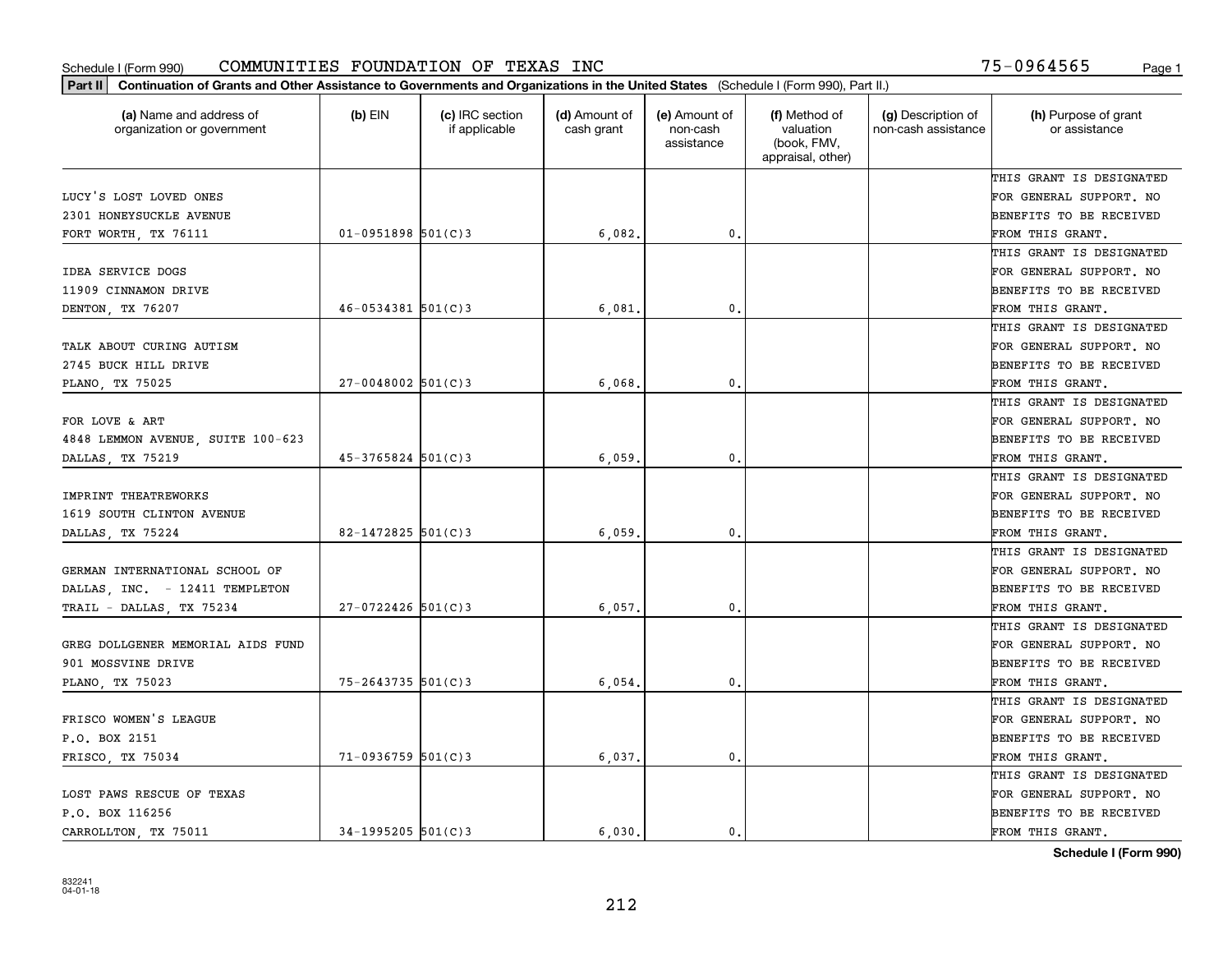| (a) Name and address of<br>organization or government | (b) EIN                  | (c) IRC section<br>if applicable | (d) Amount of<br>cash grant | (e) Amount of<br>non-cash<br>assistance | (f) Method of<br>valuation<br>(book, FMV,<br>appraisal, other) | (g) Description of<br>non-cash assistance | (h) Purpose of grant<br>or assistance |
|-------------------------------------------------------|--------------------------|----------------------------------|-----------------------------|-----------------------------------------|----------------------------------------------------------------|-------------------------------------------|---------------------------------------|
|                                                       |                          |                                  |                             |                                         |                                                                |                                           | THIS GRANT IS DESIGNATED              |
| PEARCE COMMUNITY WOMAN'S CLUB                         |                          |                                  |                             |                                         |                                                                |                                           | FOR GENERAL SUPPORT. NO               |
| P.O. BOX 836361                                       |                          |                                  |                             |                                         |                                                                |                                           | BENEFITS TO BE RECEIVED               |
| RICHARDSON, TX 75083                                  | $27 - 3265613$ 501(C)3   |                                  | 6,028                       | 0.                                      |                                                                |                                           | FROM THIS GRANT.                      |
|                                                       |                          |                                  |                             |                                         |                                                                |                                           | THIS GRANT IS DESIGNATED              |
| MUSEUM OF THE AMERICAN RAILROAD                       |                          |                                  |                             |                                         |                                                                |                                           | FOR GENERAL SUPPORT. NO               |
| 6455 PAGE STREET                                      |                          |                                  |                             |                                         |                                                                |                                           | BENEFITS TO BE RECEIVED               |
| FRISCO TX 75034                                       | $75 - 6036999$ 501(C)3   |                                  | 6,001                       | $\mathbf{0}$                            |                                                                |                                           | FROM THIS GRANT.                      |
| ALZHEIMER'S DISEASE AND RELATED                       |                          |                                  |                             |                                         |                                                                |                                           | THIS GRANT IS DESIGNATED              |
| DISORDERS ASSOCIATION, INC. -                         |                          |                                  |                             |                                         |                                                                |                                           | FOR GENERAL SUPPORT. NO               |
| NATIONAL HEADQUARTERS                                 |                          |                                  |                             |                                         |                                                                |                                           | BENEFITS TO BE RECEIVED               |
| ALZHEIMER'S ASSOCIATION NATIONAL                      | $13 - 3039601$ 501(C)3   |                                  | 6,000                       | $\mathfrak{o}$ .                        |                                                                |                                           | FROM THIS GRANT.                      |
|                                                       |                          |                                  |                             |                                         |                                                                |                                           | THIS GRANT IS DESIGNATED              |
| <b>DUKE UNIVERSITY</b>                                |                          |                                  |                             |                                         |                                                                |                                           | FOR GENERAL SUPPORT. NO               |
| ALUMNI & DEVELOPMENT RECORDSOBOX 90                   |                          |                                  |                             |                                         |                                                                |                                           | BENEFITS TO BE RECEIVED               |
| DURHAM, NC 27708                                      | $56 - 0532129$ $501(C)3$ |                                  | 6,000                       | $\mathbf{0}$                            |                                                                |                                           | FROM THIS GRANT.                      |
| ERIN TIERNEY KRAMP ENCOURAGEMENT                      |                          |                                  |                             |                                         |                                                                |                                           | THIS GRANT IS DESIGNATED              |
| FOUNDATION - C/O INDEPENDENT                          |                          |                                  |                             |                                         |                                                                |                                           | FOR GENERAL SUPPORT. NO               |
| BANKERS CAPITAL FUNDS                                 |                          |                                  |                             |                                         |                                                                |                                           | BENEFITS TO BE RECEIVED               |
| 1700 PACIFIC AVENUE, SUITE 3660 -                     | $75 - 2732242$ 501(C)3   |                                  | 6,000                       | 0.                                      |                                                                |                                           | FROM THIS GRANT.                      |
|                                                       |                          |                                  |                             |                                         |                                                                |                                           | THIS GRANT IS DESIGNATED              |
| SIM USA, INC.                                         |                          |                                  |                             |                                         |                                                                |                                           | FOR GENERAL SUPPORT. NO               |
| P.O. BOX 7900                                         |                          |                                  |                             |                                         |                                                                |                                           | BENEFITS TO BE RECEIVED               |
| CHARLOTTE, NC 28241                                   | $22 - 1936391$ 501(C)3   |                                  | 6,000                       | $\mathbf{0}$                            |                                                                |                                           | FROM THIS GRANT.                      |
| UNIVERSITY OF CALIFORNIA BERKELEY                     |                          |                                  |                             |                                         |                                                                |                                           | THIS GRANT IS DESIGNATED              |
| FOUNDATION - 1995 UNIVERSITY                          |                          |                                  |                             |                                         |                                                                |                                           | FOR GENERAL SUPPORT. NO               |
| AVENUE, SUITE 401 - BERKELEY, CA                      |                          |                                  |                             |                                         |                                                                |                                           | BENEFITS TO BE RECEIVED               |
| 94704-1058                                            | $94 - 6090626$ 501(C)3   |                                  | 6,000                       | $\mathbf{0}$ .                          |                                                                |                                           | FROM THIS GRANT.                      |
|                                                       |                          |                                  |                             |                                         |                                                                |                                           | THIS GRANT IS DESIGNATED              |
| GALVESTON INDEPENDENT SCHOOL                          |                          |                                  |                             |                                         |                                                                |                                           | FOR GENERAL SUPPORT. NO               |
| DISTRICT - 4115 AVENUE O -                            |                          |                                  |                             |                                         |                                                                |                                           | BENEFITS TO BE RECEIVED               |
| GALVESTON, TX 77551                                   | $74 - 6000921$ 501(C)3   |                                  | 6,000                       | $\mathbf{0}$                            |                                                                |                                           | FROM THIS GRANT.                      |
|                                                       |                          |                                  |                             |                                         |                                                                |                                           | THIS GRANT IS DESIGNATED              |
| JUDSON INDEPENDENT SCHOOL DISTRICT                    |                          |                                  |                             |                                         |                                                                |                                           | FOR GENERAL SUPPORT. NO               |
| 8205 PALISADES DRIVE                                  |                          |                                  |                             |                                         |                                                                |                                           | BENEFITS TO BE RECEIVED               |
| LIVE OAK, TX 78233                                    | $74 - 1556846$ 501(C)3   |                                  | 6.000.                      | 0.                                      |                                                                |                                           | FROM THIS GRANT.                      |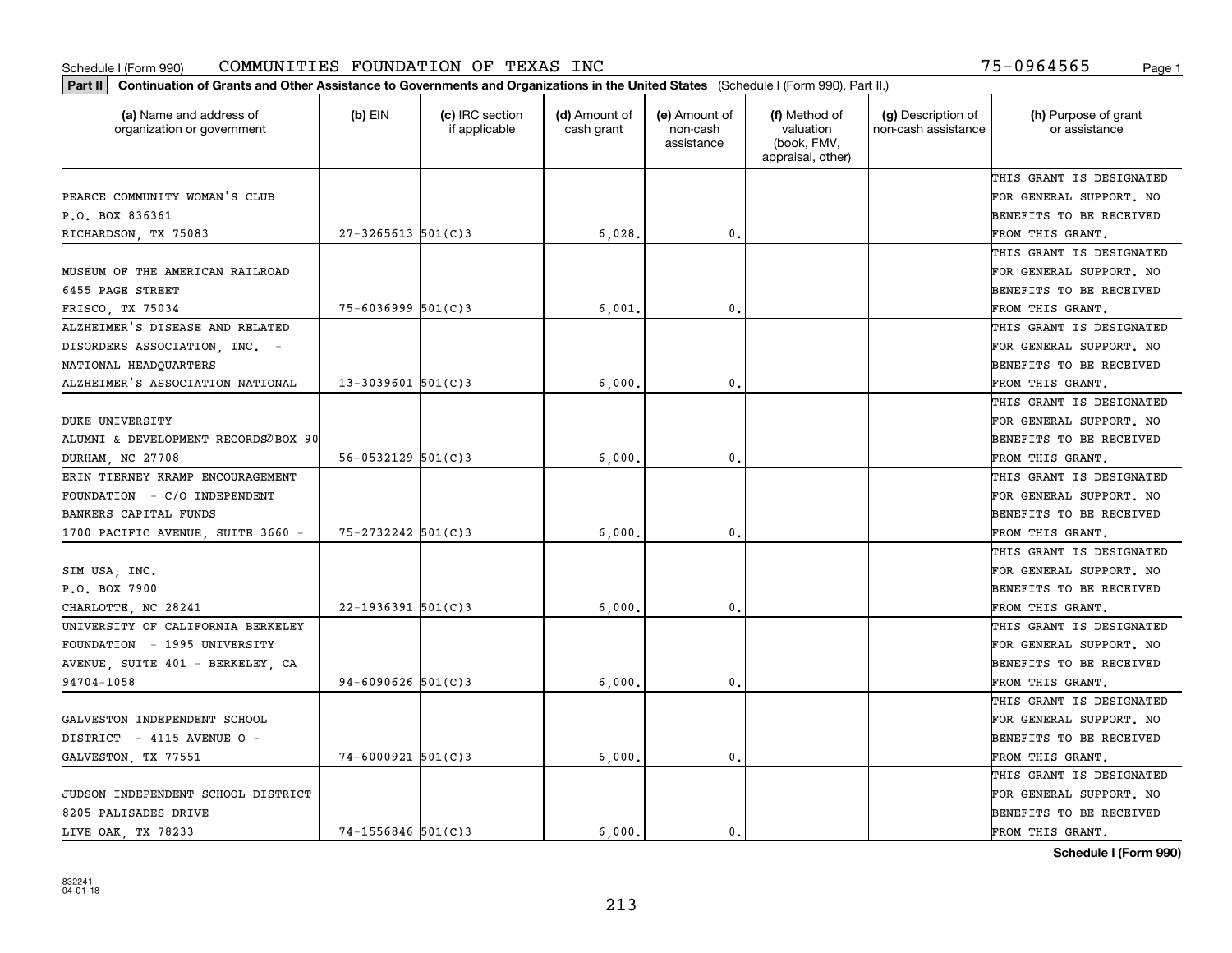| Part II   Continuation of Grants and Other Assistance to Governments and Organizations in the United States (Schedule I (Form 990), Part II.) |                          |                                  |                             |                                         |                                                                |                                           |                                       |
|-----------------------------------------------------------------------------------------------------------------------------------------------|--------------------------|----------------------------------|-----------------------------|-----------------------------------------|----------------------------------------------------------------|-------------------------------------------|---------------------------------------|
| (a) Name and address of<br>organization or government                                                                                         | $(b)$ EIN                | (c) IRC section<br>if applicable | (d) Amount of<br>cash grant | (e) Amount of<br>non-cash<br>assistance | (f) Method of<br>valuation<br>(book, FMV,<br>appraisal, other) | (g) Description of<br>non-cash assistance | (h) Purpose of grant<br>or assistance |
|                                                                                                                                               |                          |                                  |                             |                                         |                                                                |                                           | THIS GRANT IS DESIGNATED              |
| FABENS INDEPENDENT SCHOOL DISTRICT                                                                                                            |                          |                                  |                             |                                         |                                                                |                                           | FOR GENERAL SUPPORT. NO               |
| P.O. BOX 697                                                                                                                                  |                          |                                  |                             |                                         |                                                                |                                           | BENEFITS TO BE RECEIVED               |
| FABENS, TX 79838                                                                                                                              | $74 - 6000829$ 501(C)3   |                                  | 6,000,                      | 0.                                      |                                                                |                                           | FROM THIS GRANT.                      |
|                                                                                                                                               |                          |                                  |                             |                                         |                                                                |                                           | THIS GRANT IS DESIGNATED              |
| SINTON INDEPENDENT SCHOOL DISTRICT                                                                                                            |                          |                                  |                             |                                         |                                                                |                                           | FOR GENERAL SUPPORT. NO               |
| 322 SOUTH ARCHER                                                                                                                              |                          |                                  |                             |                                         |                                                                |                                           | BENEFITS TO BE RECEIVED               |
| SINTON, TX 78387                                                                                                                              | $74 - 6002314$ 501(C)3   |                                  | 6,000                       | $\mathbf{0}$                            |                                                                |                                           | FROM THIS GRANT.                      |
| OUTREACH FOUNDATION OF THE                                                                                                                    |                          |                                  |                             |                                         |                                                                |                                           | THIS GRANT IS DESIGNATED              |
| PRESBYTERIAN CHURCH, INC. - 381                                                                                                               |                          |                                  |                             |                                         |                                                                |                                           | FOR GENERAL SUPPORT. NO               |
| RIVERSIDE DRIVE, SUITE 110 -                                                                                                                  |                          |                                  |                             |                                         |                                                                |                                           | BENEFITS TO BE RECEIVED               |
| FRANKLIN, TN 37064                                                                                                                            | $58 - 1375506$ $501(C)3$ |                                  | 6,000                       | $\mathfrak{o}$ .                        |                                                                |                                           | FROM THIS GRANT.                      |
|                                                                                                                                               |                          |                                  |                             |                                         |                                                                |                                           | THIS GRANT IS DESIGNATED              |
| GRACE UNITED METHODIST CHURCH                                                                                                                 |                          |                                  |                             |                                         |                                                                |                                           | FOR GENERAL SUPPORT. NO               |
| 4105 JUNIUS STREET                                                                                                                            |                          |                                  |                             |                                         |                                                                |                                           | <b>BENEFITS TO BE RECEIVED</b>        |
| DALLAS, TX 75246                                                                                                                              | $75 - 0808789$ 501(C)3   |                                  | 6,000                       | 0.                                      |                                                                |                                           | FROM THIS GRANT.                      |
|                                                                                                                                               |                          |                                  |                             |                                         |                                                                |                                           | THIS GRANT IS DESIGNATED              |
| LYFORD CONSOLIDATED INDEPENDENT                                                                                                               |                          |                                  |                             |                                         |                                                                |                                           | FOR GENERAL SUPPORT. NO               |
| SCHOOL DISTRICT - P.O. BOX 220 -                                                                                                              |                          |                                  |                             |                                         |                                                                |                                           | BENEFITS TO BE RECEIVED               |
| LYFORD TX 78569                                                                                                                               | 74-6001648 GOVERNMENT    |                                  | 6,000                       | $\mathbf{0}$                            |                                                                |                                           | FROM THIS GRANT.                      |
|                                                                                                                                               |                          |                                  |                             |                                         |                                                                |                                           | THIS GRANT IS DESIGNATED              |
| BOYS AND GIRLS CLUBS OF BOSTON.                                                                                                               |                          |                                  |                             |                                         |                                                                |                                           | FOR GENERAL SUPPORT. NO               |
| INC. - 200 HIGH STREET, SUITE 3B                                                                                                              |                          |                                  |                             |                                         |                                                                |                                           | BENEFITS TO BE RECEIVED               |
| $-$ BOSTON, MA 02110                                                                                                                          | $04 - 2103922$ 501(C)3   |                                  | 6,000                       | 0.                                      |                                                                |                                           | FROM THIS GRANT.                      |
|                                                                                                                                               |                          |                                  |                             |                                         |                                                                |                                           | THIS GRANT IS DESIGNATED              |
| LUBBOCK INDEPENDENT SCHOOL                                                                                                                    |                          |                                  |                             |                                         |                                                                |                                           | FOR GENERAL SUPPORT. NO               |
| DISTRICT - 1628 19TH STREET -                                                                                                                 |                          |                                  |                             |                                         |                                                                |                                           | BENEFITS TO BE RECEIVED               |
| LUBBOCK, TX 79401                                                                                                                             | 75-6001989 GOVERNMENT    |                                  | 6,000                       | 0.                                      |                                                                |                                           | FROM THIS GRANT.                      |
|                                                                                                                                               |                          |                                  |                             |                                         |                                                                |                                           | THIS GRANT IS DESIGNATED              |
| EANES EDUCATION FOUNDATION                                                                                                                    |                          |                                  |                             |                                         |                                                                |                                           | FOR GENERAL SUPPORT. NO               |
| 601 CAMP CRAFT ROAD                                                                                                                           |                          |                                  |                             |                                         |                                                                |                                           | BENEFITS TO BE RECEIVED               |
| WEST LAKE HILLS, TX 78746                                                                                                                     | $74 - 2618503$ 501(C)3   |                                  | 6,000,                      | $\mathbf{0}$ .                          |                                                                |                                           | FROM THIS GRANT.                      |
|                                                                                                                                               |                          |                                  |                             |                                         |                                                                |                                           | THIS GRANT IS DESIGNATED              |
| CAMPUS OUTREACH GLOBAL, INC.                                                                                                                  |                          |                                  |                             |                                         |                                                                |                                           | FOR GENERAL SUPPORT. NO               |
| P.O. BOX 43737                                                                                                                                |                          |                                  |                             |                                         |                                                                |                                           | <b>BENEFITS TO BE RECEIVED</b>        |
| BIRMINGHAM, AL 35243                                                                                                                          | $46 - 2662312$ 501(C)3   |                                  | 6.000.                      | $\mathbf{0}$ .                          |                                                                |                                           | FROM THIS GRANT.                      |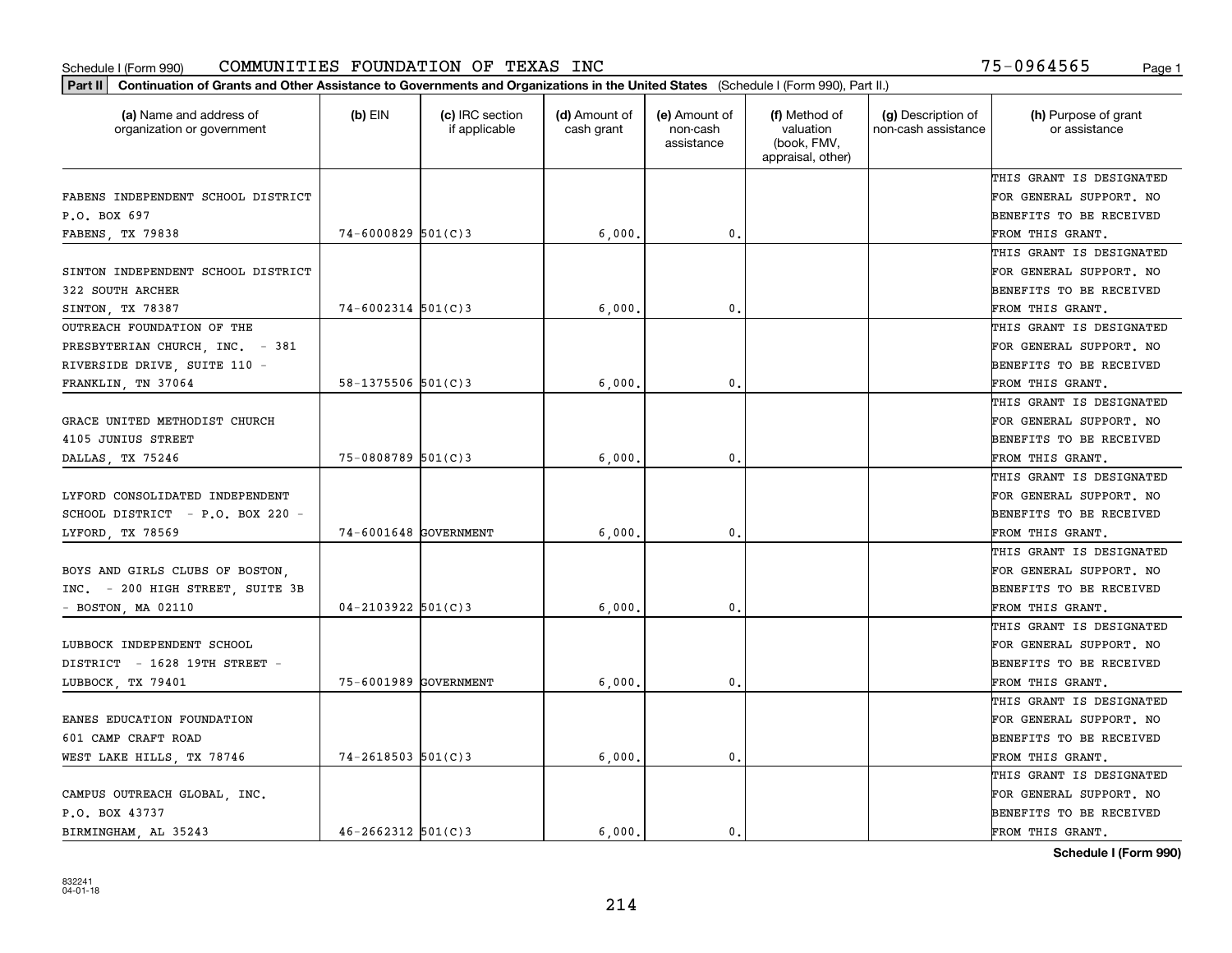| Part II   Continuation of Grants and Other Assistance to Governments and Organizations in the United States (Schedule I (Form 990), Part II.) |                         |                                  |                             |                                         |                                                                |                                           |                                       |
|-----------------------------------------------------------------------------------------------------------------------------------------------|-------------------------|----------------------------------|-----------------------------|-----------------------------------------|----------------------------------------------------------------|-------------------------------------------|---------------------------------------|
| (a) Name and address of<br>organization or government                                                                                         | (b) $EIN$               | (c) IRC section<br>if applicable | (d) Amount of<br>cash grant | (e) Amount of<br>non-cash<br>assistance | (f) Method of<br>valuation<br>(book, FMV,<br>appraisal, other) | (g) Description of<br>non-cash assistance | (h) Purpose of grant<br>or assistance |
|                                                                                                                                               |                         |                                  |                             |                                         |                                                                |                                           | THIS GRANT IS DESIGNATED              |
| TEXAS RUSTLERS GUINEA PIG RESCUE                                                                                                              |                         |                                  |                             |                                         |                                                                |                                           | FOR GENERAL SUPPORT. NO               |
| 698 METRO PARK CIRCLE                                                                                                                         |                         |                                  |                             |                                         |                                                                |                                           | BENEFITS TO BE RECEIVED               |
| LEWISVILLE, TX 75057                                                                                                                          | $14-1865740$ 501(C)3    |                                  | 5,990.                      | 0.                                      |                                                                |                                           | FROM THIS GRANT.                      |
|                                                                                                                                               |                         |                                  |                             |                                         |                                                                |                                           | THIS GRANT IS DESIGNATED              |
| THEATRE ARLINGTON, INC.                                                                                                                       |                         |                                  |                             |                                         |                                                                |                                           | FOR GENERAL SUPPORT. NO               |
| 305 W. MAIN STREET                                                                                                                            |                         |                                  |                             |                                         |                                                                |                                           | BENEFITS TO BE RECEIVED               |
| ARLINGTON, TX 76010                                                                                                                           | 23-7381831 501(C)3      |                                  | 5,975,                      | 0.                                      |                                                                |                                           | FROM THIS GRANT.                      |
|                                                                                                                                               |                         |                                  |                             |                                         |                                                                |                                           | THIS GRANT IS DESIGNATED              |
| FRIENDS OF NORTHAVEN TRAIL, INC.                                                                                                              |                         |                                  |                             |                                         |                                                                |                                           | FOR GENERAL SUPPORT. NO               |
| P.O. BOX 670325                                                                                                                               |                         |                                  |                             |                                         |                                                                |                                           | BENEFITS TO BE RECEIVED               |
| DALLAS, TX 75367                                                                                                                              | $27 - 2405143$ 501(C)3  |                                  | 5,964.                      | 0.                                      |                                                                |                                           | FROM THIS GRANT.                      |
|                                                                                                                                               |                         |                                  |                             |                                         |                                                                |                                           | THIS GRANT IS DESIGNATED              |
| SHARED HOUSING CENTER, INC.                                                                                                                   |                         |                                  |                             |                                         |                                                                |                                           | FOR GENERAL SUPPORT. NO               |
| 402 N. GOOD LATIMER EXPRESSWAY                                                                                                                |                         |                                  |                             |                                         |                                                                |                                           | <b>BENEFITS TO BE RECEIVED</b>        |
| DALLAS, TX 75204                                                                                                                              | 75-2137522 501(C)3      |                                  | 5,955,                      | 0.                                      |                                                                |                                           | FROM THIS GRANT.                      |
|                                                                                                                                               |                         |                                  |                             |                                         |                                                                |                                           | THIS GRANT IS DESIGNATED              |
| LIGHT CAMERA DISCOVR                                                                                                                          |                         |                                  |                             |                                         |                                                                |                                           | FOR GENERAL SUPPORT. NO               |
| 325 E SOUTHERN AVENUE, SUITE 106                                                                                                              |                         |                                  |                             |                                         |                                                                |                                           | BENEFITS TO BE RECEIVED               |
| TEMPE, AZ 85282                                                                                                                               | $46 - 5004833$ 501(C)3  |                                  | 5,950                       | 0.                                      |                                                                |                                           | FROM THIS GRANT.                      |
|                                                                                                                                               |                         |                                  |                             |                                         |                                                                |                                           | THIS GRANT IS DESIGNATED              |
| BLACK GIRLS CODE INC                                                                                                                          |                         |                                  |                             |                                         |                                                                |                                           | FOR GENERAL SUPPORT. NO               |
| P.O. BOX 640926                                                                                                                               |                         |                                  |                             |                                         |                                                                |                                           | BENEFITS TO BE RECEIVED               |
| SAN FRANCISCO, CA 94164                                                                                                                       | $45 - 4930539$ 501(C)3  |                                  | 5,950                       | 0.                                      |                                                                |                                           | FROM THIS GRANT.                      |
|                                                                                                                                               |                         |                                  |                             |                                         |                                                                |                                           | THIS GRANT IS DESIGNATED              |
| STEPHEN BREEN MEMORIAL FOUNDATION                                                                                                             |                         |                                  |                             |                                         |                                                                |                                           | FOR GENERAL SUPPORT. NO               |
| 1940 WARNER ROAD                                                                                                                              |                         |                                  |                             |                                         |                                                                |                                           | <b>BENEFITS TO BE RECEIVED</b>        |
| FORT WORTH, TX 76110                                                                                                                          | $35 - 2238435$ 501(C)3  |                                  | 5,949                       | 0.                                      |                                                                |                                           | FROM THIS GRANT.                      |
|                                                                                                                                               |                         |                                  |                             |                                         |                                                                |                                           | THIS GRANT IS DESIGNATED              |
| METROPOLITAN WINDS                                                                                                                            |                         |                                  |                             |                                         |                                                                |                                           | FOR GENERAL SUPPORT. NO               |
| P.O. BOX 670925                                                                                                                               |                         |                                  |                             |                                         |                                                                |                                           | BENEFITS TO BE RECEIVED               |
| DALLAS, TX 75367-0925                                                                                                                         | $75 - 2501548$ 501(C)3  |                                  | 5,945.                      | 0.                                      |                                                                |                                           | FROM THIS GRANT.                      |
|                                                                                                                                               |                         |                                  |                             |                                         |                                                                |                                           | THIS GRANT IS DESIGNATED              |
| I AM FRUITFUL                                                                                                                                 |                         |                                  |                             |                                         |                                                                |                                           | FOR GENERAL SUPPORT. NO               |
| P.O. BOX 1315                                                                                                                                 |                         |                                  |                             |                                         |                                                                |                                           | <b>BENEFITS TO BE RECEIVED</b>        |
| KELLER TX 76244                                                                                                                               | $81 - 2913597$ 501(C) 3 |                                  | 5.930.                      | 0.                                      |                                                                |                                           | FROM THIS GRANT.                      |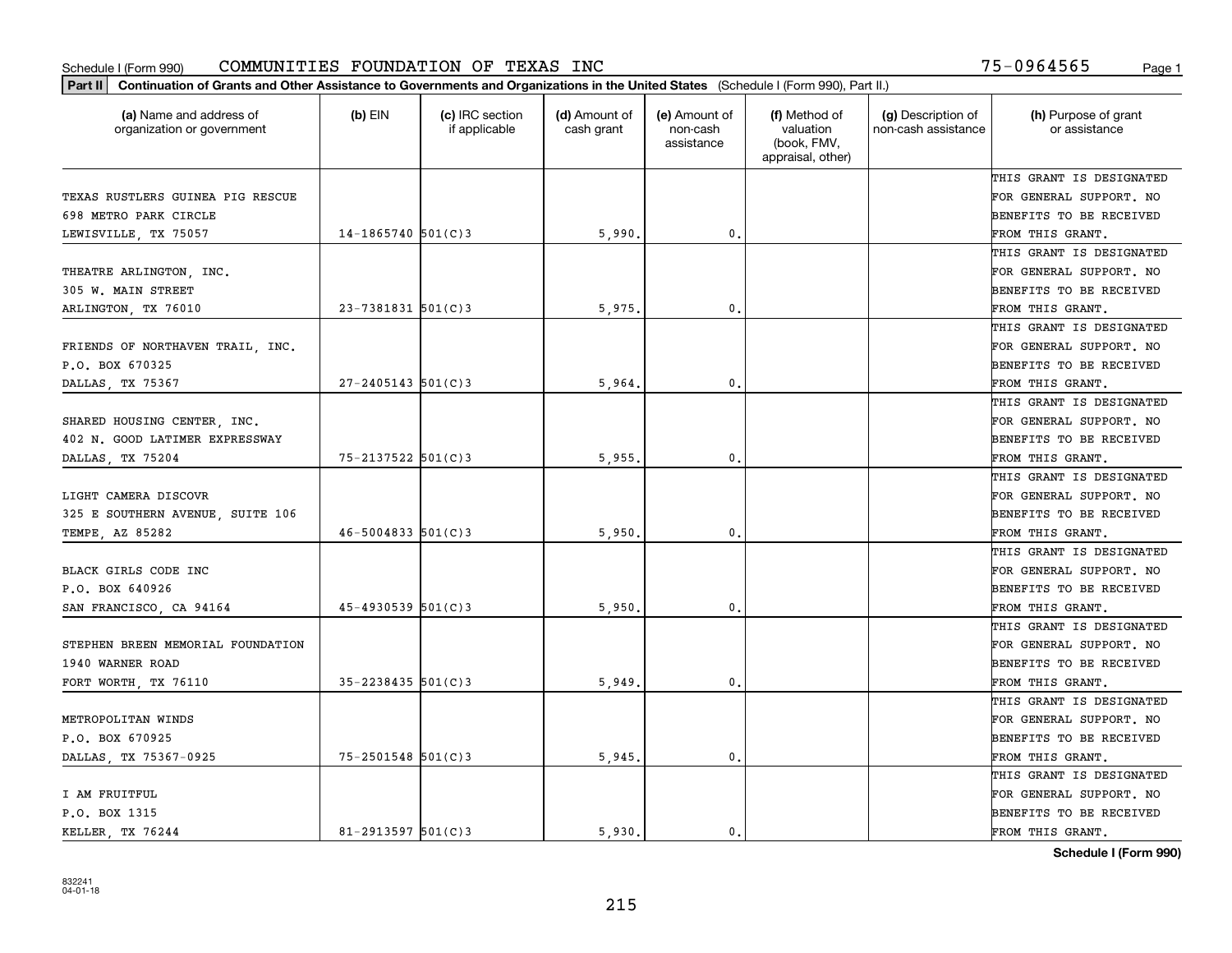| (a) Name and address of<br>organization or government | $(b)$ EIN              | (c) IRC section<br>if applicable | (d) Amount of<br>cash grant | (e) Amount of<br>non-cash<br>assistance | (f) Method of<br>valuation<br>(book, FMV,<br>appraisal, other) | (g) Description of<br>non-cash assistance | (h) Purpose of grant<br>or assistance |
|-------------------------------------------------------|------------------------|----------------------------------|-----------------------------|-----------------------------------------|----------------------------------------------------------------|-------------------------------------------|---------------------------------------|
|                                                       |                        |                                  |                             |                                         |                                                                |                                           | THIS GRANT IS DESIGNATED              |
| ROAD TRIP 4 PAWS                                      |                        |                                  |                             |                                         |                                                                |                                           | FOR GENERAL SUPPORT. NO               |
| 10424 HARRIS COURT                                    |                        |                                  |                             |                                         |                                                                |                                           | <b>BENEFITS TO BE RECEIVED</b>        |
| IRVING, TX 75063                                      | $47 - 2467434$ 501(C)3 |                                  | 5,930                       | 0.                                      |                                                                |                                           | FROM THIS GRANT.                      |
| ROYSE CITY ISD EDUCATION                              |                        |                                  |                             |                                         |                                                                |                                           | THIS GRANT IS DESIGNATED              |
| FOUNDATION, INC. - 810 OLD                            |                        |                                  |                             |                                         |                                                                |                                           | FOR GENERAL SUPPORT. NO               |
| GREENVILLE ROAD - ROYSE CITY, TX                      |                        |                                  |                             |                                         |                                                                |                                           | BENEFITS TO BE RECEIVED               |
| 75189                                                 | $32 - 0274260$ 501(C)3 |                                  | 5,905,                      | 0.                                      |                                                                |                                           | FROM THIS GRANT.                      |
|                                                       |                        |                                  |                             |                                         |                                                                |                                           | THIS GRANT IS DESIGNATED              |
| GARLAND INDEPENDENT SCHOOL                            |                        |                                  |                             |                                         |                                                                |                                           | FOR GENERAL SUPPORT. NO               |
| DISTRICT - 501 S. JUPITER ROAD -                      |                        |                                  |                             |                                         |                                                                |                                           | BENEFITS TO BE RECEIVED               |
| GARLAND, TX 75042                                     | $75 - 6001650$ 501(C)3 |                                  | 5,900                       | $\mathfrak{o}$ .                        |                                                                |                                           | FROM THIS GRANT.                      |
|                                                       |                        |                                  |                             |                                         |                                                                |                                           | THIS GRANT IS DESIGNATED              |
| BORN2WALK                                             |                        |                                  |                             |                                         |                                                                |                                           | FOR GENERAL SUPPORT. NO               |
| 4204 EXPLORER COURT                                   |                        |                                  |                             |                                         |                                                                |                                           | <b>BENEFITS TO BE RECEIVED</b>        |
| LA MESA, CA 91941                                     | $82 - 4632881$ 501(C)3 |                                  | 5,900                       | 0.                                      |                                                                |                                           | FROM THIS GRANT.                      |
|                                                       |                        |                                  |                             |                                         |                                                                |                                           | THIS GRANT IS DESIGNATED              |
| HOLLYWOOD ROCK ACADEMY FOUNDATION.                    |                        |                                  |                             |                                         |                                                                |                                           | FOR GENERAL SUPPORT. NO               |
| INC. - 9854 NATIONAL BOULEVARD                        |                        |                                  |                             |                                         |                                                                |                                           | <b>BENEFITS TO BE RECEIVED</b>        |
| #470 - LOS ANGELES, CA 90034                          | $20 - 3682434$ 501(C)3 |                                  | 5,900                       | 0.                                      |                                                                |                                           | FROM THIS GRANT.                      |
| EXCELLENCE BY DESIGN EDUCATION                        |                        |                                  |                             |                                         |                                                                |                                           | THIS GRANT IS DESIGNATED              |
| CENTER - 3662 WEST CAMP WISDOM                        |                        |                                  |                             |                                         |                                                                |                                           | FOR GENERAL SUPPORT. NO               |
| ROAD, SUITE 2044 - DALLAS, TX                         |                        |                                  |                             |                                         |                                                                |                                           | <b>BENEFITS TO BE RECEIVED</b>        |
| 75237                                                 | $47 - 3505374$ 501(C)3 |                                  | 5,888                       | 0.                                      |                                                                |                                           | FROM THIS GRANT.                      |
|                                                       |                        |                                  |                             |                                         |                                                                |                                           | THIS GRANT IS DESIGNATED              |
| GRIEF AND LOSS CENTER OF NORTH                        |                        |                                  |                             |                                         |                                                                |                                           | FOR GENERAL SUPPORT. NO               |
| TEXAS - 4316 ABRAMS ROAD -                            |                        |                                  |                             |                                         |                                                                |                                           | <b>BENEFITS TO BE RECEIVED</b>        |
| DALLAS, TX 75214                                      | $45 - 1584986$ 501(C)3 |                                  | 5,879                       | $\mathfrak{o}$ .                        |                                                                |                                           | FROM THIS GRANT.                      |
|                                                       |                        |                                  |                             |                                         |                                                                |                                           | THIS GRANT IS DESIGNATED              |
| BASSET RESCUE ACROSS TEXAS                            |                        |                                  |                             |                                         |                                                                |                                           | FOR GENERAL SUPPORT. NO               |
| P.O. BOX 116225                                       |                        |                                  |                             |                                         |                                                                |                                           | BENEFITS TO BE RECEIVED               |
| CARROLLTON, TX 75011                                  | $45 - 1662491$ 501(C)3 |                                  | 5,878.                      | $\mathbf{0}$ .                          |                                                                |                                           | FROM THIS GRANT.                      |
|                                                       |                        |                                  |                             |                                         |                                                                |                                           | THIS GRANT IS DESIGNATED              |
| NORTH TEXAS COMMUNITY TABLE  INC.                     |                        |                                  |                             |                                         |                                                                |                                           | FOR GENERAL SUPPORT. NO               |
| 5301 DAVIS BOULEVARD                                  |                        |                                  |                             |                                         |                                                                |                                           | <b>BENEFITS TO BE RECEIVED</b>        |
| NORTH RICHLAND HILLS, TX 76180                        | $81 - 4810991$ 501(C)3 |                                  | 5.877.                      | $\mathbf{0}$ .                          |                                                                |                                           | FROM THIS GRANT.                      |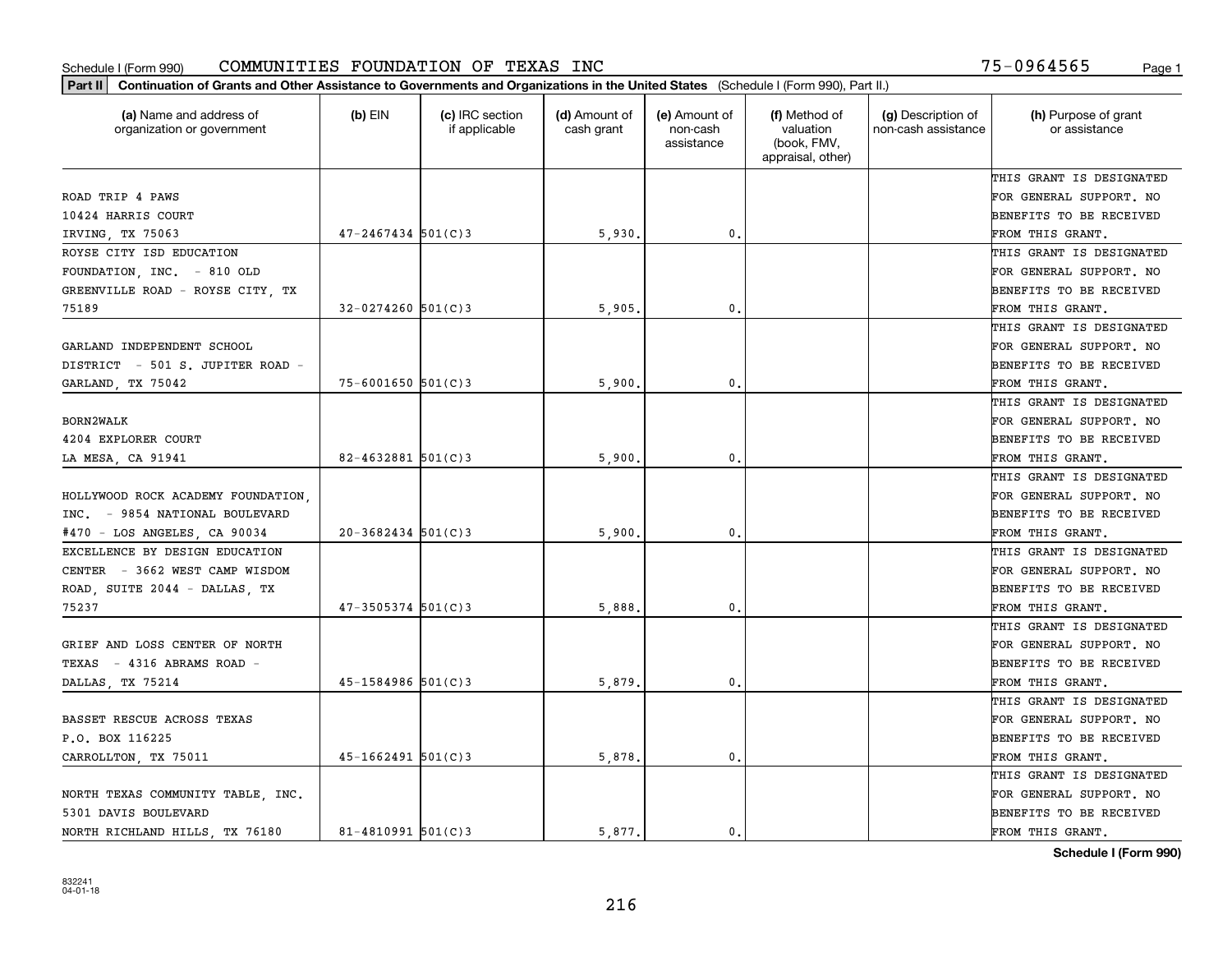| Part II   Continuation of Grants and Other Assistance to Governments and Organizations in the United States (Schedule I (Form 990), Part II.) |                        |                                  |                             |                                         |                                                                |                                           |                                       |
|-----------------------------------------------------------------------------------------------------------------------------------------------|------------------------|----------------------------------|-----------------------------|-----------------------------------------|----------------------------------------------------------------|-------------------------------------------|---------------------------------------|
| (a) Name and address of<br>organization or government                                                                                         | $(b)$ EIN              | (c) IRC section<br>if applicable | (d) Amount of<br>cash grant | (e) Amount of<br>non-cash<br>assistance | (f) Method of<br>valuation<br>(book, FMV,<br>appraisal, other) | (g) Description of<br>non-cash assistance | (h) Purpose of grant<br>or assistance |
|                                                                                                                                               |                        |                                  |                             |                                         |                                                                |                                           | THIS GRANT IS DESIGNATED              |
| WE ARE CHERISHED, INC.                                                                                                                        |                        |                                  |                             |                                         |                                                                |                                           | FOR GENERAL SUPPORT. NO               |
| 1007 CHURCH STREET                                                                                                                            |                        |                                  |                             |                                         |                                                                |                                           | BENEFITS TO BE RECEIVED               |
| COLLEYVILLE, TX 76034                                                                                                                         | $32 - 0348032$ 501(C)3 |                                  | 5,854.                      | 0.                                      |                                                                |                                           | FROM THIS GRANT.                      |
|                                                                                                                                               |                        |                                  |                             |                                         |                                                                |                                           | THIS GRANT IS DESIGNATED              |
| THE FREEDOM BOUND CENTER                                                                                                                      |                        |                                  |                             |                                         |                                                                |                                           | FOR GENERAL SUPPORT. NO               |
| 4101 67TH STREET                                                                                                                              |                        |                                  |                             |                                         |                                                                |                                           | BENEFITS TO BE RECEIVED               |
| SACRAMENTO, CA 95818                                                                                                                          | $68 - 0477373$ 501(C)3 |                                  | 5,850                       | $\mathbf{0}$                            |                                                                |                                           | FROM THIS GRANT.                      |
|                                                                                                                                               |                        |                                  |                             |                                         |                                                                |                                           | THIS GRANT IS DESIGNATED              |
| BREAKING WALLS INC                                                                                                                            |                        |                                  |                             |                                         |                                                                |                                           | FOR GENERAL SUPPORT. NO               |
| 2 HORATIO STREET, APT 7C                                                                                                                      |                        |                                  |                             |                                         |                                                                |                                           | BENEFITS TO BE RECEIVED               |
| NEW YORK, NY 10014                                                                                                                            | $46 - 0790837$ 501(C)3 |                                  | 5,850                       | $\mathfrak{o}$ .                        |                                                                |                                           | FROM THIS GRANT.                      |
|                                                                                                                                               |                        |                                  |                             |                                         |                                                                |                                           | THIS GRANT IS DESIGNATED              |
| EUSTRESS INC.                                                                                                                                 |                        |                                  |                             |                                         |                                                                |                                           | FOR GENERAL SUPPORT. NO               |
| 2459 RYERSON COURT                                                                                                                            |                        |                                  |                             |                                         |                                                                |                                           | <b>BENEFITS TO BE RECEIVED</b>        |
| CHARLOTTE, NC 28213                                                                                                                           | $81 - 1374467$ 501(C)3 |                                  | 5,850                       | 0.                                      |                                                                |                                           | FROM THIS GRANT.                      |
|                                                                                                                                               |                        |                                  |                             |                                         |                                                                |                                           | THIS GRANT IS DESIGNATED              |
| ST. BERNARD OF CLAIRVAUX SCHOOL                                                                                                               |                        |                                  |                             |                                         |                                                                |                                           | FOR GENERAL SUPPORT. NO               |
| 1420 OLD GATE LANE                                                                                                                            |                        |                                  |                             |                                         |                                                                |                                           | BENEFITS TO BE RECEIVED               |
| DALLAS, TX 75218                                                                                                                              | $75 - 1900347$ 501(C)3 |                                  | 5,850                       | $\mathbf{0}$                            |                                                                |                                           | FROM THIS GRANT.                      |
|                                                                                                                                               |                        |                                  |                             |                                         |                                                                |                                           | THIS GRANT IS DESIGNATED              |
| LAKE HIGHLANDS WOMEN'S LEAGUE                                                                                                                 |                        |                                  |                             |                                         |                                                                |                                           | FOR GENERAL SUPPORT. NO               |
| 060194 - P.O. BOX 38225 - DALLAS                                                                                                              |                        |                                  |                             |                                         |                                                                |                                           | BENEFITS TO BE RECEIVED               |
| TX 75238                                                                                                                                      | $75 - 2585855$ 501(C)3 |                                  | 5,815.                      | 0.                                      |                                                                |                                           | FROM THIS GRANT.                      |
|                                                                                                                                               |                        |                                  |                             |                                         |                                                                |                                           | THIS GRANT IS DESIGNATED              |
| MESQUITE SYMPHONY ORCHESTRA                                                                                                                   |                        |                                  |                             |                                         |                                                                |                                           | FOR GENERAL SUPPORT. NO               |
| ASSOCIATION, INC. - 1527 NORTH                                                                                                                |                        |                                  |                             |                                         |                                                                |                                           | BENEFITS TO BE RECEIVED               |
| GALLOWAY - MESQUITE, TX 75149                                                                                                                 | 75-2227234 501(C)3     |                                  | 5,804                       | $\mathfrak{o}$ .                        |                                                                |                                           | FROM THIS GRANT.                      |
|                                                                                                                                               |                        |                                  |                             |                                         |                                                                |                                           | THIS GRANT IS DESIGNATED              |
| SANTA FE CHAMBER MUSIC FESTIVAL,                                                                                                              |                        |                                  |                             |                                         |                                                                |                                           | FOR GENERAL SUPPORT. NO               |
| LTD. - P.O. BOX 2227 - SANTA FE.                                                                                                              |                        |                                  |                             |                                         |                                                                |                                           | BENEFITS TO BE RECEIVED               |
| NM 87504-2227                                                                                                                                 | $85 - 0224461$ 501(C)3 |                                  | 5,800.                      | $\mathbf{0}$ .                          |                                                                |                                           | FROM THIS GRANT.                      |
|                                                                                                                                               |                        |                                  |                             |                                         |                                                                |                                           | THIS GRANT IS DESIGNATED              |
| FAMILY PROMISE OF IRVING                                                                                                                      |                        |                                  |                             |                                         |                                                                |                                           | FOR GENERAL SUPPORT. NO               |
| P.O. BOX 177516                                                                                                                               |                        |                                  |                             |                                         |                                                                |                                           | <b>BENEFITS TO BE RECEIVED</b>        |
| IRVING, TX 75017                                                                                                                              | $80 - 0630564$ 501(C)3 |                                  | 5.785.                      | $\mathbf{0}$ .                          |                                                                |                                           | FROM THIS GRANT.                      |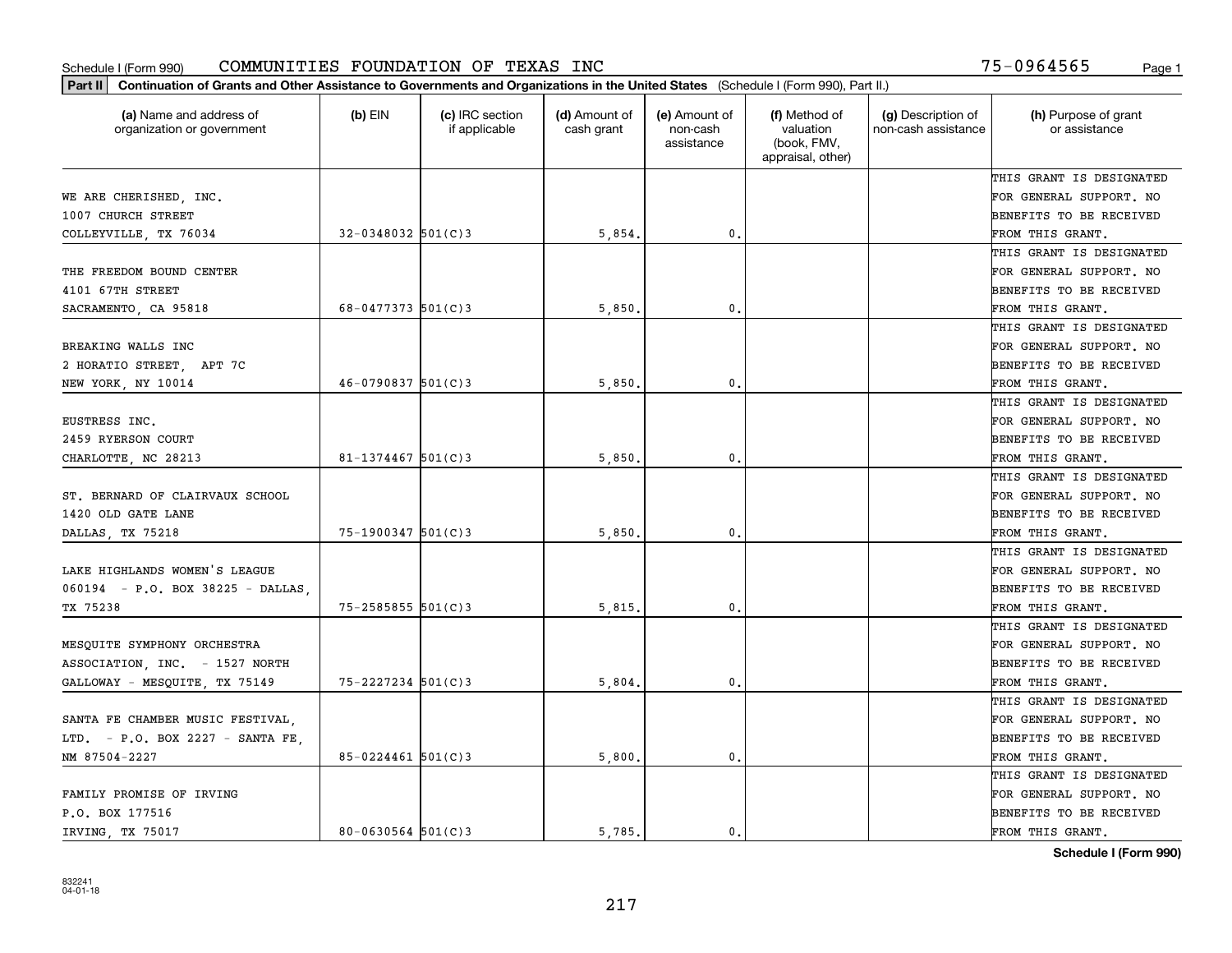| (a) Name and address of<br>organization or government | $(b)$ EIN               | (c) IRC section<br>if applicable | (d) Amount of<br>cash grant | (e) Amount of<br>non-cash<br>assistance | (f) Method of<br>valuation<br>(book, FMV,<br>appraisal, other) | (g) Description of<br>non-cash assistance | (h) Purpose of grant<br>or assistance |
|-------------------------------------------------------|-------------------------|----------------------------------|-----------------------------|-----------------------------------------|----------------------------------------------------------------|-------------------------------------------|---------------------------------------|
|                                                       |                         |                                  |                             |                                         |                                                                |                                           | THIS GRANT IS DESIGNATED              |
| LIFE MESSAGE, INC.                                    |                         |                                  |                             |                                         |                                                                |                                           | FOR GENERAL SUPPORT. NO               |
| 4501 ROWLETT ROAD, SUITE 200                          |                         |                                  |                             |                                         |                                                                |                                           | BENEFITS TO BE RECEIVED               |
| ROWLETT, TX 75088                                     | $26 - 4642683$ 501(C)3  |                                  | 5,765.                      | 0.                                      |                                                                |                                           | FROM THIS GRANT.                      |
|                                                       |                         |                                  |                             |                                         |                                                                |                                           | THIS GRANT IS DESIGNATED              |
| CALIFORNIA INSTITUTE OF TECHNOLOGY                    |                         |                                  |                             |                                         |                                                                |                                           | FOR GENERAL SUPPORT. NO               |
| 1200 EAST CALIFORNIA BOULEVARD, MC                    |                         |                                  |                             |                                         |                                                                |                                           | BENEFITS TO BE RECEIVED               |
| PASADENA, CA 91125                                    | $95 - 1643307$ 501(C)3  |                                  | 5,761.                      | 0.                                      |                                                                |                                           | FROM THIS GRANT.                      |
|                                                       |                         |                                  |                             |                                         |                                                                |                                           | THIS GRANT IS DESIGNATED              |
| MIRACLE LEAGUE OF SOUTHLAKE, INC.                     |                         |                                  |                             |                                         |                                                                |                                           | FOR GENERAL SUPPORT. NO               |
| P.O. BOX 92173                                        |                         |                                  |                             |                                         |                                                                |                                           | BENEFITS TO BE RECEIVED               |
| SOUTHLAKE, TX 76092                                   | $45 - 5033534$ 501(C)3  |                                  | 5,761.                      | 0.                                      |                                                                |                                           | FROM THIS GRANT.                      |
|                                                       |                         |                                  |                             |                                         |                                                                |                                           | THIS GRANT IS DESIGNATED              |
| ONE DHARMA AWAKENING HEART DALLAS                     |                         |                                  |                             |                                         |                                                                |                                           | FOR GENERAL SUPPORT. NO               |
| MEDITATION CENTER - P.O. BOX                          |                         |                                  |                             |                                         |                                                                |                                           | <b>BENEFITS TO BE RECEIVED</b>        |
| 832412 - RICHARDSON, TX 75083                         | $46 - 3512018$ 501(C)3  |                                  | 5,754.                      | 0.                                      |                                                                |                                           | FROM THIS GRANT.                      |
|                                                       |                         |                                  |                             |                                         |                                                                |                                           | THIS GRANT IS DESIGNATED              |
| MASTERMEDIA INTERNATIONAL INC.                        |                         |                                  |                             |                                         |                                                                |                                           | FOR GENERAL SUPPORT. NO               |
| P.O. BOX 7520                                         |                         |                                  |                             |                                         |                                                                |                                           | BENEFITS TO BE RECEIVED               |
| REDLANDS CA 92375                                     | $33 - 0104548$ 501(C) 3 |                                  | 5,750                       | 0.                                      |                                                                |                                           | FROM THIS GRANT.                      |
|                                                       |                         |                                  |                             |                                         |                                                                |                                           | THIS GRANT IS DESIGNATED              |
| THE ROTARY FOUNDATION OF ROTARY                       |                         |                                  |                             |                                         |                                                                |                                           | FOR GENERAL SUPPORT. NO               |
| INTERNATIONAL - 14280 COLLECTIONS                     |                         |                                  |                             |                                         |                                                                |                                           | BENEFITS TO BE RECEIVED               |
| CENTER DRIVE - CHICAGO, IL 60693                      | $36 - 3245072$ 501(C)3  |                                  | 5,750                       | 0.                                      |                                                                |                                           | FROM THIS GRANT.                      |
|                                                       |                         |                                  |                             |                                         |                                                                |                                           | THIS GRANT IS DESIGNATED              |
| LONE STAR KITTIES AND KANINES                         |                         |                                  |                             |                                         |                                                                |                                           | FOR GENERAL SUPPORT. NO               |
| P.O. BOX 432                                          |                         |                                  |                             |                                         |                                                                |                                           | BENEFITS TO BE RECEIVED               |
| HURST, TX 76053                                       | $45 - 4651860$ 501(C)3  |                                  | 5,727.                      | 0.                                      |                                                                |                                           | FROM THIS GRANT.                      |
|                                                       |                         |                                  |                             |                                         |                                                                |                                           | THIS GRANT IS DESIGNATED              |
| WOMEN'S CHORUS OF DALLAS                              |                         |                                  |                             |                                         |                                                                |                                           | FOR GENERAL SUPPORT. NO               |
| 3630 HARRY HINES BOULEVARD, SUITE 2                   |                         |                                  |                             |                                         |                                                                |                                           | BENEFITS TO BE RECEIVED               |
| DALLAS, TX 75219                                      | 75-2345796 501(C)3      |                                  | 5,723.                      | 0.                                      |                                                                |                                           | FROM THIS GRANT.                      |
|                                                       |                         |                                  |                             |                                         |                                                                |                                           | THIS GRANT IS DESIGNATED              |
| LOVE MINISTRIES                                       |                         |                                  |                             |                                         |                                                                |                                           | FOR GENERAL SUPPORT. NO               |
| 6639 BRADDOCK PLACE                                   |                         |                                  |                             |                                         |                                                                |                                           | <b>BENEFITS TO BE RECEIVED</b>        |
| DALLAS, TX 75232                                      | $20 - 3228286$ 501(C)3  |                                  | 5.721.                      | $\mathbf{0}$ .                          |                                                                |                                           | FROM THIS GRANT.                      |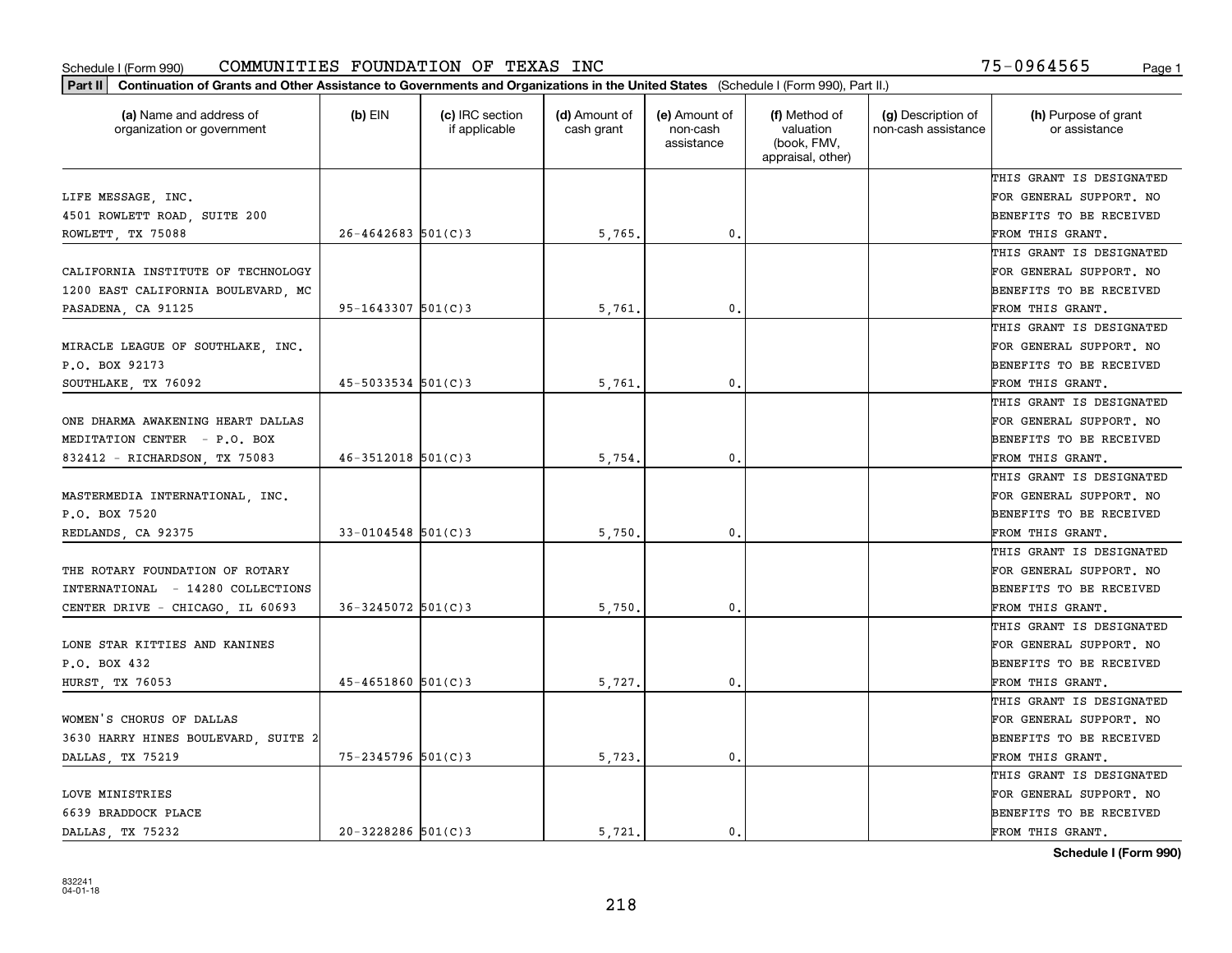| (a) Name and address of<br>organization or government | $(b)$ EIN              | (c) IRC section<br>if applicable | (d) Amount of<br>cash grant | (e) Amount of<br>non-cash<br>assistance | (f) Method of<br>valuation<br>(book, FMV,<br>appraisal, other) | (g) Description of<br>non-cash assistance | (h) Purpose of grant<br>or assistance |
|-------------------------------------------------------|------------------------|----------------------------------|-----------------------------|-----------------------------------------|----------------------------------------------------------------|-------------------------------------------|---------------------------------------|
|                                                       |                        |                                  |                             |                                         |                                                                |                                           | THIS GRANT IS DESIGNATED              |
| ST. ANTHONY FOUNDATION                                |                        |                                  |                             |                                         |                                                                |                                           | FOR GENERAL SUPPORT. NO               |
| 3732 MYRTLE STREET                                    |                        |                                  |                             |                                         |                                                                |                                           | BENEFITS TO BE RECEIVED               |
| DALLAS, TX 75215                                      | $75 - 2755631$ 501(C)3 |                                  | 5,677.                      | 0.                                      |                                                                |                                           | FROM THIS GRANT.                      |
|                                                       |                        |                                  |                             |                                         |                                                                |                                           | THIS GRANT IS DESIGNATED              |
| MORNING STAR ACADEMY                                  |                        |                                  |                             |                                         |                                                                |                                           | FOR GENERAL SUPPORT. NO               |
| P.O. BOX 236                                          |                        |                                  |                             |                                         |                                                                |                                           | BENEFITS TO BE RECEIVED               |
| BONHAM, TX 75418                                      | 45-1593367 501(C)3     |                                  | 5,662.                      | $\mathbf{0}$                            |                                                                |                                           | FROM THIS GRANT.                      |
|                                                       |                        |                                  |                             |                                         |                                                                |                                           | THIS GRANT IS DESIGNATED              |
| FARMERS ASSISTING RETURNING                           |                        |                                  |                             |                                         |                                                                |                                           | FOR GENERAL SUPPORT. NO               |
| $MILITARY = P.O. BOX 763729 -$                        |                        |                                  |                             |                                         |                                                                |                                           | BENEFITS TO BE RECEIVED               |
| SLIDELL, TX 76267                                     | $46 - 4740273$ 501(C)3 |                                  | 5,652.                      | $\mathbf{0}$ .                          |                                                                |                                           | FROM THIS GRANT.                      |
|                                                       |                        |                                  |                             |                                         |                                                                |                                           | THIS GRANT IS DESIGNATED              |
| FORT WORTH DIOCESAN COUNCIL                           |                        |                                  |                             |                                         |                                                                |                                           | FOR GENERAL SUPPORT. NO               |
| 3829 HELMSFORD DRIVE                                  |                        |                                  |                             |                                         |                                                                |                                           | BENEFITS TO BE RECEIVED               |
| ARLINGTON, TX 76016                                   | $75 - 2887696$ 501(C)3 |                                  | 5,616                       | 0.                                      |                                                                |                                           | FROM THIS GRANT.                      |
|                                                       |                        |                                  |                             |                                         |                                                                |                                           | THIS GRANT IS DESIGNATED              |
| CARSONS'S VILLAGE                                     |                        |                                  |                             |                                         |                                                                |                                           | FOR GENERAL SUPPORT. NO               |
| 303 SADDLE TREE LANE                                  |                        |                                  |                             |                                         |                                                                |                                           | BENEFITS TO BE RECEIVED               |
| COPPELL, TX 75019                                     | $82 - 1854361$ 501(C)3 |                                  | 5,610                       | 0.                                      |                                                                |                                           | FROM THIS GRANT.                      |
|                                                       |                        |                                  |                             |                                         |                                                                |                                           | THIS GRANT IS DESIGNATED              |
| GIRLS EMBRACING MOTHERS INC.                          |                        |                                  |                             |                                         |                                                                |                                           | FOR GENERAL SUPPORT. NO               |
| 2904 FLOYD STREET, SUITE A                            |                        |                                  |                             |                                         |                                                                |                                           | BENEFITS TO BE RECEIVED               |
| DALLAS, TX 75204                                      | 27-1363774 501(C)3     |                                  | 5,599                       | $\mathbf{0}$                            |                                                                |                                           | FROM THIS GRANT.                      |
|                                                       |                        |                                  |                             |                                         |                                                                |                                           | THIS GRANT IS DESIGNATED              |
| SANTA CLARA CATHOLIC SCHOOL                           |                        |                                  |                             |                                         |                                                                |                                           | FOR GENERAL SUPPORT. NO               |
| 321 CALUMENT AVENUE                                   |                        |                                  |                             |                                         |                                                                |                                           | BENEFITS TO BE RECEIVED               |
| DALLAS, TX 75211                                      | $75 - 2564828$ 501(C)3 |                                  | 5,569                       | 0.                                      |                                                                |                                           | FROM THIS GRANT.                      |
|                                                       |                        |                                  |                             |                                         |                                                                |                                           | THIS GRANT IS DESIGNATED              |
| HOME AT LAST ANIMAL HAVEN                             |                        |                                  |                             |                                         |                                                                |                                           | FOR GENERAL SUPPORT. NO               |
| P.O. BOX 189                                          |                        |                                  |                             |                                         |                                                                |                                           | BENEFITS TO BE RECEIVED               |
| GODLEY, TX 76044                                      | 75-2367222 501(C)3     |                                  | 5,558.                      | $\mathbf{0}$ .                          |                                                                |                                           | FROM THIS GRANT.                      |
|                                                       |                        |                                  |                             |                                         |                                                                |                                           | THIS GRANT IS DESIGNATED              |
| COMMON GROUND MINISTRIES                              |                        |                                  |                             |                                         |                                                                |                                           | FOR GENERAL SUPPORT. NO               |
| 604 EAST PARKS AVENUE                                 |                        |                                  |                             |                                         |                                                                |                                           | BENEFITS TO BE RECEIVED               |
| WAXAHACHIE, TX 75168                                  | $75 - 2416743$ 501(C)3 |                                  | 5.549.                      | 0.                                      |                                                                |                                           | FROM THIS GRANT.                      |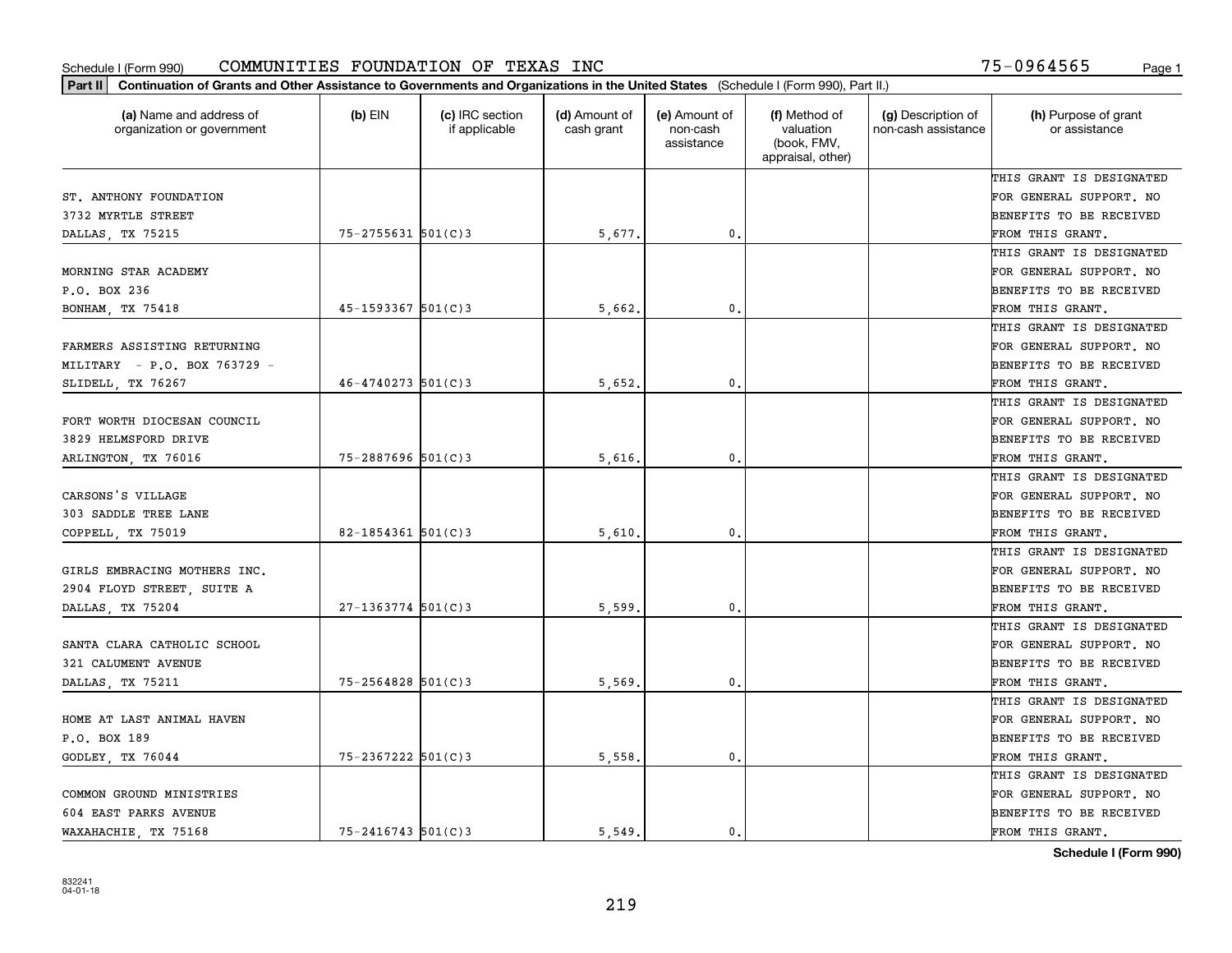| Part II   Continuation of Grants and Other Assistance to Governments and Organizations in the United States (Schedule I (Form 990), Part II.) |                        |                                  |                             |                                         |                                                                |                                           |                                       |
|-----------------------------------------------------------------------------------------------------------------------------------------------|------------------------|----------------------------------|-----------------------------|-----------------------------------------|----------------------------------------------------------------|-------------------------------------------|---------------------------------------|
| (a) Name and address of<br>organization or government                                                                                         | $(b)$ EIN              | (c) IRC section<br>if applicable | (d) Amount of<br>cash grant | (e) Amount of<br>non-cash<br>assistance | (f) Method of<br>valuation<br>(book, FMV,<br>appraisal, other) | (g) Description of<br>non-cash assistance | (h) Purpose of grant<br>or assistance |
|                                                                                                                                               |                        |                                  |                             |                                         |                                                                |                                           | THIS GRANT IS DESIGNATED              |
| ST. JOSEPH CATHOLIC SCHOOL                                                                                                                    |                        |                                  |                             |                                         |                                                                |                                           | FOR GENERAL SUPPORT. NO               |
| 506 EAST MARVIN AVENUE                                                                                                                        |                        |                                  |                             |                                         |                                                                |                                           | BENEFITS TO BE RECEIVED               |
| WAXAHACHIE, TX 75165                                                                                                                          | 75-2441772 501(C)3     |                                  | 5,541                       | $\mathbf{0}$ .                          |                                                                |                                           | FROM THIS GRANT.                      |
|                                                                                                                                               |                        |                                  |                             |                                         |                                                                |                                           | THIS GRANT IS DESIGNATED              |
| TERRELL ANIMAL ALLIANCE                                                                                                                       |                        |                                  |                             |                                         |                                                                |                                           | FOR GENERAL SUPPORT. NO               |
| 13802 SARAH LANE                                                                                                                              |                        |                                  |                             |                                         |                                                                |                                           | BENEFITS TO BE RECEIVED               |
| TERRELL, TX 75161                                                                                                                             | 45-4918357 501(C)3     |                                  | 5,524                       | $\mathbf 0$ .                           |                                                                |                                           | FROM THIS GRANT.                      |
|                                                                                                                                               |                        |                                  |                             |                                         |                                                                |                                           | THIS GRANT IS DESIGNATED              |
| IRVING SYMPHONY ASSOCIATION                                                                                                                   |                        |                                  |                             |                                         |                                                                |                                           | FOR GENERAL SUPPORT. NO               |
| 225 E. JOHN CARPENTER FREEWAY SUIT                                                                                                            |                        |                                  |                             |                                         |                                                                |                                           | BENEFITS TO BE RECEIVED               |
| IRVING, TX 75062-2729                                                                                                                         | $75 - 6085542$ 501(C)3 |                                  | 5,507                       | 0.                                      |                                                                |                                           | FROM THIS GRANT.                      |
|                                                                                                                                               |                        |                                  |                             |                                         |                                                                |                                           | THIS GRANT IS DESIGNATED              |
| SPAY NEUTER YOUR PET                                                                                                                          |                        |                                  |                             |                                         |                                                                |                                           | FOR GENERAL SUPPORT. NO               |
| 4027 MIDROSE TRAIL                                                                                                                            |                        |                                  |                             |                                         |                                                                |                                           | BENEFITS TO BE RECEIVED               |
| DALLAS, TX 75287                                                                                                                              | 75-2579871 501(C)3     |                                  | 5,507                       | 0.                                      |                                                                |                                           | FROM THIS GRANT.                      |
|                                                                                                                                               |                        |                                  |                             |                                         |                                                                |                                           | THIS GRANT IS DESIGNATED              |
| TARRANT COUNTY HANDS OF HOPE                                                                                                                  |                        |                                  |                             |                                         |                                                                |                                           | FOR GENERAL SUPPORT. NO               |
| P.O. BOX 7306                                                                                                                                 |                        |                                  |                             |                                         |                                                                |                                           | BENEFITS TO BE RECEIVED               |
| FORT WORTH, TX 76111                                                                                                                          | $27 - 4682027$ 501(C)3 |                                  | 5,506                       | 0.                                      |                                                                |                                           | FROM THIS GRANT.                      |
|                                                                                                                                               |                        |                                  |                             |                                         |                                                                |                                           | THIS GRANT IS DESIGNATED              |
| ABRAHAM INTERNATIONAL LEADERSHIP                                                                                                              |                        |                                  |                             |                                         |                                                                |                                           | FOR GENERAL SUPPORT. NO               |
| MINISTRIES - P.O. BOX 27 - RYE,                                                                                                               |                        |                                  |                             |                                         |                                                                |                                           | BENEFITS TO BE RECEIVED               |
| NY 10580                                                                                                                                      | $75 - 2794606$ 501(C)3 |                                  | 5,500                       | 0.                                      |                                                                |                                           | FROM THIS GRANT.                      |
| MAUREEN CONNOLLY BRINKER TENNIS                                                                                                               |                        |                                  |                             |                                         |                                                                |                                           | THIS GRANT IS DESIGNATED              |
| FOUNDATION, INC. - 6310 LEMMON                                                                                                                |                        |                                  |                             |                                         |                                                                |                                           | FOR GENERAL SUPPORT. NO               |
| AVENUE, SUITE 275 - DALLAS, TX                                                                                                                |                        |                                  |                             |                                         |                                                                |                                           | BENEFITS TO BE RECEIVED               |
| 75209                                                                                                                                         | $23 - 7040481$ 501(C)3 |                                  | 5,500                       | 0.                                      |                                                                |                                           | FROM THIS GRANT.                      |
|                                                                                                                                               |                        |                                  |                             |                                         |                                                                |                                           | THIS GRANT IS DESIGNATED              |
| OKLAHOMA STATE UNIVERSITY                                                                                                                     |                        |                                  |                             |                                         |                                                                |                                           | FOR GENERAL SUPPORT. NO               |
| FOUNDATION - 400 S. MONROE -                                                                                                                  |                        |                                  |                             |                                         |                                                                |                                           | BENEFITS TO BE RECEIVED               |
| STILLWATER, OK 74074                                                                                                                          | $73 - 6097060$ 501(C)3 |                                  | 5,500                       | 0.                                      |                                                                |                                           | FROM THIS GRANT.                      |
| GEORGE WASHINGTON UNIVERSITY                                                                                                                  |                        |                                  |                             |                                         |                                                                |                                           | THIS GRANT IS DESIGNATED              |
| DEVELOPMENT & ALUMNI OFFICE                                                                                                                   |                        |                                  |                             |                                         |                                                                |                                           | FOR GENERAL SUPPORT. NO               |
| 2000 H STREET, NW - WASHINGTON, DC                                                                                                            |                        |                                  |                             |                                         |                                                                |                                           | BENEFITS TO BE RECEIVED               |
| 20052                                                                                                                                         | $53 - 0196584$ 501(C)3 |                                  | 5,500.                      | 0.                                      |                                                                |                                           | FROM THIS GRANT.                      |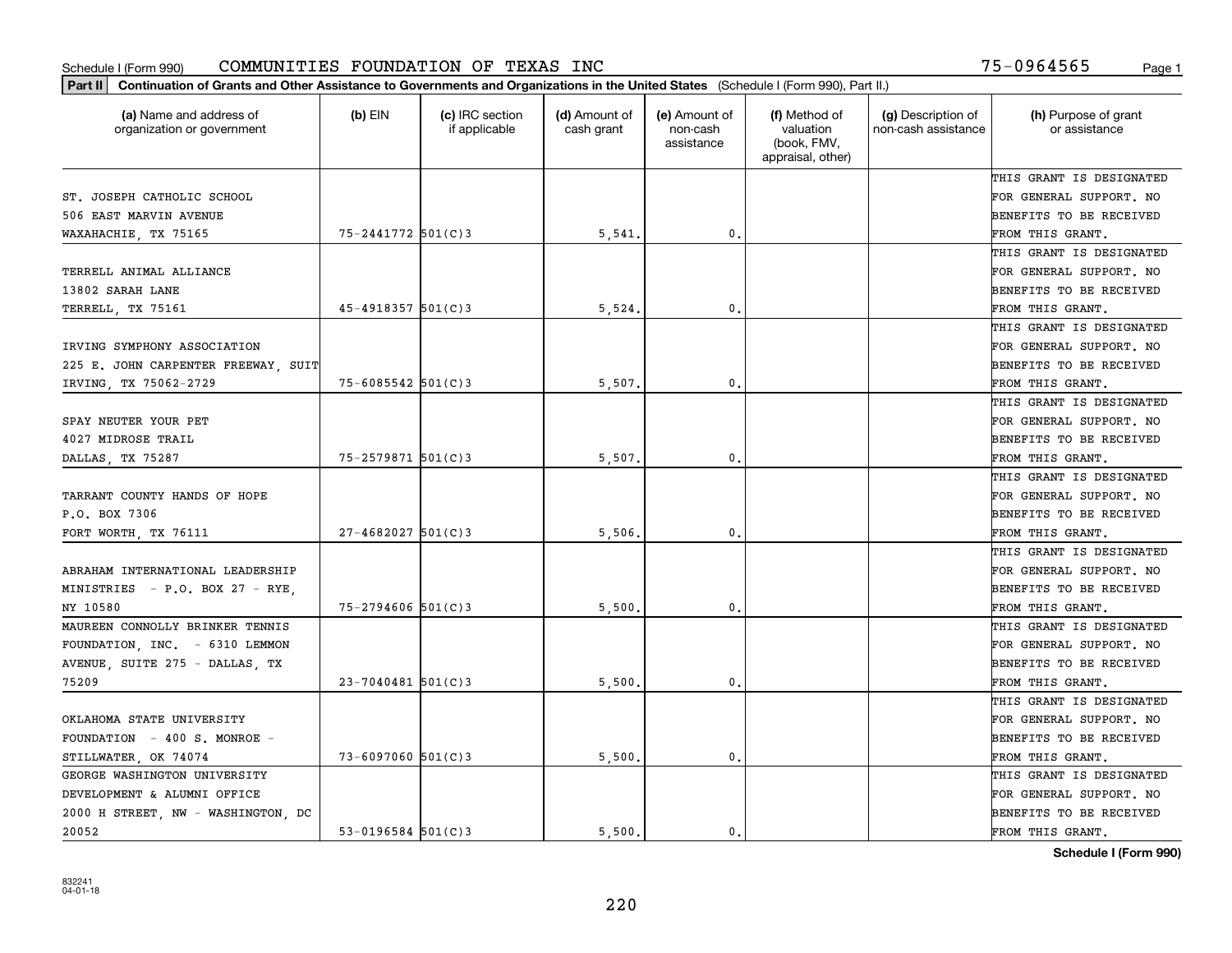| (a) Name and address of<br>organization or government | $(b)$ EIN                | (c) IRC section<br>if applicable | (d) Amount of<br>cash grant | (e) Amount of<br>non-cash<br>assistance | (f) Method of<br>valuation<br>(book, FMV,<br>appraisal, other) | (g) Description of<br>non-cash assistance | (h) Purpose of grant<br>or assistance |
|-------------------------------------------------------|--------------------------|----------------------------------|-----------------------------|-----------------------------------------|----------------------------------------------------------------|-------------------------------------------|---------------------------------------|
|                                                       |                          |                                  |                             |                                         |                                                                |                                           | THIS GRANT IS DESIGNATED              |
| AMERICAN OPINION FOUNDATION, INC.                     |                          |                                  |                             |                                         |                                                                |                                           | FOR GENERAL SUPPORT. NO               |
| 750 N. HICKORY FARM LANE                              |                          |                                  |                             |                                         |                                                                |                                           | BENEFITS TO BE RECEIVED               |
| APPLETON, WI 54914                                    | $20-3968122$ 501(C)3     |                                  | 5,500                       | 0.                                      |                                                                |                                           | FROM THIS GRANT.                      |
| RECTOR & VISITORS OF THE                              |                          |                                  |                             |                                         |                                                                |                                           | THIS GRANT IS DESIGNATED              |
| UNIVERSITY OF VIRGINIA - UVA GIFT                     |                          |                                  |                             |                                         |                                                                |                                           | FOR GENERAL SUPPORT. NO               |
| PROCESSING SERVICES                                   |                          |                                  |                             |                                         |                                                                |                                           | BENEFITS TO BE RECEIVED               |
| P.O. BOX 400331 - CHARLOTTESVILLE                     | $54 - 6001796$ 501(C)3   |                                  | 5,500                       | 0.                                      |                                                                |                                           | FROM THIS GRANT.                      |
|                                                       |                          |                                  |                             |                                         |                                                                |                                           | THIS GRANT IS DESIGNATED              |
| LUVIN ARMS                                            |                          |                                  |                             |                                         |                                                                |                                           | FOR GENERAL SUPPORT. NO               |
| 3470 COUNTY ROAD 7                                    |                          |                                  |                             |                                         |                                                                |                                           | BENEFITS TO BE RECEIVED               |
| ERIE, CO 80516                                        | $47 - 4769645$ 501(C)3   |                                  | 5,500                       | $\mathbf{0}$ .                          |                                                                |                                           | FROM THIS GRANT.                      |
|                                                       |                          |                                  |                             |                                         |                                                                |                                           | THIS GRANT IS DESIGNATED              |
| NANCY LIEBERMAN CHARITIES                             |                          |                                  |                             |                                         |                                                                |                                           | FOR GENERAL SUPPORT. NO               |
| P.O. BOX 261233                                       |                          |                                  |                             |                                         |                                                                |                                           | BENEFITS TO BE RECEIVED               |
| PLANO, TX 75026                                       | $36 - 4642743$ 501(C) 3  |                                  | 5,487                       | 0.                                      |                                                                |                                           | FROM THIS GRANT.                      |
| STOMPING GROUND COMEDY THEATER &                      |                          |                                  |                             |                                         |                                                                |                                           | THIS GRANT IS DESIGNATED              |
| TRAINING CENTER - 1350                                |                          |                                  |                             |                                         |                                                                |                                           | FOR GENERAL SUPPORT. NO               |
| MANUFACTURING, SUITE 109 - DALLAS,                    |                          |                                  |                             |                                         |                                                                |                                           | BENEFITS TO BE RECEIVED               |
| TX 75207                                              | $82 - 1417970$ 501(C)3   |                                  | 5,479                       | 0.                                      |                                                                |                                           | FROM THIS GRANT.                      |
|                                                       |                          |                                  |                             |                                         |                                                                |                                           | THIS GRANT IS DESIGNATED              |
| LIVING ONLY LOVE SANCTUARY                            |                          |                                  |                             |                                         |                                                                |                                           | FOR GENERAL SUPPORT. NO               |
| 7426 WELLCREST DRIVE                                  |                          |                                  |                             |                                         |                                                                |                                           | BENEFITS TO BE RECEIVED               |
| DALLAS, TX 75230                                      | $45 - 3502371$ 501(C)3   |                                  | 5,472                       | 0.                                      |                                                                |                                           | FROM THIS GRANT.                      |
|                                                       |                          |                                  |                             |                                         |                                                                |                                           | THIS GRANT IS DESIGNATED              |
| K-LIFE MINISTRIES                                     |                          |                                  |                             |                                         |                                                                |                                           | FOR GENERAL SUPPORT. NO               |
| 3419 WESTMINSTER, #187                                |                          |                                  |                             |                                         |                                                                |                                           | BENEFITS TO BE RECEIVED               |
| DALLAS, TX 75205                                      | $36 - 3622317$ $501(C)3$ |                                  | 5,465                       | $\mathbf{0}$ .                          |                                                                |                                           | FROM THIS GRANT.                      |
|                                                       |                          |                                  |                             |                                         |                                                                |                                           | THIS GRANT IS DESIGNATED              |
| PAWS FOR IRVING ANIMALS                               |                          |                                  |                             |                                         |                                                                |                                           | FOR GENERAL SUPPORT. NO               |
| 700 EVENING STAR COURT                                |                          |                                  |                             |                                         |                                                                |                                           | BENEFITS TO BE RECEIVED               |
| IRVING, TX 75063                                      | $81 - 1121587$ 501(C)3   |                                  | 5,464.                      | $\mathbf{0}$ .                          |                                                                |                                           | FROM THIS GRANT.                      |
|                                                       |                          |                                  |                             |                                         |                                                                |                                           | THIS GRANT IS DESIGNATED              |
| BEDFORD PUBLIC LIBRARY FOUNDATION                     |                          |                                  |                             |                                         |                                                                |                                           | FOR GENERAL SUPPORT. NO               |
| 2424 FOREST RIDGE DRIVE                               |                          |                                  |                             |                                         |                                                                |                                           | BENEFITS TO BE RECEIVED               |
| BEDFORD, TX 76021                                     | $27 - 0349377$ 501(C)3   |                                  | 5.462.                      | 0.                                      |                                                                |                                           | FROM THIS GRANT.                      |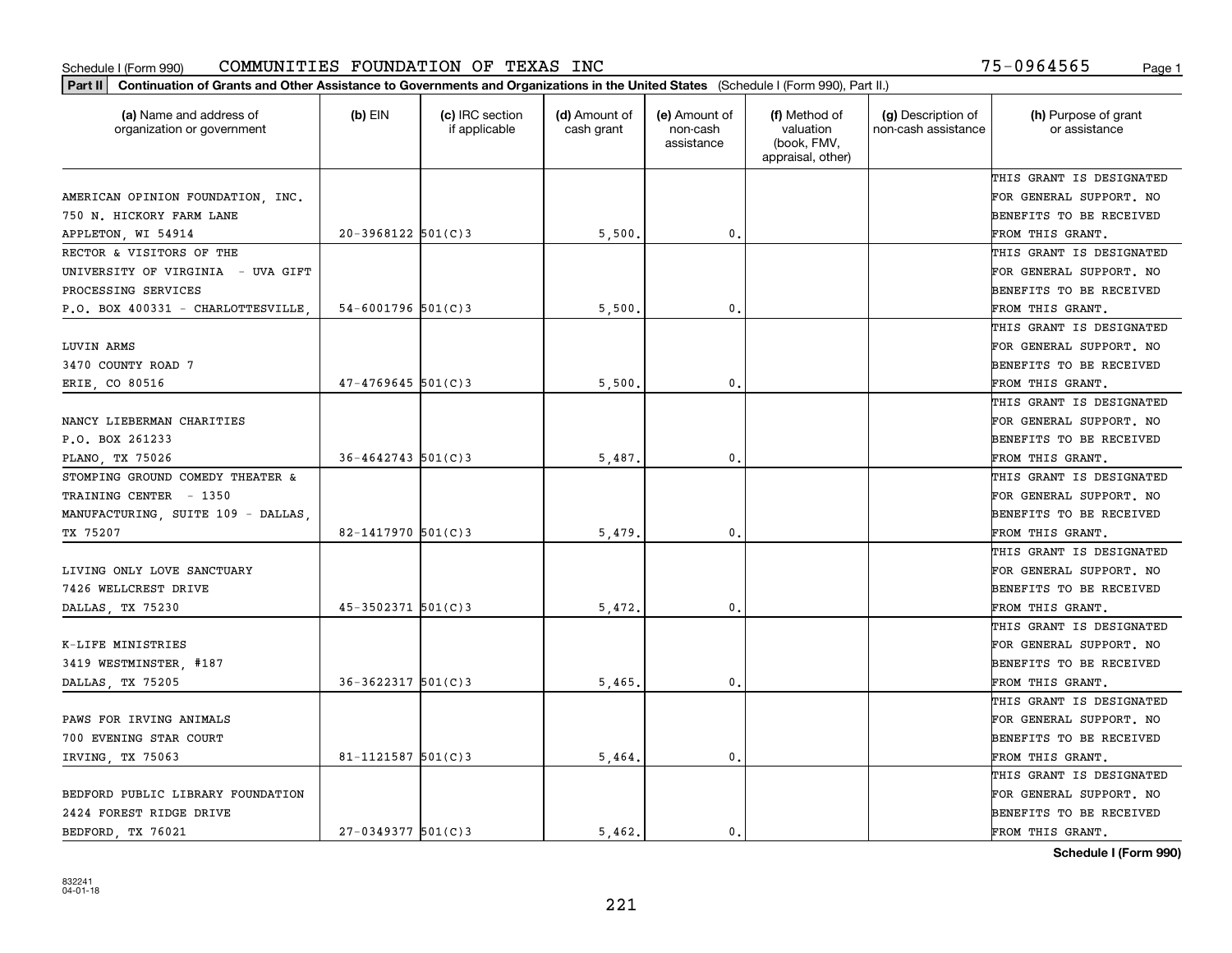| (a) Name and address of<br>organization or government | $(b)$ EIN               | (c) IRC section<br>if applicable | (d) Amount of<br>cash grant | (e) Amount of<br>non-cash<br>assistance | (f) Method of<br>valuation<br>(book, FMV,<br>appraisal, other) | (g) Description of<br>non-cash assistance | (h) Purpose of grant<br>or assistance |
|-------------------------------------------------------|-------------------------|----------------------------------|-----------------------------|-----------------------------------------|----------------------------------------------------------------|-------------------------------------------|---------------------------------------|
|                                                       |                         |                                  |                             |                                         |                                                                |                                           | THIS GRANT IS DESIGNATED              |
| FURRY FRIENDS ANIMAL RESCUE                           |                         |                                  |                             |                                         |                                                                |                                           | FOR GENERAL SUPPORT. NO               |
| 2300 MCDERMOTT ROAD, SUITE 200-258                    |                         |                                  |                             |                                         |                                                                |                                           | <b>BENEFITS TO BE RECEIVED</b>        |
| PLANO, TX 75025                                       | $46 - 3350567$ 501(C) 3 |                                  | 5,458.                      | 0.                                      |                                                                |                                           | FROM THIS GRANT.                      |
|                                                       |                         |                                  |                             |                                         |                                                                |                                           | THIS GRANT IS DESIGNATED              |
| CAMP JUBILEE, INC.                                    |                         |                                  |                             |                                         |                                                                |                                           | FOR GENERAL SUPPORT. NO               |
| P.O. BOX 35488                                        |                         |                                  |                             |                                         |                                                                |                                           | <b>BENEFITS TO BE RECEIVED</b>        |
| DALLAS, TX 75235                                      | $75 - 2506176$ 501(C)3  |                                  | 5,454                       | 0.                                      |                                                                |                                           | FROM THIS GRANT.                      |
| DALLAS BRANCH OF THE INTERNATIONAL                    |                         |                                  |                             |                                         |                                                                |                                           | THIS GRANT IS DESIGNATED              |
| DYSLEXIA ASSOCIATION - 14070                          |                         |                                  |                             |                                         |                                                                |                                           | FOR GENERAL SUPPORT. NO               |
| PROTON DRIVE, SUITE 100 - DALLAS,                     |                         |                                  |                             |                                         |                                                                |                                           | <b>BENEFITS TO BE RECEIVED</b>        |
| TX 75244                                              | $75 - 1252351$ 501(C)3  |                                  | 5,451                       | 0.                                      |                                                                |                                           | FROM THIS GRANT.                      |
|                                                       |                         |                                  |                             |                                         |                                                                |                                           | THIS GRANT IS DESIGNATED              |
| CONGREGATION EMANU-EL                                 |                         |                                  |                             |                                         |                                                                |                                           | FOR GENERAL SUPPORT. NO               |
| 1500 SUNSET BOULEVARD                                 |                         |                                  |                             |                                         |                                                                |                                           | <b>BENEFITS TO BE RECEIVED</b>        |
| HOUSTON, TX 77005                                     | 74-1109756 501(C)3      |                                  | 5,450                       | $\mathbf{0}$ .                          |                                                                |                                           | FROM THIS GRANT.                      |
|                                                       |                         |                                  |                             |                                         |                                                                |                                           | THIS GRANT IS DESIGNATED              |
| RICHARDSON CHURCH OF THE NAZARENE                     |                         |                                  |                             |                                         |                                                                |                                           | FOR GENERAL SUPPORT. NO               |
| 2101 EAST RENNER ROAD                                 |                         |                                  |                             |                                         |                                                                |                                           | <b>BENEFITS TO BE RECEIVED</b>        |
| RICHARDSON, TX 75082                                  | $75 - 1507367$ 501(C)3  |                                  | 5,449                       | 0.                                      |                                                                |                                           | FROM THIS GRANT.                      |
|                                                       |                         |                                  |                             |                                         |                                                                |                                           | THIS GRANT IS DESIGNATED              |
| CARSON LESLIE FOUNDATION                              |                         |                                  |                             |                                         |                                                                |                                           | FOR GENERAL SUPPORT. NO               |
| 5307 EAST MOCKIGBIRD LANE O5TH FLOOR                  |                         |                                  |                             |                                         |                                                                |                                           | <b>BENEFITS TO BE RECEIVED</b>        |
| DALLAS, TX 75206                                      | $01 - 0945033$ 501(C)3  |                                  | 5,448.                      | $\mathbf{0}$                            |                                                                |                                           | FROM THIS GRANT.                      |
|                                                       |                         |                                  |                             |                                         |                                                                |                                           | THIS GRANT IS DESIGNATED              |
| ACORN ACADEMY OF DFW                                  |                         |                                  |                             |                                         |                                                                |                                           | FOR GENERAL SUPPORT. NO               |
| 307 EAST 12TH STREET                                  |                         |                                  |                             |                                         |                                                                |                                           | <b>BENEFITS TO BE RECEIVED</b>        |
| JOSHUA, TX 76028                                      | $82 - 1667478$ 501(C)3  |                                  | 5,437.                      | 0.                                      |                                                                |                                           | FROM THIS GRANT.                      |
|                                                       |                         |                                  |                             |                                         |                                                                |                                           | THIS GRANT IS DESIGNATED              |
| SOUTH STREET SEAPORT MUSEUM                           |                         |                                  |                             |                                         |                                                                |                                           | FOR GENERAL SUPPORT. NO               |
| 12 FULTON STREET                                      |                         |                                  |                             |                                         |                                                                |                                           | BENEFITS TO BE RECEIVED               |
| NEW YORK, NY 10038                                    | $13 - 2596500$ 501(C)3  |                                  | 5,435.                      | $\mathbf{0}$ .                          |                                                                |                                           | FROM THIS GRANT.                      |
| OLDENBURG ACADEMY OF THE                              |                         |                                  |                             |                                         |                                                                |                                           | THIS GRANT IS DESIGNATED              |
| IMMACULATE CONCEPTION, INC. - 1                       |                         |                                  |                             |                                         |                                                                |                                           | FOR GENERAL SUPPORT. NO               |
| TWISTER CIRCLE                                        |                         |                                  |                             |                                         |                                                                |                                           | <b>BENEFITS TO BE RECEIVED</b>        |
| $P.O.$ BOX 200 - OLDENBURG, IN 47036                  | $35 - 1816725$ 501(C)3  |                                  | 5.434.                      | $\mathbf{0}$ .                          |                                                                |                                           | FROM THIS GRANT.                      |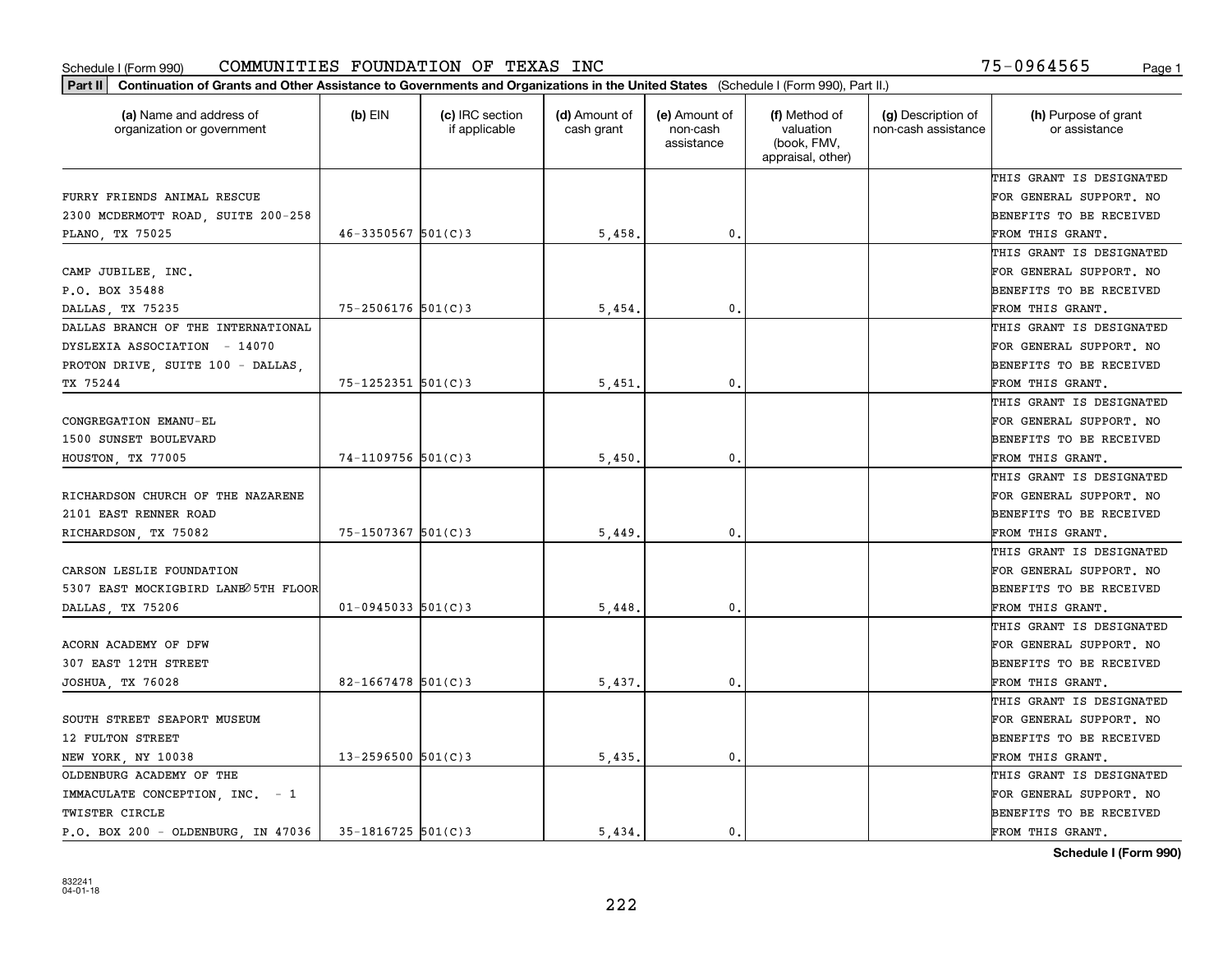| Part II   Continuation of Grants and Other Assistance to Governments and Organizations in the United States (Schedule I (Form 990), Part II.) |                          |                                  |                             |                                         |                                                                |                                           |                                       |
|-----------------------------------------------------------------------------------------------------------------------------------------------|--------------------------|----------------------------------|-----------------------------|-----------------------------------------|----------------------------------------------------------------|-------------------------------------------|---------------------------------------|
| (a) Name and address of<br>organization or government                                                                                         | $(b)$ EIN                | (c) IRC section<br>if applicable | (d) Amount of<br>cash grant | (e) Amount of<br>non-cash<br>assistance | (f) Method of<br>valuation<br>(book, FMV,<br>appraisal, other) | (g) Description of<br>non-cash assistance | (h) Purpose of grant<br>or assistance |
|                                                                                                                                               |                          |                                  |                             |                                         |                                                                |                                           | THIS GRANT IS DESIGNATED              |
| VALLEY ZOOLOGICAL SOCIETY                                                                                                                     |                          |                                  |                             |                                         |                                                                |                                           | FOR GENERAL SUPPORT. NO               |
| 500 EAST RINGGOLD STREET                                                                                                                      |                          |                                  |                             |                                         |                                                                |                                           | BENEFITS TO BE RECEIVED               |
| BROWNSVILLE, TX 78520                                                                                                                         | $74-1604409$ 501(C)3     |                                  | 5,434.                      | 0.                                      |                                                                |                                           | FROM THIS GRANT.                      |
|                                                                                                                                               |                          |                                  |                             |                                         |                                                                |                                           | THIS GRANT IS DESIGNATED              |
| CLASSY CATS                                                                                                                                   |                          |                                  |                             |                                         |                                                                |                                           | FOR GENERAL SUPPORT. NO               |
| P.O. BOX 1755                                                                                                                                 |                          |                                  |                             |                                         |                                                                |                                           | BENEFITS TO BE RECEIVED               |
| ROANOKE, TX 76262                                                                                                                             | $20 - 3665478$ 501(C)3   |                                  | 5,417                       | 0.                                      |                                                                |                                           | FROM THIS GRANT.                      |
|                                                                                                                                               |                          |                                  |                             |                                         |                                                                |                                           | THIS GRANT IS DESIGNATED              |
| PROJECT 4031, INC.                                                                                                                            |                          |                                  |                             |                                         |                                                                |                                           | FOR GENERAL SUPPORT. NO               |
| 708 MAY STREET                                                                                                                                |                          |                                  |                             |                                         |                                                                |                                           | BENEFITS TO BE RECEIVED               |
| FORT WORTH, TX 76104                                                                                                                          | $45 - 3278168$ 501(C)3   |                                  | 5,412.                      | $\mathfrak{o}$ .                        |                                                                |                                           | FROM THIS GRANT.                      |
|                                                                                                                                               |                          |                                  |                             |                                         |                                                                |                                           | THIS GRANT IS DESIGNATED              |
| ARGYLE ISD EDUCATION FOUNDATION.                                                                                                              |                          |                                  |                             |                                         |                                                                |                                           | FOR GENERAL SUPPORT. NO               |
| INC. - 800 EAGLE DRIVE - ARGYLE,                                                                                                              |                          |                                  |                             |                                         |                                                                |                                           | <b>BENEFITS TO BE RECEIVED</b>        |
| TX 76226                                                                                                                                      | $61 - 1413533$ $501(C)3$ |                                  | 5,401.                      | 0.                                      |                                                                |                                           | FROM THIS GRANT.                      |
|                                                                                                                                               |                          |                                  |                             |                                         |                                                                |                                           | THIS GRANT IS DESIGNATED              |
| ACHIEVEMENT CENTER OF TEXAS, INC.                                                                                                             |                          |                                  |                             |                                         |                                                                |                                           | FOR GENERAL SUPPORT. NO               |
| 2950 N. SHILOH ROAD                                                                                                                           |                          |                                  |                             |                                         |                                                                |                                           | BENEFITS TO BE RECEIVED               |
| GARLAND, TX 75044                                                                                                                             | $75 - 1339397$ 501(C)3   |                                  | 5,391                       | $\mathbf{0}$                            |                                                                |                                           | FROM THIS GRANT.                      |
|                                                                                                                                               |                          |                                  |                             |                                         |                                                                |                                           | THIS GRANT IS DESIGNATED              |
| KIDLINKS                                                                                                                                      |                          |                                  |                             |                                         |                                                                |                                           | FOR GENERAL SUPPORT. NO               |
| 6387B CAMP BOWIE BOULEVARD, #278                                                                                                              |                          |                                  |                             |                                         |                                                                |                                           | BENEFITS TO BE RECEIVED               |
| FORT WORTH, TX 76116                                                                                                                          | $75 - 1786051$ 501(C)3   |                                  | 5,385                       | 0.                                      |                                                                |                                           | FROM THIS GRANT.                      |
|                                                                                                                                               |                          |                                  |                             |                                         |                                                                |                                           | THIS GRANT IS DESIGNATED              |
| GARLAND OPPORTUNITY DEVELOPMENT                                                                                                               |                          |                                  |                             |                                         |                                                                |                                           | FOR GENERAL SUPPORT. NO               |
| CENTER - 802 BLOSSOM ROAD -                                                                                                                   |                          |                                  |                             |                                         |                                                                |                                           | BENEFITS TO BE RECEIVED               |
| GARLAND, TX 75041                                                                                                                             | $47 - 2113190$ 501(C)3   |                                  | 5,380                       | $\mathfrak{o}$ .                        |                                                                |                                           | FROM THIS GRANT.                      |
|                                                                                                                                               |                          |                                  |                             |                                         |                                                                |                                           | THIS GRANT IS DESIGNATED              |
| NO KILL HUNT COUNTY AND                                                                                                                       |                          |                                  |                             |                                         |                                                                |                                           | FOR GENERAL SUPPORT. NO               |
| SURROUNDING AREAS - 1303 CR 4208                                                                                                              |                          |                                  |                             |                                         |                                                                |                                           | BENEFITS TO BE RECEIVED               |
| - CAMPBELL, TX 75422                                                                                                                          | $46 - 4965579$ 501(C)3   |                                  | 5,374.                      | $\mathbf{0}$ .                          |                                                                |                                           | FROM THIS GRANT.                      |
|                                                                                                                                               |                          |                                  |                             |                                         |                                                                |                                           | THIS GRANT IS DESIGNATED              |
| BALLET FRONTIER OF TEXAS                                                                                                                      |                          |                                  |                             |                                         |                                                                |                                           | FOR GENERAL SUPPORT. NO               |
| 6132 OVERTON RIDGE BOULEVARD                                                                                                                  |                          |                                  |                             |                                         |                                                                |                                           | <b>BENEFITS TO BE RECEIVED</b>        |
| FORT WORTH, TX 76132                                                                                                                          | $27 - 0524329$ 501(C)3   |                                  | 5.373.                      | 0.                                      |                                                                |                                           | FROM THIS GRANT.                      |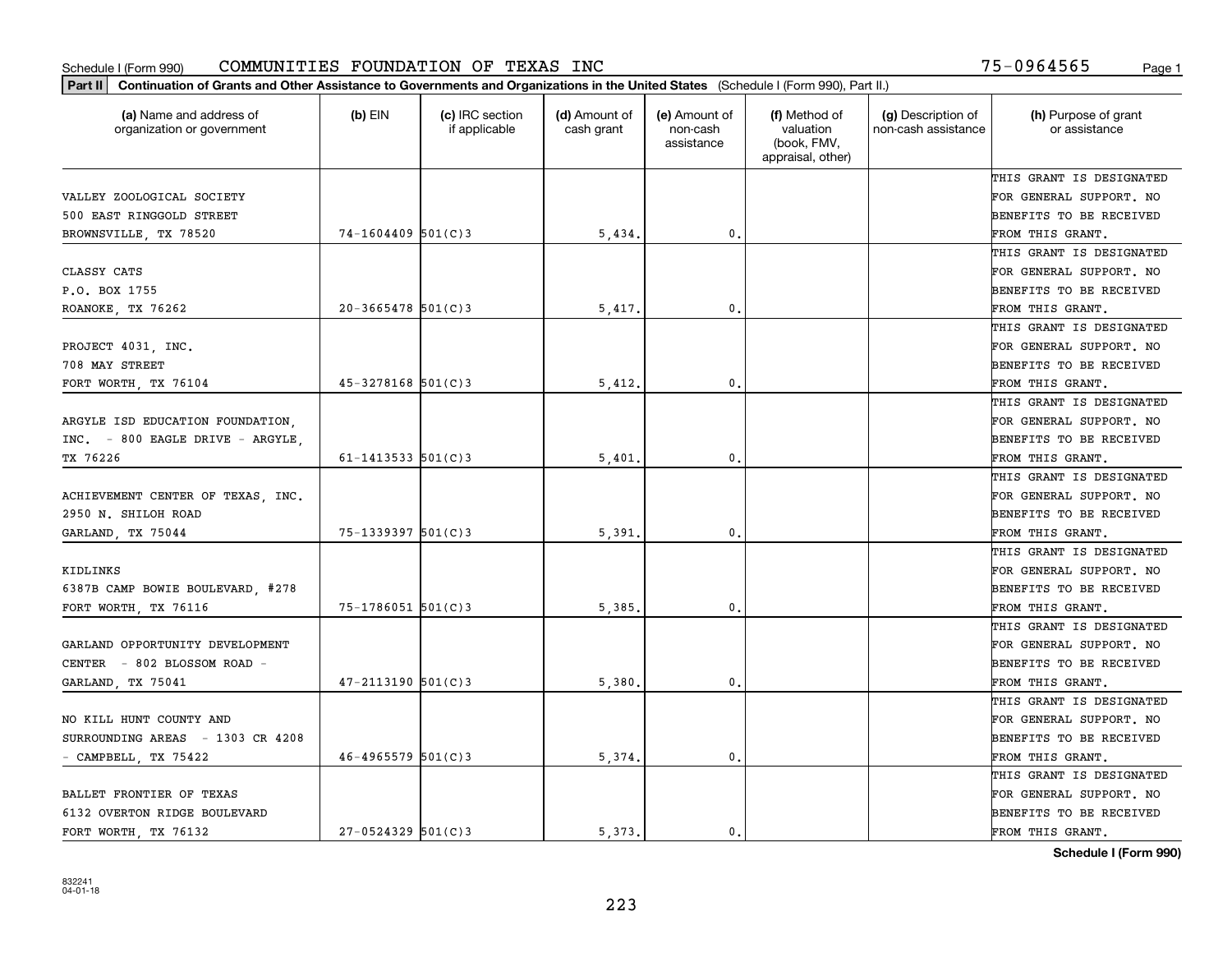| (a) Name and address of<br>organization or government | $(b)$ EIN              | (c) IRC section<br>if applicable | (d) Amount of<br>cash grant | (e) Amount of<br>non-cash<br>assistance | (f) Method of<br>valuation<br>(book, FMV,<br>appraisal, other) | (g) Description of<br>non-cash assistance | (h) Purpose of grant<br>or assistance |
|-------------------------------------------------------|------------------------|----------------------------------|-----------------------------|-----------------------------------------|----------------------------------------------------------------|-------------------------------------------|---------------------------------------|
|                                                       |                        |                                  |                             |                                         |                                                                |                                           | THIS GRANT IS DESIGNATED              |
| BETTER BLOCK FOUNDATION                               |                        |                                  |                             |                                         |                                                                |                                           | FOR GENERAL SUPPORT. NO               |
| 700 WEST DAVIS STREET                                 |                        |                                  |                             |                                         |                                                                |                                           | <b>BENEFITS TO BE RECEIVED</b>        |
| DALLAS, TX 75208                                      | $47 - 4885264$ 501(C)3 |                                  | 5,355.                      | 0.                                      |                                                                |                                           | FROM THIS GRANT.                      |
|                                                       |                        |                                  |                             |                                         |                                                                |                                           | THIS GRANT IS DESIGNATED              |
| HOUSING WORKS, INC.                                   |                        |                                  |                             |                                         |                                                                |                                           | FOR GENERAL SUPPORT. NO               |
| 57 WILLOUGHBY STREET, SECOND FLOOR                    |                        |                                  |                             |                                         |                                                                |                                           | BENEFITS TO BE RECEIVED               |
| BROOKLYN, NY 11201                                    | $13 - 3584089$ 501(C)3 |                                  | 5,350                       | 0.                                      |                                                                |                                           | FROM THIS GRANT.                      |
|                                                       |                        |                                  |                             |                                         |                                                                |                                           | THIS GRANT IS DESIGNATED              |
| LIVING FOR ZACHARY                                    |                        |                                  |                             |                                         |                                                                |                                           | FOR GENERAL SUPPORT. NO               |
| 3200 EARHART DRIVE                                    |                        |                                  |                             |                                         |                                                                |                                           | BENEFITS TO BE RECEIVED               |
| CARROLLTON, TX 75006                                  | 80-0410066 $501(C)3$   |                                  | 5,349                       | $\mathfrak{o}$ .                        |                                                                |                                           | FROM THIS GRANT.                      |
|                                                       |                        |                                  |                             |                                         |                                                                |                                           | THIS GRANT IS DESIGNATED              |
| LITERACY CONNEXUS INC.                                |                        |                                  |                             |                                         |                                                                |                                           | FOR GENERAL SUPPORT. NO               |
| 3020 S. CHERRY LANE, UNIT 123168                      |                        |                                  |                             |                                         |                                                                |                                           | <b>BENEFITS TO BE RECEIVED</b>        |
| FORT WORTH, TX 76121                                  | $76 - 0764561$ 501(C)3 |                                  | 5,347.                      | 0.                                      |                                                                |                                           | FROM THIS GRANT.                      |
|                                                       |                        |                                  |                             |                                         |                                                                |                                           | THIS GRANT IS DESIGNATED              |
| VOLUNTEER MCKINNEY CENTER                             |                        |                                  |                             |                                         |                                                                |                                           | FOR GENERAL SUPPORT. NO               |
| 400 W. VIRGINIA PARKWAY SUITE 100                     |                        |                                  |                             |                                         |                                                                |                                           | <b>BENEFITS TO BE RECEIVED</b>        |
| MCKINNEY, TX 75069                                    | $75 - 2775219$ 501(C)3 |                                  | 5,341                       | 0.                                      |                                                                |                                           | FROM THIS GRANT.                      |
|                                                       |                        |                                  |                             |                                         |                                                                |                                           | THIS GRANT IS DESIGNATED              |
| LITTLE HEARTS OF HOPE                                 |                        |                                  |                             |                                         |                                                                |                                           | FOR GENERAL SUPPORT. NO               |
| 9720 COIT ROAD, SUITE 220, #216                       |                        |                                  |                             |                                         |                                                                |                                           | <b>BENEFITS TO BE RECEIVED</b>        |
| PLANO, TX 75025                                       | $47 - 1664134$ 501(C)3 |                                  | 5,341                       | 0.                                      |                                                                |                                           | FROM THIS GRANT.                      |
|                                                       |                        |                                  |                             |                                         |                                                                |                                           | THIS GRANT IS DESIGNATED              |
| DENTAL HEALTH FOR ARLINGTON, INC.                     |                        |                                  |                             |                                         |                                                                |                                           | FOR GENERAL SUPPORT. NO               |
| P.O. BOX 1542                                         |                        |                                  |                             |                                         |                                                                |                                           | <b>BENEFITS TO BE RECEIVED</b>        |
| ARLINGTON, TX 76004                                   | $75 - 2467366$ 501(C)3 |                                  | 5,325,                      | $\mathfrak{o}$ .                        |                                                                |                                           | FROM THIS GRANT.                      |
|                                                       |                        |                                  |                             |                                         |                                                                |                                           | THIS GRANT IS DESIGNATED              |
| TEXAS TRIBUNE, INC.                                   |                        |                                  |                             |                                         |                                                                |                                           | FOR GENERAL SUPPORT. NO               |
| 3000 HARRY HINES                                      |                        |                                  |                             |                                         |                                                                |                                           | BENEFITS TO BE RECEIVED               |
| DALLAS, TX 75201                                      | $26 - 4527097$ 501(C)3 |                                  | 5,305.                      | 0.                                      |                                                                |                                           | FROM THIS GRANT.                      |
|                                                       |                        |                                  |                             |                                         |                                                                |                                           | THIS GRANT IS DESIGNATED              |
| PASSION FOR CHILDREN'S, INC.                          |                        |                                  |                             |                                         |                                                                |                                           | FOR GENERAL SUPPORT. NO               |
| P.O. BOX 192611                                       |                        |                                  |                             |                                         |                                                                |                                           | <b>BENEFITS TO BE RECEIVED</b>        |
| DALLAS, TX 75219                                      | $26 - 0564435$ 501(C)3 |                                  | 5.300.                      | $\mathbf{0}$ .                          |                                                                |                                           | FROM THIS GRANT.                      |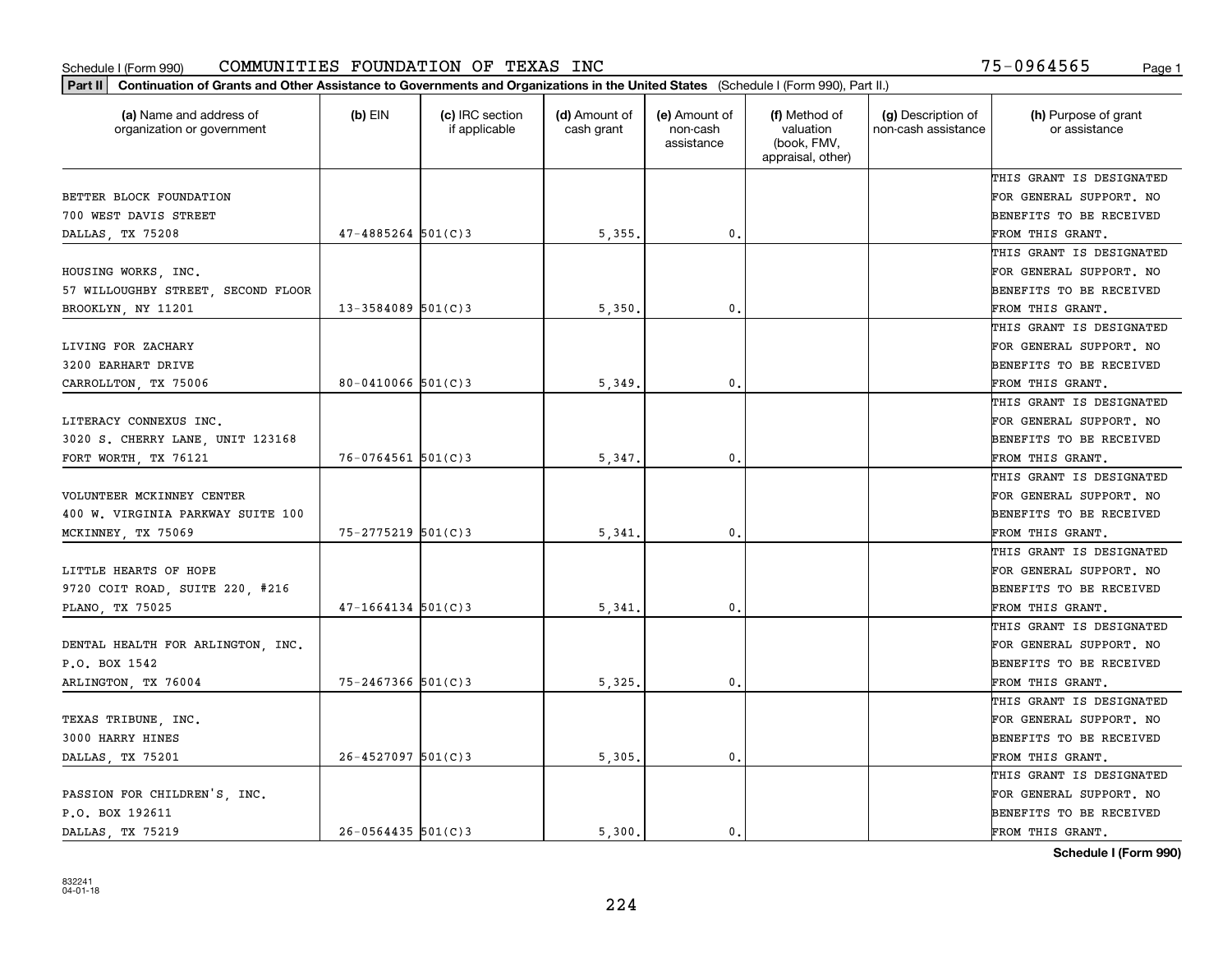| (a) Name and address of<br>organization or government | $(b)$ EIN              | (c) IRC section<br>if applicable | (d) Amount of<br>cash grant | (e) Amount of<br>non-cash<br>assistance | (f) Method of<br>valuation<br>(book, FMV,<br>appraisal, other) | (g) Description of<br>non-cash assistance | (h) Purpose of grant<br>or assistance |
|-------------------------------------------------------|------------------------|----------------------------------|-----------------------------|-----------------------------------------|----------------------------------------------------------------|-------------------------------------------|---------------------------------------|
|                                                       |                        |                                  |                             |                                         |                                                                |                                           | THIS GRANT IS DESIGNATED              |
| DALLAS WOMEN LAWYERS ASSOCIATION                      |                        |                                  |                             |                                         |                                                                |                                           | FOR GENERAL SUPPORT. NO               |
| FOUNDATION - $P.O.$ BOX 700353 -                      |                        |                                  |                             |                                         |                                                                |                                           | BENEFITS TO BE RECEIVED               |
| DALLAS, TX 75370                                      | 82-0898749 $501(C)$ 3  |                                  | 5,288.                      | 0.                                      |                                                                |                                           | FROM THIS GRANT.                      |
|                                                       |                        |                                  |                             |                                         |                                                                |                                           | THIS GRANT IS DESIGNATED              |
| BLUE SKY THERAPEUTIC RIDING AND                       |                        |                                  |                             |                                         |                                                                |                                           | FOR GENERAL SUPPORT. NO               |
| RESPITE - 120 STANLEY DRIVE, #228                     |                        |                                  |                             |                                         |                                                                |                                           | BENEFITS TO BE RECEIVED               |
| - AUBREY, TX 76227                                    | $26 - 4318170$ 501(C)3 |                                  | 5,277                       | $\mathbf{0}$                            |                                                                |                                           | FROM THIS GRANT.                      |
|                                                       |                        |                                  |                             |                                         |                                                                |                                           | THIS GRANT IS DESIGNATED              |
| GOD'S NATURAL PEARLS                                  |                        |                                  |                             |                                         |                                                                |                                           | FOR GENERAL SUPPORT. NO               |
| P.O. BOX 460007                                       |                        |                                  |                             |                                         |                                                                |                                           | BENEFITS TO BE RECEIVED               |
| GARLAND, TX 75046                                     | $47 - 3655946$ 501(C)3 |                                  | 5,275                       | 0.                                      |                                                                |                                           | FROM THIS GRANT.                      |
| COLLIN COUNTY COMMUNITY COLLEGE                       |                        |                                  |                             |                                         |                                                                |                                           | THIS GRANT IS DESIGNATED              |
| DISTRICT FOUNDATION - 3452 SPUR                       |                        |                                  |                             |                                         |                                                                |                                           | FOR GENERAL SUPPORT. NO               |
| 399, SUITE 429 - MCKINNEY, TX                         |                        |                                  |                             |                                         |                                                                |                                           | <b>BENEFITS TO BE RECEIVED</b>        |
| 75069-8742                                            | $75 - 2235755$ 501(C)3 |                                  | 5,268                       | 0.                                      |                                                                |                                           | FROM THIS GRANT.                      |
|                                                       |                        |                                  |                             |                                         |                                                                |                                           | THIS GRANT IS DESIGNATED              |
| BARN CATS, INC.                                       |                        |                                  |                             |                                         |                                                                |                                           | FOR GENERAL SUPPORT. NO               |
| P.O. BOX 293152                                       |                        |                                  |                             |                                         |                                                                |                                           | BENEFITS TO BE RECEIVED               |
| LEWISVILLE, TX 75029                                  | $36 - 4539760$ 501(C)3 |                                  | 5,264                       | $\mathbf{0}$                            |                                                                |                                           | FROM THIS GRANT.                      |
|                                                       |                        |                                  |                             |                                         |                                                                |                                           | THIS GRANT IS DESIGNATED              |
| RAE'S HOPE, INC.                                      |                        |                                  |                             |                                         |                                                                |                                           | FOR GENERAL SUPPORT. NO               |
| 12655 N. CENTRAL EXPRESSWAY, SUITE                    |                        |                                  |                             |                                         |                                                                |                                           | BENEFITS TO BE RECEIVED               |
| DALLAS, TX 75243                                      | $20 - 8743343$ 501(C)3 |                                  | 5,260.                      | 0.                                      |                                                                |                                           | FROM THIS GRANT.                      |
| NORTH TEXAS ALLIANCE TO REDUCE                        |                        |                                  |                             |                                         |                                                                |                                           | THIS GRANT IS DESIGNATED              |
| UNINTENDED PREGNANCY IN TEENS -                       |                        |                                  |                             |                                         |                                                                |                                           | FOR GENERAL SUPPORT. NO               |
| 624 N GOOD LATIMER EXPRESSWAY,                        |                        |                                  |                             |                                         |                                                                |                                           | BENEFITS TO BE RECEIVED               |
| SUITE 100 - DALLAS, TX 75204                          | $81 - 0733915$ 501(C)3 |                                  | 5,250.                      | 0.                                      |                                                                |                                           | FROM THIS GRANT.                      |
|                                                       |                        |                                  |                             |                                         |                                                                |                                           | THIS GRANT IS DESIGNATED              |
| CHAMPIONS OF HOPE MENTORSHIP                          |                        |                                  |                             |                                         |                                                                |                                           | FOR GENERAL SUPPORT. NO               |
| PROGRAM - P.O. BOX 150421 -                           |                        |                                  |                             |                                         |                                                                |                                           | BENEFITS TO BE RECEIVED               |
| DALLAS, TX 75315                                      | $26 - 2885260$ 501(C)3 |                                  | 5,212.                      | 0.                                      |                                                                |                                           | FROM THIS GRANT.                      |
|                                                       |                        |                                  |                             |                                         |                                                                |                                           | THIS GRANT IS DESIGNATED              |
| OPPORTUNITY RISING FOUNDATION                         |                        |                                  |                             |                                         |                                                                |                                           | FOR GENERAL SUPPORT. NO               |
| 3939 NORTH HAMPTON ROAD                               |                        |                                  |                             |                                         |                                                                |                                           | BENEFITS TO BE RECEIVED               |
| DALLAS, TX 75212                                      | $75 - 2529176$ 501(C)3 |                                  | 5.212.                      | $\mathbf{0}$ .                          |                                                                |                                           | FROM THIS GRANT.                      |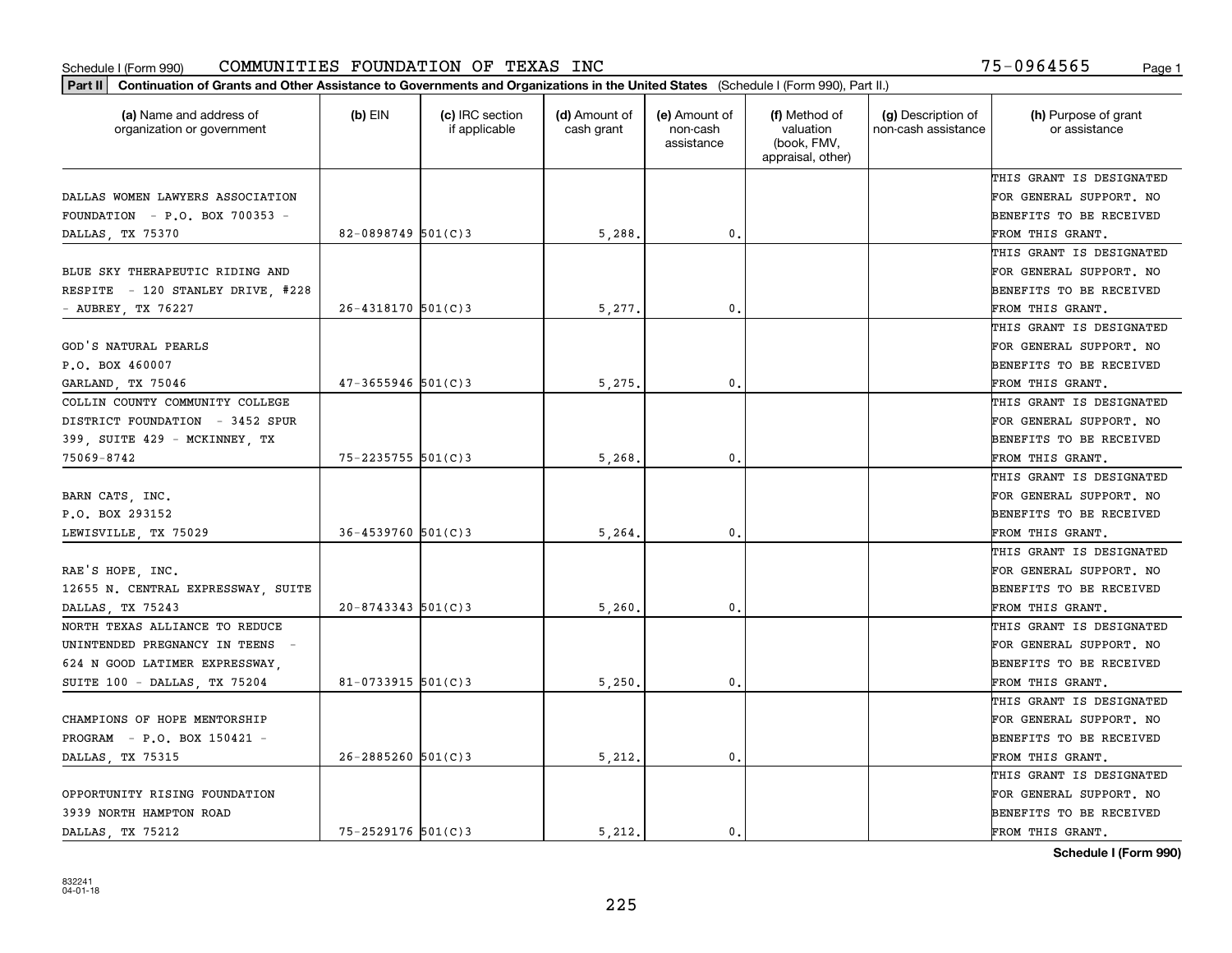| Part II   Continuation of Grants and Other Assistance to Governments and Organizations in the United States (Schedule I (Form 990), Part II.) |                          |                                  |                             |                                         |                                                                |                                           |                                       |
|-----------------------------------------------------------------------------------------------------------------------------------------------|--------------------------|----------------------------------|-----------------------------|-----------------------------------------|----------------------------------------------------------------|-------------------------------------------|---------------------------------------|
| (a) Name and address of<br>organization or government                                                                                         | $(b)$ EIN                | (c) IRC section<br>if applicable | (d) Amount of<br>cash grant | (e) Amount of<br>non-cash<br>assistance | (f) Method of<br>valuation<br>(book, FMV,<br>appraisal, other) | (g) Description of<br>non-cash assistance | (h) Purpose of grant<br>or assistance |
|                                                                                                                                               |                          |                                  |                             |                                         |                                                                |                                           | THIS GRANT IS DESIGNATED              |
| DALLAS FIREFIGHTERS MUSEUM, INC.                                                                                                              |                          |                                  |                             |                                         |                                                                |                                           | FOR GENERAL SUPPORT. NO               |
| 3801 PERRY AVENUE                                                                                                                             |                          |                                  |                             |                                         |                                                                |                                           | BENEFITS TO BE RECEIVED               |
| DALLAS, TX 75226                                                                                                                              | $75 - 1328367$ 501(C)3   |                                  | 5,208.                      | 0.                                      |                                                                |                                           | FROM THIS GRANT.                      |
|                                                                                                                                               |                          |                                  |                             |                                         |                                                                |                                           | THIS GRANT IS DESIGNATED              |
| NOGGIN EDUCATIONAL FOUNDATION                                                                                                                 |                          |                                  |                             |                                         |                                                                |                                           | FOR GENERAL SUPPORT. NO               |
| 1106 N. HIGHWAY 360, SUITE 105                                                                                                                |                          |                                  |                             |                                         |                                                                |                                           | BENEFITS TO BE RECEIVED               |
| GRAND PRAIRIE, TX 75050                                                                                                                       | $47 - 5193384$ 501(C)3   |                                  | 5,200                       | $\mathbf{0}$                            |                                                                |                                           | FROM THIS GRANT.                      |
|                                                                                                                                               |                          |                                  |                             |                                         |                                                                |                                           | THIS GRANT IS DESIGNATED              |
| CAPITAL OF TEXAS PUBLIC                                                                                                                       |                          |                                  |                             |                                         |                                                                |                                           | FOR GENERAL SUPPORT. NO               |
| TELECOMMUNICATIONS COUNCIL - P.O.                                                                                                             |                          |                                  |                             |                                         |                                                                |                                           | BENEFITS TO BE RECEIVED               |
| BOX 7158 - AUSTIN, TX 78713                                                                                                                   | $75 - 7126012$ 501(C)3   |                                  | 5,200.                      | $\mathfrak{o}$ .                        |                                                                |                                           | FROM THIS GRANT.                      |
|                                                                                                                                               |                          |                                  |                             |                                         |                                                                |                                           | THIS GRANT IS DESIGNATED              |
| LOVE LIFE FOUNDATION                                                                                                                          |                          |                                  |                             |                                         |                                                                |                                           | FOR GENERAL SUPPORT. NO               |
| 6633 VIRGINIA PARKWAY                                                                                                                         |                          |                                  |                             |                                         |                                                                |                                           | <b>BENEFITS TO BE RECEIVED</b>        |
| MCKINNEY, TX 75071                                                                                                                            | $75 - 2785072$ 501(C)3   |                                  | 5,184.                      | 0.                                      |                                                                |                                           | FROM THIS GRANT.                      |
|                                                                                                                                               |                          |                                  |                             |                                         |                                                                |                                           | THIS GRANT IS DESIGNATED              |
| RICHARDSON COMMUNITY CHORALE                                                                                                                  |                          |                                  |                             |                                         |                                                                |                                           | FOR GENERAL SUPPORT. NO               |
| P.O. BOX 836754                                                                                                                               |                          |                                  |                             |                                         |                                                                |                                           | BENEFITS TO BE RECEIVED               |
| RICHARDSON, TX 75083                                                                                                                          | $81 - 3875829$ 501(C)3   |                                  | 5,178                       | $\mathbf{0}$                            |                                                                |                                           | FROM THIS GRANT.                      |
|                                                                                                                                               |                          |                                  |                             |                                         |                                                                |                                           | THIS GRANT IS DESIGNATED              |
| SOUTHLAKE MONTESSORI                                                                                                                          |                          |                                  |                             |                                         |                                                                |                                           | FOR GENERAL SUPPORT. NO               |
| 401 N. CARROLL AVENUE, SUITE 187                                                                                                              |                          |                                  |                             |                                         |                                                                |                                           | BENEFITS TO BE RECEIVED               |
| SOUTHLAKE, TX 76092                                                                                                                           | $46 - 5685413$ $501(C)3$ |                                  | 5, 175.                     | 0.                                      |                                                                |                                           | FROM THIS GRANT.                      |
|                                                                                                                                               |                          |                                  |                             |                                         |                                                                |                                           | THIS GRANT IS DESIGNATED              |
| MOLLIE'S CAT PLACE                                                                                                                            |                          |                                  |                             |                                         |                                                                |                                           | FOR GENERAL SUPPORT. NO               |
| P.O. BOX 1264                                                                                                                                 |                          |                                  |                             |                                         |                                                                |                                           | BENEFITS TO BE RECEIVED               |
| AZLE, TX 76098                                                                                                                                | $46 - 5238782$ 501(C)3   |                                  | 5,172.                      | 0.                                      |                                                                |                                           | FROM THIS GRANT.                      |
|                                                                                                                                               |                          |                                  |                             |                                         |                                                                |                                           | THIS GRANT IS DESIGNATED              |
| DOGS OF HILLTOWN                                                                                                                              |                          |                                  |                             |                                         |                                                                |                                           | FOR GENERAL SUPPORT. NO               |
| 9105 CRANSTON COURT                                                                                                                           |                          |                                  |                             |                                         |                                                                |                                           | BENEFITS TO BE RECEIVED               |
| PROVIDENCE VILLAGE, TX 76227                                                                                                                  | 81-1953157 $501(C)$ 3    |                                  | 5,153.                      | $\mathbf{0}$ .                          |                                                                |                                           | FROM THIS GRANT.                      |
|                                                                                                                                               |                          |                                  |                             |                                         |                                                                |                                           | THIS GRANT IS DESIGNATED              |
| DALLAS FORT WORTH AIRPORT                                                                                                                     |                          |                                  |                             |                                         |                                                                |                                           | FOR GENERAL SUPPORT. NO               |
| INTERFAITH CHAPLAINCY, INC. -                                                                                                                 |                          |                                  |                             |                                         |                                                                |                                           | <b>BENEFITS TO BE RECEIVED</b>        |
| P.O. BOX 610445 - DALLAS, TX 75261                                                                                                            | $75 - 1635632$ 501(C)3   |                                  | 5.137.                      | $\mathbf{0}$ .                          |                                                                |                                           | FROM THIS GRANT.                      |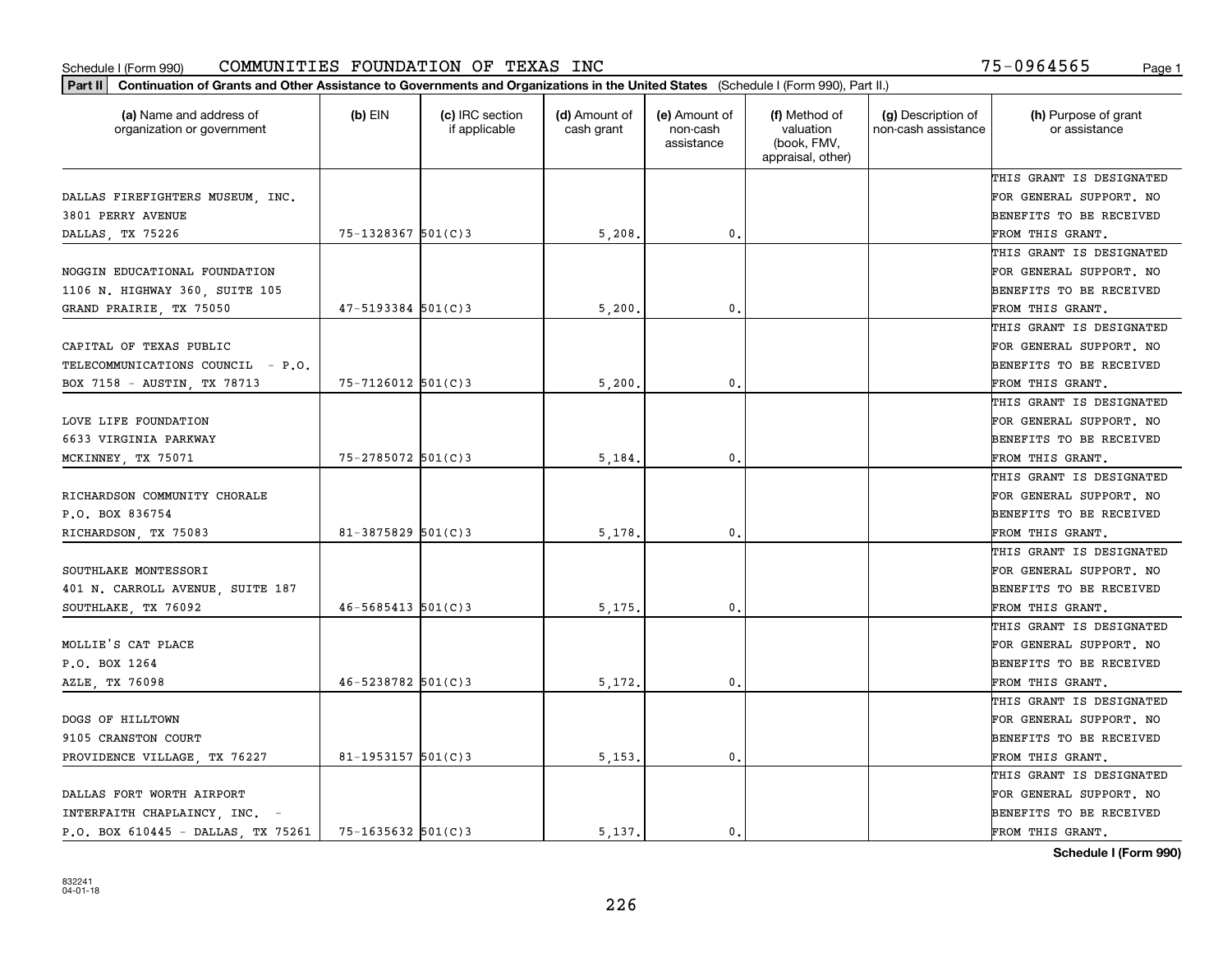| (a) Name and address of<br>organization or government | (b) EIN                | (c) IRC section<br>if applicable | (d) Amount of<br>cash grant | (e) Amount of<br>non-cash<br>assistance | (f) Method of<br>valuation<br>(book, FMV,<br>appraisal, other) | (g) Description of<br>non-cash assistance | (h) Purpose of grant<br>or assistance |
|-------------------------------------------------------|------------------------|----------------------------------|-----------------------------|-----------------------------------------|----------------------------------------------------------------|-------------------------------------------|---------------------------------------|
|                                                       |                        |                                  |                             |                                         |                                                                |                                           | THIS GRANT IS DESIGNATED              |
| TRANSFORMATION VISION CEDAR HILL                      |                        |                                  |                             |                                         |                                                                |                                           | FOR GENERAL SUPPORT. NO               |
| 1595 MT. LEBANON ROAD                                 |                        |                                  |                             |                                         |                                                                |                                           | BENEFITS TO BE RECEIVED               |
| CEDAR HILL, TX 75104                                  | 38-3730112 501(C)3     |                                  | 5,122.                      | 0.                                      |                                                                |                                           | FROM THIS GRANT.                      |
|                                                       |                        |                                  |                             |                                         |                                                                |                                           | THIS GRANT IS DESIGNATED              |
| WHITE ROCK LAKE FOUNDATION                            |                        |                                  |                             |                                         |                                                                |                                           | FOR GENERAL SUPPORT. NO               |
| P.O. BOX 140277                                       |                        |                                  |                             |                                         |                                                                |                                           | BENEFITS TO BE RECEIVED               |
| DALLAS, TX 75214                                      | $75 - 2483363$ 501(C)3 |                                  | 5,119                       | $\mathbf{0}$                            |                                                                |                                           | FROM THIS GRANT.                      |
|                                                       |                        |                                  |                             |                                         |                                                                |                                           | THIS GRANT IS DESIGNATED              |
| LAKE AREA SHARED MINISTRIES                           |                        |                                  |                             |                                         |                                                                |                                           | FOR GENERAL SUPPORT. NO               |
| 8493 HIGHWAY 34 SOUTHOP.O. BOX 492                    |                        |                                  |                             |                                         |                                                                |                                           | BENEFITS TO BE RECEIVED               |
| QUINLAN, TX 75474                                     | $03 - 0415402$ 501(C)3 |                                  | 5,117.                      | $\mathfrak{o}$ .                        |                                                                |                                           | FROM THIS GRANT.                      |
| CARROLL INDEPENDENT SCHOOL                            |                        |                                  |                             |                                         |                                                                |                                           | THIS GRANT IS DESIGNATED              |
| DISTRICT BAND BOOSTERS - 800 N.                       |                        |                                  |                             |                                         |                                                                |                                           | FOR GENERAL SUPPORT. NO               |
| WHITE CHAPEL BOULEVARD -                              |                        |                                  |                             |                                         |                                                                |                                           | BENEFITS TO BE RECEIVED               |
| SOUTHLAKE, TX 76092                                   | $75 - 2614466$ 501(C)3 |                                  | 5,108                       | $\mathbf{0}$                            |                                                                |                                           | FROM THIS GRANT.                      |
|                                                       |                        |                                  |                             |                                         |                                                                |                                           | THIS GRANT IS DESIGNATED              |
| GRANBURY ISD EDUCATION FOUNDATION                     |                        |                                  |                             |                                         |                                                                |                                           | FOR GENERAL SUPPORT. NO               |
| 217 NORTH JONES                                       |                        |                                  |                             |                                         |                                                                |                                           | BENEFITS TO BE RECEIVED               |
| GRANBURY, TX 76048                                    | $45 - 2994330$ 501(C)3 |                                  | 5,103                       | 0.                                      |                                                                |                                           | FROM THIS GRANT.                      |
| UNITED STATES NAVAL ACADEMY                           |                        |                                  |                             |                                         |                                                                |                                           | THIS GRANT IS DESIGNATED              |
| FOUNDATION, INC. - 247 KING                           |                        |                                  |                             |                                         |                                                                |                                           | FOR GENERAL SUPPORT. NO               |
| GEORGE STREET - ANNAPOLIS, MD                         |                        |                                  |                             |                                         |                                                                |                                           | BENEFITS TO BE RECEIVED               |
| 21402                                                 | $23 - 7003516$ 501(C)3 |                                  | 5,100                       | $\mathbf{0}$                            |                                                                |                                           | FROM THIS GRANT.                      |
|                                                       |                        |                                  |                             |                                         |                                                                |                                           | THIS GRANT IS DESIGNATED              |
| ARLINGTON COMMUNITY BAND, INC.                        |                        |                                  |                             |                                         |                                                                |                                           | FOR GENERAL SUPPORT. NO               |
| P.O. BOX 13822                                        |                        |                                  |                             |                                         |                                                                |                                           | BENEFITS TO BE RECEIVED               |
| ARLINGTON, TX 76094-0822                              | $75 - 2600941$ 501(C)3 |                                  | 5,097                       | $\mathbf{0}$ .                          |                                                                |                                           | FROM THIS GRANT.                      |
|                                                       |                        |                                  |                             |                                         |                                                                |                                           | THIS GRANT IS DESIGNATED              |
| <b>B. MOORE DANCE</b>                                 |                        |                                  |                             |                                         |                                                                |                                           | FOR GENERAL SUPPORT. NO               |
| 622 DOGWOOD TRAIL                                     |                        |                                  |                             |                                         |                                                                |                                           | BENEFITS TO BE RECEIVED               |
| DALLAS, TX 75224                                      | 83-0847458 501(C)3     |                                  | 5,097                       | $\mathbf{0}$                            |                                                                |                                           | FROM THIS GRANT.                      |
|                                                       |                        |                                  |                             |                                         |                                                                |                                           | THIS GRANT IS DESIGNATED              |
| LOW BIRTH WEIGHT DEVELOPMENT                          |                        |                                  |                             |                                         |                                                                |                                           | FOR GENERAL SUPPORT. NO               |
| CENTER - 345 CALUMET AVENUE -                         |                        |                                  |                             |                                         |                                                                |                                           | BENEFITS TO BE RECEIVED               |
| DALLAS TX 75211                                       | $75 - 2410730$ 501(C)3 |                                  | 5,093.                      | 0.                                      |                                                                |                                           | FROM THIS GRANT.                      |
|                                                       |                        |                                  |                             |                                         |                                                                |                                           |                                       |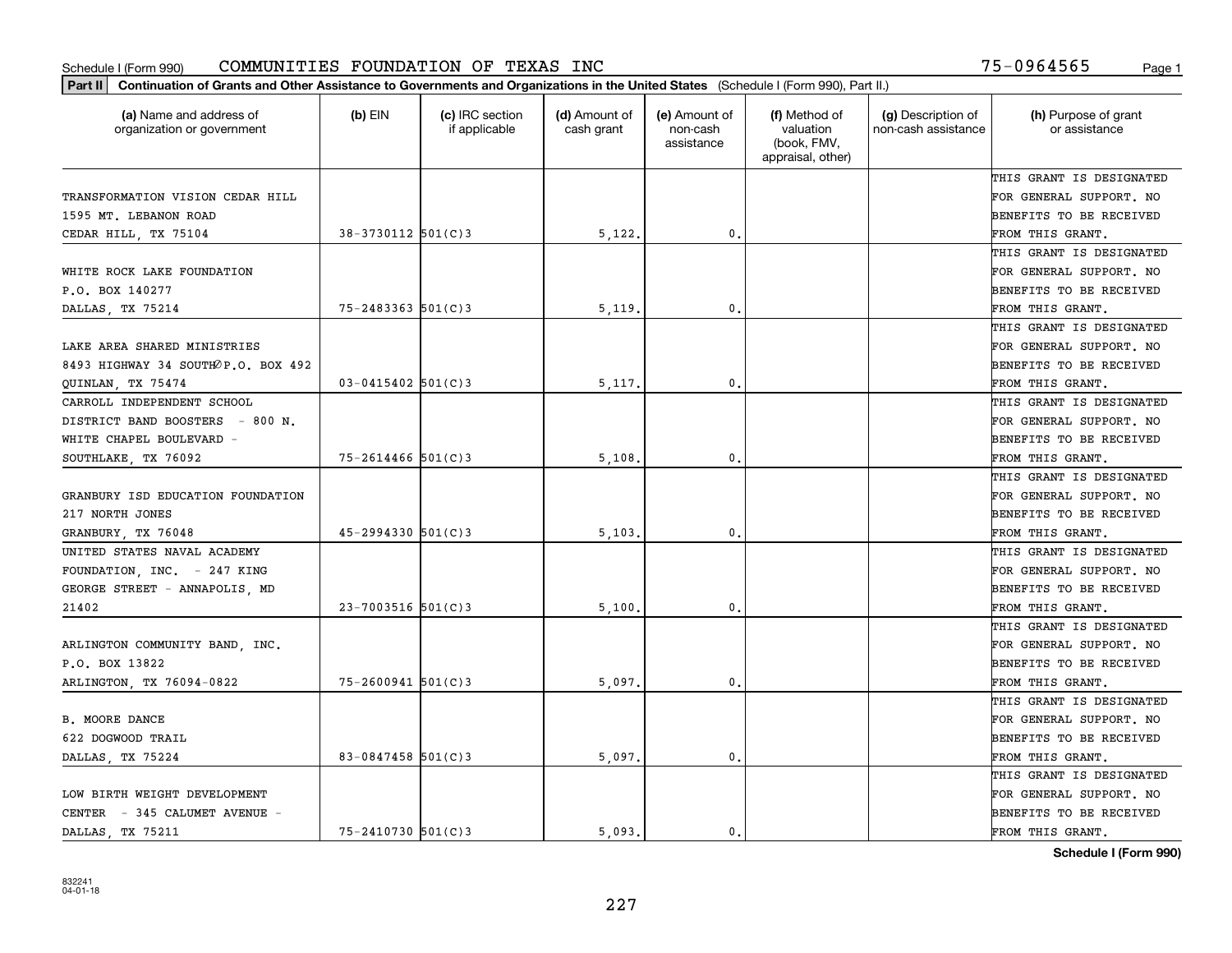| (a) Name and address of<br>organization or government | $(b)$ EIN              | (c) IRC section<br>if applicable | (d) Amount of<br>cash grant | (e) Amount of<br>non-cash<br>assistance | (f) Method of<br>valuation<br>(book, FMV,<br>appraisal, other) | (g) Description of<br>non-cash assistance | (h) Purpose of grant<br>or assistance |
|-------------------------------------------------------|------------------------|----------------------------------|-----------------------------|-----------------------------------------|----------------------------------------------------------------|-------------------------------------------|---------------------------------------|
|                                                       |                        |                                  |                             |                                         |                                                                |                                           | THIS GRANT IS DESIGNATED              |
| TARRANT AREA COMMUNITY OF CHURCHES                    |                        |                                  |                             |                                         |                                                                |                                           | FOR GENERAL SUPPORT. NO               |
| 2601 CLOVER LANE                                      |                        |                                  |                             |                                         |                                                                |                                           | BENEFITS TO BE RECEIVED               |
| FORT WORTH, TX 76107                                  | $75 - 6004721$ 501(C)3 |                                  | 5,079                       | $\mathfrak{o}$ .                        |                                                                |                                           | FROM THIS GRANT.                      |
|                                                       |                        |                                  |                             |                                         |                                                                |                                           | THIS GRANT IS DESIGNATED              |
| M-CCC, INC. DBA MID-CITIES                            |                        |                                  |                             |                                         |                                                                |                                           | FOR GENERAL SUPPORT. NO               |
| COMMUNITY CATS - P.O. BOX 1644 -                      |                        |                                  |                             |                                         |                                                                |                                           | BENEFITS TO BE RECEIVED               |
| FORT WORTH, TX 76101                                  | $47 - 1373420$ 501(C)3 |                                  | 5,066                       | $\mathbf{0}$                            |                                                                |                                           | FROM THIS GRANT.                      |
|                                                       |                        |                                  |                             |                                         |                                                                |                                           | THIS GRANT IS DESIGNATED              |
| SADIE KELLER FOUNDATION                               |                        |                                  |                             |                                         |                                                                |                                           | FOR GENERAL SUPPORT. NO               |
| 1409 GOLDENROD CIRCLE                                 |                        |                                  |                             |                                         |                                                                |                                           | BENEFITS TO BE RECEIVED               |
| LANTANA, TX 76226                                     | $81 - 3746772$ 501(C)3 |                                  | 5,065                       | $\mathbf{0}$ .                          |                                                                |                                           | FROM THIS GRANT.                      |
| HARMONY COMMUNITY DEVELOPMENT                         |                        |                                  |                             |                                         |                                                                |                                           | THIS GRANT IS DESIGNATED              |
| CORPORATION - 6969 PASTOR BAILEY                      |                        |                                  |                             |                                         |                                                                |                                           | FOR GENERAL SUPPORT. NO               |
| DRIVE, SUITE 110 - DALLAS, TX                         |                        |                                  |                             |                                         |                                                                |                                           | BENEFITS TO BE RECEIVED               |
| 75237                                                 | $26 - 1245799$ 501(C)3 |                                  | 5,057                       | $\mathbf{0}$                            |                                                                |                                           | FROM THIS GRANT.                      |
|                                                       |                        |                                  |                             |                                         |                                                                |                                           | THIS GRANT IS DESIGNATED              |
| HOPE TUTORING CENTER, INC.                            |                        |                                  |                             |                                         |                                                                |                                           | FOR GENERAL SUPPORT. NO               |
| 2020 S. COLLINS STREET                                |                        |                                  |                             |                                         |                                                                |                                           | BENEFITS TO BE RECEIVED               |
| ARLINGTON, TX 76010                                   | $75 - 2676988$ 501(C)3 |                                  | 5,054                       | $\mathbf{0}$                            |                                                                |                                           | FROM THIS GRANT.                      |
|                                                       |                        |                                  |                             |                                         |                                                                |                                           | THIS GRANT IS DESIGNATED              |
| DALLAS TENNIS ASSOCIATION                             |                        |                                  |                             |                                         |                                                                |                                           | FOR GENERAL SUPPORT. NO               |
| 14679 MIDWAY ROAD, SUITE 104                          |                        |                                  |                             |                                         |                                                                |                                           | BENEFITS TO BE RECEIVED               |
| ADDISON, TX 75001-3158                                | $75 - 6020581$ 501(C)3 |                                  | 5,053                       | $\mathbf{0}$                            |                                                                |                                           | FROM THIS GRANT.                      |
|                                                       |                        |                                  |                             |                                         |                                                                |                                           | THIS GRANT IS DESIGNATED              |
| AIDS OUTREACH CENTER, INC.                            |                        |                                  |                             |                                         |                                                                |                                           | FOR GENERAL SUPPORT. NO               |
| 400 N. BEACH STREET, SUITE 100                        |                        |                                  |                             |                                         |                                                                |                                           | BENEFITS TO BE RECEIVED               |
| FORT WORTH, TX 76111                                  | 75-2139336 501(C)3     |                                  | 5,051                       | $\mathbf{0}$ .                          |                                                                |                                           | FROM THIS GRANT.                      |
|                                                       |                        |                                  |                             |                                         |                                                                |                                           | THIS GRANT IS DESIGNATED              |
| 4PAWS2LOVE A HUMANE SOCIETY                           |                        |                                  |                             |                                         |                                                                |                                           | FOR GENERAL SUPPORT. NO               |
| 1923 WICKERSHAM LANE                                  |                        |                                  |                             |                                         |                                                                |                                           | BENEFITS TO BE RECEIVED               |
| DENTON, TX 76210                                      | $47 - 2796904$ 501(C)3 |                                  | 5,038.                      | $\mathbf{0}$ .                          |                                                                |                                           | FROM THIS GRANT.                      |
|                                                       |                        |                                  |                             |                                         |                                                                |                                           | THIS GRANT IS DESIGNATED              |
| CHARI-T2000                                           |                        |                                  |                             |                                         |                                                                |                                           | FOR GENERAL SUPPORT. NO               |
| 2535 LONE STAR DRIVE                                  |                        |                                  |                             |                                         |                                                                |                                           | BENEFITS TO BE RECEIVED               |
| DALLAS, TX 75212                                      | 38-3788023 501(C)3     |                                  | 5.029                       | 0.                                      |                                                                |                                           | FROM THIS GRANT.                      |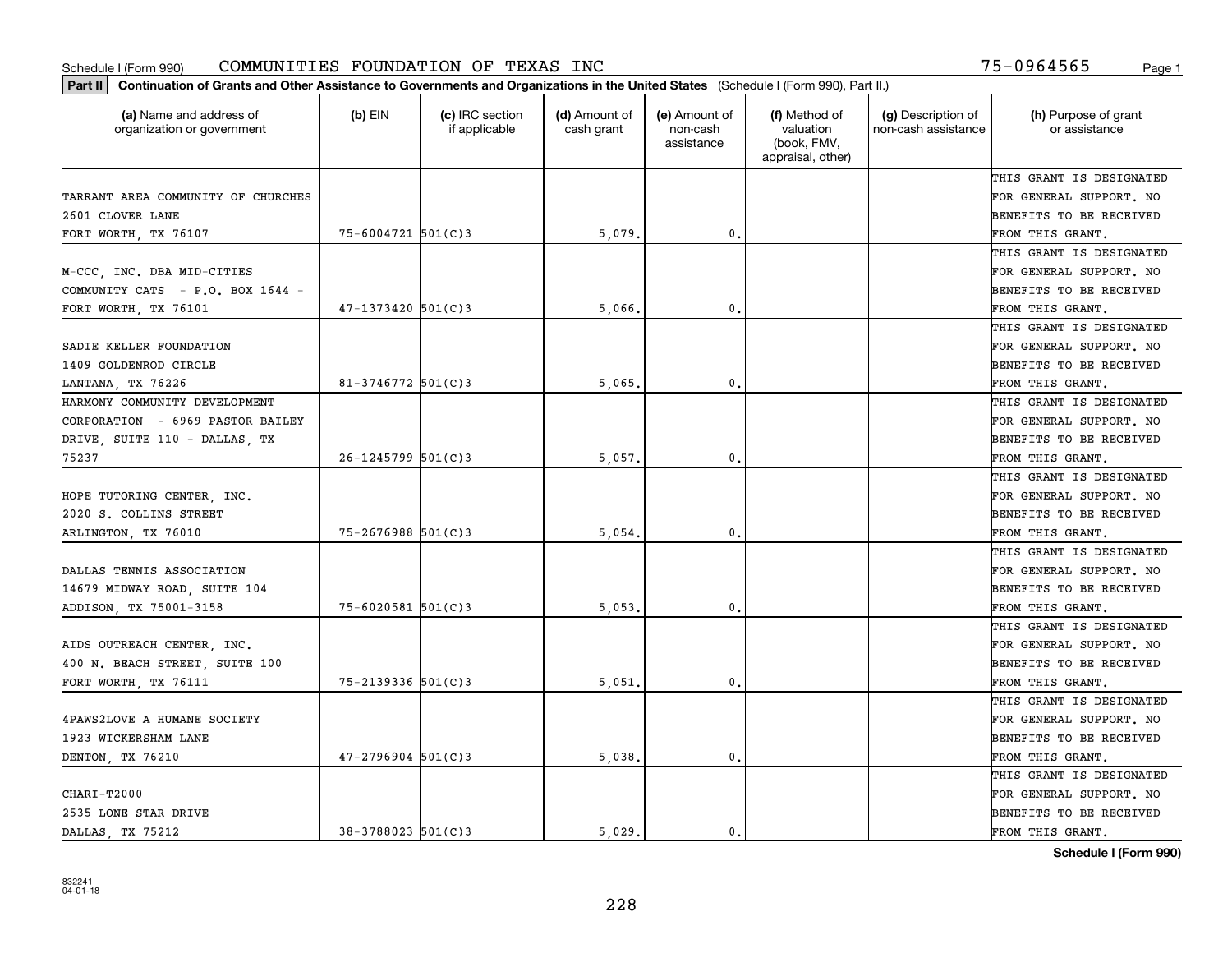| Part II   Continuation of Grants and Other Assistance to Governments and Organizations in the United States (Schedule I (Form 990), Part II.) |                          |                                  |                             |                                         |                                                                |                                           |                                       |
|-----------------------------------------------------------------------------------------------------------------------------------------------|--------------------------|----------------------------------|-----------------------------|-----------------------------------------|----------------------------------------------------------------|-------------------------------------------|---------------------------------------|
| (a) Name and address of<br>organization or government                                                                                         | (b) $EIN$                | (c) IRC section<br>if applicable | (d) Amount of<br>cash grant | (e) Amount of<br>non-cash<br>assistance | (f) Method of<br>valuation<br>(book, FMV,<br>appraisal, other) | (g) Description of<br>non-cash assistance | (h) Purpose of grant<br>or assistance |
|                                                                                                                                               |                          |                                  |                             |                                         |                                                                |                                           | THIS GRANT IS DESIGNATED              |
| DALLAS COUNTY HERITAGE SOCIETY,                                                                                                               |                          |                                  |                             |                                         |                                                                |                                           | FOR GENERAL SUPPORT. NO               |
| INC - 1515 S HARWOOD STREET -                                                                                                                 |                          |                                  |                             |                                         |                                                                |                                           | BENEFITS TO BE RECEIVED               |
| DALLAS, TX 75215-1204                                                                                                                         | 75-6057722 501(C)3       |                                  | 5,027.                      | 0.                                      |                                                                |                                           | FROM THIS GRANT.                      |
|                                                                                                                                               |                          |                                  |                             |                                         |                                                                |                                           | THIS GRANT IS DESIGNATED              |
| TEXAS RAMP PROJECT                                                                                                                            |                          |                                  |                             |                                         |                                                                |                                           | FOR GENERAL SUPPORT. NO               |
| P.O. BOX 832065                                                                                                                               |                          |                                  |                             |                                         |                                                                |                                           | BENEFITS TO BE RECEIVED               |
| RICHARDSON, TX 75083-2065                                                                                                                     | $33 - 1139484$ 501(C)3   |                                  | 5.026                       | 0.                                      |                                                                |                                           | FROM THIS GRANT.                      |
|                                                                                                                                               |                          |                                  |                             |                                         |                                                                |                                           | THIS GRANT IS DESIGNATED              |
| BLACK TIE DINNER, INC.                                                                                                                        |                          |                                  |                             |                                         |                                                                |                                           | FOR GENERAL SUPPORT. NO               |
| 3824 CEDAR SPRINGS ROAD, #335                                                                                                                 |                          |                                  |                             |                                         |                                                                |                                           | BENEFITS TO BE RECEIVED               |
| DALLAS, TX 75219                                                                                                                              | $75 - 2335996$ 501(C)3   |                                  | 5,005                       | 0.                                      |                                                                |                                           | FROM THIS GRANT.                      |
|                                                                                                                                               |                          |                                  |                             |                                         |                                                                |                                           | THIS GRANT IS DESIGNATED              |
| CANTERBURY EPISCOPAL SCHOOL                                                                                                                   |                          |                                  |                             |                                         |                                                                |                                           | FOR GENERAL SUPPORT. NO               |
| 1708 N. WESTMORELAND ROAD                                                                                                                     |                          |                                  |                             |                                         |                                                                |                                           | <b>BENEFITS TO BE RECEIVED</b>        |
| DESOTO, TX 75115                                                                                                                              | $75 - 2383037$ 501(C)3   |                                  | 5,000                       | 0.                                      |                                                                |                                           | FROM THIS GRANT.                      |
|                                                                                                                                               |                          |                                  |                             |                                         |                                                                |                                           | THIS GRANT IS DESIGNATED              |
| AGA KHAN FOUNDATION USA                                                                                                                       |                          |                                  |                             |                                         |                                                                |                                           | FOR GENERAL SUPPORT. NO               |
| 1825 K STREET, NW, SUITE 901                                                                                                                  |                          |                                  |                             |                                         |                                                                |                                           | BENEFITS TO BE RECEIVED               |
| WASHINGTON, DC 20006                                                                                                                          | $52 - 1231983$ $501(C)3$ |                                  | 5,000                       | 0.                                      |                                                                |                                           | FROM THIS GRANT.                      |
|                                                                                                                                               |                          |                                  |                             |                                         |                                                                |                                           | THIS GRANT IS DESIGNATED              |
| AMERICAN JEWISH COMMITTEE                                                                                                                     |                          |                                  |                             |                                         |                                                                |                                           | FOR GENERAL SUPPORT. NO               |
| 165 E. 56TH STREET, SUITE 629                                                                                                                 |                          |                                  |                             |                                         |                                                                |                                           | BENEFITS TO BE RECEIVED               |
| NEW YORK, NY 10022                                                                                                                            | $13 - 5563393$ $501(C)3$ |                                  | 5,000                       | 0.                                      |                                                                |                                           | FROM THIS GRANT.                      |
|                                                                                                                                               |                          |                                  |                             |                                         |                                                                |                                           | THIS GRANT IS DESIGNATED              |
| AUBURN UNIVERSITY FOUNDATION                                                                                                                  |                          |                                  |                             |                                         |                                                                |                                           | FOR GENERAL SUPPORT. NO               |
| 317 S. COLLEGE STREET                                                                                                                         |                          |                                  |                             |                                         |                                                                |                                           | <b>BENEFITS TO BE RECEIVED</b>        |
| AUBURN UNIVERSITY, AL 36849-5153                                                                                                              | 63-6022422 $501(C)3$     |                                  | 5,000                       | 0.                                      |                                                                |                                           | FROM THIS GRANT.                      |
|                                                                                                                                               |                          |                                  |                             |                                         |                                                                |                                           | THIS GRANT IS DESIGNATED              |
| B'NAI B'RITH YOUTH ORGANIZATION                                                                                                               |                          |                                  |                             |                                         |                                                                |                                           | FOR GENERAL SUPPORT. NO               |
| 800 EIGHT STREET NORTHWEST                                                                                                                    |                          |                                  |                             |                                         |                                                                |                                           | BENEFITS TO BE RECEIVED               |
| WASHINGTON, DC 20001                                                                                                                          | $31 - 1794932$ 501(C)3   |                                  | 5,000                       | 0.                                      |                                                                |                                           | FROM THIS GRANT.                      |
| BENIGN ESSENTIAL BLEPHAROSPASM                                                                                                                |                          |                                  |                             |                                         |                                                                |                                           | THIS GRANT IS DESIGNATED              |
| RESEARCH FOUNDATION, INC. - P.O.                                                                                                              |                          |                                  |                             |                                         |                                                                |                                           | FOR GENERAL SUPPORT. NO               |
| BOX 12468 - BEAUMONT, TX                                                                                                                      |                          |                                  |                             |                                         |                                                                |                                           | <b>BENEFITS TO BE RECEIVED</b>        |
| 77726-2468                                                                                                                                    | $74 - 2193322$ 501(C)3   |                                  | 5.000.                      | $\mathbf{0}$ .                          |                                                                |                                           | FROM THIS GRANT.                      |
|                                                                                                                                               |                          |                                  |                             |                                         |                                                                |                                           |                                       |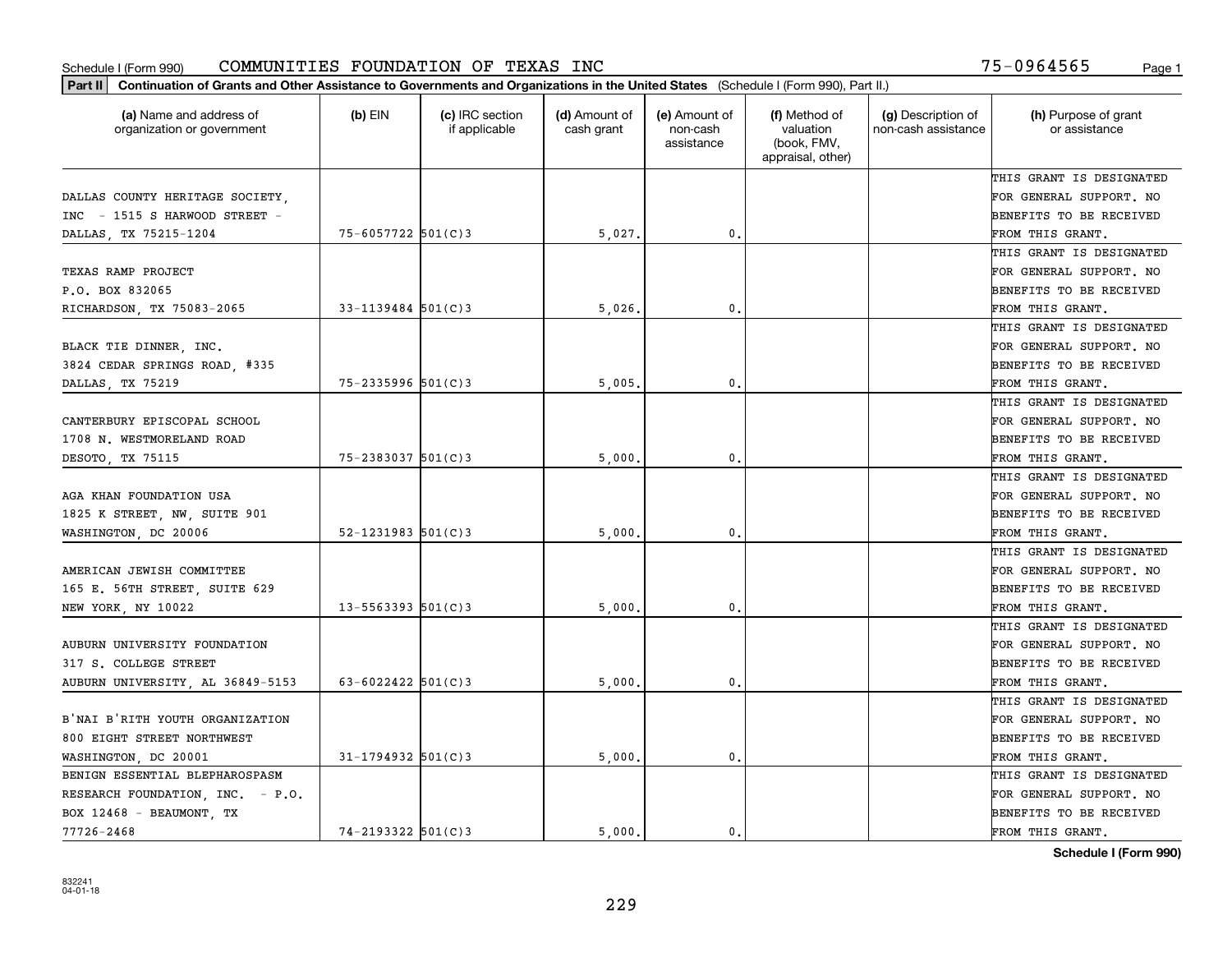| (a) Name and address of<br>organization or government | $(b)$ EIN              | (c) IRC section<br>if applicable | (d) Amount of<br>cash grant | (e) Amount of<br>non-cash<br>assistance | (f) Method of<br>valuation<br>(book, FMV,<br>appraisal, other) | (g) Description of<br>non-cash assistance | (h) Purpose of grant<br>or assistance |
|-------------------------------------------------------|------------------------|----------------------------------|-----------------------------|-----------------------------------------|----------------------------------------------------------------|-------------------------------------------|---------------------------------------|
|                                                       |                        |                                  |                             |                                         |                                                                |                                           | THIS GRANT IS DESIGNATED              |
| BRIARWOOD-BROOKWOOD, INC.                             |                        |                                  |                             |                                         |                                                                |                                           | FOR GENERAL SUPPORT. NO               |
| 1752 FM 1489                                          |                        |                                  |                             |                                         |                                                                |                                           | BENEFITS TO BE RECEIVED               |
| BROOKSHIRE, TX 77423                                  | 74-1587672 501(C)3     |                                  | 5,000                       | 0.                                      |                                                                |                                           | FROM THIS GRANT.                      |
|                                                       |                        |                                  |                             |                                         |                                                                |                                           | THIS GRANT IS DESIGNATED              |
| <b>BYNUM SCHOOL</b>                                   |                        |                                  |                             |                                         |                                                                |                                           | FOR GENERAL SUPPORT. NO               |
| P.O. BOX 80175                                        |                        |                                  |                             |                                         |                                                                |                                           | BENEFITS TO BE RECEIVED               |
| MIDLAND, TX 79708                                     | $75 - 1932925$ 501(C)3 |                                  | 5,000                       | $\mathbf{0}$                            |                                                                |                                           | FROM THIS GRANT.                      |
| CENTER FOR STRATEGIC &                                |                        |                                  |                             |                                         |                                                                |                                           | THIS GRANT IS DESIGNATED              |
| INTERNATIONAL STUDIES, INC. -                         |                        |                                  |                             |                                         |                                                                |                                           | FOR GENERAL SUPPORT. NO               |
| 1616 RHODE ISLAND AVENUE, NW -                        |                        |                                  |                             |                                         |                                                                |                                           | BENEFITS TO BE RECEIVED               |
| WASHINGTON, DC 20036                                  | $52 - 1501082$ 501(C)3 |                                  | 5,000                       | $\mathbf{0}$ .                          |                                                                |                                           | FROM THIS GRANT.                      |
| CHAI LIFELINE INC                                     |                        |                                  |                             |                                         |                                                                |                                           | THIS GRANT IS DESIGNATED              |
| ATTN: BIKE4CHAI                                       |                        |                                  |                             |                                         |                                                                |                                           | FOR GENERAL SUPPORT. NO               |
| 106 CLIFTON AVENUE - LAKEWOOD, NJ                     |                        |                                  |                             |                                         |                                                                |                                           | BENEFITS TO BE RECEIVED               |
| 08701                                                 | $11 - 2940331$ 501(C)3 |                                  | 5,000                       | $\mathbf{0}$                            |                                                                |                                           | FROM THIS GRANT.                      |
|                                                       |                        |                                  |                             |                                         |                                                                |                                           | THIS GRANT IS DESIGNATED              |
| DREAM FUND                                            |                        |                                  |                             |                                         |                                                                |                                           | FOR GENERAL SUPPORT. NO               |
| P.O. BOX 1533                                         |                        |                                  |                             |                                         |                                                                |                                           | BENEFITS TO BE RECEIVED               |
| COPPELL, TX 75019                                     | $31 - 1584231$ 501(C)3 |                                  | 5,000                       | $\mathbf{0}$                            |                                                                |                                           | FROM THIS GRANT.                      |
|                                                       |                        |                                  |                             |                                         |                                                                |                                           | THIS GRANT IS DESIGNATED              |
| EAST TEXAS ARBORETUM AND BOTANICAL                    |                        |                                  |                             |                                         |                                                                |                                           | FOR GENERAL SUPPORT. NO               |
| 1601 PATTERSON ROAD                                   |                        |                                  |                             |                                         |                                                                |                                           | BENEFITS TO BE RECEIVED               |
| ATHENS, TX 75751                                      | $75 - 2390840$ 501(C)3 |                                  | 5,000                       | $\mathbf{0}$                            |                                                                |                                           | FROM THIS GRANT.                      |
|                                                       |                        |                                  |                             |                                         |                                                                |                                           | THIS GRANT IS DESIGNATED              |
| GREATER YELLOWSTONE COALITION,                        |                        |                                  |                             |                                         |                                                                |                                           | FOR GENERAL SUPPORT. NO               |
| INC. - 215 SOUTH WALLACE AVENUE -                     |                        |                                  |                             |                                         |                                                                |                                           | BENEFITS TO BE RECEIVED               |
| BOZEMAN, MT 59715                                     | $81 - 0414042$ 501(C)3 |                                  | 5,000                       | $\mathbf{0}$ .                          |                                                                |                                           | FROM THIS GRANT.                      |
|                                                       |                        |                                  |                             |                                         |                                                                |                                           | THIS GRANT IS DESIGNATED              |
| HOLLINS UNIVERSITY CORPORATION                        |                        |                                  |                             |                                         |                                                                |                                           | FOR GENERAL SUPPORT. NO               |
| P.O. BOX 9629                                         |                        |                                  |                             |                                         |                                                                |                                           | BENEFITS TO BE RECEIVED               |
| ROANOKE, VA 24020                                     | $54-0506314$ 501(C)3   |                                  | 5,000                       | $\mathbf{0}$ .                          |                                                                |                                           | FROM THIS GRANT.                      |
|                                                       |                        |                                  |                             |                                         |                                                                |                                           | THIS GRANT IS DESIGNATED              |
| HOSPICE AUSTIN                                        |                        |                                  |                             |                                         |                                                                |                                           | FOR GENERAL SUPPORT. NO               |
| 4107 SPICEWOOD SPRINGS ROAD, SUITE                    |                        |                                  |                             |                                         |                                                                |                                           | BENEFITS TO BE RECEIVED               |
| AUSTIN, TX 78759                                      | $74 - 2200596$ 501(C)3 |                                  | 5000.                       | 0.                                      |                                                                |                                           | FROM THIS GRANT.                      |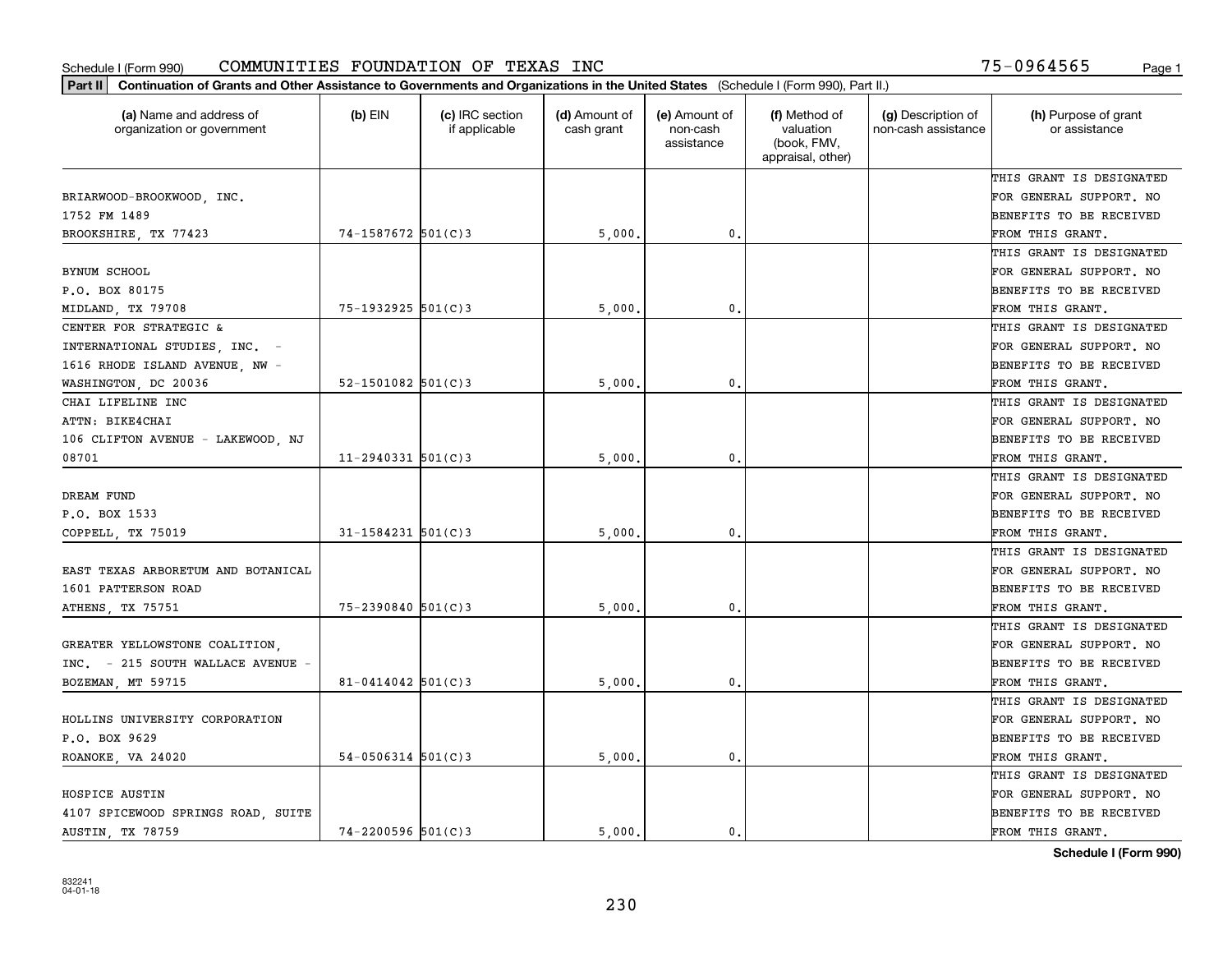| Part II   Continuation of Grants and Other Assistance to Governments and Organizations in the United States (Schedule I (Form 990), Part II.) |                        |                                  |                             |                                         |                                                                |                                           |                                       |
|-----------------------------------------------------------------------------------------------------------------------------------------------|------------------------|----------------------------------|-----------------------------|-----------------------------------------|----------------------------------------------------------------|-------------------------------------------|---------------------------------------|
| (a) Name and address of<br>organization or government                                                                                         | $(b)$ EIN              | (c) IRC section<br>if applicable | (d) Amount of<br>cash grant | (e) Amount of<br>non-cash<br>assistance | (f) Method of<br>valuation<br>(book, FMV,<br>appraisal, other) | (g) Description of<br>non-cash assistance | (h) Purpose of grant<br>or assistance |
|                                                                                                                                               |                        |                                  |                             |                                         |                                                                |                                           | THIS GRANT IS DESIGNATED              |
| HOUSING CRISIS CENTER, INC.                                                                                                                   |                        |                                  |                             |                                         |                                                                |                                           | FOR GENERAL SUPPORT. NO               |
| 4210 JUNIUS STREET, 4TH FLOOR SUITE                                                                                                           |                        |                                  |                             |                                         |                                                                |                                           | BENEFITS TO BE RECEIVED               |
| DALLAS, TX 75246                                                                                                                              | $75 - 1633304$ 501(C)3 |                                  | 5,000                       | 0.                                      |                                                                |                                           | FROM THIS GRANT.                      |
|                                                                                                                                               |                        |                                  |                             |                                         |                                                                |                                           | THIS GRANT IS DESIGNATED              |
| MIO FRONTIERS                                                                                                                                 |                        |                                  |                             |                                         |                                                                |                                           | FOR GENERAL SUPPORT. NO               |
| P.O. BOX 60730                                                                                                                                |                        |                                  |                             |                                         |                                                                |                                           | BENEFITS TO BE RECEIVED               |
| PHOENIX, AZ 85082-0730                                                                                                                        | $95 - 3731505$ 501(C)3 |                                  | 5,000                       | 0.                                      |                                                                |                                           | FROM THIS GRANT.                      |
|                                                                                                                                               |                        |                                  |                             |                                         |                                                                |                                           | THIS GRANT IS DESIGNATED              |
| OLD JAIL ART CENTER                                                                                                                           |                        |                                  |                             |                                         |                                                                |                                           | FOR GENERAL SUPPORT. NO               |
| 201 SOUTH 2ND STREET                                                                                                                          |                        |                                  |                             |                                         |                                                                |                                           | BENEFITS TO BE RECEIVED               |
| ALBANY, TX 76430                                                                                                                              | $13 - 2952646$ 501(C)3 |                                  | 5,000                       | 0.                                      |                                                                |                                           | FROM THIS GRANT.                      |
|                                                                                                                                               |                        |                                  |                             |                                         |                                                                |                                           | THIS GRANT IS DESIGNATED              |
| PHOENIX ART MUSEUM                                                                                                                            |                        |                                  |                             |                                         |                                                                |                                           | FOR GENERAL SUPPORT. NO               |
| 1625 NORTH CENTRAL AVENUE                                                                                                                     |                        |                                  |                             |                                         |                                                                |                                           | <b>BENEFITS TO BE RECEIVED</b>        |
| PHOENIX, AZ 85004-1685                                                                                                                        | $86 - 0072608$ 501(C)3 |                                  | 5,000                       | 0.                                      |                                                                |                                           | FROM THIS GRANT.                      |
|                                                                                                                                               |                        |                                  |                             |                                         |                                                                |                                           | THIS GRANT IS DESIGNATED              |
| SITE SANTA FE                                                                                                                                 |                        |                                  |                             |                                         |                                                                |                                           | FOR GENERAL SUPPORT. NO               |
| 1606 PASEO DE PERALTA                                                                                                                         |                        |                                  |                             |                                         |                                                                |                                           | BENEFITS TO BE RECEIVED               |
| SANTA FE, NM 87501                                                                                                                            | 85-0413922 501(C)3     |                                  | 5,000                       | 0.                                      |                                                                |                                           | FROM THIS GRANT.                      |
|                                                                                                                                               |                        |                                  |                             |                                         |                                                                |                                           | THIS GRANT IS DESIGNATED              |
| SYRACUSE UNIVERSITY                                                                                                                           |                        |                                  |                             |                                         |                                                                |                                           | FOR GENERAL SUPPORT. NO               |
| 820 COMSTOCK AVENUE                                                                                                                           |                        |                                  |                             |                                         |                                                                |                                           | <b>BENEFITS TO BE RECEIVED</b>        |
| SYRACUSE, NY 13244                                                                                                                            | $15 - 0532081$ 501(C)3 |                                  | 5,000                       | 0.                                      |                                                                |                                           | FROM THIS GRANT.                      |
|                                                                                                                                               |                        |                                  |                             |                                         |                                                                |                                           | THIS GRANT IS DESIGNATED              |
| TEXAS PUBLIC POLICY FOUNDATION                                                                                                                |                        |                                  |                             |                                         |                                                                |                                           | FOR GENERAL SUPPORT. NO               |
| 901 CONGRESS AVENUE                                                                                                                           |                        |                                  |                             |                                         |                                                                |                                           | BENEFITS TO BE RECEIVED               |
| <b>AUSTIN, TX 78701</b>                                                                                                                       | $74 - 2524057$ 501(C)3 |                                  | 5,000                       | $^{\rm 0}$ .                            |                                                                |                                           | FROM THIS GRANT.                      |
|                                                                                                                                               |                        |                                  |                             |                                         |                                                                |                                           | THIS GRANT IS DESIGNATED              |
| BUDDY PROGRAM, INC.                                                                                                                           |                        |                                  |                             |                                         |                                                                |                                           | FOR GENERAL SUPPORT. NO               |
| 110 E. HALLAM STREET, SUITE 125                                                                                                               |                        |                                  |                             |                                         |                                                                |                                           | BENEFITS TO BE RECEIVED               |
| ASPEN, CO 81611                                                                                                                               | $74 - 2594693$ 501(C)3 |                                  | 5,000.                      | 0.                                      |                                                                |                                           | FROM THIS GRANT.                      |
|                                                                                                                                               |                        |                                  |                             |                                         |                                                                |                                           | THIS GRANT IS DESIGNATED              |
| GEORGIA O'KEEFFE MUSEUM                                                                                                                       |                        |                                  |                             |                                         |                                                                |                                           | FOR GENERAL SUPPORT. NO               |
| 217 JOHNSON STREET                                                                                                                            |                        |                                  |                             |                                         |                                                                |                                           | <b>BENEFITS TO BE RECEIVED</b>        |
| SANTA FE, NM 87501                                                                                                                            | $85 - 0437114$ 501(C)3 |                                  | 5.000.                      | $\mathbf{0}$ .                          |                                                                |                                           | FROM THIS GRANT.                      |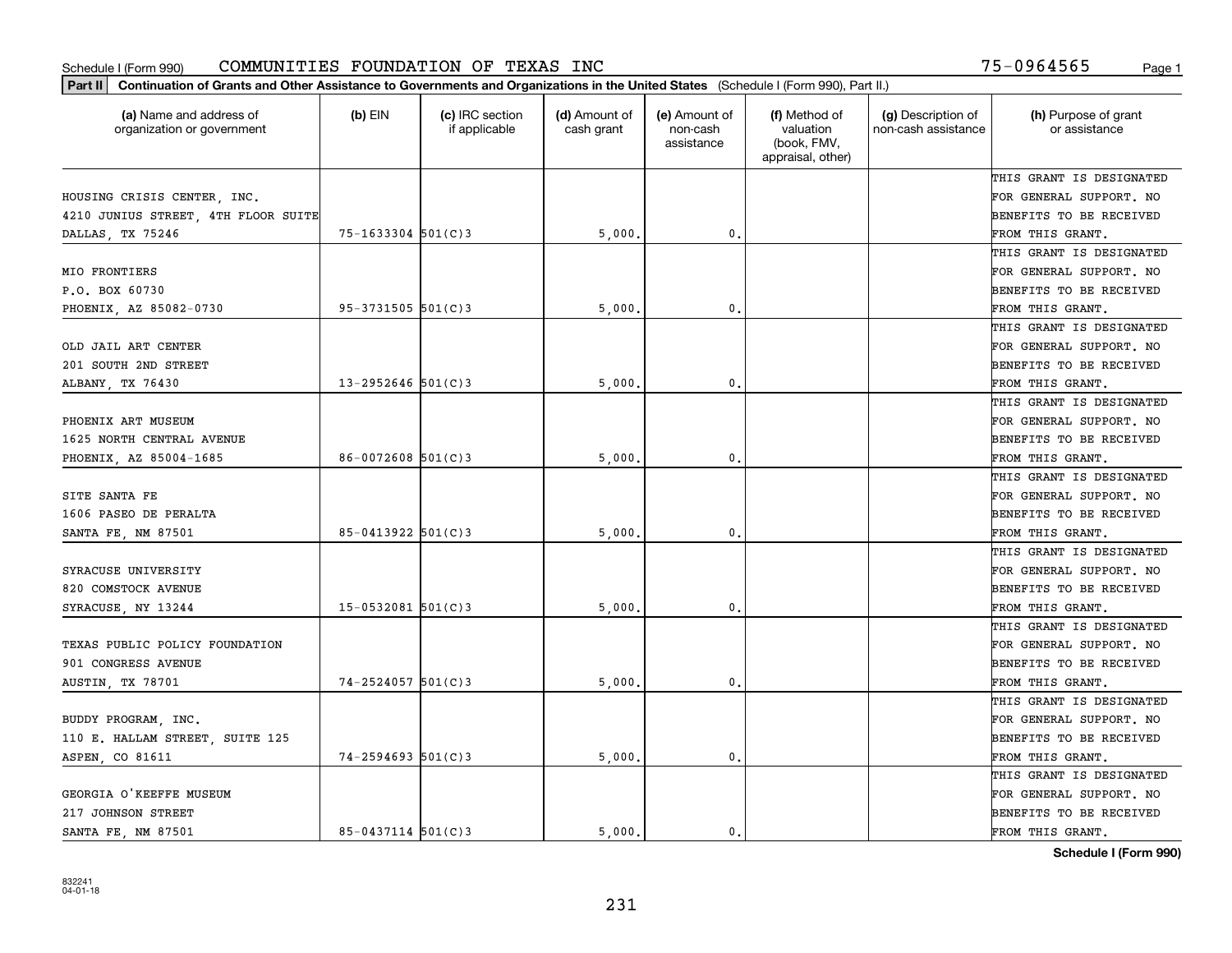| (a) Name and address of<br>organization or government | $(b)$ EIN                | (c) IRC section<br>if applicable | (d) Amount of<br>cash grant | (e) Amount of<br>non-cash<br>assistance | (f) Method of<br>valuation<br>(book, FMV,<br>appraisal, other) | (g) Description of<br>non-cash assistance | (h) Purpose of grant<br>or assistance |
|-------------------------------------------------------|--------------------------|----------------------------------|-----------------------------|-----------------------------------------|----------------------------------------------------------------|-------------------------------------------|---------------------------------------|
| UNIVERSITY OF NEW MEXICO                              |                          |                                  |                             |                                         |                                                                |                                           | THIS GRANT IS DESIGNATED              |
| FOUNDATION, INC. - 700 LOMAS                          |                          |                                  |                             |                                         |                                                                |                                           | FOR GENERAL SUPPORT. NO               |
| BOULEVARD NE, SUITE 108 -                             |                          |                                  |                             |                                         |                                                                |                                           | BENEFITS TO BE RECEIVED               |
| ALBUQUERQUE, NM 87102                                 | $85 - 0275408$ 501(C)3   |                                  | 5,000                       | 0.                                      |                                                                |                                           | FROM THIS GRANT.                      |
|                                                       |                          |                                  |                             |                                         |                                                                |                                           | THIS GRANT IS DESIGNATED              |
| UNITED STATES FUND FOR UNICEF                         |                          |                                  |                             |                                         |                                                                |                                           | FOR GENERAL SUPPORT. NO               |
| 125 MAIDEN LANE                                       |                          |                                  |                             |                                         |                                                                |                                           | BENEFITS TO BE RECEIVED               |
| NEW YORK, NY 10038                                    | $13 - 1760110$ 501(C)3   |                                  | 5,000                       | $\mathbf{0}$                            |                                                                |                                           | FROM THIS GRANT.                      |
|                                                       |                          |                                  |                             |                                         |                                                                |                                           | THIS GRANT IS DESIGNATED              |
| V M I FOUNDATION INCORPORATED                         |                          |                                  |                             |                                         |                                                                |                                           | FOR GENERAL SUPPORT. NO               |
| P.O. BOX 932                                          |                          |                                  |                             |                                         |                                                                |                                           | BENEFITS TO BE RECEIVED               |
| LEXINGTON, VA 24450                                   | $54 - 0505966$ $501(C)3$ |                                  | 5,000                       | $\mathbf{0}$ .                          |                                                                |                                           | FROM THIS GRANT.                      |
|                                                       |                          |                                  |                             |                                         |                                                                |                                           | THIS GRANT IS DESIGNATED              |
| VAIL VALLEY FOUNDATION, INC.                          |                          |                                  |                             |                                         |                                                                |                                           | FOR GENERAL SUPPORT. NO               |
| P.O. BOX 3822                                         |                          |                                  |                             |                                         |                                                                |                                           | BENEFITS TO BE RECEIVED               |
| AVON, CO 81620                                        | $74 - 2215035$ 501(C)3   |                                  | 5,000                       | 0.                                      |                                                                |                                           | FROM THIS GRANT.                      |
|                                                       |                          |                                  |                             |                                         |                                                                |                                           | THIS GRANT IS DESIGNATED              |
| TX PILOT TBI CAMP, INC.                               |                          |                                  |                             |                                         |                                                                |                                           | FOR GENERAL SUPPORT. NO               |
| P.O. BOX 732                                          |                          |                                  |                             |                                         |                                                                |                                           | BENEFITS TO BE RECEIVED               |
| WINNSBORO, TX 75494                                   | $20 - 2982923$ 501(C)3   |                                  | 5,000                       | $\mathbf{0}$                            |                                                                |                                           | FROM THIS GRANT.                      |
|                                                       |                          |                                  |                             |                                         |                                                                |                                           | THIS GRANT IS DESIGNATED              |
| SCHOOL OF AMERICAN BALLET, INC.                       |                          |                                  |                             |                                         |                                                                |                                           | FOR GENERAL SUPPORT. NO               |
| 70 LINCOLN CENTER PLAZA                               |                          |                                  |                             |                                         |                                                                |                                           | BENEFITS TO BE RECEIVED               |
| NEW YORK, NY 10023-6592                               | $13 - 1275970$ 501(C)3   |                                  | 5,000                       | $\mathbf{0}$                            |                                                                |                                           | FROM THIS GRANT.                      |
|                                                       |                          |                                  |                             |                                         |                                                                |                                           | THIS GRANT IS DESIGNATED              |
| UNIVERSITY OF NORTH TEXAS AT                          |                          |                                  |                             |                                         |                                                                |                                           | FOR GENERAL SUPPORT. NO               |
| DALLAS - 7300 UNIVERSITY HILLS                        |                          |                                  |                             |                                         |                                                                |                                           | BENEFITS TO BE RECEIVED               |
| BOULEVARD - DALLAS, TX 75241                          | $75 - 6002149$ 501(C)3   |                                  | 5,000                       | 0.                                      |                                                                |                                           | FROM THIS GRANT.                      |
| UNIVERSITY OF CHICAGO                                 |                          |                                  |                             |                                         |                                                                |                                           | THIS GRANT IS DESIGNATED              |
| GIFT ADMINISTRATION AND BUSINESS                      |                          |                                  |                             |                                         |                                                                |                                           | FOR GENERAL SUPPORT. NO               |
| DATA                                                  |                          |                                  |                             |                                         |                                                                |                                           | BENEFITS TO BE RECEIVED               |
| 5235 S. HARPER COURT, 4TH FLOOR -                     | 36-2177139 501(C)3       |                                  | 5,000.                      | $\mathbf{0}$ .                          |                                                                |                                           | FROM THIS GRANT.                      |
|                                                       |                          |                                  |                             |                                         |                                                                |                                           | THIS GRANT IS DESIGNATED              |
| TEXAS TORAH INSTITUTE                                 |                          |                                  |                             |                                         |                                                                |                                           | FOR GENERAL SUPPORT. NO               |
| 6506 FRANKFORD ROAD                                   |                          |                                  |                             |                                         |                                                                |                                           | BENEFITS TO BE RECEIVED               |
| DALLAS TX 75252-5845                                  | $02 - 0699665$ 501(C)3   |                                  | 5000.                       | 0.                                      |                                                                |                                           | FROM THIS GRANT.                      |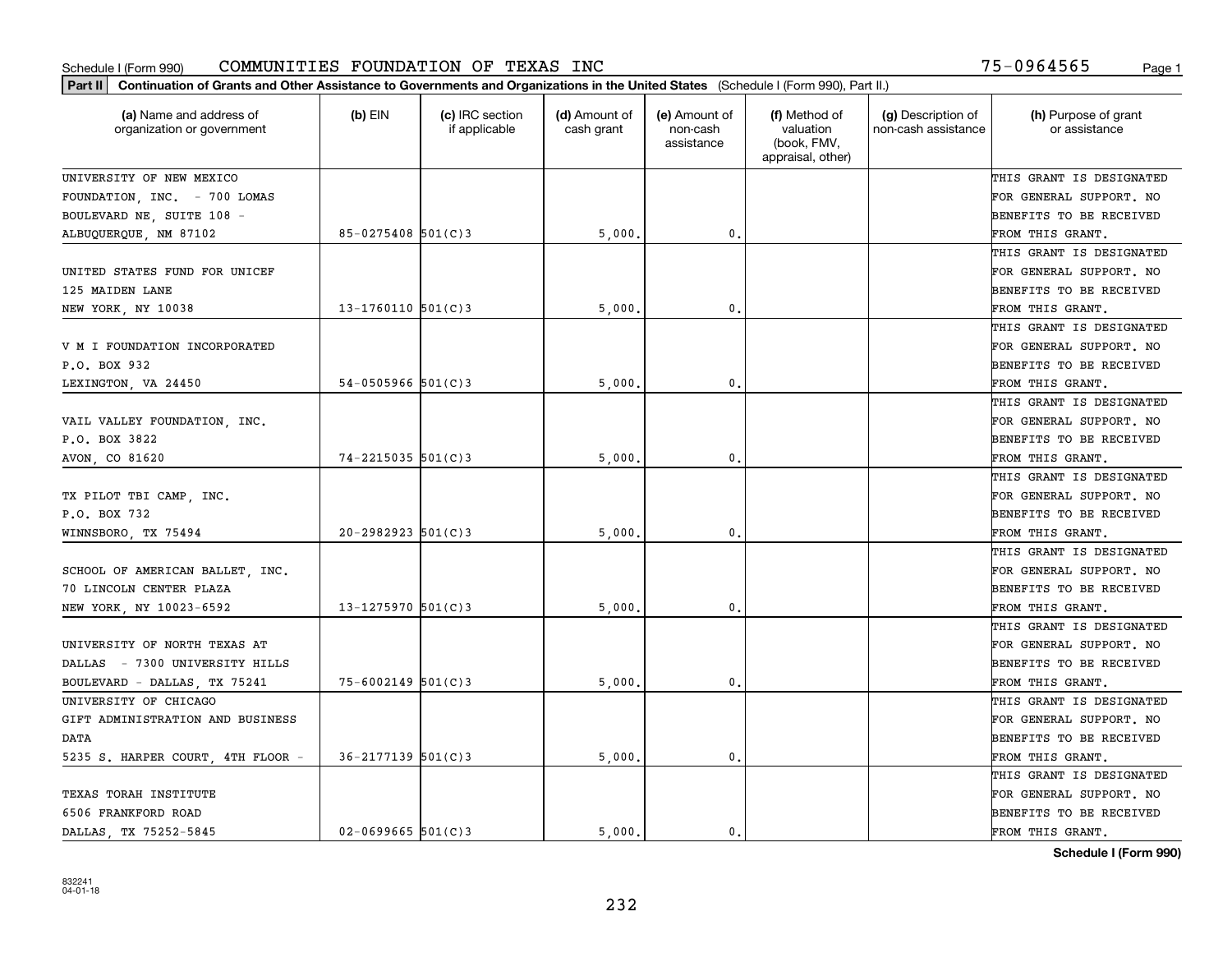| (a) Name and address of<br>organization or government | $(b)$ EIN              | (c) IRC section<br>if applicable | (d) Amount of<br>cash grant | (e) Amount of<br>non-cash<br>assistance | (f) Method of<br>valuation<br>(book, FMV,<br>appraisal, other) | (g) Description of<br>non-cash assistance | (h) Purpose of grant<br>or assistance |
|-------------------------------------------------------|------------------------|----------------------------------|-----------------------------|-----------------------------------------|----------------------------------------------------------------|-------------------------------------------|---------------------------------------|
|                                                       |                        |                                  |                             |                                         |                                                                |                                           | THIS GRANT IS DESIGNATED              |
| SPENCER THEATER FOR THE PERFORMING                    |                        |                                  |                             |                                         |                                                                |                                           | FOR GENERAL SUPPORT. NO               |
| ARTS, INC. - 108 SPENCER DRIVE -                      |                        |                                  |                             |                                         |                                                                |                                           | BENEFITS TO BE RECEIVED               |
| ALTO, NM 88312-9559                                   | $85 - 0403693$ 501(C)3 |                                  | 5,000                       | $\mathfrak{o}$ .                        |                                                                |                                           | FROM THIS GRANT.                      |
|                                                       |                        |                                  |                             |                                         |                                                                |                                           | THIS GRANT IS DESIGNATED              |
| SPIRIT OF AMERICA WORLDWIDE                           |                        |                                  |                             |                                         |                                                                |                                           | FOR GENERAL SUPPORT. NO               |
| 3033 WILSON BOULEVARD, SUITE 700                      |                        |                                  |                             |                                         |                                                                |                                           | BENEFITS TO BE RECEIVED               |
| ARLINGTON, VA 22201                                   | $20-1687786$ 501(C)3   |                                  | 5,000                       | $\mathbf{0}$                            |                                                                |                                           | FROM THIS GRANT.                      |
|                                                       |                        |                                  |                             |                                         |                                                                |                                           | THIS GRANT IS DESIGNATED              |
| EDITH BAKER ART SCHOLARSHIP                           |                        |                                  |                             |                                         |                                                                |                                           | FOR GENERAL SUPPORT. NO               |
| P.O. BOX 192314                                       |                        |                                  |                             |                                         |                                                                |                                           | BENEFITS TO BE RECEIVED               |
| DALLAS, TX 75219                                      | $26 - 4309542$ 501(C)3 |                                  | 5,000                       | $\mathbf{0}$ .                          |                                                                |                                           | FROM THIS GRANT.                      |
|                                                       |                        |                                  |                             |                                         |                                                                |                                           | THIS GRANT IS DESIGNATED              |
| WORLD OF CHILDREN, INC.                               |                        |                                  |                             |                                         |                                                                |                                           | FOR GENERAL SUPPORT. NO               |
| 15615 ALTON PARKWAY, SUITE 330                        |                        |                                  |                             |                                         |                                                                |                                           | BENEFITS TO BE RECEIVED               |
| IRVINE, CA 92618                                      | $31 - 1772381$ 501(C)3 |                                  | 5,000                       | 0.                                      |                                                                |                                           | FROM THIS GRANT.                      |
|                                                       |                        |                                  |                             |                                         |                                                                |                                           | THIS GRANT IS DESIGNATED              |
| HOLY FAMILY INSTITUTE                                 |                        |                                  |                             |                                         |                                                                |                                           | FOR GENERAL SUPPORT. NO               |
| 8235 OHIO RIVER BOULEVARD                             |                        |                                  |                             |                                         |                                                                |                                           | BENEFITS TO BE RECEIVED               |
| PITTSBURG, PA 15202                                   | $25 - 0984606$ 501(C)3 |                                  | 5,000                       | $\mathbf{0}$                            |                                                                |                                           | FROM THIS GRANT.                      |
|                                                       |                        |                                  |                             |                                         |                                                                |                                           | THIS GRANT IS DESIGNATED              |
| WELLFLEET PRESERVATION HALL                           |                        |                                  |                             |                                         |                                                                |                                           | FOR GENERAL SUPPORT. NO               |
| P.O. BOX 3024                                         |                        |                                  |                             |                                         |                                                                |                                           | BENEFITS TO BE RECEIVED               |
| WELLFLEET, MA 02667                                   | $14-1980689$ 501(C)3   |                                  | 5,000                       | $\mathbf{0}$                            |                                                                |                                           | FROM THIS GRANT.                      |
|                                                       |                        |                                  |                             |                                         |                                                                |                                           | THIS GRANT IS DESIGNATED              |
| EQTX EQUALITY TEXAS FOUNDATION                        |                        |                                  |                             |                                         |                                                                |                                           | FOR GENERAL SUPPORT. NO               |
| P.O. BOX 2340                                         |                        |                                  |                             |                                         |                                                                |                                           | BENEFITS TO BE RECEIVED               |
| AUSTIN, TX 78768                                      | $74 - 2569542$ 501(C)3 |                                  | 5,000                       | $\mathbf{0}$ .                          |                                                                |                                           | FROM THIS GRANT.                      |
|                                                       |                        |                                  |                             |                                         |                                                                |                                           | THIS GRANT IS DESIGNATED              |
| RAINFOREST PARTNERSHIP                                |                        |                                  |                             |                                         |                                                                |                                           | FOR GENERAL SUPPORT. NO               |
| P.O. BOX 49268                                        |                        |                                  |                             |                                         |                                                                |                                           | BENEFITS TO BE RECEIVED               |
| AUSTIN, TX 78765                                      | $26 - 1618125$ 501(C)3 |                                  | 5,000.                      | $\mathbf{0}$ .                          |                                                                |                                           | FROM THIS GRANT.                      |
| COURT APPOINTED SPECIAL ADVOCATES                     |                        |                                  |                             |                                         |                                                                |                                           | THIS GRANT IS DESIGNATED              |
| OF TRAVIS COUNTY - 7600 CHEVY                         |                        |                                  |                             |                                         |                                                                |                                           | FOR GENERAL SUPPORT. NO               |
| CHASE DRIVE, SUITE 200 - AUSTIN,                      |                        |                                  |                             |                                         |                                                                |                                           | BENEFITS TO BE RECEIVED               |
| TX 78752                                              | $74 - 2369123$ 501(C)3 |                                  | 5000.                       | 0.                                      |                                                                |                                           | FROM THIS GRANT.                      |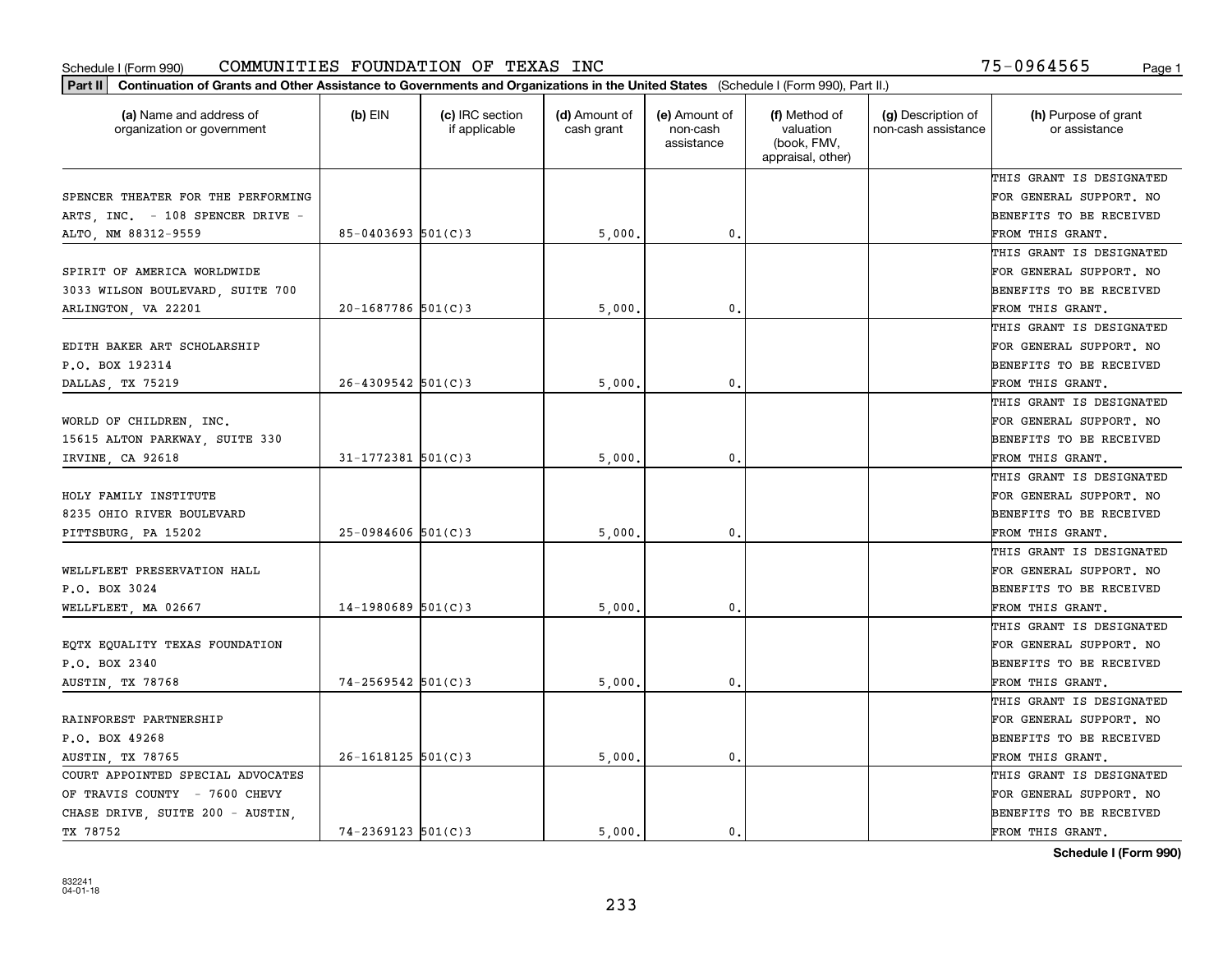| Part II   Continuation of Grants and Other Assistance to Governments and Organizations in the United States (Schedule I (Form 990), Part II.) |                        |                                  |                             |                                         |                                                                |                                           |                                       |
|-----------------------------------------------------------------------------------------------------------------------------------------------|------------------------|----------------------------------|-----------------------------|-----------------------------------------|----------------------------------------------------------------|-------------------------------------------|---------------------------------------|
| (a) Name and address of<br>organization or government                                                                                         | $(b)$ EIN              | (c) IRC section<br>if applicable | (d) Amount of<br>cash grant | (e) Amount of<br>non-cash<br>assistance | (f) Method of<br>valuation<br>(book, FMV,<br>appraisal, other) | (g) Description of<br>non-cash assistance | (h) Purpose of grant<br>or assistance |
|                                                                                                                                               |                        |                                  |                             |                                         |                                                                |                                           | THIS GRANT IS DESIGNATED              |
| ADAM'S ANIMALS, INC.                                                                                                                          |                        |                                  |                             |                                         |                                                                |                                           | FOR GENERAL SUPPORT. NO               |
| 2425 STONE CREEK DRIVE                                                                                                                        |                        |                                  |                             |                                         |                                                                |                                           | BENEFITS TO BE RECEIVED               |
| PLANO, TX 75075                                                                                                                               | $75 - 2954618$ 501(C)3 |                                  | 5,000                       | 0.                                      |                                                                |                                           | FROM THIS GRANT.                      |
| CENTER FOR DISASTER PHILANTHROPY,                                                                                                             |                        |                                  |                             |                                         |                                                                |                                           | THIS GRANT IS DESIGNATED              |
| INC. - 1201 CONNECTICUT AVENUE.                                                                                                               |                        |                                  |                             |                                         |                                                                |                                           | FOR GENERAL SUPPORT. NO               |
| NW, SUITE 300 - WASHINGTON, DC                                                                                                                |                        |                                  |                             |                                         |                                                                |                                           | BENEFITS TO BE RECEIVED               |
| 20036                                                                                                                                         | $45 - 5257937$ 501(C)3 |                                  | 5,000                       | 0.                                      |                                                                |                                           | FROM THIS GRANT.                      |
|                                                                                                                                               |                        |                                  |                             |                                         |                                                                |                                           | THIS GRANT IS DESIGNATED              |
| SEVENTH CHURCH OF CHRIST,                                                                                                                     |                        |                                  |                             |                                         |                                                                |                                           | FOR GENERAL SUPPORT. NO               |
| SCIENTIST - 6414 ABRAMS ROAD -                                                                                                                |                        |                                  |                             |                                         |                                                                |                                           | BENEFITS TO BE RECEIVED               |
| DALLAS, TX 75231                                                                                                                              | $75 - 2816916$ 501(C)3 |                                  | 5,000                       | 0.                                      |                                                                |                                           | FROM THIS GRANT.                      |
|                                                                                                                                               |                        |                                  |                             |                                         |                                                                |                                           | THIS GRANT IS DESIGNATED              |
| DIOCESE OF AUSTIN                                                                                                                             |                        |                                  |                             |                                         |                                                                |                                           | FOR GENERAL SUPPORT. NO               |
| 6225 EAST HIGHWAY 290                                                                                                                         |                        |                                  |                             |                                         |                                                                |                                           | <b>BENEFITS TO BE RECEIVED</b>        |
| AUSTIN, TX 78723-1025                                                                                                                         | $74 - 1542827$ 501(C)3 |                                  | 5,000                       | 0.                                      |                                                                |                                           | FROM THIS GRANT.                      |
|                                                                                                                                               |                        |                                  |                             |                                         |                                                                |                                           | THIS GRANT IS DESIGNATED              |
| THE CATHEDRAL OF LIGHT                                                                                                                        |                        |                                  |                             |                                         |                                                                |                                           | FOR GENERAL SUPPORT. NO               |
| 2570 VALLEY VIEW LANE                                                                                                                         |                        |                                  |                             |                                         |                                                                |                                           | BENEFITS TO BE RECEIVED               |
| FARMERS BRANCH, TX 75234                                                                                                                      | $75 - 2048636$ 501(C)3 |                                  | 5,000                       | 0.                                      |                                                                |                                           | FROM THIS GRANT.                      |
|                                                                                                                                               |                        |                                  |                             |                                         |                                                                |                                           | THIS GRANT IS DESIGNATED              |
| BARNSTABLE LAND TRUST, INC.                                                                                                                   |                        |                                  |                             |                                         |                                                                |                                           | FOR GENERAL SUPPORT. NO               |
| P.O. BOX 224                                                                                                                                  |                        |                                  |                             |                                         |                                                                |                                           | <b>BENEFITS TO BE RECEIVED</b>        |
| COTUIT, MA 02635                                                                                                                              | $22 - 2483963$ 501(C)3 |                                  | 5,000                       | 0.                                      |                                                                |                                           | FROM THIS GRANT.                      |
|                                                                                                                                               |                        |                                  |                             |                                         |                                                                |                                           | THIS GRANT IS DESIGNATED              |
| BOY'S HOME INCORPORATED                                                                                                                       |                        |                                  |                             |                                         |                                                                |                                           | FOR GENERAL SUPPORT. NO               |
| 414 BOYS' HOME ROAD                                                                                                                           |                        |                                  |                             |                                         |                                                                |                                           | BENEFITS TO BE RECEIVED               |
| COVINGTON, VA 24426                                                                                                                           | $54 - 0505870$ 501(C)3 |                                  | 5,000                       | 0.                                      |                                                                |                                           | FROM THIS GRANT.                      |
|                                                                                                                                               |                        |                                  |                             |                                         |                                                                |                                           | THIS GRANT IS DESIGNATED              |
| NEEMA-HURUMA FOUNDATION, INC.                                                                                                                 |                        |                                  |                             |                                         |                                                                |                                           | FOR GENERAL SUPPORT. NO               |
| 600 NORTH PEARL STREET, SUITE 650                                                                                                             |                        |                                  |                             |                                         |                                                                |                                           | BENEFITS TO BE RECEIVED               |
| DALLAS, TX 75201                                                                                                                              | $46 - 2379221$ 501(C)3 |                                  | 5,000.                      | 0.                                      |                                                                |                                           | FROM THIS GRANT.                      |
|                                                                                                                                               |                        |                                  |                             |                                         |                                                                |                                           | THIS GRANT IS DESIGNATED              |
| GIANT STEPS THERAPEUTIC EOUESTRIAN                                                                                                            |                        |                                  |                             |                                         |                                                                |                                           | FOR GENERAL SUPPORT. NO               |
| CENTER - 1320 COMMERCE STREET,                                                                                                                |                        |                                  |                             |                                         |                                                                |                                           | <b>BENEFITS TO BE RECEIVED</b>        |
| SUITE A - PETALUMA, CA 94954-1470                                                                                                             | $68 - 0404917$ 501(C)3 |                                  | 5.000.                      | $\mathbf{0}$ .                          |                                                                |                                           | FROM THIS GRANT.                      |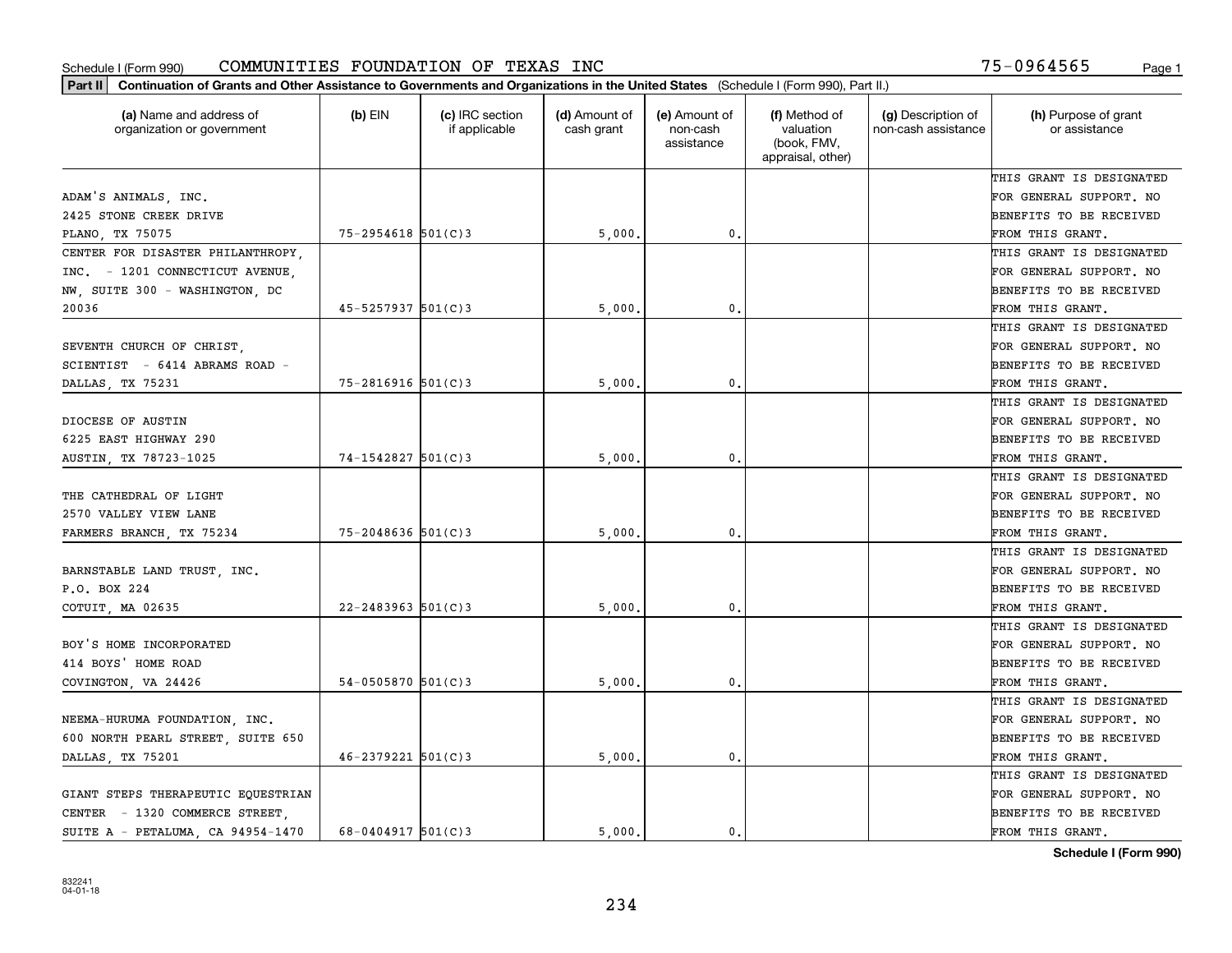| (a) Name and address of<br>organization or government | $(b)$ EIN                | (c) IRC section<br>if applicable | (d) Amount of<br>cash grant | (e) Amount of<br>non-cash<br>assistance | (f) Method of<br>valuation<br>(book, FMV,<br>appraisal, other) | (g) Description of<br>non-cash assistance | (h) Purpose of grant<br>or assistance |
|-------------------------------------------------------|--------------------------|----------------------------------|-----------------------------|-----------------------------------------|----------------------------------------------------------------|-------------------------------------------|---------------------------------------|
|                                                       |                          |                                  |                             |                                         |                                                                |                                           | THIS GRANT IS DESIGNATED              |
| WESTCHESTER ARTS COUNCIL, INC.                        |                          |                                  |                             |                                         |                                                                |                                           | FOR GENERAL SUPPORT. NO               |
| 31 MAMARONECK AVENUE                                  |                          |                                  |                             |                                         |                                                                |                                           | BENEFITS TO BE RECEIVED               |
| WHITE PLAINS, NY 10601                                | $13 - 2604827$ 501(C)3   |                                  | 5,000                       | 0.                                      |                                                                |                                           | FROM THIS GRANT.                      |
| YOUNG MEN'S AND WOMEN'S HEBREW                        |                          |                                  |                             |                                         |                                                                |                                           | THIS GRANT IS DESIGNATED              |
| ASSOCIATION - 1395 LEXINGTON                          |                          |                                  |                             |                                         |                                                                |                                           | FOR GENERAL SUPPORT. NO               |
| AVENUE, 6TH FLOOR - NEW YORK, NY                      |                          |                                  |                             |                                         |                                                                |                                           | BENEFITS TO BE RECEIVED               |
| 10128                                                 | $13 - 1624229$ 501(C)3   |                                  | 5,000                       | $\mathbf{0}$                            |                                                                |                                           | FROM THIS GRANT.                      |
| SEAL - NAVAL SPECIAL WARFARE                          |                          |                                  |                             |                                         |                                                                |                                           | THIS GRANT IS DESIGNATED              |
| FAMILY FOUNDATION - 300 CARLSBAD                      |                          |                                  |                             |                                         |                                                                |                                           | FOR GENERAL SUPPORT. NO               |
| VILLAGE DRIVE, SUITE 108A-361 -                       |                          |                                  |                             |                                         |                                                                |                                           | BENEFITS TO BE RECEIVED               |
| CARLSBAD, CA 92008                                    | $27-1963880$ 501(C)3     |                                  | 5,000                       | $\mathfrak{o}$ .                        |                                                                |                                           | FROM THIS GRANT.                      |
|                                                       |                          |                                  |                             |                                         |                                                                |                                           | THIS GRANT IS DESIGNATED              |
| HATCHING HOPE FOUNDATION                              |                          |                                  |                             |                                         |                                                                |                                           | FOR GENERAL SUPPORT. NO               |
| P.O. BOX 166752                                       |                          |                                  |                             |                                         |                                                                |                                           | BENEFITS TO BE RECEIVED               |
| IRVING, TX 75016                                      | $46 - 5439679$ 501(C)3   |                                  | 5,000                       | $\mathbf{0}$                            |                                                                |                                           | FROM THIS GRANT.                      |
|                                                       |                          |                                  |                             |                                         |                                                                |                                           | THIS GRANT IS DESIGNATED              |
| 4DWN PROJECT, INC.                                    |                          |                                  |                             |                                         |                                                                |                                           | FOR GENERAL SUPPORT. NO               |
| 3839 MCKINNEY AVENUE, #155-757                        |                          |                                  |                             |                                         |                                                                |                                           | BENEFITS TO BE RECEIVED               |
| DALLAS, TX 75204                                      | $47 - 3959733$ 501(C)3   |                                  | 5,000                       | $\mathbf{0}$                            |                                                                |                                           | FROM THIS GRANT.                      |
|                                                       |                          |                                  |                             |                                         |                                                                |                                           | THIS GRANT IS DESIGNATED              |
| WE CARE SOLAR, INC.                                   |                          |                                  |                             |                                         |                                                                |                                           | FOR GENERAL SUPPORT. NO               |
| 2150 ALLSTON WAY, SUITE 340                           |                          |                                  |                             |                                         |                                                                |                                           | BENEFITS TO BE RECEIVED               |
| BERKELEY, CA 94704                                    | $30 - 0627106$ 501(C)3   |                                  | 5,000                       | $\mathbf{0}$                            |                                                                |                                           | FROM THIS GRANT.                      |
|                                                       |                          |                                  |                             |                                         |                                                                |                                           | THIS GRANT IS DESIGNATED              |
| CHURCH OF THE BRETHREN                                |                          |                                  |                             |                                         |                                                                |                                           | FOR GENERAL SUPPORT. NO               |
| <b>1451 DUNDEE AVENUE</b>                             |                          |                                  |                             |                                         |                                                                |                                           | BENEFITS TO BE RECEIVED               |
| ELGIN, IL 60120                                       | $36 - 2167026$ 501(C)3   |                                  | 5,000                       | $\mathbf{0}$ .                          |                                                                |                                           | FROM THIS GRANT.                      |
|                                                       |                          |                                  |                             |                                         |                                                                |                                           | THIS GRANT IS DESIGNATED              |
| LESBIAN AND GAY COMMUNITY SERVICES                    |                          |                                  |                             |                                         |                                                                |                                           | FOR GENERAL SUPPORT. NO               |
| CENTER, INC. - 208 WEST 13TH                          |                          |                                  |                             |                                         |                                                                |                                           | BENEFITS TO BE RECEIVED               |
| STREET - NEW YORK, NY 10011                           | $13 - 3217805$ 501(C)3   |                                  | 5,000.                      | $\mathbf{0}$ .                          |                                                                |                                           | FROM THIS GRANT.                      |
|                                                       |                          |                                  |                             |                                         |                                                                |                                           | THIS GRANT IS DESIGNATED              |
| SOUTHERN DHARMA RETREAT CENTER.                       |                          |                                  |                             |                                         |                                                                |                                           | FOR GENERAL SUPPORT. NO               |
| $INC. - 1661 WEST ROAD - HOT$                         |                          |                                  |                             |                                         |                                                                |                                           | BENEFITS TO BE RECEIVED               |
| SPRINGS NC 28743                                      | $56 - 1695711$ $501(C)3$ |                                  | 5000.                       | 0.                                      |                                                                |                                           | FROM THIS GRANT.                      |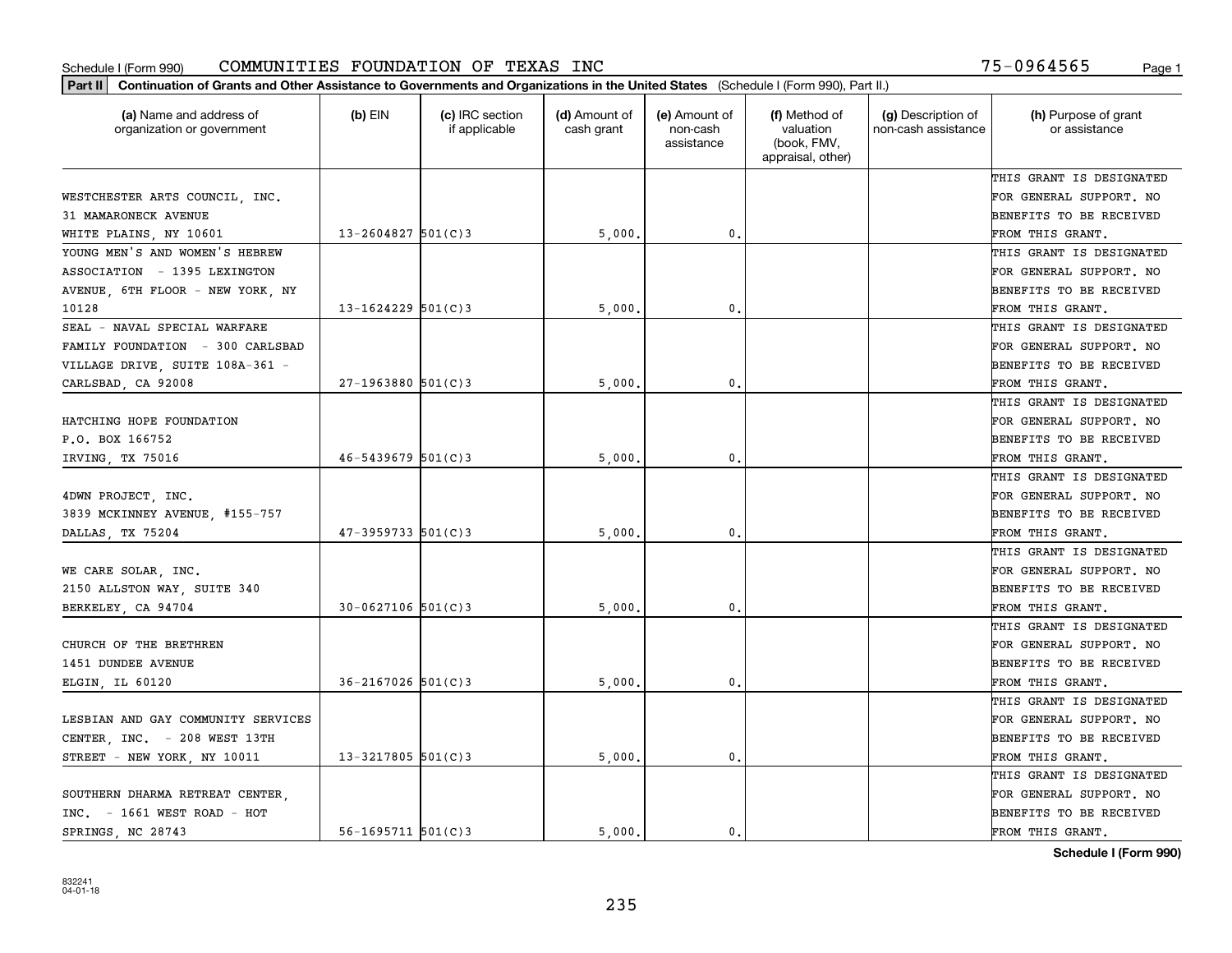| Part II   Continuation of Grants and Other Assistance to Governments and Organizations in the United States (Schedule I (Form 990), Part II.) |                         |                                  |                             |                                         |                                                                |                                           |                                       |
|-----------------------------------------------------------------------------------------------------------------------------------------------|-------------------------|----------------------------------|-----------------------------|-----------------------------------------|----------------------------------------------------------------|-------------------------------------------|---------------------------------------|
| (a) Name and address of<br>organization or government                                                                                         | $(b)$ EIN               | (c) IRC section<br>if applicable | (d) Amount of<br>cash grant | (e) Amount of<br>non-cash<br>assistance | (f) Method of<br>valuation<br>(book, FMV,<br>appraisal, other) | (g) Description of<br>non-cash assistance | (h) Purpose of grant<br>or assistance |
| GRANTMAKERS FOR EFFECTIVE                                                                                                                     |                         |                                  |                             |                                         |                                                                |                                           | THIS GRANT IS DESIGNATED              |
| ORGANIZATIONS - 1310 L. STREER                                                                                                                |                         |                                  |                             |                                         |                                                                |                                           | FOR GENERAL SUPPORT. NO               |
| NW, SUITE 650 - WASHINGTON, DC                                                                                                                |                         |                                  |                             |                                         |                                                                |                                           | <b>BENEFITS TO BE RECEIVED</b>        |
| 20005                                                                                                                                         | $01 - 0669150$ 501(C)3  |                                  | 5,000                       | 0.                                      |                                                                |                                           | FROM THIS GRANT.                      |
|                                                                                                                                               |                         |                                  |                             |                                         |                                                                |                                           | THIS GRANT IS DESIGNATED              |
| BORDER CROSSERS, INC.                                                                                                                         |                         |                                  |                             |                                         |                                                                |                                           | FOR GENERAL SUPPORT. NO               |
| P.O. BOX 131914                                                                                                                               |                         |                                  |                             |                                         |                                                                |                                           | <b>BENEFITS TO BE RECEIVED</b>        |
| DALLAS TX 75313                                                                                                                               | $26 - 2671377$ 501(C) 3 |                                  | 5,000                       | 0.                                      |                                                                |                                           | FROM THIS GRANT.                      |
| MEXICAN AMERICAN LEGAL DEFENSE AND                                                                                                            |                         |                                  |                             |                                         |                                                                |                                           | THIS GRANT IS DESIGNATED              |
| EDUCATIONAL FUND - 634 S. SPRING                                                                                                              |                         |                                  |                             |                                         |                                                                |                                           | FOR GENERAL SUPPORT. NO               |
| STREET, 12TH FLOOR - LOS ANGELES,                                                                                                             |                         |                                  |                             |                                         |                                                                |                                           | BENEFITS TO BE RECEIVED               |
| CA 90014                                                                                                                                      | $74 - 1563270$ 501(C)3  |                                  | 5,000                       | $\mathfrak{o}$ .                        |                                                                |                                           | FROM THIS GRANT.                      |
|                                                                                                                                               |                         |                                  |                             |                                         |                                                                |                                           | THIS GRANT IS DESIGNATED              |
| MONTANA LAND RELIANCE                                                                                                                         |                         |                                  |                             |                                         |                                                                |                                           | FOR GENERAL SUPPORT. NO               |
| P.O. BOX 355                                                                                                                                  |                         |                                  |                             |                                         |                                                                |                                           | <b>BENEFITS TO BE RECEIVED</b>        |
| HELENA, MT 59624                                                                                                                              | $81 - 0369262$ 501(C)3  |                                  | 5,000                       | 0.                                      |                                                                |                                           | FROM THIS GRANT.                      |
|                                                                                                                                               |                         |                                  |                             |                                         |                                                                |                                           | THIS GRANT IS DESIGNATED              |
| WHITE HOUSE HISTORICAL ASSOCIATION                                                                                                            |                         |                                  |                             |                                         |                                                                |                                           | FOR GENERAL SUPPORT. NO               |
| P.O. BOX 27624                                                                                                                                |                         |                                  |                             |                                         |                                                                |                                           | BENEFITS TO BE RECEIVED               |
| WASHINGTON, DC 20038                                                                                                                          | $52 - 0749685$ 501(C)3  |                                  | 5,000                       | 0.                                      |                                                                |                                           | FROM THIS GRANT.                      |
| TEXAS STATE UNIVERSITY DEVELOPMENT                                                                                                            |                         |                                  |                             |                                         |                                                                |                                           | THIS GRANT IS DESIGNATED              |
| FOUNDATION - 601 UNIVERSITY                                                                                                                   |                         |                                  |                             |                                         |                                                                |                                           | FOR GENERAL SUPPORT. NO               |
| DRIVE, JCK 300 - SAN MARCOS, TX                                                                                                               |                         |                                  |                             |                                         |                                                                |                                           | <b>BENEFITS TO BE RECEIVED</b>        |
| 78666                                                                                                                                         | 74-1982979 501(C)3      |                                  | 5,000                       | 0.                                      |                                                                |                                           | FROM THIS GRANT.                      |
| SAINT MARY'S COLLEGE                                                                                                                          |                         |                                  |                             |                                         |                                                                |                                           | THIS GRANT IS DESIGNATED              |
| DEVELOPMENT OFFICE                                                                                                                            |                         |                                  |                             |                                         |                                                                |                                           | FOR GENERAL SUPPORT. NO               |
| 110 LE MANS HALL - NOTRE DAME, IN                                                                                                             |                         |                                  |                             |                                         |                                                                |                                           | <b>BENEFITS TO BE RECEIVED</b>        |
| 46556-5001                                                                                                                                    | $35-0868158$ $501(C)3$  |                                  | 5,000                       | 0.                                      |                                                                |                                           | FROM THIS GRANT.                      |
|                                                                                                                                               |                         |                                  |                             |                                         |                                                                |                                           | THIS GRANT IS DESIGNATED              |
| SOUTHERN DALLAS LINK, INC.                                                                                                                    |                         |                                  |                             |                                         |                                                                |                                           | FOR GENERAL SUPPORT. NO               |
| 1020 SCOTLAND DRIVE, SUITE 3115                                                                                                               |                         |                                  |                             |                                         |                                                                |                                           | BENEFITS TO BE RECEIVED               |
| DESOTO, TX 75115                                                                                                                              | 82-2392922 $501(C)3$    |                                  | 5,000                       | 0.                                      |                                                                |                                           | FROM THIS GRANT.                      |
|                                                                                                                                               |                         |                                  |                             |                                         |                                                                |                                           | THIS GRANT IS DESIGNATED              |
| THE FILM COLLABORATIVE INC                                                                                                                    |                         |                                  |                             |                                         |                                                                |                                           | FOR GENERAL SUPPORT. NO               |
| 3405 CAZADOR STREET                                                                                                                           |                         |                                  |                             |                                         |                                                                |                                           | <b>BENEFITS TO BE RECEIVED</b>        |
| LOS ANGELES, CA 90065                                                                                                                         | $32 - 0295081$ 501(C)3  |                                  | 5.000.                      | $\mathbf{0}$ .                          |                                                                |                                           | FROM THIS GRANT.                      |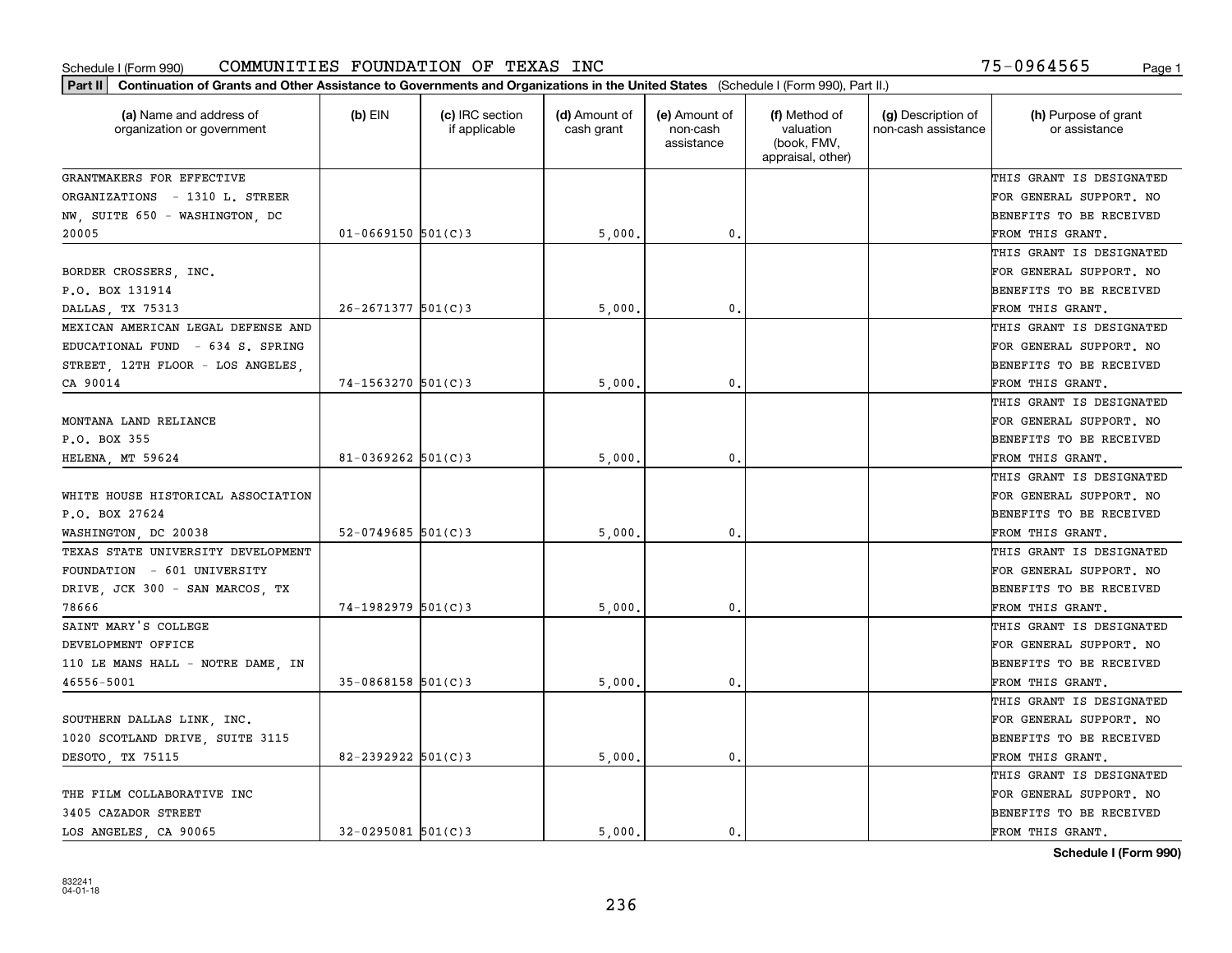| (a) Name and address of<br>organization or government | $(b)$ EIN              | (c) IRC section<br>if applicable | (d) Amount of<br>cash grant | (e) Amount of<br>non-cash<br>assistance | (f) Method of<br>valuation<br>(book, FMV,<br>appraisal, other) | (g) Description of<br>non-cash assistance | (h) Purpose of grant<br>or assistance |
|-------------------------------------------------------|------------------------|----------------------------------|-----------------------------|-----------------------------------------|----------------------------------------------------------------|-------------------------------------------|---------------------------------------|
|                                                       |                        |                                  |                             |                                         |                                                                |                                           | THIS GRANT IS DESIGNATED              |
| VIETNAMESE DOMINICAN SISTERS OF ST                    |                        |                                  |                             |                                         |                                                                |                                           | FOR GENERAL SUPPORT. NO               |
| 5250 GASMER DRIVE                                     |                        |                                  |                             |                                         |                                                                |                                           | BENEFITS TO BE RECEIVED               |
| HOUSTON, TX 77035-5716                                | $76 - 0329865$ 501(C)3 |                                  | 5,000                       | 0.                                      |                                                                |                                           | FROM THIS GRANT.                      |
|                                                       |                        |                                  |                             |                                         |                                                                |                                           | THIS GRANT IS DESIGNATED              |
| HOPE OUT LOUD                                         |                        |                                  |                             |                                         |                                                                |                                           | FOR GENERAL SUPPORT. NO               |
| P.O. BOX 2366                                         |                        |                                  |                             |                                         |                                                                |                                           | BENEFITS TO BE RECEIVED               |
| <b>FOREST, VA 24551</b>                               | $90 - 0595714$ 501(C)3 |                                  | 5,000                       | 0.                                      |                                                                |                                           | FROM THIS GRANT.                      |
|                                                       |                        |                                  |                             |                                         |                                                                |                                           | THIS GRANT IS DESIGNATED              |
| MORNINGSTAR INTERNATIONAL                             |                        |                                  |                             |                                         |                                                                |                                           | FOR GENERAL SUPPORT. NO               |
| P.O. BOX 1111                                         |                        |                                  |                             |                                         |                                                                |                                           | BENEFITS TO BE RECEIVED               |
| COLUMBUS, OH 31902                                    | 63-0771719 $501(C)$ 3  |                                  | 5,000                       | 0.                                      |                                                                |                                           | FROM THIS GRANT.                      |
|                                                       |                        |                                  |                             |                                         |                                                                |                                           | THIS GRANT IS DESIGNATED              |
| DISASTER LEADERSHIP TEAM                              |                        |                                  |                             |                                         |                                                                |                                           | FOR GENERAL SUPPORT. NO               |
| 702 CHESTNUT STREET, SUITE 105                        |                        |                                  |                             |                                         |                                                                |                                           | BENEFITS TO BE RECEIVED               |
| BASTROP, TX 78602                                     | $81 - 4863674$ 501(C)3 |                                  | 5,000                       | 0.                                      |                                                                |                                           | FROM THIS GRANT.                      |
|                                                       |                        |                                  |                             |                                         |                                                                |                                           | THIS GRANT IS DESIGNATED              |
| KAPPA SIGMAS GAMMA-O EDUCATIONAL                      |                        |                                  |                             |                                         |                                                                |                                           | FOR GENERAL SUPPORT. NO               |
| FOUNDATION - P.O. BOX 25251 -                         |                        |                                  |                             |                                         |                                                                |                                           | BENEFITS TO BE RECEIVED               |
| OVERLAND PARK, KS 66225                               | $48 - 1107345$ 501(C)3 |                                  | 5,000                       | 0.                                      |                                                                |                                           | FROM THIS GRANT.                      |
|                                                       |                        |                                  |                             |                                         |                                                                |                                           | THIS GRANT IS DESIGNATED              |
| WOMEN'S ALZHEIMER'S MOVEMENT                          |                        |                                  |                             |                                         |                                                                |                                           | FOR GENERAL SUPPORT. NO               |
| 11440 SAN VICENTE BOULEVARD, SUITE                    |                        |                                  |                             |                                         |                                                                |                                           | BENEFITS TO BE RECEIVED               |
| LOS ANGELES, CA 90049                                 | $45 - 1837864$ 501(C)3 |                                  | 5,000                       | 0.                                      |                                                                |                                           | FROM THIS GRANT.                      |
|                                                       |                        |                                  |                             |                                         |                                                                |                                           | THIS GRANT IS DESIGNATED              |
| ARM MINISTRIES                                        |                        |                                  |                             |                                         |                                                                |                                           | FOR GENERAL SUPPORT. NO               |
| P.O. BOX 446                                          |                        |                                  |                             |                                         |                                                                |                                           | BENEFITS TO BE RECEIVED               |
| DUNDEE, OR 97115                                      | $13 - 4208938$ 501(C)3 |                                  | 5,000                       | $\mathbf{0}$ .                          |                                                                |                                           | FROM THIS GRANT.                      |
|                                                       |                        |                                  |                             |                                         |                                                                |                                           | THIS GRANT IS DESIGNATED              |
| HOPE FOR PRISONERS, INC                               |                        |                                  |                             |                                         |                                                                |                                           | FOR GENERAL SUPPORT. NO               |
| 3430 EAST FLAMINGO ROAD, SUITE 350                    |                        |                                  |                             |                                         |                                                                |                                           | BENEFITS TO BE RECEIVED               |
| LAS VEGAS, NV 89121                                   | $45 - 4133644$ 501(C)3 |                                  | 5,000                       | 0.                                      |                                                                |                                           | FROM THIS GRANT.                      |
|                                                       |                        |                                  |                             |                                         |                                                                |                                           | THIS GRANT IS DESIGNATED              |
| JAIL PROJECT OF TEXAS                                 |                        |                                  |                             |                                         |                                                                |                                           | FOR GENERAL SUPPORT. NO               |
| 1712 EAST RIVERSIDE DRIVE, SUITE 19                   |                        |                                  |                             |                                         |                                                                |                                           | BENEFITS TO BE RECEIVED               |
| AUSTIN, TX 75741                                      | $45 - 2666807$ 501(C)3 |                                  | 5,000.                      | 0.                                      |                                                                |                                           | FROM THIS GRANT.                      |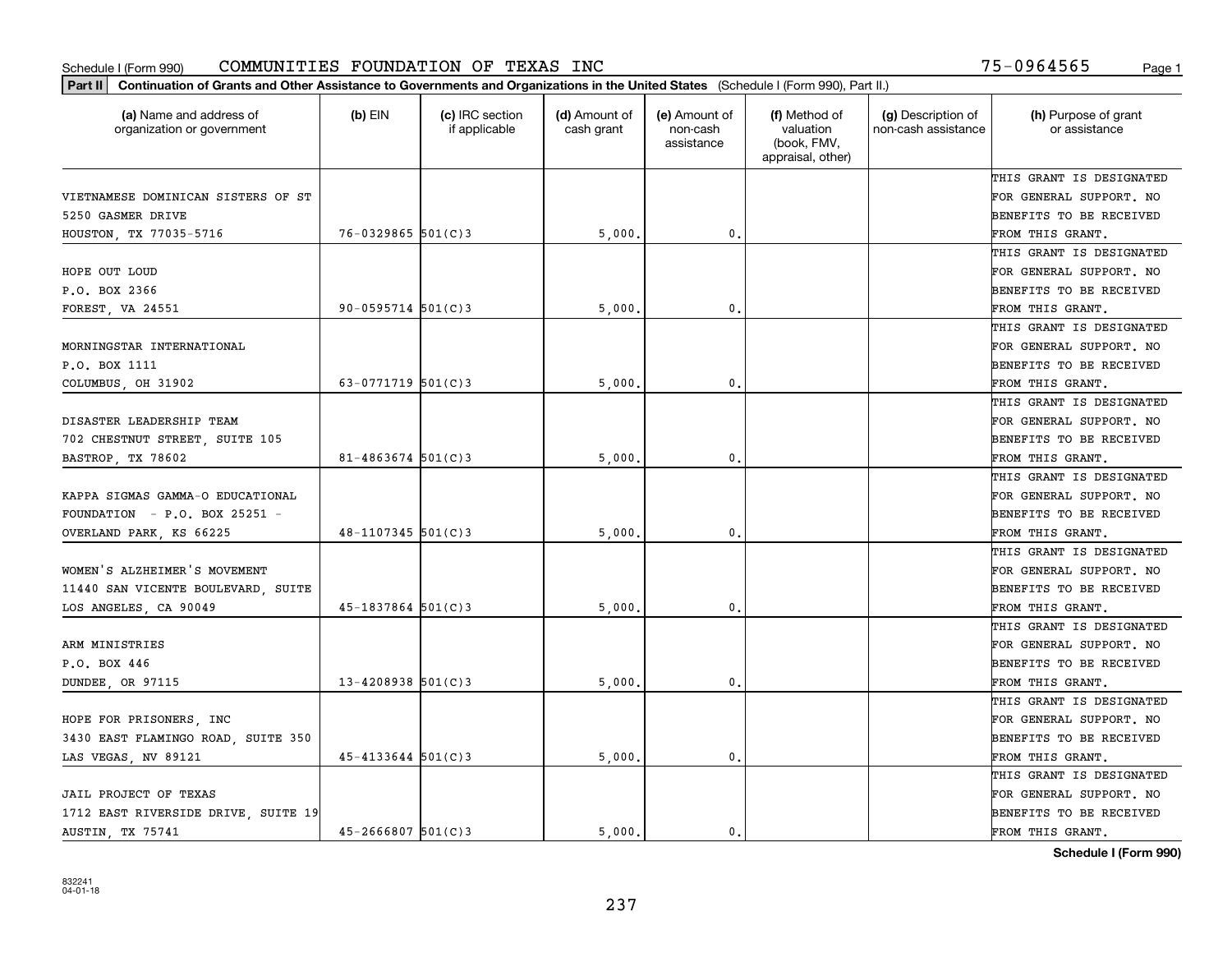| Part II   Continuation of Grants and Other Assistance to Governments and Organizations in the United States (Schedule I (Form 990), Part II.) |                          |                                  |                             |                                         |                                                                |                                           |                                       |
|-----------------------------------------------------------------------------------------------------------------------------------------------|--------------------------|----------------------------------|-----------------------------|-----------------------------------------|----------------------------------------------------------------|-------------------------------------------|---------------------------------------|
| (a) Name and address of<br>organization or government                                                                                         | $(b)$ EIN                | (c) IRC section<br>if applicable | (d) Amount of<br>cash grant | (e) Amount of<br>non-cash<br>assistance | (f) Method of<br>valuation<br>(book, FMV,<br>appraisal, other) | (g) Description of<br>non-cash assistance | (h) Purpose of grant<br>or assistance |
|                                                                                                                                               |                          |                                  |                             |                                         |                                                                |                                           | THIS GRANT IS DESIGNATED              |
| SAFE WATER NETWORK                                                                                                                            |                          |                                  |                             |                                         |                                                                |                                           | FOR GENERAL SUPPORT. NO               |
| 122 EAST 42ND STREET, SUITE 2600                                                                                                              |                          |                                  |                             |                                         |                                                                |                                           | BENEFITS TO BE RECEIVED               |
| NEW YORK, NY 10168                                                                                                                            | $51 - 0570455$ 501(C)3   |                                  | 5,000.                      | 0.                                      |                                                                |                                           | FROM THIS GRANT.                      |
|                                                                                                                                               |                          |                                  |                             |                                         |                                                                |                                           | THIS GRANT IS DESIGNATED              |
| NORTHSTAR CHURCH INC                                                                                                                          |                          |                                  |                             |                                         |                                                                |                                           | FOR GENERAL SUPPORT. NO               |
| 430 WEST 5TH STREET, SUITE 400                                                                                                                |                          |                                  |                             |                                         |                                                                |                                           | BENEFITS TO BE RECEIVED               |
| PANAMA CITY, FL 32401                                                                                                                         | $59 - 3562280$ $501(C)3$ |                                  | 5,000                       | 0.                                      |                                                                |                                           | FROM THIS GRANT.                      |
|                                                                                                                                               |                          |                                  |                             |                                         |                                                                |                                           | THIS GRANT IS DESIGNATED              |
| PLAYWORKS EDUCATION ENERGIZED                                                                                                                 |                          |                                  |                             |                                         |                                                                |                                           | FOR GENERAL SUPPORT. NO               |
| 638 3RD STREET                                                                                                                                |                          |                                  |                             |                                         |                                                                |                                           | BENEFITS TO BE RECEIVED               |
| OAKLAND, CA 94607                                                                                                                             | $94 - 3251867$ 501(C) 3  |                                  | 5,000                       | 0.                                      |                                                                |                                           | FROM THIS GRANT.                      |
| UNITED METHODIST COMMITTEE ON                                                                                                                 |                          |                                  |                             |                                         |                                                                |                                           | THIS GRANT IS DESIGNATED              |
| RELIEF - ADVANCE GCFA                                                                                                                         |                          |                                  |                             |                                         |                                                                |                                           | FOR GENERAL SUPPORT. NO               |
| P.O. BOX 9068 GPO - NEW YORK, NY                                                                                                              |                          |                                  |                             |                                         |                                                                |                                           | <b>BENEFITS TO BE RECEIVED</b>        |
| 10087-9068                                                                                                                                    | $13 - 5562279$ 501(C)3   |                                  | 5,000                       | 0.                                      |                                                                |                                           | FROM THIS GRANT.                      |
|                                                                                                                                               |                          |                                  |                             |                                         |                                                                |                                           | THIS GRANT IS DESIGNATED              |
| AUSTIN YOUTH ORCHESTRA                                                                                                                        |                          |                                  |                             |                                         |                                                                |                                           | FOR GENERAL SUPPORT. NO               |
| 3517 MALONE DRIVE                                                                                                                             |                          |                                  |                             |                                         |                                                                |                                           | BENEFITS TO BE RECEIVED               |
| AUSTIN, TX 78749                                                                                                                              | $81 - 1591306$ 501(C)3   |                                  | 5,000                       | 0.                                      |                                                                |                                           | FROM THIS GRANT.                      |
|                                                                                                                                               |                          |                                  |                             |                                         |                                                                |                                           | THIS GRANT IS DESIGNATED              |
| PELLOW OUTREACH INC                                                                                                                           |                          |                                  |                             |                                         |                                                                |                                           | FOR GENERAL SUPPORT. NO               |
| 6904 BRIAR CREEK DRIVE                                                                                                                        |                          |                                  |                             |                                         |                                                                |                                           | BENEFITS TO BE RECEIVED               |
| OKLAHOMA CITY, OK 73162                                                                                                                       | $82 - 4419127$ 501(C)3   |                                  | 5,000                       | 0.                                      |                                                                |                                           | FROM THIS GRANT.                      |
|                                                                                                                                               |                          |                                  |                             |                                         |                                                                |                                           | THIS GRANT IS DESIGNATED              |
| HOLY CROSS CATHOLIC CHURCH                                                                                                                    |                          |                                  |                             |                                         |                                                                |                                           | FOR GENERAL SUPPORT. NO               |
| 7000 MORNING STAR DRIVE                                                                                                                       |                          |                                  |                             |                                         |                                                                |                                           | <b>BENEFITS TO BE RECEIVED</b>        |
| THE COLONY, TX 75056                                                                                                                          | 75-1776700 501(C)3       |                                  | 5,000                       | 0.                                      |                                                                |                                           | FROM THIS GRANT.                      |
| THE PAULIST FATHERS                                                                                                                           |                          |                                  |                             |                                         |                                                                |                                           | THIS GRANT IS DESIGNATED              |
| OFFICE OF MISSION ADVANCEMENT                                                                                                                 |                          |                                  |                             |                                         |                                                                |                                           | FOR GENERAL SUPPORT. NO               |
| 415 WEST 59TH STREET - NEW YORK,                                                                                                              |                          |                                  |                             |                                         |                                                                |                                           | BENEFITS TO BE RECEIVED               |
| NY 10019                                                                                                                                      | $74 - 3188659$ 501(C)3   |                                  | 5,000                       | $\mathbf 0$ .                           |                                                                |                                           | FROM THIS GRANT.                      |
| ARLINGTON HERITAGE MEMORIAL                                                                                                                   |                          |                                  |                             |                                         |                                                                |                                           | THIS GRANT IS DESIGNATED              |
| GROUNDS CORPORATION - 2131 NORTH                                                                                                              |                          |                                  |                             |                                         |                                                                |                                           | FOR GENERAL SUPPORT. NO               |
| COLLINS STREET, SUITE 433-542 -                                                                                                               |                          |                                  |                             |                                         |                                                                |                                           | <b>BENEFITS TO BE RECEIVED</b>        |
| ARLINGTON, TX 76011                                                                                                                           | 83-2216968 501(C)3       |                                  | 5.000.                      | 0.                                      |                                                                |                                           | FROM THIS GRANT.                      |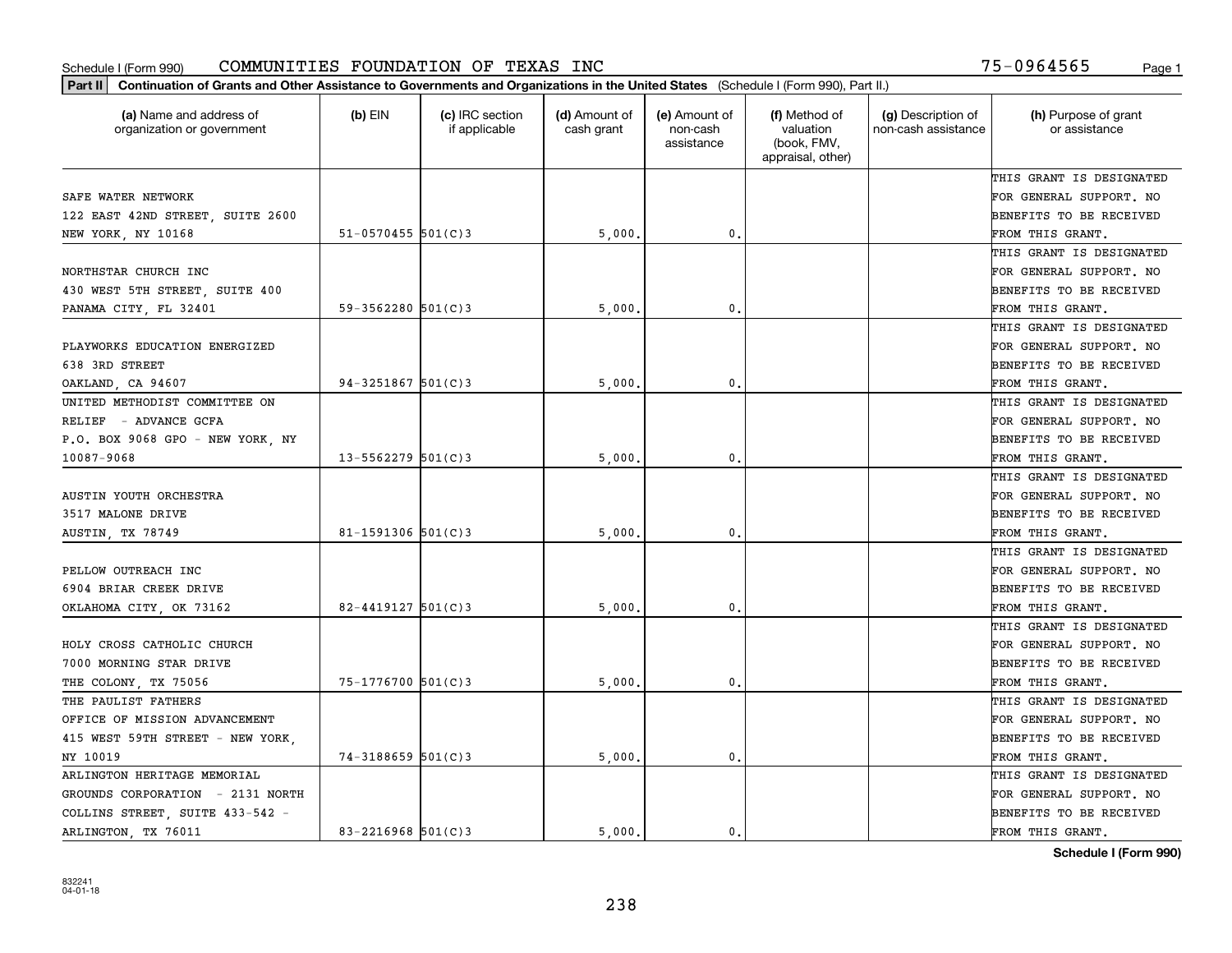| Part II   Continuation of Grants and Other Assistance to Governments and Organizations in the United States (Schedule I (Form 990), Part II.) |                         |                                  |                             |                                         |                                                                |                                           |                                       |
|-----------------------------------------------------------------------------------------------------------------------------------------------|-------------------------|----------------------------------|-----------------------------|-----------------------------------------|----------------------------------------------------------------|-------------------------------------------|---------------------------------------|
| (a) Name and address of<br>organization or government                                                                                         | $(b)$ EIN               | (c) IRC section<br>if applicable | (d) Amount of<br>cash grant | (e) Amount of<br>non-cash<br>assistance | (f) Method of<br>valuation<br>(book, FMV,<br>appraisal, other) | (g) Description of<br>non-cash assistance | (h) Purpose of grant<br>or assistance |
|                                                                                                                                               |                         |                                  |                             |                                         |                                                                |                                           | THIS GRANT IS DESIGNATED              |
| ARLINGTON GRAND PRARIE AGP GUIDE                                                                                                              |                         |                                  |                             |                                         |                                                                |                                           | FOR GENERAL SUPPORT. NO               |
| FOUNDATION, INC. - P.O. BOX                                                                                                                   |                         |                                  |                             |                                         |                                                                |                                           | BENEFITS TO BE RECEIVED               |
| 613172 - DALLAS, TX 75261                                                                                                                     | $75 - 2852163$ 501(C)3  |                                  | 5,000.                      | 0.                                      |                                                                |                                           | FROM THIS GRANT.                      |
|                                                                                                                                               |                         |                                  |                             |                                         |                                                                |                                           | THIS GRANT IS DESIGNATED              |
| MOTHERS AGAINST POLICE BRUTALITY                                                                                                              |                         |                                  |                             |                                         |                                                                |                                           | FOR GENERAL SUPPORT. NO               |
| 1851 FULLER DRIVE                                                                                                                             |                         |                                  |                             |                                         |                                                                |                                           | BENEFITS TO BE RECEIVED               |
| DALLAS TX 75228                                                                                                                               | $47 - 3053510$ 501(C)3  |                                  | 5,000                       | $\mathbf{0}$                            |                                                                |                                           | FROM THIS GRANT.                      |
| LULAC NATIONAL EDUCATIONAL SERVICE                                                                                                            |                         |                                  |                             |                                         |                                                                |                                           | THIS GRANT IS DESIGNATED              |
| CENTERS, INC. - 345 SOUTH                                                                                                                     |                         |                                  |                             |                                         |                                                                |                                           | FOR GENERAL SUPPORT. NO               |
| EDGEFIELD AVENUE - DALLAS, TX                                                                                                                 |                         |                                  |                             |                                         |                                                                |                                           | BENEFITS TO BE RECEIVED               |
| 75208                                                                                                                                         | $23 - 7262876$ 501(C)3  |                                  | 5,000                       | $\mathfrak{o}$ .                        |                                                                |                                           | FROM THIS GRANT.                      |
|                                                                                                                                               |                         |                                  |                             |                                         |                                                                |                                           | THIS GRANT IS DESIGNATED              |
| ELEVATE CHURCH                                                                                                                                |                         |                                  |                             |                                         |                                                                |                                           | FOR GENERAL SUPPORT. NO               |
| 15269 SOUTH DIXIE HIGHWAY                                                                                                                     |                         |                                  |                             |                                         |                                                                |                                           | <b>BENEFITS TO BE RECEIVED</b>        |
| MONROE, MI 48161                                                                                                                              | $32 - 0245947$ 501(C) 3 |                                  | 5,000                       | $\mathbf 0$ .                           |                                                                |                                           | FROM THIS GRANT.                      |
|                                                                                                                                               |                         |                                  |                             |                                         |                                                                |                                           | THIS GRANT IS DESIGNATED              |
| LIVING WATERS PUBLICATIONS                                                                                                                    |                         |                                  |                             |                                         |                                                                |                                           | FOR GENERAL SUPPORT. NO               |
| 9818 ARKANSAS STREET                                                                                                                          |                         |                                  |                             |                                         |                                                                |                                           | BENEFITS TO BE RECEIVED               |
| BELLFLOWER, CA 90706                                                                                                                          | $27-0094016$ 501(C)3    |                                  | 5,000                       | $\mathbf{0}$                            |                                                                |                                           | FROM THIS GRANT.                      |
| RON FOLEY PANCREATIC CANCER                                                                                                                   |                         |                                  |                             |                                         |                                                                |                                           | THIS GRANT IS DESIGNATED              |
| FOUNDATION, INC. - 1000                                                                                                                       |                         |                                  |                             |                                         |                                                                |                                           | FOR GENERAL SUPPORT. NO               |
| FARMINGTON AVENUE, SUITE 108A -                                                                                                               |                         |                                  |                             |                                         |                                                                |                                           | BENEFITS TO BE RECEIVED               |
| WEST HARTFORD, CT 06107                                                                                                                       | $27 - 1386741$ 501(C)3  |                                  | 5,000                       | 0.                                      |                                                                |                                           | FROM THIS GRANT.                      |
|                                                                                                                                               |                         |                                  |                             |                                         |                                                                |                                           | THIS GRANT IS DESIGNATED              |
| SEASONS EXCHANGE                                                                                                                              |                         |                                  |                             |                                         |                                                                |                                           | FOR GENERAL SUPPORT. NO               |
| 15756 REGAL HILL CIRCLE                                                                                                                       |                         |                                  |                             |                                         |                                                                |                                           | BENEFITS TO BE RECEIVED               |
| DALLAS, TX 75248                                                                                                                              | $27-1974003$ 501(C)3    |                                  | 5,000                       | $\mathbf{0}$ .                          |                                                                |                                           | FROM THIS GRANT.                      |
|                                                                                                                                               |                         |                                  |                             |                                         |                                                                |                                           | THIS GRANT IS DESIGNATED              |
| HELP THE PERSECUTED, INC.                                                                                                                     |                         |                                  |                             |                                         |                                                                |                                           | FOR GENERAL SUPPORT. NO               |
| P.O. BOX 20303                                                                                                                                |                         |                                  |                             |                                         |                                                                |                                           | BENEFITS TO BE RECEIVED               |
| ATLANTA, GA 30325                                                                                                                             | 83-1799054 $501(C)$ 3   |                                  | 5,000.                      | $\mathbf{0}$ .                          |                                                                |                                           | FROM THIS GRANT.                      |
|                                                                                                                                               |                         |                                  |                             |                                         |                                                                |                                           | THIS GRANT IS DESIGNATED              |
| HARMONIE PRESERVATION FOUNDATION.                                                                                                             |                         |                                  |                             |                                         |                                                                |                                           | FOR GENERAL SUPPORT. NO               |
| INC. - 4 EAST 60TH STREET - NEW                                                                                                               |                         |                                  |                             |                                         |                                                                |                                           | <b>BENEFITS TO BE RECEIVED</b>        |
| YORK, NY 10022                                                                                                                                | $27 - 3924036$ 501(C)3  |                                  | 5000.                       | $\mathbf{0}$ .                          |                                                                |                                           | FROM THIS GRANT.                      |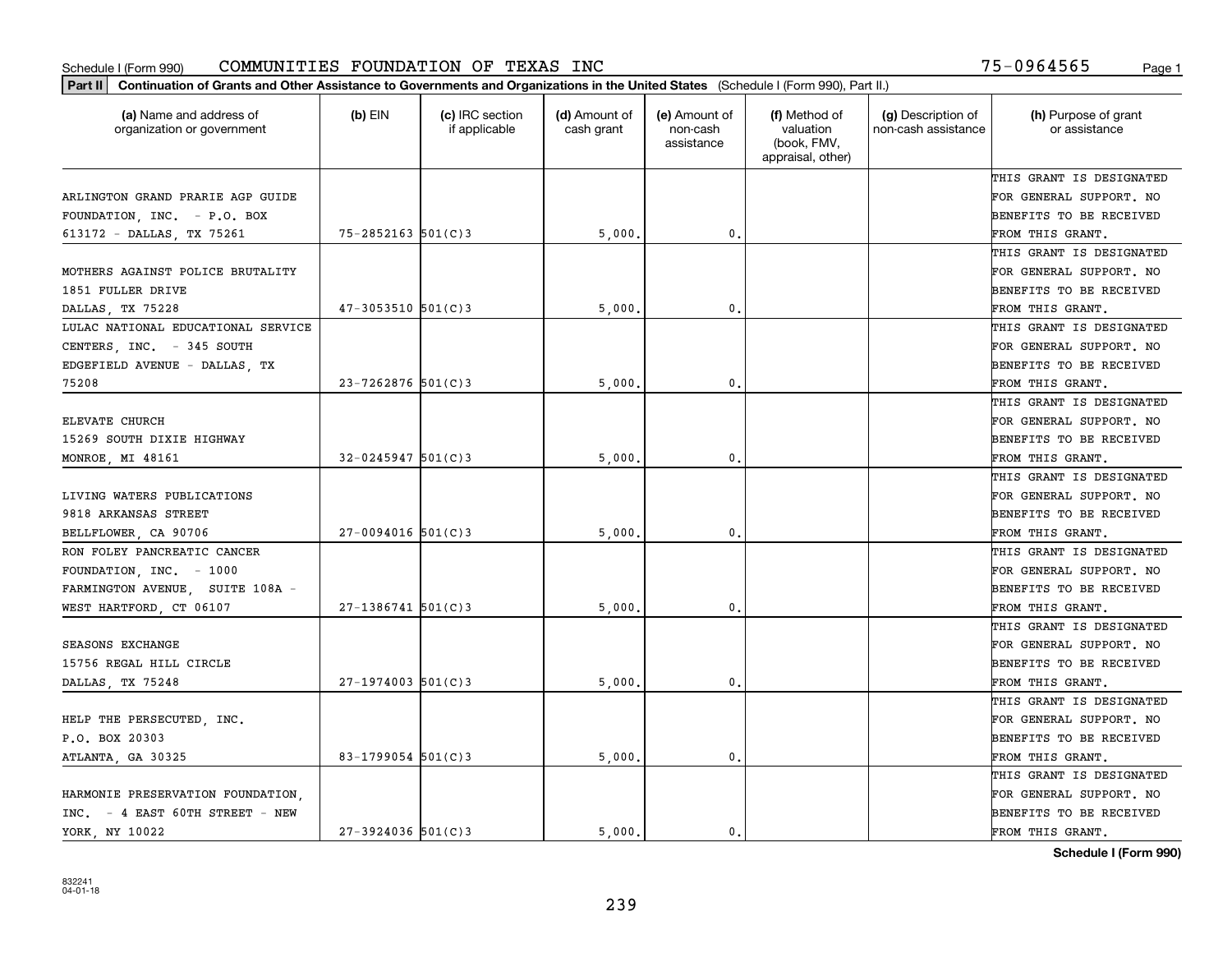#### Schedule I (Form 990) Page 1 COMMUNITIES FOUNDATION OF TEXAS INC

75-0964565

| (a) Name and address of<br>organization or government | $(b)$ EIN              | (c) IRC section<br>if applicable | (d) Amount of<br>cash grant | (e) Amount of<br>non-cash<br>assistance | (f) Method of<br>valuation<br>(book, FMV,<br>appraisal, other) | (g) Description of<br>non-cash assistance | (h) Purpose of grant<br>or assistance |
|-------------------------------------------------------|------------------------|----------------------------------|-----------------------------|-----------------------------------------|----------------------------------------------------------------|-------------------------------------------|---------------------------------------|
|                                                       |                        |                                  |                             |                                         |                                                                |                                           | THIS GRANT IS DESIGNATED              |
| GOT QUESTIONS MINISTRIES                              |                        |                                  |                             |                                         |                                                                |                                           | FOR GENERAL SUPPORT. NO               |
| 6050 STETSON HILLS BOULEVARD #254                     |                        |                                  |                             |                                         |                                                                |                                           | BENEFITS TO BE RECEIVED               |
| COLORADO SPRINGS, CO 80923                            | $37-1422141$ $501(C)3$ |                                  | 5,000                       | 0.                                      |                                                                |                                           | FROM THIS GRANT.                      |
|                                                       |                        |                                  |                             |                                         |                                                                |                                           | THIS GRANT IS DESIGNATED              |
| MOSAIC THEATER COMPANY OF DC                          |                        |                                  |                             |                                         |                                                                |                                           | FOR GENERAL SUPPORT. NO               |
| 1333 H STREET NORTHEAST                               |                        |                                  |                             |                                         |                                                                |                                           | BENEFITS TO BE RECEIVED               |
| WASHINGTON, DC 20002                                  | $47 - 2641919$ 501(C)3 |                                  | 5,000                       | $\mathbf{0}$ .                          |                                                                |                                           | FROM THIS GRANT.                      |
| LATINO CENTER FOR LEADERSHIP                          |                        |                                  |                             |                                         |                                                                |                                           | THIS GRANT IS DESIGNATED              |
| DEVELOPMENT FUND - 1999 MCKINNEY                      |                        |                                  |                             |                                         |                                                                |                                           | FOR GENERAL SUPPORT. NO               |
| AVENUE, SUITE 1804 - DALLAS, TX                       |                        |                                  |                             |                                         |                                                                |                                           | BENEFITS TO BE RECEIVED               |
| 75201                                                 | $82 - 2633276$ 501(C)3 |                                  | 5,000,                      | $\mathbf{0}$ .                          |                                                                |                                           | FROM THIS GRANT.                      |
|                                                       |                        |                                  |                             |                                         |                                                                |                                           | THIS GRANT IS DESIGNATED              |
| DALLAS-HAITI PROJECT                                  |                        |                                  |                             |                                         |                                                                |                                           | FOR GENERAL SUPPORT. NO               |
| 3552 MILTON AVENUE                                    |                        |                                  |                             |                                         |                                                                |                                           | BENEFITS TO BE RECEIVED               |
| DALLAS, TX 75205                                      | $11-3753137$ 501(C)1   |                                  | 5,000                       | $\mathfrak{o}$ .                        |                                                                |                                           | FROM THIS GRANT.                      |
|                                                       |                        |                                  |                             |                                         |                                                                |                                           | THIS GRANT IS DESIGNATED              |
| FRIENDS OF ISLANDS INITIATIVES,                       |                        |                                  |                             |                                         |                                                                |                                           | FOR GENERAL SUPPORT. NO               |
| $INC. = P.O. BOX 4092 - VINEYARD$                     |                        |                                  |                             |                                         |                                                                |                                           | BENEFITS TO BE RECEIVED               |
| HAVEN, MA 02568                                       | 82-1735475 $501(C)3$   |                                  | 5,000                       | $\mathbf{0}$ .                          |                                                                |                                           | FROM THIS GRANT.                      |
|                                                       |                        |                                  |                             |                                         |                                                                |                                           | THIS GRANT IS DESIGNATED              |
| CENTRAL CONFERENCE OF AMERICAN                        |                        |                                  |                             |                                         |                                                                |                                           | FOR GENERAL SUPPORT. NO               |
| RABBIS - 355 LEXINGTON AVENUE                         |                        |                                  |                             |                                         |                                                                |                                           | BENEFITS TO BE RECEIVED               |
| 8TH FLOOR - NEW YORK, NY 10017                        | $13 - 1769747$ 501(C)3 |                                  | 5,000                       | $\mathbf{0}$ .                          |                                                                |                                           | FROM THIS GRANT.                      |
|                                                       |                        |                                  |                             |                                         |                                                                |                                           | THIS GRANT IS DESIGNATED              |
| LOVETT SCHOOL                                         |                        |                                  |                             |                                         |                                                                |                                           | FOR GENERAL SUPPORT. NO               |
| 4075 PACES FERRY ROAD, NW                             |                        |                                  |                             |                                         |                                                                |                                           | BENEFITS TO BE RECEIVED               |
| ATLANTA, GA 30327                                     | $58-0619038$ $501(C)3$ |                                  | 5,000.                      | $\mathbf{0}$ .                          |                                                                |                                           | FROM THIS GRANT.                      |
|                                                       |                        |                                  |                             |                                         |                                                                |                                           |                                       |
|                                                       |                        |                                  |                             |                                         |                                                                |                                           |                                       |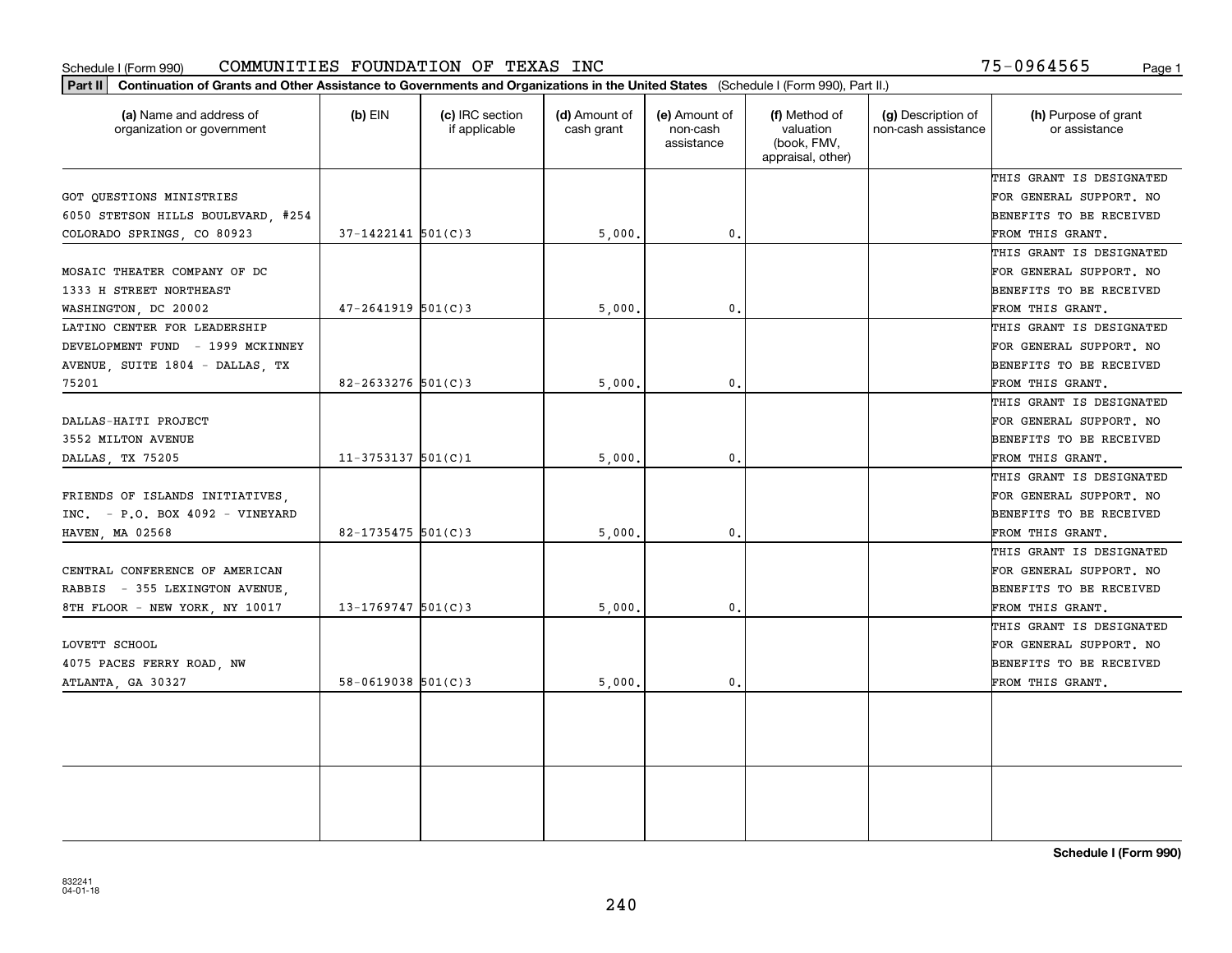#### Schedule I (Form 990) (2018) CO**MMUNITIES FOUNDATION OF TEXAS INC** Page

**2**

**Part III** | Grants and Other Assistance to Domestic Individuals. Complete if the organization answered "Yes" on Form 990, Part IV, line 22. Part III can be duplicated if additional space is needed.

| (a) Type of grant or assistance                                                                                                                      | (b) Number of<br>recipients | (c) Amount of<br>cash grant | (d) Amount of non-<br>cash assistance | (e) Method of valuation<br>(book, FMV, appraisal, other) | (f) Description of noncash assistance |
|------------------------------------------------------------------------------------------------------------------------------------------------------|-----------------------------|-----------------------------|---------------------------------------|----------------------------------------------------------|---------------------------------------|
|                                                                                                                                                      |                             |                             |                                       |                                                          |                                       |
| MEDICAL/DENTAL/HOSPITAL CARE                                                                                                                         |                             | 10,678.                     | $\mathbf{0}$ .                        |                                                          |                                       |
|                                                                                                                                                      |                             |                             |                                       |                                                          |                                       |
| SCHOLARSHIP                                                                                                                                          | 293                         | 1,391,749.                  | $\mathbf 0$ .                         |                                                          |                                       |
|                                                                                                                                                      |                             |                             |                                       |                                                          |                                       |
|                                                                                                                                                      |                             |                             |                                       |                                                          |                                       |
|                                                                                                                                                      |                             |                             |                                       |                                                          |                                       |
|                                                                                                                                                      |                             |                             |                                       |                                                          |                                       |
|                                                                                                                                                      |                             |                             |                                       |                                                          |                                       |
|                                                                                                                                                      |                             |                             |                                       |                                                          |                                       |
| Supplemental Information. Provide the information required in Part I, line 2; Part III, column (b); and any other additional information.<br>Part IV |                             |                             |                                       |                                                          |                                       |
| PART I, LINE 2:                                                                                                                                      |                             |                             |                                       |                                                          |                                       |
|                                                                                                                                                      |                             |                             |                                       |                                                          |                                       |

CFT MONITORS THE USE OF GRANT FUNDS THROUGH VARIOUS GRANTEE REPORTING

REQUIREMENTS DEPENDING UPON THE SIZE AND SOURCE OF THE GRANT. THE

FOUNDATION'S DISCRETIONARY GRANTS REQUIRE THAT RECIPIENT ORGANIZATIONS

SUBMIT WRITTEN REPORTS ANNUALLY DURING THE TERM OF THE GRANT. FOUNDATION

STAFF ALSO REGULARLY CONDUCT FOLLOW-UP MEETINGS AND SITE

VISITS WITH THE GRANTEES TO ENSURE THAT FUNDS HAVE BEEN PROPERLY USED AND

THAT ANTICIPATED OUTCOMES HAVE BEEN ACHIEVED. GRANTS FROM THE FOUNDATION'S

SUPPORTING ORGANIZATIONS REQUIRE MORE FREQUENT REPORTING BY GRANTEES, AS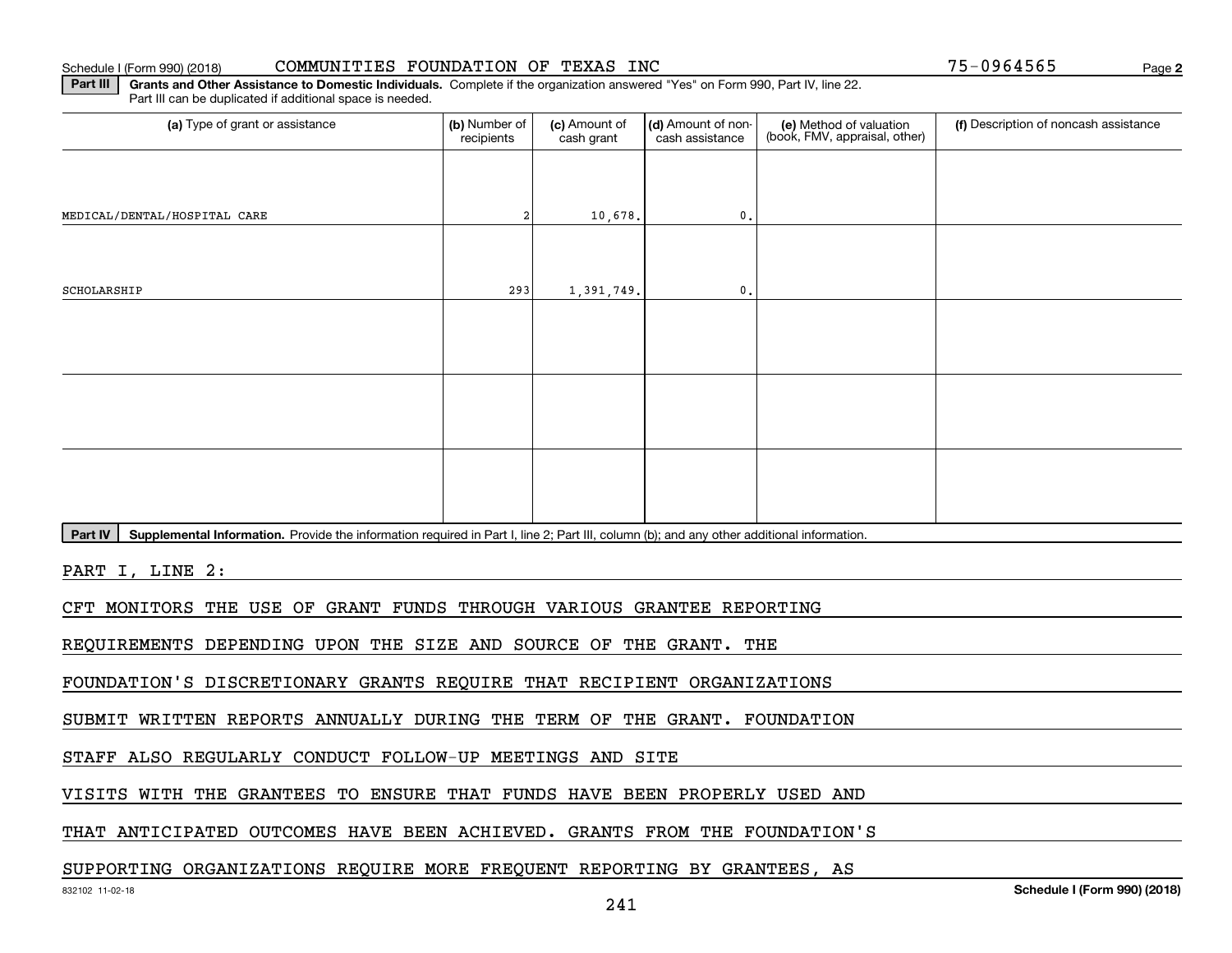| Schedule I (Form 990)                                                       | COMMUNITIES FOUNDATION OF TEXAS INC                |                |     |           | 75-0964565 Page 2  |  |
|-----------------------------------------------------------------------------|----------------------------------------------------|----------------|-----|-----------|--------------------|--|
| Part IV<br><b>Supplemental Information</b>                                  |                                                    |                |     |           |                    |  |
| WELL AS FREOUENT SITE VISITS AND MEETINGS WITH FOUNDATION STAFF, WHICH      |                                                    |                |     |           |                    |  |
|                                                                             |                                                    |                |     |           |                    |  |
| ALLOW FOR MONITORING THE USE OF GRANT FUNDS AND ASSURANCE THAT SUFFICIENT   |                                                    |                |     |           |                    |  |
| PROGRESS TOWARD                                                             | THE GRANT OBJECTIVES HAS BEEN MADE. MONITORING AND |                |     |           |                    |  |
|                                                                             |                                                    |                |     |           |                    |  |
| REPORTING REQUIREMENTS FOR GRANTS FROM THE FOUNDATION'S DONOR-ADVISED FUNDS |                                                    |                |     |           |                    |  |
| ON<br>VARY DEPENDING                                                        | THE SIZE OF THE GRANT AND ITS INTENT.              |                |     |           | STAFF COMMUNICATES |  |
| REGULARLY WITH ORGANIZATIONS THAT ARE FREQUENT RECIPIENTS OF                |                                                    |                |     |           | DONOR-ADVISED      |  |
| GRANTS, AS WELL AS WITH ORGANIZATIONS THAT ARE NOT WELL-KNOWN               |                                                    |                |     |           | THE<br>TO.         |  |
| FOUNDATION<br>TO.<br>KEEP                                                   | CURRENT<br>ON.                                     | THEIR PROGRAMS | AND | SERVICES. |                    |  |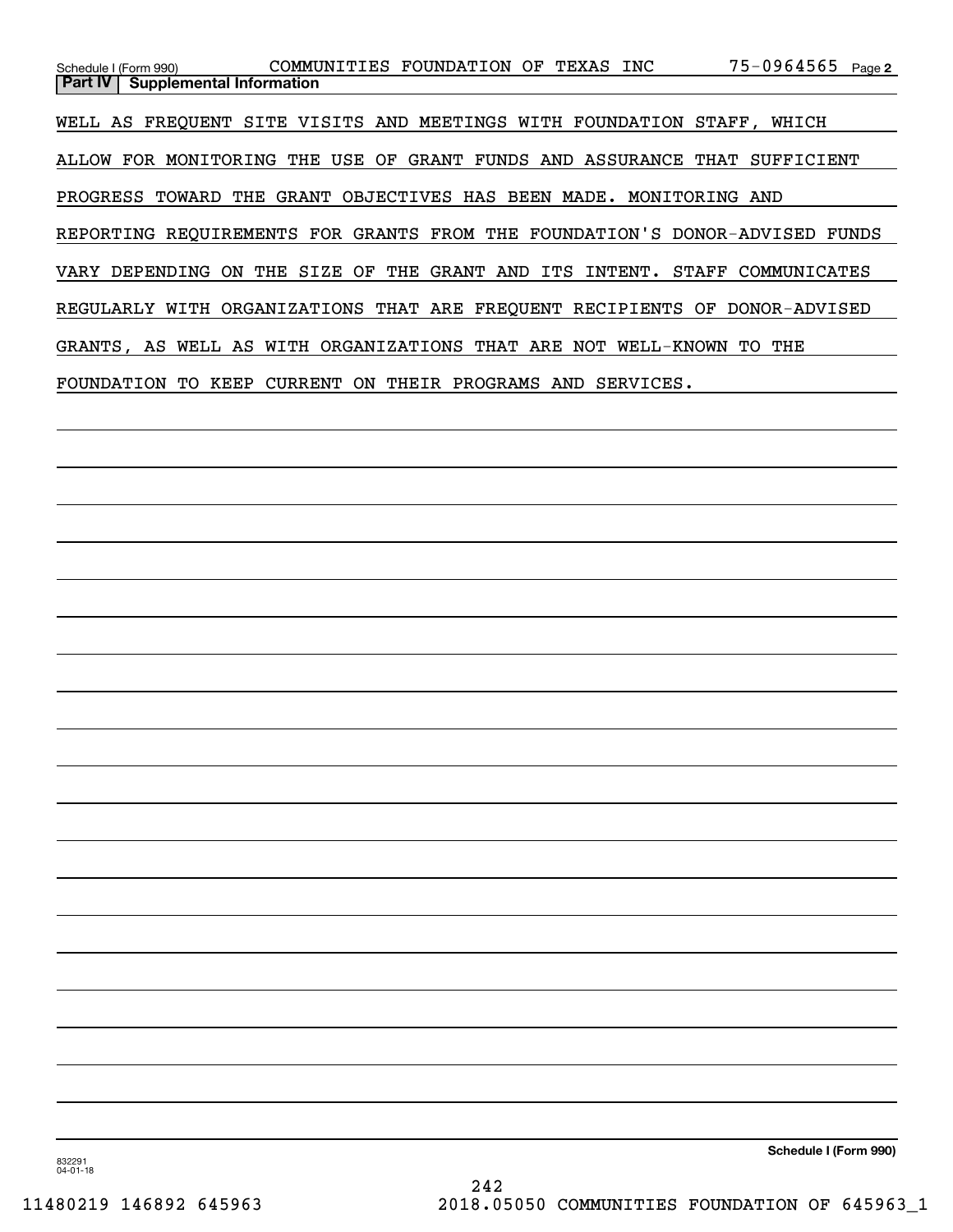|    | <b>SCHEDULE J</b>                                    | <b>Compensation Information</b>                                                                                                                                                                                                    |                                       | OMB No. 1545-0047     |            |                         |
|----|------------------------------------------------------|------------------------------------------------------------------------------------------------------------------------------------------------------------------------------------------------------------------------------------|---------------------------------------|-----------------------|------------|-------------------------|
|    | (Form 990)                                           | For certain Officers, Directors, Trustees, Key Employees, and Highest                                                                                                                                                              |                                       | 2018                  |            |                         |
|    |                                                      | <b>Compensated Employees</b>                                                                                                                                                                                                       |                                       |                       |            |                         |
|    | Department of the Treasury                           | Complete if the organization answered "Yes" on Form 990, Part IV, line 23.<br>Attach to Form 990.                                                                                                                                  |                                       | <b>Open to Public</b> |            |                         |
|    | Internal Revenue Service                             | Go to www.irs.gov/Form990 for instructions and the latest information.                                                                                                                                                             |                                       |                       | Inspection |                         |
|    | Name of the organization                             |                                                                                                                                                                                                                                    | <b>Employer identification number</b> |                       |            |                         |
|    |                                                      | COMMUNITIES FOUNDATION OF TEXAS INC                                                                                                                                                                                                |                                       | 75-0964565            |            |                         |
|    | Part I                                               | <b>Questions Regarding Compensation</b>                                                                                                                                                                                            |                                       |                       |            |                         |
|    |                                                      |                                                                                                                                                                                                                                    |                                       |                       | <b>Yes</b> | No                      |
|    |                                                      | <b>1a</b> Check the appropriate box(es) if the organization provided any of the following to or for a person listed on Form 990,                                                                                                   |                                       |                       |            |                         |
|    |                                                      | Part VII, Section A, line 1a. Complete Part III to provide any relevant information regarding these items.                                                                                                                         |                                       |                       |            |                         |
|    | First-class or charter travel                        | Housing allowance or residence for personal use                                                                                                                                                                                    |                                       |                       |            |                         |
|    | Travel for companions                                | Payments for business use of personal residence                                                                                                                                                                                    |                                       |                       |            |                         |
|    |                                                      | Health or social club dues or initiation fees<br>Tax indemnification and gross-up payments                                                                                                                                         |                                       |                       |            |                         |
|    |                                                      | Discretionary spending account<br>Personal services (such as maid, chauffeur, chef)                                                                                                                                                |                                       |                       |            |                         |
|    |                                                      |                                                                                                                                                                                                                                    |                                       |                       |            |                         |
|    |                                                      | <b>b</b> If any of the boxes on line 1a are checked, did the organization follow a written policy regarding payment or<br>reimbursement or provision of all of the expenses described above? If "No," complete Part III to explain |                                       | 1b                    | х          |                         |
| 2  |                                                      | Did the organization require substantiation prior to reimbursing or allowing expenses incurred by all directors,                                                                                                                   |                                       |                       |            |                         |
|    |                                                      |                                                                                                                                                                                                                                    |                                       | $\mathbf{2}$          | X          |                         |
|    |                                                      |                                                                                                                                                                                                                                    |                                       |                       |            |                         |
| з  |                                                      | Indicate which, if any, of the following the filing organization used to establish the compensation of the organization's                                                                                                          |                                       |                       |            |                         |
|    |                                                      | CEO/Executive Director. Check all that apply. Do not check any boxes for methods used by a related organization to                                                                                                                 |                                       |                       |            |                         |
|    |                                                      | establish compensation of the CEO/Executive Director, but explain in Part III.                                                                                                                                                     |                                       |                       |            |                         |
|    | $\boxed{\textbf{X}}$ Compensation committee          | Written employment contract                                                                                                                                                                                                        |                                       |                       |            |                         |
|    |                                                      | $ \mathbf{X} $ Independent compensation consultant<br>Compensation survey or study                                                                                                                                                 |                                       |                       |            |                         |
|    | $\boxed{\textbf{X}}$ Form 990 of other organizations | Approval by the board or compensation committee                                                                                                                                                                                    |                                       |                       |            |                         |
|    |                                                      |                                                                                                                                                                                                                                    |                                       |                       |            |                         |
|    |                                                      | During the year, did any person listed on Form 990, Part VII, Section A, line 1a, with respect to the filing                                                                                                                       |                                       |                       |            |                         |
|    | organization or a related organization:              |                                                                                                                                                                                                                                    |                                       |                       |            |                         |
|    |                                                      | Receive a severance payment or change-of-control payment?                                                                                                                                                                          |                                       | 4a                    |            | x                       |
|    |                                                      |                                                                                                                                                                                                                                    |                                       | 4b                    |            | $\overline{\text{x}}$   |
|    |                                                      |                                                                                                                                                                                                                                    |                                       | 4c                    |            | $\overline{\text{x}}$   |
|    |                                                      | If "Yes" to any of lines 4a-c, list the persons and provide the applicable amounts for each item in Part III.                                                                                                                      |                                       |                       |            |                         |
|    |                                                      |                                                                                                                                                                                                                                    |                                       |                       |            |                         |
|    |                                                      | Only section 501(c)(3), 501(c)(4), and 501(c)(29) organizations must complete lines 5-9.                                                                                                                                           |                                       |                       |            |                         |
| 5. |                                                      | For persons listed on Form 990, Part VII, Section A, line 1a, did the organization pay or accrue any compensation                                                                                                                  |                                       |                       |            |                         |
|    | contingent on the revenues of:                       |                                                                                                                                                                                                                                    |                                       | 5a                    |            | <u>x</u>                |
|    |                                                      | a The organization? <b>Manual Community Community</b> Community Community Community Community Community Community Community                                                                                                        |                                       | 5b                    |            | $\overline{\mathbf{x}}$ |
|    |                                                      | If "Yes" on line 5a or 5b, describe in Part III.                                                                                                                                                                                   |                                       |                       |            |                         |
| 6. |                                                      | For persons listed on Form 990, Part VII, Section A, line 1a, did the organization pay or accrue any compensation                                                                                                                  |                                       |                       |            |                         |
|    | contingent on the net earnings of:                   |                                                                                                                                                                                                                                    |                                       |                       |            |                         |
|    |                                                      |                                                                                                                                                                                                                                    |                                       | 6a                    |            | x                       |
|    |                                                      |                                                                                                                                                                                                                                    |                                       | 6b                    |            | $\overline{\mathbf{x}}$ |
|    |                                                      | If "Yes" on line 6a or 6b, describe in Part III.                                                                                                                                                                                   |                                       |                       |            |                         |
|    |                                                      | 7 For persons listed on Form 990, Part VII, Section A, line 1a, did the organization provide any nonfixed payments                                                                                                                 |                                       |                       |            |                         |
|    |                                                      |                                                                                                                                                                                                                                    |                                       | $\overline{7}$        | х          |                         |
| 8  |                                                      | Were any amounts reported on Form 990, Part VII, paid or accrued pursuant to a contract that was subject to the                                                                                                                    |                                       |                       |            |                         |
|    |                                                      |                                                                                                                                                                                                                                    |                                       | 8                     |            | х                       |
| 9  |                                                      | If "Yes" on line 8, did the organization also follow the rebuttable presumption procedure described in                                                                                                                             |                                       |                       |            |                         |
|    |                                                      |                                                                                                                                                                                                                                    |                                       | 9                     |            |                         |
|    |                                                      | Bediretion Ast Notice, and the Instructions for Form 000                                                                                                                                                                           |                                       | $\overline{10}$       |            |                         |

LHA For Paperwork Reduction Act Notice, see the Instructions for Form 990. Schedule J (Form 990) 2018

832111 10-26-18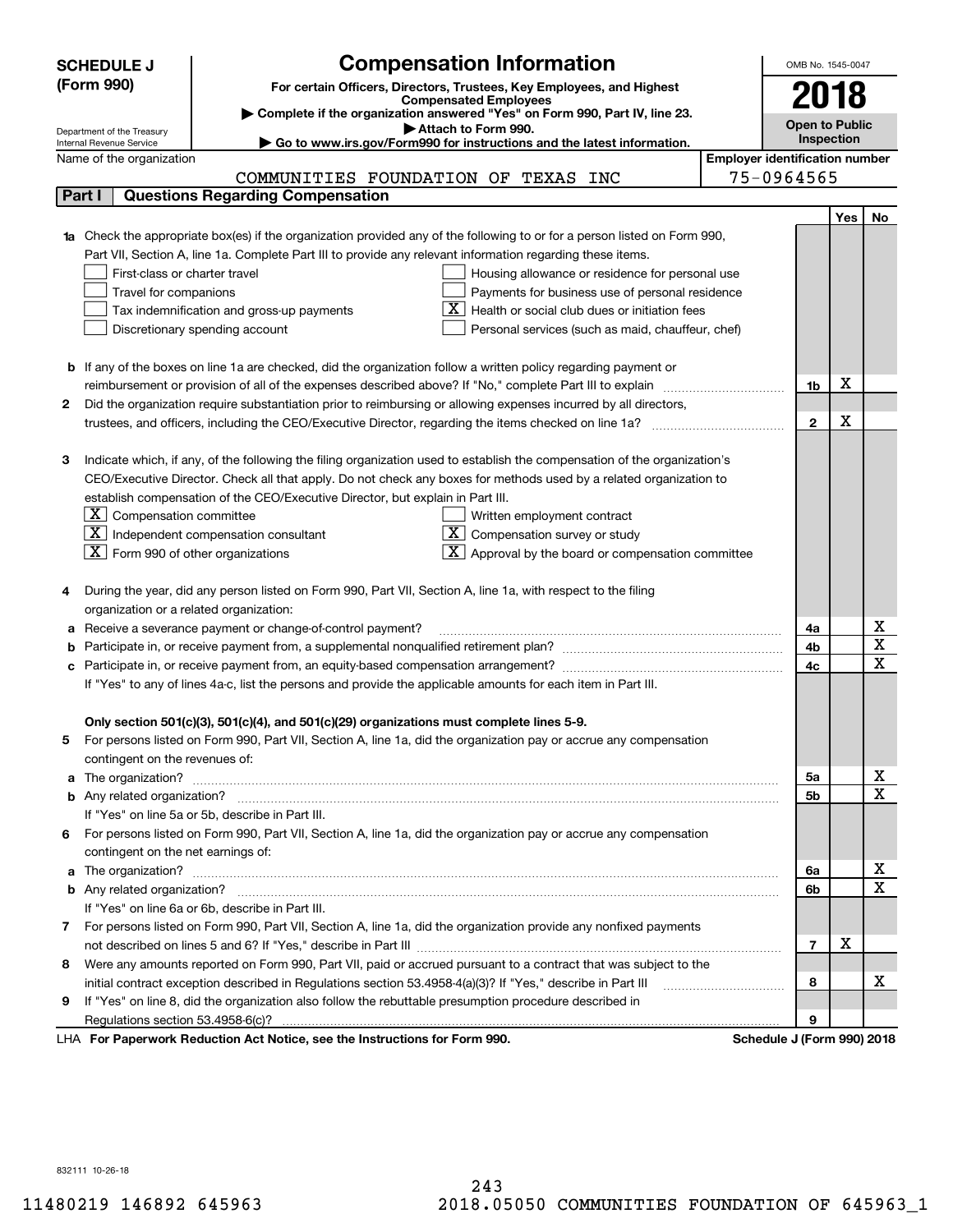# **Part II Officers, Directors, Trustees, Key Employees, and Highest Compensated Employees.**  Schedule J (Form 990) 2018 Page Use duplicate copies if additional space is needed.

For each individual whose compensation must be reported on Schedule J, report compensation from the organization on row (i) and from related organizations, described in the instructions, on row (ii). Do not list any individuals that aren't listed on Form 990, Part VII.

**Note:**  The sum of columns (B)(i)-(iii) for each listed individual must equal the total amount of Form 990, Part VII, Section A, line 1a, applicable column (D) and (E) amounts for that individual.

|                                      |       |                          | (B) Breakdown of W-2 and/or 1099-MISC compensation |                                           | (C) Retirement and             | (D) Nontaxable | (E) Total of columns | (F) Compensation                                           |
|--------------------------------------|-------|--------------------------|----------------------------------------------------|-------------------------------------------|--------------------------------|----------------|----------------------|------------------------------------------------------------|
| (A) Name and Title                   |       | (i) Base<br>compensation | (ii) Bonus &<br>incentive<br>compensation          | (iii) Other<br>reportable<br>compensation | other deferred<br>compensation | benefits       | $(B)(i)-(D)$         | in column (B)<br>reported as deferred<br>on prior Form 990 |
| DAVID J. SCULLIN<br>(1)              | (i)   | 419,831.                 | 65,307.                                            | 0.                                        | 22,000.                        | 15,226.        | 522,364.             | 0.                                                         |
| PRESIDENT AND CEO                    | (ii)  | $\mathbf 0$ .            | 0.                                                 | 0.                                        | $\Omega$ .                     | О.             | Ω.                   | 0.                                                         |
| ELIZABETH W. BULL<br>(2)             | (i)   | 293,556.                 | 34,512.                                            | 1,017.                                    | 22,000.                        | 2,999.         | 354,084              | 0.                                                         |
| SR. VP & CHIEF FINANCIAL AND ADMINIS | (ii)  | 0.                       | 0.                                                 | 0.                                        | $\mathbf 0$ .                  | 0.             | 0.                   | 0.                                                         |
| SUSAN SWAN SMITH<br>(3)              | (i)   | 226,468.                 | 21,512.                                            | 0.                                        | 17,297.                        | 15,226.        | 280,503              | 0.                                                         |
| CHIEF GIVING DAY OFFICER             | (ii)  | 0.                       | О.                                                 | 0.                                        | $\mathbf 0$ .                  | 0.             | 0.                   | 0.                                                         |
| SARAH C NELSON<br>(4)                | (i)   | 198,752.                 | 21,512.                                            | 1,075.                                    | 13,491.                        | 14,393.        | 249, 223             | 0.                                                         |
| CHIEF PHILANTHROPY OFFICER           | (ii)  | $0$ .                    | о.                                                 | 0.                                        | $\mathbf 0$ .                  | 0.             | 0.                   | 0.                                                         |
| BRIAN E DOYLE<br>(5)                 | (i)   | 222,167.                 | 3,512.                                             | 405.                                      | 18,675.                        | 20,519.        | 265,278              | $\overline{0}$ .                                           |
| CHIEF INVESTMENT OFFICER             | (ii)  | $0$ .                    | 0.                                                 | $0$ .                                     | $\mathbf 0$ .                  | 0.             | 0.                   | $\overline{0}$ .                                           |
| MONICA EGERT SMITH<br>(6)            | (i)   | 192, 686.                | 20, 507.                                           | 852.                                      | 16,266.                        | 9,151.         | 239, 462.            | $\overline{0}$ .                                           |
| CHIEF RELATIONSHIP OFFICER           | (ii)  | 0.                       | О.                                                 | 0.                                        | 0.                             | О.             | 0.                   | 0.                                                         |
| KRISTINE M THOMAS<br>(7)             | (i)   | 170,641.                 | 507.                                               | 1,150.                                    | 14,214.                        | 14, 333.       | 200,845              | 0.                                                         |
| VP OF FINANCE                        | (ii)  | 0.                       | 0.                                                 | $0$ .                                     | 0.                             | 0.             | 0.                   | 0.                                                         |
| STEPHENIE BARR-HUGHES<br>(8)         | (i)   | 80,948.                  | 1,217.                                             | 1,138.                                    | 4,999.                         | 13,977.        | 102,279              | 0.                                                         |
| DEPUTY SECRETARY                     | (ii)  | 0.                       | о.                                                 | 0.                                        | 0.                             | 0.             | $\mathbf 0$ .        | 0.                                                         |
| JOHN J FITZPATRICK<br>(9)            | (i)   | 254,843.                 | 26,512.                                            | 744.                                      | 22,000.                        | 14, 456.       | 318,555              | 0.                                                         |
| EXECUTIVE DIRECTOR - EDUCATE TEXAS   | (ii)  | 0.                       | О.                                                 | 0.                                        | 0.                             | 0.             | 0.                   | 0.                                                         |
| (10) GEORGE TANG                     | (i)   | 225, 313.                | 24,512.                                            | 0.                                        | 17,839.                        | 20,519.        | 288,183              | 0.                                                         |
| MANAGING DIRECTOR EDUCATE TEXAS      | (ii)  | 0.                       | 0.                                                 | 0.                                        | 0.                             | 0.             | 0.                   | 0.                                                         |
| (11) JOHN C COXON                    | (i)   | 194,390.                 | 3,007.                                             | 750                                       | 16,653.                        | 20,520.        | 235,320              | 0.                                                         |
| MANAGING DIRECTOR OF PROGRAMS, EDUCA | (iii) | 0.                       | о.                                                 | 0.                                        | $\mathbf 0$ .                  | О.             | 0.                   | 0.                                                         |
| (12) AMY GROFF                       | (i)   | 173,651.                 | 5,504                                              | 1,224.                                    | 14,786.                        | 16,800.        | 211,965              | 0.                                                         |
| MANAGING DIRECTOR OF FINANCE AND ADM | (iii) | 0.                       | о.                                                 | 0.                                        | 0.                             | О.             | 0.                   | 0.                                                         |
| (13) REO D PRUIETT                   | (i)   | 147,611.                 | 6,007.                                             | 995.                                      | 12,096.                        | 1,458.         | 168, 167.            | 0.                                                         |
| DIRECTOR OF PROGRAMS, EDUCATE TEXAS  | (ii)  | 0.                       | О.                                                 | 0.                                        | Ο.                             | О.             | 0.                   | 0.                                                         |
| (14) CAROL GOGLIA                    | (i)   | 152,458.                 | 507.                                               | $\overline{0}$ .                          | 13,086.                        | 20,428.        | 186,479              | 0.                                                         |
| SR. DIRECTOR OF MARKETING & COMMUNIC | (ii)  | $0$ .                    | $\mathbf 0$ .                                      | $\overline{0}$ .                          | $\mathbf 0$ .                  | 0.             | $\mathbf 0$ .        | 0.                                                         |
| (15) EARL BRADLEY FURRY              | (i)   | 145,903.                 | 203.                                               | 1,037.                                    | 11,442.                        | 737.           | 159,322              | 0.                                                         |
| CHIEF INFORMATION OFFICER            | (ii)  | 0.                       | $\mathbf 0$ .                                      | 0.                                        | 0.                             | 0.             | 0.                   | 0.                                                         |
|                                      | (i)   |                          |                                                    |                                           |                                |                |                      |                                                            |
|                                      | (ii)  |                          |                                                    |                                           |                                |                |                      |                                                            |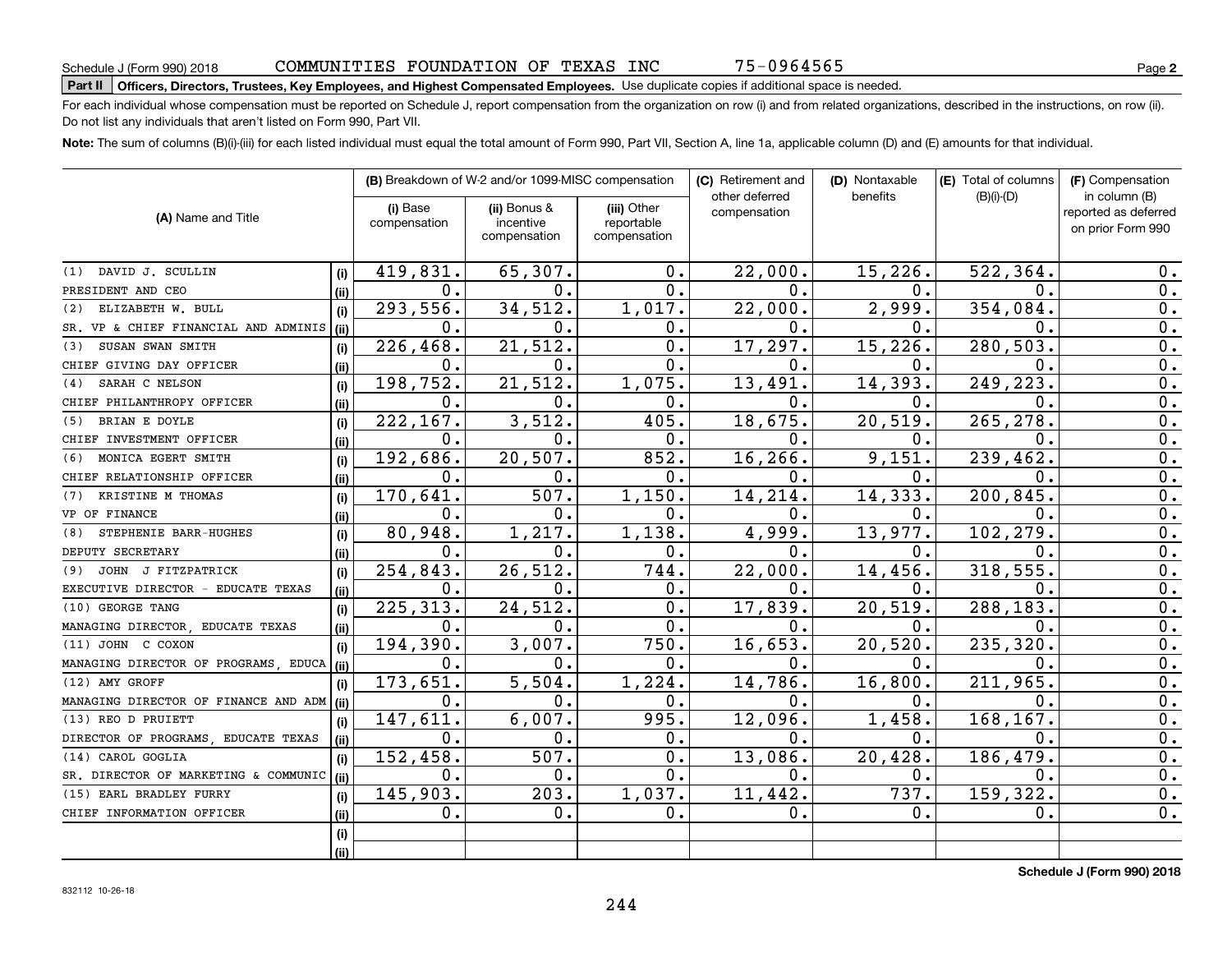#### **Part III Supplemental Information**

Schedule J (Form 990) 2018 COMMUNITIES FOUNDATION OF TEXAS INC 75-0964565<br>Part III Supplemental Information<br>Provide the information, explanation, or descriptions required for Part I, lines 1a, 1b, 3, 4a, 4b, 4c, 5a, 5b, 6a

#### PART I, LINE 1A:

COMMUNITIES FOUNDATION OF TEXAS INC. PROVIDES REIMBURSEMENT OF GYM DUES TO

EACH EMPLOYEE. THE MAXIMUM ANNUAL BENEFIT IS \$1,200 PER PERSON AND IT IS

#### TREATED AS TAXABLE COMPENSATION TO EACH PARTICIPATING EMPLOYEE.

PART I, LINE 7:

AS PART OF THE ANNUAL PERFORMANCE EVALUATIONS, A BONUS PAYMENT MIGHT BE

PAID TO ELIGIBLE EMPLOYEES. FOR OFFICERS, KEY EMPLOYEES, AND ALL OTHER

STAFF, THESE PAYMENTS ARE DETERMINED BY THE PRESIDENT AND CEO AND THOSE

OVER \$10,000 ARE REVIEWED BY THE BOARD. THE BONUS PAYMENT PAID TO THE

PRESIDENT AND CEO IS DETERMINED BY THE BOARD OF TRUSTEES IN EXECUTIVE

SESSION WHEN THE BOARD DETERMINES THE CEO'S COMPENSATION FOR THE FOLLOWING

FISCAL YEAR. THE FOUNDATION ALSO PAYS A NOMINAL, ANNUAL HOLIDAY BONUS TO

ALL EMPLOYEES BASED ON TENURE. THESE PAYMENTS ARE NOT MATERIAL TO THE

OVERALL COMPENSATION PACKAGES.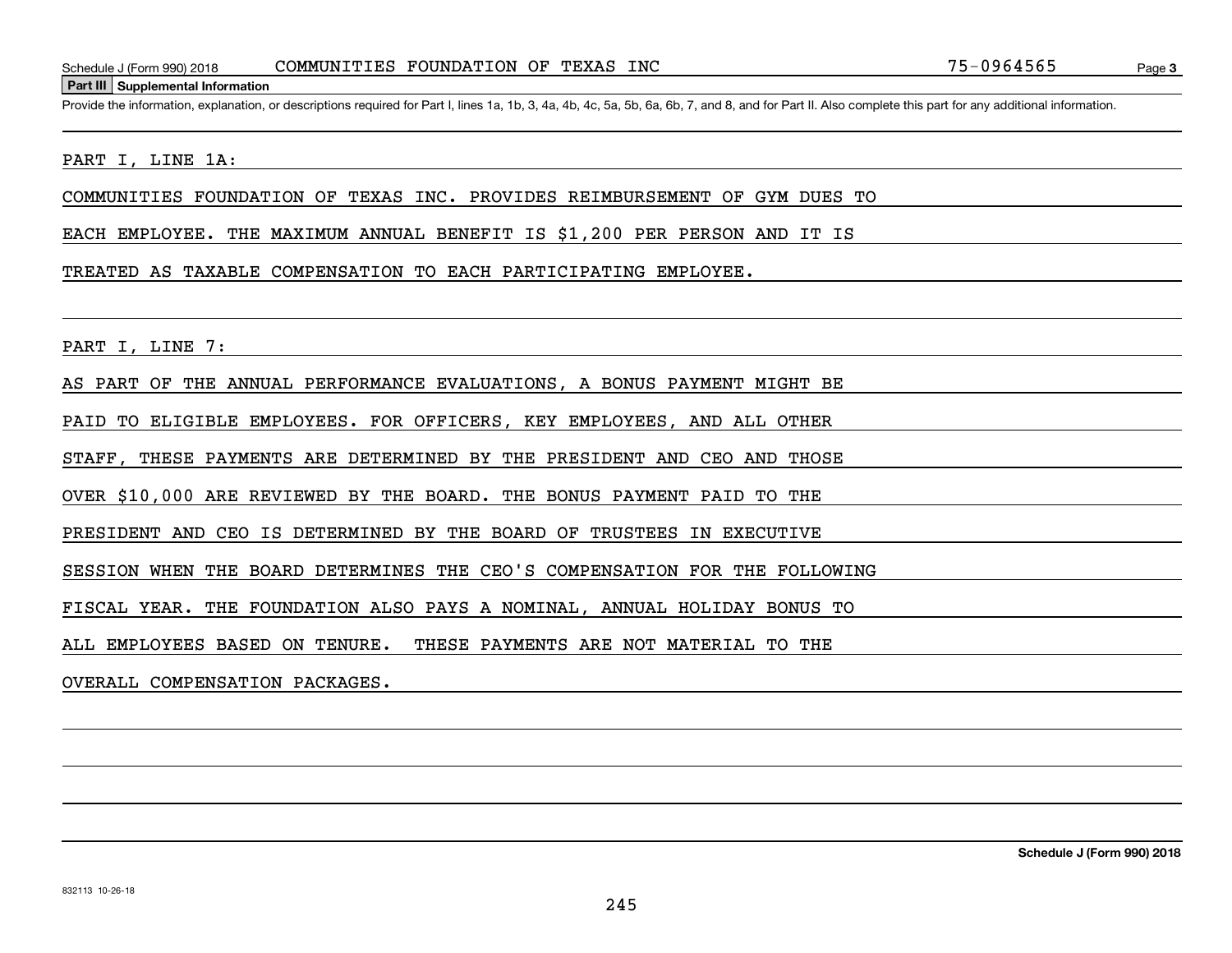### **SCHEDULE M (Form 990)**

# **Noncash Contributions**

OMB No. 1545-0047

**Open to Public Inspection**

| Department of the Treasury      |  |
|---------------------------------|--|
| <b>Internal Revenue Service</b> |  |

**Complete if the organizations answered "Yes" on Form 990, Part IV, lines 29 or 30.** <sup>J</sup>**2018**

**Attach to Form 990.** J

 **Go to www.irs.gov/Form990 for instructions and the latest information.** J

|  | Name of the organization |
|--|--------------------------|
|--|--------------------------|

**Employer identification number** 75-0964565

| COMMUNITIES FOUNDATION OF TEXAS INC |  |  |  |
|-------------------------------------|--|--|--|
|                                     |  |  |  |

| Part I |       | <b>Types of Property</b>                                                                                                       |             |                               |                                                |              |                              |     |     |    |
|--------|-------|--------------------------------------------------------------------------------------------------------------------------------|-------------|-------------------------------|------------------------------------------------|--------------|------------------------------|-----|-----|----|
|        |       |                                                                                                                                | (a)         | (b)                           | (c)                                            |              | (d)                          |     |     |    |
|        |       |                                                                                                                                | Check if    | Number of<br>contributions or | Noncash contribution<br>amounts reported on    |              | Method of determining        |     |     |    |
|        |       |                                                                                                                                | applicable  |                               | items contributed Form 990, Part VIII, line 1g |              | noncash contribution amounts |     |     |    |
| 1      |       |                                                                                                                                | X           | 1                             |                                                |              | 363,043. APPRAISAL           |     |     |    |
| 2      |       |                                                                                                                                |             |                               |                                                |              |                              |     |     |    |
| 3      |       | Art - Fractional interests                                                                                                     |             |                               |                                                |              |                              |     |     |    |
| 4      |       | Books and publications                                                                                                         |             |                               |                                                |              |                              |     |     |    |
| 5      |       | Clothing and household goods                                                                                                   |             |                               |                                                |              |                              |     |     |    |
| 6      |       |                                                                                                                                |             |                               |                                                |              |                              |     |     |    |
| 7      |       |                                                                                                                                |             |                               |                                                |              |                              |     |     |    |
| 8      |       | Intellectual property                                                                                                          |             |                               |                                                |              |                              |     |     |    |
| 9      |       | Securities - Publicly traded                                                                                                   | $\mathbf x$ | 209                           | $21,535,647$ . FMV                             |              |                              |     |     |    |
| 10     |       | Securities - Closely held stock                                                                                                |             |                               |                                                |              |                              |     |     |    |
| 11     |       | Securities - Partnership, LLC, or                                                                                              |             |                               |                                                |              |                              |     |     |    |
|        |       | trust interests                                                                                                                | x           | 1                             |                                                | $8,942.$ FMV |                              |     |     |    |
| 12     |       | Securities - Miscellaneous                                                                                                     |             |                               |                                                |              |                              |     |     |    |
| 13     |       | Qualified conservation contribution -                                                                                          |             |                               |                                                |              |                              |     |     |    |
|        |       | Historic structures                                                                                                            |             |                               |                                                |              |                              |     |     |    |
| 14     |       | Qualified conservation contribution - Other                                                                                    |             |                               |                                                |              |                              |     |     |    |
| 15     |       |                                                                                                                                |             |                               |                                                |              |                              |     |     |    |
|        |       | Real estate - Residential<br>Real estate - Commercial                                                                          |             |                               |                                                |              |                              |     |     |    |
| 16     |       |                                                                                                                                |             |                               |                                                |              |                              |     |     |    |
| 17     |       |                                                                                                                                |             |                               |                                                |              |                              |     |     |    |
| 18     |       |                                                                                                                                |             |                               |                                                |              |                              |     |     |    |
| 19     |       |                                                                                                                                |             |                               |                                                |              |                              |     |     |    |
| 20     |       | Drugs and medical supplies                                                                                                     |             |                               |                                                |              |                              |     |     |    |
| 21     |       | Taxidermy                                                                                                                      |             |                               |                                                |              |                              |     |     |    |
| 22     |       |                                                                                                                                |             |                               |                                                |              |                              |     |     |    |
| 23     |       |                                                                                                                                |             |                               |                                                |              |                              |     |     |    |
| 24     |       |                                                                                                                                |             | $\overline{2}$                |                                                | 111,800.FMV  |                              |     |     |    |
| 25     |       | (GIFTS IN KIND)<br>Other $\blacktriangleright$                                                                                 | x           |                               |                                                |              |                              |     |     |    |
| 26     |       | Other $\blacktriangleright$<br>$\left(\begin{array}{ccc}\n&\quad&\quad&\n\end{array}\right)$                                   |             |                               |                                                |              |                              |     |     |    |
| 27     |       | Other $\blacktriangleright$<br><u> 1990 - Johann Barn, mars ann an t-Sa</u>                                                    |             |                               |                                                |              |                              |     |     |    |
| 28     | Other |                                                                                                                                |             |                               |                                                |              |                              |     |     |    |
| 29     |       | Number of Forms 8283 received by the organization during the tax year for contributions                                        |             |                               |                                                |              |                              |     |     |    |
|        |       | for which the organization completed Form 8283, Part IV, Donee Acknowledgement                                                 |             |                               |                                                | 29           |                              |     |     |    |
|        |       |                                                                                                                                |             |                               |                                                |              |                              |     | Yes | No |
|        |       | 30a During the year, did the organization receive by contribution any property reported in Part I, lines 1 through 28, that it |             |                               |                                                |              |                              |     |     |    |
|        |       | must hold for at least three years from the date of the initial contribution, and which isn't required to be used for          |             |                               |                                                |              |                              |     |     | х  |
|        |       | exempt purposes for the entire holding period?                                                                                 |             |                               |                                                |              |                              | 30a |     |    |
|        |       | <b>b</b> If "Yes," describe the arrangement in Part II.                                                                        |             |                               |                                                |              |                              |     | х   |    |
| 31     |       | Does the organization have a gift acceptance policy that requires the review of any nonstandard contributions?                 |             |                               |                                                |              |                              | 31  |     |    |
|        |       | 32a Does the organization hire or use third parties or related organizations to solicit, process, or sell noncash              |             |                               |                                                |              |                              |     |     | х  |
|        |       | contributions?                                                                                                                 |             |                               |                                                |              |                              | 32a |     |    |
|        |       | <b>b</b> If "Yes," describe in Part II.                                                                                        |             |                               |                                                |              |                              |     |     |    |
| 33     |       | If the organization didn't report an amount in column (c) for a type of property for which column (a) is checked,              |             |                               |                                                |              |                              |     |     |    |
|        |       | describe in Part II.                                                                                                           |             |                               |                                                |              |                              |     |     |    |
| LHA    |       | For Paperwork Reduction Act Notice, see the Instructions for Form 990.                                                         |             |                               |                                                |              | Schedule M (Form 990) 2018   |     |     |    |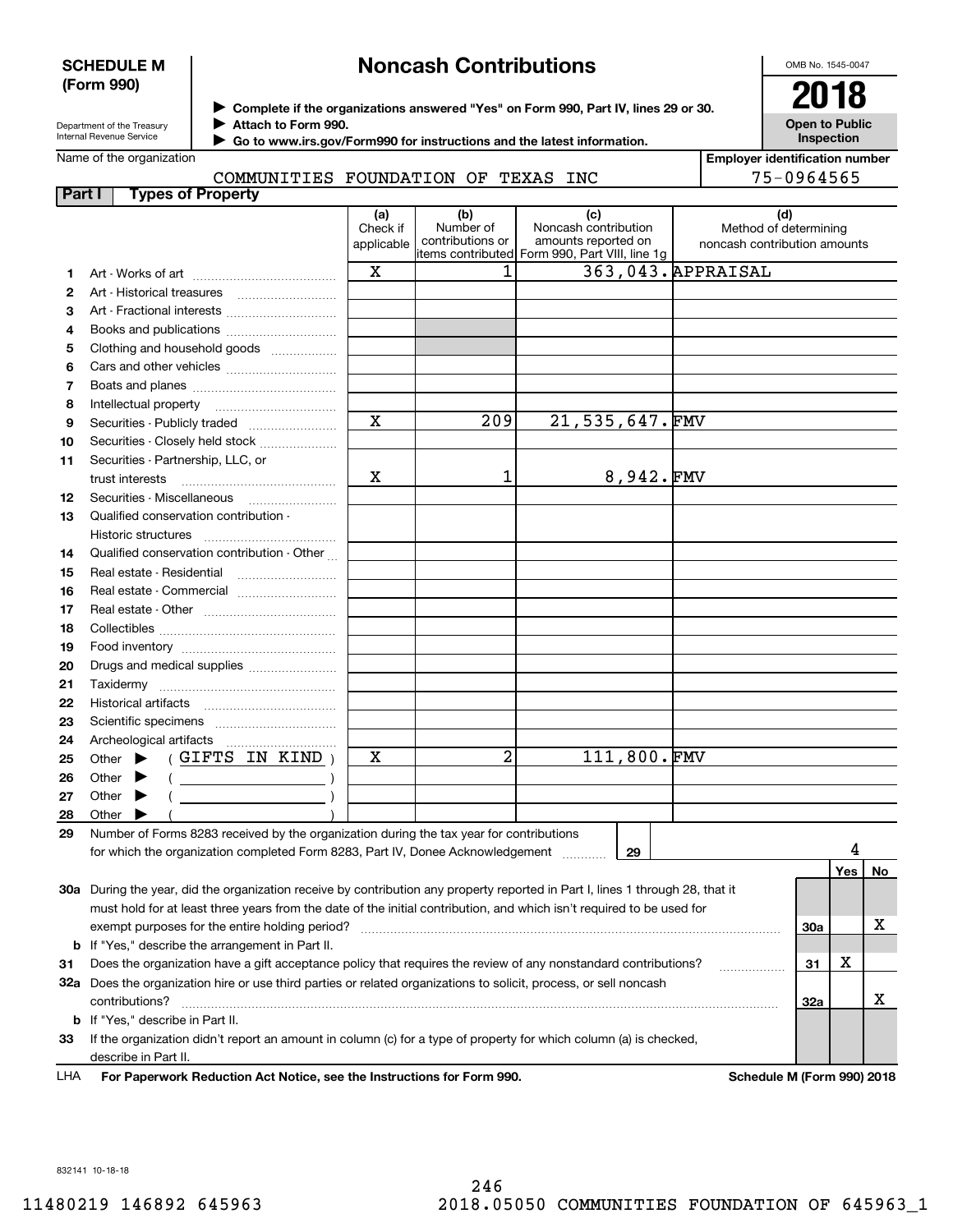|                 | Schedule M (Form 990) 2018 | COMMUNITIES FOUNDATION OF TEXAS INC                                                                                                                                                                                                                                                                               |  |  |  | 75-0964565 | Page 2                     |
|-----------------|----------------------------|-------------------------------------------------------------------------------------------------------------------------------------------------------------------------------------------------------------------------------------------------------------------------------------------------------------------|--|--|--|------------|----------------------------|
| <b>Part II</b>  |                            | Supplemental Information. Provide the information required by Part I, lines 30b, 32b, and 33, and whether the organization<br>is reporting in Part I, column (b), the number of contributions, the number of items received, or a combination of both. Also complete<br>this part for any additional information. |  |  |  |            |                            |
|                 |                            |                                                                                                                                                                                                                                                                                                                   |  |  |  |            |                            |
|                 |                            |                                                                                                                                                                                                                                                                                                                   |  |  |  |            |                            |
|                 |                            |                                                                                                                                                                                                                                                                                                                   |  |  |  |            |                            |
|                 |                            |                                                                                                                                                                                                                                                                                                                   |  |  |  |            |                            |
|                 |                            |                                                                                                                                                                                                                                                                                                                   |  |  |  |            |                            |
|                 |                            |                                                                                                                                                                                                                                                                                                                   |  |  |  |            |                            |
|                 |                            |                                                                                                                                                                                                                                                                                                                   |  |  |  |            |                            |
|                 |                            |                                                                                                                                                                                                                                                                                                                   |  |  |  |            |                            |
|                 |                            |                                                                                                                                                                                                                                                                                                                   |  |  |  |            |                            |
|                 |                            |                                                                                                                                                                                                                                                                                                                   |  |  |  |            |                            |
|                 |                            |                                                                                                                                                                                                                                                                                                                   |  |  |  |            |                            |
|                 |                            |                                                                                                                                                                                                                                                                                                                   |  |  |  |            |                            |
|                 |                            |                                                                                                                                                                                                                                                                                                                   |  |  |  |            |                            |
|                 |                            |                                                                                                                                                                                                                                                                                                                   |  |  |  |            |                            |
|                 |                            |                                                                                                                                                                                                                                                                                                                   |  |  |  |            |                            |
|                 |                            |                                                                                                                                                                                                                                                                                                                   |  |  |  |            |                            |
|                 |                            |                                                                                                                                                                                                                                                                                                                   |  |  |  |            |                            |
|                 |                            |                                                                                                                                                                                                                                                                                                                   |  |  |  |            |                            |
|                 |                            |                                                                                                                                                                                                                                                                                                                   |  |  |  |            |                            |
|                 |                            |                                                                                                                                                                                                                                                                                                                   |  |  |  |            |                            |
|                 |                            |                                                                                                                                                                                                                                                                                                                   |  |  |  |            |                            |
|                 |                            |                                                                                                                                                                                                                                                                                                                   |  |  |  |            |                            |
|                 |                            |                                                                                                                                                                                                                                                                                                                   |  |  |  |            |                            |
|                 |                            |                                                                                                                                                                                                                                                                                                                   |  |  |  |            |                            |
|                 |                            |                                                                                                                                                                                                                                                                                                                   |  |  |  |            |                            |
|                 |                            |                                                                                                                                                                                                                                                                                                                   |  |  |  |            |                            |
|                 |                            |                                                                                                                                                                                                                                                                                                                   |  |  |  |            |                            |
|                 |                            |                                                                                                                                                                                                                                                                                                                   |  |  |  |            |                            |
|                 |                            |                                                                                                                                                                                                                                                                                                                   |  |  |  |            |                            |
| 832142 10-18-18 |                            |                                                                                                                                                                                                                                                                                                                   |  |  |  |            | Schedule M (Form 990) 2018 |
|                 |                            |                                                                                                                                                                                                                                                                                                                   |  |  |  |            |                            |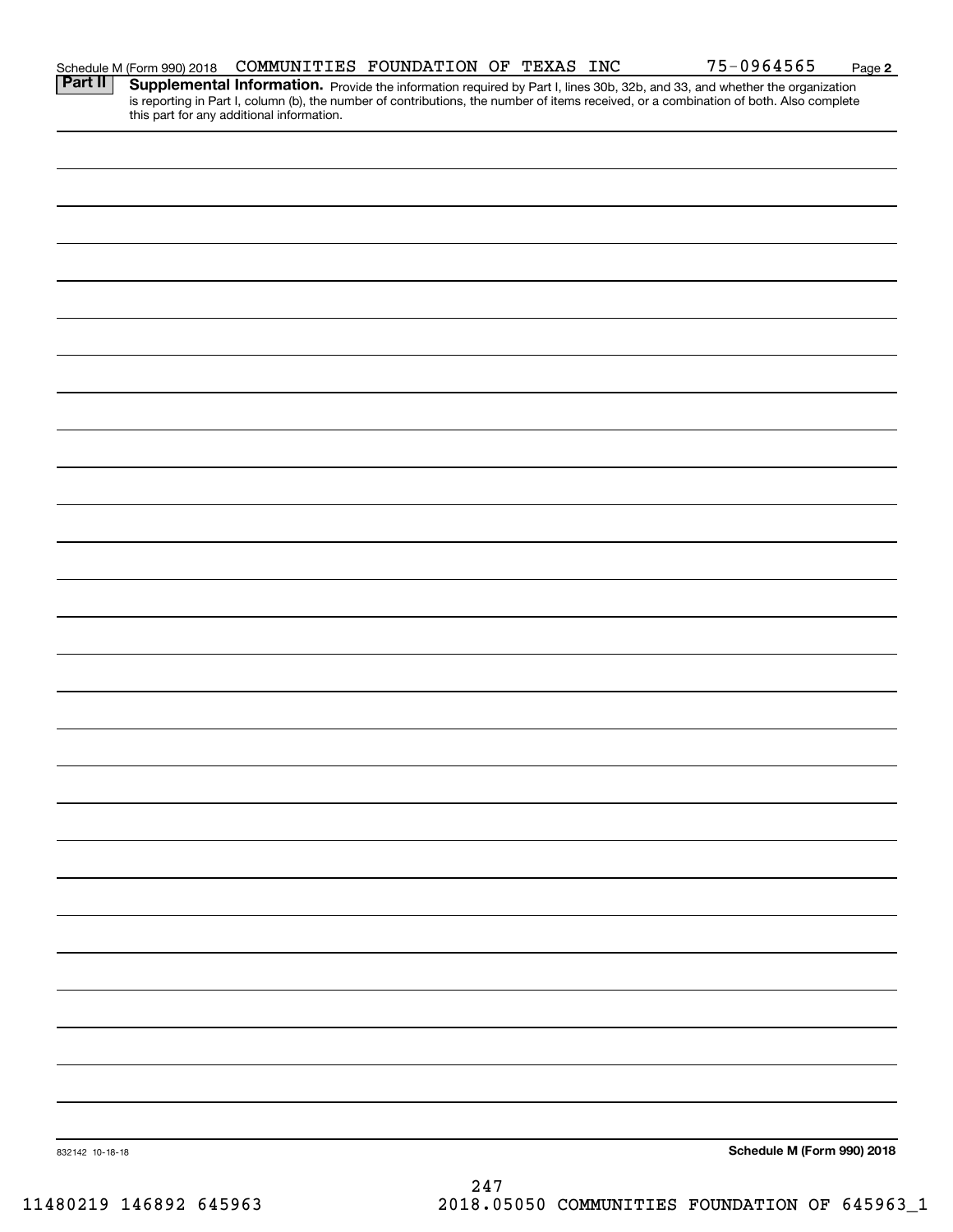**(Form 990 or 990-EZ)**

Department of the Treasury Internal Revenue Service Name of the organization

**Complete to provide information for responses to specific questions on Form 990 or 990-EZ or to provide any additional information. SCHEDULE O Supplemental Information to Form 990 or 990-EZ**

OMB No. 1545-0047 **Open to Public Inspection2018**

**| Go to www.irs.gov/Form990 for the latest information.** COMMUNITIES FOUNDATION OF TEXAS INC 75-0964565

**| Attach to Form 990 or 990-EZ.**

**Employer identification number**

FORM 990, PART I, LINE 1, DESCRIPTION OF ORGANIZATION MISSION:

CHARITABLE GRANTS AND SERVICES AT THE DISCRETION OF THE BOARD OF

TRUSTEES.

FORM 990, PART VI, SECTION B, LINE 11B:

PRIOR TO FILING, THE STAFF OF THE FOUNDATION REVIEWS THE 990 WITH THE AUDIT AND FINANCE COMMITTEE OF THE BOARD OF TRUSTEES. THE 990 IS THEN POSTED AND MADE AVAILABLE FOR THE ENTIRE BOARD ON THE FOUNDATION'S SECURE WEB PORTAL.

FORM 990, PART VI, SECTION B, LINE 12C:

ALL BOARD MEMBERS, OFFICERS, AND SENIOR STAFF MUST REVIEW THE CONFLICT OF INTEREST POLICY AND COMPLETE A QUESTIONNAIRE ON AN ANNUAL BASIS. THE FOUNDATION KEEPS COPIES OF COMMITTEE MEMBERS' RESPONSES ON FILE. BEFORE PHILANTHROPY COMMITTEE MEETINGS TO APPROVE DISCRETIONARY GRANTS, THE FOUNDATION STAFF PROVIDES EACH COMMITTEE MEMBER A DISCLOSURE FORM LISTING ALL OF THE ORGANIZATIONS THAT ARE BEING CONSIDERED FOR GRANTS AT THAT MEETING. THE COMMITTEE MEMBERS ARE INSTRUCTED TO DISCLOSE ANY POTENTIAL CONFLICTS OF INTEREST INCLUDING INVOLVEMENT AS A BOARD MEMBER OR ADVISORY MEMBER, FAMILY INVOLVEMENT, OR OTHER INVOLVEMENTS WITH THE LISTED ORGANIZATIONS. THE STAFF OR BOARD MEMBER WHO HAS A CONFLICT WILL BE EXCLUDED FROM PARTICIPATING IN DELIBERATIONS AND DISCUSSIONS CONCERNING THESE ORGANIZATIONS.

FORM 990, PART VI, SECTION B, LINE 15:

COMMUNITIES FOUNDATION OF TEXAS'S PRESIDENT AND CEO IS THE TOP MANAGEMENT

832211 10-10-18 LHA For Paperwork Reduction Act Notice, see the Instructions for Form 990 or 990-EZ. Schedule O (Form 990 or 990-EZ) (2018) OFFICIAL OF THE ORGANIZATION AND THEIR COMPENSATION PACKAGE IS REVIEWED AND

248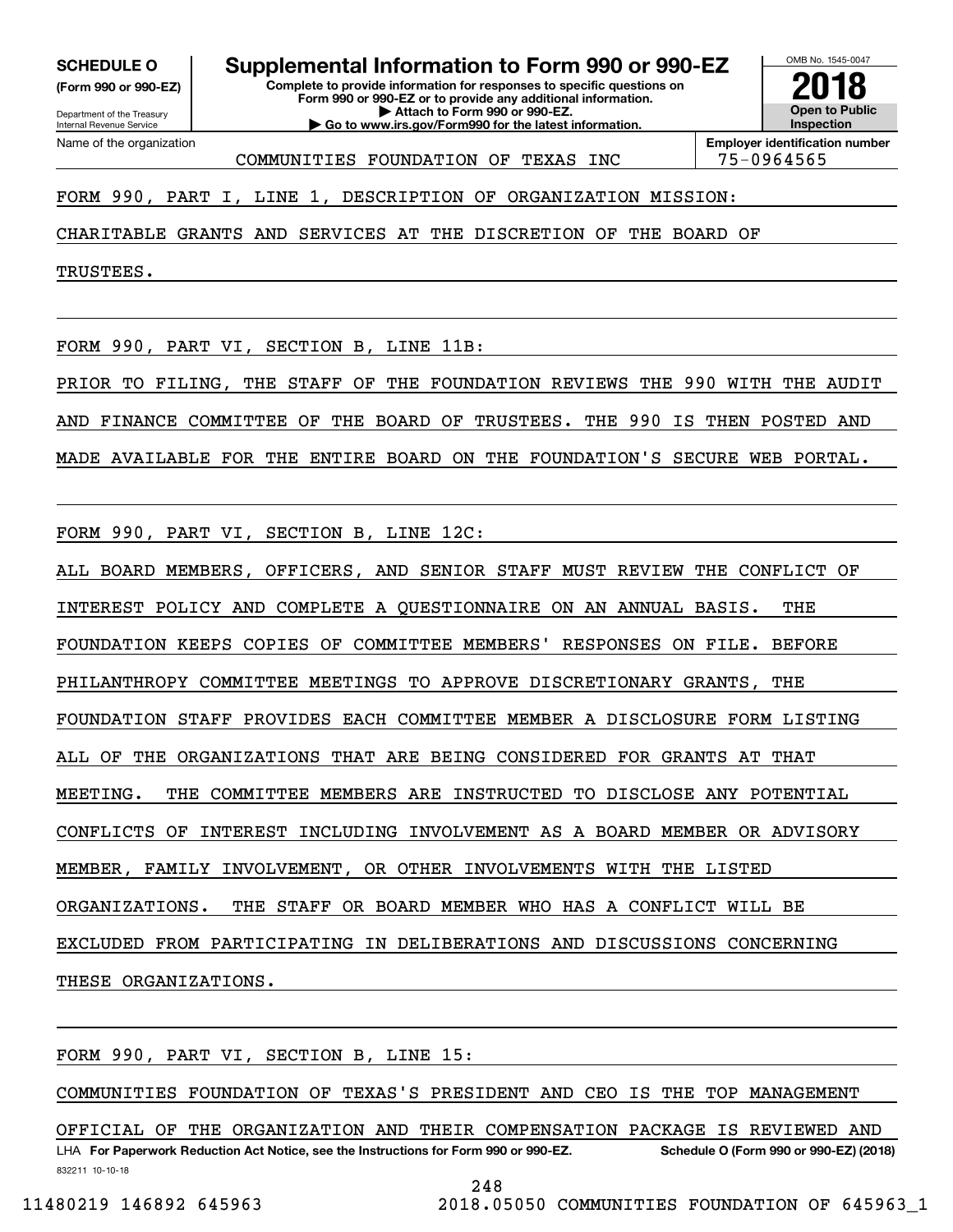| Schedule O (Form 990 or 990-EZ) (2018)                                             | Page 2                                                              |  |  |  |  |  |  |  |
|------------------------------------------------------------------------------------|---------------------------------------------------------------------|--|--|--|--|--|--|--|
| Name of the organization<br>COMMUNITIES FOUNDATION OF<br>TEXAS INC                 | <b>Employer identification number</b><br>75-0964565                 |  |  |  |  |  |  |  |
| DECIDED UPON ANNUALLY BY THE BOARD OF DIRECTORS.                                   | INFORMATION IS GATHERED                                             |  |  |  |  |  |  |  |
| THE HR DIRECTOR VIA SURVEYS OF<br>SIMILAR OGRANIZATIONS WITH COMPARABLE<br>BY.     |                                                                     |  |  |  |  |  |  |  |
| ASSET SIZE AND<br>REGIONAL LOCATION.<br>IN ADDITION, CEO COMPENSATION DATA IS      |                                                                     |  |  |  |  |  |  |  |
|                                                                                    | GATHERED FROM THE 990S OF COMPARABLE COMMUNITY FOUNDATIONS.<br>THIS |  |  |  |  |  |  |  |
| INFORMATION IS REVIEWED BY AN INDEPENDENT EXTERNAL CONSULTANT WHO ANALYZES         |                                                                     |  |  |  |  |  |  |  |
| THE MARKET.<br>COMPENSATION<br>IN RELATION TO<br>THE                               | IN ADDITION, THE PRESIDENT AND                                      |  |  |  |  |  |  |  |
| COMPLETES A SUMMARY OF PERFORMANCE OVER THE PRIOR YEAR.<br>CEO                     | THE RESULTS OF                                                      |  |  |  |  |  |  |  |
| THESE ACTIVITIES ARE GIVEN TO THE EXECUTIVE COMMITTEE OF                           | THE BOARD, WHICH                                                    |  |  |  |  |  |  |  |
| ACTS AS A COMPENSATION COMMITTEE.<br>CHAIRMAN CONVENES AN EXECUTIVE<br>THE         |                                                                     |  |  |  |  |  |  |  |
| THE BOARD<br>TRUSTEES, AND<br>COPIES OF<br>SESSION OF<br>OF                        | THE ANALYSIS COMPLETED BY                                           |  |  |  |  |  |  |  |
| THE<br>THE<br>STAFF<br>AND<br>INDEPENDENT CONSULTANT, AS WELL AS THE PERFORMANCE   |                                                                     |  |  |  |  |  |  |  |
| SUMMARY PROVIDED BY THE PRESIDENT AND CEO, ARE DISTRIBUTED.                        | AFTER REVIEW                                                        |  |  |  |  |  |  |  |
| THE PRESIDENT AND CEO'S COMPENSATION<br>THE BOARD DETERMINES<br>DISCUSSION,<br>AND |                                                                     |  |  |  |  |  |  |  |
| FOLLOWING FISCAL YEAR.<br>THIS PROCESS IS DOCUMENTED<br>THE<br>FOR.                | AND HAS NOT                                                         |  |  |  |  |  |  |  |
| CHANGED FROM PRIOR YEAR.                                                           |                                                                     |  |  |  |  |  |  |  |

OFFICERS, KEY EMPLOYEES AND ALL OTHER STAFF RECEIVE ANNUAL PERFORMANCE EVALUATIONS FROM THEIR IMMEDIATE SUPERVISOR USING THE BUDGETARY GUIDELINES APPROVED BY THE BOARD OF TRUSTEES. SALARY ADJUSTMENTS AND BONUS PAYMENTS, IF ANY, ARE APPROVED BY THE PRESIDENT AND CEO OF THE ORGANIZATION BASED ON THESE EVALUATIONS. EXTERNAL SALARY SURVEYS ARE ALSO UTILIZED IN THIS PROCESS TO ASSIST IN DETERMINING ANY ADJUSTMENTS THAT MIGHT NEED TO BE MADE BASED ON CURRENT MARKET TRENDS. THIS PROCESS IS DOCUMENTED AND HAS NOT CHANGED FROM PRIOR YEAR.

FORM 990, PART VI, SECTION C, LINE 19:

THE ANNUAL AUDITED FINANCIAL STATEMENTS ARE AVAILABLE ON THE ORGANIZATION'S

832212 10-10-18 **Schedule O (Form 990 or 990-EZ) (2018)** WEBSITE. THE CONFLICT OF INTEREST POLICY AND GOVERNING DOCUMENTS ARE NOT 249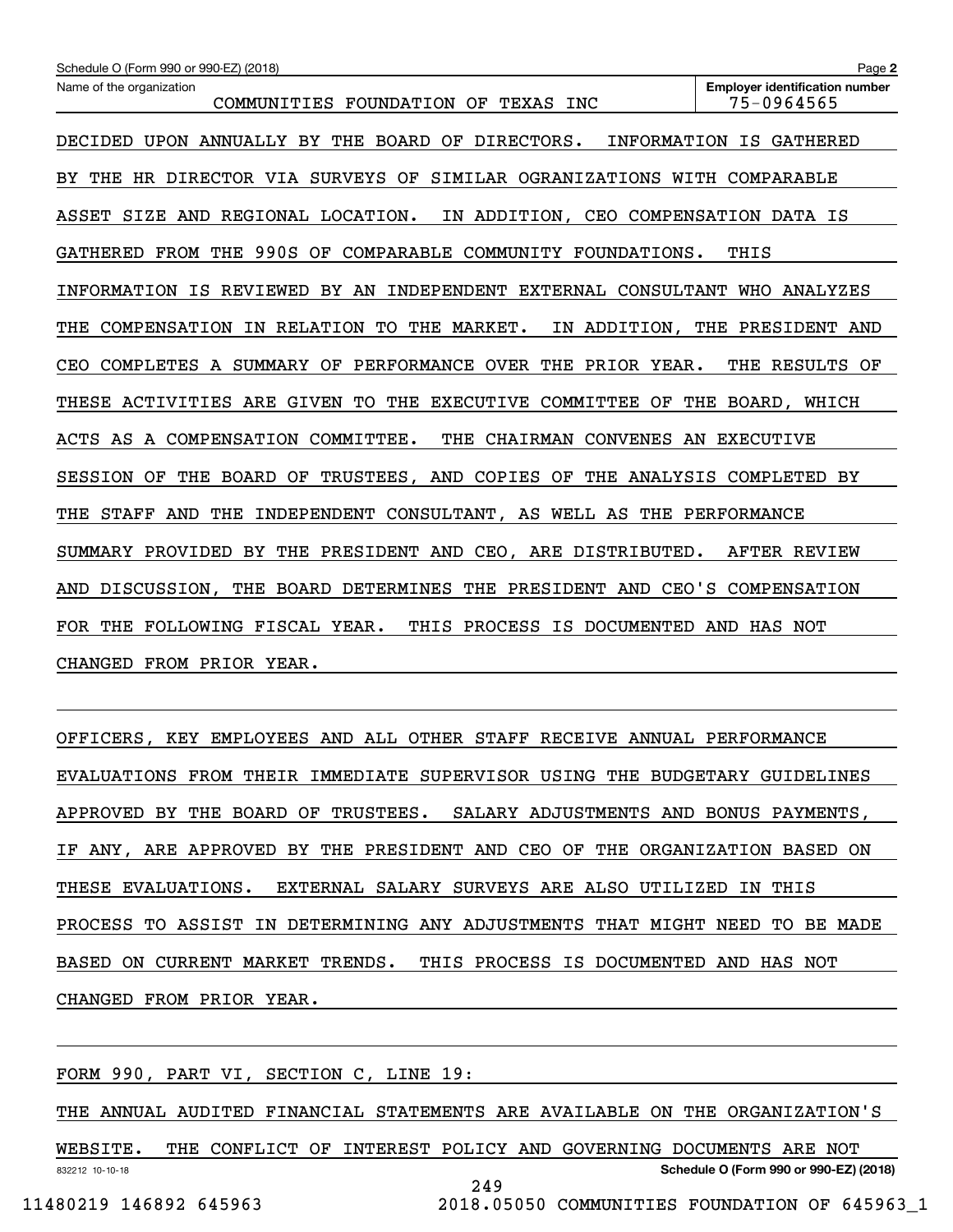| Schedule O (Form 990 or 990-EZ) (2018)                          | Page 2                                              |
|-----------------------------------------------------------------|-----------------------------------------------------|
| Name of the organization<br>COMMUNITIES FOUNDATION OF TEXAS INC | <b>Employer identification number</b><br>75-0964565 |
| PUBLICLY AVAILABLE.                                             |                                                     |
|                                                                 |                                                     |
|                                                                 |                                                     |
| FORM 990, PART XI, LINE 9, CHANGES IN NET ASSETS:               |                                                     |
| CHANGE IN SPLIT-INT AGREEMENT                                   | 363, 324.                                           |
| CHANGE IN LIFE INSURANCE                                        | $-20,789.$                                          |
| FUNDS HELD FOR OTHERS                                           | $-13,944,032.$                                      |
| TOTAL TO FORM 990, PART XI, LINE 9                              | $-13,601,497.$                                      |
|                                                                 |                                                     |
|                                                                 |                                                     |
|                                                                 |                                                     |
|                                                                 |                                                     |
|                                                                 |                                                     |
|                                                                 |                                                     |
|                                                                 |                                                     |
|                                                                 |                                                     |
|                                                                 |                                                     |
|                                                                 |                                                     |
|                                                                 |                                                     |
|                                                                 |                                                     |
|                                                                 |                                                     |
|                                                                 |                                                     |
|                                                                 |                                                     |
|                                                                 |                                                     |
|                                                                 |                                                     |
|                                                                 |                                                     |
|                                                                 |                                                     |
|                                                                 |                                                     |
|                                                                 |                                                     |
|                                                                 |                                                     |
|                                                                 |                                                     |
|                                                                 |                                                     |
| 832212 10-10-18                                                 | Schedule O (Form 990 or 990-EZ) (2018)              |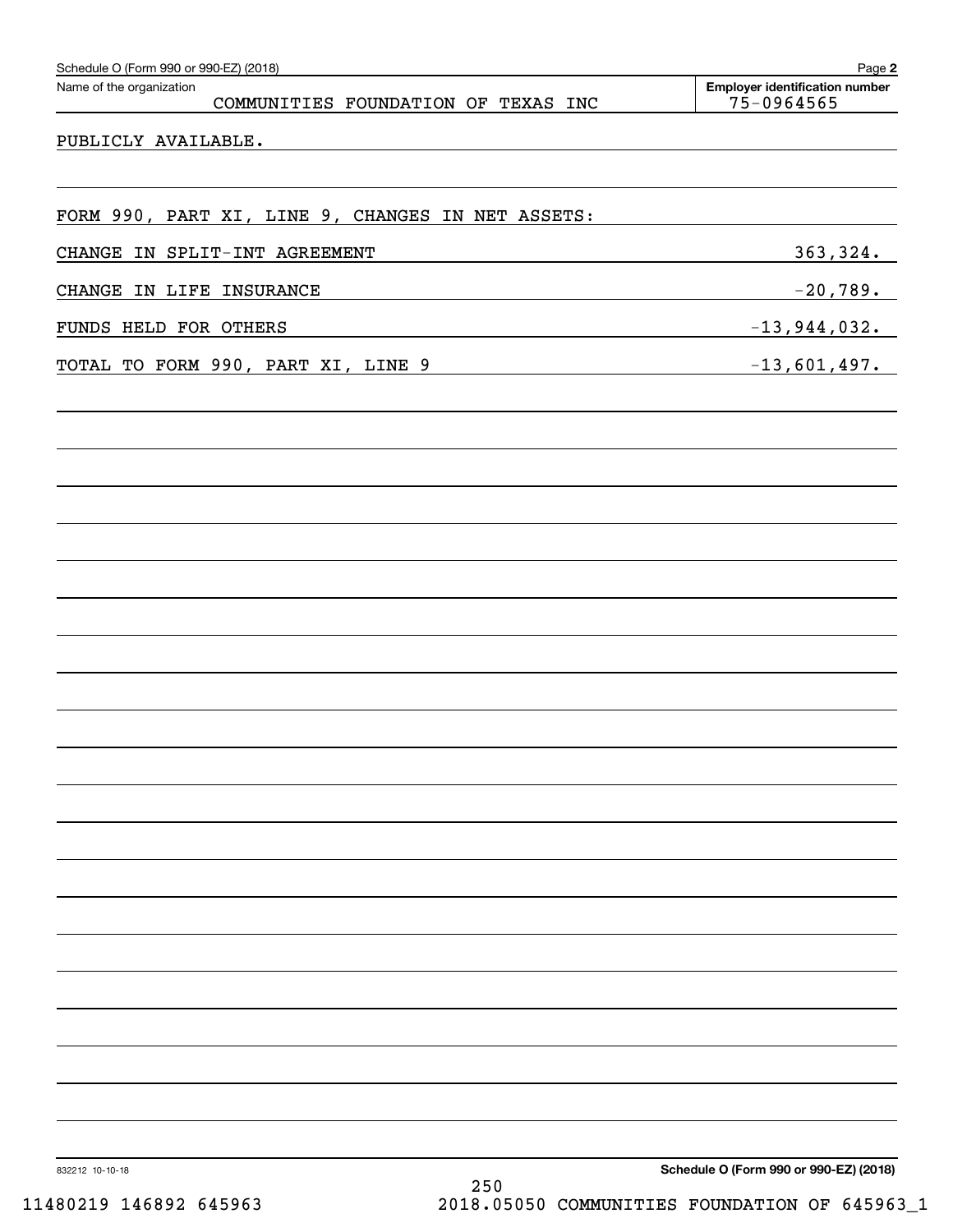| <b>SCHEDULE R</b>                          |  |
|--------------------------------------------|--|
| $\mathbf{r}$ , $\mathbf{r}$ , $\mathbf{r}$ |  |

#### **(Form 990)**

## **Related Organizations and Unrelated Partnerships**

**Complete if the organization answered "Yes" on Form 990, Part IV, line 33, 34, 35b, 36, or 37.** |

**Attach to Form 990.**  |

OMB No. 1545-0047

**Open to Public 2018**

**Employer identification number**

75-0964565

Department of the Treasury Internal Revenue Service

## **| Go to www.irs.gov/Form990 for instructions and the latest information. Inspection**

Name of the organization

#### COMMUNITIES FOUNDATION OF TEXAS INC

**Part I Identification of Disregarded Entities.**  Complete if the organization answered "Yes" on Form 990, Part IV, line 33.

| (a)<br>Name, address, and EIN (if applicable)<br>of disregarded entity | (b)<br>Primary activity     | (c)<br>Legal domicile (state or<br>foreign country) | (d)<br>Total income | (e)<br>End-of-year assets | (f)<br>Direct controlling<br>entity |
|------------------------------------------------------------------------|-----------------------------|-----------------------------------------------------|---------------------|---------------------------|-------------------------------------|
| FLORA STREET LLC - 75-0964565                                          |                             |                                                     |                     |                           |                                     |
| 5500 CARUTH HAVEN LANE                                                 | BUILD AND MANAGE RESTAURANT |                                                     |                     |                           | COMMUNITIES FOUNDATION              |
| DALLAS, TX 75225                                                       | SPACE                       | TEXAS                                               | 0.                  |                           | $0.$ OF TEXAS                       |
|                                                                        |                             |                                                     |                     |                           |                                     |
|                                                                        |                             |                                                     |                     |                           |                                     |
|                                                                        |                             |                                                     |                     |                           |                                     |

#### **Identification of Related Tax-Exempt Organizations.** Complete if the organization answered "Yes" on Form 990, Part IV, line 34, because it had one or more related tax-exempt **Part II** organizations during the tax year.

| (a)<br>Name, address, and EIN<br>of related organization | (b)<br>Primary activity | (c)<br>Legal domicile (state or<br>foreign country) | (d)<br>Exempt Code<br>section | (e)<br>Public charity<br>status (if section | (f)<br>Direct controlling<br>entity |        | $(g)$<br>Section 512(b)(13)<br>controlled<br>entity? |
|----------------------------------------------------------|-------------------------|-----------------------------------------------------|-------------------------------|---------------------------------------------|-------------------------------------|--------|------------------------------------------------------|
|                                                          |                         |                                                     |                               | 501(c)(3)                                   |                                     | Yes    | No                                                   |
| W.W. CARUTH JR. FOUNDATION - $23-7436194$                |                         |                                                     |                               |                                             | COMMUNITIES                         |        |                                                      |
| 5500 CARUTH HAVEN LANE                                   |                         |                                                     |                               |                                             | FOUNDATION OF                       |        |                                                      |
| DALLAS, TX 75225                                         | SUPPORTING              | TEXAS                                               | 501C3                         | LINE 12B, II                                | TEXAS                               | v<br>ᅀ |                                                      |
| THE RUTH FOUNDATION - 75-2254284                         |                         |                                                     |                               |                                             | COMMUNITIES                         |        |                                                      |
| 1900 N. AKARD STREET                                     |                         |                                                     |                               |                                             | <b>FOUNDATION OF</b>                |        |                                                      |
| DALLAS, TX 75201                                         | SUPPORTING              | TEXAS                                               | 501C3                         | LINE 12A, I                                 | TEXAS                               | Χ      |                                                      |
| ROBERT & NANCY DEDMAN FOUNDATION -                       |                         |                                                     |                               |                                             | COMMUNITIES                         |        |                                                      |
| 75-2832419, 5956 SHERRY LANE, DALLAS, TX                 |                         |                                                     |                               |                                             | FOUNDATION OF                       |        |                                                      |
| 75225                                                    | SUPPORTING              | TEXAS                                               | 501C3                         | LINE 12A, I                                 | TEXAS                               | Χ      |                                                      |
| NANCY ANN HUNT FOUNDATION - 75-1726227                   |                         |                                                     |                               |                                             | COMMUNITIES                         |        |                                                      |
| 1900 N. AKARD STREET                                     |                         |                                                     |                               |                                             | <b>FOUNDATION OF</b>                |        |                                                      |
| DALLAS, TX 75201                                         | SUPPORTING              | TEXAS                                               | 501C3                         | LINE 12A, I                                 | TEXAS                               | Χ      |                                                      |

**For Paperwork Reduction Act Notice, see the Instructions for Form 990. Schedule R (Form 990) 2018**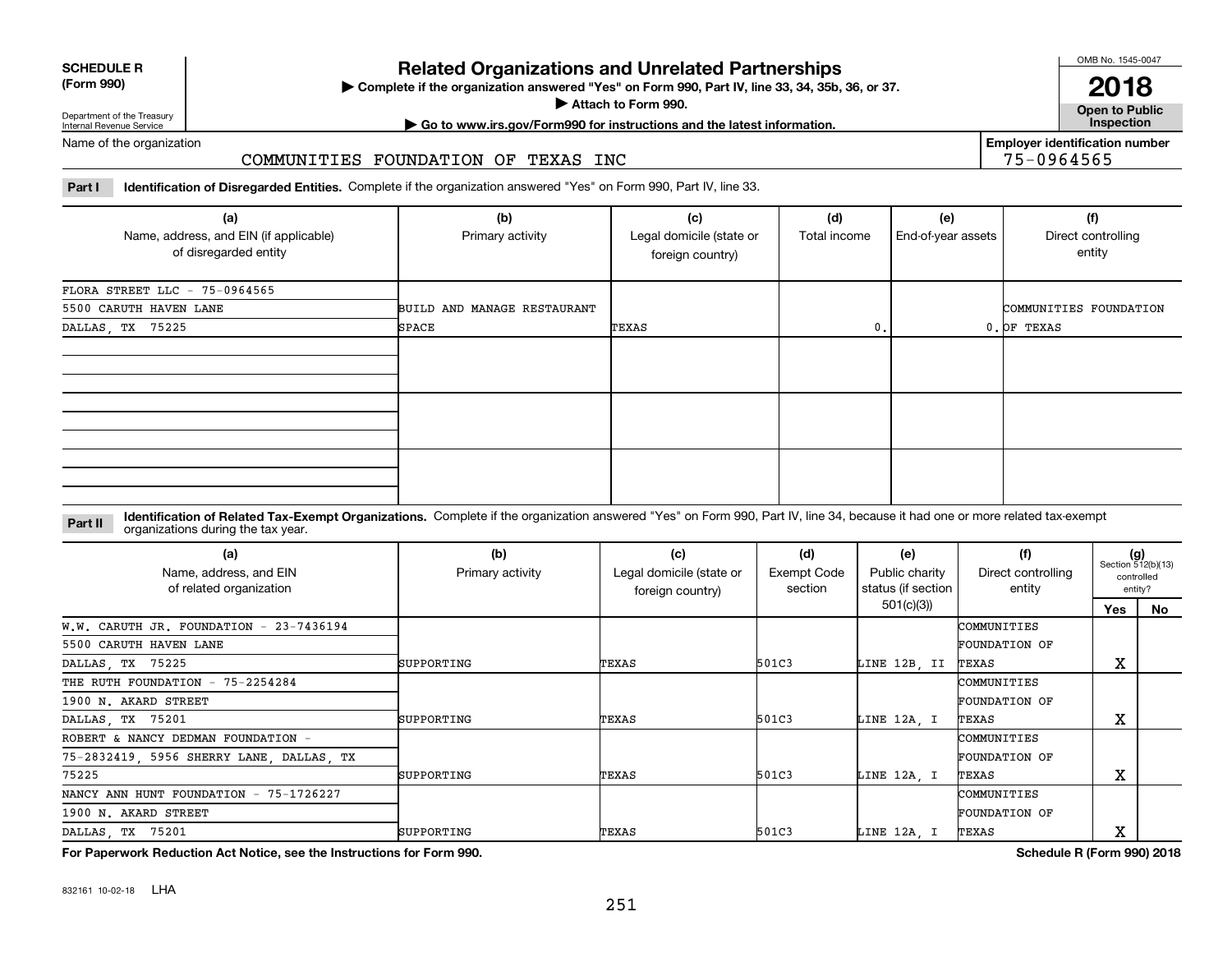**Part II Continuation of Identification of Related Tax-Exempt Organizations**

| (a)<br>Name, address, and EIN<br>of related organization | (b)<br>Primary activity | (c)<br>Legal domicile (state or<br>foreign country) | (d)<br>Exempt Code<br>section | (e)<br>Public charity<br>status (if section | (f)<br>Direct controlling<br>entity | $(g)$<br>Section 512(b)(13)<br>controlled<br>organization? |    |
|----------------------------------------------------------|-------------------------|-----------------------------------------------------|-------------------------------|---------------------------------------------|-------------------------------------|------------------------------------------------------------|----|
|                                                          |                         |                                                     |                               | 501(c)(3)                                   |                                     | Yes                                                        | No |
| THE DEDMAN DIETZ FOUNDATION - 83-2150026                 |                         |                                                     |                               |                                             | COMMUNITIES                         |                                                            |    |
| 3889 MAPLE AVE ST 350                                    |                         |                                                     |                               |                                             | FOUNDATION OF                       |                                                            |    |
| DALLAS, TX 75219                                         | SUPPORTING              | TEXAS                                               | 501C3                         | LINE 12A, I                                 | TEXAS                               | $\mathbf X$                                                |    |
|                                                          |                         |                                                     |                               |                                             |                                     |                                                            |    |
|                                                          |                         |                                                     |                               |                                             |                                     |                                                            |    |
|                                                          |                         |                                                     |                               |                                             |                                     |                                                            |    |
|                                                          |                         |                                                     |                               |                                             |                                     |                                                            |    |
|                                                          |                         |                                                     |                               |                                             |                                     |                                                            |    |
|                                                          |                         |                                                     |                               |                                             |                                     |                                                            |    |
|                                                          |                         |                                                     |                               |                                             |                                     |                                                            |    |
|                                                          |                         |                                                     |                               |                                             |                                     |                                                            |    |
|                                                          |                         |                                                     |                               |                                             |                                     |                                                            |    |
|                                                          |                         |                                                     |                               |                                             |                                     |                                                            |    |
|                                                          |                         |                                                     |                               |                                             |                                     |                                                            |    |
|                                                          |                         |                                                     |                               |                                             |                                     |                                                            |    |
|                                                          |                         |                                                     |                               |                                             |                                     |                                                            |    |
|                                                          |                         |                                                     |                               |                                             |                                     |                                                            |    |
|                                                          |                         |                                                     |                               |                                             |                                     |                                                            |    |
|                                                          |                         |                                                     |                               |                                             |                                     |                                                            |    |
|                                                          |                         |                                                     |                               |                                             |                                     |                                                            |    |
|                                                          |                         |                                                     |                               |                                             |                                     |                                                            |    |
|                                                          |                         |                                                     |                               |                                             |                                     |                                                            |    |
|                                                          |                         |                                                     |                               |                                             |                                     |                                                            |    |
|                                                          |                         |                                                     |                               |                                             |                                     |                                                            |    |
|                                                          |                         |                                                     |                               |                                             |                                     |                                                            |    |
|                                                          |                         |                                                     |                               |                                             |                                     |                                                            |    |
|                                                          |                         |                                                     |                               |                                             |                                     |                                                            |    |
|                                                          |                         |                                                     |                               |                                             |                                     |                                                            |    |
|                                                          |                         |                                                     |                               |                                             |                                     |                                                            |    |
|                                                          |                         |                                                     |                               |                                             |                                     |                                                            |    |
|                                                          |                         |                                                     |                               |                                             |                                     |                                                            |    |
|                                                          |                         |                                                     |                               |                                             |                                     |                                                            |    |
|                                                          |                         |                                                     |                               |                                             |                                     |                                                            |    |
|                                                          |                         |                                                     |                               |                                             |                                     |                                                            |    |
|                                                          |                         |                                                     |                               |                                             |                                     |                                                            |    |
|                                                          |                         |                                                     |                               |                                             |                                     |                                                            |    |
|                                                          |                         |                                                     |                               |                                             |                                     |                                                            |    |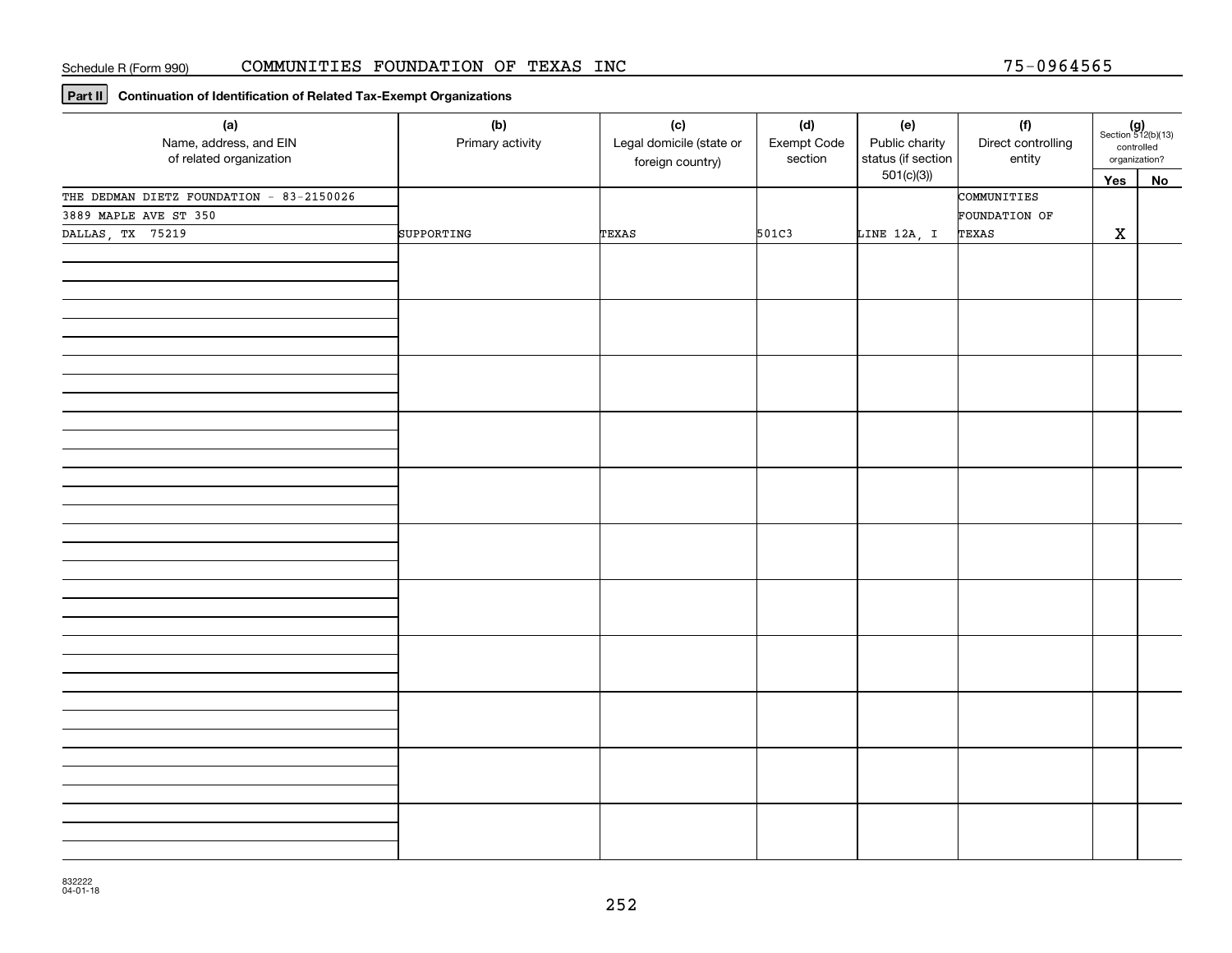**Identification of Related Organizations Taxable as a Partnership.** Complete if the organization answered "Yes" on Form 990, Part IV, line 34, because it had one or more related **Part III** organizations treated as a partnership during the tax year.

| (a)                                                                       | (b)              | (c)                                       | (d)                          | (e)                                                                   | (f)                      | (g)                               |                                  | (h)      | (i)                                           | (i)                                                        | (k) |
|---------------------------------------------------------------------------|------------------|-------------------------------------------|------------------------------|-----------------------------------------------------------------------|--------------------------|-----------------------------------|----------------------------------|----------|-----------------------------------------------|------------------------------------------------------------|-----|
| Name, address, and EIN<br>of related organization                         | Primary activity | Legal<br>domicile<br>(state or<br>foreign | Direct controlling<br>entity | Predominant income<br>(related, unrelated,<br>excluded from tax under | Share of total<br>income | Share of<br>end-of-year<br>assets | Disproportionate<br>allocations? |          | Code V-UBI<br>amount in box<br>20 of Schedule | General or Percentage<br>managing<br>partner?<br>ownership |     |
|                                                                           |                  | country)                                  |                              | sections $512-514$ )                                                  |                          |                                   |                                  | Yes   No | K-1 (Form 1065) Yes No                        |                                                            |     |
| MEDALLION CENTER PARTNERS GP<br>LLC - 20-2697311, 5500 CARUTH REAL ESTATE |                  |                                           |                              |                                                                       |                          |                                   |                                  |          |                                               |                                                            |     |
| HAVEN LANE, DALLAS, TX 75225                                              | MANAGEMENT       | ТX                                        | N/A                          | N/A                                                                   | N/A                      | N/A                               | N/A                              |          | N/A                                           | N/A                                                        | N/A |
|                                                                           |                  |                                           |                              |                                                                       |                          |                                   |                                  |          |                                               |                                                            |     |
|                                                                           |                  |                                           |                              |                                                                       |                          |                                   |                                  |          |                                               |                                                            |     |
|                                                                           |                  |                                           |                              |                                                                       |                          |                                   |                                  |          |                                               |                                                            |     |
|                                                                           |                  |                                           |                              |                                                                       |                          |                                   |                                  |          |                                               |                                                            |     |
|                                                                           |                  |                                           |                              |                                                                       |                          |                                   |                                  |          |                                               |                                                            |     |
|                                                                           |                  |                                           |                              |                                                                       |                          |                                   |                                  |          |                                               |                                                            |     |
|                                                                           |                  |                                           |                              |                                                                       |                          |                                   |                                  |          |                                               |                                                            |     |
|                                                                           |                  |                                           |                              |                                                                       |                          |                                   |                                  |          |                                               |                                                            |     |

**Identification of Related Organizations Taxable as a Corporation or Trust.** Complete if the organization answered "Yes" on Form 990, Part IV, line 34, because it had one or more related **Part IV** organizations treated as a corporation or trust during the tax year.

| (a)<br>Name, address, and EIN<br>of related organization | (b)<br>Primary activity | (c)<br>Legal domicile<br>(state or<br>foreign | (d)<br>Direct controlling<br>entity | (e)<br>Type of entity<br>(C corp, S corp,<br>or trust) | (f)<br>Share of total<br>income | (g)<br>Share of<br>end-of-year<br>assets | (h)<br>Percentage<br>ownership | (i)<br>Section<br>512(b)(13)<br>controlled<br>entity? |              |
|----------------------------------------------------------|-------------------------|-----------------------------------------------|-------------------------------------|--------------------------------------------------------|---------------------------------|------------------------------------------|--------------------------------|-------------------------------------------------------|--------------|
|                                                          |                         | country)                                      |                                     |                                                        |                                 |                                          |                                | Yes   No                                              |              |
| CARUTH BUILDING SVC INC - 75-1817750                     |                         |                                               |                                     |                                                        |                                 |                                          |                                |                                                       |              |
| 5500 CARUTH HAVEN LANE                                   | REAL ESTATE             |                                               |                                     |                                                        |                                 |                                          |                                |                                                       |              |
| DALLAS, TX 75225                                         | MANAGEMENT              | TХ                                            | N/A                                 | S CORP                                                 | N/A                             | N/A                                      | N/A                            |                                                       | X            |
| EXPRESSWAY CENTRAL CONTROL CO. - 75-1005677              |                         |                                               |                                     |                                                        |                                 |                                          |                                |                                                       |              |
| 5500 CARUTH HAVEN LANE                                   | REAL ESTATE             |                                               |                                     |                                                        |                                 |                                          |                                |                                                       |              |
| DALLAS, TX 75225                                         | MANAGEMENT              | TХ                                            | N/A                                 | CORP                                                   | N/A                             | N/A                                      | N/A                            |                                                       | $\mathbf{x}$ |
| FLORIDA CENTRAL CONTROL - 59-1537830                     |                         |                                               |                                     |                                                        |                                 |                                          |                                |                                                       |              |
| 5500 CARUTH HAVEN LANE                                   | REAL ESTATE             |                                               |                                     |                                                        |                                 |                                          |                                |                                                       |              |
| DALLAS, TX 75225                                         | MANAGEMENT              | TХ                                            | N/A                                 | CORP                                                   | N/A                             | N/A                                      | N/A                            |                                                       | X            |
| CHARITABLE REMAINDER TRUSTS (23)                         | INVESTMENTS             | TХ                                            | N/A                                 | TRUST                                                  | N/A                             | N/A                                      | N/A                            |                                                       | $\mathbf{x}$ |
|                                                          |                         |                                               |                                     |                                                        |                                 |                                          |                                |                                                       |              |
|                                                          |                         |                                               |                                     |                                                        |                                 |                                          |                                |                                                       |              |
|                                                          |                         |                                               |                                     |                                                        |                                 |                                          |                                |                                                       |              |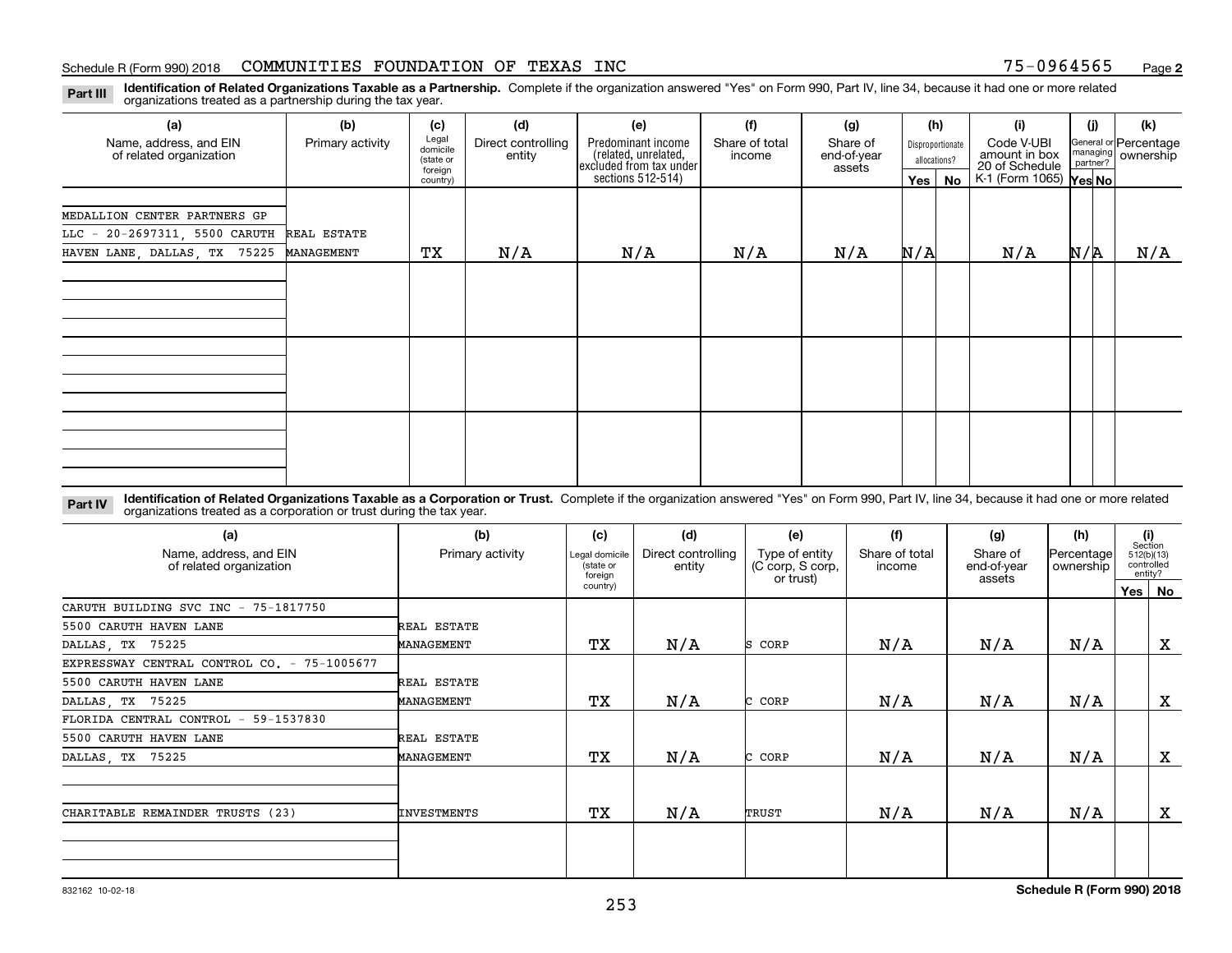**Part V** T**ransactions With Related Organizations.** Complete if the organization answered "Yes" on Form 990, Part IV, line 34, 35b, or 36.

| Note: Complete line 1 if any entity is listed in Parts II, III, or IV of this schedule.                                                                                                                                        |                | Yes | No          |
|--------------------------------------------------------------------------------------------------------------------------------------------------------------------------------------------------------------------------------|----------------|-----|-------------|
| 1 During the tax year, did the organization engage in any of the following transactions with one or more related organizations listed in Parts II-IV?                                                                          |                |     |             |
|                                                                                                                                                                                                                                | 1a             |     | x           |
| <b>b</b> Gift, grant, or capital contribution to related organization(s)                                                                                                                                                       | 1 <sub>b</sub> |     | $\mathbf x$ |
| c Gift, grant, or capital contribution from related organization(s)                                                                                                                                                            | 1c             | X   |             |
| d Loans or loan guarantees to or for related organization(s) committion contracts are constructed as a control or contract or contract or contract or contract or contract or contract or contract or contract or contract or  | 1 <sub>d</sub> |     | X           |
|                                                                                                                                                                                                                                | 1e             |     | X           |
| f Dividends from related organization(s) www.assession.com/www.assession.com/www.assession.com/www.assession.com/www.assession.com/www.assession.com/www.assession.com/www.assession.com/www.assession.com/www.assession.com/w | 1f             |     | х           |
|                                                                                                                                                                                                                                | 1a             |     | X           |
| h Purchase of assets from related organization(s) manufactured and content to content the content of assets from related organization(s)                                                                                       | 1h             |     | х           |
|                                                                                                                                                                                                                                | 1i.            |     | X           |
| Lease of facilities, equipment, or other assets to related organization(s) contain an according to the content of the state of facilities, equipment, or other assets to related organization(s) contained according to the co | 11             |     | X           |
|                                                                                                                                                                                                                                |                |     |             |
|                                                                                                                                                                                                                                | 1k             |     | X           |
|                                                                                                                                                                                                                                | 11             | X   |             |
| m Performance of services or membership or fundraising solicitations by related organization(s)                                                                                                                                | 1m             |     | X           |
|                                                                                                                                                                                                                                | 1n             |     | $\mathbf X$ |
| <b>o</b> Sharing of paid employees with related organization(s)                                                                                                                                                                | 10             |     | X           |
|                                                                                                                                                                                                                                | 1p             |     | X           |
| p Reimbursement paid to related organization(s) for expenses [1111] and the content of the content of the content of the content of the content of the content of the content of the content of the content of the content of  |                |     |             |
|                                                                                                                                                                                                                                | 1q             | X   |             |
|                                                                                                                                                                                                                                |                |     |             |
| r Other transfer of cash or property to related organization(s)                                                                                                                                                                | 1r             |     | X           |
| If the answer to any of the above is "Yes," see the instructions for information on who must complete this line, including covered relationships and transaction thresholds.                                                   | 1s             |     | $\mathbf x$ |

| (a)<br>Name of related organization        | (b)<br>Transaction<br>type (a-s) | (c)<br>Amount involved | (d)<br>Method of determining amount involved |
|--------------------------------------------|----------------------------------|------------------------|----------------------------------------------|
| (1) NANCY ANN HUNT FOUNDATION              | C                                |                        | 1,270,000. FAIR MARKET VALUE                 |
| (2) THE ROBERT AND NANCY DEDMAN FOUNDATION | C                                |                        | 180,000. FAIR MARKET VALUE                   |
| $(3)$ W.W. CARUTH JR.<br>FOUNDATION        | C                                |                        | 10,405,666. FAIR MARKET VALUE                |
| $(4)$ W.W. CARUTH JR.<br>FOUNDATION        |                                  |                        | 2,899,966. FAIR MARKET VALUE                 |
| (5)                                        |                                  |                        |                                              |
| (6)                                        |                                  |                        |                                              |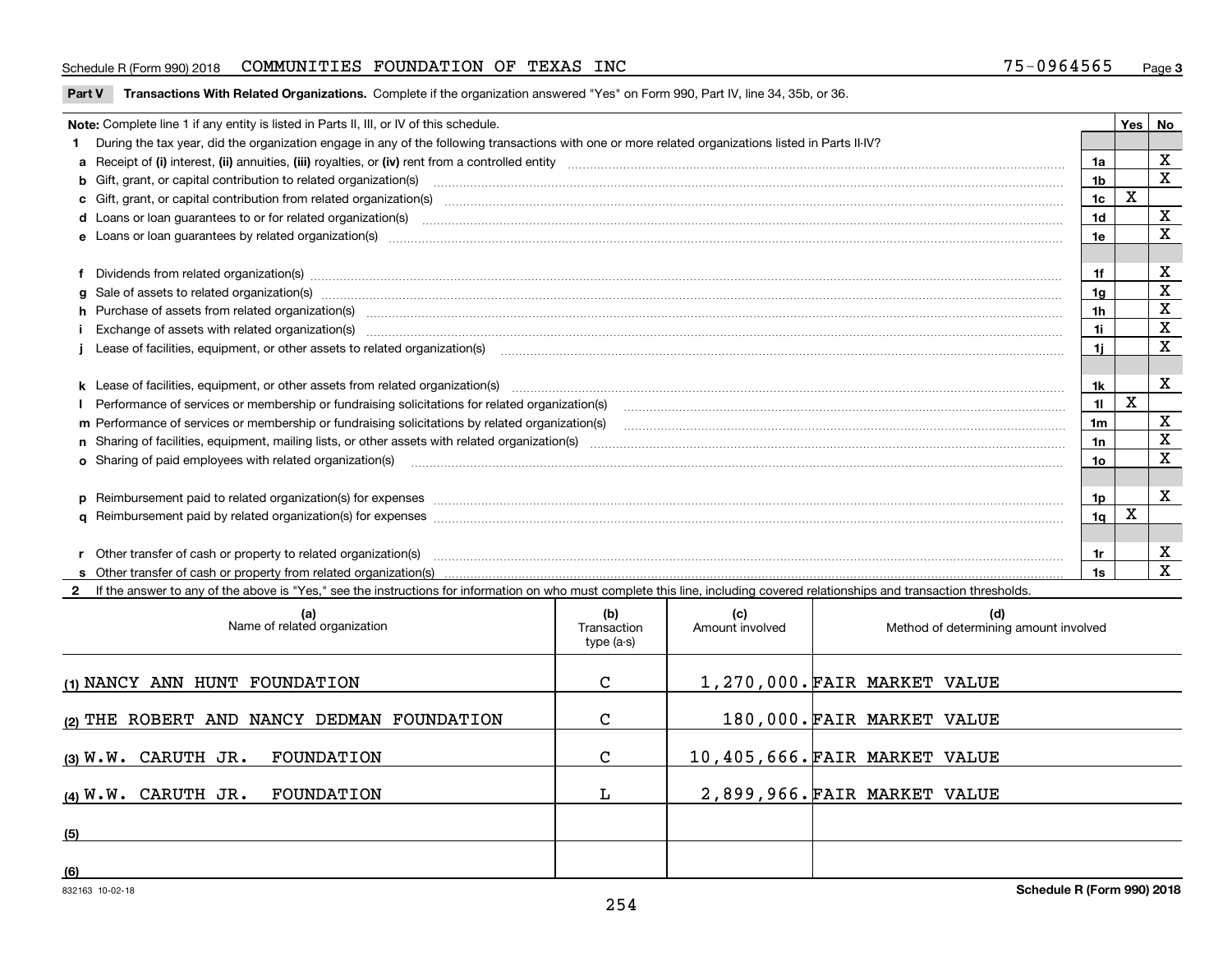#### Schedule R (Form 990) 2018 CO**MMUNITIES FOUNDATION OF TEXAS INC** 75-0964565 <sub>Page</sub>

#### **Part VI Unrelated Organizations Taxable as a Partnership. Complete if the organization answered "Yes" on Form 990, Part IV, line 37.**

Provide the following information for each entity taxed as a partnership through which the organization conducted more than five percent of its activities (measured by total assets or gross revenue) that was not a related organization. See instructions regarding exclusion for certain investment partnerships.

| ັ<br>(a)<br>Name, address, and EIN<br>of entity | ັ<br>ັ<br>(b)<br>Primary activity | (c)<br>Legal domicile<br>(state or foreign<br>country) | (d)<br>Predominant income<br>(related, unrelated,<br>excluded from tax under<br>sections 512-514) | (e)<br>Are all<br>$\begin{array}{c}\n\text{partners} \text{ sec.} \\ 501(c)(3) \\ \text{orgs.?}\n\end{array}$<br>Yes No | (f)<br>Share of<br>total<br>income | (g)<br>Share of<br>end-of-year<br>assets | (h)<br>Dispropor-<br>tionate<br>allocations?<br>Yes No | (i)<br>Code V-UBI<br>amount in box 20 managing<br>of Schedule K-1<br>(Form 1065)<br>$\overline{Yes}$ No | (i)<br>Yes No | (k) |
|-------------------------------------------------|-----------------------------------|--------------------------------------------------------|---------------------------------------------------------------------------------------------------|-------------------------------------------------------------------------------------------------------------------------|------------------------------------|------------------------------------------|--------------------------------------------------------|---------------------------------------------------------------------------------------------------------|---------------|-----|
|                                                 |                                   |                                                        |                                                                                                   |                                                                                                                         |                                    |                                          |                                                        |                                                                                                         |               |     |
|                                                 |                                   |                                                        |                                                                                                   |                                                                                                                         |                                    |                                          |                                                        |                                                                                                         |               |     |
|                                                 |                                   |                                                        |                                                                                                   |                                                                                                                         |                                    |                                          |                                                        |                                                                                                         |               |     |
|                                                 |                                   |                                                        |                                                                                                   |                                                                                                                         |                                    |                                          |                                                        |                                                                                                         |               |     |
|                                                 |                                   |                                                        |                                                                                                   |                                                                                                                         |                                    |                                          |                                                        |                                                                                                         |               |     |
|                                                 |                                   |                                                        |                                                                                                   |                                                                                                                         |                                    |                                          |                                                        |                                                                                                         |               |     |
|                                                 |                                   |                                                        |                                                                                                   |                                                                                                                         |                                    |                                          |                                                        |                                                                                                         |               |     |
|                                                 |                                   |                                                        |                                                                                                   |                                                                                                                         |                                    |                                          |                                                        |                                                                                                         |               |     |

**Schedule R (Form 990) 2018**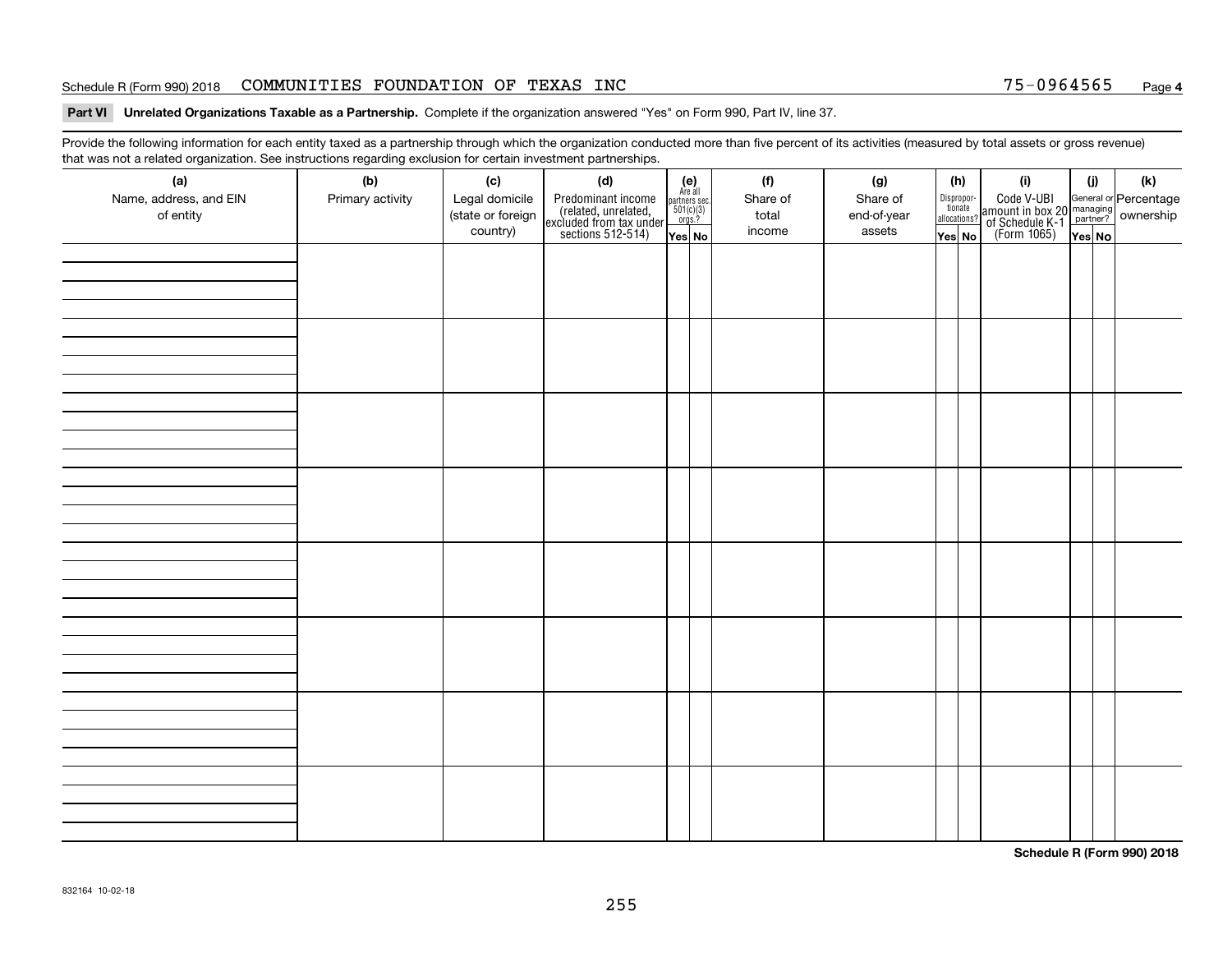### **Part VII Supplemental Information.**

Provide additional information for responses to questions on Schedule R. See instructions.

832165 10-02-18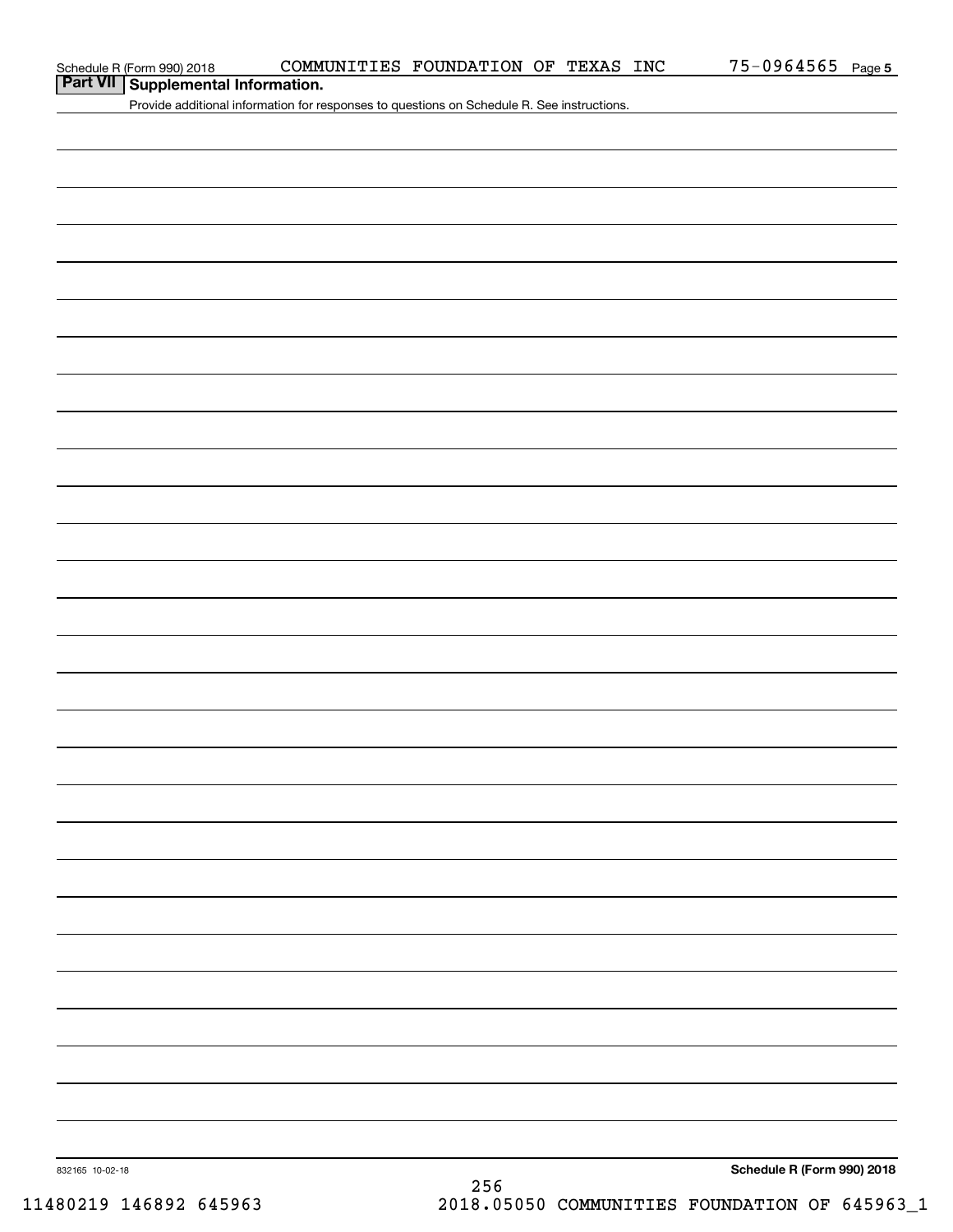|                                                                  |                                                                                                                                                                                                                                                                                                                                          | EXTENDED TO MAY 15, 2020                                                         |                     |                |                                                                                                |                                                                            |
|------------------------------------------------------------------|------------------------------------------------------------------------------------------------------------------------------------------------------------------------------------------------------------------------------------------------------------------------------------------------------------------------------------------|----------------------------------------------------------------------------------|---------------------|----------------|------------------------------------------------------------------------------------------------|----------------------------------------------------------------------------|
| Form 990-T                                                       | <b>Exempt Organization Business Income Tax Return</b>                                                                                                                                                                                                                                                                                    |                                                                                  |                     |                |                                                                                                | OMB No. 1545-0687                                                          |
|                                                                  |                                                                                                                                                                                                                                                                                                                                          | (and proxy tax under section 6033(e))                                            |                     |                |                                                                                                | 2018                                                                       |
|                                                                  | For calendar year 2018 or other tax year beginning $JUL$ 1, $2018$ , and ending $JUN$ 30, $2019$                                                                                                                                                                                                                                         | Go to www.irs.gov/Form990T for instructions and the latest information.          |                     |                |                                                                                                |                                                                            |
| Department of the Treasury<br>Internal Revenue Service           | $\triangleright$ Do not enter SSN numbers on this form as it may be made public if your organization is a 501(c)(3).                                                                                                                                                                                                                     |                                                                                  |                     |                |                                                                                                | Open to Public Inspection for<br>501(c)(3) Organizations Only              |
| Check box if<br>address changed                                  |                                                                                                                                                                                                                                                                                                                                          | Name of organization $($ $\Box$ Check box if name changed and see instructions.) |                     |                |                                                                                                | Employer identification number<br>(Employees' trust, see<br>instructions.) |
| <b>B</b> Exempt under section                                    | Print                                                                                                                                                                                                                                                                                                                                    | COMMUNITIES FOUNDATION OF TEXAS INC                                              |                     |                |                                                                                                | 75-0964565                                                                 |
| $X \mid 501(c)$ (3)                                              | 0ľ                                                                                                                                                                                                                                                                                                                                       | Number, street, and room or suite no. If a P.O. box, see instructions.           |                     |                |                                                                                                | F Unrelated business activity code<br>(See instructions.)                  |
| 7220(e)<br>408(e)                                                | Type                                                                                                                                                                                                                                                                                                                                     | 5500 CARUTH HAVEN LANE                                                           |                     |                |                                                                                                |                                                                            |
| 30(a)<br>408A<br>529(a)                                          | City or town, state or province, country, and ZIP or foreign postal code<br>DALLAS, TX 75225                                                                                                                                                                                                                                             |                                                                                  |                     |                |                                                                                                |                                                                            |
|                                                                  | C Book value of all assets<br>685, 116, 880. G Check organization type $\sqrt{\frac{X}{N}}$ 501(c) corporation                                                                                                                                                                                                                           |                                                                                  |                     |                |                                                                                                |                                                                            |
|                                                                  |                                                                                                                                                                                                                                                                                                                                          |                                                                                  |                     | $501(c)$ trust | $401(a)$ trust                                                                                 | Other trust                                                                |
|                                                                  | H Enter the number of the organization's unrelated trades or businesses.<br>trade or business here > INVESTMENTS                                                                                                                                                                                                                         |                                                                                  | -5                  |                | Describe the only (or first) unrelated<br>. If only one, complete Parts I-V. If more than one, |                                                                            |
|                                                                  | describe the first in the blank space at the end of the previous sentence, complete Parts I and II, complete a Schedule M for each additional trade or                                                                                                                                                                                   |                                                                                  |                     |                |                                                                                                |                                                                            |
| business, then complete Parts III-V.                             |                                                                                                                                                                                                                                                                                                                                          |                                                                                  |                     |                |                                                                                                |                                                                            |
|                                                                  | During the tax year, was the corporation a subsidiary in an affiliated group or a parent-subsidiary controlled group?<br>Subsetting the tax year, was the corporation a subsidiary in an affiliated group or a parent-subsidiary                                                                                                         |                                                                                  |                     |                |                                                                                                | $\overline{X}$ No<br>  Yes                                                 |
|                                                                  | If "Yes," enter the name and identifying number of the parent corporation. $\blacktriangleright$                                                                                                                                                                                                                                         |                                                                                  |                     |                |                                                                                                |                                                                            |
|                                                                  | J The books are in care of $\blacktriangleright$ LEIGH SCHAEFERS<br><b>Unrelated Trade or Business Income</b>                                                                                                                                                                                                                            |                                                                                  |                     |                | Telephone number $\triangleright$ 214-750-4222                                                 |                                                                            |
| Part I                                                           |                                                                                                                                                                                                                                                                                                                                          |                                                                                  |                     | (A) Income     | (B) Expenses                                                                                   | (C) Net                                                                    |
| <b>1a</b> Gross receipts or sales<br>Less returns and allowances |                                                                                                                                                                                                                                                                                                                                          | c Balance <b>Division</b>                                                        | 1c                  |                |                                                                                                |                                                                            |
| 2                                                                |                                                                                                                                                                                                                                                                                                                                          |                                                                                  | $\overline{2}$      |                |                                                                                                |                                                                            |
| Gross profit. Subtract line 2 from line 1c<br>3                  |                                                                                                                                                                                                                                                                                                                                          |                                                                                  | 3                   |                |                                                                                                |                                                                            |
| 4a                                                               |                                                                                                                                                                                                                                                                                                                                          |                                                                                  | 4a                  |                |                                                                                                |                                                                            |
| b                                                                | Net gain (loss) (Form 4797, Part II, line 17) (attach Form 4797)                                                                                                                                                                                                                                                                         |                                                                                  | 4 <sub>b</sub>      |                |                                                                                                |                                                                            |
| C                                                                |                                                                                                                                                                                                                                                                                                                                          |                                                                                  | 4c                  |                |                                                                                                |                                                                            |
| 5                                                                | Income (loss) from a partnership or an S corporation (attach statement)                                                                                                                                                                                                                                                                  |                                                                                  | 5                   | $-922,966.$    |                                                                                                | $-922,966.$                                                                |
| Rent income (Schedule C)<br>6<br>7                               | Unrelated debt-financed income (Schedule E) [11] [2010] [2010] [2010] [2010] [2010] [2010] [2010] [2010] [2010                                                                                                                                                                                                                           |                                                                                  | 6<br>$\overline{7}$ |                |                                                                                                |                                                                            |
| 8                                                                | Interest, annuities, royalties, and rents from a controlled organization (Schedule F)                                                                                                                                                                                                                                                    |                                                                                  | 8                   |                |                                                                                                |                                                                            |
| 9                                                                | Investment income of a section 501(c)(7), (9), or (17) organization (Schedule G)                                                                                                                                                                                                                                                         |                                                                                  | 9                   |                |                                                                                                |                                                                            |
| 10                                                               |                                                                                                                                                                                                                                                                                                                                          |                                                                                  | 10                  |                |                                                                                                |                                                                            |
| 11                                                               |                                                                                                                                                                                                                                                                                                                                          |                                                                                  | 11                  |                |                                                                                                |                                                                            |
| 12                                                               |                                                                                                                                                                                                                                                                                                                                          |                                                                                  |                     |                |                                                                                                |                                                                            |
| 13<br>Part II                                                    | <b>Deductions Not Taken Elsewhere</b> (See instructions for limitations on deductions.)                                                                                                                                                                                                                                                  |                                                                                  |                     | $-922, 966.$   |                                                                                                | $-922,966.$                                                                |
|                                                                  | (Except for contributions, deductions must be directly connected with the unrelated business income.)                                                                                                                                                                                                                                    |                                                                                  |                     |                |                                                                                                |                                                                            |
| 14                                                               | Compensation of officers, directors, and trustees (Schedule K) [11] [2000] [2000] [2000] [2000] [2000] [2000] [3000] [3000] [3000] [3000] [3000] [3000] [3000] [3000] [3000] [3000] [3000] [3000] [3000] [3000] [3000] [3000]                                                                                                            |                                                                                  |                     |                | 14                                                                                             |                                                                            |
| 15                                                               | Salaries and wages informational contracts and wages in the same contracts of the set of the set of the set of the set of the set of the set of the set of the set of the set of the set of the set of the set of the set of t                                                                                                           |                                                                                  |                     |                | 15                                                                                             |                                                                            |
| 16                                                               | Repairs and maintenance <i>[1] [1] [1] [1] [1] [1] [1] [1] [1] [1]</i> [1] <b>[1]</b> [1] <b>[1]</b> [1] <b>[1] [1] [1] [1] [1] [1] [1] [1] [1] [1] [1] [1] [1] [1] [1] [1] [1] [1] [1] [1] [1] [1]</b>                                                                                                                                  |                                                                                  |                     |                | 16                                                                                             |                                                                            |
| 17                                                               |                                                                                                                                                                                                                                                                                                                                          |                                                                                  |                     |                | 17                                                                                             |                                                                            |
| 18                                                               | Interest (attach schedule) (see instructions) www.communicalisations.communicalisations.communicalisations.com                                                                                                                                                                                                                           |                                                                                  |                     |                | 18                                                                                             |                                                                            |
| 19<br>20                                                         | Taxes and licenses <b>constructed and licenses construction and constructed and licenses construction</b>                                                                                                                                                                                                                                |                                                                                  |                     |                | 19<br>20                                                                                       |                                                                            |
| 21                                                               |                                                                                                                                                                                                                                                                                                                                          |                                                                                  |                     |                |                                                                                                |                                                                            |
| 22                                                               | Less depreciation claimed on Schedule A and elsewhere on return [1989] [228] [228]                                                                                                                                                                                                                                                       |                                                                                  |                     |                | 22 <sub>b</sub>                                                                                |                                                                            |
| 23<br>Depletion                                                  |                                                                                                                                                                                                                                                                                                                                          |                                                                                  |                     |                | 23                                                                                             |                                                                            |
| 24                                                               | Contributions to deferred compensation plans [11] manufactured manufactured manufactured manufactured manufactured manufactured manufactured manufactured manufactured manufactured manufactured manufactured manufactured man                                                                                                           |                                                                                  |                     |                | 24                                                                                             |                                                                            |
| 25                                                               | Employee benefit programs in the continuum contract of the contract of the contract of the contract of the contract of the contract of the contract of the contract of the contract of the contract of the contract of the con                                                                                                           |                                                                                  |                     |                | 25                                                                                             |                                                                            |
| 26                                                               |                                                                                                                                                                                                                                                                                                                                          |                                                                                  |                     |                | 26                                                                                             |                                                                            |
| 27                                                               |                                                                                                                                                                                                                                                                                                                                          |                                                                                  |                     |                | 27<br>28                                                                                       |                                                                            |
| 28<br>29                                                         | Other deductions (attach schedule) www.communications.communications.communications.communications.com<br>Total deductions. Add lines 14 through 28 [11] manufactures and the control of the control of the control of the control of the control of the control of the control of the control of the control of the control of the cont |                                                                                  |                     |                | 29                                                                                             | 0.                                                                         |
| 30                                                               | Unrelated business taxable income before net operating loss deduction. Subtract line 29 from line 13                                                                                                                                                                                                                                     |                                                                                  |                     |                | 30                                                                                             | $-922,966.$                                                                |
| 31                                                               | Deduction for net operating loss arising in tax years beginning on or after January 1, 2018 (see instructions)                                                                                                                                                                                                                           |                                                                                  |                     |                | 31                                                                                             |                                                                            |
| 32                                                               | Unrelated business taxable income. Subtract line 31 from line 30 manufacture contains and the manufacture contained to the Unit of the Subtracture of the Subtracture of the Subtracture of the Subtracture of the Subtracture                                                                                                           |                                                                                  |                     |                | 32                                                                                             | $-922,966.$                                                                |
|                                                                  | 823701 01-09-19 LHA For Paperwork Reduction Act Notice, see instructions.                                                                                                                                                                                                                                                                |                                                                                  |                     |                |                                                                                                | Form 990-T (2018)                                                          |

257 11480219 146892 645963 2018.05050 COMMUNITIES FOUNDATION OF 645963\_1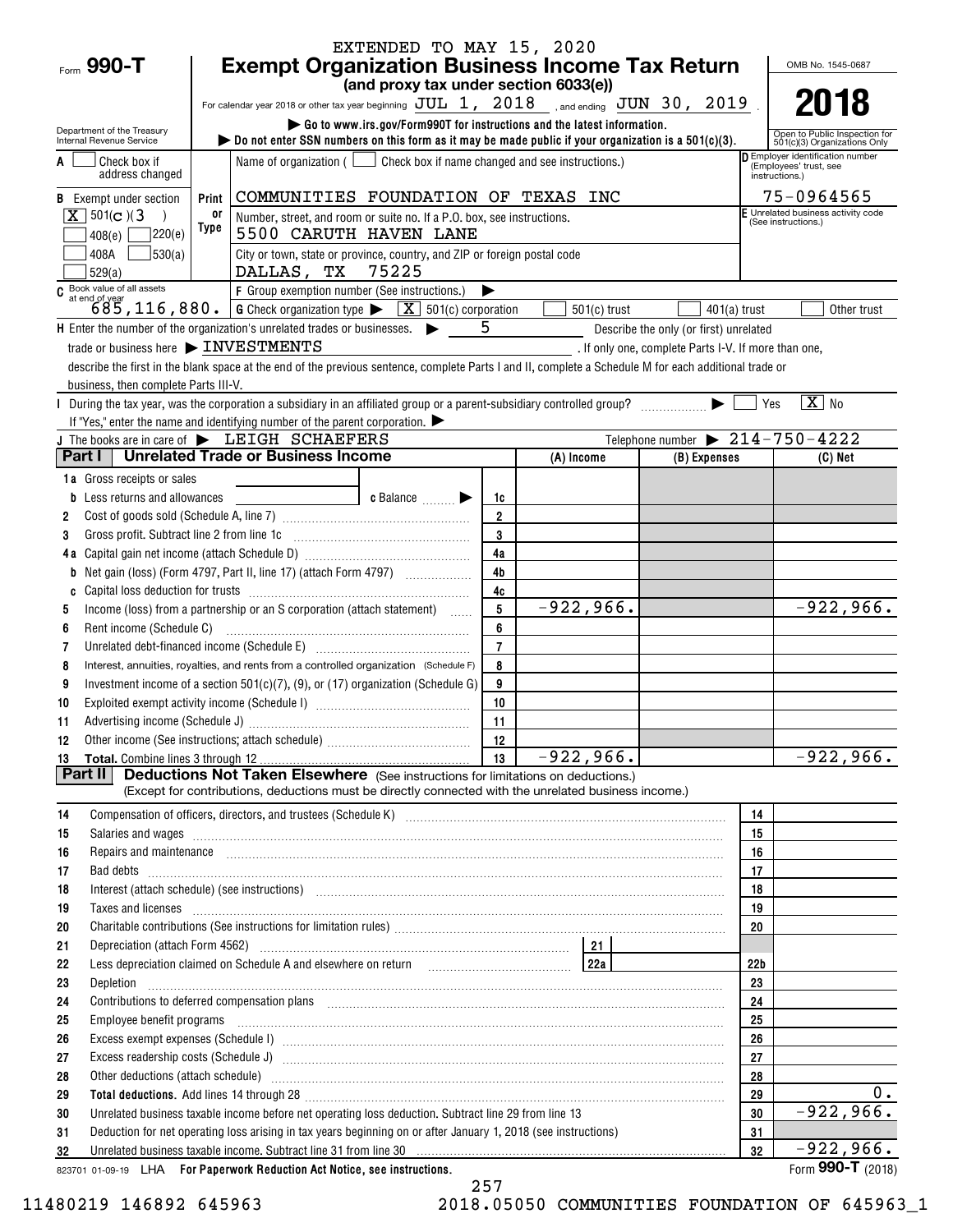| Form 990-T (2018) | COMMUNITIES FOUNDATION OF TEXAS INC                                                                                                                                                                                                                                                                                       |                                                                                                                                                                                                                                                                                                                                                                                                                                                  | 75-0964565              |                                         | Page 2                               |
|-------------------|---------------------------------------------------------------------------------------------------------------------------------------------------------------------------------------------------------------------------------------------------------------------------------------------------------------------------|--------------------------------------------------------------------------------------------------------------------------------------------------------------------------------------------------------------------------------------------------------------------------------------------------------------------------------------------------------------------------------------------------------------------------------------------------|-------------------------|-----------------------------------------|--------------------------------------|
| Part III          | <b>Total Unrelated Business Taxable Income</b>                                                                                                                                                                                                                                                                            |                                                                                                                                                                                                                                                                                                                                                                                                                                                  |                         |                                         |                                      |
| 33                |                                                                                                                                                                                                                                                                                                                           |                                                                                                                                                                                                                                                                                                                                                                                                                                                  |                         | 33                                      | 3,721.                               |
| 34                | Amounts paid for disallowed fringes                                                                                                                                                                                                                                                                                       | $\begin{minipage}{0.5\textwidth} \begin{tabular}{ l l l } \hline \multicolumn{1}{ l l l } \hline \multicolumn{1}{ l l } \hline \multicolumn{1}{ l } \multicolumn{1}{ l } \hline \multicolumn{1}{ l } \multicolumn{1}{ l } \multicolumn{1}{ l } \hline \multicolumn{1}{ l } \multicolumn{1}{ l } \multicolumn{1}{ l } \hline \multicolumn{1}{ l } \multicolumn{1}{ l } \hline \multicolumn{1}{ l } \multicolumn{1}{ l } \hline \multicolumn{1}{ $ |                         | 34                                      |                                      |
| 35                | Deduction for net operating loss arising in tax years beginning before January 1, 2018 (see instructions) $STMT_1$                                                                                                                                                                                                        |                                                                                                                                                                                                                                                                                                                                                                                                                                                  |                         | 35                                      | 3,721.                               |
| 36                | Total of unrelated business taxable income before specific deduction. Subtract line 35 from the sum of                                                                                                                                                                                                                    |                                                                                                                                                                                                                                                                                                                                                                                                                                                  |                         |                                         |                                      |
|                   | lines 33 and 34                                                                                                                                                                                                                                                                                                           |                                                                                                                                                                                                                                                                                                                                                                                                                                                  |                         | 36                                      |                                      |
| 37                |                                                                                                                                                                                                                                                                                                                           |                                                                                                                                                                                                                                                                                                                                                                                                                                                  |                         | 37                                      | 1,000.                               |
| 38                | Unrelated business taxable income. Subtract line 37 from line 36. If line 37 is greater than line 36,                                                                                                                                                                                                                     |                                                                                                                                                                                                                                                                                                                                                                                                                                                  |                         |                                         |                                      |
|                   | enter the smaller of zero or line 36                                                                                                                                                                                                                                                                                      |                                                                                                                                                                                                                                                                                                                                                                                                                                                  |                         | 38                                      | $0$ .                                |
|                   | Part IV   Tax Computation                                                                                                                                                                                                                                                                                                 |                                                                                                                                                                                                                                                                                                                                                                                                                                                  |                         |                                         |                                      |
| 39                |                                                                                                                                                                                                                                                                                                                           |                                                                                                                                                                                                                                                                                                                                                                                                                                                  |                         | 39                                      | 0.                                   |
| 40                | Trusts Taxable at Trust Rates. See instructions for tax computation. Income tax on the amount on line 38 from:                                                                                                                                                                                                            |                                                                                                                                                                                                                                                                                                                                                                                                                                                  |                         |                                         |                                      |
|                   |                                                                                                                                                                                                                                                                                                                           |                                                                                                                                                                                                                                                                                                                                                                                                                                                  |                         | 40                                      |                                      |
| 41                | Proxy tax. See instructions informational contracts and all the contracts of the contracts and contracts are contracted as a property of the contract of the contract of the contract of the contract of the contract of the c                                                                                            |                                                                                                                                                                                                                                                                                                                                                                                                                                                  |                         | 41                                      |                                      |
| 42                | Alternative minimum tax (trusts only) [11] manufacture in the contract of the state of the state of the state only                                                                                                                                                                                                        |                                                                                                                                                                                                                                                                                                                                                                                                                                                  |                         | 42                                      |                                      |
| 43                | Tax on Noncompliant Facility Income. See instructions [11] [12] manufacture in the contract on Noncompliant Facility Income. See instructions [11] manufacture in the set of the set of the set of the set of the set of the s                                                                                            |                                                                                                                                                                                                                                                                                                                                                                                                                                                  |                         | 43                                      |                                      |
| 44                |                                                                                                                                                                                                                                                                                                                           |                                                                                                                                                                                                                                                                                                                                                                                                                                                  |                         | 44                                      | 0.                                   |
| Part V            | <b>Tax and Payments</b>                                                                                                                                                                                                                                                                                                   |                                                                                                                                                                                                                                                                                                                                                                                                                                                  |                         |                                         |                                      |
|                   | 45a Foreign tax credit (corporations attach Form 1118; trusts attach Form 1116) [                                                                                                                                                                                                                                         |                                                                                                                                                                                                                                                                                                                                                                                                                                                  | 45a                     |                                         |                                      |
| b                 |                                                                                                                                                                                                                                                                                                                           |                                                                                                                                                                                                                                                                                                                                                                                                                                                  | 45b                     |                                         |                                      |
|                   | General business credit. Attach Form 3800                                                                                                                                                                                                                                                                                 |                                                                                                                                                                                                                                                                                                                                                                                                                                                  | 45c                     |                                         |                                      |
|                   |                                                                                                                                                                                                                                                                                                                           |                                                                                                                                                                                                                                                                                                                                                                                                                                                  | 45d                     |                                         |                                      |
| d                 |                                                                                                                                                                                                                                                                                                                           |                                                                                                                                                                                                                                                                                                                                                                                                                                                  |                         |                                         |                                      |
|                   |                                                                                                                                                                                                                                                                                                                           |                                                                                                                                                                                                                                                                                                                                                                                                                                                  |                         | 45e                                     | 0.                                   |
| 46                | Other taxes. Check if from:   Form 4255   Form 8611   Form 8697   Form 8866                                                                                                                                                                                                                                               |                                                                                                                                                                                                                                                                                                                                                                                                                                                  |                         | 46                                      |                                      |
| 47                |                                                                                                                                                                                                                                                                                                                           |                                                                                                                                                                                                                                                                                                                                                                                                                                                  | Other (attach schedule) | 47                                      | 0.                                   |
| 48                |                                                                                                                                                                                                                                                                                                                           |                                                                                                                                                                                                                                                                                                                                                                                                                                                  |                         | 48                                      | 0.                                   |
| 49                |                                                                                                                                                                                                                                                                                                                           |                                                                                                                                                                                                                                                                                                                                                                                                                                                  |                         | 49                                      |                                      |
|                   |                                                                                                                                                                                                                                                                                                                           |                                                                                                                                                                                                                                                                                                                                                                                                                                                  | 50a                     |                                         |                                      |
|                   | <b>b</b> 2018 estimated tax payments <b>constructs</b> and <b>constructs</b> and <b>constructs</b> and <b>constructs</b> and <b>constructs</b> and <b>constructs</b> and <b>constructs</b> and <b>constructs</b> and <b>constructs</b> and <b>constructs</b> and <b>constructs</b> and <b>co</b>                          |                                                                                                                                                                                                                                                                                                                                                                                                                                                  | <b>50b</b>              |                                         |                                      |
|                   |                                                                                                                                                                                                                                                                                                                           |                                                                                                                                                                                                                                                                                                                                                                                                                                                  | 50c                     |                                         |                                      |
|                   | d Foreign organizations: Tax paid or withheld at source (see instructions)                                                                                                                                                                                                                                                |                                                                                                                                                                                                                                                                                                                                                                                                                                                  | 50d                     |                                         |                                      |
|                   |                                                                                                                                                                                                                                                                                                                           |                                                                                                                                                                                                                                                                                                                                                                                                                                                  | <b>50e</b>              |                                         |                                      |
|                   |                                                                                                                                                                                                                                                                                                                           |                                                                                                                                                                                                                                                                                                                                                                                                                                                  | 50f                     |                                         |                                      |
|                   | <b>g</b> Other credits, adjustments, and payments: $\Box$ Form 2439                                                                                                                                                                                                                                                       |                                                                                                                                                                                                                                                                                                                                                                                                                                                  |                         |                                         |                                      |
|                   | Form 4136                                                                                                                                                                                                                                                                                                                 | Total $\blacktriangleright$                                                                                                                                                                                                                                                                                                                                                                                                                      | 50a                     |                                         |                                      |
|                   |                                                                                                                                                                                                                                                                                                                           |                                                                                                                                                                                                                                                                                                                                                                                                                                                  |                         | 51                                      |                                      |
|                   |                                                                                                                                                                                                                                                                                                                           |                                                                                                                                                                                                                                                                                                                                                                                                                                                  |                         | 52                                      |                                      |
| 53                |                                                                                                                                                                                                                                                                                                                           |                                                                                                                                                                                                                                                                                                                                                                                                                                                  |                         | 53                                      |                                      |
| 54                | Overpayment. If line 51 is larger than the total of lines 48, 49, and 52, enter amount overpaid                                                                                                                                                                                                                           |                                                                                                                                                                                                                                                                                                                                                                                                                                                  |                         | 54                                      |                                      |
| 55                | Enter the amount of line 54 you want: Credited to 2019 estimated tax                                                                                                                                                                                                                                                      |                                                                                                                                                                                                                                                                                                                                                                                                                                                  | Refunded                | 55                                      |                                      |
| <b>Part VI</b>    | Statements Regarding Certain Activities and Other Information (see instructions)                                                                                                                                                                                                                                          |                                                                                                                                                                                                                                                                                                                                                                                                                                                  |                         |                                         |                                      |
| 56                | At any time during the 2018 calendar year, did the organization have an interest in or a signature or other authority                                                                                                                                                                                                     |                                                                                                                                                                                                                                                                                                                                                                                                                                                  |                         |                                         | No<br>Yes                            |
|                   | over a financial account (bank, securities, or other) in a foreign country? If "Yes," the organization may have to file                                                                                                                                                                                                   |                                                                                                                                                                                                                                                                                                                                                                                                                                                  |                         |                                         |                                      |
|                   | FinCEN Form 114, Report of Foreign Bank and Financial Accounts. If "Yes," enter the name of the foreign country                                                                                                                                                                                                           |                                                                                                                                                                                                                                                                                                                                                                                                                                                  |                         |                                         |                                      |
|                   | here $\blacktriangleright$                                                                                                                                                                                                                                                                                                |                                                                                                                                                                                                                                                                                                                                                                                                                                                  |                         |                                         | х                                    |
| 57                | During the tax year, did the organization receive a distribution from, or was it the grantor of, or transferor to, a foreign trust?                                                                                                                                                                                       |                                                                                                                                                                                                                                                                                                                                                                                                                                                  |                         |                                         | $\mathbf x$                          |
|                   | If "Yes," see instructions for other forms the organization may have to file.                                                                                                                                                                                                                                             |                                                                                                                                                                                                                                                                                                                                                                                                                                                  |                         |                                         |                                      |
| 58                | Enter the amount of tax-exempt interest received or accrued during the tax year $\triangleright$ \$                                                                                                                                                                                                                       |                                                                                                                                                                                                                                                                                                                                                                                                                                                  |                         |                                         |                                      |
| Sign              | Under penalties of perjury, I declare that I have examined this return, including accompanying schedules and statements, and to the best of my knowledge and belief, it is true,<br>correct, and complete. Declaration of preparer (other than taxpayer) is based on all information of which preparer has any knowledge. |                                                                                                                                                                                                                                                                                                                                                                                                                                                  |                         |                                         |                                      |
| Here              |                                                                                                                                                                                                                                                                                                                           |                                                                                                                                                                                                                                                                                                                                                                                                                                                  |                         |                                         | May the IRS discuss this return with |
|                   | Signature of officer                                                                                                                                                                                                                                                                                                      | PRESIDENT<br>Date<br>Title                                                                                                                                                                                                                                                                                                                                                                                                                       | CEO<br>AND              | the preparer shown below (see           |                                      |
|                   |                                                                                                                                                                                                                                                                                                                           |                                                                                                                                                                                                                                                                                                                                                                                                                                                  |                         | instructions)? $\boxed{\mathbf{X}}$ Yes | No                                   |
|                   | Print/Type preparer's name                                                                                                                                                                                                                                                                                                | Preparer's signature<br>Date                                                                                                                                                                                                                                                                                                                                                                                                                     | Check                   | PTIN<br>if                              |                                      |
| Paid              |                                                                                                                                                                                                                                                                                                                           | PAMELA                                                                                                                                                                                                                                                                                                                                                                                                                                           | self-employed           |                                         |                                      |
| Preparer          | PAMELA ALEXANDERSON                                                                                                                                                                                                                                                                                                       | <b>ALEXANDERSON</b>                                                                                                                                                                                                                                                                                                                                                                                                                              | 02/19/20                |                                         | P01218925                            |
| <b>Use Only</b>   | Firm's name MOSS ADAMS LLP                                                                                                                                                                                                                                                                                                |                                                                                                                                                                                                                                                                                                                                                                                                                                                  | Firm's EIN              |                                         | 91-0189318                           |
|                   |                                                                                                                                                                                                                                                                                                                           | <b>STE 600</b><br>6565 AMERICAS PARKWAY NE                                                                                                                                                                                                                                                                                                                                                                                                       |                         |                                         |                                      |
|                   | > ALBUQUERQUE, NM 87110<br>Firm's address                                                                                                                                                                                                                                                                                 |                                                                                                                                                                                                                                                                                                                                                                                                                                                  | Phone no.               | $505 - 878 - 7200$                      |                                      |
| 823711 01-09-19   |                                                                                                                                                                                                                                                                                                                           |                                                                                                                                                                                                                                                                                                                                                                                                                                                  |                         |                                         | Form 990-T (2018)                    |
|                   |                                                                                                                                                                                                                                                                                                                           | 258                                                                                                                                                                                                                                                                                                                                                                                                                                              |                         |                                         |                                      |

 <sup>11480219 146892 645963 2018.05050</sup> COMMUNITIES FOUNDATION OF 645963\_1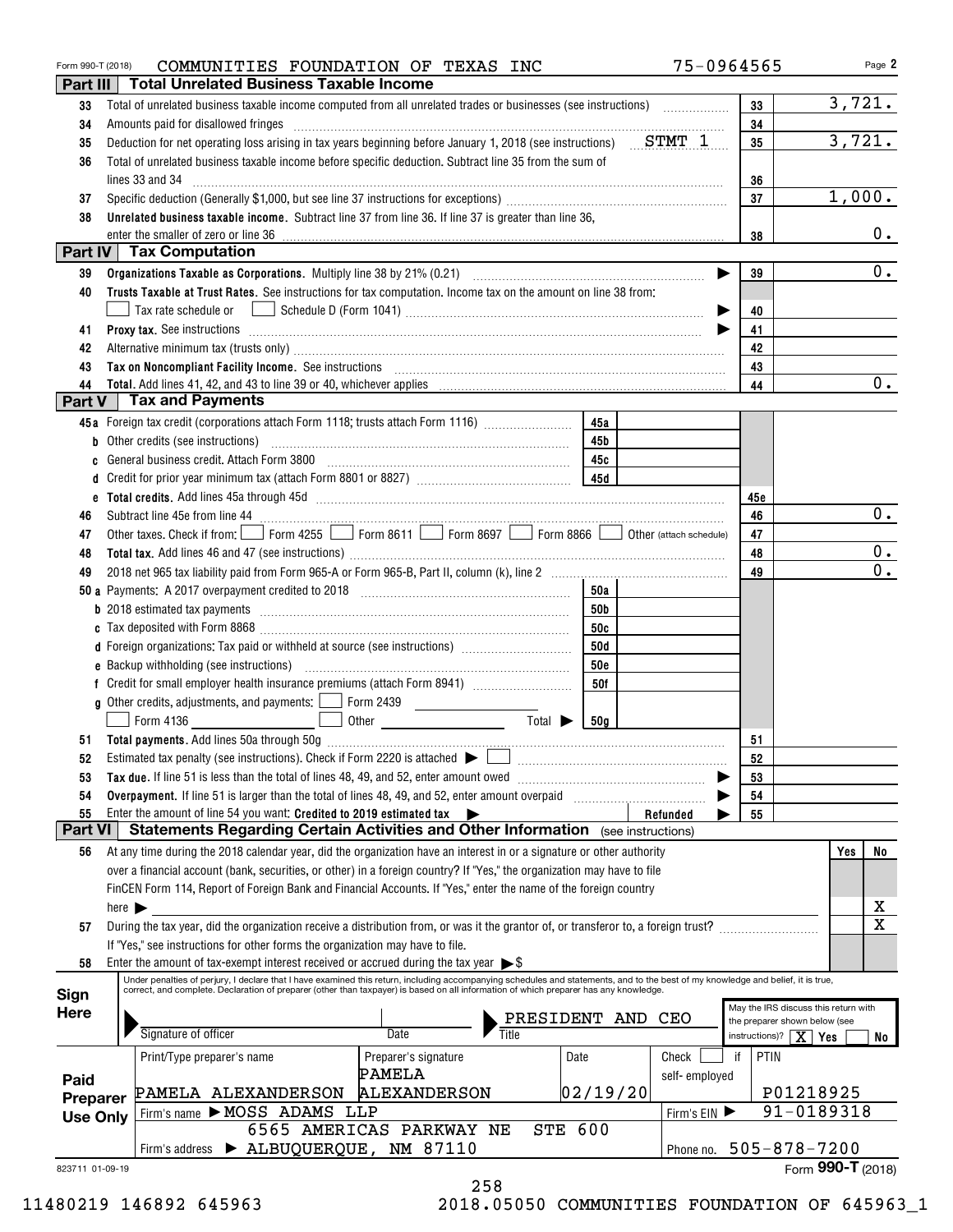### Form 990-T (2018) **COMMUNITIES FOUNDATION OF TEXAS INC** 75-0964565 Page 3

| Schedule A - Cost of Goods Sold. Enter method of inventory valuation                                                                                                 |                                |                                                                   |                                                    | $\triangleright$ N/A                                                                                                                                |                                                                                  |                                                                                  |                |                                                                           |    |  |  |  |
|----------------------------------------------------------------------------------------------------------------------------------------------------------------------|--------------------------------|-------------------------------------------------------------------|----------------------------------------------------|-----------------------------------------------------------------------------------------------------------------------------------------------------|----------------------------------------------------------------------------------|----------------------------------------------------------------------------------|----------------|---------------------------------------------------------------------------|----|--|--|--|
| Inventory at beginning of year<br>1.                                                                                                                                 | 1                              |                                                                   |                                                    |                                                                                                                                                     |                                                                                  |                                                                                  | 6              |                                                                           |    |  |  |  |
| Purchases<br>2                                                                                                                                                       | $\overline{2}$                 |                                                                   |                                                    | 7 Cost of goods sold. Subtract line 6                                                                                                               |                                                                                  |                                                                                  |                |                                                                           |    |  |  |  |
| 3                                                                                                                                                                    | 3                              |                                                                   |                                                    | from line 5. Enter here and in Part I,                                                                                                              |                                                                                  |                                                                                  |                |                                                                           |    |  |  |  |
| 4a Additional section 263A costs                                                                                                                                     |                                |                                                                   |                                                    |                                                                                                                                                     |                                                                                  |                                                                                  | $\overline{7}$ |                                                                           |    |  |  |  |
|                                                                                                                                                                      | 4a                             |                                                                   | 8                                                  | Do the rules of section 263A (with respect to                                                                                                       |                                                                                  |                                                                                  |                | Yes                                                                       | No |  |  |  |
| <b>b</b> Other costs (attach schedule)                                                                                                                               | 4 <sub>b</sub>                 |                                                                   | property produced or acquired for resale) apply to |                                                                                                                                                     |                                                                                  |                                                                                  |                |                                                                           |    |  |  |  |
| <b>5</b> Total. Add lines 1 through 4b                                                                                                                               | 5                              |                                                                   |                                                    |                                                                                                                                                     |                                                                                  |                                                                                  |                |                                                                           |    |  |  |  |
| Schedule C - Rent Income (From Real Property and Personal Property Leased With Real Property)<br>(see instructions)                                                  |                                |                                                                   |                                                    |                                                                                                                                                     |                                                                                  |                                                                                  |                |                                                                           |    |  |  |  |
| 1. Description of property                                                                                                                                           |                                |                                                                   |                                                    |                                                                                                                                                     |                                                                                  |                                                                                  |                |                                                                           |    |  |  |  |
| (1)                                                                                                                                                                  |                                |                                                                   |                                                    |                                                                                                                                                     |                                                                                  |                                                                                  |                |                                                                           |    |  |  |  |
| (2)                                                                                                                                                                  |                                |                                                                   |                                                    |                                                                                                                                                     |                                                                                  |                                                                                  |                |                                                                           |    |  |  |  |
| (3)                                                                                                                                                                  |                                |                                                                   |                                                    |                                                                                                                                                     |                                                                                  |                                                                                  |                |                                                                           |    |  |  |  |
| (4)                                                                                                                                                                  |                                |                                                                   |                                                    |                                                                                                                                                     |                                                                                  |                                                                                  |                |                                                                           |    |  |  |  |
|                                                                                                                                                                      | 2.<br>Rent received or accrued |                                                                   |                                                    |                                                                                                                                                     |                                                                                  |                                                                                  |                |                                                                           |    |  |  |  |
| (a) From personal property (if the percentage of<br>rent for personal property is more than<br>10% but not more than 50%)                                            |                                |                                                                   |                                                    | (b) From real and personal property (if the percentage<br>of rent for personal property exceeds 50% or if<br>the rent is based on profit or income) |                                                                                  | 3(a) Deductions directly connected with the income in                            |                | columns 2(a) and 2(b) (attach schedule)                                   |    |  |  |  |
| (1)                                                                                                                                                                  |                                |                                                                   |                                                    |                                                                                                                                                     |                                                                                  |                                                                                  |                |                                                                           |    |  |  |  |
| (2)                                                                                                                                                                  |                                |                                                                   |                                                    |                                                                                                                                                     |                                                                                  |                                                                                  |                |                                                                           |    |  |  |  |
| (3)                                                                                                                                                                  |                                |                                                                   |                                                    |                                                                                                                                                     |                                                                                  |                                                                                  |                |                                                                           |    |  |  |  |
| (4)                                                                                                                                                                  |                                |                                                                   |                                                    |                                                                                                                                                     |                                                                                  |                                                                                  |                |                                                                           |    |  |  |  |
| Total                                                                                                                                                                | 0.                             | Total                                                             |                                                    |                                                                                                                                                     | 0.                                                                               |                                                                                  |                |                                                                           |    |  |  |  |
| (c) Total income. Add totals of columns 2(a) and 2(b). Enter<br>here and on page 1, Part I, line 6, column (A)<br><b>Schedule E - Unrelated Debt-Financed Income</b> |                                |                                                                   |                                                    |                                                                                                                                                     | О.                                                                               | (b) Total deductions.<br>Enter here and on page 1,<br>Part I, line 6, column (B) |                |                                                                           | 0. |  |  |  |
|                                                                                                                                                                      |                                |                                                                   | (see instructions)                                 |                                                                                                                                                     |                                                                                  | 3. Deductions directly connected with or allocable                               |                |                                                                           |    |  |  |  |
| 1. Description of debt-financed property                                                                                                                             |                                |                                                                   |                                                    | 2. Gross income from<br>or allocable to debt-<br>financed property                                                                                  | to debt-financed property<br>(a) Straight line depreciation<br>(attach schedule) |                                                                                  |                | (b) Other deductions<br>(attach schedule)                                 |    |  |  |  |
| (1)                                                                                                                                                                  |                                |                                                                   |                                                    |                                                                                                                                                     |                                                                                  |                                                                                  |                |                                                                           |    |  |  |  |
| (2)                                                                                                                                                                  |                                |                                                                   |                                                    |                                                                                                                                                     |                                                                                  |                                                                                  |                |                                                                           |    |  |  |  |
| (3)                                                                                                                                                                  |                                |                                                                   |                                                    |                                                                                                                                                     |                                                                                  |                                                                                  |                |                                                                           |    |  |  |  |
| (4)                                                                                                                                                                  |                                |                                                                   |                                                    |                                                                                                                                                     |                                                                                  |                                                                                  |                |                                                                           |    |  |  |  |
| 4. Amount of average acquisition<br>debt on or allocable to debt-financed<br>property (attach schedule)                                                              | 5. Average adjusted basis      | of or allocable to<br>debt-financed propertv<br>(attach schedule) |                                                    | 6. Column 4 divided<br>by column 5                                                                                                                  |                                                                                  | 7. Gross income<br>reportable (column<br>2 x column 6)                           |                | 8. Allocable deductions<br>(column 6 x total of columns<br>3(a) and 3(b)) |    |  |  |  |
| (1)                                                                                                                                                                  |                                |                                                                   |                                                    | $\%$                                                                                                                                                |                                                                                  |                                                                                  |                |                                                                           |    |  |  |  |
| (2)                                                                                                                                                                  |                                |                                                                   |                                                    | $\%$                                                                                                                                                |                                                                                  |                                                                                  |                |                                                                           |    |  |  |  |
| (3)                                                                                                                                                                  |                                |                                                                   |                                                    | $\%$                                                                                                                                                |                                                                                  |                                                                                  |                |                                                                           |    |  |  |  |
| (4)                                                                                                                                                                  |                                |                                                                   |                                                    | $\frac{0}{0}$                                                                                                                                       |                                                                                  |                                                                                  |                |                                                                           |    |  |  |  |
|                                                                                                                                                                      |                                |                                                                   |                                                    |                                                                                                                                                     |                                                                                  | Enter here and on page 1,<br>Part I, line 7, column (A).                         |                | Enter here and on page 1,<br>Part I, line 7, column (B).                  |    |  |  |  |
| Totals                                                                                                                                                               |                                |                                                                   |                                                    |                                                                                                                                                     |                                                                                  | 0.                                                                               |                |                                                                           | 0. |  |  |  |
| Total dividends-received deductions included in column 8                                                                                                             |                                |                                                                   |                                                    |                                                                                                                                                     |                                                                                  |                                                                                  |                |                                                                           | 0. |  |  |  |
|                                                                                                                                                                      |                                |                                                                   |                                                    |                                                                                                                                                     |                                                                                  |                                                                                  |                | $Larm$ 000 T (0040)                                                       |    |  |  |  |

**990-T**  Form (2018)

823721 01-09-19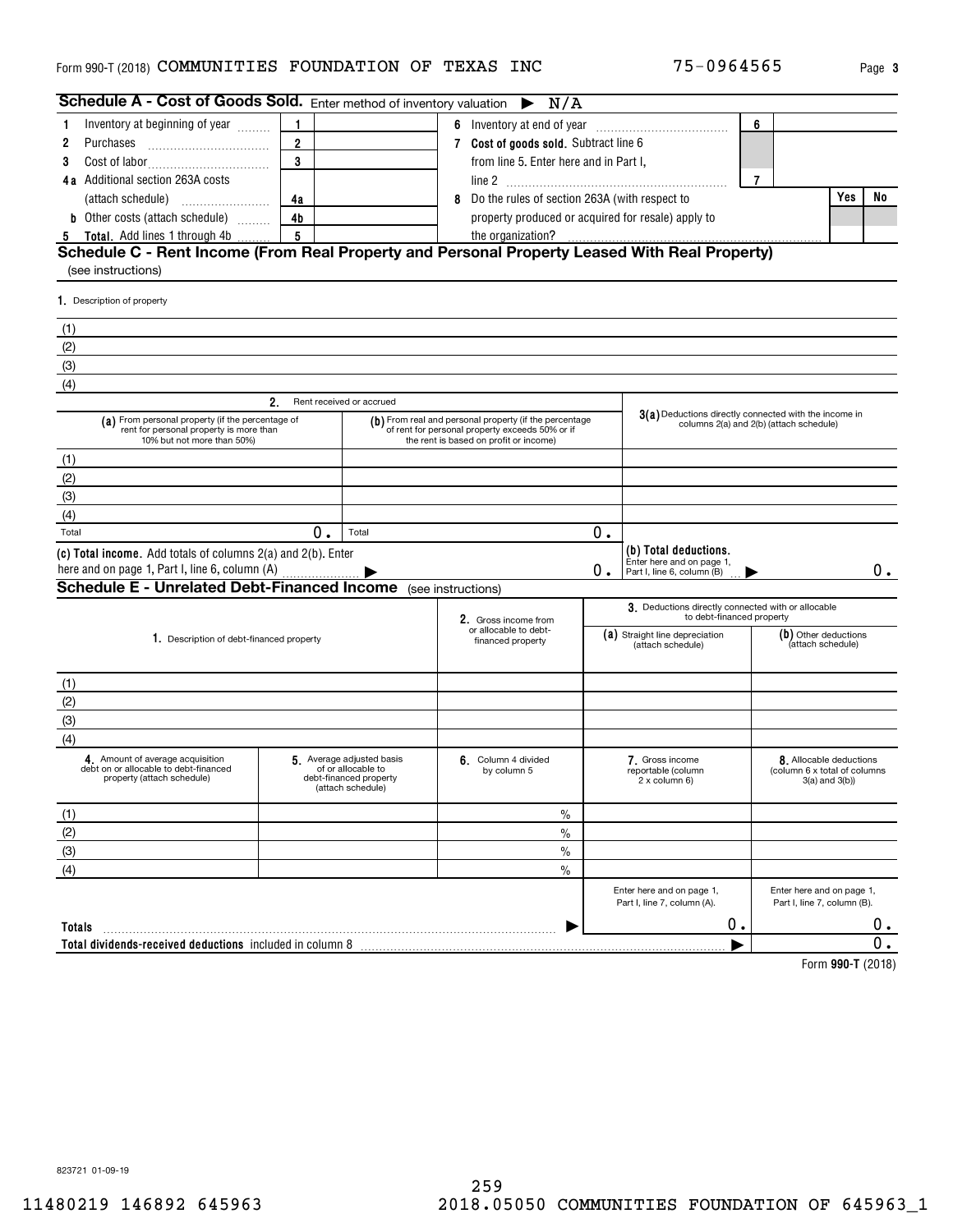| Form 990-T (2018) COMMUNITIES FOUNDATION OF TEXAS INC<br>Schedule F - Interest, Annuities, Royalties, and Rents From Controlled Organizations |                          |                                                                    |                    |                                                                                         |                                                                                                                                       |                                                                                                     |                                                                              |                                         | 75-0964565                                                                                |                         | Page 4                                                                                       |
|-----------------------------------------------------------------------------------------------------------------------------------------------|--------------------------|--------------------------------------------------------------------|--------------------|-----------------------------------------------------------------------------------------|---------------------------------------------------------------------------------------------------------------------------------------|-----------------------------------------------------------------------------------------------------|------------------------------------------------------------------------------|-----------------------------------------|-------------------------------------------------------------------------------------------|-------------------------|----------------------------------------------------------------------------------------------|
|                                                                                                                                               |                          |                                                                    |                    |                                                                                         |                                                                                                                                       |                                                                                                     |                                                                              |                                         |                                                                                           | (see instructions)      |                                                                                              |
| 1. Name of controlled organization                                                                                                            |                          | 2. Employer<br>identification<br>number                            |                    |                                                                                         | <b>Exempt Controlled Organizations</b><br>3. Net unrelated income<br>(loss) (see instructions)                                        |                                                                                                     | 4. Total of specified<br>payments made                                       |                                         | 5. Part of column 4 that is<br>included in the controlling<br>organization's gross income |                         | 6. Deductions directly<br>connected with income<br>in column 5                               |
| (1)                                                                                                                                           |                          |                                                                    |                    |                                                                                         |                                                                                                                                       |                                                                                                     |                                                                              |                                         |                                                                                           |                         |                                                                                              |
| (2)                                                                                                                                           |                          |                                                                    |                    |                                                                                         |                                                                                                                                       |                                                                                                     |                                                                              |                                         |                                                                                           |                         |                                                                                              |
| (3)                                                                                                                                           |                          |                                                                    |                    |                                                                                         |                                                                                                                                       |                                                                                                     |                                                                              |                                         |                                                                                           |                         |                                                                                              |
| (4)                                                                                                                                           |                          |                                                                    |                    |                                                                                         |                                                                                                                                       |                                                                                                     |                                                                              |                                         |                                                                                           |                         |                                                                                              |
| Nonexempt Controlled Organizations                                                                                                            |                          |                                                                    |                    |                                                                                         |                                                                                                                                       |                                                                                                     |                                                                              |                                         |                                                                                           |                         |                                                                                              |
| 7. Taxable Income                                                                                                                             |                          | 8. Net unrelated income (loss)<br>(see instructions)               |                    |                                                                                         | 9. Total of specified payments<br>made                                                                                                |                                                                                                     | 10. Part of column 9 that is included<br>in the controlling organization's   | gross income                            |                                                                                           |                         | 11. Deductions directly connected<br>with income in column 10                                |
| (1)                                                                                                                                           |                          |                                                                    |                    |                                                                                         |                                                                                                                                       |                                                                                                     |                                                                              |                                         |                                                                                           |                         |                                                                                              |
| (2)                                                                                                                                           |                          |                                                                    |                    |                                                                                         |                                                                                                                                       |                                                                                                     |                                                                              |                                         |                                                                                           |                         |                                                                                              |
| (3)                                                                                                                                           |                          |                                                                    |                    |                                                                                         |                                                                                                                                       |                                                                                                     |                                                                              |                                         |                                                                                           |                         |                                                                                              |
| (4)                                                                                                                                           |                          |                                                                    |                    |                                                                                         |                                                                                                                                       |                                                                                                     |                                                                              |                                         |                                                                                           |                         |                                                                                              |
|                                                                                                                                               |                          |                                                                    |                    |                                                                                         |                                                                                                                                       |                                                                                                     | Add columns 5 and 10.<br>Enter here and on page 1, Part I,                   | line 8, column (A).                     |                                                                                           |                         | Add columns 6 and 11.<br>Enter here and on page 1, Part I,<br>line 8, column (B).            |
| Totals                                                                                                                                        |                          |                                                                    |                    |                                                                                         |                                                                                                                                       |                                                                                                     |                                                                              |                                         | 0.                                                                                        |                         | 0.                                                                                           |
| Schedule G - Investment Income of a Section 501(c)(7), (9), or (17) Organization                                                              |                          |                                                                    |                    |                                                                                         |                                                                                                                                       |                                                                                                     |                                                                              |                                         |                                                                                           |                         |                                                                                              |
| (see instructions)                                                                                                                            |                          |                                                                    |                    |                                                                                         |                                                                                                                                       |                                                                                                     | 3. Deductions                                                                |                                         |                                                                                           |                         | 5. Total deductions                                                                          |
|                                                                                                                                               | 1. Description of income |                                                                    |                    |                                                                                         | 2. Amount of income                                                                                                                   |                                                                                                     |                                                                              | directly connected<br>(attach schedule) | 4. Set-asides                                                                             | (attach schedule)       | and set-asides<br>(col. 3 plus col. 4)                                                       |
| (1)                                                                                                                                           |                          |                                                                    |                    |                                                                                         |                                                                                                                                       |                                                                                                     |                                                                              |                                         |                                                                                           |                         |                                                                                              |
| (2)                                                                                                                                           |                          |                                                                    |                    |                                                                                         |                                                                                                                                       |                                                                                                     |                                                                              |                                         |                                                                                           |                         |                                                                                              |
| (3)                                                                                                                                           |                          |                                                                    |                    |                                                                                         |                                                                                                                                       |                                                                                                     |                                                                              |                                         |                                                                                           |                         |                                                                                              |
| (4)                                                                                                                                           |                          |                                                                    |                    |                                                                                         |                                                                                                                                       |                                                                                                     |                                                                              |                                         |                                                                                           |                         |                                                                                              |
|                                                                                                                                               |                          |                                                                    |                    |                                                                                         | Enter here and on page 1,<br>Part I, line 9, column (A).                                                                              |                                                                                                     |                                                                              |                                         |                                                                                           |                         | Enter here and on page 1,<br>Part I, line 9, column (B).                                     |
| Totals                                                                                                                                        |                          |                                                                    |                    |                                                                                         |                                                                                                                                       | О.                                                                                                  |                                                                              |                                         |                                                                                           |                         | $0$ .                                                                                        |
| Schedule I - Exploited Exempt Activity Income, Other Than Advertising Income<br>(see instructions)                                            |                          |                                                                    |                    |                                                                                         |                                                                                                                                       |                                                                                                     |                                                                              |                                         |                                                                                           |                         |                                                                                              |
| 1. Description of<br>exploited activity                                                                                                       |                          | 2. Gross<br>unrelated business<br>income from<br>trade or business |                    | 3. Expenses<br>directly connected<br>with production<br>of unrelated<br>business income | 4. Net income (loss)<br>from unrelated trade or<br>business (column 2<br>minus column 3). If a<br>gain, compute cols. 5<br>through 7. |                                                                                                     | 5. Gross income<br>from activity that<br>is not unrelated<br>business income |                                         | attributable to                                                                           | 6. Expenses<br>column 5 | 7. Excess exempt<br>expenses (column<br>6 minus column 5,<br>but not more than<br>column 4). |
| (1)                                                                                                                                           |                          |                                                                    |                    |                                                                                         |                                                                                                                                       |                                                                                                     |                                                                              |                                         |                                                                                           |                         |                                                                                              |
| (2)                                                                                                                                           |                          |                                                                    |                    |                                                                                         |                                                                                                                                       |                                                                                                     |                                                                              |                                         |                                                                                           |                         |                                                                                              |
| (3)                                                                                                                                           |                          |                                                                    |                    |                                                                                         |                                                                                                                                       |                                                                                                     |                                                                              |                                         |                                                                                           |                         |                                                                                              |
| (4)                                                                                                                                           |                          |                                                                    |                    |                                                                                         |                                                                                                                                       |                                                                                                     |                                                                              |                                         |                                                                                           |                         |                                                                                              |
| Totals                                                                                                                                        |                          | Enter here and on<br>page 1, Part I,<br>line 10, col. (A).<br>Ο.   |                    | Enter here and on<br>page 1, Part I,<br>line 10, col. (B).<br>0.                        |                                                                                                                                       |                                                                                                     |                                                                              |                                         |                                                                                           |                         | Enter here and<br>on page 1,<br>Part II, line 26.<br>0.                                      |
| <b>Schedule J - Advertising Income</b>                                                                                                        |                          |                                                                    | (see instructions) |                                                                                         |                                                                                                                                       |                                                                                                     |                                                                              |                                         |                                                                                           |                         |                                                                                              |
| Income From Periodicals Reported on a Consolidated Basis<br>Part I                                                                            |                          |                                                                    |                    |                                                                                         |                                                                                                                                       |                                                                                                     |                                                                              |                                         |                                                                                           |                         |                                                                                              |
| 1. Name of periodical                                                                                                                         |                          | 2. Gross<br>advertising<br>income                                  |                    | 3. Direct<br>advertising costs                                                          |                                                                                                                                       | 4. Advertising gain<br>or (loss) (col. 2 minus<br>col. 3). If a gain, compute<br>cols. 5 through 7. | 5. Circulation<br>income                                                     |                                         | 6. Readership<br>costs                                                                    |                         | 7. Excess readership<br>costs (column 6 minus<br>column 5, but not more<br>than column 4).   |
| (1)                                                                                                                                           |                          |                                                                    |                    |                                                                                         |                                                                                                                                       |                                                                                                     |                                                                              |                                         |                                                                                           |                         |                                                                                              |
| (2)                                                                                                                                           |                          |                                                                    |                    |                                                                                         |                                                                                                                                       |                                                                                                     |                                                                              |                                         |                                                                                           |                         |                                                                                              |
| (3)                                                                                                                                           |                          |                                                                    |                    |                                                                                         |                                                                                                                                       |                                                                                                     |                                                                              |                                         |                                                                                           |                         |                                                                                              |

823731 01-09-19

(4)

**Totals** (carry to Part II, line (5))

 $\blacktriangleright$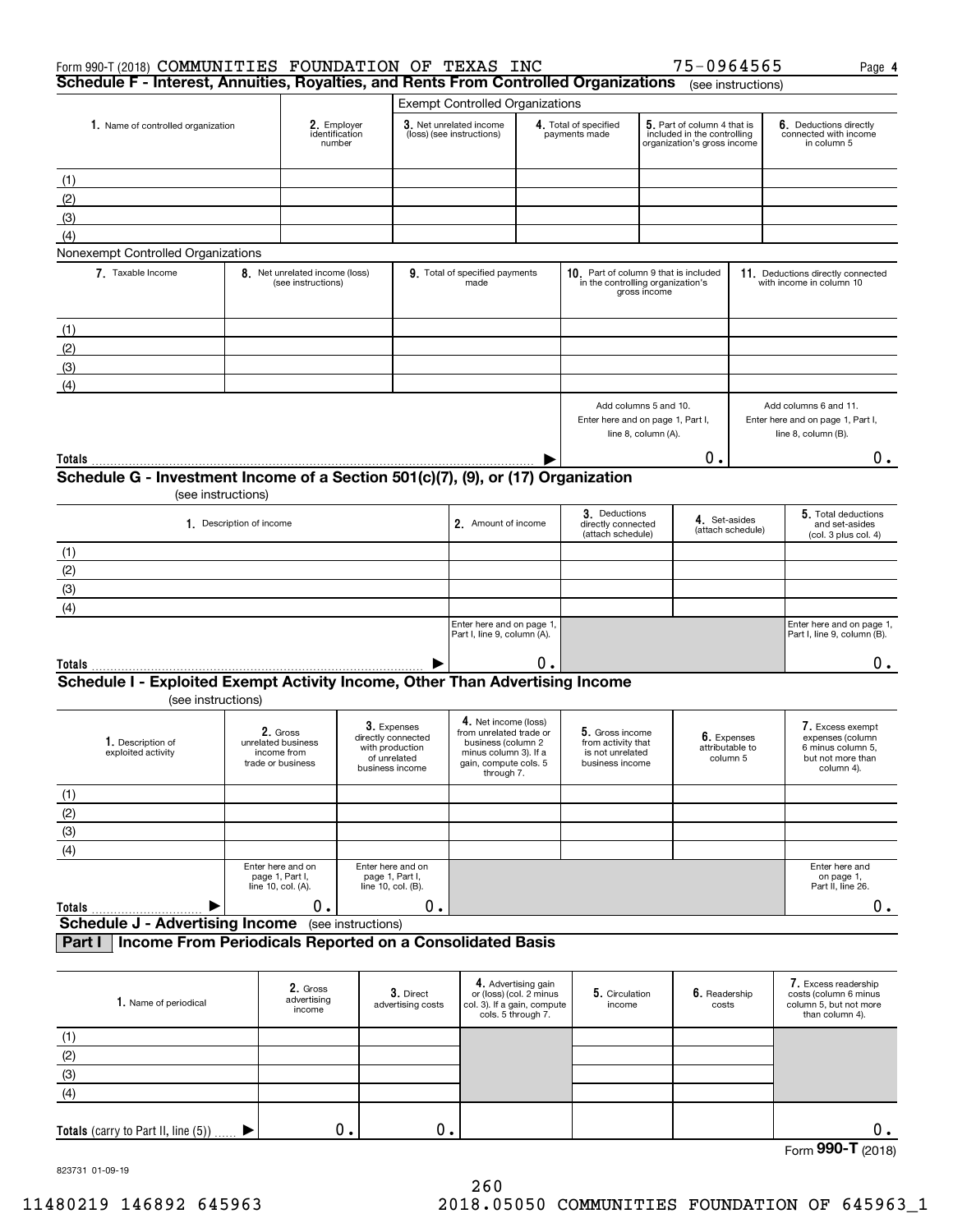#### Form 990-T(2018)  $\mathsf{COMMUNITIES}$  FOUNDATION OF TEXAS INC  $75\text{--}0964565$  Page

 $\frac{9}{6}$ 

 $\blacktriangleright$ 

**Part II | Income From Periodicals Reported on a Separate Basis** (For each periodical listed in Part II, fill in columns 2 through 7 on a line-by-line basis.)

**Total.**  Enter here and on page 1, Part II, line 14

**2.** Gross<br>advertising income **3.** Direct advertising costs **4.** Advertising gain<br>or (loss) (col. 2 minus col. 3). If a gain, compute cols. 5 through 7. **5.** Circulation | **6.** income Readership costs Excess readership **7.**  costs (column 6 minus column 5, but not more than column 4). **1.** Name of periodical Enter here and on page 1, Part I, line 11, col. (A). Enter here and on page 1, Part I, line 11, col. (B). Enter here and on page 1, Part II, line 27. **3**. Percent of<br>time devoted to<br>business e and the compensation attributable<br>
2. Title to unrelated business<br>
to unrelated business<br>
to unrelated business Name**1. 2. Totals from Part I Totals,** Part II (lines 1-5) **Schedule K - Compensation of Officers, Directors, and Trustees 3. 4.**  $\frac{1}{2}$  $\frac{1}{2}$ %(1) (2) (3) (4) (see instructions) (1) (2) (3) $\blacktriangleright$  $\blacktriangleright$  $0.$  0 0. 0. 0.  $0_{.}$ 

 $\overline{0}$ .

**990-T**  Form (2018)

823732 01-09-19

(4)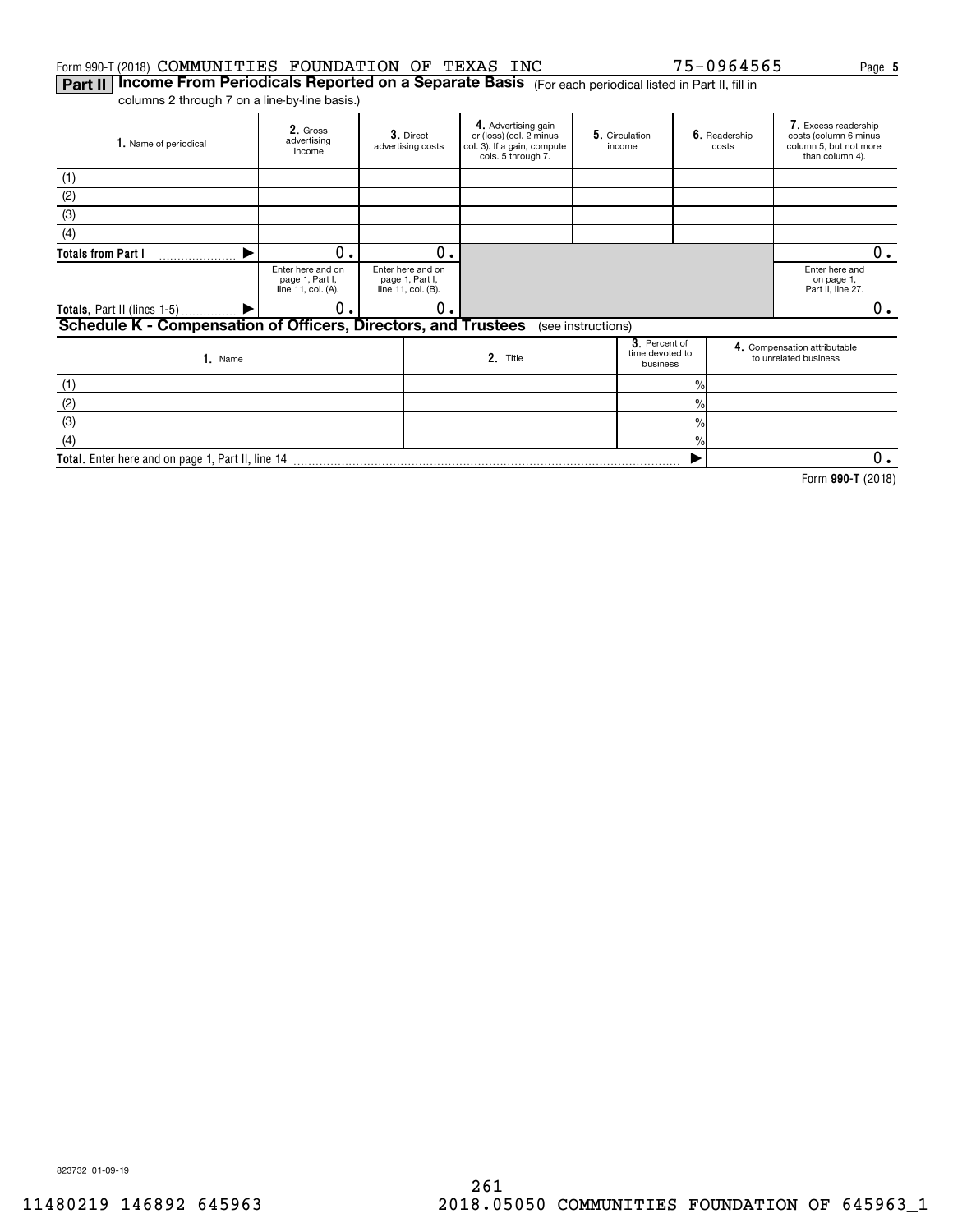| FORM $990-T$               |                                   | NET OPERATING LOSS DEDUCTION  |                      | STATEMENT 1            |
|----------------------------|-----------------------------------|-------------------------------|----------------------|------------------------|
| LOSS SUSTAINED<br>TAX YEAR |                                   | LOSS<br>PREVIOUSLY<br>APPLIED | LOSS<br>REMAINING    | AVAILABLE<br>THIS YEAR |
| 06/30/17<br>06/30/18       | 400,012.<br>916, 404.             | О.<br>0.                      | 400,012.<br>916,404. | 400,012.<br>916,404.   |
|                            | NOL CARRYOVER AVAILABLE THIS YEAR |                               | 1,316,416.           | 1,316,416.             |

}}}}}}}}}}}}}}}}}}}}}}}}}}}}}}}}}}} }}}}}}}}}}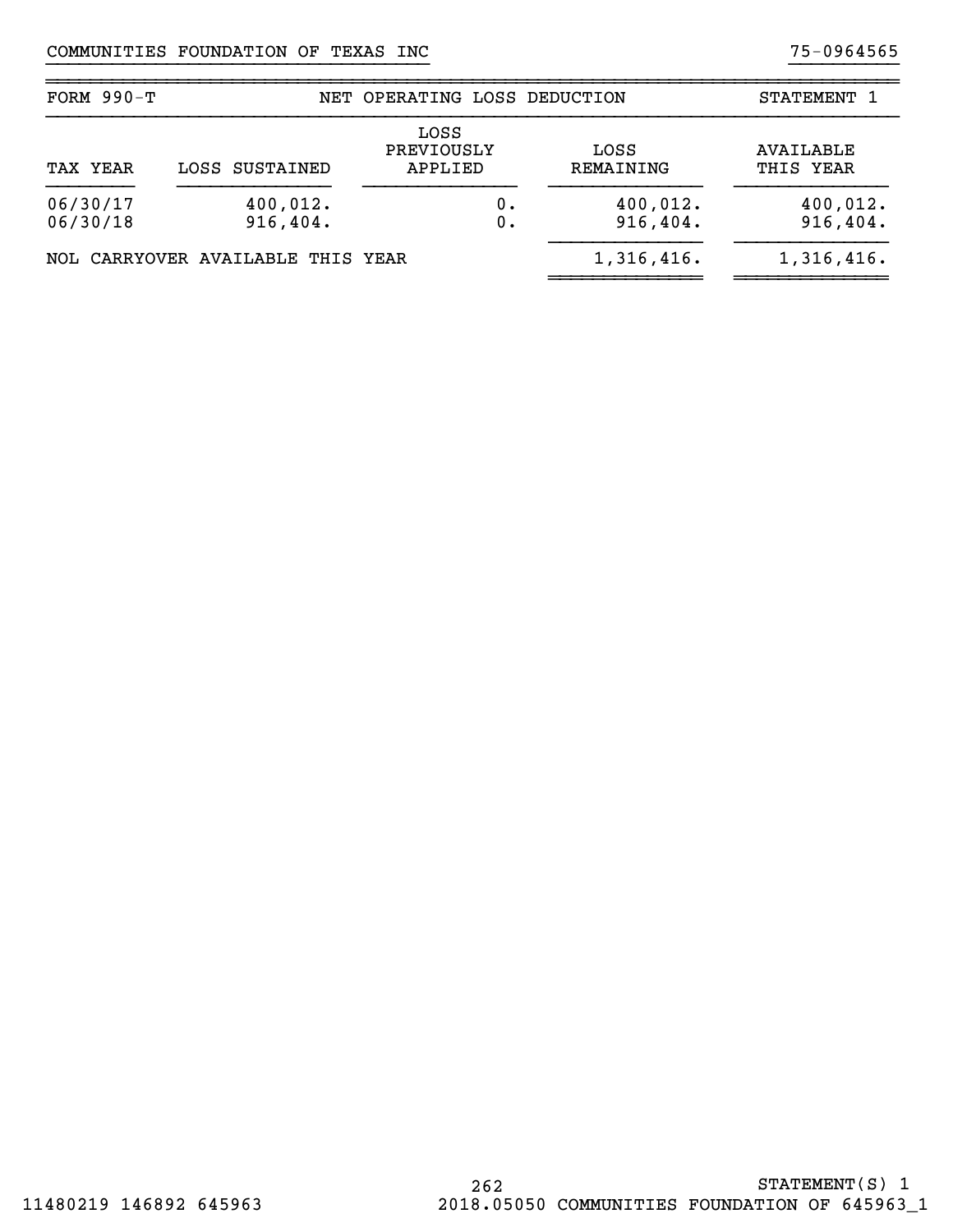|          | <b>Unrelated Business Taxable Income for</b><br><b>SCHEDULE M</b><br>(Form 990-T)<br><b>Unrelated Trade or Business</b> |                                                                                                                                                                                                                                                                                                                      |                     |                         |  |            |                                                     |                 |                               |  |
|----------|-------------------------------------------------------------------------------------------------------------------------|----------------------------------------------------------------------------------------------------------------------------------------------------------------------------------------------------------------------------------------------------------------------------------------------------------------------|---------------------|-------------------------|--|------------|-----------------------------------------------------|-----------------|-------------------------------|--|
|          |                                                                                                                         | For calendar year 2018 or other tax year beginning $JUL$ 1, $2018$ , and ending $JUN$ 30, $2019$                                                                                                                                                                                                                     |                     |                         |  |            |                                                     |                 | 2018                          |  |
|          | Department of the Treasury<br>Internal Revenue Service (99)                                                             | Go to www.irs.gov/Form990T for instructions and the latest information.                                                                                                                                                                                                                                              |                     |                         |  |            |                                                     |                 | Open to Public Inspection for |  |
|          |                                                                                                                         | Do not enter SSN numbers on this form as it may be made public if your organization is a 501(c)(3).                                                                                                                                                                                                                  |                     |                         |  |            |                                                     |                 | 501(c)(3) Organizations Only  |  |
|          | Name of the organization                                                                                                | COMMUNITIES FOUNDATION OF TEXAS                                                                                                                                                                                                                                                                                      |                     |                         |  | <b>INC</b> | <b>Employer identification number</b><br>75-0964565 |                 |                               |  |
|          |                                                                                                                         | Unrelated business activity code (see instructions)                                                                                                                                                                                                                                                                  | 523000              |                         |  |            |                                                     |                 |                               |  |
|          |                                                                                                                         | Describe the unrelated trade or business                                                                                                                                                                                                                                                                             | > BENJI TRACKER LTD |                         |  |            |                                                     |                 |                               |  |
| Part I   |                                                                                                                         | <b>Unrelated Trade or Business Income</b>                                                                                                                                                                                                                                                                            |                     |                         |  | (A) Income | (B) Expenses                                        |                 | (C) Net                       |  |
|          | <b>1a</b> Gross receipts or sales                                                                                       |                                                                                                                                                                                                                                                                                                                      |                     |                         |  |            |                                                     |                 |                               |  |
|          | <b>b</b> Less returns and allowances                                                                                    |                                                                                                                                                                                                                                                                                                                      | c Balance           | 1c                      |  |            |                                                     |                 |                               |  |
| 2        |                                                                                                                         |                                                                                                                                                                                                                                                                                                                      |                     | $\mathbf{2}$            |  |            |                                                     |                 |                               |  |
| з        |                                                                                                                         |                                                                                                                                                                                                                                                                                                                      |                     | $\overline{\mathbf{3}}$ |  |            |                                                     |                 |                               |  |
|          |                                                                                                                         | 4a Capital gain net income (attach Schedule D)                                                                                                                                                                                                                                                                       |                     | 4a                      |  |            |                                                     |                 |                               |  |
| b        |                                                                                                                         | Net gain (loss) (Form 4797, Part II, line 17) (attach Form 4797)                                                                                                                                                                                                                                                     |                     | 4b                      |  |            |                                                     |                 |                               |  |
| c        |                                                                                                                         |                                                                                                                                                                                                                                                                                                                      |                     | 4c                      |  |            |                                                     |                 |                               |  |
| 5        |                                                                                                                         | Income (loss) from a partnership or an S corporation (attach                                                                                                                                                                                                                                                         |                     |                         |  | 2,752.     |                                                     |                 | 2,752.                        |  |
| 6        |                                                                                                                         |                                                                                                                                                                                                                                                                                                                      |                     | 5<br>6                  |  |            |                                                     |                 |                               |  |
| 7        |                                                                                                                         |                                                                                                                                                                                                                                                                                                                      |                     | $\overline{7}$          |  |            |                                                     |                 |                               |  |
| 8        |                                                                                                                         | Interest, annuities, royalties, and rents from a controlled                                                                                                                                                                                                                                                          |                     |                         |  |            |                                                     |                 |                               |  |
|          |                                                                                                                         |                                                                                                                                                                                                                                                                                                                      |                     | 8                       |  |            |                                                     |                 |                               |  |
| 9        |                                                                                                                         | Investment income of a section $501(c)(7)$ , $(9)$ , or $(17)$                                                                                                                                                                                                                                                       |                     |                         |  |            |                                                     |                 |                               |  |
|          |                                                                                                                         |                                                                                                                                                                                                                                                                                                                      |                     | 9                       |  |            |                                                     |                 |                               |  |
| 10       |                                                                                                                         | Exploited exempt activity income (Schedule I)                                                                                                                                                                                                                                                                        |                     | 10                      |  |            |                                                     |                 |                               |  |
| 11       |                                                                                                                         |                                                                                                                                                                                                                                                                                                                      |                     | 11                      |  |            |                                                     |                 |                               |  |
| 12       |                                                                                                                         | Other income (See instructions; attach schedule)                                                                                                                                                                                                                                                                     |                     | 12                      |  |            |                                                     |                 |                               |  |
| 13       |                                                                                                                         |                                                                                                                                                                                                                                                                                                                      |                     | 13                      |  | 2,752.     |                                                     |                 | 2,752.                        |  |
| 14       |                                                                                                                         | Part II Deductions Not Taken Elsewhere (See instructions for limitations on deductions.) (Except for contributions,<br>deductions must be directly connected with the unrelated business income.)<br>Compensation of officers, directors, and trustees (Schedule K) [11] [2000] [2000] [2000] [2000] [2000] [2000] [ |                     |                         |  |            |                                                     | 14              |                               |  |
| 15       |                                                                                                                         | Salaries and wages with the continuum contract of the contract of the contract of the contract of the contract of the contract of the contract of the contract of the contract of the contract of the contract of the contract                                                                                       |                     |                         |  |            |                                                     | 15              |                               |  |
| 16       |                                                                                                                         | Repairs and maintenance measurements are all the contract of the contract of the contract of the contract of the contract of the contract of the contract of the contract of the contract of the contract of the contract of t                                                                                       |                     |                         |  |            |                                                     | 16              |                               |  |
| 17       |                                                                                                                         |                                                                                                                                                                                                                                                                                                                      |                     |                         |  |            |                                                     | 17              |                               |  |
| 18       |                                                                                                                         |                                                                                                                                                                                                                                                                                                                      |                     |                         |  |            |                                                     | 18              |                               |  |
| 19       |                                                                                                                         |                                                                                                                                                                                                                                                                                                                      |                     |                         |  |            |                                                     | 19              |                               |  |
| 20       |                                                                                                                         | Charitable contributions (See instructions for limitation rules) [11] manufacture contributions (See instructions for limitation rules)                                                                                                                                                                              |                     |                         |  |            |                                                     | 20              |                               |  |
| 21       |                                                                                                                         |                                                                                                                                                                                                                                                                                                                      |                     |                         |  |            |                                                     |                 |                               |  |
| 22       |                                                                                                                         | Less depreciation claimed on Schedule A and elsewhere on return <b>2000</b> 22a   22a   22a   22a   22a   22a   22a   22a   22a   22a   22a   22a   22a   22a   22a   22a   22a   22a   22a   22a   22a   22a   22a   22a   22a   2                                                                                  |                     |                         |  |            |                                                     | 22 <sub>b</sub> |                               |  |
| 23       |                                                                                                                         |                                                                                                                                                                                                                                                                                                                      |                     |                         |  |            |                                                     | 23              |                               |  |
| 24       |                                                                                                                         |                                                                                                                                                                                                                                                                                                                      |                     |                         |  |            |                                                     | 24              |                               |  |
| 25       |                                                                                                                         |                                                                                                                                                                                                                                                                                                                      |                     |                         |  |            |                                                     | 25              |                               |  |
| 26       |                                                                                                                         |                                                                                                                                                                                                                                                                                                                      |                     |                         |  |            |                                                     | 26<br>27        |                               |  |
| 27<br>28 |                                                                                                                         |                                                                                                                                                                                                                                                                                                                      |                     |                         |  |            |                                                     | 28              |                               |  |
| 29       |                                                                                                                         | Other deductions (attach schedule) manufactured and an architecture of the deductions (attach schedule) manufactured and architecture of the deductions (attach schedule)                                                                                                                                            |                     |                         |  |            |                                                     | 29              | 0.                            |  |
| 30       |                                                                                                                         | Unrelated business taxable income before net operating loss deduction. Subtract line 29 from line 13                                                                                                                                                                                                                 |                     |                         |  |            |                                                     | 30              | 2,752.                        |  |
| 31       |                                                                                                                         | Deduction for net operating loss arising in tax years beginning on or after January 1, 2018 (see                                                                                                                                                                                                                     |                     |                         |  |            |                                                     |                 |                               |  |
|          |                                                                                                                         |                                                                                                                                                                                                                                                                                                                      |                     |                         |  |            |                                                     | 31              |                               |  |
| 32       |                                                                                                                         | Unrelated business taxable income. Subtract line 31 from line 30 manufacture incommunity control of the United                                                                                                                                                                                                       |                     |                         |  |            |                                                     | 32              | 2,752.                        |  |
| LHA      |                                                                                                                         | For Paperwork Reduction Act Notice, see instructions.                                                                                                                                                                                                                                                                |                     |                         |  |            |                                                     |                 | Schedule M (Form 990-T) 2018  |  |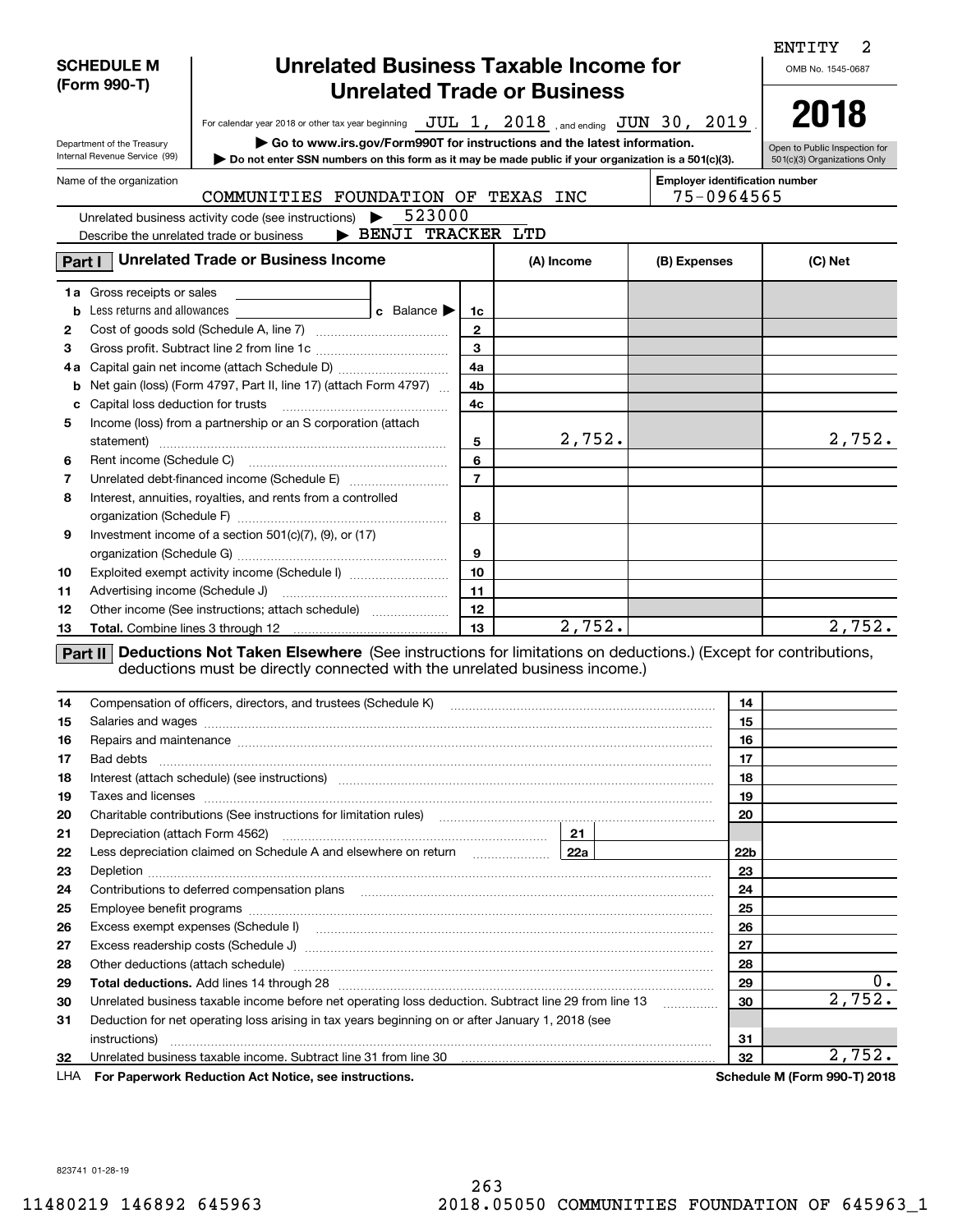|          | <b>SCHEDULE M</b><br>(Form 990-T) |                                                                                                                                                                                                                                                                     | ENTITY<br>OMB No. 1545-0687 |                |            |      |                                                     |                 |                               |
|----------|-----------------------------------|---------------------------------------------------------------------------------------------------------------------------------------------------------------------------------------------------------------------------------------------------------------------|-----------------------------|----------------|------------|------|-----------------------------------------------------|-----------------|-------------------------------|
|          |                                   | For calendar year 2018 or other tax year beginning JUL 1, 2018, and ending JUN 30, 2019                                                                                                                                                                             |                             |                |            |      |                                                     |                 | 2018                          |
|          | Department of the Treasury        | $\triangleright$ Go to www.irs.gov/Form990T for instructions and the latest information.                                                                                                                                                                            |                             |                |            |      |                                                     |                 | Open to Public Inspection for |
|          | Internal Revenue Service (99)     | Do not enter SSN numbers on this form as it may be made public if your organization is a 501(c)(3).                                                                                                                                                                 |                             |                |            |      |                                                     |                 | 501(c)(3) Organizations Only  |
|          | Name of the organization          | COMMUNITIES FOUNDATION OF TEXAS INC                                                                                                                                                                                                                                 |                             |                |            |      | <b>Employer identification number</b><br>75-0964565 |                 |                               |
|          |                                   | Unrelated business activity code (see instructions)<br>▶                                                                                                                                                                                                            | 523000                      |                |            |      |                                                     |                 |                               |
|          |                                   | Describe the unrelated trade or business                                                                                                                                                                                                                            | > HARRIS DABNEY LTD         |                |            |      |                                                     |                 |                               |
|          |                                   | <b>Unrelated Trade or Business Income</b>                                                                                                                                                                                                                           |                             |                |            |      |                                                     |                 |                               |
| Part I   |                                   |                                                                                                                                                                                                                                                                     |                             |                | (A) Income |      | (B) Expenses                                        |                 | (C) Net                       |
|          | 1a Gross receipts or sales        |                                                                                                                                                                                                                                                                     |                             |                |            |      |                                                     |                 |                               |
| b        | Less returns and allowances       |                                                                                                                                                                                                                                                                     | c Balance                   | 1c             |            |      |                                                     |                 |                               |
| 2        |                                   |                                                                                                                                                                                                                                                                     |                             | $\mathbf{2}$   |            |      |                                                     |                 |                               |
| з        |                                   |                                                                                                                                                                                                                                                                     |                             | 3              |            |      |                                                     |                 |                               |
|          |                                   | 4a Capital gain net income (attach Schedule D)                                                                                                                                                                                                                      |                             | 4a             |            |      |                                                     |                 |                               |
| b        |                                   | Net gain (loss) (Form 4797, Part II, line 17) (attach Form 4797)                                                                                                                                                                                                    |                             | 4b<br>4c       |            |      |                                                     |                 |                               |
| c<br>5   |                                   | Income (loss) from a partnership or an S corporation (attach                                                                                                                                                                                                        |                             |                |            |      |                                                     |                 |                               |
|          |                                   |                                                                                                                                                                                                                                                                     |                             | 5              |            | 958. |                                                     |                 | 958.                          |
| 6        |                                   |                                                                                                                                                                                                                                                                     |                             | 6              |            |      |                                                     |                 |                               |
| 7        |                                   |                                                                                                                                                                                                                                                                     |                             | $\overline{7}$ |            |      |                                                     |                 |                               |
| 8        |                                   | Interest, annuities, royalties, and rents from a controlled                                                                                                                                                                                                         |                             |                |            |      |                                                     |                 |                               |
|          |                                   |                                                                                                                                                                                                                                                                     |                             | 8              |            |      |                                                     |                 |                               |
| 9        |                                   | Investment income of a section $501(c)(7)$ , $(9)$ , or $(17)$                                                                                                                                                                                                      |                             |                |            |      |                                                     |                 |                               |
|          |                                   |                                                                                                                                                                                                                                                                     |                             | 9              |            |      |                                                     |                 |                               |
| 10       |                                   | Exploited exempt activity income (Schedule I)                                                                                                                                                                                                                       |                             | 10             |            |      |                                                     |                 |                               |
| 11       |                                   |                                                                                                                                                                                                                                                                     |                             | 11             |            |      |                                                     |                 |                               |
| 12       |                                   | Other income (See instructions; attach schedule)                                                                                                                                                                                                                    |                             | 12             |            |      |                                                     |                 |                               |
| 13       |                                   |                                                                                                                                                                                                                                                                     |                             | 13             |            | 958. |                                                     |                 | 958.                          |
| 14       |                                   | Part II Deductions Not Taken Elsewhere (See instructions for limitations on deductions.) (Except for contributions,<br>deductions must be directly connected with the unrelated business income.)<br>Compensation of officers, directors, and trustees (Schedule K) |                             |                |            |      |                                                     | 14              |                               |
| 15       |                                   | Salaries and wages with the continuum contract of the contract of the contract of the contract of the contract of the contract of the contract of the contract of the contract of the contract of the contract of the contract                                      |                             |                |            |      |                                                     | 15              |                               |
|          |                                   | Repairs and maintenance material content and a state of the state of the state of the state of the state of the state of the state of the state of the state of the state of the state of the state of the state of the state                                       |                             |                |            |      |                                                     | 16              |                               |
| 17       | Bad debts                         |                                                                                                                                                                                                                                                                     |                             |                |            |      |                                                     | 17              |                               |
| 18       |                                   | Interest (attach schedule) (see instructions) manufactured and according to the contract of the schedule) (see instructions)                                                                                                                                        |                             |                |            |      |                                                     | 18              |                               |
| 19       |                                   | Taxes and licenses <b>with a construction of the construction of the construction of the construction</b> of the construction of the construction of the construction of the construction of the construction of the construction o                                 |                             |                |            |      |                                                     | 19              |                               |
| 20       |                                   | Charitable contributions (See instructions for limitation rules) [11] manufacture contributions (See instructions for limitation rules) [11] manufacture contributions (See instructions for limitation rules) [11] manufactur                                      |                             |                |            |      |                                                     | 20              |                               |
| 21       |                                   |                                                                                                                                                                                                                                                                     |                             |                |            | 21   |                                                     |                 |                               |
| 22       |                                   | Less depreciation claimed on Schedule A and elsewhere on return [22a]                                                                                                                                                                                               |                             |                |            |      |                                                     | 22 <sub>b</sub> |                               |
| 23       |                                   |                                                                                                                                                                                                                                                                     |                             |                |            |      |                                                     | 23              |                               |
| 24       |                                   |                                                                                                                                                                                                                                                                     |                             |                |            |      |                                                     | 24              |                               |
| 25       |                                   |                                                                                                                                                                                                                                                                     |                             |                |            |      |                                                     | 25              |                               |
| 26       |                                   |                                                                                                                                                                                                                                                                     |                             |                |            |      |                                                     | 26              |                               |
| 27       |                                   |                                                                                                                                                                                                                                                                     |                             |                |            |      |                                                     | 27              |                               |
| 28       |                                   | Other deductions (attach schedule) manufactured and according to the deductions (attach schedule) manufactured and according to the deductions (attach schedule) manufactured and according to the deduction of the determinan                                      |                             |                |            |      |                                                     | 28              | $0$ .                         |
| 29       |                                   |                                                                                                                                                                                                                                                                     |                             |                |            |      |                                                     | 29<br>30        | 958.                          |
| 30<br>31 |                                   | Unrelated business taxable income before net operating loss deduction. Subtract line 29 from line 13<br>Deduction for net operating loss arising in tax years beginning on or after January 1, 2018 (see                                                            |                             |                |            |      | .                                                   |                 |                               |
|          |                                   |                                                                                                                                                                                                                                                                     |                             |                |            |      |                                                     | 31              |                               |
| 32       |                                   | Unrelated business taxable income. Subtract line 31 from line 30 manufactured incommunity control of the Unit                                                                                                                                                       |                             |                |            |      |                                                     | 32              | 958.                          |
| LHA      |                                   | For Paperwork Reduction Act Notice, see instructions.                                                                                                                                                                                                               |                             |                |            |      |                                                     |                 | Schedule M (Form 990-T) 2018  |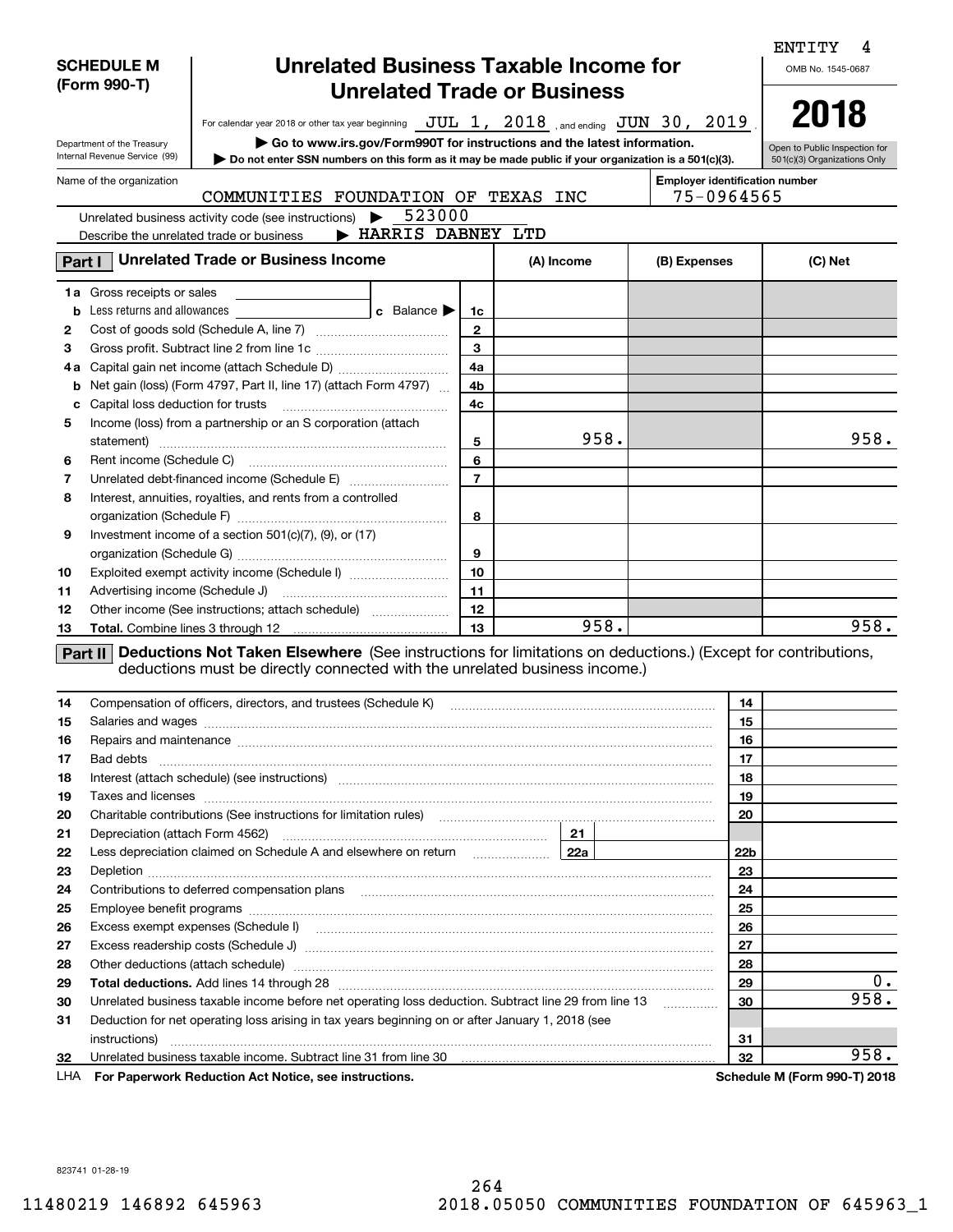|          |                                   |                                                                                                                                                                                                                                      |                |            |                                       |          | ENTITY<br>5                   |
|----------|-----------------------------------|--------------------------------------------------------------------------------------------------------------------------------------------------------------------------------------------------------------------------------------|----------------|------------|---------------------------------------|----------|-------------------------------|
|          | <b>SCHEDULE M</b>                 | <b>Unrelated Business Taxable Income for</b>                                                                                                                                                                                         |                |            |                                       |          | OMB No. 1545-0687             |
|          | (Form 990-T)                      | <b>Unrelated Trade or Business</b>                                                                                                                                                                                                   |                |            |                                       |          |                               |
|          |                                   |                                                                                                                                                                                                                                      |                |            |                                       |          | 2018                          |
|          |                                   | For calendar year 2018 or other tax year beginning $JUL$ 1, $2018$ and ending $JUN$ 30, $2019$                                                                                                                                       |                |            |                                       |          |                               |
|          | Department of the Treasury        | Go to www.irs.gov/Form990T for instructions and the latest information.                                                                                                                                                              |                |            |                                       |          | Open to Public Inspection for |
|          | Internal Revenue Service (99)     | Do not enter SSN numbers on this form as it may be made public if your organization is a 501(c)(3).                                                                                                                                  |                |            |                                       |          | 501(c)(3) Organizations Only  |
|          | Name of the organization          |                                                                                                                                                                                                                                      |                |            | <b>Employer identification number</b> |          |                               |
|          |                                   | COMMUNITIES FOUNDATION OF TEXAS INC<br>523000                                                                                                                                                                                        |                |            | 75-0964565                            |          |                               |
|          |                                   | Unrelated business activity code (see instructions) $\blacktriangleright$<br>> HARRIS, DABNEY, BRINKER LTD                                                                                                                           |                |            |                                       |          |                               |
|          |                                   | Describe the unrelated trade or business                                                                                                                                                                                             |                |            |                                       |          |                               |
| Part I   |                                   | <b>Unrelated Trade or Business Income</b>                                                                                                                                                                                            |                | (A) Income | (B) Expenses                          |          | (C) Net                       |
|          | <b>1a</b> Gross receipts or sales |                                                                                                                                                                                                                                      |                |            |                                       |          |                               |
| b        | Less returns and allowances       | <b>c</b> Balance $\blacktriangleright$                                                                                                                                                                                               | 1c             |            |                                       |          |                               |
| 2        |                                   |                                                                                                                                                                                                                                      | $\mathbf{2}$   |            |                                       |          |                               |
| 3        |                                   |                                                                                                                                                                                                                                      | $\mathbf{3}$   |            |                                       |          |                               |
| 4a       |                                   |                                                                                                                                                                                                                                      | 4a             |            |                                       |          |                               |
| b        |                                   | Net gain (loss) (Form 4797, Part II, line 17) (attach Form 4797)                                                                                                                                                                     | 4b             |            |                                       |          |                               |
| с        | Capital loss deduction for trusts |                                                                                                                                                                                                                                      | 4 <sub>c</sub> |            |                                       |          |                               |
| 5        |                                   | Income (loss) from a partnership or an S corporation (attach                                                                                                                                                                         |                |            |                                       |          |                               |
|          |                                   |                                                                                                                                                                                                                                      | 5              | 11.        |                                       |          | 11.                           |
| 6        |                                   |                                                                                                                                                                                                                                      | 6              |            |                                       |          |                               |
| 7        |                                   |                                                                                                                                                                                                                                      | $\overline{7}$ |            |                                       |          |                               |
| 8        |                                   | Interest, annuities, royalties, and rents from a controlled                                                                                                                                                                          |                |            |                                       |          |                               |
|          |                                   |                                                                                                                                                                                                                                      | 8              |            |                                       |          |                               |
| 9        |                                   | Investment income of a section $501(c)(7)$ , (9), or (17)                                                                                                                                                                            |                |            |                                       |          |                               |
|          |                                   |                                                                                                                                                                                                                                      | 9              |            |                                       |          |                               |
| 10       |                                   | Exploited exempt activity income (Schedule I)                                                                                                                                                                                        | 10             |            |                                       |          |                               |
| 11       |                                   |                                                                                                                                                                                                                                      | 11<br>12       |            |                                       |          |                               |
| 12       |                                   | Other income (See instructions; attach schedule)                                                                                                                                                                                     | 13             | 11.        |                                       |          | 11.                           |
| 13       |                                   |                                                                                                                                                                                                                                      |                |            |                                       |          |                               |
|          | Part II                           | Deductions Not Taken Elsewhere (See instructions for limitations on deductions.) (Except for contributions,<br>deductions must be directly connected with the unrelated business income.)                                            |                |            |                                       |          |                               |
|          |                                   |                                                                                                                                                                                                                                      |                |            |                                       |          |                               |
| 14       |                                   | Compensation of officers, directors, and trustees (Schedule K)                                                                                                                                                                       |                |            |                                       | 14       |                               |
| 15       |                                   | Salaries and wages <b>construction and construction of the set of the set of the set of the set of the set of the set of the set of the set of the set of the set of the set of the set of the set of the set of the set of the </b> |                |            |                                       | 15       |                               |
| 16       |                                   | Repairs and maintenance www.communication.com/www.communication.com/www.communication.com/www.com                                                                                                                                    |                |            |                                       | 16       |                               |
| 17       | Bad debts                         |                                                                                                                                                                                                                                      |                |            |                                       | 17       |                               |
| 18       |                                   |                                                                                                                                                                                                                                      |                |            |                                       | 18       |                               |
| 19       |                                   |                                                                                                                                                                                                                                      |                |            |                                       | 19       |                               |
| 20       |                                   | Charitable contributions (See instructions for limitation rules) [11] manufacture contributions (See instructions for limitation rules)                                                                                              |                |            |                                       | 20       |                               |
| 21       |                                   |                                                                                                                                                                                                                                      |                |            |                                       |          |                               |
| 22       |                                   | Less depreciation claimed on Schedule A and elsewhere on return <i>manumenting</i> 22a                                                                                                                                               |                |            |                                       | 22b      |                               |
| 23       |                                   |                                                                                                                                                                                                                                      |                |            |                                       | 23       |                               |
| 24       |                                   |                                                                                                                                                                                                                                      |                |            |                                       | 24       |                               |
| 25       |                                   |                                                                                                                                                                                                                                      |                |            |                                       | 25       |                               |
| 26       |                                   | Excess exempt expenses (Schedule I) <b>manual contract and contract and contract and contract and contract and contract and contract and contract and contract and contract and contract and contract and contract and contract </b> |                |            |                                       | 26       |                               |
| 27       |                                   |                                                                                                                                                                                                                                      |                |            |                                       | 27       |                               |
| 28       |                                   | Other deductions (attach schedule) manufactured and content to the deductions of the deductions (attach schedule)                                                                                                                    |                |            |                                       | 28       | $0$ .                         |
| 29<br>30 |                                   | Unrelated business taxable income before net operating loss deduction. Subtract line 29 from line 13                                                                                                                                 |                |            |                                       | 29<br>30 | 11.                           |
| 31       |                                   | Deduction for net operating loss arising in tax years beginning on or after January 1, 2018 (see                                                                                                                                     |                |            |                                       |          |                               |
|          | instructions)                     |                                                                                                                                                                                                                                      |                |            |                                       | 31       |                               |
| 32       |                                   | Unrelated business taxable income. Subtract line 31 from line 30 manufactured incommunity contracts and the Un                                                                                                                       |                |            |                                       | 32       | 11.                           |
| LHA      |                                   | For Paperwork Reduction Act Notice, see instructions.                                                                                                                                                                                |                |            |                                       |          | Schedule M (Form 990-T) 2018  |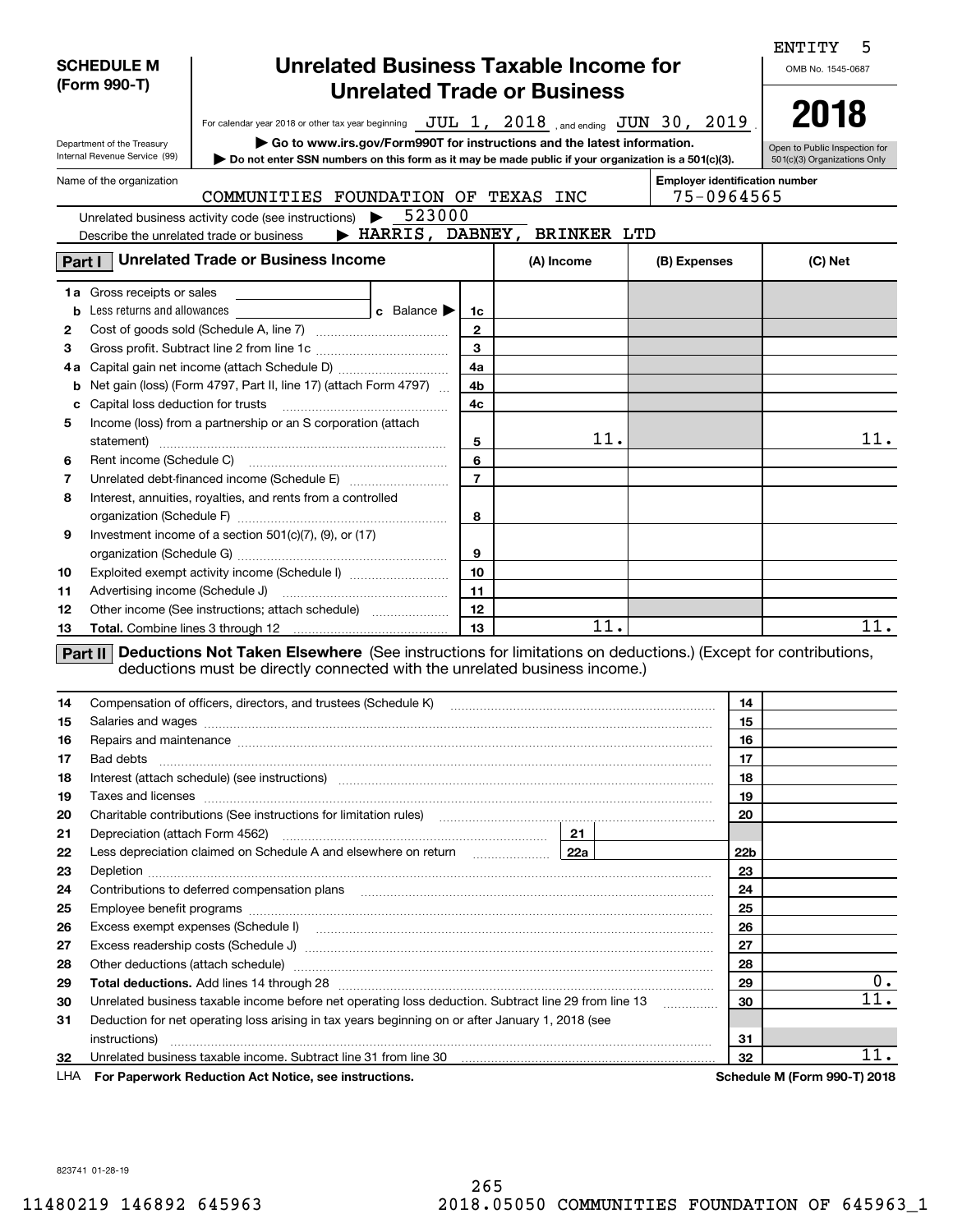|        | <b>SCHEDULE M</b><br>(Form 990-T) |                                                                                                                                                                                                                                                                                                                      | ENTITY<br>OMB No. 1545-0687            |                |            |             |                                          |                 |                               |  |  |
|--------|-----------------------------------|----------------------------------------------------------------------------------------------------------------------------------------------------------------------------------------------------------------------------------------------------------------------------------------------------------------------|----------------------------------------|----------------|------------|-------------|------------------------------------------|-----------------|-------------------------------|--|--|
|        |                                   | For calendar year 2018 or other tax year beginning $JUL$ 1, $2018$ , and ending $JUN$ 30, $2019$                                                                                                                                                                                                                     |                                        |                |            |             |                                          |                 | 2018                          |  |  |
|        | Department of the Treasury        | $\triangleright$ Go to www.irs.gov/Form990T for instructions and the latest information.                                                                                                                                                                                                                             |                                        |                |            |             |                                          |                 | Open to Public Inspection for |  |  |
|        | Internal Revenue Service (99)     | Do not enter SSN numbers on this form as it may be made public if your organization is a 501(c)(3).                                                                                                                                                                                                                  |                                        |                |            |             |                                          |                 | 501(c)(3) Organizations Only  |  |  |
|        | Name of the organization          | COMMUNITIES FOUNDATION OF TEXAS INC                                                                                                                                                                                                                                                                                  |                                        |                |            | 75-0964565  | <b>Employer identification number</b>    |                 |                               |  |  |
|        |                                   | Unrelated business activity code (see instructions)<br>▶                                                                                                                                                                                                                                                             | 523000                                 |                |            |             |                                          |                 |                               |  |  |
|        |                                   | Describe the unrelated trade or business                                                                                                                                                                                                                                                                             |                                        |                |            |             | > NANO SIGNATURE IMAGING TECHNOLOGIES LP |                 |                               |  |  |
| Part I |                                   | <b>Unrelated Trade or Business Income</b>                                                                                                                                                                                                                                                                            |                                        |                | (A) Income |             | (B) Expenses                             |                 | (C) Net                       |  |  |
|        | <b>1a</b> Gross receipts or sales |                                                                                                                                                                                                                                                                                                                      |                                        |                |            |             |                                          |                 |                               |  |  |
| b      | Less returns and allowances       |                                                                                                                                                                                                                                                                                                                      | <b>c</b> Balance $\blacktriangleright$ | 1c             |            |             |                                          |                 |                               |  |  |
| 2      |                                   |                                                                                                                                                                                                                                                                                                                      |                                        | $\mathbf{2}$   |            |             |                                          |                 |                               |  |  |
| з      |                                   |                                                                                                                                                                                                                                                                                                                      |                                        | 3              |            |             |                                          |                 |                               |  |  |
| 4а     |                                   |                                                                                                                                                                                                                                                                                                                      |                                        | 4a             |            |             |                                          |                 |                               |  |  |
| b      |                                   | Net gain (loss) (Form 4797, Part II, line 17) (attach Form 4797)                                                                                                                                                                                                                                                     |                                        | 4b             |            |             |                                          |                 |                               |  |  |
| c      |                                   | Income (loss) from a partnership or an S corporation (attach                                                                                                                                                                                                                                                         |                                        | 4c             |            |             |                                          |                 |                               |  |  |
| 5      |                                   |                                                                                                                                                                                                                                                                                                                      |                                        | 5              |            | $-62, 348.$ |                                          |                 | $-62,348.$                    |  |  |
| 6      |                                   |                                                                                                                                                                                                                                                                                                                      |                                        | 6              |            |             |                                          |                 |                               |  |  |
| 7      |                                   |                                                                                                                                                                                                                                                                                                                      |                                        | $\overline{7}$ |            |             |                                          |                 |                               |  |  |
| 8      |                                   | Interest, annuities, royalties, and rents from a controlled                                                                                                                                                                                                                                                          |                                        |                |            |             |                                          |                 |                               |  |  |
|        |                                   |                                                                                                                                                                                                                                                                                                                      |                                        | 8              |            |             |                                          |                 |                               |  |  |
| 9      |                                   | Investment income of a section $501(c)(7)$ , $(9)$ , or $(17)$                                                                                                                                                                                                                                                       |                                        |                |            |             |                                          |                 |                               |  |  |
|        |                                   |                                                                                                                                                                                                                                                                                                                      |                                        | 9              |            |             |                                          |                 |                               |  |  |
| 10     |                                   | Exploited exempt activity income (Schedule I)                                                                                                                                                                                                                                                                        |                                        | 10             |            |             |                                          |                 |                               |  |  |
| 11     |                                   |                                                                                                                                                                                                                                                                                                                      |                                        | 11             |            |             |                                          |                 |                               |  |  |
| 12     |                                   | Other income (See instructions; attach schedule)                                                                                                                                                                                                                                                                     |                                        | 12             |            |             |                                          |                 |                               |  |  |
| 13     |                                   |                                                                                                                                                                                                                                                                                                                      |                                        | 13             |            | $-62,348.$  |                                          |                 | $-62, 348.$                   |  |  |
| 14     |                                   | Part II Deductions Not Taken Elsewhere (See instructions for limitations on deductions.) (Except for contributions,<br>deductions must be directly connected with the unrelated business income.)<br>Compensation of officers, directors, and trustees (Schedule K) [11] [2000] [2000] [2000] [2000] [2000] [2000] [ |                                        |                |            |             |                                          | 14              |                               |  |  |
| 15     |                                   | Salaries and wages <b>manufactures</b> and wages <b>contract to the contract of the contract of the contract of the contract of the contract of the contract of the contract of the contract of the contract of the contract of the c</b>                                                                            |                                        |                |            |             |                                          | 15              |                               |  |  |
|        |                                   | Repairs and maintenance manufactured and contract and manufactured and maintenance and maintenance manufacture                                                                                                                                                                                                       |                                        |                |            |             |                                          | 16              |                               |  |  |
| 17     | Bad debts                         |                                                                                                                                                                                                                                                                                                                      |                                        |                |            |             |                                          | 17              |                               |  |  |
| 18     |                                   | Interest (attach schedule) (see instructions) material content in the content of the content of the content of                                                                                                                                                                                                       |                                        |                |            |             |                                          | 18              |                               |  |  |
| 19     |                                   |                                                                                                                                                                                                                                                                                                                      |                                        |                |            |             |                                          | 19              |                               |  |  |
| 20     |                                   | Charitable contributions (See instructions for limitation rules) [11] manufacture contributions (See instructions for limitation rules) [11] manufacture contributions (See instructions for limitation rules) [11] manufactur                                                                                       |                                        |                |            |             |                                          | 20              |                               |  |  |
| 21     |                                   |                                                                                                                                                                                                                                                                                                                      |                                        |                |            |             |                                          |                 |                               |  |  |
| 22     |                                   | Less depreciation claimed on Schedule A and elsewhere on return <b>Fig. 1988</b>                                                                                                                                                                                                                                     |                                        |                |            |             |                                          | 22 <sub>b</sub> |                               |  |  |
| 23     |                                   |                                                                                                                                                                                                                                                                                                                      |                                        |                |            |             |                                          | 23              |                               |  |  |
| 24     |                                   |                                                                                                                                                                                                                                                                                                                      |                                        |                |            |             |                                          | 24              |                               |  |  |
| 25     |                                   |                                                                                                                                                                                                                                                                                                                      |                                        |                |            |             |                                          | 25              |                               |  |  |
| 26     |                                   |                                                                                                                                                                                                                                                                                                                      |                                        |                |            |             |                                          | 26              |                               |  |  |
| 27     |                                   | Excess readership costs (Schedule J) [[11] [2000] [2000] [2000] [3000] [3000] [3000] [3000] [3000] [3000] [3000                                                                                                                                                                                                      |                                        |                |            |             |                                          | 27              |                               |  |  |
| 28     |                                   | Other deductions (attach schedule) manufactured and an architecture of the deductions (attach schedule) manufactured and architecture of the deductions (attach schedule) manufactured and architecture of the determinant con                                                                                       |                                        |                |            |             |                                          | 28              |                               |  |  |
| 29     |                                   |                                                                                                                                                                                                                                                                                                                      |                                        |                |            |             |                                          | 29              | $0$ .<br>$-62,348.$           |  |  |
| 30     |                                   | Unrelated business taxable income before net operating loss deduction. Subtract line 29 from line 13                                                                                                                                                                                                                 |                                        |                |            |             | .                                        | 30              |                               |  |  |
| 31     |                                   | Deduction for net operating loss arising in tax years beginning on or after January 1, 2018 (see                                                                                                                                                                                                                     |                                        |                |            |             |                                          |                 |                               |  |  |
| 32     |                                   |                                                                                                                                                                                                                                                                                                                      |                                        |                |            |             |                                          | 31<br>32        | $-62,348.$                    |  |  |
| LHA    |                                   | For Paperwork Reduction Act Notice, see instructions.                                                                                                                                                                                                                                                                |                                        |                |            |             |                                          |                 | Schedule M (Form 990-T) 2018  |  |  |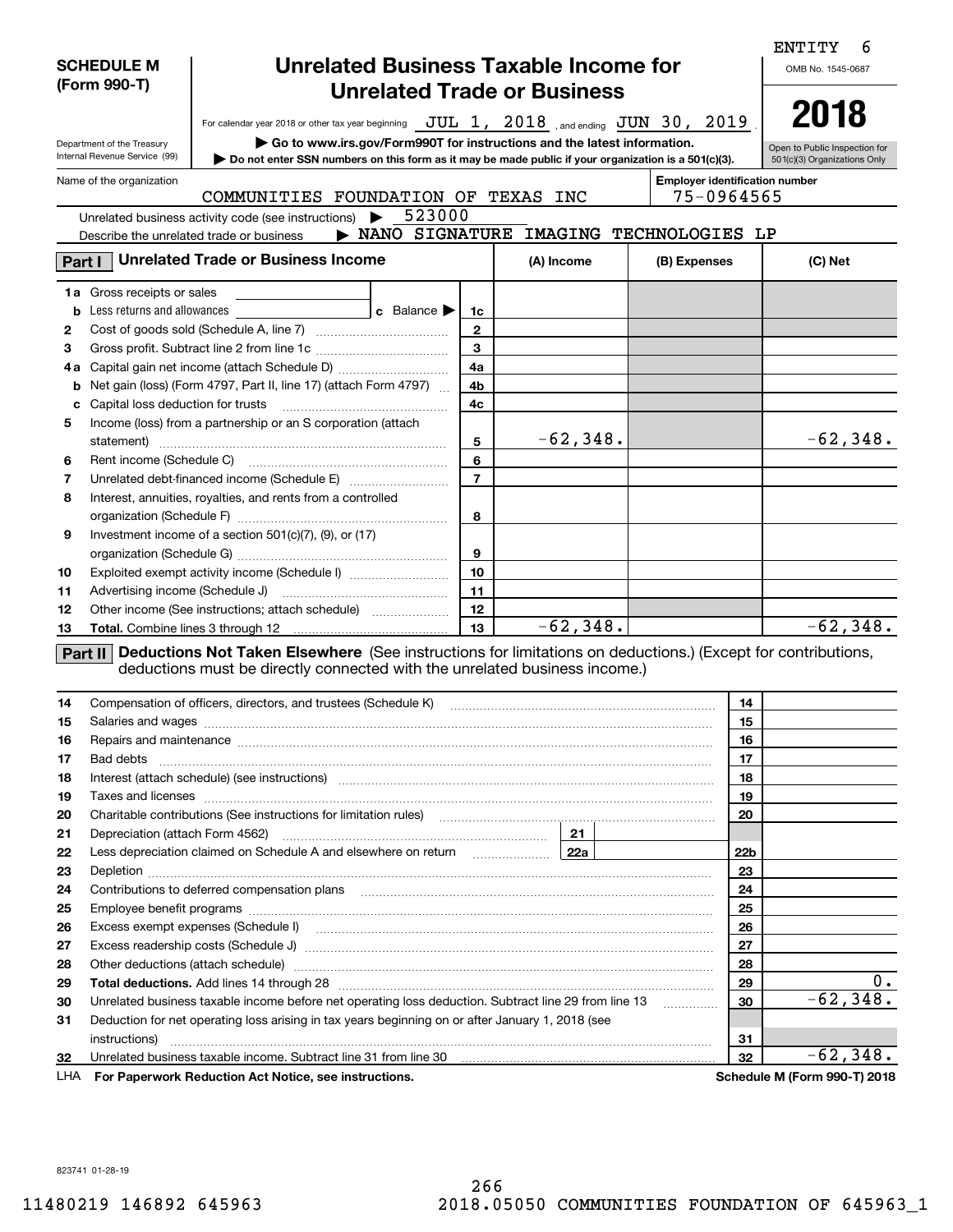|                                                        |                                                                                                                                                                                                                                                                                                                                                                      |        | Attach to your tax return. $\triangleright$ Go to www.irs.gov/Form8865 for instructions and the latest information.<br>Information furnished for the foreign partnership's tax year |                                     |                                                                                                                                                                                                   |                |                               |                                        |                                      |
|--------------------------------------------------------|----------------------------------------------------------------------------------------------------------------------------------------------------------------------------------------------------------------------------------------------------------------------------------------------------------------------------------------------------------------------|--------|-------------------------------------------------------------------------------------------------------------------------------------------------------------------------------------|-------------------------------------|---------------------------------------------------------------------------------------------------------------------------------------------------------------------------------------------------|----------------|-------------------------------|----------------------------------------|--------------------------------------|
| Department of the Treasury<br>Internal Revenue Service |                                                                                                                                                                                                                                                                                                                                                                      |        | JAN 1<br>beainnina                                                                                                                                                                  |                                     | , 2018, and ending $\rm\,DEC$                                                                                                                                                                     | 31.            | 2018                          | Attachmer<br>Sequence No.              | 118                                  |
|                                                        | Name of person filing this return                                                                                                                                                                                                                                                                                                                                    |        |                                                                                                                                                                                     |                                     |                                                                                                                                                                                                   |                | Filer's identification number |                                        |                                      |
|                                                        |                                                                                                                                                                                                                                                                                                                                                                      |        |                                                                                                                                                                                     |                                     |                                                                                                                                                                                                   |                | 75-0964565                    |                                        |                                      |
|                                                        | COMMUNITIES FOUNDATION OF TEXAS                                                                                                                                                                                                                                                                                                                                      |        | INC                                                                                                                                                                                 |                                     |                                                                                                                                                                                                   |                |                               |                                        |                                      |
|                                                        | Filer's address (if you aren't filing this form with your tax return)                                                                                                                                                                                                                                                                                                |        |                                                                                                                                                                                     |                                     | A Category of filer (see Categories of Filers in the instructions and check applicable box(es)):                                                                                                  |                | l X                           |                                        |                                      |
|                                                        |                                                                                                                                                                                                                                                                                                                                                                      |        |                                                                                                                                                                                     | Filer's tax year<br>B<br>beginning  | 2<br>1<br>JUL                                                                                                                                                                                     | 3<br>2018      | and ending                    | JUN                                    | 30.2019                              |
|                                                        | <b>C</b> Filer's share of liabilities: Nonrecourse \$                                                                                                                                                                                                                                                                                                                |        |                                                                                                                                                                                     | Qualified nonrecourse financing \$  |                                                                                                                                                                                                   |                | Other \$                      |                                        |                                      |
|                                                        | If filer is a member of a consolidated group but not the parent, enter the following information about the parent;                                                                                                                                                                                                                                                   |        |                                                                                                                                                                                     |                                     |                                                                                                                                                                                                   |                |                               |                                        |                                      |
| Name                                                   |                                                                                                                                                                                                                                                                                                                                                                      |        |                                                                                                                                                                                     |                                     |                                                                                                                                                                                                   | EIN            |                               |                                        |                                      |
| Address                                                |                                                                                                                                                                                                                                                                                                                                                                      |        |                                                                                                                                                                                     |                                     |                                                                                                                                                                                                   |                |                               |                                        |                                      |
|                                                        | Check if any excepted specified foreign financial assets are reported on this form. See instructions                                                                                                                                                                                                                                                                 |        |                                                                                                                                                                                     |                                     |                                                                                                                                                                                                   |                |                               |                                        |                                      |
|                                                        | Information about certain other partners (see instructions)                                                                                                                                                                                                                                                                                                          |        |                                                                                                                                                                                     |                                     |                                                                                                                                                                                                   |                |                               | (4) Check applicable box(es)           |                                      |
|                                                        | (1) Name                                                                                                                                                                                                                                                                                                                                                             |        | (2) Address                                                                                                                                                                         |                                     | (3) Identification number                                                                                                                                                                         |                | Category 1                    | Category 2                             | Constructive owner                   |
|                                                        |                                                                                                                                                                                                                                                                                                                                                                      |        |                                                                                                                                                                                     |                                     |                                                                                                                                                                                                   |                |                               |                                        |                                      |
|                                                        |                                                                                                                                                                                                                                                                                                                                                                      |        |                                                                                                                                                                                     |                                     |                                                                                                                                                                                                   |                |                               |                                        |                                      |
|                                                        | <b>G1</b> Name and address of foreign partnership                                                                                                                                                                                                                                                                                                                    |        |                                                                                                                                                                                     |                                     |                                                                                                                                                                                                   |                | $2(a)$ EIN (if any)           |                                        |                                      |
|                                                        | CIP VI INSTITUTIONAL FEEDER, L.P,                                                                                                                                                                                                                                                                                                                                    |        |                                                                                                                                                                                     |                                     |                                                                                                                                                                                                   |                |                               | 98-1246405<br>2(b) Reference ID number |                                      |
|                                                        |                                                                                                                                                                                                                                                                                                                                                                      |        |                                                                                                                                                                                     |                                     |                                                                                                                                                                                                   |                |                               |                                        |                                      |
|                                                        | 190 ELGIN AVENUE                                                                                                                                                                                                                                                                                                                                                     |        |                                                                                                                                                                                     |                                     |                                                                                                                                                                                                   |                |                               |                                        | 3 Country under whose laws organized |
|                                                        | GEORGE TOWN, GRAND                                                                                                                                                                                                                                                                                                                                                   | CAYMAN | CAYMAN ISLANDS                                                                                                                                                                      |                                     |                                                                                                                                                                                                   |                | CAYMAN                        |                                        | ISLANDS                              |
| Date of<br>4 organization                              | 5 Principal place<br>5 of business                                                                                                                                                                                                                                                                                                                                   |        | <b>Principal business</b><br>6 activity code number                                                                                                                                 | Principal business<br>7<br>activity |                                                                                                                                                                                                   | 8a<br>currency | Functional                    | 8b                                     | Exchange rate<br>(see instructions)  |
|                                                        | 10/01/2015 CAYMAN ISLANDS<br><b>H</b> Provide the following information for the foreign partnership's tax year:                                                                                                                                                                                                                                                      |        | 523900                                                                                                                                                                              | INVESTMENTS                         |                                                                                                                                                                                                   | US             | DOLLAR                        |                                        | 1.000000                             |
|                                                        |                                                                                                                                                                                                                                                                                                                                                                      |        |                                                                                                                                                                                     |                                     | Form 1042<br>Service Center where Form 1065 is filed:<br>OGDEN, UT                                                                                                                                | Form 8804      |                               | $\sqrt{X}$ Form 1065                   |                                      |
|                                                        | <b>3</b> Name and address of foreign partnership's agent in country of organization, if any                                                                                                                                                                                                                                                                          |        |                                                                                                                                                                                     |                                     | Name and address of person(s) with custody of the books and records of the foreign<br>4 partnership, and the location of such books and records, if different<br>CEREBRUS CAPITAL MANAGEMENT L.P. |                |                               |                                        |                                      |
|                                                        | During the tax year, did the foreign partnership pay or accrue any interest or royalty for which the deduction is not                                                                                                                                                                                                                                                |        |                                                                                                                                                                                     |                                     |                                                                                                                                                                                                   |                |                               |                                        |                                      |
|                                                        |                                                                                                                                                                                                                                                                                                                                                                      |        |                                                                                                                                                                                     |                                     |                                                                                                                                                                                                   |                |                               | Yes                                    | $\overline{\mathbf{X}}$ No           |
|                                                        | If "Yes," enter the total amount of the disallowed deductions                                                                                                                                                                                                                                                                                                        |        |                                                                                                                                                                                     |                                     |                                                                                                                                                                                                   |                |                               |                                        |                                      |
| 6                                                      | Were any special allocations made by the foreign partnership?                                                                                                                                                                                                                                                                                                        |        |                                                                                                                                                                                     |                                     |                                                                                                                                                                                                   |                |                               | Yes<br>$\boxed{\text{X}}$ Yes          | X   No<br><b>No</b>                  |
| 8                                                      | Enter the no. of Forms 8858, Info Return of U.S. Persons With Respect to Foreign Disregarded Entities (FDEs) and Foreign Branches (FBs), attached to this return                                                                                                                                                                                                     |        |                                                                                                                                                                                     |                                     |                                                                                                                                                                                                   |                |                               |                                        |                                      |
| 9                                                      | How is this partnership classified under the law of the country in which it's organized?                                                                                                                                                                                                                                                                             |        |                                                                                                                                                                                     |                                     |                                                                                                                                                                                                   |                | $\blacktriangleright$ LIMITED |                                        |                                      |
|                                                        | 10a Does the filer have an interest in the foreign partnership, or an interest indirectly through the foreign partnership, that's a separate                                                                                                                                                                                                                         |        |                                                                                                                                                                                     |                                     |                                                                                                                                                                                                   |                |                               |                                        |                                      |
|                                                        | unit under Reg. 1.1503(d)-1(b)(4) or part of a combined separate unit under Reg. 1.1503(d)-1(b)(4)(ii)? If "No," skip question 10b                                                                                                                                                                                                                                   |        |                                                                                                                                                                                     |                                     |                                                                                                                                                                                                   |                |                               | Yes<br>Yes                             | No<br><b>No</b>                      |
| 11                                                     | b If "Yes," does the separate unit or combined separate unit have a dual consolidated loss, as defined in Reg. 1.1503(d)-1(b)(5)(ii)?<br>Does this partnership meet both of the following requirements?                                                                                                                                                              |        |                                                                                                                                                                                     |                                     |                                                                                                                                                                                                   |                |                               |                                        |                                      |
|                                                        | 1. The partnership's total receipts for the tax year were less than \$250,000.<br>2. The value of the partnership's total assets at the end of the tax year was less than \$1 million.<br>If "Yes," <b>don't</b> complete Schedules L, M-1, and M-2.                                                                                                                 |        |                                                                                                                                                                                     |                                     |                                                                                                                                                                                                   |                |                               | Yes                                    | No                                   |
| Sign Here Only<br>if You're Filing<br>This Form        | Under penalties of perjury, I declare that I have examined this return, including accompanying schedules and statements, and to the best of my knowledge and belief, it is true,<br>correct, and complete. Declaration of preparer (other than general partner or limited liability company member) is based on all information of which preparer has any knowledge. |        |                                                                                                                                                                                     |                                     |                                                                                                                                                                                                   |                |                               |                                        |                                      |
| Separately and<br>Not With Your                        |                                                                                                                                                                                                                                                                                                                                                                      |        |                                                                                                                                                                                     |                                     |                                                                                                                                                                                                   |                |                               |                                        |                                      |
| Tax Return.                                            | Signature of general partner or limited liability company member                                                                                                                                                                                                                                                                                                     |        | Preparer's signature                                                                                                                                                                |                                     | Date                                                                                                                                                                                              |                |                               | <b>PTIN</b>                            | Date                                 |
| Paid                                                   | Print/Type preparer's name                                                                                                                                                                                                                                                                                                                                           |        |                                                                                                                                                                                     |                                     |                                                                                                                                                                                                   |                | Check<br>self-employed        |                                        |                                      |
| Preparer                                               | PAMELA ALEXANDERSON<br>MOSS ADAMS LLP<br>Firm's name                                                                                                                                                                                                                                                                                                                 |        | PAMELA ALEXANDERSON                                                                                                                                                                 |                                     |                                                                                                                                                                                                   | 02/19/20       | Firm's EIN                    | 91-0189318                             | PARTNERSHI<br>P01218925              |
| <b>Use</b>                                             | Firm's address 6565 AMERICAS PARKWAY NE                                                                                                                                                                                                                                                                                                                              |        |                                                                                                                                                                                     | <b>STE 600</b>                      |                                                                                                                                                                                                   | Phone no.      |                               |                                        |                                      |
| Only                                                   | ALBUQUERQUE, NM 87110<br>810651 12-26-18 LHA For Privacy Act and Paperwork Reduction Act Notice, see the separate instructions.                                                                                                                                                                                                                                      |        |                                                                                                                                                                                     |                                     |                                                                                                                                                                                                   |                |                               | $505 - 878 - 7200$                     | Form 8865 (2018)                     |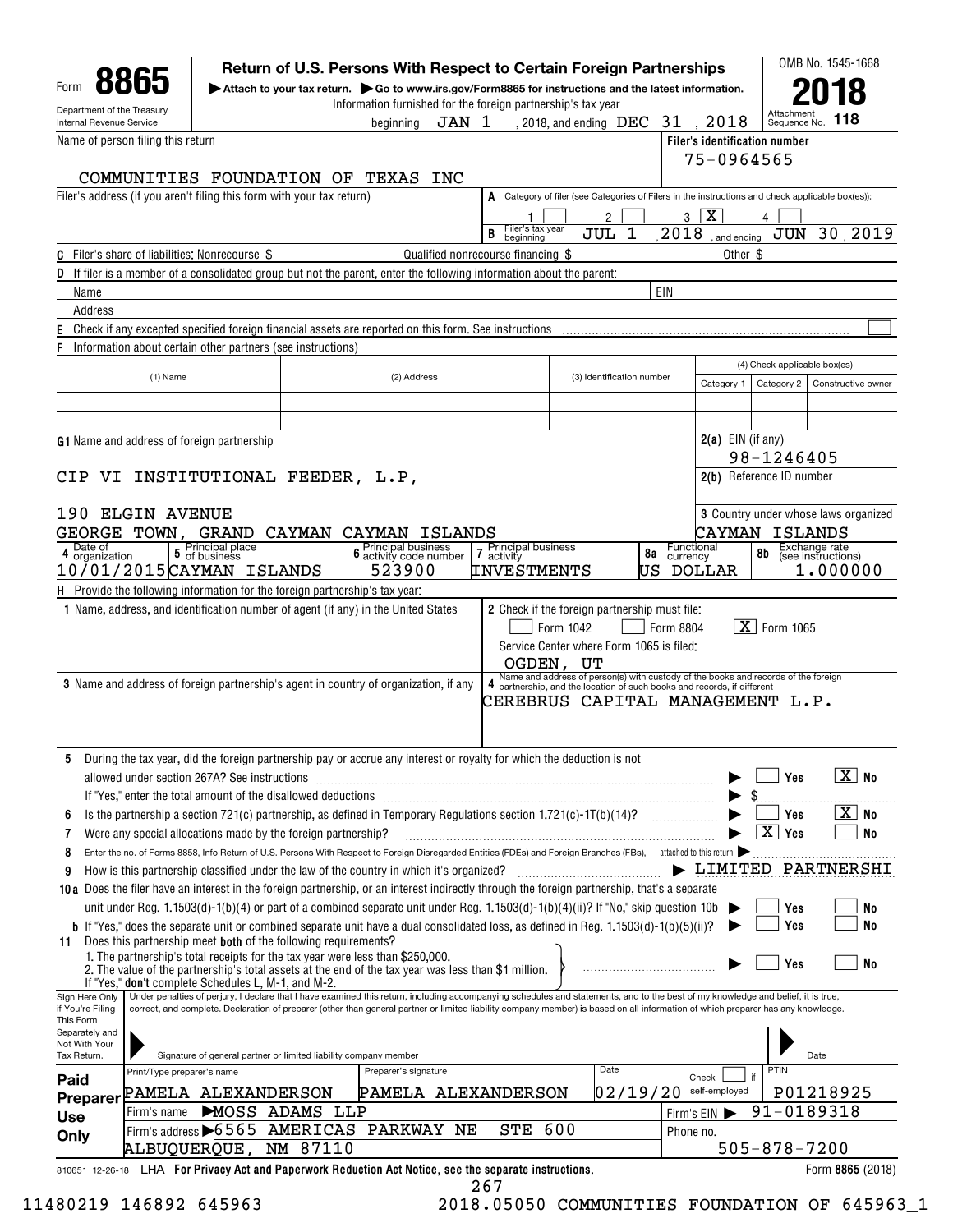|                                    |                   | Form 8865 (2018)<br>COMMUNITIES FOUNDATION OF TEXAS INC                                                                                                                                                                        |              |                |                              |                                        |                | 75-0964565                     |                     | Page 2                         |
|------------------------------------|-------------------|--------------------------------------------------------------------------------------------------------------------------------------------------------------------------------------------------------------------------------|--------------|----------------|------------------------------|----------------------------------------|----------------|--------------------------------|---------------------|--------------------------------|
|                                    | <b>Schedule A</b> | Constructive Ownership of Partnership Interest. Check the boxes that apply to the filer. If you check box b, enter the name,                                                                                                   |              |                |                              |                                        |                |                                |                     |                                |
|                                    |                   | address, and U.S. taxpayer identification number (if any) of the person(s) whose interest you constructively own. See instructions.                                                                                            |              |                |                              |                                        |                |                                |                     |                                |
|                                    |                   | $a \mid X \mid$<br>Owns a direct interest                                                                                                                                                                                      | b            |                | Owns a constructive interest |                                        |                |                                |                     |                                |
|                                    |                   |                                                                                                                                                                                                                                |              |                |                              |                                        |                |                                | Check if            | Check if                       |
|                                    |                   | Name                                                                                                                                                                                                                           | Address      |                |                              | Identification number (if any)         |                |                                | foreign<br>person   | direct<br>partner              |
|                                    |                   |                                                                                                                                                                                                                                |              |                |                              |                                        |                |                                |                     |                                |
|                                    |                   |                                                                                                                                                                                                                                |              |                |                              |                                        |                |                                |                     |                                |
|                                    |                   | Schedule A-1<br>Certain Partners of Foreign Partnership (see instructions)                                                                                                                                                     |              |                |                              |                                        |                |                                |                     |                                |
|                                    |                   |                                                                                                                                                                                                                                |              |                |                              |                                        |                |                                |                     | Check if                       |
|                                    |                   | Name                                                                                                                                                                                                                           | Address      |                |                              |                                        |                | Identification number (if any) |                     | foreign<br>person              |
|                                    |                   |                                                                                                                                                                                                                                |              |                |                              |                                        |                |                                |                     |                                |
|                                    |                   |                                                                                                                                                                                                                                |              |                |                              |                                        |                |                                |                     |                                |
|                                    |                   | <b>Schedule A-2</b><br>Foreign Partners of Section 721(c) Partnership (see instructions)                                                                                                                                       |              |                |                              |                                        |                |                                |                     |                                |
|                                    |                   |                                                                                                                                                                                                                                | Country of   |                | U.S. taxpayer                |                                        |                |                                | Percentage interest |                                |
|                                    |                   | Name of foreign<br>Address<br>partner                                                                                                                                                                                          | organization |                | identification number        | Check if related to<br>U.S. transferor |                | Capital                        |                     | Profits                        |
|                                    |                   |                                                                                                                                                                                                                                | (if any)     |                | (if any)                     |                                        |                |                                |                     |                                |
|                                    |                   |                                                                                                                                                                                                                                |              |                |                              |                                        |                |                                | $\frac{0}{0}$       | $\frac{0}{0}$                  |
|                                    |                   |                                                                                                                                                                                                                                |              |                |                              |                                        |                |                                | $\frac{0}{0}$       | $\frac{0}{0}$                  |
|                                    |                   | Does the partnership have any other foreign person as a direct partner?                                                                                                                                                        |              |                |                              |                                        |                | Yes                            |                     | No                             |
|                                    |                   | Schedule A-3<br>Affiliation Schedule. List all partnerships (foreign or domestic) in which the foreign partnership owns a direct interest or                                                                                   |              |                |                              |                                        |                |                                |                     |                                |
|                                    |                   | indirectly owns a 10% interest.                                                                                                                                                                                                |              |                |                              |                                        |                |                                |                     |                                |
|                                    |                   | Name                                                                                                                                                                                                                           | Address      |                |                              | EIN                                    |                | Total ordinary                 |                     | Check if<br>foreign<br>partněr |
|                                    |                   |                                                                                                                                                                                                                                |              |                |                              | (if any)                               |                | income or loss                 |                     | ship                           |
|                                    |                   |                                                                                                                                                                                                                                |              |                |                              |                                        |                |                                |                     |                                |
|                                    |                   |                                                                                                                                                                                                                                |              |                |                              |                                        |                |                                |                     |                                |
|                                    | <b>Schedule B</b> | Income Statement - Trade or Business Income                                                                                                                                                                                    |              |                |                              |                                        |                |                                |                     |                                |
|                                    |                   | Caution: Include only trade or business income and expenses on lines 1a through 22 below. See the instructions for more information.                                                                                           |              |                |                              |                                        |                |                                |                     |                                |
|                                    |                   |                                                                                                                                                                                                                                |              | 1a             |                              |                                        |                |                                |                     |                                |
|                                    |                   | <b>b</b> Less returns and allowances                                                                                                                                                                                           |              | 1 <sub>b</sub> |                              |                                        | 1c             |                                |                     |                                |
|                                    | 2                 | Cost of goods sold                                                                                                                                                                                                             |              |                |                              |                                        | $\overline{2}$ |                                |                     |                                |
|                                    | 3                 |                                                                                                                                                                                                                                |              |                |                              |                                        | 3              |                                |                     |                                |
| Income                             | 4                 |                                                                                                                                                                                                                                |              |                |                              |                                        | 4              |                                |                     |                                |
|                                    | 5                 | Net farm profit (loss) (attach Schedule F (Form 1040)) (2000) (2000) (2000) (2000) (2000) (2000) (2000) (2000)                                                                                                                 |              |                |                              |                                        | 5              |                                |                     |                                |
|                                    | 6                 |                                                                                                                                                                                                                                |              |                |                              |                                        | 6              |                                |                     |                                |
|                                    | 7                 | Other income (loss) (attach statement) manufactured and according to the statement of the statement of the statement of the statement of the statement of the statement of the statement of the statement of the statement of  |              |                |                              |                                        | $\overline{7}$ |                                |                     |                                |
|                                    | 8                 |                                                                                                                                                                                                                                |              |                |                              |                                        | 8              |                                |                     |                                |
|                                    | 9                 |                                                                                                                                                                                                                                |              |                |                              |                                        | 9              |                                |                     |                                |
|                                    | 10                |                                                                                                                                                                                                                                |              |                |                              |                                        | 10             |                                |                     |                                |
|                                    | 11                | Repairs and maintenance material contracts and maintenance material contracts and maintenance material contracts                                                                                                               |              |                |                              |                                        | 11             |                                |                     |                                |
|                                    | 12                | Bad debts                                                                                                                                                                                                                      |              |                |                              |                                        | 12             |                                |                     |                                |
|                                    | 13                |                                                                                                                                                                                                                                |              |                |                              |                                        | 13             |                                |                     |                                |
|                                    | 14                |                                                                                                                                                                                                                                |              |                |                              |                                        | 14             |                                |                     |                                |
| (see instructions for limitations) | 15                | Taxes and licenses <b>construction and construction of the construction of the construction of the construction</b>                                                                                                            |              |                |                              |                                        | 15             |                                |                     |                                |
|                                    |                   |                                                                                                                                                                                                                                |              |                |                              |                                        |                |                                |                     |                                |
|                                    |                   |                                                                                                                                                                                                                                |              |                |                              |                                        | 16c            |                                |                     |                                |
| <b>Deductions</b>                  | 17                |                                                                                                                                                                                                                                |              |                |                              |                                        | 17             |                                |                     |                                |
|                                    |                   |                                                                                                                                                                                                                                |              |                |                              |                                        |                |                                |                     |                                |
|                                    | 18                |                                                                                                                                                                                                                                |              |                |                              |                                        | 18             |                                |                     |                                |
|                                    | 19                | Employee benefit programs informational contracts and contracts are contracted and contract and contract and contract and contract and contract and contract and contract and contract and contract and contract and contract  |              |                |                              |                                        | 19             |                                |                     |                                |
|                                    | 20                | Other deductions (attach statement) manufactured and according to the deductions (attach statement)                                                                                                                            |              |                |                              |                                        | 20             |                                |                     |                                |
|                                    | 21                |                                                                                                                                                                                                                                |              |                |                              |                                        | 21             |                                |                     |                                |
|                                    | 22                |                                                                                                                                                                                                                                |              |                |                              |                                        | 22             |                                |                     |                                |
|                                    | 23                |                                                                                                                                                                                                                                |              |                |                              |                                        | 23             |                                |                     |                                |
|                                    | 24                |                                                                                                                                                                                                                                |              |                |                              |                                        | 24             |                                |                     |                                |
|                                    | 25                |                                                                                                                                                                                                                                |              |                |                              |                                        | 25             |                                |                     |                                |
| and Payment                        | 26                | Other taxes (see instructions) manufactured and contract the set of the contract of the contract of the contract of the contract of the contract of the contract of the contract of the contract of the contract of the contra |              |                |                              |                                        | 26             |                                |                     |                                |
|                                    | 27                |                                                                                                                                                                                                                                |              |                |                              |                                        | 27             |                                |                     |                                |
|                                    | 28                | Payment (see instructions) manufactured and contract the set of the set of the set of the set of the set of the set of the set of the set of the set of the set of the set of the set of the set of the set of the set of the  |              |                |                              |                                        | 28             |                                |                     |                                |
| $\mathsf{T} \mathsf{a} \mathsf{x}$ | 29                | Amount owed. If line 28 is smaller than line 27, enter amount owed [11] contains according to the container than 100 M                                                                                                         |              |                |                              |                                        | 29             |                                |                     |                                |
|                                    | 30                |                                                                                                                                                                                                                                |              |                |                              |                                        | 30             |                                |                     |                                |
|                                    |                   | 810652 12-26-18                                                                                                                                                                                                                |              |                |                              |                                        |                |                                |                     | Form 8865 (2018)               |

810652 12-26-18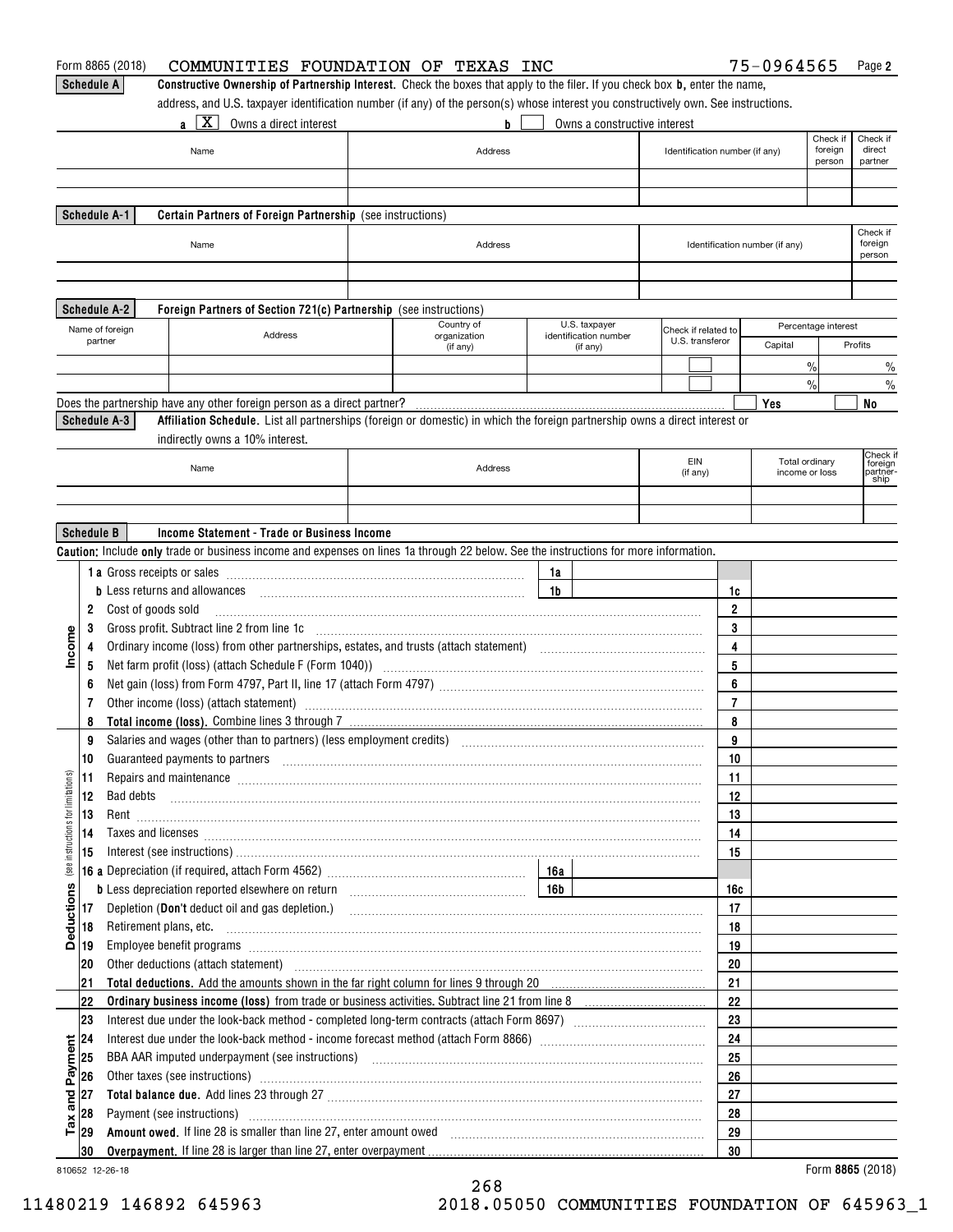| <b>SCHEDULE O</b> |  |
|-------------------|--|
| (Form 8865)       |  |

(Rev. December 2018)

### **(Under Section 6038B) Transfer of Property to a Foreign Partnership**

OMB No. 1545-1668

|  |  | Attach to Form 8865. See the Instructions for Form 8865. |  |  |  |  |  |  |  |  |  |  |  |  |
|--|--|----------------------------------------------------------|--|--|--|--|--|--|--|--|--|--|--|--|
|--|--|----------------------------------------------------------|--|--|--|--|--|--|--|--|--|--|--|--|

| Department of the Treasury<br>Internal Revenue Service                                                   |                                                 |                                   | Go to www.irs.gov/Form8865 for instructions and the latest information.                                                                                                                                                                                                                                                                                                       |                               |                                |                                            |                                                        |
|----------------------------------------------------------------------------------------------------------|-------------------------------------------------|-----------------------------------|-------------------------------------------------------------------------------------------------------------------------------------------------------------------------------------------------------------------------------------------------------------------------------------------------------------------------------------------------------------------------------|-------------------------------|--------------------------------|--------------------------------------------|--------------------------------------------------------|
| Name of transferor                                                                                       |                                                 |                                   | COMMUNITIES FOUNDATION OF TEXAS INC                                                                                                                                                                                                                                                                                                                                           |                               |                                | Filer's identifying number<br>75-0964565   |                                                        |
| Name of foreign partnership                                                                              |                                                 |                                   | CIP VI INSTITUTIONAL FEEDER, L.P,                                                                                                                                                                                                                                                                                                                                             |                               | EIN (if any)<br>$98 - 1246405$ |                                            | Reference ID number (see instr)                        |
| b<br>2<br>Part I                                                                                         | <b>Transfers Reportable Under Section 6038B</b> |                                   | 1a Is the partnership a section 721(c) partnership (as defined in Temporary Regulations section 1.721(c)-1T(b)(14))? See instructions<br>If "Yes," was the gain deferral method applied to avoid the recognition of gain upon the contribution of property?<br>Was any intangible property transferred considered or anticipated to be, at the time of the transfer or at any |                               |                                |                                            | $\boxed{\text{X}}$ Yes<br>No<br>Yes<br>No<br>Yes<br>No |
| Type of property                                                                                         | (a)<br>Date of<br>transfer                      | (b)<br>Description<br>of property | (c)<br>Fair market value<br>on date of transfer                                                                                                                                                                                                                                                                                                                               | (d)<br>Cost or other<br>basis | (e)<br>Recovery period         | (f)<br>Section 704(c)<br>allocation method | (g)<br>Gain recognized<br>on transfer                  |
| Cash                                                                                                     | 11/14/18                                        |                                   | 1,357,500.                                                                                                                                                                                                                                                                                                                                                                    |                               |                                |                                            |                                                        |
| Stock, notes<br>receivable<br>and payable,<br>and other<br>securities                                    |                                                 |                                   |                                                                                                                                                                                                                                                                                                                                                                               |                               |                                |                                            |                                                        |
| Inventory                                                                                                |                                                 |                                   |                                                                                                                                                                                                                                                                                                                                                                               |                               |                                |                                            |                                                        |
| Tangible<br>property<br>used in trade<br>or business                                                     |                                                 |                                   |                                                                                                                                                                                                                                                                                                                                                                               |                               |                                |                                            |                                                        |
| Intangible<br>property<br>described in<br>section<br>197(f)(9)                                           |                                                 |                                   |                                                                                                                                                                                                                                                                                                                                                                               |                               |                                |                                            |                                                        |
| <b>Intangible</b><br>property, other<br>than intangible<br>property<br>described in<br>section 197(f)(9) |                                                 |                                   |                                                                                                                                                                                                                                                                                                                                                                               |                               |                                |                                            |                                                        |
| Other<br>property                                                                                        |                                                 |                                   |                                                                                                                                                                                                                                                                                                                                                                               |                               |                                |                                            |                                                        |
| <b>Totals</b>                                                                                            |                                                 |                                   | 1,357,500.                                                                                                                                                                                                                                                                                                                                                                    |                               |                                |                                            |                                                        |
| 3                                                                                                        |                                                 |                                   | Enter the transferor's percentage interest in the partnership: (a) Before the transfer                                                                                                                                                                                                                                                                                        |                               | .2800<br>$\frac{0}{0}$         | (b) After the transfer                     | .2800%                                                 |

**Supplemental Information Required To Be Reported**  (see instructions):

| Part II                                                                     | <b>Dispositions Reportable Under Section 6038B</b> |                               |                                 |                                             |                                                                                                                             |                                     |                                                          |
|-----------------------------------------------------------------------------|----------------------------------------------------|-------------------------------|---------------------------------|---------------------------------------------|-----------------------------------------------------------------------------------------------------------------------------|-------------------------------------|----------------------------------------------------------|
| (a)<br>Type of<br>property                                                  | (b)<br>Date of<br>original<br>transfer             | (c)<br>Date of<br>disposition | (d)<br>Manner of<br>disposition | (e)<br>Gain<br>recognized by<br>partnership | (f)<br>Depreciation<br>recapture<br>recognized<br>by partnership                                                            | (g)<br>Gain allocated<br>to partner | (h)<br>Depreciation<br>recapture allocated<br>to partner |
|                                                                             |                                                    |                               |                                 |                                             |                                                                                                                             |                                     |                                                          |
|                                                                             |                                                    |                               |                                 |                                             |                                                                                                                             |                                     |                                                          |
|                                                                             |                                                    |                               |                                 |                                             |                                                                                                                             |                                     |                                                          |
|                                                                             |                                                    |                               |                                 |                                             |                                                                                                                             |                                     |                                                          |
| Part III                                                                    |                                                    |                               |                                 |                                             | Is any transfer reported on this schedule subject to gain recognition under section $904(f)(3)$ or section $904(f)(5)(F)$ ? |                                     | $\overline{\mathtt{x}}$ )<br>No<br>Yes                   |
| LHA For Paperwork Reduction Act Notice, see the Instructions for Form 8865. |                                                    |                               |                                 |                                             |                                                                                                                             |                                     | Schedule 0 (Form 8865) 12-2018                           |

810661 11-26-18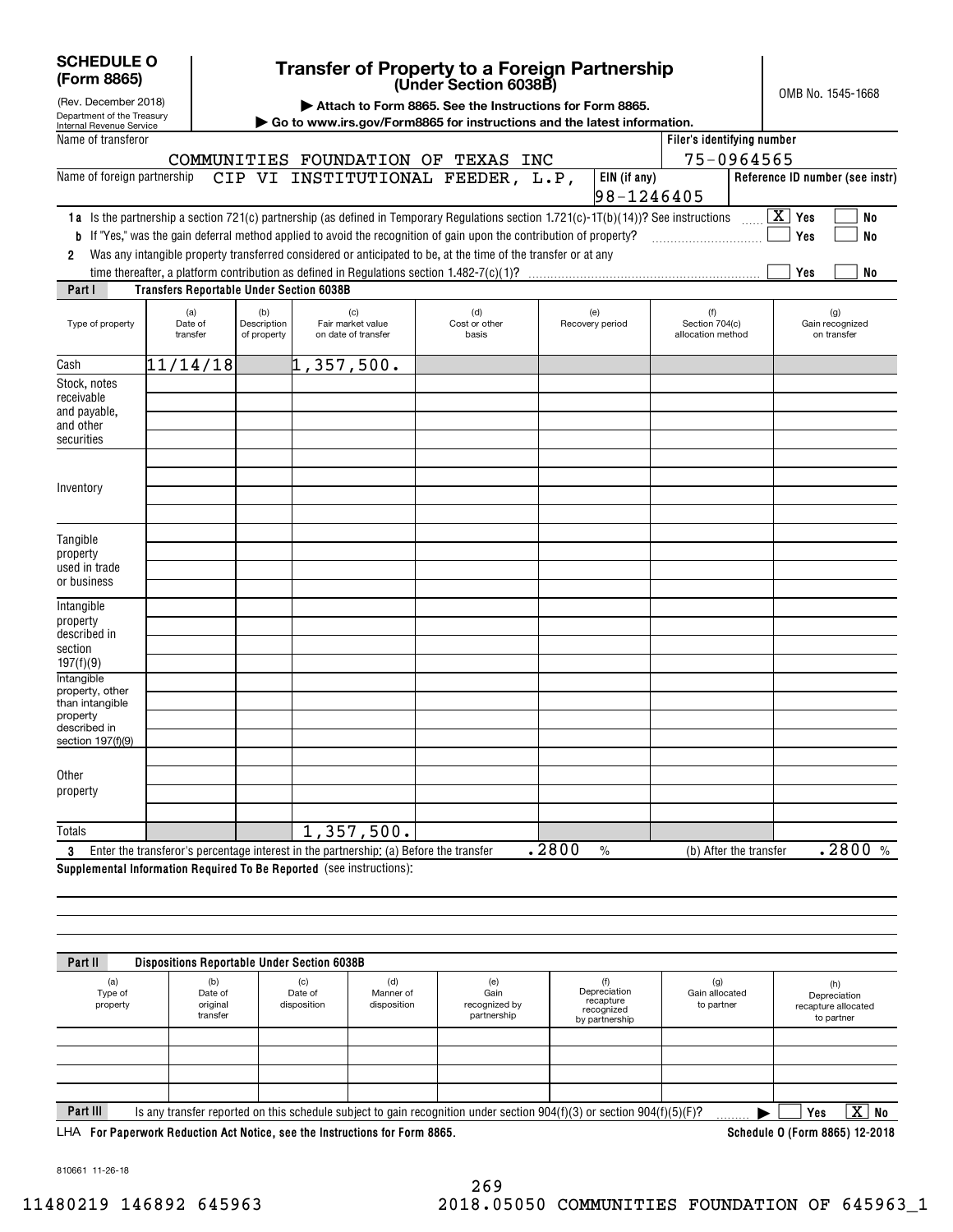|                                    | Department of the Treasury                                                                                                                                                                                                                                                                                                                                                |                                                                  |                                                              | Information furnished for the foreign partnership's tax year |                                                                                                                                                                                              |                              |                     | Attachmen                              |                                             |
|------------------------------------|---------------------------------------------------------------------------------------------------------------------------------------------------------------------------------------------------------------------------------------------------------------------------------------------------------------------------------------------------------------------------|------------------------------------------------------------------|--------------------------------------------------------------|--------------------------------------------------------------|----------------------------------------------------------------------------------------------------------------------------------------------------------------------------------------------|------------------------------|---------------------|----------------------------------------|---------------------------------------------|
| Internal Revenue Service           |                                                                                                                                                                                                                                                                                                                                                                           |                                                                  | beainnina                                                    | JAN 1                                                        | , 2018, and ending  DEC $\,$ 31 $\,$ , 2018                                                                                                                                                  |                              |                     | Sequence No.                           | 118                                         |
|                                    | Name of person filing this return                                                                                                                                                                                                                                                                                                                                         |                                                                  |                                                              |                                                              |                                                                                                                                                                                              |                              | 75-0964565          | Filer's identification number          |                                             |
|                                    | COMMUNITIES FOUNDATION OF TEXAS                                                                                                                                                                                                                                                                                                                                           |                                                                  | INC                                                          |                                                              |                                                                                                                                                                                              |                              |                     |                                        |                                             |
|                                    | Filer's address (if you aren't filing this form with your tax return)                                                                                                                                                                                                                                                                                                     |                                                                  |                                                              |                                                              | A Category of filer (see Categories of Filers in the instructions and check applicable box(es)):                                                                                             |                              |                     |                                        |                                             |
|                                    |                                                                                                                                                                                                                                                                                                                                                                           |                                                                  |                                                              |                                                              | 2                                                                                                                                                                                            | 3                            | X                   |                                        |                                             |
|                                    |                                                                                                                                                                                                                                                                                                                                                                           |                                                                  |                                                              | Filer's tax year<br>B<br>beginning                           | JUL                                                                                                                                                                                          | 2018                         | and ending          |                                        | JUN 30 2019                                 |
|                                    | <b>C</b> Filer's share of liabilities: Nonrecourse \$                                                                                                                                                                                                                                                                                                                     |                                                                  |                                                              | Qualified nonrecourse financing \$                           |                                                                                                                                                                                              |                              | Other \$            |                                        |                                             |
|                                    | <b>D</b> If filer is a member of a consolidated group but not the parent, enter the following information about the parent;                                                                                                                                                                                                                                               |                                                                  |                                                              |                                                              |                                                                                                                                                                                              |                              |                     |                                        |                                             |
| Name                               |                                                                                                                                                                                                                                                                                                                                                                           |                                                                  |                                                              |                                                              |                                                                                                                                                                                              | EIN                          |                     |                                        |                                             |
| Address                            | Check if any excepted specified foreign financial assets are reported on this form. See instructions                                                                                                                                                                                                                                                                      |                                                                  |                                                              |                                                              |                                                                                                                                                                                              |                              |                     |                                        |                                             |
|                                    | Information about certain other partners (see instructions)                                                                                                                                                                                                                                                                                                               |                                                                  |                                                              |                                                              |                                                                                                                                                                                              |                              |                     |                                        |                                             |
|                                    |                                                                                                                                                                                                                                                                                                                                                                           |                                                                  |                                                              |                                                              |                                                                                                                                                                                              |                              |                     | (4) Check applicable box(es)           |                                             |
|                                    | (1) Name                                                                                                                                                                                                                                                                                                                                                                  |                                                                  | (2) Address                                                  |                                                              | (3) Identification number                                                                                                                                                                    |                              | Category 1          | Category 2                             | Constructive owner                          |
|                                    |                                                                                                                                                                                                                                                                                                                                                                           |                                                                  |                                                              |                                                              |                                                                                                                                                                                              |                              |                     |                                        |                                             |
|                                    |                                                                                                                                                                                                                                                                                                                                                                           |                                                                  |                                                              |                                                              |                                                                                                                                                                                              |                              |                     |                                        |                                             |
|                                    | <b>G1</b> Name and address of foreign partnership                                                                                                                                                                                                                                                                                                                         |                                                                  |                                                              |                                                              |                                                                                                                                                                                              |                              | $2(a)$ EIN (if any) |                                        |                                             |
|                                    | HOLLYPORT SECONDARY OPPORTUNITIES VI LP                                                                                                                                                                                                                                                                                                                                   |                                                                  |                                                              |                                                              |                                                                                                                                                                                              |                              |                     | 98-1381030<br>2(b) Reference ID number |                                             |
|                                    |                                                                                                                                                                                                                                                                                                                                                                           |                                                                  |                                                              |                                                              |                                                                                                                                                                                              |                              |                     |                                        |                                             |
|                                    | 13 CASTLE STREET                                                                                                                                                                                                                                                                                                                                                          |                                                                  |                                                              |                                                              |                                                                                                                                                                                              |                              |                     |                                        | <b>3</b> Country under whose laws organized |
| SΤ<br>HELIER,                      | JERSEY                                                                                                                                                                                                                                                                                                                                                                    |                                                                  |                                                              |                                                              |                                                                                                                                                                                              |                              | UERSEY              |                                        |                                             |
| Date of<br>4 organization          | 5 Principal place<br>5 of business                                                                                                                                                                                                                                                                                                                                        |                                                                  | <b>6</b> Principal business<br><b>6</b> activity code number | Principal business<br>$\overline{\mathbf{r}}$<br>activity    |                                                                                                                                                                                              | Functional<br>8a<br>currency |                     | 8b                                     | Exchange rate<br>(see instructions)         |
|                                    |                                                                                                                                                                                                                                                                                                                                                                           |                                                                  |                                                              |                                                              |                                                                                                                                                                                              |                              | DOLLAR              |                                        | 1.000000                                    |
|                                    | 12/15/2016JERSEY<br><b>H</b> Provide the following information for the foreign partnership's tax year:<br>1 Name, address, and identification number of agent (if any) in the United States<br>SANNE FUND ADMINISTRATION LIMITED, 98<br>CASTLE STREET<br>ST. HELIER JERSEY<br><b>3</b> Name and address of foreign partnership's agent in country of organization, if any |                                                                  | 523900                                                       | PRIVATE EQUITY                                               | 2 Check if the foreign partnership must file:<br>Form 1042<br>Service Center where Form 1065 is filed:<br>Name and address of person(s) with custody of the books and records of the foreign | US<br>Form 8804              |                     | Form 1065                              |                                             |
|                                    |                                                                                                                                                                                                                                                                                                                                                                           |                                                                  |                                                              |                                                              | 4 partnership, and the location of such books and records, if different                                                                                                                      |                              |                     |                                        |                                             |
|                                    |                                                                                                                                                                                                                                                                                                                                                                           |                                                                  |                                                              |                                                              |                                                                                                                                                                                              |                              |                     |                                        |                                             |
|                                    | During the tax year, did the foreign partnership pay or accrue any interest or royalty for which the deduction is not<br>allowed under section 267A? See instructions                                                                                                                                                                                                     |                                                                  |                                                              |                                                              |                                                                                                                                                                                              |                              |                     | Yes                                    | $\boxed{\text{X}}$ No                       |
| 6                                  |                                                                                                                                                                                                                                                                                                                                                                           |                                                                  |                                                              |                                                              |                                                                                                                                                                                              |                              |                     | Yes                                    | X No                                        |
|                                    | Is the partnership a section 721(c) partnership, as defined in Temporary Regulations section 1.721(c)-1T(b)(14)?<br>Were any special allocations made by the foreign partnership?                                                                                                                                                                                         |                                                                  |                                                              |                                                              |                                                                                                                                                                                              | .                            |                     | $\overline{\mathtt{x}}$ )<br>Yes       | <b>No</b>                                   |
| 8                                  | Enter the no. of Forms 8858, Info Return of U.S. Persons With Respect to Foreign Disregarded Entities (FDEs) and Foreign Branches (FBs), attached to this return                                                                                                                                                                                                          |                                                                  |                                                              |                                                              |                                                                                                                                                                                              |                              |                     |                                        |                                             |
| 9                                  | How is this partnership classified under the law of the country in which it's organized?                                                                                                                                                                                                                                                                                  |                                                                  |                                                              |                                                              |                                                                                                                                                                                              |                              |                     |                                        |                                             |
|                                    | 10a Does the filer have an interest in the foreign partnership, or an interest indirectly through the foreign partnership, that's a separate                                                                                                                                                                                                                              |                                                                  |                                                              |                                                              |                                                                                                                                                                                              |                              |                     |                                        |                                             |
|                                    | unit under Reg. 1.1503(d)-1(b)(4) or part of a combined separate unit under Reg. 1.1503(d)-1(b)(4)(ii)? If "No," skip question 10b $\blacktriangleright$                                                                                                                                                                                                                  |                                                                  |                                                              |                                                              |                                                                                                                                                                                              |                              |                     | Yes                                    | No                                          |
|                                    | b If "Yes," does the separate unit or combined separate unit have a dual consolidated loss, as defined in Reg. 1.1503(d)-1(b)(5)(ii)?<br>Does this partnership meet both of the following requirements?                                                                                                                                                                   |                                                                  |                                                              |                                                              |                                                                                                                                                                                              |                              |                     | Yes                                    | No                                          |
| 13<br>11                           | 1. The partnership's total receipts for the tax year were less than \$250,000.<br>2. The value of the partnership's total assets at the end of the tax year was less than \$1 million.                                                                                                                                                                                    |                                                                  |                                                              |                                                              |                                                                                                                                                                                              |                              |                     | Yes                                    | No                                          |
|                                    | If "Yes," don't complete Schedules L, M-1, and M-2.                                                                                                                                                                                                                                                                                                                       |                                                                  |                                                              |                                                              |                                                                                                                                                                                              |                              |                     |                                        |                                             |
| Sign Here Only<br>if You're Filing | Under penalties of perjury, I declare that I have examined this return, including accompanying schedules and statements, and to the best of my knowledge and belief, it is true,<br>correct, and complete. Declaration of preparer (other than general partner or limited liability company member) is based on all information of which preparer has any knowledge.      |                                                                  |                                                              |                                                              |                                                                                                                                                                                              |                              |                     |                                        |                                             |
| This Form<br>Separately and        |                                                                                                                                                                                                                                                                                                                                                                           |                                                                  |                                                              |                                                              |                                                                                                                                                                                              |                              |                     |                                        |                                             |
| Not With Your<br>Tax Return.       |                                                                                                                                                                                                                                                                                                                                                                           | Signature of general partner or limited liability company member |                                                              |                                                              |                                                                                                                                                                                              |                              |                     |                                        | Date                                        |
|                                    | Print/Type preparer's name                                                                                                                                                                                                                                                                                                                                                |                                                                  | Preparer's signature                                         |                                                              | Date                                                                                                                                                                                         |                              | Check               | PTIN                                   | LIMITED PARTNERSHI                          |
| Paid                               | PAMELA ALEXANDERSON                                                                                                                                                                                                                                                                                                                                                       |                                                                  |                                                              | PAMELA ALEXANDERSON                                          |                                                                                                                                                                                              | 02/19/20                     | self-employed       |                                        | P01218925                                   |
| Preparer<br><b>Use</b>             | Firm's name                                                                                                                                                                                                                                                                                                                                                               | MOSS ADAMS LLP                                                   |                                                              |                                                              |                                                                                                                                                                                              |                              | Firm's EIN          | 91-0189318                             |                                             |
| Only                               | Firm's address >6565 AMERICAS PARKWAY NE<br>ALBUQUERQUE, NM 87110                                                                                                                                                                                                                                                                                                         |                                                                  |                                                              | <b>STE 600</b>                                               |                                                                                                                                                                                              | Phone no.                    |                     | $505 - 878 - 7200$                     |                                             |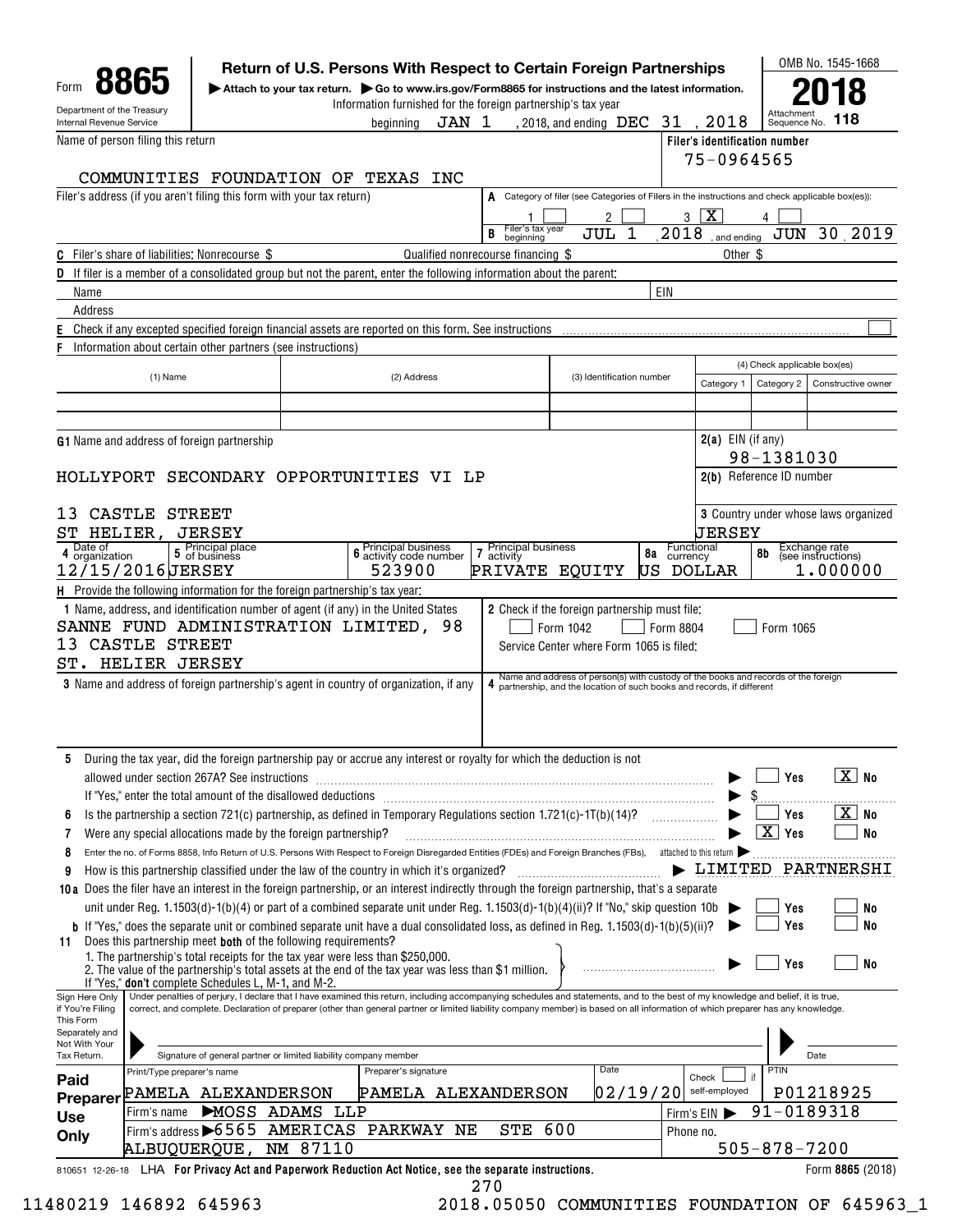|                                     |                   | Form 8865 (2018)<br>COMMUNITIES FOUNDATION OF TEXAS INC                                                                                                                                                                        |                          |          |                                   |                                |                         | 75-0964565                     |                     | Page 2                     |
|-------------------------------------|-------------------|--------------------------------------------------------------------------------------------------------------------------------------------------------------------------------------------------------------------------------|--------------------------|----------|-----------------------------------|--------------------------------|-------------------------|--------------------------------|---------------------|----------------------------|
|                                     |                   | Constructive Ownership of Partnership Interest. Check the boxes that apply to the filer. If you check box b, enter the name,<br><b>Schedule A</b>                                                                              |                          |          |                                   |                                |                         |                                |                     |                            |
|                                     |                   | address, and U.S. taxpayer identification number (if any) of the person(s) whose interest you constructively own. See instructions.                                                                                            |                          |          |                                   |                                |                         |                                |                     |                            |
|                                     |                   | $a$   X  <br>Owns a direct interest                                                                                                                                                                                            | b                        |          | Owns a constructive interest      |                                |                         |                                |                     |                            |
|                                     |                   |                                                                                                                                                                                                                                |                          |          |                                   |                                |                         |                                | Check if<br>foreign | Check if<br>direct         |
|                                     |                   | Name                                                                                                                                                                                                                           | Address                  |          |                                   | Identification number (if any) |                         |                                | person              | partner                    |
|                                     |                   |                                                                                                                                                                                                                                |                          |          |                                   |                                |                         |                                |                     |                            |
|                                     |                   |                                                                                                                                                                                                                                |                          |          |                                   |                                |                         |                                |                     |                            |
|                                     |                   | Schedule A-1<br>Certain Partners of Foreign Partnership (see instructions)                                                                                                                                                     |                          |          |                                   |                                |                         |                                |                     |                            |
|                                     |                   |                                                                                                                                                                                                                                |                          |          |                                   |                                |                         |                                |                     | Check if                   |
|                                     |                   | Name                                                                                                                                                                                                                           | Address                  |          |                                   |                                |                         | Identification number (if any) |                     | foreign<br>person          |
|                                     |                   |                                                                                                                                                                                                                                |                          |          |                                   |                                |                         |                                |                     |                            |
|                                     |                   |                                                                                                                                                                                                                                |                          |          |                                   |                                |                         |                                |                     |                            |
|                                     |                   | Schedule A-2<br>Foreign Partners of Section 721(c) Partnership (see instructions)                                                                                                                                              |                          |          |                                   |                                |                         |                                |                     |                            |
|                                     |                   | Name of foreign                                                                                                                                                                                                                | Country of               |          | U.S. taxpayer                     | Check if related to            |                         |                                | Percentage interest |                            |
|                                     |                   | Address<br>partner                                                                                                                                                                                                             | organization<br>(if any) |          | identification number<br>(if any) | U.S. transferor                |                         | Capital                        |                     | Profits                    |
|                                     |                   |                                                                                                                                                                                                                                |                          |          |                                   |                                |                         |                                | $\frac{0}{0}$       | $\%$                       |
|                                     |                   |                                                                                                                                                                                                                                |                          |          |                                   |                                |                         | $\%$                           |                     | $\frac{0}{0}$              |
|                                     |                   | Does the partnership have any other foreign person as a direct partner?                                                                                                                                                        |                          |          |                                   |                                |                         | Yes                            |                     | No                         |
|                                     |                   | Schedule A-3<br>Affiliation Schedule. List all partnerships (foreign or domestic) in which the foreign partnership owns a direct interest or                                                                                   |                          |          |                                   |                                |                         |                                |                     |                            |
|                                     |                   | indirectly owns a 10% interest.                                                                                                                                                                                                |                          |          |                                   |                                |                         |                                |                     |                            |
|                                     |                   |                                                                                                                                                                                                                                |                          |          |                                   | EIN                            |                         | Total ordinary                 |                     | Check if                   |
|                                     |                   | Name                                                                                                                                                                                                                           | Address                  |          |                                   | (if any)                       |                         | income or loss                 |                     | foreign<br>partnēr<br>ship |
|                                     |                   |                                                                                                                                                                                                                                |                          |          |                                   |                                |                         |                                |                     |                            |
|                                     |                   | STATEMENT <sub>2</sub>                                                                                                                                                                                                         |                          |          |                                   |                                |                         |                                |                     |                            |
|                                     | <b>Schedule B</b> | Income Statement - Trade or Business Income                                                                                                                                                                                    |                          |          |                                   |                                |                         |                                |                     |                            |
|                                     |                   | Caution: Include only trade or business income and expenses on lines 1a through 22 below. See the instructions for more information.                                                                                           |                          |          |                                   |                                |                         |                                |                     |                            |
|                                     |                   |                                                                                                                                                                                                                                |                          |          |                                   |                                |                         |                                |                     |                            |
|                                     |                   |                                                                                                                                                                                                                                |                          | 1a<br>1b |                                   |                                |                         |                                |                     |                            |
|                                     |                   | <b>b</b> Less returns and allowances                                                                                                                                                                                           |                          |          |                                   |                                | 1c                      |                                |                     |                            |
|                                     | 2                 | Cost of goods sold                                                                                                                                                                                                             |                          |          |                                   |                                | $\overline{\mathbf{2}}$ |                                |                     |                            |
| Income                              | 3                 |                                                                                                                                                                                                                                |                          |          |                                   |                                | 3                       |                                |                     |                            |
|                                     | 4                 |                                                                                                                                                                                                                                |                          |          |                                   |                                | 4                       |                                |                     |                            |
|                                     | 5                 |                                                                                                                                                                                                                                |                          |          |                                   |                                | 5                       |                                |                     |                            |
|                                     | 6                 |                                                                                                                                                                                                                                |                          |          |                                   |                                | 6                       |                                |                     |                            |
|                                     | 7                 | Other income (loss) (attach statement) manufactured and according to the statement of the statement of the statement of the statement of the statement of the statement of the statement of the statement of the statement of  |                          |          |                                   |                                | 7                       |                                |                     |                            |
|                                     | 8                 |                                                                                                                                                                                                                                |                          |          |                                   |                                | 8                       |                                |                     |                            |
|                                     | 9                 | Salaries and wages (other than to partners) (less employment credits) [11] manufactures and wages (other than to partners) (less employment credits)                                                                           |                          |          |                                   |                                | 9                       |                                |                     |                            |
|                                     | 10                | Guaranteed payments to partners [11] manufactured and manufactured and manufactured as a manufactured and manufactured and manufactured and manufactured and manufactured and manufactured and manufactured and manufactured a |                          |          |                                   |                                | 10 <sub>1</sub>         |                                |                     |                            |
|                                     | 11                | Repairs and maintenance material contains and container container and maintenance material contains and maintenance                                                                                                            |                          |          |                                   |                                | 11                      |                                |                     |                            |
|                                     | 12                |                                                                                                                                                                                                                                |                          |          |                                   |                                | 12                      |                                |                     |                            |
|                                     | 13                |                                                                                                                                                                                                                                |                          |          |                                   |                                | 13                      |                                |                     |                            |
| (see instructions for limitations)  | 14                | Taxes and licenses <b>construction and construction of the construction of the construction of the construction</b>                                                                                                            |                          |          |                                   |                                | 14                      |                                |                     |                            |
|                                     | 15                |                                                                                                                                                                                                                                |                          |          |                                   |                                | 15                      |                                |                     |                            |
|                                     |                   |                                                                                                                                                                                                                                |                          |          |                                   |                                |                         |                                |                     |                            |
| <b>Deductions</b>                   |                   |                                                                                                                                                                                                                                |                          |          |                                   |                                | 16c                     |                                |                     |                            |
|                                     | 17                | Depletion (Don't deduct oil and gas depletion.) manufactured and contain an according of the contraction of the                                                                                                                |                          |          |                                   |                                | 17                      |                                |                     |                            |
|                                     | 18                |                                                                                                                                                                                                                                |                          |          |                                   |                                | 18                      |                                |                     |                            |
|                                     | 19                | Employee benefit programs informational contracts and contracts are the contract of the contract of the contract of the contract of the contract of the contract of the contract of the contract of the contract of the contra |                          |          |                                   |                                | 19                      |                                |                     |                            |
|                                     | 20                | Other deductions (attach statement) manufactured and according to the deductions (attach statement)                                                                                                                            |                          |          |                                   |                                | 20                      |                                |                     |                            |
|                                     | 21                |                                                                                                                                                                                                                                |                          |          |                                   |                                | 21                      |                                |                     |                            |
|                                     | 22                |                                                                                                                                                                                                                                |                          |          |                                   |                                | 22                      |                                |                     |                            |
|                                     | 23                |                                                                                                                                                                                                                                |                          |          |                                   |                                | 23                      |                                |                     |                            |
| 24<br>and Payment<br>28<br>28<br>28 |                   |                                                                                                                                                                                                                                |                          |          |                                   |                                | 24                      |                                |                     |                            |
|                                     |                   |                                                                                                                                                                                                                                |                          |          |                                   |                                | 25                      |                                |                     |                            |
|                                     |                   | Other taxes (see instructions) with an according to the contract of the contract of the contract of the contract of the contract of the contract of the contract of the contract of the contract of the contract of the contra |                          |          |                                   |                                | 26                      |                                |                     |                            |
|                                     |                   |                                                                                                                                                                                                                                |                          |          |                                   |                                | 27                      |                                |                     |                            |
|                                     | 28                | Payment (see instructions) manufactured and contract the set of the set of the set of the set of the set of the set of the set of the set of the set of the set of the set of the set of the set of the set of the set of the  |                          |          |                                   |                                | 28                      |                                |                     |                            |
| $\frac{8}{6}$ $29$                  |                   | Amount owed. If line 28 is smaller than line 27, enter amount owed [11] manufactured and the contract of the contract of the 27 settlem and the contract of the contract of the contract of the contract of the contract of th |                          |          |                                   |                                | 29                      |                                |                     |                            |
|                                     | 30                |                                                                                                                                                                                                                                |                          |          |                                   |                                | 30                      |                                |                     |                            |
|                                     |                   | 810652 12-26-18                                                                                                                                                                                                                |                          |          |                                   |                                |                         |                                |                     | Form 8865 (2018)           |

810652 12-26-18

271 11480219 146892 645963 2018.05050 COMMUNITIES FOUNDATION OF 645963\_1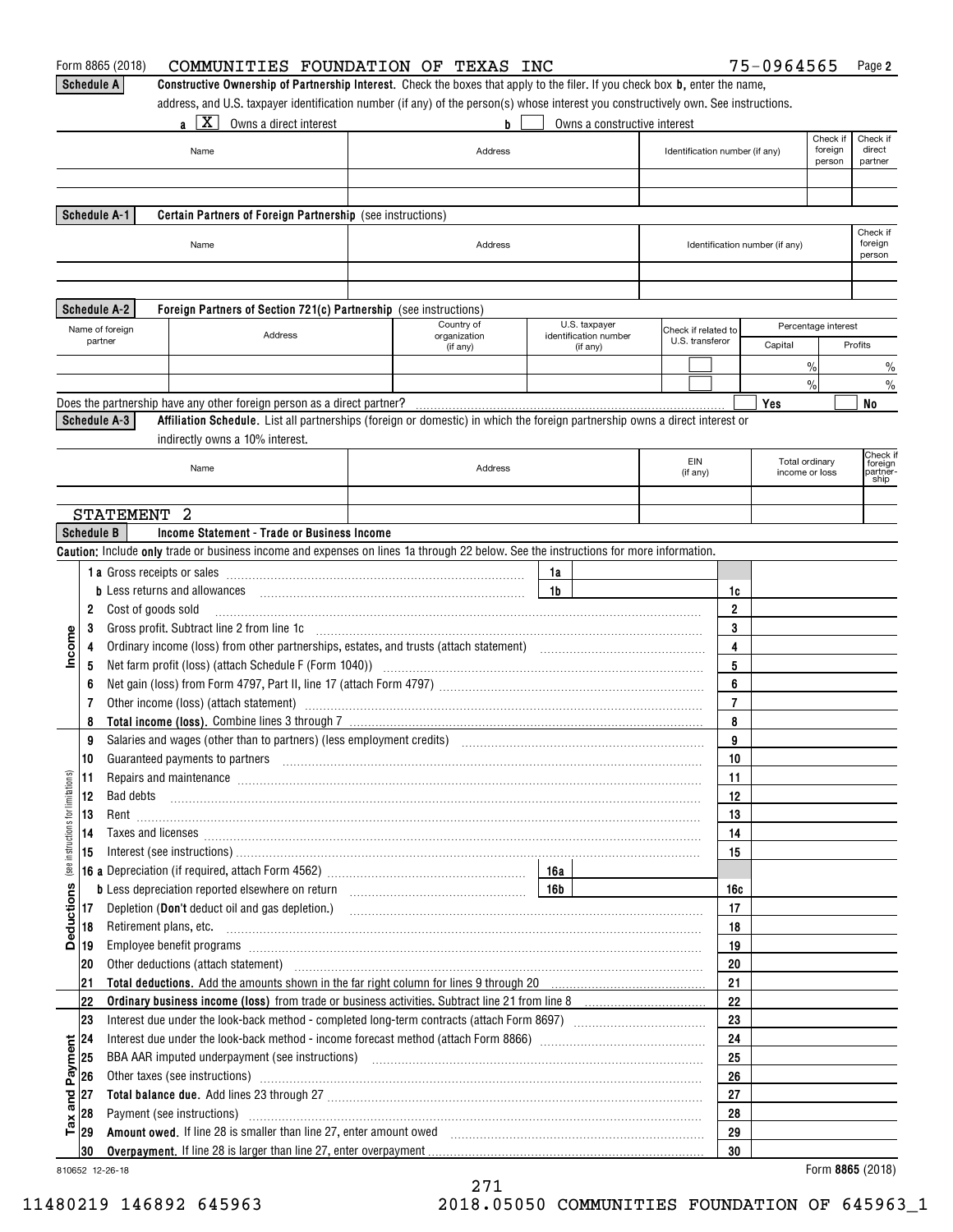| <b>SCHEDULE O</b> |  |
|-------------------|--|
| (Form 8865)       |  |

(Rev. December 2018)

### **(Under Section 6038B) Transfer of Property to a Foreign Partnership**

OMB No. 1545-1668

|  |  |  |  |  | Attach to Form 8865. See the Instructions for Form 8865. |  |  |  |
|--|--|--|--|--|----------------------------------------------------------|--|--|--|
|--|--|--|--|--|----------------------------------------------------------|--|--|--|

| Department of the Treasury<br>Internal Revenue Service                                                   |                                                 |                                   |                                                                                        | Go to www.irs.gov/Form8865 for instructions and the latest information.                                                               |                        |                                            |                                       |
|----------------------------------------------------------------------------------------------------------|-------------------------------------------------|-----------------------------------|----------------------------------------------------------------------------------------|---------------------------------------------------------------------------------------------------------------------------------------|------------------------|--------------------------------------------|---------------------------------------|
| Name of transferor                                                                                       |                                                 |                                   |                                                                                        |                                                                                                                                       |                        | Filer's identifying number                 |                                       |
|                                                                                                          |                                                 |                                   |                                                                                        | COMMUNITIES FOUNDATION OF TEXAS INC                                                                                                   |                        |                                            | 75-0964565                            |
| Name of foreign partnership                                                                              |                                                 |                                   |                                                                                        | HOLLYPORT SECONDARY OPPORTUNITIES                                                                                                     | EIN (if any)           | 98-1381030                                 | Reference ID number (see instr)       |
|                                                                                                          |                                                 |                                   |                                                                                        | 1a Is the partnership a section 721(c) partnership (as defined in Temporary Regulations section 1.721(c)-1T(b)(14))? See instructions |                        |                                            | $\boxed{\text{X}}$ No<br>Yes          |
|                                                                                                          |                                                 |                                   |                                                                                        | <b>b</b> If "Yes," was the gain deferral method applied to avoid the recognition of gain upon the contribution of property?           |                        |                                            | <b>No</b><br>Yes                      |
| $\overline{2}$                                                                                           |                                                 |                                   |                                                                                        | Was any intangible property transferred considered or anticipated to be, at the time of the transfer or at any                        |                        |                                            |                                       |
|                                                                                                          |                                                 |                                   |                                                                                        |                                                                                                                                       |                        |                                            | Yes<br>No                             |
| Part I                                                                                                   | <b>Transfers Reportable Under Section 6038B</b> |                                   |                                                                                        |                                                                                                                                       |                        |                                            |                                       |
| Type of property                                                                                         | (a)<br>Date of<br>transfer                      | (b)<br>Description<br>of property | (c)<br>Fair market value<br>on date of transfer                                        | (d)<br>Cost or other<br>basis                                                                                                         | (e)<br>Recovery period | (f)<br>Section 704(c)<br>allocation method | (g)<br>Gain recognized<br>on transfer |
| Cash                                                                                                     | 06/24/18                                        |                                   | $ 1,050,000$ .                                                                         |                                                                                                                                       |                        |                                            |                                       |
| Stock, notes<br>receivable<br>and payable,<br>and other<br>securities                                    |                                                 |                                   |                                                                                        |                                                                                                                                       |                        |                                            |                                       |
| Inventory                                                                                                |                                                 |                                   |                                                                                        |                                                                                                                                       |                        |                                            |                                       |
| Tangible<br>property<br>used in trade<br>or business                                                     |                                                 |                                   |                                                                                        |                                                                                                                                       |                        |                                            |                                       |
| Intangible<br>property<br>described in<br>section<br>197(f)(9)                                           |                                                 |                                   |                                                                                        |                                                                                                                                       |                        |                                            |                                       |
| <b>Intangible</b><br>property, other<br>than intangible<br>property<br>described in<br>section 197(f)(9) |                                                 |                                   |                                                                                        |                                                                                                                                       |                        |                                            |                                       |
| Other<br>property                                                                                        |                                                 |                                   |                                                                                        |                                                                                                                                       |                        |                                            |                                       |
| Totals                                                                                                   |                                                 |                                   | 1,050,000.                                                                             |                                                                                                                                       |                        |                                            |                                       |
| 3                                                                                                        |                                                 |                                   | Enter the transferor's percentage interest in the partnership: (a) Before the transfer |                                                                                                                                       | .8200<br>$\frac{0}{0}$ |                                            | .8200%<br>(b) After the transfer      |
|                                                                                                          |                                                 |                                   | Supplemental Information Required To Be Reported (see instructions):                   |                                                                                                                                       |                        |                                            |                                       |

.

(a) Type of property (b) Date of original transfer(c) Date of disposition (d) Manner of disposition (e) Gain recognized by partnership (f) Depreciation recapture recognized by partnership (g) Gain allocated to partner (h) Depreciation recapture allocated to partner **Part II Dispositions Reportable Under Section 6038B Part III** Is any transfer reported on this schedule subject to gain recognition under section 904(f)(3) or section 904(f)(5)(F)? <sub>.........</sub>  $\blacktriangleright$  **Yes**  $\blacktriangleright$   $\Box$  Yes  $\boxed{X}$  No  $\mathcal{L}^{\text{max}}$ 

**For Paperwork Reduction Act Notice, see the Instructions for Form 8865. Schedule O (Form 8865) 12-2018** LHA

810661 11-26-18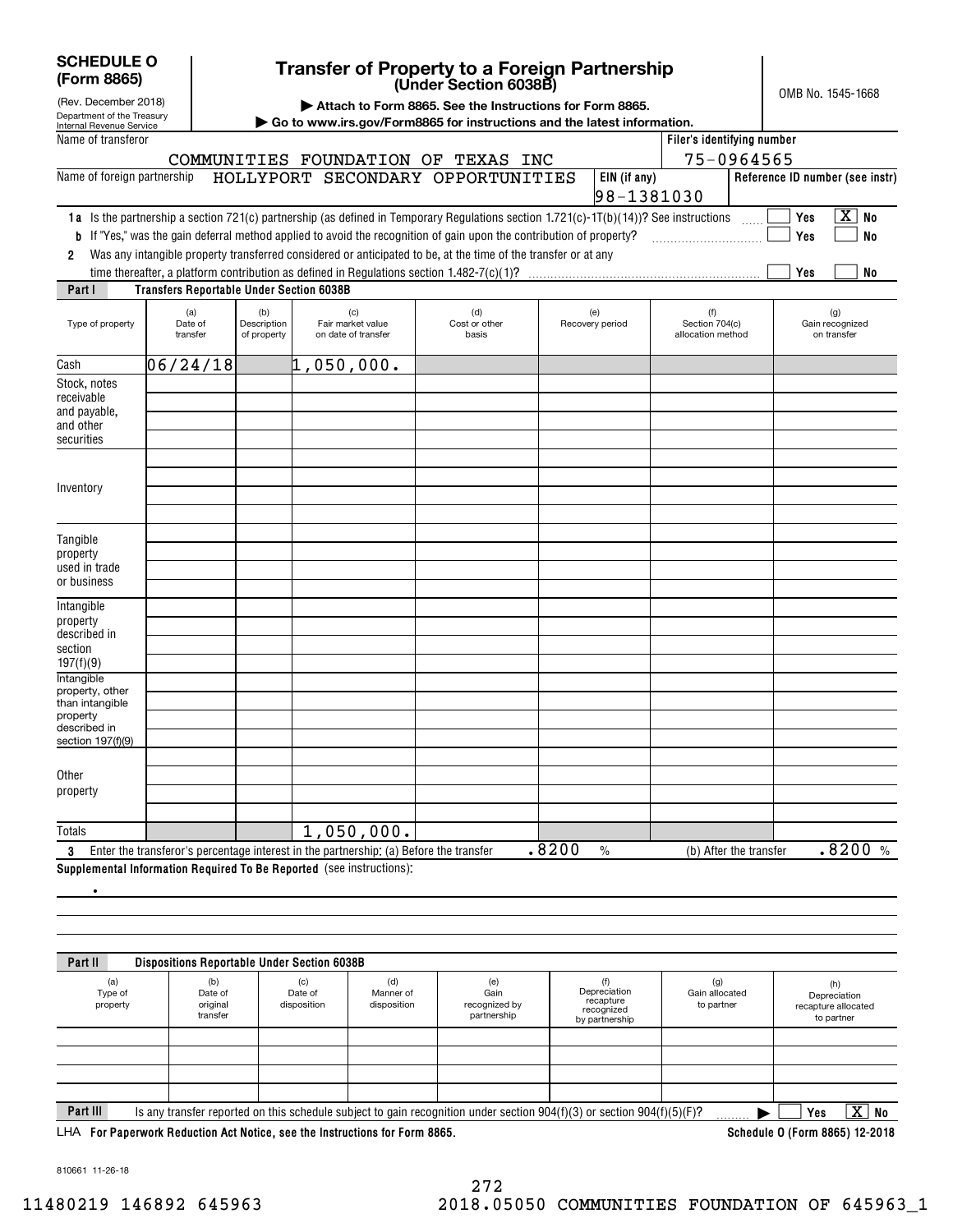| Internal Revenue Service                        | Department of the Treasury                            |                                                                             | Information furnished for the foreign partnership's tax year<br>beainnina                                                                                                                                                                                                                                                                                            | JUL 7                              | , 2018, and ending $\rm\,JUN$                                                                                                                                 | 30          | 2019                          | Attachmer<br>Sequence No.     | 118                                  |
|-------------------------------------------------|-------------------------------------------------------|-----------------------------------------------------------------------------|----------------------------------------------------------------------------------------------------------------------------------------------------------------------------------------------------------------------------------------------------------------------------------------------------------------------------------------------------------------------|------------------------------------|---------------------------------------------------------------------------------------------------------------------------------------------------------------|-------------|-------------------------------|-------------------------------|--------------------------------------|
|                                                 | Name of person filing this return                     |                                                                             |                                                                                                                                                                                                                                                                                                                                                                      |                                    |                                                                                                                                                               |             |                               | Filer's identification number |                                      |
|                                                 |                                                       |                                                                             |                                                                                                                                                                                                                                                                                                                                                                      |                                    |                                                                                                                                                               |             | 75-0964565                    |                               |                                      |
|                                                 |                                                       | COMMUNITIES FOUNDATION OF TEXAS                                             | INC                                                                                                                                                                                                                                                                                                                                                                  |                                    |                                                                                                                                                               |             |                               |                               |                                      |
|                                                 |                                                       | Filer's address (if you aren't filing this form with your tax return)       |                                                                                                                                                                                                                                                                                                                                                                      |                                    | A Category of filer (see Categories of Filers in the instructions and check applicable box(es)):                                                              |             |                               |                               |                                      |
|                                                 |                                                       |                                                                             |                                                                                                                                                                                                                                                                                                                                                                      |                                    | 2                                                                                                                                                             |             | $3 \overline{X}$              |                               |                                      |
|                                                 |                                                       |                                                                             |                                                                                                                                                                                                                                                                                                                                                                      | Filer's tax year<br>beginning<br>B | JUL<br>1                                                                                                                                                      | 2018        | and ending                    | JUN                           | 30 2019                              |
|                                                 | <b>C</b> Filer's share of liabilities: Nonrecourse \$ |                                                                             |                                                                                                                                                                                                                                                                                                                                                                      | Qualified nonrecourse financing \$ |                                                                                                                                                               |             | Other \$                      |                               |                                      |
|                                                 |                                                       |                                                                             | <b>D</b> If filer is a member of a consolidated group but not the parent, enter the following information about the parent:                                                                                                                                                                                                                                          |                                    |                                                                                                                                                               |             |                               |                               |                                      |
| Name<br>Address                                 |                                                       |                                                                             |                                                                                                                                                                                                                                                                                                                                                                      |                                    |                                                                                                                                                               | EIN         |                               |                               |                                      |
|                                                 |                                                       |                                                                             | Check if any excepted specified foreign financial assets are reported on this form. See instructions                                                                                                                                                                                                                                                                 |                                    |                                                                                                                                                               |             |                               |                               |                                      |
|                                                 |                                                       | Information about certain other partners (see instructions)                 |                                                                                                                                                                                                                                                                                                                                                                      |                                    |                                                                                                                                                               |             |                               |                               |                                      |
|                                                 |                                                       |                                                                             |                                                                                                                                                                                                                                                                                                                                                                      |                                    |                                                                                                                                                               |             |                               | (4) Check applicable box(es)  |                                      |
|                                                 | (1) Name                                              |                                                                             | (2) Address                                                                                                                                                                                                                                                                                                                                                          |                                    | (3) Identification number                                                                                                                                     |             | Category 1                    | Category 2                    | Constructive owner                   |
|                                                 |                                                       |                                                                             |                                                                                                                                                                                                                                                                                                                                                                      |                                    |                                                                                                                                                               |             |                               |                               |                                      |
|                                                 |                                                       |                                                                             |                                                                                                                                                                                                                                                                                                                                                                      |                                    |                                                                                                                                                               |             |                               |                               |                                      |
|                                                 | G1 Name and address of foreign partnership            |                                                                             |                                                                                                                                                                                                                                                                                                                                                                      |                                    |                                                                                                                                                               |             | $2(a)$ EIN (if any)           |                               |                                      |
|                                                 |                                                       | CRESCENT CAPITAL PARTNERS VI, LP                                            |                                                                                                                                                                                                                                                                                                                                                                      |                                    |                                                                                                                                                               |             |                               | 2(b) Reference ID number      |                                      |
|                                                 |                                                       |                                                                             |                                                                                                                                                                                                                                                                                                                                                                      |                                    |                                                                                                                                                               |             | <b>CRESCENT</b>               |                               |                                      |
|                                                 |                                                       |                                                                             | LEVEL 29, GOVERNOR PHILLIP TOWER, 1 FARRER PL                                                                                                                                                                                                                                                                                                                        |                                    |                                                                                                                                                               |             |                               |                               | 3 Country under whose laws organized |
|                                                 | SYDNEY, AUSTRALIA                                     |                                                                             |                                                                                                                                                                                                                                                                                                                                                                      |                                    |                                                                                                                                                               |             | AUSTRALIA                     |                               |                                      |
| Date of<br>4 organization                       | 5 Principal place<br>5 of business                    |                                                                             | <b>6</b> Principal business<br><b>6</b> activity code number                                                                                                                                                                                                                                                                                                         | Principal business<br>7 activity   |                                                                                                                                                               | 8a currency | Functional                    | 8b                            | Exchange rate<br>(see instructions)  |
|                                                 | 02/20/2018 AUSTRALIA                                  |                                                                             | 523900                                                                                                                                                                                                                                                                                                                                                               | <b>INVESTMENTS</b>                 |                                                                                                                                                               | AUD         |                               |                               | .705258                              |
|                                                 |                                                       | H Provide the following information for the foreign partnership's tax year: |                                                                                                                                                                                                                                                                                                                                                                      |                                    |                                                                                                                                                               |             |                               |                               |                                      |
|                                                 |                                                       |                                                                             | 1 Name, address, and identification number of agent (if any) in the United States                                                                                                                                                                                                                                                                                    |                                    | 2 Check if the foreign partnership must file:<br>Form 1042<br>Service Center where Form 1065 is filed:                                                        | Form 8804   |                               | Form 1065                     |                                      |
|                                                 |                                                       |                                                                             | 3 Name and address of foreign partnership's agent in country of organization, if any                                                                                                                                                                                                                                                                                 |                                    | Name and address of person(s) with custody of the books and records of the foreign<br>4 partnership, and the location of such books and records, if different |             |                               |                               |                                      |
|                                                 |                                                       |                                                                             |                                                                                                                                                                                                                                                                                                                                                                      |                                    |                                                                                                                                                               |             |                               |                               |                                      |
| 5                                               | allowed under section 267A? See instructions          |                                                                             | During the tax year, did the foreign partnership pay or accrue any interest or royalty for which the deduction is not                                                                                                                                                                                                                                                |                                    |                                                                                                                                                               |             |                               | Yes                           | $\boxed{\text{X}}$ No                |
| 6                                               |                                                       | If "Yes," enter the total amount of the disallowed deductions               |                                                                                                                                                                                                                                                                                                                                                                      |                                    |                                                                                                                                                               |             |                               | Yes                           | $\boxed{\text{X}}$ No                |
| 7                                               |                                                       | Were any special allocations made by the foreign partnership?               | Is the partnership a section 721(c) partnership, as defined in Temporary Regulations section 1.721(c)-1T(b)(14)?                                                                                                                                                                                                                                                     |                                    |                                                                                                                                                               |             |                               | Yes                           | $\boxed{\text{X}}$ No                |
| 8                                               |                                                       |                                                                             | Enter the no. of Forms 8858, Info Return of U.S. Persons With Respect to Foreign Disregarded Entities (FDEs) and Foreign Branches (FBs), attached to this return                                                                                                                                                                                                     |                                    |                                                                                                                                                               |             |                               |                               |                                      |
| 9                                               |                                                       |                                                                             | How is this partnership classified under the law of the country in which it's organized?                                                                                                                                                                                                                                                                             |                                    |                                                                                                                                                               |             | $\blacktriangleright$ LIMITED |                               |                                      |
|                                                 |                                                       |                                                                             | 10a Does the filer have an interest in the foreign partnership, or an interest indirectly through the foreign partnership, that's a separate                                                                                                                                                                                                                         |                                    |                                                                                                                                                               |             |                               |                               |                                      |
|                                                 |                                                       |                                                                             | unit under Reg. 1.1503(d)-1(b)(4) or part of a combined separate unit under Reg. 1.1503(d)-1(b)(4)(ii)? If "No," skip question 10b $\blacktriangleright$                                                                                                                                                                                                             |                                    |                                                                                                                                                               |             |                               | Yes                           | No                                   |
|                                                 |                                                       | Does this partnership meet <b>both</b> of the following requirements?       | b If "Yes," does the separate unit or combined separate unit have a dual consolidated loss, as defined in Reg. 1.1503(d)-1(b)(5)(ii)?                                                                                                                                                                                                                                |                                    |                                                                                                                                                               |             |                               | Yes                           | <b>No</b>                            |
| 11                                              | If "Yes," don't complete Schedules L, M-1, and M-2.   |                                                                             | 1. The partnership's total receipts for the tax year were less than \$250,000.<br>2. The value of the partnership's total assets at the end of the tax year was less than \$1 million.                                                                                                                                                                               |                                    |                                                                                                                                                               |             |                               | Yes                           | No                                   |
| Sign Here Only<br>if You're Filing<br>This Form |                                                       |                                                                             | Under penalties of perjury, I declare that I have examined this return, including accompanying schedules and statements, and to the best of my knowledge and belief, it is true,<br>correct, and complete. Declaration of preparer (other than general partner or limited liability company member) is based on all information of which preparer has any knowledge. |                                    |                                                                                                                                                               |             |                               |                               |                                      |
| Separately and<br>Not With Your                 |                                                       |                                                                             |                                                                                                                                                                                                                                                                                                                                                                      |                                    |                                                                                                                                                               |             |                               |                               |                                      |
| Tax Return.                                     |                                                       | Signature of general partner or limited liability company member            |                                                                                                                                                                                                                                                                                                                                                                      |                                    |                                                                                                                                                               |             |                               |                               | Date                                 |
| Paid                                            | Print/Type preparer's name                            |                                                                             | Preparer's signature                                                                                                                                                                                                                                                                                                                                                 |                                    | Date                                                                                                                                                          |             | Check                         | PTIN                          |                                      |
| <b>Preparer</b>                                 | PAMELA ALEXANDERSON                                   |                                                                             | PAMELA ALEXANDERSON                                                                                                                                                                                                                                                                                                                                                  |                                    |                                                                                                                                                               | 02/19/20    | self-employed                 |                               | PARTNERSHI<br>P01218925              |
| <b>Use</b>                                      | Firm's name                                           | MOSS ADAMS LLP                                                              |                                                                                                                                                                                                                                                                                                                                                                      |                                    |                                                                                                                                                               |             | Firm's EIN                    | 91-0189318                    |                                      |
| Only                                            |                                                       | ALBUQUERQUE, NM 87110                                                       | Firm's address 6565 AMERICAS PARKWAY NE                                                                                                                                                                                                                                                                                                                              | STE                                | 600                                                                                                                                                           | Phone no.   |                               | $505 - 878 - 7200$            |                                      |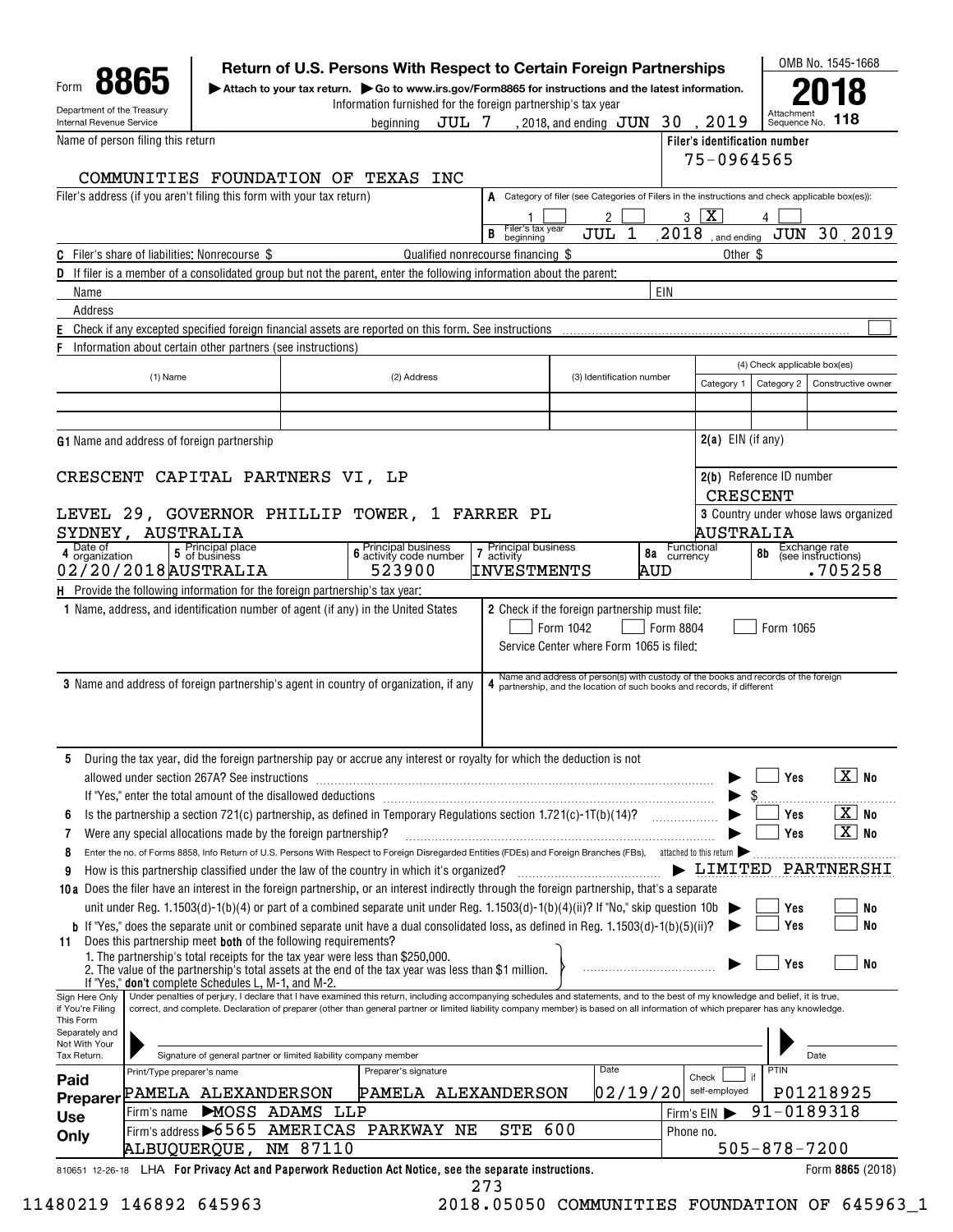|                                    |                   | Form 8865 (2018)<br>COMMUNITIES FOUNDATION OF TEXAS INC                                                                                                                                                                        |              |                |                              |                                        |                         | 75-0964565                     |                     | Page 2                         |
|------------------------------------|-------------------|--------------------------------------------------------------------------------------------------------------------------------------------------------------------------------------------------------------------------------|--------------|----------------|------------------------------|----------------------------------------|-------------------------|--------------------------------|---------------------|--------------------------------|
|                                    | <b>Schedule A</b> | Constructive Ownership of Partnership Interest. Check the boxes that apply to the filer. If you check box b, enter the name,                                                                                                   |              |                |                              |                                        |                         |                                |                     |                                |
|                                    |                   | address, and U.S. taxpayer identification number (if any) of the person(s) whose interest you constructively own. See instructions.                                                                                            |              |                |                              |                                        |                         |                                |                     |                                |
|                                    |                   | Owns a direct interest<br>a                                                                                                                                                                                                    | b            |                | Owns a constructive interest |                                        |                         |                                |                     |                                |
|                                    |                   |                                                                                                                                                                                                                                |              |                |                              |                                        |                         |                                | Check if            | Check if                       |
|                                    |                   | Name                                                                                                                                                                                                                           | Address      |                |                              | Identification number (if any)         |                         |                                | foreign<br>person   | direct<br>partner              |
|                                    |                   |                                                                                                                                                                                                                                |              |                |                              |                                        |                         |                                |                     |                                |
|                                    |                   |                                                                                                                                                                                                                                |              |                |                              |                                        |                         |                                |                     |                                |
|                                    |                   | Schedule A-1<br>Certain Partners of Foreign Partnership (see instructions)                                                                                                                                                     |              |                |                              |                                        |                         |                                |                     |                                |
|                                    |                   |                                                                                                                                                                                                                                |              |                |                              |                                        |                         |                                |                     | Check if                       |
|                                    |                   | Name                                                                                                                                                                                                                           | Address      |                |                              |                                        |                         | Identification number (if any) |                     | foreign<br>person              |
|                                    |                   |                                                                                                                                                                                                                                |              |                |                              |                                        |                         |                                |                     |                                |
|                                    |                   |                                                                                                                                                                                                                                |              |                |                              |                                        |                         |                                |                     |                                |
|                                    |                   | <b>Schedule A-2</b><br>Foreign Partners of Section 721(c) Partnership (see instructions)                                                                                                                                       |              |                |                              |                                        |                         |                                |                     |                                |
|                                    |                   |                                                                                                                                                                                                                                | Country of   |                | U.S. taxpayer                |                                        |                         |                                | Percentage interest |                                |
|                                    |                   | Name of foreign<br>Address<br>partner                                                                                                                                                                                          | organization |                | identification number        | Check if related to<br>U.S. transferor |                         | Capital                        |                     | Profits                        |
|                                    |                   |                                                                                                                                                                                                                                | (if any)     |                | (if any)                     |                                        |                         |                                |                     |                                |
|                                    |                   |                                                                                                                                                                                                                                |              |                |                              |                                        |                         |                                | $\frac{0}{0}$       | $\frac{0}{0}$                  |
|                                    |                   |                                                                                                                                                                                                                                |              |                |                              |                                        |                         |                                | $\frac{0}{0}$       | $\frac{0}{0}$                  |
|                                    |                   | Does the partnership have any other foreign person as a direct partner?                                                                                                                                                        |              |                |                              |                                        |                         | Yes                            |                     | No                             |
|                                    |                   | Schedule A-3<br>Affiliation Schedule. List all partnerships (foreign or domestic) in which the foreign partnership owns a direct interest or                                                                                   |              |                |                              |                                        |                         |                                |                     |                                |
|                                    |                   | indirectly owns a 10% interest.                                                                                                                                                                                                |              |                |                              |                                        |                         |                                |                     |                                |
|                                    |                   | Name                                                                                                                                                                                                                           | Address      |                |                              | EIN                                    |                         | Total ordinary                 |                     | Check if<br>foreign<br>partněr |
|                                    |                   |                                                                                                                                                                                                                                |              |                |                              | (if any)                               |                         | income or loss                 |                     | ship                           |
|                                    |                   |                                                                                                                                                                                                                                |              |                |                              |                                        |                         |                                |                     |                                |
|                                    |                   |                                                                                                                                                                                                                                |              |                |                              |                                        |                         |                                |                     |                                |
|                                    | <b>Schedule B</b> | Income Statement - Trade or Business Income                                                                                                                                                                                    |              |                |                              |                                        |                         |                                |                     |                                |
|                                    |                   | Caution: Include only trade or business income and expenses on lines 1a through 22 below. See the instructions for more information.                                                                                           |              |                |                              |                                        |                         |                                |                     |                                |
|                                    |                   |                                                                                                                                                                                                                                |              | 1a             |                              |                                        |                         |                                |                     |                                |
|                                    |                   | <b>b</b> Less returns and allowances                                                                                                                                                                                           |              | 1 <sub>b</sub> |                              |                                        | 1c                      |                                |                     |                                |
|                                    | 2                 | Cost of goods sold                                                                                                                                                                                                             |              |                |                              |                                        | $\overline{2}$          |                                |                     |                                |
|                                    | 3                 |                                                                                                                                                                                                                                |              |                |                              |                                        | 3                       |                                |                     |                                |
| Income                             | 4                 |                                                                                                                                                                                                                                |              |                |                              |                                        | 4                       |                                |                     |                                |
|                                    | 5                 | Net farm profit (loss) (attach Schedule F (Form 1040)) (2000) (2000) (2000) (2000) (2000) (2000) (2000) (2000)                                                                                                                 |              |                |                              |                                        | 5                       |                                |                     |                                |
|                                    | 6                 |                                                                                                                                                                                                                                |              |                |                              |                                        | 6                       |                                |                     |                                |
|                                    | 7                 | Other income (loss) (attach statement) manufactured and according to the statement of the statement of the statement of the statement of the statement of the statement of the statement of the statement of the statement of  |              |                |                              |                                        | $\overline{\mathbf{r}}$ |                                |                     |                                |
|                                    | 8                 |                                                                                                                                                                                                                                |              |                |                              |                                        | 8                       |                                |                     |                                |
|                                    | 9                 |                                                                                                                                                                                                                                |              |                |                              |                                        | 9                       |                                |                     |                                |
|                                    | 10                | Guaranteed payments to partners [11] manufactured and manufactured and manufactured as a manufactured and manufactured and manufactured and manufactured and manufactured and manufactured and manufactured and manufactured a |              |                |                              |                                        | 10                      |                                |                     |                                |
|                                    | 11                | Repairs and maintenance material continuum contract and maintenance material contract and maintenance material                                                                                                                 |              |                |                              |                                        | 11                      |                                |                     |                                |
|                                    | 12                | Bad debts                                                                                                                                                                                                                      |              |                |                              |                                        | 12                      |                                |                     |                                |
|                                    | 13                |                                                                                                                                                                                                                                |              |                |                              |                                        | 13                      |                                |                     |                                |
|                                    | 14                |                                                                                                                                                                                                                                |              |                |                              |                                        | 14                      |                                |                     |                                |
| (see instructions for limitations) | 15                | Taxes and licenses <b>construction and construction of the construction of the construction of the construction</b>                                                                                                            |              |                |                              |                                        | 15                      |                                |                     |                                |
|                                    |                   |                                                                                                                                                                                                                                |              |                |                              |                                        |                         |                                |                     |                                |
|                                    |                   |                                                                                                                                                                                                                                |              |                |                              |                                        | 16c                     |                                |                     |                                |
| <b>Deductions</b>                  | 17                |                                                                                                                                                                                                                                |              |                |                              |                                        | 17                      |                                |                     |                                |
|                                    |                   |                                                                                                                                                                                                                                |              |                |                              |                                        |                         |                                |                     |                                |
|                                    | 18                |                                                                                                                                                                                                                                |              |                |                              |                                        | 18                      |                                |                     |                                |
|                                    | 19                | Employee benefit programs informational contracts and contracts are contracted and contract and contract and contract and contract and contract and contract and contract and contract and contract and contract and contract  |              |                |                              |                                        | 19                      |                                |                     |                                |
|                                    | 20                | Other deductions (attach statement) manufactured and according to the deductions (attach statement)                                                                                                                            |              |                |                              |                                        | 20                      |                                |                     |                                |
|                                    | 21                |                                                                                                                                                                                                                                |              |                |                              |                                        | 21                      |                                |                     |                                |
|                                    | 22                |                                                                                                                                                                                                                                |              |                |                              |                                        | 22                      |                                |                     |                                |
|                                    | 23                |                                                                                                                                                                                                                                |              |                |                              |                                        | 23                      |                                |                     |                                |
|                                    | 24                |                                                                                                                                                                                                                                |              |                |                              |                                        | 24                      |                                |                     |                                |
|                                    | 25                |                                                                                                                                                                                                                                |              |                |                              |                                        | 25                      |                                |                     |                                |
| and Payment                        | 26                | Other taxes (see instructions) manufactured and content to the set of the content of the content of the content of the content of the content of the content of the content of the content of the content of the content of th |              |                |                              |                                        | 26                      |                                |                     |                                |
|                                    | 27                |                                                                                                                                                                                                                                |              |                |                              |                                        | 27                      |                                |                     |                                |
|                                    | 28                | Payment (see instructions) manufactured and contact the set of the contact of the contact of the contact of the contact of the contact of the contact of the contact of the contact of the contact of the contact of the conta |              |                |                              |                                        | 28                      |                                |                     |                                |
| $\mathsf{T} \mathsf{a} \mathsf{x}$ | 29                | Amount owed. If line 28 is smaller than line 27, enter amount owed [11] contains according to the container than 100 M                                                                                                         |              |                |                              |                                        | 29                      |                                |                     |                                |
|                                    | 30                |                                                                                                                                                                                                                                |              |                |                              |                                        | 30                      |                                |                     |                                |
|                                    |                   | 810652 12-26-18                                                                                                                                                                                                                |              |                |                              |                                        |                         |                                |                     | Form 8865 (2018)               |

810652 12-26-18

274 11480219 146892 645963 2018.05050 COMMUNITIES FOUNDATION OF 645963\_1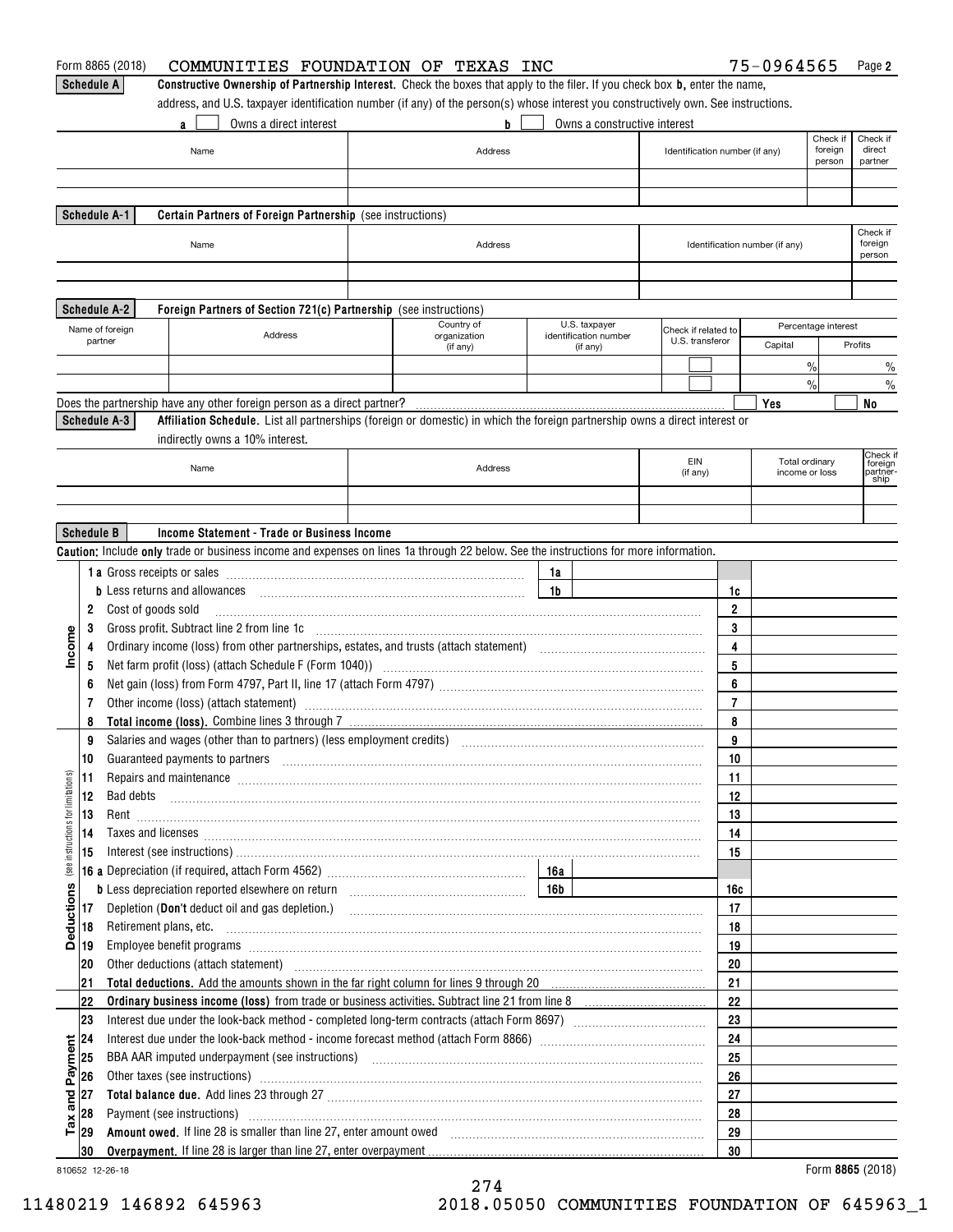| <b>SCHEDULE O</b> |  |
|-------------------|--|
| $(Form$ $RRA$     |  |

# **Transfer of Property to a Foreign Partnership**

Department of the Treasury Internal Revenue Service (a) Date of transfer(b) Description of property (c) Fair market value on date of transfer (d) Cost or other basis(e) Recovery period (f) Section 704(c) allocation method (g) Gain recognized on transfer Type of property (Rev. December 2018) **Intangible** property, other than intangible property described in section 197(f)(9) **Filer's identifying number EIN (if any) Reference ID number (see instr) 1 <b>a** Is the partnership a section 721(c) partnership (as defined in Temporary Regulations section 1.721(c)-1T(b)(14))? See instructions  $\quad \ldots \ldots$ **2b**If "Yes," was the gain deferral method applied to avoid the recognition of gain upon the contribution of property? ~~~~~~~~~~ **YesYesNo** X **No Yes No Part I Transfers Reportable Under Section 6038B | Attach to Form 8865. See the Instructions for Form 8865. | Go to www.irs.gov/Form8865 for instructions and the latest information.** OMB No. 1545-1668 Name of transferor Name of foreign partnership Was any intangible property transferred considered or anticipated to be, at the time of the transfer or at any time thereafter, a platform contribution as defined in Regulations section 1.482-7(c)(1)? CashStock, notes receivable and payable, and other securitiesInventoryTangible property used in trade or business Intangible property described in section 197(f)(9) **Other** property**(Form 8865) (Under Section 6038B)**  $\mathcal{L}^{\text{max}}$  $\mathcal{L}^{\text{max}}$  $\mathcal{L}^{\text{max}}$  $\mathcal{L}^{\text{max}}$ COMMUNITIES FOUNDATION OF TEXAS INC CRESCENT CAPITAL PARTNERS VI, LP 06/30/19 390,000. 75-0964565 CRESCENT

| Totals                                                                                |                                                                                                        |  |  |  |  |  |  |                            |         |
|---------------------------------------------------------------------------------------|--------------------------------------------------------------------------------------------------------|--|--|--|--|--|--|----------------------------|---------|
|                                                                                       | s percentage interest in the partnership: (a)<br>Enter the<br>: the transfer<br>transferor's<br>Betore |  |  |  |  |  |  | After<br>the transfer<br>b | n/<br>n |
| <b>Supplemental Information Required</b><br>l To Be Renorted<br>l (see instructions). |                                                                                                        |  |  |  |  |  |  |                            |         |

**Supplemental Information Required To Be Reported**  (see instructions):

| (a)<br>Type of<br>property | (b)<br>Date of<br>original<br>transfer | (c)<br>Date of<br>disposition | (d)<br>Manner of<br>disposition | (e)<br>Gain<br>recognized by<br>partnership | Depreciation<br>recapture<br>recognized<br>by partnership                                                                   | (g)<br>Gain allocated<br>to partner | (h)<br>Depreciation<br>recapture allocated<br>to partner |
|----------------------------|----------------------------------------|-------------------------------|---------------------------------|---------------------------------------------|-----------------------------------------------------------------------------------------------------------------------------|-------------------------------------|----------------------------------------------------------|
|                            |                                        |                               |                                 |                                             |                                                                                                                             |                                     |                                                          |
|                            |                                        |                               |                                 |                                             |                                                                                                                             |                                     |                                                          |
| Part III                   |                                        |                               |                                 |                                             | Is any transfer reported on this schedule subject to gain recognition under section $904(f)(3)$ or section $904(f)(5)(F)$ ? |                                     | $\overline{\text{X}}$ $\overline{\text{}}$<br>No<br>Yes  |

**For Paperwork Reduction Act Notice, see the Instructions for Form 8865. Schedule O (Form 8865) 12-2018** LHA

810661 11-26-18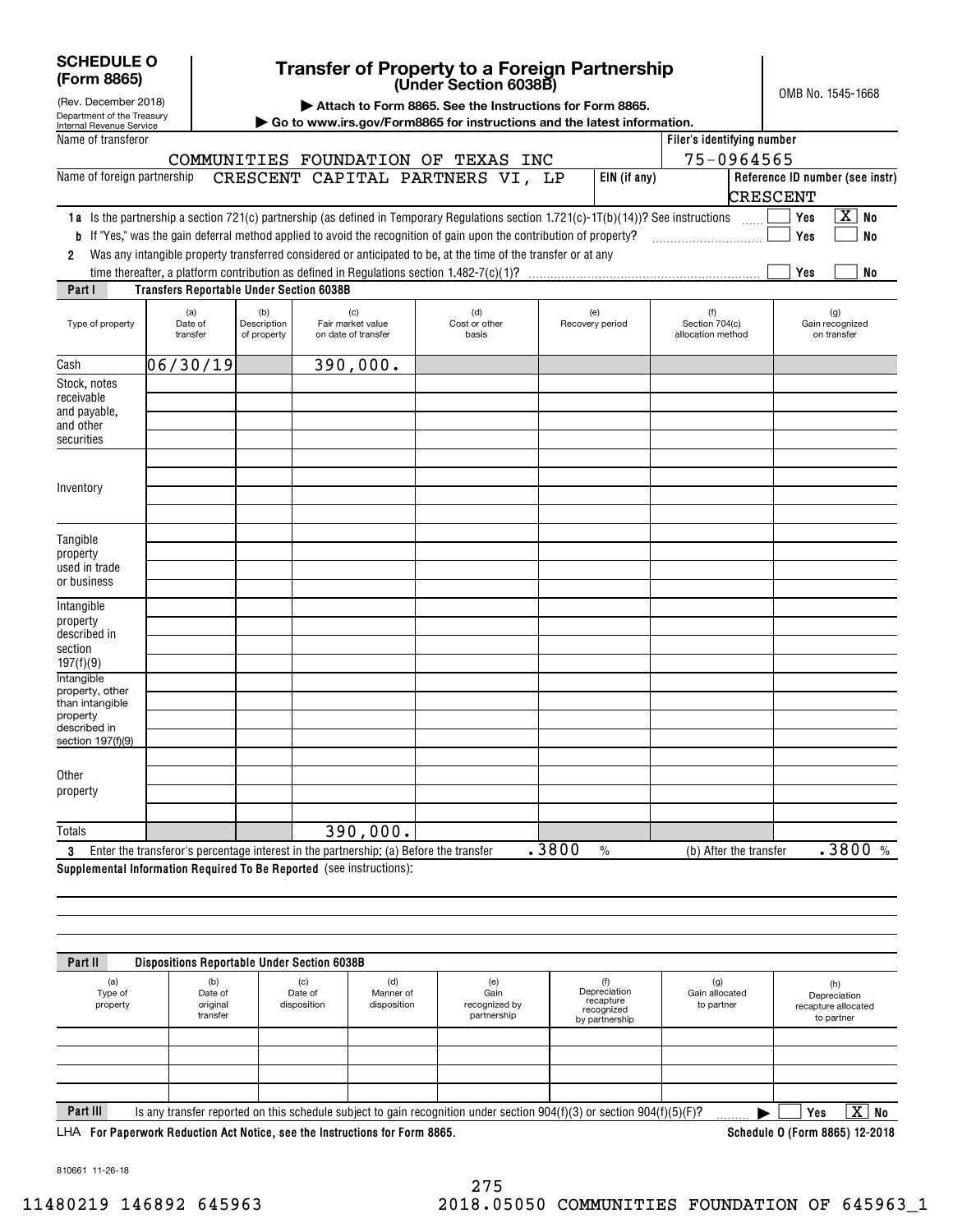| <b>FORM 8865</b>    | AFFILIATION SCHEDULE                                                           |                              | STATEMENT 2                                          |                            |
|---------------------|--------------------------------------------------------------------------------|------------------------------|------------------------------------------------------|----------------------------|
| <b>NAME</b>         | ADDRESS                                                                        | IDENTIFYING<br><b>NUMBER</b> | TOTAL<br>ORDINARY<br><b>INCOME</b><br>OR (LOSS) P'SH | СK<br>ΙF<br>$FOR-$<br>EIGN |
| HCP VI HOLDINGS SLP | 13 CASTLE STREET                                                               | 98-1414934                   |                                                      | х                          |
| ASF LEGACY LP       | ST HELIER,<br><b>JERSEY</b><br>CASTLE<br>STREET<br>13.<br>ST HELIER.<br>JERSEY | $46 - 5178593$               |                                                      | х                          |

}}}}}}}}}}}}}}}}}}}}}}}}}}}}}}}}}}} }}}}}}}}}}

~~~~~~~~~~~~~~~~~~~~~~~~~~~~~~~~~~~~~~~~~~~~~~~~~~~~~~~~~~~~~~~~~~~~~~~~~~~~~~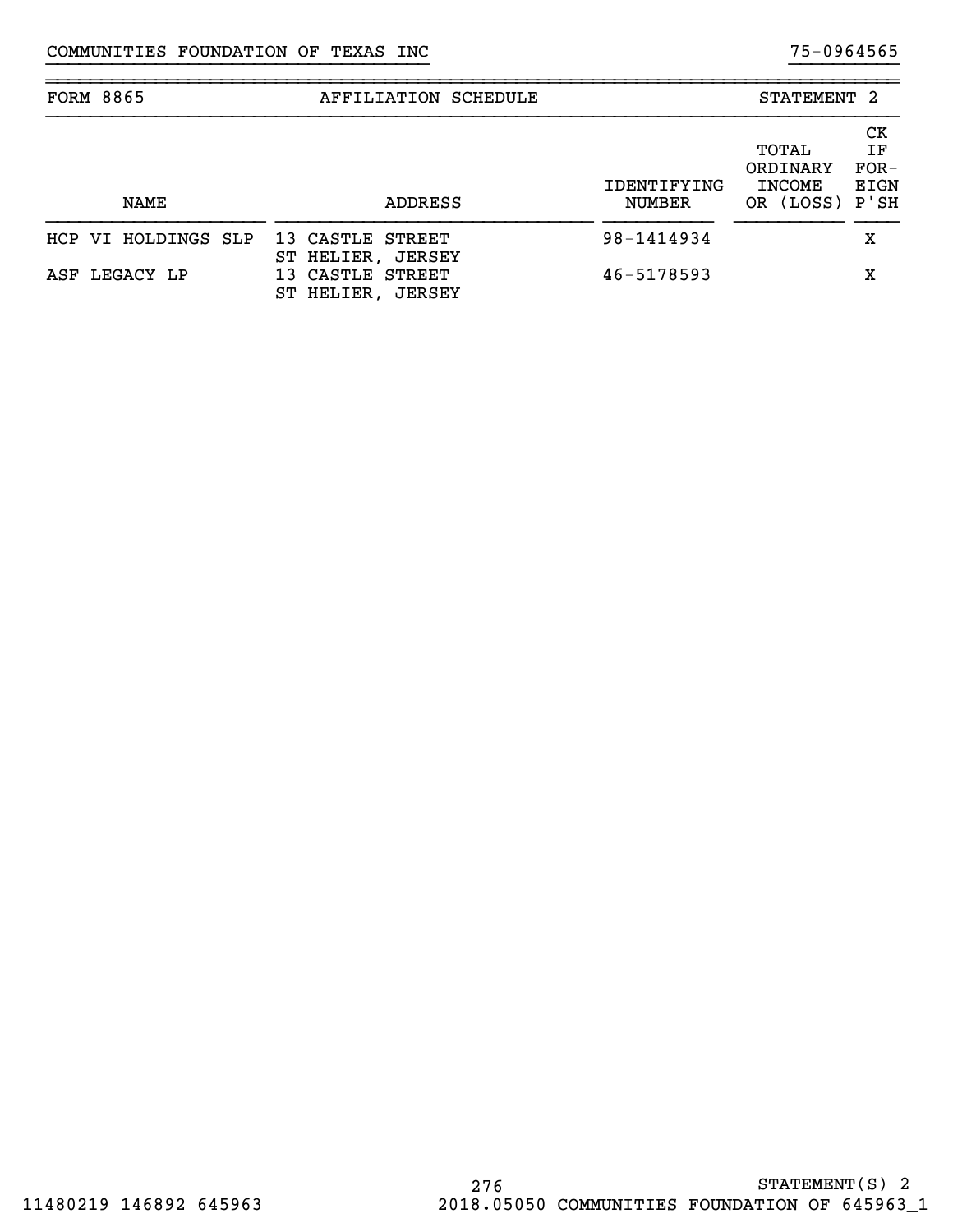| Form                                                   |  |  |  |  |  |  |
|--------------------------------------------------------|--|--|--|--|--|--|
| (Rev. November 2018)                                   |  |  |  |  |  |  |
| Department of the Treasury<br>Internal Revenue Service |  |  |  |  |  |  |

## **Return by a U.S. Transferor of Property 926 to a Foreign Corporation**

OMB No. 1545-0026

**| Go to www.irs.gov/Form926 for instructions and the latest information.**

Attachment Sequence No. **128**

| Internal Revenue Service<br>Attach to your income tax return for the year of the transfer or distribution.                           |            |                                              | Sequence No. 128                          |
|--------------------------------------------------------------------------------------------------------------------------------------|------------|----------------------------------------------|-------------------------------------------|
| <b>U.S. Transferor Information</b> (see instructions)<br>Part I                                                                      |            |                                              |                                           |
| Name of transferor                                                                                                                   |            | <b>Identifying number</b> (see instructions) |                                           |
|                                                                                                                                      |            |                                              |                                           |
| COMMUNITIES FOUNDATION OF TEXAS,<br>INC                                                                                              |            | 75-0964565                                   |                                           |
| Is the transferee a specified 10%-owned foreign corporation that is not a controlled foreign corporation?<br>1                       |            | Yes                                          | $\vert$ $\boldsymbol{\mathrm{X}}\vert$ No |
| If the transferor was a corporation, complete questions 2a through 2d.<br>$\mathbf{2}$                                               |            |                                              |                                           |
| If the transfer was a section 361(a) or (b) transfer, was the transferor controlled (under section 368(c)) by<br>a                   |            |                                              |                                           |
| five or fewer domestic corporations?                                                                                                 |            | Yes<br>$\overline{X}$ Yes                    | $\vert$ $\mathrm{X}\vert$ No              |
|                                                                                                                                      |            |                                              | No                                        |
| If not, list the controlling shareholder(s) and their identifying number(s).                                                         |            |                                              |                                           |
| <b>Controlling shareholder</b>                                                                                                       |            | Identifying number                           |                                           |
|                                                                                                                                      |            |                                              |                                           |
|                                                                                                                                      |            |                                              |                                           |
|                                                                                                                                      |            |                                              |                                           |
|                                                                                                                                      |            |                                              |                                           |
|                                                                                                                                      |            |                                              |                                           |
|                                                                                                                                      |            |                                              |                                           |
| c If the transferor was a member of an affiliated group filing a consolidated return, was it the parent corporation?                 |            | $ X $ Yes                                    | <b>No</b>                                 |
| If not, list the name and employer identification number (EIN) of the parent corporation.                                            |            |                                              |                                           |
| Name of parent corporation                                                                                                           |            | EIN of parent corporation                    |                                           |
|                                                                                                                                      |            |                                              |                                           |
|                                                                                                                                      |            |                                              |                                           |
| <b>d</b> Have basis adjustments under section $367(a)(4)$ been made?                                                                 |            | Yes                                          | $\boxed{\text{X}}$ No                     |
|                                                                                                                                      |            |                                              |                                           |
| If the transferor was a partner in a partnership that was the actual transferor (but is not treated as such under section 367),<br>3 |            |                                              |                                           |
| complete questions 3a through 3d.<br>a List the name and EIN of the transferor's partnership.                                        |            |                                              |                                           |
|                                                                                                                                      |            |                                              |                                           |
| Name of partnership                                                                                                                  |            | <b>EIN of partnership</b>                    |                                           |
|                                                                                                                                      |            |                                              |                                           |
| VI INSTITUTIONAL FEEDER, LP<br>CIP                                                                                                   | 98-1246405 |                                              |                                           |
| <b>b</b> Did the partner pick up its pro rata share of gain on the transfer of partnership assets?                                   |            | Yes                                          | $\boxed{\text{X}}$ No                     |
|                                                                                                                                      |            | Yes                                          | $\overline{X}$ No                         |
| d Is the partner disposing of an interest in a limited partnership that is regularly traded on an established                        |            |                                              |                                           |
| securities market?<br><b>Transferee Foreign Corporation Information</b> (see instructions)<br>Part II                                |            | Yes                                          | $\boxed{\text{X}}$ No                     |
| Name of transferee (foreign corporation)<br>4                                                                                        |            | 5a Identifying number, if any                |                                           |
|                                                                                                                                      |            |                                              |                                           |
| PROMONTORIA HOLDING 243 B.V.                                                                                                         |            |                                              |                                           |
| Address (including country)<br>6                                                                                                     |            | 5b Reference ID number                       |                                           |
| <b>OUDE UTRECHTSEWEG 32</b>                                                                                                          |            |                                              |                                           |
| BAARN 3743 KN NETHERLANDS                                                                                                            |            | PROM243                                      |                                           |
| Country code of country of incorporation or organization<br>7<br>NL                                                                  |            |                                              |                                           |
| 8<br>Foreign law characterization (see instructions)                                                                                 |            |                                              |                                           |
| CORPORATION                                                                                                                          |            |                                              |                                           |
| Is the transferee foreign corporation a controlled foreign corporation?<br>9                                                         |            | Yes                                          | $\overline{X}$ No                         |
| LHA For Paperwork Reduction Act Notice, see separate instructions.<br>824531 12-04-18<br>277                                         |            |                                              | Form 926 (Rev. 11-2018)                   |

11480219 146892 645963 2018.05050 COMMUNITIES FOUNDATION OF 645963\_1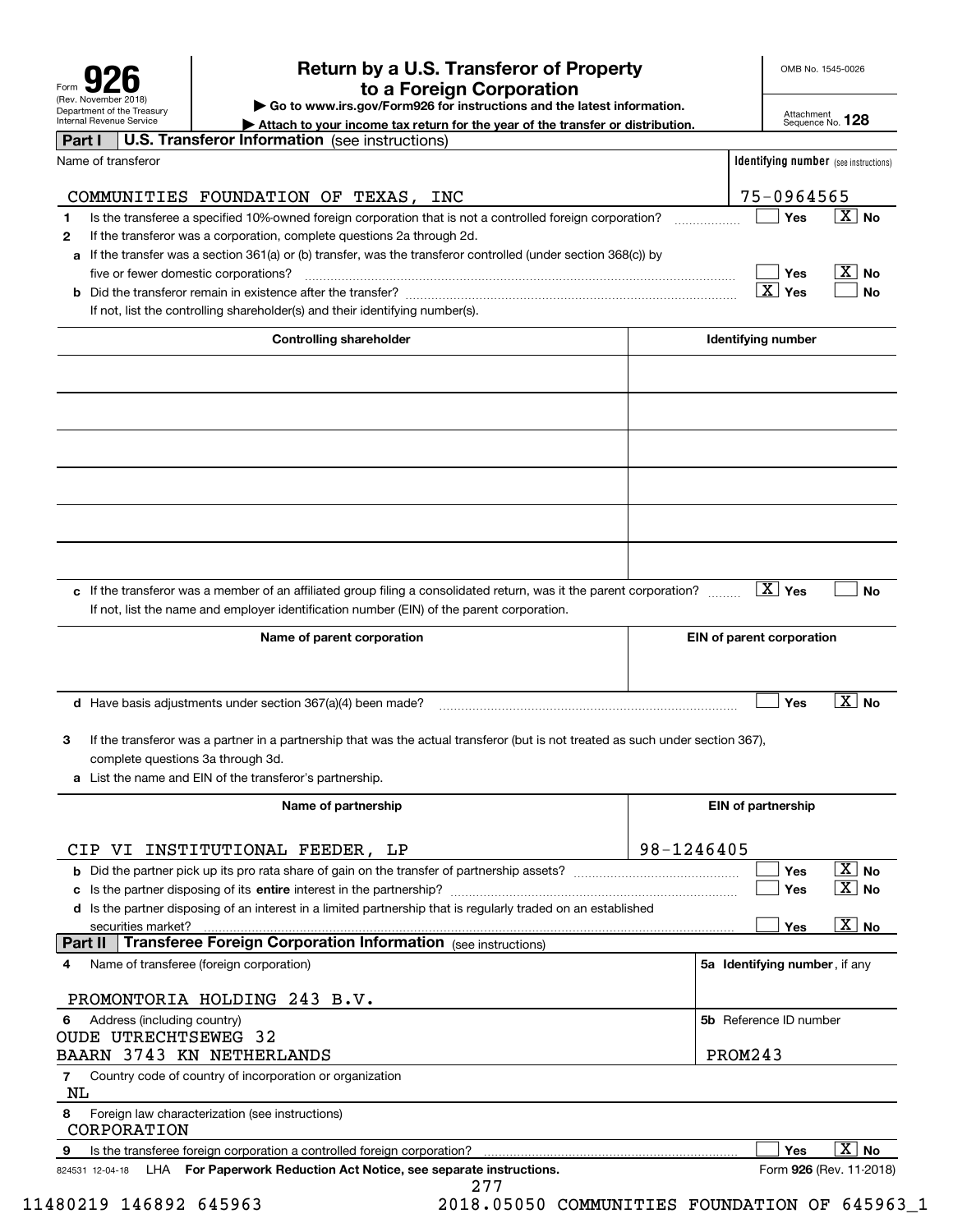| Form 926 (Rev. 11-2018)                                                                                      |                            | COMMUNITIES FOUNDATION OF TEXAS,                              | INC                                             |                               | 75-0964565<br>Page 2                  |
|--------------------------------------------------------------------------------------------------------------|----------------------------|---------------------------------------------------------------|-------------------------------------------------|-------------------------------|---------------------------------------|
| Part III                                                                                                     |                            | Information Regarding Transfer of Property (see instructions) |                                                 |                               |                                       |
| <b>Section A - Cash</b>                                                                                      |                            |                                                               |                                                 |                               |                                       |
| Type of<br>property                                                                                          | (a)<br>Date of<br>transfer | (b)<br>Description of<br>property                             | (c)<br>Fair market value on<br>date of transfer | (d)<br>Cost or other<br>basis | (e)<br>Gain recognized on<br>transfer |
| Cash                                                                                                         | 10/01/2018                 |                                                               | 397,965.                                        |                               |                                       |
| Was cash the only property transferred?<br>10<br>If "Yes," skip the remainder of Part III and go to Part IV. |                            |                                                               |                                                 |                               | $\mathbf{X}$<br>Yes<br>Nο             |
| Section B - Other Property (other than intangible property subject to section 367(d))                        |                            |                                                               |                                                 |                               |                                       |
| Type of<br>property                                                                                          | (a)<br>Date of<br>transfer | (b)<br>Description of<br>property                             | (c)<br>Fair market value on<br>date of transfer | (d)<br>Cost or other<br>basis | (e)<br>Gain recognized on<br>transfer |
| Stock and<br>securities                                                                                      |                            |                                                               |                                                 |                               |                                       |
| Inventory                                                                                                    |                            |                                                               |                                                 |                               |                                       |
| Other property<br>(not listed under<br>another category)                                                     |                            |                                                               |                                                 |                               |                                       |
|                                                                                                              |                            |                                                               |                                                 |                               |                                       |

| 11   | Did the transferor transfer stock or securities subject to section 367(a) with respect to which a gain<br>recognition agreement was filed? The contract of the contract of the contract of the contract of the contract of the contract of the contract of the contract of the contract of the contract of the contract of the contract | Yes | Nο |
|------|-----------------------------------------------------------------------------------------------------------------------------------------------------------------------------------------------------------------------------------------------------------------------------------------------------------------------------------------|-----|----|
| 12 a | Were any assets of a foreign branch (including a branch that is a foreign disregarded entity) transferred to a                                                                                                                                                                                                                          |     |    |
|      | foreign corporation?                                                                                                                                                                                                                                                                                                                    | Yes | Nο |
|      | If "Yes," go to line 12b.                                                                                                                                                                                                                                                                                                               |     |    |
| b    | Was the transferor a domestic corporation that transferred substantially all of the assets of a foreign branch                                                                                                                                                                                                                          |     |    |
|      | (including a branch that is a foreign disregarded entity) to a specified 10%-owned foreign corporation?                                                                                                                                                                                                                                 | Yes | Nο |
|      | If "Yes," continue to line 12c. If "No," skip lines 12c and 12d, and go to line 13.                                                                                                                                                                                                                                                     |     |    |
| C    | Immediately after the transfer, was the domestic corporation a U.S. shareholder with respect to the                                                                                                                                                                                                                                     |     |    |
|      | transferee foreign corporation?                                                                                                                                                                                                                                                                                                         | Yes | N٥ |
|      | If "Yes," continue to line 12d. If "No," skip line 12d, and go to line 13.                                                                                                                                                                                                                                                              |     |    |
| d    | Enter the transferred loss amount included in gross income as required under section 91 $\triangleright$ \$                                                                                                                                                                                                                             |     |    |
| 13   | Did the transferor transfer property described in section 367(d)(4)?                                                                                                                                                                                                                                                                    | Yes | Nο |
|      | If "No," skip Section C and questions 14a through 15.                                                                                                                                                                                                                                                                                   |     |    |

### **Section C - Intangible Property Subject to Section 367(d)**

| $\tilde{\phantom{a}}$ |                            | $\cdots$                          |             |                                                           |                               |                                                 |
|-----------------------|----------------------------|-----------------------------------|-------------|-----------------------------------------------------------|-------------------------------|-------------------------------------------------|
| Type of<br>property   | (a)<br>Date of<br>transfer | (b)<br>Description of<br>property | (c)<br>life | (d)<br>Useful   Arm's length price<br>on date of transfer | (e)<br>Cost or other<br>basis | (f)<br>Income inclusion for<br>year of transfer |
|                       |                            |                                   |             |                                                           |                               |                                                 |
|                       |                            |                                   |             |                                                           |                               |                                                 |
|                       |                            |                                   |             |                                                           |                               |                                                 |
| Property described    |                            |                                   |             |                                                           |                               |                                                 |
| in sec. 367(d)(4)     |                            |                                   |             |                                                           |                               |                                                 |
|                       |                            |                                   |             |                                                           |                               |                                                 |
|                       |                            |                                   |             |                                                           |                               |                                                 |
|                       |                            |                                   |             |                                                           |                               |                                                 |
|                       |                            |                                   |             |                                                           |                               |                                                 |
| Totals                |                            |                                   |             |                                                           |                               |                                                 |

**926**Form (Rev. 11-2018)

824532 12-04-18

Property with built-in loss Totals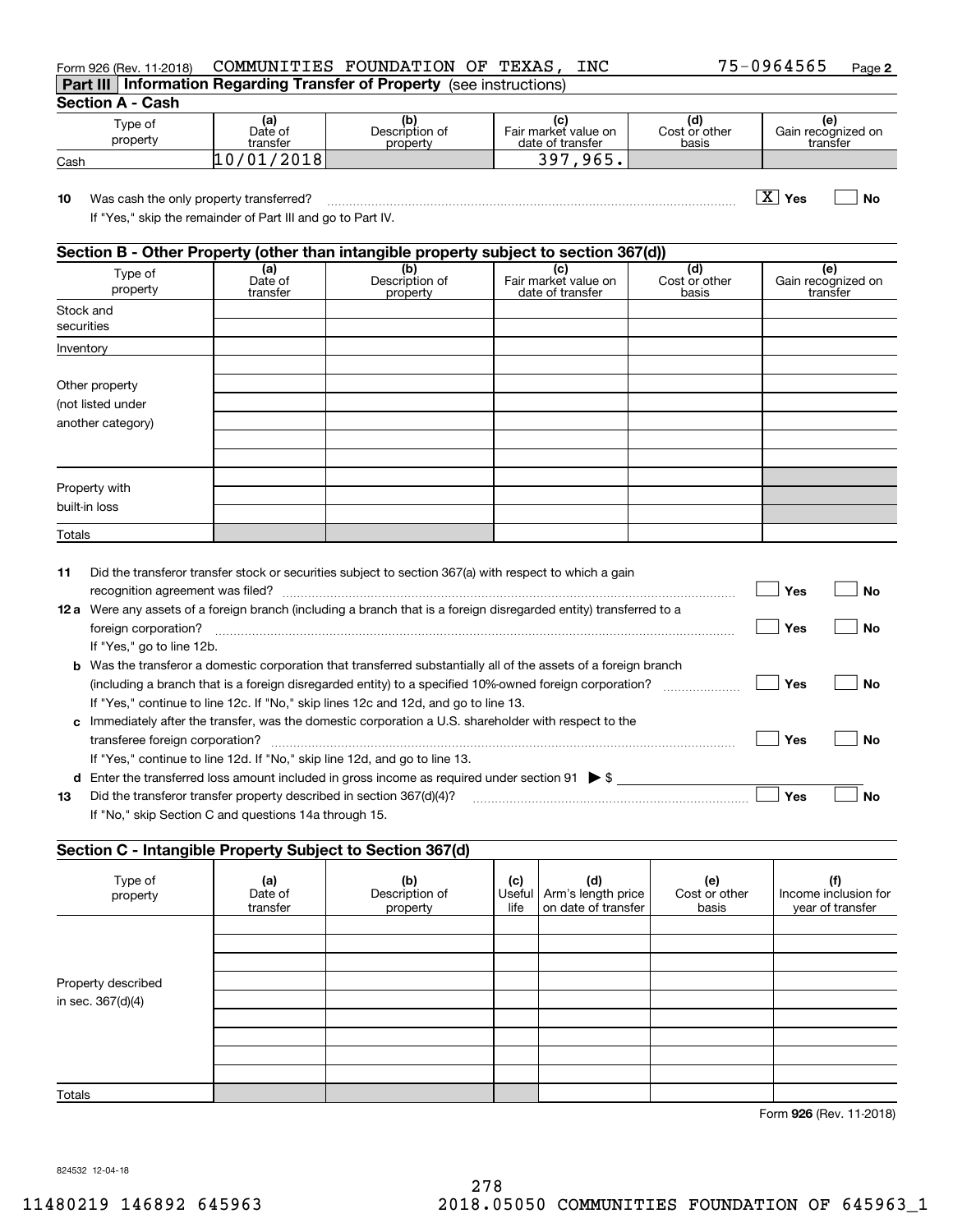|    | COMMUNITIES FOUNDATION OF TEXAS, INC<br>Form 926 (Rev. 11-2018)                                                                                                                                                               | 75-0964565              | Page 3                |
|----|-------------------------------------------------------------------------------------------------------------------------------------------------------------------------------------------------------------------------------|-------------------------|-----------------------|
|    |                                                                                                                                                                                                                               |                         |                       |
|    | <b>14 a</b> Did the transferor transfer any intangible property that, at the time of the transfer, had a useful life                                                                                                          |                         |                       |
|    |                                                                                                                                                                                                                               | Yes                     | No                    |
|    | <b>b</b> At the time of the transfer, did any of the transferred intangible property have an indefinite useful life?                                                                                                          | Yes                     | No                    |
|    | c Did the transferor choose to apply the 20-year inclusion period provided under Regulations section                                                                                                                          |                         |                       |
|    |                                                                                                                                                                                                                               | Yes                     | <b>No</b>             |
|    | d If the answer to line 14c is "Yes," enter the total estimated anticipated income or cost reduction attributable                                                                                                             |                         |                       |
|    | to the intangible property's, or properties', as applicable, use(s) beyond the 20-year period described in                                                                                                                    |                         |                       |
|    | Regulations section 1.367(d)-1(c)(3)(ii) $\triangleright$ \$                                                                                                                                                                  |                         |                       |
| 15 | Was any intangible property transferred considered or anticipated to be, at the time of the transfer or at any                                                                                                                |                         |                       |
|    | time thereafter, a platform contribution as defined in Regulations section $1.482 - 7(c)(1)$ ?                                                                                                                                | Yes                     | <b>No</b>             |
|    |                                                                                                                                                                                                                               |                         |                       |
|    | Supplemental Part III Information Required To Be Reported (see instructions)                                                                                                                                                  |                         |                       |
|    |                                                                                                                                                                                                                               |                         |                       |
|    |                                                                                                                                                                                                                               |                         |                       |
|    |                                                                                                                                                                                                                               |                         |                       |
|    |                                                                                                                                                                                                                               |                         |                       |
|    |                                                                                                                                                                                                                               |                         |                       |
|    |                                                                                                                                                                                                                               |                         |                       |
|    |                                                                                                                                                                                                                               |                         |                       |
|    |                                                                                                                                                                                                                               |                         |                       |
|    |                                                                                                                                                                                                                               |                         |                       |
|    |                                                                                                                                                                                                                               |                         |                       |
|    | Additional Information Regarding Transfer of Property (see instructions)<br>Part IV                                                                                                                                           |                         |                       |
|    |                                                                                                                                                                                                                               |                         |                       |
| 16 | Enter the transferor's interest in the transferee foreign corporation before and after the transfer.                                                                                                                          |                         |                       |
|    | (a) Before $.000\%$ (b) After $.065\%$                                                                                                                                                                                        |                         |                       |
| 17 | Type of nonrecognition transaction (see instructions) $\triangleright$ IRC SECTION 351                                                                                                                                        |                         |                       |
| 18 | Indicate whether any transfer reported in Part III is subject to any of the following.                                                                                                                                        |                         |                       |
| a  |                                                                                                                                                                                                                               | Yes                     | $\boxed{\text{X}}$ No |
| b  | Gain recognition under section 904(f)(5)(F)                                                                                                                                                                                   | Yes                     | $\boxed{\text{X}}$ No |
| c  | Recapture under section 1503(d) machinesis and content to the content of the capture under section 1503(d)                                                                                                                    | <b>Yes</b>              | $ X $ No              |
|    | d Exchange gain under section 987 [111] Martin Martin Martin Martin Martin Martin Martin Martin Martin Martin Martin Martin Martin Martin Martin Martin Martin Martin Martin Martin Martin Martin Martin Martin Martin Martin | <b>Yes</b>              | $\boxed{\text{X}}$ No |
| 19 | Did this transfer result from a change in entity classification?                                                                                                                                                              | <b>Yes</b>              | $\boxed{\text{X}}$ No |
|    |                                                                                                                                                                                                                               | Yes                     | $\boxed{\text{X}}$ No |
|    | 20 a Did a domestic corporation make a distribution of property covered by section 367(e)(2)? (see instructions)                                                                                                              |                         |                       |
|    | If "Yes," complete lines 20b and 20c.                                                                                                                                                                                         |                         |                       |
|    | <b>b</b> Enter the total amount of gain or loss recognized pursuant to Regulations section 1.367(e)-2(b) $\ldots$ $\ldots$ $\blacktriangleright$ \$                                                                           |                         |                       |
| c  | Did the domestic corporation not recognize gain or loss on the distribution of property because the                                                                                                                           |                         |                       |
|    | property was used in the conduct of U.S. trade or business under Regulations section 1.367(e)-2(b)(2)?<br>.                                                                                                                   | Yes                     | <b>No</b>             |
| 21 | Did a domestic corporation make a section 355 distribution of stock in a foreign controlled corporation                                                                                                                       |                         |                       |
|    | covered by section 367(e)(1)? See instructions                                                                                                                                                                                | Yes                     | X  <br>No             |
|    |                                                                                                                                                                                                                               | Form 926 (Rev. 11-2018) |                       |

824533 12-04-18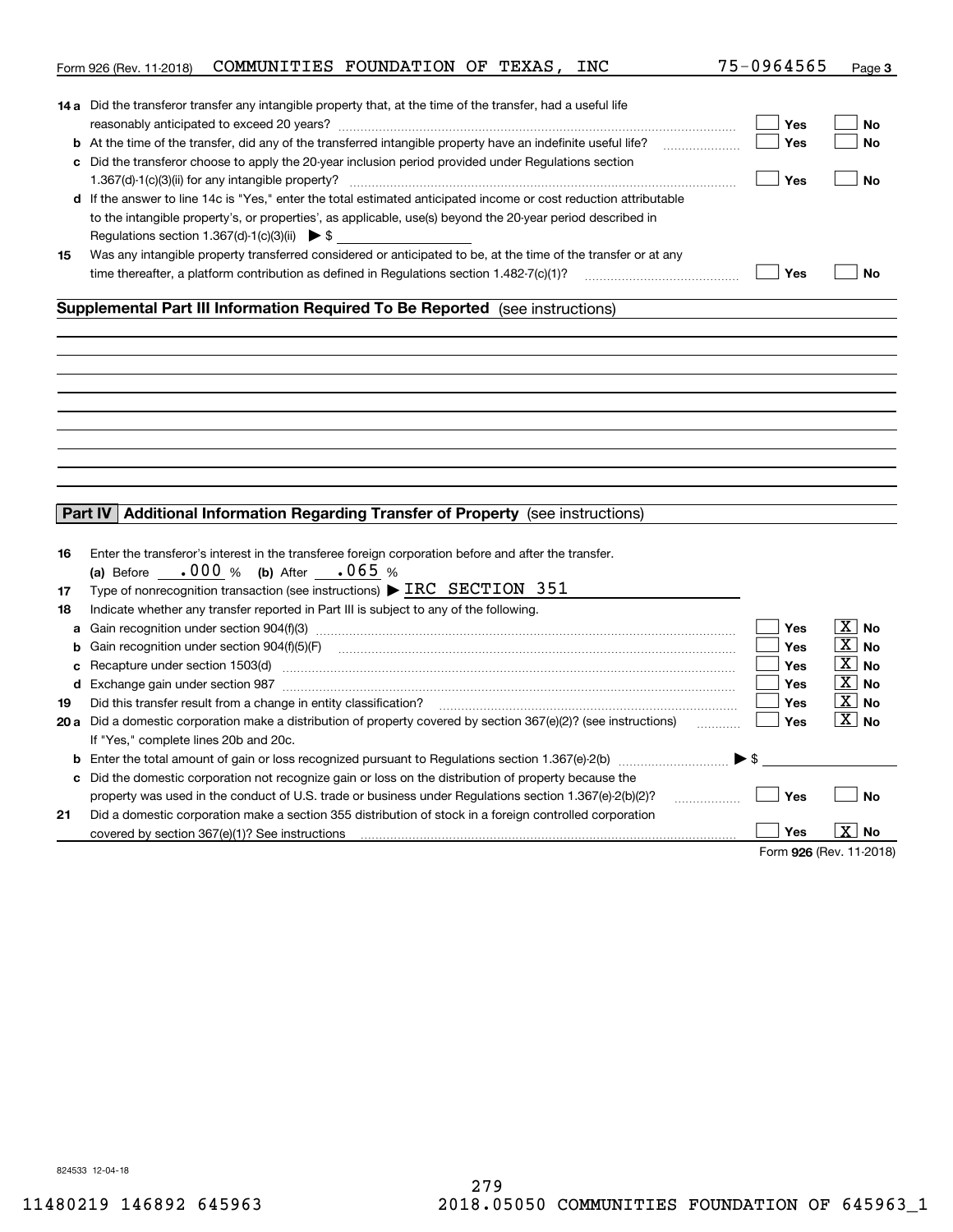| Form                                                   |
|--------------------------------------------------------|
| (Rev. November 2018)                                   |
| Department of the Treasury<br>Internal Revenue Service |

## **Return by a U.S. Transferor of Property 926 to a Foreign Corporation**

OMB No. 1545-0026

**| Go to www.irs.gov/Form926 for instructions and the latest information.**

Attachment Sequence No. **128**

| Internal Revenue Service<br>Attach to your income tax return for the year of the transfer or distribution.                           |            |                                              | Sequence No. 128                          |
|--------------------------------------------------------------------------------------------------------------------------------------|------------|----------------------------------------------|-------------------------------------------|
| <b>U.S. Transferor Information</b> (see instructions)<br>Part I                                                                      |            |                                              |                                           |
| Name of transferor                                                                                                                   |            | <b>Identifying number</b> (see instructions) |                                           |
|                                                                                                                                      |            |                                              |                                           |
| COMMUNITIES FOUNDATION OF TEXAS,<br>INC                                                                                              |            | 75-0964565                                   |                                           |
| Is the transferee a specified 10%-owned foreign corporation that is not a controlled foreign corporation?<br>1                       |            | Yes                                          | $\vert$ $\boldsymbol{\mathrm{X}}\vert$ No |
| If the transferor was a corporation, complete questions 2a through 2d.<br>$\mathbf{2}$                                               |            |                                              |                                           |
| If the transfer was a section 361(a) or (b) transfer, was the transferor controlled (under section 368(c)) by<br>a                   |            |                                              |                                           |
| five or fewer domestic corporations?                                                                                                 |            | Yes<br>$\overline{X}$ Yes                    | $\vert$ $\mathrm{X}\vert$ No              |
|                                                                                                                                      |            |                                              | No                                        |
| If not, list the controlling shareholder(s) and their identifying number(s).                                                         |            |                                              |                                           |
| <b>Controlling shareholder</b>                                                                                                       |            | Identifying number                           |                                           |
|                                                                                                                                      |            |                                              |                                           |
|                                                                                                                                      |            |                                              |                                           |
|                                                                                                                                      |            |                                              |                                           |
|                                                                                                                                      |            |                                              |                                           |
|                                                                                                                                      |            |                                              |                                           |
|                                                                                                                                      |            |                                              |                                           |
| c If the transferor was a member of an affiliated group filing a consolidated return, was it the parent corporation?                 |            | $ X $ Yes                                    | <b>No</b>                                 |
| If not, list the name and employer identification number (EIN) of the parent corporation.                                            |            |                                              |                                           |
| Name of parent corporation                                                                                                           |            | EIN of parent corporation                    |                                           |
|                                                                                                                                      |            |                                              |                                           |
|                                                                                                                                      |            |                                              | $\boxed{\text{X}}$ No                     |
| <b>d</b> Have basis adjustments under section $367(a)(4)$ been made?                                                                 |            | Yes                                          |                                           |
| If the transferor was a partner in a partnership that was the actual transferor (but is not treated as such under section 367),<br>3 |            |                                              |                                           |
| complete questions 3a through 3d.                                                                                                    |            |                                              |                                           |
| a List the name and EIN of the transferor's partnership.                                                                             |            |                                              |                                           |
|                                                                                                                                      |            |                                              |                                           |
| Name of partnership                                                                                                                  |            | <b>EIN of partnership</b>                    |                                           |
|                                                                                                                                      |            |                                              |                                           |
| VI INSTITUTIONAL FEEDER, LP<br>CIP                                                                                                   | 98-1246405 |                                              |                                           |
| <b>b</b> Did the partner pick up its pro rata share of gain on the transfer of partnership assets?                                   |            | Yes                                          | $\boxed{\text{X}}$ No                     |
|                                                                                                                                      |            | Yes                                          | $\overline{X}$ No                         |
| d Is the partner disposing of an interest in a limited partnership that is regularly traded on an established                        |            | Yes                                          | $\boxed{\text{X}}$ No                     |
| securities market?<br><b>Transferee Foreign Corporation Information</b> (see instructions)<br>Part II                                |            |                                              |                                           |
| Name of transferee (foreign corporation)<br>4                                                                                        |            | 5a Identifying number, if any                |                                           |
|                                                                                                                                      |            |                                              |                                           |
| PROMONTORIA HOLDING 259 B.V.                                                                                                         |            |                                              |                                           |
| Address (including country)<br>6                                                                                                     |            | 5b Reference ID number                       |                                           |
| <b>OUDE UTRECHTSEWEG 32</b>                                                                                                          |            |                                              |                                           |
| BAARN 3743 KN NETHERLANDS                                                                                                            |            | PROM259                                      |                                           |
| Country code of country of incorporation or organization<br>7<br>NL                                                                  |            |                                              |                                           |
| 8<br>Foreign law characterization (see instructions)                                                                                 |            |                                              |                                           |
| CORPORATION<br>Is the transferee foreign corporation a controlled foreign corporation?<br>9                                          |            | Yes                                          | $\overline{X}$ No                         |
| LHA For Paperwork Reduction Act Notice, see separate instructions.<br>824531 12-04-18                                                |            |                                              | Form 926 (Rev. 11-2018)                   |
| 280                                                                                                                                  |            |                                              |                                           |

11480219 146892 645963 2018.05050 COMMUNITIES FOUNDATION OF 645963\_1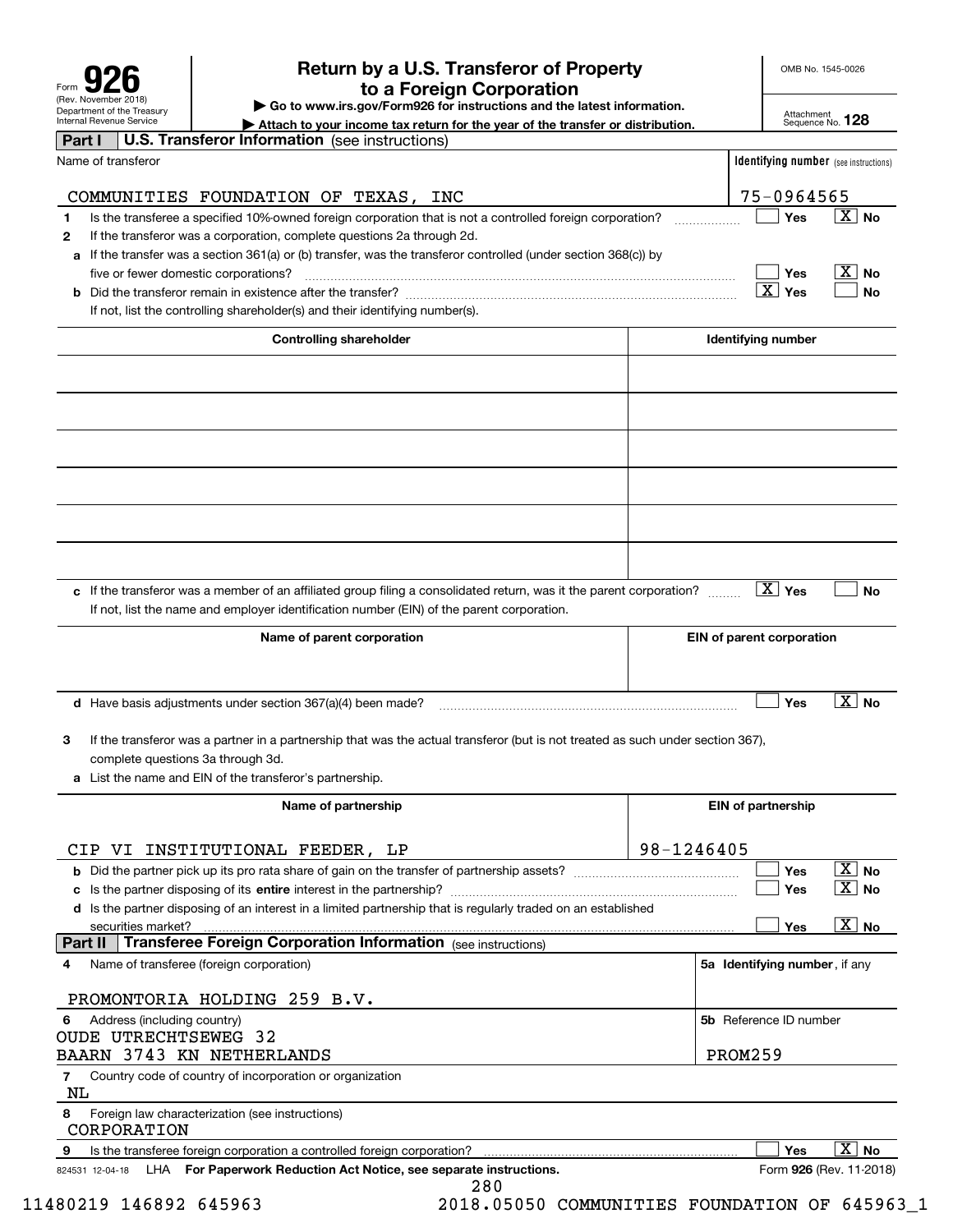| Form 926 (Rev. 11-2018)                                                                                      |                            | COMMUNITIES FOUNDATION OF TEXAS,                                                      | INC                                             |                               | 75-0964565<br>Page 2                  |
|--------------------------------------------------------------------------------------------------------------|----------------------------|---------------------------------------------------------------------------------------|-------------------------------------------------|-------------------------------|---------------------------------------|
|                                                                                                              |                            | Part III   Information Regarding Transfer of Property (see instructions)              |                                                 |                               |                                       |
| <b>Section A - Cash</b>                                                                                      |                            |                                                                                       |                                                 |                               |                                       |
| Type of<br>property                                                                                          | (a)<br>Date of<br>transfer | (b)<br>Description of<br>property                                                     | (c)<br>Fair market value on<br>date of transfer | (d)<br>Cost or other<br>basis | (e)<br>Gain recognized on<br>transfer |
| Cash                                                                                                         | 11/20/2018                 |                                                                                       | 158,365.                                        |                               |                                       |
| 10<br>Was cash the only property transferred?<br>If "Yes," skip the remainder of Part III and go to Part IV. |                            |                                                                                       |                                                 |                               | $\vert X \vert$ Yes<br><b>No</b>      |
|                                                                                                              |                            | Section B - Other Property (other than intangible property subject to section 367(d)) |                                                 |                               |                                       |
| Type of<br>property                                                                                          | (a)<br>Date of<br>transfer | (b)<br>Description of<br>property                                                     | (c)<br>Fair market value on<br>date of transfer | (d)<br>Cost or other<br>basis | (e)<br>Gain recognized on<br>transfer |
| Stock and<br>securities                                                                                      |                            |                                                                                       |                                                 |                               |                                       |
| Inventory                                                                                                    |                            |                                                                                       |                                                 |                               |                                       |
| Other property<br>(not listed under<br>another category)                                                     |                            |                                                                                       |                                                 |                               |                                       |
|                                                                                                              |                            |                                                                                       |                                                 |                               |                                       |

| 11   | Did the transferor transfer stock or securities subject to section 367(a) with respect to which a gain                  |     |    |
|------|-------------------------------------------------------------------------------------------------------------------------|-----|----|
|      | recognition agreement was filed?                                                                                        | Yes | No |
| 12 a | Were any assets of a foreign branch (including a branch that is a foreign disregarded entity) transferred to a          |     |    |
|      | foreign corporation?                                                                                                    | Yes | Nο |
|      | If "Yes," go to line 12b.                                                                                               |     |    |
|      | <b>b</b> Was the transferor a domestic corporation that transferred substantially all of the assets of a foreign branch |     |    |
|      | (including a branch that is a foreign disregarded entity) to a specified 10%-owned foreign corporation?                 | Yes | Nο |
|      | If "Yes," continue to line 12c. If "No," skip lines 12c and 12d, and go to line 13.                                     |     |    |
| c.   | Immediately after the transfer, was the domestic corporation a U.S. shareholder with respect to the                     |     |    |
|      | transferee foreign corporation?                                                                                         | Yes | Nο |
|      | If "Yes," continue to line 12d. If "No," skip line 12d, and go to line 13.                                              |     |    |
| d    | Enter the transferred loss amount included in gross income as required under section 91 $\triangleright$ \$             |     |    |
| 13   | Did the transferor transfer property described in section 367(d)(4)?                                                    | Yes | Nο |
|      | If "No," skip Section C and questions 14a through 15.                                                                   |     |    |
|      |                                                                                                                         |     |    |

### **Section C - Intangible Property Subject to Section 367(d)**

| Type of<br>property | (a)<br>Date of<br>transfer | (b)<br>Description of<br>property | (c)<br>life | (d)<br>Useful   Arm's length price<br>on date of transfer | (e)<br>Cost or other<br>basis | (f)<br>Income inclusion for<br>year of transfer |
|---------------------|----------------------------|-----------------------------------|-------------|-----------------------------------------------------------|-------------------------------|-------------------------------------------------|
|                     |                            |                                   |             |                                                           |                               |                                                 |
|                     |                            |                                   |             |                                                           |                               |                                                 |
|                     |                            |                                   |             |                                                           |                               |                                                 |
| Property described  |                            |                                   |             |                                                           |                               |                                                 |
| in sec. 367(d)(4)   |                            |                                   |             |                                                           |                               |                                                 |
|                     |                            |                                   |             |                                                           |                               |                                                 |
|                     |                            |                                   |             |                                                           |                               |                                                 |
|                     |                            |                                   |             |                                                           |                               |                                                 |
|                     |                            |                                   |             |                                                           |                               |                                                 |
| Totals              |                            |                                   |             |                                                           |                               |                                                 |

**926**Form (Rev. 11-2018)

824532 12-04-18

Property with built-in loss Totals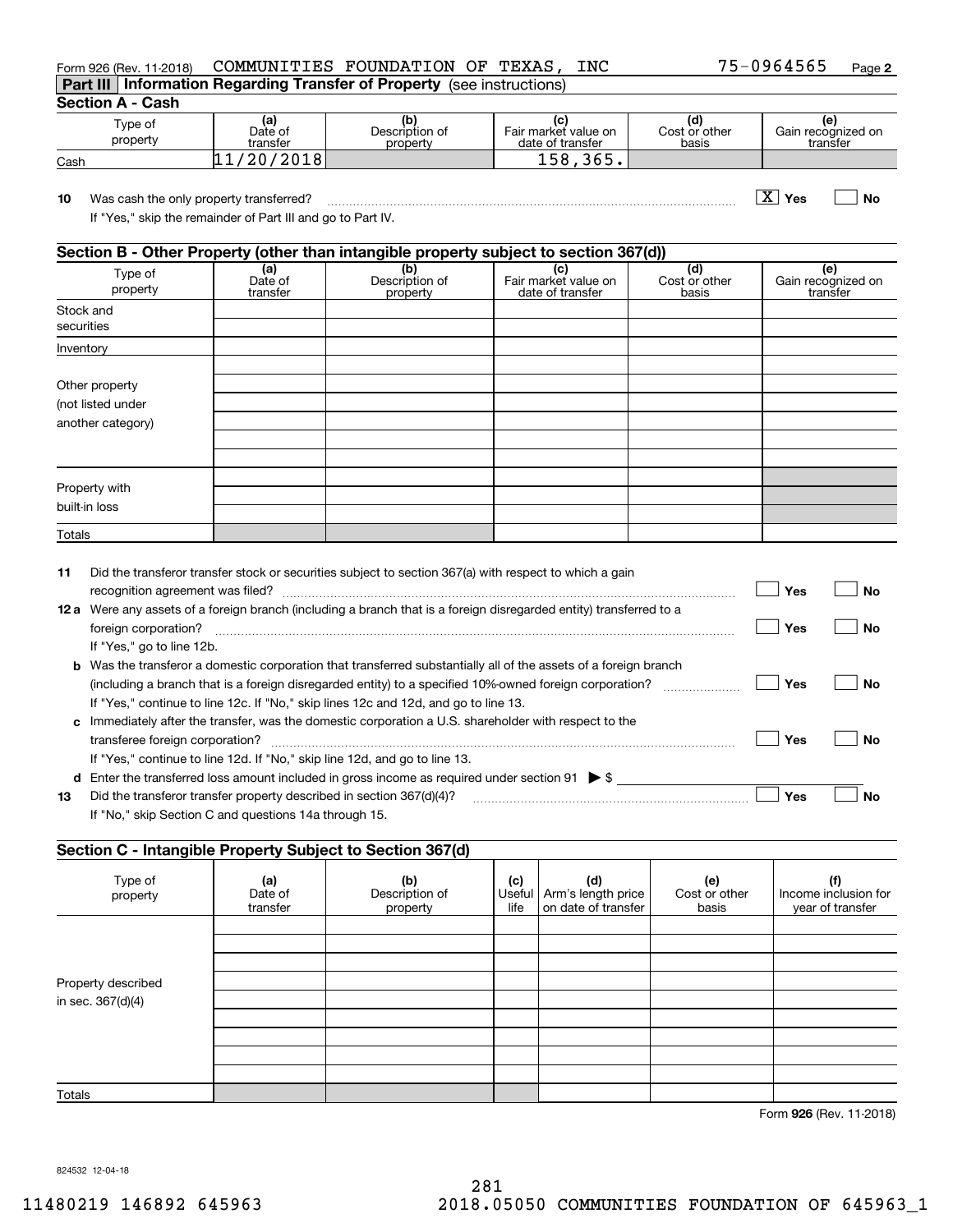|    | COMMUNITIES FOUNDATION OF TEXAS, INC<br>Form 926 (Rev. 11-2018)                                                                                                                                                               | 75-0964565              | Page 3                |
|----|-------------------------------------------------------------------------------------------------------------------------------------------------------------------------------------------------------------------------------|-------------------------|-----------------------|
|    |                                                                                                                                                                                                                               |                         |                       |
|    | <b>14 a</b> Did the transferor transfer any intangible property that, at the time of the transfer, had a useful life                                                                                                          |                         |                       |
|    |                                                                                                                                                                                                                               | Yes                     | No                    |
|    | <b>b</b> At the time of the transfer, did any of the transferred intangible property have an indefinite useful life?                                                                                                          | Yes                     | No                    |
|    | c Did the transferor choose to apply the 20-year inclusion period provided under Regulations section                                                                                                                          |                         |                       |
|    |                                                                                                                                                                                                                               | Yes                     | <b>No</b>             |
|    | d If the answer to line 14c is "Yes," enter the total estimated anticipated income or cost reduction attributable                                                                                                             |                         |                       |
|    | to the intangible property's, or properties', as applicable, use(s) beyond the 20-year period described in                                                                                                                    |                         |                       |
|    | Regulations section 1.367(d)-1(c)(3)(ii) $\triangleright$ \$                                                                                                                                                                  |                         |                       |
| 15 | Was any intangible property transferred considered or anticipated to be, at the time of the transfer or at any                                                                                                                |                         |                       |
|    | time thereafter, a platform contribution as defined in Regulations section $1.482 - 7(c)(1)$ ?                                                                                                                                | Yes                     | <b>No</b>             |
|    |                                                                                                                                                                                                                               |                         |                       |
|    | Supplemental Part III Information Required To Be Reported (see instructions)                                                                                                                                                  |                         |                       |
|    |                                                                                                                                                                                                                               |                         |                       |
|    |                                                                                                                                                                                                                               |                         |                       |
|    |                                                                                                                                                                                                                               |                         |                       |
|    |                                                                                                                                                                                                                               |                         |                       |
|    |                                                                                                                                                                                                                               |                         |                       |
|    |                                                                                                                                                                                                                               |                         |                       |
|    |                                                                                                                                                                                                                               |                         |                       |
|    |                                                                                                                                                                                                                               |                         |                       |
|    |                                                                                                                                                                                                                               |                         |                       |
|    |                                                                                                                                                                                                                               |                         |                       |
|    | Additional Information Regarding Transfer of Property (see instructions)<br>Part IV                                                                                                                                           |                         |                       |
|    |                                                                                                                                                                                                                               |                         |                       |
| 16 | Enter the transferor's interest in the transferee foreign corporation before and after the transfer.                                                                                                                          |                         |                       |
|    | (a) Before $.000\%$ (b) After $.019\%$                                                                                                                                                                                        |                         |                       |
| 17 | Type of nonrecognition transaction (see instructions) $\triangleright$ IRC SECTION 351                                                                                                                                        |                         |                       |
| 18 | Indicate whether any transfer reported in Part III is subject to any of the following.                                                                                                                                        |                         |                       |
| a  |                                                                                                                                                                                                                               | Yes                     | $\boxed{\text{X}}$ No |
| b  | Gain recognition under section 904(f)(5)(F)                                                                                                                                                                                   | Yes                     | $\boxed{\text{X}}$ No |
| c  | Recapture under section 1503(d) machinesis and content to the content of the capture under section 1503(d)                                                                                                                    | <b>Yes</b>              | $ X $ No              |
|    | d Exchange gain under section 987 [111] Martin Martin Martin Martin Martin Martin Martin Martin Martin Martin Martin Martin Martin Martin Martin Martin Martin Martin Martin Martin Martin Martin Martin Martin Martin Martin | <b>Yes</b>              | $\boxed{\text{X}}$ No |
| 19 | Did this transfer result from a change in entity classification?                                                                                                                                                              | <b>Yes</b>              | $\boxed{\text{X}}$ No |
|    | 20 a Did a domestic corporation make a distribution of property covered by section 367(e)(2)? (see instructions)                                                                                                              | Yes                     | $\boxed{\text{X}}$ No |
|    | If "Yes," complete lines 20b and 20c.                                                                                                                                                                                         |                         |                       |
|    | <b>b</b> Enter the total amount of gain or loss recognized pursuant to Regulations section 1.367(e)-2(b) $\ldots$ $\ldots$ $\blacktriangleright$ \$                                                                           |                         |                       |
| c  | Did the domestic corporation not recognize gain or loss on the distribution of property because the                                                                                                                           |                         |                       |
|    | property was used in the conduct of U.S. trade or business under Regulations section 1.367(e)-2(b)(2)?                                                                                                                        | Yes                     | <b>No</b>             |
|    | .                                                                                                                                                                                                                             |                         |                       |
| 21 | Did a domestic corporation make a section 355 distribution of stock in a foreign controlled corporation                                                                                                                       | Yes                     | X  <br>No             |
|    | covered by section 367(e)(1)? See instructions                                                                                                                                                                                |                         |                       |
|    |                                                                                                                                                                                                                               | Form 926 (Rev. 11-2018) |                       |

824533 12-04-18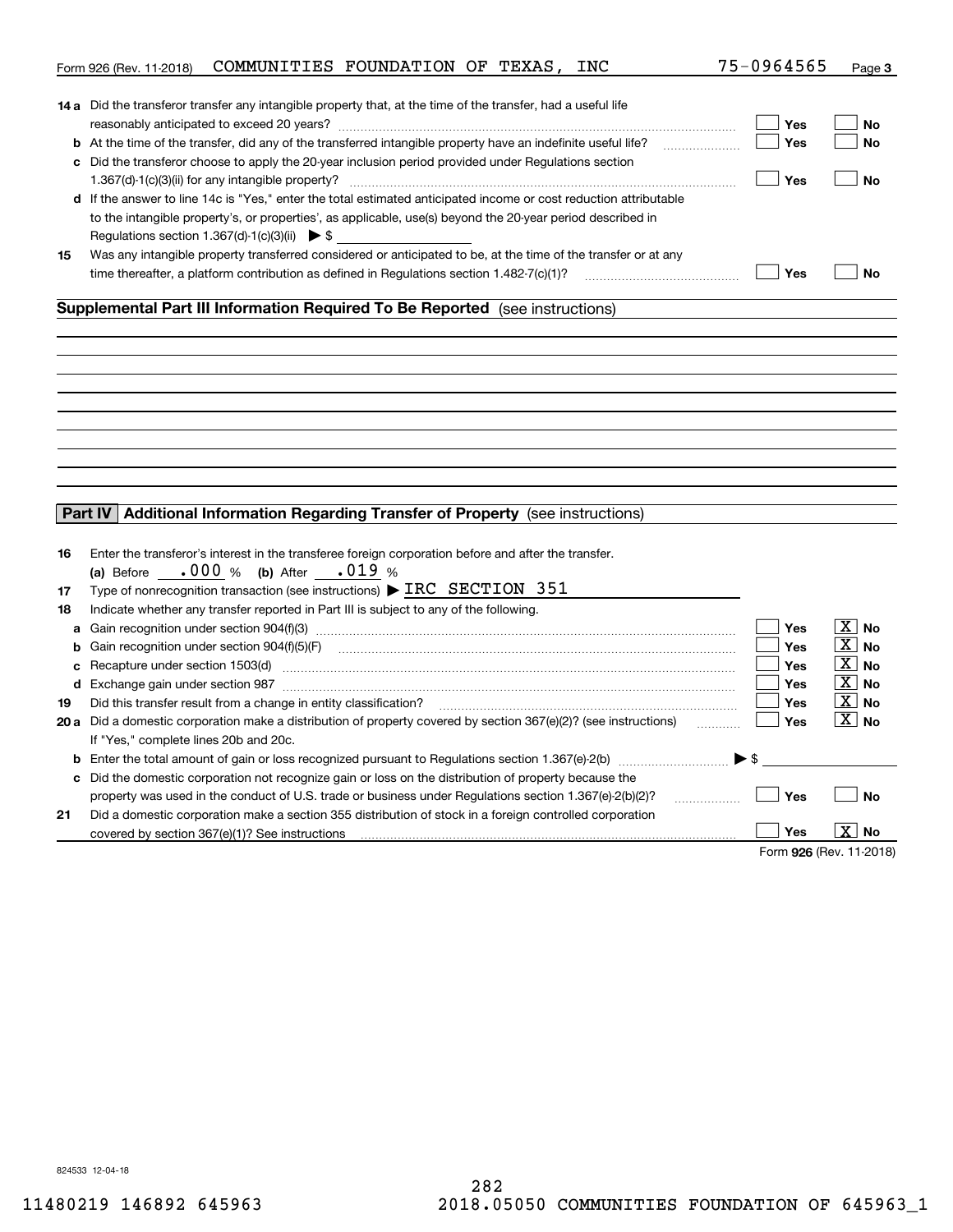| Form                                                   |
|--------------------------------------------------------|
| (Rev. November 2018)                                   |
| Department of the Treasury<br>Internal Revenue Service |

## **Return by a U.S. Transferor of Property 926 to a Foreign Corporation**

OMB No. 1545-0026

**| Go to www.irs.gov/Form926 for instructions and the latest information.**

Attachment Sequence No. **128**

| Internal Revenue Service<br>Attach to your income tax return for the year of the transfer or distribution.                           |            |                                              | Sequence No. 120                          |
|--------------------------------------------------------------------------------------------------------------------------------------|------------|----------------------------------------------|-------------------------------------------|
| <b>U.S. Transferor Information</b> (see instructions)<br>Part I                                                                      |            |                                              |                                           |
| Name of transferor                                                                                                                   |            | <b>Identifying number</b> (see instructions) |                                           |
|                                                                                                                                      |            |                                              |                                           |
| COMMUNITIES FOUNDATION OF TEXAS, INC                                                                                                 |            | 75-0964565                                   |                                           |
| Is the transferee a specified 10%-owned foreign corporation that is not a controlled foreign corporation?<br>1                       |            | Yes                                          | $\overline{X}$ No                         |
| If the transferor was a corporation, complete questions 2a through 2d.<br>2                                                          |            |                                              |                                           |
| If the transfer was a section 361(a) or (b) transfer, was the transferor controlled (under section 368(c)) by<br>а                   |            |                                              |                                           |
| five or fewer domestic corporations?                                                                                                 |            | Yes                                          | $\overline{\mathbf{X}}$ No                |
| b                                                                                                                                    |            | $\vert X \vert$ Yes                          | No                                        |
| If not, list the controlling shareholder(s) and their identifying number(s).                                                         |            |                                              |                                           |
|                                                                                                                                      |            |                                              |                                           |
| <b>Controlling shareholder</b>                                                                                                       |            | <b>Identifying number</b>                    |                                           |
|                                                                                                                                      |            |                                              |                                           |
|                                                                                                                                      |            |                                              |                                           |
|                                                                                                                                      |            |                                              |                                           |
|                                                                                                                                      |            |                                              |                                           |
|                                                                                                                                      |            |                                              |                                           |
|                                                                                                                                      |            |                                              |                                           |
|                                                                                                                                      |            |                                              |                                           |
|                                                                                                                                      |            |                                              |                                           |
|                                                                                                                                      |            |                                              |                                           |
|                                                                                                                                      |            |                                              |                                           |
|                                                                                                                                      |            |                                              |                                           |
|                                                                                                                                      |            |                                              |                                           |
| c If the transferor was a member of an affiliated group filing a consolidated return, was it the parent corporation?                 |            | $\boxed{\text{X}}$ Yes                       | No                                        |
| If not, list the name and employer identification number (EIN) of the parent corporation.                                            |            |                                              |                                           |
|                                                                                                                                      |            |                                              |                                           |
| Name of parent corporation                                                                                                           |            | <b>EIN of parent corporation</b>             |                                           |
|                                                                                                                                      |            |                                              |                                           |
|                                                                                                                                      |            |                                              |                                           |
| <b>d</b> Have basis adjustments under section $367(a)(4)$ been made?                                                                 |            | Yes                                          | $\overline{X}$ No                         |
|                                                                                                                                      |            |                                              |                                           |
| If the transferor was a partner in a partnership that was the actual transferor (but is not treated as such under section 367),<br>3 |            |                                              |                                           |
| complete questions 3a through 3d.                                                                                                    |            |                                              |                                           |
| List the name and EIN of the transferor's partnership.<br>a                                                                          |            |                                              |                                           |
|                                                                                                                                      |            |                                              |                                           |
| Name of partnership                                                                                                                  |            | <b>EIN of partnership</b>                    |                                           |
|                                                                                                                                      |            |                                              |                                           |
| CIP VI INSTITUTIONAL FEEDER, LP                                                                                                      | 98-1246405 |                                              |                                           |
|                                                                                                                                      |            | Yes                                          | $\boxed{\text{X}}$ No                     |
| с                                                                                                                                    |            | Yes                                          | $\vert$ $\boldsymbol{\mathrm{X}}\vert$ No |
| d Is the partner disposing of an interest in a limited partnership that is regularly traded on an established                        |            |                                              |                                           |
| securities market?                                                                                                                   |            | Yes                                          | $\overline{X}$ No                         |
| <b>Transferee Foreign Corporation Information</b> (see instructions)<br>Part II                                                      |            |                                              |                                           |
| Name of transferee (foreign corporation)<br>4                                                                                        |            | 5a Identifying number, if any                |                                           |
|                                                                                                                                      |            |                                              |                                           |
| CIP VI INSTITUTIONAL SP, LTD                                                                                                         |            |                                              |                                           |
| Address (including country)<br>6                                                                                                     |            | 5b Reference ID number                       |                                           |
| <b>190 ELGIN AVENUE</b>                                                                                                              |            |                                              |                                           |
| GEORGE TOWN, KY1 CAYMAN ISLANDS                                                                                                      |            | CIP6INST                                     |                                           |
| Country code of country of incorporation or organization<br>7                                                                        |            |                                              |                                           |
| CJ                                                                                                                                   |            |                                              |                                           |
| Foreign law characterization (see instructions)<br>8                                                                                 |            |                                              |                                           |
| CORPORATION                                                                                                                          |            |                                              |                                           |
| Is the transferee foreign corporation a controlled foreign corporation?<br>9                                                         |            | Yes                                          | $\overline{X}$ No                         |
| LHA For Paperwork Reduction Act Notice, see separate instructions.<br>824531 12-04-18                                                |            |                                              | Form 926 (Rev. 11-2018)                   |
| 283                                                                                                                                  |            |                                              |                                           |

11480219 146892 645963 2018.05050 COMMUNITIES FOUNDATION OF 645963\_1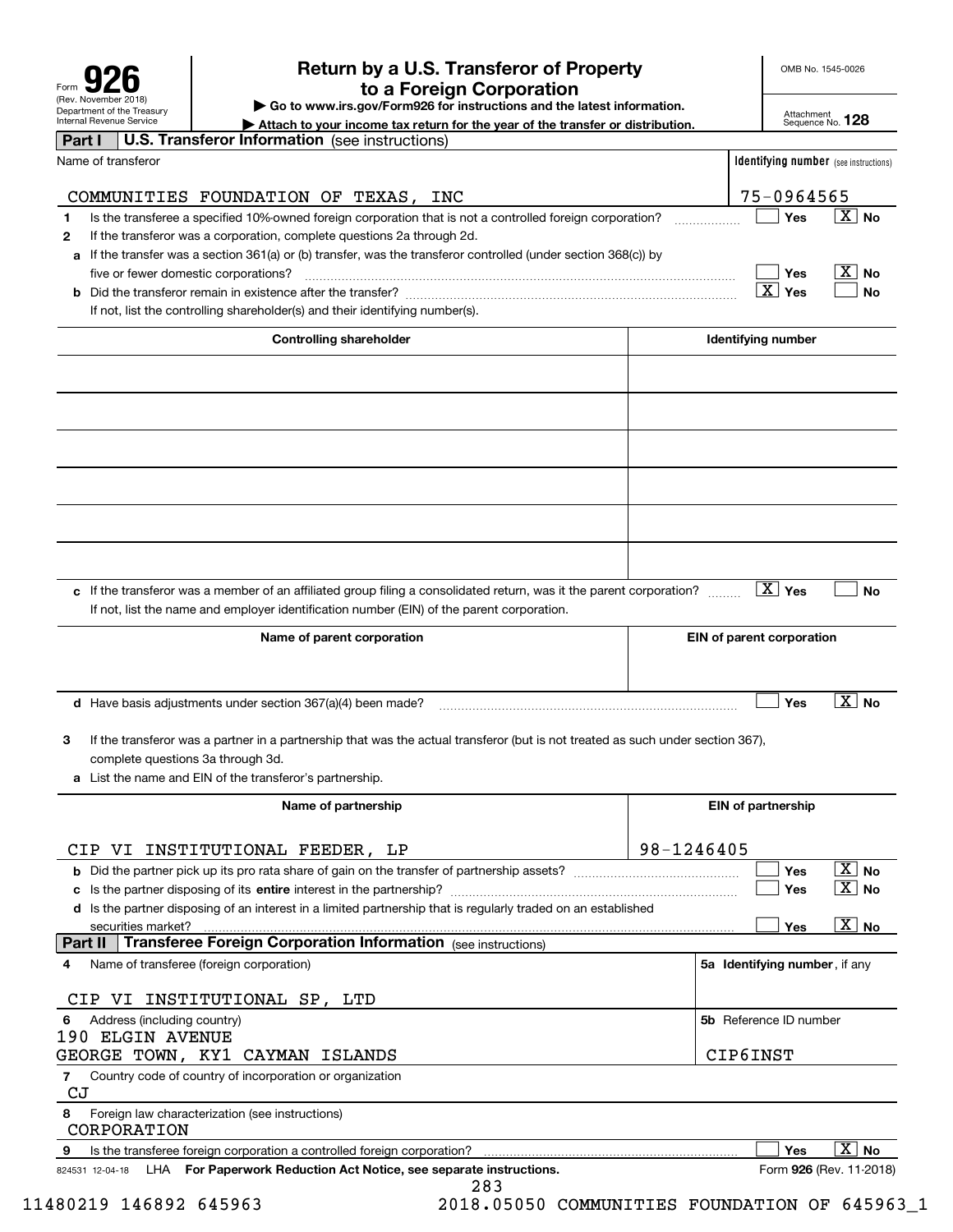| Tvpe of<br>property | (a)<br>Date of<br>transfer | Description of<br>property | (c)<br>life | Useful   Arm's length price<br>l on date of transfer | Cost or other<br>basis | (f<br>Income inclusion f<br>vear of transfer |
|---------------------|----------------------------|----------------------------|-------------|------------------------------------------------------|------------------------|----------------------------------------------|
|                     |                            |                            |             |                                                      |                        |                                              |

|      | recognition agreement was filed?                      |                |                                                                                                                |               |                                        |                      | Yes | No                   |
|------|-------------------------------------------------------|----------------|----------------------------------------------------------------------------------------------------------------|---------------|----------------------------------------|----------------------|-----|----------------------|
| 12 a |                                                       |                | Were any assets of a foreign branch (including a branch that is a foreign disregarded entity) transferred to a |               |                                        |                      |     |                      |
|      | foreign corporation?                                  |                |                                                                                                                |               |                                        |                      | Yes | No                   |
|      | If "Yes," go to line 12b.                             |                |                                                                                                                |               |                                        |                      |     |                      |
| b    |                                                       |                | Was the transferor a domestic corporation that transferred substantially all of the assets of a foreign branch |               |                                        |                      |     |                      |
|      |                                                       |                | (including a branch that is a foreign disregarded entity) to a specified 10%-owned foreign corporation?        |               |                                        |                      | Yes | No                   |
|      |                                                       |                | If "Yes," continue to line 12c. If "No," skip lines 12c and 12d, and go to line 13.                            |               |                                        |                      |     |                      |
| c    |                                                       |                | Immediately after the transfer, was the domestic corporation a U.S. shareholder with respect to the            |               |                                        |                      |     |                      |
|      | transferee foreign corporation?                       |                |                                                                                                                |               |                                        |                      | Yes | No                   |
|      |                                                       |                | If "Yes," continue to line 12d. If "No," skip line 12d, and go to line 13.                                     |               |                                        |                      |     |                      |
| d    |                                                       |                | Enter the transferred loss amount included in gross income as required under section 91 $\triangleright$ \$    |               |                                        |                      |     |                      |
| 13   |                                                       |                | Did the transferor transfer property described in section 367(d)(4)?                                           |               |                                        |                      | Yes | No                   |
|      | If "No," skip Section C and questions 14a through 15. |                |                                                                                                                |               |                                        |                      |     |                      |
|      |                                                       |                |                                                                                                                |               |                                        |                      |     |                      |
|      |                                                       |                | Section C - Intangible Property Subject to Section 367(d)                                                      |               |                                        |                      |     |                      |
|      |                                                       |                |                                                                                                                |               |                                        |                      |     |                      |
|      | Type of<br>property                                   | (a)<br>Date of | (b)<br>Description of                                                                                          | (c)<br>Useful | (d)<br>Arm's length price              | (e)<br>Cost or other |     | Income inclusion for |
|      |                                                       | 1 <i></i>      |                                                                                                                | $11.5 - 1$    | ورجاكا مرموزية كالمراج المتاحر المراجر |                      |     | .                    |

| . | was cash the only property transiched:                      |                                                                                       |  |  |
|---|-------------------------------------------------------------|---------------------------------------------------------------------------------------|--|--|
|   | If "Yes," skip the remainder of Part III and go to Part IV. |                                                                                       |  |  |
|   |                                                             |                                                                                       |  |  |
|   |                                                             | Section B - Other Property (other than intangible property subject to section 367(d)) |  |  |
|   | Tvpe of                                                     |                                                                                       |  |  |

| 10        | Was cash the only property transferred?<br>If "Yes," skip the remainder of Part III and go to Part IV. | Yes                 | Nο                                                                                    |                                                 |                               |  |                                       |
|-----------|--------------------------------------------------------------------------------------------------------|---------------------|---------------------------------------------------------------------------------------|-------------------------------------------------|-------------------------------|--|---------------------------------------|
|           |                                                                                                        |                     | Section B - Other Property (other than intangible property subject to section 367(d)) |                                                 |                               |  |                                       |
|           | Type of<br>property                                                                                    | Date of<br>transfer | Description of<br>property                                                            | (c)<br>Fair market value on<br>date of transfer | (d)<br>Cost or other<br>basis |  | (e)<br>Gain recognized on<br>transfer |
|           | Stock and<br>securities                                                                                |                     |                                                                                       |                                                 |                               |  |                                       |
| Inventory |                                                                                                        |                     |                                                                                       |                                                 |                               |  |                                       |

| Type of<br>property | la<br>Date of<br>transfer | Description of<br>property | Fair market value on<br>date of transfer | Cost or other<br>basis | Ιe<br>Gain recognized on<br>transfer |
|---------------------|---------------------------|----------------------------|------------------------------------------|------------------------|--------------------------------------|
| Cash                | 2019<br>١Λ                |                            | ۵ ۲۵                                     |                        |                                      |

Form 926 (Rev. 11-2018) COMMUNITIES FOUNDATION OF TEXAS,INC 75-0964565 Page **Part III Information Regarding Transfer of Property**  (see instructions)

Did the transferor transfer stock or securities subject to section 367(a) with respect to which a gain

**926**Form (Rev. 11-2018)

824532 12-04-18

Totals

Property described in sec. 367(d)(4)

**11**

Totals

Other property (not listed under another category)

**Section A - Cash**

Property with built-in loss

| NDATION OF TEXAS, INC |  |  |  |
|-----------------------|--|--|--|

**2**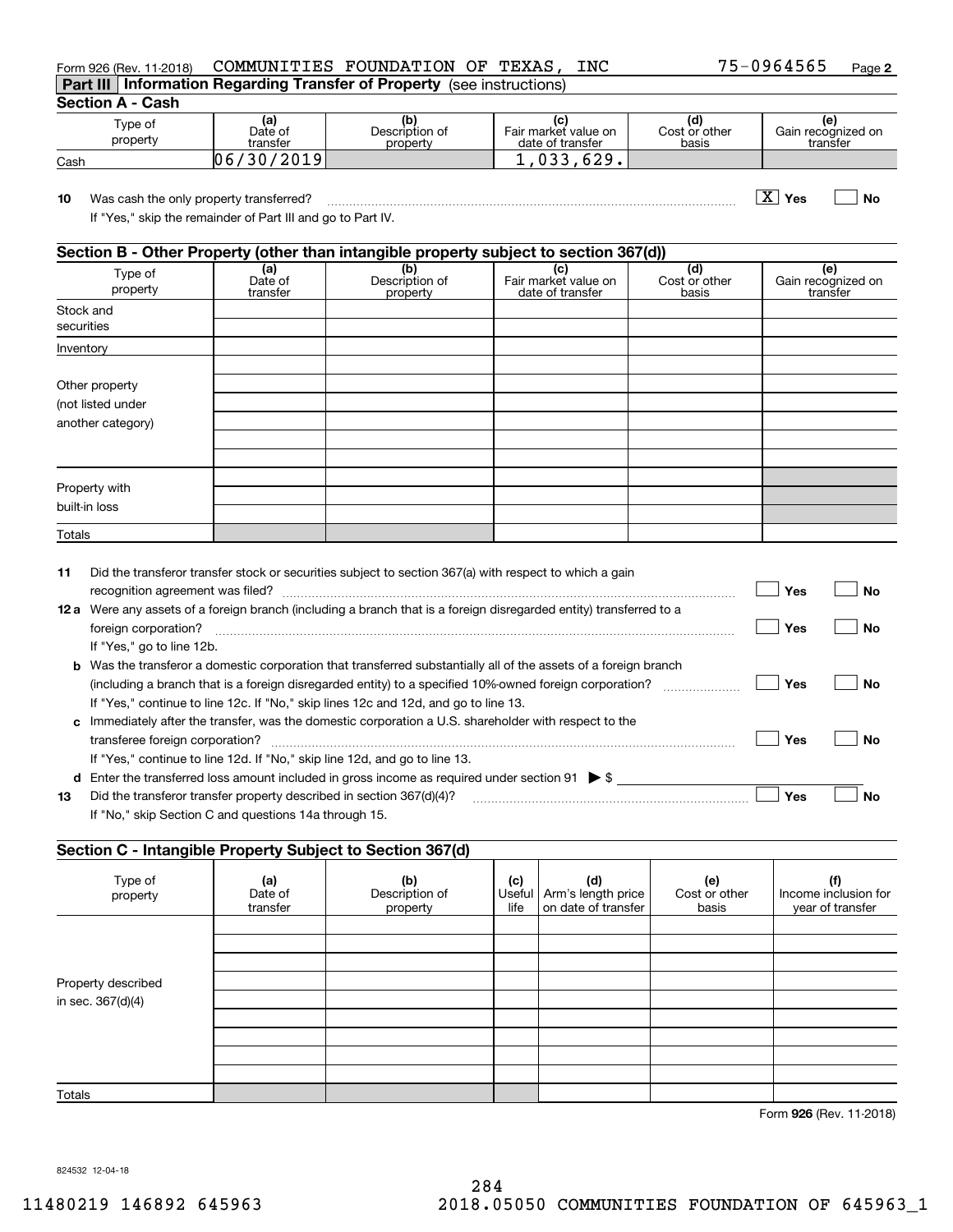|    | COMMUNITIES FOUNDATION OF TEXAS, INC<br>Form 926 (Rev. 11-2018)                                                                                                                                                               | 75-0964565              | Page 3                |
|----|-------------------------------------------------------------------------------------------------------------------------------------------------------------------------------------------------------------------------------|-------------------------|-----------------------|
|    |                                                                                                                                                                                                                               |                         |                       |
|    | <b>14 a</b> Did the transferor transfer any intangible property that, at the time of the transfer, had a useful life                                                                                                          |                         |                       |
|    |                                                                                                                                                                                                                               | Yes                     | No                    |
|    | <b>b</b> At the time of the transfer, did any of the transferred intangible property have an indefinite useful life?                                                                                                          | Yes                     | No                    |
|    | c Did the transferor choose to apply the 20-year inclusion period provided under Regulations section                                                                                                                          |                         |                       |
|    |                                                                                                                                                                                                                               | Yes                     | <b>No</b>             |
|    | d If the answer to line 14c is "Yes," enter the total estimated anticipated income or cost reduction attributable                                                                                                             |                         |                       |
|    | to the intangible property's, or properties', as applicable, use(s) beyond the 20-year period described in                                                                                                                    |                         |                       |
|    | Regulations section 1.367(d)-1(c)(3)(ii) $\triangleright$ \$                                                                                                                                                                  |                         |                       |
| 15 | Was any intangible property transferred considered or anticipated to be, at the time of the transfer or at any                                                                                                                |                         |                       |
|    | time thereafter, a platform contribution as defined in Regulations section $1.482 - 7(c)(1)$ ?                                                                                                                                | Yes                     | <b>No</b>             |
|    |                                                                                                                                                                                                                               |                         |                       |
|    | Supplemental Part III Information Required To Be Reported (see instructions)                                                                                                                                                  |                         |                       |
|    |                                                                                                                                                                                                                               |                         |                       |
|    |                                                                                                                                                                                                                               |                         |                       |
|    |                                                                                                                                                                                                                               |                         |                       |
|    |                                                                                                                                                                                                                               |                         |                       |
|    |                                                                                                                                                                                                                               |                         |                       |
|    |                                                                                                                                                                                                                               |                         |                       |
|    |                                                                                                                                                                                                                               |                         |                       |
|    |                                                                                                                                                                                                                               |                         |                       |
|    |                                                                                                                                                                                                                               |                         |                       |
|    |                                                                                                                                                                                                                               |                         |                       |
|    | Additional Information Regarding Transfer of Property (see instructions)<br>Part IV                                                                                                                                           |                         |                       |
|    |                                                                                                                                                                                                                               |                         |                       |
| 16 | Enter the transferor's interest in the transferee foreign corporation before and after the transfer.                                                                                                                          |                         |                       |
|    | (a) Before $.280 \%$ (b) After $.280 \%$                                                                                                                                                                                      |                         |                       |
| 17 | Type of nonrecognition transaction (see instructions) $\triangleright$ IRC SECTION 351                                                                                                                                        |                         |                       |
| 18 | Indicate whether any transfer reported in Part III is subject to any of the following.                                                                                                                                        |                         |                       |
| a  |                                                                                                                                                                                                                               | Yes                     | $\boxed{\text{X}}$ No |
| b  | Gain recognition under section 904(f)(5)(F)                                                                                                                                                                                   | Yes                     | $\boxed{\text{X}}$ No |
| c  | Recapture under section 1503(d) machinesis and content to the content of the capture under section 1503(d)                                                                                                                    | Yes                     | $ X $ No              |
|    | d Exchange gain under section 987 [111] Martin Martin Martin Martin Martin Martin Martin Martin Martin Martin Martin Martin Martin Martin Martin Martin Martin Martin Martin Martin Martin Martin Martin Martin Martin Martin | <b>Yes</b>              | $\boxed{\text{X}}$ No |
| 19 | Did this transfer result from a change in entity classification?                                                                                                                                                              | <b>Yes</b>              | $\boxed{\text{X}}$ No |
|    | 20 a Did a domestic corporation make a distribution of property covered by section 367(e)(2)? (see instructions)                                                                                                              | Yes                     | $\boxed{\text{X}}$ No |
|    | If "Yes," complete lines 20b and 20c.                                                                                                                                                                                         |                         |                       |
|    | <b>b</b> Enter the total amount of gain or loss recognized pursuant to Regulations section 1.367(e)-2(b) $\ldots$ $\ldots$ $\blacktriangleright$ \$                                                                           |                         |                       |
| c  | Did the domestic corporation not recognize gain or loss on the distribution of property because the                                                                                                                           |                         |                       |
|    | property was used in the conduct of U.S. trade or business under Regulations section 1.367(e)-2(b)(2)?                                                                                                                        | Yes                     | <b>No</b>             |
|    | .                                                                                                                                                                                                                             |                         |                       |
| 21 | Did a domestic corporation make a section 355 distribution of stock in a foreign controlled corporation                                                                                                                       | Yes                     | X  <br>No             |
|    | covered by section 367(e)(1)? See instructions                                                                                                                                                                                |                         |                       |
|    |                                                                                                                                                                                                                               | Form 926 (Rev. 11-2018) |                       |

824533 12-04-18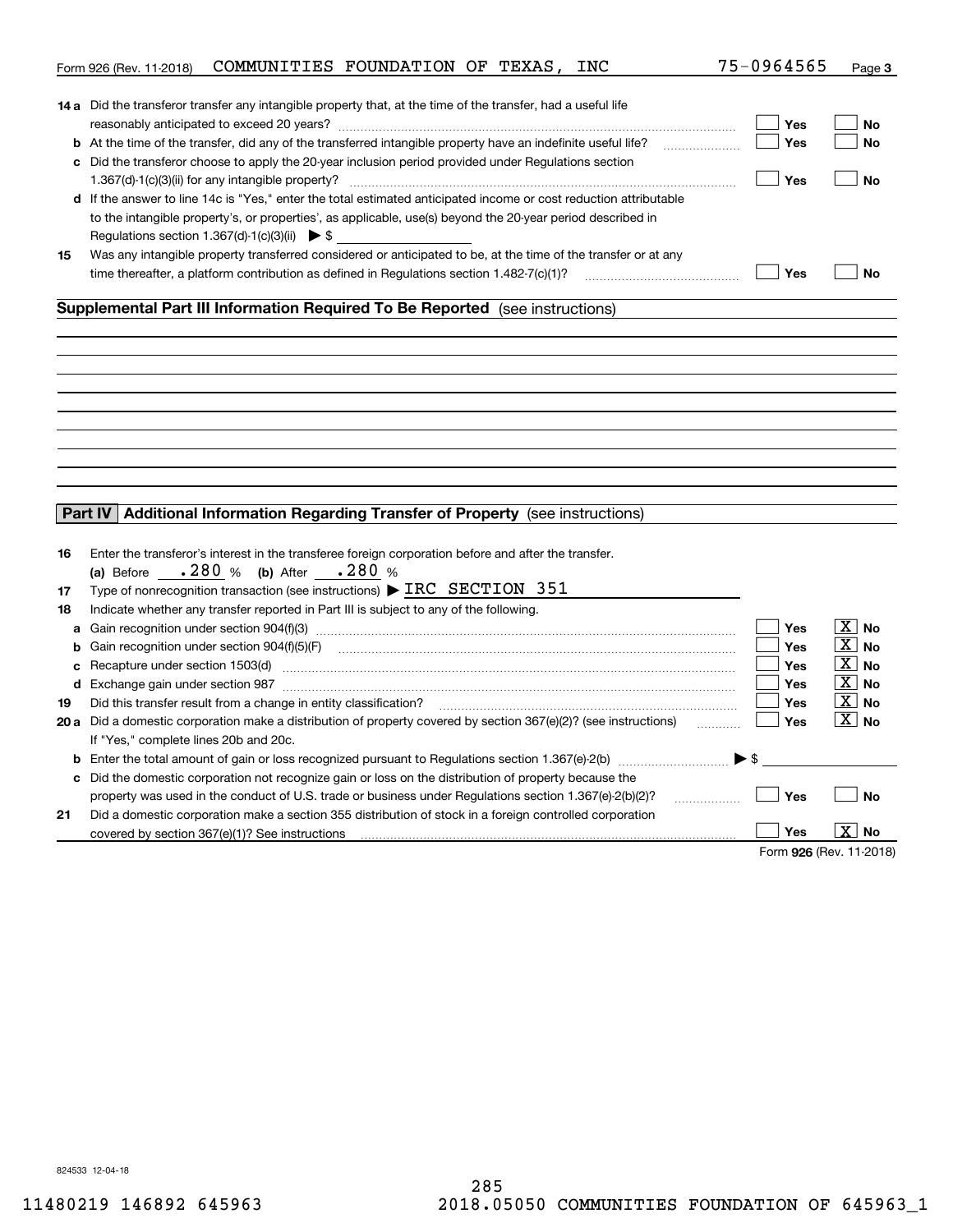| Form                                                   |  |  |  |  |  |  |
|--------------------------------------------------------|--|--|--|--|--|--|
| (Rev. November 2018)                                   |  |  |  |  |  |  |
| Department of the Treasury<br>Internal Revenue Service |  |  |  |  |  |  |

## **Return by a U.S. Transferor of Property 926 to a Foreign Corporation**

OMB No. 1545-0026

**| Go to www.irs.gov/Form926 for instructions and the latest information.**

Attachment Sequence No. **128**

| Internal Revenue Service<br>Attach to your income tax return for the year of the transfer or distribution.                           | Sequence No. 120                             |
|--------------------------------------------------------------------------------------------------------------------------------------|----------------------------------------------|
| <b>U.S. Transferor Information</b> (see instructions)<br>Part I                                                                      |                                              |
| Name of transferor                                                                                                                   | <b>Identifying number</b> (see instructions) |
|                                                                                                                                      |                                              |
| COMMUNITIES FOUNDATION OF TEXAS,<br>INC                                                                                              | 75-0964565                                   |
| Is the transferee a specified 10%-owned foreign corporation that is not a controlled foreign corporation?<br>1                       | $\boxed{\text{X}}$ No<br>Yes                 |
| If the transferor was a corporation, complete questions 2a through 2d.<br>2                                                          |                                              |
| If the transfer was a section 361(a) or (b) transfer, was the transferor controlled (under section 368(c)) by<br>а                   |                                              |
| five or fewer domestic corporations?                                                                                                 | $\overline{\mathbf{X}}$ No<br>Yes            |
|                                                                                                                                      | $X$ Yes<br>No                                |
| If not, list the controlling shareholder(s) and their identifying number(s).                                                         |                                              |
|                                                                                                                                      |                                              |
| <b>Controlling shareholder</b>                                                                                                       | <b>Identifying number</b>                    |
|                                                                                                                                      |                                              |
|                                                                                                                                      |                                              |
|                                                                                                                                      |                                              |
|                                                                                                                                      |                                              |
|                                                                                                                                      |                                              |
|                                                                                                                                      |                                              |
|                                                                                                                                      |                                              |
|                                                                                                                                      |                                              |
|                                                                                                                                      |                                              |
|                                                                                                                                      |                                              |
|                                                                                                                                      |                                              |
| c If the transferor was a member of an affiliated group filing a consolidated return, was it the parent corporation?                 | $\boxed{\text{X}}$ Yes<br>No                 |
| If not, list the name and employer identification number (EIN) of the parent corporation.                                            |                                              |
|                                                                                                                                      |                                              |
| Name of parent corporation                                                                                                           | <b>EIN of parent corporation</b>             |
|                                                                                                                                      |                                              |
|                                                                                                                                      |                                              |
| <b>d</b> Have basis adjustments under section $367(a)(4)$ been made?                                                                 | $\overline{X}$ No<br>Yes                     |
|                                                                                                                                      |                                              |
| If the transferor was a partner in a partnership that was the actual transferor (but is not treated as such under section 367).<br>3 |                                              |
| complete questions 3a through 3d.                                                                                                    |                                              |
| a List the name and EIN of the transferor's partnership.                                                                             |                                              |
|                                                                                                                                      |                                              |
| Name of partnership                                                                                                                  | <b>EIN of partnership</b>                    |
|                                                                                                                                      |                                              |
| CRESCENT CAPITAL PARTNERS VI, LP                                                                                                     |                                              |
|                                                                                                                                      | $\boxed{\text{X}}$ No<br>Yes                 |
|                                                                                                                                      | $\vert$ $\mathrm{X}\vert$ No<br>Yes          |
| d Is the partner disposing of an interest in a limited partnership that is regularly traded on an established                        |                                              |
| securities market?                                                                                                                   | $\overline{X}$ No<br>Yes                     |
| <b>Transferee Foreign Corporation Information</b> (see instructions)<br>Part II                                                      |                                              |
| Name of transferee (foreign corporation)<br>4                                                                                        | 5a Identifying number, if any                |
|                                                                                                                                      |                                              |
| HEALTHCARE AUSTRALIA                                                                                                                 |                                              |
| Address (including country)<br>6                                                                                                     | 5b Reference ID number                       |
| GOVERNER PHILIP TOWER, L29 1 FARRER PL                                                                                               |                                              |
| SYDNEY, NSW AUSTRALIA                                                                                                                | HEALTHAUS                                    |
| Country code of country of incorporation or organization<br>7                                                                        |                                              |
| AS                                                                                                                                   |                                              |
| 8<br>Foreign law characterization (see instructions)<br>CORPORATION                                                                  |                                              |
| Is the transferee foreign corporation a controlled foreign corporation?<br>9                                                         | $\overline{\mathbf{X}}$<br>Yes<br><b>No</b>  |
| LHA For Paperwork Reduction Act Notice, see separate instructions.<br>824531 12-04-18                                                | Form 926 (Rev. 11-2018)                      |
| 286                                                                                                                                  |                                              |

11480219 146892 645963 2018.05050 COMMUNITIES FOUNDATION OF 645963\_1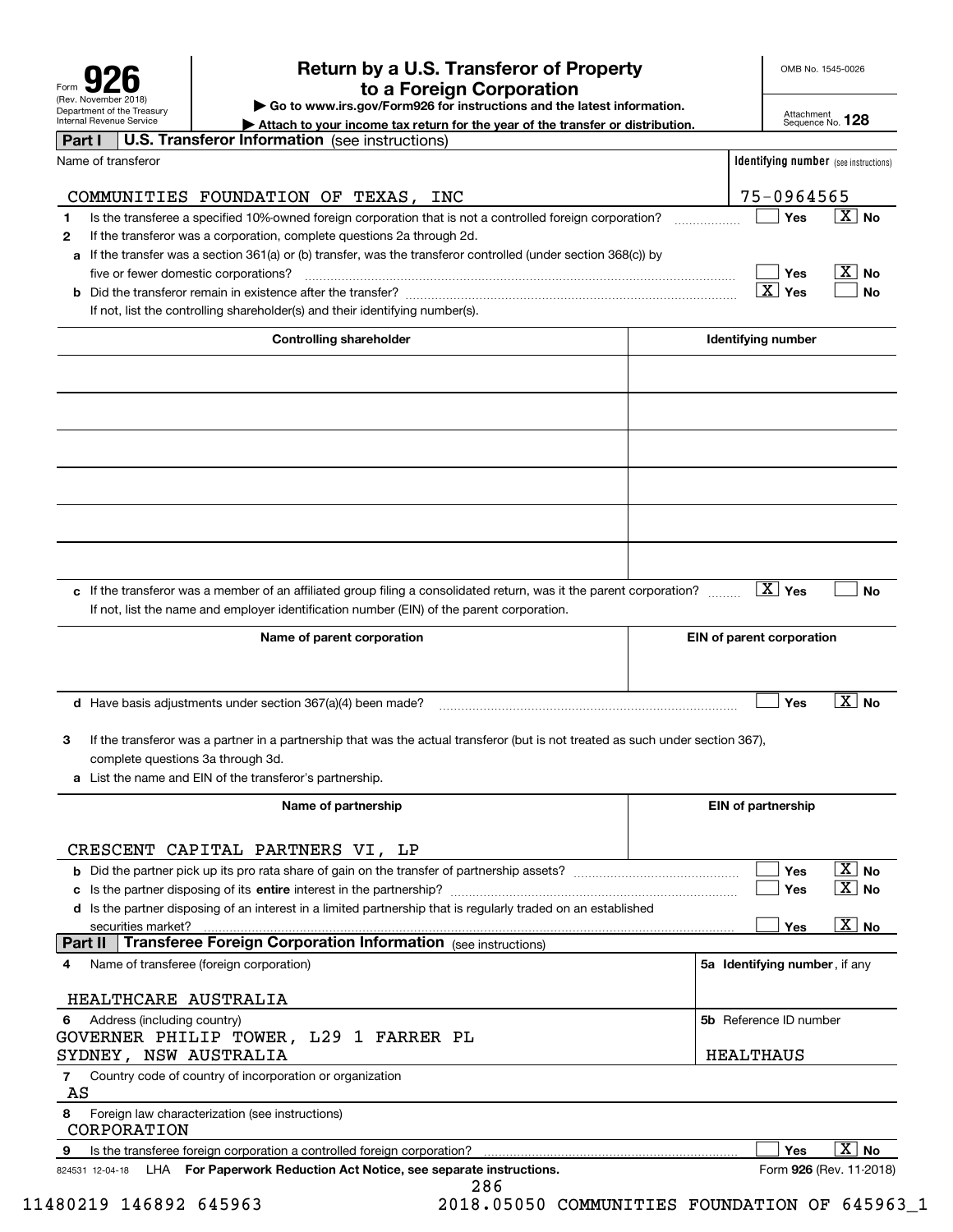| Form 926 (Rev. 11-2018)                                  |                                                             | COMMUNITIES FOUNDATION OF TEXAS, INC                                                  |                                                 |                               | 75-0964565<br>Page 2                  |
|----------------------------------------------------------|-------------------------------------------------------------|---------------------------------------------------------------------------------------|-------------------------------------------------|-------------------------------|---------------------------------------|
|                                                          |                                                             | Part III   Information Regarding Transfer of Property (see instructions)              |                                                 |                               |                                       |
| <b>Section A - Cash</b>                                  |                                                             |                                                                                       |                                                 |                               |                                       |
| Type of<br>property                                      | (a)<br>Date of<br>transfer                                  | (b)<br>Description of<br>property                                                     | (c)<br>Fair market value on<br>date of transfer | (d)<br>Cost or other<br>basis | (e)<br>Gain recognized on<br>transfer |
| Cash                                                     | 06/29/2018                                                  |                                                                                       | 186,390.                                        |                               |                                       |
| 10<br>Was cash the only property transferred?            | If "Yes," skip the remainder of Part III and go to Part IV. |                                                                                       |                                                 |                               | $\boxed{\text{X}}$ Yes<br><b>No</b>   |
|                                                          |                                                             | Section B - Other Property (other than intangible property subject to section 367(d)) |                                                 |                               |                                       |
| Type of<br>property                                      | (a)<br>Date of<br>transfer                                  | (b)<br>Description of<br>property                                                     | (c)<br>Fair market value on<br>date of transfer | (d)<br>Cost or other<br>basis | (e)<br>Gain recognized on<br>transfer |
| Stock and<br>securities                                  |                                                             |                                                                                       |                                                 |                               |                                       |
| Inventory                                                |                                                             |                                                                                       |                                                 |                               |                                       |
| Other property<br>(not listed under<br>another category) |                                                             |                                                                                       |                                                 |                               |                                       |
| Property with<br>built-in loss                           |                                                             |                                                                                       |                                                 |                               |                                       |

| 11   | Did the transferor transfer stock or securities subject to section 367(a) with respect to which a gain                  |     |           |
|------|-------------------------------------------------------------------------------------------------------------------------|-----|-----------|
|      |                                                                                                                         | Yes | No.       |
| 12 a | Were any assets of a foreign branch (including a branch that is a foreign disregarded entity) transferred to a          |     |           |
|      | foreign corporation?                                                                                                    | Yes | <b>No</b> |
|      | If "Yes," go to line 12b.                                                                                               |     |           |
|      | <b>b</b> Was the transferor a domestic corporation that transferred substantially all of the assets of a foreign branch |     |           |
|      | (including a branch that is a foreign disregarded entity) to a specified 10%-owned foreign corporation?                 | Yes | No.       |
|      | If "Yes," continue to line 12c. If "No," skip lines 12c and 12d, and go to line 13.                                     |     |           |
| c    | Immediately after the transfer, was the domestic corporation a U.S. shareholder with respect to the                     |     |           |
|      |                                                                                                                         | Yes | Nο        |
|      | If "Yes," continue to line 12d. If "No," skip line 12d, and go to line 13.                                              |     |           |
| d    | Enter the transferred loss amount included in gross income as required under section 91 $\triangleright$ \$             |     |           |
| 13   | Did the transferor transfer property described in section $367(d)(4)?$                                                  | Yes | Nο        |
|      | If "No," skip Section C and questions 14a through 15.                                                                   |     |           |

### **Section C - Intangible Property Subject to Section 367(d)**

| ັ                   | . .                        | $\sqrt{2}$                        |             |                                                             |                               |                                                 |
|---------------------|----------------------------|-----------------------------------|-------------|-------------------------------------------------------------|-------------------------------|-------------------------------------------------|
| Type of<br>property | (a)<br>Date of<br>transfer | (b)<br>Description of<br>property | (c)<br>life | (d)<br>Useful   Arm's length price  <br>on date of transfer | (e)<br>Cost or other<br>basis | (f)<br>Income inclusion for<br>year of transfer |
|                     |                            |                                   |             |                                                             |                               |                                                 |
|                     |                            |                                   |             |                                                             |                               |                                                 |
|                     |                            |                                   |             |                                                             |                               |                                                 |
| Property described  |                            |                                   |             |                                                             |                               |                                                 |
| in sec. 367(d)(4)   |                            |                                   |             |                                                             |                               |                                                 |
|                     |                            |                                   |             |                                                             |                               |                                                 |
|                     |                            |                                   |             |                                                             |                               |                                                 |
|                     |                            |                                   |             |                                                             |                               |                                                 |
|                     |                            |                                   |             |                                                             |                               |                                                 |
| <b>Totals</b>       |                            |                                   |             |                                                             |                               |                                                 |

**926** Form (Rev. 11-2018)

824532 12-04-18

Totals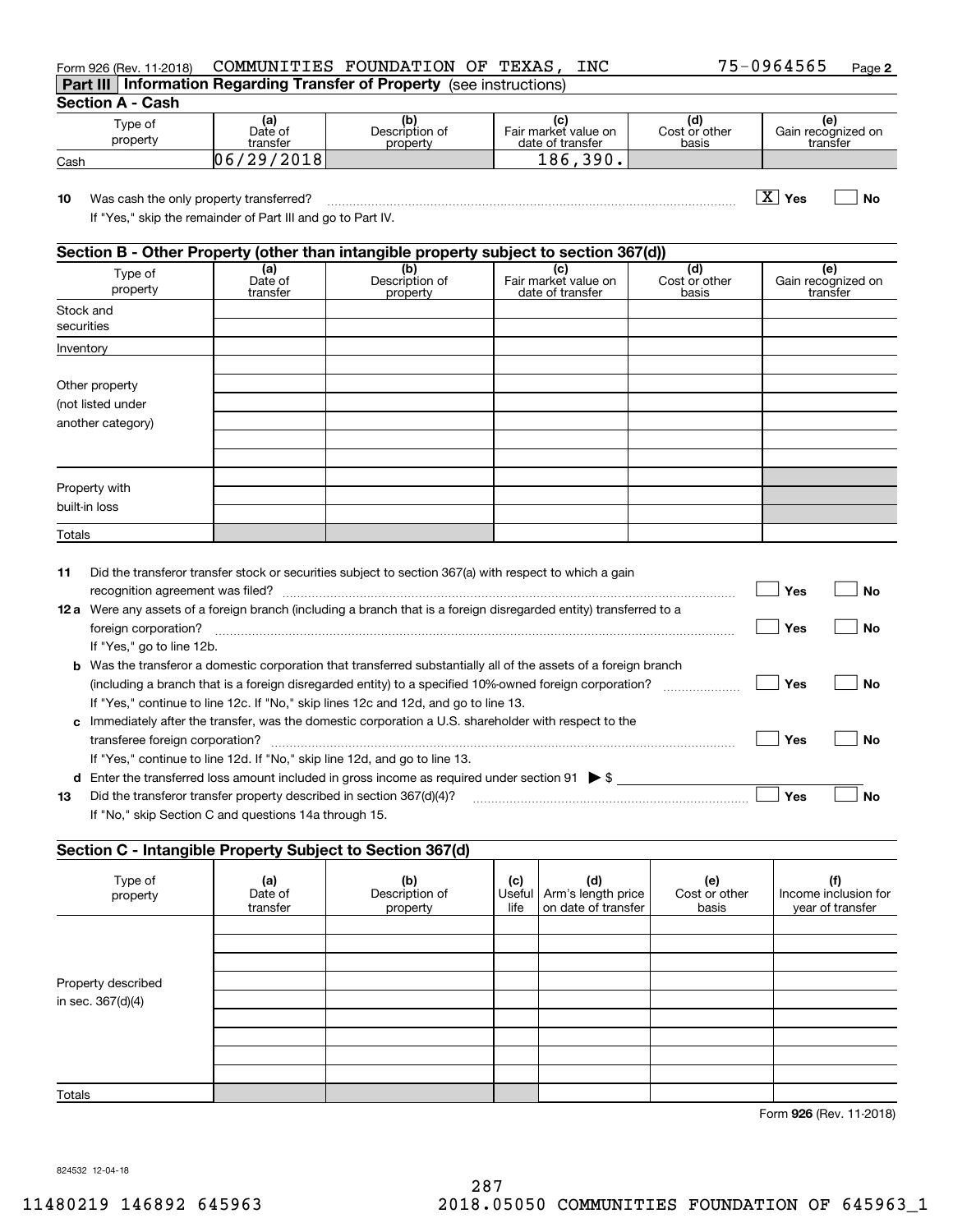| <b>14 a</b> Did the transferor transfer any intangible property that, at the time of the transfer, had a useful life<br>Yes<br>No<br>b At the time of the transfer, did any of the transferred intangible property have an indefinite useful life?<br>Yes<br>No<br>c Did the transferor choose to apply the 20-year inclusion period provided under Regulations section<br>Yes<br><b>No</b><br>d If the answer to line 14c is "Yes," enter the total estimated anticipated income or cost reduction attributable<br>to the intangible property's, or properties', as applicable, use(s) beyond the 20-year period described in<br>Regulations section 1.367(d)-1(c)(3)(ii) $\triangleright$ \$<br>Was any intangible property transferred considered or anticipated to be, at the time of the transfer or at any<br>15<br>Yes<br>time thereafter, a platform contribution as defined in Regulations section 1.482-7(c)(1)?<br><b>No</b><br>Supplemental Part III Information Required To Be Reported (see instructions)<br>Additional Information Regarding Transfer of Property (see instructions)<br>Part IV<br>Enter the transferor's interest in the transferee foreign corporation before and after the transfer.<br>16<br>(a) Before $.000 %$ (b) After $.235 %$<br>Type of nonrecognition transaction (see instructions) > IRC SECTION 351<br>17<br>Indicate whether any transfer reported in Part III is subject to any of the following.<br>18<br>$\boxed{\text{X}}$ No<br>Yes<br>a<br>$\boxed{\text{X}}$ No<br>Yes<br>Gain recognition under section 904(f)(5)(F)<br>b<br>$\boxed{\text{X}}$ No<br><b>Yes</b><br>Recapture under section 1503(d) machinesis and continuum control and control to the control of the control of<br>с<br>$\boxed{\text{X}}$ No<br><b>Yes</b><br>d Exchange gain under section 987 [11] manufacture in the contract of the section of the section of the section 987<br>$\boxed{\text{X}}$ No<br>Did this transfer result from a change in entity classification?<br><b>Yes</b><br>19<br>$\boxed{\text{X}}$ No<br>20 a Did a domestic corporation make a distribution of property covered by section 367(e)(2)? (see instructions)<br>Yes<br>If "Yes," complete lines 20b and 20c.<br><b>b</b> Enter the total amount of gain or loss recognized pursuant to Regulations section 1.367(e)-2(b) $\ldots$ $\ldots$ $\blacktriangleright$ \$<br>Did the domestic corporation not recognize gain or loss on the distribution of property because the<br>c<br>Yes<br>property was used in the conduct of U.S. trade or business under Regulations section 1.367(e)-2(b)(2)?<br><b>No</b><br>.<br>21<br>Did a domestic corporation make a section 355 distribution of stock in a foreign controlled corporation<br>  X  <br>Yes<br>No<br>covered by section 367(e)(1)? See instructions<br>Form 926 (Rev. 11-2018) | COMMUNITIES FOUNDATION OF TEXAS, INC<br>Form 926 (Rev. 11-2018) | 75-0964565 | Page 3 |
|-----------------------------------------------------------------------------------------------------------------------------------------------------------------------------------------------------------------------------------------------------------------------------------------------------------------------------------------------------------------------------------------------------------------------------------------------------------------------------------------------------------------------------------------------------------------------------------------------------------------------------------------------------------------------------------------------------------------------------------------------------------------------------------------------------------------------------------------------------------------------------------------------------------------------------------------------------------------------------------------------------------------------------------------------------------------------------------------------------------------------------------------------------------------------------------------------------------------------------------------------------------------------------------------------------------------------------------------------------------------------------------------------------------------------------------------------------------------------------------------------------------------------------------------------------------------------------------------------------------------------------------------------------------------------------------------------------------------------------------------------------------------------------------------------------------------------------------------------------------------------------------------------------------------------------------------------------------------------------------------------------------------------------------------------------------------------------------------------------------------------------------------------------------------------------------------------------------------------------------------------------------------------------------------------------------------------------------------------------------------------------------------------------------------------------------------------------------------------------------------------------------------------------------------------------------------------------------------------------------------------------------------------------------------------------------------------------------------------------------------------------------------------------------------------------------------------------------------------------|-----------------------------------------------------------------|------------|--------|
|                                                                                                                                                                                                                                                                                                                                                                                                                                                                                                                                                                                                                                                                                                                                                                                                                                                                                                                                                                                                                                                                                                                                                                                                                                                                                                                                                                                                                                                                                                                                                                                                                                                                                                                                                                                                                                                                                                                                                                                                                                                                                                                                                                                                                                                                                                                                                                                                                                                                                                                                                                                                                                                                                                                                                                                                                                                     |                                                                 |            |        |
|                                                                                                                                                                                                                                                                                                                                                                                                                                                                                                                                                                                                                                                                                                                                                                                                                                                                                                                                                                                                                                                                                                                                                                                                                                                                                                                                                                                                                                                                                                                                                                                                                                                                                                                                                                                                                                                                                                                                                                                                                                                                                                                                                                                                                                                                                                                                                                                                                                                                                                                                                                                                                                                                                                                                                                                                                                                     |                                                                 |            |        |
|                                                                                                                                                                                                                                                                                                                                                                                                                                                                                                                                                                                                                                                                                                                                                                                                                                                                                                                                                                                                                                                                                                                                                                                                                                                                                                                                                                                                                                                                                                                                                                                                                                                                                                                                                                                                                                                                                                                                                                                                                                                                                                                                                                                                                                                                                                                                                                                                                                                                                                                                                                                                                                                                                                                                                                                                                                                     |                                                                 |            |        |
|                                                                                                                                                                                                                                                                                                                                                                                                                                                                                                                                                                                                                                                                                                                                                                                                                                                                                                                                                                                                                                                                                                                                                                                                                                                                                                                                                                                                                                                                                                                                                                                                                                                                                                                                                                                                                                                                                                                                                                                                                                                                                                                                                                                                                                                                                                                                                                                                                                                                                                                                                                                                                                                                                                                                                                                                                                                     |                                                                 |            |        |
|                                                                                                                                                                                                                                                                                                                                                                                                                                                                                                                                                                                                                                                                                                                                                                                                                                                                                                                                                                                                                                                                                                                                                                                                                                                                                                                                                                                                                                                                                                                                                                                                                                                                                                                                                                                                                                                                                                                                                                                                                                                                                                                                                                                                                                                                                                                                                                                                                                                                                                                                                                                                                                                                                                                                                                                                                                                     |                                                                 |            |        |
|                                                                                                                                                                                                                                                                                                                                                                                                                                                                                                                                                                                                                                                                                                                                                                                                                                                                                                                                                                                                                                                                                                                                                                                                                                                                                                                                                                                                                                                                                                                                                                                                                                                                                                                                                                                                                                                                                                                                                                                                                                                                                                                                                                                                                                                                                                                                                                                                                                                                                                                                                                                                                                                                                                                                                                                                                                                     |                                                                 |            |        |
|                                                                                                                                                                                                                                                                                                                                                                                                                                                                                                                                                                                                                                                                                                                                                                                                                                                                                                                                                                                                                                                                                                                                                                                                                                                                                                                                                                                                                                                                                                                                                                                                                                                                                                                                                                                                                                                                                                                                                                                                                                                                                                                                                                                                                                                                                                                                                                                                                                                                                                                                                                                                                                                                                                                                                                                                                                                     |                                                                 |            |        |
|                                                                                                                                                                                                                                                                                                                                                                                                                                                                                                                                                                                                                                                                                                                                                                                                                                                                                                                                                                                                                                                                                                                                                                                                                                                                                                                                                                                                                                                                                                                                                                                                                                                                                                                                                                                                                                                                                                                                                                                                                                                                                                                                                                                                                                                                                                                                                                                                                                                                                                                                                                                                                                                                                                                                                                                                                                                     |                                                                 |            |        |
|                                                                                                                                                                                                                                                                                                                                                                                                                                                                                                                                                                                                                                                                                                                                                                                                                                                                                                                                                                                                                                                                                                                                                                                                                                                                                                                                                                                                                                                                                                                                                                                                                                                                                                                                                                                                                                                                                                                                                                                                                                                                                                                                                                                                                                                                                                                                                                                                                                                                                                                                                                                                                                                                                                                                                                                                                                                     |                                                                 |            |        |
|                                                                                                                                                                                                                                                                                                                                                                                                                                                                                                                                                                                                                                                                                                                                                                                                                                                                                                                                                                                                                                                                                                                                                                                                                                                                                                                                                                                                                                                                                                                                                                                                                                                                                                                                                                                                                                                                                                                                                                                                                                                                                                                                                                                                                                                                                                                                                                                                                                                                                                                                                                                                                                                                                                                                                                                                                                                     |                                                                 |            |        |
|                                                                                                                                                                                                                                                                                                                                                                                                                                                                                                                                                                                                                                                                                                                                                                                                                                                                                                                                                                                                                                                                                                                                                                                                                                                                                                                                                                                                                                                                                                                                                                                                                                                                                                                                                                                                                                                                                                                                                                                                                                                                                                                                                                                                                                                                                                                                                                                                                                                                                                                                                                                                                                                                                                                                                                                                                                                     |                                                                 |            |        |
|                                                                                                                                                                                                                                                                                                                                                                                                                                                                                                                                                                                                                                                                                                                                                                                                                                                                                                                                                                                                                                                                                                                                                                                                                                                                                                                                                                                                                                                                                                                                                                                                                                                                                                                                                                                                                                                                                                                                                                                                                                                                                                                                                                                                                                                                                                                                                                                                                                                                                                                                                                                                                                                                                                                                                                                                                                                     |                                                                 |            |        |
|                                                                                                                                                                                                                                                                                                                                                                                                                                                                                                                                                                                                                                                                                                                                                                                                                                                                                                                                                                                                                                                                                                                                                                                                                                                                                                                                                                                                                                                                                                                                                                                                                                                                                                                                                                                                                                                                                                                                                                                                                                                                                                                                                                                                                                                                                                                                                                                                                                                                                                                                                                                                                                                                                                                                                                                                                                                     |                                                                 |            |        |
|                                                                                                                                                                                                                                                                                                                                                                                                                                                                                                                                                                                                                                                                                                                                                                                                                                                                                                                                                                                                                                                                                                                                                                                                                                                                                                                                                                                                                                                                                                                                                                                                                                                                                                                                                                                                                                                                                                                                                                                                                                                                                                                                                                                                                                                                                                                                                                                                                                                                                                                                                                                                                                                                                                                                                                                                                                                     |                                                                 |            |        |
|                                                                                                                                                                                                                                                                                                                                                                                                                                                                                                                                                                                                                                                                                                                                                                                                                                                                                                                                                                                                                                                                                                                                                                                                                                                                                                                                                                                                                                                                                                                                                                                                                                                                                                                                                                                                                                                                                                                                                                                                                                                                                                                                                                                                                                                                                                                                                                                                                                                                                                                                                                                                                                                                                                                                                                                                                                                     |                                                                 |            |        |
|                                                                                                                                                                                                                                                                                                                                                                                                                                                                                                                                                                                                                                                                                                                                                                                                                                                                                                                                                                                                                                                                                                                                                                                                                                                                                                                                                                                                                                                                                                                                                                                                                                                                                                                                                                                                                                                                                                                                                                                                                                                                                                                                                                                                                                                                                                                                                                                                                                                                                                                                                                                                                                                                                                                                                                                                                                                     |                                                                 |            |        |
|                                                                                                                                                                                                                                                                                                                                                                                                                                                                                                                                                                                                                                                                                                                                                                                                                                                                                                                                                                                                                                                                                                                                                                                                                                                                                                                                                                                                                                                                                                                                                                                                                                                                                                                                                                                                                                                                                                                                                                                                                                                                                                                                                                                                                                                                                                                                                                                                                                                                                                                                                                                                                                                                                                                                                                                                                                                     |                                                                 |            |        |
|                                                                                                                                                                                                                                                                                                                                                                                                                                                                                                                                                                                                                                                                                                                                                                                                                                                                                                                                                                                                                                                                                                                                                                                                                                                                                                                                                                                                                                                                                                                                                                                                                                                                                                                                                                                                                                                                                                                                                                                                                                                                                                                                                                                                                                                                                                                                                                                                                                                                                                                                                                                                                                                                                                                                                                                                                                                     |                                                                 |            |        |
|                                                                                                                                                                                                                                                                                                                                                                                                                                                                                                                                                                                                                                                                                                                                                                                                                                                                                                                                                                                                                                                                                                                                                                                                                                                                                                                                                                                                                                                                                                                                                                                                                                                                                                                                                                                                                                                                                                                                                                                                                                                                                                                                                                                                                                                                                                                                                                                                                                                                                                                                                                                                                                                                                                                                                                                                                                                     |                                                                 |            |        |
|                                                                                                                                                                                                                                                                                                                                                                                                                                                                                                                                                                                                                                                                                                                                                                                                                                                                                                                                                                                                                                                                                                                                                                                                                                                                                                                                                                                                                                                                                                                                                                                                                                                                                                                                                                                                                                                                                                                                                                                                                                                                                                                                                                                                                                                                                                                                                                                                                                                                                                                                                                                                                                                                                                                                                                                                                                                     |                                                                 |            |        |
|                                                                                                                                                                                                                                                                                                                                                                                                                                                                                                                                                                                                                                                                                                                                                                                                                                                                                                                                                                                                                                                                                                                                                                                                                                                                                                                                                                                                                                                                                                                                                                                                                                                                                                                                                                                                                                                                                                                                                                                                                                                                                                                                                                                                                                                                                                                                                                                                                                                                                                                                                                                                                                                                                                                                                                                                                                                     |                                                                 |            |        |
|                                                                                                                                                                                                                                                                                                                                                                                                                                                                                                                                                                                                                                                                                                                                                                                                                                                                                                                                                                                                                                                                                                                                                                                                                                                                                                                                                                                                                                                                                                                                                                                                                                                                                                                                                                                                                                                                                                                                                                                                                                                                                                                                                                                                                                                                                                                                                                                                                                                                                                                                                                                                                                                                                                                                                                                                                                                     |                                                                 |            |        |
|                                                                                                                                                                                                                                                                                                                                                                                                                                                                                                                                                                                                                                                                                                                                                                                                                                                                                                                                                                                                                                                                                                                                                                                                                                                                                                                                                                                                                                                                                                                                                                                                                                                                                                                                                                                                                                                                                                                                                                                                                                                                                                                                                                                                                                                                                                                                                                                                                                                                                                                                                                                                                                                                                                                                                                                                                                                     |                                                                 |            |        |
|                                                                                                                                                                                                                                                                                                                                                                                                                                                                                                                                                                                                                                                                                                                                                                                                                                                                                                                                                                                                                                                                                                                                                                                                                                                                                                                                                                                                                                                                                                                                                                                                                                                                                                                                                                                                                                                                                                                                                                                                                                                                                                                                                                                                                                                                                                                                                                                                                                                                                                                                                                                                                                                                                                                                                                                                                                                     |                                                                 |            |        |
|                                                                                                                                                                                                                                                                                                                                                                                                                                                                                                                                                                                                                                                                                                                                                                                                                                                                                                                                                                                                                                                                                                                                                                                                                                                                                                                                                                                                                                                                                                                                                                                                                                                                                                                                                                                                                                                                                                                                                                                                                                                                                                                                                                                                                                                                                                                                                                                                                                                                                                                                                                                                                                                                                                                                                                                                                                                     |                                                                 |            |        |
|                                                                                                                                                                                                                                                                                                                                                                                                                                                                                                                                                                                                                                                                                                                                                                                                                                                                                                                                                                                                                                                                                                                                                                                                                                                                                                                                                                                                                                                                                                                                                                                                                                                                                                                                                                                                                                                                                                                                                                                                                                                                                                                                                                                                                                                                                                                                                                                                                                                                                                                                                                                                                                                                                                                                                                                                                                                     |                                                                 |            |        |
|                                                                                                                                                                                                                                                                                                                                                                                                                                                                                                                                                                                                                                                                                                                                                                                                                                                                                                                                                                                                                                                                                                                                                                                                                                                                                                                                                                                                                                                                                                                                                                                                                                                                                                                                                                                                                                                                                                                                                                                                                                                                                                                                                                                                                                                                                                                                                                                                                                                                                                                                                                                                                                                                                                                                                                                                                                                     |                                                                 |            |        |
|                                                                                                                                                                                                                                                                                                                                                                                                                                                                                                                                                                                                                                                                                                                                                                                                                                                                                                                                                                                                                                                                                                                                                                                                                                                                                                                                                                                                                                                                                                                                                                                                                                                                                                                                                                                                                                                                                                                                                                                                                                                                                                                                                                                                                                                                                                                                                                                                                                                                                                                                                                                                                                                                                                                                                                                                                                                     |                                                                 |            |        |
|                                                                                                                                                                                                                                                                                                                                                                                                                                                                                                                                                                                                                                                                                                                                                                                                                                                                                                                                                                                                                                                                                                                                                                                                                                                                                                                                                                                                                                                                                                                                                                                                                                                                                                                                                                                                                                                                                                                                                                                                                                                                                                                                                                                                                                                                                                                                                                                                                                                                                                                                                                                                                                                                                                                                                                                                                                                     |                                                                 |            |        |
|                                                                                                                                                                                                                                                                                                                                                                                                                                                                                                                                                                                                                                                                                                                                                                                                                                                                                                                                                                                                                                                                                                                                                                                                                                                                                                                                                                                                                                                                                                                                                                                                                                                                                                                                                                                                                                                                                                                                                                                                                                                                                                                                                                                                                                                                                                                                                                                                                                                                                                                                                                                                                                                                                                                                                                                                                                                     |                                                                 |            |        |
|                                                                                                                                                                                                                                                                                                                                                                                                                                                                                                                                                                                                                                                                                                                                                                                                                                                                                                                                                                                                                                                                                                                                                                                                                                                                                                                                                                                                                                                                                                                                                                                                                                                                                                                                                                                                                                                                                                                                                                                                                                                                                                                                                                                                                                                                                                                                                                                                                                                                                                                                                                                                                                                                                                                                                                                                                                                     |                                                                 |            |        |
|                                                                                                                                                                                                                                                                                                                                                                                                                                                                                                                                                                                                                                                                                                                                                                                                                                                                                                                                                                                                                                                                                                                                                                                                                                                                                                                                                                                                                                                                                                                                                                                                                                                                                                                                                                                                                                                                                                                                                                                                                                                                                                                                                                                                                                                                                                                                                                                                                                                                                                                                                                                                                                                                                                                                                                                                                                                     |                                                                 |            |        |
|                                                                                                                                                                                                                                                                                                                                                                                                                                                                                                                                                                                                                                                                                                                                                                                                                                                                                                                                                                                                                                                                                                                                                                                                                                                                                                                                                                                                                                                                                                                                                                                                                                                                                                                                                                                                                                                                                                                                                                                                                                                                                                                                                                                                                                                                                                                                                                                                                                                                                                                                                                                                                                                                                                                                                                                                                                                     |                                                                 |            |        |
|                                                                                                                                                                                                                                                                                                                                                                                                                                                                                                                                                                                                                                                                                                                                                                                                                                                                                                                                                                                                                                                                                                                                                                                                                                                                                                                                                                                                                                                                                                                                                                                                                                                                                                                                                                                                                                                                                                                                                                                                                                                                                                                                                                                                                                                                                                                                                                                                                                                                                                                                                                                                                                                                                                                                                                                                                                                     |                                                                 |            |        |
|                                                                                                                                                                                                                                                                                                                                                                                                                                                                                                                                                                                                                                                                                                                                                                                                                                                                                                                                                                                                                                                                                                                                                                                                                                                                                                                                                                                                                                                                                                                                                                                                                                                                                                                                                                                                                                                                                                                                                                                                                                                                                                                                                                                                                                                                                                                                                                                                                                                                                                                                                                                                                                                                                                                                                                                                                                                     |                                                                 |            |        |
|                                                                                                                                                                                                                                                                                                                                                                                                                                                                                                                                                                                                                                                                                                                                                                                                                                                                                                                                                                                                                                                                                                                                                                                                                                                                                                                                                                                                                                                                                                                                                                                                                                                                                                                                                                                                                                                                                                                                                                                                                                                                                                                                                                                                                                                                                                                                                                                                                                                                                                                                                                                                                                                                                                                                                                                                                                                     |                                                                 |            |        |
|                                                                                                                                                                                                                                                                                                                                                                                                                                                                                                                                                                                                                                                                                                                                                                                                                                                                                                                                                                                                                                                                                                                                                                                                                                                                                                                                                                                                                                                                                                                                                                                                                                                                                                                                                                                                                                                                                                                                                                                                                                                                                                                                                                                                                                                                                                                                                                                                                                                                                                                                                                                                                                                                                                                                                                                                                                                     |                                                                 |            |        |
|                                                                                                                                                                                                                                                                                                                                                                                                                                                                                                                                                                                                                                                                                                                                                                                                                                                                                                                                                                                                                                                                                                                                                                                                                                                                                                                                                                                                                                                                                                                                                                                                                                                                                                                                                                                                                                                                                                                                                                                                                                                                                                                                                                                                                                                                                                                                                                                                                                                                                                                                                                                                                                                                                                                                                                                                                                                     |                                                                 |            |        |
|                                                                                                                                                                                                                                                                                                                                                                                                                                                                                                                                                                                                                                                                                                                                                                                                                                                                                                                                                                                                                                                                                                                                                                                                                                                                                                                                                                                                                                                                                                                                                                                                                                                                                                                                                                                                                                                                                                                                                                                                                                                                                                                                                                                                                                                                                                                                                                                                                                                                                                                                                                                                                                                                                                                                                                                                                                                     |                                                                 |            |        |
|                                                                                                                                                                                                                                                                                                                                                                                                                                                                                                                                                                                                                                                                                                                                                                                                                                                                                                                                                                                                                                                                                                                                                                                                                                                                                                                                                                                                                                                                                                                                                                                                                                                                                                                                                                                                                                                                                                                                                                                                                                                                                                                                                                                                                                                                                                                                                                                                                                                                                                                                                                                                                                                                                                                                                                                                                                                     |                                                                 |            |        |
|                                                                                                                                                                                                                                                                                                                                                                                                                                                                                                                                                                                                                                                                                                                                                                                                                                                                                                                                                                                                                                                                                                                                                                                                                                                                                                                                                                                                                                                                                                                                                                                                                                                                                                                                                                                                                                                                                                                                                                                                                                                                                                                                                                                                                                                                                                                                                                                                                                                                                                                                                                                                                                                                                                                                                                                                                                                     |                                                                 |            |        |
|                                                                                                                                                                                                                                                                                                                                                                                                                                                                                                                                                                                                                                                                                                                                                                                                                                                                                                                                                                                                                                                                                                                                                                                                                                                                                                                                                                                                                                                                                                                                                                                                                                                                                                                                                                                                                                                                                                                                                                                                                                                                                                                                                                                                                                                                                                                                                                                                                                                                                                                                                                                                                                                                                                                                                                                                                                                     |                                                                 |            |        |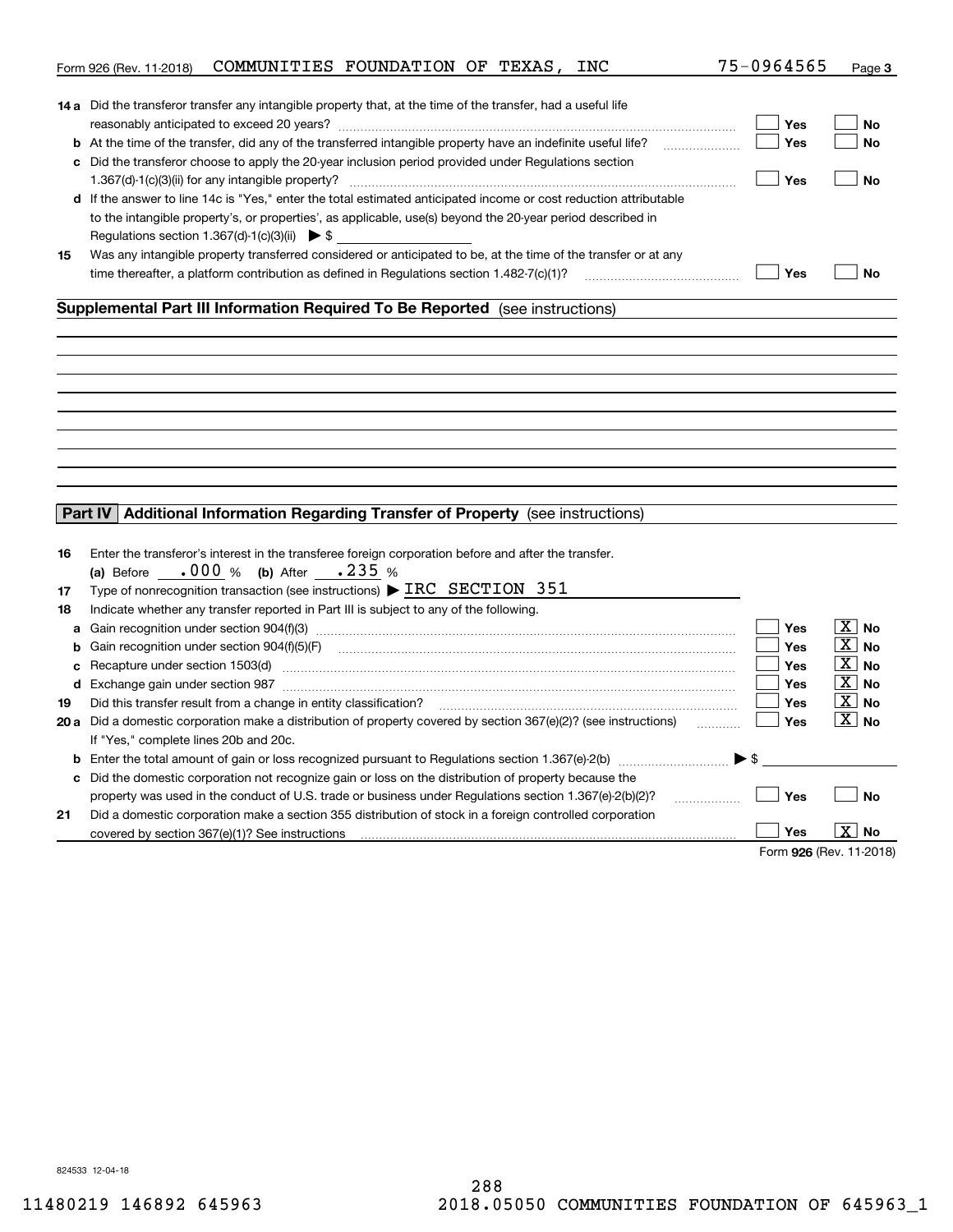(Rev. January 2019)

## **Application for Automatic Extension of Time To File an Exempt Organization Return**

Department of the Treasury Internal Revenue Service

- **| File a separate application for each return.**
- **| Go to www.irs.gov/Form8868 for the latest information.**

**Electronic filing (e-file).**  You can electronically file Form 8868 to request a 6-month automatic extension of time to file any of the filing of this form, visit www.irs.gov/e-file-providers/e-file-for-charities-and-non-profits. forms listed below with the exception of Form 8870, Information Return for Transfers Associated With Certain Personal Benefit Contracts, for which an extension request must be sent to the IRS in paper format (see instructions). For more details on the electronic

### **Automatic 6-Month Extension of Time.** Only submit original (no copies needed).

All corporations required to file an income tax return other than Form 990-T (including 1120-C filers), partnerships, REMICs, and trusts must use Form 7004 to request an extension of time to file income tax returns.

|                                                 |                                                                                                                                                                                                                                                                                                                                                                                                                                                                                                                                                                                                                                                                        |        |                                                                                                                                                   |                                         | Enter filer's identifying number |                                              |
|-------------------------------------------------|------------------------------------------------------------------------------------------------------------------------------------------------------------------------------------------------------------------------------------------------------------------------------------------------------------------------------------------------------------------------------------------------------------------------------------------------------------------------------------------------------------------------------------------------------------------------------------------------------------------------------------------------------------------------|--------|---------------------------------------------------------------------------------------------------------------------------------------------------|-----------------------------------------|----------------------------------|----------------------------------------------|
| Type or                                         | Name of exempt organization or other filer, see instructions.                                                                                                                                                                                                                                                                                                                                                                                                                                                                                                                                                                                                          |        |                                                                                                                                                   | Employer identification number (EIN) or |                                  |                                              |
| print                                           |                                                                                                                                                                                                                                                                                                                                                                                                                                                                                                                                                                                                                                                                        |        |                                                                                                                                                   |                                         |                                  |                                              |
| File by the                                     | COMMUNITIES FOUNDATION OF TEXAS INC                                                                                                                                                                                                                                                                                                                                                                                                                                                                                                                                                                                                                                    |        | 75-0964565                                                                                                                                        |                                         |                                  |                                              |
| due date for<br>filing your<br>return. See      | Number, street, and room or suite no. If a P.O. box, see instructions.<br>5500 CARUTH HAVEN LANE                                                                                                                                                                                                                                                                                                                                                                                                                                                                                                                                                                       |        |                                                                                                                                                   |                                         | Social security number (SSN)     |                                              |
| instructions.                                   | City, town or post office, state, and ZIP code. For a foreign address, see instructions.<br>DALLAS, TX<br>75225                                                                                                                                                                                                                                                                                                                                                                                                                                                                                                                                                        |        |                                                                                                                                                   |                                         |                                  |                                              |
|                                                 | Enter the Return Code for the return that this application is for (file a separate application for each return)                                                                                                                                                                                                                                                                                                                                                                                                                                                                                                                                                        |        |                                                                                                                                                   |                                         |                                  | $\overline{0}$<br>1                          |
| <b>Application</b>                              |                                                                                                                                                                                                                                                                                                                                                                                                                                                                                                                                                                                                                                                                        | Return | Application                                                                                                                                       |                                         |                                  | Return                                       |
| Is For                                          |                                                                                                                                                                                                                                                                                                                                                                                                                                                                                                                                                                                                                                                                        | Code   | Is For                                                                                                                                            |                                         | Code                             |                                              |
|                                                 | Form 990 or Form 990-EZ                                                                                                                                                                                                                                                                                                                                                                                                                                                                                                                                                                                                                                                | 01     | Form 990-T (corporation)                                                                                                                          |                                         |                                  | 07                                           |
| Form 990-BL                                     |                                                                                                                                                                                                                                                                                                                                                                                                                                                                                                                                                                                                                                                                        | 02     | Form 1041-A                                                                                                                                       |                                         |                                  | 08                                           |
|                                                 | Form 4720 (individual)                                                                                                                                                                                                                                                                                                                                                                                                                                                                                                                                                                                                                                                 | 03     | Form 4720 (other than individual)                                                                                                                 |                                         |                                  | 09                                           |
| Form 990-PF                                     |                                                                                                                                                                                                                                                                                                                                                                                                                                                                                                                                                                                                                                                                        | 04     | Form 5227                                                                                                                                         |                                         |                                  | 10                                           |
|                                                 | Form 990-T (sec. 401(a) or 408(a) trust)                                                                                                                                                                                                                                                                                                                                                                                                                                                                                                                                                                                                                               | 05     | Form 6069                                                                                                                                         |                                         |                                  | 11                                           |
|                                                 | Form 990-T (trust other than above)                                                                                                                                                                                                                                                                                                                                                                                                                                                                                                                                                                                                                                    | 06     | Form 8870                                                                                                                                         |                                         |                                  | 12                                           |
| $box \blacktriangleright$<br>1.<br>$\mathbf{2}$ | Telephone No. $\triangleright$ 214-750-4222<br>If this is for a Group Return, enter the organization's four digit Group Exemption Number (GEN) [If this is for the whole group, check this<br>. If it is for part of the group, check this box $\blacktriangleright$  <br>I request an automatic 6-month extension of time until<br>the organization named above. The extension is for the organization's return for:<br>calendar year ______<br>or<br>$\blacktriangleright$ $\boxed{\text{X}}$ tax year beginning JUL 1, 2018 , and ending JUN 30, 2019<br>If the tax year entered in line 1 is for less than 12 months, check reason:<br>Change in accounting period |        | Fax No. $\blacktriangleright$<br>and attach a list with the names and EINs of all members the extension is for.<br>MAY 15, 2020<br>Initial return | Final return                            |                                  | , to file the exempt organization return for |
| За                                              | If this application is for Forms 990-BL, 990-PF, 990-T, 4720, or 6069, enter the tentative tax, less<br>any nonrefundable credits. See instructions.                                                                                                                                                                                                                                                                                                                                                                                                                                                                                                                   |        |                                                                                                                                                   | За                                      | \$                               | $0$ .                                        |
| b                                               | If this application is for Forms 990-PF, 990-T, 4720, or 6069, enter any refundable credits and                                                                                                                                                                                                                                                                                                                                                                                                                                                                                                                                                                        |        |                                                                                                                                                   |                                         |                                  |                                              |
|                                                 | 3b<br>\$<br>estimated tax payments made. Include any prior year overpayment allowed as a credit.                                                                                                                                                                                                                                                                                                                                                                                                                                                                                                                                                                       |        |                                                                                                                                                   |                                         |                                  | $0$ .                                        |
| c                                               | <b>Balance due.</b> Subtract line 3b from line 3a. Include your payment with this form, if required, by                                                                                                                                                                                                                                                                                                                                                                                                                                                                                                                                                                |        |                                                                                                                                                   |                                         |                                  |                                              |
|                                                 | using EFTPS (Electronic Federal Tax Payment System). See instructions.                                                                                                                                                                                                                                                                                                                                                                                                                                                                                                                                                                                                 |        |                                                                                                                                                   | 3c                                      | \$                               | 0.                                           |
| instructions.                                   | Caution: If you are going to make an electronic funds withdrawal (direct debit) with this Form 8868, see Form 8453-EO and Form 8879-EO for payment                                                                                                                                                                                                                                                                                                                                                                                                                                                                                                                     |        |                                                                                                                                                   |                                         |                                  |                                              |
| LHA                                             | For Privacy Act and Paperwork Reduction Act Notice, see instructions.                                                                                                                                                                                                                                                                                                                                                                                                                                                                                                                                                                                                  |        |                                                                                                                                                   |                                         |                                  | Form 8868 (Rev. 1-2019)                      |